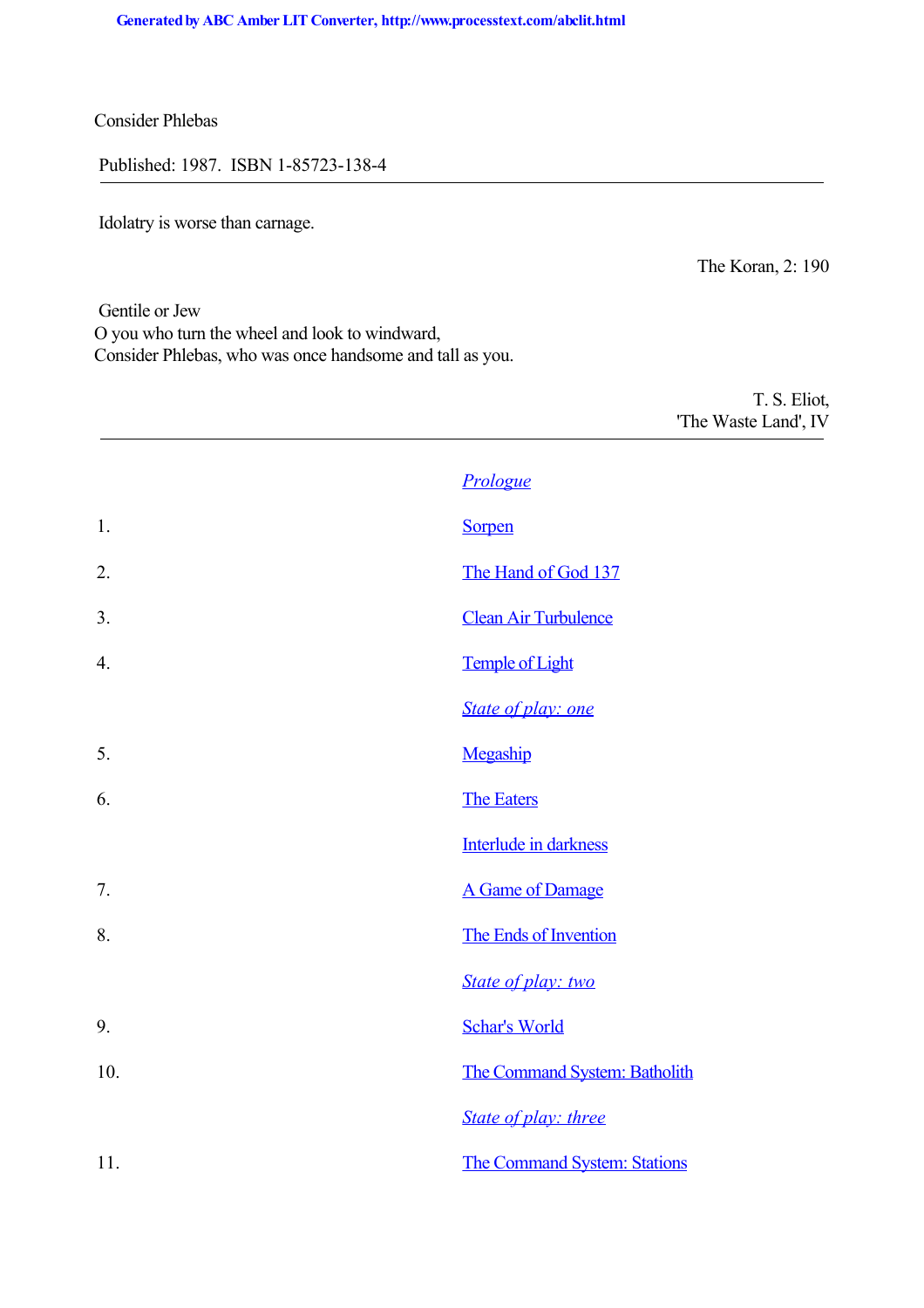| 12. | <b>The Command System: Engines</b>  |
|-----|-------------------------------------|
| 13. | <b>The Command System: Terminus</b> |
| 14. | <b>Consider Phlebas</b>             |
|     | Appendices: the Idiran-Culture war  |
|     | <b>Reasons: the Culture</b>         |
|     | <b>Reasons: the Idirans</b>         |
|     | <i>The war, briefly</i>             |
|     | <b>Dramatis personae</b>            |
|     | <b>Epilogue</b>                     |

# Prologue

 The ship didn't even have a name. It had no human crew because the factory craft which constructed it had been evacuated long ago. It had no life-support or accommodation units for the same reason. It had no class number or fleet designation because it was a mongrel made from bits and pieces of different types of warcraft; and it didn't have a name because the factory craft had no time left for such niceties.

 The dockyard threw the ship together as best it could from its depleted stock of components, even though most of the weapon, power and sensory systems were either faulty, superseded or due for overhaul. The factory vessel knew that its own destruction was inevitable, but there was just a chance that its last creation might have the speed and the luck to escape.

 The one perfect, priceless component the factory craft did have was the vastly powerful - though still raw and untrained - Mind around which it had constructed the rest of the ship. If it could get the Mind to safety, the factory vessel thought it would have done well. Nevertheless, there was another reason - the real reason - the dockyard mother didn't give its warship child a name; it thought there was something else it lacked: hope.

 The ship left the construction bay of the factory craft with most of its fitting-out still to be done. Accelerating hard, its course a four-dimensional spiral through a blizzard of stars where it knew that only danger waited, it powered into hyperspace on spent engines from an overhauled craft of one class, watched its birthplace disappear astern with battle-damaged sensors from a second, and tested outdated weapon units cannibalised from yet another. Inside its warship body, in narrow, unlit, unheated, hard-vacuum spaces, constructor drones struggled to install or complete sensors, displacers, field generators, shield disruptors, laserfields, plasma chambers, warhead magazines, manoeuvring units, repair systems and the thousands of other major and minor components required to make a functional warship. Gradually, as it swept through the vast open reaches between the star systems, the vessel's internal structure changed, and it became less chaotic, more ordered, as the factory drones completed their tasks.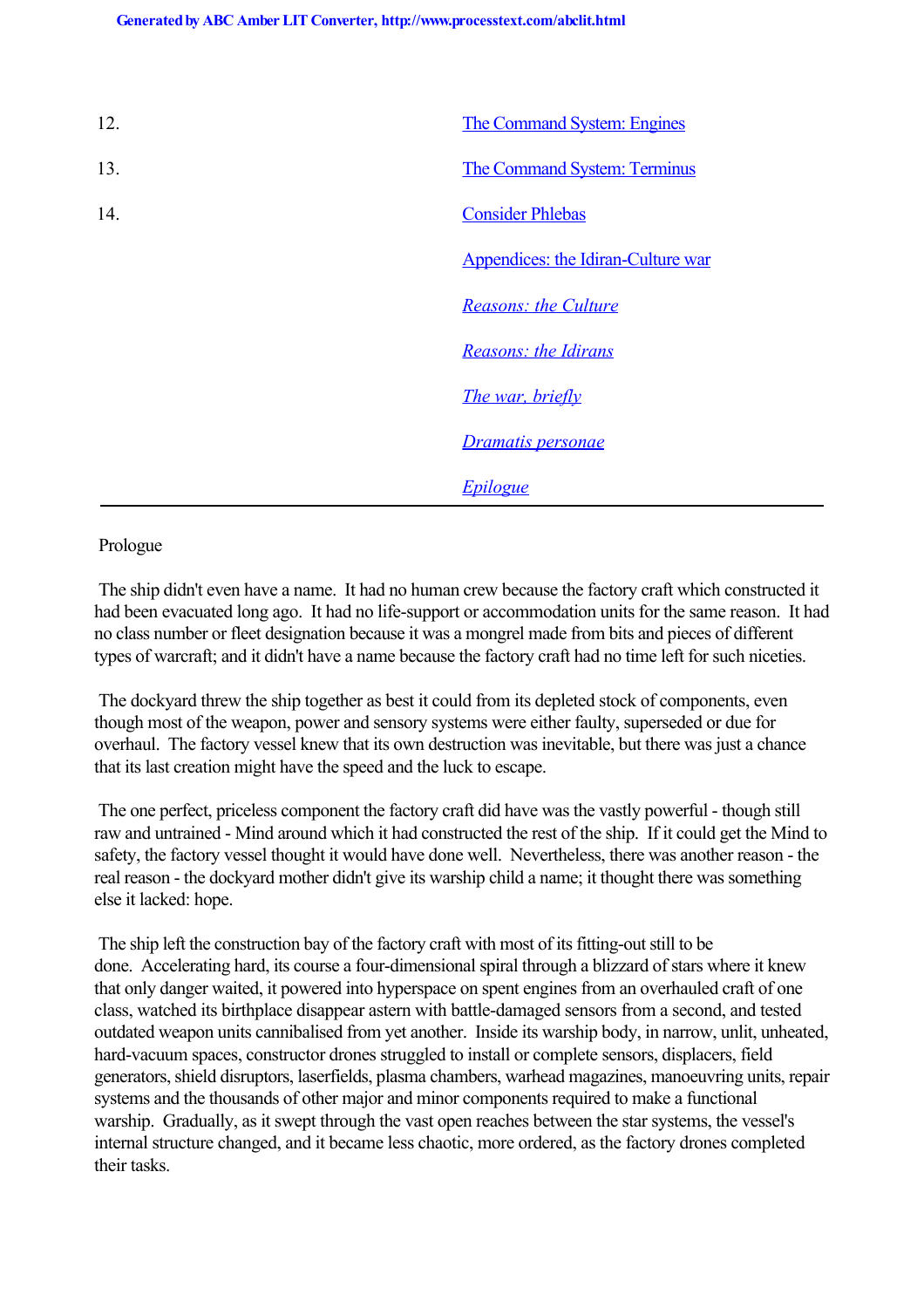Several tens of hours out on its first journey, while it was testing its track scanner by focusing back along the route it had taken, the ship registered a single massive annihilation explosion deep behind it, where the factory craft had been. It watched the blossoming shell of radiation expand for a while, then switched the scanner field to dead ahead and pushed yet more power through its already overloaded engines.

 The ship did all it could to avoid combat; it kept well away from the routes enemy craft would probably use; it treated every hint of any craft as a confirmed hostile sighting. At the same time, as it zigzagged and ducked and weaved and rose and fell, it was corkscrewing as fast as it could, as directly as it dared, down and across the strand of the galactic arm in which it had been born, heading for the edge of that great isthmus and the comparatively empty space beyond. On the far side, on the edge of the next limb, it might find safety.

 Just as it arrived at that first border, where the stars rose like a glittering cliff alongside emptiness, it was caught.

 A fleet of hostile craft, whose course by chance came close enough to that of the fleeing ship, detected its ragged, noisy emission shell, and intercepted it. The ship ran straight into their attack and was overwhelmed. Out-armed, slow, vulnerable, it knew almost instantly that it had no chance even of inflicting any damage on the opposing fleet.

 So it destroyed itself, detonating the stock of warheads it carried in a sudden release of energy which for a second, in hyperspace alone, outshone the yellow dwarf star of a nearby system.

 Scattered in a pattern around it, an instant before the ship itself was blown into plasma, most of the thousands of exploding warheads formed an outrushing sphere of radiation through which any escape seemed impossible. In the fraction of a second the entire engagement lasted, there were at the end some millionths when the battle-computers of the enemy fleet briefly analysed the four-dimensional maze of expanding radiation and saw that there was one bewilderingly complicated and unlikely way out of the concentric shells of erupting energies now opening like the petals of some immense flower between the star systems. It was not, however, a route the Mind of a small, archaic warship could plan for, create and follow.

 By the time it was noticed that the ship's Mind had taken exactly that path through its screen of annihilation, it was too late to stop it from falling away through hyperspace towards the small, cold planet fourth out from the single yellow sun of the nearby system.

 It was also too late to do anything about the light from the ship's exploding warheads, which had been arranged in a crude code, describing the vessel's fate and the escaped Mind's status and position, and legible to anybody catching the unreal light as it sped through the galaxy. Perhaps worst of all - and had their design permitted such a thing, those electronic brains would now have felt dismay - the planet the Mind had made for through its shield of explosions was not one they could simply attack, destroy or even land on; it was Schar's World, near the region of barren space between two galactic strands called the Sullen Gulf, and it was one of the forbidden Planets of the Dead.

## 1. Sorpen

 The level was at his top lip now. Even with his head pressed hard back against the stones of the cell wall his Dose was only just above the surface. He wasn't going to get his hands free in time; he was going to drown.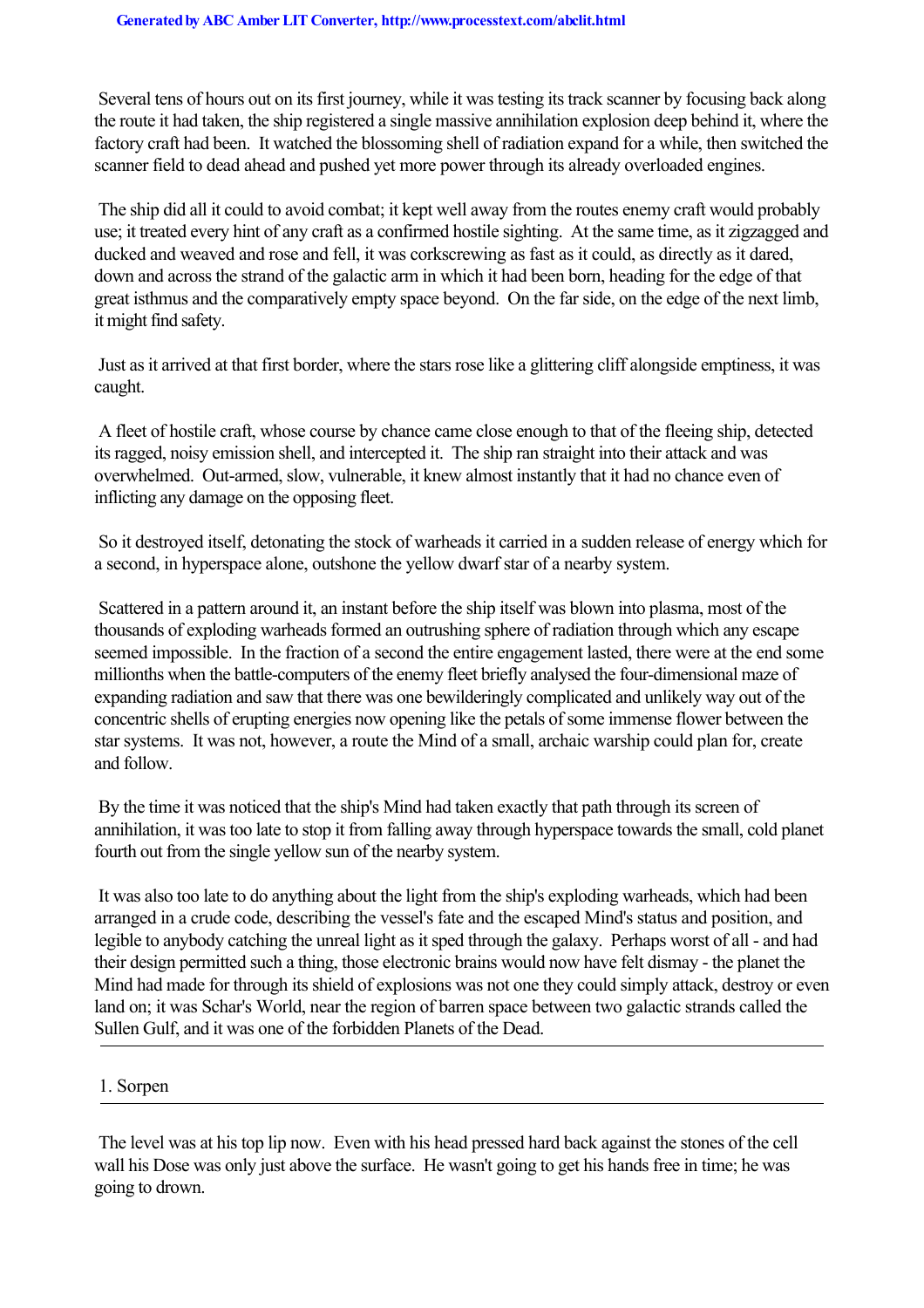In the darkness of the cell, in its stink and warmth, while the sweat ran over his brows and tightly closed eyes and his trance went on and on, one part of his mind tried to accustom him to the idea of his own death. But, like an unseen insect buzzing in a quiet room, there was something else, something that would not go away, was of no use, and only annoyed. It was a sentence, irrelevant and pointless and so old he'd forgotten where he had heard or read it, and it went round and round the inside of his head like a marble spun round the inside of a jug:

 The Jinmoti of Bozlen Two kill the hereditary ritual assassins of the new Yearking's immediate family by drowning them in the tears of the Continental Empathaur in its Sadness Season.

 At one point, shortly after his ordeal had begun and he was only part-way into his trance, he had wondered what would happen if he threw up. It had been when the palace kitchens - about fifteen or sixteen floors above, if his calculations were correct - had sent their waste down the sinuous network of plumbing that led to the sewercell. The gurgling, watery mess had dislodged some rotten food from the last time some poor wretch had drowned in filth and garbage, and that was when he felt he might vomit. It had been almost comforting to work out that it would make no difference to the time of his death.

 Then he had wondered - in that state of nervous frivolity which sometimes afflicts those who can do nothing but wait in a situation of mortal threat - whether crying would speed his death. In theory it would, though in practical terms it was irrelevant; but that was when the sentence started to roll round in his head.

The Jinmoti of Bozlen Two kill the hereditary ritual...

 The liquid, which he could hear and feel and smell all too clearly - and could probably have seen with his far from ordinary eyes had they been open - washed briefly up to touch the bottom of his nose. He felt it block his nostrils, filling them with a stench that made his stomach heave. But he shook his head, tried to force his skull even further back against the stones, and the foul broth fell away. He blew down and could breathe again.

 There wasn't long now. He checked his wrists again, but it was no good. It would take another hour or more, and he had only minutes, if he was lucky.

 The trance was breaking anyway. He was returning to almost total consciousness, as though his brain wanted fully to appreciate his own death, its own extinction. He tried to think of something profound, or to see his life flash in front of him, or suddenly to remember some old love, a long-forgotten prophecy or premonition, but there was nothing, just an empty sentence, and the sensations of drowning in other people's dirt and waste.

 You old bastards, he thought. One of their few strokes of humour or originality had been devising an elegant, ironic way of death. How fitting it must feel to them, dragging their decrepit frames to the banquet-hall privies, literally to defecate all over their enemies, and thereby kill them.

 The air pressure built up, and a distant, groaning rumble of liquid signalled another flushing from above. *You old bastards. Well, I hope at least you kept your promise, Balveda.*

 The Jinmoti of Bozlen Two kill the hereditary ritual... thought one part of his brain, as the pipes in the ceiling spluttered and the waste splashed into the warm mass of liquid which almost filled the cell. The wave passed over his face, then fell back to leave his nose free for a second and give him time to gulp a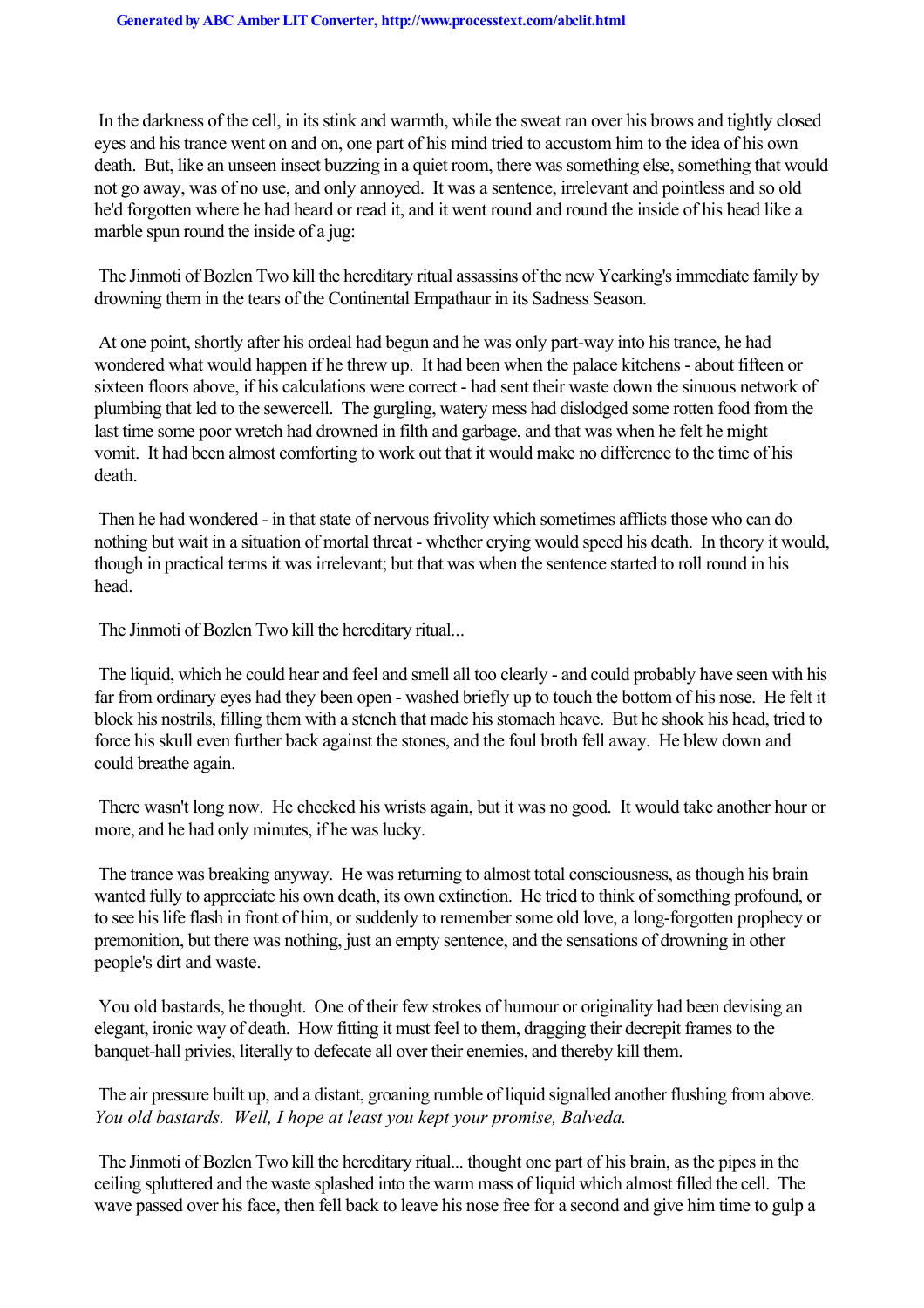#### **Generated by ABC Amber LIT Converter, <http://www.processtext.com/abclit.html>**

lungful of air. Then the liquid rose gently to touch the bottom of his nose again, and stayed there.

He held his breath.

 It had hurt at first, when they had hung him up. His hands, tied inside tight leather pouches, were directly above his head, manacled inside thick loops of iron bolted to the cell walls, which took all his weight. His feet were tied together and left to dangle inside an iron tube, also attached to the wall, which stopped him from taking any weight on his feet and knees and at the same time prevented him from moving his legs more than a hand's breadth out from the wall or to either side. The tube ended just above his knees; above it there was only a thin and dirty loincloth to hide his ancient and grubby nakedness.

 He had shut off the pain from his wrists and shoulders even while the four burly guards, two of them perched on ladders, had secured him in place. Even so he could feel that niggling sensation at the back of his skull which told him that he*ought* to be hurting. That had lessened gradually as the level of waste in the small sewercell had risen and buoyed up his body.

 He had started to go into a trance then, as soon as the guards left, though he knew it was probably hopeless. It hadn't lasted long; the cell door opened again within minutes, a metal walkway was lowered by a guard onto the damp flagstones of the cell floor, and light from the corridor washed into the darkness. He had stopped the Changing trance and craned his neck to see who his visitor might be.

 Into the cell, holding a short staff glowing cool blue, stepped the stooped, grizzled figure of Amahain-Frolk, security minister for the Gerontocracy of Sorpen. The old man smiled at him and nodded approvingly, then turned to the corridor and, with a thin, discoloured hand, beckoned somebody standing outside the cell to step onto the short walkway and enter. He guessed it would be the Culture agent Balveda, and it was. She came lightly onto the metal boarding, looked round slowly, and fastened her gaze on him. He smiled and tried to nod in greeting, his ears rubbing on his naked arms.

 'Balveda! I thought I might see you again. Come to see the host of the party?' He forced a grin. Officially it was his banquet; he was the host. Another of the Gerontocracy's little jokes. He hoped his voice had shown no signs of fear.

 Perosteck Balveda, agent of the Culture, a full head taller than the old man by her side and still strikingly handsome even in the pallid glow of the blue torch, shook her thin, finely made head slowly. Her short, black hair lay like a shadow on her skull.

'No,' she said, 'I didn't want to see you, or say goodbye.'

'You put me here, Balveda,' he said quietly.

 'Yes, and there you belong,' Amahain-Frolk said, stepping as far forward on the platform as he could without overbalancing and having to step onto the damp floor. 'I wanted you tortured first, but Miss Balveda here' - the minister's high, scratchy voice echoed in the cell as he turned his head back to the woman - 'pleaded for you, though God knows why. But that's where you belong all right; murderer.' He shook the staff at the almost naked man hanging on the dirty wall of the cell.

 Balveda looked at her feet, just visible under the hem of the long, plain grey gown she wore. A circular pendant on a chain around her neck glinted in the light from the corridor outside. Amahain-Frolk had stepped back beside her, holding the shining staff up and squinting at the captive.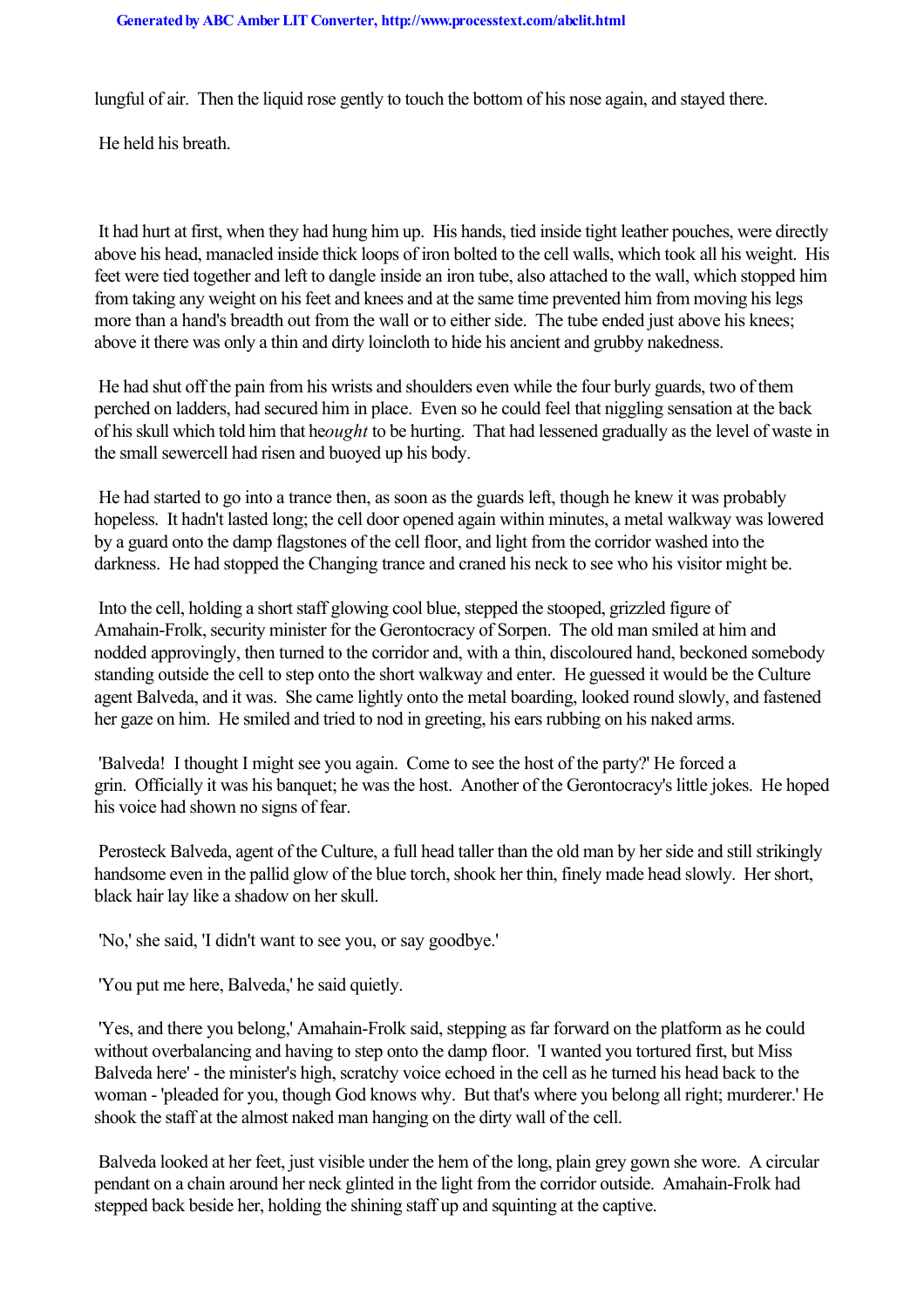'You know, even now I could almost swear that was Egratin hanging there. I can...' He shook his gaunt, bony head. '... I can hardly believe it isn't, not until he opens his mouth, anyway. My God, these Changers are dangerous frightening things!' He turned to Balveda. She smoothed her hair at the nape of her neck and looked down at the old man.

 'They are also an ancient and proud people, Minister, and there are very few of them left. May I ask you one more time? Please? Let him live. He might be-'

 The Gerontocrat waved a thin and twisted hand at her, his face distorting in a grimace. 'No! You would do well, Miss Balveda, not to keep asking for this... this assassin, this murderous, treacherous...*spy* , to be spared. Do you think we take the cowardly murder and impersonation of one of our Outworld ministers lightly? What damage this...*thing* could have caused! Why, when we arrested it two of our guards died just from being*scratched* ! Another is blind for life after this monster spat in his eye! However,' Amahain-Frolk sneered at the man chained to the wall, 'we took those teeth out. And his hands are tied so that he can't even scratch himself.' He turned to Balveda again. 'You say they are few? I say good; there will soon be one less.' The old man narrowed his eyes as he looked at the woman. 'We are grateful to you and your people for exposing this fraud and murderer, but do not think that gives you the right to tell us what to do. There are some in the Gerontocracy who want nothing to do with*any* outside influence, and their voices grow in volume by the day as the war comes closer. You would do well not to antagonise those of us who do support your cause.'

 Balveda pursed her lips and looked down at her feet again, clasping her slender hands behind her back. Amahain-Frolk had turned back to the man hanging on the wall, wagging the staff in his direction as he spoke. 'You will soon be dead, impostor, and with you die your masters' plans for the domination of our peaceful system! The same fate awaits them if they try to invade us. We and the Culture are-'

 He shook his head as best he could and roared back, 'Frolk, you're an idiot!' The old man shrank away as though hit. The Changer went on, 'Can't you see you're going to be taken over anyway? Probably by the Idirans, but if not by them then by the Culture. You don't control your own destinies any more; the war's stopped all that. Soon this whole sector will be part of the front, unless you*make* it part of the Idiran sphere. I was only sent in to tell you what you should have known anyway - not to cheat you into something you'd regret later. For God's sake, man, the Idirans won't*eat* you-'

 'Ha! They look as though they could! Monsters with three feet; invaders, killers, infidels... You want us to link with them? With three-strides tall-monsters? To be ground under their*hooves* ? To have to worship their false gods?'

 'At least they have a God, Frolk. The Culture doesn't.' The ache in his arms was coming back as he concentrated on talking. He shifted as best he could and looked down at the minister. 'They at least think the same way you do. The Culture doesn't.'

 'Oh no, my friend, oh no.' Amahain-Frolk held one hand up flat to him and shook his head. 'You won't sow seeds of discord like that.'

 'My God, you stupid old man,' he laughed. 'You want to know who the real representative of the Culture is on this planet? It's not her,' he nodded at the woman, 'it's that powered flesh-slicer she has following her everywhere, her knife missile. She might make the decisions, it might do what she tells it, but it's the real emissary. That's what the Culture's about: machines. You think because Balveda's got two legs and soft skin you should be on her side, but it's the Idirans who are on the side of life in this war-'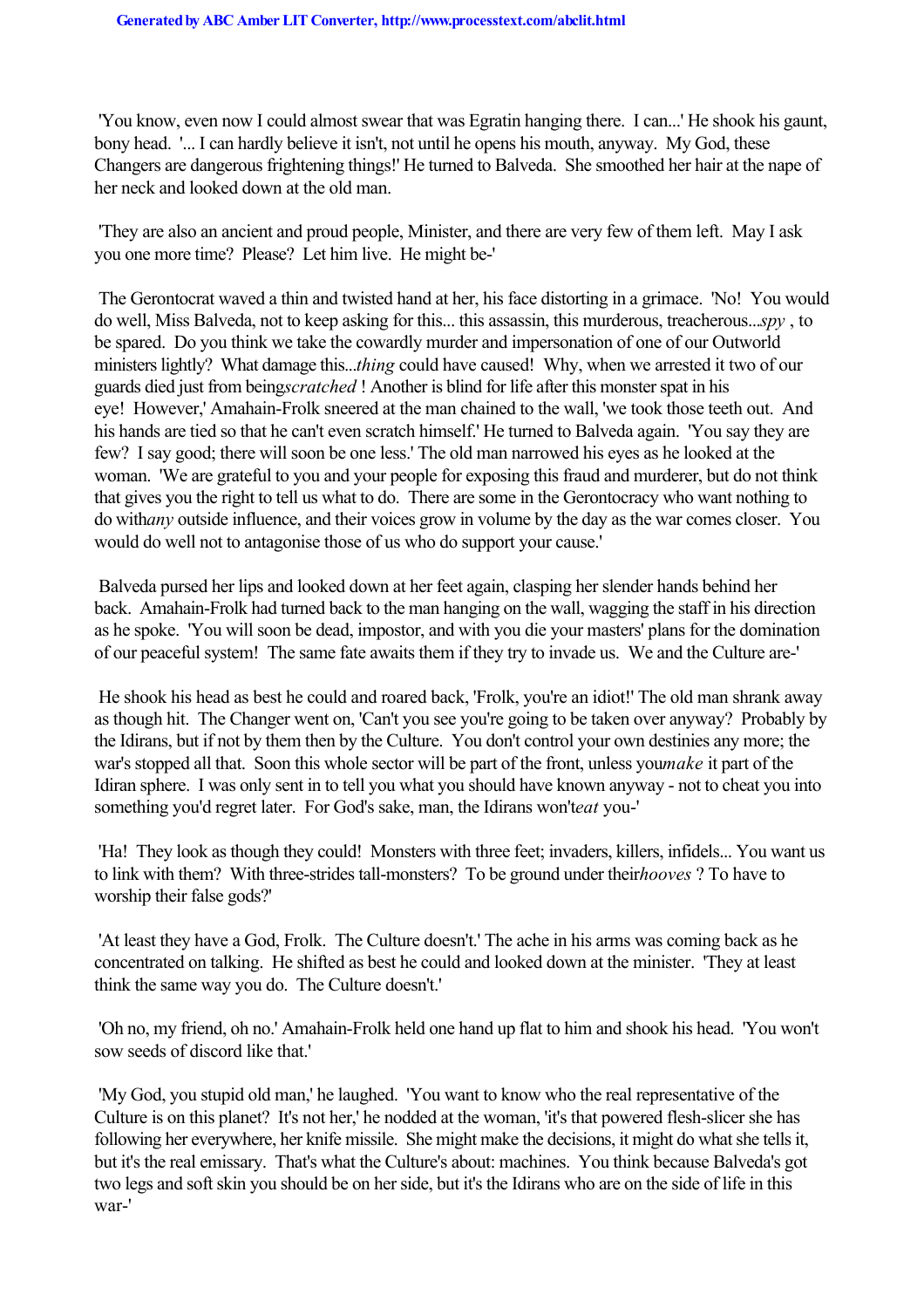'Well, you will shortly be on the other side of*that* .' The Gerontocrat snorted and glanced at Balveda, who was looking from under lowered brows at the man chained to the wall. 'Let us go, Miss Balveda,' Amahain-Frolk said as he turned and took the woman's arm to guide her from the cell. 'This...*thing's* presence smells more than the cell.'

 Balveda looked up at him then, ignoring the dwarfed minister as he tried to pull her to the door. She gazed right at the prisoner with her clear, black-irised eyes and held her hands out from her sides. 'I'm sorry,' she said to him.

 'Believe it or not, that's rather how I feel,' he replied, nodding. 'Just promise me you'll eat and drink very little tonight, Balveda. I'd like to think there was one person up there on my side, and it might as well be my worst enemy.' He had meant it to be defiant and funny, but it sounded only bitter; he looked away from the woman's face.

 'I promise,' Balveda said. She let herself be led to the door, and the blue light waned in the dank cell. She stopped right at the door. By sticking his head painfully far out he could just see her. The knife missile was there, too, he noticed, just inside the room; probably there all the time, but he hadn't noticed its sleek, sharp little body hovering there in the darkness. He looked into Balveda's dark eyes as the knife missile moved.

 For a second he thought Balveda had instructed the tiny machine to kill him now - quietly and quickly while she blocked Amahain-Frolk's view - and his heart thudded. But the small device simply floated past Balveda's face and out into the corridor. Balveda raised one hand in a gesture of farewell.

 'Bora Horza Gobuchul,' she said, 'goodbye.' She turned quickly, stepped from the platform and out of the cell. The walkway was hoisted out and the door slammed, scraping rubber flanges over the grimy floor and hissing once as the internal seals made it watertight. He hung there, looking down at an invisible floor for a moment before going back into the trance that would Change his wrists, thin them down so that he could escape. But something about the solemn, final way Balveda had spoken his name had crushed him inside, and he knew then, if not before, that there was no escape.

#### ...*by drowning them in the tears* ...

 His lungs were bursting! His mouth quivered, his throat was gagging, the filth was in his ears but he could hear a great roaring, see lights though it was black dark. His stomach muscles started to go in and out, and he had to clamp his jaw to stop his mouth opening for air that wasn't there. Now. No...*now* he had to give in. Not yet... surely now. Now, now, now, any second; surrender to this awful black vacuum inside him... he had to breathe...*now* !

 Before he had time to open his mouth he was smashed against the wall - punched against the stones as though some immense iron fist had slammed into him. He blew out the stale air from his lungs in one convulsive breath. His body was suddenly cold, and every pan of it next to the wall throbbed with pain. Death, it seemed, was weight, pain, cold... and too much light...

 He brought his head up. He moaned at the light. He tried to see, tried to hear. What was happening? Why was he breathing? Why was he so damn*heavy* again? His body was tearing his arms from their sockets; his wrists were cut almost to the bone. Who had*done* this to him?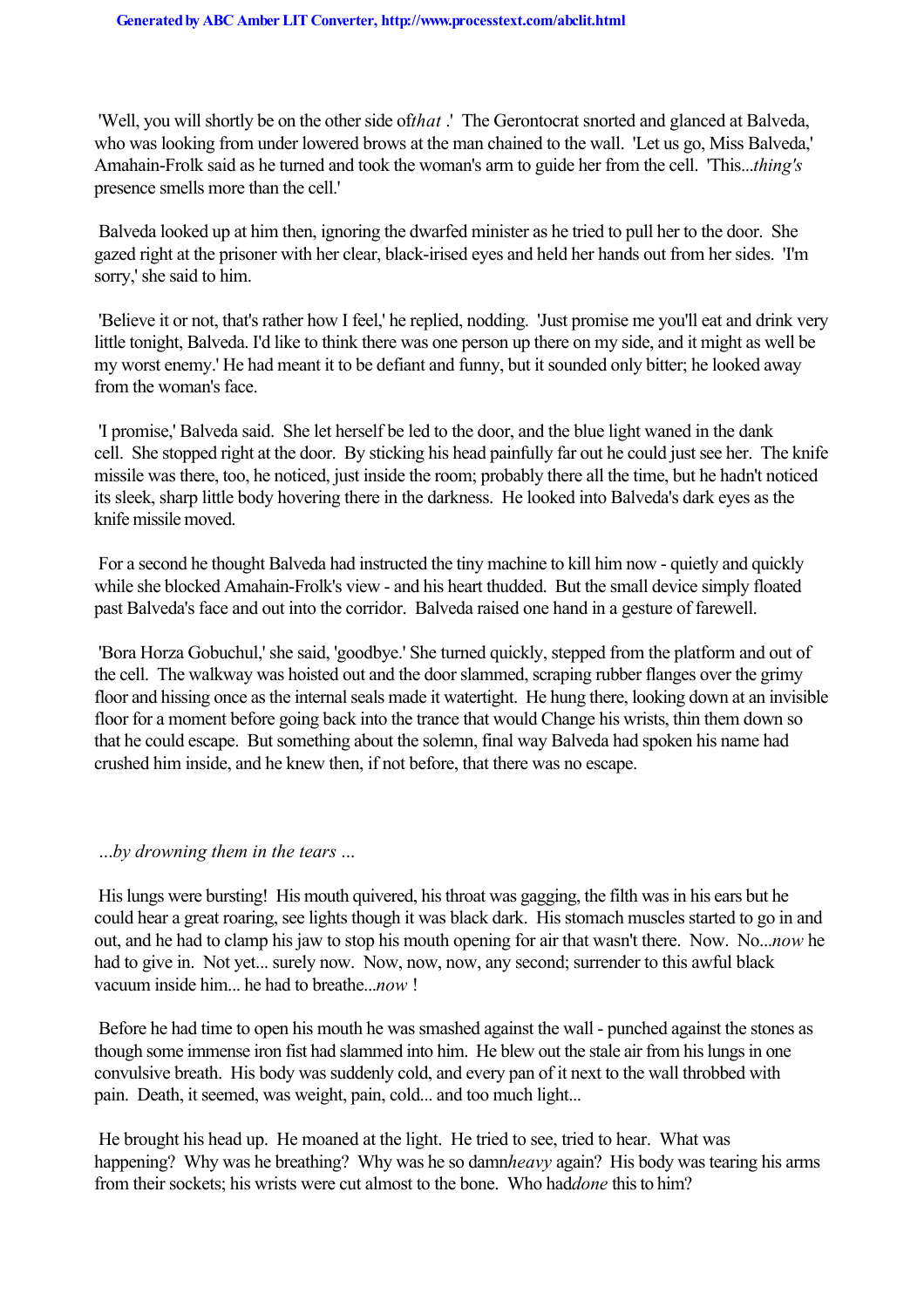Where the wall had been facing him there was a very large and ragged hole which extended beneath the level of the cell floor. All the ordure and garbage had burst out of that. The last few trickles hissed against the hot sides of the breach, producing steam which curled around the figure standing blocking most of the brilliant light from outside, in the open air of Sorpen. The figure was three metres tall and looked vaguely like a small armoured spaceship sitting on a tripod of thick legs. Its helmet looked big enough to contain three human heads, side by side. Held almost casually in one gigantic hand was a plasma cannon which Horza would have needed both arms just to lift; the creature's other fist gripped a slightly larger gun. Behind it, nosing in towards the hole, came an Idiran gun-platform, lit vividly by the light of explosions which Horza could now feel through the iron and stones he was attached to. He raised his head to the giant standing in the breach and tried to smile.

'Well,' he croaked, then spluttered and spat, 'you lot certainly took your time.'

# 2. The Hand of God 137

 Outside the palace, in the sharp cold of a winter's afternoon, the clear sky was full of what looked like glittering snow.

 Horza paused on the warshuttle's ramp and looked up and around. The sheer walls and slim towers of the prison-palace echoed and reflected with the booms and flashes of continuing fire-fights, while Idiran gun-platforms cruised back and forth, firing occasionally. Around them on the stiffening breeze blew great clouds of chaff from anti-laser mortars on the palace roof. A gust sent some of the fluttering, flickering foil towards the stationary shuttle, and Horza found one side of his wet and sticky body suddenly coated with reflecting plumage.

 'Please. The battle is not over yet,' thundered the Idiran soldier behind him, in what was probably meant to be a quiet whisper. Horza turned round to the armoured bulk and stared up at the visor of the giant's helmet, where he could see his own, old man's face reflected. He breathed deeply, then nodded, turned and walked, slightly shakily, into the shuttle. A flash of light threw his shadow diagonally in front of him, and the craft bucked in the shock wave of a big explosion somewhere inside the palace as the ramp closed.

 By their names you could know them, Horza thought as he showered. The Culture's General Contact Units, which until now had borne the brunt of the first four years of the war in space, had always chosen jokey, facetious names. Even the new warships they were starting to produce, as their factory craft completed gearing up their war production, favoured either jocular, sombre or downright unpleasant names, as though the Culture could not take entirely seriously the vast conflict in which it had embroiled itself.

 The Idirans looked at things differently. To them a ship name ought to reflect the serious nature of its purpose, duties and resolute use. In the huge Idiran navy there were hundreds of craft named after the same heroes, planets, battles, religious concepts and impressive adjectives. The light cruiser which had rescued Horza was the 137th vessel to be called*The Hand of God* , and it existed concurrently with over a hundred other craft in the navy using the same title, so its full name was*The Hand of God 137* .

 Horza dried in the airstream with some difficulty. Like everything else in the spaceship it was built on a monumental scale befitting the size of the Idirans, and the hurricane of air it produced nearly blew him out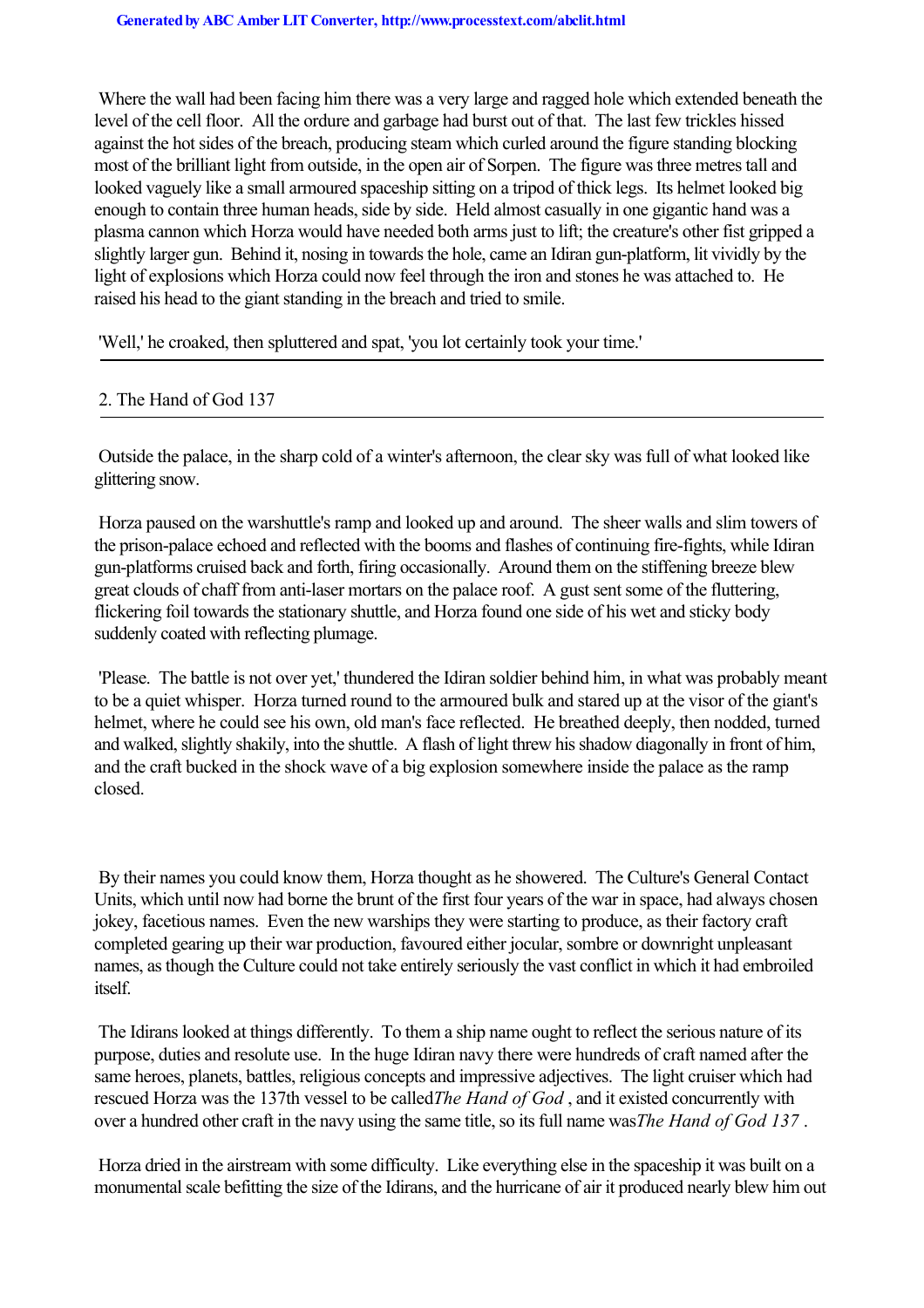of the shower cabinet.

 The Querl Xoralundra, spy-father and warrior priest of the Four Souls tributory sect of Farn-Idir, clasped two hands on the surface of the table. It looked to Horza rather like a pair of continental plates colliding.

'So, Bora Horza,' boomed the old Idiran, 'you are recovered.'

 'Just about,' nodded Horza, rubbing his wrists. He sat in Xoralundra's cabin in*The Hand of God 137* , clothed in a bulky but comfortable space suit apparently brought along just for him. Xoralundra, who was also suited up, had insisted the man wear it because the warship was still at battle stations as it swept a fast and low-powered orbit around the planet of Sorpen. A Culture GCU of the Mountain class had been confirmed in the system by Naval Intelligence; the*Hand* was in on its own, and they couldn't find any trace of the Culture ship, so they had to be careful.

 Xoralundra leaned towards Horza, casting a shadow over the table. His huge head, saddle-shaped when seen from directly in front, with the two front eyes clear and unblinking near the edges, loomed over the Changer. 'You were lucky, Horza. We did not come in to rescue you out of compassion. Failure is its own reward.'

 'Thank you, Xora. That's actually the nicest thing anybody's said to me all day.' Horza sat back in his seat and put one of his old-looking hands through his thin, yellowing hair. It would take a few days for the aged appearance he had assumed to disappear, though already he could feel it starting to slip away from him. In a Changer's mind there was a self-image constantly held and reviewed on a semi-subconscious level, keeping the body in the appearance willed. Horza's need to look like a Gerontocrat was gone now, so the mental picture of the minister he had impersonated for the Idirans was fragmenting and dissolving, and his body was going back to its normal, neutral state.

 Xoralundra's head went slowly from side to side between the edges of the suit collar. It was a gesture Horza had never fully translated, although he had worked for the Idirans and known Xoralundra well since before the war.

 'Anyway. You are alive,' Xoralundra said. Horza nodded and drummed his fingers on the table to show he agreed. He wished the Idiran chair he was perched on didn't make him feel so much like a child; his feet weren't even touching the deck.

'Just. Thanks, anyway. I'm sorry I dragged you all the way in here to rescue a failure.'

 'Orders are orders. I personally am glad we were able to. Now I must tell you why we received those orders.'

 Horza smiled and looked away from the old Idiran, who had just given him something of a compliment; a rare thing. He looked back and watched the other being's wide mouth - big enough, thought Horza, to bite off both your hands at once - as it boomed out the precise, short words of the Idiran language.

 'You were once with a caretaker mission on Schar's World, one of the Dra'Azon Planets of the Dead,' Xoralundra stated. Horza nodded. 'We need you to go back there.'

'Now?' Horza said to the broad, dark face of the Idiran. 'There are only Changers there. I've told you I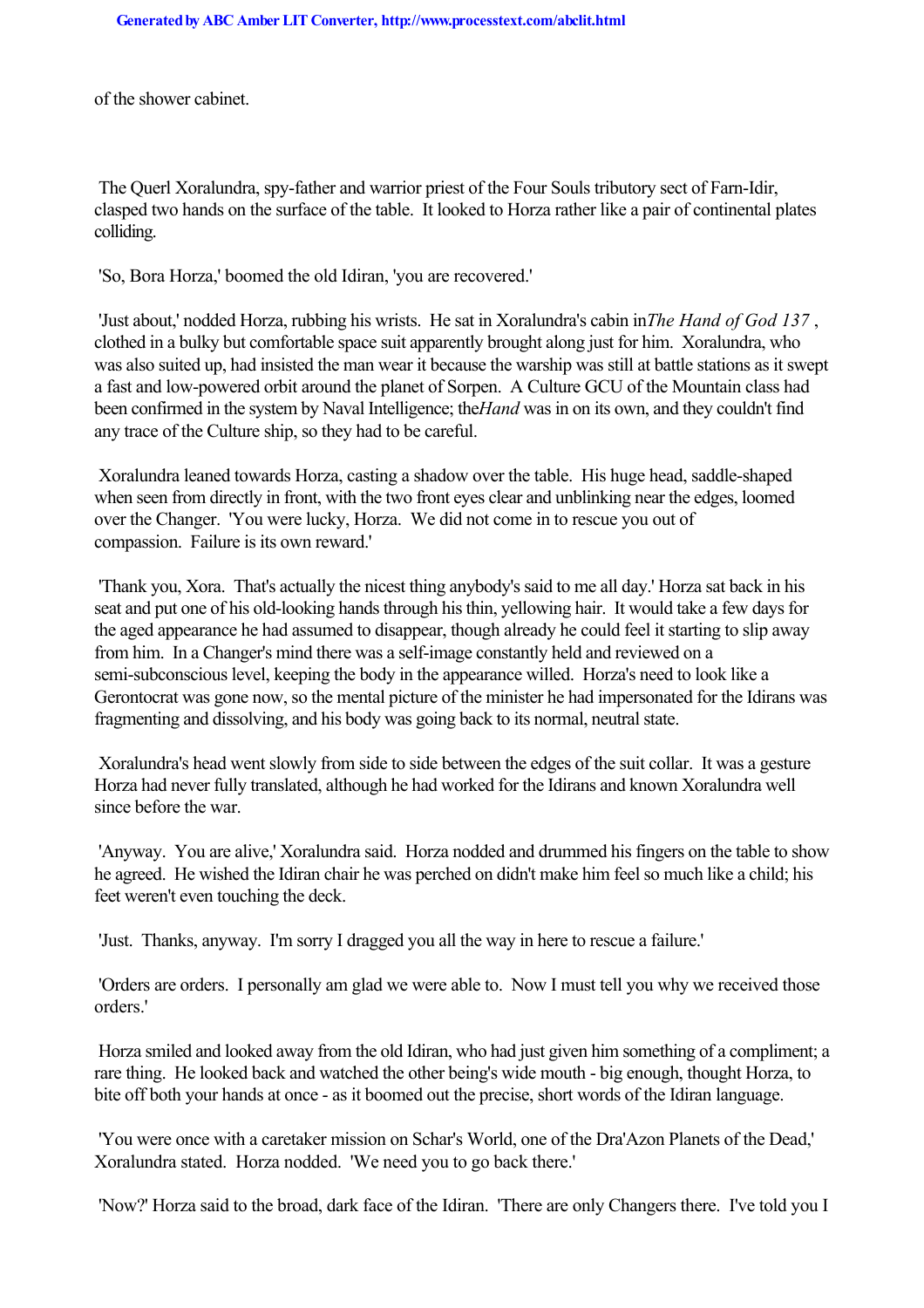won't impersonate another Changer. I certainly won't kill one.'

 'We are not asking you to do that. Listen while I explain.' Xoralundra leant on his back-rest in a way almost any vertebrate - or even anything like a vertebrate - would have called tired. 'Four standard days ago,' the Idiran began - then his suit helmet, which was lying on the floor near his feet, let out a piercing whine. He picked up the helmet and set it on the table. '*Yes*?' he said, and Horza knew enough about the Idiran voice to realise that whoever was bothering the Querl had better have a good reason for doing so.

'We have the Culture female,' a voice said from the helmet.

 'Ahh...' Xoralundra said quietly, sitting back. The Idiran equivalent of a smile - mouth pursing, eyes narrowing - passed over his features. 'Good, Captain. Is she aboard yet?'

 'No, Querl. The shuttle is a couple of minutes out. I'm withdrawing the gun-platforms. We are ready to leave the system as soon as they are all on board.'

 Xoralundra bent closer to the helmet. Horza inspected the aged skin on the back of his hands. 'What of the Culture ship?' the Idiran asked.

 'Still nothing, Querl. It cannot be anywhere in the system. Our computer suggests it is outside, possibly between us and the fleet. Before long it must realise we are in here by ourselves.'

 'You will set off to rejoin the fleet the instant the female Culture agent is aboard, without waiting for the platforms. Is that understood, Captain?' Xoralundra looked at Horza as the human glanced at him. 'Is that understood, Captain?' the Querl repeated, still looking at the human.

'Yes, Querl,' came the answer. Horza could hear the icy tone, even through the small helmet speaker.

 'Good. Use your own initiative to decide the best route back to the fleet. In the meantime you will destroy the cities of De'aychanbie, Vinch, Easna-Yowon, Izilere and Ylbar with fusion bombs, as per the Admiralty's orders.'

'Yes, Qu-' Xoralundra stabbed a switch in the helmet, and it fell silent.

'You got Balveda?' Horza asked, surprised.

 'We have the Culture agent, yes. I regard her capture, or destruction, as of comparatively little consequence. But only by our assuring the Admiralty we would attempt to take her would they contemplate such a hazardous mission ahead of the main fleet to rescue you.'

 'Hmm. Bet you didn't get Balveda's knife missile.' Horza snorted, looking again at the wrinkles on his hands.

 'It destructed while you were being put aboard the shuttle which brought you up to the ship.' Xoralundra waved one hand, sending a draught of Idiran-scented air across the table. 'But enough of that. I must explain why we risked a light cruiser to rescue you.'

'By all means,' Horza said, and turned to face the Idiran.

'Four standard days ago,' the Querl said, 'a group of our ships intercepted a single Culture craft of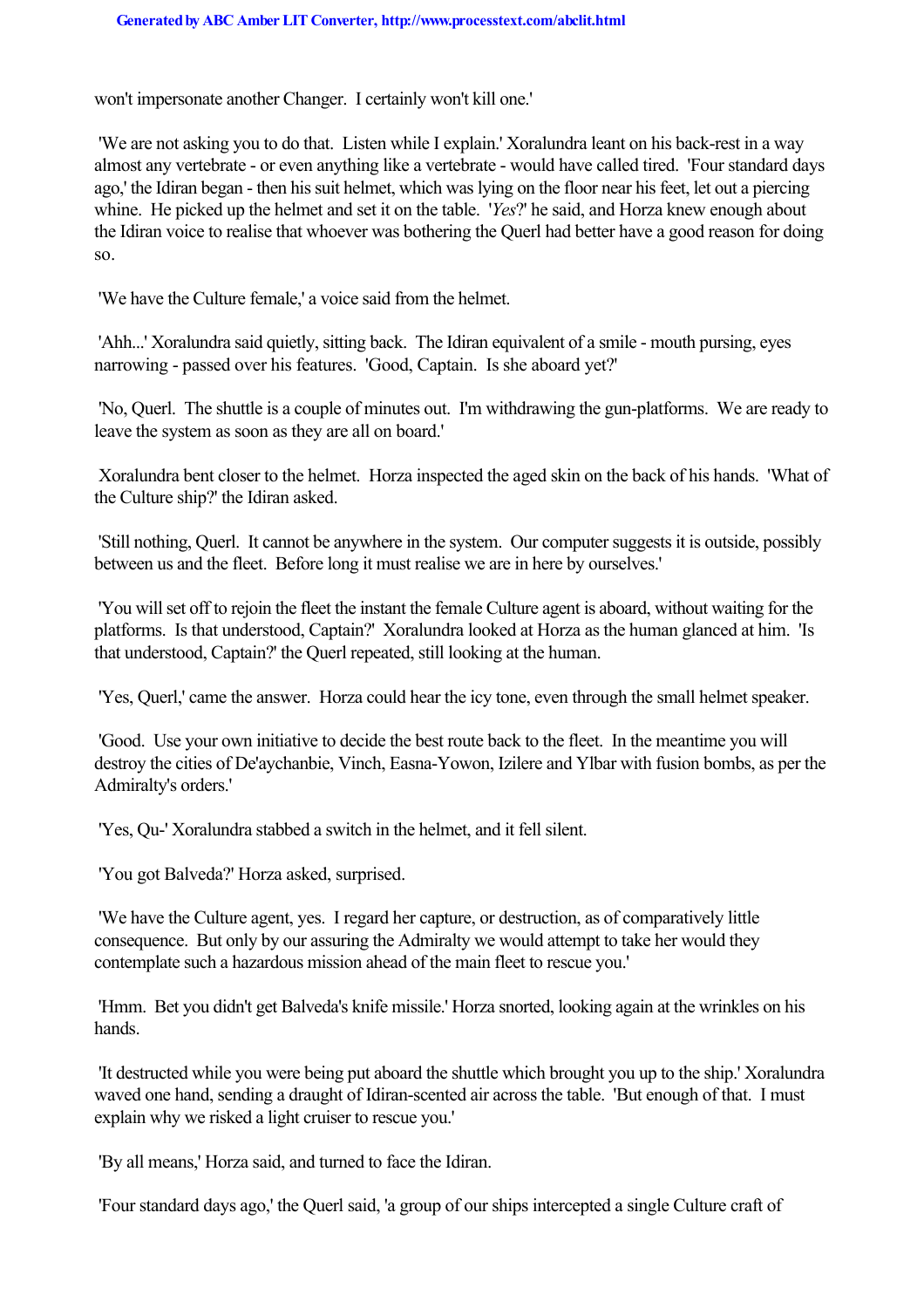conventional outward appearance but rather odd internal construction, judging by its emission signature. The ship was destroyed easily enough, but its Mind escaped. There was a planetary system near by. The Mind appears to have transcended real space to within the planetary surface of the globe it chose, thus indicating a level of hyperspatial field management we had thought - hoped - was still beyond the Culture. Certainly such spaciobatics are beyond us for the moment. We have reason to believe, due to that and other indications, that the Mind involved is one from a new class of General Systems Vehicles the Culture is developing. The Mind's capture would be an intelligence coup of the first order.'

The Querl paused there. Horza took the opportunity to ask, 'Is this thing on Schar's World?'

'Yes. According to its last message it intended to shelter in the tunnels of the Command System.'

'And you can't do anything about it?' Horza smiled.

 'We came to get you. That is doing something about it, Bora Horza.' The Querl paused. 'The shape of your mouth tells me you see something amusing in this situation. What would that be?'

 'I was just thinking... lots of things: that that Mind was either pretty smart or very lucky; that*you* were very lucky you had me close by; also that the Culture isn't likely to sit back and do nothing.'

 'To deal with your points in order,' Xoralundra said sharply, 'the Culture Mind was both lucky and smart; we were fortunate; the Culture can do little because they do not, as far as we know, have any Changers in their employ, and certainly not one who has served on Schar's World. I would also add, Bora Horza,' the Idiran said, putting both huge hands on the table and dipping his great head towards the human, 'that*you* were more than a little lucky yourself.'

'Ah yes, but the difference is that I believe in it.' Horza grinned.

'Hmm. It does you little credit,' observed the Querl. Horza shrugged.

'So you want me to put down on Schar's World and get the Mind?'

 'If possible. It may be damaged. It may be liable to destruct, but it is a prize worth fighting for. We shall give you all the equipment you need, but your presence alone would give us a toe-hold.'

'What about the people already there? The Changers on caretaker duty?'

 'Nothing has been heard from them. They were probably unaware of the Mind's arrival. Their next routine transmission is due in a few days, but, given the current disruption in communications due to the war, they may not be able to send.'

 'What...' Horza said slowly, one finger describing a circular pattern on the table surface which he was looking at, '... do you know about the personnel in the base?'

 'The two senior members have been replaced by younger Changers,' the Idiran said. 'The two junior sentinels became seniors, remaining there.'

'They wouldn't be in any danger, would they?' Horza asked.

 'On the contrary. Inside a Dra'Azon Quiet Barrier, on a Planet of the Dead, must rank as one of the safest places to be during the current hostilities. Neither we nor the Culture can risk causing the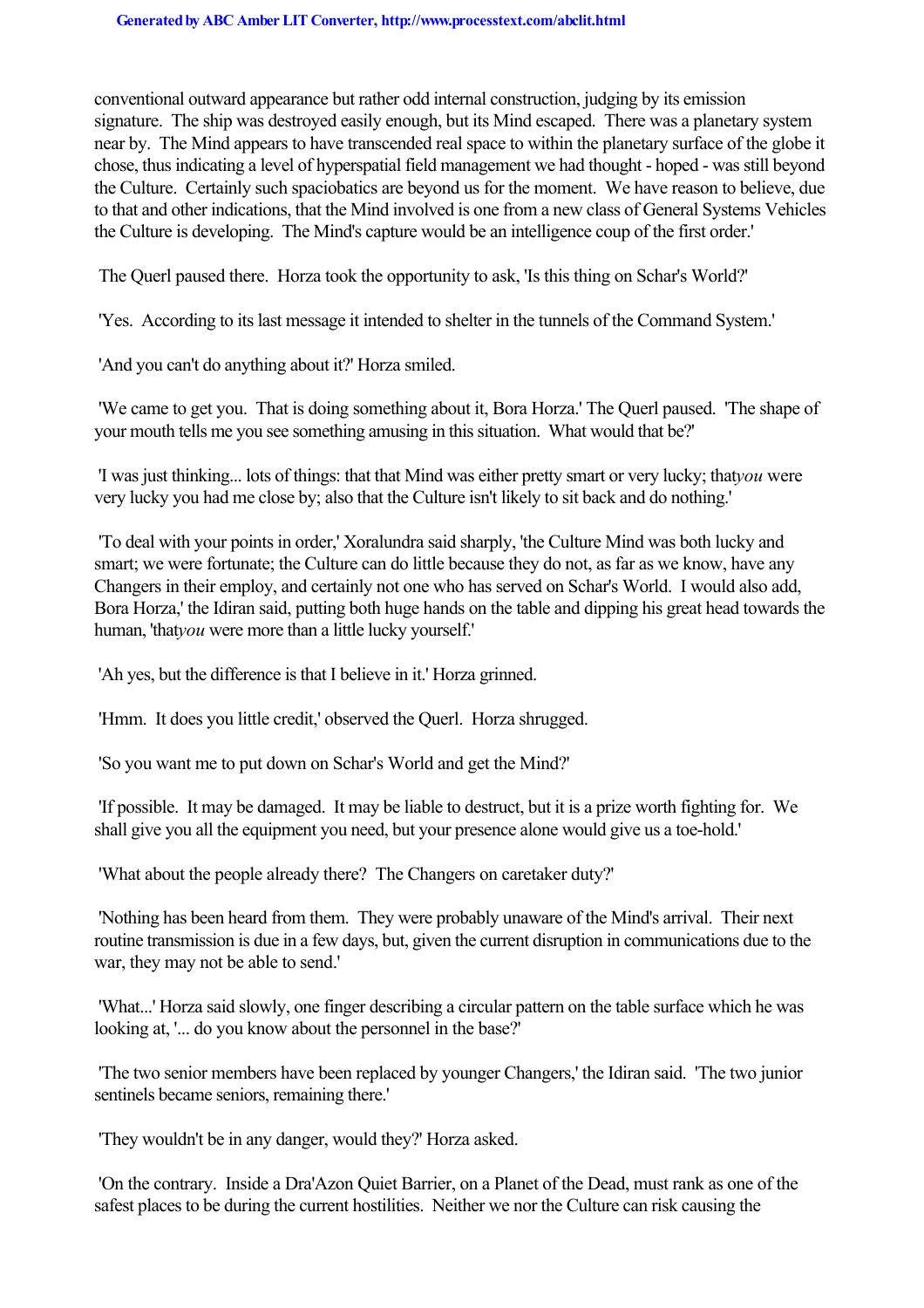Dra'Azon any offence. That is why they cannot do anything, and we can only use you.'

 'If,' Horza said carefully, sitting forward and dropping his voice slightly, 'I can get this metaphysical computer for you-'

'Something in your voice tells me we approach the question of remuneration,' Xoralundra said.

 'We do indeed. I've risked my neck for you lot long enough, Xoralundra. I want out. There's a good friend of mine on that Schar's World base, and if she's agreeable I want to take her and me out of the whole war. That's what I'm asking for.'

'I can promise nothing. I shall request this. Your long and devoted service will be taken into account.'

 Horza sat back and frowned. He wasn't sure if Xoralundra was being ironic or not. Six years probably didn't seem like very long at all to a species that was virtually immortal; but the Querl Xoralundra knew how often his frail human charge had risked all in the service of his alien masters, without real reward, so perhaps he was being serious. Before Horza could continue with the bargaining, the helmet shrilled once more. Horza winced. All the noises on the Idiran ship seemed to be deafening. The voices were thunder; ordinary buzzers and bleepers left his ears ringing long after they stopped; and announcements over the PA made him put both hands to his head. Horza just hoped there wasn't a full-scale alarm while he was on board. The Idiran ship alarm could cause damage to unprotected human ears.

'What is it?' Xoralundra asked the helmet.

'The female is on board. I shall need only eight more minutes to get the gun-'

'Have the cities been destroyed?'

'... They have, Querl.'

'Break out of orbit at once and make full speed for the fleet.'

'Querl, I must point out-' said the small, steady voice from the helmet on the table.

 'Captain,' Xoralundra said briskly, 'in this war there have to date been fourteen single-duel engagements between Type 5 light cruisers and Mountain class General Contact Units. All have ended in victory for the enemy. Have you ever seen what is left of a light cruiser after a GCU has finished with it?'

'No, Querl.'

 'Neither have I, and I have no intention of seeing it for the first time from the inside. Proceed at once.' Xoralundra hit the helmet button again. He fastened his gaze on Horza. 'I shall do what I can to secure your release from the service with sufficient funds, if you succeed. Now, once we have made contact with the main body of the fleet you will go by fast picket to Schar's World. You will be given a shuttle there, just beyond the Quiet Barrier. It will be unarmed, although it will have the equipment we think you may need, including some close-range hyperspace spectographic analysers, should the Mind conduct a limited destruct.'

'How can you be certain it'll be "limited"?' Horza asked sceptically.

'The Mind weighs several thousand tonnes, despite its relatively small size. An annihilatory destruct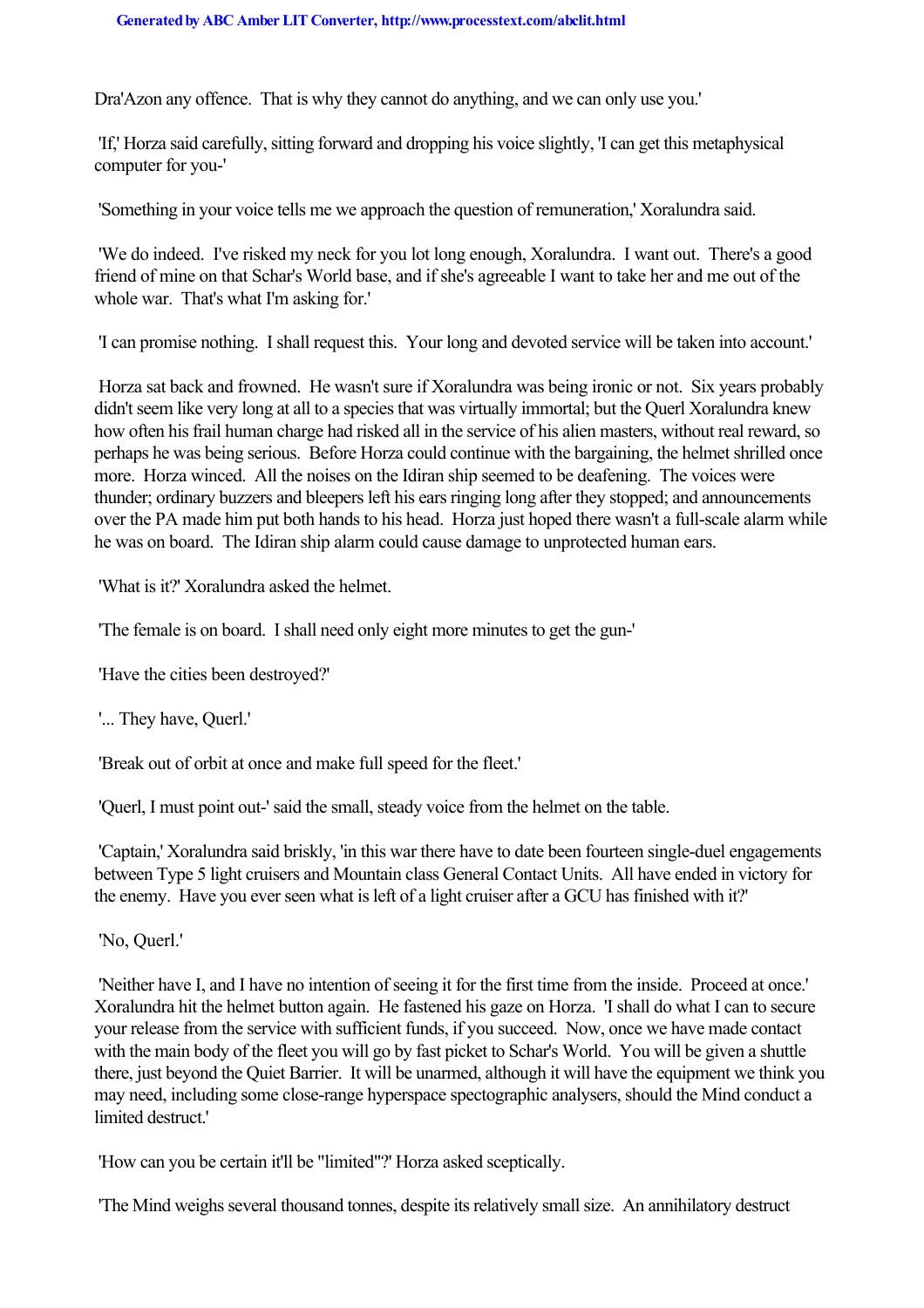would rip the planet in half and so antagonise the Dra'Azon. No Culture Mind would risk such a thing.'

 'Your confidence overwhelms me,' Horza said dourly. Just then the note of background noise around them altered. Xoralundra turned his helmet round and looked at one of its small internal screens.

 'Good. We are under way.' He looked at Horza again. 'There is something else I ought to tell you. An attempt was made, by the group of ships which caught the Culture craft, to follow the escaped Mind down to the planet.'

Horza frowned. 'Didn't they know better?'

 'They did their best. With the battle group were several captured chuy-hirtsi warp animals which had been deactivated for later use in a surprise attack on a Culture base. One of these was quickly fitted out for a small-scale incursion on the planet surface and thrown at the Quiet Barrier in a warp-cruise. The ruse did not succeed. On crossing the Barrier the animal was attacked with something resembling gridfire and was heavily damaged. It came out of warp near the planet on a course which would take it in on a burn-up angle. The equipment and ground force it contained must be considered defunct.'

 'Well, I suppose it was a good try, but a Dra'Azon must make even this wonderful Mind you're after look like a valve computer. It's going to take more than that to fool it.'

'Do you think you will be able to?'

 'I don't know. I don't*think* they can read minds, but who knows? I don't*think* the Dra'Azon even know or care much about the war or what I've been doing since I left Schar's World. So they probably won't be able to put one and one together - but again, who knows?' Horza gave another shrug. 'It's worth a try.'

 'Good. We shall have a fuller briefing when we rejoin the fleet. For now we must pray that our return is without incident. You may want to speak to Perosteck Balveda before she is interrogated. I have arranged with the Deputy Fleet Inquisitor that you may see her, if you wish.'

Horza smiled, 'Xora, nothing would give me greater pleasure.'

 The Querl had other business on the ship as it powered its way out of the Sorpen system. Horza stayed in Xoralundra's cabin to rest and eat before he called on Balveda.

 The food was the cruiser autogalley's best impression of something suitable for a humanoid, but it tasted awful. Horza ate what he could and drank some equally uninspiring distilled water. It was all served by a medjel - a lizard-like creature about two metres long with a flat, long head and six legs, on four of which it ran, using the front pair as hands. The medjel were the companion species of the Idirans. It was a complicated sort of social symbiosis which had kept the exosocio faculties of many a university in research funds over the millennia that the Idiran civilisation had been part of the galactic community.

 The Idirans themselves had evolved on their planet Idir as the top monster from a whole planetful of monsters. The frenetic and savage ecology of Idir in its early days had long since disappeared, and so had all the other homeworld monsters except those in zoos. But the Idirans had retained the intelligence that made them winners, as well as the biological immortality which, due to the viciousness of the fight for survival back then - not to mention Idir's high radiation levels had been an evolutionary advantage rather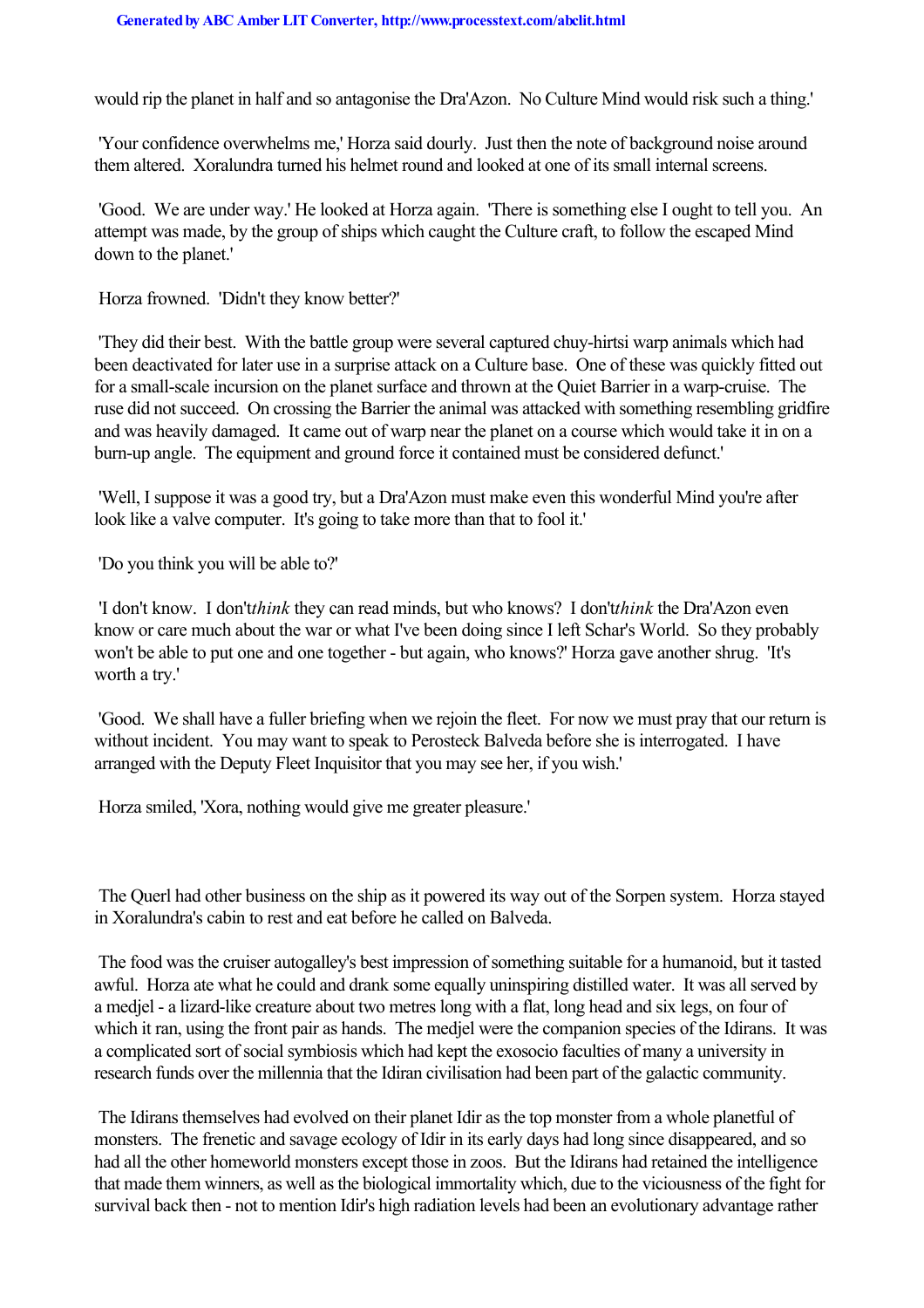than a recipe for stagnation.

 Horza thanked the medjel as it brought him plates and took them away again, but it said nothing. They were generally reckoned to be about two thirds as intelligent as the average humanoid (whatever that was), which made them about two or three times dimmer than a normal Idiran. Still, they were good if unimaginative soldiers, and there were plenty of them; something like ten or twelve for each Idiran. Forty thousand years of breeding had made them loyal right down to the chromosome level.

 Horza didn't try to sleep, though he was tired. He told the medjel to take him to Balveda. The medjel thought about it, asked permission via the cabin intercom, and flinched visibly under a verbal slap from a distant Xoralundra who was on the bridge with the cruiser captain. 'Follow me, sir,' the medjel said, opening the cabin door.

 In the companionways of the warship the Idiran atmosphere became more obvious than it had been in Xoralundra's cabin. The smell of Idiran was stronger and the view ahead hazed over - even seen through Horza's eyes - after a few tens of metres. It was hot and humid, and the floor was soft. Horza walked quickly along the corridor, watching the stump of the mediel's docked tail as it waggled in front of him.

 He passed two Idirans on the way, neither of whom paid him any attention. Perhaps they knew all about him and what he was, but perhaps not. Horza knew that Idirans hated to appear either over-inquisitive or under-informed.

 He nearly collided with a pair of wounded medjel on AG stretchers being hurried along a cross-corridor by two of their fellow troopers. Horza watched as the wounded passed, and frowned. The spiralled spatter-marks on their battle armour were unmistakably those produced by a plasma bolt, and the Gerontocracy didn't have any plasma weapons. He shrugged and walked on.

 They came to a section of the cruiser where the companionway was blocked by sliding doors. The medjel spoke to each of the barriers in turn, and they opened. An Idiran guard holding a laser carbine stood outside a door; he saw the medjel and Horza approaching and had the door open for the man by the time he got there. Horza nodded to the guard as he stepped through. The door hissed shut behind him and another one, immediately in front, opened.

 Balveda turned quickly to him when he entered the cell. It looked as though she had been pacing up and down. She threw back her head a little when she saw Horza and made a noise in her throat which might have been a laugh.

 'Well, well,' she said, her soft voice drawling. 'You survived. Congratulations. I did keep my promise, by the way. What a turn-around, eh?'

 'Hello,' Horza replied, folding his arms across the chest of his suit and looking the woman up and down. She wore the same grey gown and appeared to be unharmed. 'What happened to that thing around your neck?' Horza asked.

 She looked down, at where the pendant had lain over her breast. 'Well, believe it or not, it turned out to be a memoryform.' She smiled at him and sat down cross-legged on the soft floor; apart from a raised bed-alcove, this was the only place to sit. Horza sat too, his legs hurting only a little. He recalled the spatter-marks on the medjel's armour.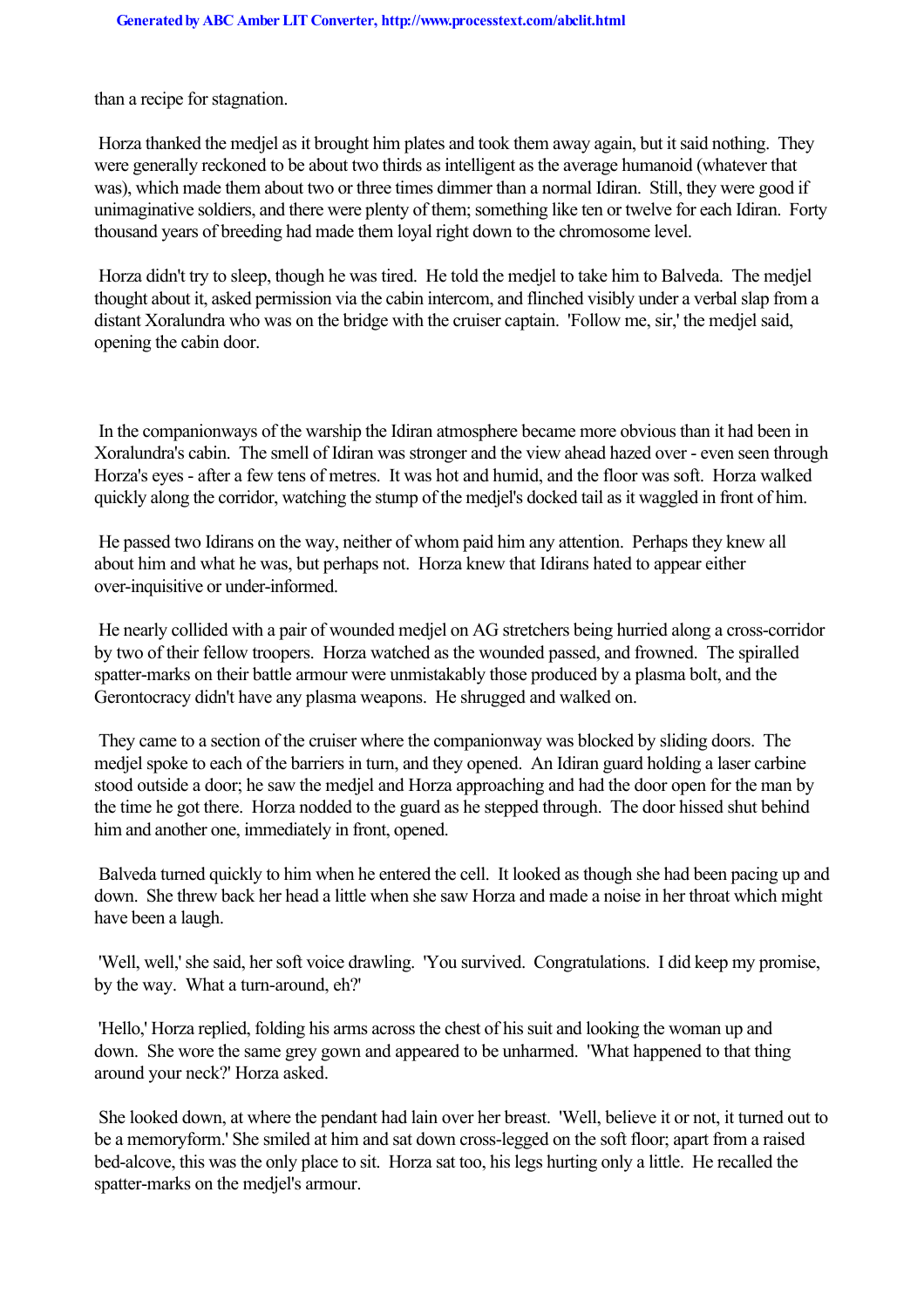#### **Generated by ABC Amber LIT Converter, <http://www.processtext.com/abclit.html>**

'A memoryform. Wouldn't have turned into a*plasma* gun, by any chance, would it?'

'Amongst other things.' The Culture agent nodded.

'Thought so. Heard your knife missile took the expansive way out.'

Balveda shrugged.

 Horza looked her in the eye and said, 'I don't suppose you'd be here if you had anything important you could tell them, would you?'

 'Here, perhaps,' Balveda conceded. 'Alive, no.' She stretched her arms out behind her and sighed. 'I suppose I'll have to sit out the war in an internment camp, unless they can find somebody to swap. I just hope this thing doesn't go on too long.'

'Oh, you think the Culture might give in soon?' Horza grinned.

'No, I think the Culture might win soon.'

'You must be mad.' Horza shook his head.

'Well...' Balveda said, nodding ruefully, 'actually I think it'll win eventually.'

'If you keep falling back like you have for the last three years, you'll end up somewhere in the Clouds.'

 'I'm not giving away any secrets, Horza, but I think you might find we don't do too much more falling back.'

'We'll see. Frankly I'm surprised you kept fighting this long.'

'So are our three-legged friends. So is everybody. So are we, I sometimes think.'

 'Balveda,' Horza sighed wearily, 'I still don't know why the hell you're fighting in the first place. The Idirans never were any threat to you. They still wouldn't be, if you stopped fighting them. Did life in your great Utopia really get so boring you needed a war?'

'Horza,' Balveda said, leaning forward, 'I don't understand why*you* are fighting. I know Heidohre is in-'

'Hei*b*ohre,' Horza interjected.

'OK, the goddamn asteroid the Changers live in. I know it's in Idiran space, but-'

 'That's got nothing to do with it, Balveda. I'm fighting for them because I think they're right and you're wrong.'

 Balveda sat back, amazed. 'You...' she began, then lowered her head and shook it, staring at the floor. She looked up. 'I really*don't* understand you, Horza. You must know how many species, how many civilisations, how many systems, how many individuals have been either destroyed or... throttled by the Idirans and their crazy goddamned religion. What the hell has the Culture ever done compared to *that* ?' One hand was on her knee, the other was displayed in front of Horza, clawed into a strangling grip. He watched her and smiled.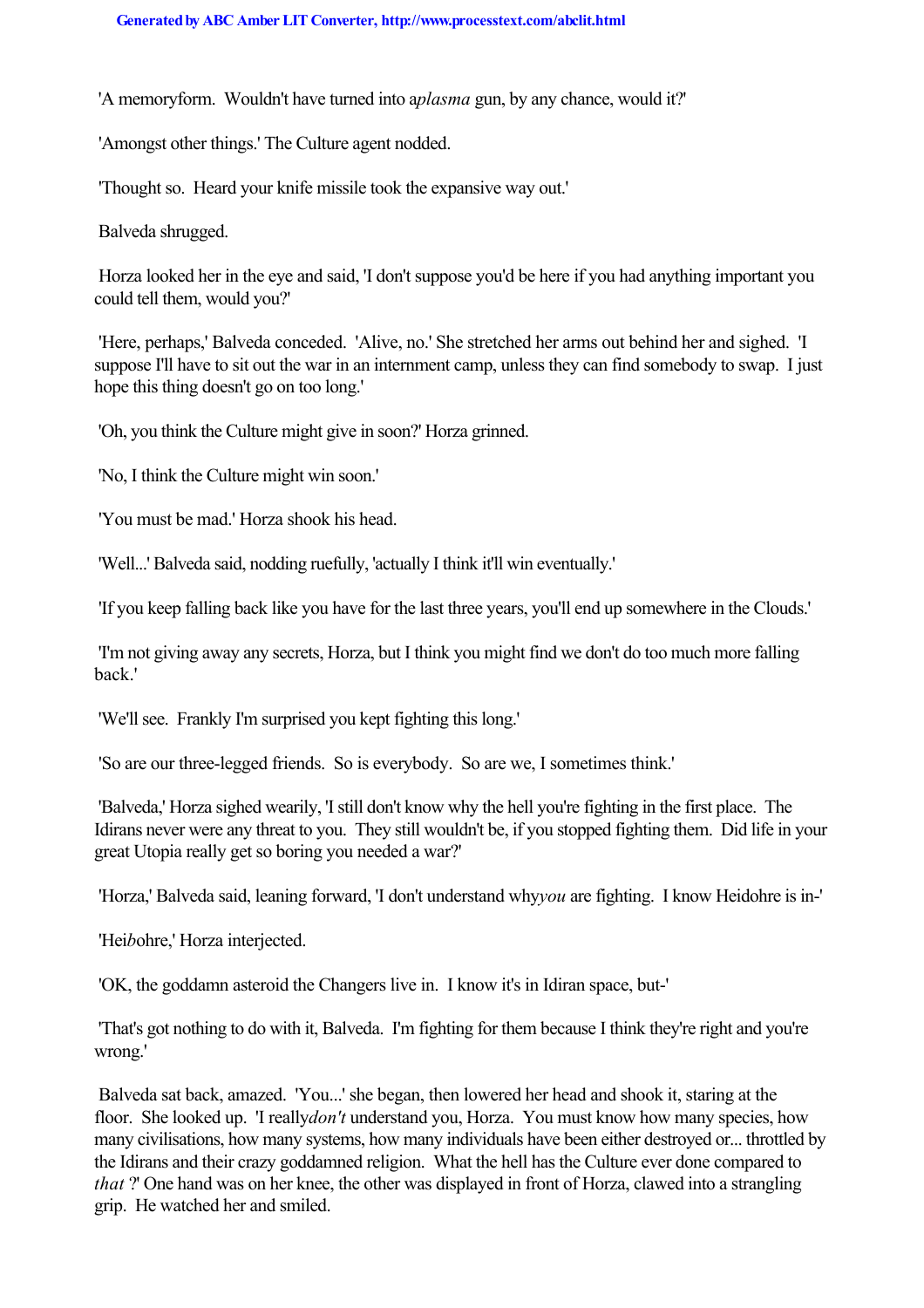'On a straight head count the Idirans no doubt do come out in front, Perosteck, and I've told them I never did care for some of their methods, or their zeal. I'm all for people being allowed to live their own lives. But now they're up against you lot, and that's what makes the difference to me. Because I'm against you, rather than for them, I'm prepared-' Horza broke off for a moment, laughing lightly, self-consciously. '... Well, it sounds a bit melodramatic, but sure - I'm prepared to die for them.' He shrugged. 'Simple as that.'

 Horza nodded as he said it, and Balveda dropped the outstretched hand and looked away to one side, shaking her head and exhaling loudly. Horza went on, 'Because... well, I suppose you thought I was just kidding when I was telling old Frolk I thought the knife missile was the real representative. I wasn't kidding, Balveda. I meant it then and I mean it now. I don't care how self-righteous the Culture feels, or how many people the Idirans kill. They're on the side of life - boring, old-fashioned, biological life; smelly, fallible and short-sighted, God knows, but*real* life. You're ruled by your machines. You're an evolutionary dead end. The trouble is that to take your mind off it you try to drag everybody else down there with you. The worst thing that could happen to the galaxy would be if the Culture wins this war.'

 He paused to let her say something, but she was still sitting with her head down, shaking it. He laughed at her. 'You know, Balveda, for such a sensitive species you show remarkably little empathy at times.'

 'Empathise with stupidity and you're halfway to thinking like an idiot,' muttered the woman, still not looking at Horza. He laughed again and got to his feet.

'Such... bitterness, Balveda,' he said.

She looked up at him. 'I'll tell you, Horza,' she said quietly, 'we're going to win.'

He shook his head. 'I don't think so. You wouldn't know how to.'

Balveda sat back again, hands spread behind her. Her face was serious. 'We can learn, Horza.'

'Who from?'

 'Whoever has the lesson there to teach,' she said slowly. 'We spend quite a lot of our time watching warriors and zealots, bullies and militarists - people determined to win regardless. There's no shortage of teachers.'

'If you want to know about winning, ask the Idirans.'

 Balveda said nothing for a moment. Her face was calm, thoughtful, perhaps sad. She nodded after a while. 'They do say there's a danger... in warfare,' she said, 'that you'll start to resemble the enemy.' She shrugged. 'We just have to hope that we can avoid that. If the evolutionary force you seem to believe in really works, then it'll work through us, and not the Idirans. If you're wrong, then it deserves to be superseded.'

 'Balveda,' he said, laughing lightly, 'don't disappoint me. I prefer a fight... You almost sound as though you're coming round to my point of view.'

 'No,' she sighed. 'I'm not. Blame it on my Special Circumstances training. We try to think of everything. I was being pessimistic.'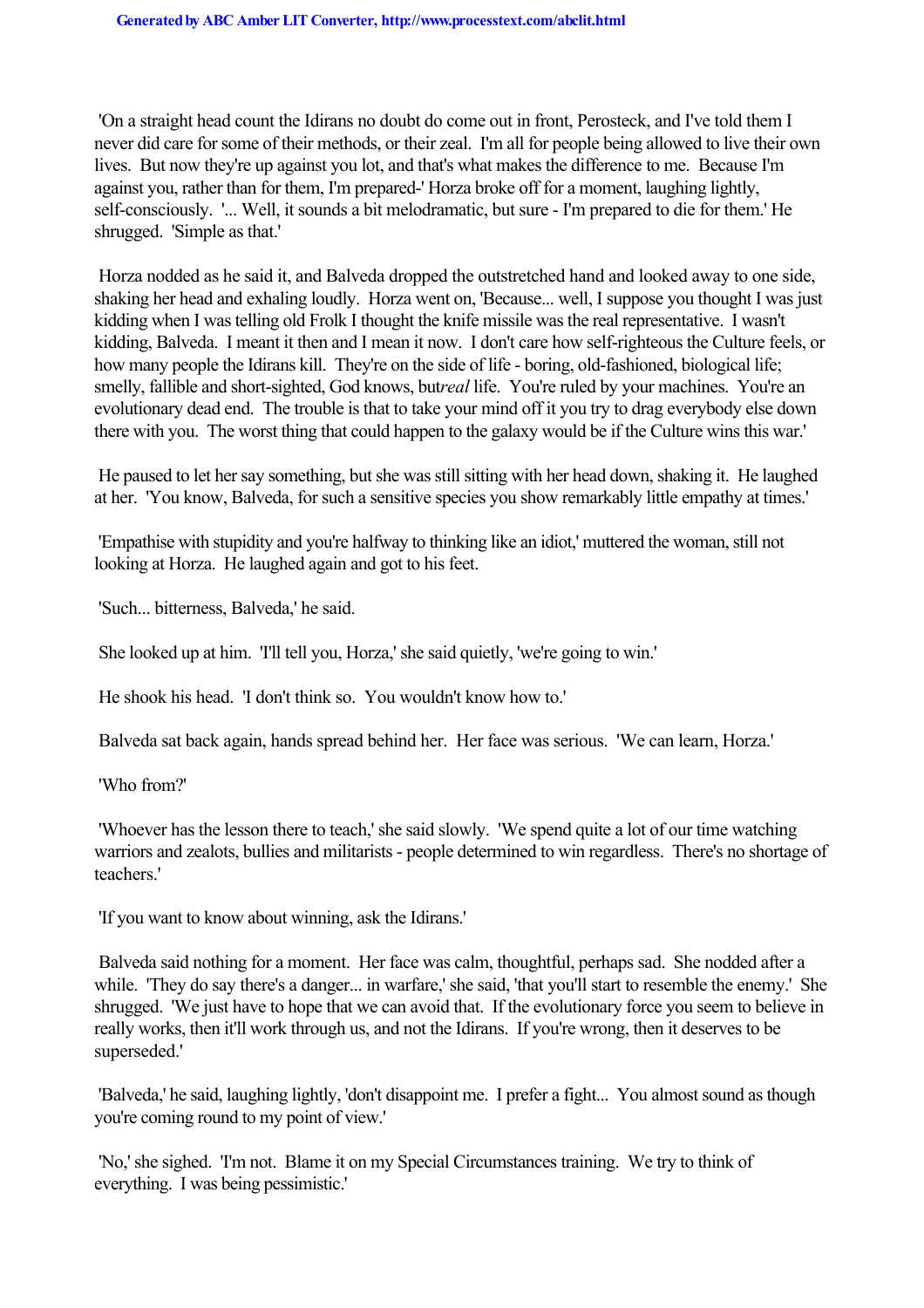'I'd got the impression SC didn't allow such thoughts.'

 'Then think again, Mr Changer,' Balveda said, arching one eyebrow. 'SC allows all thoughts. That's what some people find so frightening about it.'

 Horza thought he knew what the woman meant. Special Circumstances had always been the Contact section's moral espionage weapon, the very cutting edge of the Culture's interfering diplomatic policy, the elite of the elite, in a society which abhorred elitism. Even before the war, its standing and its image within the Culture had been ambiguous. It was glamorous but dangerous, possessed of an aura of roguish sexiness - there was no other word for it - which implied predation, seduction, even violation.

 It had about it too an atmosphere of secrecy (in a society that virtually worshipped openness) which hinted at unpleasant, shaming deeds, and an ambience of moral relativity (in a society which clung to its absolutes: life/good, death/bad; pleasure/good, pain/bad) which attracted and repulsed at once, but anyway excited.

 No other part of the Culture more exactly represented what the society as a whole really stood for, or was more militant in the application of the Culture's fundamental beliefs. Yet no other part embodied less of the society's day-to-day character.

 With war, Contact had become the Culture's military, and Special Circumstances its intelligence and espionage section (the euphemism became only a little more obvious, that was all). And with war, SC's position within the Culture changed, for the worse. It became the repository for the guilt the people in the Culture experienced because they had agreed to go to war in the first place: despised as a necessary evil, reviled as an unpleasant moral compromise, dismissed as something people preferred not to think about.

 SC really did try to think of everything, though, and its Minds were reputedly even more cynical, amoral and downright sneaky than those which made up Contact; machines without illusions which prided themselves on thinking the thinkable to its ultimate extremities. So it had been wearily predicted that just this would happen. SC would become a pariah, a whipping-child, and its reputation a gland to absorb the poison in the Culture's conscience. But Horza guessed that knowing all this didn't make it any easier for somebody like Balveda. Culture people had little stomach for being disliked by anybody, least of all their fellow citizens, and the woman's task was difficult enough without the added burden of knowing she was even greater anathema to most of her own side than she was to the enemy.

 'Well, whatever, Balveda,' he said, stretching. He flexed his stiff shoulders within the suit, pulled his fingers through his thin, yellow-white hair. 'I guess it'll work itself out.'

Balveda laughed mirthlessly. 'Never a truer word...' She shook her head.

'Thanks, anyway,' he told her.

'For what?'

'I think you just reinforced my faith in the ultimate outcome of this war.'

'Oh, just go away, Horza.' Balveda sighed and looked down to the floor.

 Horza wanted to touch her, to ruffle her short black hair or pinch her pale cheek, but guessed it would only upset her more. He knew too well the bitterness of defeat to want to aggravate the experience for somebody who was, in the end, a fair and honourable adversary. He went to the door, and after a word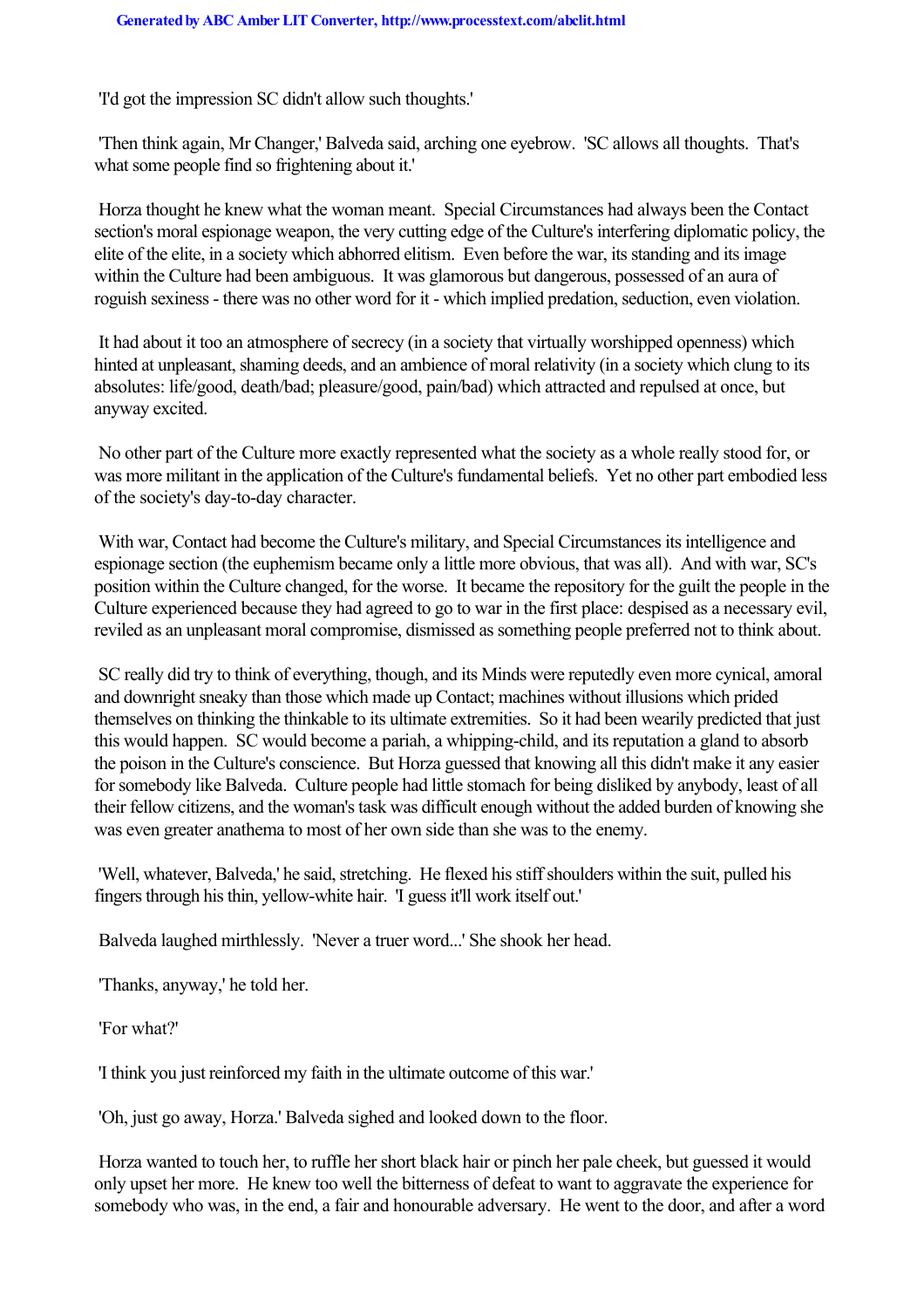with the guard outside he was let out.

 'Ah, Bora Horza,' Xoralundra said as the human appeared out of the cell doorway. The Querl came striding along the companionway. The guard outside the cell straightened visibly and blew some imaginary dust off his carbine. 'How is our guest?'

 'Not very happy. We were trading justifications and I think I won on points.' Horza grinned. Xoralundra stopped by the man and looked down.

 'Hmm. Well, unless you prefer to relish your victories in a vacuum, I suggest that the next time you leave my cabin while we are at battle stations you take your-'

Horza didn't hear the next word. The ship's alarm erupted.

 The Idiran alarm signal, on a warship as elsewhere, consists of what sounds like a series of very sharp explosions. It is the amplified version of the Idiran chest-boom, an evolved signal the Idirans had been using to warn others in their herd or clan for several hundred thousand years before they became civilised, and produced by the chest-flap which is the Idiran vestigial third arm.

 Horza clapped his hands to his ears, trying to shut out the awful noise. He could feel the shock waves on his chest, through the open neck of the suit. He felt himself being picked up and forced against the bulkhead. It was only then that he realised he had shut his eyes. For a second he thought he had never been rescued, never left the wall of the sewercell, that this was the moment of his death and all the rest had been a strange and vivid dream. He opened his eyes and found himself staring into the keratinous snout of the Querl Xoralundra, who shook him furiously and, just as the ship alarm cut off and was replaced by a merely painfully intense whine, said very loudly into Horza's face, 'HELMET!'

'Oh shit!' said Horza.

 He was dropped to the deck as Xoralundra let him go, turned quickly, and scooped a running medjel off the floor as it tried to get past him. 'You!' Xoralundra bellowed. 'I am the spy-father Querl of the fleet,' he shouted into its face and shook the six-limbed creature by the front of its suit. 'You will go to my cabin immediately and bring the small space helmet lying there to the port-side stem emergency lock. As fast as possible. This order supersedes all others and cannot be countermanded. Go!' He threw the medjel in the right direction. It landed running.

 Xoralundra flipped his own helmet over from its back-hinged position, then opened the visor. He looked as though he was about to say something to Horza, but the helmet speaker crackled and spoke, and the Querl's expression changed. The small noise stopped and only the continuing wail of the cruiser's alarm was left. 'The Culture craft was hiding in the surface layers of the system sun,' Xoralundra said bitterly, more to himself than to Horza.

 'In the*sun* ?' Horza was incredulous. He looked back at the cell door, as though somehow it was Balveda's fault. 'Those bastards are getting smarter all the time.'

 'Yes,' snapped the Querl, then turned quickly on one foot. 'Follow me, human.' Horza obeyed, starting after the old Idiran at a run, then bumping into him as the huge figure stopped in its tracks. Horza watched the broad, dark, alien face as it swivelled round to look over his head at the Idiran trooper still standing stiffly at the cell door. An expression Horza could not read passed over Xoralundra's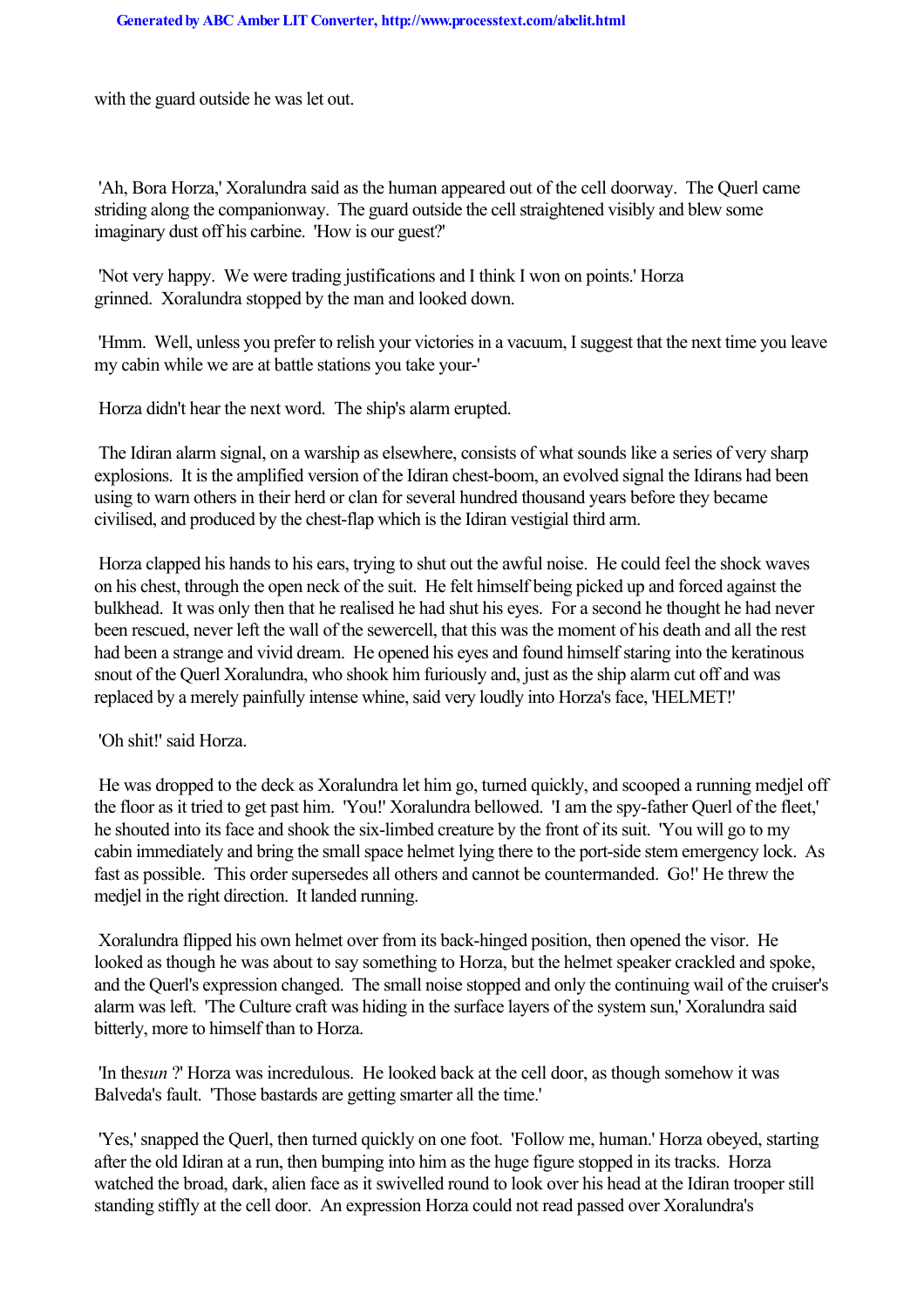face. 'Guard,' the Querl said, not loudly. The trooper with the laser carbine turned. 'Kill the woman.'

 Xoralundra stamped off down the corridor. Horza stood for a moment, looking first at the rapidly receding Querl, then at the guard as he checked his carbine, ordered the cell door to open, and stepped inside. Then the man ran down the corridor after the old Idiran.

 'Querl!' gasped the medjel as it skidded to a stop by the airlock, the suit helmet held in front of it. Xoralundra swept the helmet from its grasp and fitted it quickly over Horza's head.

 'You will find a warp attachment in the lock,' the Idiran told Horza. 'Get as far away as possible. The fleet will be here in about nine standard hours. You shouldn't have to do anything; the suit will summon help on a coded IFF response. I, too-' Xoralundra broke off as the cruiser lurched. There was a loud bang and Horza was blown off his feet by a shock wave, while the Idiran on his tripod of legs hardly moved. The medjel which had gone for the helmet yelped as it was blown under Xoralundra's legs. The Idiran swore and kicked at it; it ran off; The cruiser lurched again as other alarms started. Horza could smell burning. A confused medley of noises that might have been Idiran voices or muffled explosions came from somewhere overhead. 'I too shall try to escape,' Xoralundra continued. 'God be with you, human.'

 Before Horza could say anything the Idiran had rammed his visor down and pushed him into the lock. It slammed shut. Horza was thrown against one bulkhead as the cruiser juddered mightily. He looked desperately round the small, spherical space for a warp unit, then saw it and after a short struggle unclamped it from its wall magnets. He clamped it to the rear of his suit.

'Ready?' a voice said in his ear.

Horza jumped, then said, 'Yes! Yes! Hit it!'

 The airlock didn't open conventionally; it turned inside out and threw him into space, tumbling away from the flat disc of the cruiser in a tiny galaxy of ice particles. He looked for the Culture ship, then told himself not to be stupid; it was probably still several trillion kilometres away. That was how divorced from the human scale modern warfare had become. You could smash and destroy from unthinkable distances, obliterate planets from beyond their own system and provoke stars into novae from light-years off... and still have no good idea why you were really fighting.

 With one last thought for Balveda, Horza reached until he found the control handle for the bulky warp unit, fingered the correct buttons on it, and watched the stars twist and distort around him as the unit sent him and his suit lancing away from the stricken Idiran spacecraft.

 He played with the wrist-set for a while, trying to pick up signals from*The Hand of God 137* , but got nothing but static. The suit spoke to him once, saying 'Warp/unit/charge/half/exhausted.' Horza kept a watch on the warp unit via a small screen set inside the helmet.

 He recalled that the Idirans said some sort of prayer to their God before going into warp. Once when he had been with Xoralundra on a ship which was warping, the Querl had insisted that the Changer repeat the prayer, too. Horza had protested that it meant nothing to him; not only did the Idiran God clash with his own personal convictions, the prayer itself was in a dead Idiran language he didn't understand. He had been told rather coldly that it was the gesture that mattered. For what the Idirans regarded as essentially an animal (their word for humanoids was best translated as 'biotomaton'), only the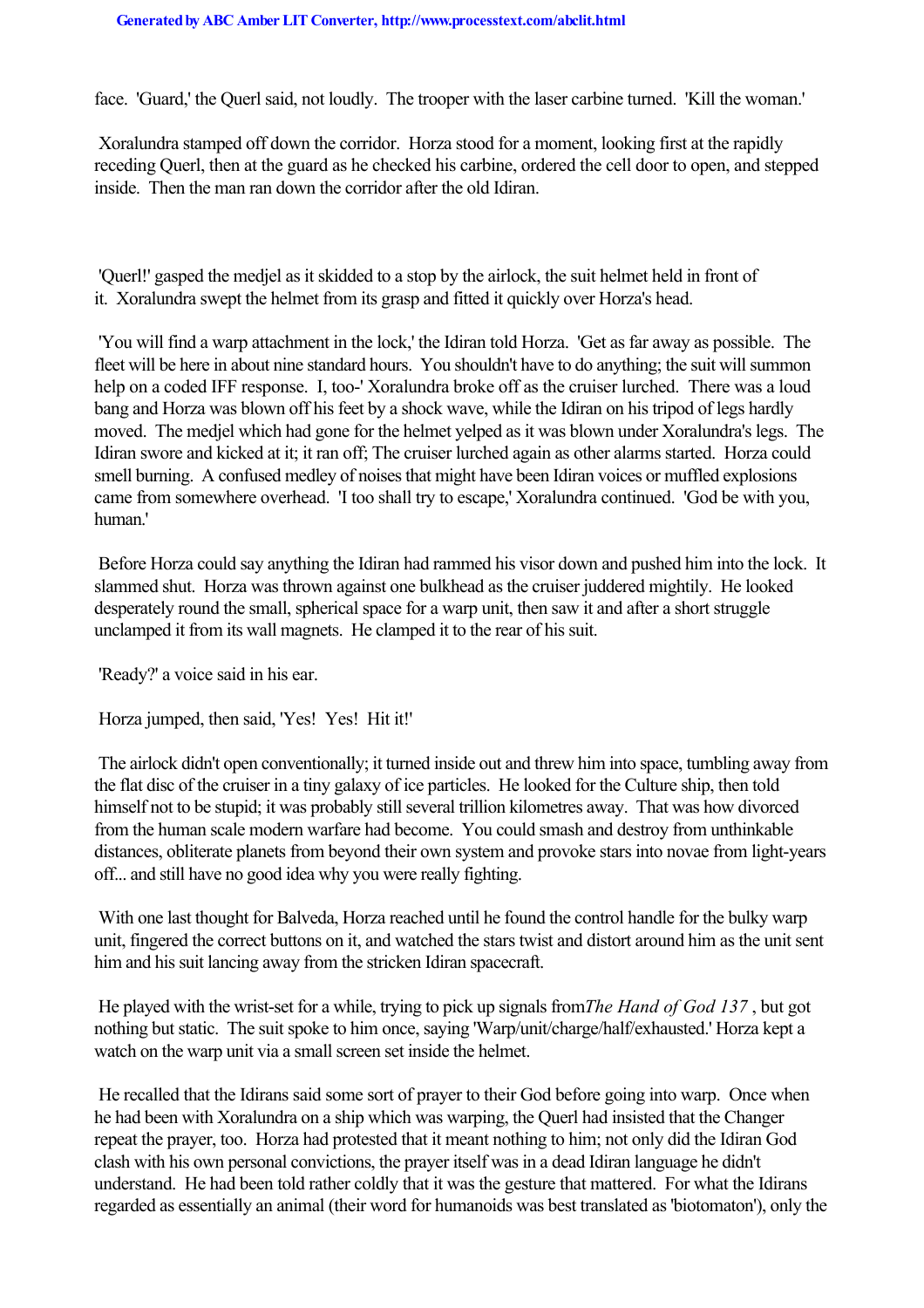behaviour of devotion was required; his heart and mind were of no consequence. When Horza had asked, what about his immortal soul? Xoralundra had laughed. It was the first and only time Horza had experienced such a thing from the old warrior. Whoever heard of a mortal body having an immortal soul?

 When the warp unit was almost exhausted, Horza shut it off. Stars swam into focus around him. He set the unit controls, then threw it away from him. They parted company, he moving slowly off in one direction, while the unit spun off in another; then it disappeared as the controls switched it back on again to use the last of its power leading anybody following its trace away in the wrong direction.

 He calmed his breathing down gradually; it had been very fast and hard for a while, but he slowed it and his heart deliberately. He accustomed himself to the suit, testing its functions and powers. It smelled and felt new, and looked like a Rairch-built device. Rairch suits were meant to be among the best. People said the Culture made better ones, but people said the Culture made better everything, and they were still losing the war. Horza checked out the lasers the suit had built in and searched for the concealed pistol he knew it ought to carry. He found it at last, disguised as part of the left forearm casing, a small plasma hand gun. He felt like shooting it at something, but there was nothing to aim at. He put it back.

 He folded his arms across his bulky chest and looked around. Stars were everywhere. He had no idea which one was Sorpen's. So the Culture ships could hide in the photospheres of stars, could they? And a Mind - even if it was desperate and on the run - could jump through the bottom of a gravity-well, could it? Maybe the Idirans would have a tougher job than they expected. They were the natural warriors, they had the experience and the guts, and their whole society was geared for continual conflict. But the Culture, that seemingly disunited, anarchic, hedonistic, decadent melange of more or less human species, forever hiving off or absorbing different groups of people, had fought for almost four years without showing any sign of giving up or even coming to a compromise.

What everybody had expected to be at best a brief, limited stand, lasting just long enough to make a point, had developed into a wholehearted war effort. The early reverses and first few megadeaths had not, as the pundits and experts had predicted, shocked the Culture into retiring, horrified at the brutalities of war but proud to have put its collective life where usually only its collective mouth was. Instead it had just kept on retreating and retreating, preparing, gearing up and planning. Horza was convinced the Minds were behind it all.

 He could not believe the ordinary people in the Culture really wanted the war, no matter how they had voted. They had their communist Utopia. They were soft and pampered and indulged, and the Contact section's evangelical materialism provided their conscience-salving good works. What more could they want? The war had to be the Minds' idea; it was part of their clinical drive to clean up the galaxy, make it run on nice, efficient lines, without waste, injustice or suffering. The fools in the Culture couldn't see that one day the Minds would start thinking how wasteful and inefficient the humans in the Culture themselves were.

 Horza used the suit's internal gyros to steer himself, letting him look at every part of the sky, wondering where, in that light-flecked emptiness, battles raged and billions died, where the Culture still held and the Idiran battle fleets pressed. The suit hummed and clicked and hissed very quietly around him: precise, obedient, reassuring. Suddenly it jolted, steadying him without warning and jarring his teeth. A noise uncomfortably like a collision alarm trilled violently in one ear, and out of the corner of his eye Horza could see a microscreen set inside the helmet near his left cheek light up with a holo red graph display.

'Target/acquisition/radar,' the suit said. 'Incoming/increasing.'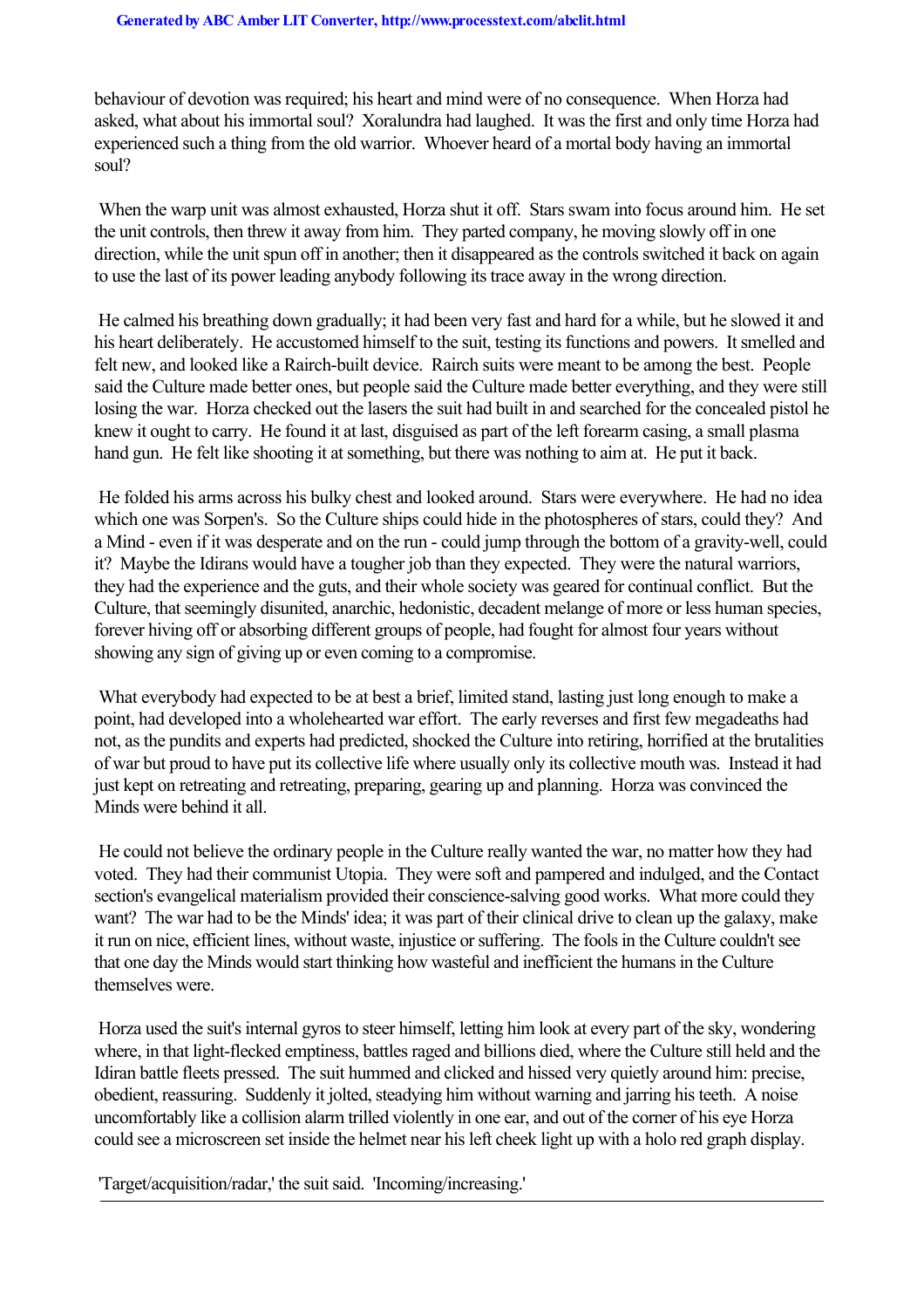## 3. Clean Air Turbulence

# 'What!' roared Horza.

'Target/acqui-' the suit began again.

 'Oh shut up!' Horza shouted, and started punching buttons on the suit's wrist console, twisting this way and that, scanning the darkness around him. There ought to have been a way of getting a head-up display on the inside of the helmet visor to show him what direction the signals were coming from, but he hadn't enough time to familiarise himself completely with the suit, and he couldn't find the right button. Then he realised he could probably just ask. 'Suit! Give me a head-up on the transmission source!'

 The top left edge of the visor flashed. He turned and tipped until a winking red dot positioned itself on the transparent surface. He hit the wrist buttons again, and the suit hissed as it evacuated gas from its sole-nozzles, sending him shooting away under about one gravity. Nothing appeared to change apart from his weight, but the red light went out briefly, then came back on. He swore. The suit said:

# 'Target/acquisition-'

 'I*know* ,' Horza told it. He unslung the plasma pistol from his arm and readied the suit lasers. He cut the gas jets, too. Whatever it was coming after him, he doubted he'd be able to outrun it. He became weightless again. The small red light continued to flash on the visor. He watched the internal screens. The transmission source was closing on a curved course at about point zero-one lights, in real space. The radar was low frequency and not particularly powerful - all too low-tech to be either the Culture or the Idirans. He told the suit to cancel the head-up, brought the magnifiers down from the top of the visor and switched them on, aiming at where the radar source had been coming from. A doppler shift in the signal, still displayed on one of the helmet's small internal screens, announced that whatever was producing the transmission was slowing down. Was he going to be picked up rather than blown apart?

 Something glinted hazily in the magnifiers' field. The radar switched off. It was very close now. He felt his mouth go dry, and his hands shook inside the heavy gloves of the suit. The image in the magnifiers seemed to explode with darkness, then he swept them back to the top of the helmet and looked out into the starfields and the inky night. Something tore across his vision, pure black, racing across the backdrop of sky in utter silence. He jabbed at the button which switched on the suit's needle radar and tried to follow the shape as it passed him, occluding stars; but he missed, so there was no way of telling how close it had come, or how big it was. He had lost track of it in the spaces between the stars when the darkness ahead of him flared. He guessed it was turning. Sure enough, back came the radar pulse.

## 'Ta-'

 'Quiet,' Horza said, checking the plasma gun. The dark shape expanded, almost directly ahead. The stars around it wobbled and brightened in the lens effect of an imperfectly adjusted warp motor in cancel mode. Horza watched the shape come closer. The radar switched off again. He switched his own back on, the needle beam scanning the craft ahead. He was looking at the resulting image on an internal screen when it flickered and went out, the suit's hissings and hummings stopped, and the stars started to fade away.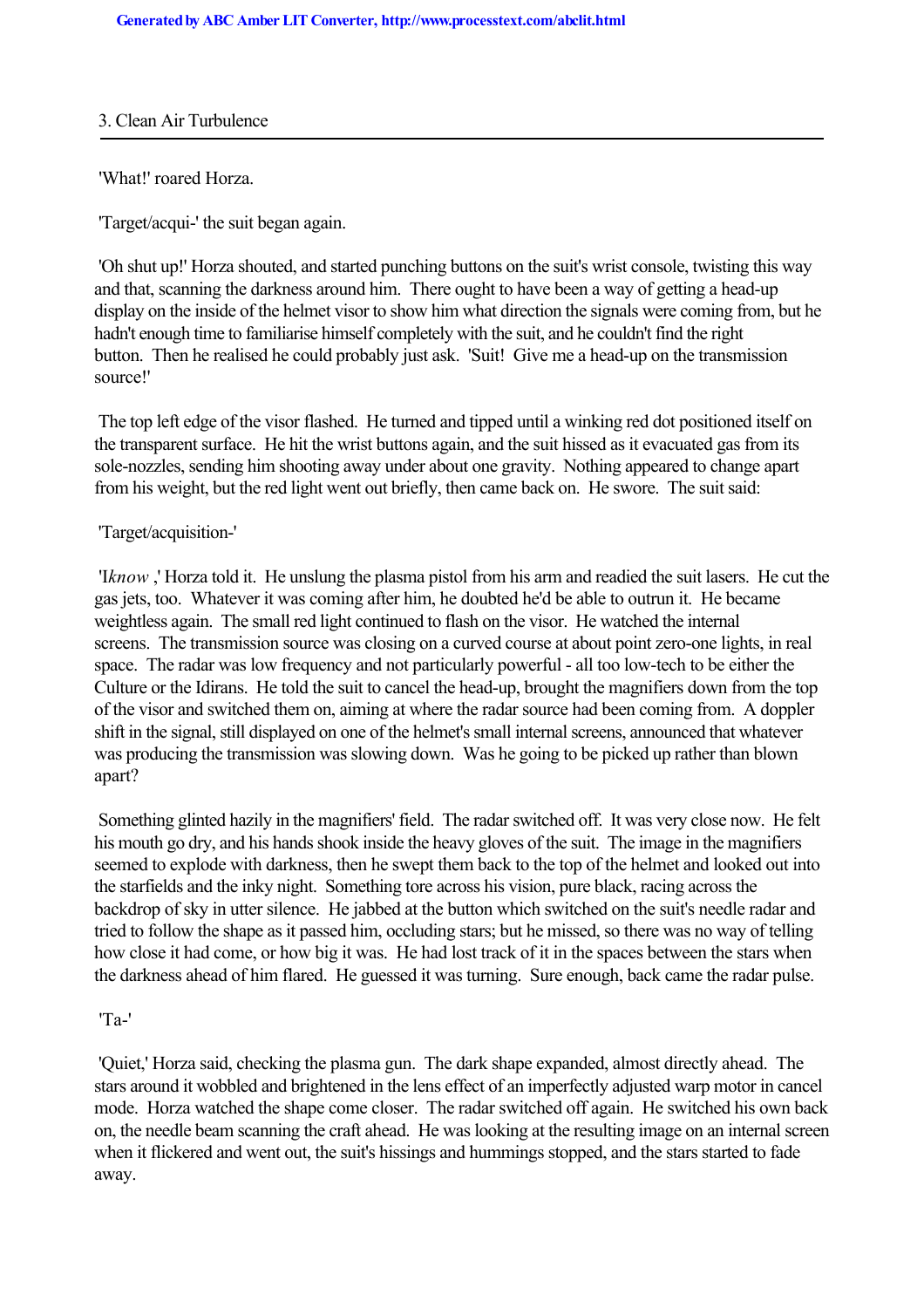'Sapping/effector/fi... re...' said the suit, as it and Horza went limp and unconscious.

 There was something hard under him. His head hurt. He couldn't remember where he was or what he was supposed to be doing. He only just remembered his name. Bora Horza Gobuchul, Changer from the asteroid Heibohre, lately employed by the Idirans in their holy war against the Culture. How did that connect with the pain in his skull though, and the hard, cold metal under his cheek?

 He had been hit hard. While he still couldn't see or hear or smell anything, he knew something severe had occurred, something almost fatal. He tried to remember what had happened. Where had he been last? What had he been doing?

 The Hand of God 137! His heart leapt as he remembered. He had to get off! Where was his helmet? Why had Xoralundra deserted him? Where was that stupid medjel with his helmet?*Help* !

He found he couldn't move.

 Anyway, it wasn't*The Hand of God 137* , or any Idiran ship. The deck was hard and cold, if it was a deck, and the air smelled wrong. He could hear people talking now, too. But still no sight. He didn't know if his eyes were open and he was blind, or if they were shut and he couldn't open them. He tried to bring his hands up to his face to find out, but nothing would move.

 The voices were human. There were several. They were speaking the Culture's language, Marain, but that didn't mean much; it had grown increasingly common as a second language in the galaxy over the last few millennia. Horza could speak and understand it, though he hadn't used it since... since he had talked to Balveda, in fact, but before that not for a long time. Poor Balveda. But these people were chattering, and he couldn't make out the individual words. He tried to move his eyelids, and eventually felt something. He still couldn't think where he might be.

 All this darkness... Then he remembered something about being in a suit, and a voice talking to him about targets or something. With a shock he realised he had been captured, or rescued. He forgot about trying to open his eyes and concentrated hard on understanding what the people near by were saying. He had used Marain just recently; he could do it. He had to. He had to know.

 '... goddamn system for two weeks and all we get is some old guy in a suit.' That was one voice. Female, he thought.

'What the hell did you expect, a Culture starship?' Male.

 'Well, shit, a*bit* of one.' The female voice again. Some laughter. 'It's a good suit. Riarch, by the look of it. Think I'll have it.' Another male voice. Tone of command; no mistaking it.

'...' No good. Too quiet.

'They adjust, idiot.' The Man again.

 '... bits of Idiran and Culture ships would be floating all over the place and we could... that bow laser... and it's still fucked.' Woman, different one.

'Our effector won't have damaged it, will it?' Another male; young sounding, cutting across what the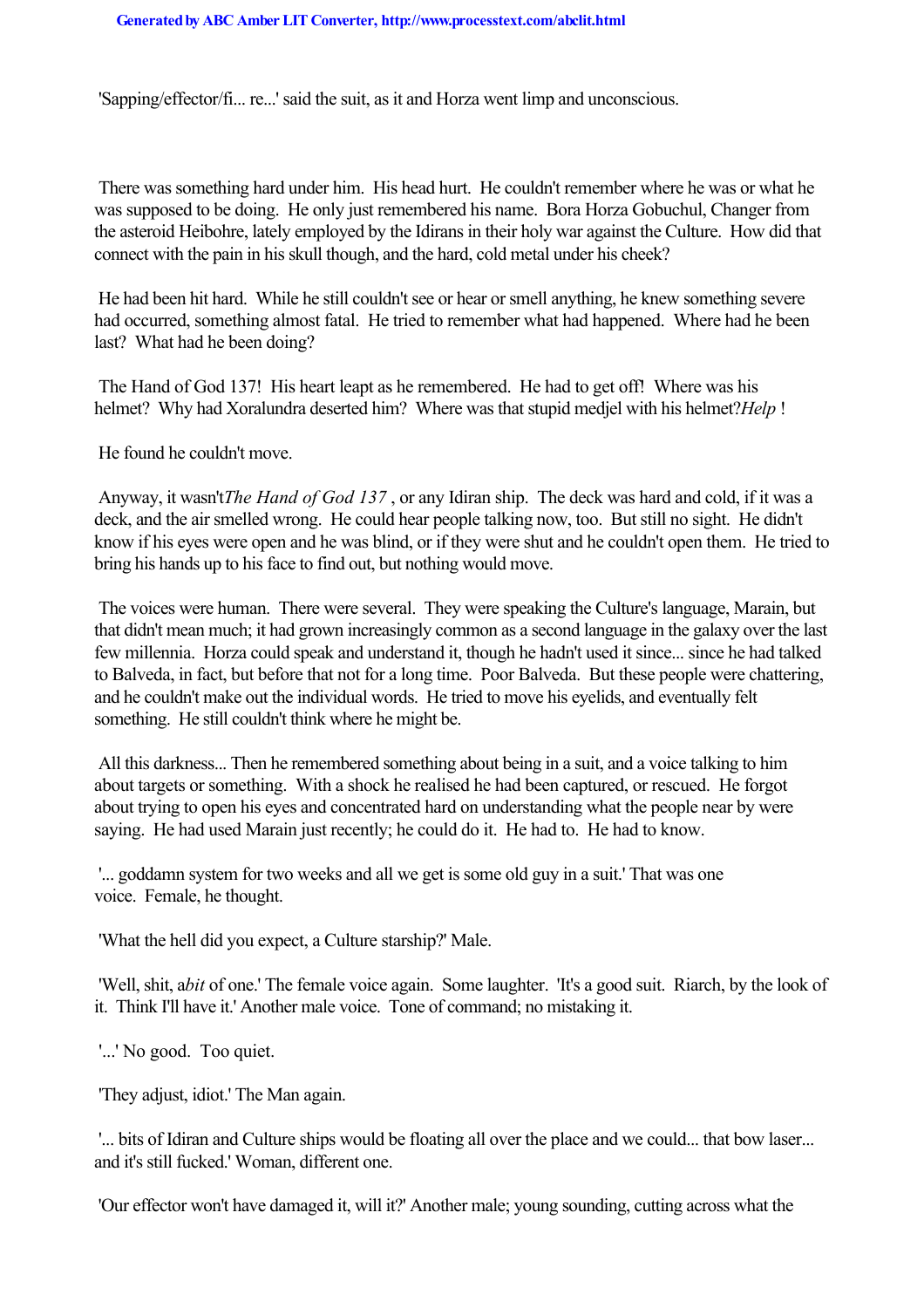woman had said.

'It was on suck, not blow,' the captain said, or whatever he was. Who*were* these people?

 '... of a lot less than grandad over there,' said one of the men. Him! They were talking about him! He tried not to show any sign of life. He only now realised that of course he was*out* of the suit, lying a few metres away from people probably standing around it, some with their backs to him. He was lying with one arm underneath his body, on his side, naked, facing them. His head still hurt and he could feel saliva dribbling from his half-open mouth.

 '... weapon of some sort with them. Can't see it, though,' said the Man, and his voice altered, as though he was changing position as he spoke. Sounded like they had lost the plasma gun. They were mercenaries. Had to be. Privateers.

'Can I have your old suit, Kraiklyn?' Young male.

 'Well, that's that,' the Man said, his voice sounding as though he was getting up from a squatting position, or turning round. It seemed he had ignored the previous speaker. 'A bit of a disappointment maybe, but we did get this suit. Better get out now before the big boys show.'

'What now?' One of the females again. Horza liked her voice. He wished he could get his eyes open.

 'That temple. Should be easy meat, even without the bow laser. Only about ten days from here. We'll do a little bit more funding-up on some of their altar treasures and then buy some heavy weaponry on Vavatch. We can all spend our ill-gotten gains there.' The Man - Krakeline or whatever his name was paused. He laughed. 'Doro, don't look so frightened. This'll be simple. You'll be thankful I heard about this place, once we're rich. The goddamn priests don't even carry weapons. It'll be easy-'

 'Easy out. Yeah, we know.' A woman's voice; the nice one. Horza was aware of light now. Pink in front of his eyes. His head was still sore but he was coming to. He checked out his body, consciously calling on the feedback nerves to gauge his own physical readiness. Below normal, and it wouldn't be perfect until the last effects of his geriatric appearance had faded away, in a few days - if he lived that long. He suspected they thought he was already dead.

'Zallin,' the Man said, 'dump that weed.'

Horza opened his eyes with a start as footsteps approached. The Man had been talking about*him* !

 'Aah!' somebody cried nearby. 'He's not dead. His eyes are moving!' The footsteps suddenly halted. Horza sat up shakily, narrowing his eyes in the glare. He was breathing hard and his head swam as he raised it. His eyes focused.

 He was in a brightly lit but small hangar. An old, weather-beaten shuttle craft filled about half of it. He was sitting almost against one bulkhead; near the other stood the people who had been talking. Halfway between him and the group stood a large, ungainly youth with very long arms and silver hair. As Horza had guessed, the suit he had been wearing lay prone on the floor at the feet of the group of humans. He swallowed and blinked. The youth with the silver hair stared at him and scratched nervously at one ear. He wore a pair of shorts and a frayed T-shirt. He jumped when one of the taller men in the group, in the voice Horza had decided was that of the captain, said, 'Wubslin,' (he turned to one of the other men) 'isn't that effector working properly?'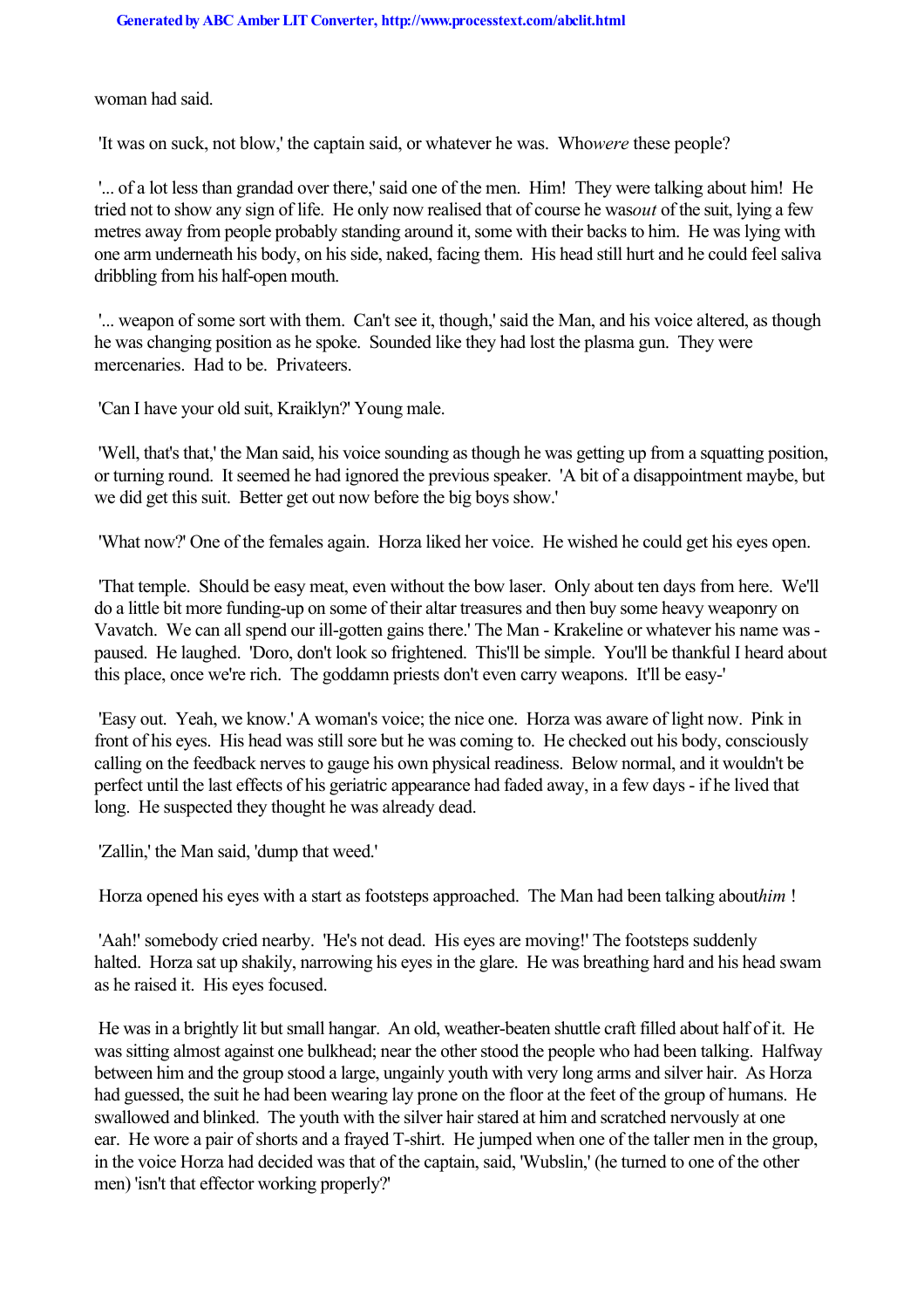Don't let them talk about you as though you aren't here! He cleared his throat and spoke as loudly and as determinedly as he could. 'There's nothing wrong with your effector.'

'Then,' the tall man said, smiling thinly and arching one eyebrow, 'you should be dead.'

 They were all looking at him, most with suspicion. The youth near him was still scratching his ear; he appeared puzzled, even frightened, but the rest just looked as though they wanted rid of him as quickly as possible. They were all humans, or close to; male and female; mostly dressed in either suits or bits of suits, or T-shirts and shorts. The captain, now moving through the group, closer to Horza, looked tall and muscular. He had a mass of dark hair combed back from his brow, a sallow complexion and something feral about his eyes and mouth. The voice suited him. As he came closer Horza saw that he was holding a laser pistol. The suit he wore was black, and its heavy boots rang on the naked metal deck. He advanced until he was level with the young man with the silver hair, who was fiddling with the hem of his T-shirt and biting his lip.

'Why aren't you dead?' the Man asked Horza quietly.

'Because I'm a lot fucking tougher than I look,' Horza said. The Man smiled and nodded.

 'You must be.' He turned round and looked briefly back at the suit. 'What were you doing way out here in that?'

 'I used to work for the Idirans. They didn't want the Culture ship to catch me, and they thought they might be able to rescue me later, so they threw me overboard to wait for the fleet. It'll be here in about eight or nine hours, by the way, so I wouldn't hang around.'

 'Will it, now?' the captain said quietly, raising his eyebrow again. 'You seem very well informed, old man.'

 'I'm not that old. This was a disguise for my last job - an agatic drug. It's wearing off. A couple of days and I'll be useful again.'

 The Man shook his head sadly. 'No you won't.' He turned and started back towards the other people. 'Dump him,' he told the youth in the T-shirt. The youth started forward.

 'Now wait a goddamned minute!' Horza shouted, scrambling to his feet. He backed against the wall, hands out, but the youth was coming straight at him. The others were looking either at him or at their captain. Horza swung forward and up with one leg, too fast for the young man with the silver hair. He caught him in the groin with his foot. The youth gasped and fell to the deck, clutching at himself. The Man had turned. He looked down at the youth, then at Horza.

 'Yes?' he said. Horza got the impression he was enjoying it all. Horza pointed to the now kneeling youth.

'I told you - I can be useful. I'm pretty good in a fight. You can have the suit-'

'I've*got* the suit,' the captain said drily.

 'So at least give me a chance.' Horza looked around them. 'You're mercenaries or something, right?' Nobody said anything. He could feel himself starting to sweat; he stopped it. 'Let me join. All I'm asking for's a chance. If I louse up first time, dump me then.'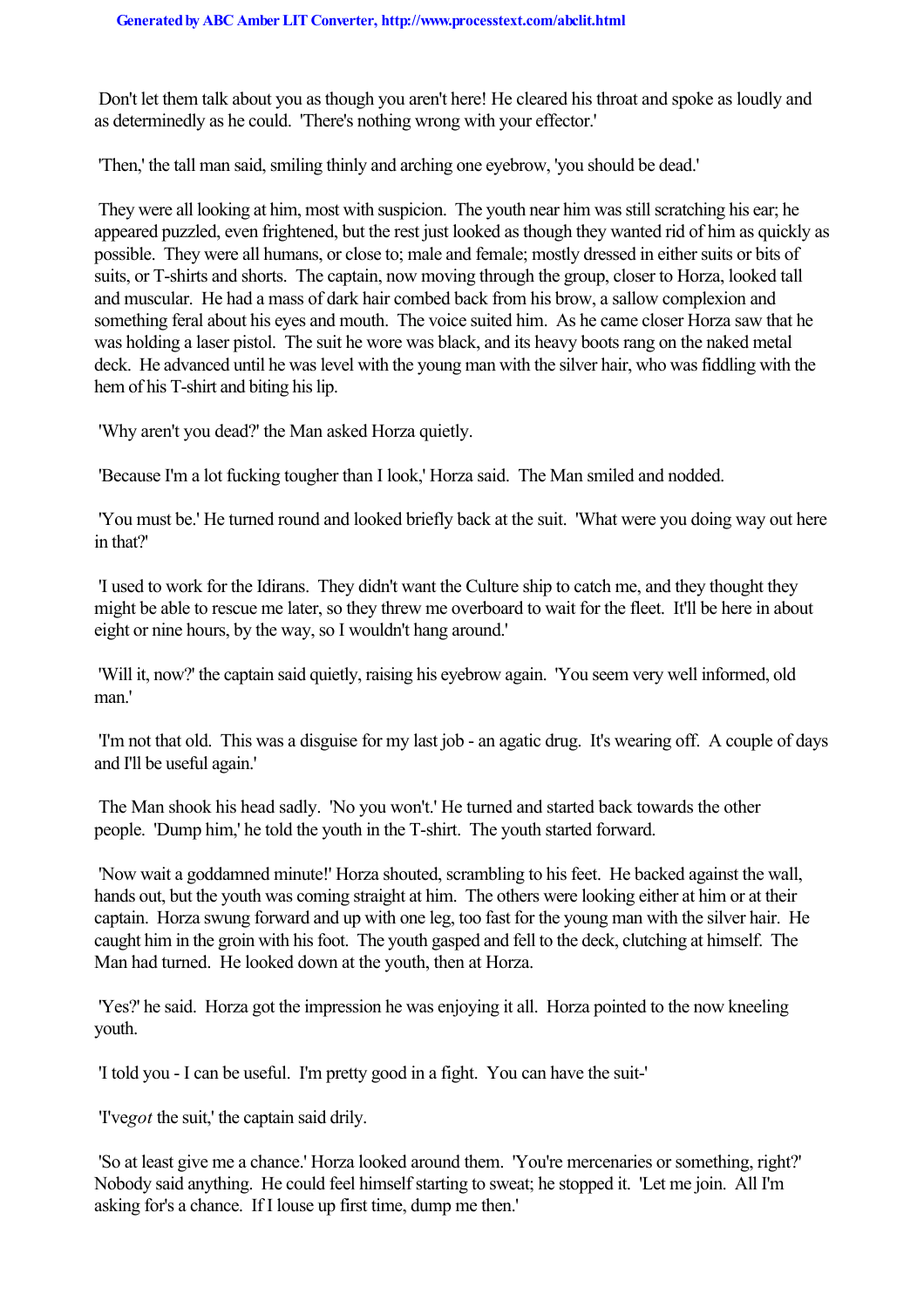'Why not dump you now and save the hassle?' The captain laughed, spreading his arms wide. Some of the others laughed too.

'A*chance*,' Horza repeated. 'Shit, it isn't much to ask.'

'I'm sorry.' The Man shook his head. 'We're overcrowded already.'

 The silver-haired youth was looking up at Horza, his face twisted with pain and hate. The people in the group were smirking at Horza or talking quietly to each other and nodding at him, grinning. He was suddenly aware that he looked like just a skinny old man in the nude.

'Fuck it!' he spat, glaring right at the Man. 'Give me five days and I'll take*you* on anytime.'

 The captain's eyebrows went up. For a second he might have looked angry, then he burst out laughing. He waved the laser at Horza. 'All right, old man. I'll tell you what we'll do.' He put his hands on his waist and nodded at the youth still kneeling on the deck. 'You can fight Zallin here. You feel up to a rumble, Zallin?'

 'I'll kill him,' Zallin said, looking straight at Horza's throat. The Man laughed. Some of his black hair spilled out of the back lip of his suit.

 'That's the idea.' He looked at Horza. 'I told you we're already overcrowded. You'll have to produce a vacancy.' He turned round to the others. 'Clear a space. And somebody get this old guy some shorts; he's putting me off my food.'

 One of the women threw Horza a pair of shorts. He put them on. The suit had been lifted from the deck, and the shuttle rolled a couple of metres sideways until it clanged against the hull on the far side of the hangar. Zallin had finally risen from the deck and gone back to the others. Somebody sprayed anaesthetic on his genitals.*Thank goodness for non-retractables* , Horza thought. He was resting against the bulkhead, watching the group of people. Zallin was taller than any of them. His arms seemed to reach to his knees and they were as thick as Horza's thighs.

 Horza saw the captain nod towards him, and one of the women walked over. She had a small, hard-looking face. Her skin was dark, and she had spiky fair hair. Her whole body looked slim and hard; she walked, Horza thought, like a man. As she got closer Horza saw she was lightly furred on her face, legs and arms, which the long shirt she wore revealed. She stopped in front of him and looked at him, from his feet to his eyes.

'I'm your second,' she said, 'whatever good that's supposed to do you.'

 She was the one with the nice voice. Horza was disappointed, even through his fear. He waved one hand. 'My name's Horza. Thanks for asking.'*Idiot* ! he told himself.*Tell them your real name, that's it. Why not tell them you're a Changer as well?*

 'Yalson,' the woman said abruptly, and stuck her hand out. Horza wasn't sure if the word was a greeting or her name. He was angry with himself. As though he didn't have enough problems, he'd tricked himself into giving his real name. Probably it wouldn't matter, but he knew too well that it was the small slips, the seemingly inconsequential mistakes, that often made the difference between success and failure, even life and death. He reached out and clasped the woman's hand when he realised that was what he was supposed to do. Her hand was dry and cool, and strong. She squeezed his. She let go before he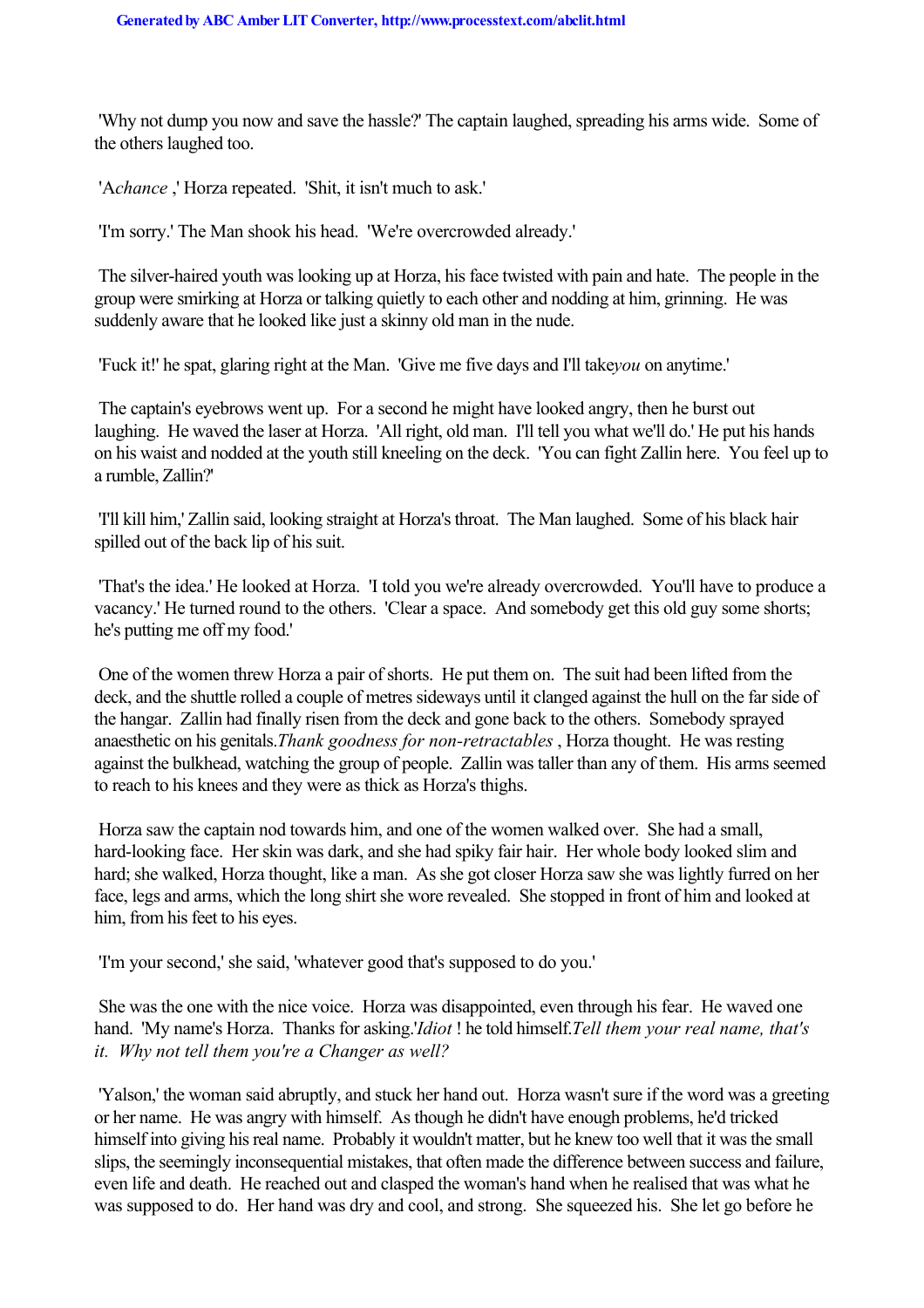had time to squeeze back. He had no idea where she came from, so he didn't read too much into it. Where he came from that would have been a fairly specific sort of invitation.

 'Horza, eh?' She nodded and put her hands on her hips in the same way as the captain had done. 'Well, good luck, Horza. I believe Kraiklyn thinks Zallin's the most expendable member of the crew, so he probably won't mind if you win.' She looked down at his slack-skinned paunch and rib-skinny chest, and her brow furrowed. '*If*you win,' she repeated.

 'Thanks a lot,' Horza said, trying to suck in his belly and push out his chest. He gestured over to the others. 'They taking bets over there?' He tried to grin.

'Only on how long you'll last.'

 Horza let the attempt at a grin fade. He looked away from the woman and said, 'You know, I could probably get this depressed even without your help. Don't let me stop you if you want to go and put some money down.' He looked back at the woman's face. He could see no compassion or even sympathy in it. She looked him up and down again, then nodded, turned on her heel and went back to the others. Horza swore.

 'Right!' Kraiklyn clapped his gloved hands together. The group of people split up and moved around the sides of the hangar, lining two of them. Zallin was standing glaring at Horza from the far end of the cleared space. Horza pushed himself away from the bulkhead and shook himself, trying to loosen up and get ready.

 'So, it's to the death, both of you,' Kraiklyn announced, smiling. 'No weapons, but I don't see any referees, so... anything goes. OK - begin.'

 Horza made a little more room between himself and the bulkhead. Zallin was coming towards him, crouched, arms out like a pair of oversized mandibles on some enormous insect. Horza knew that if he used all his built-in weapons (and if he had them all; he had to keep reminding himself they'd taken out his venom-teeth on Sorpen), he could probably win without too much trouble, unless Zallin landed a lucky blow. But he was equally sure that if he did use the only effective weapon he had left - the poison glands under his fingernails - the others would guess what he was and he'd be dead anyway. He might have got away with using his teeth somehow and biting Zallin. The poison affected the central nervous system, and Zallin would have slowed down gradually; probably nobody would guess. But scratching him would be fatal for both of them. The poison contained in the sacs under Horza's nails paralysed muscles sequentially from the point of entry, and it would be obvious Zallin had been scratched by something other than ordinary nails. Even if the other mercenaries didn't regard this as cheating, there would be a good chance the Man, Kraiklyn, would guess Horza was a Changer, and have him killed.

 A Changer was a threat to anybody who ruled by force, either of will or of arms. Amahain-Frolk had known that, and so would Kraiklyn. There was also a degree of human-basic revulsion reserved for Horza's species. Not only were they much altered from their original genetic stock, they were a threat to identity, a challenge to the individualism even of those they were never likely to impersonate. It had nothing to do with souls or physical or spiritual possession; it was, as the Idirans well understood, the behaviouristic copying of another which revolted. Individuality, the thing which most humans held more precious than anything else about themselves, was somehow cheapened by the ease with which a Changer could ignore it as a limitation and use it as a disguise.

He had Changed into an old man, and that legacy still lay with him. Zallin was getting very close.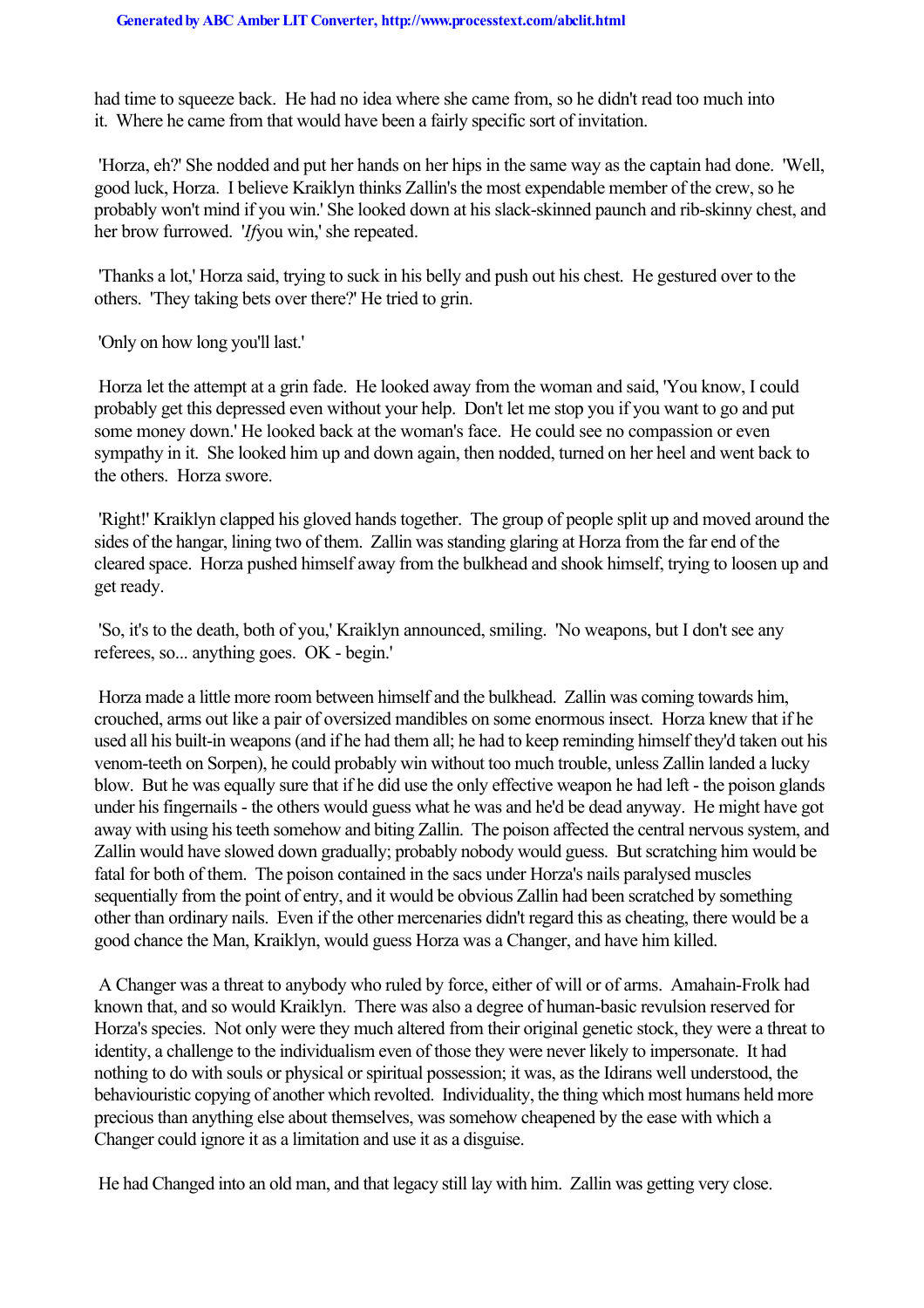The youth lunged, using his huge arms like pincers and making an ungainly grab for Horza. Horza ducked and jumped to one side, faster than Zallin had anticipated. Before he could follow Horza round, the Changer had landed a kick on the youth's shoulder which had been aimed at his head. Zallin swore. So did Horza. He'd hurt his foot. Rubbing his shoulder, the youth came forward again, almost casually at first, then suddenly swinging one long arm out, hand fisted, and very nearly catching Horza's face. The Changer felt the wind of the scything swing on his cheek. If the blow had landed, it would have finished the fight. Horza dummied one way, then leapt in the other direction, pivoting on one heel and lashing out again with a foot aimed between the youth's legs. It landed, but Zallin just smiled painfully and grabbed at Horza again. The spray must have deadened all feeling.

 Horza circled the youth. Zallin was staring at him with a look of intense concentration on his face. His arms were still bowed out in front of him like pincers, and at their ends his fingers flexed every now and again, as though desperate for the feel of Horza's throat. Horza was hardly aware of the people standing around him, or the lights and fittings of the hanger. All he could see was the crouched, ready young man in front of him, with his massive arms and silvery hair, his frayed T-shirt and light shoes. The shoes squeaked on the metal deck as Zallin lunged again. Horza spun and flicked out with his right foot. It caught Zallin across his right ear, and the youth pranced away, rubbing his ear.

 Horza knew he was breathing hard again. He was using up too much energy just staying at maximum tension, ready for the next attack, and in the meantime he just wasn't hurting Zallin enough. At this rate the youth would soon wear him down, even without coming at him. Zallin spread his arms again and advanced. Horza skipped to one side, his old muscles complaining. Zallin swivelled. Horza leapt forward, pivoting again on one foot and swinging the other heel at the youth's midriff. It connected with a satisfying thump, and Horza started to jump away, then realised his foot was caught. Zallin was holding it. Horza fell to the deck.

 Zallin was swaying, one hand down at the base of his ribcage. He was gasping, almost doubled up, and staggering- Horza suspected he'd cracked a rib - but he held Horza's foot with the other hand. Twist and pull as he might, Horza couldn't loosen the grip.

 He tried a sweat-pulse in his lower right leg. He hadn't done that since single-combat exercise in the Academy in Heibohre, but it was worth a try; anything was, if it had a chance of loosening that grip. It didn't work. Perhaps he had forgotten how to do it properly, or perhaps his artificially aged sweat glands were incapable of reacting that fast, but either way he was still trapped in the youth's grip. Zallin was recovering now from the blow Horza had landed. He shook his head, the hangar lights reflecting on his hair; then he took hold of Horza's foot with his other hand.

 Horza was walking on his hands round the youth, one leg gripped, the other hanging down, trying to take some weight on the deck. Zallin stared at the Changer and whipped his hands round, as though trying to twist Horza's foot right off. Horza read the motion and was throwing his whole body round even as Zallin started the manoeuvre; he ended up back where he'd started, his foot held in Zallin's hands and his own palms crabbing across the deck as he tried to follow the movements of the youth.*I could go for his legs; sweep in and bite* , Horza thought, desperately trying to think of something.*The instant he starts to slow down I'd have a chance. They wouldn't notice. All I need is-* Then, of course, he remembered again. They had taken those teeth out. Those old bastards - and Balveda - were going to kill him after all, in Balveda's case from beyond the grave. As long as Zallin had his foot like this, the fight was only going to go one way.

 What the hell, I'll bite him anyway.He surprised himself with the thought; it was conceived and acted upon before he had time really to consider it. The next thing he knew he had pulled on the leg which Zallin held and pushed as hard as he could with his hands, flinging himself between the youth's legs. He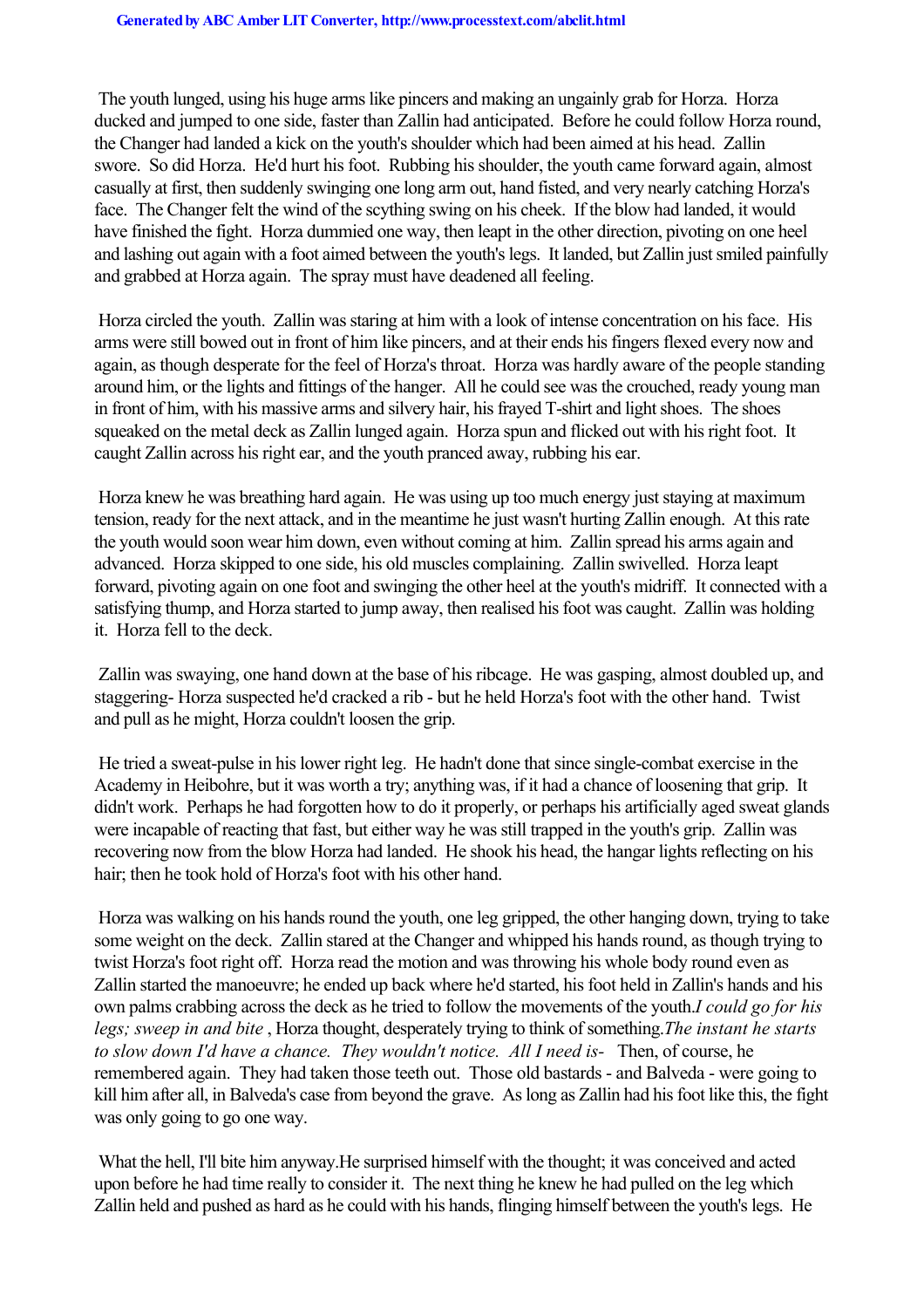fastened his remaining teeth into the boy's right calf.

 'AAH!' Zallin screamed. Horza bit harder, feeling the grip round his foot slacken slightly. He jerked his head up, trying to tear the youth's flesh. He felt as though his kneecap was going to explode and his leg would break, but he worried the mouthful of living flesh and punched up towards Zallin's body with all his might. Zallin let go. Horza stopped biting instantly and threw himself away as the youth's hands came slamming down towards his head. Horza got to his feet; his ankle and knee were sore, but not seriously injured. Zallin was limping as he came forward, blood pouring from his calf. Horza changed tactics and pounced forward, striking the youth square in the belly, beneath the rudimentary guard of his huge arms. Zallin put his hands to his stomach and lower ribcage and crouched reflexively. As Horza went past he turned and brought both hands down on Zallin's neck.

 Normally the blow would have killed, but Zallin was strong and Horza was still weak. As the Changer steadied and turned he had to avoid colliding with some of the mercenaries lining the bulkhead; the fight had traversed the hangar, from one end to the other. Before Horza could get ill another blow, Zallin was upright again, his face contorted with frustrated aggression. He screamed and rushed at Horza, who sidestepped neatly. But Zallin stumbled in his headlong rush, and by pure luck his head thumped into Horza's stomach.

 The blow was all the more painful and demoralising for being unexpected. Horza fell and rolled, trying to send Zallin straight over the top, but the youth fell on him, pinning him to the deck. Horza wriggled, but nothing happened. He was trapped.

 Zallin raised himself up on one palm and drew the other hand up behind him into a fist as he leered at the face of the man beneath him. Horza realised suddenly that there was nothing he could do. He watched that massive fist go up and back, his own body flattened, his arms pinned, and knew it was over. He'd lost. He got ready to move his head as fast as possible, out of the way of the bone-splintering punch he could see would be unleashed at any moment, and tried again to move his legs, but knew it was hopeless. He wanted to close his eyes, but knew he had to keep them open.*Maybe the Man will take pity* .*He must have seen I fought well. I was just unlucky. Maybe he'll stop it* ...

Zallin's fist paused, like a guillotine blade raised to its highest point, just before release.

 The blow never fell. As Zallin tensed, his other hand, taking the weight of his upper body on the deck, skidded; it went shooting out from under him as it slipped on some of the youth's own blood. Zallin grunted in surprise. As he fell towards Horza his body shifted, and the Changer could feel the weight pinning him lessen. He heaved himself out from underneath Zallin as the youth rolled. Horza rolled in the other direction, almost into the legs of the mercenaries who stood watching. Zallin's head hit the deck not hard, but before the youth could react Horza threw himself onto Zallin's back, locking his hands round his neck and bringing the youth's silver-haired head back. He slid his legs down either side of Zallin's body, straddling him, and held him there.

 Zallin went still, a gurgling noise coming from his throat where Horza's hands held him. He was more than strong enough to throw the Changer off, to roll on his back and crush him; but before he could have done anything, one flick of Horza's hands would have broken his neck.

 Zallin was looking up at Kraiklyn, who stood almost right in front of him. Horza, too, lathered in sweat and gulping air, looked up into the dark, deep-set eyes of the Man. Zallin wriggled a little, then went motionless again when Horza tensed his forearms.

They were all looking at him - all the mercenaries, all the pirates or privateers or whatever they wanted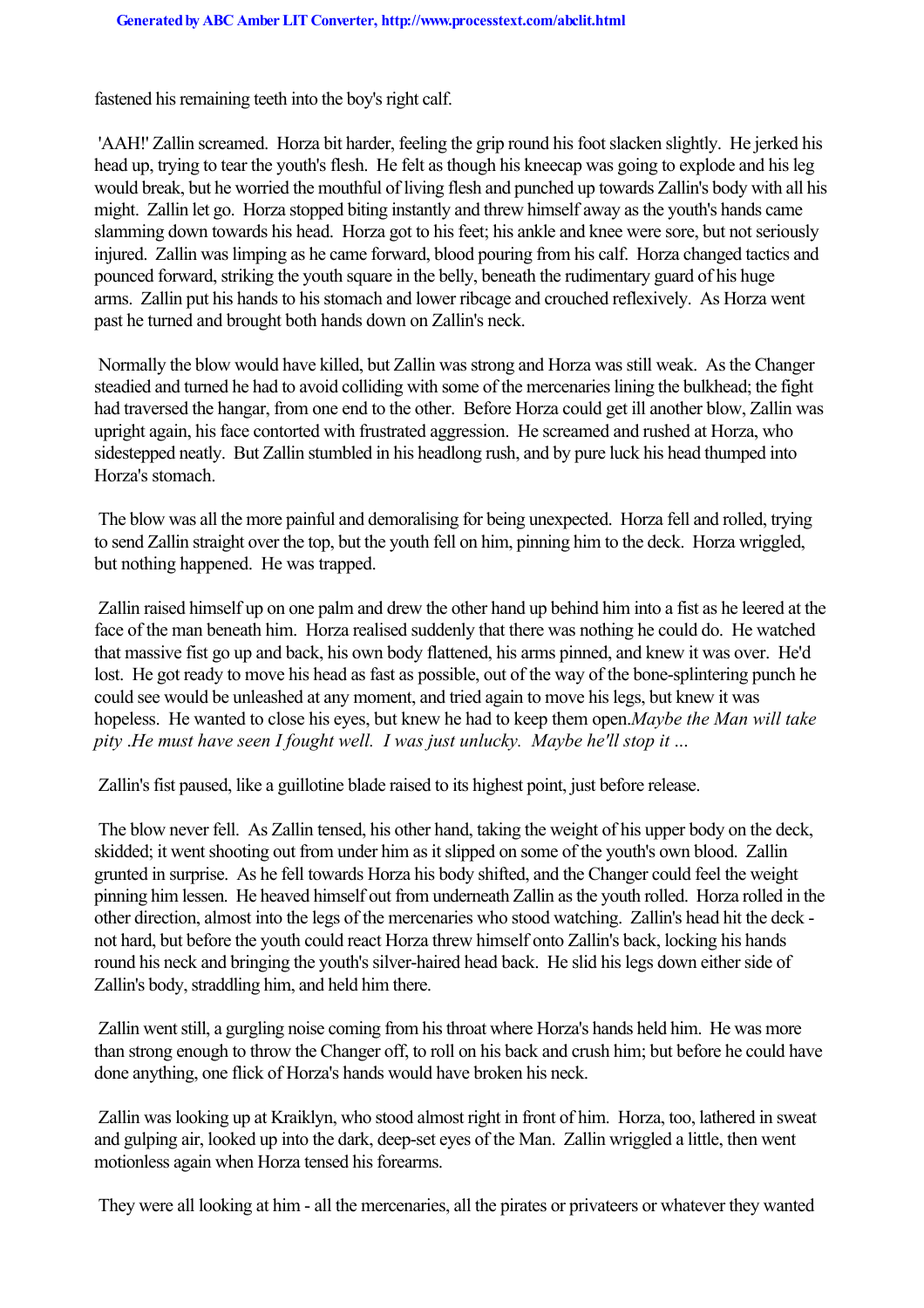to call themselves. They stood round the two walls of the hangar and they looked at Horza. But only Kraiklyn was looking into Horza's eyes.

 'This doesn't have to be to the death,' Horza panted. He looked for a moment at the silver hairs in front of him, some of them plastered with sweat to the boy's scalp. He looked up at Kraiklyn again. 'I won. You can let the kid off next place you stop. Or let me off. I don't want to kill him.'

 Something warm and sticky seemed to be seeping from the deck along his right leg. He realised it was Zallin's blood from the wound on his leg. Kraiklyn had a strangely distant look on his face. The laser gun, which he had holstered, was lifted easily back out of its holster into his left hand and pointed at the centre of Horza's forehead. In the silence of the hangar, Horza heard it click and hum as it was switched on, about a metre away from his skull.

 'Then you'll die,' Kraiklyn told him, in a flat, even voice. 'I've no place on this ship for somebody who hasn't the taste for a little murder now and again.'

Horza looked into Kraiklyn's eyes, over the motionless barrel of the laser pistol. Zallin moaned.

 The snap echoed round the metal spaces of the hangar like a gunshot. Horza opened his arms without taking his eyes off the mercenary chief's face. Zallin's limp body tumbled slackly to the deck and crumpled under its own weight. Kraiklyn smiled and put the gun back in its holster. It clicked off with a fading whine.

 'Welcome aboard the*Clear Air Turbulence* .' Kraiklyn sighed and stepped over Zallin's body. He walked to the middle of one bulkhead, opened a door and went out, his boots clattering on some steps. Most of the others followed him.

 'Well done.' Horza, still kneeling, turned at the words. It was the woman with the nice voice again, Yalson. She offered him her hand once more, this time to help him up. He took it gratefully and got to his feet.

 'I didn't enjoy it,' he told her. He wiped some sweat from his brow with his forearm and looked into the woman's eyes. 'You said your name was Yalson, right?'

She nodded. 'And you're Horza.'

'Hello, Yalson.'

 'Hello, Horza.' She smiled a little. Horza liked her smile. He looked at the corpse on the deck. Blood had stopped flowing from the wound in one leg.

'What about that poor bastard?' he asked.

 'Might as well dump him,' Yalson said. She looked over at the only other people left in the hangar, three thickly furred and identical heavy-set males in shorts. They stood in a group near the door the others had left by, looking at him curiously. All three had heavy boots on, as though they had just started to suit up and had been interrupted at the same moment. Horza wanted to laugh. Instead he smiled and waved.

'Hello.'

'Ah, those are the Bratsilakins,' Yalson said, as the three furry bodies waved dark grey hands at him, not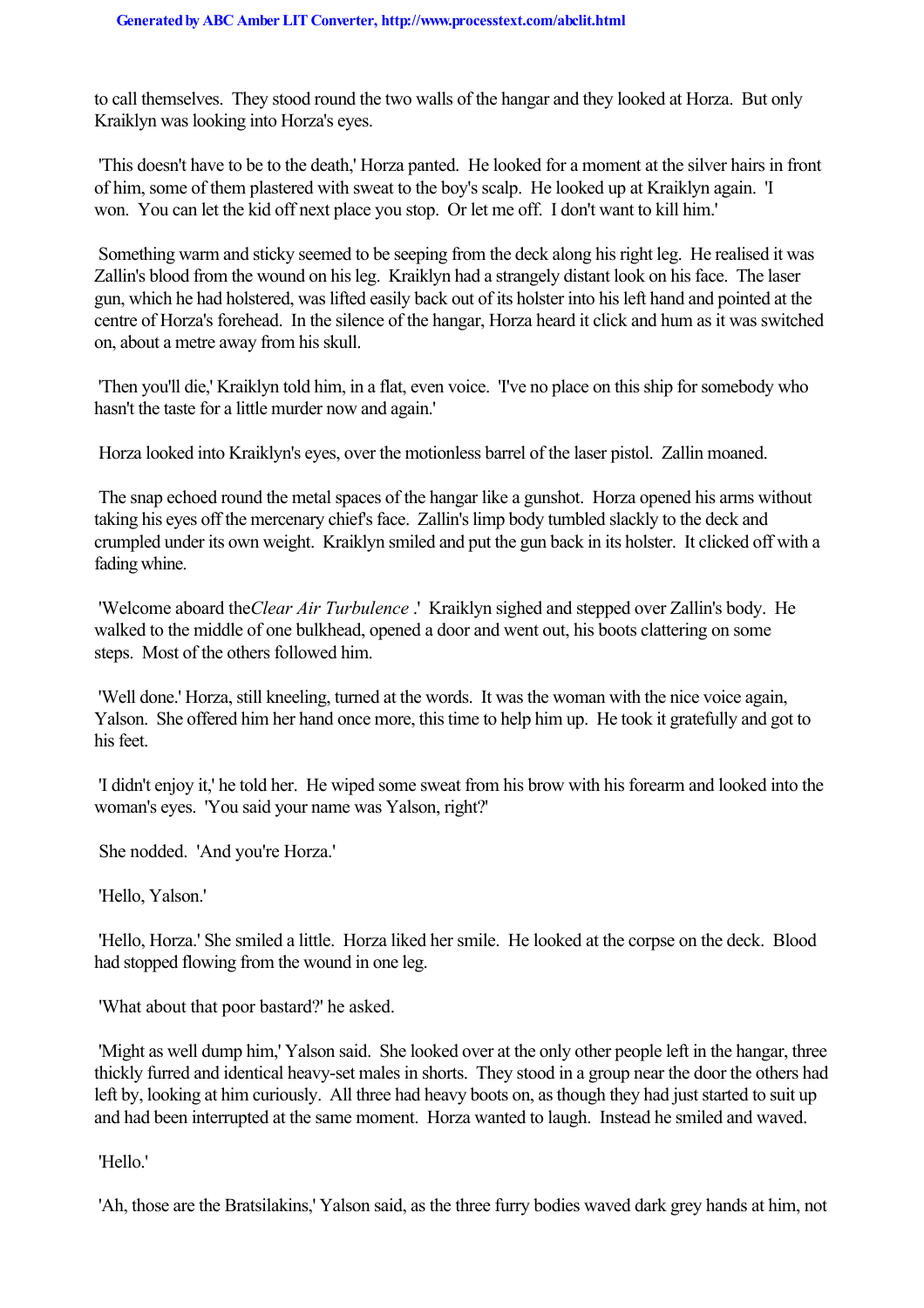quite in synch. 'One, Two and Three,' she continued, nodding at each one in turn. 'We must be the only Free Company with a clone group that's paranoid.'

Horza looked at her to see if she was serious, just as the three furry humans came over to him.

 'Don't listen to a word she says,' one of them said, in a soft voice Horza found surprising. 'She's never liked us. We just hope that you're on*our* side.' Six eyes looked anxiously at Horza. He did his best to smile.

'You can depend on it,' he told them. They smiled back and looked from one to another, nodding.

 'Let's get Zallin into a vactube. Probably dump him later,' Yalson said to the other three. She went over to the body. Two of the Bratsilakins followed her, and between the three of them they got the limp corpse to an area of the hangar deck where they lifted some metal planks up, opened a curved hatch, stuffed Zallin's body into a narrow space, then closed both hatch and deck again. The third Bratsilakin took a cloth from a wall panel and mopped up the blood on the deck. Then the hairy clone group headed for the door and the stairs. Yalson came up to Horza. She made a sideways gesture with her head. 'Come on. I'll show you where you can clean up.'

 He followed her over the hangar deck towards the doorway. She turned round as they went. 'The rest have gone to eat. I'll see you in the mess if you're ready in time. Just follow your nose. Anyway, I have to collect my winnings.'

 'Your winnings?' Horza said as they got to the doorway, where Yalson put her hand on what Horza assumed were lighting switches. She turned to him, looking into his eyes.

 'Sure,' she said, and pressed one of the switches covered by her hand. The lights didn't change, but under his feet Horza could feel a vibration. He heard a hiss and what sounded like a pump running. 'I bet on you,' Yalson said, then turned and bounded up the steps beyond the door, two at a time.

Horza looked round at the hangar once and then followed her.

 Just before the*Clear Air Turbulence* went back into warp and its crew sat down at table, the ship expelled the limp corpse of Zallin. Where it had found a live man in a suit, it left a dead youth in shorts and a tattered shirt, tumbling and freezing while a thin shell of air molecules expanded around the body, like an image of departing life.

## 4. Temple of Light

 The*Clear Air Turbulence* swung through the shadow of a moon, past a barren, cratered surface - its track dimpling as it skirted the top edge of a gravity well - and then down towards a cloudy, blue-green planet. Almost as soon as it passed the moon its course started to curve, gradually pointing the craft's nose away from the planet and back into space. Halfway through that curve the*CAT* released its shuttle, slinging it towards one hazy horizon of the globe, at the trailing edge of the darkness which swept over the planet surface like a black cloak. Horza sat in the shuttle with most of the rest of the*CAT* 's motley crew. They were suited up, sitting on narrow benches in the cramped shuttle's passenger compartment in a variety of spacesuits; even the three Bratsilakins had slightly different models on. The only really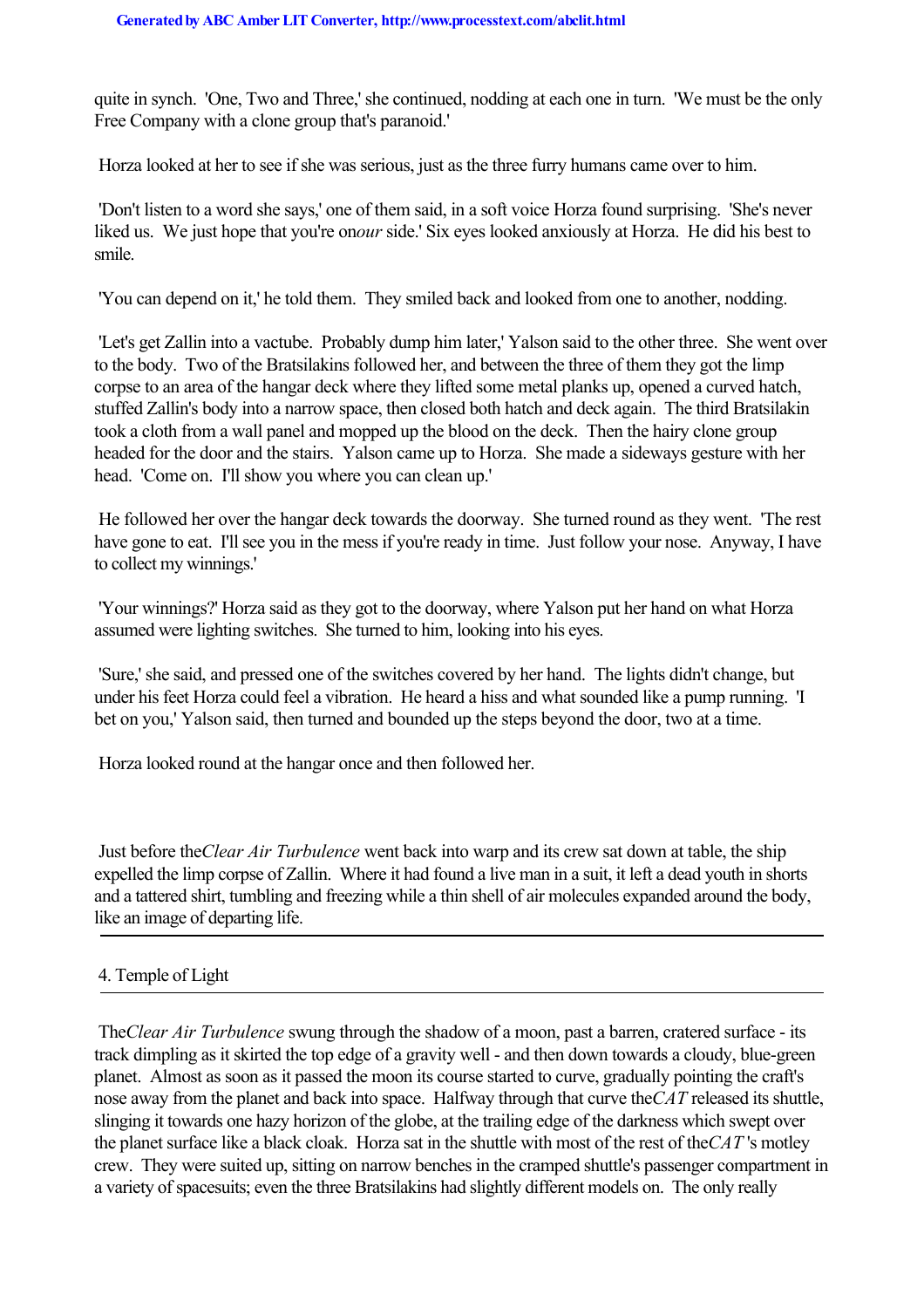modern example was the one Kraiklyn wore, the Rairch suit he had taken from Horza.

 They were all armed, and their weapons were as various as their suits. Mostly they were lasers, or to be more exact what the Culture called CREWS - Coherent Radiation Emission Weapon Systems. The better ones operated on wavelengths invisible to the human eye. Some people had plasma cannons or heavy pistols, and one had an efficient-looking Microhowitzer, but only Horza had a projective rifle, and an old, crude, slow-firing one at that. He checked it over for the tenth or eleventh time and cursed it. He cursed the leaky old suit he'd been given, too; the visor was starting to mist up. This whole thing was hopeless.

 The shuttle started to lurch and vibrate as it hit the atmosphere of the planet Marjoin, where they were going to attack and rob something called the Temple of Light.

 It had taken the*Clear Air Turbulence* fifteen days to crawl across the twenty-one or so standard light-years that lay between the Sorpen system and that of Marjoin. Kraiklyn boasted that his ship could hit nearly twelve hundred lights, but that sort of speed, he said, was for emergencies only. Horza had taken a look at the old craft and doubted it would even get into four figures without its outboard warping engines pancaking the ship and everything in it all over the skies.

 The*Clear Air Turbulence* was a venerable Hronish armoured-assault ship from one of the declining, later dynasties, and was built more for ruggedness and reliability than for performance and sophistication. Given the level of technical expertise possessed by its crew, Horza thought this was just as well. The ship was about a hundred metres long, twenty across the beam and fifteen high, plus - on top of the rear hull - a ten-metre-high tail. On either side of the hull the warp units bulged, like small versions of the hull itself, and connected to it by stubby wings in the middle and thin flying pylons swept back from just behind the craft's nose. The*CAT* was streamlined, and fitted with sprinter fusion motors in the tail, as well as a small lift engine in the nose, for working in atmospheres and gravity wells. Horza thought its accommodation left a lot to be desired.

 He had been given Zallin's old bunk, sharing a two-metre cube - euphemistically termed a cabin - with Wubslin, who was the mechanic on the ship. He called himself the engineer; but after a few minutes' talk trying to pump him for technical stuff on the*CAT* , Horza realised that the thickset white-skinned man knew little about the craft's more complex systems. He wasn't unpleasant, didn't smell, and slept silently most of the time, so Horza supposed things could have been worse.

 There were eighteen people on the ship, in nine cabins. The Man, of course, had one to himself, and the Bratsilakins shared one rather pungent one; they liked to leave the door to it open; everybody else liked to close the door as they went past. Horza was disappointed to find that there were only four women aboard. Two of them hardly ever showed themselves outside their cabin and communicated with the others mostly by signs and gestures. The third was a religious fanatic who, when not trying to convert him to something called the Circle of Flame, spent her time wired up in the cabin she shared with Yalson, spooling fantasy head-tapes. Yalson seemed to be the only normal female on board, but Horza found it difficult to think of her as a woman at all. It was she, however, who took on the job of introducing him to the others and telling him the things about the ship and its crew which he would need to know.

 He had cleaned up in one of the ship's coffin-like wash-points, then followed his nose as Yalson had suggested to the mess, where he was more or less ignored, but some food was shoved in his direction. Kraiklyn looked at him once as he sat down, between Wubslin and a Bratsilakin, then didn't look at him again and continued talking about weapons and armour and tactics. After the meal Wubslin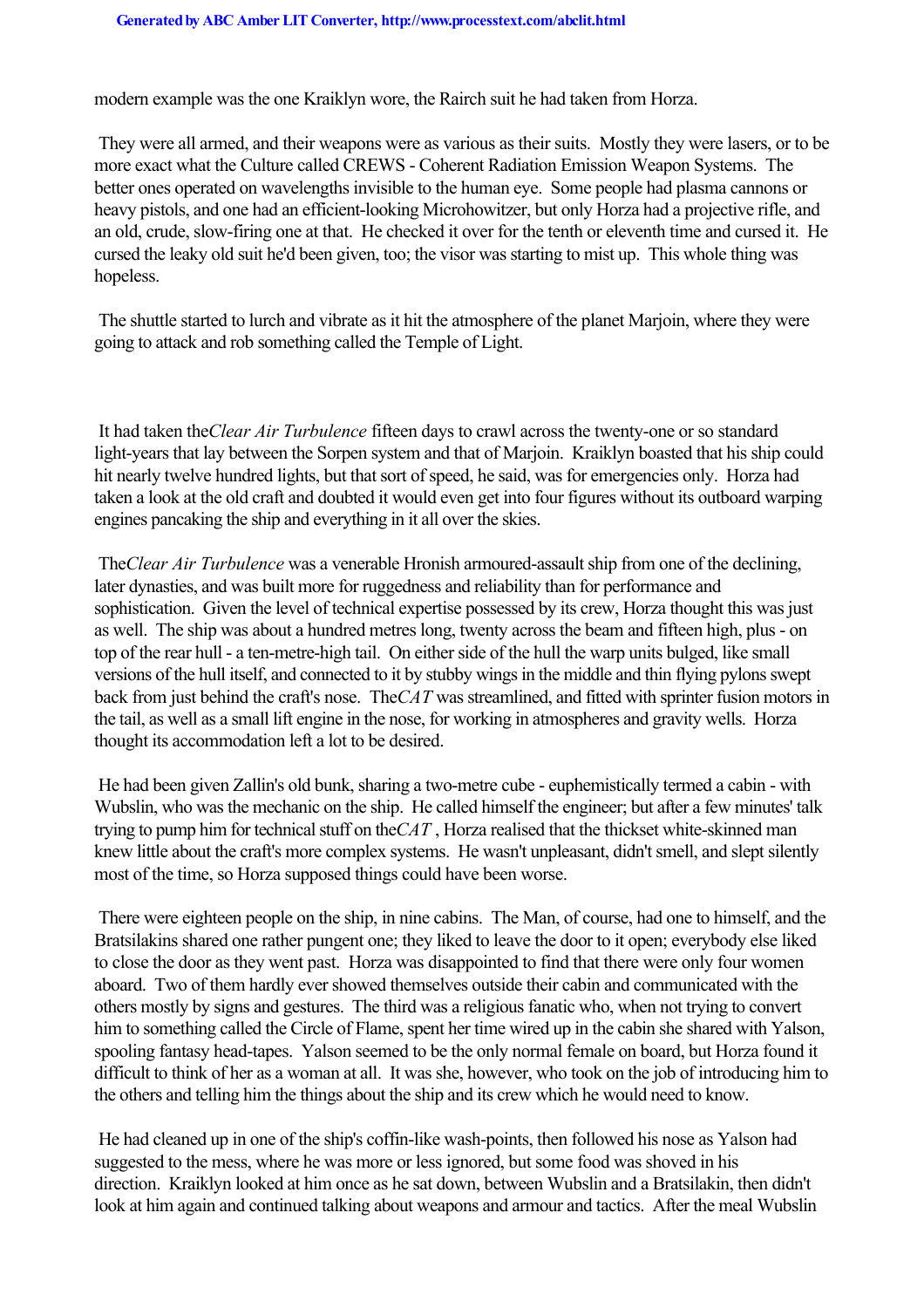had shown Horza to their cabin, then left. Horza cleared a space on Zallin's bunk, hauled some torn sheets over his tired, aching, old-looking frame, and fell into a deep sleep.

When he woke he bundled up Zallin's few possessions. It was pathetic: the dead youth had a few T-shirts, shorts, a couple of little kilts, a rusty sword, a collection of cheap daggers in frayed sheaths and some large plastic micropage books with moving pictures, repeating and repeating scenes from ancient wars for as long as they were held open. That was about all. Horza kept the youth's leaky suit, though it was far too big and non-adjustable, and the badly maintained and ancient projectile rifle.

 He carried the rest, wrapped in one of the more tatty bed sheets, down to the hangar. It was as it had been when he'd left it. Nobody had bothered to roll the shuttle back. Yalson was there, stripped to the waist, exercising. Horza stood in the doorway at the bottom of the steps, watching the woman work out. She spun and leapt, did backflips and somersaults, kicked her feet out and jabbed punches at the air, making small grunting noises with each sharp movement. She stopped when she saw Horza.

 'Welcome back.' She stooped and picked up a towel from the deck, then started to rub it over her chest and arms, where sweat glistened in the golden down. 'Thought you'd croaked.'

 'Have I been asleep long?' Horza asked. He didn't know what sort of time system they used on the ship.

 'Two days standard.' Yalson towelled her spiky hair and draped the damp towel over her lightly furred shoulders. 'You look better for it, though.'

 'I feel better,' Horza said. He hadn't had a look in a mirror or a reverser yet, but knew that his body was starting to come back to normal, losing the geriatric look.

'That Zallin's stuff?' Yalson nodded at the package in his hands.

'Yes.'

'I'll show you how to work the vactubes. We'll probably sling it when we next come out of warp.'

 Yalson opened the deck and the tube hatch beneath, then Horza dropped Zallin's gear into the cylinder and Yalson closed it again. The Changer liked the way Yalson smelled when he caught the scent of her warm, perspiring body, but somehow there was nothing in her attitude towards him to make him think they would ever become more than friends. He'd settle for a friend on this ship, though. He certainly needed one.

 They went to the mess after that, to have something to eat. Horza was ravenous; his body demanded food to rebuild itself and put more bulk onto the thin shape it had assumed to impersonate the Gerontocracy of Sorpen's outworld minister.

 At least, thought Horza, the autogalley works all right and the AG field seems smooth. The idea of cramped cabins, rotten food and a lumpy or erratic gravity field filled the Changer with horror.

 '... Zallin didn't have any real friends,' Yalson said, shaking her head as she stuffed some food into her mouth. They were sitting in the mess together. Horza wanted to know if there was anybody on the ship who might want to avenge the youth he had killed.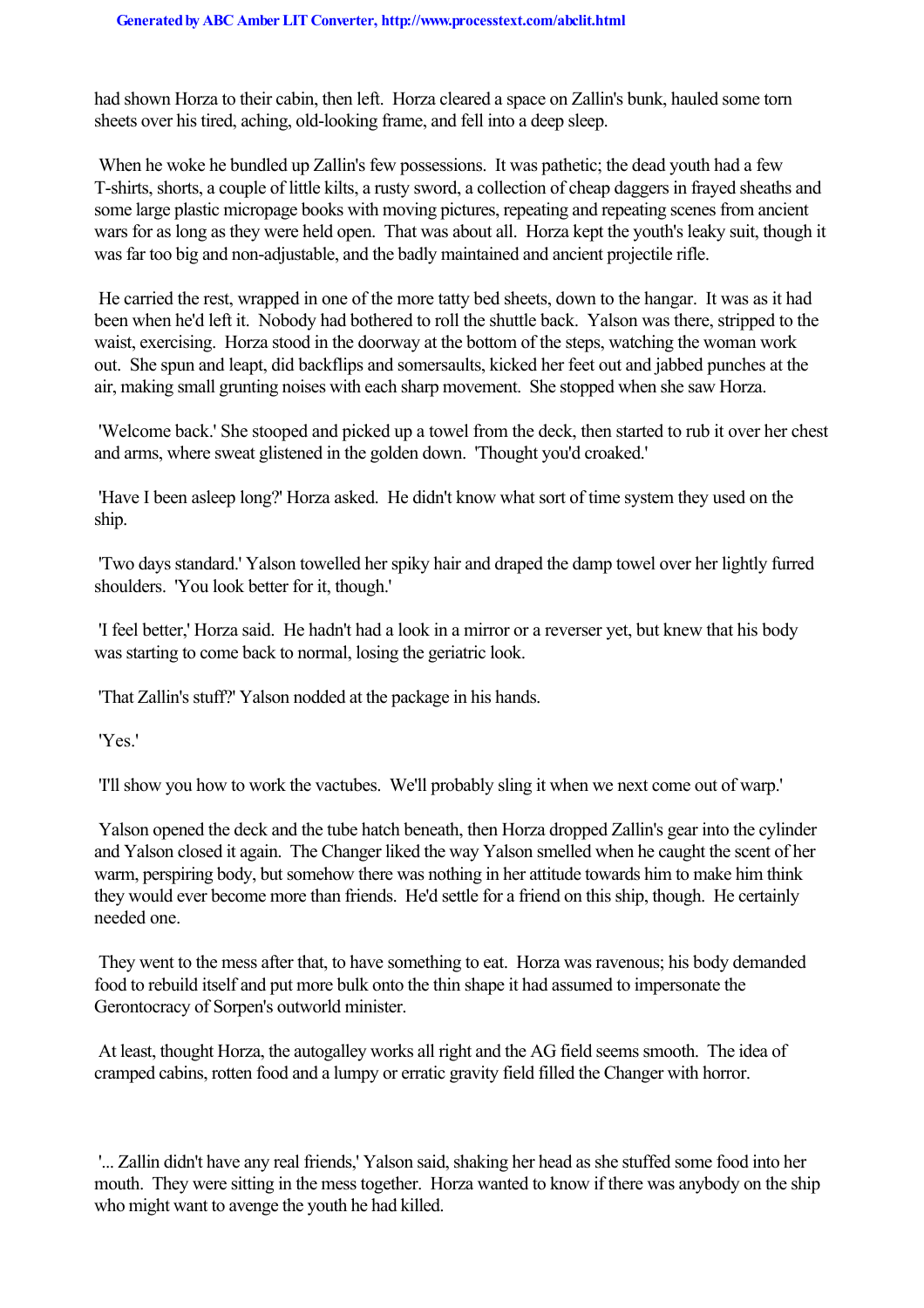'Poor bastard,' Horza said again. He put his spoon down and stared across the cluttered space of the low-ceilinged mess room for a second, feeling again that quick, decisive bone-snap through his hands, seeing in his mind's eye the spinal column sever, windpipe crumple, arteries compress - turning off the youth's life as though rotating a switch. He shook his head. 'Where did he come from?'

 'Who knows?' Yalson shrugged. She saw the expression on Horza's face and added, between chews, 'Look, he'd have killed you. He's dead. Forget about him. Sure it's tough, but... anyway, he was pretty boring.' She are some more.

'I just wondered if there was anybody I ought to send anything to. Friends or relations or-'

 'Look, Horza,' Yalson said, turning to him, 'when you come on board this ship you don't have a past. It's considered very bad manners to ask anybody where they came from or what they've done in their lives before they joined. Maybe we've all got some secrets, or we just don't want to talk or think about some of the things we've done, or some of the things we've had done to us. But either way, don't try to find out. Between your ears is the only place on this crate you'll ever get any privacy, so make the most of it. If you live long enough, maybe somebody will want to tell you all about themselves eventually, probably when they're drunk... but by that time you may not want them to. Whatever; my advice is just to leave it for the moment.'

 Horza opened his mouth to say something, but Yalson went on, 'I'll tell you all I know now, just to save you asking.' She put her spoon down and wiped her lips with one finger, then turned in her seat to face him. She held up one hand. The tiny hairs of the light fur on her forearms and the back of her hands gave a golden outline to her dark skin. She stretched one finger out. 'One - the ship: Hronish; been around hundreds of years. At least a dozen not very careful owners. Currently without its bow laser since we blew it up trying to alter its wavelength pattern. Two-' She extended another finger. 'Kraiklyn: he's had this craft since any of us have known him. He says he won it in a game of Damage somewhere, just before the war. I know he plays the game but I don't know how good he is. Anyway, that's his business. Officially we're called the KFC, Kraiklyn's Free Company, and he's the boss. He's a pretty good leader and he isn't afraid to slug it out with the rest of the troops when it comes to the crunch. He leads from the front, and that makes him OK in my book. His gimmick is he never sleeps. He has a... ah...' Yalson frowned, obviously looking for the right words. '... an enhanced hemispherical task-division in his brain. One third of the time one half sleeps and he's a bit dreamy and vague; the other third of the time the other half sleeps and he's all logic and numbers and he doesn't communicate too well. The other third of the time, like when he's in action or whenever there's an emergency, both sides are awake and functioning. Makes it pretty hard to sneak up on him in his bunk.'

'Paranoid clones and a Man with a shift system in his skull,' Horza shook his head. 'OK. Go on.'

 'Three-' Yalson said, 'we're not mercenaries. We're a Free Company. Actually we're just pirates, but if that's what Kraiklyn wants to call us, that's what we are. In theory anybody can join so long as they eat the food and breathe the air, but in practice he's a bit more selective than that, and he'd like to be even more so, I'll bet. Anyway. We've carried out a few contracts, mostly protection, a couple of escort duties for third-level places who've found themselves caught up in the war, but most of the time we just attack and steal wherever we think the confusion caused by the war makes us likely to get away with it. That's what we're on our way to do at the moment. Kraiklyn heard about this place called the Temple of Light on a just-about-level three planet in this neck of the woods and he reckons it'll be easy in, easy out - to use one of his favourite expressions. According to him it's full of priests and treasure; we shoot the former and grab the latter. Then we head for the Vavatch Orbital before the Culture blows it away and we buy something to replace our bow laser. I guess the prices should be pretty good. If we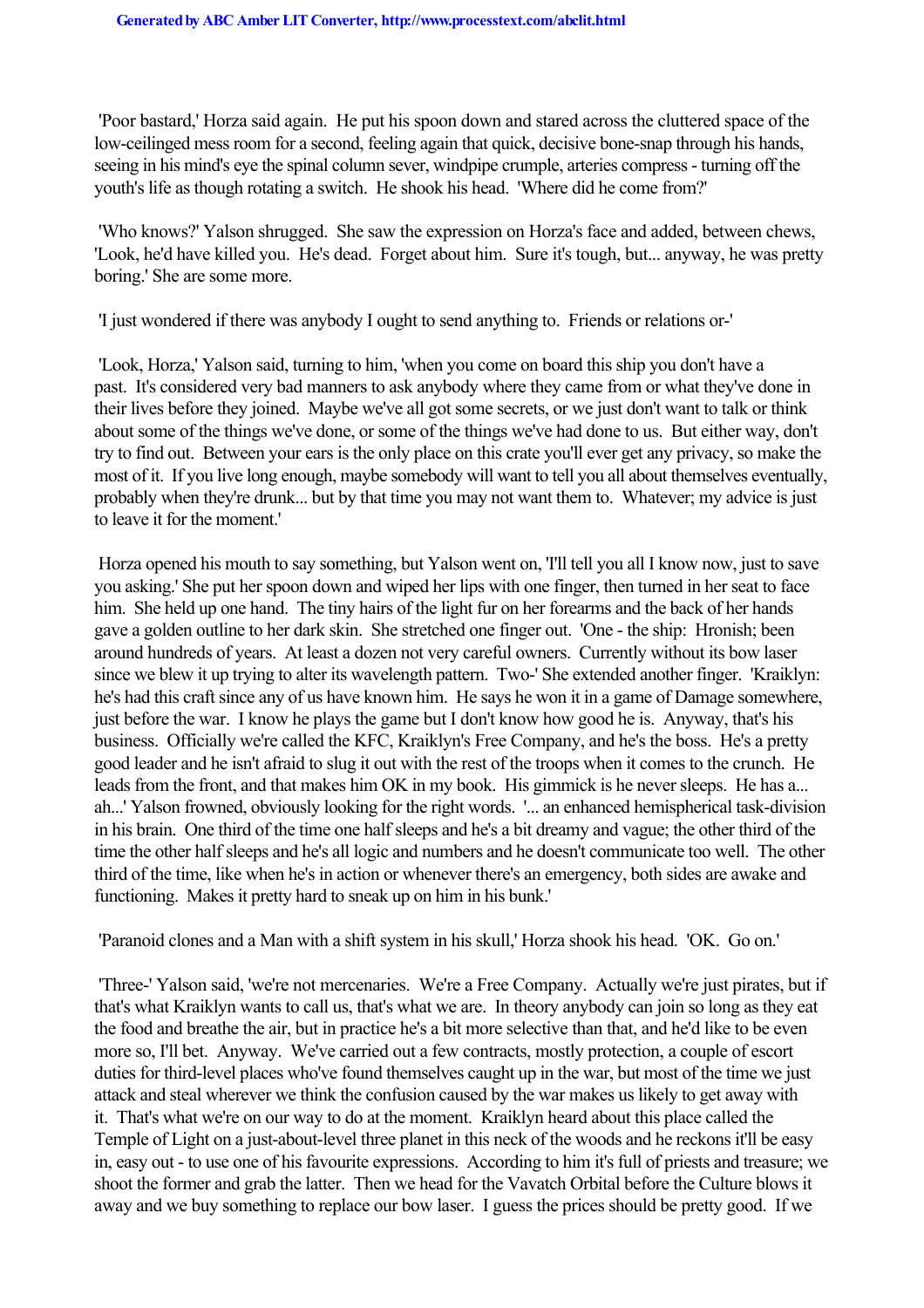hang on long enough people will probably be trying to give the stuff away.'

 'What's happening to Vavatch?' Horza asked. This wasn't something he'd heard about. He knew the big Orbital was in this part of the war zone, but he'd thought its condominium-style ownership would keep it out of the firing line.

 'Didn't your Idiran friends tell you?' Yalson said. She dropped the hand with the outstretched fingers. 'Well,' she said, when Horza just shrugged, 'as you probably*do* know, the Idirans are advancing through the whole inward flank of the Gulf - the Glittercliff. The Culture seems to be putting up a bit of a fight for a change, or at least preparing to. It looked like they were going to come to one of their usual understandings and leave Vavatch as neutral territory. This religious thing the Idirans have about planets means they weren't really interested in the O as long as the Culture didn't try to use it as a base, and they promised they wouldn't. Shit, with these big fucking GSVs they're building these days they don't*need* bases on Os or Rings, or planets or anything else... Well, all the various types and weirdos on Vavatch thought they were going to be just fine, thank you, and probably do very well out of the galactic fire-fight going on around them... Then the Idirans announced they*were* going to take Vavatch over after all, though only nominally; no military presence. The Culture said they weren't having this, both sides refused to abandon their precious principles, and the Culture said, "OK, if you won't back down we're going to blow the place away before you get there." And that's what's happening. Before the Idiran battle fleets arrive the Culture's going to evacuate the whole damn O and then blast it.'

 'They're going to*evacuate* an*Orbital* ?' Horza said. This really was the first he'd heard of any of this. The Idirans had mentioned nothing about Vavatch Orbital in the briefings they had given him, and even once he was actually impersonating the outworld minister Egratin, most of what had been coming in from outside had been rumour. Any idiot could see that the whole volume around the Sullen Gulf was going to become a battle space hundreds of light-years across, hundreds tall and decades deep at least, but exactly what was going on he hadn't been able to find out. The war was shifting up a gear indeed. Still, only a lunatic would think of trying to move everybody off an Orbital.

 Yalson nodded, all the same. 'So they say. Don't ask me where they're going to pull the ships from for that one, but that's what they say they're going to do.'

'They're crazy.' Horza shook his head.

'Yeah, well, I think they proved that when they went to war in the first place.'

'OK. Sorry. Go on,' Horza said, waving one hand.

 'I've forgotten what else I was going to say,' Yalson grinned, looking at the three fingers she had extended as though they would give her a clue. She looked at Horza. 'I think that about covers it. I'd advise you to keep your head down and your mouth shut until we get to Marjoin, where this temple is, and still to keep your head down once we get there, come to think of it.' She laughed, and Horza found himself laughing with her. She nodded and picked up her spoon again. 'Assuming you come through OK, people will accept you more once you've been in a fire-fight with them. For now you're the baby on the ship, no matter what you've done in the past, and regardless of Zallin.'

 Horza looked at her doubtfully, thinking about attacking anywhere - even an undefended temple - in a second-hand suit with an unreliable projectile rifle. 'Well,' he sighed, spooning more food from his plate, 'so long as you don't all start betting on which way I'll fall again...'

Yalson looked at him for a second, then grinned, and went back to her food.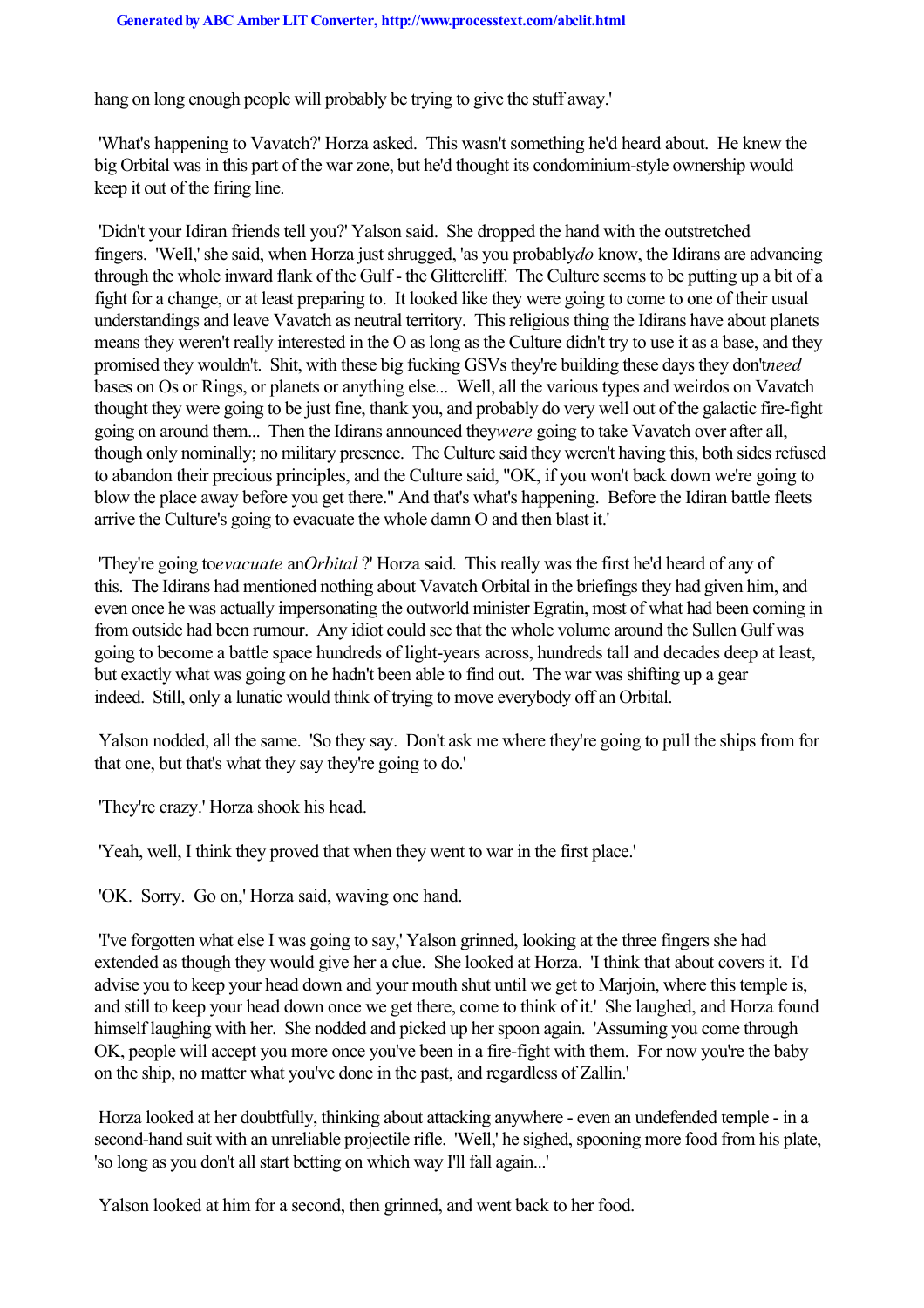Kraiklyn proved more inquisitive about Horza's past, despite what Yalson had said. The Man invited Horza to his cabin. It was neat and tidy, with everything stowed and clamped or webbed down, and it smelt fresh. Real books lined one wall, and there was an absorber carpet on the floor. A model of the *CAT* hung from the ceiling, and a big laser rifle was cradled on another wall; it looked powerful, with a large battery pack and a beam-splitter device on the end of the barrel. It gleamed in the soft light of the cabin as though it had been polished.

 'Sit down,' Kraiklyn said, motioning Horza to a small seat while he adjusted the single bed to a couch and flopped into it. He reached behind to a shelf and picked up two snifflasks. He offered one to Horza, who took it and broke the seal. The captain of the*Clear Air Turbulence* drew deeply on the fumes from his own bowl, then sipped a little of the misty liquid. Horza did the same. He recognised the substance but couldn't remember the name. It was one of those you could snort and get high on or drink and just be sociable; the active ingredients lasted only a few minutes at body temperature, and anyway were broken up rather than absorbed by most humanoid digestive tracts.

#### 'Thanks,' Horza said.

 'Well, you're looking a lot better than when you came on board,' Kraiklyn said, looking at Horza's chest and arms. The Changer had almost resumed his normal shape after four days of rest and heavy eating. His trunk and limbs had filled out to something approaching their fairly muscular usual and his belly had grown no larger. His skin had tautened and taken on a golden-brown sheen, while his face looked both firmer and yet more supple, too. His hair was growing in dark from the roots; he had cut off the yellow-white lankness of the Gerontocrat's sparse locks. His venom-teeth were also regrowing, but they would need another twenty days or so before they could be used. 'I feel better, too.'

'Hmm. Pity about Zallin, but I'm sure you could see my point.'

'Sure. I'm just glad you gave me the chance. Some people would have zapped me and thrown me out.'

 'It crossed my mind,' Kraiklyn said, toying with the flask he held, 'but I sensed you weren't totally full of crap. Can't say I believed you about this ageing drug and the Idirans, at the time, but I thought you might make a fight of it. Mind you, you were lucky, right?' He smiled at Horza, who smiled back. Kraiklyn looked up at the books on the far wall. 'Anyway, Zallin was sort of dead weight; know what I mean?' He looked back at Horza. 'Kid hardly knew which end of his rifle to point. I was thinking of dropping him from the team next place we hit.' He took another gulp of the fumes.

 'Like I say - thanks.' Horza was deciding that his first impression of Kraiklyn - that the Man was a shit was more or less correct. If he had been going to drop Zallin anyway there was no reason for the fight to be to the death. Horza could have bunked down in the shuttle or the hangar, or Zallin could have. One more person wouldn't have made the*CAT* any more roomy for the time it took to get to Marjoin, but it wouldn't have been for all that long, and they weren't going to start using up all the air or anything. Kraiklyn had just wanted a show. 'I'm grateful to you,' Horza said, and raised the flask towards the captain briefly before inhaling again. He studied Kraiklyn's face carefully.

 'So, tell me what it's like working for these guys with the three legs,' Kraiklyn said, smiling and resting one arm on a shelf at the side of the couch bed. He raised his eyebrows. 'Hmm?'

Ah-hah, thought Horza. He said, 'I didn't have much time to find out. Fifty days ago I was still a captain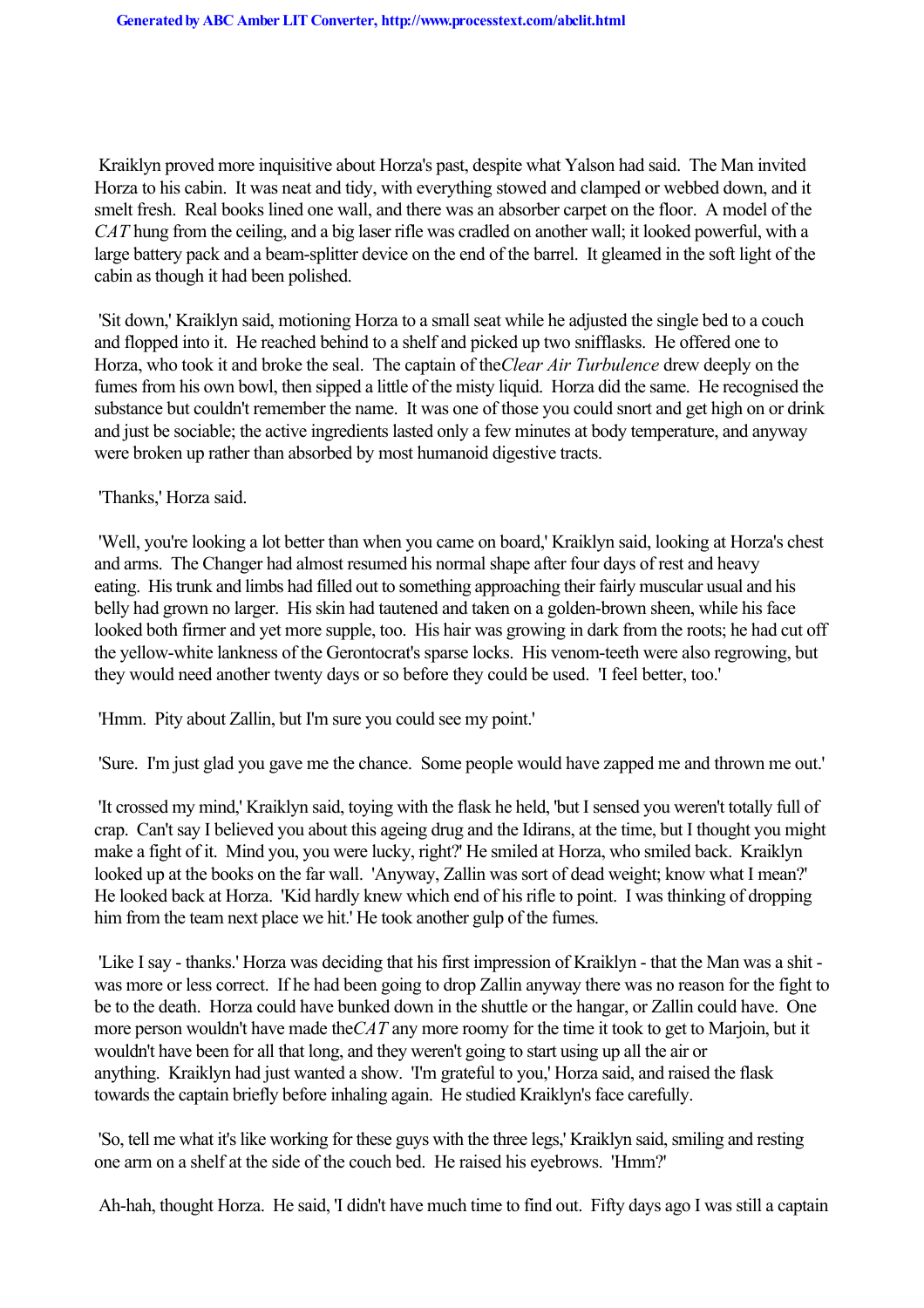in the marines on Sladden. Don't suppose you've heard of it?' Kraiklyn shook his head. Horza had been working on his story for the past two days, and knew that if Kraiklyn did check up he would find there was such a planet, its inhabitants were mostly humanoid and it had recently fallen under Idiran suzerainty. 'Well, the Idirans were going to execute us because we fought on after the surrender, but then I was hauled out and told I'd live if I did a job for them. They said I looked a lot like this old guy they wanted on their side; if they removed him, would I pretend to be him? I thought, what the hell. What have I got to lose? So I ended up on this Sorpen place with this ageing drug, impersonating a government minister. I was doing all right, too, until this Culture woman shows, blows my whole bloody act and nearly gets me killed. They were just about to bump me off when this Idiran cruiser came in to snatch her. They rescued me and captured her and they were making their way back to the fleet when they got jumped by a GCU. I got stuffed into that suit and thrown overboard to wait for the fleet.' Horza hoped his story didn't sound too rehearsed. Kraiklyn stared into the flask he held, frowning.

 'I've been wondering about that.' He looked at Horza. 'Why should a cruiser go in by itself when the fleet was just behind it?'

 Horza shrugged. 'Don't really know, myself. They hardly had time to debrief me before the GCU showed up. I guess they must have wanted that Culture woman pretty badly, and thought if they waited for the fleet to show, the GCU would have spotted it, picked up the woman and made a run for it.'

Kraiklyn nodded, looking thoughtful.

'Hmm. They must have wanted her awful bad. Did you see her?'

'Oh, I saw her all right. Before she dropped me in it, and afterwards.'

'What was she like?' Kraiklyn furrowed his brows and played with the flask again.

 'Tall, thin, sort of good looking, but off-putting as well. Too damn smart for my liking. I don't know... Not much different from any Culture woman I've seen. I mean, they all look different and so on, but she wouldn't have stood out.'

 'They say they're pretty special, some of these Culture agents. Supposed to be able to... do tricks, you know? All sorts of special adaptations and fancy body chemistry. She do anything special you heard of?'

 Horza shook his head, wondering where all this was leading. 'Not that I know of,' he said. Fancy body chemistry, Kraiklyn had said. Was the Man starting to guess? Did he think Horza was a Culture agent, or even a Changer? Kraiklyn was still looking at his drug flask. He nodded and said:

 'About the only sort of woman I'd have anything to do with, one of these Culture ones. They say they really do have all these... alterations, you know?' Kraiklyn looked at Horza and winked as he inhaled the drug. 'Between the legs; the men have these souped-up balls, right? Sort of recirculating... And the women have something similar, too; supposed to be able to come for fucking hours... Well, minutes, anyway...' Kraiklyn's eyes looked slightly glazed as his voice trailed off. Horza tried not to appear as scornful as he felt.*Here we go again* , he thought. He tried to count the number of times he'd had to listen to people - usually from third- or low fourth-level societies, usually fairly human-basic, and more often than not male talking in hushed, enviously admiring tones about how It's More Fun in the Culture. Perversely coy for once, the Culture played down the extent to which those born into it inherited such altered genitalia.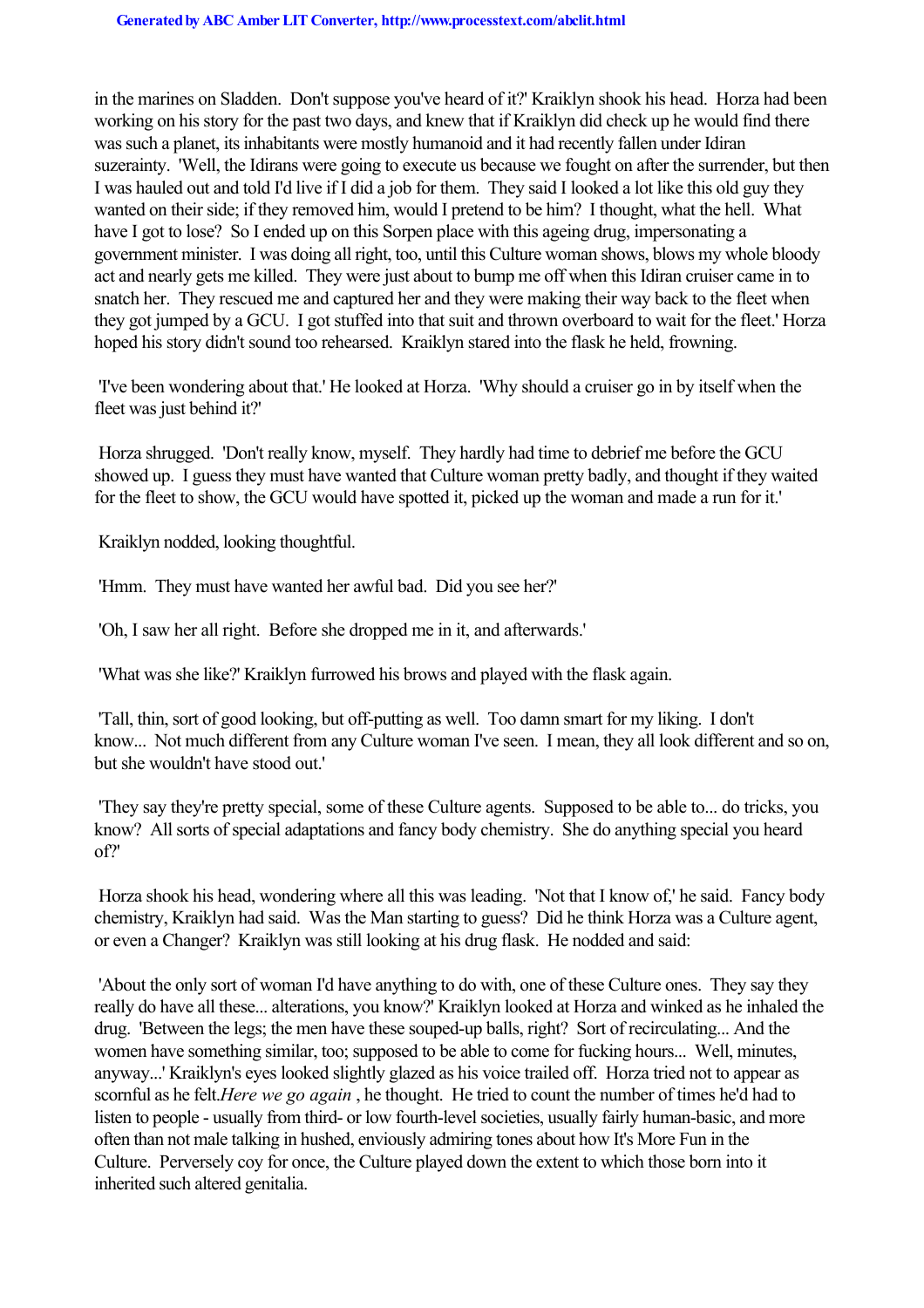Naturally, such modesty only increased everybody else's interest, and Horza occasionally became angry with humans who exhibited the sort of fawning respect the Culture's quasi-technological sexuality so often engendered. Coming from Kraiklyn, it didn't surprise him a bit. He wondered if the Man had had some cheap, Culture-imitative surgery himself. It wasn't uncommon. It wasn't safe, either. Too often such alterations were simply plumbing jobs, especially on males, and made no attempt to uprate the heart and the rest of the circulatory system - at least - to cope with the increased strain. (In the Culture, of course, that high performance was genofixed in.) Such mimicking of this symptom of the Culture's decadence had, quite literally, caused a lot of broken hearts.*I suppose we'll hear about those wonderful drug glands next* , Horza thought.

 '... Yeah, and they have those drug glands,' Kraiklyn went on, eyes still unfocused, nodding to himself. 'Supposed to be able to take a hit of almost anything, any time they want. Just by thinking about it. Secrete stuff that makes them high.' Kraiklyn stroked the flask he held. 'You know, they say you can't rape a Culture woman?' He didn't seem to expect an answer. Horza stayed silent. Kraiklyn nodded again. 'Yeah, they've got class, those women. Not like some of the shit on this ship.' He shrugged and took another snort from the flask. 'Still...'

 Horza cleared his throat and leant forward in his seat, not looking at Kraiklyn. 'She's dead now, anyway,' Horza said, looking up.

'Hmm?' Kraiklyn said absently, looking at the Changer.

'The Culture woman,' Horza said. 'She's dead.'

 'Oh yes.' Kraiklyn nodded, then cleared his throat and said, 'So what do you want to do now? I'm sort of expecting you to come along on this temple caper. I think you owe us that, for the ride.'

'Oh yeah, don't worry,' Horza said.

 'Good. After that, we'll see. If you shape up you can stay; otherwise we'll drop you off somewhere you want, within reason, like they say. This operation should be no problem: easy in, easy out.' Kraiklyn made a dipping, flying motion with his flattened hand, as though it was the model of the*CAT* which hung somewhere over Horza's head. 'Then we go to Vavatch.' He took another gulp from the fumes in the snifflask. 'Don't suppose you play Damage, hmm?' He brought the flask down, and Horza looked into the predatory eyes through the thin mist rising from the flask's neck. He shook his head.

'Not one of my vices. Never really got the chance to learn.'

 'Yeah, I guess not. It's the only game.' Kraiklyn nodded. 'Apart from this...' He smiled and glanced about, obviously meaning the ship, the people in it and their occupation. 'Well,' Kraiklyn said, smiling and sitting up, 'I think I've already said welcome aboard, but you are welcome.' He leant forward and tapped Horza on the shoulder. 'So long as you realise who's boss, eh?' He smiled widely.

 'It's your ship,' Horza said. He drank what remained of the flask's contents and put it on a shelf beside a portrait holocube which showed Kraiklyn standing in his black suit, holding the same laser rifle which was mounted on the wall above.

 'I think we'll get on just fine, Horza. You get to know the others and train up, and we'll knock the shit out of these monks. What do you say?' The Man winked at him again.

'You bet,' Horza said, standing and smiling. Kraiklyn opened the door for him.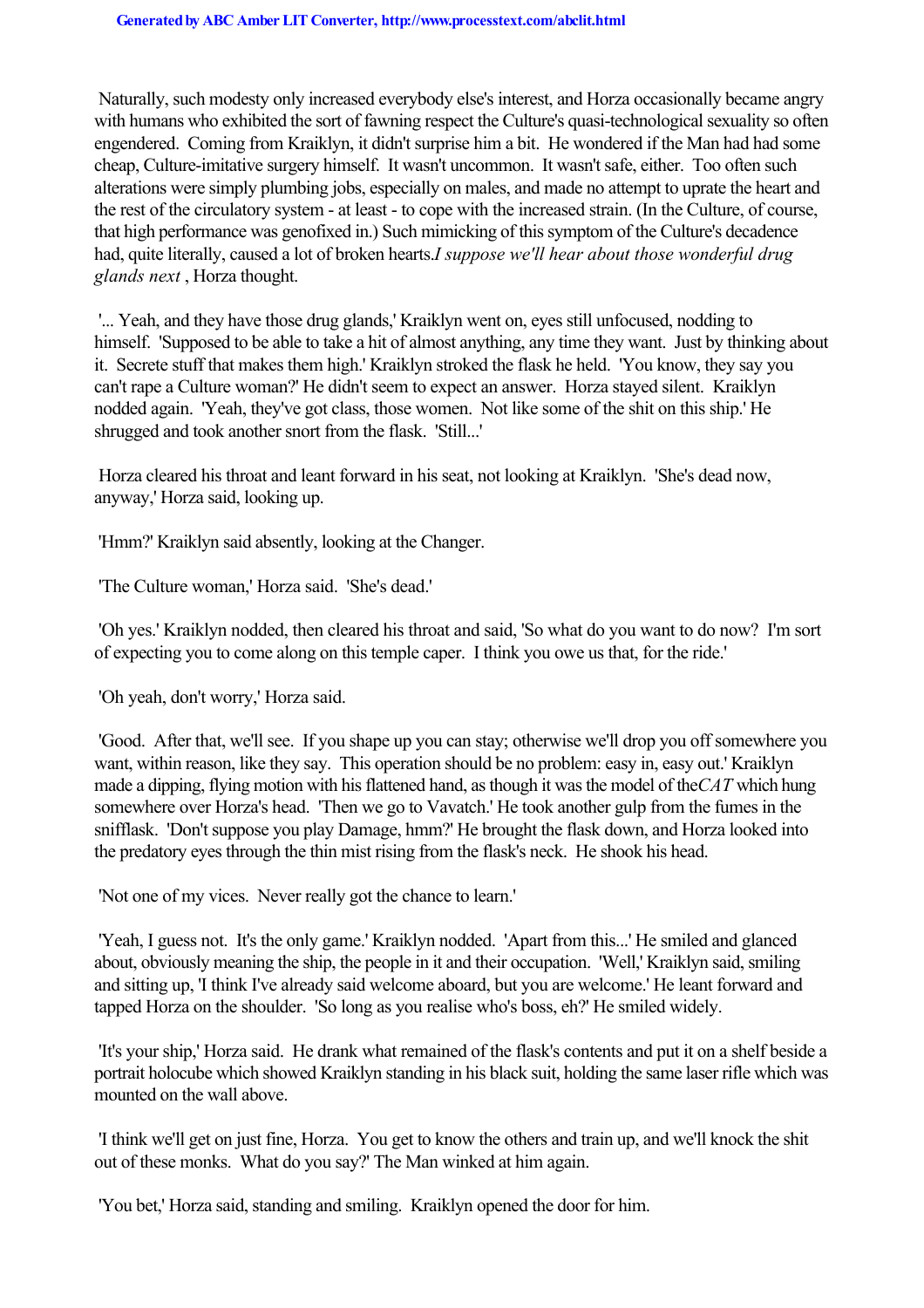And for my next trick, thought Horza as soon as he was out of the cabin and walking down to the mess, *my impression of* ...*Captain Kraiklyn* !

 During the next few days he indeed got to know the rest of the crew. He talked to those who wanted to talk and he observed or carefully overheard things about those who didn't. Yalson was still his only friend, but he got on well enough with his room-mate, Wubslin, though the stocky engineer was quiet and, when not eating or working, usually asleep. The Bratsilakins had apparently decided that Horza probably wasn't against them, but they seemed to be reserving their opinion about whether he was*for* them until Marjoin and the Temple of Light.

 Dorolow was the name of the religious woman who roomed with Yalson. She was plump, fair skinned and fair haired, and her huge ears curved down to join onto her cheeks. She spoke in a very high, squeaky voice which she said was pretty low as far as she was concerned, and her eyes watered a lot. Her movements were fluttery and nervous.

 The oldest person in the Company was Aviger, a smallish, weather-beaten man with brown skin and little hair. He could do surprisingly supple things with his legs and arms, like clasp his hands behind his back and bring them over his head without letting go. He shared a cabin with a man named Jandraligeli, a tall, thin, middle-aged Mondlidician who wore the scar-marks from his homeworld on his forehead with unrepentant pride and a look of perpetual disdain. He ignored Horza devoutly, but Yalson said he did this with every new recruit. Jandraligeli spent a lot of time keeping his old but well-maintained suit and laser rifle clean and sparkling.

 Gow and kee-Alsorofus were the two women who kept themselves so much to themselves and were alleged to*do things* when alone in their cabin, which seemed to annoy the less tolerant of the Company males - that is, most of them. Both women were fairly young and had a rather poor grasp of Marain. Horza thought maybe that was all that kept them so isolated, but it turned out they were pretty shy anyway. They were of average height, medium build, and sharp-featured in grey skin, with eyes that were pools of black. Horza thought perhaps it was just as well they didn't look at people straight too often; with those eyes it could be an unsettling experience.

 Mipp was a fat, sombre man with jet-black skin. He could pilot the ship manually when Kraiklyn wasn't aboard and the Company needed close support on the ground, or he could take over at the shuttle controls. He was supposed to be a good shot, too, with a plasma cannon or rapid projectile rifle, but he was prone to binges, getting dangerously drunk on a variety of poisonous liquids he procured from the autogalley. Once or twice Horza heard him throwing up in the next stall in the heads. Mipp shared a cabin with another drunkard, called Neisin, who was more sociable and sang a lot. He had, or had convinced himself he had, something terrible to forget, and although he drank more steadily and regularly than Mipp, sometimes when he'd had a bit more than usual he would go very quiet and then start crying in great, sucking sobs. He was small and wiry and Horza wondered where he put all the drink, and where all the tears came from inside his compact, shaved head. Perhaps there was some sort of short circuit between his throat and his tear ducts.

 Tzbalik Odraye was the ship's self-styled computer ace. Because he and Mipp together could, in theory, have overridden the fidelities Kraiklyn had programmed into the*CAT* 's non-sentient computer and then flown off in the ship, they were never allowed to stay on the craft together when Kraiklyn wasn't aboard. In fact, Odraye wasn't that well versed in computers at all, as Horza discovered through a little close but apparently casual questioning. However, the tall, slightly hunchbacked man with the long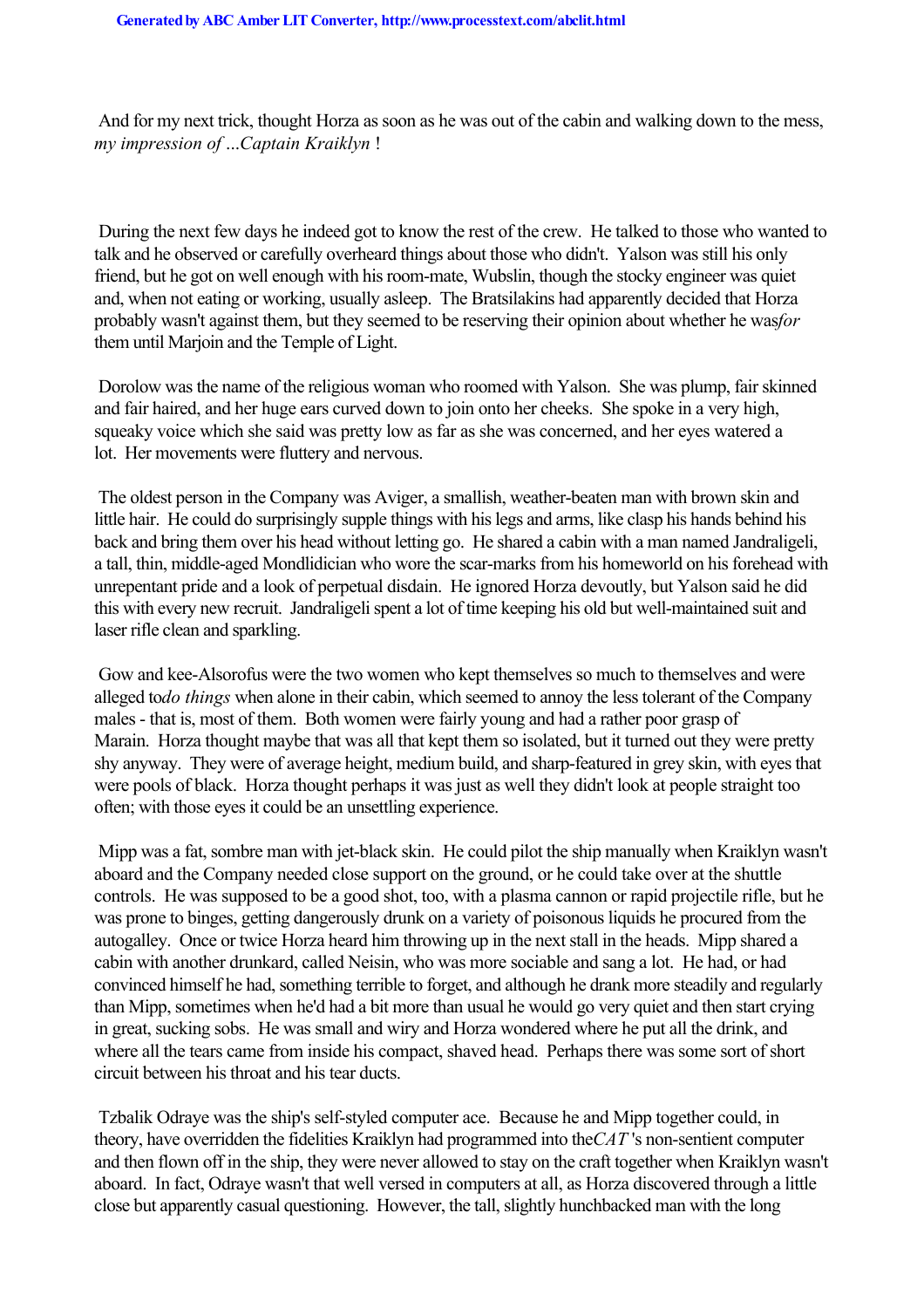yellow-skinned face probably knew just about enough, Horza reckoned, to handle anything that went wrong with the ship's brains, which seemed to have been designed for durability rather than philosophical finesse. Tzbalik Odraye roomed with Rava Gamdol, who looked as though he came from the same place as Yalson, judging from his skin and light fur, but he denied this. Yalson was vague on the subject, and neither liked the other. Rava was another recluse; he had boarded off the tiny space around his top bunk and installed some small lights and an air fan. Sometimes he spent days at a time in this small space, going in with a container of water and coming out with another full of urine. Tzbalik Odraye did his best to ignore his room-mate, and always vigorously denied blowing the smoke from the pungent Cifetressi weed, which he smoked, through the ventilation holes of Rava's tiny cubicle.

 The final cabin was shared by Lenipobra and Lamm. Lenipobra was the youngster of the Company; a gangly youth with a stutter and garish red hair. He had a tattooed tongue which he was very proud of and would display at every possible opportunity. The tattoo, of a human female, was in every sense crude. Lenipobra was the*CAT* 's best excuse for a medic and was rarely seen without a small screenbook which contained one of the more up-to-date pan-human medical textbooks. He proudly showed this to Horza, including a few of the moving pages, one of which showed in vivid colour the basic techniques for treating deep laser burns in the most common forms of digestive tracts. Lenipobra thought it looked like great fun. Horza made a mental note to try even harder not to get shot in the Temple of Light. Lenipobra had very long and skinny arms, and spent about a quarter of each day going about on all fours, though whether this was entirely natural to his species or merely affectation Horza could not discover.

 Lamm was rather below average height, but very muscular and dense looking. He had double eyebrows and small horngrafts; the latter stuck out from his thinning but very dark hair above a face he usually did his best to make aggressive and threatening. He did comparatively little talking between operations, and when he did talk, it was usually about battles he had been in, people he had killed, weapons he had used, and so on. Lamm considered himself second-in-command on the ship, despite Kraiklyn's policy of treating everybody else as equals. Every now and again Lamm would remind people not to give him any problems. He was well armed and deadly, and his suit even had a nuclear device in it which he said he would set off sooner than be captured. The inference he seemed to hope people would make was that, if they upset him, he might just set off this fabled nuke in a fit of pique.

 'What the hell are you looking at me for?' Lamm's voice said, in amongst the storm of static, as Horza sat in the shuttle, shaking and rattling inside his too-big suit. Horza realised he had been looking across at the other man, who was directly opposite. He touched the mike button on his neck and said:

'Thinking about something else.'

'I don't want you looking at me.'

 'Us all got to look somewhere,' Horza said jokingly to the man in the matt-black suit and grey-visored helmet. The black suit made a gesture with the hand not holding a laser rifle.

'Well, don't fucking look at me.'

 Horza let his hand drop from his neck. He shook his head inside the suit helmet. It fitted so badly it didn't move on the outside. He stared at the section of fuselage above Lamm's head.

They were going to attack the Temple of Light. Kraiklyn was at the controls of the shuttle, bringing it in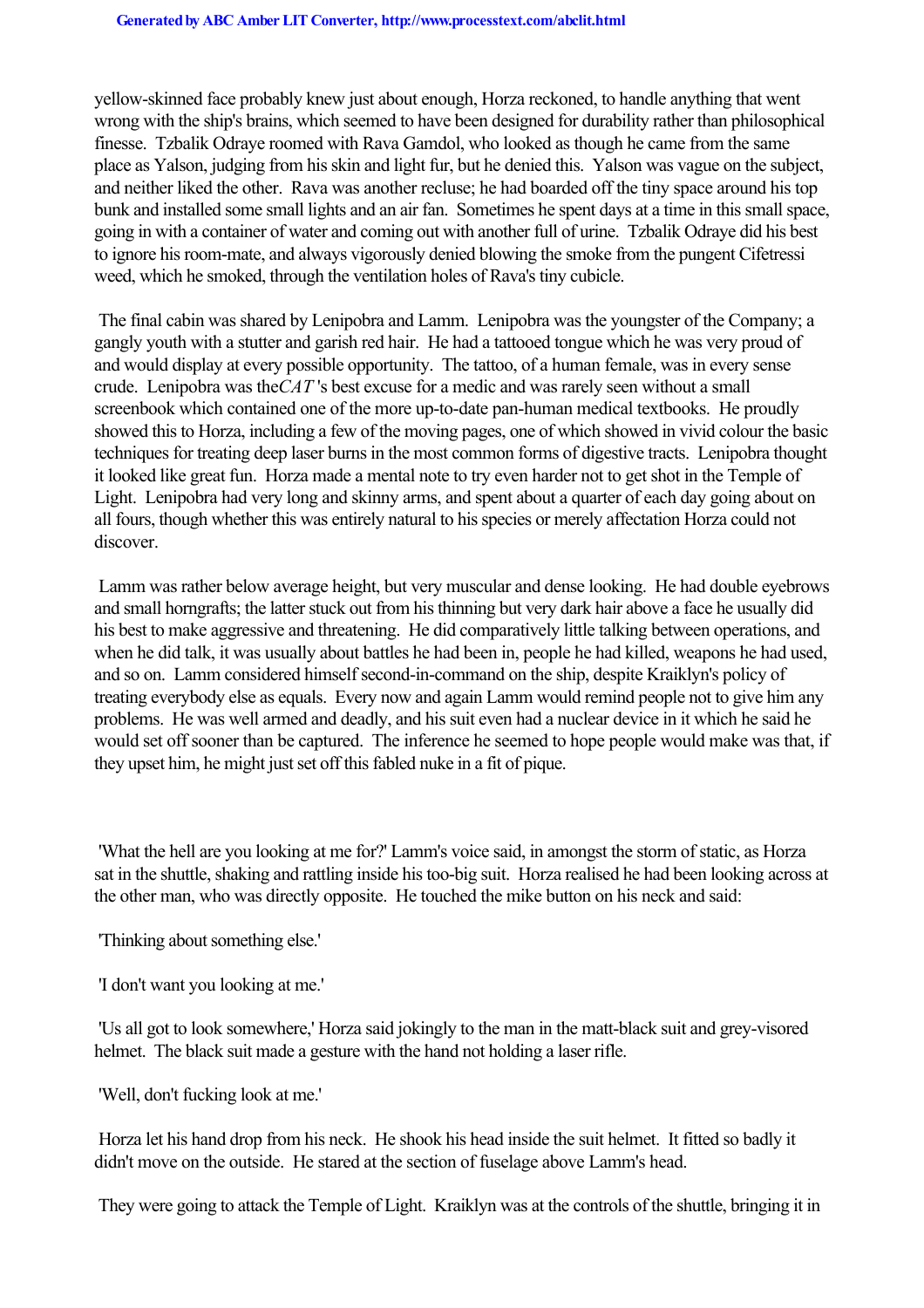low over the forests of Marjoin, still covered in night, heading for the line of dawn breaking over the packed and steaming greenery. The plan was that the*CAT* would come back in towards the planet with the sun very low behind it, using its effectors on any electronics the temple did have, and making as much noise and as many flashes as it could with its secondary lasers and a few blast bombs. While this diversion was absorbing any defensive capacity the priests might have, the shuttle would either head straight for the temple and let everybody off, or, if there was any hostile reaction, land in the forest on the night side of the temple and disgorge its small force of suited troops there. The Company would then disperse and, if they had the facility, use their AG to fly to the temple, or - as in Horza's case - just crawl, creep, walk or run as best they could for the collection of low, slope-sided buildings and short towers which made up the Temple of Light.

 Horza couldn't believe they were going in without some sort of reconnaissance; but Kraiklyn, when tackled on this point during the pre-op briefing in the hangar, had insisted that that might mean giving up the element of surprise. He had accurate maps of the place and a good battle plan. As long as everybody stuck to the plan, nothing would go wrong. The monks weren't total idiots, and the planet had been Contacted and doubtless knew about the war going on around it. So, just in case the sect had hired any overhead observation, it was wiser not to attempt a look-see which might give the game away. Anyway, temples didn't change much.

 Horza and several of the others hadn't been very impressed with this reading of the situation, but there was nothing they could do. So here they all sat, sweating and nervous and being shaken up like the ingredients of a cocktail in this clapped-out shuttle, slamming into a potentially hostile atmosphere at hypersonic speeds. Horza sighed and checked his rifle again.

 Like his antique armour, the rifle was old and unreliable; it had jammed twice when he tested it on the ship using dummy shells. Its magnetic propulsor seemed to work reasonably, but, judging by the erratic spread of the bullets, its rifling field was next to useless. The shells were big - at least seven-millimetre calibre and three times that long - and the gun could hold only forty-eight at a time and fire them no faster than eight a second. Incredibly, the huge bullets weren't even explosive; they were solid lumps of metal, nothing else. To top it all, the weapon's sight was out; a red haze filled the small screen when it was turned on. Horza sighed.

 'We're about three hundred metres above the trees now,' Kraiklyn's voice said from the shuttle flight deck, 'doing about one and a half sounds. The*CAT* 's just started its run-in. About another two minutes. I can see the dawn. Good luck, all.' The voice crackled and died in Horza's helmet speaker. A few of the suited figures exchanged glances. Horza looked over at Yalson, sitting on the other side of the shuttle about three metres away, but her visor was mirrored. He couldn't tell if she was looking at him or not. He wanted to say something to her, but didn't want to bother her over the open circuit in case she was concentrating, preparing herself. Beside Yalson, Dorolow sat, her gloved hand making the Circle of Flame sign over the top of her helmet visor.

 Horza tapped his hands on the old rifle and blew through his mouth at the mist of condensation forming on the top edge of his visor. It made it worse, just as he thought it might. Perhaps he should open his visor, now that they were inside the planet's atmosphere.

 The shuttle shook suddenly as though it had clipped the top of a mountain. Everybody was thrown forward, straining their seat harnesses, and a couple of guns went sailing forward and up, to clatter off the shuttle ceiling before slamming back to the deck. People grabbed for the guns and Horza closed his eyes; he wouldn't have been at all surprised if one of these enthusiasts had left their safety catch off. However, the guns were retrieved without mishap, and people sat cradling them and looking about.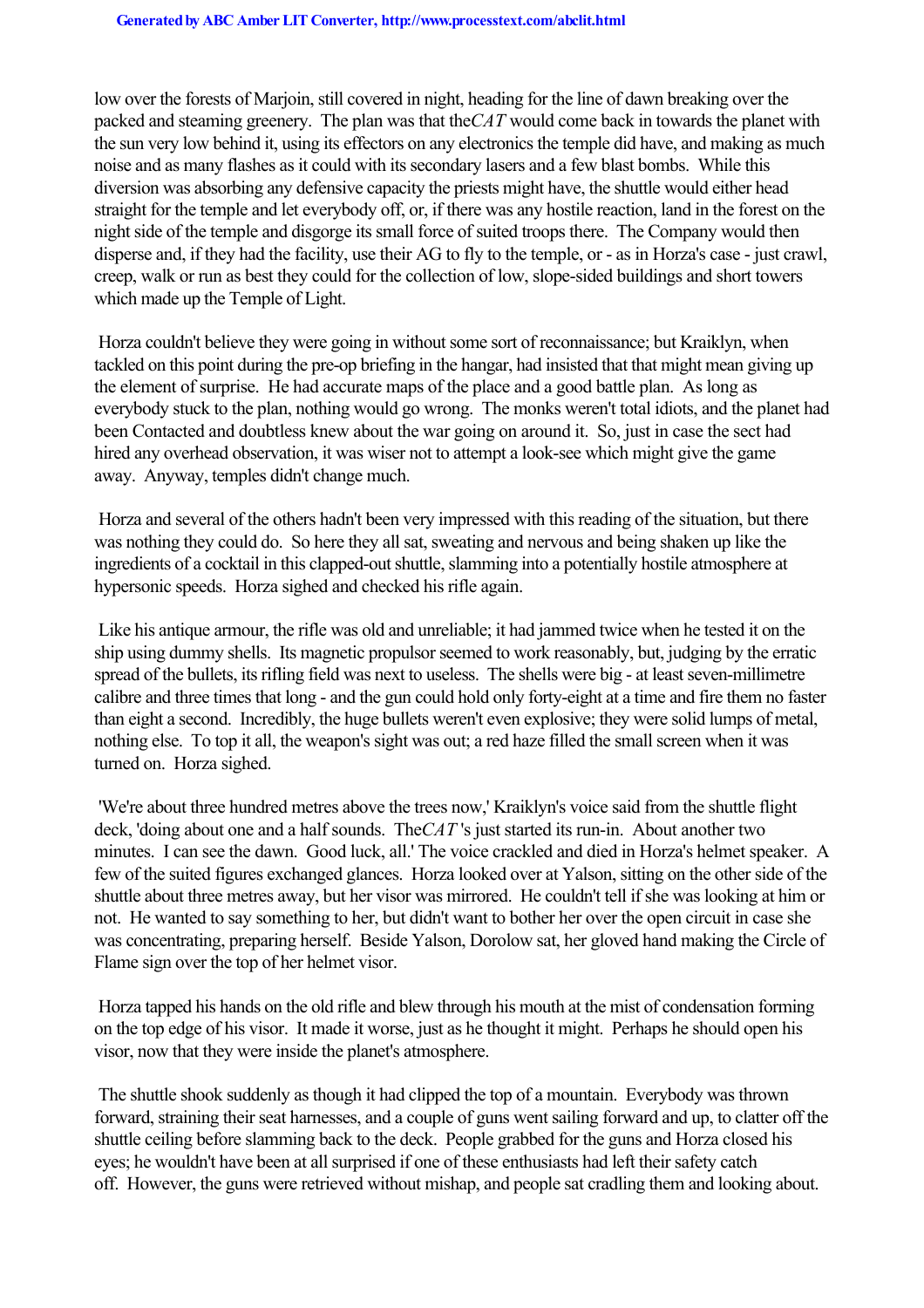'What the hell was that?' the old man, Aviger, said, and laughed nervously. The shuttle began some hard manoeuvring, throwing first one half of the group on their backs while the people on the other side were suspended by their seat webbing, then flipping in the other direction and reversing the postures. Grunts and curses came over the open channel into Horza's helmet. The shuttle dipped, making Horza's stomach feel empty, floating, then the craft steadied again.

 'Bit of hostile fire,' Kraiklyn's clipped tones announced, and all the suited heads started to look from side to side.

'What?'

'Hostile*fire* ?'

'I knew it'

'Oh-oh.'

'Fuck.'

 '*Why*did I think as soon as I*heard* those fateful words, "easy in, easy out", that this was going-' began Jandraligeli in a bored, knowing drawl, only to be cut off by Lamm.

'Hostile fucking fire. That's all we need. Hostile fucking fire.'

'They*are* gunned up,' Lenipobra said.

'Shit, who isn't these days?' Yalson said.

 'Chicel-Horhava, sweet lady; save us all,' muttered Dorolow, speeding up the tracings of the Circle over her visor.

'Shut the fuck up,' Lamm told her.

'Let's hope Mipp can distract them without getting his ass blown off,' Yalson said.

 'Maybe we should call it off,' Rava Gamdol said. 'Think we ought to call it off? Do you think we should call it off? Does anybody-'

 'NO!' 'YES!' 'NO!' shouted three voices, almost in unison. Everybody looked at the three Bratsilakins. The two outer Bratsilakins turned their helmets to look at the one in the middle, as the shuttle swooped again. The middle Bratsilakin's helmet turned briefly to each side. 'Oh, shit,' a voice said over the open channel, 'all right: NO!'

'I think maybe we should-' Rava Gamdol's voice started again.

Then Kraiklyn shouted, 'Here we go! Everybody ready!'

 The shuttle braked hard, banking steeply one way, then the other, shuddering once and dipping. It bounced and shook, and for a second Horza thought they were crashing, but then the craft slid to a stop and the rear doors jawed open. Horza was on his feet with the rest of them, piling out of the shuttle and into the jungle.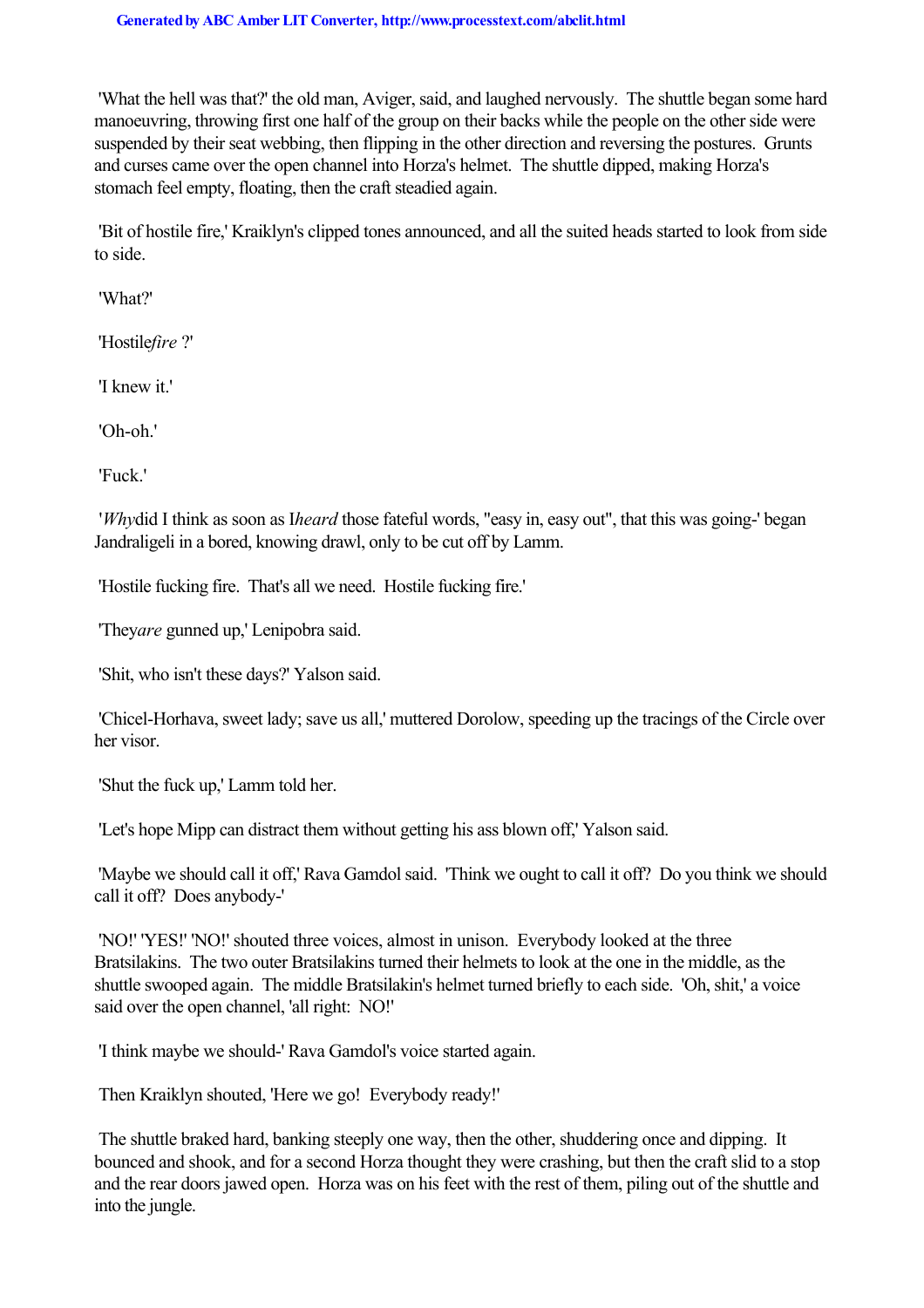They were in a clearing. At its far end a few branches and twigs were still tumbling from huge, heavy-looking trees where the shuttle had just seconds before torn through the edge of the forest canopy as it dipped in for the small area of level, grassy ground. Horza had time to see a couple of bright birds flying fast out of the trees near by and caught a glimpse of a blue-pink sky. Then he was running with the others, round the front of the shuttle where it still glowed dark red and vegetation beneath it smouldered, and on into the jungle. A few of the Company were using their AG, floating over the undergrowth between the moss-covered tree trunks, but hampered by creepers which hung like thick, flower-strewn ropes between the trees.

 So far they still couldn't see the Temple of Light, but according to Kraiklyn it was just ahead of them. Horza looked round at the others on foot as they clambered over fallen trees covered in moss and swept past creepers and suspended roots.

 'Fuck dispersing; this is too hard going.' It was Lamm's voice. Horza looked round and up, and saw the black suit heading vertically for the green mass of foliage above them.

'Bastard,' said a breathless voice.

'Yeah. B-b-bastard,' Lenipobra agreed.

 'Lamm,' Kraiklyn said, 'you son of a bitch, don't break through up there. Spread out. Disperse, damn it!'

 Then a shock wave Horza could feel through his suit blasted over them all. Horza hit the ground immediately and lay there. Another boom came through the hissing helmet speaker as it fed in the noise from outside.

'That was the*CAT* going over!' He didn't recognise the voice.

'You sure?' Somebody else.

'I saw it through the trees! It was the*CAT* !'

Horza got up and started running again.

'Black bastard nearly took my fucking head off...' Lamm said.

 There was light ahead of Horza, through the trunks and leaves. He heard some firing: the sharp crack of projectiles, the sucking*whoop* of lasers and the snap-*whoosh*-crash of plasma cannon. He ran to a small earth and shrub bank and threw himself down so that he could just see over the top. Sure enough, there was the Temple of Light, silhouetted against the dawn, all covered in vines and creepers and moss, with a few spires and towers sticking out above like angular tree trunks.

 'There she is!' Kraiklyn shouted. Horza looked along the earth bank and saw a few of the Company, in the same prone position as he was. 'Wubslin! Aviger!' Kraiklyn shouted. 'Cover us with the plasmas. Neisin, you keep the micro on each side of the grounds beyond, as well. Everybody else, follow me!'

 More or less as one, they were off, over the tangled bank of mossy ground and bushes and down the other side, through light scrub and long, cane-like grass, the stalks covered in clinging, dark green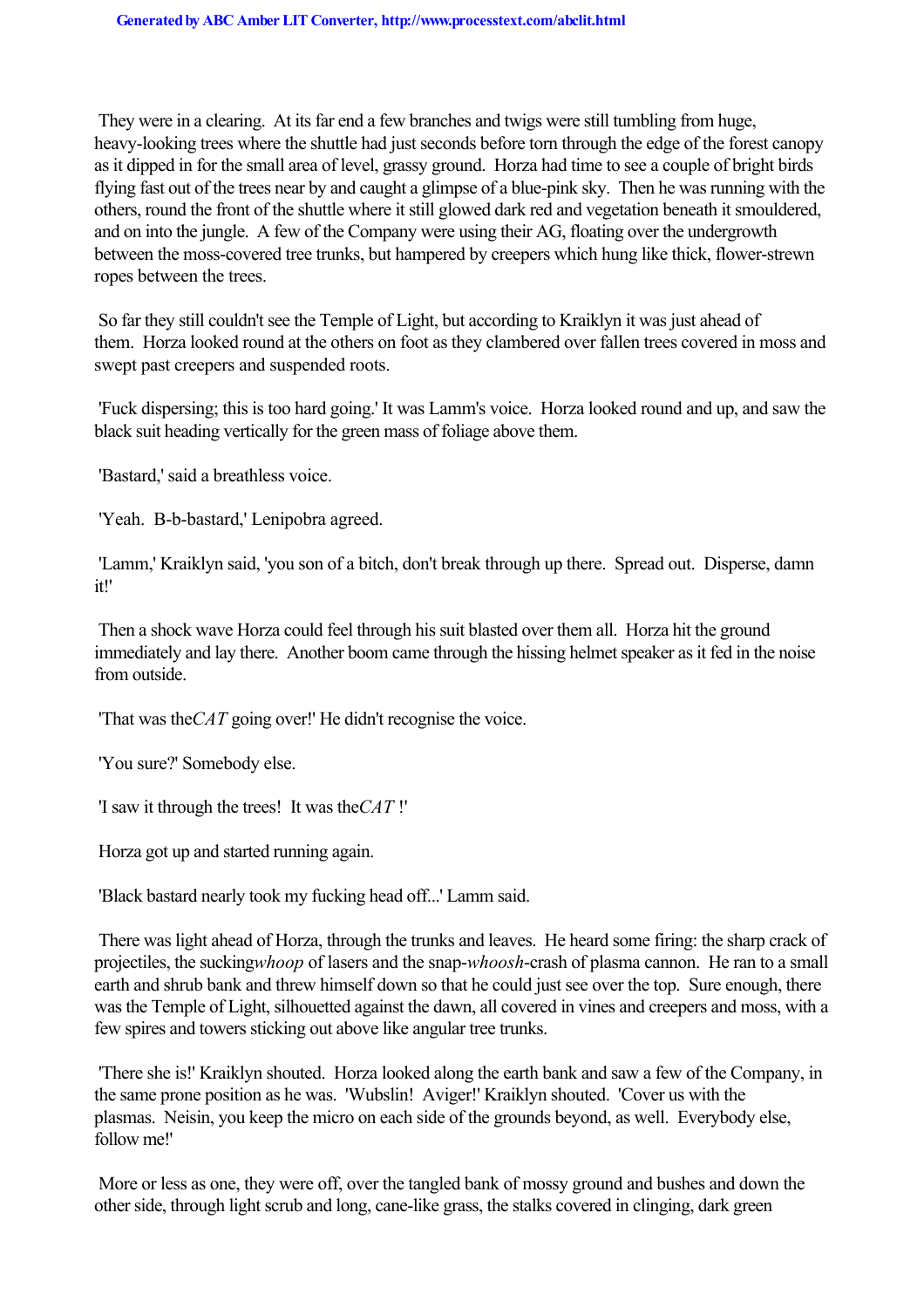moss. The mixture of ground cover came up to about chest height and made the going difficult, but it would be reasonably easy to duck down out of a line of fire. Horza waded through as best as he could. Plasma bolts sang through the air above them, lighting the dim stretch of ground between them and the sloping temple wall.

 Distant fountains of earth and crashes he could feel through his feet told Horza that Neisin, sober the last two days, was laying down a convincing and, more importantly, accurate fire pattern with the **Microhowitzer** 

 'There's a little gunfire from the upper left level,' the cool, unhurried voice of Jandraligeli said. According to the plan, he was supposed to be hiding high in the forest canopy watching the temple. 'I'm hitting it now.'

 'Shit!' somebody yelled suddenly. One of the women. Horza could hear firing from ahead, though there were no flashes from the part of the temple he could see.

 'Ha ha.' Jandraligeli's smug voice came through the helmet speaker. 'Got them!' Horza saw a puff of smoke over to the left of the temple. He was about halfway there by now, maybe closer. He could see some of the others not far away, to his left and right, pushing and striding through the cane grass and bushes with their rifles held high to one shoulder. They were all gradually getting covered in the dark green moss, which Horza supposed might be useful as camouflage (providing, of course, that it didn't turn out to be some horrible, previously undiscovered sentient killer-moss... He told himself to stop being silly).

 Loud crashes in the shrubbery around him, and smashed bits of cane and twigs fluttering past like nervous birds, sent him diving for the ground. The earth beneath him shuddered. He rolled over and saw flames lick the mossy stalks above; a flickering patch of fire lay directly behind him.

'Horza?' a voice said. Yalson's.

 'OK,' he said. He got up to a crouch and started running through the grass, past bushes and young trees.

 'We're coming in now,' Yalson said. She was up in the trees, too, along with Lamm, Jandraligeli and Neisin. According to the plan, all except Neisin and Jandraligeli would now start moving through the air on AG towards the temple. Although the anti-gravity units on their suits gave them an extra dimension to work with, they could be something of a mixed blessing; while a figure in the air tended to be harder to hit than one on the ground, it also tended to attract a lot more fire. The only other person in the Company with AG was Kraiklyn, but he said he preferred to use his for surprise or in emergencies, so he was still on the ground with the rest of them.

 'I'm at the walls!' Horza thought it was Odraye's voice. 'This looks all right. The walls are really easy; the moss makes it-'

 Horza's helmet speaker crackled. He wasn't sure if there was something wrong with his communicator or if something had happened to Odraye.

'-ver me while I'm-'

 '-on you useless-' Voices clashed in Horza's helmet. He kept wading through the cane grass, and thumped the side of his helmet.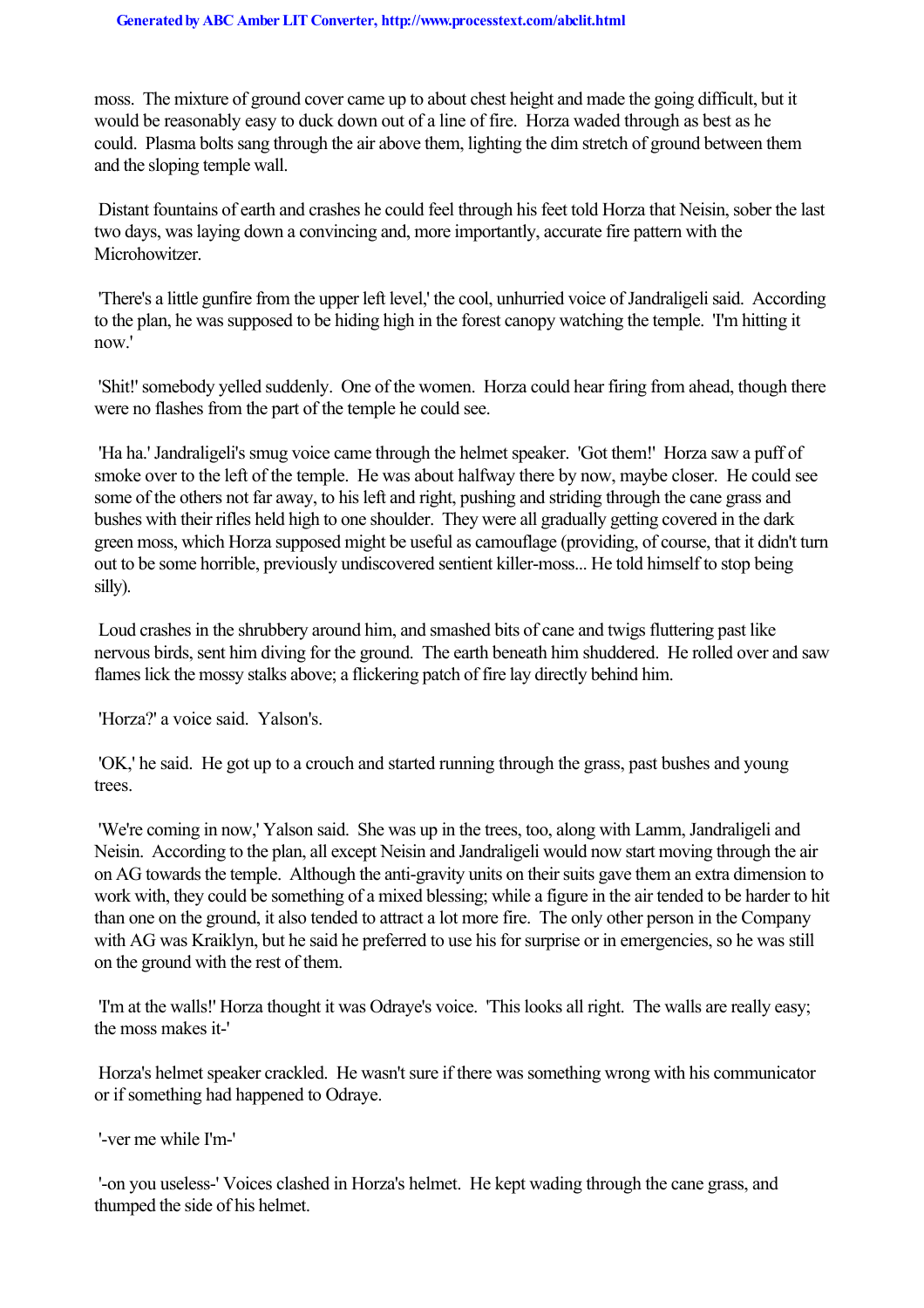'-asshole!' The helmet speaker buzzed, then went silent. Horza swore and stopped, crouching down. He fumbled with the communicator controls at the side of the helmet, trying to coax the speaker back into life. His too-big gloves hindered him. The speaker stayed silent. He cursed again and got to his feet, pushing through the scrub and long grass to the temple wall.

 '-rojectiles inside!' a voice yelled suddenly. 'This - ... -cking simple!' He couldn't identify the voice, and the speaker went dead again immediately.

 He arrived at the base of the wall; it slanted out of the scrub at about forty degrees and was covered in moss. Further along, two of the Company were clambering up it, almost at the top, about seven metres above. Horza saw a flying figure weaving through the air and disappearing over the parapet. He started climbing. The clumsily large suit made it more difficult than it should have been, but he got to the top without falling and jumped down from the parapet onto a broad wall-walk. A similar moss-covered wall sloped up to the next storey. To Horza's right the wall turned a corner beneath a stubby tower; to his left the wall-walk seemingly disappeared into a blank cross-wall. According to Kraiklyn's plan Horza was supposed to head along that way. There ought to be a door there. Horza jogged along towards the blank wall.

 A helmet bobbed up from the side of the sloped wall. Horza started to duck and swerve, just in case, but first an arm waved from the same place, then both helmet and arm appeared, and he recognised the woman Gow.

 Horza threw back the visor on his helmet as he ran, getting a faceful of jungle-scented Marjoin air. He could hear some rattling projectile fire from inside the temple, and the distant thud of an exploding Microhowitzer round. He ran up to a narrow entrance cut in the sloped wall, half covered by streamers of mossy growth. Gow was kneeling, gun ready, on the splintered remains of a heavy wooden door which had blocked the passageway beyond. Horza knelt beside her and pointed at his helmet.

'My communicator's out. What's been happening?'

 Gow touched a button on her wrist, and her suit PA said, 'OK so far. No hurts. They on towers.' She pointed up. 'Them no fly go in. They enemy got projectile guns only, them fall back.' She nodded and kept glancing round through the doorway and into the dark passageway beyond. Horza nodded too. Gow tapped his arm. 'I tell Kraiklyn you go in, yes?'

'Yeah, tell him my communicator's out, OK?'

'Yeah, sure. Zallin same trouble had. You be safe, OK?'

 'Yeah, you be safe, too,' Horza said. He stood up and entered the temple, scuffing over splinters of wood and fragments of sandstone scattered over the moss by the door's demolition. The dark corridor branched three ways. He turned back to Gow and pointed. 'Centre corridor, correct?'

 The crouched figure, silhouetted against the light of the dawn, nodded and said, 'Yeah, sure. Go middle.'

 Horza set off. The corridor was covered in moss. Every few metres dim yellow electric lights burned from the walls, casting murky pools of light which the dark moss seemed to absorb. Soft-walled, sponge-floored, the narrow passage made Horza shiver, though it wasn't cold. He checked that his gun was ready to fire. He could hear no other sound apart from his own breathing.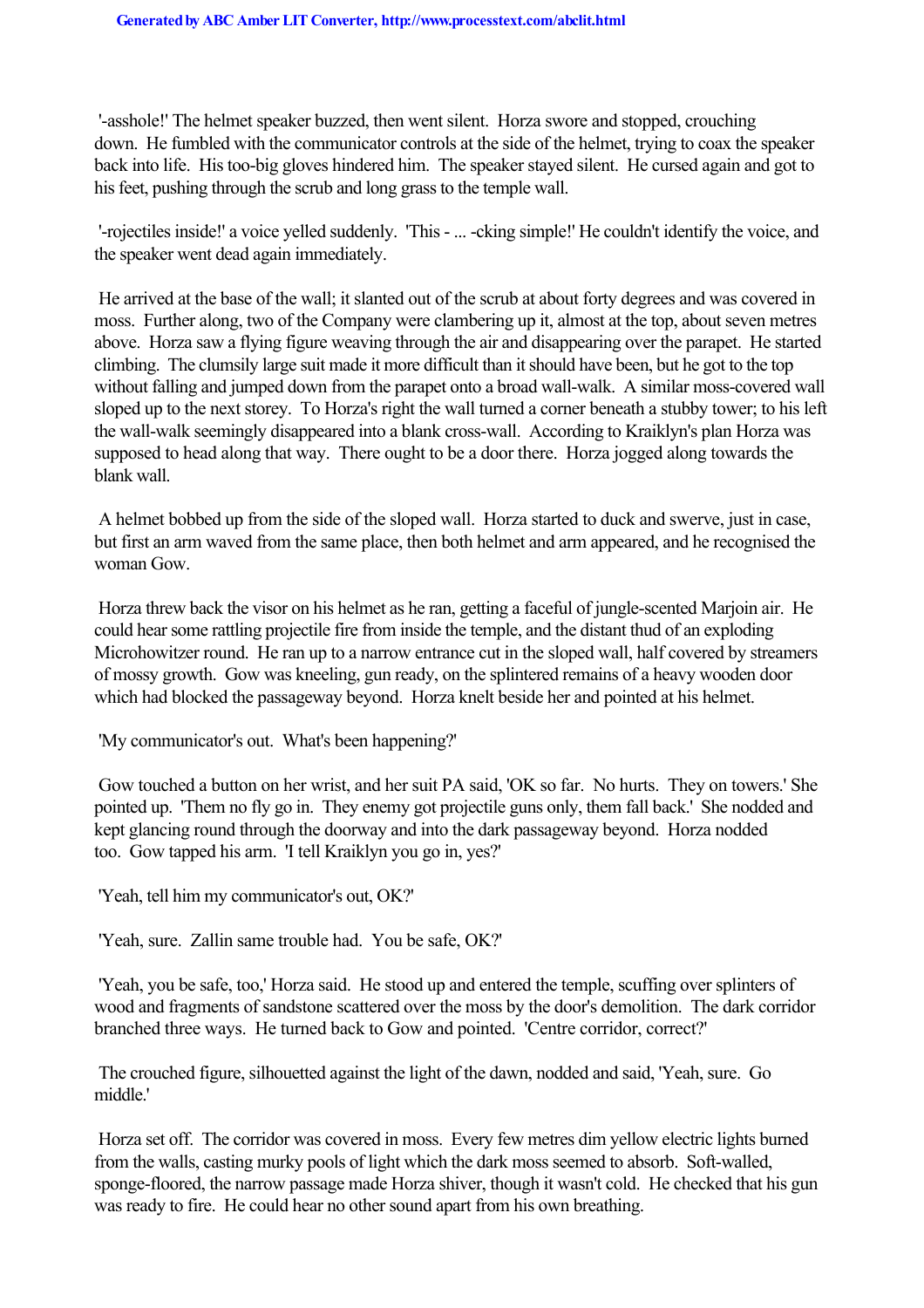He came to a T-junction in the corridor and took the right-hand branch. Some steps appeared and he ran up them, stumbling once as his feet tried to run out of his oversized boots; he put his hand out and jarred his arm on the step. Some moss came off the step and he caught a glimpse of something glinting underneath, in the dull yellow light cast by the wall lights. He recovered his balance, shaking his jarred arm as he continued up the steps and wondering why the temple's builders had made the steps out of what looked like glass. At the top of the steps he went down a short corridor, then up another flight of stairs, curving to the right and unlit. Considering its name, Horza thought, the temple was remarkably dark. He came out onto a small balcony.

 The monk's cloak was dark, the same colour as the moss, and Horza didn't see him until the pale face turned towards him, along with the gun.

 Horza threw himself to one side, against the wall to his left, and fired his gun from the hip at the same time. The monk's gun jerked upwards and let loose a fusillade of rapid fire at the ceiling as he collapsed. The shots echoed round the dark, empty space beyond the small balcony. Horza squatted by the wall, gun pointed at the dark, crumpled figure only a couple of metres away. He raised his head and in the gloom saw what was left of the monk's face, then relaxed slightly. The man was dead. Horza levered himself away from the wall and knelt by the balcony balustrade. Now he could see a large hall in the dim light of the few small globes which protruded from its roof. The balcony was about halfway up and along one of the longer walls, and, from what he could see, there was some sort of stage or altar at one end of the hall. The light was so dim he couldn't be sure, but he thought he saw shadowy figures on the floor of the hall, moving. He wondered if it was the Company and tried to recall seeing other doors or corridors on his way to the balcony; he was supposed to be down there, on that level, on the floor of the hall. He cursed his useless communicator and decided he would have to risk shouting down to the people in the hall.

 He leant forward. Some shards of glass had fallen from the roof, where it had been hit by the monk's gun, and his suited knee crunched on the debris. Before he could open his mouth to shout down into the hall, he heard noises from beneath - a high-pitched voice speaking a language of squeaks and clicks. He went still, said nothing. It might just have been Dorolow's voice, he supposed, but why would she talk in anything other than Marain? The voice called again. He thought he heard another, but then laser and projectile fire erupted briefly from the opposite end of the hall from the altar. He ducked and in the lull heard something click behind him.

 He spun round, tightening his finger on the trigger, but there was nobody there. Instead, a small round thing, about the size of a child's clenched fist, wobbled on the top of the balustrade and plonked down onto the moss about a metre away. He kicked at it with his foot and dived across the body of the dead monk.

The grenade detonated in mid-air, just under the balcony.

 Horza jumped up while the echoes were still cracking back from the altar. He leapt into the doorway at the far end of the balcony, putting out one hand and grabbing the soft corner of the wall as he went past, spinning himself round as he fell to his knees. He reached out and grabbed the dead monk's gun from the corpse's slack grip, just as the balcony started to come away from the wall with a glassy, grinding noise. Horza shoved himself back into the corridor behind him. The balcony tipped bodily away into the empty space of the hall in a dully glittering cloud of fragments and fell with a great, shattering crash onto the floor below, taking the shadowy form of the dead monk fluttering with it.

Horza saw more of the shapes scatter in the darkness beneath him, and fired down with the gun he had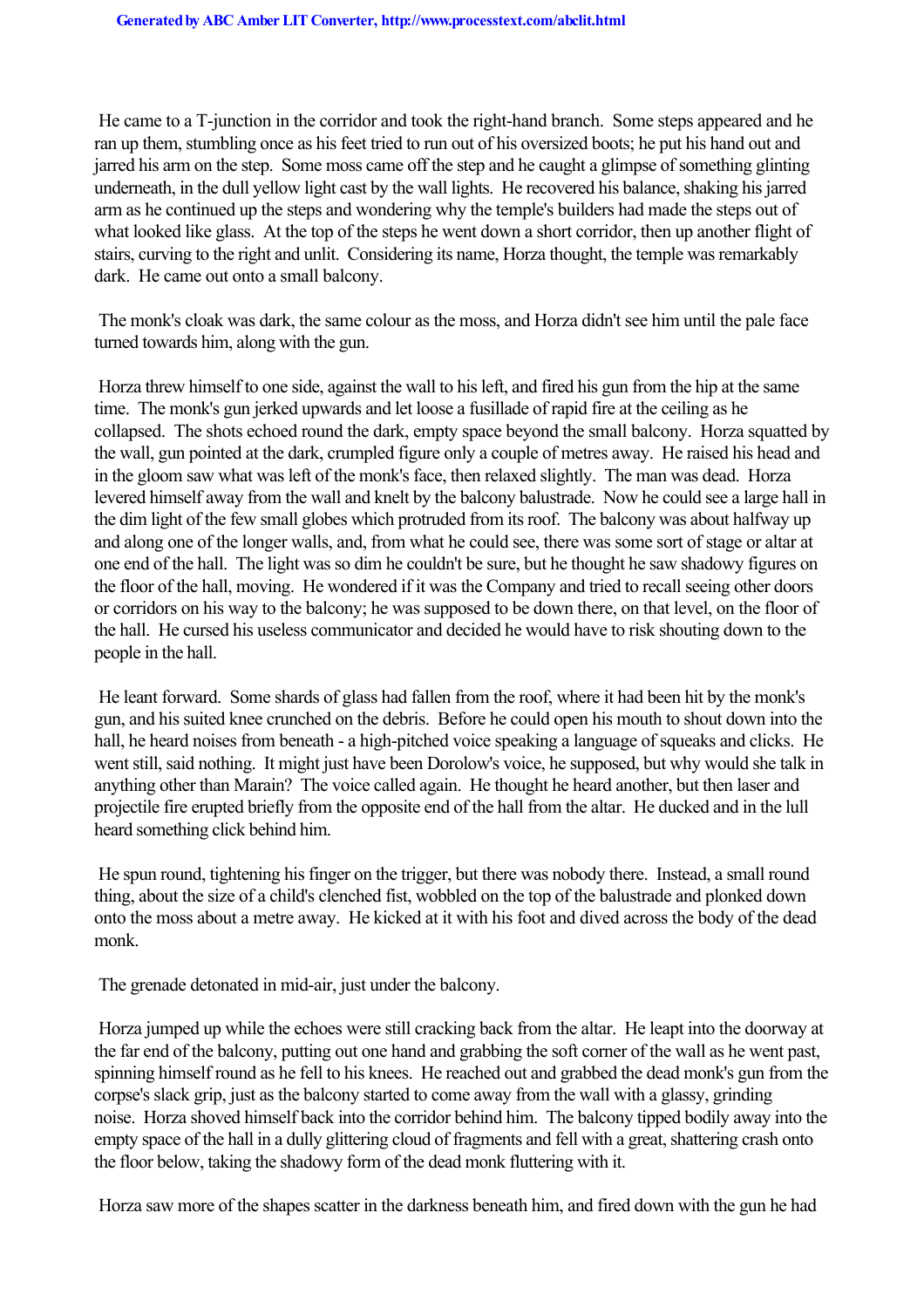just acquired. Then he turned and looked down the corridor he was now in, wondering if there was some way down to the hall floor, or even back outside. He checked the gun he had taken; it looked better than his own. He crouched and ran away from the doorway looking over the hall, putting his old rifle over his shoulder. The dimly lit corridor curved right. Horza straightened gradually as he left the doorway behind, and stopped worrying about grenades. Then it all started to happen in the hall behind him.

 The first thing he knew was that his shadow was being thrown in front of him, flickering and dancing on the curving wall of the passage. Then a cacophony of noise and a stuttering burst of blast waves rocked him on his feet and assaulted his ears. He brought the helmet visor down quickly and crouched again as he turned back towards the hall and the bright flashes of light. Even through the helmet, he thought he could hear screams mixed in with the gunfire and explosions. He ran back and threw himself down where he had been before, lying looking out into the hall.

 He put his head down as fast as he could and used his elbows to lever himself back the instant he realised what was happening. He wanted to run, but he lay where he was, stuck the dead monk's rifle round the corner of the doorway and sprayed fire in the general direction of the altar until the weapon stopped firing, keeping his helmet as far back from the doorway as possible, visor turned away. When that gun stopped he threw it away and used his own, until it jammed. He slid himself away after that, and ran off down the corridor, away from the opening of the hall. He didn't doubt that the rest of the Company would be doing the same thing, those that could.

 What he had seen ought to have been incredible, but although he had looked only long enough for a single, hardly moving image to form on his retinas, he knew what he was seeing and what was happening. As he ran he tried to work out why the hell the Temple of Light had been laserproofed. When he came to a T-junction in the corridor he stopped.

 He swung his rifle butt at the corner of the wall, through the moss; the metal connected, doubtless denting, but he felt something else give too. Using the weak light from the suit torch cells on either side of the visor, he looked at what lay underneath the moss.

 'Oh God...' he breathed to himself. He struck at another part of the wall and looked again. He remembered the glint of what he'd thought was glass under the moss on the stairs, when he'd jarred his arm, and the crunching feeling under his knee on the balcony. He leant against the soft wall, feeling sick.

 Nobody had gone to the extraordinary lengths of laserproofing an entire temple, or even one large hall. It would have been horrendously expensive and surely unnecessary on a stage-three planet anyway. No; probably the whole interior of the temple (he recalled the sandstone to which the outer door had been attached) had been built from blocks of crystal, and that was what was buried under all the moss. Hit it with a laser and the moss would vaporise in an instant, leaving the interior surfaces of the crystal beneath to reflect the rest of that pulse and any subsequent shots falling on the same place. He looked again at the second place he'd struck with the gun, looked deep into the transparent surface beyond, and saw his own suit lights shining dully back at him from a mirrored boundary somewhere inside. He pushed himself away and ran down the right-hand branch of the corridor, past heavy wooden doors, then down some curved steps towards a splash of light.

What he had seen in the hall was chaos, lit with lasers. A single glimpse, coinciding with several flashes, had burned an image into his eyes he thought he could still half see. At one end of the hall, on the altar, monks were crouched, guns firing, their own guns flashing with chemical-explosive fire; around them burst dark explosions of smoke as moss vaporised. At the other end of the hall several of the Company stood or lay or staggered, their own shadows huge on the wall behind them. They were loosing off with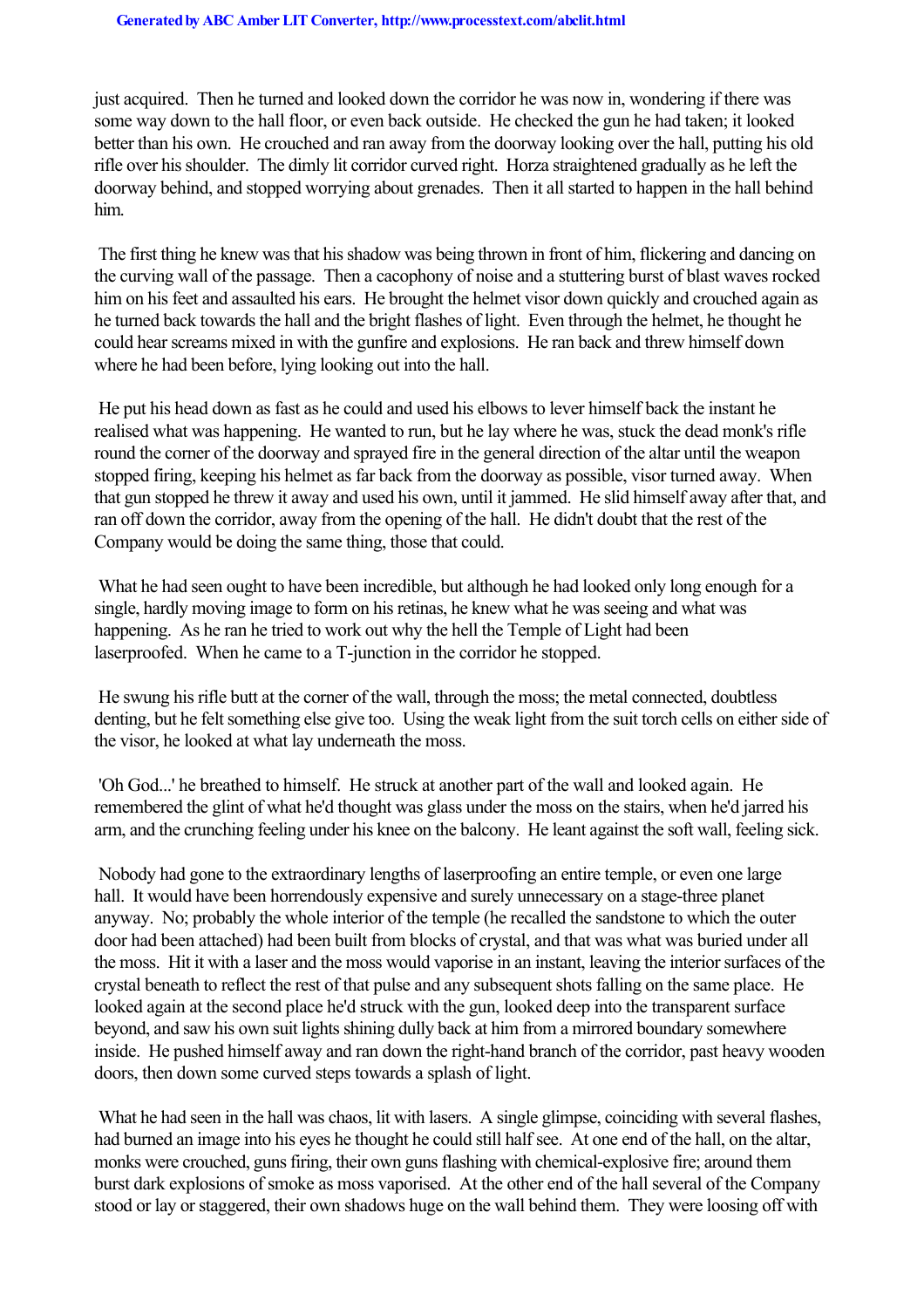everything they had, rifles strobing pulses off the far wall, and they were being hit by their own shots slamming back from the internal surfaces of crystal blocks they didn't even realise they were aiming at. At least two were blind already, judging by the way they were caught in poses of sightless blundering, arms out in front of them, guns firing from one hand.

 Horza knew too well that his own suit, his visor especially, was not capable of stopping a laser hit, from either visible wavelength guns or X-rays. All he could do was get his head out of the way and loose off with what projectiles he had, hoping to get a few of the priests or their guards. He had probably been lucky he hadn't been hit even in the brief length of time he'd looked into the hall; now all he could do was get out. He tried shouting into the helmet mike, but the communicator was dead; his voice sounded hollow in the suit and he couldn't hear himself through the ear speaker.

 He saw another shadowy shape ahead, a dim silhouette crouched low against the wall in the pool of daylight coming from another corridor. Horza threw himself into a doorway. The figure didn't move.

 He tried his rifle; its knocks on the crystal walls seemed to have unjammed it. A burst of fire made the figure collapse slackly to the floor. Horza stepped out of the doorway and walked to it.

 It was another monk, dead hand gripped round a pistol. His white face was visible in the light which came down another passageway. On the wall behind the monk there were the pockmarks of burned-off moss; clear, undamaged crystal showed through beneath. As well as the holes produced by Horza's burst of fire, the monk's tunic, now seeping with bright red blood, was covered with laser burns. Horza stuck his head round the corner, looking into the light.

 Against the morning glow, framed in a slanting doorway, a suited form lay on the mossy floor, gun extended at the end of one hand so that it pointed down the passageway towards Horza. A heavy door lay at an angle behind, just hanging by one twisted hinge.*It's Gow* , Horza thought. Then he looked at the door again, thinking it looked wrong somehow. The door and the walls leading to it were scarred with laser burns.

 He went up the corridor to the fallen figure and rolled it over so that he could see the face. His head swam for a second as he looked. It wasn't Gow; it was her friend, kee-Alsorofus, who had died here. Her blackened, cracked face stared out, dry-eyed, through the still clear visor of her helmet. He looked at the door and at the corridor. Of course: he was in another part of the temple. Same situation, but a different set of passageways, and a different person...

 The woman's suit was holed, centimetres deep, in a few places; the smell of burned flesh leaked into Horza's ill-fitting suit, making him gag. He stood up, took kee-Alsorofus's laser, stepped over the slanted door and went out onto the wall-walk. He ran along it, round a corner, ducking once as a Microhowitzer shell landed too close to the temple's sloping walls and sent up a shower of flashing crystal fragments and ruddy chunks of sandstone. The plasma cannons were still firing from the forest, too, but Horza couldn't see any flying figures. He was looking for them when he suddenly sensed the suit to one side of him, standing in the angle of the wall. He stopped, recognising Gow's suit, and stood about three metres from her while she looked at him. She pushed the visor on her helmet up slowly. Her grey face and black, pit-like eyes fixed on the laser rifle he was carrying. The look on her face made him wish he had checked the gun was still switched on. He looked down at the gun in his hand, then at the woman, who was still staring at it.

'I-' He was going to explain.

'She killed, yeah?' The woman's voice sounded flat. She seemed to sigh. Horza drew in a breath, was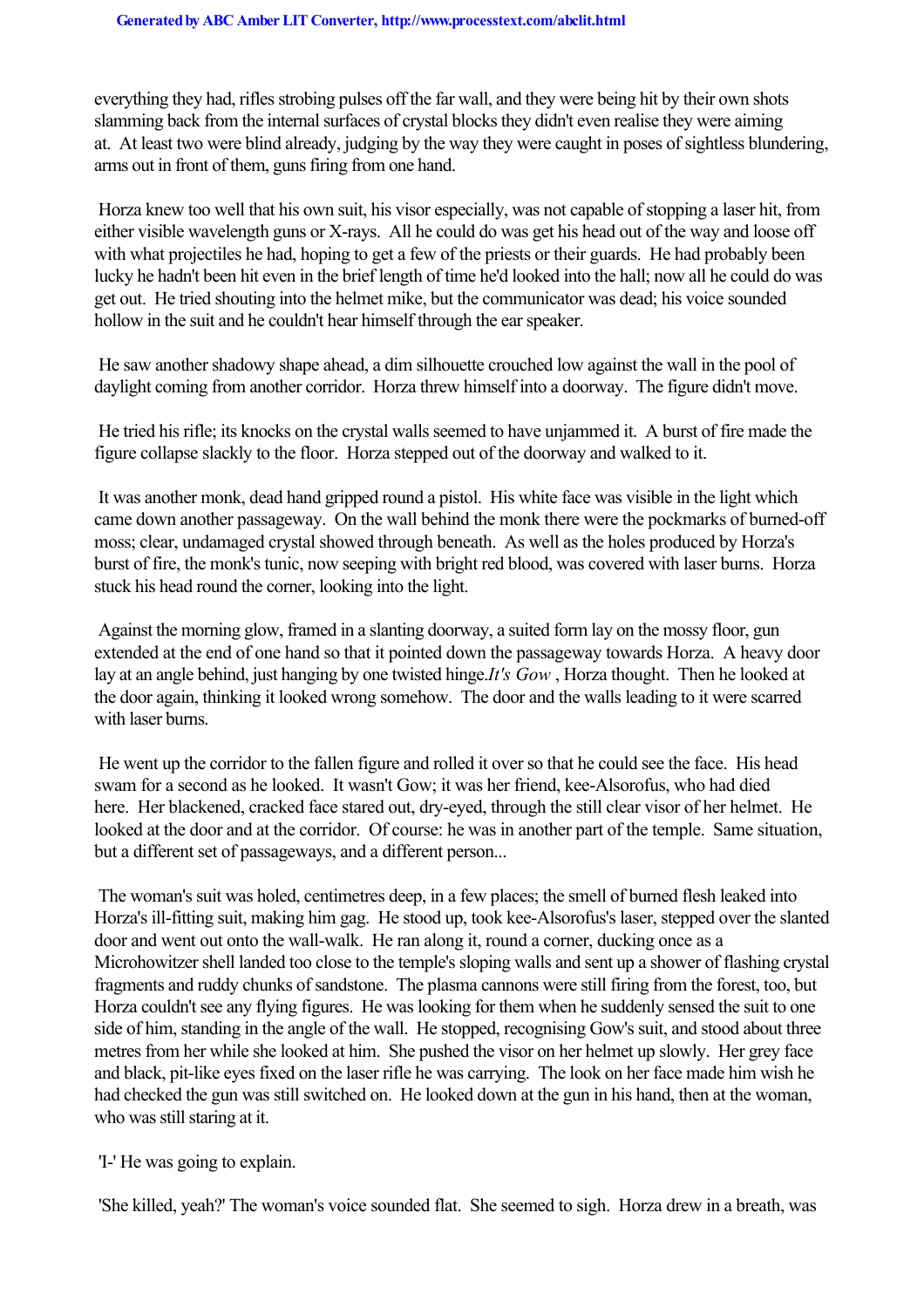about to start talking again, but Gow spoke in the same monotone. 'I thought I hear she.'

 Suddenly she brought her gun hand up, flashing in the blue and pink of the morning sky. Horza saw what she was doing and started forward, reaching out instantly with one hand even though he knew he was too far away and too late to do anything.

 'Don't!' he had time to shout, but the gun was already in the woman's mouth and an instant later, as Horza started to duck and his eyes closed instinctively, the back of Gow's helmet blew out in a single pulse of unseen light, throwing a sudden red cloud over the mossy wall behind.

 Horza sat down on his haunches, hands closed round the gun barrel in front of him, eyes staring out at the distant jungle.*What a mess* , he thought,*what a fucking, obscene, stupid mess.* He hadn't been thinking of what Gow had just done to herself, but he looked round at the red stain on the angled wall and the collapsed shape of Gow's suit, and thought it again.

 He was about to start back down the outer wall of the temple when something moved in the air above him. He turned and saw Yalson landing on the wall-walk. She looked at Gow's body once, then they exchanged what they both knew of the situation - what she had heard over the open communicator channel, what Horza had seen in the hall - and decided they would stay put until some of the others came out, or they gave up hope. According to Yalson only Rava Gamdol and Tzbalik Odraye were definitely dead after the fire-fight in the hall, but all three Bratsilakins had been there too, and nobody had heard anything from them after the open channel had become intelligible again and most of the screaming had stopped.

 Kraiklyn was alive and well but lost; Dorolow lost too, sitting crying, maybe blinded; and Lenipobra, against all advice and Kraiklyn's orders, had entered the temple through a roof door and was heading down to try to rescue anybody he could, using only a small projectile pistol he'd been carrying.

 Yalson and Horza sat back to back on the wall-walk, Yalson keeping the Changer informed on how things were going in the temple. Lamm flew overhead, heading for the jungle where he took one of the plasma cannons from the protesting Wubslin. He had just landed near by when Lenipobra announced proudly he had found Dorolow, and Kraiklyn reported he could see daylight. There was still no sound from the Bratsilakins. Kraiklyn appeared round a corner of the wall-walk; Lenipobra leapt into view, clutching Dorolow to his suit and bounding down over the walls in a series of great slow jumps as his AG struggled to lift both him and the woman.

 They set off back to the shuttle. Jandraligeli could see movement on the road beyond the temple, and there was sniper fire coming from the jungle on either side. Lamm wanted to tear into the temple with the plasma cannon and vaporise a few monks, but Kraiklyn ordered the retreat. Lamm threw the plasma gun down and sailed off towards the shuttle alone, swearing loudly over the open channel on which Yalson was still trying to call the Bratsilakins.

 They waded through the tall cane grass and bushes under the*whooshing* trails of plasma bolts, as Jandraligeli gave them cover. They had to duck occasionally as small-bore projectile fire tore through the greenery around them.

They sprawled in the hangar of the*Clear Air Turbulence* , beside the still warm shuttle as it clicked and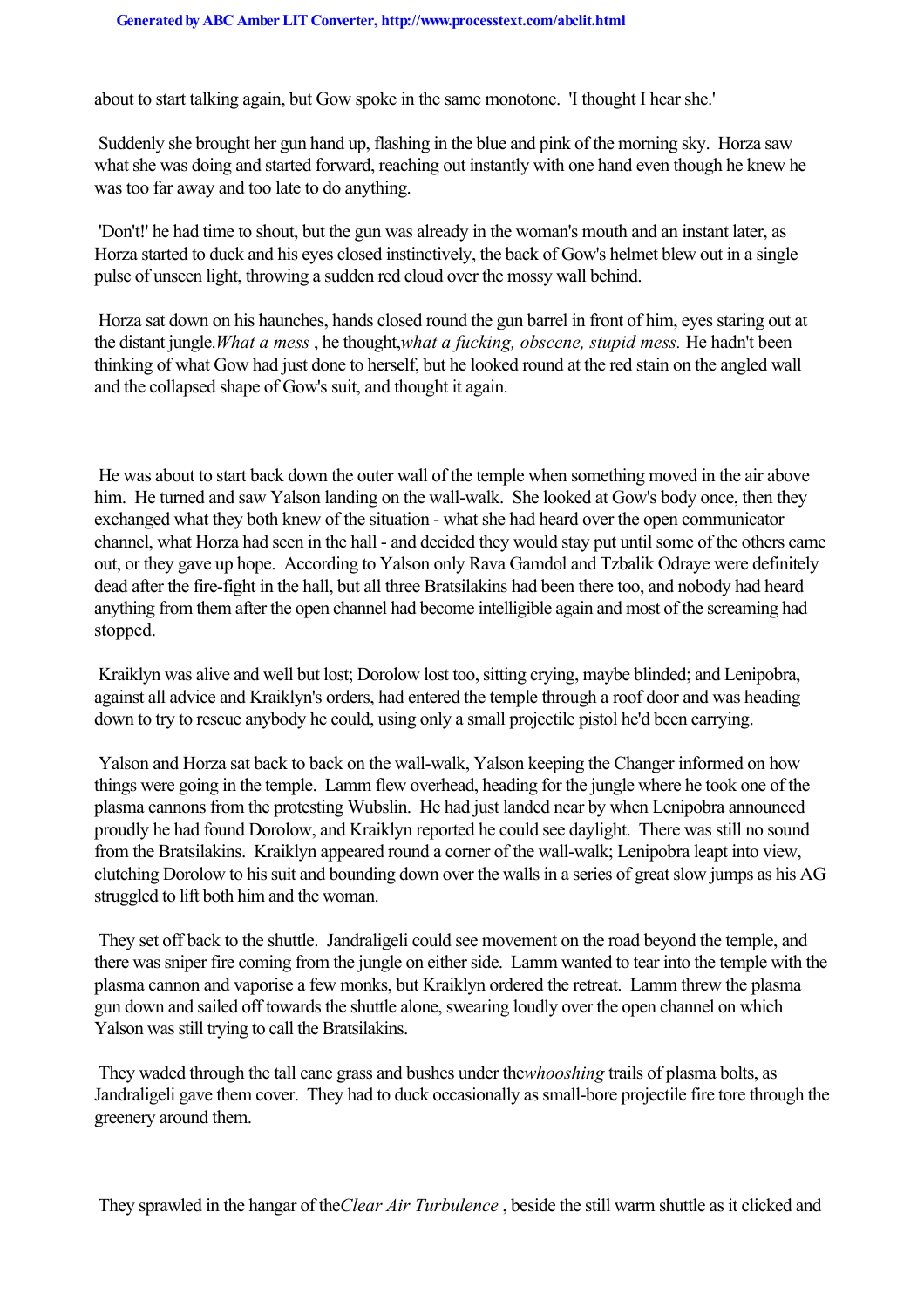creaked, cooling down again after its high-speed climb through the atmosphere.

 Nobody wanted to talk. They just sat or lay on the deck, some with their backs against the side of the warm shuttle. Those who had been inside the temple were the most obviously affected, but even the others, who had only heard the mayhem over their suit communicators, seemed in a state of mild shock. Helmets and guns lay scattered about them.

'"Temple of Light",' Jandraligeli said eventually, and gave what sounded like a mixture of laugh and snort.

'Temple of fucking Light,' Lamm agreed.

'Mipp,' Kraiklyn said in a tired voice to his helmet, 'any signals from the Bratsilakins?'

Mipp, still on the*CAT* 's small bridge, reported that there was nothing.

 'We ought to bomb that place to fuck,' Lamm said. 'Nuke the bastards.' Nobody replied. Yalson got up slowly and left the hangar, walking tiredly up the steps to the upper deck, helmet dangling from one arm, gun from the other, her head down.

 'I'm afraid we've lost that radar.' Wubslin closed an inspection hatch and rolled out from underneath the nose of the shuttle. 'That first bit of hostile fire.' His voice trailed off.

 'Least nobody's injured,' Neisin said. He looked at Dorolow. 'Your eyes better?' The woman nodded but kept her eyes closed. Neisin nodded, too. 'Actually worse, when people are injured. We were lucky.' He dug into a small pack on the front of his suit and produced a little metal container. He sucked at a nipple at the top and grimaced, shaking his head. 'Yeah, we were lucky. And it was fairly quick for them, too.' He nodded to himself, not looking at anybody, not caring that nobody seemed to be listening to him. 'See how everybody we've lost all shared the same... I mean they went in pairs... or threes... huh?' He took another slug and shook his head. Dorolow was near by; she reached over and held out her hand. Neisin looked at her in surprise, then handed the small flask to her. She took a swig and passed it back. Neisin looked around, but no one else wanted any.

 Horza sat and said nothing. He was staring at the cold lights of the hangar, trying not to see the scene he had witnessed in the hall of the dark temple.

 The*Clear Air Turbulence* broke orbit on fusion drive and headed for the outer edge of Marjoin's gravity well, where it could engage its warp motors. It didn't pick up any signals from the Bratsilakins and it didn't bomb the Temple of Light. It set a course for the Vavatch Orbital.

 From radio transmissions they had picked up from the planet they worked out what had happened to the place, what had caused the monks and priests in the temple to be so well armed. Two nation states on the world of Marjoin were at war, and the temple was near the frontier between the two countries, constantly ready for attack. One of the states was vaguely socialist; the other was religiously inspired, the priests in the Temple of Light representing one sect of that militant faith. The war was partly caused by the greater, galactic conflict taking place around it, as well as being a tiny and approximate image of it. It was that reflection, Horza realised, which had killed the members of the Company, as much as any bounced laserflash.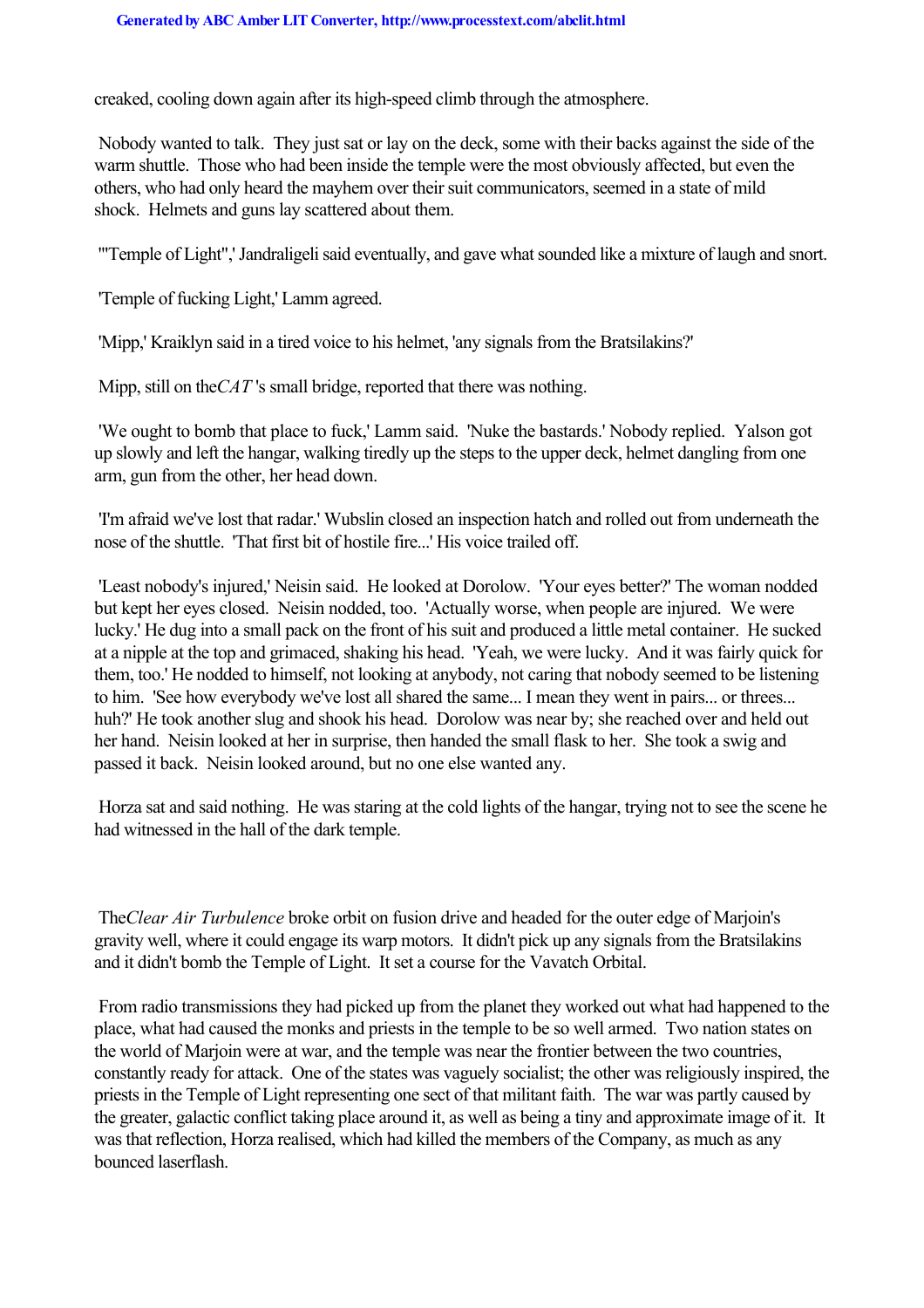Horza wasn't sure how he would sleep that night. He lay awake for a few hours, listening to Wubslin having quiet nightmares. Then the cabin door was tapped lightly. Yalson came in and sat on Horza's bunk. She put her head on his shoulder and they held each other. After a while she took his hand and led him quietly down the companionway, away from the mess - where a splash of light and distant music witnessed that the unsleeping Kraiklyn was unwinding with a drug flask and a holosound tape - down to the cabin which had been Gow's and kee-Alsorofus's.

 In the darkness of the cabin, on a small bed full of strange scents and new textures, they performed the same old act, theirs - they both knew - an almost inevitably barren cross-matching of species and cultures thousands of light-years apart. Then they slept.

State of play: one

 Fal 'Ngeestra watched the shadows of the clouds move on the distant plain, ten kilometres away horizontally and one vertically, and then, with a sigh, lifted her gaze to the line of snow-capped mountains on the far side of the open grassland. The mountain range was fully thirty kilometres from her eyes, but the peaks were sharp and distinct in the thin air which they invaded with their rock and brilliant icy whiteness. Even at that distance, through that much atmosphere, their glare startled the eve.

 She turned away, walking along the broad flagstones of the lodge terrace with a stiff-legged gait unsuited to her lack of years. The trelliswork above her head was covered in bright red and white flowers and cast a regular pattern of shadows over the terrace beneath; she walked through light and shade, her hair dim then shining gold in turn as each halting step moved her from shadow to sunlight.

 The gun-metal bulk of the drone called Jase appeared at the far end of the terrace, out of the lodge itself. Fal smiled when she saw it and sat down on a stone bench jutting out from the low wall which separated terrace from view. They were high up, but it was a hot and windless day; she wiped a little sweat from her forehead as the old drone floated along the terrace towards her, the slanting lines of sunlight passing over its body in a steady rhythm. The drone settled on the stones beside the bench, its broad, flat top about level with the crown of the girl's head.

'Isn't it a lovely day, Jase?' Fal said, looking back at the distant mountains again.

 'It is,' Jase said. The drone had an unusually deep and full-toned voice, and made the most of it. For a thousand years or more Culture drones had had aura fields which coloured according to their mood their equivalent of facial expression and body language - but Jase was old, made long before aura fields were thought of, and had refused to be refitted to accommodate them. It preferred either to rely on its voice to express what it felt, or to remain inscrutable.

 'Damn.' Fal shook her head, looking at the far-away snow. 'I wish I was climbing.' She made a clicking noise with her mouth and looked down at her right leg, which stuck straight out in front of her. She had broken the leg eight days before, while climbing in the mountains on the other side of the plain. Now it was splinted up with a fine tracery of field-strands, concealed beneath fashionably tight trousers.

 Jase ought, she thought, to have taken this as an excuse to lecture her again on the advisability of only climbing with a floater harness, or with a rescue drone near by, or at the very least on not climbing alone, but the old machine said nothing. She looked at it, her tanned face shining in the light. 'So, Jase, what have you got for me? Business?'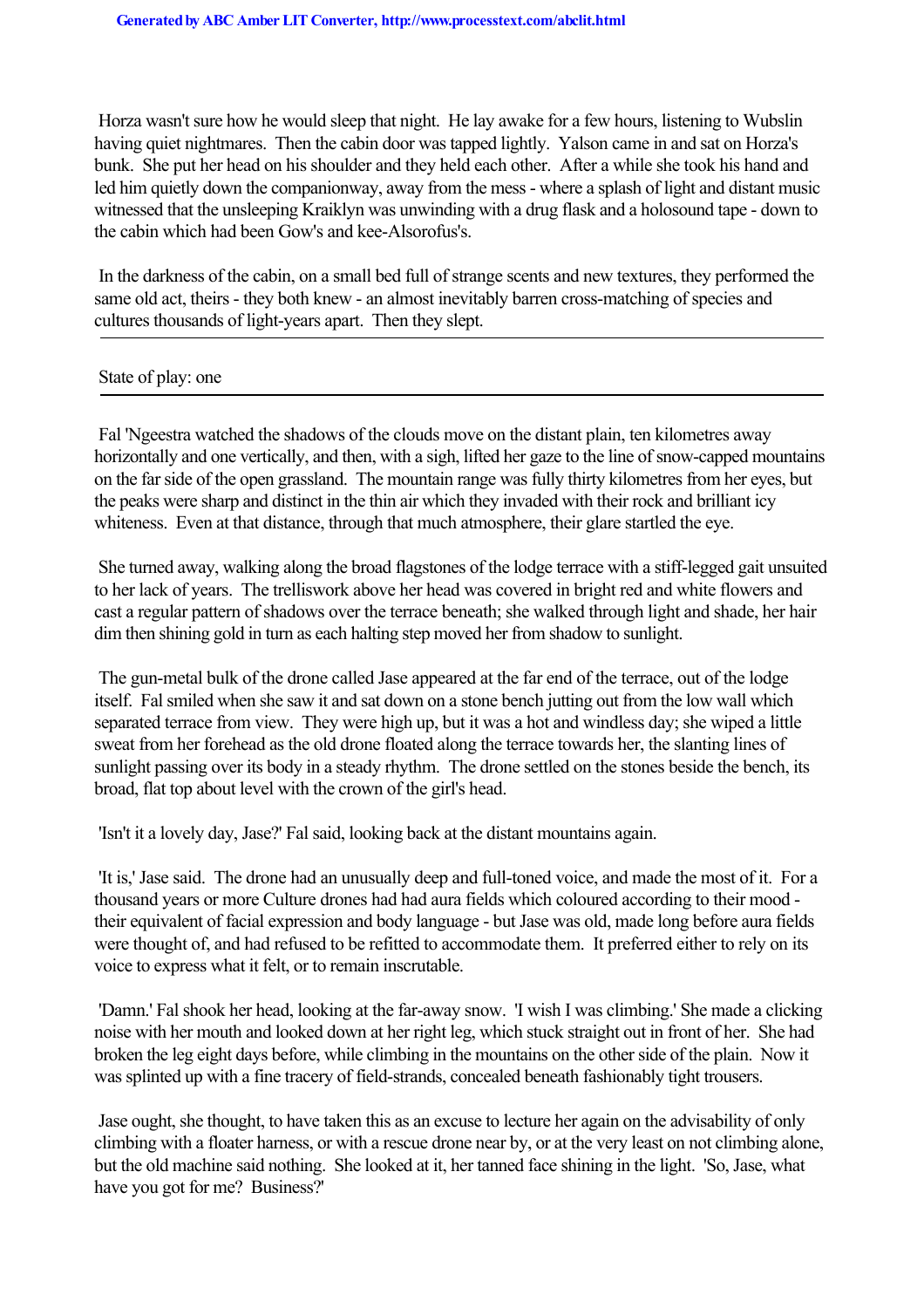'I'm afraid so.'

 Fal settled herself as comfortably as she could on the stone bench and crossed her arms. Jase stretched out a short force field from its casing to support the awkward-looking outstretched leg, though it knew that the splint's own fields were taking all the strain.

'Spit it out,' Fal said.

 'You may recall an item from the daily synopsis eighteen days ago about one of our spacecraft which was cobbled together by a factory vessel in the volume of space Inside from the Sullen Gulf; the factory craft had to destruct, and later so did the ship it made.'

 'I remember,' said Fal, who forgot little about anything, and nothing at all from a daily synopsis. 'It was a mongrel because the factory was trying to get a GSV Mind out of the way.'

'Well,' Jase said, its voice a little weary, 'we have a problem with that.'

Fal smiled.

 The Culture, there could be no doubt, relied profoundly on its machines for both its strategy and tactics in the war it was now engaged in. Indeed, a case could be made for holding that the Culture was its machines, that they represented it at a more fundamental level than did any single human or group of humans within the society. The Minds that the Culture's factory craft, safe Orbitals and larger GSVs were now producing were some of the most sophisticated collections of matter in the galaxy. They were so intelligent that no human was capable of understanding just how smart they were (and the machines themselves were incapable of describing it to such a limited form of life).

 From those mental colossi, down through the more ordinary but still sentient machines and the smart but ultimately mechanistic and predictable computers, right down to the smallest circuit in a micromissile hardly more intelligent than a fly, the Culture had placed its bets - long before the Idiran war had been envisaged - on the machine rather than the human brain. This was because the Culture saw itself as being a self-consciously rational society; and machines, even sentient ones, were more capable of achieving this desired state as well as more efficient at using it once they had. That was good enough for the Culture.

 Besides, it left the humans in the Culture free to take care of the things that really mattered in life, such as sport, games, romance, studying dead languages, barbarian societies and impossible problems, and climbing high mountains without the aid of a safety harness.

 A hostile reading of such a situation might lead to the idea that the discovery by the Culture's Minds that some humans were actually capable of matching and occasionally beating their record for accurately assessing a given set of facts would lead to machine indignation and blown circuits, but this was not the case. It fascinated those Minds that such a puny and chaotic collection of mental faculties could by some sleight of neuron produce an answer to a problem which was as good as theirs. There was an explanation, of course, and it perhaps had something to do with patterns of cause and effect which even the almost god-like power of the Minds had difficulty trying to fathom; it also had quite a lot to do with sheer weight of numbers.

 There were in excess of eighteen trillion people in the Culture, just about every one of them well nourished, extensively educated and mentally alert, and only thirty or forty of them had this unusual ability to forecast and assess on a par with a well-informed Mind (of which there were already many hundreds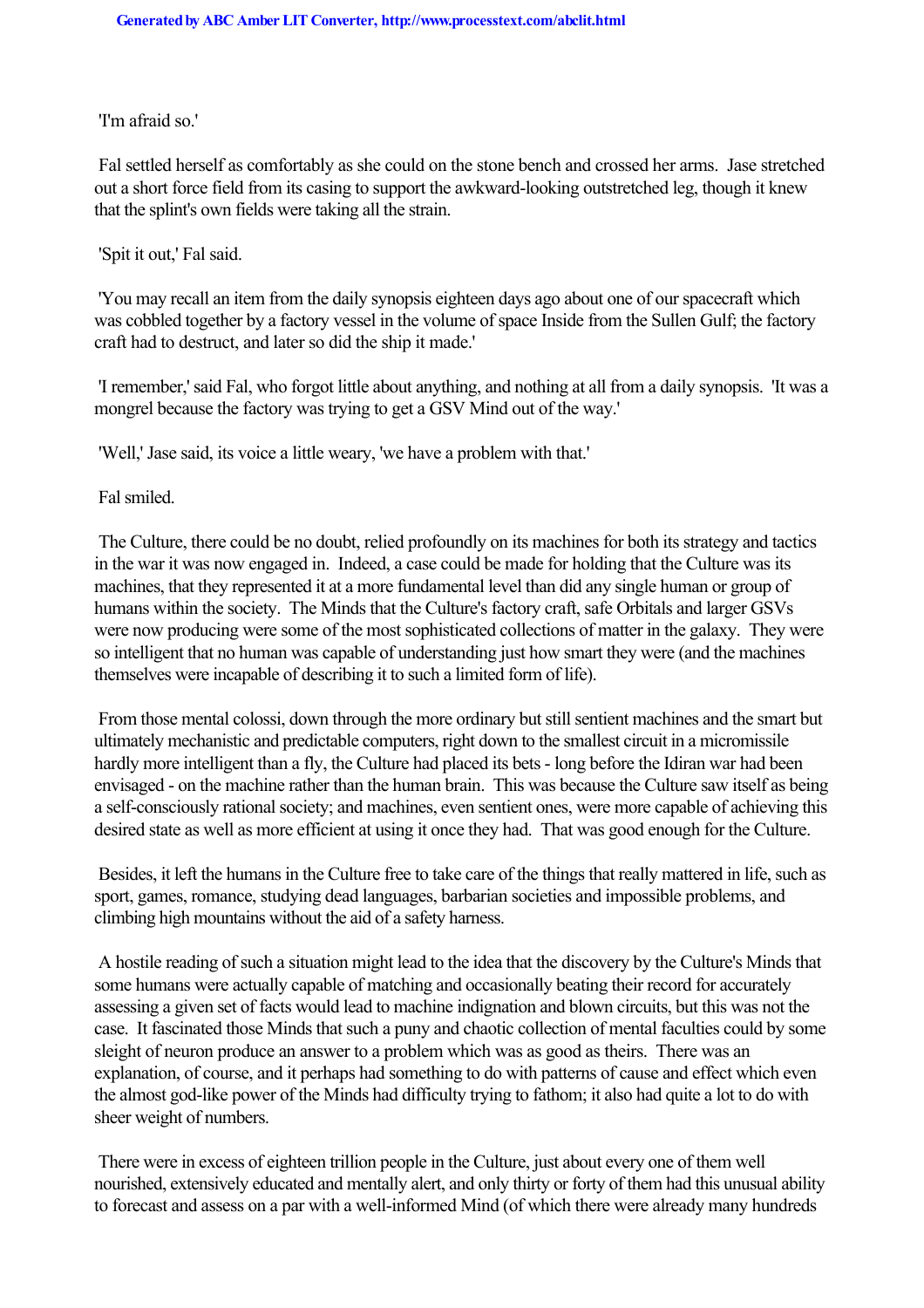of thousands). It was not impossible that this was pure luck; toss eighteen trillion coins in the air for a while and a few of them are going to keep landing the same side up for a long, long time.

 Fal 'Ngeestra was a Culture Referer, one of those thirty, maybe forty, out of the eighteen trillion who could give you an intuitive idea of what was going to happen, or tell you why she thought that something which had already happened had happened the way it did, and almost certainly turn out right every time. She was being handed problems and ideas constantly, being both used and assessed herself. Nothing she said or did went unrecorded; nothing she experienced went unnoticed. She did insist, however, that when she was climbing, alone or with friends, she must be left to her own devices and not watched by the Culture's. She would take a pocket terminal with her to record everything, but she would not have a real-time link with any part of the Mind network on the Plate she lived on.

 Because of that insistence she had lain in the snow with a shattered leg for a day and a night before a search party had discovered her.

 The drone Jase started to give her the details of the flight of the nameless ship from its mother-craft, of its interception and self-destruction. Fal had turned her head, though, and was only half listening. Her eyes and mind were on the distant, snowy slopes, where she hoped she would be climbing again in a few days' time, once these stupid bones in her leg had thoroughly healed.

 The mountains were beautiful. There were other mountains on the up slope side of the lodge terrace, reaching into the clear blue sky, but they were tame stuff indeed compared to those sharp, rearing peaks across the plain. She knew that was why they had put her in this lodge; they hoped she would climb those nearer mountains rather than take the trouble to hop into a flyer and head over the plain. It was a silly idea, though; they had to let her see the mountains, or she wouldn't be herself, and as long as she could see them she just*had* to climb them. Idiots.

## On a planet, she thought,*You wouldn't be able to see them so well. You wouldn't be able to see the lower foothills, the way the mountains rise from the plain just so.*

 The lodge, the terrace, the mountains and the plain were on an Orbital. Humans had built this place, or at least built the machines that built the machines that... Well, you could go on and on. The Plate of the Orbital was almost perfectly flat; in fact, vertically it was slightly concave, but as the internal diameter of the completed Orbital - properly formed only once all the individual Plates had been joined up and the last dividing wall was removed - would measure over three million kilometres, the curvature was a great deal less than on the convex surface of any human-habitable globe. So from Fal's raised vantage point she could see right to the base of the distant mountains. Fal thought it must be very strange to live on a planet and have to look over a curve; so that, for example, you would see the top of a seaship appear over the horizon before the rest of it.

 She was suddenly aware that she was thinking about planets because of something Jase had just said. She turned round and looked earnestly at the dark grey machine, playing back her short-term memory to recall exactly what it had just said.

'This Mind went*underneath* the planet in hyperspace?' she said. 'Then warped inside?'

 'That was what it said it was trying to do when it sent the coded message in its destruct pattern. As the planet is still there it must have succeeded. Had it failed, at least half a per cent of its mass would have reacted with the planet's own material as though it was antimatter.'

'I see.' Fal scratched at one cheek with a finger. 'I thought that wasn't supposed to be possible?' Her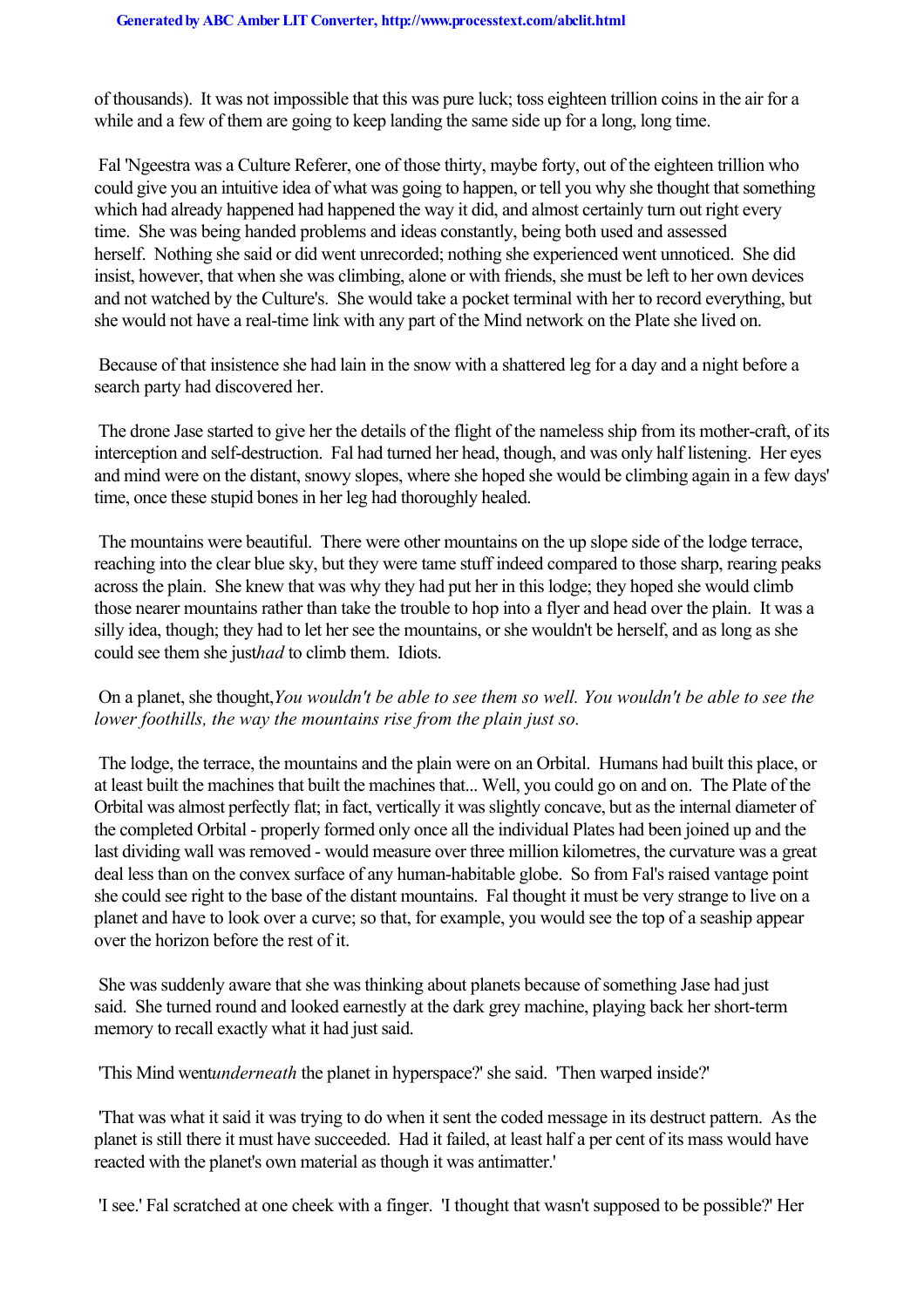voice contained the question. She looked at Jase.

'What?' it said.

 'Doing...' She scowled at not being immediately understood and waved one hand impatiently. '... Doing what it did. Going under something so big in hyperspace and then bouncing over. I was told even we couldn't do that.'

 'So was the Mind in question, but it was desperate. The General War Council itself decided that we should try to duplicate the feat, using a similar Mind and a spare planet.'

'What happened?' Fal asked, grinning at the idea of a 'spare' planet.

 'No Mind would even consider the idea; far too dangerous. Even the eligible ones on the War Council demurred.'

 Fal laughed, gazing up at the red and white flowers curled round the trelliswork overhead. Jase, which deep down was a hopeless romantic, thought her laughter sounded like the tinkling of mountain streams, and always recorded her laughs for itself, even when they were snorts or guffaws, even when she was being rude and it was a dirty laugh. Jase knew a machine, even a sentient one, could not die of shame, but it also knew that it would do just that if Fal ever guessed any of this. Fal stopped laughing. She said:

 'What does this thing actually look like? I mean you never see them by themselves, they're always in something... a ship or whatever. And how did it - what did it use to warp with?'

 'Externally,' Jase said in its usual, calm, measured tones, 'it is an ellipsoid. Fields up, it looks like a very small ship. It's about ten metres long and two and a half in diameter. Internally it's made up of millions of components, but the most important ones are the thinking and memory parts of the Mind proper; those are what make it so heavy because they're so dense. It weighs nearly fifteen thousand tonnes. It is fitted with its own power, of course, and several field generators, any of which could be pressed into service as emergency motors, and indeed are designed with this in mind. Only the outer envelope is constantly in real space, the rest - all the thinking parts, anyway - stay in hyperspace.

 'Assuming, as we must, that the Mind did what it said it was going to do, there is only one possible way it could have accomplished the task, given that it does not have a warp motor or Displacer.' Jase paused as Fal sat forward, her elbows on her knees, her hands clenched under her chin. It saw her shifting her weight on her backside and a tiny grimace appear fleetingly on her face. Jase decided she was getting uncomfortable on the hard stone bench, and ordered one of the lodge drones to bring some cushions. 'The Mind does have an internal warping unit, but it is supposed to be used only to expand microscopic volumes of the memory so that there is more space around the sections of information - in the form of third-level elementary particle-spirals - which it wants to change. The normal volume limit on that warping unit is less than a cubic millimetre; somehow the ship Mind jury-rigged it so that it would encompass its entire body and let it appear within the planet's surface. A clear air space would be the logical place to go for, and the tunnels of the Command System seem an obvious choice; that is where it said it would head for.'

'Right,' Fal said, nodding. 'OK. Now, what are - oh...'

 A small drone carrying two large cushions appeared at her side. 'Hmm, thanks,' Fal said, levering herself up with one hand and placing one cushion beneath her, the other at her back. The small drone floated off to the lodge again. Fal settled herself. 'Did you ask for these, Jase?' she asked.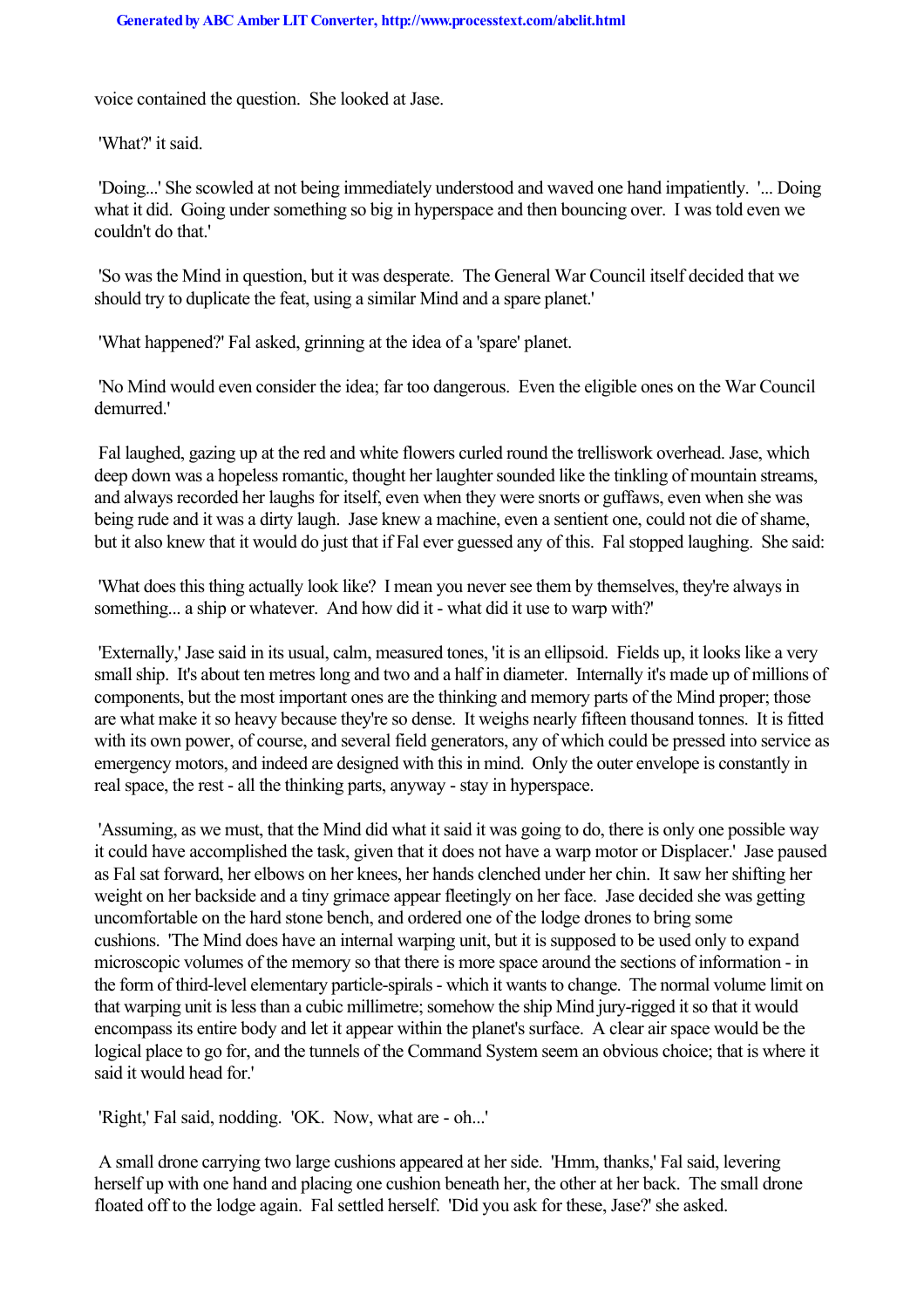'Not me,' Jase lied, secretly pleased. 'What were you going to ask?'

 'These tunnels,' Fal said, leaning forward more comfortably this time. 'This Command System. What is it?'

 'Briefly, it consists of a winding, paired loop of twenty-two-metre diameter tunnels buried five kilometres deep. The whole system is several hundred kilometres in length. The trains were designed to be the wartime mobile command centres of a state which once existed on the planet, when it was at the intermediate-sophisticated stage-three phase. State-of-the-art weaponry at the time was the fusion bomb, delivered by transplanetary guided rocket. The Command System was designed to-'

'Yes.' Fal waved her hand quickly. 'Protect, keep mobile so they couldn't be blown up. Right?'

'Yes.'

'What sort of rock cover did they have?'

'Granite,' Jase said.

'Batholithic?'

'Just a second,' Jase said, consulting elsewhere. 'Yes. Correct: a batholith.'

'A batholith?' Fal said, eyebrows raised. 'Just one?'

'*Just*one.'

'This is a slightly low-G world? Thick crust?'

'Both.'

 'Uh-huh. So the Mind's inside these...' She looked along the terrace, not really seeing anything, but in her mind's eye looking down kilometres of dark tunnels (and thinking there might be some pretty impressive mountains above them: all that granite; low-G; good climbing territory). She looked at the machine again. 'So what happened? It's a Planet of the Dead; did the natives eventually do it to themselves?'

'With biological weapons, not nukes, to the last humanoid, eleven thousand years ago.'

 'Hmm.' Fal nodded. Now it was obvious why the Dra'Azon had made Schar's World one of their Planets of the Dead. If you were a pure-energy superspecies long retired from the normal, matter-based life of the galaxy, and your conceit was to cordon off and preserve the odd planet or two you thought might serve as a fitting monument to death and futility, Schar's World with its short and sordid history sounded like the sort of place you'd put pretty near the top of your list.

 Something occurred to her. 'How come the tunnels haven't sealed up again over all that time? Five klicks' worth of pressure...'

 'We don't know,' Jase sighed. 'The Dra'Azon have not been very forthcoming with information. It is possible the System's engineers devised a technique for withstanding the pressure over such a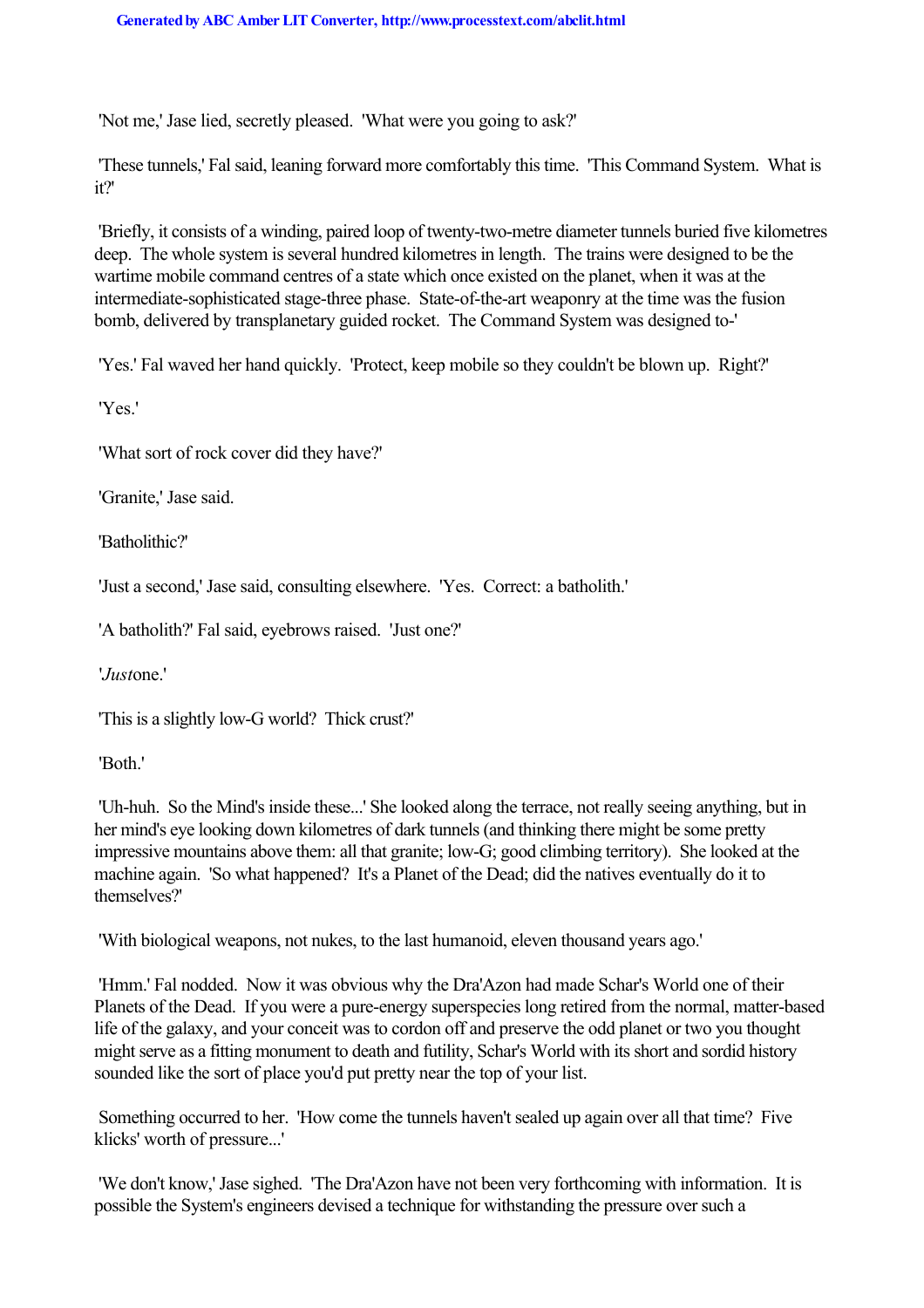period. This is unlikely, admittedly, but then they were ingenious.'

 'Pity they didn't devote a little more ingenuity to staying alive rather than conducting mass slaughter as efficiently as possible,' Fal said, and made a little snorting noise. Jase felt pleasure at the girl's words (if not the snort), but at the same time detected in them a tinge of that mixture of contempt and patronising smugness the Culture found it so difficult not to exhibit when surveying the mistakes of less advanced societies, even though the source civilisations of its own mongrel past had been no less fallible. Still, the underlying point held; experience as well as common sense indicated that the most reliable method of avoiding self-extinction was not to equip oneself with the means to accomplish it in the first place.

 'So,' Fal said, looking down as she tapped her one good heel on the grey stones, 'the Mind's in the tunnels; the Dra'Azon's on the outside. What's the Quiet Barrier limit?'

 'The usual half-distance to the nearest other star: three hundred and ten standard light-days in the case of Schar's World at the moment.'

 '- And...?' She held out her hand to Jase and raised her head and her eyebrows. Flower shadows moved on her neck as the gentlest of breezes started and ruffled the blossoms on the trelliswork above her head. 'What's the problem?'

'Well,' Jase said, 'the reason the Mind was allowed in at all was because-'

'In distress. Right. Go on.'

 Jase, who had stopped being annoyed by Fal's interruptions the first time she had brought it a mountain flower, went on, 'There is a small base on Schar's World, as there is on almost all the Planets of the Dead. As usual it is staffed from a small, nominally neutral, non-dynamic society of some galactic maturity-'

 'The Changer,' Fal broke in, quite slowly, as though guessing the answer to a puzzle which had been troubling her for hours and ought to have been simple. She looked through the flower-strewn trellis, to a blue sky where a few small white clouds were moving slowly. She looked back to the machine. 'I'm right, aren't I? That Changer guy who... and that Special Circumstancer - Balveda - and the place where you have to be senile to rule. They're Changers on Schar's World and this bloke-' She broke off and frowned. 'But I thought he was dead.'

 'Now we're not so sure. The last message from the GCU*Nervous Energy* seemed to indicate he might have escaped.'

'What happened to the GCU?'

 'We don't know. Contact was lost while it was trying to capture rather than destroy the Idiran ship. Both are presumed lost.'

 'Capture it, eh?' Fal said tartly. 'Another show-off Mind. But that's it, isn't it? The Idirans might be able to use this guy - what's his name? Do we know?'

'Bora Horza Gobuchul.'

'Whereas we don't have any Changers.'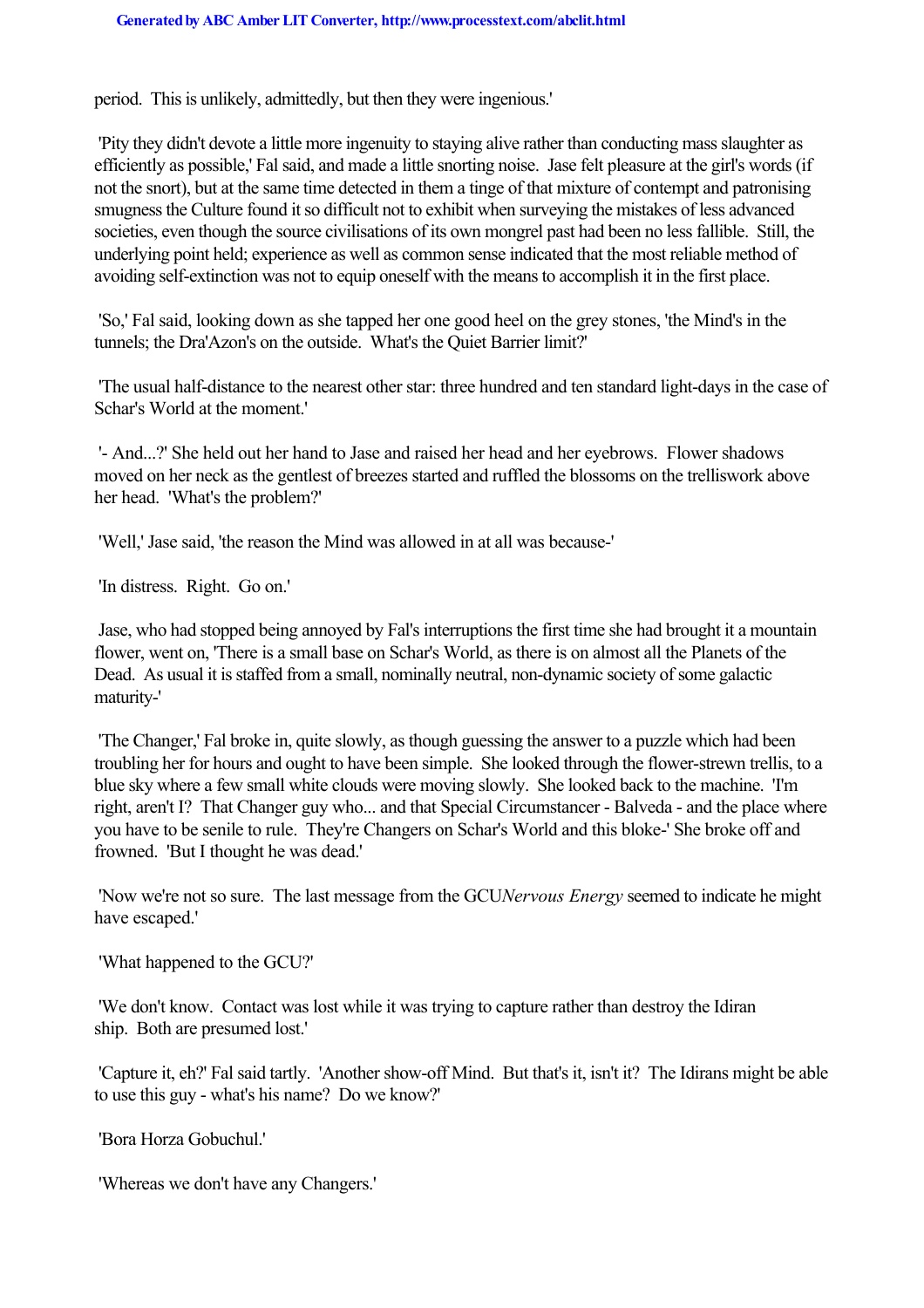'We do, but the one we have is on the other side of the galaxy on an urgent job not connected with the war; it would take half a year to get her there. Besides, she has never been to Schar's World; the tricky part about this problem is that Bora Horza Gobuchul has.'

'Ho-*ho*,' Fal said.

 'In addition, we have unconfirmed information that the same Idiran fleet which knocked out the fleeing ship also tried unsuccessfully to follow the Mind to Schar's World with a small landing force. Thus the Dra'Azon concerned is going to be suspicious. It might let Bora Horza Gobuchul through, as he has served before with the caretaker staff on the planet, but even he is not certain to gain entry. Anybody else is very doubtful indeed.'

'Of course the poor devil might be dead.'

 'Changers are not notoriously easy to kill, and besides, it would seem unwise simply to count on that possibility.'

'And you're worried he might get to this precious Mind and bring it back to the Idirans.'

'It could just happen.'

 'Just supposing it*did* happen, Jase,' Fal said, screwing up her eyes and leaning forward to look at the machine, 'so what? Would it really make any difference? What would happen if the Idirans did get their hands on this admittedly resourceful kid Mind?'

 'Assuming that we are going to win the war...' Jase said thoughtfully, '... it could lengthen the proceedings by a handful of months.'

'And how many's that supposed to be?' Fal said.

'Somewhere between three and seven, I suppose. It depends whose hand you're using.'

 Fal smiled. 'And the problem is that the Mind can't destruct without making this Planet of the Dead even more dead than it is already, in fact without making it an asteroid belt.'

'Exactly.'

 'So maybe the little devil shouldn't have bothered saving itself from the wreck in the first place, and should have just gone down with the ship.'

 'It's called the instinct to survive.' Jase paused while Fal nodded, then it went on, 'It's programmed into most living things.' It made a show of weighing the girl's injured leg in its field-held grip. 'Though, of course, there are always exceptions...'

'Yes,' Fal said, giving what she hoped was a condescending smile, 'very droll, Jase.'

'So you see the problem.'

 'I see the problem,' Fal agreed. 'Of course we could force our way in there, and blow the place to smithereens if necessary, and to hell with the Dra'Azon.' She grinned.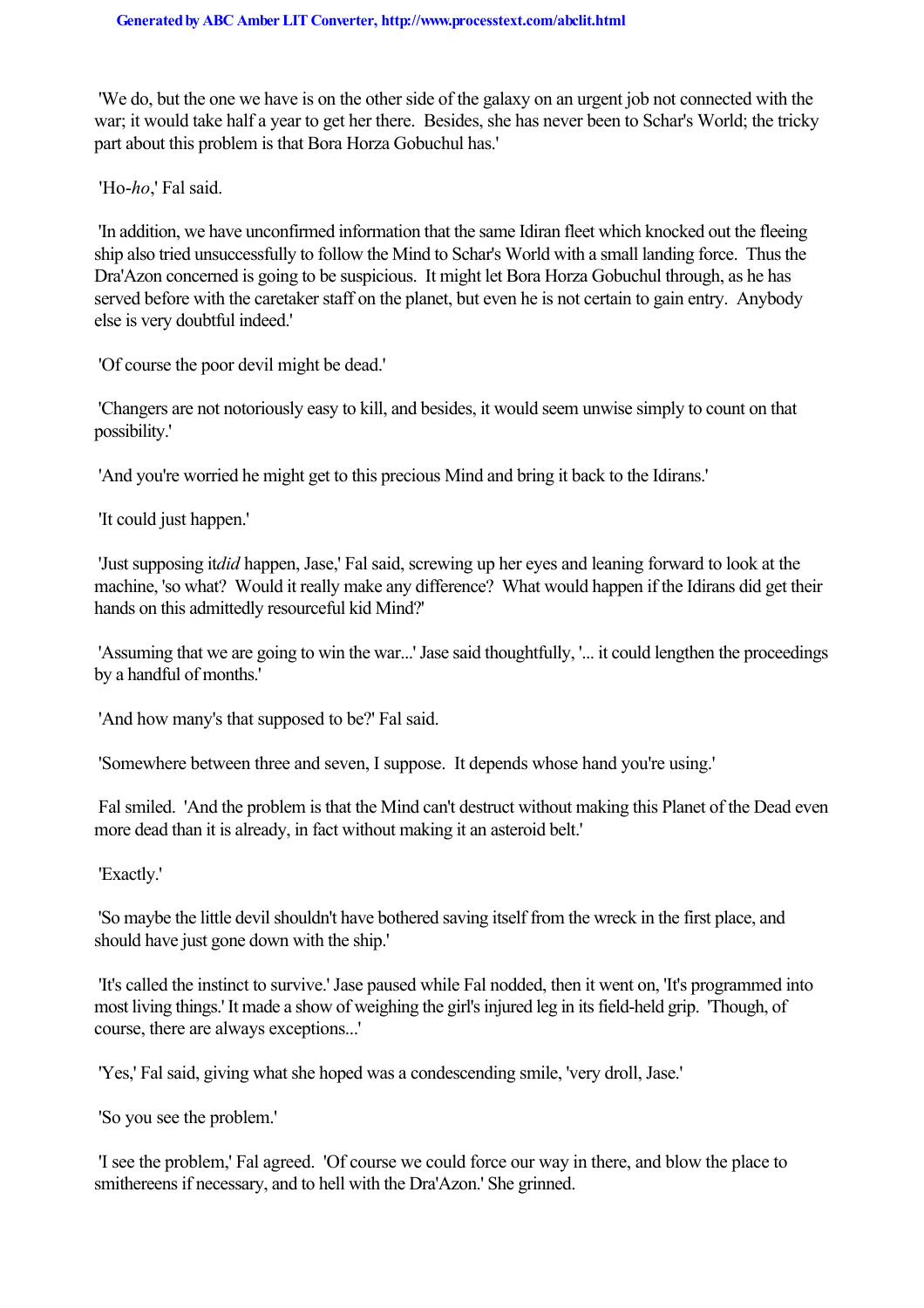'Yes,' Jase conceded, 'and put the whole outcome of the war in jeopardy by antagonising a power whose haziest unknown quantity is the exact extent of its immensity. We could also surrender to the Idirans, but I doubt we'll do that either.'

'Well, so long as we're considering all the options.' Fal laughed.

'Oh yes.'

 'OK, Jase, if that's all - let me think about this lot for a while,' Fal 'Ngeestra said, sitting up straight on the bench and stretching and yawning. 'It sounds interesting.' She shook her head. 'This is lap-of-the-gods stuff, though. Let me have... anything you think might be relevant. I'd like to concentrate on this bit of the war for a while; all the information we've got on the Sullen Gulf... all I can handle, anyway. OK?'

'OK,' Jase said.

 'Hmm,' Fal murmured, nodding vaguely, her eyes unfocused. 'Yes... all we've got on that general area... I mean volume...' She waved her hand round in a circle, in her imagination encompassing several million cubic light-years.

 'Very well,' Jase said, and retreated slowly from the girl's gaze. It floated back down the terrace in the shafts of sunlight and shade, towards the lodge, under the flowers.

 The girl sat by herself, rocking backwards and forwards on her haunches and humming quietly, her hands at her mouth again and her elbows on her knees, one of which was bent, and one of which was straight.

 Here we are, she thought,*killing the immortal, only just stopping short of tangling with something most people would think of as a god, and here am I, eighty thousand light-years away if I'm a metre, supposed to think of a way out of this ridiculous situation. What a joke* ...*Damn. I wish they'd let me be a Field Referer, out there where the action is, instead of sitting it out back here, so far away it takes two years just to get there. Oh well.*

 She shifted her weight and sat sideways on the seat so that her broken leg lay along the bench, then turned her face to the mountains glittering on the far side of the plain. She rested her elbow on the stone parapet, her hand supporting her head as her eyes drank in the view.

 She wondered whether they really had kept their word about not watching her when she went climbing. She wouldn't put it past them to have kept a small drone or micromissile or something near by, just in case anything did happen, and then - after the accident, after she'd fallen - left her lying there, frightened, cold and in pain, just to convince her they were doing no such thing, and to see the effect it had on her, as long as she wasn't in any real danger of dying. She knew, after all, the way their Minds worked. It was the sort of thing she would consider doing, if she was in charge.

Maybe I should just pack it in; leave. Tell them to shove their war. Trouble is...*I like all this* ...

 She looked at one of her hands, golden brown in a beam of sunlight. She opened and closed it, looking at the fingers.*Three* ...*to seven* ... She thought of an Idiran hand.*Depending* ...

She looked back, over the shadow-strewn plain towards the distant mountains, and sighed.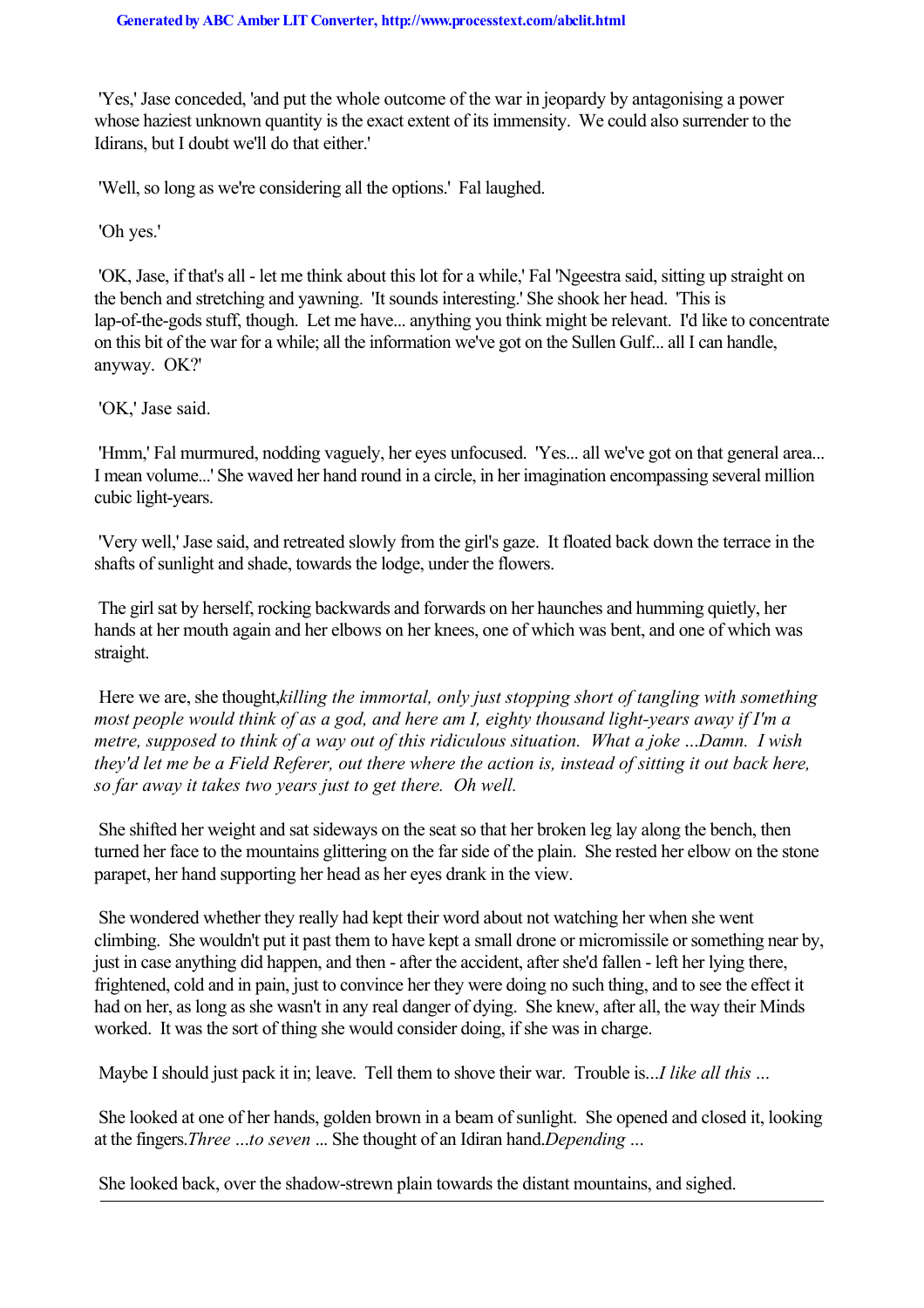## 5. Megaship

 Vavatch lay in space like a god's bracelet. The fourteen-million kilometre hoop glittered and sparkled, blue and gold against the jet-black gulf of space beyond. As the*Clear Air Turbulence* warped in towards the Orbital, most of the Company watched their goal approach on the main screen in the mess. The aquamarine sea, which covered most of the surface of the artefact's ultradense base material, was spattered with white puffs of cloud, collected in huge storm systems or vast banks, some of which seemed to stretch right across the full thirty-five-thousand-kilometre breadth of the slowly turning Orbital.

 Only on one side of that looped band of water was there any land visible, hard up against one sloped retaining wall of pure crystal. Although, from the distance they were watching, the sliver of land looked like a tiny brown thread lying on the edge of a great rolled-out bolt of vivid blue, that thread was anything up to two thousand kilometres across; there was no shortage of land on Vavatch.

Its greatest attraction, however, was and had always been the Megaships.

'Don't you have a religion?' Dorolow asked Horza.

 'Yes,' he replied, not taking his eyes away from the screen on the wall above the end of the main mess-room table. 'My survival.'

 'So... your religion dies with you. How sad,' Dorolow said, looking back from Horza to the screen. The Changer let the remark pass.

 The exchange had started when Dorolow, struck by the beauty of the great Orbital, expressed the belief that even though it was a work of base creatures, no better than humans, it was still a triumphant testimony to the power of God, as God had made Man, and all other souled creatures. Horza had disagreed, genuinely annoyed that the woman could use even something so obviously a testament to the power of intelligence and hard work as an argument for her own system of irrational belief.

 Yalson, who was sitting beside Horza at the table, and whose foot was gently rubbing the Changer's ankle, put her elbows on the plastic surface beside the plates and beakers. 'And they're going to blow it away in four days' time. What a fucking waste.'

 Whether or not this would have worked as a subject-changing parry, she did not get a chance to find out, because the mess PA crackled once and then came clear with the voice of Kraiklyn, who was on the bridge: 'Thought you might like to see this, people.'

 The view of the distant Orbital was replaced by a blank screen onto which there then appeared a message in flashing letters.

 WARNING/SIGNAL/WARNING/SIGNAL/WARNING/SIGNAL/WARNING : ATTENTION ALL CRAFT! VAVATCH ORBITAL AND HUB WITH ALL ANCILLARY UNITS WILL BE DESTROYED REPEAT DESTROYED MARAINTIME A/4872.0001 EXACT (EQUIVALENT G-HUB TIME 00043.2909.401: EQUIVALENT LIMB THREE TIME 09.256.8: EQUIVALENT lDIRTIMERELATIVE QU'URIBALTA 359.0021: EQIVALENT VAVATCHTIME SEG 7TH.4010.5) BY NOVALEVEL HYPER-GRID INTRUSION AND SUBSEQUENT CAM BOMBARDMENT. SENT BY*ESCHATOLOGIST* (TEMPORARY NAME), CULTURE GENERAL SYSTEMS VEHICLE. TIMED AT A/4870.986: MARAINBASE ALLTRANS ...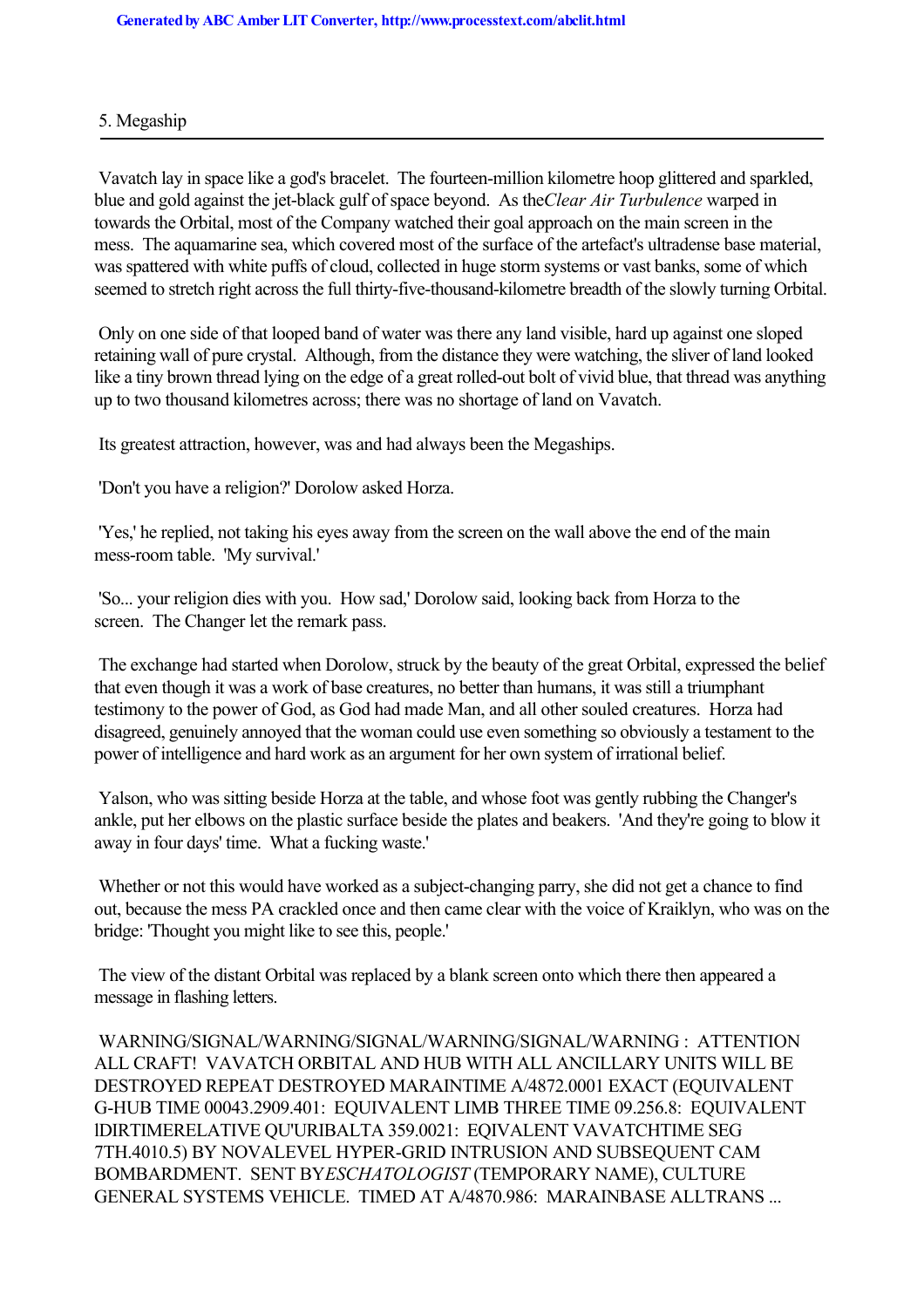SIGNAL SECTION END ... SIGNAL REPETITION NUMBER ONE OF SEVEN FOLLOWS: ........................ WARNING/SIGNAL/WARNING/SIGNAL/WARNING...

 'We just ran through that message shell,' Kraiklyn added. 'See you later.' The PA crackled again, then was silent. The message faded from the screen and the Orbital filled it again.

'Hmm,' Jandraligeli said. 'Brief and to the point.'

'Like I said.' Yalson nodded at the screen.

 'I remember...' Wubslin said slowly, staring at the band of brilliant blue and white on the screen, 'when I was very young one of my teachers floated a little toy metal boat on the surface of a bucketful of water. Then she lifted the bucket by the handle and held me up against her chest with her other arm, so that I was facing the same way she was. She started to go round and round, faster and faster, letting the spin send the bucket out away from her, and eventually the bucket was straight out, the surface of the water in it at ninety degrees to the floor, and I was held there with this great big adult hand across my belly and everything spinning around me and I was watching this little toy boat, which was still floating on the water, even though the water was straight up and down in front of my face, and my teacher said, "You remember this if you're ever lucky enough to see the Megaships of Vavatch." '

'Yeah?' Lamm said. 'Well, they're about to let the fucking handle go.'

'So let's just hope we're not still on the surface when they do,' Yalson said.

Jandraligeli turned to her, one eyebrow up: 'After that last fiasco, dear,*nothing* would surprise me.'

'Easy in, easy out,' Aviger said, and the old man laughed.

 The haul from Marjoin to Vavatch had taken twenty-three days. The Company had gradually recovered from the effects of the abortive attack on the Temple of Light. There were a few small sprains and grazes; Dorolow had been blind in one eye for a couple of days, and everybody had been quiet and withdrawn, but by the time Vavatch came into sight they were all starting to get so bored with life on board ship, even with less of them on it, that they were looking forward to another operation.

 Horza kept the laser rifle which kee-Alsorofus had used, and carried out what rudimentary repairs and improvements the*CAT* 's limited engineering facilities would allow him to effect to his suit. Kraiklyn was full of praise for the one he had taken from Horza; it had lifted him out of the worst of the trouble in the hall of the Temple of Light, and, although it had still taken some heavy fire pulses, it was hardly marked, let alone damaged.

 Neisin had said he'd never liked lasers anyway and wouldn't use one again; he had a perfectly good rapid-firing light projectile rifle, and lots of ammunition. He would carry that in future when he wasn't using the Microhowitzer.

 Horza and Yalson had started sleeping together every night in what was now their cabin, the one the two women had occupied. During the long days of the voyage they had grown closer but spoken comparatively little, for new lovers. Both seemed to want it that way. Horza's body had completed its regeneration after its impersonation of the Gerontocrat, and there was no longer any trace or sign of that role left on him. But while he told the Company that he was now the way he had always looked, he had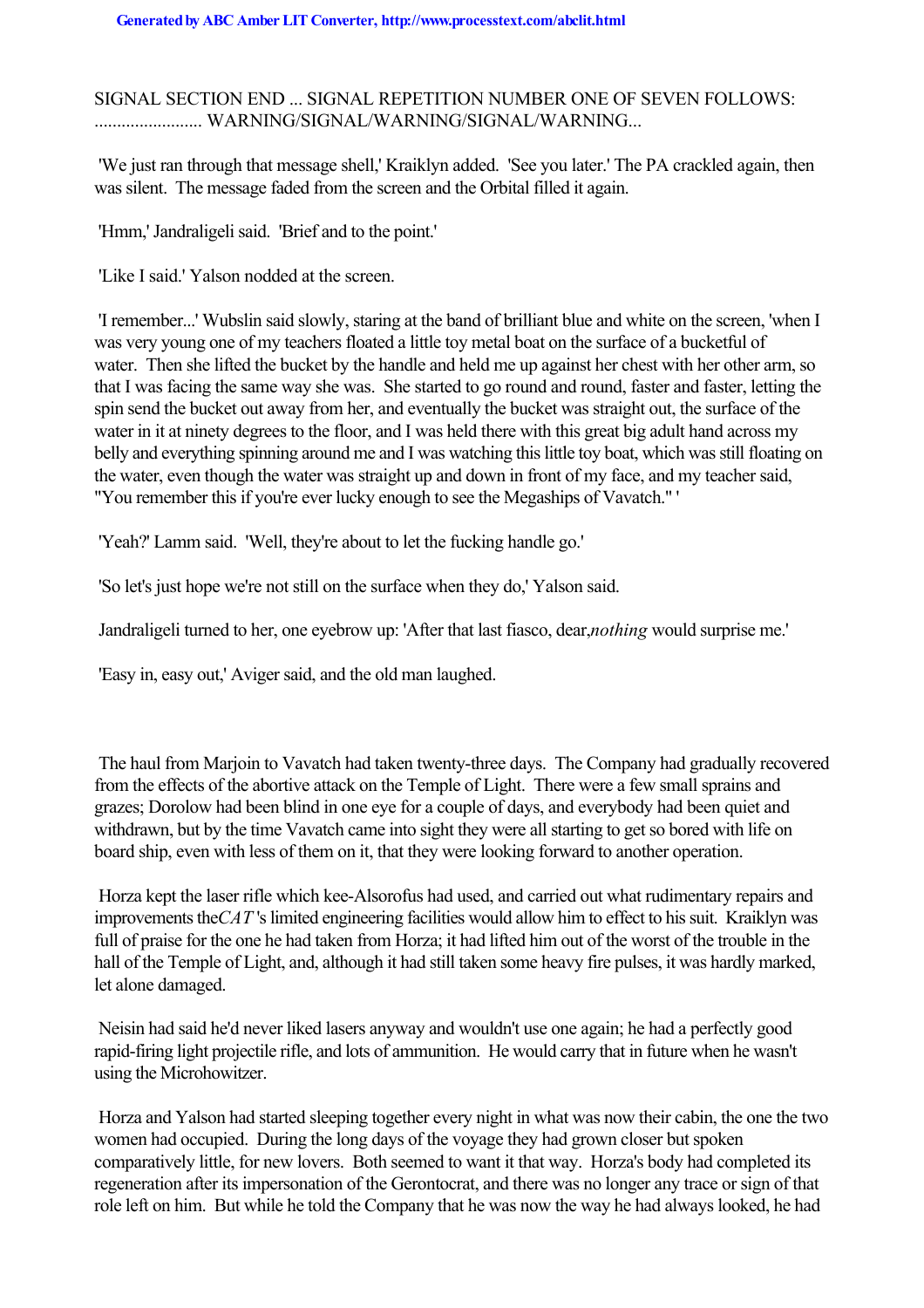in fact moulded his body to look like that of Kraiklyn. Horza was a little taller and fuller-chested than his neutral normal, and his hair was darker and thicker. His face, of course, he could not yet afford to Change, but under its light-brown surface it was ready. A short trance and he could pass for the captain of the*Clear Air Turbulence;* perhaps Vavatch would give him the opportunity he needed.

 He had thought long and hard about what to do now that he was part of the Company, and relatively safe, but cut off from his Idiran employers. He could always just go on his own way, but that would let down Xoralundra, whether the old Idiran was alive or dead. It would also be running away from the war, from the Culture and the part he had chosen to play against it. In addition, at first, there was the idea Horza had been toying with anyway, even before he had heard that his next task was to involve going to Schar's World, and that was the idea of returning to an old love.

 Her name was Sro Kierachell Zorant. She was what they called a dormant Changer, one who had no training in and no desire to practise Changing, and had accepted the post on Schar's World partly as a relief from the increasingly warlike atmosphere in the Changers' home asteroid of Heibohre. That had been seven years before, when Heibohre was already within what was generally recognised as being Idiran space, and when many Changers were already employed by the Idirans.

 Horza was sent to Schar's World partly because he was being punished and partly for his own protection. A group of Changers had plotted to fire up the ancient asteroid's power-plants and take it out of Idiran space, make their home and their species neutral again in the war they could see was becoming inevitable. Horza had discovered the plot and killed two of the conspirators. The court of the Academy of Military Arts on Heibohre - its ruling body in all but name - had compromised between popular feeling on the asteroid, which wanted Horza punished for taking other Changers' lives, and the gratitude it felt towards Horza. The court had a delicate task, considering the not wholehearted support the majority of Changers gave to staying where they were and therefore within the Idiran sphere of influence. By sending Horza to Schar's World with instructions to stay there for several years - but not punishing him otherwise - the court hoped to make all concerned feel their own particular view had carried the day. To the extent that there was no revolt, that the Academy remained the ruling force in the asteroid, and that the services of Changers were in demand as never before since the formation of their unique species, the court had succeeded.

 In some ways, Horza had been lucky. He was without friends or influence; his parents were dead; his clan was all but defunct save for him. Family ties meant a lot in the Changer society, and with no influential relatives or friends to speak for him Horza had perhaps escaped more lightly than he had a right to expect.

 Horza cooled his heels on Schar's World's snows for less than a year before leaving to join the Idirans in their fight against the Culture, both before and after it was officially termed a war. During that time he had started a relationship with one of the four other Changers there: the woman Changer Kierachell, who disagreed with almost everything Horza believed, but had loved him, body and mind, despite it all. When he left, he knew it had hurt her much more than it had hurt him. He had been glad of the companionship and he liked her, but he hadn't felt anything like what humans were supposed to feel when they talked of love, and by the time he left he was starting, just starting, to grow bored. He told himself at the time that that was the way life was, that he would only hurt her more in the end by staying, that it was partly for her sake he was leaving. But the expression in her eyes the last time he'd looked into them had not been something he enjoyed thinking about, for a long time.

 He had heard she was still there, and he thought of her and had fond memories; and the more he had risked his life and the more time had elapsed, the more he wanted to see her again; the more a quieter, less dangerous sort of existence appealed to him. He had imagined the scene, imagined the look in her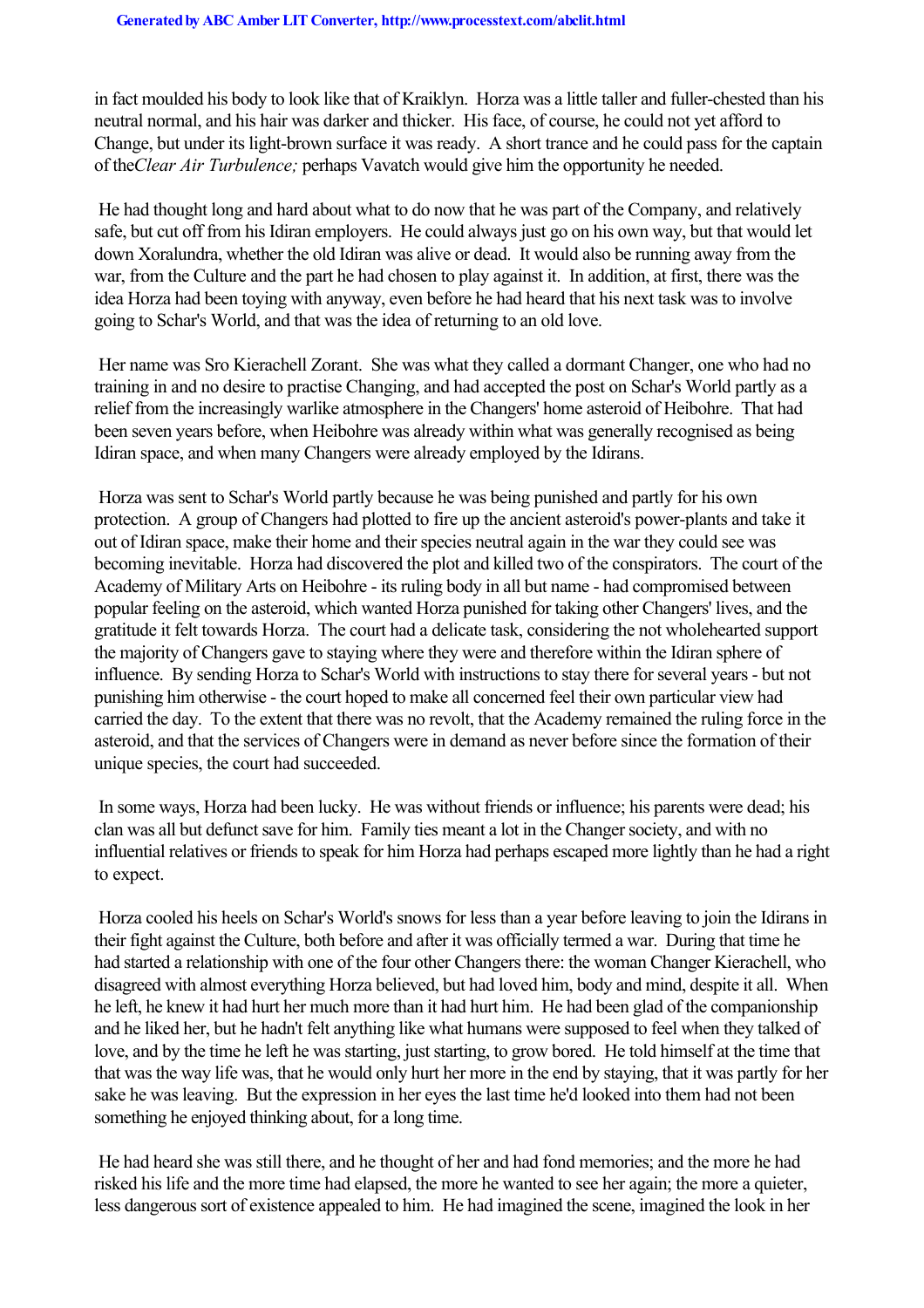eyes when he came back to her... Maybe she would have forgotten about him, or even be committed to some relationship with the other Changers at the base on Schar's World, but Horza didn't really think so; he thought of such things only as a sort of insurance.

 Yalson made things a little difficult, perhaps, but he was trying not to build too much into their friendship and coupling, even though he was fairly sure it was only those two things to her as well.

 So he would impersonate Kraiklyn if he could, or at least kill him and just take over, and hope he could get round the comparatively crude identity fidelities built into the*CAT* 's computer, or get somebody else to do so. Then he would take the*Clear Air Turbulence* to Schar's World, rendezvous with the Idirans if he could, but go in anyway, assuming Mr Adequate - the pet name the Changers on the Schar's World base had for the Dra'Azon being which guarded the planet - would allow him through the Quiet Barrier after the Idirans' botched attempt to fool it with a hollowed-out chuy-hirtsi. He would, if at all possible, give the rest of the Company the chance to back out.

 One problem was knowing when to strike at Kraiklyn. Horza was hoping that an opportunity would arise on Vavatch, but it was hard to make definite plans because Kraiklyn didn't seem to have any of his own. He had simply talked of 'opportunities' on the Orbital, which were 'bound to arise' due to its impending destruction, whenever he had been asked during the journey.

 'That lying bastard,' Yalson said, one night when they were about halfway to Vavatch from Marjoin. They were lying together in what was now their cabin, in the darkness of the ship night, in about a half-G on the cramped bedspace.

'What?' Horza said. 'Don't you think he's going to Vavatch after all?'

 'Oh, he's going there all right, but not because there are unknown possibilities for a successful job. He's going for the Damage game.'

 'What Damage game?' Horza asked, turning to her in the darkness where her naked shoulders lay on his arm. He could feel their soft down against his skin. 'You mean a big game? A real one?'

 'Yeah. The Ring itself. Last I heard it was only a rumour, but it makes more sense every time I think about it. Vavatch is a certainty, provided they can get a quorum together.'

 'The Players on the Eve of Destruction.' Horza laughed gently. 'You think Kraiklyn means to watch or play?'

 'He'll try to play, I suppose; if he's as good as he says he is, they might even let him, as long as he can raise the stake. That's supposed to be how he won the*CAT* - not off anybody in a Ring game, but it must have been pretty heavy company if they were gambling ships. But I guess he'd be prepared to watch if it came to it. I bet that's why we're all going on this little holiday. He might try and come up with some sort of excuse, or fabricate some op, but that's the real reason: Damage. Either he's heard something or he's making an intelligent guess, but it's so fucking obvious...' Her voice died away, and Horza felt her head shake on his arm.

'Isn't one of the Ring regulars-?' he said.

 'Ghalssel.' Now Horza could feel the light, short-haired head nod against the skin of his arm. 'Yeah, he'll be there, if he possibly can be. He'd burn out the motors on the*Leading Edge* to get to a major Damage game, and the way things have been hotting up in this neck of the woods recently, presenting all those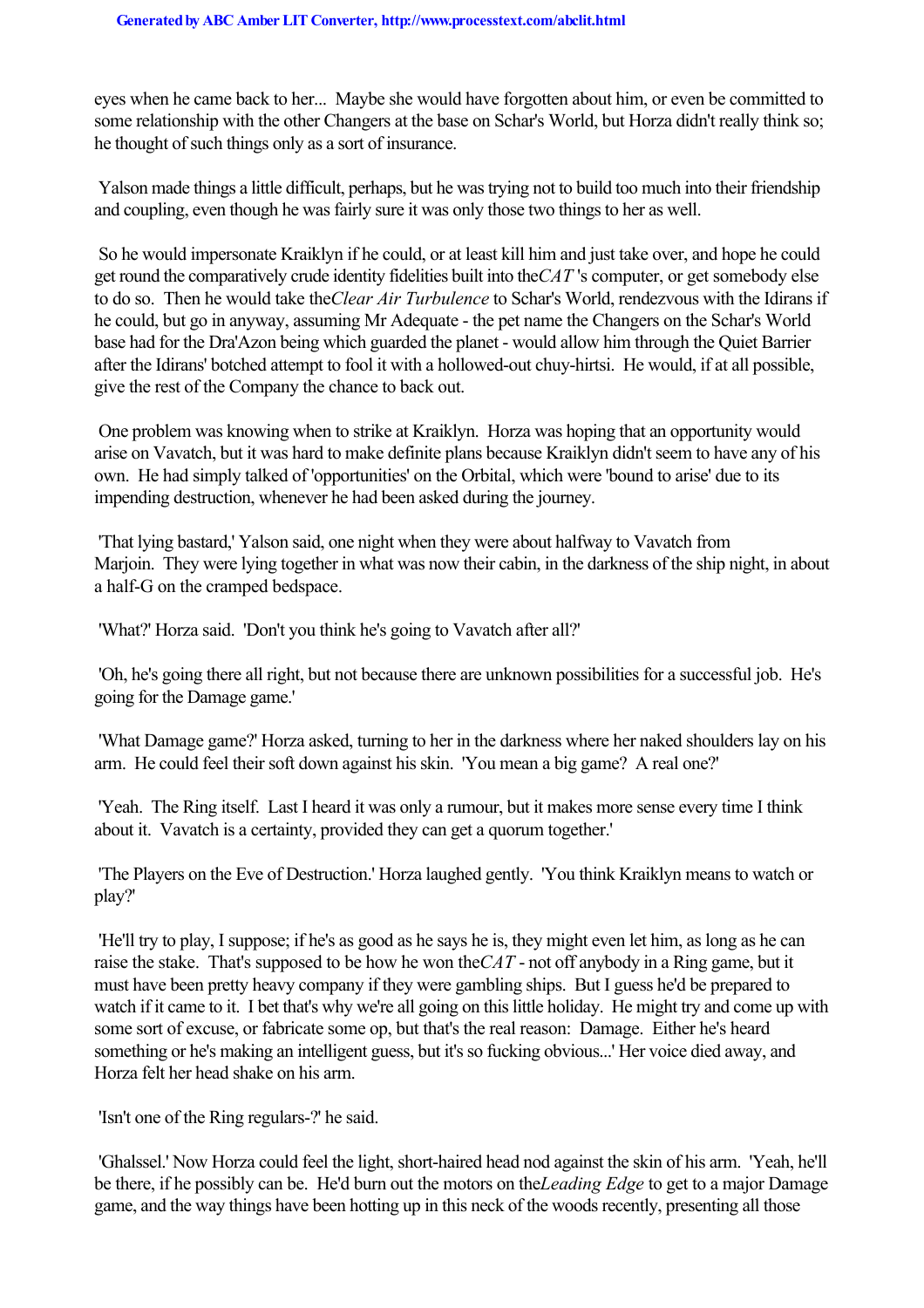## **Generated by ABC Amber LIT Converter, <http://www.processtext.com/abclit.html>**

wonderful easy-in, easy-out opportunities, I can't imagine him being far away.' Yalson's voice sounded bitter. 'Myself, I think Ghalssel's the subject of Kraiklyn's wet dreams. Thinks the guy's a fucking hero. Shit.'

 'Yalson,' Horza said into the woman's ear, her hair tickling his nose, 'one: how does Kraiklyn have wet dreams if he doesn't sleep? And two: what if he has these cabins bugged?'

 Her head turned towards him quickly. 'So fucking what? I'm not afraid of him. He knows I'm one of the most reliable people he's got; I shoot straight and I don't fill my pants when it starts getting hot. I also think Kraiklyn's the best excuse for a leader we've got on the ship or are likely to get, and he knows that. Don't you worry about me. Anyway...' He felt her shoulders and head move again, and knew she was looking at him. 'You'd settle it up if I got shot in the back, wouldn't you?'

The thought had never occurred to him.

'Wouldn't you?' she repeated.

'Well, of course I would,' he said. She didn't move. He could hear her breathing.

 'You would, wouldn't you?' Yalson said. He brought his arms up and took her by the shoulders. She was warm, the down on her skin was soft, and the muscles and flesh underneath, over her slim frame, were strong and firm.

'Yes, I would,' he said, and only then realised that he meant it.

 It was during this time, between Marjoin and Vavatch, that the Changer found out what he wanted to know about the controls and fidelities of the*Clear Air Turbulence.*

 Kraiklyn wore an identity ring on the small finger of his right hand, and some of the locks in the*CAT* would work only in the presence of that ring's electronic signature. The control of the ship depended on an audio-visual identity link; Kraiklyn's face was recognised by the craft's computer, as was his voice when he said, 'This is Kraiklyn.' It was that simple. The ship had once had a retina recognition lock as well, but it had malfunctioned long before and been removed. Horza was pleased; copying somebody's retina pattern was a delicate and tricky operation, requiring, amongst a lot of other things, the careful growth of lasing cells around the iris. It almost made more sense to go for a total genetic transcription, where the subject's own DNA became the model for a virus which left only the Changer's brain and, optionally, gonads - unaltered. That wouldn't be necessary to impersonate Captain Kraiklyn, however.

 Horza found out about the ship's fidelities when he asked the Man for a lesson on how to fly the vessel. Kraiklyn had been reluctant at first, but Horza had not pressed him, and had answered a few of Kraiklyn's apparently casual questions about computers, which followed this request, with feigned ignorance. Seemingly convinced that teaching Horza how to fly the*CAT* would not carry the risk of him taking over the ship, Kraiklyn relented and allowed Horza to practise piloting the craft on manual, using the rather crude controls in simulator mode under Mipp's instruction while the craft went on its way through space towards Vavatch on autopilot.

'This is Kraiklyn,' the ship PA announced to the mess a few hours after they ran through the Culture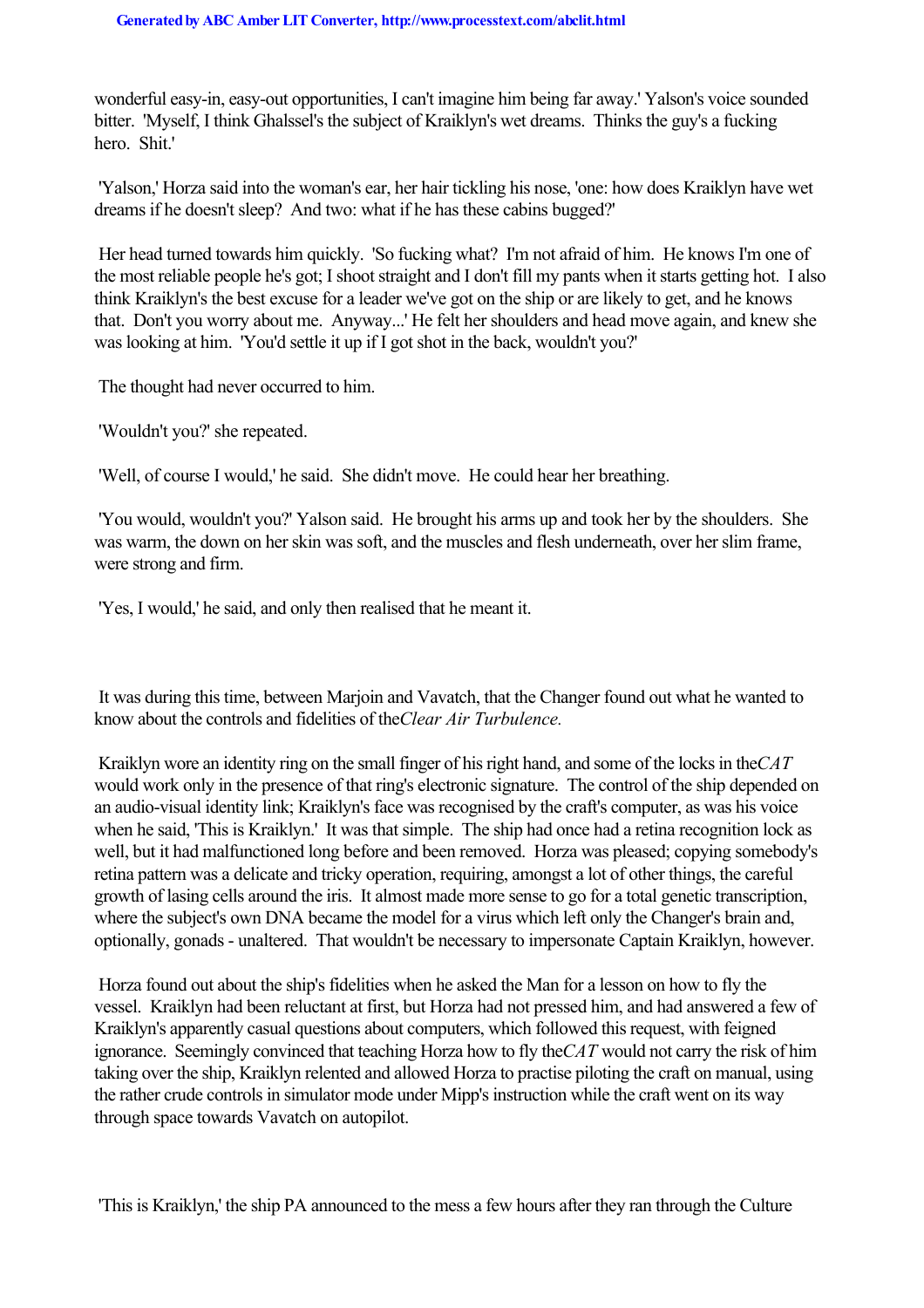transmission warning of the Orbital's destruction. They were sitting around after a meal, drinking or inhaling, relaxing or in Dorolow's case, making the Circle of Flame sign on her forehead and saying the Prayer of Thanks. The big Orbital was still on the mess screen and had grown much larger, almost filling it with its inner surface daylight side but everybody had grown a little blasé about it and now gave it only the occasional glance. All the remaining Company were there save for Lenipobra and Kraiklyn himself. They looked at each other or the PA speaker when Kraiklyn spoke. Tve got a job for us, something I just had confirmed. Wubslin, you get the shuttle ready. I'll meet the rest of you in the hangar in three ship hours, suited up, team. And don't worry; this time there'll be no hostiles. This time it really is you-know-what in*and* out.' The speaker crackled, then went silent. Horza and Yalson exchanged looks.

 'So.' Jandraligeli said, leaning back in his chair and putting his hands behind his neck. The scar marks on his face deepened slightly as he put on an expression of thoughtfulness. 'Our esteemed leader has again found us something to employ our slight talents?'

 'Better not be in another fuckin' temple.' Lamm growled, scratching the small horn grafts where they joined his head.

 'How are you going to find a temple on Vavatch?' Neisin said. He was slightly drunk, talking more than he normally did when with the others. Lamm turned his face towards the smaller man a few seats away and on the other side of the table.

'You'd better just sober up, friend,' he said.

 'Seaships,' Neisin told him, taking the nippled cylinder from the table in front of him. 'Nothing but big goddamned seaships on that place. No temples.' He closed his eyes, put his head back and drank.

'There might'. Jandraligeli said, 'be temples on the ships.'

 'There might be a fucking drunk on this spaceship.' Lamm said, watching Neisin. Neisin looked at him. 'You'd better sober up fast, Neisin,' Lamm continued, pointing with one finger at the smaller man.

'Think I'll head for the hangar,' Wubslin said, standing and walking out of the mess.

 'I'm going to see if Kraiklyn wants a hand,' Mipp said, leaving in the opposite direction, through another door.

 'Think we could*see* any of those Megaships yet?' Aviger was looking back at the screen. Dorolow looked up at it, too.

'Don't be fucking stupid,' Lamm told him. 'They aren't that big.'

 'They're*big* ,' Neisin said, nodding to himself and the small cylinder. Lamm looked at him, then at the others, and shook his head. 'Yeah,' Neisin said, 'they're pretty big.'

 'They're actually no more than a few kilometres long,' sighed Jandraligeli, sitting back in his chair and looking thoughtful, emphasising the scar marks still further. 'So you won't see them from this far out. But they certainly are large.'

 'And they just go round and round the whole Orbital?' Yalson said. She already knew, but she would rather have the Mondlidician talking than Lamm and Neisin arguing. Horza smiled to himself. Jandraligeli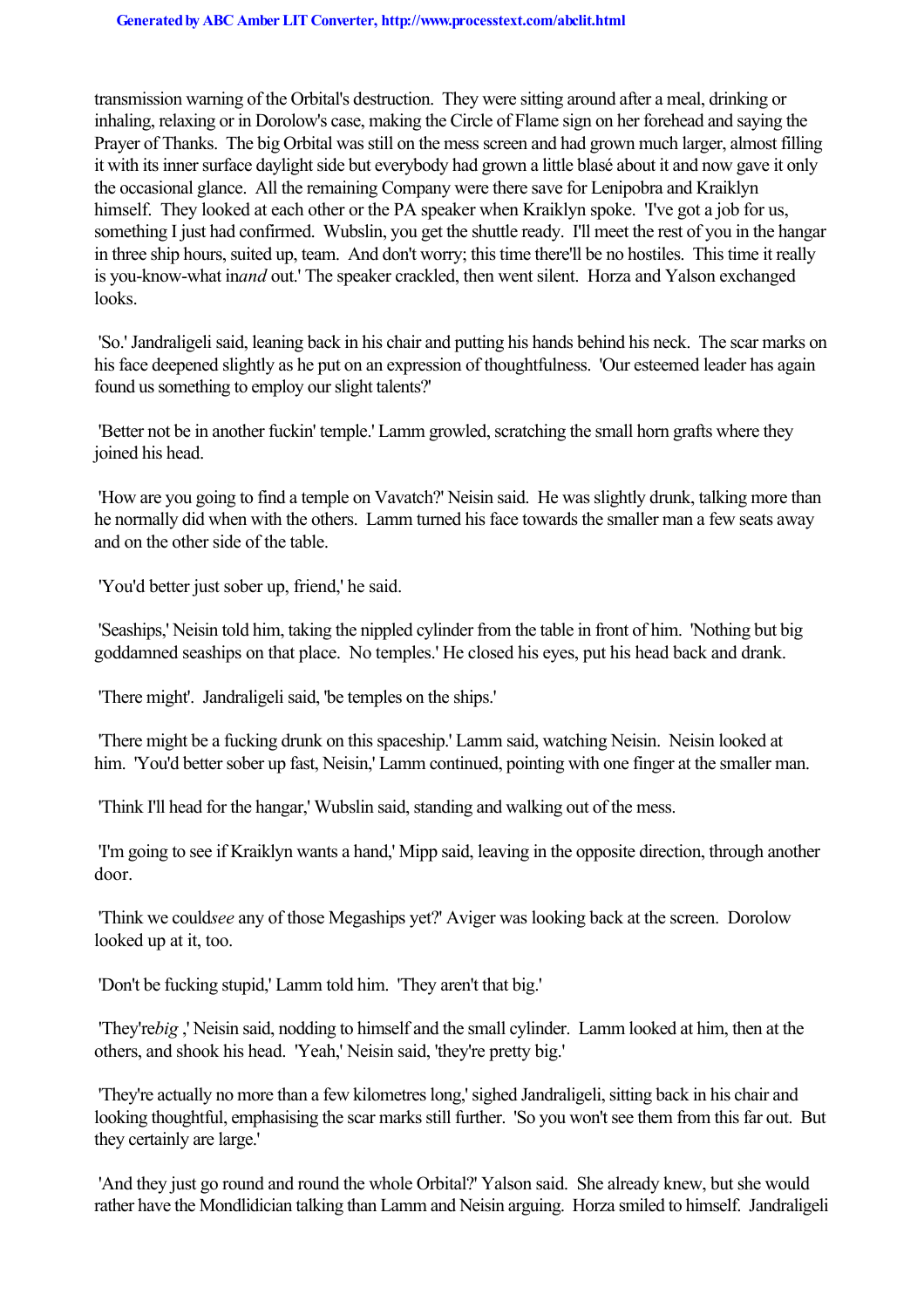nodded.

'For ever and ever. It takes them about forty years to go right round in a circle.'

'Don't they ever stop?' Yalson asked. Jandraligeli looked at her and raised an eyebrow.

 'It*takes* them several years just to get to full*speed* , young lady. They weigh about a billion tonnes. They never stop; they just keep going round in circles. Full-size liners go on excursions and act as tenders, and they use aircraft, too.'

 'Did you know,' Aviger said, looking round those still seated at the table and leaning forward with his elbows tightly folded, 'you actually weigh less on a Megaship? It's because they go round in the opposite direction from the way the Orbital spins.' Aviger paused and frowned. 'Or is it the other way round?'

'Oh fuck,' Lamm said, shaking his head violently, then getting up and leaving.

Jandraligeli frowned. 'Fascinating,' he said.

 Dorolow smiled at Aviger, and the old man looked round the others nodding. 'Well, whatever; it's a fact,' Aviger declared.

 'Right.' Kraiklyn placed one foot up on the shuttle's rear ramp and put his hands on his hips. He wore a pair of shorts; his suit stood ready to be put on, opened down the chest front like a discarded insect skin, just behind him. 'I told you we've got a job. This is what it is.' Kraiklyn paused, looked at the Company, standing or sitting or leaning on guns and rifles throughout the hangar. 'We're going to hit one of the Megaships.' He paused, apparently waiting for a reaction. Only Aviger looked surprised and in any way excited; the rest, with only Mipp and the recently woken Lenipobra absent, seemed unimpressed. Mipp was on the bridge; Lenipobra was still struggling to get ready in his cabin.

 'Well,' Kraiklyn said, annoyed, 'you all know that Vavatch is going to get blown away by the Culture in a few days. People have been getting everything they can off the place, and the Megaships are all abandoned now apart from a few wrecking and salvage teams. I guess all the valuables are off them. But there is one ship called the*Olmedreca* , where a couple of the teams had a little argument. Some careless person let off a little nuke, and now the*Olmedreca's* got a damn great hole in one side. It's still afloat and it's still scrubbing off speed, but, because the nuke went off on one side and that hole hasn't done a lot for the ship's streamlining, it's started going round in a big curve, and it's getting closer to the outside Edgewall all the time. The last transmission I picked up, nobody was sure whether it would hit before the Culture starts blasting or not, but they don't seem happy to take the chance, so it looks like there isn't anybody on board.'

'You want us to go onto it,' Yalson said.

 'Yeah, because I've been on the*Olmedreca* , and I think I know something people will have forgotten in the rush to get off: bow lasers.'

 A few of the Company looked sceptically from one to another. 'Yeah, Megaships have bow lasers especially the*Olmedreca.* It used to sail through stretches of the Circlesea a lot of the other ships didn't go through, places where there was a lot of floating weeds or icebergs; it couldn't exactly manoeuvre out of the way so it had to be able to destroy anything in its path, and have the firepower to do it. The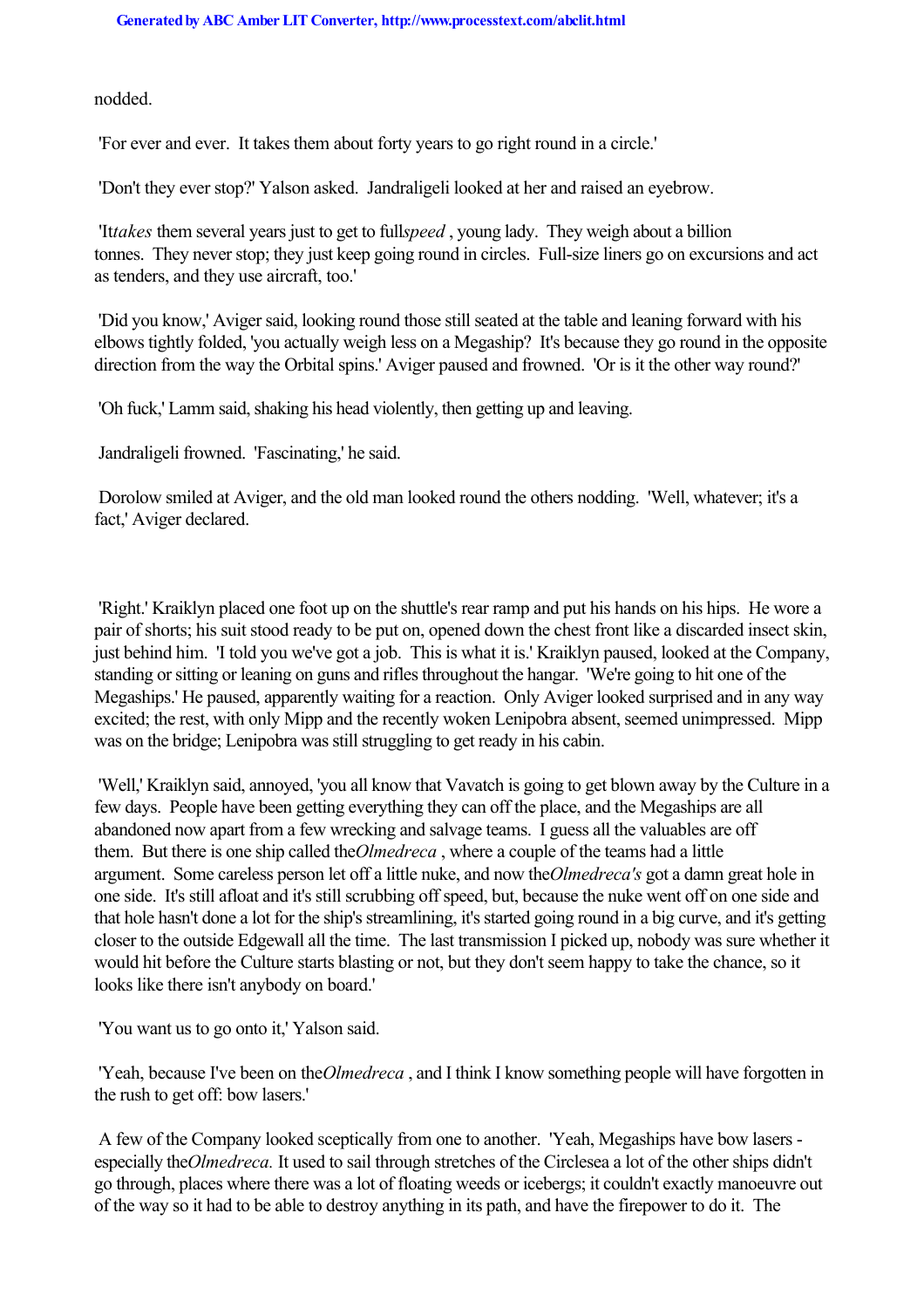*Olmedreca's* front armament would put a few fleet battleships to shame. That thing could frazzle its way through an iceberg bigger than it was itself, and blast islands of floatweed out of the water so big that people used to think it was attacking the Edgeland. My guess - and it's an educated one because I've been reading between the lines of the outcoming signals - is that nobody's remembered about all that weaponry, and so we're going to go for it.'

'What if this ship hits the wall while we're on board?' Dorolow said. Kraiklyn smiled at her.

 'We're not blind, are we? We know where the wall is and we know where... we'll be able to*see* where the*Olmedreca* is. We'll go down, take a look, and then if we decide we have the time, we'll remove a few of the smaller lasers... Hell, just one would do. I'm going to be down there, too, you know, and I'm not going to risk my own neck if I can see the Edge wall looming up, am I?'

'We taking the*CAT* ?' Lamm said.

 'Not over the top. The Orbital's got just enough mass to make the warp a tricky proposition, and the fusions would get zapped by the Hub auto-defences; they'd think our motors were meteorites or something. No - we'll leave the*CAT* here unmanned. I can always control it remotely from my suit if there's an emergency. We'll use the shuttle's FFD; force fields work fine on an Orbital. Oh, that's one thing I shouldn't really have to remind you about;*don't* try to use your AG on the place, OK? Anti-gravity works against mass, not spin, so you'd end up taking an unexpected bath if you jumped over the side expecting to fly round to the bows.'

 'What do we do after we get this laser, if we get it?' Yalson said. Kraiklyn frowned briefly. He shrugged.

 'Probably the best thing is to head for the capital. Its called Evanauth... a port where they used to build the Megaships. It's on the land, of course...' He smiled, looking at some of the others.

'Yeah,' Yalson said. 'But what do we do once we get there?'

 'Well...' Kraiklyn looked hard at the woman. Horza kicked her heel with his toe. Yalson glared round at the Changer while Kraiklyn spoke. 'We might be able to use the port facilities - in space, that is, on the underside of Evanauth - to mount the laser. But anyway, I'm sure the Culture will be prompt, so we might even just go to sample the last days of one of the most interesting combined ports of call in the galaxy. And its last nights, I might add.' Kraiklyn looked at several of the others, and there was some laughter and a few remarks. He stopped smiling and looked at Yalson again. 'So it could be quite interesting, don't you think?'

 'Yeah. All right. You're the boss, Kraiklyn.' Yalson grinned, then put her head down. Under her breath, to Horza, she hissed, 'Guess where the Damage game is?'

 'Won't this big seaship go right through the wall and wreck the Orbital anyway, before the Culture does anything?' Aviger was saying. Kraiklyn smiled condescendingly and shook his head.

'I think you'll find the Edgewalls are up to it.'

'Ho! I hope so!' Aviger laughed.

 'Well, don't worry about it,' Kraiklyn reassured him. 'Now, somebody give Wubslin a hand to run a final check on the shuttle. I'm going up to the bridge to make sure Mipp knows what to do. We'll be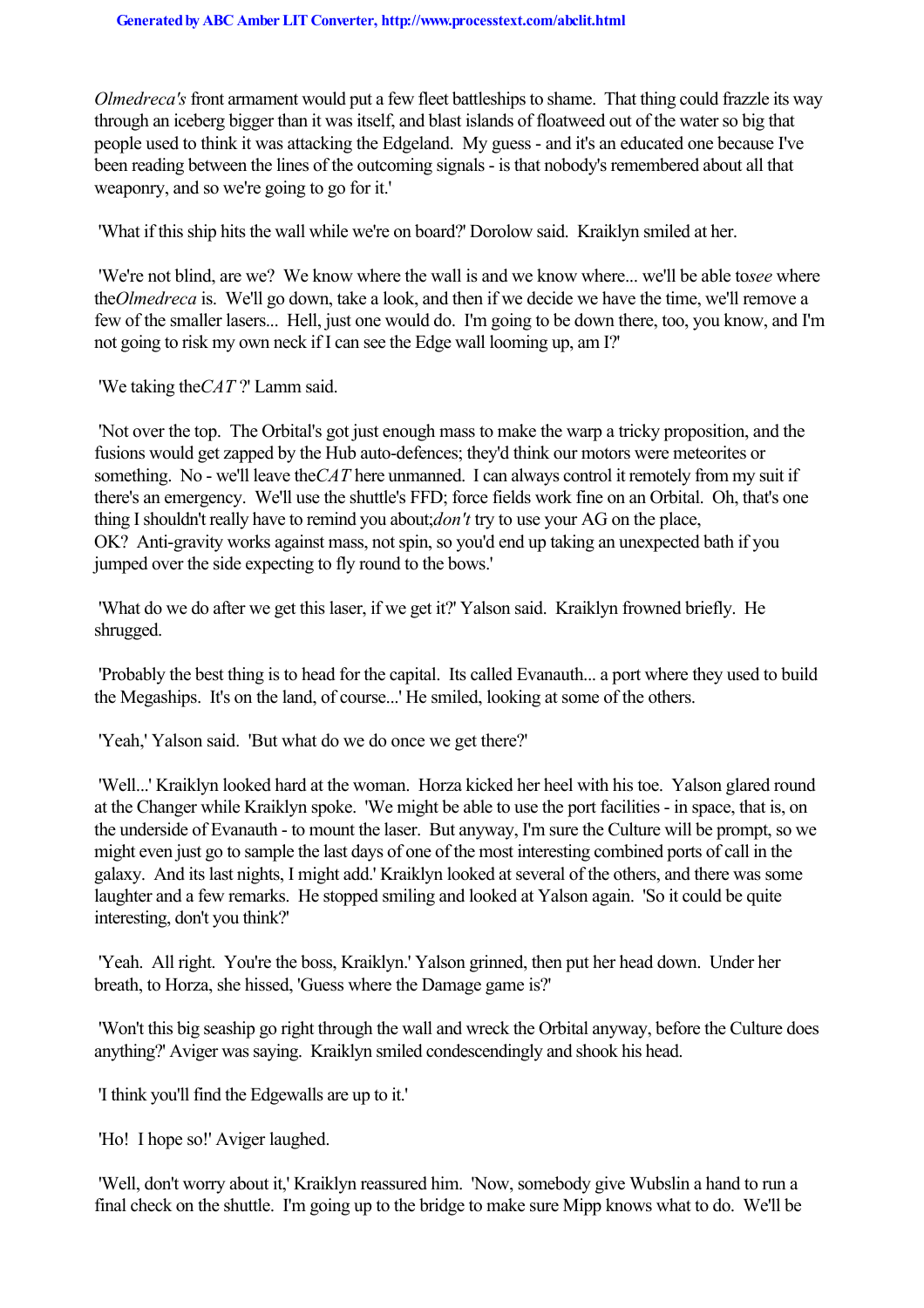setting off in about ten minutes.' Kraiklyn stepped back and into his suit, gathering it up and putting his arms into the sleeves. He fastened the main chest latches, picked up his helmet and nodded to the Company as he walked by them and up the steps out of the hangar.

'Were you trying to annoy him?' Horza asked Yalson. She turned to the Changer.

'Ah, I just wanted to give him a hint that I could see through him; he doesn't fool me.'

 Wubslin and Aviger were checking the shuttle. Lamm was fiddling with his laser. Jandraligeli stood with arms crossed, his back resting against the hangar bulkhead near the door, eyes raised to the ceiling lights, a bored expression on his face. Neisin was talking quietly to Dorolow, who saw the small man as a possible convert to the Circle of Flame.

 'You reckon Evanauth is where this Damage game's going to be?' Horza asked. He was smiling. Yalson's face looked very small inside the big, still open neck of her suit, and very serious.

 'Yes I do. That devious bastard probably invented the whole goddamn op on this Megaboat thing. He's never told*me* he'd been to Vavatch before. Lying bastard.' She looked at Horza, punched him in the suit belly, making him laugh and dance back. 'What are you smiling at?'

 'You,' Horza laughed. 'So what if he wants to go and playa game of Damage? You keep saying it's his ship and he's the boss and all that crap, but you won't let the poor guy have a bit of fun.'

 'So why doesn't he admit it?' Yalson nodded sharply at Horza. 'Because he doesn't want to share any of his winnings, that's why. The rule is we divide*everything* we make, sharing it out according to-'

 'Well, I can see his point if that's what it is,' Horza said reasonably. 'If he wins in a Damage game it's all his own work; nothing to do with us.'

 'That's*not* the point!' Yalson yelled. Her mouth was set in a tight line, her hands were on her hips; she stamped her feet.

 'OK,' Horza said, grinning. 'So when you bet on me to win my fight with Zallin, why didn't you give all your winnings right back again?'

'That's different-' Yalson said in exasperation. But she was interrupted.

 'Hey, hey!' Lenipobra came bounding down the steps into the hangar as Horza was about to say something. Both he and Yalson turned to the younger man as he skipped up to them, fastening his suit gloves to the cuffs. 'D-d-did you see that message earlier?' He looked excited and didn't seem to be able to keep still; he kept rubbing his gloved hands together and shuffling his feet. 'Novagrade g-gridfire! Wow! What a spectacle! I*love* the C-Culture! *And*a C-C-CAM dusting - hoo-wee!' He laughed, doubled at the waist, slapped both hands on the hangar deck, bounced up and smiled at everybody. Dorolow scratched her ears and looked puzzled. Lamm glared at the youth over the barrel of his rifle, while Yalson and Horza looked at each other, shaking their heads. Lenipobra went dancing and shadow-boxing up to Jandraligeli, who raised one eyebrow and watched the gangly young man prancing about in front of him.

'The weaponry of the end of the universe, and this young idiot is practically coming in his pants.'

'Aw, you're just a spoilsport, Ligeli,' Lenipobra said to the Mondlidician, stopping dancing and dropping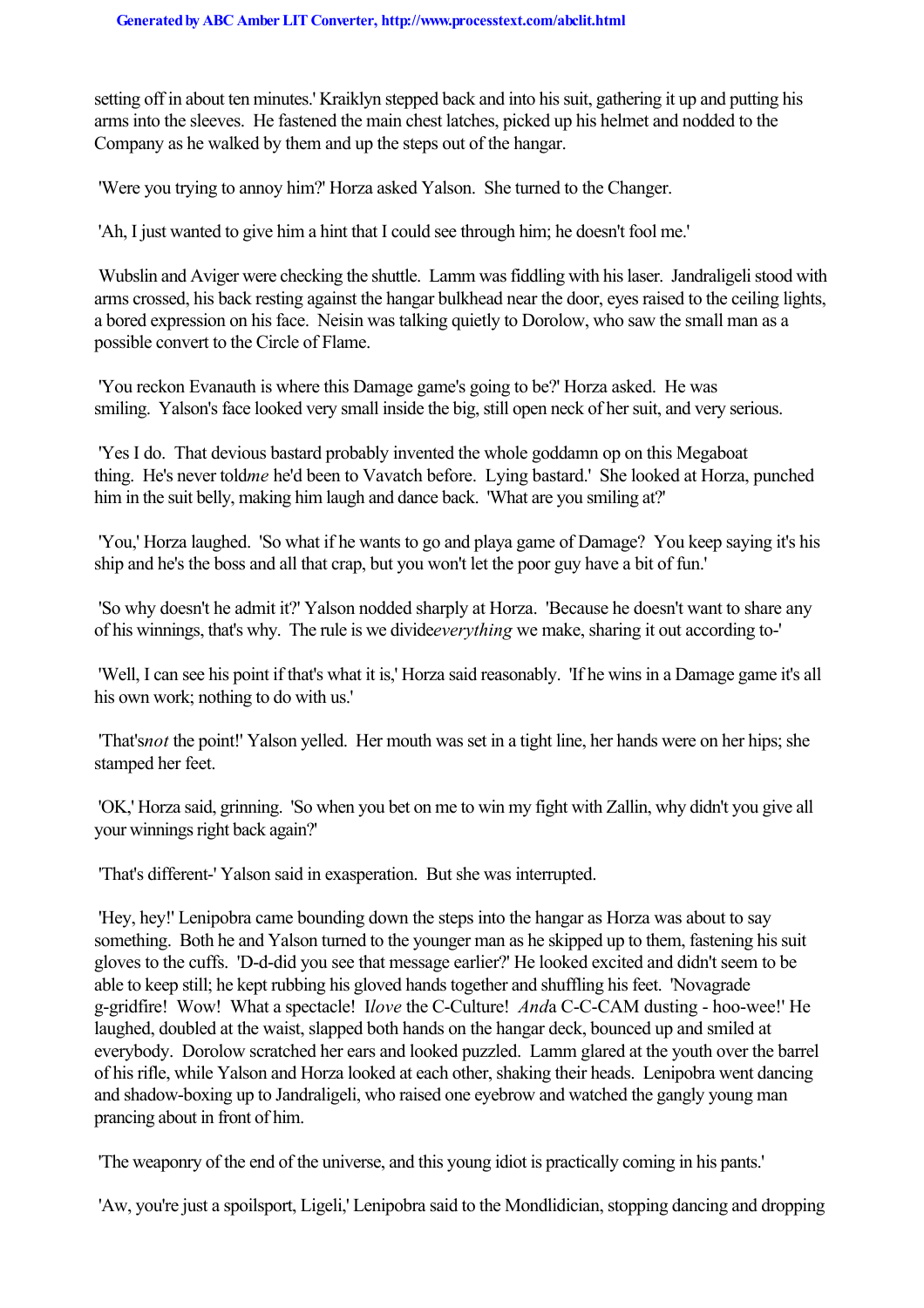his punching arms to turn away and slouch off towards the shuttle. As he passed Yalson and Horza he muttered, 'Yalson, what the hell is C-CAM anyway?'

 'Collapsed Anti-Matter, kid.' Yalson smiled as Lenipobra kept on walking. Horza laughed soundlessly as the young man's head nodded inside the open neck of his suit. He walked into the open rear of the shuttle.

 The*Clear Air Turbulence* rolled. The shuttle left the hangar and flew along the underside of the Vavatch Orbital, leaving the spacecraft flying underneath like a tiny silver fish under the hull of some great dark ship.

 On a small screen, fitted at one end of the shuttle's main compartment since its last outing, the suited figures could watch the seemingly endless curve of ultradense base material stretching off into the dark distance, lit by starlight. It was like flying upside-down over a planet made of metal; and of all the sights the galaxy held which were the result of conscious effort, it was one bested for what the Culture would call*gawp value* only by a big Ring, or a Sphere.

 The shuttle crossed a thousand kilometres of the smooth undersurface. Then suddenly above it there was a wedge of darkness, a slant of something which looked even smoother than the base material, but which was clear, transparent and angling out from the base itself and slicing into space like the edge of a crystal knife for two thousand kilometres: the Edgewall. This was the wall bordered by sea, on the far side of the Orbital from the thread of land they had seen on their approach in the*CAT.* The first ten kilometres of the flat curve were dark as space; their mirror surface showed only when stars reflected on them, and looking at that perfect image the mind could spin, seeing for what looked like light-years when in fact the surface was only a few thousand metres away.

 'God, that thing's big,' Neisin whispered. The shuttle continued to rise, and above it there appeared through the wall a glow of light, a shining expanse of blue.

 Into sunlight, hardly filtered through the transparent wall, the shuttle climbed in empty space beside the Edgewall. Two kilometres away there was air, even if it was thin air, but the shuttle climbed in nothing, angling out along with the wall as it sloped towards its line of summit. The shuttle crossed that knife-edge, two thousand kilometres up from the base of the Orbital, then started to follow the slope of wall back down on the inside; it passed through the Orbital's magnetic field, a region where small magnetised particles of artificial dust blocked out some of the sun's rays, so making the sea below it cooler than elsewhere on the world, producing Vavatch's different climates. The shuttle continued to fall: through ions, then thin gases, finally into thin and cloudless air, shuddering in a coriolis jetstream. The sky above turned from black to blue. The Orbital of Vavatch, a fourteen million kilometre hoop of water seemingly hung naked in space, spread out before the falling craft like some vast circular painting.

 'Well, at least we're in daylight,' Yalson said. 'Let's just hope our captain's information about exactly where this wonderful ship is turns out to be accurate.' The screen showed clouds. As the shuttle fell and flew, it was coming down onto a false landscape of water vapour. The clouds seemed to stretch for ever, along the curved inside surface of the Orbital, which even from that height looked flat, then sweeping up into the black sky above. Only much further away could they see the blue expanse of real ocean, though there were hints of smaller patches closer to hand.

 'Don't worry about the cloud,' Kraiklyn said over the cabin speaker. 'That'll shift as the morning wears on.'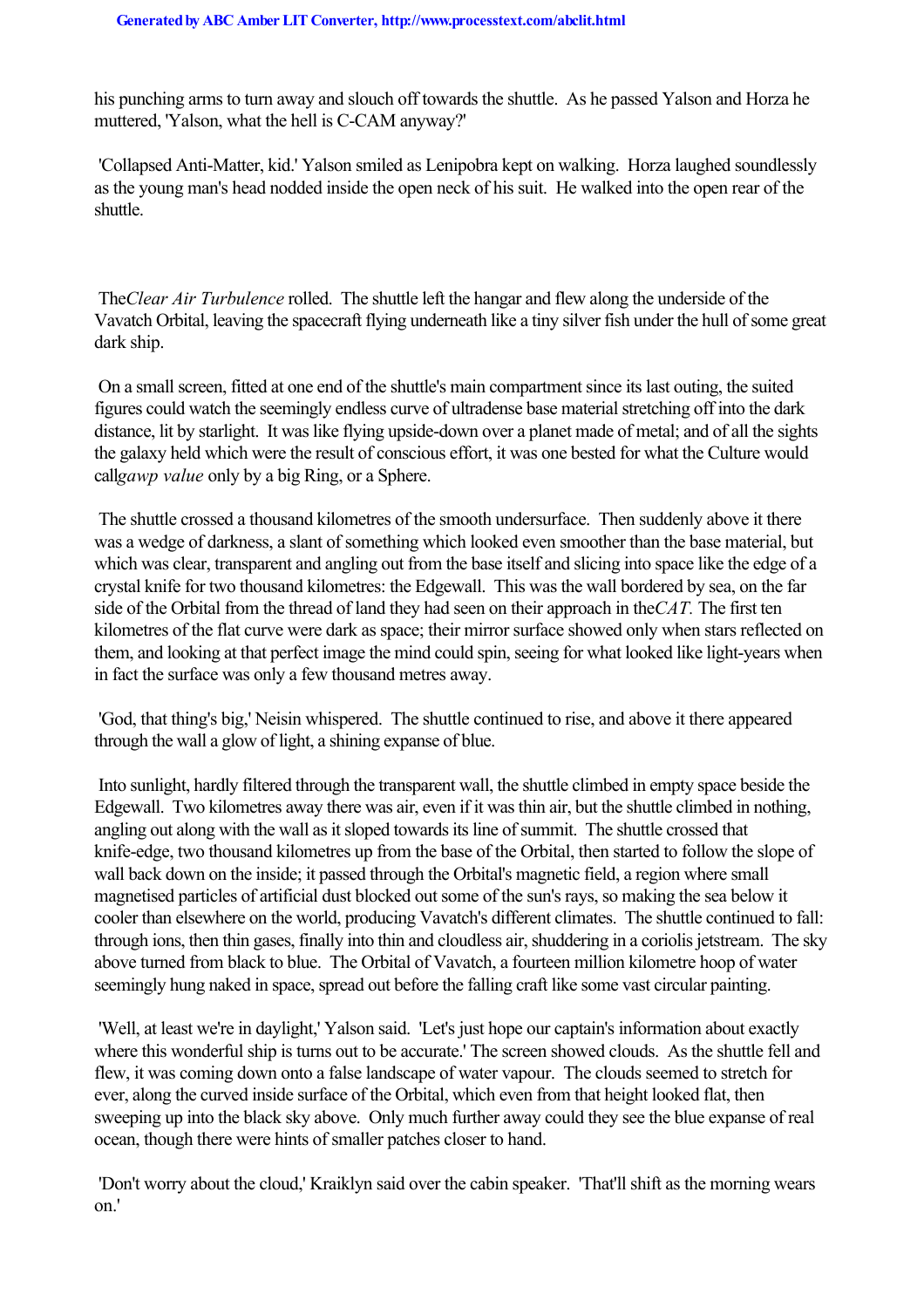The shuttle was still dropping, still flying forward through the thickening atmosphere. After a while they started going through the first few very high altitude clouds. Horza shifted slightly in his suit; ever since the*CAT* had matched velocities and curve with the big Orbital, and turned off its own AG, the craft and the Company had been under the same fake gravity of the construction's spin - slightly more, in fact, because they were stationary relative to the base but further out from it. Vavatch, whose original builders had come from a higher-G planet, was spun to produce about twenty per cent more 'gravity' than the accepted human average which the*CAT* 's generator was set for. So Horza, like the rest of the Company, felt heavier than he was used to. His suit was chafing already.

Clouds filled the cabin screen with grey.

 'There it is!' Kraiklyn shouted, not trying to keep the excitement from his voice. He had been quiet for almost a quarter of an hour, and people had started to get restless. The shuttle had banked a few times, this way and that, apparently searching for the*Olmedreca.* Sometimes the screen had been clear, showing layers of cloud beneath; sometimes it hazed over with grey again as they entered another bank or pillar of vapour. Once it had iced over. 'I can see the topmost towers!'

 The Company crowded forward in the cabin, getting out of their seats and coming closer to the screen. Only Lamm and Jandraligeli stayed sitting down.

 'About fucking time,' Lamm said. 'How the hell do you have to look all this time for something four K long?'

 'It's easy when you've no radar,' Jandraligeli said. 'I'm just thankful we didn't*hit* the damn thing while we were flying through those awful clouds.'

'Shit,' Lamm said, and inspected his rifle again.

'... Look at that,' Neisin said.

 In a wasteland of clouds, like some vast canyon torn in a planet made of vapour, through kilometres of levels and in a space so long and wide that even in the clear air between the piled clouds the view simply faded rather than ended, the*Olmedreca* moved.

 Its lower levels of superstructure were quite hidden, invisible in the ocean-hugging bank of mist, but from its unseen decks rose immense towers and structures of glass and light metal, rearing hundreds of metres into the clear air. Seemingly unconnected, they moved slowly and smoothly over the flat surface of the low bank of cloud like pieces on an endless game board, casting dim and watery shadows on the opaque top of the mist as the sun of Vavatch's system shone through layers of cloud ten kilometres above.

 As those huge towers moved through the air, they left behind them wisps and strands of vapour, ruffled from the mist's smooth top by the passage of the great ship beneath. In the small, clear spaces that the towers and higher levels of superstructure left in the mist, lower levels could be seen: walkways and promenades, the linked arches of a monorail system, pools and small parks with trees, even a few pieces of equipment like small flyers and bits of tiny, doll's-house-like furniture. As the eye and brain grasped the scene, they could, from that height, make out the overall bulge in the surface of the cloud that the ship made - an area of slight uplift in the mist four kilometres long and nearly three wide, and shaped like a stubby pointed leaf or an arrowhead.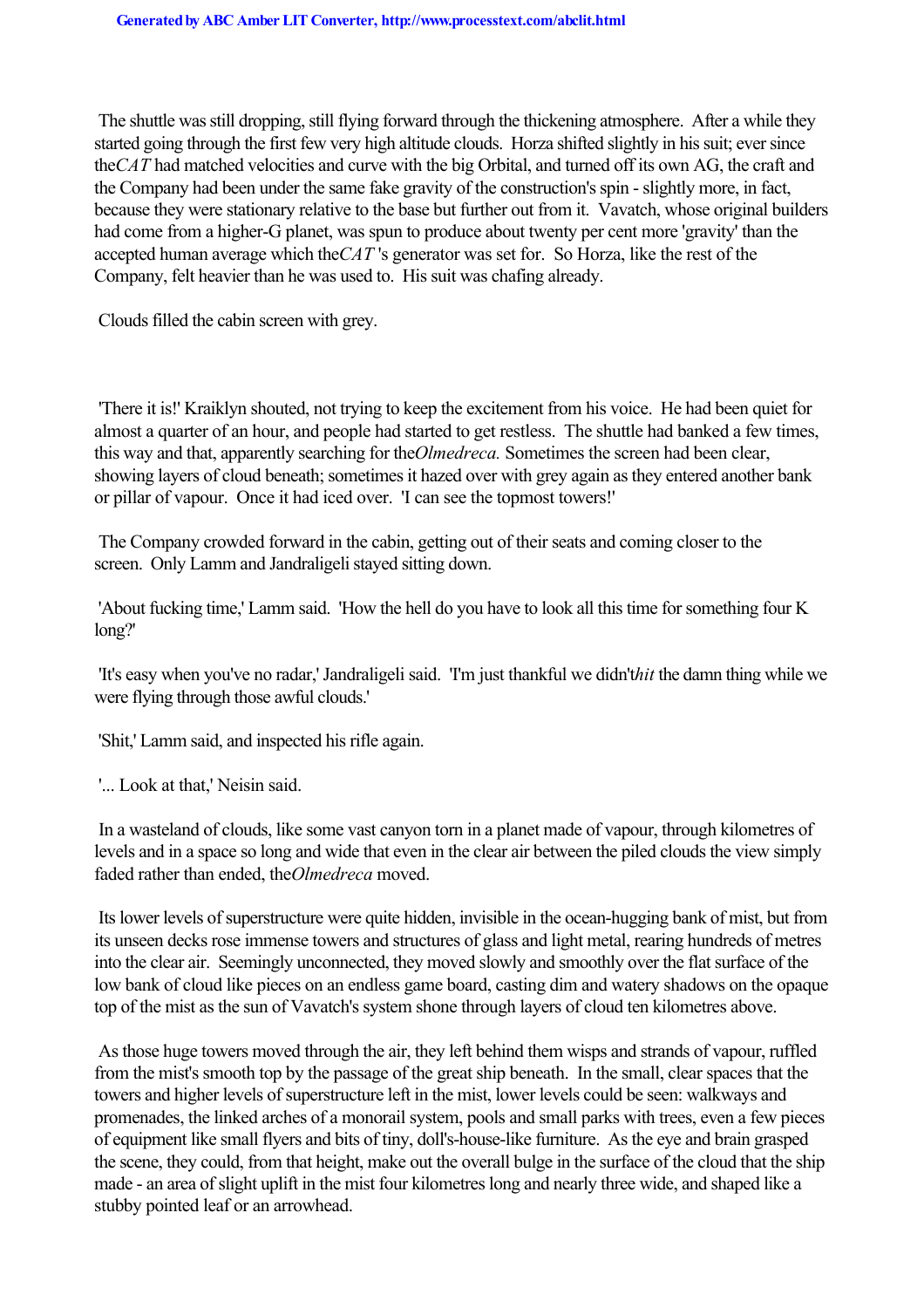The shuttle came lower. The towers, with their glinting windows, their suspended bridges, flyer pads, ariels, railings, decks and flapping awnings, sailed by alongside, silent and dark.

 'Well,' Kraiklyn's voice said in a businesslike way, 'looks like we'll have a bit of a walk to the bows, team. I can't take us under this lot. Still, we're a good hundred kilometres away from the Edgewall, so we've got plenty of time. The ship isn't heading straight for it anyway. I'll put us down as close as I can.'

'Fuck. Here we go,' Lamm said angrily. 'I might have known.'

'A long walk in this gravity is just what I need,' Jandraligeli said.

 'It's*vast* !' Lenipobra was still staring at the screen. 'That thing is*huge* !' He was shaking his head. Lamm got up from his seat, pushed the youth out of the way and banged on the door of the shuttle flight deck.

 'What is it?' Kraiklyn said over the cabin speaker. 'I'm looking for a place to put down. If that's you, Lamm, just sit down.'

 Lamm stared at the door with a look first of surprise, then of annoyance. He snorted and went back to his seat, shoving past Lenipobra again. 'Bastard,' he muttered, then put his helmet visor down and turned it to mirror.

 'Right,' Kraiklyn said. 'We're putting down.' Those still standing sat again, and in a few seconds the shuttle bumped carefully down. The doors jawed and a cold gust of air entered through them. They filed out slowly, into the wide views of the silent, rock-steady Megaship. Horza sat in the shuttle waiting for the rest to go, then saw Lamm watching him. Horza stood and gave a mock bow to the darksuited figure.

'After you,' he said.

 'No,' Lamm said. 'You first.' He nodded his head to one side towards the open doors. Horza went out of the shuttle, followed by Lamm. Lamm always made a point of being last out of the shuttle; it was lucky for him.

 They stood on a flyer landing pad, near the base of a large rectangular tower of superstructure, perhaps sixty metres tail. The decks of the tower soared into the sky above, while over the surface of the cloud bank in front, and to all sides of the pad, towers and small bulges in the mist showed where the rest of the ship was, though where it ended it was impossible to tell now that they were so low down. They couldn't even see where the nuke had gone off; there was no list, not a tremor to reveal that they were really on a damaged ship travelling over an ocean, not standing in a deserted city with clouds moving smoothly past.

 Horza joined some of the others by a low restraining wall at the edge of the pad, looking down about twenty metres to a deck just visible now and again through the thin surface of the mist. Streamers of vapour flowed across the area below in long sinuous waves, sometimes revealing, sometimes obscuring a deck covered with patches of earth planted with small bushes, with little canopies and chairs scattered about and small tent-like buildings on the surface. It all looked deserted and forlorn, like a resort in winter, and Horza shivered inside his suit. Ahead of them, the view led to an implied point about a kilometre away, where a few small, skinny towers poked out of the cloud bank, near the unseen bows of the craft.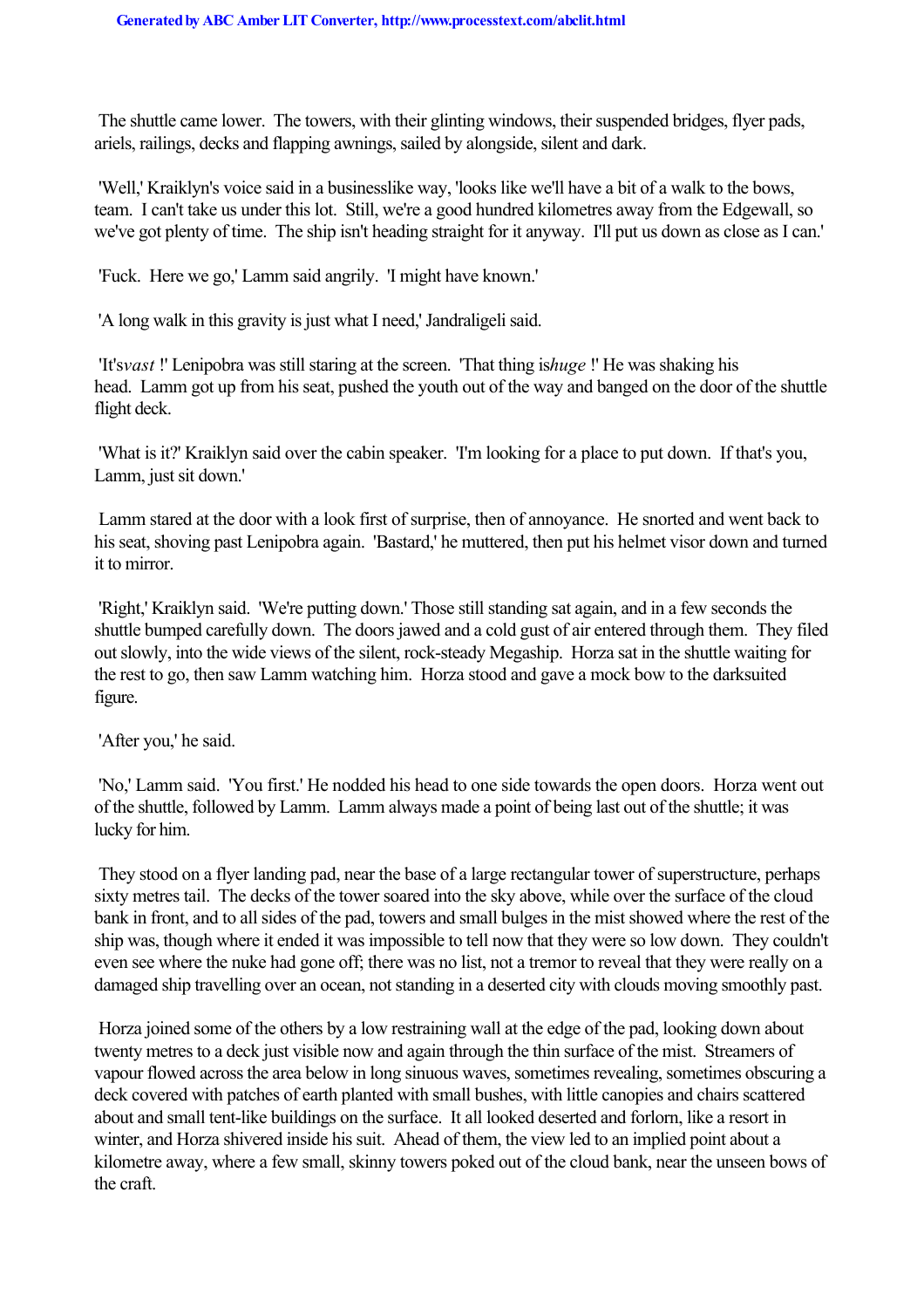'Looks like we're heading into even more cloud,' Wubslin said, pointing in the direction they were heading. There a great canyon wall of cloud hung in the air, stretching from one side of the horizon to the other, and higher than any tower on the Megaship. It shone for them in the increasing sunlight.

'Maybe it'll go away as it gets warmer,' Dorolow said, not sounding convinced.

 'If we hit that lot we can forget about these lasers,' Horza said, looking round from the rest towards the shuttle, where Kraiklyn was talking to Mipp, who was to stay on guard at the shuttle craft while the rest went forward to the bows. 'With no radar we'll have to lift off before we go into the cloud bank.'

'Maybe-' Yalson began.

 'Well, I'm going to take a look down there,' Lenipobra said, bringing his visor down and putting one hand on the low parapet. Horza looked across at him.

Lenipobra waved. 'See you at the b-bows; ya-hoo!'

 He vaulted cleanly over the parapet and started to fall towards the deck five storeys below. Horza had opened his mouth to shout, and started forward to grab the youth, but, like the rest of them, he had realised too late what Lenipobra was doing.

One second he was there, the next he had leapt over.

'No!'

 'Leni-!' Those not already looking down rushed to the parapet; the tiny figure was tumbling. Horza saw it and hoped that somehow it could pull up, stop, do something. The scream started in their helmets when Lenipobra was less than ten metres from the deck below; it ended abruptly the instant the spread-eagled figure crashed onto the border of a small earthed area. It bounced slackly for about a metre over the deck, then lay still.

 'Oh my God...' Neisin suddenly sat down, took off his helmet and put his hand to his eyes. Dorolow put her head down and started to unfasten her helmet.

 'What the hell was that?' Kraiklyn was running over from the shuttle, Mipp behind him. Horza was still looking over the parapet, down at the still, doll-like figure crumpled on the deck below. Mist thickened around it as the wisps and streamers grew thicker for a while.

 'Lenipobra! Lenipobra!' Wubslin shouted into his helmet microphone. Yalson turned away and swore to herself softly, turning off her transmit intercom. Aviger stood, shaking, his face blank inside his helmet visor. Kraiklyn skidded to a halt at the parapet, then looked over.

 'Leni-?' He looked round at the others. 'Is that-? What*happened* ? What was he doing? If any of you were fooling-'

 'He jumped,' Jandraligeli said. His voice was shaky. He tried to laugh. 'Guess kids these days just can't tell their gravity from their rotating frame of reference.'

 '*He jumped*?' Kraiklyn shouted. He grabbed Jandraligeli by the suit collar. 'How could he*jump* ? I*told* you AG wouldn't work, I*told* you all, when we were in the hangar...'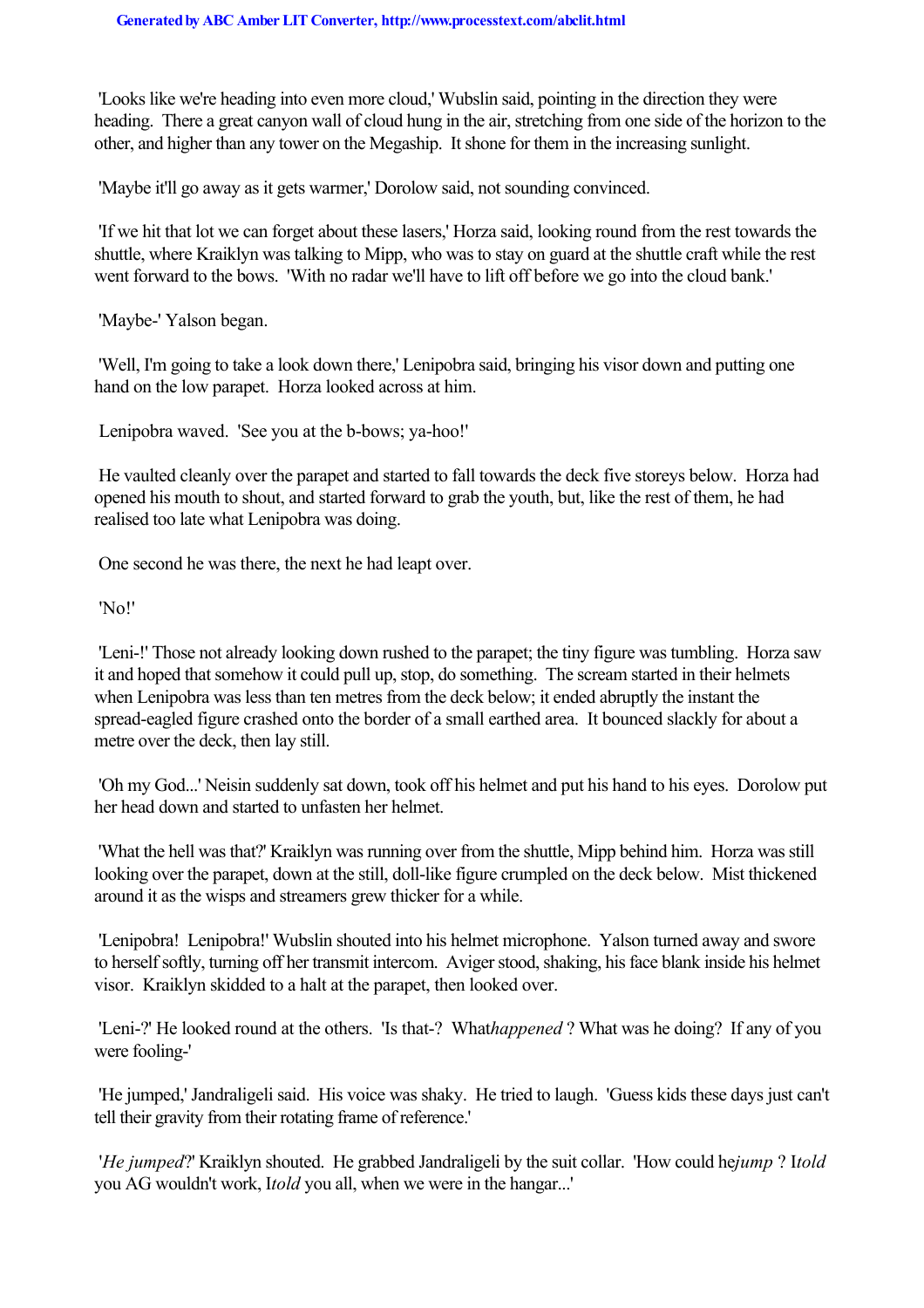'He was*late* ,' Lamm broke in. He kicked at the thin metal of the parapet, failing to dent it. 'The stupid little bastard was*late.* None of us thought to tell him.'

Kraiklyn let go of Jandraligeli and looked around the rest.

 'It's true,' Horza said. He shook his head. 'I just didn't think. None of us did. Lamm and Jandraligeli were even complaining about having to walk to the bows when Leni was in the shuttle, and you mentioned it, but I suppose he just didn't hear.' Horza shrugged. 'He was excited.'

He shook his head.

 'We all fucked up,' Yalson said heavily. She had turned her communicator back on. Nobody spoke for a while. Kraiklyn stood and looked round them, then went to the parapet, put both hands on it and looked down.

'Leni?' Wubslin said into his communicator, looking down too. His voice was quiet.

 'Chicel-Horhava,' Dorolow made the Circle of Flame sign, closed her eyes and said, 'Sweet lady, accept his soul in peace.'

 'Wormshit,' Lamm swore, and turned away. He started firing the laser at distant, higher parts of the tower above them.

 'Dorolow,' Kraiklyn said, 'you, Wubslin and Yalson head down there. See what... ah, shit...' Kraiklyn turned round. 'Get down there. Mipp, you drop them a line or the medkit, whatever. The rest of us... we're going forward to the bows, all right?' He looked around them, challenging. 'You might want to go back, but that just means he's died for nothing.'

Yalson turned away, switching off her transmit button again.

'Might as well,' Jandraligeli said. 'I suppose.'

 'Not me,' Neisin said. 'I'm not. I'm staying here, with the shuttle.' He sat with his head bowed between his shoulders, his helmet on the deck. He stared at the deck and shook his head. 'Not me. No sir, not me. I've had it for today. I'm staying here.'

 Kraiklyn looked at Mipp and nodded at Neisin. 'Look after him.' He turned to Dorolow and Wubslin. 'Get going. You never know; you might be able to do something. Yalson - you, too.' Yalson wasn't looking at Kraiklyn but she turned and followed Wubslin and the other woman when they set off to find a way down to the lower deck.

 A crash they felt through their soles made them all jump. They turned round to see Lamm, a distant figure against the far-away clouds, firing up at flyer-pad supports five or six decks above, the invisible beam licking flame around the stressed metal. Another pad gave way, flapping and spinning like a huge playing-card, smashing into the level they stood on with another deck-quivering thump. 'Lamm!' Kraiklyn burst out. '*Stop*that!'

 The black suit with the raised rifle pretended not to hear, and Kraiklyn lifted his own heavy laser and flicked the trigger. A section of deck five metres in front of Lamm ruptured in flame and glowing metal, heaving up, then collapsing back down, a blister of gases blowing out from it rocking Lamm off his feet so that he staggered and almost fell. He steadied and stood, visibly shaking with rage, even from that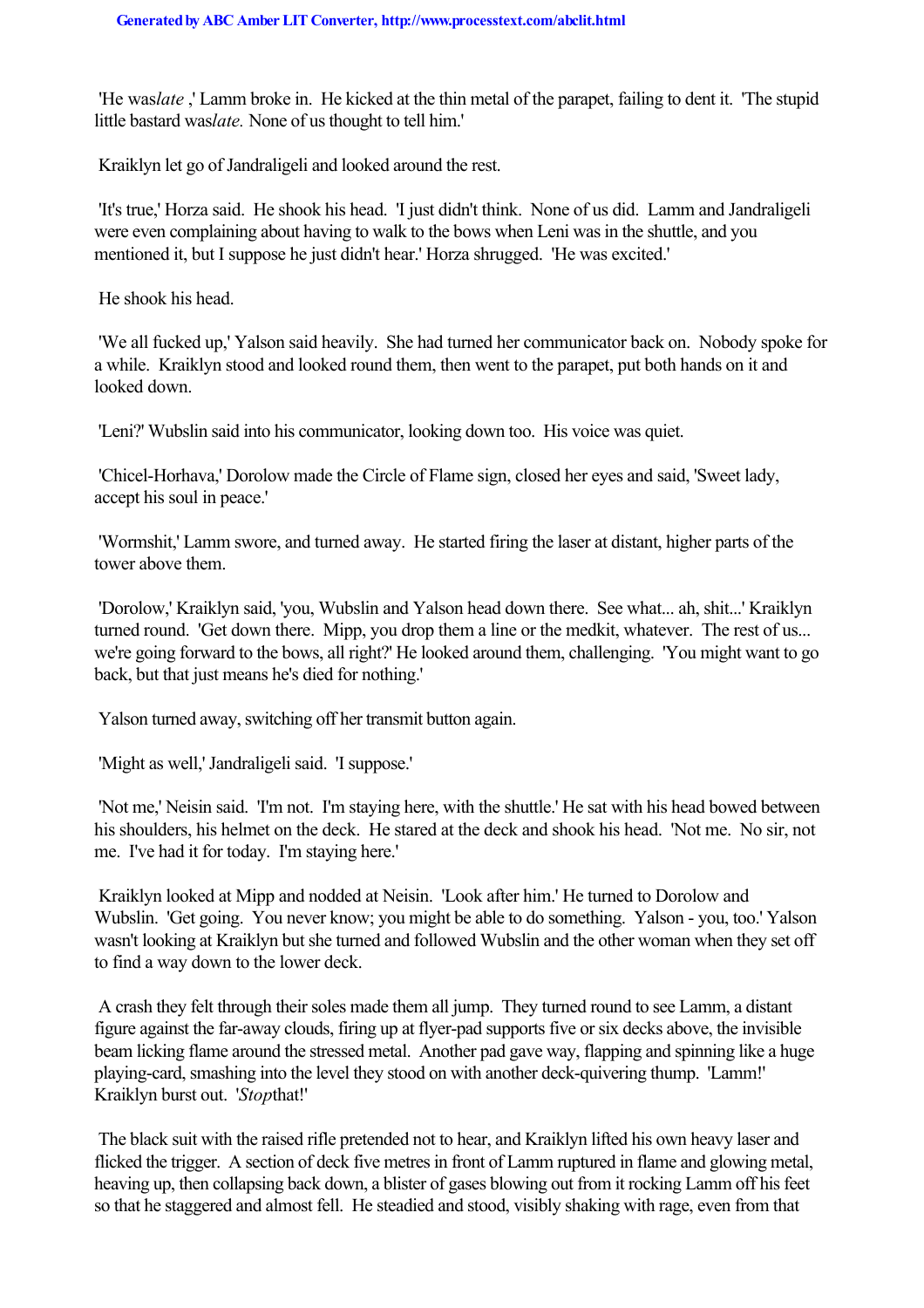distance. Kraiklyn still had the gun pointing towards him. Lamm straightened and shouldered his own gun, coming back almost at a saunter, as though nothing had happened. The others relaxed slightly.

 Kraiklyn got them all together; then they set off, following Dorolow, Yalson and Wubslin to the inside of the tower and a broad sweeping spiral of carpeted staircase which led down, into the Megaship the *Olmedreca.*

 'Dead as a fossil,' Yalson's voice said bitterly in their helmet speakers, when they were about halfway down. 'Dead as a goddamned fossil.'

 When they passed them on their way to the bows, Yalson and Wubslin were waiting by the body for the winch line Mipp was lowering from above. Dorolow was praying.

 They crossed over the deck level Lenipobra had died on, down into the mist and along a narrow gangway with nothing but empty space on either side. 'Just five metres,' Kraiklyn said, using the light needle radar in his Rairch suit to plumb the depths of vapour below them. The mist was getting slowly thinner as they went on, up again onto another deck, now clear, then down again, by outside stairs and long ramps. The sun was hazily visible a few times, a red disc which sometimes brightened and sometimes dimmed. They crossed decks, skirted swimming pools, traversed promenades and landing pads, went past tables and chairs, through groves and under awnings, arcades and arches. They saw towers above them through the mist, and a couple of times looked down into huge pits carved out of the ship and lined with yet more decks and opened areas, from the bottom of which they thought they could hear the sea. The swirling mist lay in the bottom of such great bowls like a broth of dreams.

 They stopped at a line of small, open, wheeled vehicles with seats and gaily striped awnings for roofs. Kraiklyn looked around, getting his bearings. Wubslin tried starting the vehicles, but none of the small cars were working.

 'There are two ways to go here,' Kraiklyn said, frowning as he looked forward. The sun was briefly bright above, turning the vapour over them and to each side golden with its rays. The lines of some unknown sport or game lay drawn out on the deck under their feet. A tower forced out of the mist to one side, the curls and whorls of mist moving like huge arms, dimming the sun again. Its shadow cut across the path in front of them. 'We'll split up.' Kraiklyn looked around. 'I'll go that way with Aviger and Jandraligeli. Horza and Lamm, you go that way.' He pointed to one side. 'That's leading down to one of the side prows. There ought to be something there; just keep looking.' He touched a wrist button. 'Yalson?'

 'Hello,' Yalson said over the intercom. She, Wubslin and Dorolow had watched Lenipobra's body being winched up to the shuttle and then left, following the rest.

 'Right,' Kraiklyn said, looking at one of the helmet screens, 'you're only about three hundred metres away.' He turned and looked back the way they had come. A collection of towers, some kilometres away, were strung out behind them now, mostly starting at higher levels. They could see more and more of the*Olmedreca.* Mist streamed quietly past them in the silence. 'Oh yeah,' Kraiklyn said, 'I see you.' He waved.

 Some small figures on a distant deck at the side of one of the great mist-filled bowls waved back. 'I see you, too,' Yalson said.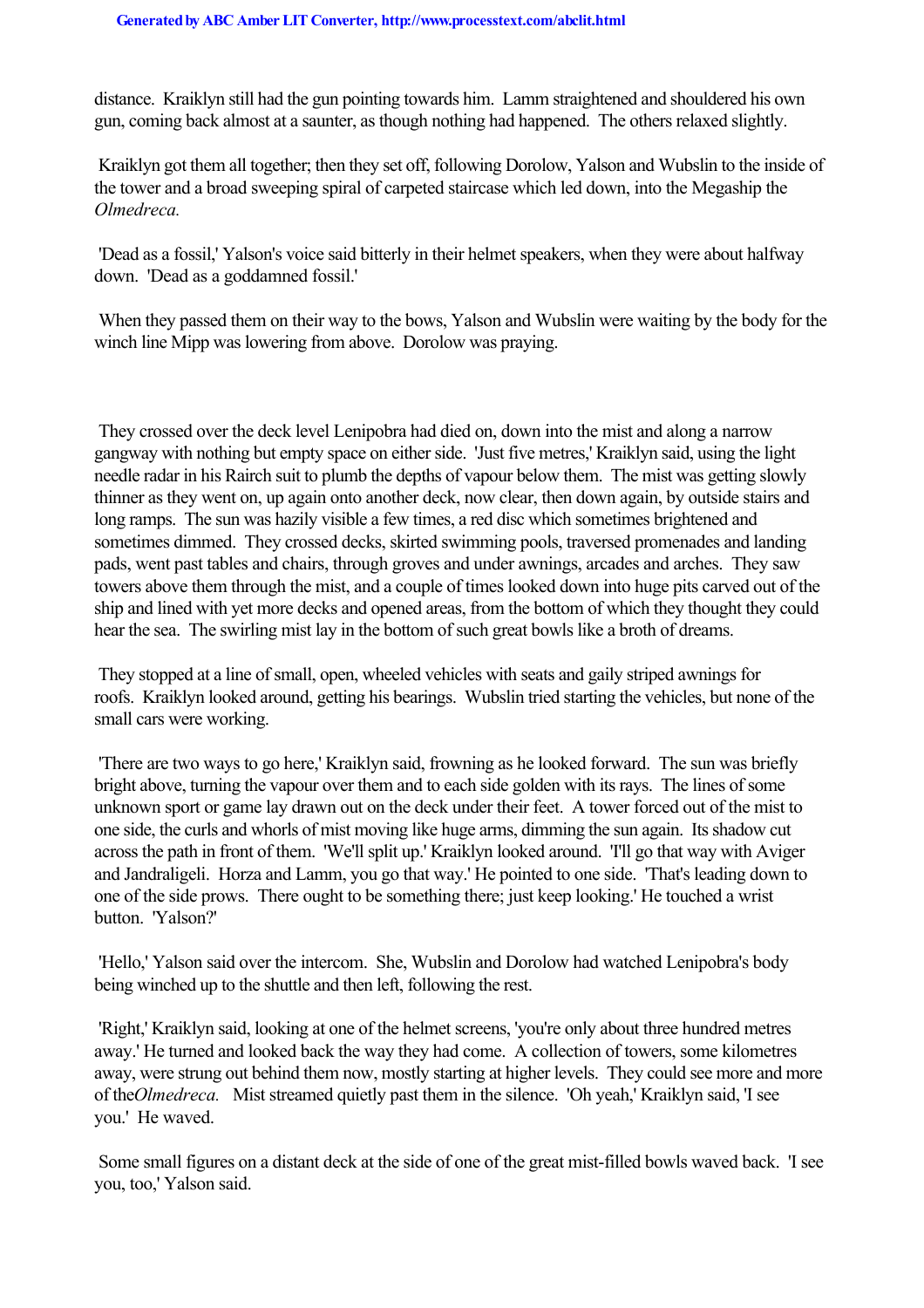'When you get to where we are now, head over to the left for the other side prow; there are subsidiary lasers there. Horza and Lamm will-'

'Yeah, we heard,' Yalson said.

 'Right. We'll be able to bring the shuttle closer, maybe right down to wherever we find anything soon. Let's go. Keep your eyes open.' He nodded at Aviger and Jandraligeli, and they went forward. Lamm and Horza looked at each other, then set off in the direction Kraiklyn had indicated. Lamm motioned to Horza to switch off his communicator transmit and open his visor.

 'If we'd waited we could have put the shuttle down where we wanted to in the first place,' he said with his own visor open. Horza agreed.

'Stupid little bastard,' Lamm said.

'Who?' asked Horza.

'That kid. Jumping off the goddamned platform.'

'Hmm.'

'Know what I'm going to do?' Lamm looked at the Changer.

'What?'

 'I'm going to cut that stupid little bastard's tongue out, that's what I'm going to do. A tattooed tongue should be worth something, shouldn't it? Little bastard owed me money anyway. What do you think? How much do you think it'd be worth?'

'No idea.'

'Little bastard...' Lamm muttered.

 The two men tramped along the deck, angling away from the dead-ahead line they had taken previously. It was difficult to tell where exactly they were heading, but according to Kraiklyn it was towards one of the side prows, which stuck out like enormous outriggers attached to the*Olmedreca* and formed harbours for the liners which had shuttled to and from the Megaship in its heyday, on excursions, or working as tenders.

 They passed where there had evidently been a recent fire-fight; laser burns, smashed glass and torn metal littered an accommodation section of the ship, and torn curtains and wall hangings flapped in the steady breeze of the great ship's progress. Two of the small wheeled vehicles lay smashed on their sides near by. They crunched over the debris and kept walking. The other two groups were heading forward, too, making reasonable progress according to their reports and chatter. Ahead of them there still lay the enormous bank of cloud they had seen earlier; it wasn't growing any thinner or lower, and they could only be a couple of kilometres from it now, though distances were hard to estimate.

 'We're here,' Kraiklyn said eventually, his voice crackling in Horza's ear. Lamm turned his transmit channel on.

'What?' He looked, mystified, at Horza, who shrugged.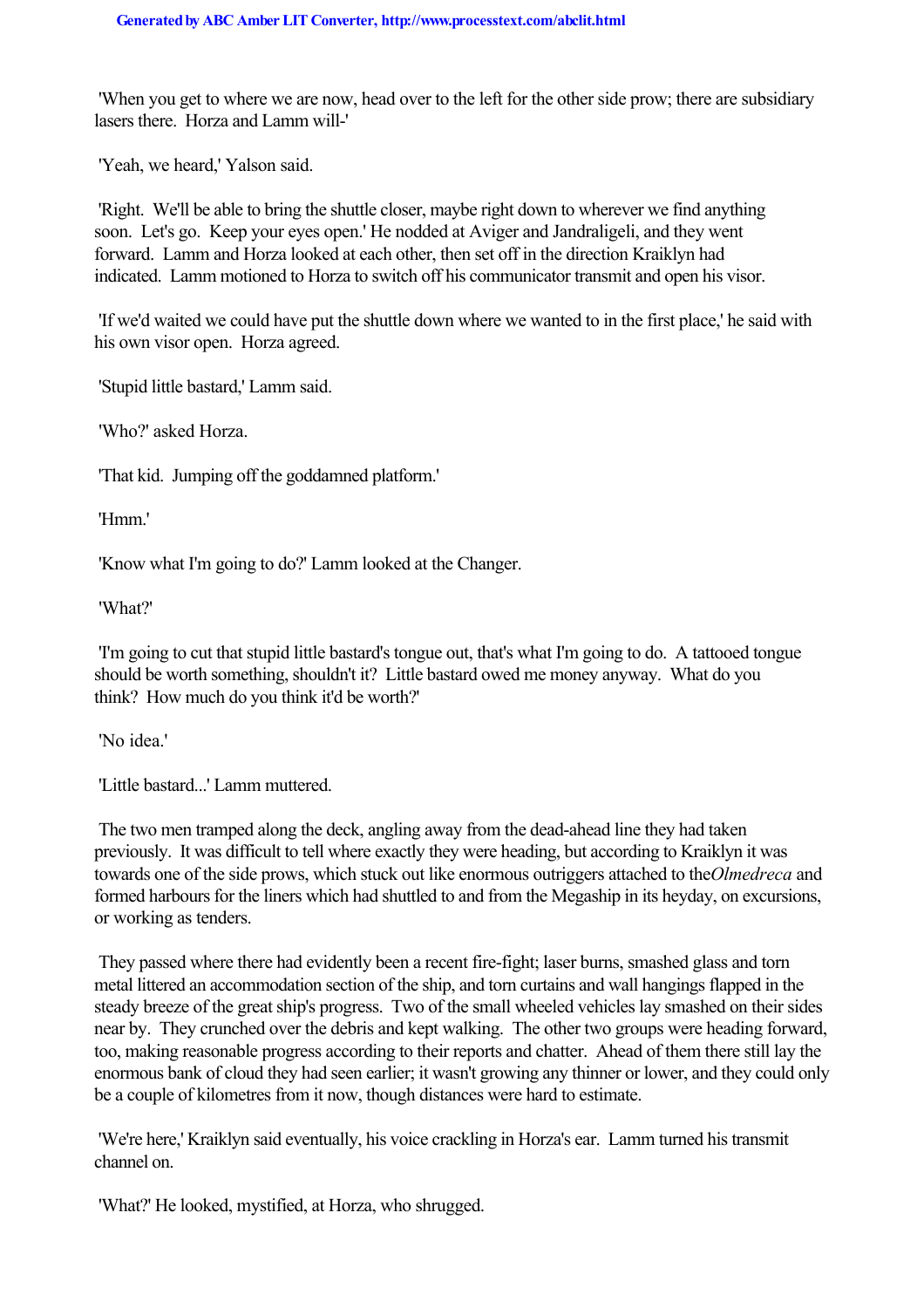'What's keeping you two?' Kraiklyn said. 'We had further to walk. We're at the main bows. They stick further out than the bit you're on.'

 'The hell you are, Kraiklyn,' Yalson broke in from the other team, which was supposed to be heading for the opposite set of side prows.

 'What?' Kraiklyn said. Lamm and Horza stopped to listen to the exchange over their communicators. Yalson spoke again:

 'We've just come to the edge of the ship. In fact I think we're a bit out from the main side... on some sort of wing or buttress... Anyway, there's no side prow around here. You've sent us in the wrong direction.'

'But you...' Kraiklyn began. His voice died away.

 'Kraiklyn, dammit, you've sent us towards the bow and*you're* on a side prow!' Lamm yelled into his helmet mike. Horza had been coming to the same conclusion. That was why they were still walking and Kraiklyn's team had reached the bows. There was silence from the*Clear Air Turbulence's* captain for a few seconds, then he said:

 'Shit, you must be right.' They could hear him sigh. 'I guess you and Horza had better keep going. I'll send somebody down in your direction once we've had a quick look round here. I think I can see some sort of gallery with a lot of transparent blisters where there might be some lasers. Yalson, you head back to where we split up and tell me when you get there. We'll see who comes up with something useful first.'

 'Fucking marvellous,' Lamm said, stamping off into the mist. Horza followed, wishing the ill-fitting suit didn't rub so much.

 The two men walked on. Lamm stopped to investigate some state rooms which had already been looted. Fine materials snagged on broken glass floated like the cloud around them. In one apartment they saw rich wooden furniture, a holosphere lying broken in a corner and a glass-sided water tank the size of a room, full of rotting, brilliantly coloured fish and fine clothes, floating together on the surface like exotic weeds.

 Over their communicators Horza and Lamm heard the others in Kraiklyn's group find what they thought was a door leading to the gallery where - they hoped - they would find lasers behind the transparent bubbles they had seen earlier. Horza told Lamm they had best not waste their time, and so they left the state rooms and went back out onto the deck to continue heading forward.

 'Hey, Horza,' Kraiklyn said, as the Changer and Lamm walked along the deck and into a long tunnel lit by dim sunlight coming through mist and opaque ceiling panels. 'This needle radar's not working properly.'

Horza answered as they walked. 'What's wrong?'

'It isn't going through cloud, that's what's wrong.'

 'I never really got a chance to... What do you mean?' Horza stopped in the corridor. He felt something wrong in his guts. Lamm kept walking, away from him, down the corridor.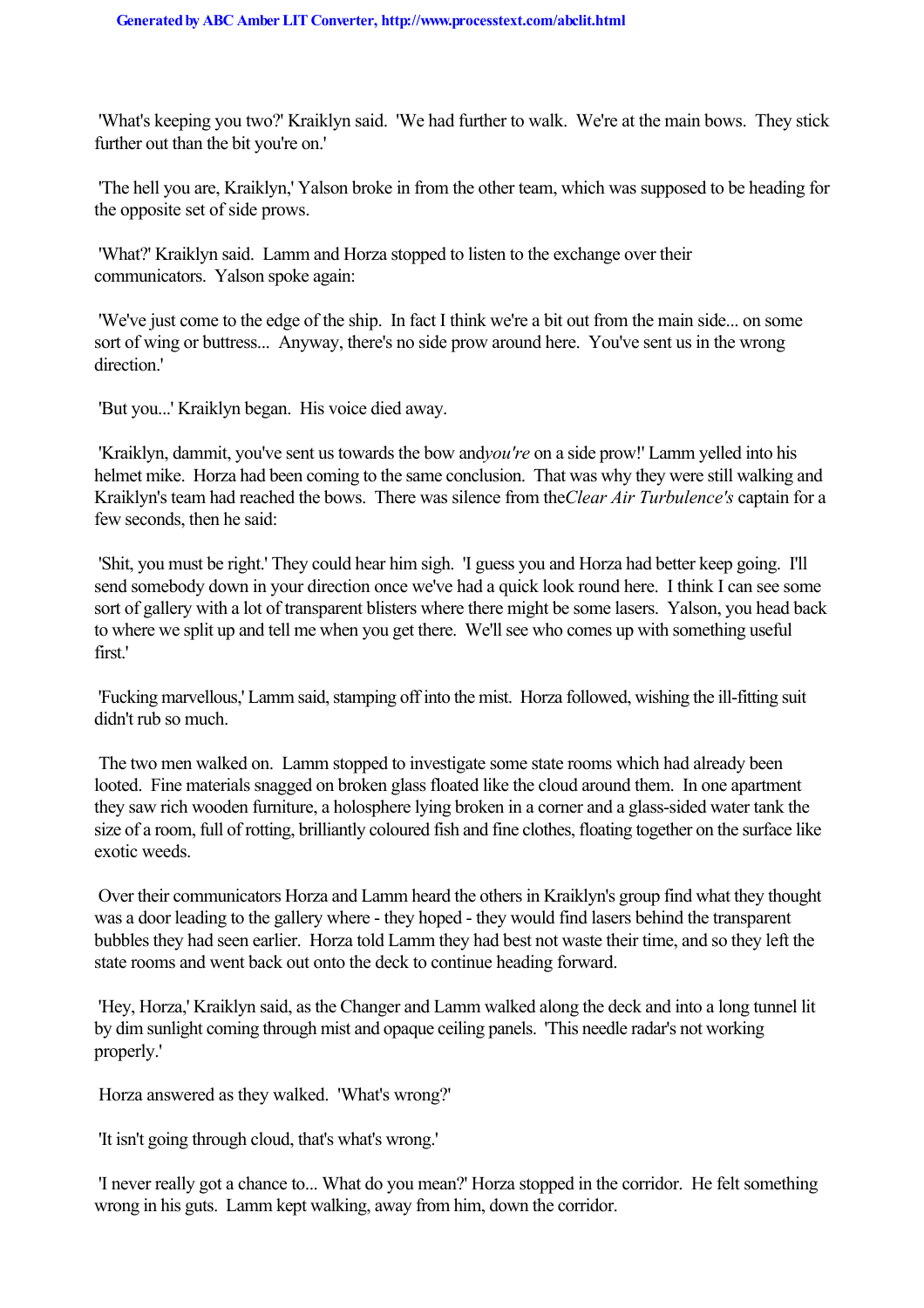## **Generated by ABC Amber LIT Converter, <http://www.processtext.com/abclit.html>**

 'It's giving me a reading off that big cloud in front, right the way along and about half a K up.' Kraiklyn laughed. 'It isn't the Edgewall,. that's for sure, and I can*see* that's a cloud, and it's closer than the needle says it is.'

'Where are you now?' Dorolow broke in. 'Did you find any lasers? What about that door?'

 'No, just a sort of sun lounge or something,' Kraiklyn said. 'Kraiklyn!' Horza shouted. 'Are you sure about that reading?'

'I'm sure. The needle says-'

 'Sure isn't much fucking sun to lounge-' somebody broke in, though it sounded as if it was accidental and they didn't know their transmit was on. Horza felt sweat start out on his brow. Something was wrong.

 'Lamm!' he shouted. Lamm, thirty metres away down the corridor, turned as he walked and looked back. 'Come back!' Horza shouted. Lamm stopped.

'Horza, there can't be anything-'

 'Kraiklyn!' This time it was Mipp's voice, calling from the shuttle. 'There was somebody else here. I just saw another craft take off somewhere behind where we landed; they've gone now.'

 'OK, thanks Mipp,' Kraiklyn said, his voice calm. 'Listen, Horza, from what I can see from here, the bows where you are have just gone into the cloud, so it is a cloud... Shit, we can all see it's a goddamn cloud. Don't-'

 The ship shuddered under Horza's feet. He rocked. Lamm looked at him, puzzled. 'Did you feel that?' Horza shouted.

'Feel what?' Kraiklyn said.

'Kraiklyn?' It was Mipp again. 'I can see something...'

 'Lamm, get back here!' Horza shouted, through the air and into his helmet mike together. Lamm looked around him. Horza thought he could feel a continuing tremor in the deck below.

'What did you feel?' Kraiklyn said. He was starting to get annoyed.

 Yalson chipped in, 'I thought I felt something. Nothing much. But listen, these things aren't supposed to... they aren't supposed to-'

'Kraiklyn,' Mipp said more urgently, 'I think I can see-'

 'Lamm!' Horza was backing off now, back down the long tunnel of corridor. Lamm stayed where he was, looking hesitant.

 Horza could hear something, a curious growling noise; it reminded him of a jet engine or a fusion motor heard from a very long distance away, but it wasn't either. He could feel something under his feet, too that tremor, and there was some sort of pull, a tug that seemed to be dragging him forward, towards Lamm, towards the bows, as though he was in a weak field, or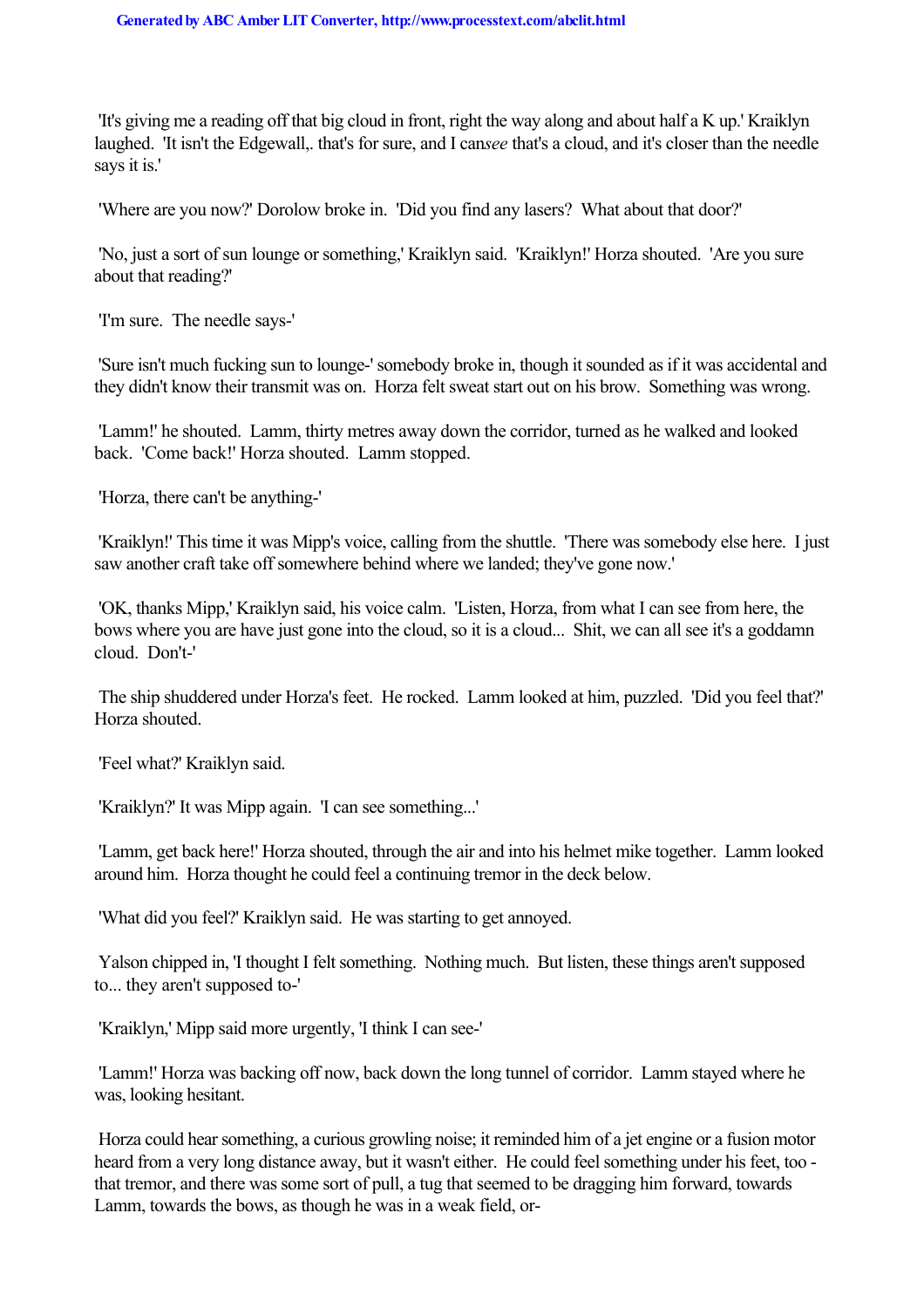'Kraiklyn!' Mipp yelled. 'I can! There is! I - you - I'm-' he spluttered.

'Look, will you all just calm down?'

'I can feel something...' Yalson began.

 Horza started running, pounding back down the corridor. Lamm, who had started to walk back, stopped and put his hands on his hips when he saw the other man running, away from him. There was a distant roaring noise in the air, like a big waterfall heard from far down a gorge.

'I can feel something too, it's as if-'

'What was Mipp yelling about?'

 'We're crashing!' Horza shouted as he ran. The roaring was coming closer, growing stronger all the time.

 'Ice!' It was Mipp. 'I'm bringing the shuttle! Run! It's a wall of ice! Neisin! Where are you? Neisin! I've got-'

'What!'

'*ICE*?'

 The roaring noise grew; the corridor around Horza started to groan. Several of the opaque roof panels fractured and fell to the floor in front of him. A section of wall suddenly sprang out like an opening door and he just avoided running into it. The noise filled his ears.

 Lamm looked round, and saw the end of the corridor coming towards him; the whole end section was closing off steadily with a grinding roar, advancing towards him at about running speed. He fired at it but it didn't stop; smoke poured into the corridor. He swore, turned and ran, following Horza.

 People were yelling and shouting from all over now. There was a babble of tiny voices in both Horza's ears, but all he could really hear was the thundering noise behind him. The deck beneath his feet bucked and trembled, as though the whole gigantic ship was a building caught in an earthquake. The plates and panels which made up the corridor walls were buckling; the floor rose up in places; more roof panels shattered and fell. All the time the same sapping force was pulling him back, slowing him down as though he was in a dream. He ran out into daylight, heard Lamm not far behind.

'Kraiklyn, you stupid motherfucking son of a bitch's bastard!' Lamm screamed.

 The voices yammered in his ear; his heart pounded. He threw each foot forward with all his might, but the roaring was coming closer, growing stronger. He ran past the empty state rooms where the soft materials blew, the roof was starting to fold in on the apartments and the deck was tilting; the holosphere they had seen earlier came rolling and bouncing out of the collapsing windows. A hatch near Horza blew out in a gust of pressured air and flying debris; he ducked as he ran, felt splinters strike his suit. He skidded as the deck under him banged and leapt. Lamm's steps came pounding behind him. Lamm continued to scream abuse at Kraiklyn over the intercom.

The noise behind him was like a gigantic waterfall, a big rock-slide, like a continuous explosion, a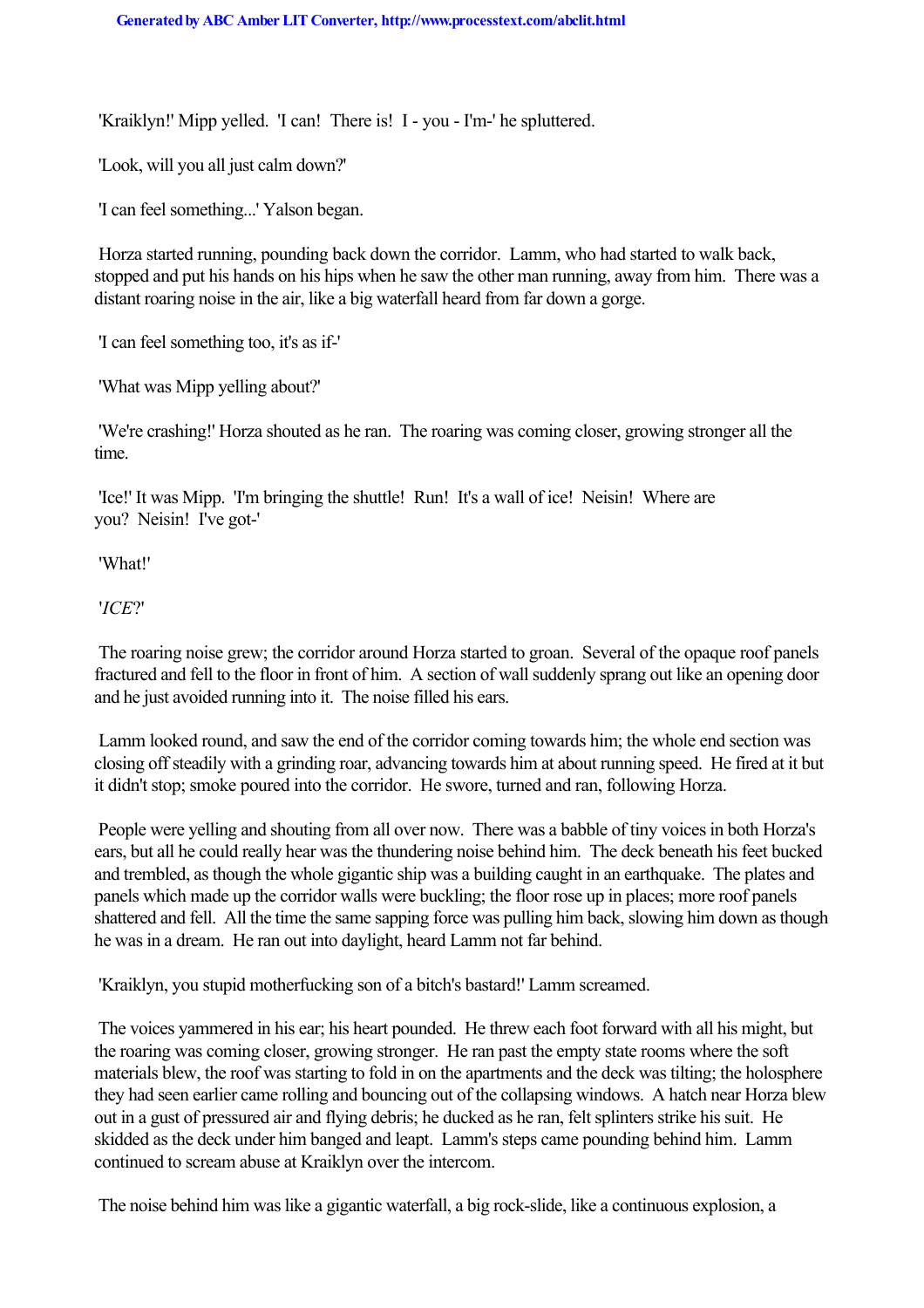volcano. His ears ached and his mind reeled, stunned by the volume of the racket. A line of windows set in the wall ahead of him went white, then exploded towards him, throwing particles at his suit in a series of small hard clouds. He put his head down again, he headed for the doorway.

'Bastard bastard bastard!' Lamm bellowed.

'-not stopping!'

'-over here!'

'Shut up, Lamm.'

'Horzaaa<sup>'</sup>

 Voices screamed in his ear. He was running on carpet now, inside a broad corridor; open doors were flapping, light fittings on the ceiling were vibrating. Suddenly a deluge of water swept across the corridor in front of him, twenty metres away, and for a second he thought he was at sea level, but knew he couldn't be; when he ran over the place where the water had been he could see and hear it frothing and gurgling down a broad spiral stairwell, and only a few dribbles were falling from overhead. The tugging of the slowly decelerating ship seemed less now, but the roar of noise was still all around him. He was weakening, running in a daze, trying to keep his balance as the long corridor vibrated and twisted around him. Now a rush of air was flowing past him; some sheets of paper and plastic flapped past him like coloured birds.

'-bastard bastard bastard-'

'Lamm-'

 There was daylight ahead, through a glassed-over sun deck of broad windows. He jumped through some big-leaved plants growing in large pots and landed in a group of flimsy chairs set round a small table, demolishing them.

'-fucking stupid bast-'

'Lamm, shut up!' Kraiklyn's voice broke in. 'We can't hear-'

 The line of windows ahead went white, cracking like ice then bursting out; he dived through the space, to skid over the fragments scattered on the deck beyond. Behind him, the top and bottom of the shattered windows started to close slowly, like a huge mouth.

'You bastard! You motherfu-'

'Dammit, change channels! Go to-'

He slipped on the shards of glass, almost falling.

 Only Lamm's voice sounded through his helmet now, filling his ears with oaths which were mostly drowned in the smothering roar of the endless wreck behind. He looked back, just for a second, to see Lamm throwing himself between the jaws of the crumpling windows; he careened over the deck, falling and rolling, then rising again, still holding his gun, as Horza looked away. It was only at that point he realised he no longer had his own gun; he must have dropped it, but he couldn't remember where or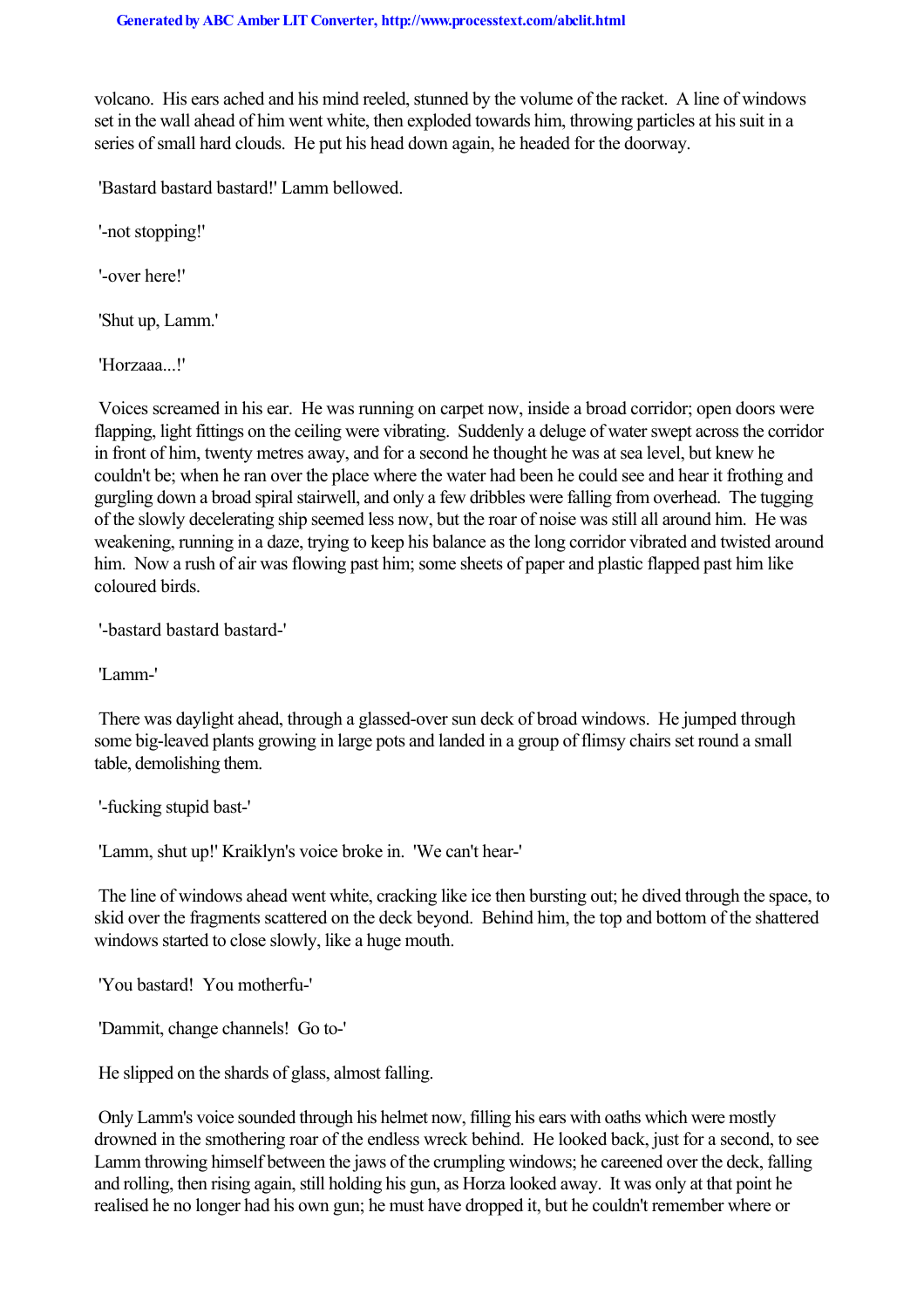when.

 Horza was slowing down. He was fit and strong, but the above-standard pull of Vavatch's false gravity and the badly fitting suit were taking their toll.

 He tried, as he ran in something like a trance, as his breath streamed back and forth through his wide-open mouth, to imagine how close they had been to the bows, for how long that immense weight of ship behind would be able to compress its front section as its billion-tonne mass rammed into what must if it had filled the cloud bank they had seen earlier - be a massive tabular iceberg.

 As though in a dream, Horza could see the ship about him, still wrapped in clouds and mist but lit from above by the wash of golden sunlight. The towers and spires seemed unaffected, the whole vast structure still sliding forward towards the ice as the kilometres of Megaship behind them pressed forward with the vessel's own titanic momentum. He ran by game courts, past tents of billowing silver, through a pile of musical instruments. Ahead there was a huge tiered wall of more decks, and above him were bridges, swaying and thrashing as their bow-ward supports, out of sight behind him, came closer to the advancing wave of wreckage and were consumed. He saw the deck to one side drop away into airy, hazy nothing. The deck under his feet started to rise, slowly, but for fifteen metres or more in front of him; he was fighting his way up a slope growing steeper all the time. A suspension bridge to his left collapsed, wires flailing; it disappeared into the golden mist, the noise of its fall lost in the crushing din assaulting his ears. His feet started to slide on the tilt of deck. He fell, landed heavily on his back and turned, looking behind him.

 Against a wall of pure white towering higher than the*Olmedreca's* tallest spire, the Megaship was throwing itself to destruction in a froth of debris and ice. It was like the biggest wave in the universe, rendered in scrap metal, sculpted in grinding junk; and beyond and about it, over and through, cascades of flashing, glittering ice and snow swept down in great slow veils from the cliff of frozen water beyond. Horza stared at it, then started to slide down towards it as the deck tilted him. To his left a huge tower was collapsing slowly, bowing to the breaking wave of compacted wreckage like a slave before a master. Horza felt a scream start in his throat as he saw decks and railings, walls and bulkheads and frames he had only just run past start to crumple and smash and come towards him.

 He rolled over sliding shards and skidding fragments to the buckling rail at the edge of the deck, grabbed at the rails, caught them, heaved with both arms, kicked with one foot, and threw himself over the side.

 He fell only one deck, crashing into sloped metal, winding himself. He got to his feet as fast as he could, sucking air through his mouth and swallowing as he tried to get his lungs to work. The narrow deck he was on was also buckling, but the fold-point was between him and the wall of towering, grinding wreckage; he slipped and slid away from it down the sloping surface as the deck behind him rose into a peak. Metal tore, and girders crashed out of the deck above like broken bones through skin. A set of steps faced him, leading to the deck he'd just jumped from, but to an area that was still level. He scrambled up to the level deck, which only then started to tip, canting away from the wave front of debris as its front edge lifted, crumpling.

 He ran down the increasing slope, water from shallow ornamental pools cascading around him. More steps: he hauled himself towards the next deck.

 His chest and throat seemed filled with hot coals, his legs with molten lead, and all the time that awful, nightmarish pull came from behind, dragging him back towards the wreckage. He stumbled and gasped his way from the top of the steps past the side of a broken, drained swimming pool.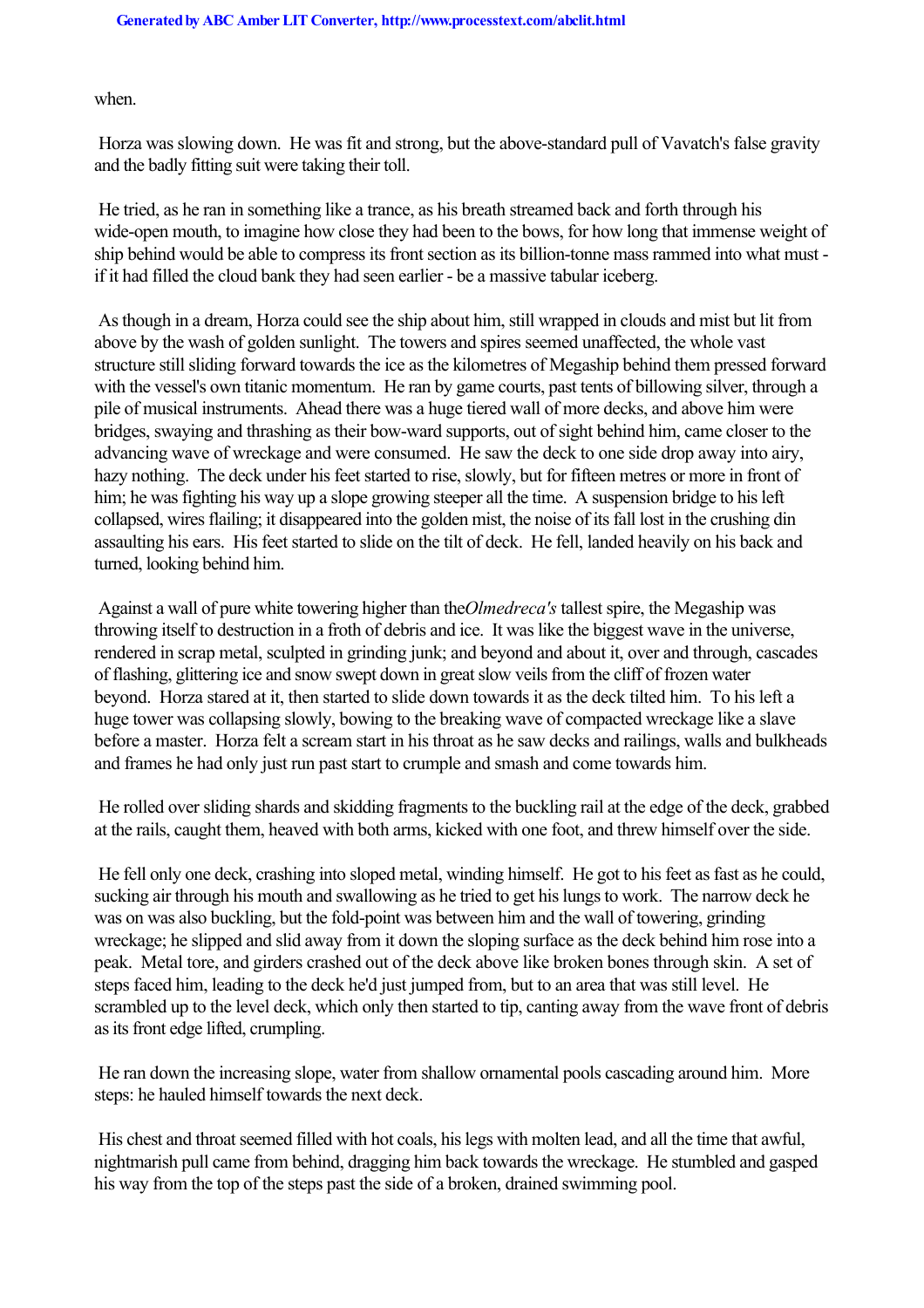'Horza!' a voice yelled. 'Is that you? Horza! It's Mipp! Look up!'

 Horza lifted his head. In the mist, thirty metres above him, was the*CAT* 's shuttle. He waved weakly at it, staggering as he did so. The shuttle lowered itself through the mist ahead of him, its rear doors opening, until it was hovering just over the next deck above.

 'I've opened the doors! Jump in!' Mipp shouted. Horza tried to reply, but could produce no sound apart from a sort of rasping wheeze; he staggered on, feeling as though the bones in his legs had turned to jelly. The heavy suit bumped and crashed around him, his feet slipped on the broken glass which covered the thrumming deck under his boots. Yet more steps towered ahead, leading to the deck where the shuttle waited. 'Hurry up, Horza! I can't wait much longer!'

 He threw himself at the steps, hauled himself up. The shuttle wavered in the air, swivelling, its open rear ramp pointing at him, then away. The steps beneath him shuddered; the noise around him roared, full of screams and crashes. Another voice was shouting in his ears but he couldn't make out the words. He fell onto the upper deck, lunged forward for the shuttle ramp a few metres away; he could see the seats and lights inside, Lenipobra's suited body slumped in one corner.

 'I can't wait! I've-' Mipp shouted above the scream of the wreckage and the other shouting voice. The shuttle started to rise. Horza threw himself at it.

His hands caught the lip of the ramp just as it rose level with his chest. He was hoisted from the deck, swinging under outstretched arms and looking forward under the shuttle's fuselage belly as the craft forced its way up into the air.

'Horza! Horza! I'm sorry,' Mipp sobbed.

'You've got me!' Horza yelled hoarsely.

'What?'

 The shuttle was still climbing, passing decks and towers and the thin horizontal lines of monorail tracks. All Horza's weight was taken by his fingers, hooked in their gloves over the edge of the ramp door. His arms ached. 'I'm hanging onto the goddamn ramp!'

 'You bastards!' screamed another voice. It was Lamm. The ramp started to close; the jerk almost broke Horza's grip. They were fifty metres up and climbing. He saw the top part of the doors jawing down towards his fingers.

'Mipp!' he yelled. 'Don't close the door! Leave the ramp where it is and I'll try to get in!'

 'OK,' Mipp said quickly. The ramp stopped angling up, halting at about twenty degrees. Horza began swinging his legs from side to side. They were seventy, eighty metres up, facing away from the wave of wreckage and heading slowly away from it.

'You black bastard! Come back!' Lamm bellowed.

'I can't, Lamm!' Mipp cried. 'I can't! You're too close!'

'You fat*bastard* !' Lamm hissed.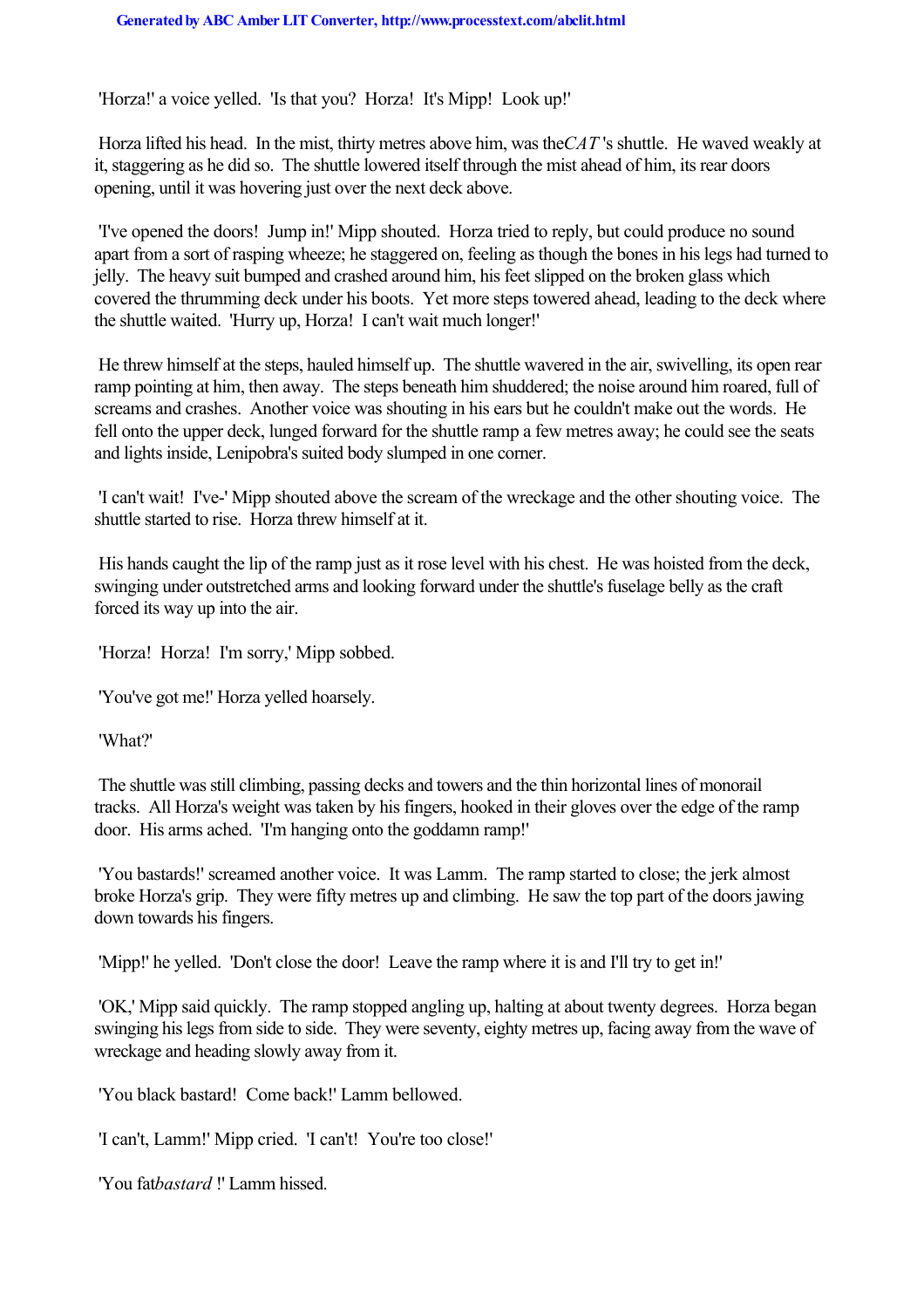Light flickered around Horza. The underside of the shuttle blazed in a dozen places as laser fire hit it. Something slammed into Horza's left foot, on the sole of his boot, and his right leg was kicked out as his leg burned with pain.

 Mipp screamed incoherently. The shuttle started to gather speed, heading back over the Megaship and diagonally across it. The air roared around Horza's body, slowly tearing his grip away. 'Mipp, slow down!' he shouted.

 'Bastard!' Lamm yelled again. The mist to one side glowed as a fan of short-lived beams incandesced within it, then the laser fire shifted and the shuttle sparkled again, cracking with five or six small explosions around the front and nose section. Mipp howled. The shuttle increased speed. Horza was still trying to swing one leg onto the sloped ramp, but the clawed fingers of his gloves were slowly scraping along the roughened surface as his body was slipstreamed back behind the speeding craft.

 Lamm screamed - a high, gurgling sound which went through Horza's head like an electric shock, until the noise snapped off suddenly, replaced for an instant by sharp cracking, breaking noises.

 The shuttle raced over the surface of the crashing Megaship, a hundred metres up. Horza felt the strength ebbing from his fingers and arms. He looked through the helmet visor at the interior of the shuttle only a few metres away as, millimetre by millimetre, he slipped away from it.

The interior flashed once, then an instant later blazed white, blindingly, unbearably. His eyes closed instinctively, and a burning yellow light came through his eyelids. His helmet speakers made a sudden, piercing, inhuman noise, like a machine screaming, then cut out altogether. The light faded slowly. He opened his eyes.

 The shuttle interior was still brightly lit, but it was smouldering now, too. In the turbulent air whirling in from the open rear doors, wisps of smoke were tugged from scorched seats, singed straps and webbing, and the crisped black skin on Lenipobra's exposed face. Shadows seemed to be burnt onto the bulkhead in front.

Horza's fingers, one by one, came to the edge of the ramp.

 My God, he thought, looking at the scorch marks and the smoke,*that maniac had a nuke after all.* Then the shock wave hit.

 It slapped him forward, over the ramp and into the shuttle, just before it hit the machine itself, throwing it bucking and bouncing about the sky like a tiny bird caught in a storm. Horza was rattled about the interior from side to side, trying desperately to grab hold of something to stop himself falling back out through the open rear doors. His hand found some straps and fisted round them with the last of his strength.

 Back through the doors, through the mist, a huge rolling fireball was climbing slowly into the sky. A noise like every clap of thunder he had ever heard vibrated through the hot, hazed interior of the fleeing machine. The shuttle banked, throwing Horza against one set of seats. A big tower flashed by the open rear doors, blocking out the fireball as the shuttle continued to turn. The rear doors seemed to try to close, then jammed.

 Horza felt heavy and hot inside his suit, as the heat from the bomb's flash seeped through from the surfaces which had been exposed to the initial fireball. His right leg hurt badly, somewhere below the knee. He could smell burning.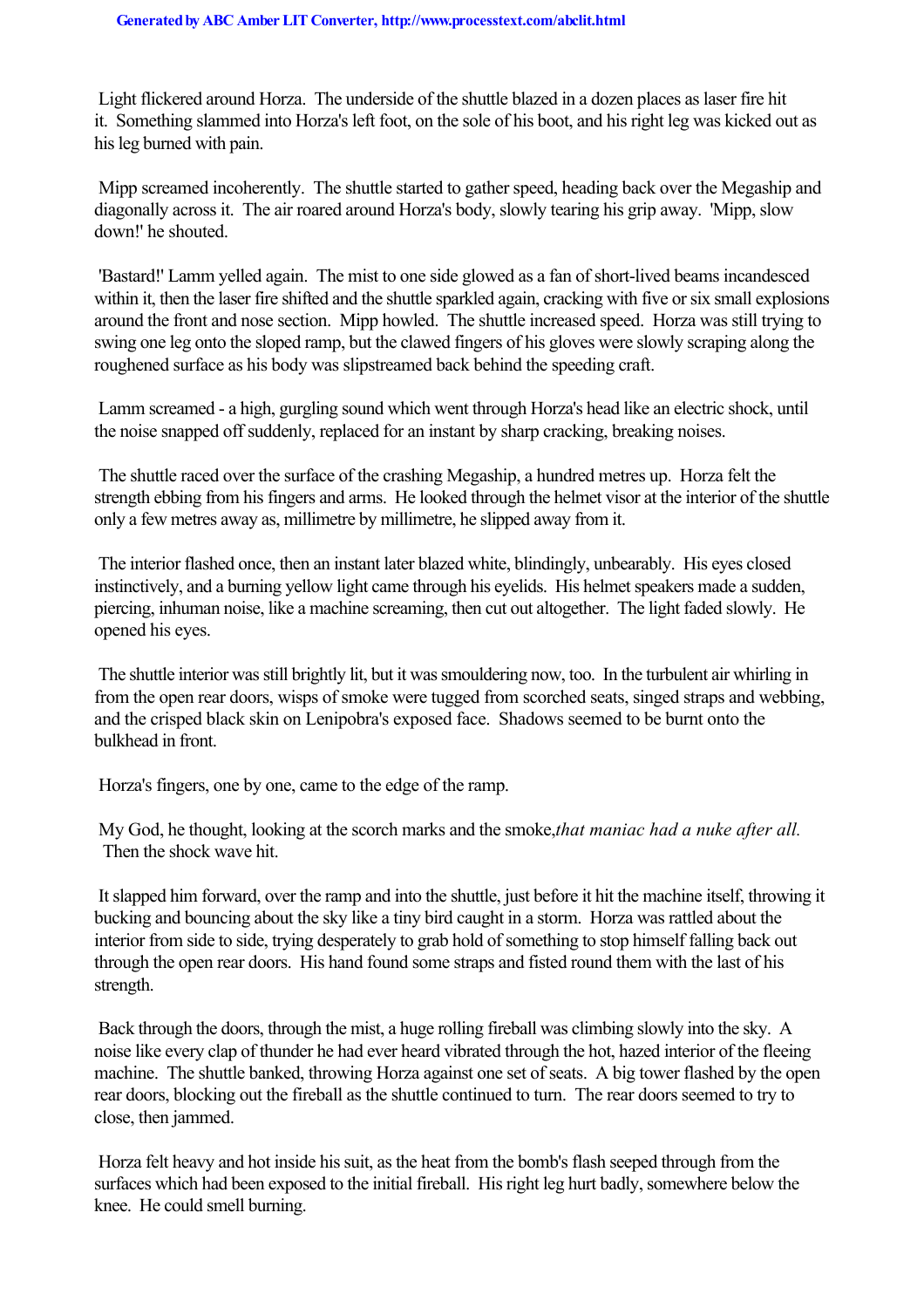As the shuttle steadied and its course straightened, Horza got up and limped forward to the door set in the bulkhead, where the outlines of the seats and Lenipobra's slumped body - now spread-eagled near the rear doors - were burnt in frozen shadows onto the off-white surface of the wall. He opened the door and went through.

 Mipp was in the pilot's seat, hunched over the controls. The monitor screens were blank, but the view through the thick, polarised glass of the shuttle's windscreen showed cloud, mist, some towers sliding underneath and open sea beyond, covered with yet more cloud. 'Thought you... were dead...' Mipp said thickly, half turning towards Horza. Mipp looked wounded, crouched in his seat, hunchbacked, eyelids drooped. Sweat glistened on his dark brow. There was smoke in the flight deck, acrid and sweet at once.

 Horza took his helmet off and fell into the other seat. He looked down at his right leg. A neat, black-rimmed hole about a centimetre across had been punched through the back of the suit calf, matched by a larger and more ragged hole on the side. He flexed the leg and winced; just a muscle burn, already cauterised. He could see no blood.

He looked at Mipp. 'You all right?' he asked. He already knew the answer.

 Mipp shook his head. 'No,' he said, in a soft voice. 'That lunatic hit me. Leg, and my back somewhere.'

 Horza looked at the back of Mipp's suit, near where it rested against the seat. A hole in the bowl of the seat led to a long, dark scar on the suit surface. Horza looked down at the flight-deck floor. 'Shit,' he said. 'This thing's full of holes.'

 The floor was pitted with craters. Two were directly under Mipp's seat; one laser shot had caused that dark scar on the side of the suit, the other must have hit Mipp's body.

 'Feels like that bastard shot me right up the ass, Horza,' Mipp said, trying to smile. 'He did have a nuke, didn't he? That's what went off. Blew all the electrics away... Only the optic controls still working. Useless damn shuttle...'

 'Mipp, let me take over,' Horza said. They were in cloud now; only a vague coppery light showed through the crystal screen ahead. Mipp shook his head.

'Can't. You couldn't fly this thing... with it in this shape.'

'We've got to go back, Mipp. The others might have-'

 'Can't. They'll all be dead,' Mipp said, shaking his head and gripping the controls tighter, staring through the screen. 'God, this thing's dying.' He looked round the blank monitors, shaking his head slowly. 'I can feel it.'

 'Shit!' Horza said, feeling helpless. 'What about radiation?' he said suddenly. It was a truism that in any properly designed suit, if you survived the flash and blast, you'd survive the radiation; but Horza wasn't sure that his was a properly designed suit. One of the many instruments it lacked was a radiation monitor, and that was a bad sign in itself. Mipp looked at a small screen on the console.

'Radiation...' He shook his head. 'Nothing serious,' he said. 'Low on neutrons...' he grimaced with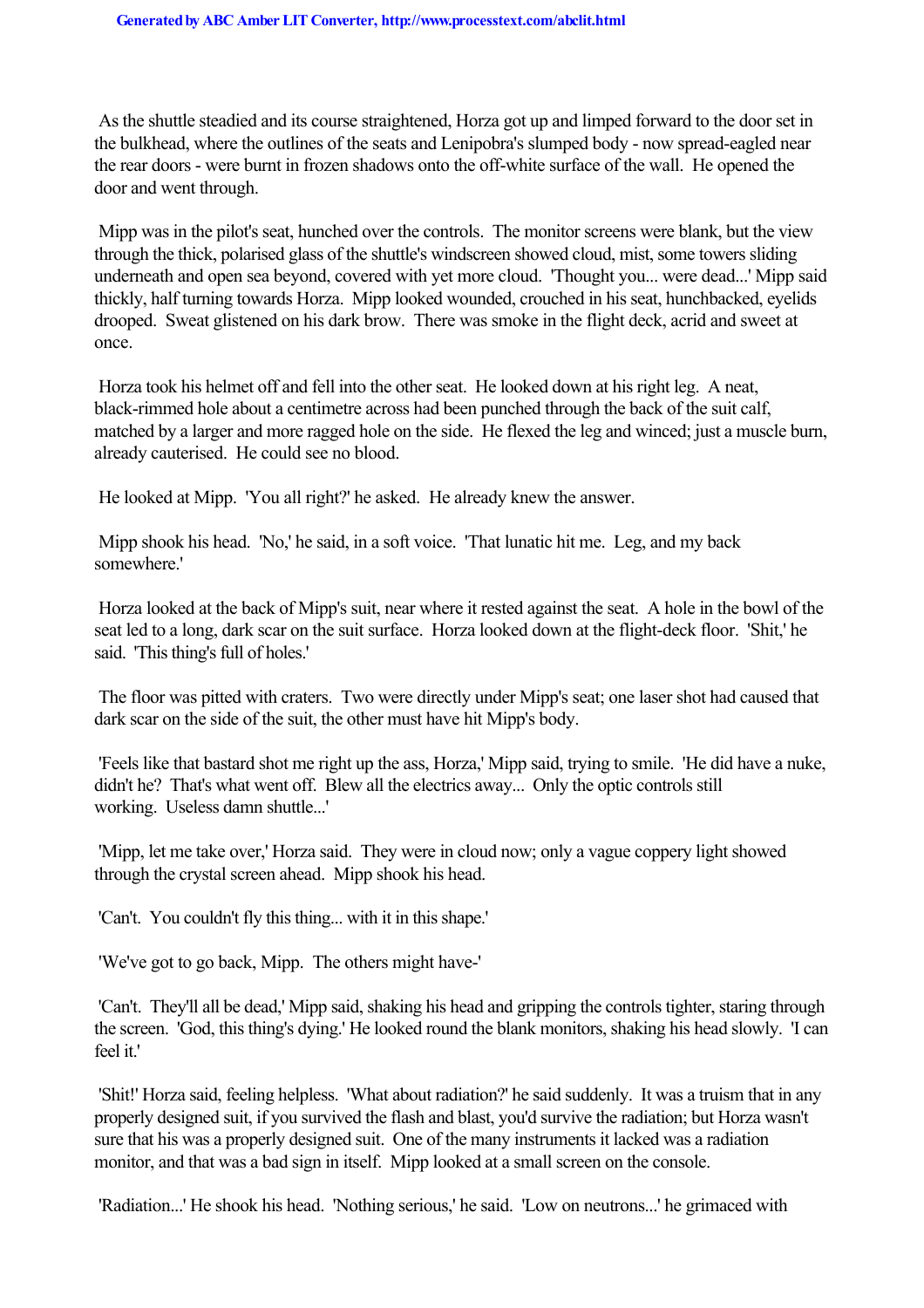pain. 'Pretty clean bomb; probably not what that bastard wanted at all. He should take it back to the shop...' Mipp gave a small, strangled, despairing laugh.

 'We have to go back, Mipp,' Horza said. He tried to imagine Yalson, running away from the wreckage with a better start than he and Lamm had had. He told himself she'd have made it, that when the bomb had gone off, she'd have been far enough away not to be injured by it, and that the ship would finally stop, the metal glacier of wreckage slowing and halting. But how would she or any of the others get off the Megaship, if any of them had survived? He tried the shuttle's communicator, but it was as dead as his suit's.

 'You won't raise them,' Mipp said, shaking his head. 'You can't raise the dead. I heard them; they cut off, while they were running. I was trying to tell them-'

 'Mipp, they changed channels, that was all. Didn't you hear Kraiklyn? They swapped channels because Lamm was shouting so much.'

 Mipp crouched in his seat, shaking his head. 'I didn't hear that,' he said after a moment. 'That wasn't what I heard. I was trying to tell them about the ice... the size of it; the height.' He shook his head again. 'They're dead, Horza.'

 'They were well away from us, Mipp,' Horza said quietly. 'At least a kilometre. They probably survived. If they were in shadow, if they'd run when we did... They were further back. They're probably alive, Mipp. We've got to go back and get them.'

 Mipp shook his head. 'Can't, Horza. They must be dead. Even Neisin. Went off for a walk... after you had all gone. Had to leave without him. Couldn't raise him. They must be dead. All of them.'

'Mipp,' Horza said, 'it wasn't a very*big* nuke.'

 Mipp laughed, then groaned. He shook his head again. 'So what? You didn't see that ice, Horza; it was-'

 Just then the shuttle lurched. Horza looked quickly to the screen, but there was only the glowing light of the cloud they were flying through, all around them. 'Oh God,' Mipp whispered, 'we're losing it.'

'What's wrong?' Horza asked. Mipp shrugged painfully.

 'Everything. I think we're dropping, but I've no altimeter, no airspeed indicator, communicator or nav gear: nothing... Running rough because of all these holes and the doors being open.'

'We're losing height?' Horza asked, looking at Mipp.

 Mipp nodded. 'You want to start throwing things out?' he said. 'Well, throw things out. Might get us more height.' The shuttle lurched again.

'You're serious,' Horza said, starting to get out of the seat. Mipp nodded.

 'We're dropping. I'm serious. Damn, even if we did go back we couldn't take this thing over the Edgewall, not even with one or two of us just...' Mipp's voice trailed off.

Horza levered himself painfully out of his seat and through the door.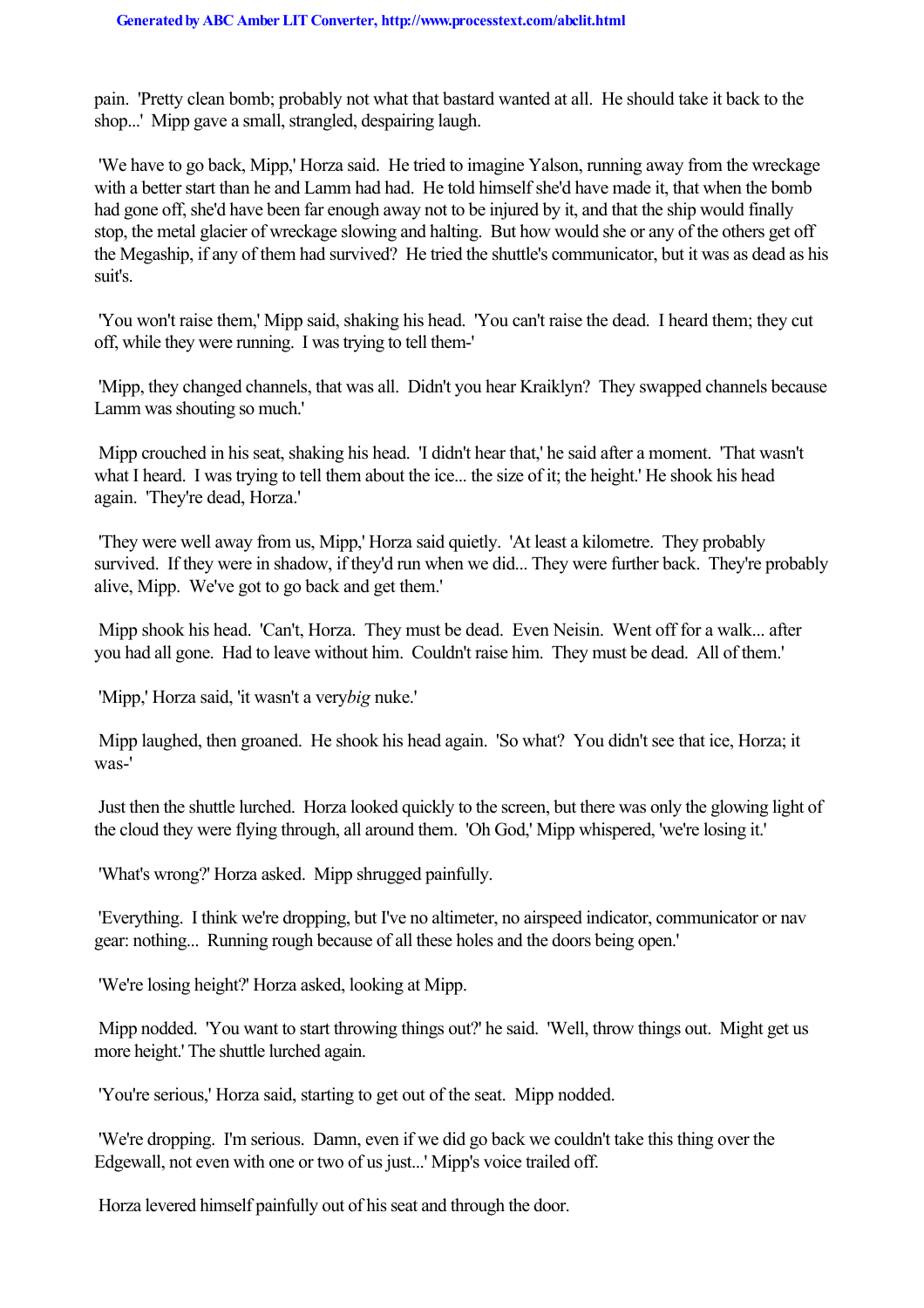In the passenger compartment there was smoke, mist and noise. The hazy light streamed through the doors. He tried to tear the seats from the walls, but they wouldn't move. He looked at Lenipobra's broken body and burned face. The shuttle lurched; for a second Horza felt lighter inside his suit. He grabbed Lenipobra's suit by the arm and hauled the dead youth to the ramp. He pushed the corpse over the ramp, and the limp husk fell, vanishing into the mist below. The shuttle banked one way, then the other, almost throwing Horza off his feet.

 He found some other bits and pieces: a spare suit helmet, a length of thin rope, an AG harness and a heavy gun tripod. He threw them out. He found a small fire extinguisher. He looked round but there didn't seem to be any flames and the smoke hadn't got any worse. He held onto the extinguisher and went through to the flight deck. The smoke appeared to be clearing there, too.

'How are we doing?' he asked. Mipp shook his head.

 'Don't know.' He nodded at the seat Horza had been sitting in. 'You can unlock that from the deck. Throw it out.'

 Horza found the latches securing the seat to the deck. He undid them and dragged the seat through the door, to the ramp, and threw it out along with the extinguisher.

 'There are catches on the walls, near this bulkhead,' Mipp called, then grunted with pain. He went on, 'You can detach the wall seats.'

 Horza found the catches, and pushed first one line of seats, then the other, complete with straps and webbing, along the rails fixed to the shuttle interior, until they rolled out, bouncing on the ramp edge and then spinning away into the glowing mist. He felt the shuttle bank again.

 The door between the passenger compartment and the flight deck slammed shut. Horza went forward to it: it was locked.

'Mipp!' he shouted.

 'Sorry, Horza,' Mipp's voice came weakly from the other side of the door. 'I can't go back. Kraiklyn would kill me if he isn't dead already. But I couldn't find them. I just couldn't. It was only luck I saw you.'

 'Mipp, don't be crazy. Unlock the door.' Horza shook it. It wasn't strong; he could break his way through it if he had to.

 'Can't, Horza... Don't try to force the door; I'll point her nose straight down; I swear it. We can't be that high above the sea anyway... I can hardly keep her flying as it is... If you want, try closing the doors manually. There should be an access panel somewhere on the rear wall.'

 'Mipp, for God's sake, where are you*going* ? They're going to blow the place up in a few days. We can't fly for ever.'

 'Oh, we'll ditch before that,' Mipp's voice came from behind the closed door. He sounded tired. 'We'll ditch before they blow the Orbital up, Horza, don't you worry. This thing's dying.'

'But where are you*going* ?' Horza repeated, shouting at the door.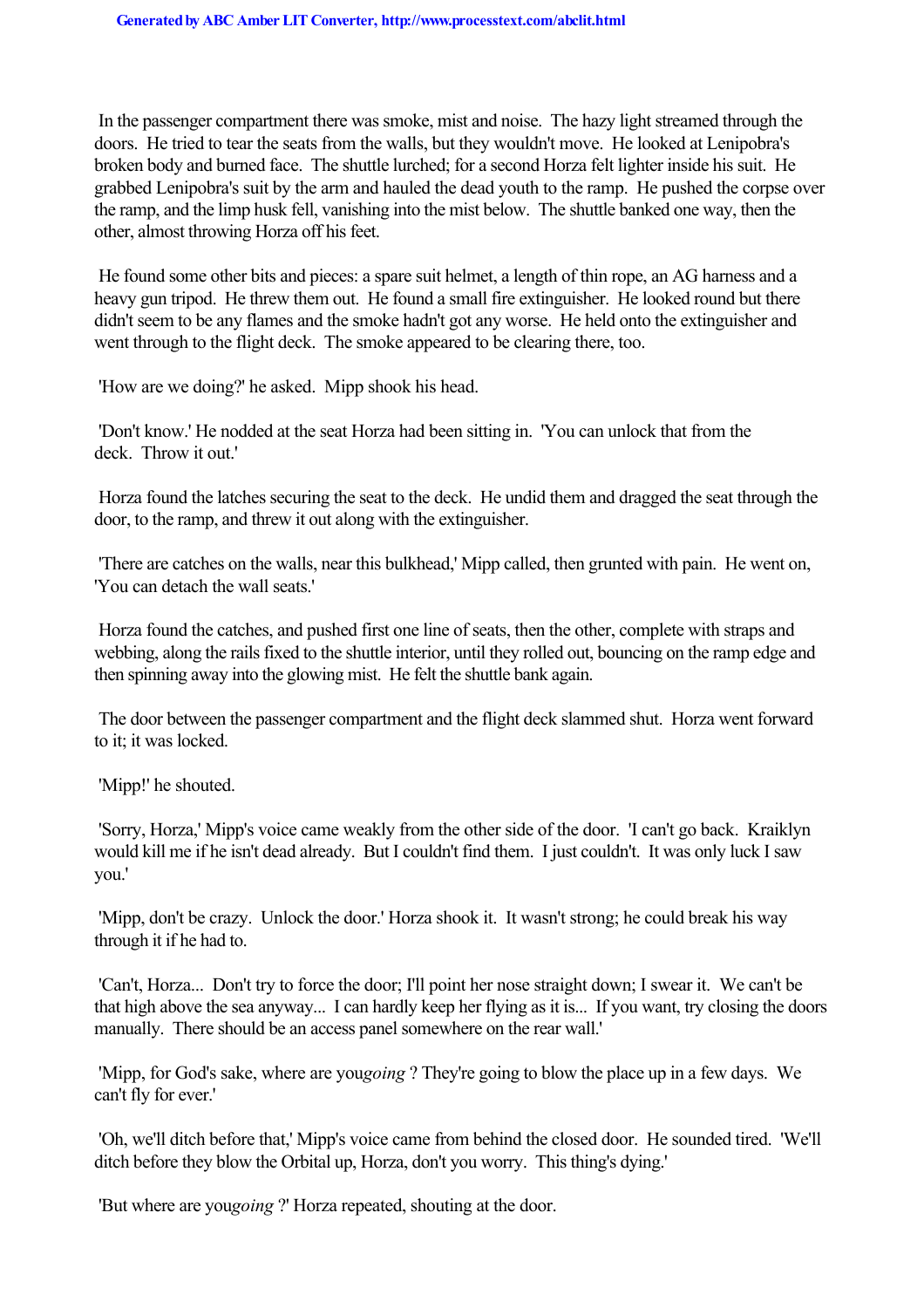'Don't know, Horza. The far side maybe... Evanauth... I don't know. Just away. I-' There was a thump as though something had fallen to the floor, and Mipp cursed. The shuttle juddered, heeling over briefly.

'What is it?' Horza asked anxiously.

'Nothing,' Mipp said. 'I dropped the medkit, that's all.'

'Shit,' Horza said under his breath, and sat down, back against the bulkhead.

'Don't worry, Horza, I'll... I'll... do what I can.'

 'Yes, Mipp,' Horza said. He got to his feet again, ignoring the ache of exhaustion in both legs and the stabbing pain in his right calf, and went to the rear of the shuttle. He looked for an access panel, found one and prised it open. It revealed another fire extinguisher; he threw it out, too. On the other wall the panelled to a hand crank. Horza twisted the grip. The doors started to close slowly, then jammed. He strained at the lever until it snapped; he swore and threw it out as well.

 Just then the shuttle came clear of the mist. Horza looked down and saw the ruffled surface of a grey sea where slow waves rolled and broke. The bank of mist lay behind them, an indeterminate grey curtain beneath which the sea disappeared. The sunlight slanted across the layered mist, and hazy clouds filled the sky.

Horza watched the broken handle tumble down towards the sea, becoming smaller and smaller; it stroked a mark of white across the water, then it was gone. He reckoned they were about one hundred metres above the sea. The shuttle banked, forcing Horza to grab the side of the door; the craft turned to head almost parallel to the cloud bank.

Horza went to the bulkhead and banged on the door. 'Mipp? I can't get the doors closed.'

'It's all right,' the other man replied faintly.

'Mipp, open the door. Don't be crazy.'

'Leave me alone, Horza. Leave me alone, understand?'

 'God-*damn*,' Horza said to himself. He went back to the open doors, buffeted by the wind curling back in from the slipstream. They seemed to be heading away from the Edgewall, judging by the angle of the sun. Behind them lay nothing but sea and clouds. There was no sign of the*Olmedreca* or any other craft or ship. The seemingly flat horizon to either side disappeared into a haze; the ocean gave no impression of being concave, only vast. Horza tried to stick his head round the corner of the shuttle's open door to see where they were going. The rush of air forced his head back before he could take a proper look, and the craft lurched again slightly, but he had an impression of another horizon as flat and featureless as that on either side. He got further back into the shuttle and tried his communicator, but there was nothing from his helmet speakers; all the circuits were dead; everything seemed to have been knocked out by the electromagnetic pulse from the explosion on the Megaship.

 Horza considered taking the suit off and throwing it out, too, but he was already cold, and if he took the suit off he'd be virtually naked. He would keep the device on unless they started losing height suddenly. He shivered, and his whole body ached.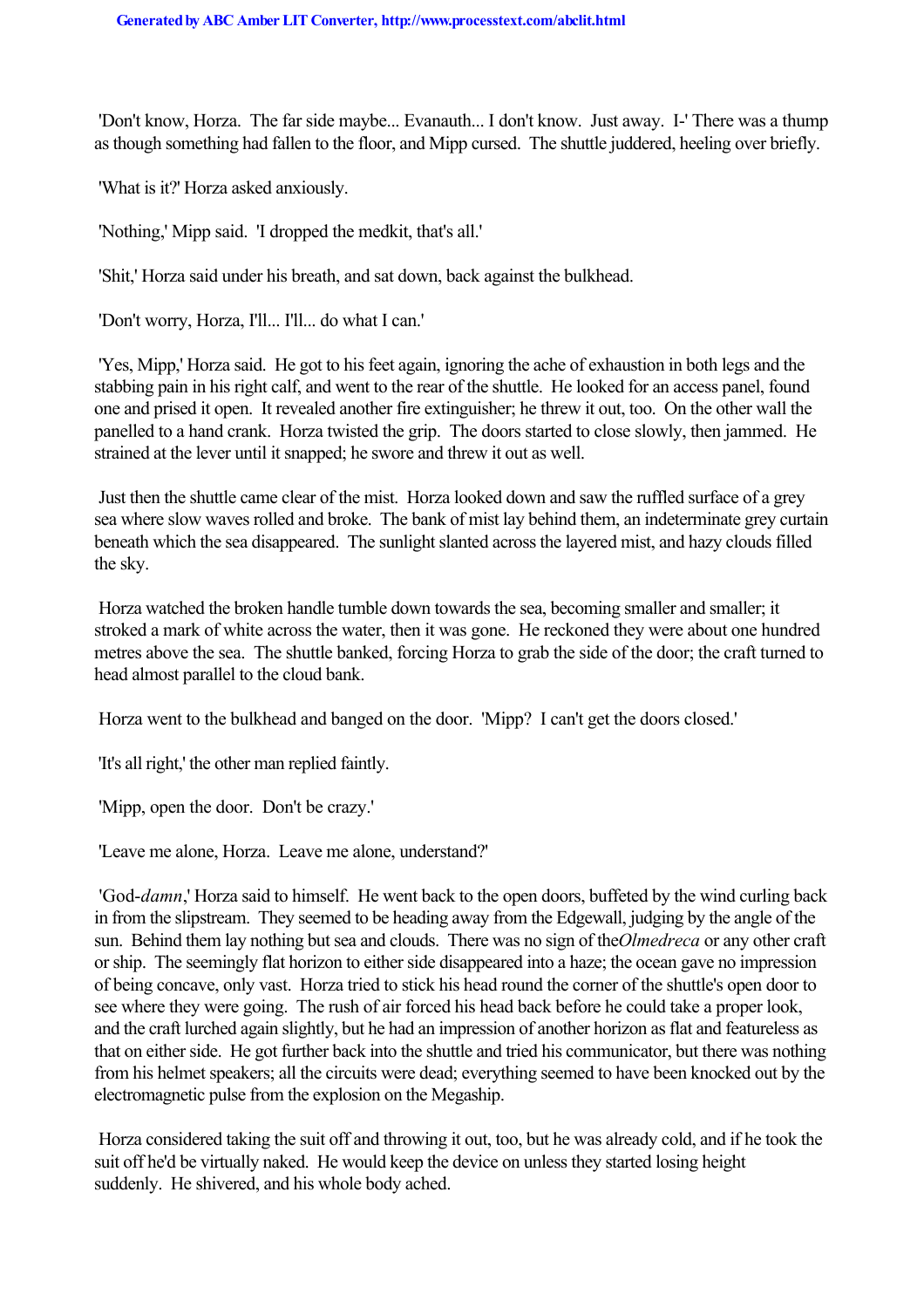He would sleep. There was nothing he could do for now, and his body needed rest. He considered Changing, but decided against it. He closed his eyes. He saw Yalson, as he had imagined her, running on the Megaship, and opened his eyes again. He told himself she was all right, just fine, then closed his eyes once more.

 Maybe by the time he woke they would be out from under the layers of magnetised dust in the upper atmosphere, in the tropical or even just temperate zones, rather than the arctic region. But that would probably mean only that they would finally ditch in warm water, not cold. He couldn't imagine Mipp or the shuttle holding together long enough to complete a journey right across the Orbital.

... assume it was thirty thousand kilometres across; they were making perhaps three hundred per hour...

 His head full of changing figures, Horza slipped into sleep. His last coherent thought was that they just weren't going fast enough, and probably couldn't. They would still be flying over the Circlesea towards land when the Culture blew the whole Orbital into a fourteen million-kilometre halo of light and dust...

 Horza woke rolling around inside the shuttle. In the first few blurred seconds of his waking he thought he had already tumbled out of the rear door of the shuttle and was falling through the air; then his head cleared and he found himself lying spread-eagled on the floor of the rear compartment, watching the blue sky outside tilt as the shuttle banked. The craft seemed to be travelling more slowly than he remembered. He could see nothing from the rear view out of the doors except blue sky, blue sea and a few puffy white clouds, so he stuck his head round the side of the door.

 The buffeting wind was warm, and over in the direction the shuttle was banking lay a small island. Horza looked at it incredulously. It was tiny, surrounded by smaller atolls and reefs showing pale green through the shallow water, and it had a single small mountain sticking up from concentric circles of lush green vegetation and bright yellow sand.

 The shuttle dipped and levelled, straightening on its course for the island. Horza brought his head back in, resting the muscles of his neck and shoulder after the exertion of holding his head out in the slipstream. The shuttle slowed yet more, dipping again. A slight juddering vibrated through the craft's frame. Horza saw a torus of lime-coloured water appear in the sea behind the shuttle; he stuck his head round the side of the door again and saw the island just ahead and about fifty metres below. Small figures were running up the beach which the shuttle was approaching. A group of the humans were heading across the sand for the jungle, carrying what looked like a huge pyramid of golden sand on a sort of litter or stretcher, held on poles between them.

 Horza watched the scene slide by underneath. There were small fires on the beach, and long canoes. At one end of the beach, where the trees cut down towards the water, there squatted a broad-backed, shovel-nosed shuttle, perhaps two or three times the size of the*CAT's.* The shuttle flew over the island, through some vague grey pillars of smoke.

 The beach was almost clear of people; the last few, who looked thin and almost naked, ran into the cover of the trees as though afraid of the craft flying over them. One figure lay sprawled on the sand near the module. Horza caught a glimpse of one human figure, more fully clothed than the others, not running but standing and pointing up towards him, pointing towards the shuttle flying over the island, with something in his hand. Then the top of the small mountain appeared just underneath the open shuttle door, blocking off the view. Horza heard a series of sharp reports, like small, hard explosions.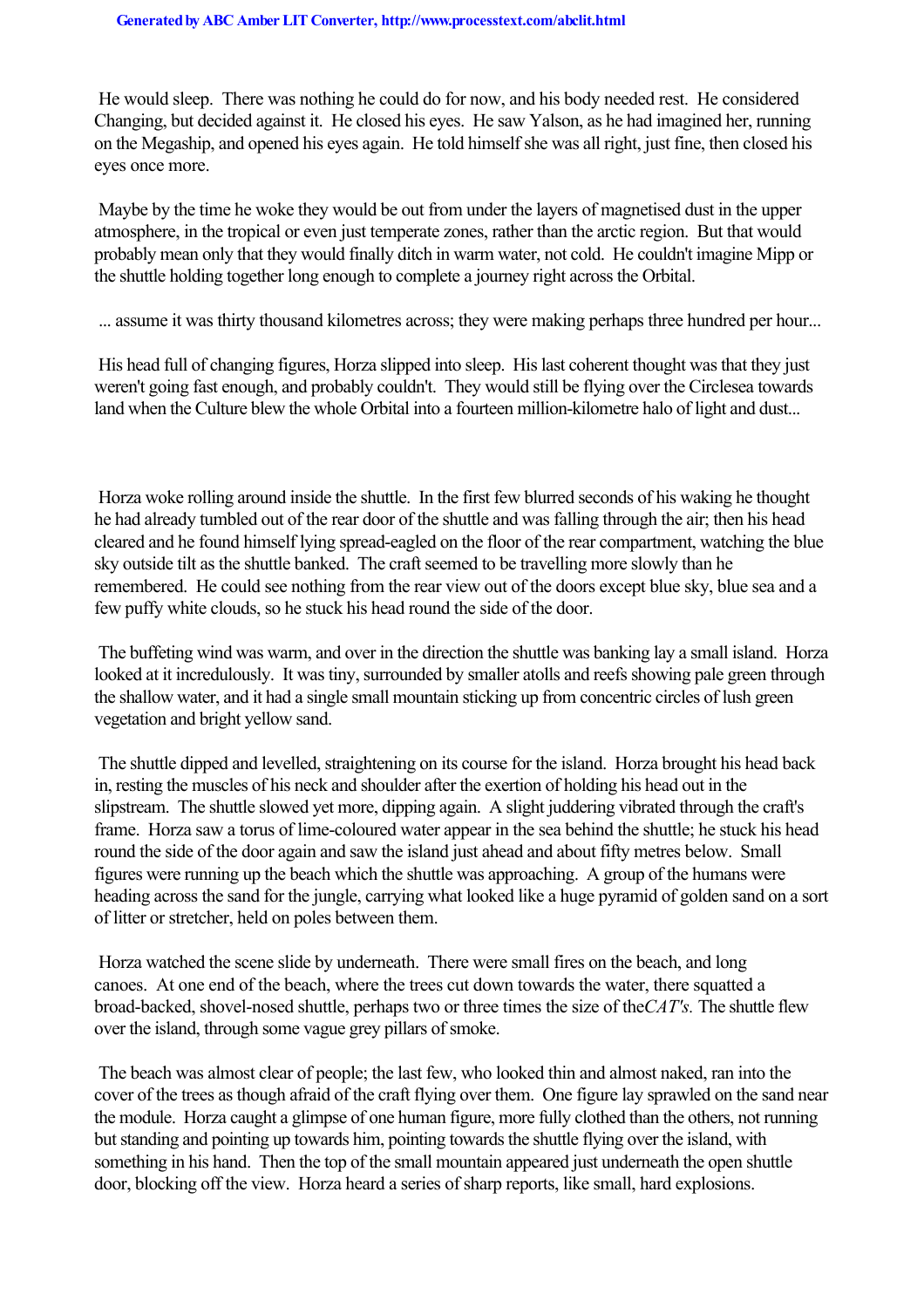## **Generated by ABC Amber LIT Converter, <http://www.processtext.com/abclit.html>**

'Mipp!' he shouted, going to the closed door.

 'We've had it, Horza,' Mipp said weakly from the other side. There was a son of despairing jocularity in his voice. 'Even the natives aren't friendly.'

 'They looked frightened,' Horza said. The island was disappearing behind. They weren't turning back, and Horza felt the shuttle speeding up.

'One of them had a gun,' Mipp said. He coughed, then moaned.

'Did you see that shuttle?' Horza asked.

'Yeah, I saw it.'

'I think we should go back, Mipp,' Horza said. 'I think we ought to turn round.'

 'No,' Mipp said. 'No, I don't think we ought to... I don't think that's a good idea, Horza. I didn't like the look of the place.'

 'Mipp, it looked*dry.* What more do you want?' Horza looked at the view through the rear doors; the island was nearly a kilometre away already and the shuttle was still increasing speed, gaining height all the time.

'Got to keep going, Horza. Head for the coast.'

 'Mipp! We'll never get there! It'll take us four days at least and the Culture's going to blow this place apart in three!'

There was silence from the far side of the door. Horza shook its light, grubby surface with his hand.

 'Just leave it, Horza!' Mipp screamed. Horza hardly recognised the man's hoarse, shrill voice. 'Just leave it! I'll kill us both, I swear!' The shuttle suddenly tilted, pointing its nose at the sky and its open doors at the sea. Horza started to slide back, his feet slipping on the shuttle's floor. He jammed the suit fingers into the wall slot the seats had been attached to, hanging there as the shuttle started to stall in its steep climb.

'All right, Mipp!' he shouted. 'All right!'

 The shuttle fell, side-slipping, throwing Horza forward and against the bulkhead. He was suddenly heavy as the craft bottomed out of its short dive. The sea slithered underneath, only fifty or so metres below.

'Just leave me*alone* , Horza,' Mipp's voice said.

'OK, Mipp,' Horza said. 'OK.'

 The shuttle rose a little, gaining altitude and increasing speed. Horza went back, away from the bulkhead which separated him from the flight deck and Mipp.

 Horza shook his head and went to stand by the open door, looking back towards the island with its lime shallows, grey rock, green-blue foliage and band of yellow sand. It all slowly shrank, the frame of the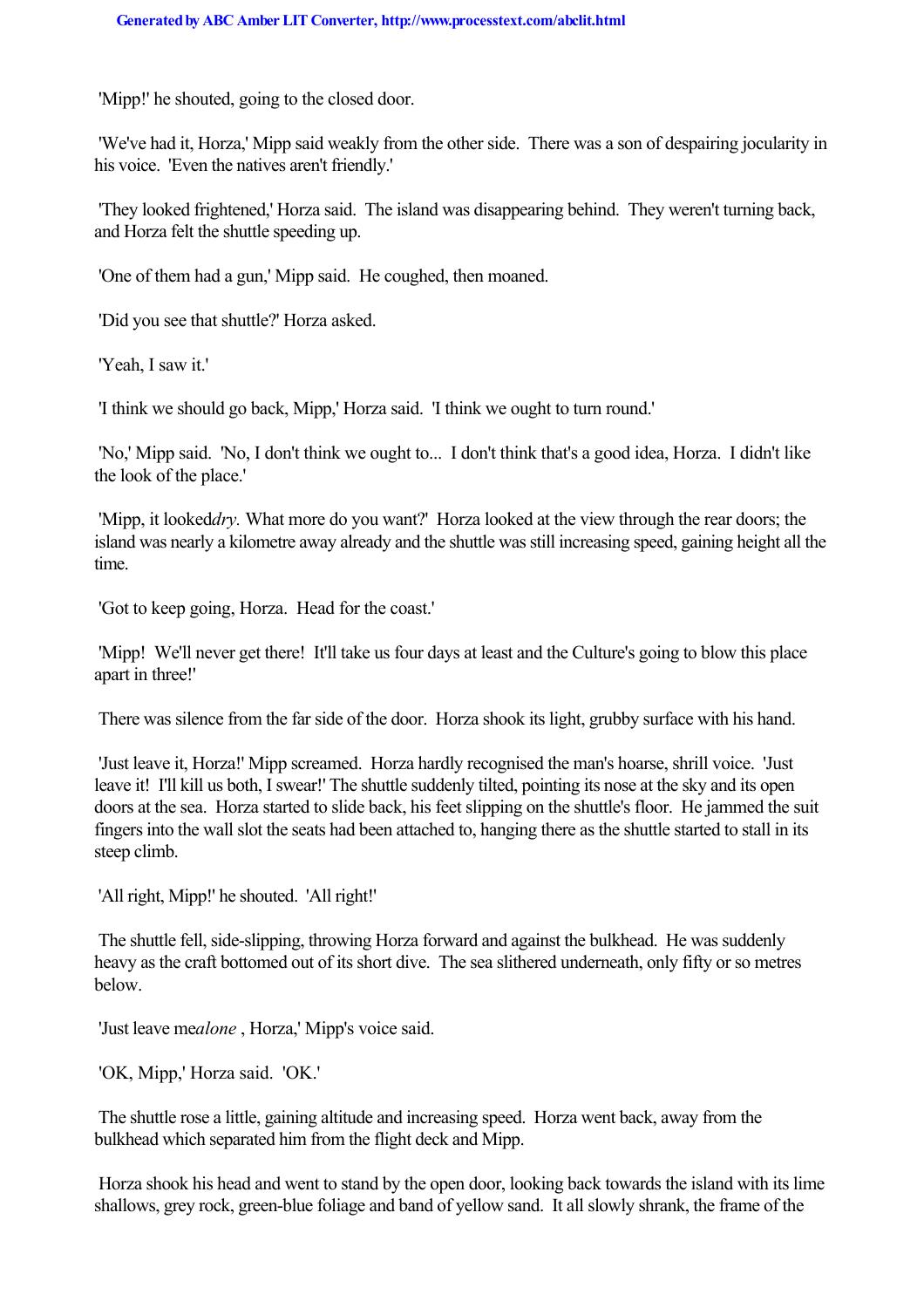open shuttle doors filling with more and more sea and sky as the island lost itself in the haze.

 He wondered what he could do, and knew there was only one course of action. There had been a shuttle on that island; it could hardly be in a worse state than the one he was in now, and their chances of being rescued at the moment were virtually nil. He turned round to look at the flimsy door leading to the flight deck, still holding onto the edge of the rear door, the warm buffeting air spilling in around him.

 He wondered whether just to charge straight in or to try to reason with Mipp first. While he was still thinking about it the shuttle gave a shudder, then started to fall like a stone towards the sea.

## 6. The Eaters

 Horza was weightless for a second. He felt himself caught by the eddying wind swirling through the rear doors, drawing him towards them. He grabbed at the channel in the wall he had held onto earlier. The shuttle dipped its nose, and the roar of the wind increased. Horza floated, his eyes closed, his fingers jammed into the wall slot, waiting for the crash; but instead the shuttle levelled out again, and he was back on his feet.

 'Mipp!' he shouted, staggering forward to the door. He felt the craft turning and glanced out through the rear doors. They were still falling.

 'It's gone, Horza,' Mipp said faintly. 'I've lost it.' He sounded weak, calmly despairing. 'I'm turning back for the island. We won't get there, but... we're going to hit in a few moments... You'd best get down by this bulkhead and brace yourself. I'll try to put her down as soft as I can...'

'Mipp,' Horza said, sitting down on the floor with his back to the bulkhead, 'is there anything I can do?'

'Nothing,' Mipp said. 'Here we go. Sorry, Horza. Brace yourself.'

 Horza did exactly the opposite, letting himself go limp. The air roaring through the rear doors howled in his ears; the shuttle shook underneath him. The sky was blue. He caught a glimpse of waves... He kept just enough tension in his back to keep his head against the bulkhead surface. Then he heard Mipp shout; not words - just a shout of fear, an animal noise.

 The shuttle crashed, slamming into something, forcing Horza hard back against the wall, then releasing him. The craft raised its nose slightly. Horza felt light for a moment, saw waves and white spray through the open rear doors, then the waves went, he saw sky, and closed his eyes as the shuttle's nose dipped again.

 The craft smashed into the waves, crashing to a stop in the water. Horza felt himself squashed into the bulkhead as though by the foot of some gigantic animal. The wind was forced out of him, blood roared, the suit bit at him. He was shaken and flattened, and then, just as the impact seemed to be over, another shock sledge-hammered into his back and neck and head, and suddenly he was blind.

 The next thing he knew there was water everywhere about him. He was gasping and spluttering, striking out in the darkness and hitting his hands off hard, sharp, broken surfaces. He could hear water gurgling, and his own choked breath frothing. He blew water out of his mouth and coughed.

He was floating in a bubble of air, in darkness, in warm water. Most of his body seemed to be aching,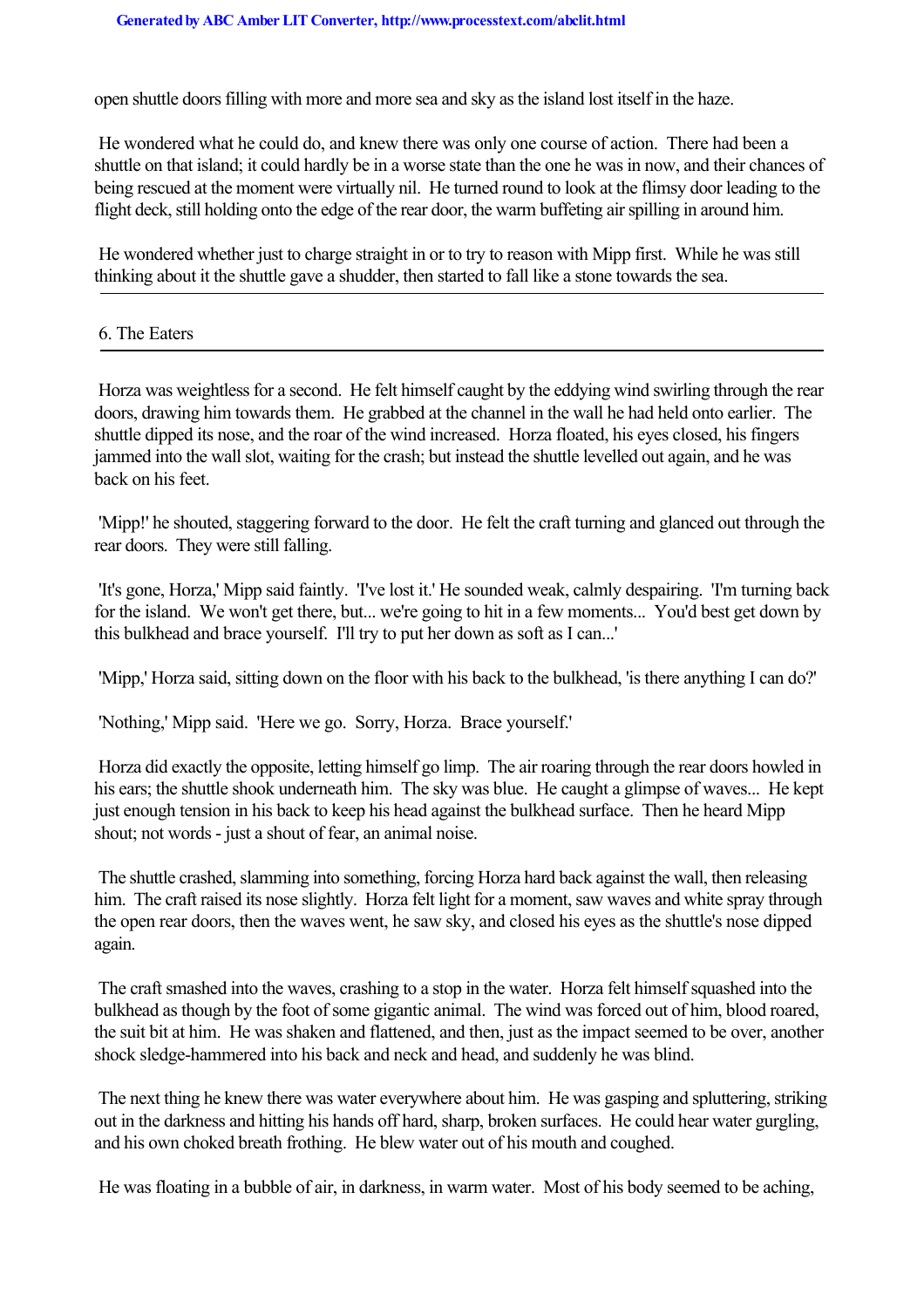each limb and part clamouring with its own special message of pain.

 He felt gingerly round the small space he was trapped in. The bulkhead had collapsed; he was - at last in the flight-deck area with Mipp. He found the other man's body, crushed between seat and instrument panel, trapped and still, half a metre under the surface of the water. His head, which Horza could feel by reaching down between the seat head-rest and what felt like the innards of the main monitor screen, moved too easily in the neck of the suit, and the forehead had been crushed.

 The water was rising higher. The air was escaping through the smashed nose of the shuttle, floating and bobbing bow-up in the sea. Horza knew he would have to swim down and back through the shuttle's rear section and out through the rear doors, otherwise he'd be trapped.

 He breathed as deeply as he could, despite the pain, for about a minute, while the rising water level gradually forced his head into the angle between the top of the craft's instrument panel and the flight-deck ceiling. He dived.

 He forced his way down, past the wreckage of the crushed seat Mipp had died in, and past the twisted panels of light metal which had made up the bulkhead. He could see light, vaguely green-grey, forming a rectangle beneath him. Air trapped in his suit bubbled round him, along his legs, upwards to his feet. He was slowed for a moment, buoyed up by the air in his boots, and for a second he thought he wasn't going to make it, that he was going to hang there upside-down and drown. Then the air bubbled out through the holes in his boots punched there by Lamm's laser, and Horza sank.

 He struggled down through the water to the rectangle of light, then swam through the open rear doors and into the shimmering green depths of the water under the shuttle; he kicked and went up, breaking out into the waves with a gasp, sucking warm, fresh air into his lungs. He felt his eyes adjust to the slanted but still bright sunlight of late afternoon.

 He grabbed hold of the shuttle's dented, punctured nose - sticking above the water by about two metres - and looked around, trying to see the island, but without success. Still just treading water and letting his battered body and brain recover, Horza watched the up-tilted nose of the craft sink lower in the water and tip slowly forward so that the shuttle gradually floated almost level in the waves, its top surface just awash. The Changer, his arm muscles straining and hurting, eventually hauled himself onto the top of the shuttle, and lay there like a beached fish.

 He started to shut off the pain signals, like a weary servant picking up the litter of breakables after an employer's destructive rage.

 It was only lying there, with small waves washing over the top surface of the shuttle's fuselage, that he realised that all the water he had been coughing up and swallowing was fresh. It hadn't occurred to him that the Circlesea would be anything other than salt, like most planetary oceans, but in fact there was not even the slightest tang of it, and he congratulated himself that at least he would not die of thirst.

 He stood up carefully, in the centre of the shuttle roof, waves breaking round his feet. He looked around, and could see the island - just. It looked very small and far away in the early evening light, and, while there was a faint warm breeze blowing more or less towards the island, he had no idea which way any currents might be taking him. He sat down, then lay back, letting the waters of the Circlesea wash over the flat surface beneath him and break in small lines of surf against his much-damaged suit. After a while he just fell asleep, not really meaning to, but not stopping himself when he realised that he was, telling himself to sleep for only an hour or so.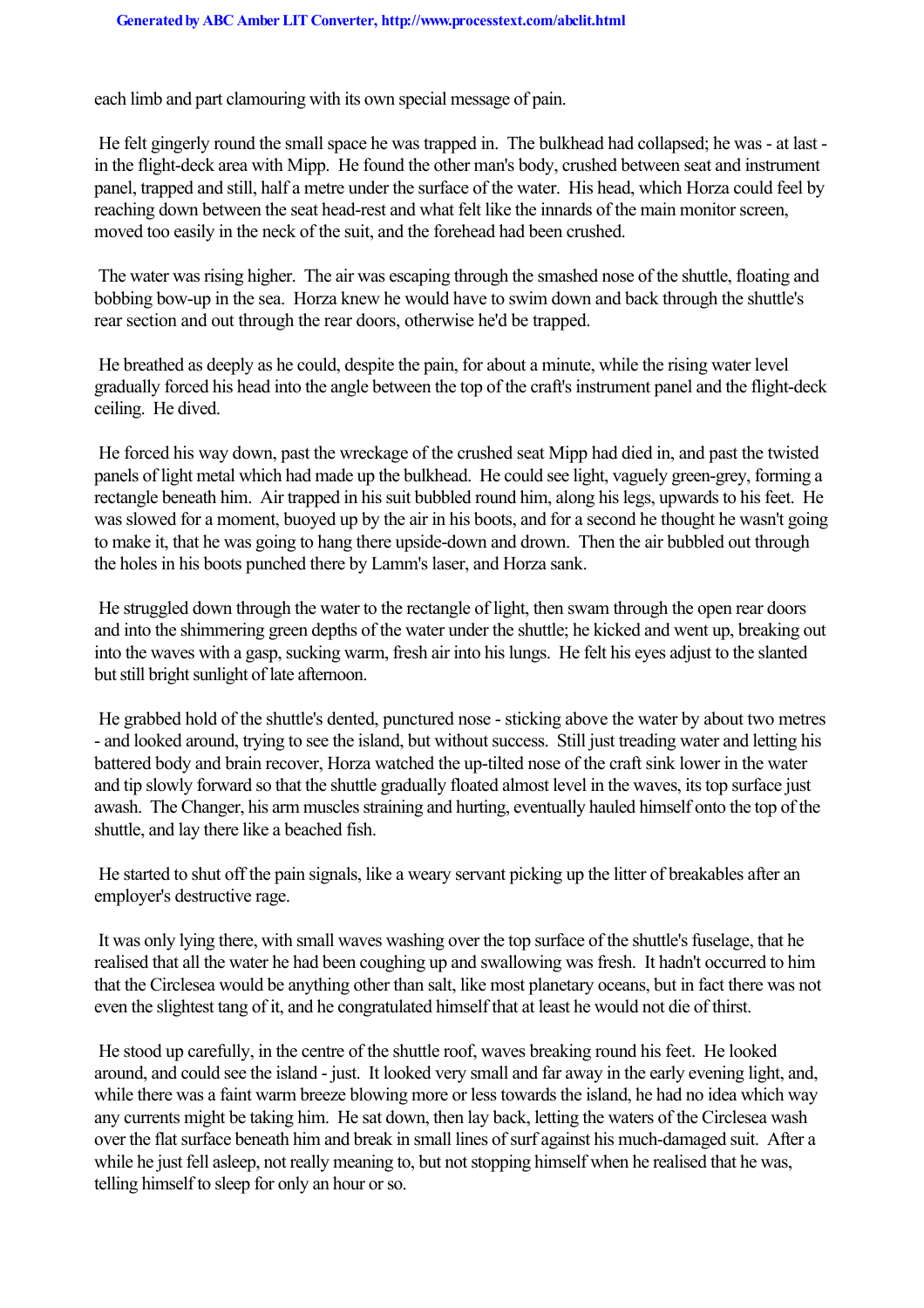He woke up to see the sun, though still high in the sky, looking dark red as it shone through the layers of dust above the distant Edgewall. He got to his feet again; the shuttle didn't seem to have sunk any lower in the water. The island was still far away, but it looked a little nearer than it had earlier; the currents, or the winds, such as they were, seemed to be carrying him in roughly the right direction. He sat down again.

 The air was still warm. He thought of taking the suit off but decided against it; it was uncomfortable but perhaps he would get too cold without it. He lay back again.

 He wondered where Yalson was now. Had she survived Lamm's bomb, and the wreck? He hoped so. He thought she probably had; he couldn't imagine her dead, or dying. It was little enough to go on, and he refused to believe he was superstitious, but not being able to imagine her dead was somehow comforting. She'd survive. Take more than a tactical nuke and a billion-tonne ship impacting a berg the size of a small continent to polish that girl off... He found himself smiling, remembering her.

 He would have spent more time thinking about Yalson, but there was something else he had to think about as well.

Tonight he would Change.

 It was all he could do. Probably by now it was irrelevant. Kraiklyn was either dead or - if surviving unlikely ever to meet Horza again, but the Changer had prepared for the transformation; his body was waiting for it, and he could think of nothing better to do.

 The situation, he told himself, was far from hopeless. He wasn't badly injured, he seemed to be heading for the island, where the shuttle might still be, and if he could make it in time there was always Evanauth, and that Damage game. Anyway, the Culture might be looking for him by now, so it wouldn't do to keep the same identity for too long. What the hell, he thought; he would Change. He would go to sleep as the Horza the others knew him as, and he would wake up as a copy of the captain of the*Clear Air Turbulence.*

 He prepared his bruised and aching body for the alteration as best he could: relaxing muscles and readying glands and groups of cells; sending deliberate signals from brain to body and face through nerves that only Changers possessed.

He watched the sun, dimming through red stages somewhere low over the ocean.

 Now he would sleep; sleep, and become Kraiklyn; take on yet another identity, another shape to add to the many he had assumed already during his life...

 Maybe there was no point, maybe he was only taking this new shape on to die in.*But* , he thought,*What have I got to lose* ?

 Horza watched the falling, darkening red eye of the sun until he entered the sleep of Changing, and in that Changing trance, though his eyes were closed, and beneath their lids also altering, he seemed to see that dying glare still...

 Animal eyes. Predator's eyes. Caged behind them, looking out. Never sleeping, being three people. Ownership; rifle and ship and Company. Not much yet maybe, but one day... with just a little,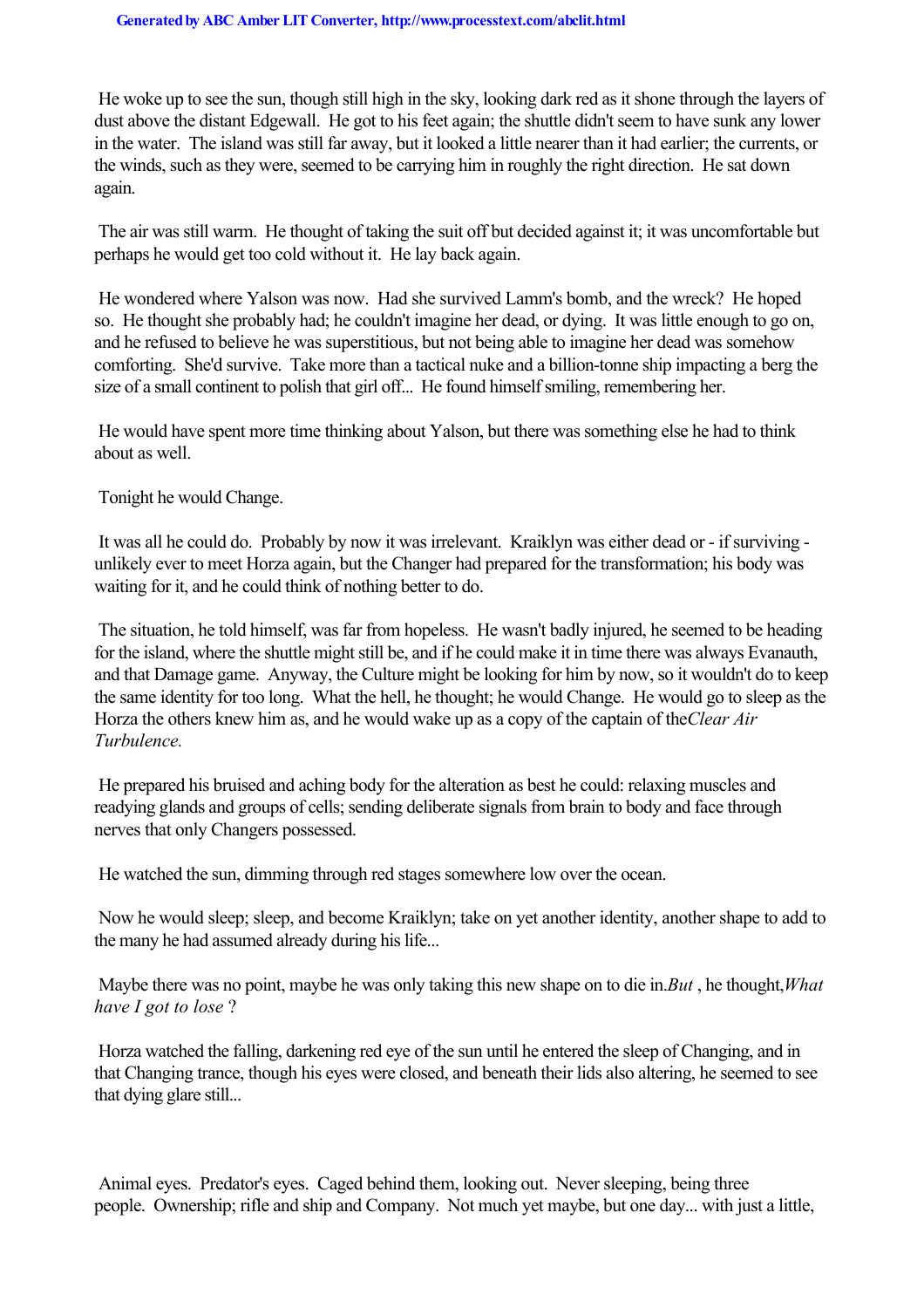little luck, no more than everybody else had a right to... one day he would show them.*He* knew how good he was,*he* knew what he was fit for, and who was fit for him. The rest were just tokens; they were his because they were under his command; it was his ship, after all. The women especially - just game pieces. They could come and go and he didn't care. All you had to do with any of them was share their danger and they thought you were wonderful. They couldn't see that for him there was no danger; he had a lot left to do in life, he*knew* he wasn't going to die some stupid, squalid little combat death. The galaxy, one day, would know his name, and either mourn him or curse him, when eventually he did have to die... He hadn't decided yet whether it would be mourn or curse... maybe it depended on how the galaxy treated him in the meantime... All he needed was the tiniest break, just the sort of thing the others had had, the leaders of the bigger, more successful, better known, more feared and respected Free Companies. They must have had them... They might seem greater than he was now, but one day they would look up to him; everybody would. All would know his name:*Kraiklyn* !

 Horza woke in the dawn light, still lying on the wave-washed shuttle roof, like something washed up and spread upon a table. He was half awake, half asleep. It was colder, the light was thinner and more blue, but nothing else had changed. He started to drift back to sleep again, away from pain and lost hopes.

Nothing else had changed... only him...

He had to swim for the island.

 He had woken for the second time the same morning, feeling different, better, rested. The sun was angling up and out of the overhead haze.

 The island was closer, but he was going past it. The currents were taking him and the shuttle away now, having swept no closer than two kilometres to the group of reefs and sandbanks round the isle. He cursed himself for sleeping so long. He got out of the suit - it was useless now and deserved to be ditched - and left it lying on the still just-awash shuttle roof. He was hungry, his stomach rumbled, but he felt fit and ready for the swim. He estimated it was about three kilometres. He dived in and struck out powerfully. His right leg hurt where he'd been hit by Lamm's laser and his body still ached in places, but he could do it; he knew he could.

 He looked back once, after he'd swum for a few minutes. He could see the suit but not the shuttle. The empty suit was like the abandoned cocoon of some metamorphosed animal, riding opened and empty, seeming just above the surface of the waves behind. He turned away and kept swimming.

 The island came closer, but very slowly. The water was warm at first, but it seemed to get colder, and the aches in his body increased. He ignored them, switching them off, but he could feel himself slowing, and he knew that he'd started off too fast. He paused, treading water for a moment; then, after drinking a little of the warm fresh water, set off again, stroking more deliberately and steadily for the grey tower of the distant island.

 He told himself how lucky he'd been. The shuttle crash hadn't injured him badly - though the aches still plagued him, like noisy relatives locked in a distant room, disturbing his concentration. The warm water, though apparently getting colder, was fresh, so that he could drink from it and wouldn't dehydrate; yet it crossed his mind that he would have been more buoyant had it been salty.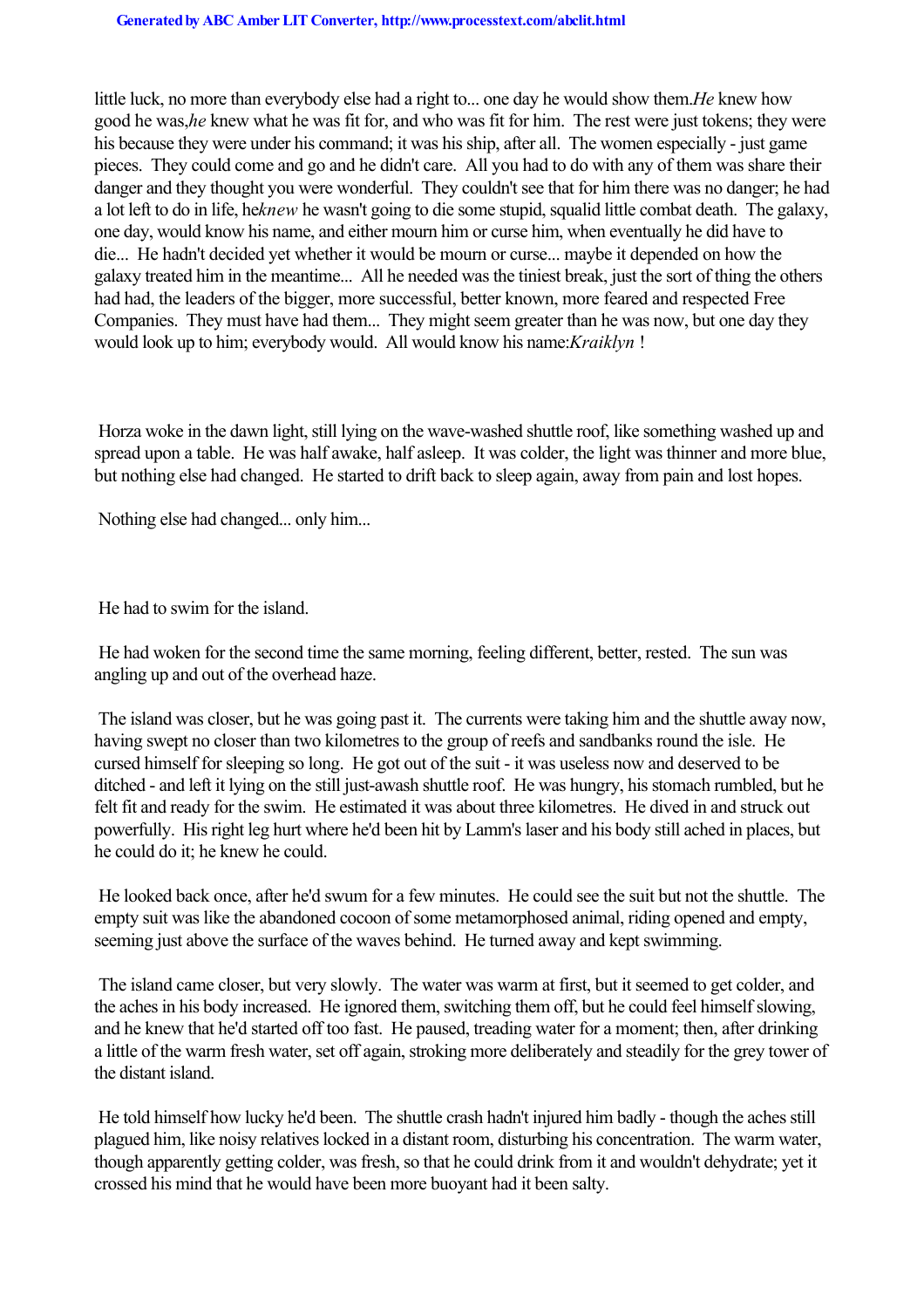He kept going. It ought to have been easy but it was getting more difficult all the time. He stopped thinking about it; he concentrated on moving; the slow, steady, rhythmic beat of arms and legs forcing him through the water; up waves, over, down; up, over, down.

Under my own power, he told himself,*under my own power.*

 The mountain on the island grew larger very slowly. He felt as though he was building it, as though the effort required to make it appear larger in his sight was the same as if he was toiling to construct that peak; heap it up rock by rock, with his own hands...

Two kilometres. Then one.

The sun angled, rose.

Eventually, the outer reefs and shallows; he passed them in a daze, into shallower water.

A sea of aching. An ocean of exhaustion.

 He swam towards the beach, through a fan of waves and surf radiating from the reef-gap he'd swum through...

 ... and felt as though he'd never taken the suit off, as though he wore it still, and it was stiff with rust or age, or filled with heavy water or wet sand; dragging, stiffening, pulling him back.

 He could hear waves breaking on the beach, and when he looked up he could see people on it: thin dark people, dressed in rags, gathered round tents and fires or walking between them. Some were in the water ahead of him, carrying baskets, large open-work baskets which they held on their waists, gathering things from the sea as they waded through it, putting what they collected in their baskets.

 They hadn't seen him, so he swam on, making a slow, crawling motion with his arms and kicking feebly with his legs.

 The people harvesting the sea didn't appear to notice him; they kept on wading through the surf, stooping occasionally to pick from the sands underneath, their eyes sweeping and probing, scanning and searching, but too close in; not seeing him. His stroke slowed to a gasping, dying crawl. He could not lift his hands free of the water, and his legs stayed paralysed...

 Then through the surf noise, like something from a dream, he heard several people shouting nearby, and splashes coming close. He was still swimming weakly when another wave lifted him, and he saw several of the skinny people clad in loincloths and tattered tunics, wading through the water towards him.

 They helped Horza in through the breaking waves, over sun-streaked shallows and onto the golden sands. He lay there while the thin and haggard people crowded round. They talked quietly to each other in a language he hadn't heard before. He tried to move but couldn't. His muscles felt like lengths of limp rag.

 'Hello,' he croaked. He tried it in all the languages he knew, but none seemed to work. He looked into the faces of the people around him. They were human, but that word covered so many different species throughout the galaxy it was a continuing subject for debate who was and who wasn't human. As in all too many matters, the consensus of opinion was starting to resemble what the Culture had to say on the subject. The Culture would lay down the law (except, of course, that the Culture didn't have any real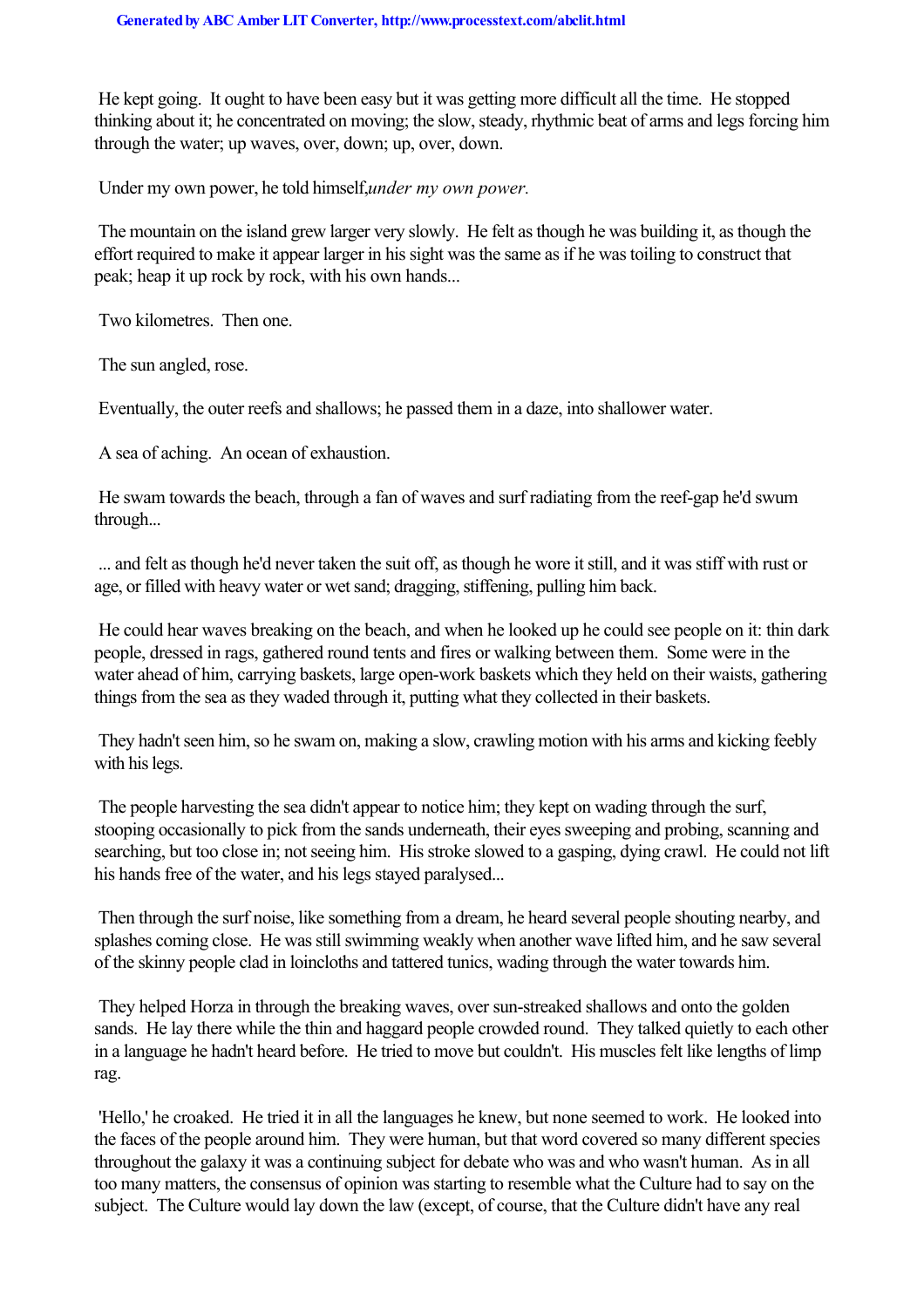laws) about what being human was, or how intelligent a particular species was (while at the same time making clear that pure intelligence didn't really mean much on its own), or on how long people should live (though only as a rough guide, naturally), and people would accept these things without question, because everybody believed the Culture's own propaganda, that it was fair, unbiased, disinterested, concerned only with absolute truth... and so on.

 So were these people around him really human? They were about Horza's height, they seemed to have roughly the same bone structure, bilateral symmetry and respiratory system; and their faces - though each was different - all had eyes, mouth, nose and ears.

 But they all looked thinner than they ought to have been, and their skin, regardless of hue or shade, looked somehow diseased.

 Horza lay still. He felt very heavy again, but at least he was on dry land. On the other hand, it didn't look as though there was much food on the island, judging by the state of the bodies around him. He assumed that was why they were so thin. He raised his head weakly and tried to see through the clumps of thin legs towards the shuttle craft he had seen earlier. He could just see the top of the machine, sticking up above one of the large canoes beached on the sands. Its rear doors were open.

 A smell wafted under Horza's nose and made him feel sick. He put his head down onto the sand again, exhausted.

 The talking stopped and the people turned, their thin, tanned or anyway dark bodies shuffling round to face up the beach. A space opened in their ranks just above Horza's head, and try as he might he couldn't get up on one elbow or swivel his head to see what or who was coming. He lay and waited, then the people to his right all drew back and a line of eight men appeared on that side, holding a long pole together in their left hands, their other arms stuck out for balance. It was the litter he had seen being carried into the jungle the day before, when the shuttle had overflown the island. He watched to see what it held. Two lines of men turned the litter so that it faced Horza and set it down. Then all sixteen sat down, looking exhausted. Horza stared.

On the litter sat the most enormous, obscenely fat human Horza had ever seen.

 He had mistaken the giant for a pyramid of golden sand the previous day, when he had seen the litter and its huge burden from the*CAT* 's shuttle. Now he could see that his first impression had been close in shape if not in substance. Whether the vast cone of human flesh belonged to a male or a female Horza couldn't tell; great mammary-like folds of naked flesh spilled from the creature's upper and middle chest, but they drooped over even more enormous waves of nude, hairless torso-fat, which lay partly cradled in the vast beefs of the giant's akimboed legs and partly overflowing those to droop into the canvas surface of the litter. Horza could see no stitch of clothing on the monster, but no trace of genitals either; whatever they were, they were quite buried under rolls of golden-brown flesh.

 Horza looked up to the head. Rising from a thick cone of neck, gazing out over concentric ramparts of chins, a bald dome of puffy flesh contained a limp and rambling length of pale lips, a small button nose, and slits where eyes must be. The head sat on its layers of neck, shoulder and chest fat like a great golden bell on top of a many-decked temple. The sweat-glistened giant suddenly moved its hands, rolling them round on the end of the bloated fat-bound balloons of its arms, until the merely chubby fingers met and clasped as tightly as their size would allow. As the mouth opened to speak, another one of the skinny humans, his rags slightly less tattered than those of the others, moved into Horza's field of vision, just behind and to the side of the giant.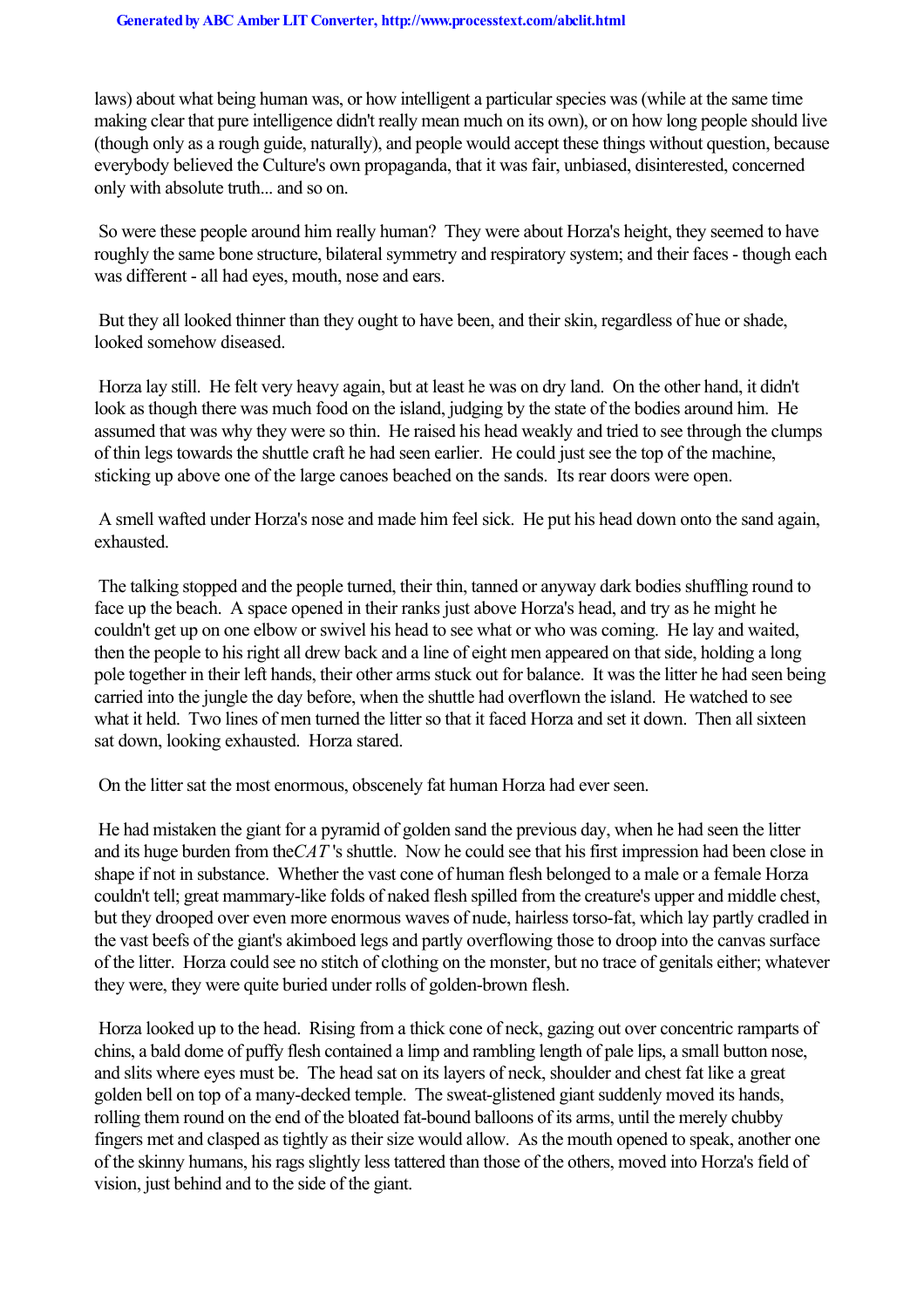The bell of head moved a few centimetres to one side and swivelled round, saying something to the man behind that Horza couldn't catch. Then the giant raised his or her arms with obvious effort and gazed round the skinny humans gathered around Horza. The voice sounded like congealing fat being poured into a jug; it was a drowning voice, Horza thought, like something from a nightmare. He listened, but couldn't understand the language being used. He looked round to see what effect the giant's words were having on the famished-looking crowd. His head spun for a moment, as though his brain had shifted while his skull stayed still; he was suddenly back in the hangar of the*Clear Air Turbulence* , when the Company had been looking at him, and he had felt as naked and vulnerable as he did now.

'Oh, not again,' he moaned in Marain.

 'Oh-hoo!' said the golden rolls of flesh, the voice tumbling over the slopes of fat in a faltering series of tones. 'Gracious! Our bounty from the sea*speaks* !' The hairless dome of head turned further round to the man standing by its side. 'Mr First, isn't this wonderful?' the giant burbled.

'Fate is kind to us, Prophet,' the man said gruffly.

 'Fate favours the beloved, yes, Mr First. It sends our enemies away and brings us bounty - bounty from the sea! Fate be praised!' The great pyramid of flesh shook as the arms went higher, trailing folds of paler flesh as the turret-like head went back, the mouth opening to exposé a dark space where only a few small fangs glinted like steel. When the bubbling voice spoke again it was in the language Horza couldn't make out, but it was the same phrase repeated over and over again. The giant was quickly joined by the rest of the crowd, who shook their hands in the air and chanted hoarsely. Horza closed his eyes, trying to wake from what he knew was not a dream.

 When he opened his eyes the skinny humans were still chanting, but they were crowded around him again, blocking out his view of the golden-brown monster. Their faces eager, their teeth bared, their hands stretched out like claws, the crowd of starving, chanting humans fell on him.

 They stripped off his shorts. He tried to struggle, but they held him down. In his exhaustion he was probably no stronger than anyone of them, and they had no difficulty pinning him; they rolled him over, pulled his hands behind him and tied them there. Then they tied his feet together and pulled his legs back until his feet were almost touching his hands, and bound them to his wrists by a short length of rope. Naked, trussed like an animal ready for the slaughter, Horza was dragged across the hot sand, past a weakly burning fire, then hauled upright and lowered over a short pole stuck into the beach, so that it ran up between his back and his tied limbs. His knees sank into the sand, taking most of his weight. The fire burned in front of him, sending acrid wood-smoke into his eyes, and the awful smell returned; it seemed to come from various pots and bowls spread around the fire. Other fires and collections of pans were littered across the beach.

 The huge pile of flesh the man named Mr First had called 'prophet' was set down near the fire. Mr First stood at the obese human's side, staring at Horza through deep-set eyes contained within a pale and grubby face. The golden giant on the litter clapped chubby hands together and said, 'Stranger, gift of the sea, welcome. I... am the great prophet Fwi-Song.'

 The vast creature spoke a crude form of Marain. Horza opened his mouth to tell them his name, but Fwi-Song continued. 'You have been sent to us in our time of testing, a morsel of human flesh on the tide of nothingness, a harvest-thing plucked from the tasteless wash of life, a sweetmeat to share and be shared in our victory over the poisonous bile of disbelief! You are a sign from Fate, for which we give thanks!' Fwi-Song's huge arms lifted up; rolls of shoulder fat wobbled on either side of the turret-like head, nearly covering the ears. Fwi-Song shouted out in a language Horza didn't know, and the crowd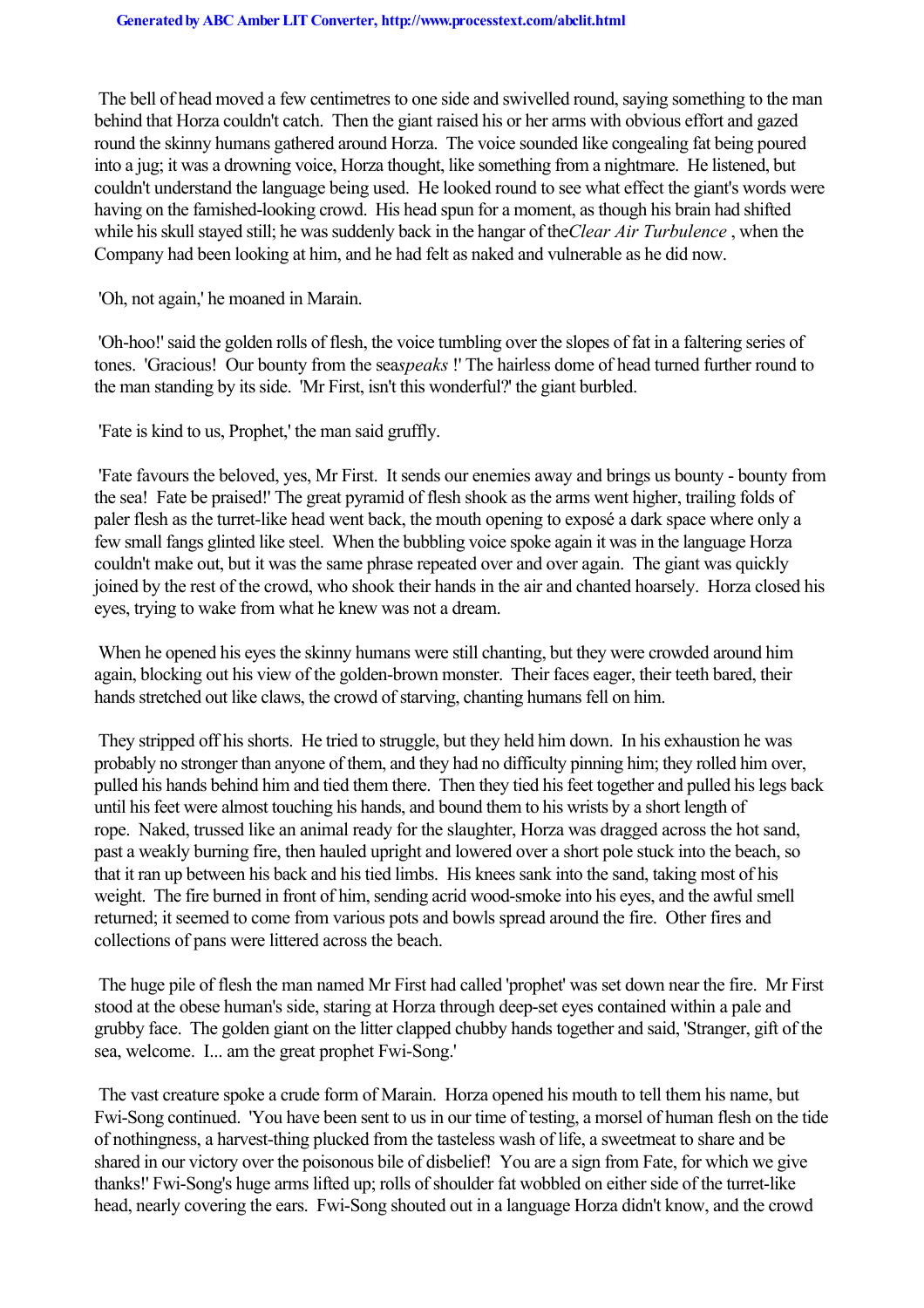echoed the phrase, chanting it several times.

 The fat-smothered arms were lowered again. 'You are the salt of the sea, ocean-gift.' Fwi-Song's syrupy voice changed back into Marain once more. 'You are a sign, a blessing from Fate; you are the one to become many, the single to be shared; yours will be the gaining gift, the blessed beauty of transubstantiation!'

 Horza stared, horrified, at the golden giant, unable to think of anything to say. What*could* you say to people like this? Horza cleared his throat, still hoping to say something, but Fwi-Song went on.

 'Be told then, gift of the sea, that we are the Eaters; the Eaters of ashes, the Eaters of filth, the Eaters of sand and tree and grass; the most basic, the most loved, the most real. We have laboured to prepare ourselves for our day of testing, and now that day is gloriously near!' The golden-skinned prophet's voice grew shrill; folds of fat shook as Fwi-Song's arms opened out. 'Behold us then, as we await the time of our ascension from this mortal plane, with empty bellies and voided bowels and hungry minds!' Fwi-Song's pudgy hands met in a slap; the fingers interweaved like huge, fattened maggots.

 'If I can-' croaked Horza, but the giant was talking to the crowd of grubby people again, the voice bubbling out over the golden sands and the cooking fires and the dull, malnourished people.

 Horza shook his head a little and looked out over the expanse of beach to the open-doored shuttle in the distance. The more he looked at the craft, the more certain he became it was a Culture machine.

 It was nothing he could pin down, but he grew more certain with every moment spent looking at the machine. He guessed it was a forty- or fifty-seater; just about big enough to take all the people he had seen on the island. It didn't look particularly new or fast, and it didn't look armed at all, but something about the whole way its simple, utilitarian form had been put together spoke of the Culture. If the Culture designed an animal-drawn cart or an automobile, they would still share something in common with the device at the far end of the beach, for all the gulf of time between the epochs each represented. It would have helped if the Culture had used some sort of emblem or logo; but, pointlessly unhelpful and unrealistic to the last, the Culture refused to place its trust in symbols. It maintained that it was what it was and had no need for such outward representation. The Culture was every single individual human and machine in it, not one thing. Just as it could not imprison itself with laws, impoverish itself with money or misguide itself with leaders, so it would not misrepresent itself with signs.

 All the same, the Culture did have one set of symbols it was very proud of, and Horza didn't doubt that if the machine he was looking at was a Culture craft, it would have some Marain writing on or in it somewhere.

 Was it in some way connected with the mass of flesh still talking to the scrawny humans around the fire? Horza doubted it. Fwi-Song's Marain was shaky and ill tutored. Horza's own grasp of the language was far from perfect, but he knew enough about the tongue to realise Fwi-Song did it some violence when he or she used it. Anyway, the Culture was not in the habit of loaning out its vehicles to religious nutcases. Was it here to evacuate them, then? Lift them to safety when the Culture's high-technology shit hit the rotating fan that was the Vavatch Orbital? With a sinking feeling, Horza realised this was probably the answer. So there was no escape. Either these crazies sacrificed him or did whatever it was they were set on doing to him, or it was a ride into captivity, courtesy of the Culture.

 He told himself not to assume the worst. After all, he now looked like Kraiklyn, and it wasn't*that* likely the Culture's Minds had made all the correct connections between him, the*CAT* and Kraiklyn. Even the Culture didn't think of everything. But... they probably did know he'd been on*The Hand of God 137* ;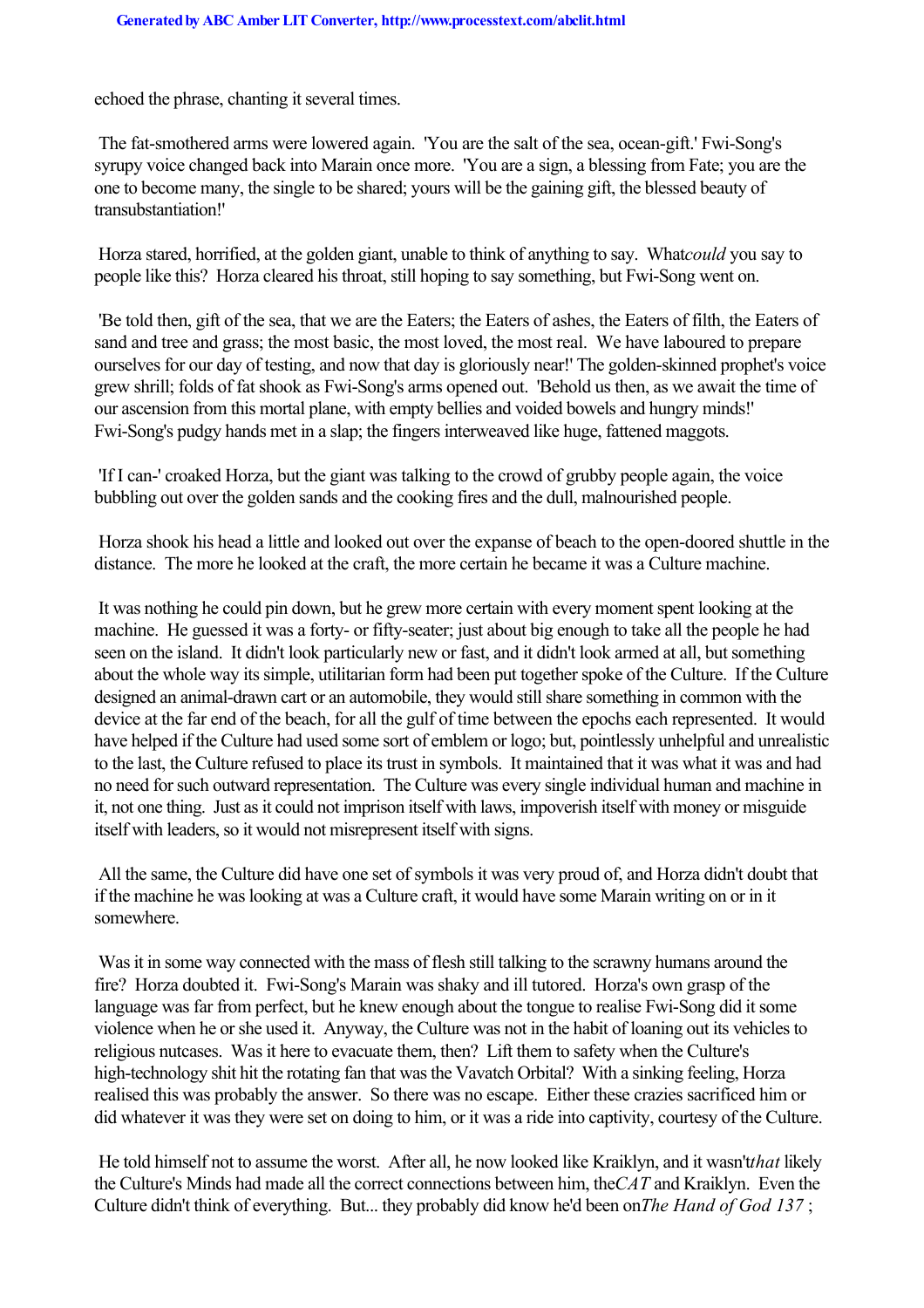they probably did know he'd escaped from it; they probably did know that the*CAT* was in that volume at the time. (He recalled the statistics Xoralundra had quoted to the*Hand* 's captain; yes, the GCU must have won the battle... He remembered the*CAT* 's rough-running warp motors; probably producing a wake any self-respecting GCU could track from centuries away)... Damn it; he wouldn't put it past them. Maybe they were testing everybody they were picking up from Vavatch. They would know in seconds, from just a single sample cell; a skin flake, a hair; for all he knew he'd been sampled already, a micromissile sent from the nearby shuttle picking up some tiny piece of tissue... He dropped his head, his neck muscles aching with all the others in his battered, bruised, exhausted body.

 Stop it, he told himself.*Thinking like a failure. Too damn sorry for yourself. Get yourself out of this* . *Still got your teeth and your nails*...*and your brain. Just bide your time* ...

 'For lo,' Fwi-Song warbled, 'the godless ones, the most hated, the despised-by-the-despised, the Atheists, the Anathematics, have sent us this instrument of the Nothingness, the Vacuum, to us...' As the giant said those words Horza looked up and saw Fwi-Song point along the beach to the shuttle. 'But we shall not waver in our faith! We shall resist the lure of the Nothingness between the stars where the godless ones, the Anathematised of the Vacuum exist! We shall stay part of what is a part of us! We shall not treat with the great Blasphemy of the Material. We shall stand as the rocks and trees stand firm, rooted, secure, staunch, unyielding!' Fwi-Song's arms went out again, and the voice bellowed out. The gruff-voiced man with the dirty pale skin shouted something at the seated crowd, and they shouted back. The prophet smiled at Horza from across the fire. Fwi-Song's mouth was a dark hole, with four small fangs protruding when the lips formed a smile. They shone in the sunlight.

 'This the way you treat all your guests?' Horza said, trying not to cough until the end of his sentence. He cleared his throat. Fwi-Song's smile vanished.

 'Guest you are not, sea-wanton, salt-gift. Prize: ours to keep, mine to use. Bounty from the sea and the sun and the wind, brought to us by Fate. Hee-hee.' Fwi-Song's smile returned with a girlish giggle, and one of the huge hands went to cover the pale lips, 'Fate recognises its prophet, sends him tasty treats! Just when some of my flock were having second thoughts, too! Eh, Mr First?' The turret-head turned to the thin figure of the paler man, standing with arms folded, by the giant's side. Mr First nodded:

 'Fate is our gardener, and our wolf. It weeds out the weak to honour the strong. So the prophet has spoken.'

 'And the word which dies in the mouth lives in the ear,' Fwi-Song said, turning the huge head back to look at Horza.*At least* , Horza thought,*now I know it's a male. For whatever that's worth.*

 'Mighty Prophet,' Mr First said. Fwi-Song smiled wider but continued looking at Horza. Mr First went on, 'The sea-gift should see the fate that awaits him. Perhaps the treacherous coward Twenty-seventh-'

 'Oh,*yes* !' Fwi-Song clapped his huge hands together and a smile lit up his whole face. For a second Horza thought he saw small white eyes beyond the slits staring at him. 'Oh let's, yes! Bring the coward, let us do what must be done.'

 Mr First spoke in ringing tones to the emaciated humans gathered around the fire. A few stood up and walked off behind Horza, towards the forest. The rest started singing and chanting.

 After a few minutes Horza heard a scream, then a series of yells and screams, gradually coming closer. At last the people who had left came back, carrying a short, thick log, much like the one Horza was held by. Swinging on the pole was a young man, screaming, shouting in the language Horza didn't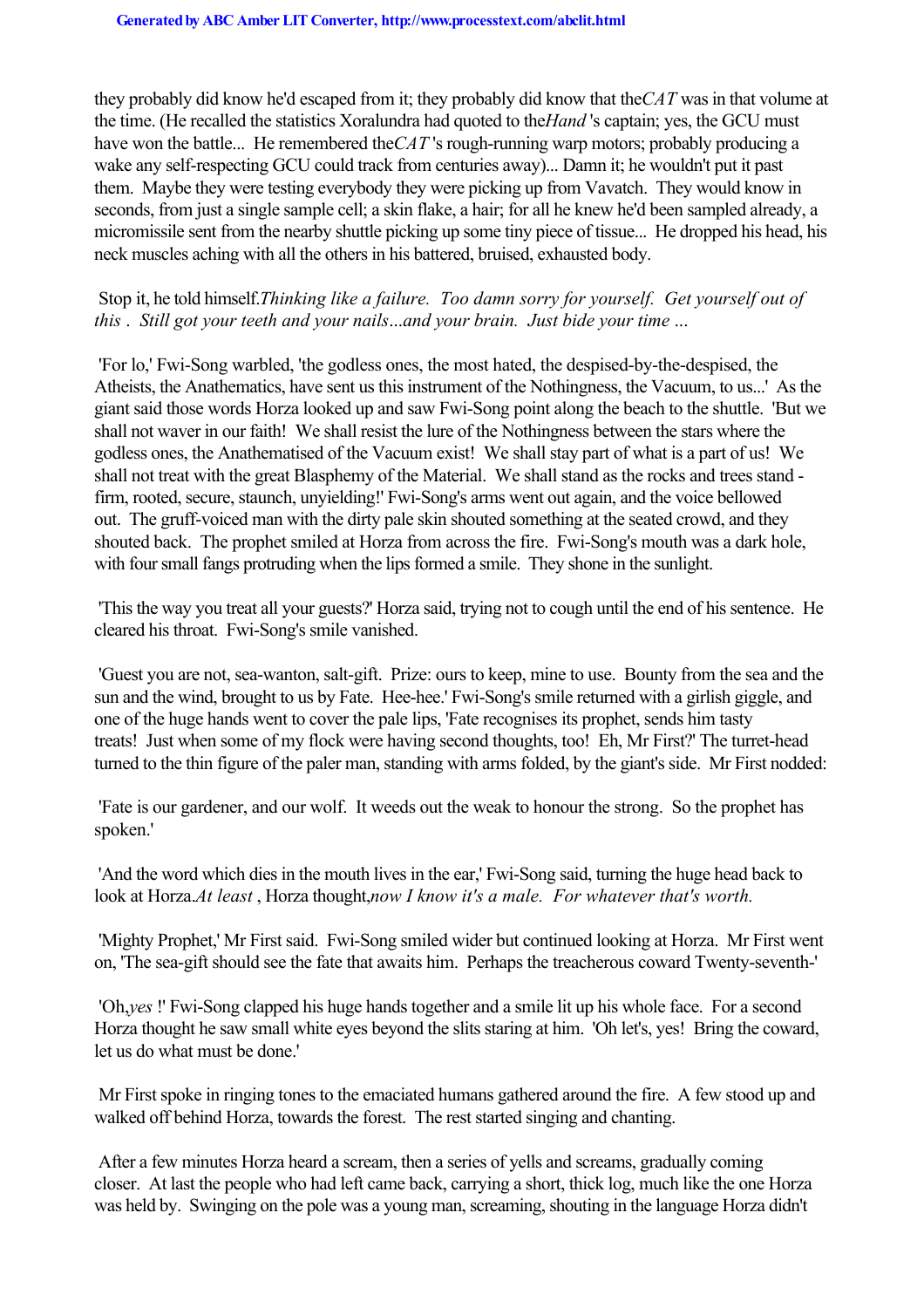understand, and struggling. Horza saw drops of sweat and saliva fall from the young man's face and spot the sand. The log was sharpened at one end; that point was driven into the sand on the opposite side of the fire from Horza, so that the young man faced the Changer.

 'This, my libation from the seas,' Fwi-Song said to Horza, pointing at the young man, who was quivering and moaning, his eyes rolling about in their sockets and his lips dribbling, 'this is my naughty boy; called Twenty-seventh, since his rebirth. This was one of our respected, much loved sons, one of our anointed, one of our fellow morsels, one of our brotherly taste buds on the great tongue of life.' Fwi-Song's voice chortled with laughter as he spoke, as though he knew the absurdity of the part he was playing and couldn't resist hamming it up. 'This splinter from our tree, this grain from our beach, this reprobate dared to run towards the seven-times-cursed vehicle of the Vacuum. He spurned the gift of burden with which we honoured him; he chose to abandon us and flee across the sands when the alien enemy passed over us yesterday. He did not trust our salving grace, but turned instead to an instrument of darkness and nothingness, towards the soaking shade of the soulless ones, the Anathematics.' Fwi-Song looked at the man, still shaking on the post across the fire from Horza. The prophet's face went stern with reproach. 'By the workings of Fate the traitor who ran from our side and put his prophet's life at risk was caught - so that he might learn his sad mistake, and make good his terrible crime.' Fwi-Song's arm dropped. The vast head shook.

 Mr First shouted to the people round the fire. They faced the young man called Twenty-seventh and chanted. The ghastly smells Horza had sensed earlier came back, making his eyes mist and his nose tingle.

 While the people chanted and Fwi-Song watched, Mr First and two of the women followers dug up small sacks from the sand. Out of them they brought some thin lengths of cloth which they proceeded to wrap round their bodies. As Mr First put his vestments on, Horza saw a large, cumbersome-looking projectile pistol, held in a string holster beneath the man's grubby tunic. Horza presumed that was the gun fired at the shuttle the day before, when he and Mipp had overflown the island.

The young man opened his eyes, saw the three people in their cloths and started screaming.

 'Hear how the stricken soul cries out for its lesson, pleads for its bounty of regret, its solace of refreshing suffering,' Fwi-Song smiled, looking at Horza. 'Our child Twenty-seventh knows what awaits him, and while his body, already proved so weak, breaks before the storm, his soul cries out, "Yes! Yes! Mighty Prophet! Succour me! Make me part of you! Give me your strength! Come to me!" Is it not a sweet and uplifting sound?'

 Horza looked into the prophet's eyes and said nothing. The young man went on screaming and trying to tear himself away from the stump. Mr First was crouched before him, on his knees, his head bowed, muttering to himself. The two women dressed in the dull cloth were preparing bowls of steaming liquid from the vats and pots around the fire, warming some over the flames. The smells came to Horza, turning his stomach.

 Fwi-Song switched to the other language and spoke to the two women. They looked at Horza, then came up to him with the bowls. Horza drew his head away as they shoved the containers under his nose. He wrinkled his face up in disgust at what looked and smelled like fish entrails in a sauce of excrement. The women took the awful stuff away; it left a stink in his nose. He tried breathing through his mouth.

 The young man's mouth had been wedged open with blocks of wood, and his choking screams altered in pitch. While Mr First held him, the women ladled the liquids from the bowls into his mouth. The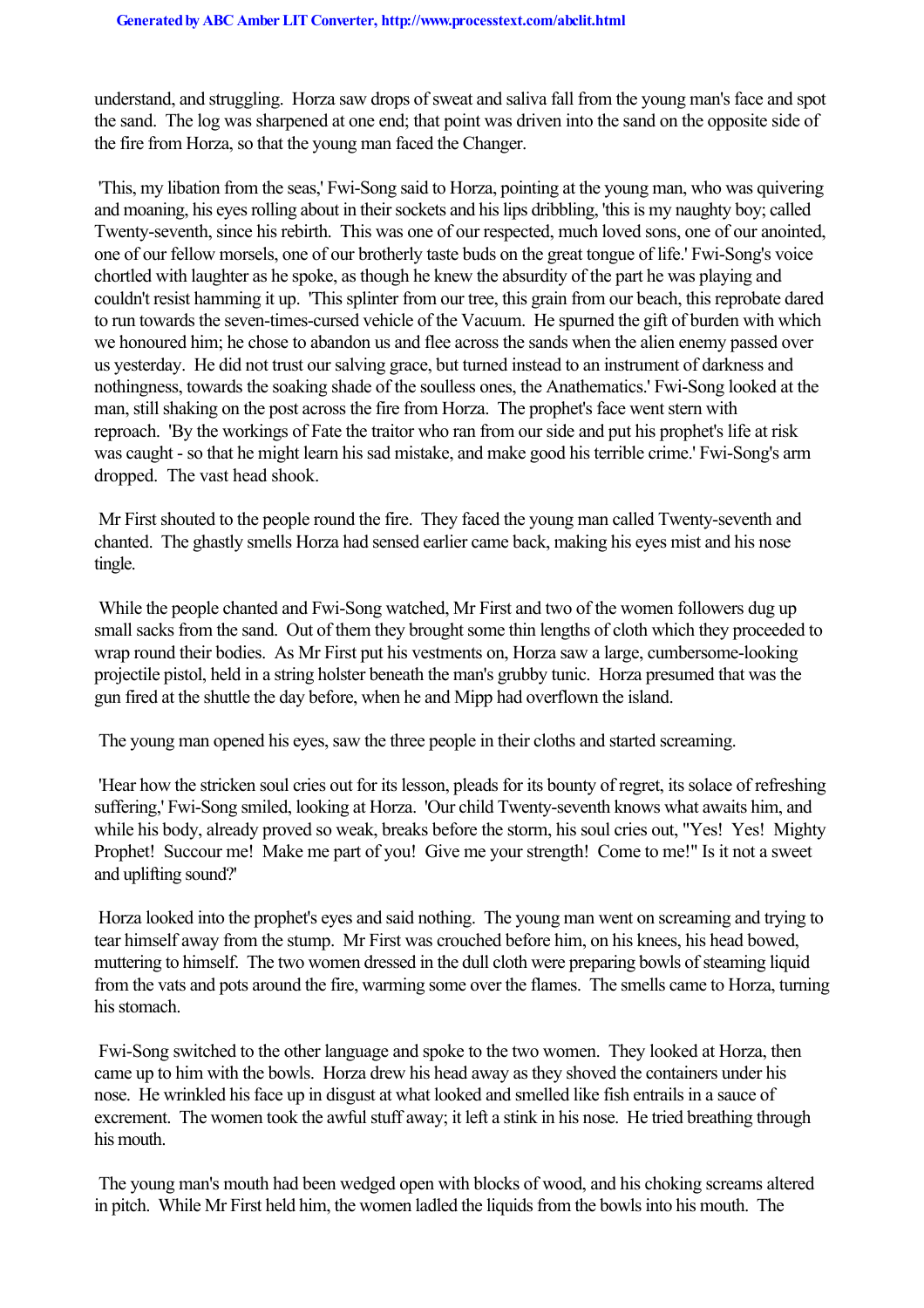young man spluttered and wailed, choked and tried to spit. He moaned, then threw up.

 'Let me show you my armoury, my benefaction,' Fwi-Song said to Horza, and reached behind his vast body. He brought back a large bundle of rags, which he startled to unfold. Glittering in the sunlight, metal devices like tiny man-traps were revealed. Fwi-Song put one finger to his lips while he surveyed the collection, then picked up one of the small metal contraptions. He put it into his mouth, fitting both pans over the pins Horza had seen earlier. 'Zhare,' Fwi-Song said, raising his mouth in a broad smile towards the Changer. 'What'oo you shink of zhat?' The artificial teeth sparkled in his mouth; rows of sharp, serrated points. 'Or zhese?' Fwi-Song swapped them for another set, full of tiny fangs like needles, then another, with angled teeth like hooks with barbs, then another, with holes set in them. 'Goo', eh?' He smiled at Horza, leaving the last pair in. He turned to Mr First. 'Wha' you shink, Nishtur Shursht? Ehs? Or...' Fwi-Song took out the set with the holes, put in another set, like long, blade-like spades. 'Zheze? A 'ink eeg a rar ah nishe. Esh, rert ush zhtart wish eez. Ret's punish zhoze naughty tootsiesh.'

 Twenty-seventh's voice was becoming hoarse. One of his legs was lifted out in front of him and held by four kneeling men. Fwi-Song was lifted and carried on the liner to just in front of the young man; he bared the blade-teeth, then leaned forward and with a quick; nodding motion, bit off one of Twenty-seventh's toes.

## Horza looked away.

 In the next half-hour or so of leisurely paced eating, the enormous prophet nibbled at various bits of Twenty-seventh's body, attacking the extremities and the few remaining fat deposits with his various sets of teeth. The young man gained fresh breath with each new site of butchery.

 Horza watched and didn't watch, sometimes trying to think himself into a kind of defiance that would let him work out a way to get back at this grotesque distortion of a human being, at other times just wanting the whole awful business to be over and done with. Fwi-Song left his ex-disciple's fingers until last, then used the teeth with the holes in like wire-strippers. ' 'Ery 'asty,' he said, wiping his blood-stained face with one gigantic forearm.

 Twenty-seventh was cut down, moaning, covered in streaks of blood, and only semi-conscious. He was gagged with a length of rag, then pinned down flat, face up, on the sand, wooden spikes through the palms of his mangled hands and a huge boulder crushing his feet. He started screaming weakly again through the gag when he saw the prophet Fwi-Song on his litter being carried over towards him. Fwi-Song was lowered almost on top of the moaning form, then he struggled with some cords at the side of his litter until a small flap under his great bulk flopped open, over the face of the gagged, blood-spattered human on the sand beneath. The prophet gave a sign, and he was lowered on top of the man, quieting the sound of moaning. The prophet smiled, and settled himself with little movements of his huge body, like a bird nestling down over its eggs. His vast bulk obliterating all trace or shape of the human under him, Fwi-Song hummed to himself while the emaciated crowd looked on, singing very slowly and quietly, swaying together as they stood. Fwi-Song started to rock backwards and forwards softly, very slowly at first, then faster as sweat appeared in beads on the golden dome of his face. He panted, and made a rough gesture towards the crowd; the two women dressed in the lengths of cloth came forward and started to lick at the trickles of blood which had spilled from the prophet's mouth, over the folds of his chins and down the expanse of his chest and breasts like red milk. Fwi-Song gasped, seemed to sag and stay still for a moment, and then, with a surprisingly fast and fierce motion, clouted both the lapping women across the head with his mighty arms. The women scurried off, rejoining the crowd. Mr First started a louder chant, which the others took up.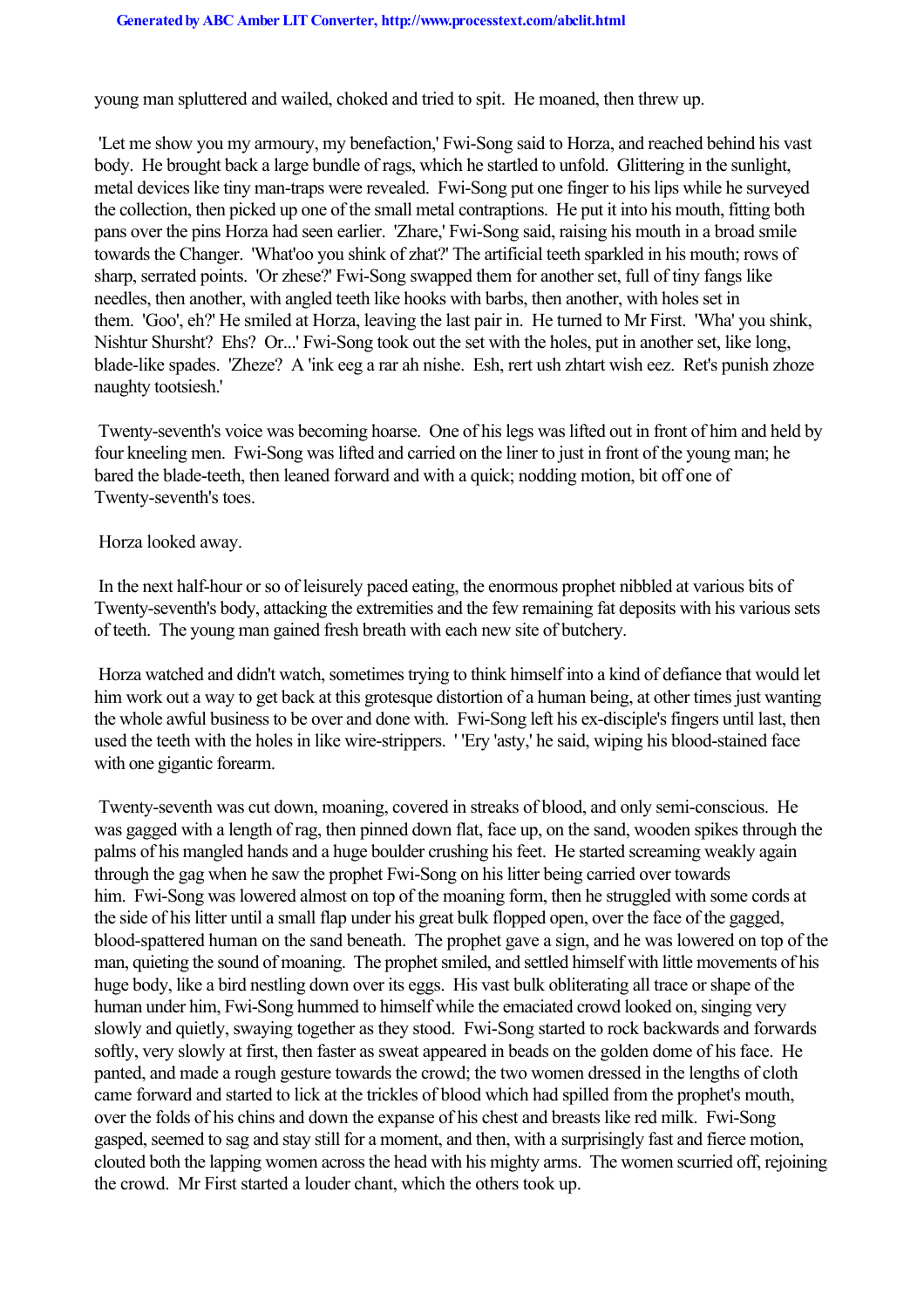At last Fwi-Song ordered himself to be lifted again. The litter bearers hauled his massive frame into the air, to reveal the crushed body of Twenty-seventh, his moaning silenced for ever.

 They lifted him out, beheaded the corpse and removed the top of the skull. They ate his brains, and it was only then that Horza threw up.

 'And now we are become each other,' Fwi-Song intoned solemnly to the youth's hollow head, then threw its bloody bowl over his shoulder into the fire. The rest of the body was taken down to the sea and thrown in.

 'Only ceremony and the love of Fate distinguish us from the beasts, o mark of Fate's devotion,' Fwi-Song warbled to Horza as the prophet's vast body was cleaned and perfumed by the attendant women. Tied to his post, stuck in the ground, his mouth fouled, Horza breathed carefully and deliberately, and did not try to reply.

 Twenty-seventh's body floated slowly out to sea. Fwi-Song was towelled down. The skinny humans sat about listlessly, or tended the awful-smelling liquid in the bubbling vats. Mr First and his two women helpers took off their lengths of cloth, leaving the man in his grimy but whole tunic and the women in their tattered rags. Fwi-Song had his litter placed on the sand in front of Horza.

 'See, bounty from the waves, harvest from the rolling ocean, my people prepare to break their fast.' The prophet swept one fat-wobbling arm about to indicate the people tending the fires and cauldrons. The smell of rotting food filled the air.

 'They eat what others leave, what others will not touch, because they want to be closer to the fabric of Fate. They eat the bark from the trees and the grass from the ground and the moss from the rocks; they eat the sand and the leaves and the roots and the earth; they eat the shells and the entrails of sea-animals and the carrion of the land and the ocean; they eat their bodily products and share mine. I am the fount. I am the well-spring, the taste on their tongues.

 'You, bubble of froth on the ocean of life, are a sign. Crop of the ocean, you will come to see, before the time of your unmaking, that you are all you have eaten, and that food is merely undigested excrement. This I have seen; this you will see.'

 One of the attendant women came back from the sea with Fwi-Song's freshly cleaned sets of teeth. He took them from her and put them in the rags somewhere behind him. 'All shall fall but we, all go to their deaths, their unmakings. We alone will be made in our unmaking, brought into the glory of our ultimate consummation.'

 The prophet sat smiling at Horza, while around him - as the long afternoon's shadows drew out across the sands - the emaciated, ill-looking people sat down to their foul meals. Horza watched them try to eat. Some did, encouraged by Mr First, but most could keep nothing down. They gasped for breath and gulped at the liquids, but often as not they vomited up what they had just forced down. Fwi-Song looked on them sadly, shaking his head.

 'You see, even my closest children are not ready yet. We must pray and entreat that they are ready when the time comes, as it must, in a few days' time. We must hope that their bodies' lack of grasp, of sympathy with all things, will not make them despised in the eyes and mouth of God.'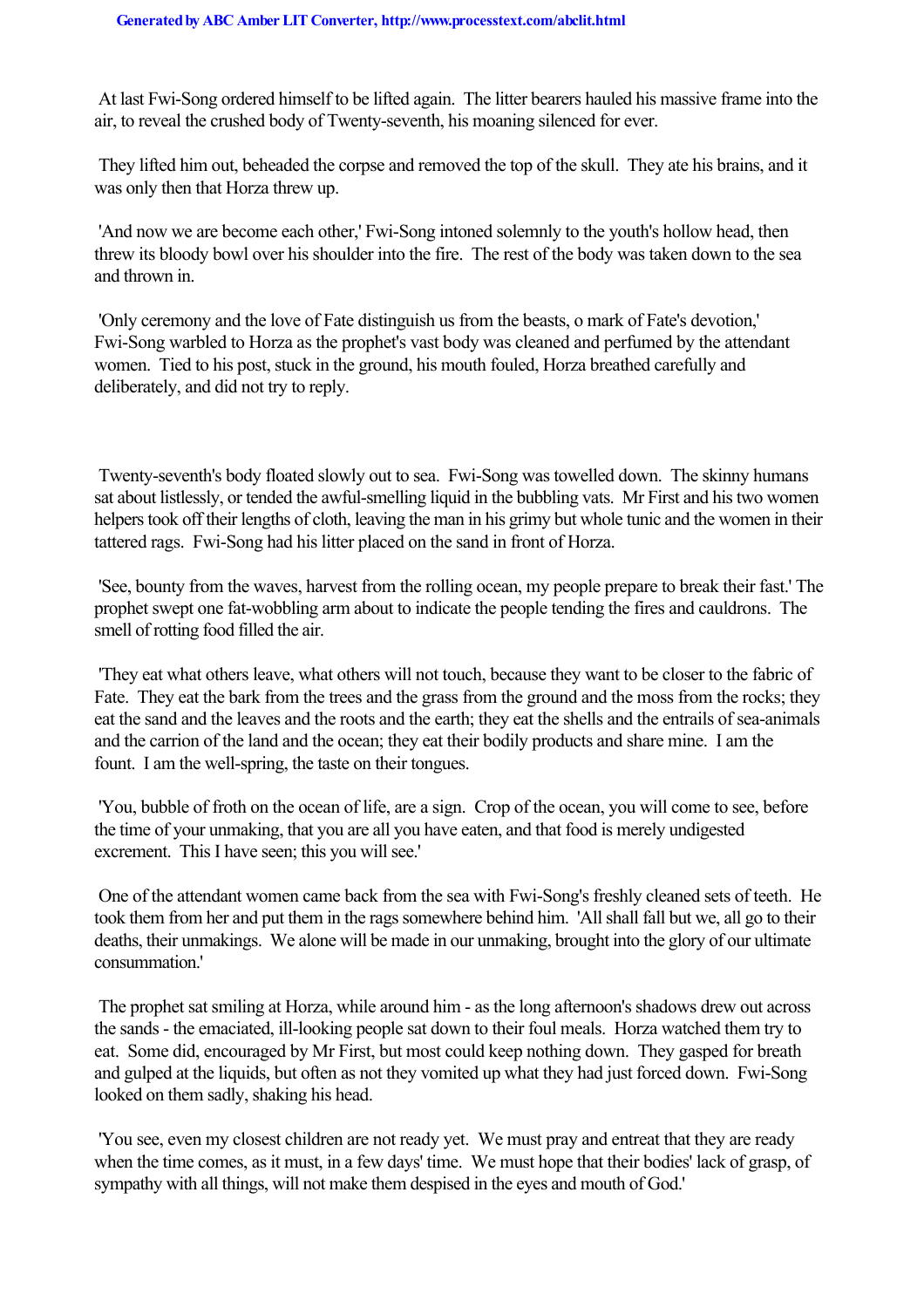You fat bastard. You're within range, if you only knew. I could blind you from here; spit in your little eyes and maybe...

 But, Horza thought, maybe not. The giant's eyes were set so deep within the flabby skin of his brows and cheeks that even the venomous spittle with which Horza could have hit the golden monster might not find its way to the membranes of the eye. But it was all Horza could find to give him solace in his situation. He could spit at the prophet, and that was it. Perhaps there would come a point when it might make some difference, but to do it now would be stupid. A blind, enraged Fwi-Song struck Horza as something to try to avoid even more than a sighted, tittering one.

 Fwi-Song talked on to Horza, never questioning, never really stopping, repeating himself more and more often. He told him about his revelations and his past life; as a circus freak, then as a palace pet for some alien satrap on a Megaship, then as a convert to a fashionable religion on another Megaship, his revelation occurring there, when he persuaded a few converts to join him on an island to await the End of All Things. More followers had arrived when the Culture announced what the fate of the Vavatch Orbital was going to be. Horza was only half listening, his mind racing as he tried to think of a way out.

 '... We await the end of all things, the last day. We prepare ourselves for our final consummation by mixing the fruits of earth and sea and death with our fragile bodies of flesh and blood and bone. You are our sign, our aperitif, our scent. You must feel honoured.'

 'Mighty Prophet,' Horza said, swallowing hard and doing his best to keep his voice calm. Fwi-Song stopped talking, the eyes narrowing still further and a frown forming. Horza went on, 'I am indeed your sign. I bring you myself; I am the follower... the disciple numbered Last. I come to rid you of the machine from the Vacuum.' Horza looked over at the Culture shuttle, sitting with its rear doors open at the far end of the beach. 'I know how to remove this source of temptation. Let me prove to you my devotion by performing this small service for your great and majestic self. Then you will know I am your last and most faithful servant: the one numbered Last, the one come before the unmaking, to... to steel your followers for the test to come and remove the Anathematics' temptation device. I have mixed with the stars and the air and ocean, and I bring you this message, this deliverance.' Horza stopped there, his throat and lips dry, his eyes running as the highly spiced stench of the Eaters' food drifted on a light breeze around him. Fwi-Song sat quite still on his litter, looking into Horza's face with his slit-eyes narrowed and his bulbous brows creased.

 'Mr First!' Fwi-Song said, turning to where the pale-skinned man in the tunic was massaging one of the Eaters' bellies while the unfortunate follower lay moaning on the ground. Mr First rose and came over to the giant prophet, who nodded at Horza and spoke in the language the Changer couldn't understand. Mr First bowed slightly, then went behind Horza, taking something from under his tunic as he went out of the Changer's field of view. Horza's heart thudded. He looked desperately back at Fwi-Song. What had the prophet said? What was Mr First going to do? Hands appeared over Horza's head, gripping something. The Changer closed his eyes.

 A rag was tied tightly over his mouth. It smelled of the foul food. His head was forced back against the stake. Then Mr First went back to the prone, groaning Eater. Horza stared at Fwi-Song, who said:

'There. Now, as I was saying...'

 Horza didn't listen. The fat prophet's cruel faith was little different from a million others; only the degree of its barbarity made it unusual in these supposedly civilised times. Another side effect of the war, maybe; blame the Culture. Fwi-Song talked, but there was no point in listening.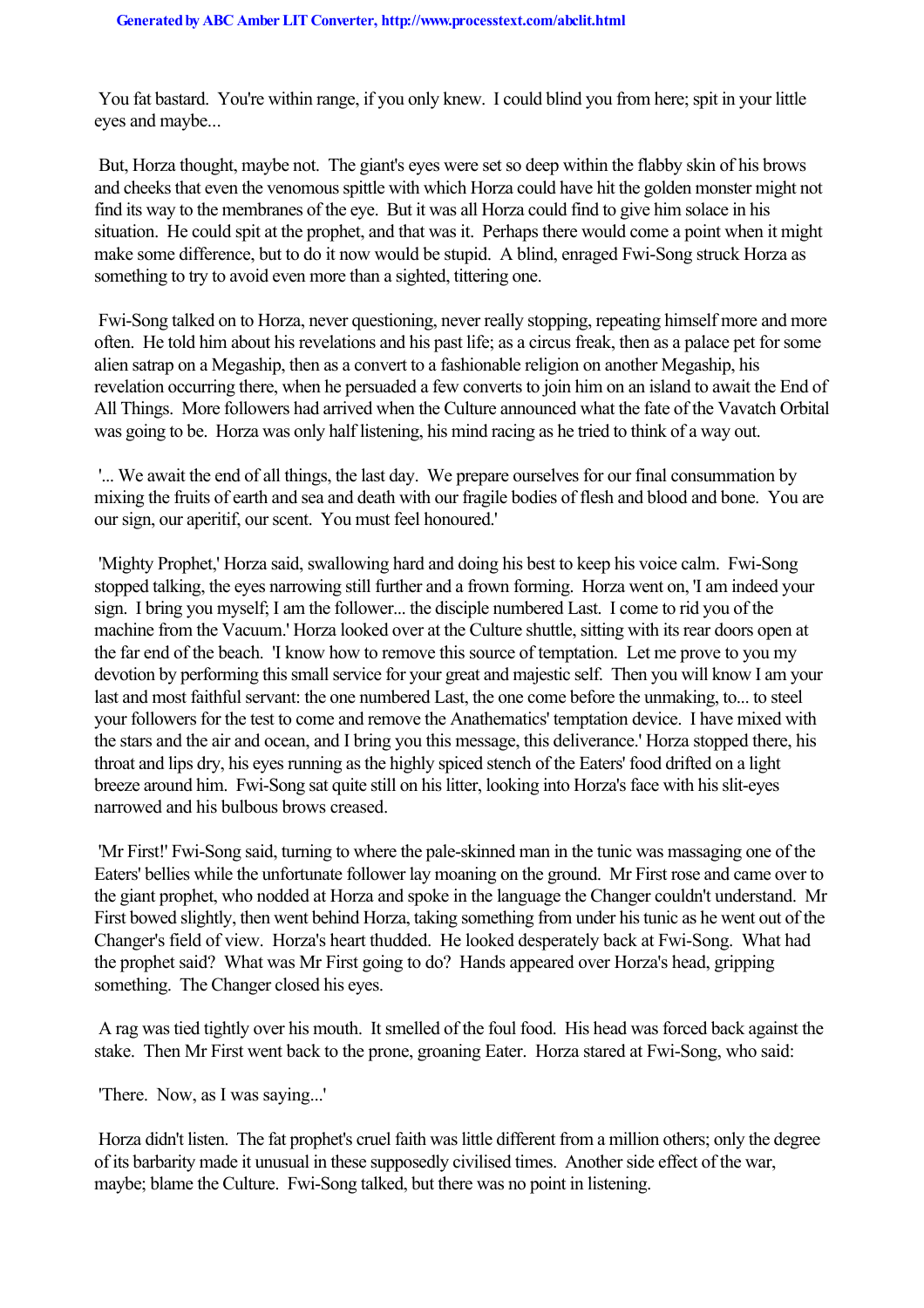Horza recalled that the Culture's attitude to somebody who believed in an omnipotent God was to pity them, and to take no more notice of the substance of their faith than one would take of the ramblings of somebody claiming to be Emperor of the Universe. The nature of the belief wasn't totally irrelevant along with the person's background and upbringing, it might tell you something about what had gone wrong with them - but you didn't take their views*seriously* .

 That was the way Horza felt about Fwi-Song. He had to treat him as the maniac he obviously was. The fact that his insanity was dressed in religious trappings meant nothing.

 No doubt the Culture would disagree, claiming that there was ample common ground between insanity and religious belief, but then what else could you expect from the Culture? The Idirans knew better, and Horza, while not agreeing with everything the Idirans stood for, respected their beliefs. Their whole way of life, almost their every thought, was illuminated, guided and governed by their single religion/philosophy: a belief in order, place and a kind of holy rationality.

 They believed in order because they had seen so much of its opposite, first in their own planetary background, taking part in the extraordinarily fierce evolutionary contest on Idir, and then - when they finally entered into the society of their local stellar cluster - around them, between and amongst other species. They had suffered because of that lack of order; they had died by the millions in stupid, greed-inspired wars in which they became involved through no fault of their own. They had been naive and innocent, over-dependent on others thinking in the same calm, rational way they always did.

 They believed in the destiny of*place.* Certain individuals would always belong in certain places - the high ground, the fertile lands, the temperate isles - whether they had been born there or not; and the same applied to tribes, clans and races (and even to species; most of the ancient holy texts had proved sufficiently flexible and vague to cope with the discovery that the Idirans were not alone in the universe. The texts which had claimed otherwise were promptly ditched, and their authors were first ritually cursed and then thoroughly forgotten). At its most mundane, the belief could be expressed as the certainty that there was a place for everything, and everything ought to be in its place. Once everything was in its place, God would be happy with the universe, and eternal peace and joy would replace the current chaos.

 The Idirans saw themselves as agents in this great reordering. They were the chosen - at first allowed the peace to understand what God desired, and then goaded into action rather than contemplation by the very forces of disorder they gradually understood they had to fight. God had a purpose beyond study for them. They had to find their own place, in the whole galaxy at least; perhaps even outside that, as well. The more mature species could look to their own salvation; they had to make their own rules and find their own peace with God (and it was a sign of his generosity that he was happy with their achievements even when they denied Him). But the others - the swarming, chaotic, struggling peoples they needed guidance.

 The time had come to do away with the toys of self-interested striving. That the Idirans had realised this was the sign of it. In them, and in the Word that was their inheritance from the divine, the Spell within their genetic inheritance, a new message was abroad:*Grow up. Behave. Prepare.*

 Horza didn't believe in the Idirans' religion any more than Balveda had, and indeed he could see in its over-deliberate, too-planned ideals exactly the sort of life-constricting forces he so despised in the Culture's initially more benign ethos. But the Idirans relied on themselves, not on their machines, and so they were still part of life. To him, that made all the difference.

Horza knew the Idirans would never subdue all the less-developed civilisations in the galaxy; their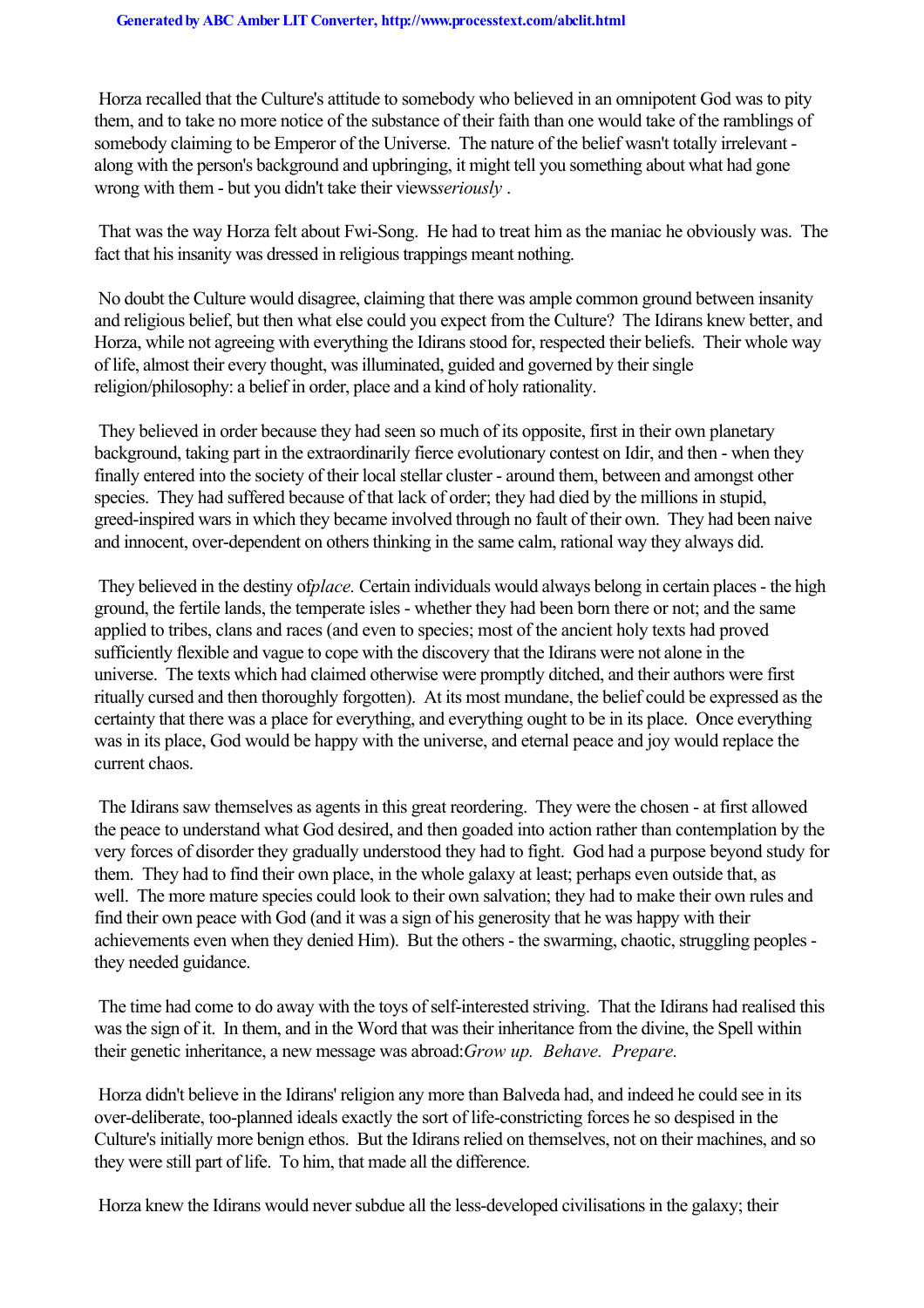dreamed-of day of judgement would never come. But the very certainty of that ultimate defeat made the Idirans safe, made them normal, made them part of the general life of the galaxy; just one more species, which would grow and expand and then, finding the plateau phase all non-suicidal species eventually arrived at, settle down. In ten thousand years the Idirans would be just another civilisation, getting on with their own lives. The current era of conquests might be fondly remembered, but it would be irrelevant by then, explained away by some creative theology. They had been quiet and introspective before; so they would be again.

 In the end, they were rational. They listened to common sense before their own emotions. The only thing they believed without proof was that there was a purpose to life, that there was something which was translated in most languages as 'God', and that that God wanted a better existence for His creations. At the moment they pursued this goal themselves, believed themselves to be the arms and hands and fingers of God. But when the time came they would be able to assimilate the realisation that they'd got it wrong, that it was not up to them to bring about the final order. They would themselves become calm; they would find their own place. The galaxy and its many and varied civilisations would assimilate them.

 The Culture was different. Horza could see no end to its policy of continual and escalating interference. It could easily grow for ever, because it was not governed by natural limitations. Like a rogue cell, a cancer with no 'off' switch in its genetic composition, the Culture would go on expanding for as long as it was allowed to. It would not stop of its own accord, so it had to*be* stopped.

 This was a cause he had long ago decided to devote himself to, Horza told himself, listening to Fwi-Song droning on. Also, a cause he would serve no more, if he didn't get away from the Eaters.

 Fwi-Song talked for a little longer, then - after a word from Mr First - had his litter turned round so that he could address his followers. Most of them were either being very ill or looking it. Fwi-Song switched to the local language Horza didn't understand, and gave what was evidently a sermon. He ignored the occasional bout of vomiting from his flock.

The sun dipped lower over the ocean, and the day cooled.

 The sermon over, Fwi-Song sat silently on his litter as, one by one, the Eaters came up to him, bowed and spoke earnestly to him. The prophet's dome-like head wore a large smile, and every now and again it would nod with what looked like agreement.

 Later, the Eaters sang and chanted while Fwi-Song was washed and oiled by the two women who had helped officiate at Twenty-seventh's death. Then, his vast body gleaming in the rays of the falling sun, Fwi-Song was carried, waving cheerfully, off the beach and into the small forest beneath the island's single stunted mountain.

 Fires were stoked and wood was brought. The Eaters dispersed to their tents and camp fires, or set off in small groups with crudely made baskets, apparently to gather fresh debris they would later try to eat.

 At about sunset, Mr First joined the five quiet Eaters who sat around the fire Horza was by now tired of facing. The emaciated humans had taken little or no notice of the Changer, but Mr First came and sat near the man tied to the post. In one hand he held a small stone, in the other some of the artificial teeth Fwi-Song had used on Twenty-seventh earlier that day. Mr First sat grinding and polishing the teeth while he talked to the other Eaters. After a couple of them had gone to their tents, Mr First went behind Horza and undid the gag. Horza breathed through his mouth to get rid of the stale taste, and exercised his jaw. He shifted, trying to ease the accumulating aches in his arms and legs.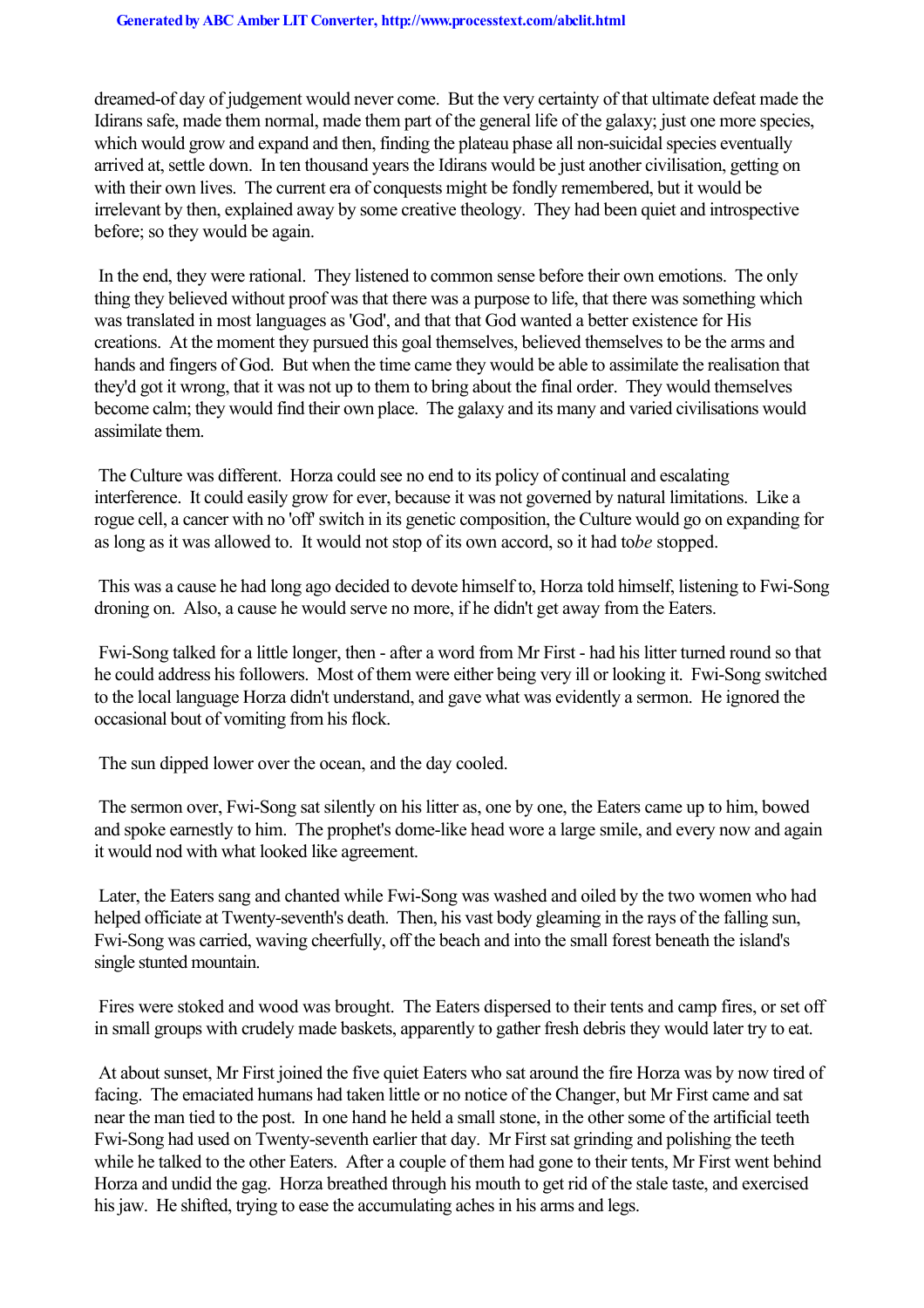'Comfortable?' Mr First said, squatting down again. He continued to sharpen the metal fangs; they flickered in the firelight.

'I've felt better,' Horza said.

'You'll feel worse, too... friend.' Mr First made the last word sound like a curse.

'My name's Horza.'

'I don't care what your name is.' Mr First shook his head. 'Your name doesn't matter.*You* don't matter.'

'I had started to form that impression,' Horza admitted.

 'Oh, had you?' Mr First said. He got up and came closer to the Changer. 'Had you*really* ?' He lashed out with the steel teeth he held in his hand, catching Horza across the left cheek. 'Think you're clever, eh? Think you're going to get out of this, do you?' He kicked Horza in the belly. Horza gasped and choked. 'See - you don't matter. You're just a hunk of meat. That's all anybody is. Just meat. And anyway,' he kicked Horza again, 'pain isn't real. Just chemicals and electrics and that sort of thing,*right*  $\gamma$ '

'Oh,' Horza croaked, his wounds aching briefly, 'yes. Right.'

 'OK,' Mr First grinned. 'You remember this tomorrow, OK. You're just a piece of meat, and the prophet's a bigger one.'

'You... ah, don't believe in souls, then?' Horza said diffidently, hoping this wouldn't lead to another kick.

 'Fuck your soul, stranger,' Mr First laughed. 'You'd better hope there's no such thing. There's people that are natural eaters and there's those that are always going to get eaten, and I can't see that their souls are going to be any different, so as you're obviously one of those that are always going to get eaten, you'd better hope there isn't any such thing. That's your best bet, believe me.' Mr First brought out the rag he had taken from Horza's mouth. He tied it back there, saying, 'No - no soul at all would be the best thing for you, friend. But if it turns out you have got one, you come back and tell me, so I can have a good laugh, right?' Mr First pulled the knotted rag tight, hauling Horza's head against the wooden stake.

 Fwi-Song's lieutenant finished sharpening the sets of gleaming metal teeth, then rose and spoke to the other Eaters sitting around the fire. After a while they went to some of the small tents, and soon they were all off the beach, leaving only Horza to watch the few dying fires. The waves crashed softly on the distant surf-line, stars arced slowly above, and the dayside of the Orbital was a bright line of light overhead. Shining in the starlight and the O-light, the silent, waiting bulk of the Culture shuttle sat, its rear doors open like a cave of safe darkness.

 Horza had already tested the knots restraining his hands and feet. Shrinking his wrists wouldn't work; the rope, twine or whatever they had used was tightening very slightly all the time; it would just take up the slack as quickly as he could produce it. Perhaps it shrank when drying and they had wet it before tying him. He couldn't tell. He could intensify the acid content in his sweat glands where the rope touched his skin, and that was always worth a try, but even the long night of Vavatch probably wouldn't give enough time for the process to work.

Pain isn't real, he told himself.*Crap.*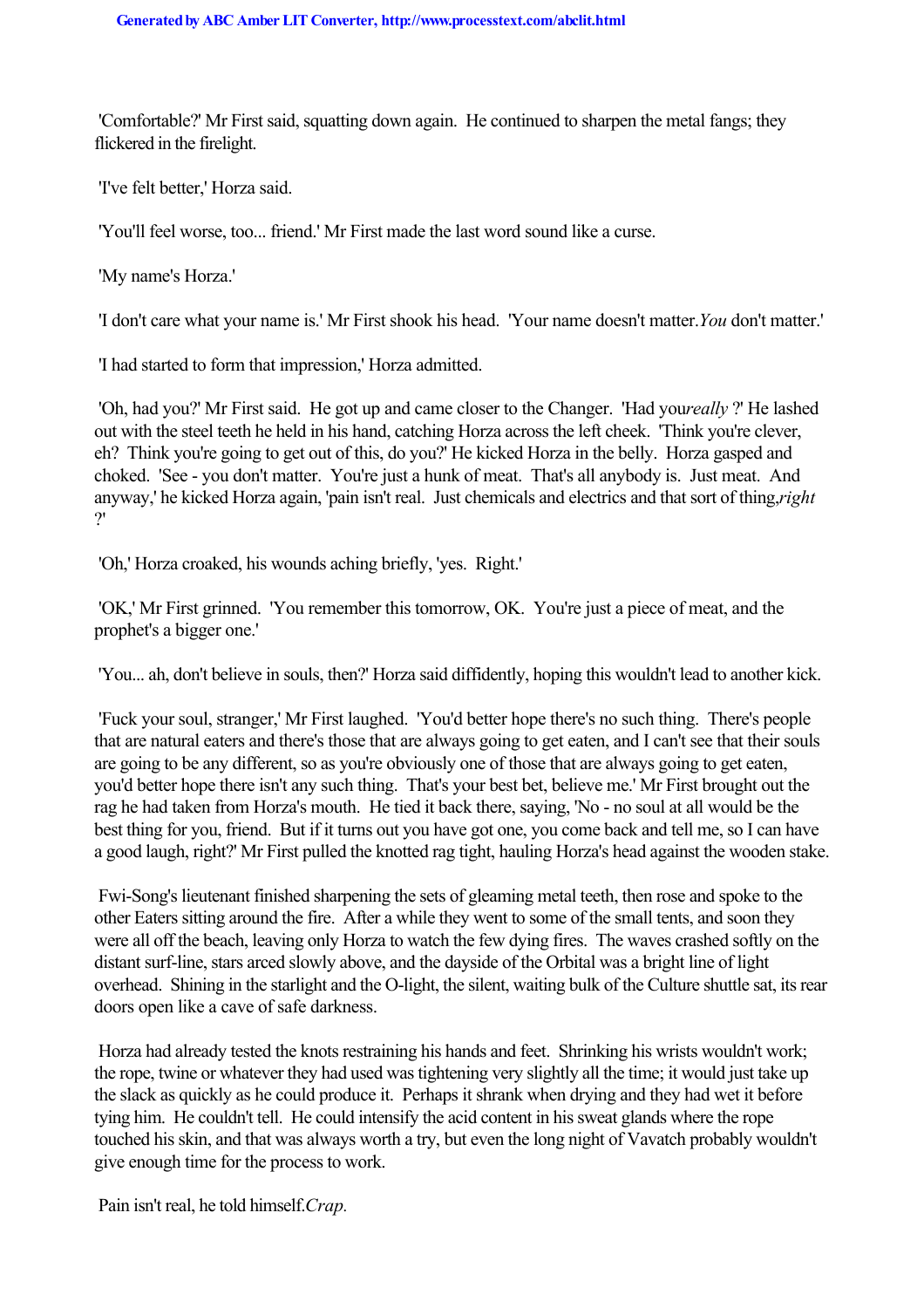He awoke at dawn, along with several of the Eaters, who walked slowly down to the water to wash in the surf. Horza was cold. He started shivering as soon as he woke, and he could tell that his body temperature had dropped a long way during the night in the light trance required for altering the skin cells on his wrists. He strained at the ropes, testing for some give, the slightest tearing of fibres or strands. There was nothing, just more pain from the palms of his hands where some sweat had run down onto skin unchanged and therefore unprotected from the acid his sweat glands had been producing. He worried about that for about a second, recalling that if he was ever to impersonate Kraiklyn properly he would need to lift the man's finger and palm prints and so would need his skin in perfect Changing condition. Then he laughed at himself for worrying about that when he wasn't even likely to see the day out.

 He vaguely considered killing himself. It was possible; with only a little internal preparation, he could use one of his own teeth to poison himself. But, while there was still any chance, he could not bring himself to think of it seriously. He wondered how Culture people faced the war; they were supposed to be able to *decide* to die, too, though it was said to be more complicated than simple poison. But how did they resist it, those soft, peace-pampered souls? He imagined them in combat, auto-euthenising almost the instant the first shots landed, the first wounds started to appear. The thought made him smile.

 The Idirans had a death trance, but it was only for use in cases of extreme shame and disgrace, or when a life's work was completed, or a crippling disease threatened. And unlike the Culture - or the Changers - they felt their pain to the full, undampened by genofixed inhibitors. The Changers regarded pain as a semi-redundant hangover from their animal evolution; the Culture was simply frightened of it: but the Idirans treated it with a sort of proud contempt.

 Horza looked across the beach, over the two big canoes towards the open rear doors of the shuttle. A pair of brightly coloured birds were strutting around on its top, making little ritualised movements. Horza watched them for a while, as the Eaters' camp gradually woke up and the morning sun brightened. Mist rose from the thin forest and there were a few clouds, high up in the sky. Mr First came yawning and stretching out of his tent, then took the heavy projectile pistol out from under his tunic and fired it in the air. This seemed to be a signal for all the Eaters to wake and set about their daily business if they hadn't already done so.

 The noise of the crude weapon frightened the two birds on the roof of the Culture shuttle; they took to the air and flew away over the trees and shrubs, around the island. Horza watched them go, then let his eyes drop, staring at the golden sand and breathing slow and deep.

 'Your big day, stranger,' Mr First said with a grin, coming up to the Changer. He put the pistol into the string holster under his tunic. Horza looked at the man, but said nothing.*Another feast in my honour* , he thought.

 Mr First walked around Horza, looking down at him. Horza followed him with his eyes where he could and waited for the man to spot whatever damage the acid-sweat had succeeded in inflicting on the rope round his wrists, but Mr First didn't notice anything, and when he reappeared in Horza's view he was still smiling slightly, nodding his head a little, seemingly satisfied that the man tied to the stake was still well enough restrained. Horza did his best to stretch, straining at the bonds at his wrists. There was not even a hint of give. It hadn't worked. Mr First left, to supervise the launching of a fishing canoe.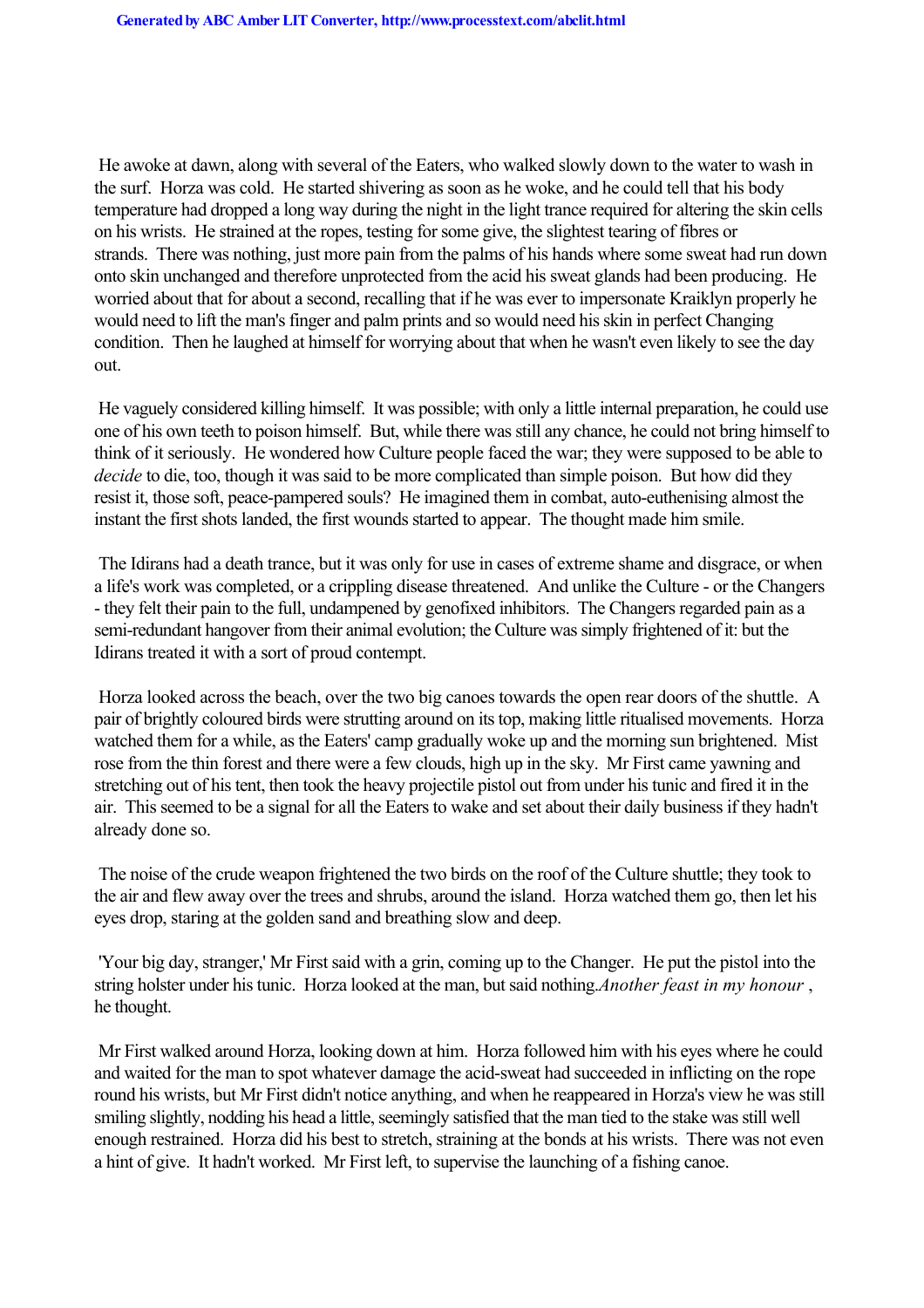Fwi-Song was brought out of the forest on his litter not long before noon, as the fishing canoe was returning.

 'Gift of the seas and air! Tribute of the great Circlesea's vast wealth! See what a wondrous day awaits you now!' Fwi-Song had himself brought up to Horza, and was put down to one side of the fire. He smiled at the Changer. 'All the night you have had time to think of what the day now holds; for all the darkness you have been able to look into the fruits of the Vacuum. You have seen the spaces between the stars, seen how much there is of nothing, how little there is of anything. Now you can appreciate what an honour lies in store for you; how lucky you are to be my sign, my offering!' Fwi-Song clapped his hands with delight, and his enormous body shook up and down. The chubby hands went to his mouth as he spoke, and the folds of flesh over his eyes lifted momentarily to reveal the whites within. 'Ho-*hoo*! What fun we all shall have!' The prophet made a sign, and his litter carriers took him down to the sea to be washed and anointed.

 Horza watched the Eaters prepare their food; they gutted the fish, throwing away the meat and keeping the offal and skins, heads and spikes. They removed the shells from the animals inside and threw the animals away. They ground up the shells with the weeds and some brightly coloured sea slugs. Horza watched all this happen in front of him, and saw just how run-down the Eaters really were; the scabs and sores, the deficiency diseases and general weakness. The colds and coughs, peeling skin and partly deformed limbs all spoke of a very gradually fatal diet. The dead meat and animals from the sea were returned to the waves via great blood-soaked baskets. Horza watched as closely as his gag and the distance would allow, but none of the Eaters seemed to take a surreptitious bite of the raw meat as they threw it from the baskets into the waves.

 Fwi-Song, being dried on the sand just up the beach from the line of breakers, watched the food being thrown into the sea and nodded with approval, speaking quiet words of encouragement to his flock. Then he clapped his hands, and the litter was slowly carried along the beach to the fire and the Changer.

 'Offertory thing! Benefaction! Prepare yourself!' Fwi-Song warbled, settling down in his litter with little movements which sent ripples all over the great folds and sweeps of his massive body. Horza started to breathe harder, felt his heart pound. He swallowed, and strained again at the rope holding his hands. Mr First and the two women were digging at the sand for the thin robes in their buried sacks.

 All the Eaters gathered round the fire, facing Horza. Their eyes looked black or vaguely interested, nothing more. There was a listlessness about their actions and expressions which Horza found even more depressing than outright hatred or sadistic glee would have been.

 The Eaters began to chant and sing. Mr First and the two women were twisting the dull lengths of cloth around their bodies. Mr First looked at Horza and grinned.

 'Oh happy moment in the ending days!' Fwi-Song said, raising his voice and hands, his choked tones ringing out towards the centre of the island. The smells of the Eaters' foul cooking drifted past the Changer again. 'Let this one's unmaking and making be a symbol for us!' Fwi-Song continued, letting his arms drop back in enormous rolls of white flesh. The golden-brown surfaces gleamed in the sunlight as the prophet clasped his fat fingers together. 'Let his pain be our delight, as our unmaking shall be our joining; let his flaying and consummation be our satisfaction and delectation!' Fwi-Song raised his head and spoke loudly in the language the others understood. Their chanting altered and grew louder. Mr First and the two women approached Horza.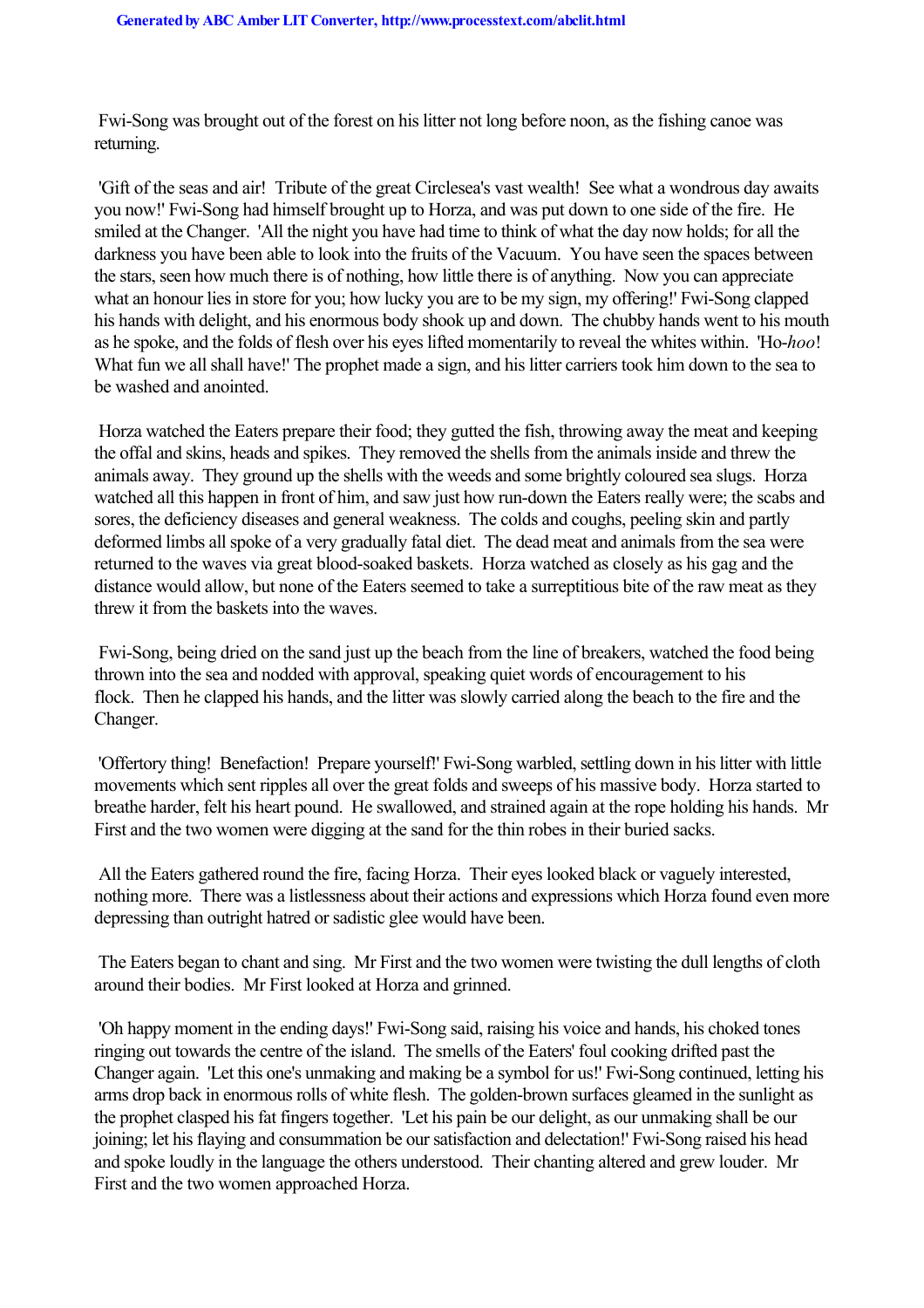Horza felt Mr First take the gag from his mouth. The pale-skinned man spoke to the two women, who went to the bubbling vats of stinking liquid. Horza's head was feeling very light; there was a taste he knew too well at the back of his throat, as though some of the acid from his wrists had somehow found its way to his tongue. He strained again at his bonds behind him, feeling the muscles shake. The chanting went on; the women were ladling the foul broth into bowls. His empty stomach was churning already.

 There are two main ways to escape bonds apart from those open to non-Changers [the Academy's lecture notes said]: by acid-sweat pulse on a sustained level where the binding material is susceptible to such an attack, and by malleable preferential tapering of the limb-point involved.

Horza tried to coax a little more strength from his tired muscles.

 Excessive acid-sweating can damage not only the adjacent skin surfaces, but also the body as a whole through dangerously altered chemical imbalances. Over-much tapering poses the risk of the muscles being so wasted and the bone so weakened that their subsequent use may be severely restricted in the short- and long-term escape attempt.

 Mr First was approaching with the wooden blocks he would fit into Horza's mouth. A couple of the larger Eaters had stood up near the front of the crowd and advanced slightly, ready to assist Mr First. Fwi-Song was reaching behind his back. The women started forward from the bubbling vats.

 'Open wide, stranger,' Mr First said, holding out the two wooden blocks. 'Or do we use a crowbar?' Mr First smiled.

 Horza's arms strained. His upper arm moved. Mr First saw the movement and halted momentarily. One of Horza's hands jerked free. It shot round in an instant, nails ready to rake Mr First's face. The pale-skinned man drew back, not quickly enough.

 Horza's nails caught Mr First's robe and tunic as they flapped out from his dodging body. Already straining as far out from the stake as he could, Horza felt his clawed hand rip through the two layers of material without connecting with the flesh underneath. Mr First staggered back, bumping into one of the women carrying the bowls of stinking gruel, knocking it from her hands. One of the wooden wedges sailed from Mr First's hand and landed in the fire. Horza's arm completed its swing just as the two Eaters in the front of the crowd came forward quickly and caught the Changer by the head and arm.

 'Sacrilege!' Fwi-Song screamed. Mr First looked at the woman he had bumped into, at the fire, at the prophet, then back with a furious look at the Changer. He lifted one arm to look at the tears in his robe and tunic. 'The gift-filth desecrates our vestments!' Fwi-Song shouted. The two Eaters held Horza, pinning his arm back where it had been and his head to the stake. Mr First started towards Horza, taking the gun out from under his tunic and holding it by the barrel, like a club. 'Mr First!' Fwi-Song snapped, stopping the pale-skinned man in his tracks. 'Shtand gack! Hold gat am out; ee'll show gish naught goy how we geel wish hish short!'

 Horza's free arm was straightened out in front of him. One of the Eaters holding him put his leg round the back of the post, bracing himself there and trapping Horza's other hand where it was. Fwi-Song had a set of gleaming steel teeth in his mouth, the holed ones. He glared at the Changer while Mr First stepped back, still holding the projectile pistol. The prophet nodded to another two Eaters in the crowd; they took Horza's hand and prised the fingers apart, tying that wrist to a pole. Horza felt his whole body shake. He cut off all feeling in that hand.

'Naughty, naughty gisht 'rom the shee!' Fwi-Song said. He leant forward, buried Horza's index finger in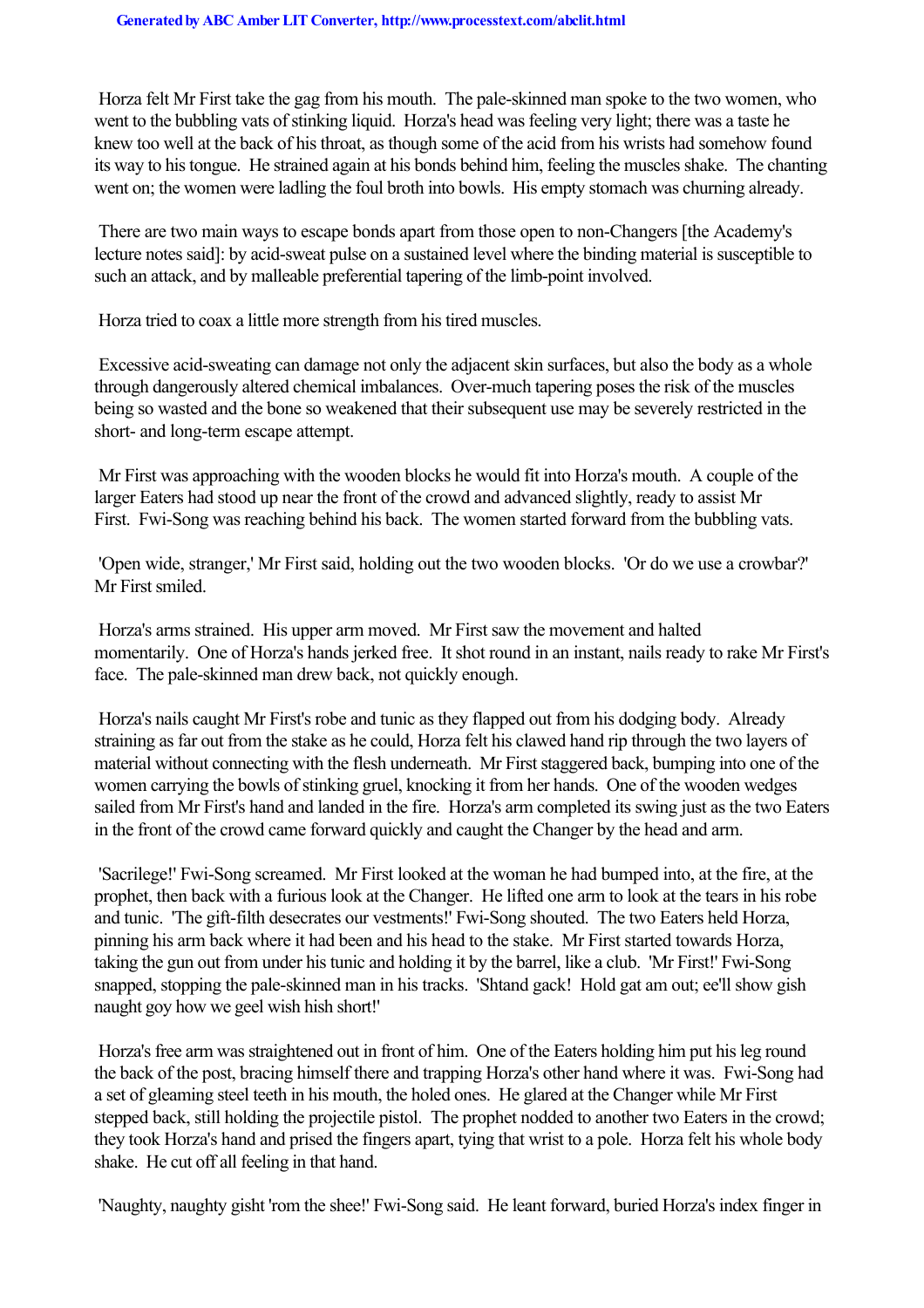his mouth, closed the stripper teeth over them, cutting into the flesh, and then pulled quickly back.

 The prophet chewed and swallowed, watching the Changer's face as he did so, and frowning.*'Not* gery tashty, genegiction 'rom the oceansh currentsh!' The prophet licked his lips. 'An' not shore enush 'or you, eisher, sho it wood sheen? Letch shee 'ot elsh nee can...' Fwi-Song was frowning again. Horza looked past the Eaters holding him to the hand stretched out over the pole, one finger stripped bare, the bones limp, blood dripping from the thin tip.

 Beyond that, Fwi-Song sat frowning on his litter on the sand, Mr First near his side, still glaring at Horza and holding the gun barrel. As Fwi-Song's silence continued, Mr First looked at the prophet. Fwi-Song said, '... not elsh nee can... nee can...' Fwi-Song reached up and took the stripper teeth with some difficulty from his mouth. He laid them in front of him with the rest on their rag, and put one pudgy hand to his throat, the other onto the vast hemisphere of his belly. Mr First looked on, then back at Horza, who did his best to smile. The Changer opened his teeth glands and sucked poison.

 'Mr First...' Fwi-Song began, then put out the hand on his belly towards the other man. Mr First seemed uncertain what to do. He transferred the gun from one hand to the other, and took the prophet's offered hand with his free one. 'I think I... I...' Fwi-Song said, as his eyes started to open from slits to small ovals. Horza could see his face changing colour already.*Soon the voice, as the vocal cords react.* 'Help me, Mr First!' Fwi-Song took hold of a lump of fat round his throat as though trying to undo a scarf tied too tightly; he stuck his fingers into his mouth, down his throat, but Horza knew that wouldn't work; the prophet's stomach muscles were already paralysed - he couldn't vomit the poison up. Fwi-Song's eyes were wide now, glaring white; his face was going grey-blue. Mr First was goggling at the prophet and still holding his huge hand; his own was buried somewhere inside the great golden fist of Fwi-Song's. 'He-ll-p!' squeaked the prophet. Then nothing but choking noises. The white eyes bulged, the vast frame shook, the dome-head went blue.

 Somebody in the crowd started screaming. Mr First looked at Horza, and brought up the big pistol. Horza tensed, then spat with all his might.

 The spittle splashed across Mr First's face, from mouth to one ear in a sickle shape which just took in one eye. Mr First staggered back. Horza breathed in, sucked more poison, then spat and blew at the same time, landing a second burst of spittle right across Mr First's eyes. Mr First clutched at his face, dropping the gun. His other hand was still caught in Fwi-Song's grip as the obese prophet shook and quivered, his eyes wide but seeing nothing. The people holding Horza wavered; he could feel it in them. More people in the crowd were crying out. Horza jerked his body and snarled, spitting again, at one of the men holding the pole his hand was tied to. The man screamed shrilly and fell back; the others let go of him or the pole and ran. Fwi-Song was going blue from the neck down, still quivering and clutching his throat with one hand and Mr First with the other. Mr First was on his knees, his face lowered, moaning as he tried to wipe the spittle from his face and remove the unbearable burning from his eyes.

 Horza looked round quickly; the Eaters were watching either their prophet and his chief disciple, or him, but they weren't doing anything either to aid them or to stop him. Not all of them were crying or screaming; some were still chanting, quickly and fearfully as though something they could say would stop whatever terrible things were happening. Gradually, though, they were backing off, away both from the prophet and Mr First, and from the Changer. Horza pulled and jerked his hand tied to the pole; it started to come free. 'Aah!' Mr First suddenly raised his head, hand clutching at one eye, and screamed for all his worth; his hand, still caught in that of the prophet, jerked out straight as he tried to pull free. Fwi-Song still held him in his grip, though, even as he quaked and stared and turned blue. Horza's hand came free; he tugged at the bonds behind him and did his best with the crippled free hand to untie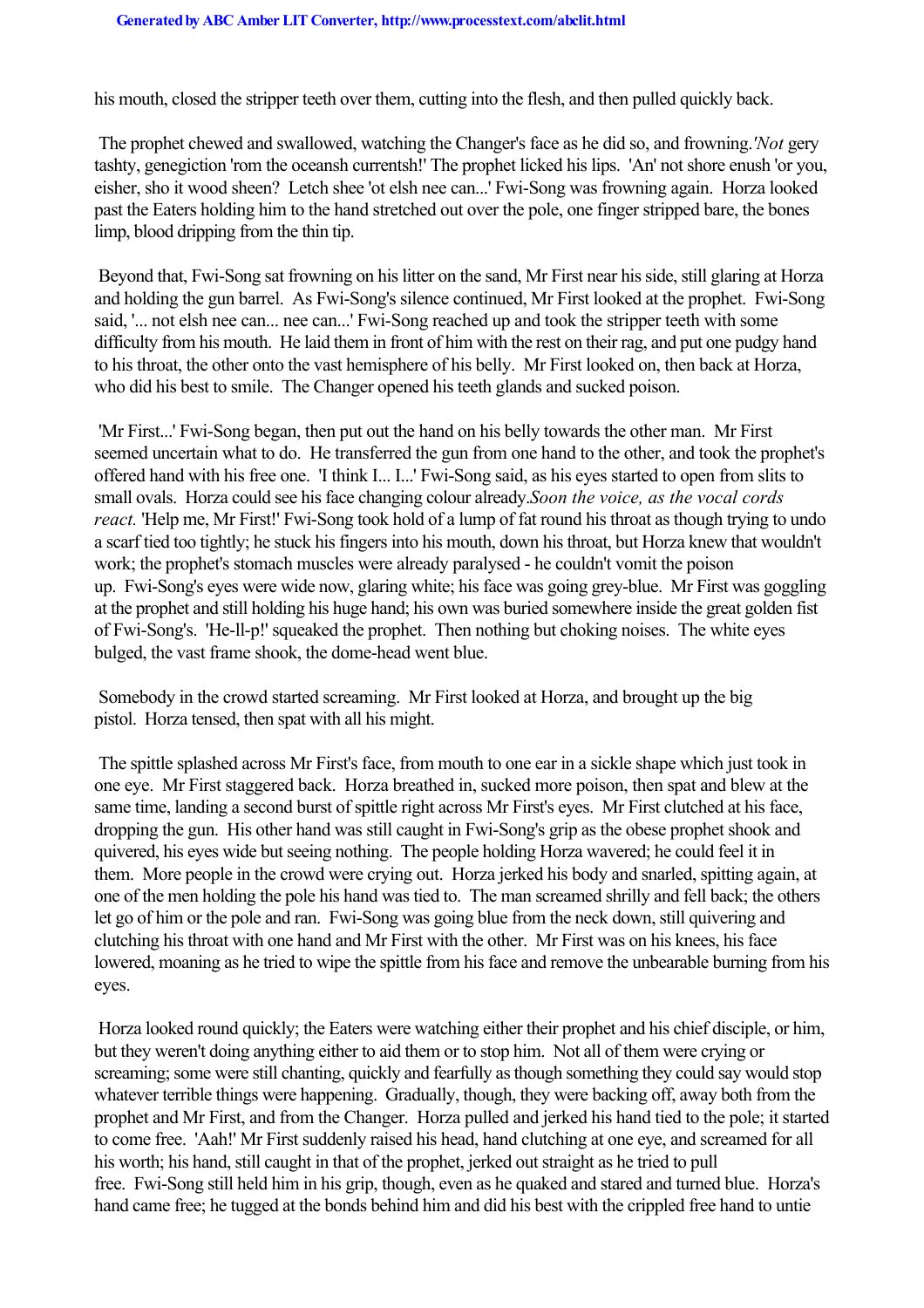the knots. The Eaters were moaning now, some still chanting, but they were moving away. Horza roared - partly at them, partly at the stubborn knots behind him. Several in the crowd ran. One of the women dressed in the ragged vestment clothes screamed, threw her bowl of gruel at him, missing him, then fell sobbing to the sand.

 Horza felt the ropes behind him give. He got the other arm free, then one foot. He stood shakily, watching Fwi-Song gargle and choke, while Mr First howled, shaking his head this way and that and pulling and swinging his gripped hand as though in some monstrous travesty of a handshake. Eaters were running for the canoes or the shuttle, or throwing themselves onto the sand. Horza struggled free at last, and staggered towards the grossly imbalanced duo of men linked by the hand. He plunged forward and grabbed the fallen pistol from the sands. As he knelt and then stood, Fwi-Song, as though suddenly seeing Horza again, gave one last gurgling, gagging splutter of noise, and tipped slowly towards the side Mr First was pulling and tugging from. Mr First fell to his knees again, still screaming as the venom seared the membranes of his eyes and attacked the nerves beyond. As Fwi-Song toppled and his arm and hand went slack, Mr First looked up and round, in time to see through his pain the vast bulk of the prophet falling towards him. He howled once, on an indrawn breath as he pulled his hand free at last from the now blue clump of chubby fingers; he started to rise to his feet, but Fwi-Song rolled over and crashed into him, knocking him to the sand. Before Mr First could utter another sound, the immense prophet had fallen over his disciple, flattening him into the sand from head to buttocks.

 Fwi-Song's eyes closed slowly. The hand at his throat flopped across the sand and into the outer edge of the fire, where it started to sizzle.

 Mr First's legs beat a tattoo on the sand just as the last of the Eaters ran away, jumping tents and fires and racing for the canoes or shuttle or forest. Then the two skinny legs sticking out from under the prophet's body were reduced to spasms, and after a while they stopped moving altogether. None of their movements had succeeded in shifting Fwi-Song's huge body a centimetre.

 Horza blew some sand off the clumsy feeling pistol and moved upwind from the smell of the prophet's hand burning in the fire. He checked the gun, looking round the deserted stretch of beach around the fires and tents. The canoes were being launched. Eaters were crowding into the Culture shuttle.

 Horza stretched his aching limbs, looked at his bare-boned finger, then shrugged, put the gun under one armpit, put his good hand round the set of bones, pulled and twisted. His useless bones snapped from their sockets and he threw them onto the fire.

Pain isn't real anyway, he told himself shakily, and started for the Culture shuttle at a slow run.

 The Eaters in the shuttle saw him coming straight towards them, and started screaming again. They piled out. Some of them ran down the beach to wade out after the escaping canoes; others scattered into the forest. Horza slowed down to let them go, then looked warily at the open doors of the Culture craft. He could see seats inside, up the short ramp, and lights and a far bulkhead. He took a deep breath and walked up the gentle slope of ramp, into the shuttle.

 'Hello,' said a crudely synthesised voice. Horza looked around. The shuttle looked pretty well used and old. It was Culture, he was fairly certain of that, but it wasn't as neat and spanking-new as the Culture liked its products to look. 'Why were those people so frightened of you?'

Horza was still looking round, wondering where and what to address.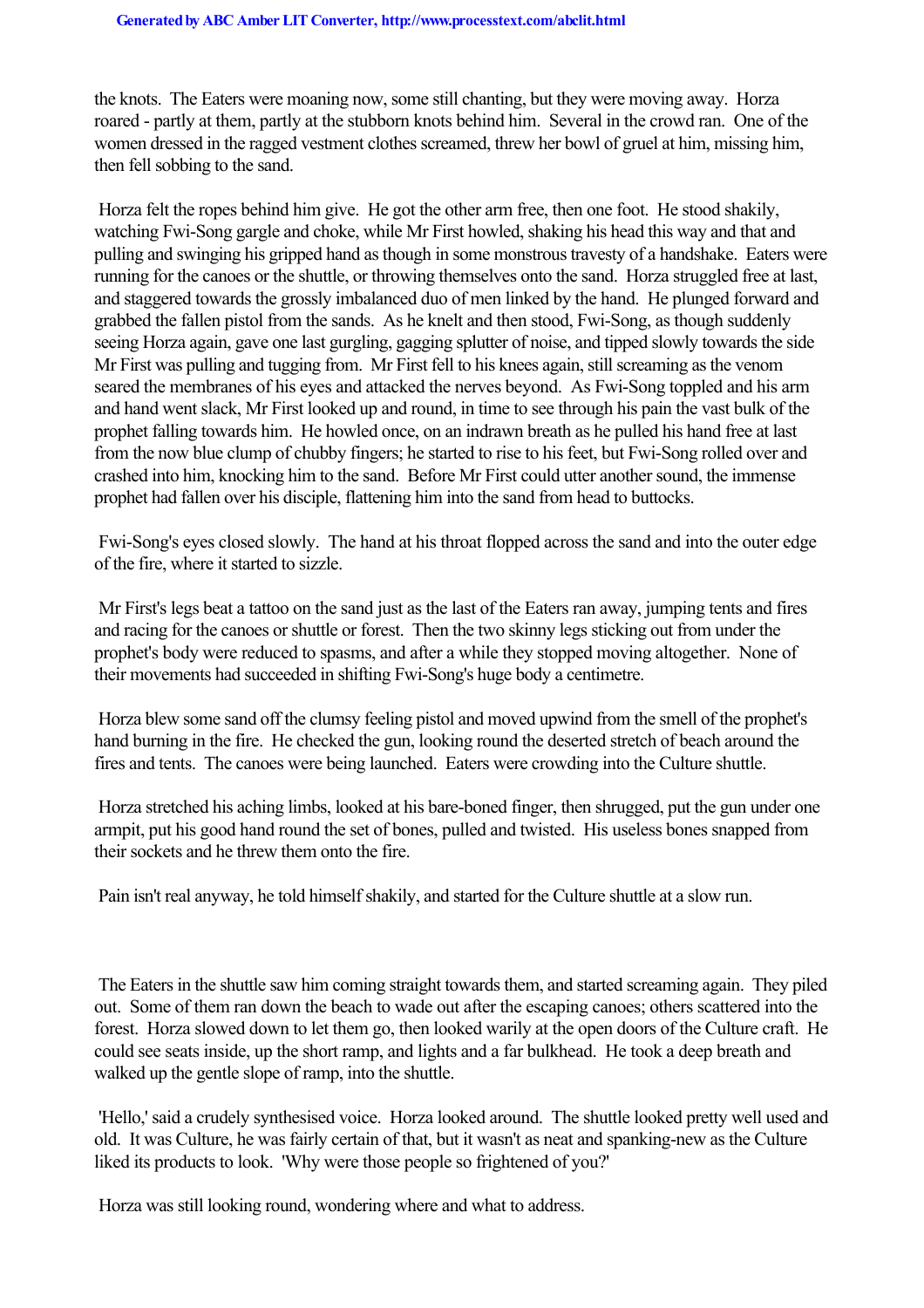'I'm not sure,' he said shrugging. He was naked and still holding the gun, with only a couple of strips of flesh on one finger, though the bleeding had quickly stopped. He thought he must look a threatening figure anyway, but maybe the shuttle couldn't tell that. 'Where are you? What are you?' he said, deciding to feign ignorance. He looked around in a very obvious manner, hamming up a display of looking forward, through a door in the bulkhead, to a control area forward.

'I'm the shuttle. Its brain. How do you do?'

'Fine,' Horza said, 'just fine. How are you?'

 'Very well, considering, thank you. I haven't been bored at all, but it is nice to have somebody to talk to at last. You speak very good Marain; where did you learn?'

 'Ah... I did a course in it,' Horza said. He did some more looking around. 'Look, I don't know where to look when I talk to you. Where should I look, huh?'

 'Ha ha,' the shuttle laughed. 'I suppose you'd best look up here; forward towards the bulkhead.' Horza did so. 'See that little round thing right in the middle, near the ceiling? That's one of my eyes.'

'Oh,' Horza said. He waved and smiled. 'Hi. My name's... Orab.'

 'Hello, Orab. I'm called Tsealsir. Actually that's only part of my name designation, but you can call me that. What was happening out there? I haven't been watching the people I'm here to rescue; I was told not to, in case I got upset, but I did hear people screaming when they came near and they seemed frightened when they came inside me. Then they saw you and ran away. What is that you're holding? Is it a gun? I'll have to ask you to put that away for safe keeping. I'm here to rescue people who want to be rescued when the Orbital is destructed, and we can't have dangerous weapons on board, in case somebody gets hurt, can we? Is that finger hurt? I have a very good medkit on board. Would you like to use it, Orab?'

'Yes, that might be an idea.'

'Good. It's on the inward side of the doorway through to my front compartment on the left.'

 Horza started walking past the rows of seats towards the front of the shuttle. For all its age, the shuttle smelled of... he wasn't quite sure. All the synthetic materials it was made from, he supposed. After the natural but god-awful odours of the last day, Horza found the shuttle much more pleasant, even if it was Culture and therefore belonged to the enemy. Horza touched the gun he was carrying as though doing something to it.

 'Just putting the safety catch on,' he told the eye in the ceiling. 'Don't want it to go off, but those people out there were trying to kill me earlier, and I feel safer with it in my hand, know what I mean?'

 'Well, not exactly, Orab,' the shuttle said, 'but I think I can understand. But you'll have to give the gun to me before we take off.'

 'Oh sure. As soon as you close those rear doors.' Horza was in the doorway between the main compartment and the smaller control area now. It was in fact a very short corridor, less than two metres long, with opened doors to each compartment. Horza looked round quickly, but he couldn't see another eye. He watched a large flap open at about hip level to reveal a comprehensive medical kit.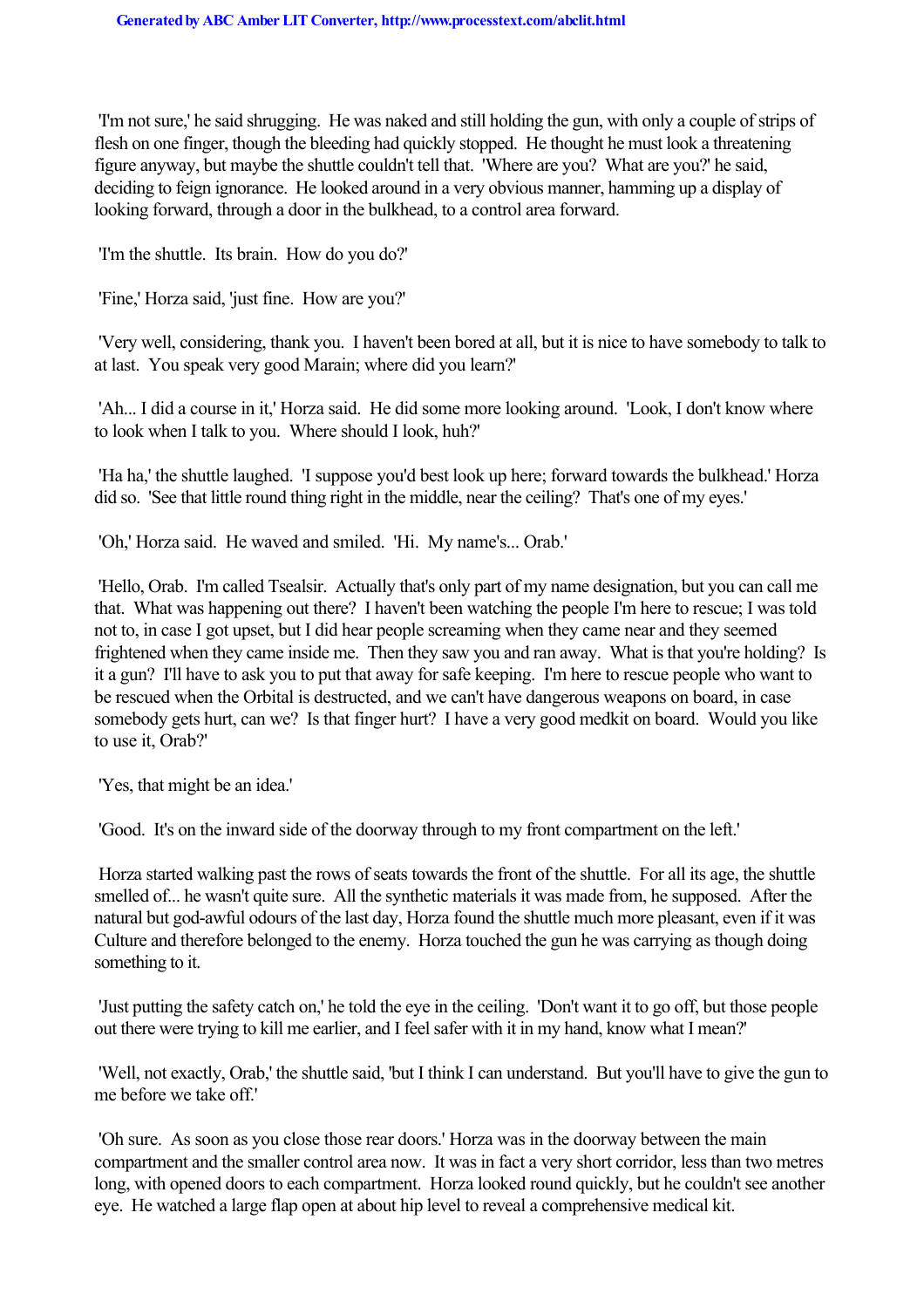'Well, Orab, I'd close those doors to make you feel a bit safer if I could, but you see I'm here to rescue people who want to be rescued when the time comes to destruct the Orbital, and I can't close those doors until just before I leave, so that everybody who wants to can get on board. Actually I can't really understand why anybody wouldn't want to escape, but they told me not to get worried if some people stayed behind. But I must say I think that would be kind of silly, don't you, Orab?'

 Horza was rummaging through the medkit but looking above it at other outlines of doors set in the wall of the short corridor. He said, 'Hmm? Oh, yeah, that would be. When is the place due to blow, anyway?' He poked his head round the corner, into the control compartment or flight deck, looking up at another eye set in the corresponding position to the one in the main compartment, but looking forward from the other side of the thick wall between the two. Horza grinned and gave a little wave, then ducked back.

 'Hi,' the shuttle laughed. 'Well, Orab, I'm afraid that we're going to be forced to destruct the Orbital in forty-three standard hours. Unless, of course, the Idirans see sense and are reasonable and withdraw their threat to use Vavatch as a war base.'

 'Oh,' Horza said. He was looking at one of the door outlines above the opened one the medkit was protruding from. As far as he could guess, those two eyes were back to back, separated by the thickness of the wall between the two compartments. Unless there was a mirror he couldn't see, he was invisible to the shuttle while he remained in the short corridor.

 He looked back, out through the open rear doors; the only movement came from the tops of some distant trees and the smoke from the fires. He checked the gun. The projectiles seemed to be hidden in some sort of magazine, but a little circular indicator with a sweep hand indicated either one bullet left or one expended out of twelve.

 'Yes,' the shuttle said. 'It's very sad, of course, but these things are necessary in wartime I suppose. Not that I pretend to understand it all. I'm just a humble shuttle, after all. I'd actually been given away as a present to one of the Megaships because I was too old-fashioned and crude for the Culture, you know. I thought they could have upgraded me but they didn't; they just gave me away. Anyway, they need me now, I'm happy to say. We have quite a job on our hands, you know, getting everybody who wants to get off away from Vavatch. I'll be sorry to see it go; I've had some happy times here, believe me... But that's just the way things go, I suppose. How's that finger going, by the way? Want me to have a look at it? Bring the medkit stuff round into one of the two compartments so I can take a look. I might be able to help, you know ? Oh! Are you touching one of the other lockers in that corridor?'

 Horza was trying to lever open the door nearest the roof by using the barrel of the gun. 'No,' he said, heaving away at it. 'I'm nowhere near it.'

'That's odd. I'm sure I can feel something. Are you sure?'

 'Of course I'm sure,' Horza said, putting all his weight behind the gun. The door gave way, revealing tubes, fibre-runs, metal bottles and various other unrecognisable bits of machinery, electrics, optics and field units.

'Ouch!' said the shuttle.

'Hey!' Horza shouted. 'It just blew open! There's something on fire in there!' He raised the gun, holding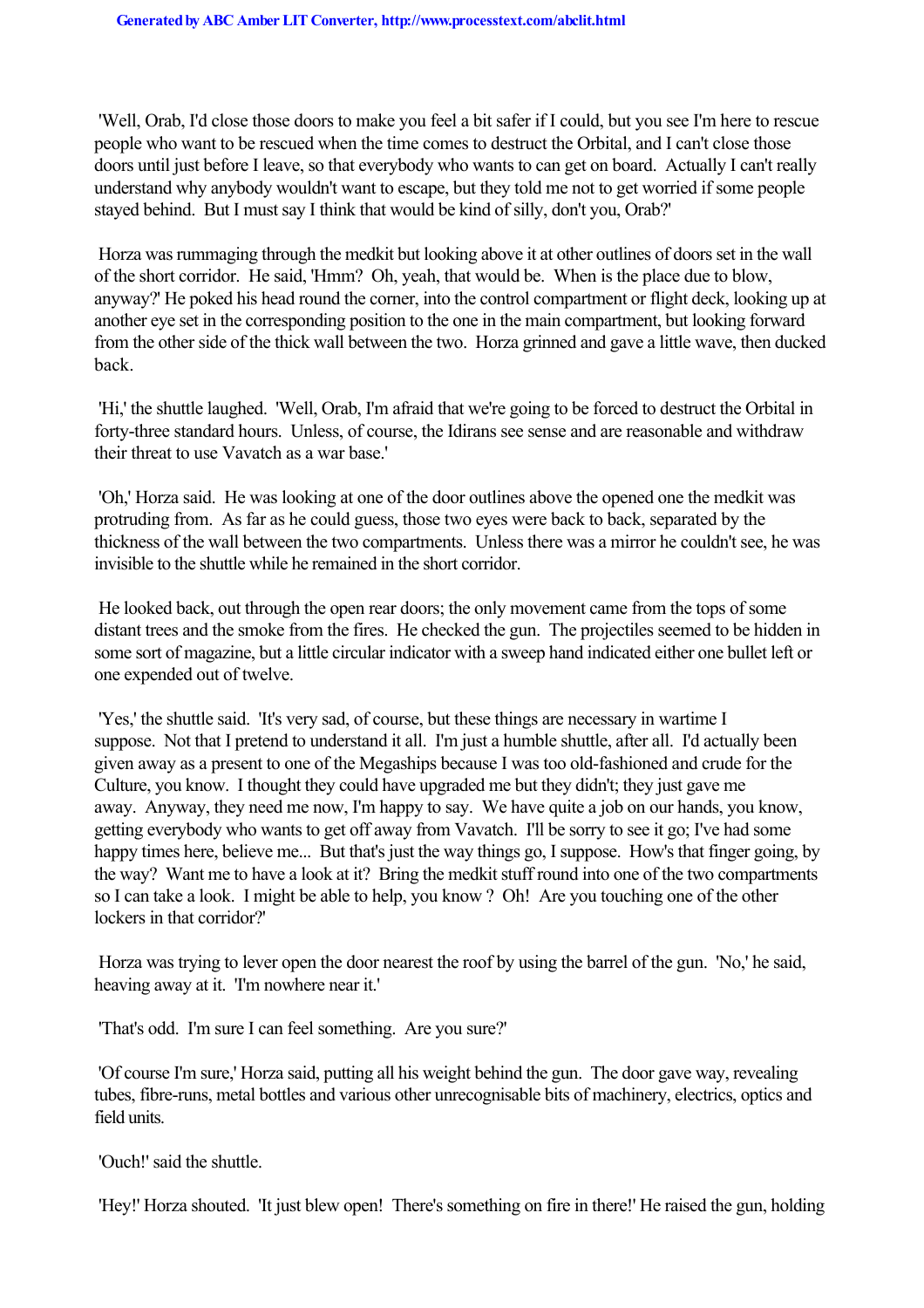#### **Generated by ABC Amber LIT Converter, <http://www.processtext.com/abclit.html>**

it in both hands. He sighted carefully; about*there.*

'*Fire*!' yelped the shuttle. 'But that's not possible!'

 'You think I can't tell*smoke* when I see it, you crazy goddamned machine?' Horza yelled. He pulled the trigger.

 The gun exploded, throwing his hands up and him back. The noise of the shuttle's exclamation was covered by the crack and bang of the bullet hitting inside and exploding. Horza covered his face with his arm.

 'I'm blind!' wailed the shuttle. Now smoke really was pouring from the compartment Horza had opened. He staggered into the control compartment.

'You're on fire in here, too!' he yelled. 'There's smoke coming out everywhere!'

'What? But that can't be-'

'You're on fire! I don't know how you can't feel it or smell it! You're burning!'

'I don't trust you!' the machine yelled. 'Put that gun away or-'

 'You've got to trust me!' Horza yelled, looking all over the control area for where the shuttle's brain might be located. He could see screens and seats, readout screens and even the place where manual controls might be hidden; but no indication of where the brain was. 'Smoke's pouring out everywhere!' he repeated, trying to sound hysterical.

 'Here! Here's an extinguisher! I'm turning mine on!' the machine shouted. A wall unit spun round, and Horza grabbed the bulky cylinder attached to the inside of the flap. He wrapped his four good fingers on his injured hand round the pistol grip. A hissing noise and a light vapour-like steam was appearing from various places in the compartment.

 'Nothing's happening!' Horza screamed. 'There's loads of black smoke and its - arrch!' He pretended to cough. '... Aargh! It's getting thicker!'

'Where is it coming from? Quickly!'

 'Everywhere!' Horza yelled, glancing all round the control area. 'From near your eye... under the seats, over the screens, under the screens... I can't see...!'

'Go on! I can smell smoke, too, now!'

 Horza looked at the slight smudge of grey filtering into the control area from the spluttering fire in the short corridor where he had shot the craft. 'It's... coming from those places, and those info screens on either side of the end seats, and... just above the seats, on the side walls where that bit juts out-'

'What?' screamed the shuttle brain. 'On the left facing forward?'

'Yes!'

'Put that one out first!' the shuttle screeched.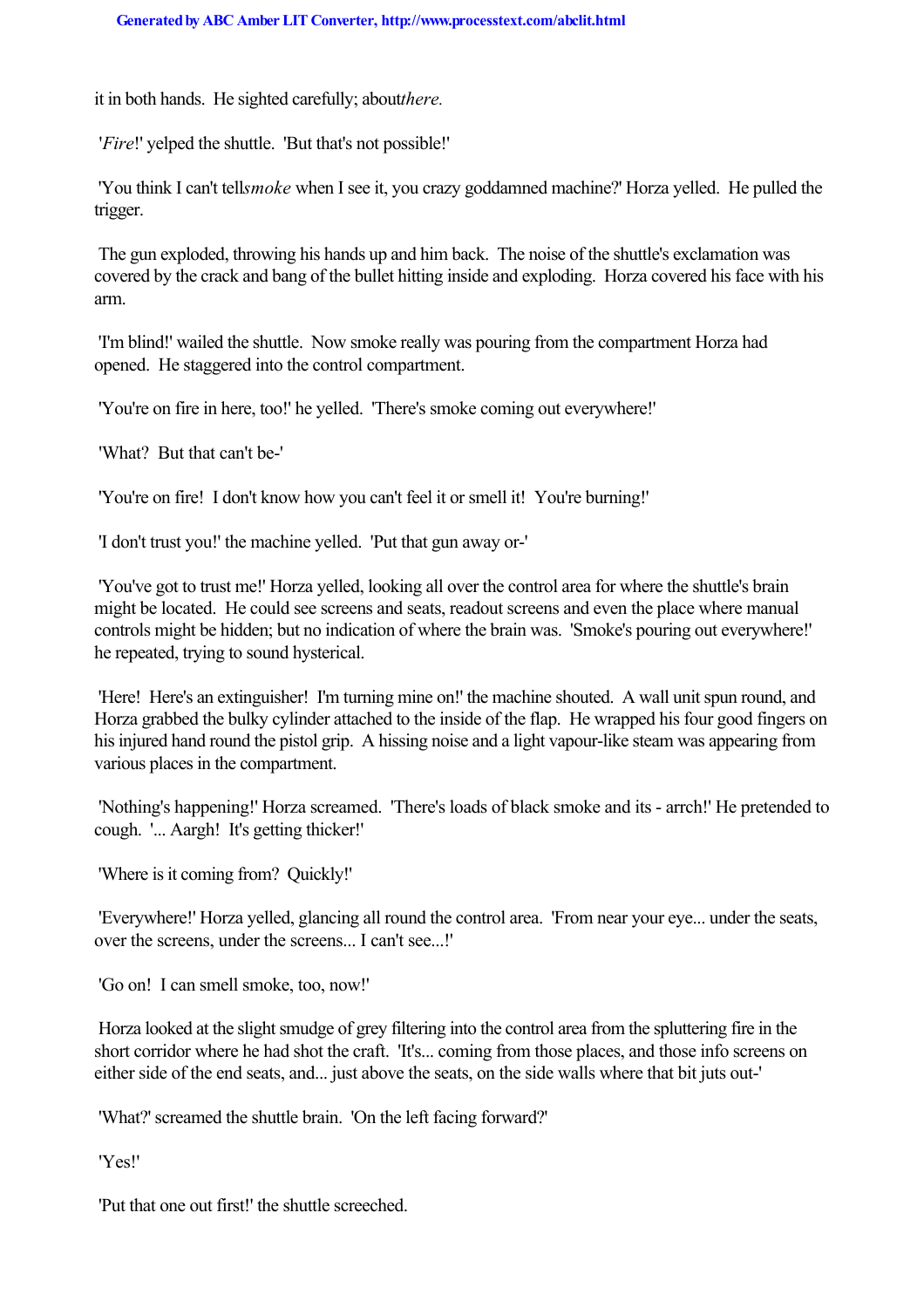Horza dropped the extinguisher and gripped the gun in both hands again, aiming it at the bulge in the wall over the left-hand seat. He pulled the trigger: once, twice, three times. The gun blasted, shaking his whole body; sparks and bits of flying debris flew from the holes the bullets were smashing in the casing of the machine.

'EEEeee...' said the shuttle, then there was silence.

 Some smoke rose from the bulge and it joined with that coming from the corridor to form a thin layer under the ceiling. Horza let the gun down slowly, looking around and listening.

'Mug,' he said.

 He used the hand-held extinguisher to put out the small fires in the wall of the corridor and where the shuttle's brain had been, then he went out into the passenger area to sit near the open doors while the smoke and the fumes cleared. He couldn't see any Eaters on the sand or in the forest, and the canoes were out of sight, too. He looked for some door controls and found them; the doors closed with a hiss, and Horza grinned.

 He went back to the control area and started punching buttons and opening sections of panelling until he got some life from the screens. They all suddenly blinked on while he was fiddling with some buttons on the arm of one of the couch-like seats. The noise of surf in the flight deck made him think the doors had opened again, but it was only some external microphones relaying the noise from outside. Screens flickered and lit up with figures and lines, and flaps opened in front of the seats; control wheels and levers sighed out smoothly and clicked into place, just ready to be held and used. Feeling happier than he had been in many days, Horza started an eventually successful but longer and more frustrating search for some food; he was very hungry.

 Some small insects were running in orderly lines over the huge body collapsed on the sands, one hand of which was sticking, charred and blackened, into the dying flames of a fire.

 The little insects started by eating the deep-set eyes, which were open. They hardly noticed as the shuttle rose, wobbling, into the air, picked up speed and turned inelegantly above the mountain, then roared off, through the early evening air, away from the island.

Interlude in darkness

 The Mind had an image to illustrate its information capacity. It liked to imagine the contents of its memory store written out on cards; little slips of paper with tiny writing on them, big enough for a human to read. If the characters were a couple of millimetres tall and the paper about ten centimetres square and written on both sides, then ten thousand characters could be squeezed onto each card. In a metre long drawer of such cards maybe one thousand of them - ten million pieces of information - could be stored. In a small room a few metres square, with a corridor in the middle just wide enough to pull a tray out into, you could keep perhaps a thousand trays arranged in close-packed cabinets: ten billion characters in all.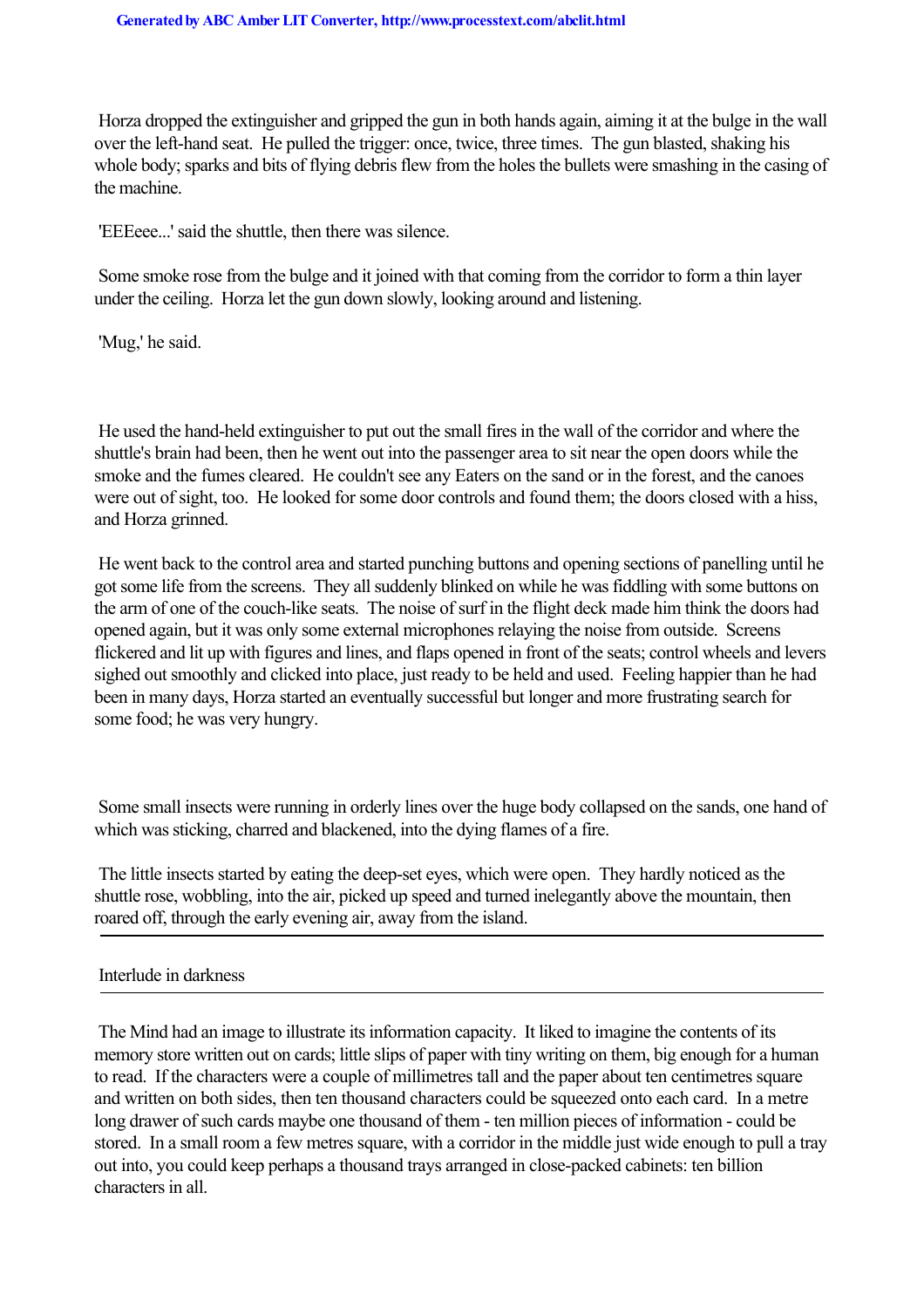A square kilometre of these cramped cells might contain as many as one hundred thousand rooms; a thousand such floors would produce a building two thousand metres tall with a hundred million rooms. If you kept building those squat towers, squeezed hard up against each other until they entirely covered the surface of a largish standard-G world - maybe a billion square kilometres - you would have a planet with one trillion square kilometres of floor space, one hundred quadrillion paper-stuffed rooms, thirty light-years of corridors and a number of potential stored characters sufficiently large to boggle just about anybody's mind.

 In base 10 that number would be a 1 followed by twenty-seven zeros, and even that vast figure was only a fraction of the capacity of the Mind. To match it you would need a thousand such worlds; systems of them, a clusterful of information-packed globes... and that vast capacity was physically contained within a space smaller than a single one of those tiny rooms, inside the Mind...

#### In darkness the Mind waited.

 It had counted how long it had waited so far; it had tried to estimate how long it would have to wait in the future. It knew to the smallest imaginable fraction of a second how long it had been in the tunnels of the Command System, and more often than it needed to it thought about that number, watched it grow inside itself. It was a form of security, it supposed; a small fetish; something to cling to.

 It had explored the Command System tunnels, scanning and surveying. It was weak, damaged, almost totally helpless, but it had been worthwhile taking a look around the maze-like complex of tunnels and caverns just to take its attention off the fact that it was there as a refugee. The places it could not get to itself it sent its one remaining remote drone into, so that it could have a look, and see what there was to be seen.

 And all of it was at once boring and frighteningly depressing. The level of technology possessed by the builders of the Command System was very limited indeed; everything in the tunnels worked either mechanically or electronically. Gears and wheels, electric wires, superconductors and light-fibres; very crude indeed, the Mind thought, and nothing it could possibly interest itself in. A glance through any of the machines and devices in the tunnel was sufficient to know them exactly - what they were made of, how they had been made, even what they were made for. No mystery, nothing to employ the mind.

 There was something too about the inexactitude of it all that the Mind found almost frightening. It could look at some carefully machined piece of metal or some delicately moulded bit of plastic, and know that to the people who had built the Command System - to their eyes - these things were exact and precise, constructed to fine tolerances with dead straight lines, perfect edges, smooth surfaces, immaculate right angles... and so on. But the Mind, even with its damaged sensors, could see the rough edges, the crudity of the parts and the components involved. They had been good enough for the people at the time, and no doubt they had fulfilled the most important criterion of all; they worked...

 But they*were* crude, clumsy, imperfectly designed and manufactured. For some reason the Mind found this worrying.

And it would have to*use* this ancient, crude, shop-soiled technology. It would have to*connect* with it.

 It had thought it through as best it could, and decided to formulate plans for what to do if the Idirans did get somebody through the Quiet Barrier and threatened it with discovery.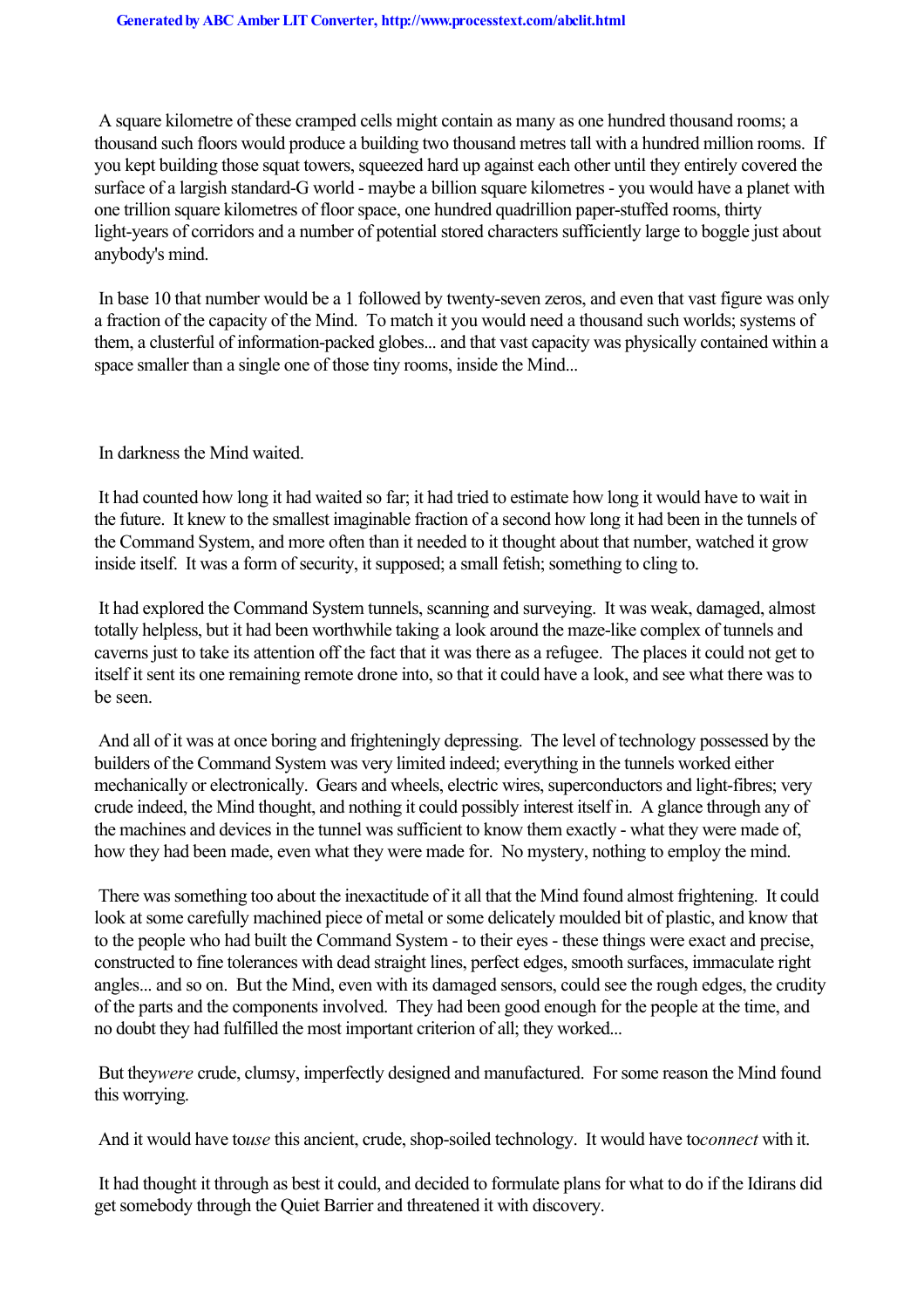It would arm, and it would make a place to hide in. Both actions implied damage to the Command System, so it would not act until it knew it was definitely threatened. Once it knew it was, it would be forced to risk the Dra'Azon's displeasure.

 But it might not come to that. It hoped it wouldn't; planning was one thing, execution was another. It was unlikely to have very much time either to hide or to arm. Both plans might perforce be rather crudely implemented, especially as it had only one remote drone and its own badly crippled fields with which to manipulate the engineering facilities of the System.

Better than nothing, though. Better still to have problems than to let death eradicate them all...

 There was, however, another less immediately relevant, but more intrinsically worrying, problem it had discovered, and it was implied in the question: who was it?

 Its higher functions had had to close down when it had transferred from four- to three-dimensional space. The Mind's information was held in binary form, in spirals composed of protons and neutrons; and neutrons - outside a nucleus, and also outside hyperspace - decayed (into protons, ha-ha; not too long after entering the Command System, the vast majority of its memory would have consisted of the stunningly illuminating message: '0000000... '). So it had effectively frozen its primary memory and cognitive functions, wrapping them in fields which prevented both decay and use. It was working instead on back-up picocircuitry, in real space, and using real-space light to think with (how humiliating).

 In fact, it could still access all that stored memory (though the process was complicated, and so*slow)* , so all was not lost there... But as for thinking, as for*being itself* - another matter entirely. It wasn't its real self. It was a crude, abstracted copy of itself, the mere ground plan for the full labyrinthine complexity of its true personality. It was the truest possible copy its limited scale was theoretically capable of providing, and it was still sentient; conscious by even the most rigorous of standards. Yet an index was not the text, a street plan was not the city, a map not the land.

### So*who was it* ?

 Not the entity it thought it was, that was the answer, and it was a disconcerting one. Because it knew that the self it was now could never think of all the things its old self would have thought of. It felt unworthy. It felt fallible and limited and... dull.

But think positively. Patterns, images, the telling analogy...*make the ill work to good. Just think* ...

If it was not itself, then it*would* be not itself.

As it was now to what it had been before, so the remote drone was to it now (nice connection).

 The remote drone would be more than just its eyes and ears on the surface, in or near the Changers' base, keeping look-out; more than just its assistant in the doubtless frantic preparations to equip and secrete which would ensue if the drone did raise the alarm; more. And less.

Look on the happy side, think of the good things.Hadn't it been*clever* ? Yes, it had.

 Its escape from the spare-parts warship had been, though it thought it itself, quite breathtakingly masterful and brilliant. Its courageous use of warp so deep into a gravity well would have been foolhardy in the extreme in anything else but the dire circumstances it had found itself in, but was anyway superbly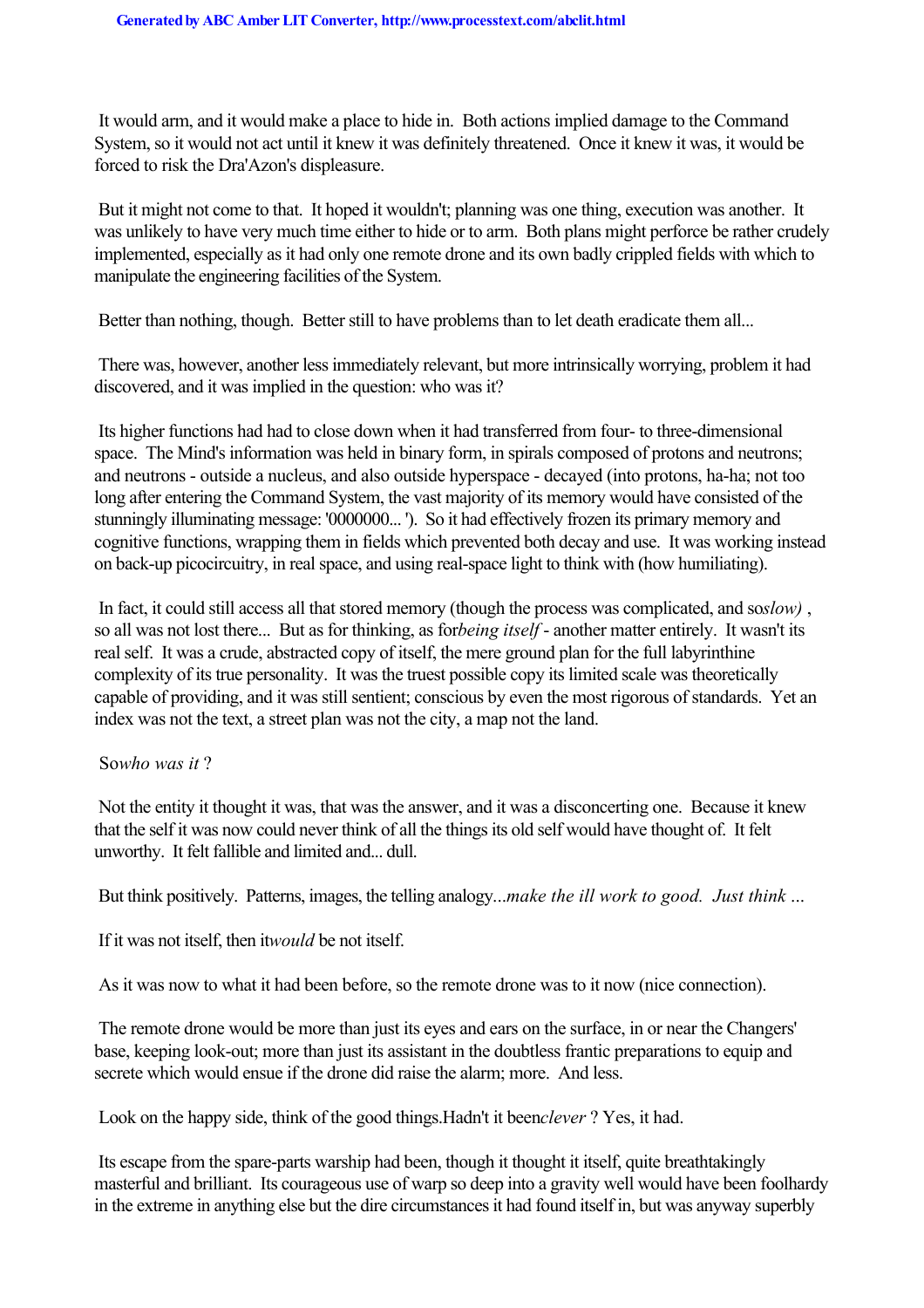skilled... And its stunning cross-realm transfer, from hyper- to real space, was not simply even more brilliant and even braver than anything else it had done, it was almost certainly a first; there was nothing anywhere in its vast store of information to indicate that anybody had*ever* done that before. It was proud.

But after all that, here it was, trapped; an intellectual cripple, a philosophical shadow of its former self.

 Now all it could do was wait, hoping that whoever came to find it would be friendly. The Culture must know; the Mind was certain its signal had worked and that it would be picked up somewhere. But the Idirans knew as well. It didn't think they would just try to storm in, because they knew as well as it did that antagonising the Dra'Azon was a bad idea. But what if the Idirans found a way in and the Culture couldn't? What if the whole region of space around the Sullen Gulf was now Idiran held? The Mind knew there was only one thing it could do if it fell into Idiran hands, but not only did it not want to destruct for purely personal reasons, it didn't want to destruct anywhere near Schar's World anyway, for the same reason that the Idirans wouldn't come charging in. But if it*was* captured in the planet, that might be the last time it would have a chance to destroy itself. By the time it was taken off the planet the Idirans might have found a way of stopping it from destructing.

 Perhaps it had made a mistake in escaping at all. Perhaps it should have just destructed along with the rest of the ship and saved all this complication and worry. But it had seemed like an almost heaven-sent opportunity to escape - finding itself so close to a Planet of the Dead when it had been attacked. It wanted to live anyway, but it would have been... wasteful to throwaway such a great chance even if it had been perfectly sanguine about its own survival or destruction.

 Well, there was nothing to be done about it now. It was here and it just had to wait. Wait and think. Consider all the options (few) and possibilities (many). Rack those memories as best it could for anything that might be relevant, that might help. For example (and the one really interesting bit*would* be a bad one), it had discovered that the Idirans had probably employed one of the Changers who had actually served with the caretaker staff on Schar's World. Of course perhaps the man was dead, or busy on something else, or too far away, or the information had been incorrect in the first place and the intelligence-gathering section of the Culture had got it wrong... But if not, then that man would be the one obvious person to send after something hiding in the Command System tunnels.

 It was part of the Mind's very construction - at every level - to believe that there was no such thing as bad knowledge except in very relative terms, but it really did wish that it hadn't had that bit of information in its memory banks; it would just as soon not have known anything about this man, this Changer who knew Schar's World and probably worked for the Idirans. (Perversely, it found itself wishing it knew this man's*name.)*

 But with any luck he would be irrelevant, or the Culture would get here first. Or the Dra'Azon being would recognise a fellow Mind in trouble and help, or... anything.

In darkness the Mind waited.

 ...Hundreds of those planets were empty; the hundred million room towers were there; the little rooms, the cabinets and the trays and the cards and the spaces for the numbers and letters were there; but nothing was written, nothing held, on any of the cards... (Sometimes the Mind liked to imagine travelling down the narrow spaces between the cabinets, one of its remote drones floating between the banked files of memory in the thin corridors, from room to room, for floor after floor, kilometre after kilometre,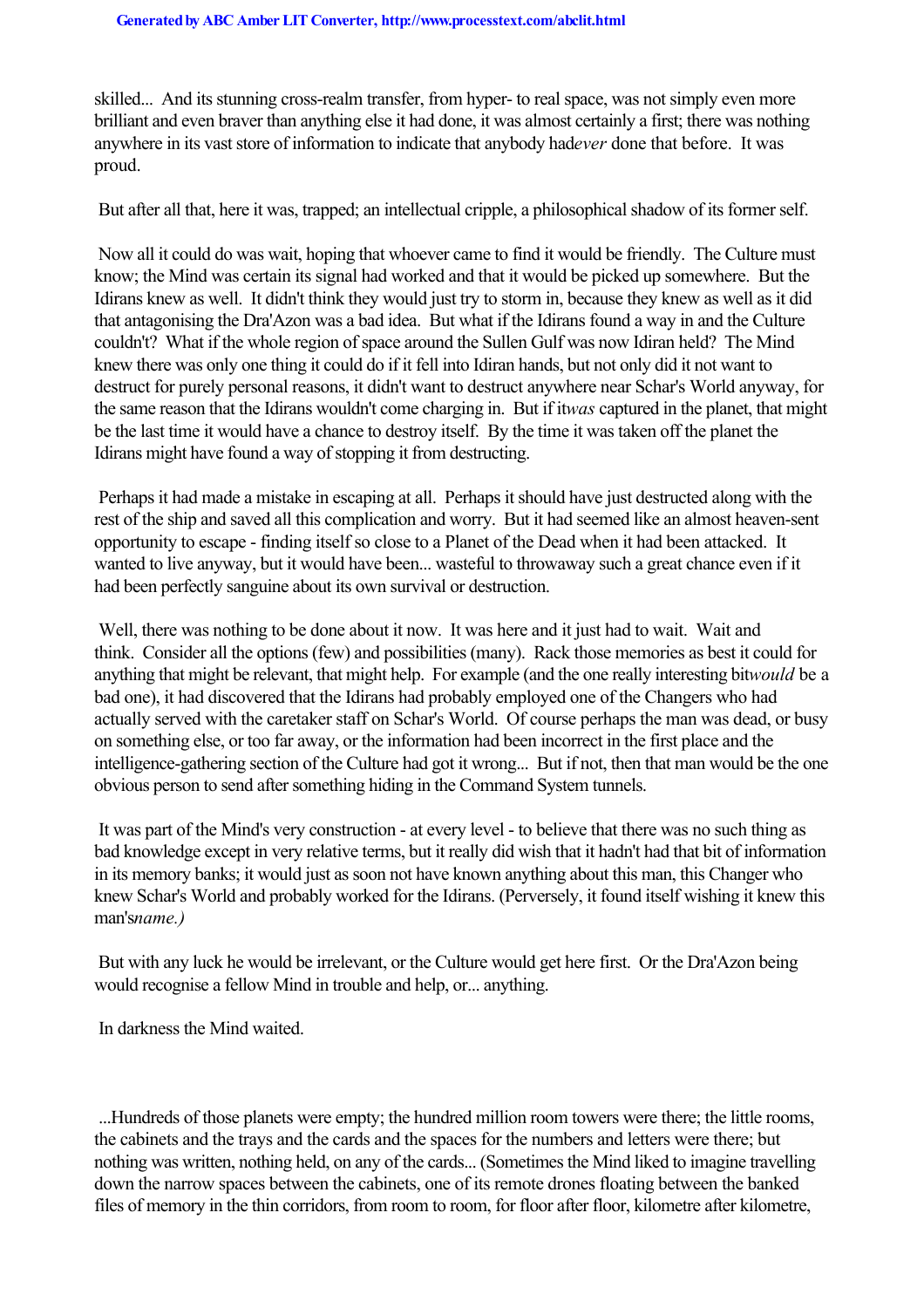over buried continents of rooms, filled-in oceans of rooms, levelled ranges, felled forests, covered deserts of rooms.)... These whole systems of dark planets, those trillions of square kilometres of blank paper, represented the Mind's future; the spaces it would fill in its life to come.

If it had one.

# 7. A Game of Damage

 'Damage - the game banned everywhere. Tonight, in that unprepossessing building across the square under the dome, they'll gather: the Players of the Eve of Destruction... the most select group of rich psychotics in the human galaxy, here to play the game that is to real life what soap opera is to high tragedy.

 'This is the bi-port city of Evanauth, Vavatch Orbital, the very same Vavatch Orbital that in about eleven standard hours from now is due to be blasted into its component atoms as the Idiran-Culture war in this part of the galaxy, near the Glittercliff and Sullen Gulf, reaches a new high in standing-by-your-principles-regardless and a new low in common sense. It's that imminent destruction that's attracted these scatological vultures here, not the famous Megaships or the azure-blue technological miracles of the Circlesea. No, these people are here because the whole Orbital is doomed to be blown away shortly, and they think it's kind of amusing to play Damage - an ordinary card game with a few embellishments to make it attractive to the mentally disturbed - in places on the verge of annihilation.

 'They've played on worlds about to suffer massive comet or meteorite strikes, in volcanic calderas about to blow, in cities due for nuclear bombardment in ritualistic wars, in asteroids heading for the centre of stars, in front of moving cliffs of ice or lava, inside mysterious alien spacecraft discovered empty and deserted and set on courses aiming them into black holes, in vast palaces about to be sacked by android mobs, and just about everywhere you can think of you'd rather*not* want to be immediately after the Players leave. It might seem like a strange sort of way to get your kicks, but it takes all sorts to make a galaxy, I guess.

 'So here they've come, these hyper-rich dead-beats, in their rented ships or their own cruisers. Right now they're sobering up and coming down, going through plastic surgery or behaviour therapy - or both to make them acceptable in what passes for normal society, even in these rarefied circles, after months spent in whatever expensive and unlikely debauchery or perversion particularly appeals to them or happens to be in fashion at the moment. At the same time, they or their minions are scraping together their Aoish credits - all actual; no notes - and scouting hospitals, asylums and freeze-stores for new **Lives**.

 'Here, too, have come the hangers-on - the Damage groupies, the fortune seekers, the past failures at the game desperate for another try if they can only raise the money and the Lives... and Damage's very own special sort of human debris: the moties, victims of the game's emotional fall-out; mind-junkies who only exist to lap at the crumbs of ecstasy and anguish falling from the lips of their heroes, the Players of the Game.

 'Nobody knows exactly how all these different groups hear about the game or even how they all get here in time, but the word goes out to those who really need to or want to hear about it, and like ghouls they come, ready for the game and the destruction.

'Originally Damage was played on such occasions because only during the breakdown of law and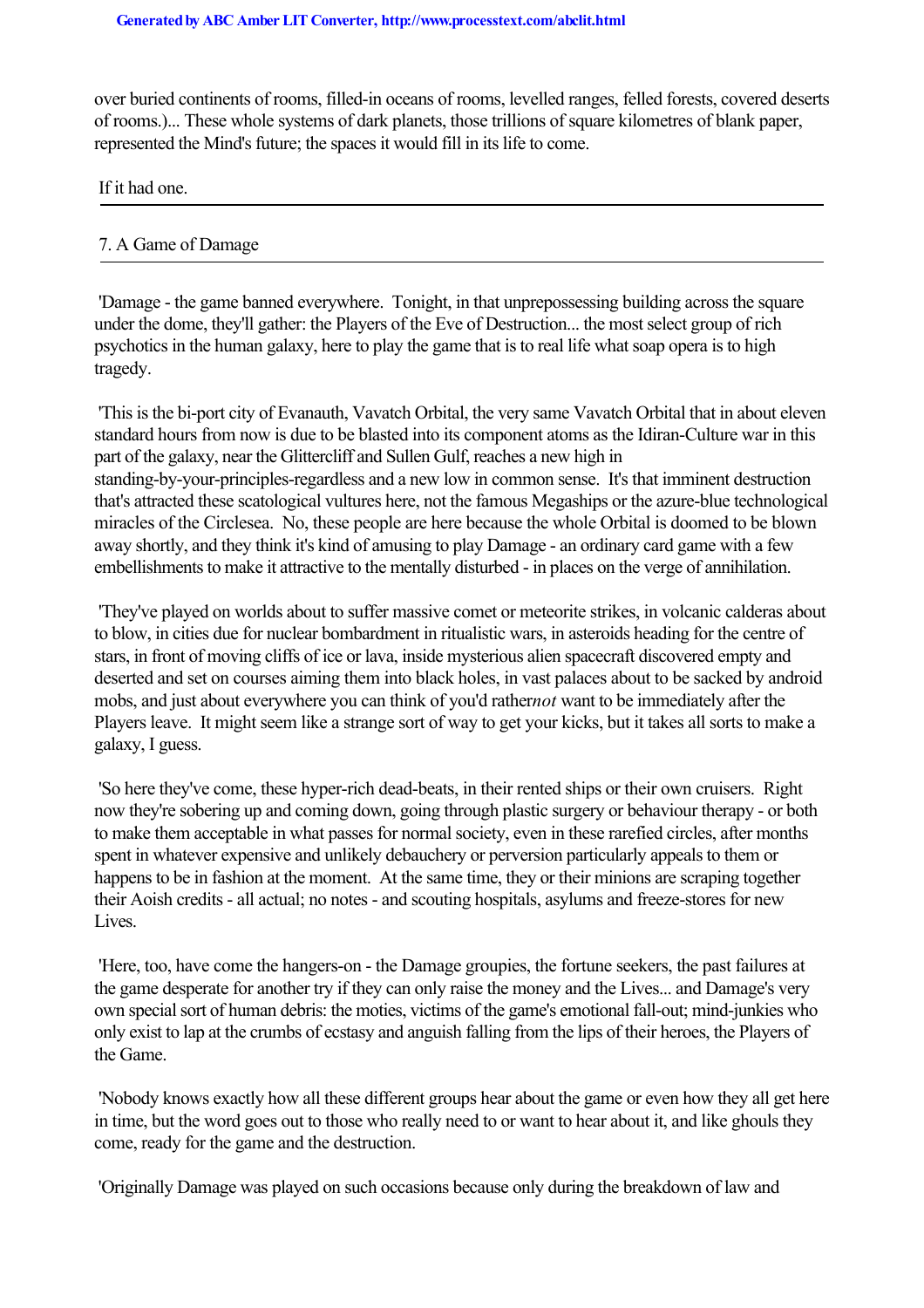morality, and the confusion and chaos normally surrounding Final Events, could the game be carried out in anything remotely resembling part of the civilised galaxy; which, believe it or not, the Players like to think they're part of. Now the subsequent nova, world-busting or other cataclysm is seen as some sort of metaphysical symbol for the mortality of all things, and as the Lives involved in a Full Game are all volunteers, a lot of places - like good old pleasure-oriented, permissive Vavatch - let the game take place with official blessing from the authorities. Some people say it's not the game it used to be, even that it's become something of a media event, but*I* say it's still a game for the mad and the bad; the rich and the uncaring, but not the careless; the unhinged... but well connected. People still die in Damage, and not just the Lives, either, or the Players.

 'It's been called the most decadent game in history. About all you can say in the game's defence is that it, rather than reality, occupies the warped minds of some of the galaxy's more twisted people; gods know what they would get up to if it wasn't there. And if the game does any good apart from reminding us - as if we needed reminding - how crazy the bipedal, oxygen-breathing carboniform can become, it does occasionally remove one of the Players and frighten the rest for a while. In these arguably insane times,*any* lessening or attenuation of madness is maybe something to be grateful for.

 'I'll be filing another report again some time during the course of the game, from within the auditorium if I can get in there. But in the meantime, goodbye and take care. This is Sarble the Eye, Evanauth City, Vavatch.'

 The image on the wrist screen of a man standing in sunlight on a plaza faded; the half-masked, youngish face disappearing.

 Horza put his terminal screen back onto his cuff. The time display winked slowly with the countdown to Vavatch's destruction.

 Sarble the Eye, one of the most famous of the humanoid galaxy's freelance reporters, and also one of the most successful at getting into places he wasn't supposed to, would now probably be trying to enter the games hall - if he hadn't got in already; the broadcast Horza had just watched had been recorded that afternoon. Doubtless Sarble would be in disguise, so Horza was glad he'd bribed his way in before the reporter's broadcast went out and the security guards round the hall got even more wary; it had been hard enough as it was.

 Horza, in his new guise as Kraiklyn, had posed as a motie - one of the emotional junkies who followed the erratic, secretive progress of the major game series round the more tawdry fringes of civilisation, having discovered that all but the most expensive reserved places had been sold out the day before. The five Aoish credit Tenths he had started out with that morning were now reduced to three; though he also had some money keyed into a couple of credit cards he'd bought. That currency would shrink in real value, though, as the destruction time drew nearer.

 Horza took a deep, satisfying breath and looked around the big arena. He had climbed as high as he could up the banked steps, slopes and platforms, using the interval before the game began to get an overview of the whole thing.

 The dome of the arena was transparent, showing stars and the bright shining line that was the Orbital's far side, now in daylight. The lights of shuttles coming and going - mostly going - traced lines across the still points. Beneath the dome cover hung a smoky haze, lit with the popping lights of a small firework display. The air was filled, too, with the chanting of massed voices; a choir of scalecones stood banked on the far side of the auditorium. The humanoids forming the choir appeared identical in all but stature and in the tones they produced from their puffed-out chests and long necks. They seemed to be making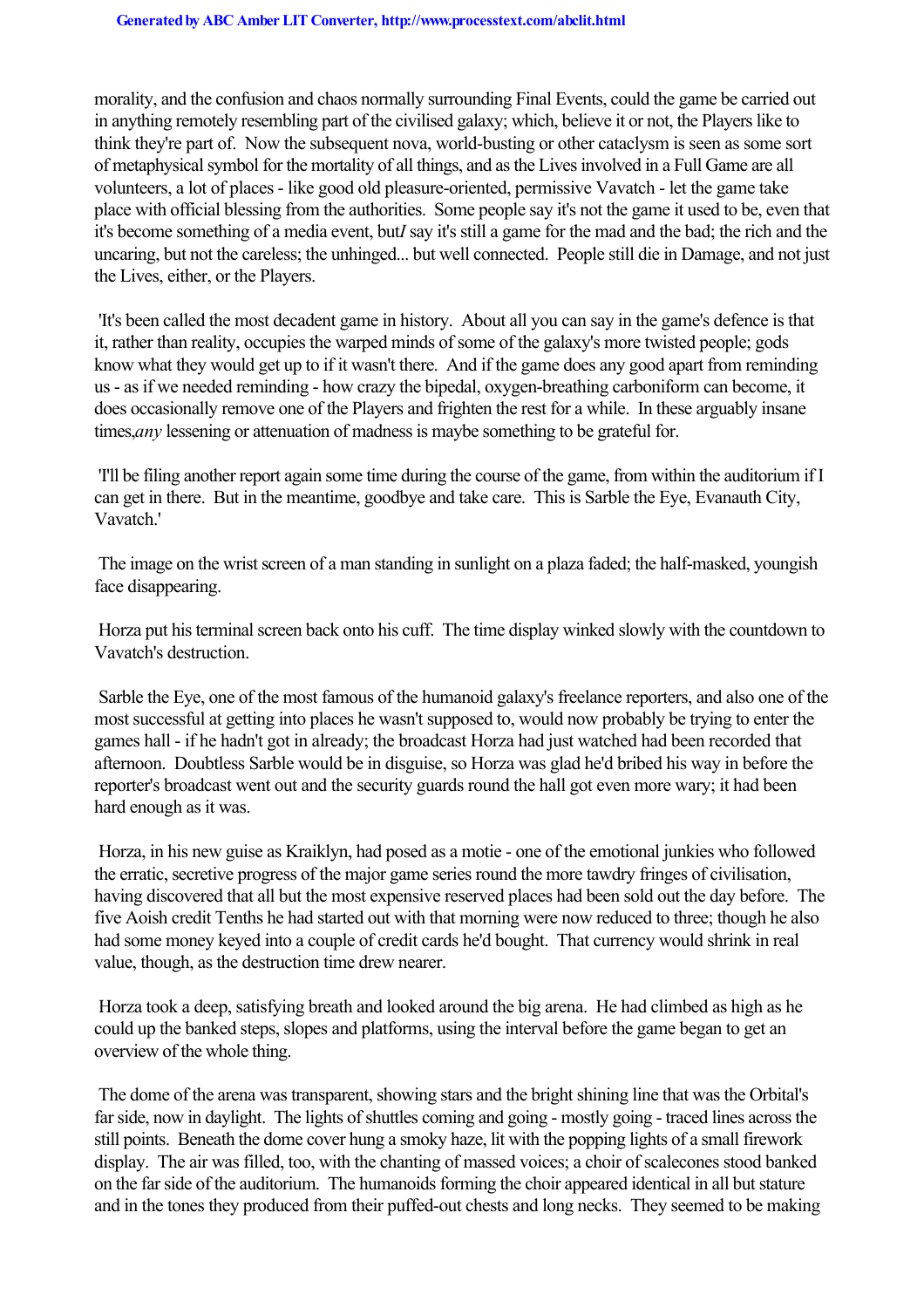the ambient racket, but as he looked around the arena Horza could make out the faint purple edges in the air where other, more localised sound fields held command, over smaller stages where dancers danced, singers sang, strippers stripped, boxers boxed, or people just stood around talking.

 Banked all around, the paraphernalia of the game seethed like a vast storm. Maybe ten or even twenty thousand people, mostly humanoid but some utterly different, including not a few machines and drones, they sat or lay or walked or stood, watching magicians, jugglers, fighters, immolators, hypnotics, couplers, actors, orators and a hundred other types of entertainers all doing their turns. Tents had been pitched on some of the larger terraces; rows of seats and couches remained on others. Many small stages frazzled with lights, smoke and glittering holograms and soligrams. Horza saw a 3-D maze spread out over several terraces, full of tubes and angles, some clear, some opaque, some moving, some staying still. Shadows and forms moved inside.

 A slow-motion animal trapeze act arced gradually overhead. Horza recognised the beasts performing it; it would become a combat act later on.

 Some people walked by Horza: tall humanoids in fabulous clothes, glittering like a gaudy night city seen from the air. They chattered in almost inaudibly high voices, and from a network of fine, golden coloured tubes branching all around their bright red and dark purple faces, tiny puffs of incandescent gas pulsed out, wreathing their semi-scaled necks and naked shoulders, and trailing and dimming behind them in a fiery orange glow. Horza watched them pass. Their cloaks, flowing out behind as though hardly heavier than the air through which they moved, flickered with the image of an alien face, each cloak showing part of one huge moving image, as though a projector overhead was focused on the capes of the moving group. The orange gas touched Horza's nostrils and his head swam for a second. He let his immune-glands deal with the narcotic, and continued to look around the arena.

The eye of the storm, the still, quiet spot, was so small it could easily have been missed in even a slow and attentive scan of the auditorium. It was not in the centre, but set at one end of the ellipsoid of level ground forming the lowest visible level of the arena. There, under a canopy of still dark lighting units, a round table stood, just about large enough to accommodate at its rim the sixteen large, differently styled chairs which each faced a wedge of colour fixed to the top of the table. A console set into the table itself faced each chair, on which straps and other restraining devices lay opened. Behind each of the seats lay an area of clear space on which small seats, twelve in all, were placed. A small fence separated them from the larger seats in front, and another fence cordoned off the set of twelve seats from a larger area behind where people, most of them moties, were already quietly waiting.

 The game seemed to have been delayed. Horza sat down on what was either an over-designed seat or a rather unimaginative piece of sculpture. He was almost on the highest level of the terraces of the arena, with a good view over most of the rest. There was nobody near by. He reached deep inside his heavy blouse and peeled off some artificial skin from his abdomen. He rolled the skin into a ball and threw it into a large pot that held a small tree, just behind where he sat; then he checked the Aoish credit Tenths, the negotiable memory card, the pocket terminal and the light CRE pistol which had been hidden by the paunch of fake skin. Out of the corner of his eye he saw a small, darkly dressed man approach. The man looked at Horza with his head tilted, from about five metres off, then came closer.

# 'Hey, you want to be a Life?'

 'No. Goodbye,' Horza said. The small man sniffed and walked off, stopping further along the walkway to prod a shape lying near the edge of a narrow terrace. Horza looked over and saw a woman there raise her head groggily, then shake it slowly, moving sinuous lengths of bedraggled white hair. Her faced showed briefly in the light of an overhead spot; she was beautiful but looked very tired. The small man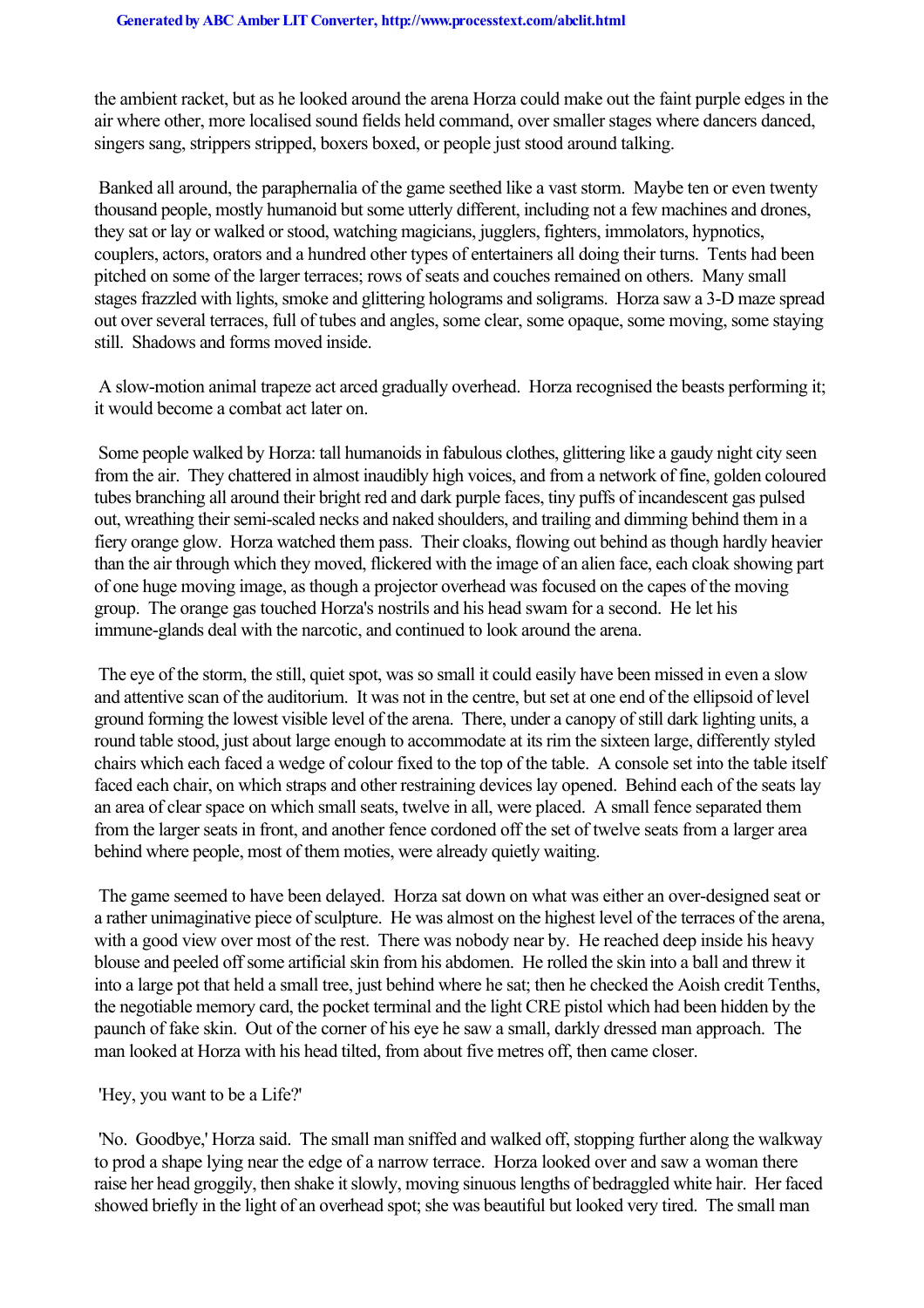spoke to her again, but she shook her head and made a motion with one hand. The small man walked off.

 The flight in the ex-Culture shuttle had been relatively uneventful; after some confusion, Horza had succeeded in patching through to the Orbital's navigation system, discovered where he was in relation to the*Olmedreca* 's last known position, and set off to find whatever was left of the Megaship. He'd accessed a news service while gorging himself on Culture emergency rations, and found a report on the *Olmedreca* in the index. The pictures showed the ship, listing a little and fractionally bow-down, floating in a calm sea surrounded by ice, the first kilometre of its hull seemingly buried inside the huge tabular berg. Small aircraft and a few shuttles hovered and flew about the gigantic wreck, like flies above the carcass of a dinosaur. The commentary accompanying the visuals spoke of a mysterious second nuclear explosion aboard the craft. It also reported that when police craft had arrived, the Megaship had proved to be deserted.

 Hearing that, Horza had immediately altered the shuttle's destination, swinging the craft round, to head for Evanauth.

 Horza had had three Tenths of an Aoish credit. He had sold the shuttle for five Tenths. It was absurdly cheap, especially given the imminent destruction of the Orbital, but he had been in a hurry, and the dealer who accepted the craft was certainly taking a risk handling the machine; it was very obviously a Culture design, the brain had equally obviously been shot out of it, so there could be little doubt it had been stolen. The Culture would treat the destruction of the craft's consciousness as murder.

 In three hours Horza had sold the shuttle, bought clothes, cards, a gun, a couple of terminals and some information. All except the information had been cheap.

 Horza now knew that there was a craft answering the description of the*Clear Air Turbulence* on the Orbital, or rather underneath it, inside the ex-Culture General Systems Vehicle called*The Ends of Invention*. He found that hard to believe, but there was no other craft it could be. According to the information agency, a ship fitting the*CAT* 's description had been brought on board by one of the Evanauth Port shipbuilders to have repairs made to its warping units; it had arrived under tow two days previously, with only its fusion motors working. He could not, however, find out its name or exact **location** 

 It sounded to Horza like the*CAT* had been used to rescue the survivors of Kraiklyn's band; it must have come over the O wall on remote control, using its warp units. It had picked the Free Company up, then hopped back over again, damaging its warp motors in the process.

 He had also been unable to find out who the survivors might be, but assumed Kraiklyn must be one of them; nobody else could have brought the*CAT* over the Edgewall. He hoped he'd find Kraiklyn at the Damage game. Either way, Horza had decided to make for the*CAT* afterwards. He still intended to head for Schar's World, and the*Clear Air Turbulence* was the most likely way of getting there. He hoped Yalson was alive. He also hoped it was true about*The Ends of Invention* being totally demilitarised, and the volume around Vavatch being free of Culture ships. After all this time he wouldn't have put it past the Culture's Minds to have found out about the*CAT* being in the same volume of space as*The Hand of God 137* when it came under attack, and to have made a connection or two.

 He sat back in the seat - or sculpture - and relaxed, letting the internal pattern of the motie drop from his mind and body. He had to start thinking like Kraiklyn again; he closed his eyes.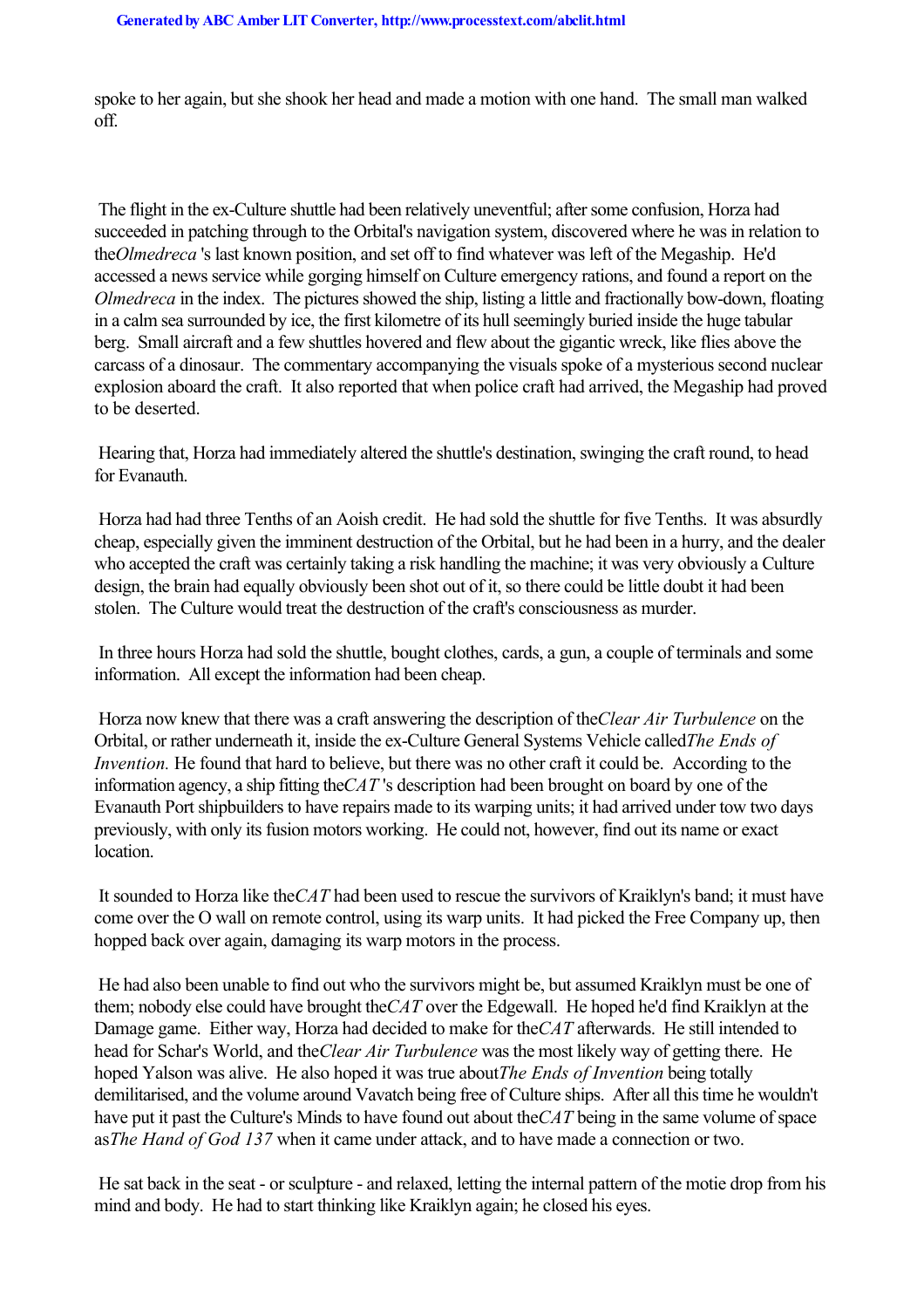After a few minutes he could hear things starting to happen down in the lower reaches of the arena. He brought himself to and looked around. The white-haired woman who had been lying on the nearby terrace had got up; she was walking, a little unsteadily, down into the arena, her long, heavy dress sweeping over the steps. Horza got up, too, following quickly down the stairs in the wake of her perfume. She didn't look at him when he skipped past her. She was fiddling with an askew tiara.

 The lights were on over the coloured table where the game would be played. Some of the stages in the auditorium were starting to close up or go dim. People were gradually gravitating towards the game table, to the seats and loungers and standing areas overlooking it. In the glare of the overhead lights, tall figures in black robes moved slowly, checking pieces of the game equipment. They were the adjudicators: Ishlorsinami. The species was renowned for being the most unimaginative, humourless, prissy, honest and incorruptible group in the galaxy and they always officiated at Damage games because hardly anybody else could be trusted.

 Horza stopped by a food stall to stock up on food and drink; he watched the game table and the figures around it while his order was prepared. The woman with the heavy dress and long white hair passed him, still going down the steps. Her tiara was almost straight, though her long, loose gown was crumpled. She yawned as she went past. Horza paid for his food with a card, then followed the woman again, going towards the growing crowd of people and machines starting to cluster all around the outer perimeter of the game area. The woman looked suspiciously at him when he half ran, half walked down the steps past her again.

 Horza bribed his way into one of the better terraces. He pulled the hood of his heavy blouse out from the thick collar, stretching it over his forehead and out a little so that his face was in shadow. He didn't want the real Kraiklyn to see him now. The terrace jutted out over lower ones, slanting down with an excellent view of the table itself and the gantries above. Most of the fenced areas around the table were visible too. Horza settled onto a soft lounger near a noisy group of extravagantly dressed tripedals who hooted a lot and kept spitting into a large pot in the centre of their group of gently rocking couches.

 The Ishlorsinami seemed to have satisfied themselves that everything was working and was set up fairly. They walked down a ramp set into the surface of the arena's ellipsoid floor. Some lights went off; a quietfield slowly cut off the sounds from the rest of the auditorium.

 Horza took a quick look round. A few stages and sets still showed lights, but they were going out. The slow-motion animal trapeze act was still going on, though, high up in the darkness below the stars; the huge ponderous beasts were swinging through the air, field harnesses glittering. They somersaulted and twisted, but now as they did so, passing each other in mid-air, they reached out with their clawed paws, slashing slowly and silently at each other's fur. Nobody else seemed to be watching.

 Horza was surprised to see the woman he had passed twice on the stairs walk past him again and drape herself over a vacant couch which had been reserved near the front of the terrace. Somehow he hadn't thought she would be rich enough to afford this area.

 Without a fanfare or announcement, the Players of the Eve of Destruction appeared, coming up the ramp in the arena floor, led by a single Ishlorsinami. Horza checked his terminal; it was exactly seven hours standard to the Orbital's destruction. Applause, cheers and, near Horza at least, loud hooting greeted the contestants, though the quietfields muffled everything. As they appeared from the shadows on the ramp, some of the Players acknowledged the crowd who had come to see them play, while other Players totally ignored them.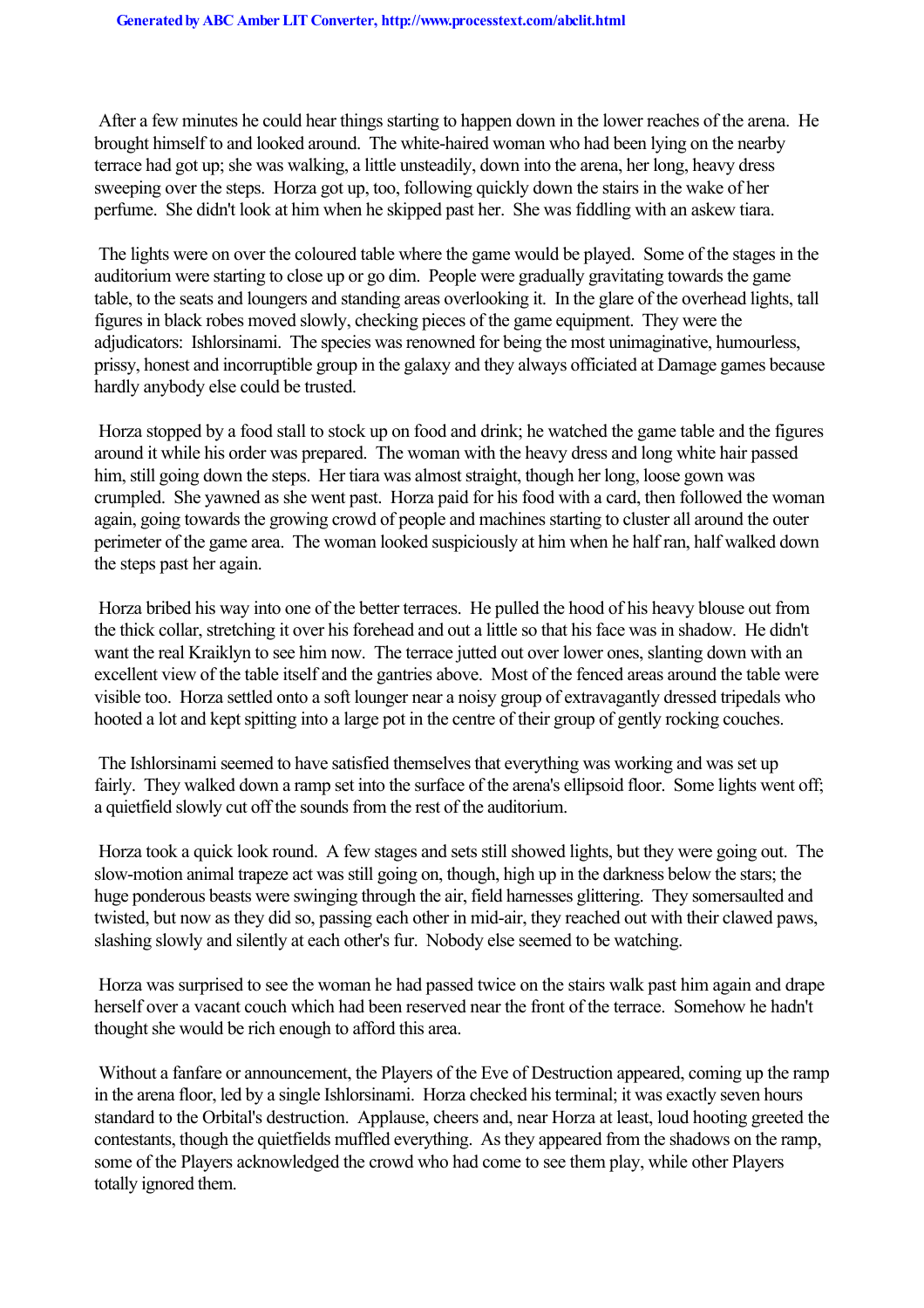Horza recognised few of them. The ones he did know, or had at least heard of, were Ghalssel, Tengayet Doy-Suut, Wilgre and Neeporlax. Ghalssel of Ghalssel's Raiders - probably the most successful of the Free Companies. Horza had heard the mercenary ship arrive from about eleven kilometres away, while he was making the deal with the shuttle saleswomen. She had frozen at the time; her eyes glazed. Horza didn't like to ask whether she thought the noise was the Culture coming to destroy the Orbital a few hours early or just coming to get her for buying a hot shuttle craft.

 Ghalssel was an average-looking man, stocky enough to be obviously from a high-G planet, but without the look of compressed power that most such people possessed. He was simply dressed and his head was clean shaven. Supposedly only a Damage game, where such things were banned, could force Ghalssel out of the suit he always wore. Tengayet Doy-Suut was tall, very dark and also simply dressed. The Suut was the champion Damage Player, on both game average, wins and maximum credits. He had come from a recently Contacted planet twenty years before, and had been a champion player of games of chance and bluff there, too. That was where he had had his face removed and a stainless-steel mask grafted on; only the eyes looked alive: expressionless soft jewels set in the sculpted metal. The mask had a matt finish, to prevent his opponents seeing his cards reflected in his face.

 Wilgre had to be helped up the ramp by some slaves from his retinue. The blue giant from Ozhleh, clad in a mirror robe, looked almost as though he was being rolled up the slope by the small humans behind, although the hem of his robe kicked out now and again to show where his four stubby legs were scrabbling to propel his great body up the ramp. In one of his two hands he held a large mirror, in the other a whip lead on the end of which a blinded rogothuyr - its four paws encrusted with precious metals, its snout encased in a platinum muzzle and its eyes replaced by emeralds - padded like a lithe nightmare in pure white. The animal's giant head swept from side to side as it used its ultrasonic sense to map out its surroundings. On another terrace, almost opposite Horza's, all thirty-two of Wilgre's concubines threw aside their body veils and went down on their knees and elbows, worshipping their lord. He waved the mirror at them briefly. Virtually every magnifier and micro-camera smuggled into the auditorium also swivelled to focus on the thirty-two assorted females, reputedly the finest one-sex harem in the galaxy.

 Neeporlax presented something of a contrast. The youth was a shambling, gaunt, shoddily clothed figure, blinking in the lights of the arena and clutching a soft toy. The boy was perhaps the second-best Damage Player in the galaxy, but he always gave his winnings away, and the average meterbed hotel would have thought twice about admitting him; he was diseased, half blind, incontinent and albino. His head was liable to shake out of control at an anxious moment in a game, but his hands held holocards as though the plastics had been set in rock. He, too, was assisted up the ramp, by a young girl who helped him to his seat, combed his hair and kissed his cheek, then went to stand in the area behind the twelve seats set immediately aft of the youth's chair.

 Wilgre raised one of his chubby blue hands and threw a few Hundredths at the crowd beyond the fences; people scrabbled for the coins. Wilgre always mixed in a few higher denominations as well. Once, at a game a few years previously inside a moon heading for a black hole, he had thrown a Billion away with the small change, disposing of perhaps a tenth of a per cent of his fortune with just one flick of the wrist. A decrepit asteroid tramp, who had just been turned down as a Life because he had only one arm, ended up buying his own planet.

 The rest of the Players were a pretty varied-looking bunch as well; but with one exception, Horza didn't recognise them. Three or four of the others were greeted with shouts and some fireworks, so presumably they were well known; the rest were either disliked or unknown. The last player to come up the ramp was Kraiklyn.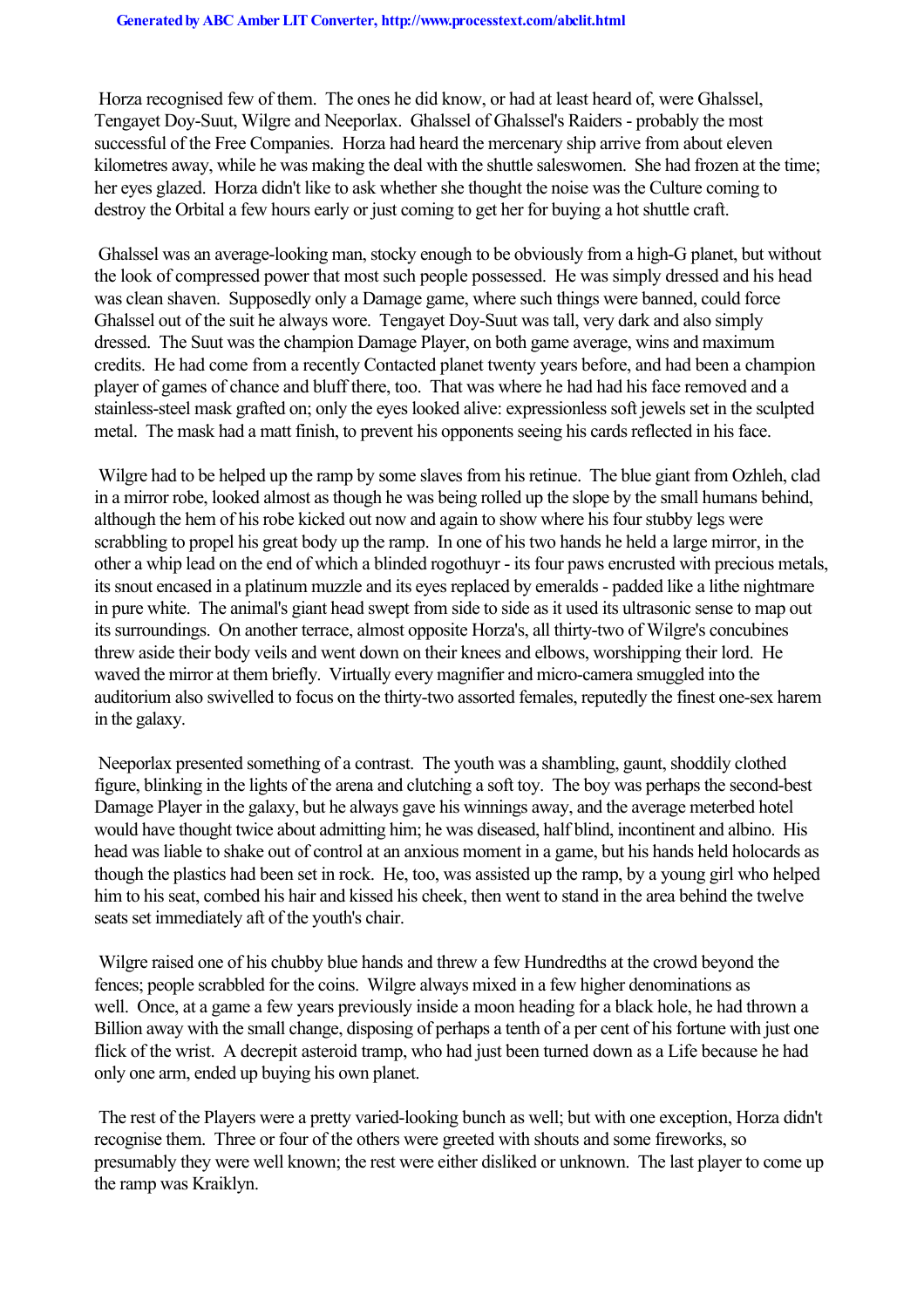Horza settled back in his lounger, smiling. The Free Company leader had had a little temporary facial alteration done - probably pull-off - and his hair was dyed, but it was him all right. He wore a light-coloured one-piece fabric suit, he was clean shaven and his hair was brown. Perhaps the others on the*CAT* wouldn't have recognised him, but Horza had studied the man - to see how he carried himself, how he walked, how the muscles in his face were set - and to the Changer, Kraiklyn stood out like a boulder in a pebble-field.

When all the Players were seated, their Lives were led in to sit on the seats immediately behind each Player.

 The Lives were all humans; most already looked half dead anyway, though they were all physically whole. One by one they were taken to their seats, strapped in and helmeted. The lightweight black helmets covered their faces except for the eyes. Most slumped forward once they were strapped in; a few sat more upright, but none raised their eyes or looked round. All the regular Players had the full complement of Lives allowed; some had them specially bred, while others had their agents supply all they wanted. The less rich, not so well known Players, like Kraiklyn, had the sweepings of prisons and asylums, and a few paid depressives who had willed their share of any proceeds to somebody else. Often members of the Despondent sect could be persuaded to become Lives, either for free or for a donation to their cause, but Horza couldn't see any of their distinctive tiered head-dresses or bleeding-eye symbols.

 Kraiklyn had only managed to find three Lives; it didn't look as though he would be staying all that long in the game.

 The white-haired woman in the reserved seat near the front of the terrace got up, stretched and walked up the terrace, between the couches and loungers, a bored expression on her face. Just as she drew level with Horza's couch, a commotion erupted on a terrace behind them. The woman stopped and looked. Horza turned round. Even through the quietfield he could hear a man shouting; what looked like a fight had broken out. A couple of security guards were trying to restrain two people rolling about on the floor. The crowd on the terrace had made a circle about the disturbance and were looking on dividing their attention between the preparations for the Damage game and the fisticuffs on the terrace beside them. Eventually the two people on the floor were brought to their feet, but instead of both being restrained, only one was - a youngish man who looked vaguely familiar to Horza, though he appeared to have been disguising himself with a blond wig which was now slipping off his head.

 The other person who had been fighting, another man, produced some sort of card from his clothes and showed it to the young man, who was still shouting. Then the two uniformed guards and the man who had brandished the card led the young man away. The man with the card took something small from behind one of the young man's ears as he was frog-marched off to an access tunnel. The young woman with the long white hair crossed her arms and walked on up the terrace. The circle of people on the terrace above closed again, like a hole in cloud.

 Horza watched the woman weave her way through more couches until she left the terrace and he lost sight of her. He looked up. The duelling animals still spun and leapt; their white blood seemed to glow as it matted their shaggy hides. They snarled silently and scythed at each other with their long forelimbs, but their acrobatics and their aiming had deteriorated; they were starting to look tired and clumsy. Horza looked back to the game table; they were all ready, and the game was about to begin.

Damage was just a fancy card game: partly skill, partly luck and partly bluff. What made it interesting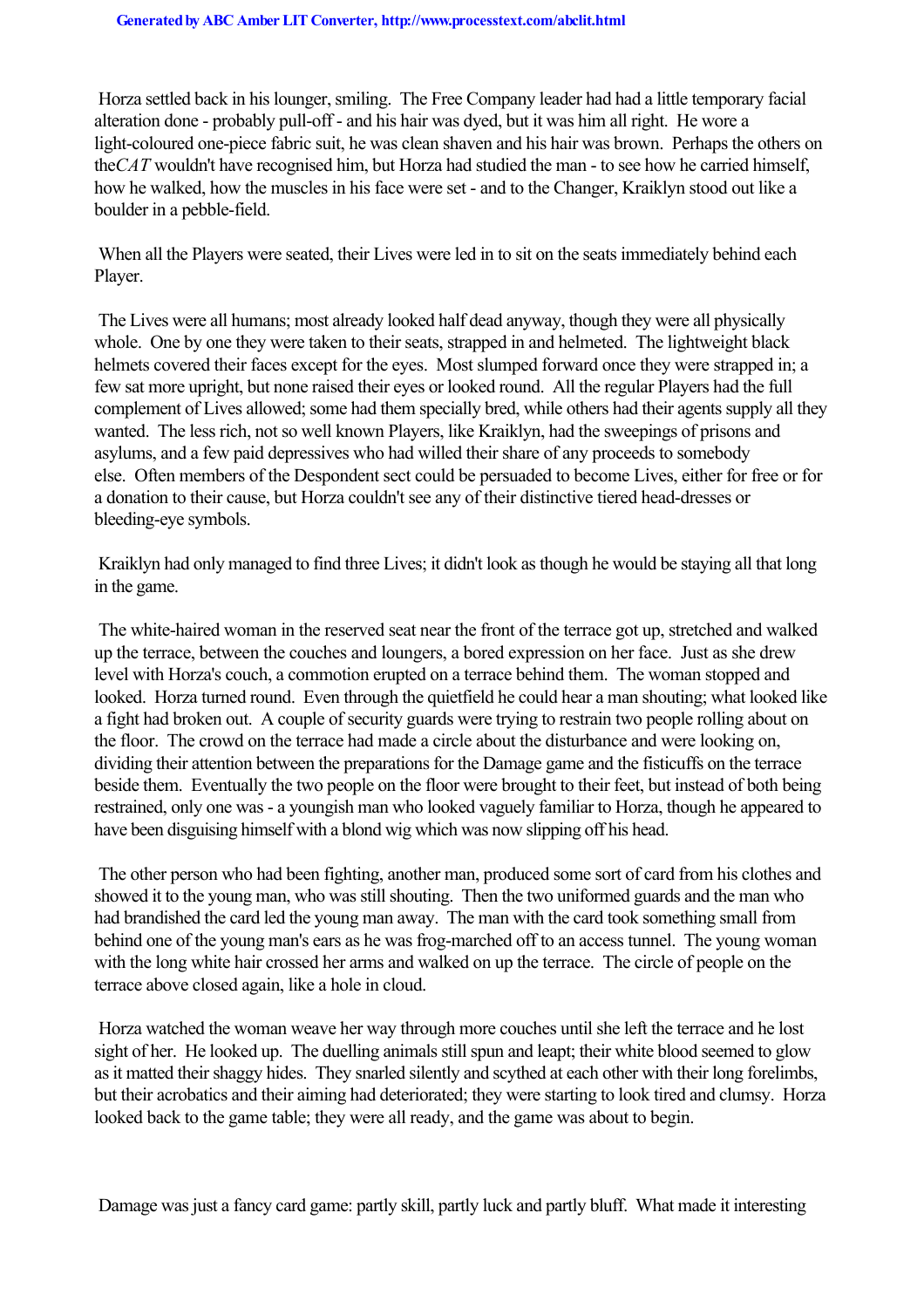was not just the high sums involved, or even the fact that whenever a player lost a life he lost a Life - a living, breathing human being - but the use of complicated consciousness-altering two-way electronic fields around the game table.

 With the cards in his or her band, a player could alter the emotions of another player, or sometimes of several others. Fear, hate, despair, hope, love, camaraderie, doubt, elation, paranoia; virtually every emotional state the human brain was capable of experiencing could be beamed at another player or used for oneself. From far enough away, or in a field shield close in, the game could look like a pastime for the deranged or the simple-minded. A player with an obviously strong hand might suddenly throw it in; somebody with nothing at all might gamble all the credits they had; people broke down weeping or started laughing uncontrollably; they might moan with love at a player known to be their worst enemy or claw at their restraining straps to free themselves for a murdering attack on their best friend.

 Or they could kill themselves. Damage players never did get free from their chairs (should they ever do so, an Ishlorsinami would shoot them with a heavy stun gun) but they could destroy themselves. Each game console, from which the emotor units radiated the relevant emotions, on which the cards were played and where the players could see the time and the number of Lives they each had left, contained a small hollow button, inside which a needle filled with poison lay ready to inject any stabbing finger which pushed it.

 Damage was one of those games in which it was unwise to make too many enemies. Only the very strong-willed indeed could defeat the urge to suicide implanted in their brains by a concerted attack of half a table of players.

 At the finish of each hand of cards, when the money which had been gambled was taken by the player with the most card points, all the other players who had stayed with the betting lost a Life. When they had none left they were out of the game, as they would be if they ran out of money. The rules said the game ended when only one player had any Lives left, though in practice it finished when the remaining contestants agreed that if they stayed any longer they were likely to lose their own Lives to whatever disaster was about to ensue. It could get very interesting at the end of a game when the moment of destruction was very close, the hand had gone on for some time, a great deal of money had been gambled on that one hand, and one or several players would not agree to call it a day; then the sophisticates really were separated from the simians, and it became even more a game of nerve. Quite a few of the best Damage players of the past had perished trying to out-dare and out-stay each other in such circumstances.

 From a spectator's point of view, Damage's special attraction was that the closer you stood to the emotor unit of any particular player, the more of the emotions they were experiencing affected you directly, too. A whole subculture of people hooked on such third-hand feelings had grown up in the few hundred years since Damage had become such a select but popular game: the moties.

 There were other groups playing Damage. The Players of the Eve of Destruction were simply the most famous and the richest. The moties could get their emotional fix in lots of places throughout the galaxy, but only in a full game, only on the edge of annihilation, only with the very best players (plus a few hopefuls) could the most intense experiences be obtained. It was one of these unfortunates Horza had impersonated when he had discovered that an access pass could not be had for less than twice the amount of money he had made on the shuttle. Bribing a door guard had been a lot cheaper.

 The real moties were packed tightly behind the fence separating them from the Lives. Sixteen clumps of sweating, nervous-looking people - like the game players, mostly male - they jostled and pressed forward, trying to get near to the table, near to the Players.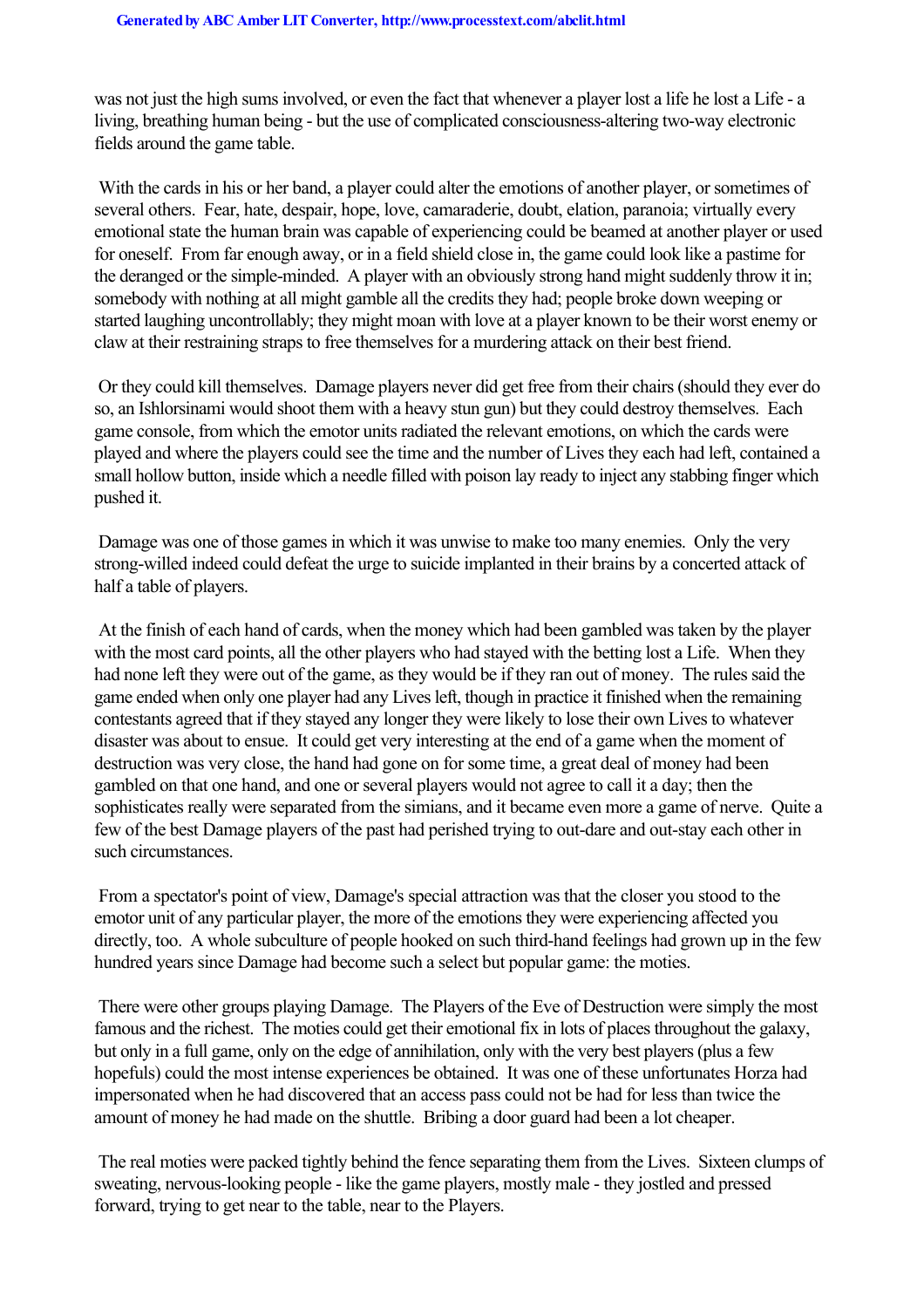Horza watched them as the cards were dealt by the chief Ishlorsinami. Moties jumped up and down, trying to see what was happening, and security guards fitted with baffle helmets to keep out the emotor pulses patrolled the perimeter of the fence, tapping nerver prods on their thighs or palms and watching warily.

 '... Sarble the Eye...' somebody near by said, and Horza turned to see. A cadaverous-looking human lying on a couch behind and to Horza's left was talking to another and pointing up to the terrace where the disturbance had occurred a few minutes earlier. Horza heard the words 'Sarble' and 'caught' a few more times from elsewhere around him as the news spread. He turned round to watch the game as the Players started to inspect their hands; the betting began. Horza thought it was a pity the reporter had been caught, but it might mean that the security guards relaxed a little, giving him a better chance of not being asked for his pass.

 Horza was sitting a good fifty metres from the nearest player, a woman whose name he had heard mentioned but had forgotten. As the first hand progressed, only mild versions of what she was feeling and was being made to feel impinged upon his consciousness. Nevertheless, he didn't enjoy the sensation, and switched on the lounger's baffle field, using the small control set on one arm of the couch. Had he wanted, he could have cancelled the immediate effect of the player he just happened to be sitting behind and substituted the effects of any of the other emotor units on the table. The effect would have been nothing like as intense as what the moties or the Lives were experiencing, but it would certainly have given a good idea of what the Players were going through. Most of the other people around him were using their lounger's controls in that way, flicking from one player to another in an attempt to judge the overall state of the game. Horza would concentrate on Kraiklyn's broadcast emotions later, but for now he just wanted to settle in and get the general feel of the game.

 Kraiklyn dropped out of the first hand early enough to be sure of avoiding losing a Life when it finished; with so few Lives of his own it was the wisest course unless he had a very strong hand. Horza watched the man carefully as he sat back in his seat and relaxed, his emotor unit dormant. Kraiklyn licked his lips and wiped his brow. Horza decided in the next hand he would eavesdrop on what Kraiklyn was going through, just to see what it was like.

 The hand finished. Wilgre won. He waved, acknowledging the cheers of the crowd. Some moties had fainted already; at the other end of the ellipsoid, in its cage, the rogothuyr snarled. Five Players lost Lives; five seated humans, sitting hopeless and despairing as the effects of the emotor fields still resounded in them, went suddenly slack in their chairs as their helmets sent a neural blast through their skulls strong enough to stun the Lives sitting around them and to make the nearest moties, and the Player each Life belonged to, flinch. Ishlorsinami undid the restrainers on the dead humans' seats and carried them away down the access ramp. The remaining Lives gradually recovered, but they sat as listless as before. The Ishlorsinami claimed they always checked that each volunteering Life was genuine, and that the drugs they gave them simply stopped them from becoming hysterical, but it was rumoured that there were ways round the Ishlorsinami screening process, and that some people had succeeded in disposing of their enemies by drugging or hypnotising them and 'volunteering' them for the game.

 As the second hand began, and Horza switched on his couch monitor to experience Kraiklyn's emotions, the white-haired woman came back down the aisle and resumed her place in front of Horza, at the front of the terrace, draping herself tiredly over the piece of furniture as though she was bored.

 Horza did not know enough about Damage as a card game to be able to follow exactly what was going on with the cards, either by reading the various emotions being passed round the table, or by analysing each hand after it was finished - as the first hand was already being analysed by the hooting tripeds near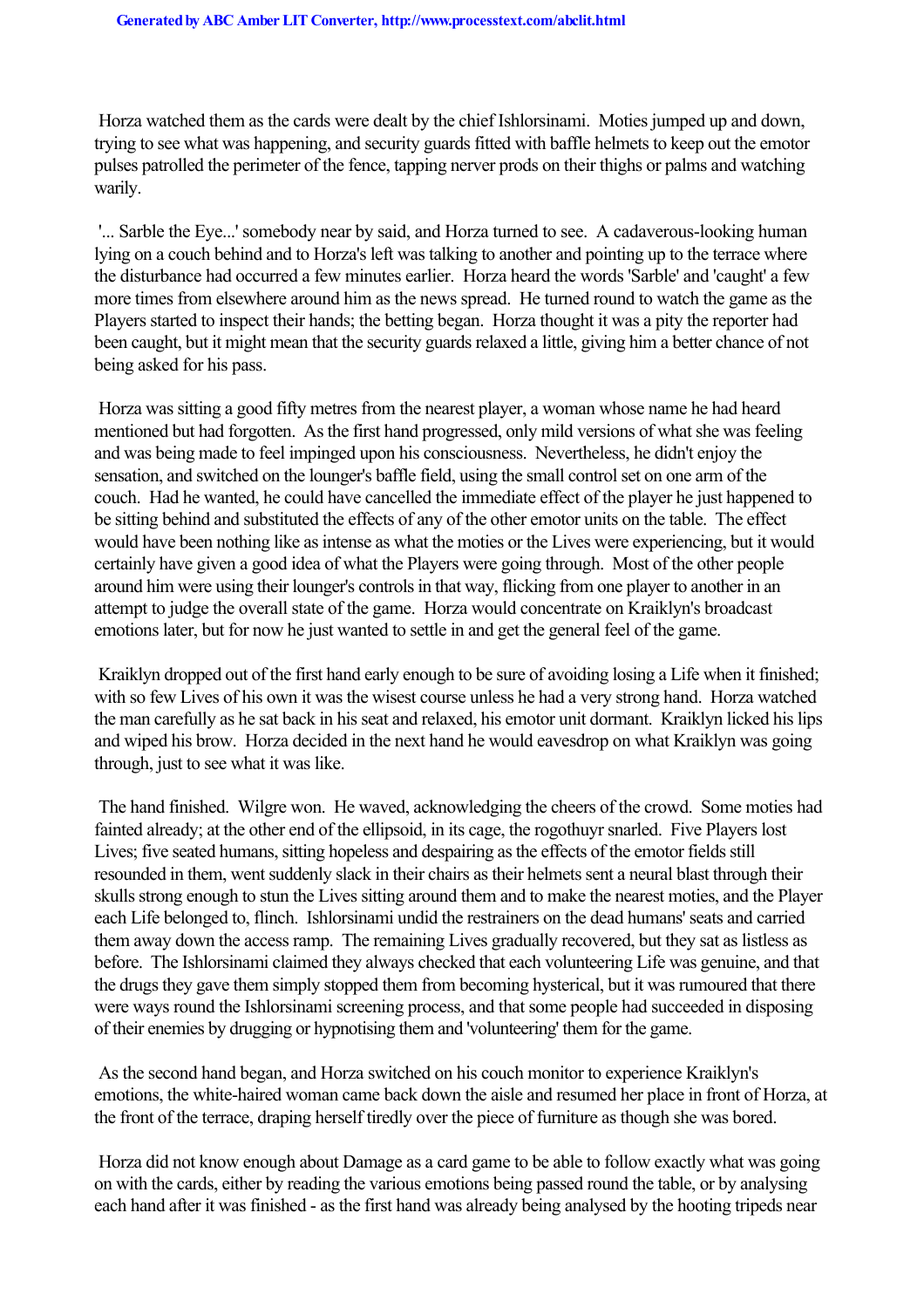him - when the cards as they had been dealt and played were flashed up on the arena's internal broadcast circuits. But he tuned in to Kraiklyn's feelings just to see what they were like.

 The captain of the*Clear Air Turbulence* was being hit from various directions. Some of the emotions were contradictory, which Horza guessed meant that there was no concerted effort being made on Kraiklyn; he was just taking most people's secondary armament. There was a considerable urge to like Wilgre - that attractive blue colour... and with those four little comical feet, he couldn't really be much of a threat... A bit of a clown, really, for all his money... The woman sitting on Kraiklyn's right, on the other hand, stripped to the waist, with no breasts, and a sheath for a ceremonial sword slung across her naked back: she was one to watch... But it was a laugh really... *Nothing really matters; everything is just a joke; life is, the game is... one card's pretty much like another when you come to think about it... For all it matters might as well throw the lot in the air.*... It was nearly his turn to play... First that flat-chested bitch... boy, did he have a card he was going to hit*her* with...

 Horza switched off again, unsure whether he was hearing Kraiklyn's own thoughts about the woman, or ones somebody else was trying to get him to think about her.

 He picked up Kraiklyn's thoughts later on in the hand, when the woman was out and sitting back and relaxing, her eyes closed. (Horza looked briefly at the white-haired woman on the couch down in front of him; she was watching the game apparently, but one leg was slung over the side of her lounger, swinging to and fro, as though her mind was somewhere else.) Kraiklyn was feeling good. First of all that slut next to him was out, and he was sure it was because of some of the cards he had played, but also there was a sort of inner exhilaration... Here he was, playing with the best players in the galaxy... the*Players.* Him. Him... (a sudden inhibitory thought blocked out a name he was about to think)... and he really wasn't doing that badly at all... He was keeping up... In fact this hand was looking pretty damn good... At last things were going right... He was going to win something... Too many things had... well, there was that...*Think about the cards* ! (suddenly)*Think about here and now! Yes, the cards* ...*Let's see* ...*I can hit that fat blue oaf with* ... Horza switched off again.

 He was sweating. He hadn't fully realised the degree of feedback from the Player's mind that was involved. He had thought it was just the emotions beamed at them; he hadn't dreamed he would be so much*in* Kraiklyn's mind. Yet this was only a taste of what Kraiklyn himself was getting full blast, and the moties and Lives behind him. Real feedback, only just under control, only just stopping from becoming the emotional equivalent of a loudspeaker howl, building to destruction. Now the Changer realised the attraction of the game, and why people had been known to go mad when playing it.

 Much as he disliked the experience, Horza felt new respect for the man he intended at least to remove and replace, and most likely to kill.

 Kraiklyn had a sort of advantage in as much as the thoughts and emotions being beamed back at him were at least partly emanating from his own mind, whereas the Lives and the moties had to put up with extremely powerful blasts of what was entirely somebody else's way of feeling something. All the same, it had to take a considerable strength of character, or a vast amount of hard training, to be able to handle what Kraiklyn was obviously coping with. Horza switched back in again and thought,*How do the moties stand it* ? And,*Watch out; maybe this is how they started.*

 Kraiklyn lost the hand, two rounds of betting later. The half-blind albino, Neeporlax, was defeated, too, and the Suut raked in his winnings, his steel face glowing in the light reflected from the Aoish credits in front of him. Kraiklyn was slumped in his seat, feeling, Horza knew, like death. A pulse of a sort of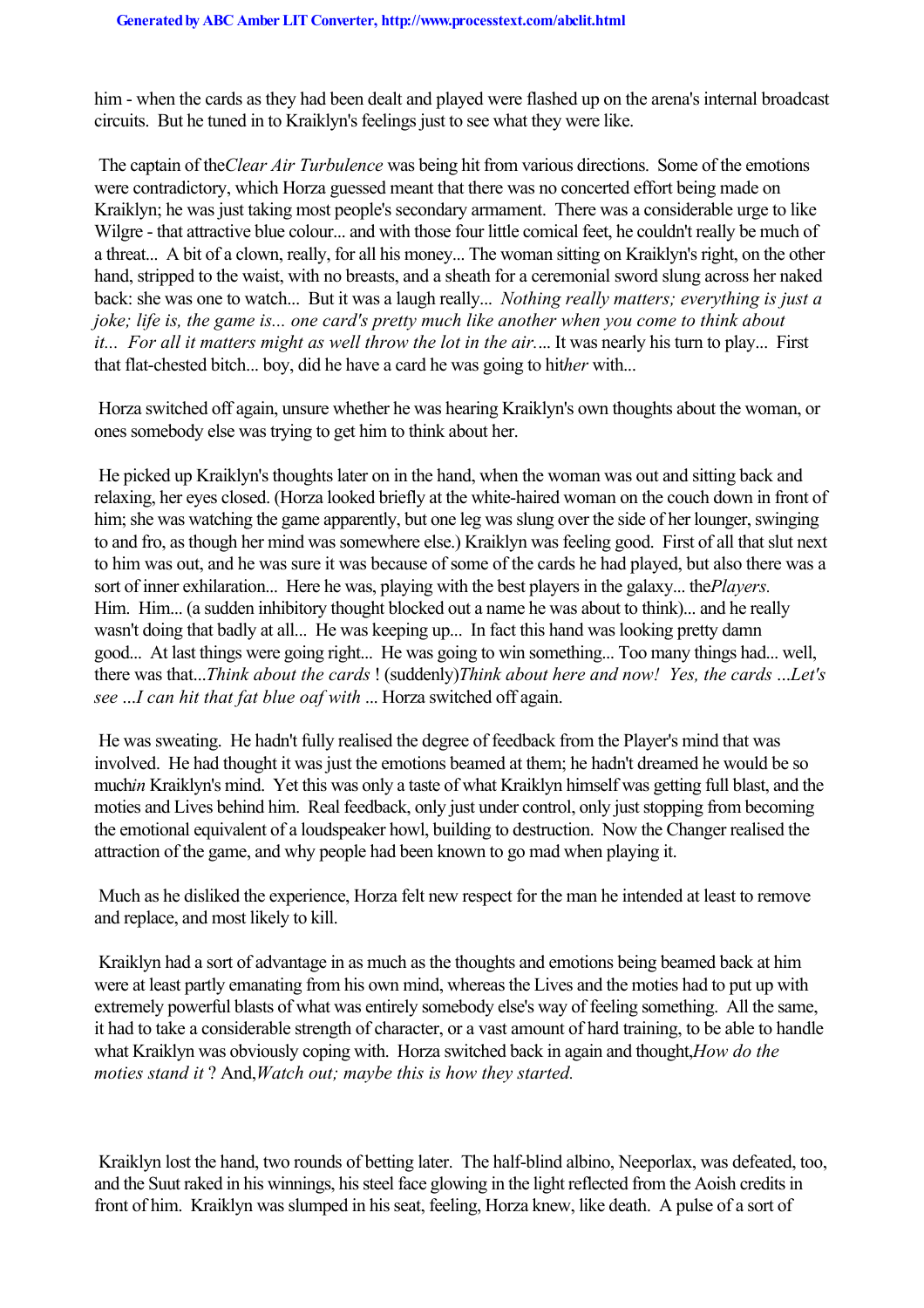resigned, almost grateful agony swept through Kraiklyn from behind as his first Life died, and Horza felt it, too. He and Kraiklyn both winced.

 Horza switched off and looked at the time. Less than an hour had passed since he had bluffed his way past the guards at the outer doors of the arena. He had some food, on a low table by his couch, but he got up all the same and walked away from the table, up the terrace towards the nearest walkway, where food stalls and bars waited.

 Security guards were checking passes. Horza saw them moving from person to person on the terrace. He kept his face to the front but flicked his eyes from side to side, watching the guards as they moved. One was almost directly in his path, bending to ask an old-looking female, who was lying on an airbed which blew perfumed fumes round her thin, exposed legs. She was sitting watching the game with a big smile on her face, and she took a while to notice the guard. Horza walked a little faster so that, when the guard straightened, he would be past her.

 The old lady flashed her pass and turned quickly back to the game. The guard put out an arm in front of Horza.

'May I see your pass, sir?'

 Horza stopped and looked into the face of the young, burly woman. He looked back down to the couch he had been on.

 'I'm sorry, I think I left it down there. I'll be back in a second; can I show it to you then? I'm in a bit of a hurry.' He shifted his weight from one foot to the other and bent a little at the waist. 'I got wrapped up in the last hand there. Too much to drink before the game started; always the same; never learn. All right?' He put out his hands, looked a little sheepish, and made as if to clap the guard on her shoulders. He shifted his weight again. The guard looked down to where Horza had indicated he had left his pass.

'For now, sir. I'll look at it later. But you really shouldn't go leaving it lying about. Don't do it again.'

 'Right! Right! Thank you!' Horza laughed and went off at a quick walk, onto the circular walkway and then to a toilet, just in case he was being watched. He washed his face and hands, listened to a drunk woman singing somewhere in the echoing room, then left by another exit and walked round to another terrace, where he got something else to eat and had a drink. He bribed his way into a different terrace again, this one even more expensive than the one he had been on originally, because it was next to the one which held Wilgre's concubines. A soft wall of shining black material had been erected at the rear and sides of their terrace to keep out the nearer eyes, but their body scent wafted strongly over the terrace Horza now found himself on. Genofixed before conception not only to be stunningly attractive to a wide variety of humanoid males, the females in the harem also had highly accentuated aphrodisiac pheromones. Before Horza knew what was happening he had an erection and had started to sweat again. Most of the men and women around him were in a state of obvious sexual arousal, and those not plugged into the game on some sort of exotic double-fix were engaged in sexual foreplay or actual intercourse. Horza made his immune glands start up again, and walked stiffly to the front of the terrace, where five couches had been vacated by two males and three females, who were rolling around on the ground in front, just behind the restraining barrier. Clothes lay scattered on the terrace floor. Horza sat on one of the five free couches. A female head, beaded with sweat, appeared from the tangle of heaving bodies long enough to look at Horza and breathe, 'Feel free; and if you would like to...' Then her eyes rolled upwards and she moaned. Her head disappeared again.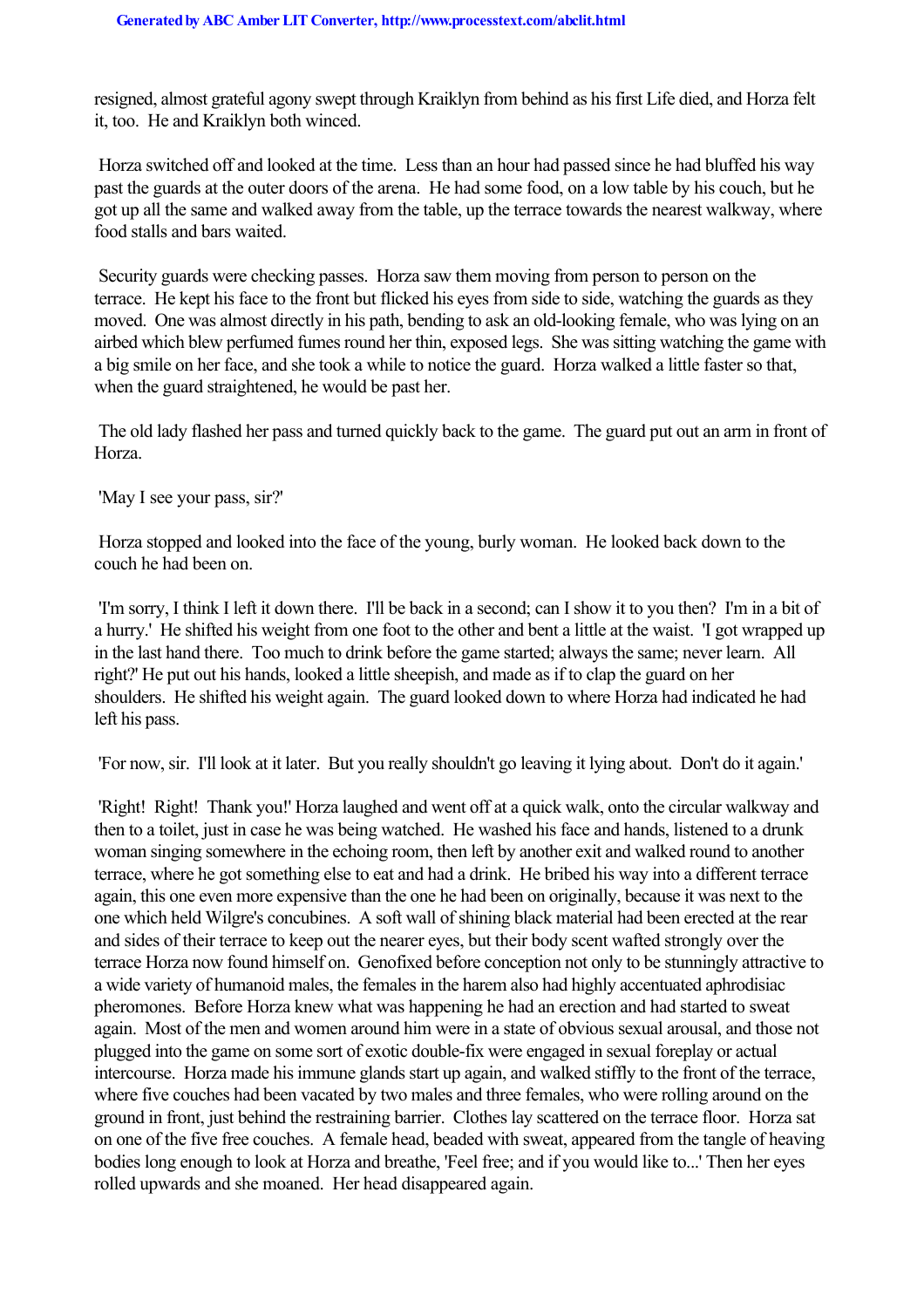Horza shook his head, swore and made his way out of the terrace. His attempt to recover the money he had spent bribing his way in was met with a pitying laugh.

 Horza ended up sitting on a stool in front of a combined bar and betting stall. He ordered a drug bowl and made a small bet on Kraiklyn to win the next hand, while his body gradually freed itself of the effects of the concubines' doctored sweat glands. His pulse lowered and his breathing shallowed; perspiration stopped rolling down his brow. He sipped his drug bowl and sniffed the fumes, while watching Kraiklyn lose first one and then another hand, though in the first one he pulled out early enough not to lose a Life. Nevertheless, he was down to one Life now. It was possible for a Damage player to gamble his own life if he had no other remaining behind him, but it was a rare thing, and in games where the very best met hopefuls, as in this one, the Ishlorsinami tended to forbid it.

 The captain of the*Clear Air Turbulence* was taking no chances. He dropped out of every game before he could lose a Life, obviously waiting for a hand that would be almost unbeatable before gambling for what might be the last time in the game. Horza ate. Horza drank. Horza sniffed. Sometimes he tried to look over at the terrace he had been on at first, where the bored-looking woman was, but he couldn't see for the lights. Now and again he looked up at the fighting animals on the trapezes. They were tired now, and injured. The elaborate choreography of their earlier movements was gone, and they were reduced to hanging grimly onto their trapeze with one limb and striking out at each other with the other clawed arm whenever they happened to come close enough. Drops of white blood fell like sparse snow and settled on an invisible force field twenty metres beneath them.

 Gradually the Lives died. The game went on. Time, according to who you were, dragged or flashed by. The price of drinks and drugs and food went up slowly as the destruction time crept closer. Through the still transparent dome of the old arena the lights of departing shuttles blazed now and again. A fight broke out between two punters at the bar. Horza got up and moved away before the security guards came to break it up.

 Horza counted his money. He had two Aoish credit Tenths left, plus some money credited to the negotiable cards, which were becoming harder and harder to use as the accepting computers in the Orbital's financial network were closed down.

 He leant on a restraining bar on a circular walkway, watching the game progress on the table below. Wilgre was leading; the Suut was just behind. They had both lost the same number of Lives, but the blue giant had more money. Two of the hopefuls had left the game, one after trying unsuccessfully to persuade the officiating Ishlorsinami that he could afford to gamble with his own life. Kraiklyn was still in there; but, from the close-up of his face which Horza caught on a monitor screen in a drug bar he passed, the Man was finding the going hard.

 Horza toyed with one of the Aoish credit Tenths, wishing the game would end, or at least that Kraiklyn would get put out. The coin stuck to his hand, and he looked down into it. It was like looking into a tiny, infinite tube, lit from the very bottom. By bringing it up to your eye, with the other closed, you could experience vertigo.

 The Aoish were a banker species, and the credits were their greatest invention. They were just about the only universally acceptable medium of exchange in existence, and each one entitled the holder to convert a coin into either a given weight of any stable element, an area on a free Orbital, or a computer of a given speed and capacity. The Aoish guaranteed the conversion and never defaulted, and although the rate of exchange could sometimes vary to a greater extent than was officially allowed for - as it had during the Idiran-Culture war - on the whole the real and theoretical value of the currency remained predictable enough for it to be a safe, secure hedge against uncertain times, rather than a speculator's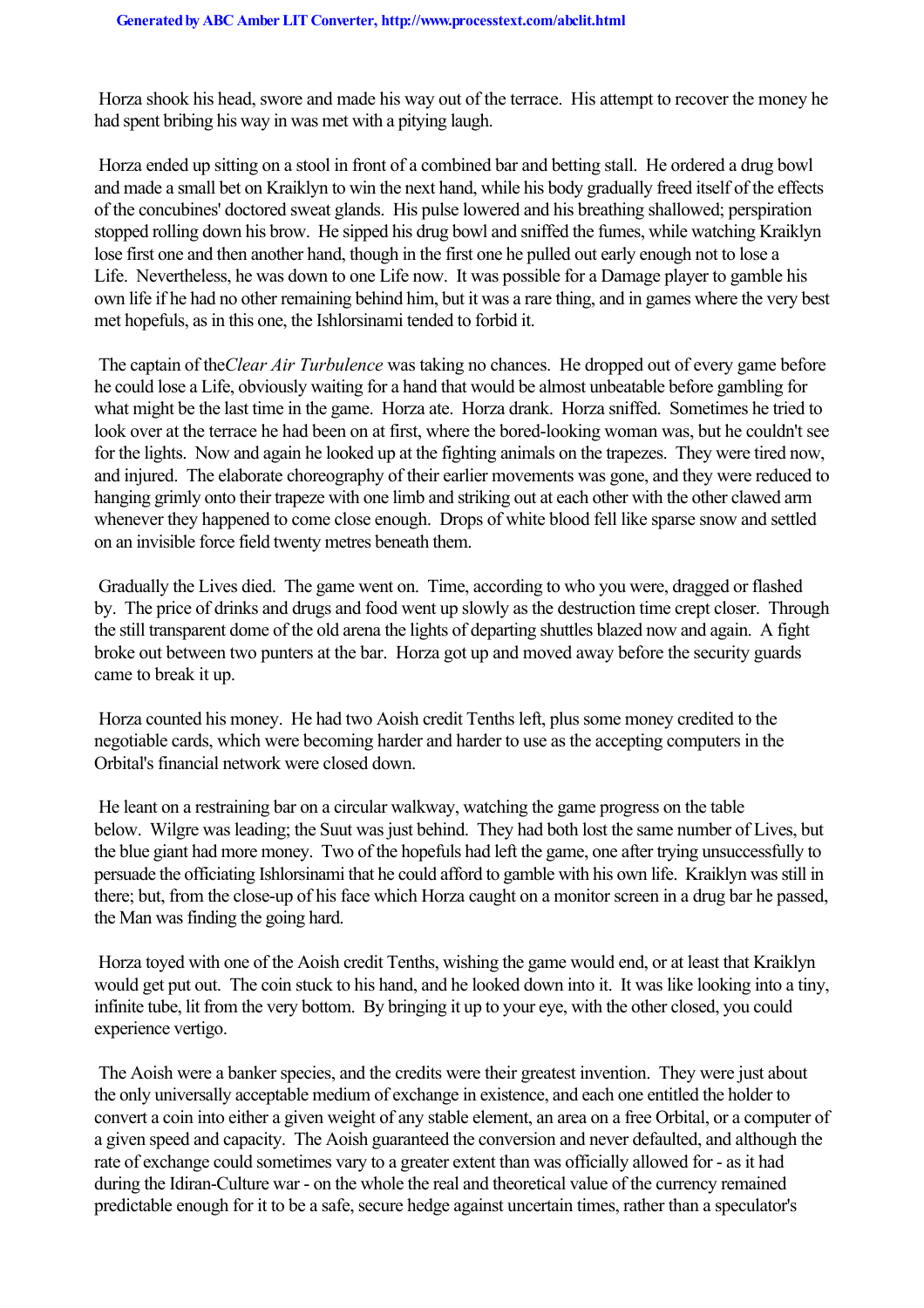dream. Rumour - as ever, contrary enough to be suspiciously believable - had it that the group in the galaxy which possessed the greatest hoard of the coins was the Culture; the most militantly unmoneyed society on the civilised scene. Horza didn't really believe that rumour either, though; in fact he thought that it was just the sort of rumour the Culture would spread about itself.

 He pushed the coins away into a pocket inside his blouse as he saw Kraiklyn reaching to the centre of the game table and toss some coins into the large pile already there. Watching carefully now, the Changer made his way round to the nearest money-changer's bar, got eight Hundredths for his single Tenth (an exorbitant rate of commission, even by Vavatch standards) and used some of the change to bribe his way into a terrace with some unoccupied couches. There he plugged into Kraiklyn's thoughts.

Who are you? The question leapt out at him, into him.

 The sensation was one of vertigo, a stunning dizziness, a vastly magnified equivalent of the disorientation which sometimes affects the eyes when they fasten on a simple and regular pattern, and the brain mistakes its distance from that pattern, the false focus seeming to pull at the eyes, muscles against nerves, reality against assumptions. His head did not swim; it seemed to sink, foundering, struggling.

Who are you? (Who am I?) Who are you?

 Slam, slam, slam: the sound of the barrage falling, the sound of doors closing; attack and incarceration, explosion and collapse together.

 Just a little accident. A slight mistake. One of those things. A game of Damage, and a high-tech impressionist... unfortunate combination.*Two harmless chemicals which, when mixed* -... Feedback, a howl like pain, and something breaking...

 A mind between mirrors. He was drowning in his own reflection (something breaking), falling through. One fading part of him - the part which didn't sleep? Yes? No? - screamed from down the deep, dark pit, as it fell:*Changer* ...*Changer* ...*Change-* ...*(eee)* ...

 ... The sound faded, whisper-quieted, became the wind-moan of stale air through dead trees on a barren midnight solstice, the soul's midwinter in some calm, hard place.

He knew-

(Start again...)

 Somebodyknew that somewhere a man sat in a seat, in a big hall in a city in... on a big place, a big threatened place; and the man was playing... playing a game (a game which killed). The man still there, living and breathing... But his eyes did not see, his ears did not hear. He had one sense now: this one, inside here, fastened... inside here.

Whisper:*Who am I* ?

 There'd been a little accident*(life a succession of same; evolution dependent on garbling; all progress a function of getting things wrong)* ...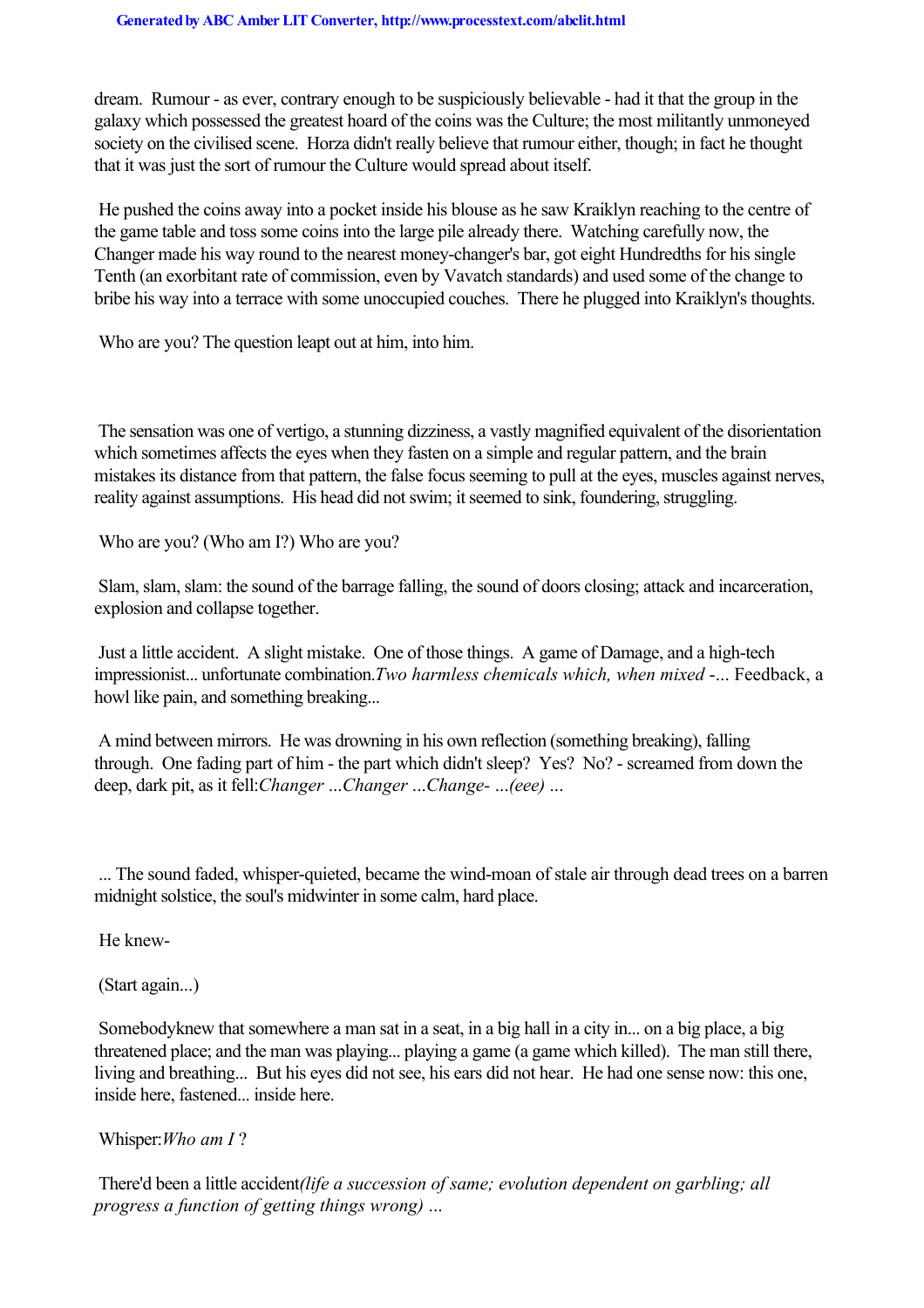He*(and forget who this 'he' is, just accept the nameless term while this equation works itself out)* ... he is the man in the chair in the hall on the big place, fallen somewhere inside himself, somewhere inside... another one. A double, a copy, somebody pretending to be him.

... But something wrong with this theory...

(Start again....)

Marshal forces.

Need clues, reference points, something to hold onto.

 Memory of a cell dividing, seen in time lapse, the very start of independent life, though still dependent. *Hold that image.*

Words (names); need words.

Not yet, but...*something about turning inside out; a place* ...

What am I looking for?

**Mind.** 

Whose?

(Silence)

Whose?

(Silence)

Whose?

(Silence)

(...*Start again.* ...)

Listen. This is shock. You were hit, hard. This is just some form of shock, and you'll recover.

 You are the man playing the game (as are we all)...*Still something wrong, though, something both missing and added. Think of those vital errors; think of that dividing cell, same and not-same, the place that's turned inside out, the cell cluster turning itself inside out, looking like a split brain (unsleeping, moving). Listen for somebody trying to talk to you.* ...

(Silence)

 (This from that very pit of night, naked in the wasteland, the ice-wind moaning his only covering, alone in the freezing darkness under a sky of chill obsidian:)

Whoever tried to talk to me? When did I ever listen? When was I ever other than just myself, caring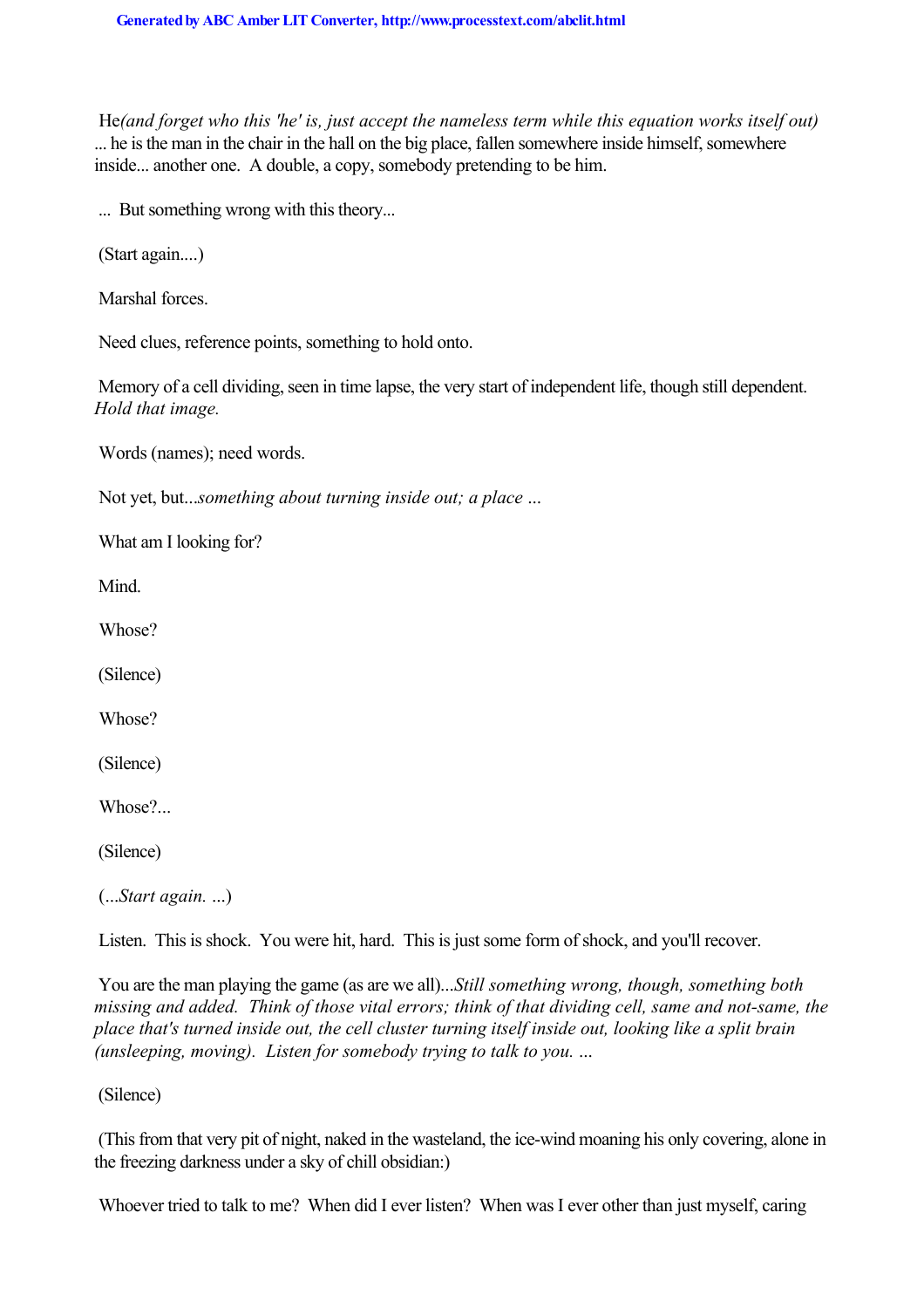only for myself?

 The individual is the fruit of mistake; therefore only the process has validity...*So who's to speak for him* ?

 The wind howls, empty of meaning, a soak for warmth, a cess for hope, distributing his body's exhausted heat to the black skies, dissolving the salty flame of his life, chilling to the core, sapping and slowing. He feels himself falling again, and knows that this time it is a deeper plunge, to where the silence and the cold are absolute, and no voice cries out, not even this one.

(Howled like the wind:)*Whoever cared enough to talk to me* ?

(Silence)

Whoever ever cared-

(Silence)

Who-?

(Whisper:)*Listen: 'The Jinmoti of-'*

...*Bozlen Two.*

Two. Somebody had spoken once.*He* was the Changer, he was the error, the imperfect copy.

 He was playing a different game from the other one (but he still intended to take a life). He was watching, feeling what the other was feeling, but feeling more.

Horza. Kraiklyn.

 Now he knew. The game was... Damage. The place was... a world where a ribbon of the original idea was turned inside out... an Orbital: Vavatch. The Mind in Schar's World. Xoralundra. Balveda.*The* (and finding his hate, he hammered it into the wall of the pit, like a peg for a rope)*Culture* !

A breach in the cell wall; waters breaking; light freeing; illumination... leading to rebirth.

Weight and cold and bright, bright light...

...*Shit. Bastards. Lost it all, thanks to a Pit of Self-Doubt Treble*...

A wave of despondent fury swept over him, and something died.

 Horza tore the flimsy headset away. He lay quivering on the couch, his eyes gummed and smarting, staring up at the auditorium lights and the two white fighting animals hanging half-dead from the trapezes overhead. He forced his eyes closed, then pulled them open again, away from the darkness.

 Pit of Self-Doubt. Kraiklyn had been hit by cards which made the target player question their own identity. From the tenor of Kraiklyn's thoughts before he'd pulled the headset off, Horza thought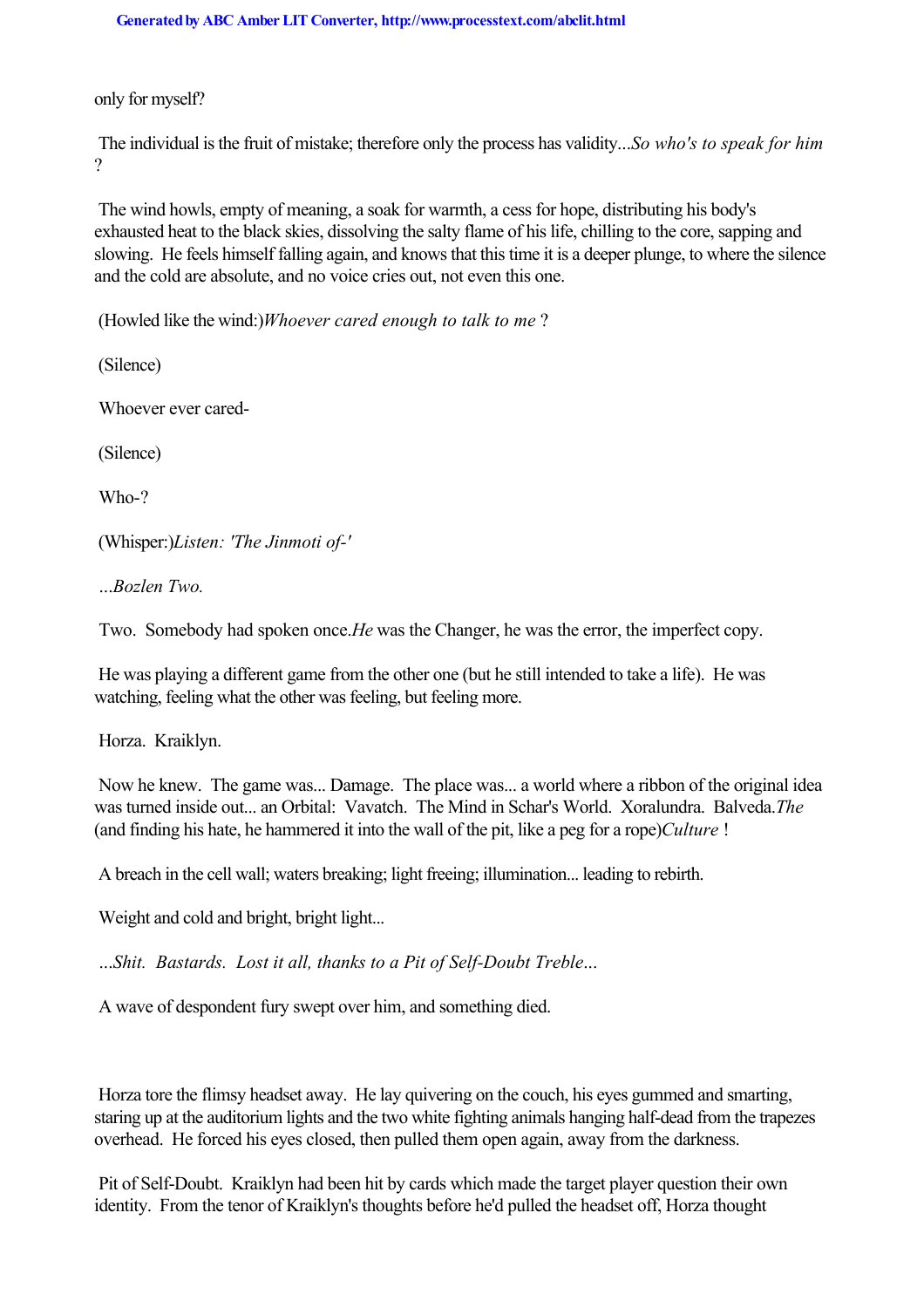#### **Generated by ABC Amber LIT Converter, <http://www.processtext.com/abclit.html>**

Kraiklyn hadn't been too terrified by the effect, just disorientated. He'd been sufficiently distracted by the attack to lose the hand, and that was all his opponents had been aiming for. Kraiklyn was out of the game.

 The effect on*him* , trying to be Kraiklyn but knowing he wasn't, had been more severe. That was all it was. Any Changer would have had the same problem; he was certain...

 The trembling began to fade. He sat up and swung his feet off the couch. He had to leave. Kraiklyn would be going, so he had to.

Pull yourself together, man.

 He looked down to the playing table. The breastless woman had won. Kraiklyn glared at her as she raked in her winnings and his straps were unfastened. On the way out of the arena, Kraiklyn passed the limp, still warm body of his last Life as it was released from its seat.

He kicked the corpse; the crowd booed.

Horza stood up, turned and bumped into a hard, unyielding body.

'May I see that pass now, sir?' said the guard he'd lied to earlier.

 He smiled nervously, aware that he was still trembling a little; his eyes were red, and his face was covered in sweat. The guard gazed steadily at him, her face expressionless. Some of the people on the terrace were watching them.

 'I'm... sorry...' the Changer said slowly, patting his pockets with shaking hands. The guard put out her hand and took his left elbow.

'Perhaps you'd better-'

 'Look,' Horza said, bending closer to her. 'I... I haven't got one. Would a bribe do?' He started to reach inside his blouse for the credits. The guard kicked up with her knee and twisted Horza's left arm behind his back. It was all done in the most expert fashion, and Horza had to jump to ride the kick tolerably. He let his left shoulder disconnect and started to crumple, but not before his free hand had lightly scratched the guard's face (and that, he realised as he fell, had been an instinctive reaction, nothing reasoned; for some reason he found this amusing).

 The guard caught Horza's other arm and pinned both his hands behind his back, using her lock-glove to secure them there. With her other hand she wiped blood from her cheek. Horza knelt on the terrace surface, moaning the way most people would have with an arm broken or dislocated.

 'It's all right, everybody; just a little problem over a pass. Please continue with your enjoyment,' the guard said. Then she pulled her arm up; the locked glove hauled Horza up, too. He yelped with pretended pain, and then, head down, was pushed up the steps to the walkway. 'Seven three, seven three; male code green incoming walk seven spinwards,' the guard told her lapel mike.

 Horza felt her start to weaken as soon as they got to the walkway. He couldn't see any other guards yet. The pace of the woman behind him faltered and slowed. He heard her gasp, and a couple of drunks leaning on an auto-bar looked at them quizzically; once turned on his bar stool to watch.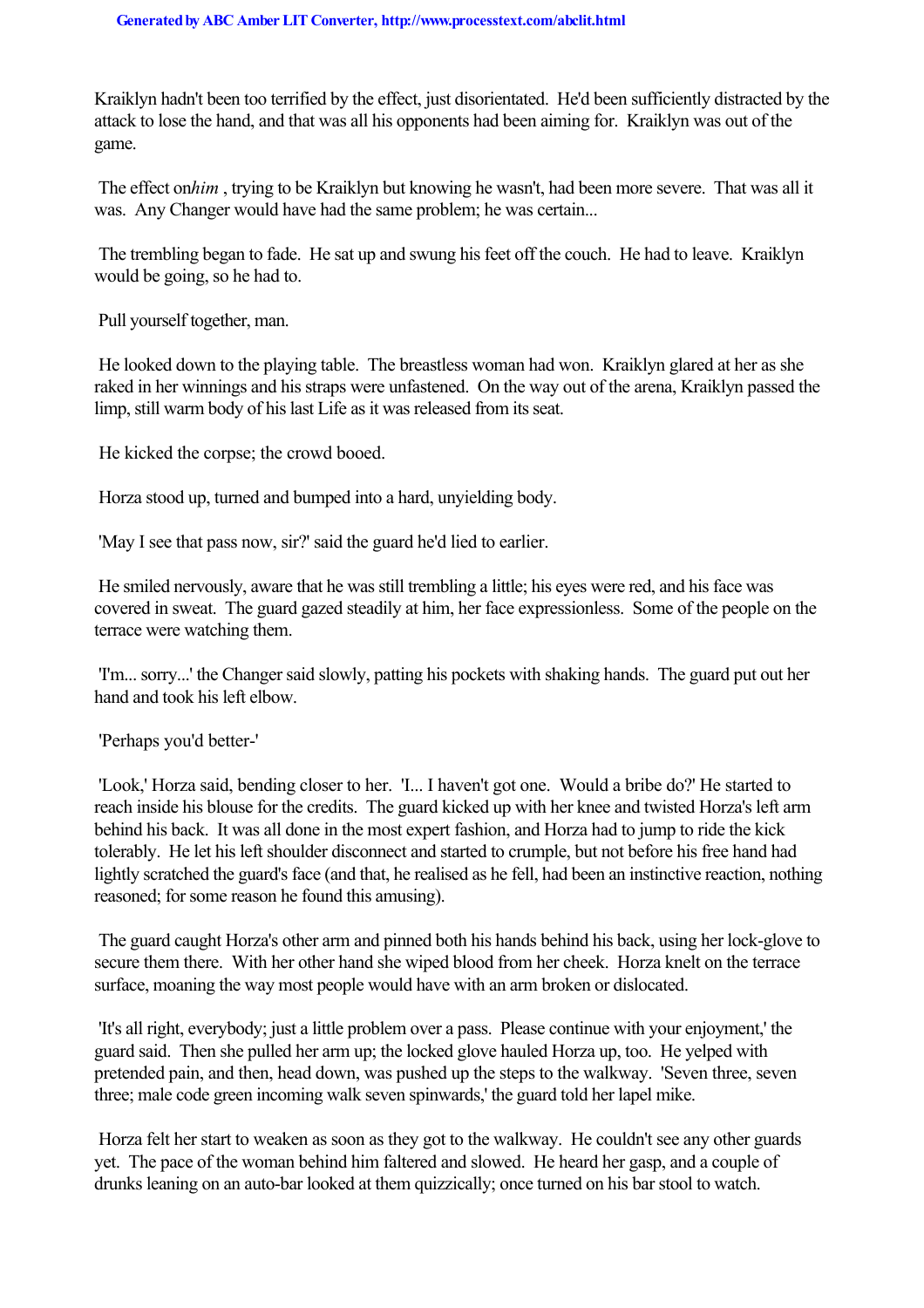'Seven... thr-' the guard began. Then her legs buckled. Horza was dragged down with her, the locked glove staying tight while the muscles in the woman's body relaxed. He connected his shoulder again, twisted and heaved; the field filaments in the glove gave way, leaving him with livid bruises already starting to form on his wrists. The guard lay on her back on the walkway floor, her eyes closed, breathing lightly. Horza had scraped her with a non-lethal poison nail, he thought; anyway he had no time to wait and see. They were sure to come looking for the guard soon, and he couldn't afford to let Kraiklyn get too far ahead of him. Whether he was heading back to the ship, as Horza expected he would, or staying to observe more of the game, Horza wanted to stay close.

 His hood had fallen back during the fall. He pulled it forward, then hoisted the woman up, dragged her to the bar where the two drunks sat and heaved her onto a bar stool, putting his arms crossed on the bar in front and letting her head rest on them.

 The drunk who had watched what had happened grinned at the Changer. Horza tried to grin back. 'Look after her, now,' he said. He noticed a cloak at the foot of the other drunk's bar stool and lifted it up, smiling at its owner, who was too busy ordering another drink to notice. Horza put the cloak round the woman guard's shoulders, hiding her uniform. 'In case she gets cold,' he told the first drunk, who nodded.

 Horza walked off quietly. The other drunk, who hadn't noticed the woman until then, got his drink from the flap in the counter in front of him, turned round to talk to his friend, noticed the woman draped across the bar, nudged her and said, 'Hey, you like the cloak, uh? How about I get you a drink?'

 Before he left the auditorium, Horza looked up. The fighting animals would fight no more. Beneath the shining hoop that was Vavatch's far - and, at the moment, day - side, one beast lay, in a broad, shallow pool of milky blood, high in the air, its huge four-limbed frame an X poised over the proceedings beneath, the dark fur and heavy head gashed, white flecked. The other creature hung, swaying gently, from its trapeze; it dripped white blood and twisted slowly, hanging by one closed and locked set of talons, as dead as its fallen adversary.

 Horza racked his brains, but could not recall the names of these strange beasts. He shook his head and hurried away.

 He found the Players' area. An Ishlorsinami stood by some double doors in a corridor deep underneath the arena surface. A small crowd of people and machines stood or sat around. Some were asking the silent Ishlorsinami questions; most were talking amongst themselves. Horza took a deep breath, then, waving one of his now useless negotiable account cards, elbowed his way through the crowd, saying, 'Security; come on, out of the way there. Security!' People protested but moved. Horza planted himself in front of the tall Ishlorsinami. Steely eyes looked down at him from a thin, hard face. 'You,' Horza said, snapping his fingers. 'Where did that Player go? The one in the light one-piece suit, brown hair.' The tall humanoid hesitated. 'Come on, man,' Horza said. Tve been chasing that card-sharp round half the galaxy. I don't want to lose him now!'

 The Ishlorsinami jerked his head in the direction of the corridor leading to the main arena entrance. 'He just left.' The humanoid's voice sounded like two pieces of broken glass being rubbed together. Horza winced, but nodded quickly and, pushing his way back through the crowd, ran up the corridor.

 In the vestibule of the arena complex there was an even bigger crowd. Guards, wheeled security drones, private bodyguards, car drivers, shuttle pilots, city police; people with desperate looks waving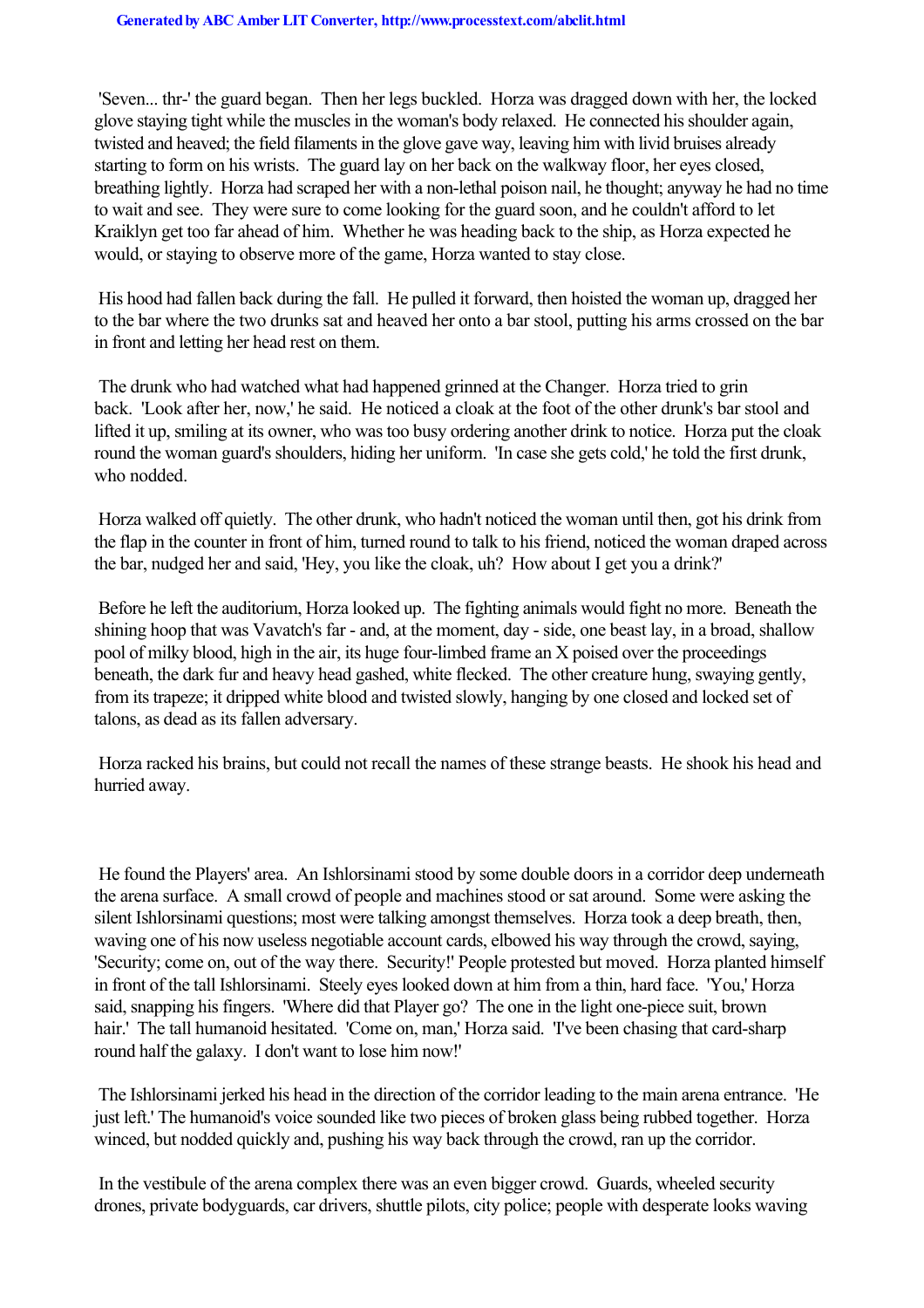negotiable cards; others listing those who were buying space on shuttle buses and hovers running out to the port area; people just hanging around waiting to see what was going to happen or hoping that an ordered taxi was about to show up; people just wandering around with lost expressions on their faces, their clothes torn and dishevelled; others with smiles, all confidence, clutching bulky bags and pouches to themselves and frequently accompanied by a hired guard of their own: they all milled around in the vast expanse of noisy, bustling space which led from the auditorium proper to the plaza outside, in the open air, under the stars and the bright line of the Orbital's far side.

 Pulling his hood further over his face, Horza pushed through a barricade of guards. They still seemed concerned with keeping people out, even at this late stage in the game and in the countdown to destruction, and he was not hindered. He looked over the swirling mass of heads, capes, helmets, casings and ornamentation, wondering how he was going to catch Kraiklyn in this lot, or even see him. A wedge of uniformed quadrupeds pushed past him, some tall dignitary carried on a litter in their midst. As Horza was still staggering, a soft pneumatic tyre rolled over his foot as a mobile bar touted its wares. 'Would you like a drug-bowl cocktail, sir?' said the machine.

 'Fuck off,' Horza told it, and he turned to head after the wedge of four-legged creatures making for the doors.

'Certainly, sir; dry, medium or-?'

 Horza elbowed his way through the crowd after the quadrupeds. He caught up with them, and in their wake had an easy passage to the doors.

 Outside, it was surprisingly cold. Horza saw his breath in front of him as he looked quickly around, trying to spot Kraiklyn. The crowd outside the arena was hardly less thick and rowdy than that inside. People hawked wares, sold tickets, staggered about, paced to and fro, tried to beg money from strangers, picked pockets, scanned the skies or peered down the broad spaces between buildings. A constant bright stream of machines appeared, roaring out of the sky or sweeping up the boulevards, stopped, and after taking people on, raced off again.

 Horza just couldn't see properly. He noticed a huge hire-guard: a three-metre-tall giant in a bulky suit, holding a large gun and looking about with a vacant expression on a broad, pale face. Wisps of bright red hair poked from underneath his helmet.

 'You for hire?' Horza asked, doing a sort of breast stroke to get to the giant through a knot of people watching some fighting insects. The broad face nodded gravely, and the huge man came to attention.

'That I am,' the great voice rumbled.

 'Here's a Hundredth,' Horza said quickly, shoving a coin into the man's glove, where it looked quite lost. 'Let me up on your shoulders. I'm looking for somebody.'

 'All right,' the man said, after a second's thought. He bent down slowly on one knee, the rifle in his hand put out to steady him, butt first on the ground. Horza slung his legs over the giant's shoulders. Without being asked, the man straightened and stood again, and Horza was hoisted high above the heads of the people in the crowd. He pulled the hood of the blouse over his face again, and scanned the mass of people for a figure in a light one-piece suit, although he knew that Kraiklyn might have changed by now, or even have left. A tight, nervous feeling of desperation was building in Horza's belly. He tried to tell himself that it didn't matter that much if he lost Kraiklyn now, that he could still make his way alone to the port area and so to the GSV that the*Clear Air Turbulence* was on; but his guts refused to be calmed. It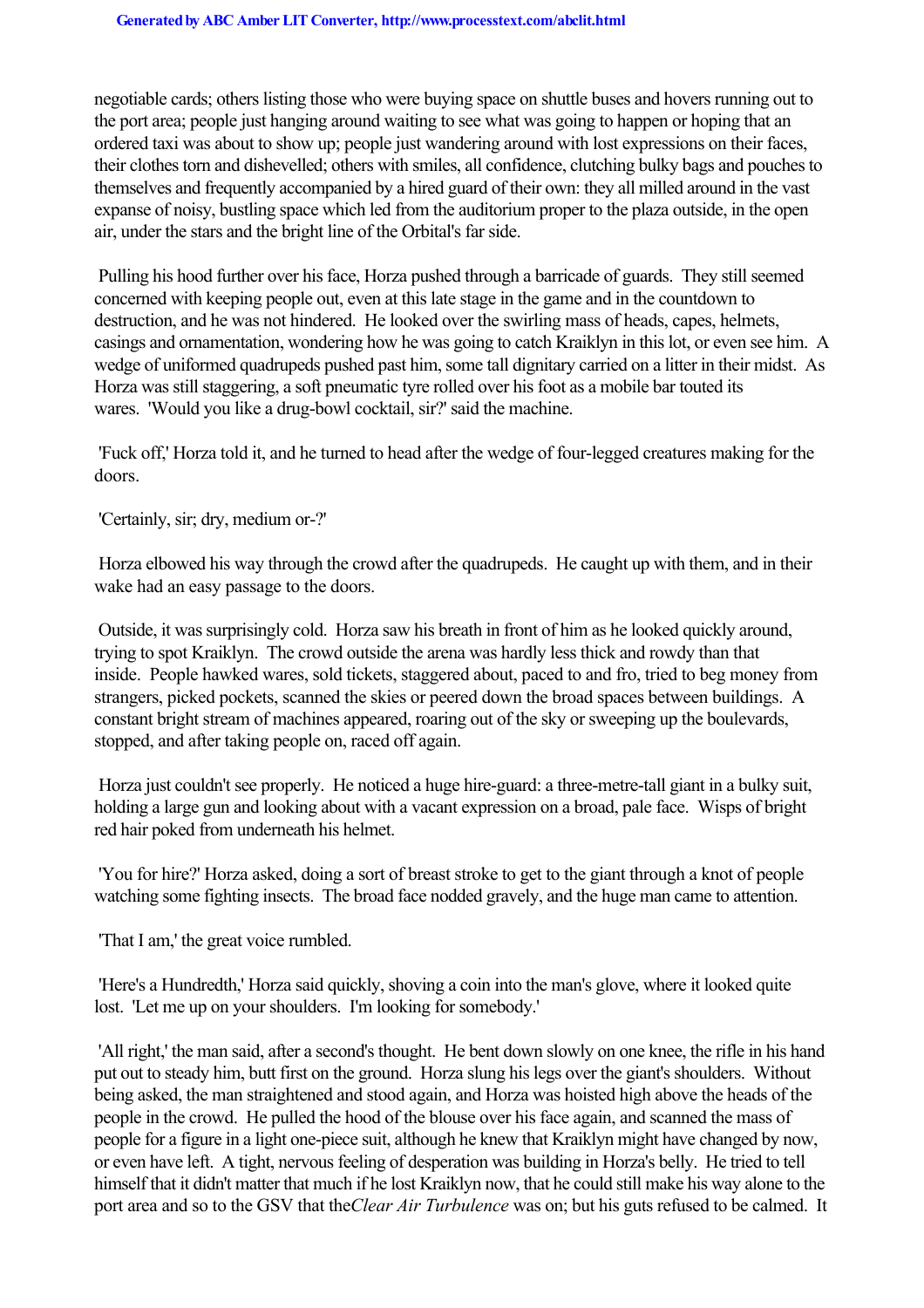was as though the atmosphere of the game, the terminal excitement of the Orbital, the city, the arena in their last hours, had altered his own body chemistry. He could have concentrated on it and*made* himself relax, but he couldn't afford to do that now. He had to look for Kraiklyn.

 He scanned the gaudy collection of individuals waiting in a cordoned area for shuttles, then recalled Kraiklyn's thought about having wasted a lot of money. He looked away and surveyed the rest of the crowd.

 He saw him. The captain of the*Clear Air Turbulence* was standing, his suit partly covered by a grey cloak, his arms folded and his feet apart, in a queue of people waiting to get buses and taxis, thirty metres away. Horza dipped forward and leant over until he was looking at the hire-guard's upside-down face. 'Thanks. You can put me down now.'

'I have no change,' the man rumbled as he stooped; the vibration went up through Horza's body.

 'That's OK. Keep it.' Horza jumped off the guard's shoulders. The giant shrugged as Horza ran, swerving and ducking to get past people, towards where he had seen Kraiklyn.

 He had his terminal fastened to his left cuff; the time was minus two and a half hours. Horza squeezed and shoved and excused and apologised his way through the crowd, and on his way saw many people squinting at watches, terminals and screens, heard many little synthesised voices squawk the hour, and nervous humans repeat it.

 There was the queue. It looked surprisingly orderly, Horza thought, then he noticed that it was being supervised by the same security guards who had been inside the arena. Kraiklyn was near the front of the queue now, and a bus had almost finished filling up. Road cars and hovers waited behind it. Kraiklyn pointed at one of them as a security guard with a notescreen talked to him.

 Horza looked at the row of waiting people and guessed there must be several hundreds of them in it. If he were to join it he would lose Kraiklyn. He looked around quickly, wondering what other way there might be of following.

 Somebody crashed into him from behind, and Horza turned round to the noise of shouting and voices and a press of brightly dressed people. A masked woman in a tight silver dress was shouting and screaming at a small, puzzled-looking man with long hair, clad only in intricate loops of dark green string. The woman shouted incoherently at the small man and struck out at him with her open hands; he backed off, shaking his head. People watched. Horza checked that he hadn't had anything stolen when he was bumped into, then looked round again for some transport, or a taxi tout.

An aircraft flew overhead noisily and dropped leaflets written in a language Horza didn't understand.

 '... Sarble,' a transparent-skinned man said to a companion as they both squeezed out of the nearby crowd and went past Horza. The man was trying to look at a small terminal screen as he walked. Horza caught a glimpse of something which puzzled him. He turned his own terminal onto the appropriate channel.

 He was watching what looked like the same incident he had seen for real in the auditorium a few hours earlier: the disturbance on the terrace above his own when he'd heard that Sarble the Eye had been caught by the security guards. Horza frowned and brought the screen on his cuff closer.

It*was* that same place, it*was* that incident, seen from almost exactly the same angle and apparent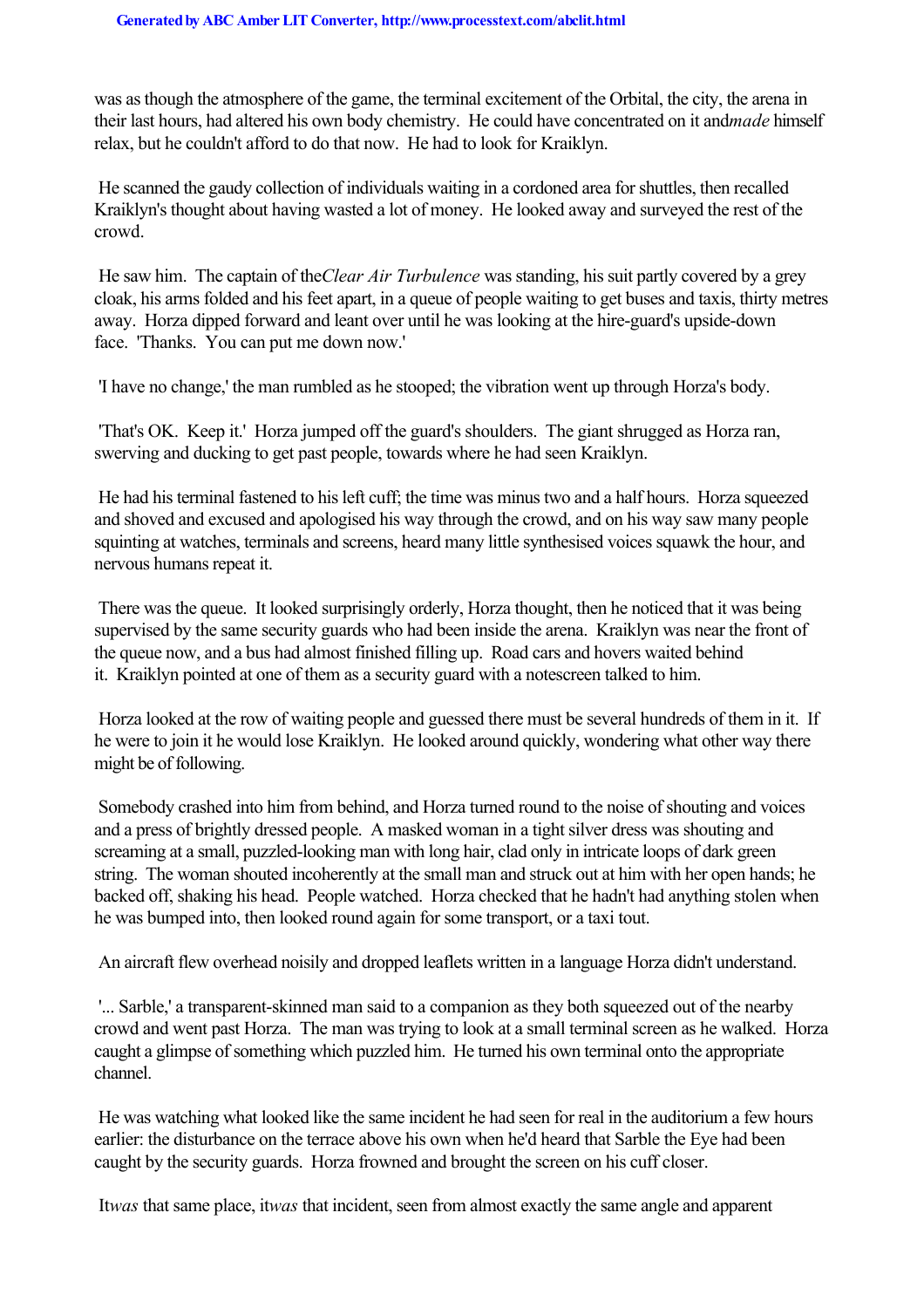distance he'd watched it from. He grimaced at the screen, trying to imagine where the picture he was watching now could have been taken from. The scene ended and was replaced by candid shots of various eccentric-looking beings enjoying themselves in the auditorium, as the Damage game went on somewhere in the background.

...*If I'd stood up* , Horza thought,*and moved over just a* -

It was the woman.

 The woman with the white hair he'd seen early on, standing in the highest pan of the arena, fiddling with a tiara: she'd been on that same terrace, been standing by his lounger when the incident on the terrace above took place. She was Sarble the Eye. Probably the tiara was the camera and the person on the higher terrace was a decoy, a plant.

 Horza snapped off the screen. He smiled, then shook his head as though to dislodge the small, useless revelation from the centre of his attention. He had to find some transport.

 He started walking quickly through the crowd, threading his way through people in groups and lines and queues, looking for a free vehicle, an open door, a tout's eyes. He caught a glimpse of the queue Kraiklyn was in. The*CAT* 's commander was at the open door of a red road car, apparently arguing with its driver and two other people in the queue.

 Horza felt sick. He started to sweat; he wanted to kick out, to throw all the people crowding around him out of his path, away from him. He doubled back. He would have to risk trying to bribe his way into Kraiklyn's queue at the front. He was five metres away from the queue when Kraiklyn and the two other people stopped arguing and got into the taxi, which drove off. As he turned his head to watch it go past, his stomach sinking, his fists clenching, Horza saw the white-haired woman again. She wore a hooded blue cloak, but the hood fell back as she squeezed out of the crowd to the edge of the road, where a tall man put his arm round her shoulders and waved into the plaza. She pulled the hood up again.

 Horza put his hand into his pocket and onto the gun, then went forward towards the couple - just as a sleek, matt-black hover hissed out of the darkness and stopped beside them. Horza stepped forward quickly as the hover's side door winged open and the woman who was Sarble the Eye stooped to enter.

 Horza reached out and tapped the woman on the shoulder. She whirled round to face him. The tall man started towards him, and Horza shoved his hand forward and up in his pocket, so that the gun pressed out. The man stopped, looking down, uncertain; the woman froze, one foot on the door's sill.

 'I think you're going my way,' Horza said quickly. 'I know who you are.' He nodded at the woman. 'I know about that thing you had on your head. All I want is a lift to the port. That's all. No fuss.' He gestured with his head in the direction of the security guards at the head of the main queue.

The woman looked at the tall man, then at Horza. She stepped back slowly. 'OK. After you.'

 'No, you first.' Horza motioned with the hand in his pocket. The woman smiled, shrugged and got in, followed by the tall man and Horza.

'What's*he-* ?' began the driver, a fierce-looking bald woman.

'A guest,' Sarble told her. 'Just drive.'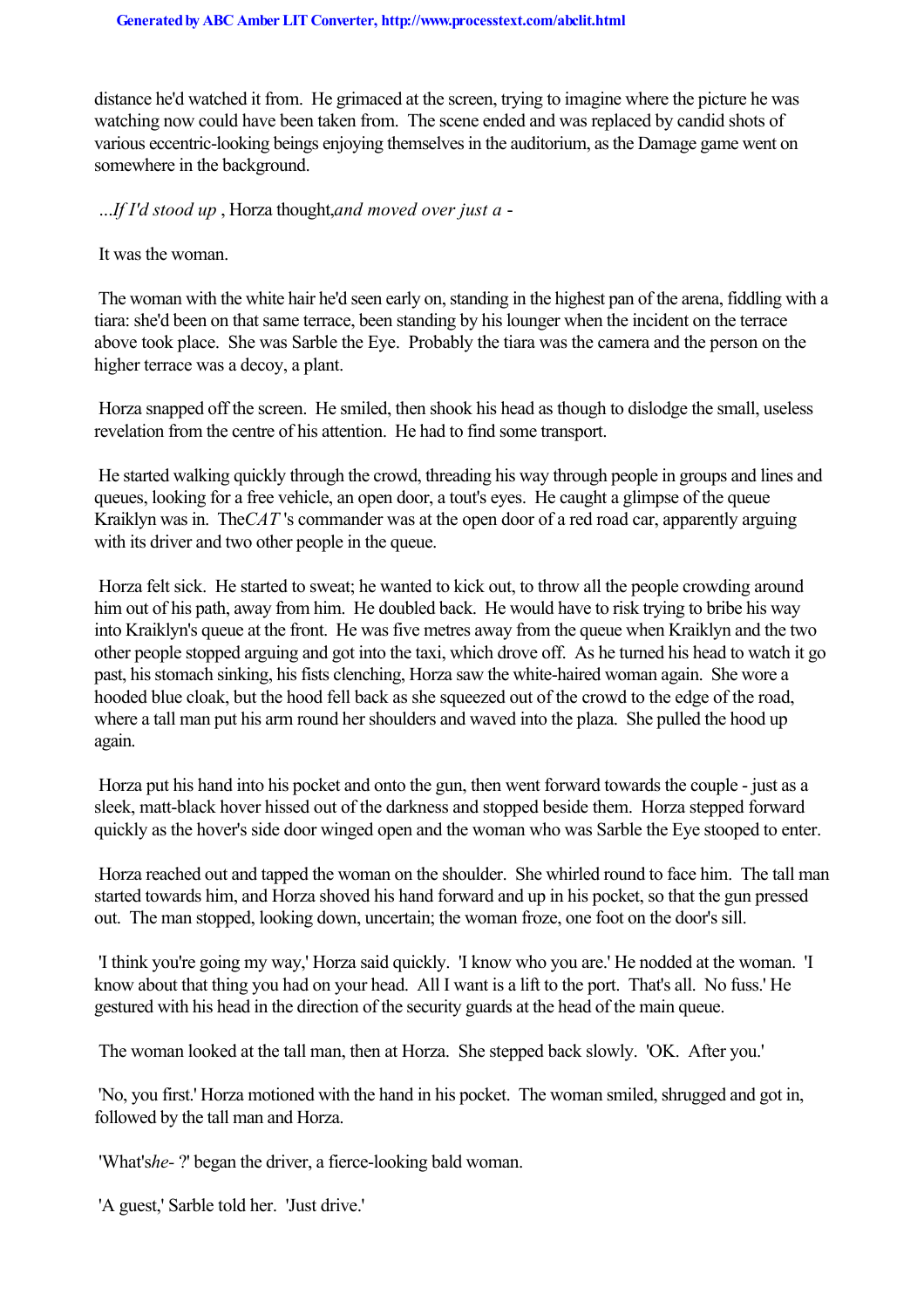The hover rose. 'Straight ahead,' Horza said. 'Fast as you like. I'm looking for a red-coloured wheeled car.' He took the gun out of his pocket and pivoted round so that he faced Sarble the Eye and the tall man. The hover accelerated.

 'I*told* you they put that 'cast out too soon,' the tall man hissed in a hoarse high voice. Sarble shrugged. Horza smiled, glancing occasionally out of the window at the traffic around the cab, but watching the other two people from the corner of his eye.

'Just bad luck,' Sarble said. 'I kept bumping into this guy inside the place, too.'

'You really are Sarble, then?' Horza said to the woman. She didn't look round and didn't reply.

 'Look,' the man said, turning to Horza, 'we'll take you to the port, if that's where this red car's going, but just don't try anything. We'll fight if we have to. I'm not afraid to die.' The tall man sounded frightened and angry at the same time; his yellow-white face looked like a child's, about to cry.

 'You've convinced me.' Horza grinned. 'Now, why not watch out for the red car? Three wheels, four doors, driver, three people in the back. Can't miss it.'

The tall man bit his lip. Horza motioned him to look forward, with a small movement of the gun.

'That it?' the bald-headed driver said. Horza saw the car she meant. It looked right.

 'Yes. Follow it; not too close.' The hover dropped back a little. They entered the port area. Cranes and gantries were lit in the distance; parked road vehicles, hovers and even light shuttles lay scattered on either side of the road. The car was just ahead now, following a couple of struggling hover buses up a shallow ramp. Their own hover's engine laboured as they climbed.

 The red car branched off the main route and followed a long curve of roadway, water glittering darkly on either side.

 '*Are*you really Sarble?' Horza asked the white-haired woman, who still didn't turn to him. 'Was that you earlier, outside the hall? Or not? Is Sarble really lots of people?'

 The people in the car said nothing. Horza just smiled, watching them carefully, but nodding and smiling to himself. There was silence in the hover, only the wind roaring.

 The car left the roadway and angled down a fenced boulevard past huge gantries and the lit masses of towering machinery, then sped along a road lined on both sides with dark warehouses. It started to slow by the side of a small dock.

 'Pull back,' Horza said. The bald-headed woman slowed the hover as the red car cruised by the dockside, under the square cages of crane legs.

 The red car drew up by a brightly lit building. A pattern of lights revolving round the top of the construction spelt out 'SUB-BASE ACCESS 54' in several languages.

 'Fine. Stop,' Horza said. The hover stopped, sinking on its skirts. 'Thanks.' Horza got out, still facing the man and the white-haired woman.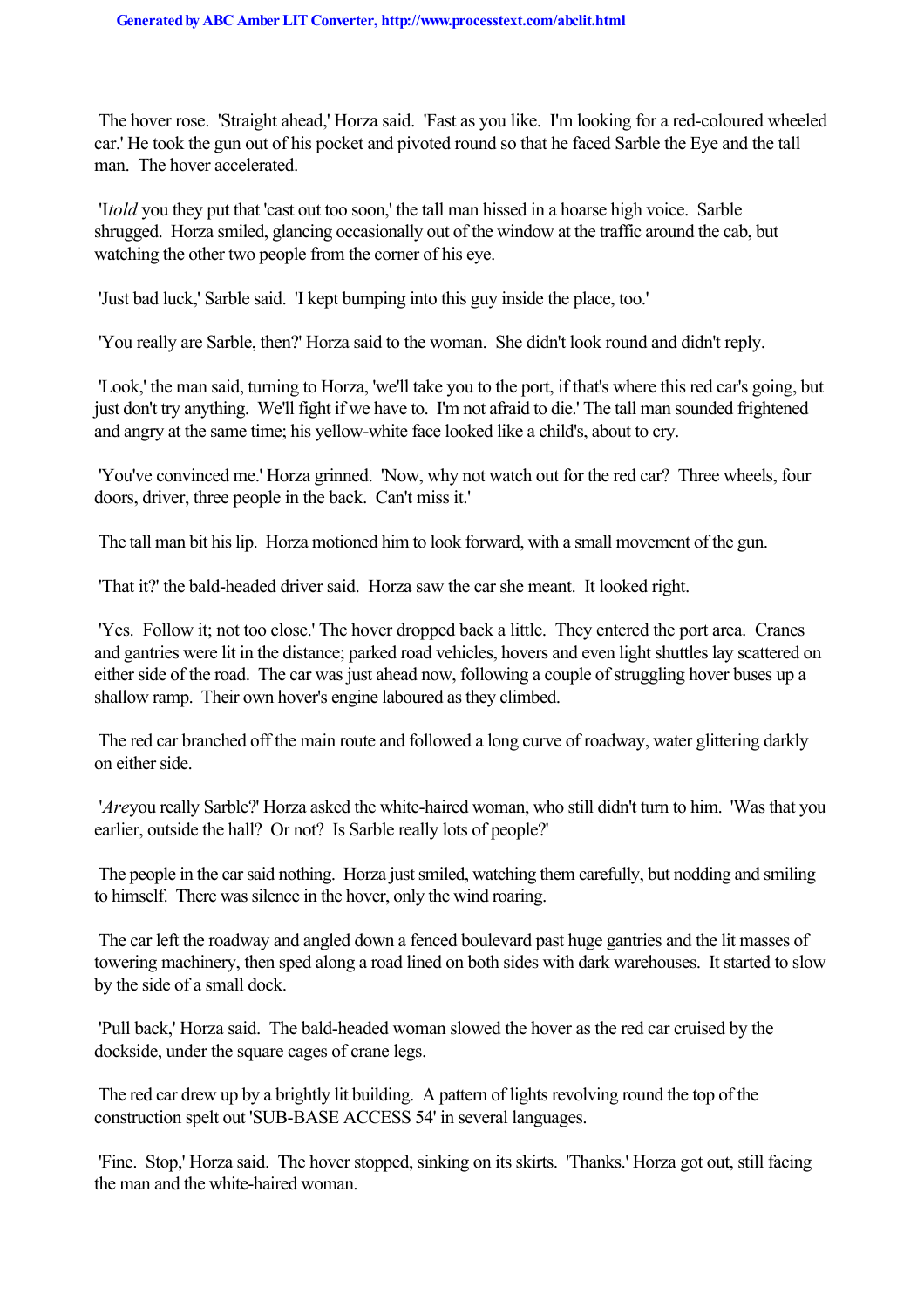'You're just lucky you didn't try anything,' the man said angrily, nodding sharply, his eyes glistening.

 'I know,' Horza said. 'Bye now,' he winked at the white-haired woman. She turned and made what he suspected was an obscene gesture with one finger. The hover rose, blasted forward, then skidded round and roared off the way it had come. Horza looked back at the sub-plate shaft entrance, where the three people who had got out of the car stood silhouetted against the light inside. One of them might have looked back down the dock towards Horza; he wasn't sure they did, but he shrank back into the shadows of the crane above him.

 Two of the people at the access tube went into the building and disappeared. The third person, who might have been Kraiklyn, walked off towards the side of the dock.

Horza pocketed the gun again and hurried on, underneath another crane.

 A roaring noise like the one that Sarble's hover had made when it drew away from him - but much louder and deeper - came from inside the dock.

 Lights and spray filled the sea-end of the dock as a huge air-cushion vehicle, similar in principle to but vastly bigger than the hover Horza had commandeered, swept in from the expanse of black ocean. Lit by starlight, by the glow of the Orbital's daylight side arcing overhead and by the craft's own lights, the billows of spray kicked up into the air with a milky luminescence. The big machine lumbered between the walls of the dock, its engines shrieking. Beyond it, out to sea, Horza could see another couple of clouds, also lit from inside by flashing lights. Fireworks burst from the leading craft as it came slowly up the dock. Horza could make out an expanse of windows, and what appeared to be people dancing inside. He looked back down the dockside; the man he was following was mounting the steps to a footbridge which crossed high over the dock. Horza ran quietly, ducking behind the legs of cranes and leaping over lengths of thick hawsers. The lights of the hover flashed on the dark superstructure of the cranes; the scream of the jets and impellers echoed between concrete walls.

 As though pointing out the comparative crudity of the scene, a small craft - dark, and silent but for the tearing noise its passage made through the atmosphere - rushed overhead, zooming and disappearing into the night sky, specking once against the loop of the Orbital's daytime surface. Horza gave it a glance, then watched the figure on the small bridge, lit by the flashing lights of the hover still making its lumbering way up the dock underneath. The second craft was just swinging into position outside the dock to follow it.

 Horza came to the steps leading to the walkway of the narrow suspension bridge. The man, who walked like Kraiklyn and wore a grey cloak, was about halfway across. Horza couldn't see much of what the terrain was like on the other side of the dock, but guessed he stood a good chance of losing his quarry if he let him get to the other side before he started after him. Probably the man - Kraiklyn, if it was him - had worked this out; Horza guessed he knew he was being followed. He set off across the bridge. It swayed slightly underneath him. The noise and lights of the giant hovercraft were almost underneath; the air filled with swirling dark spray, kicked up from the shallow water in the dock. The man didn't look round at Horza, though he must have felt Horza's footsteps swinging the bridge with his own.

 The figure left the bridge at the far end. Horza lost sight of him and started running, the gun out in front of him, the air-cushion vehicle beneath blasting gusts of spray-soaked air about him, soaking him. Loud music blared from the craft, audible even through the scream of the engines. Horza skidded along the bridge at its end and ran quickly down the spiral steps to the dockside.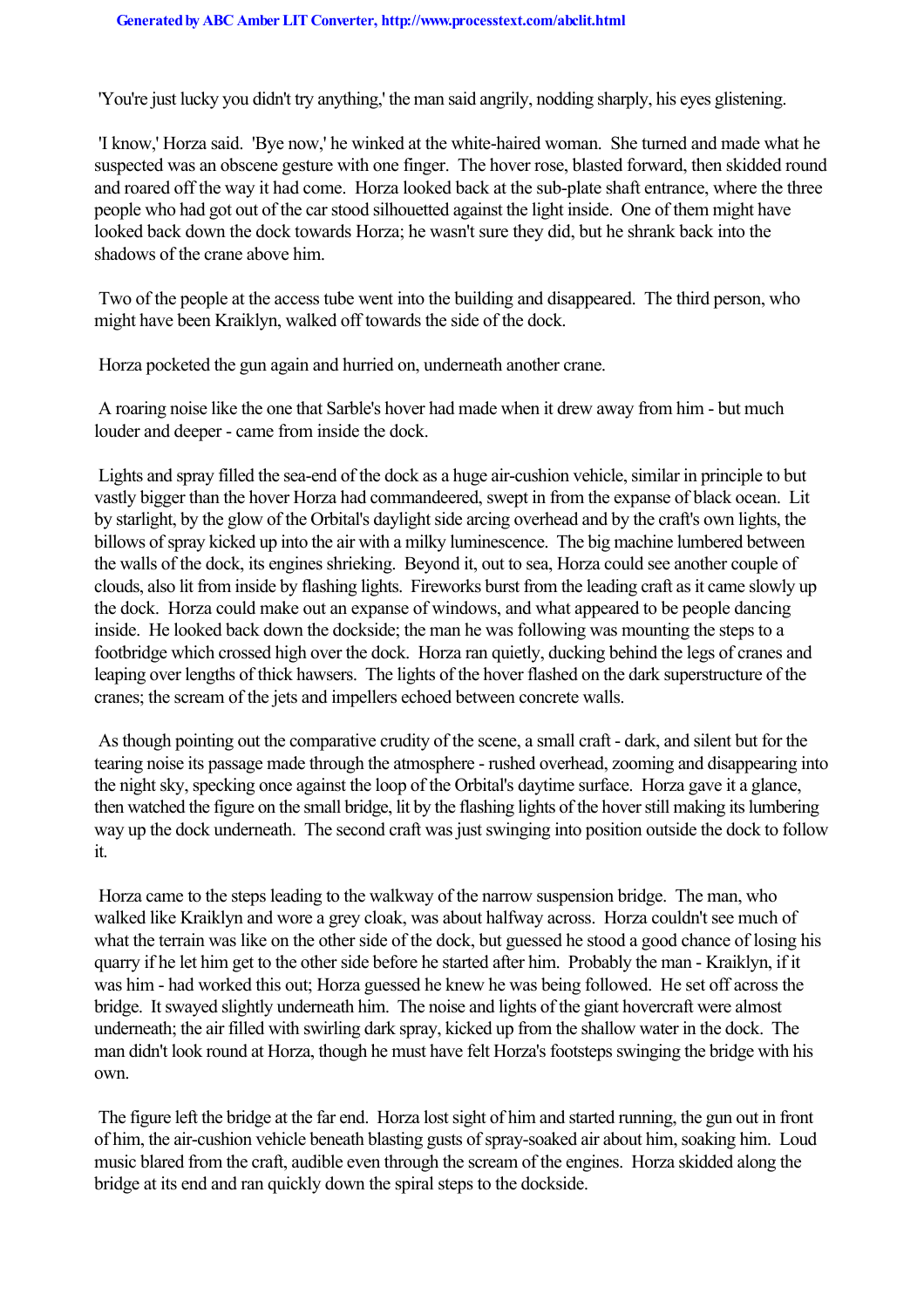Something sailed out of the darkness under the spiral of steps and crashed into his face. Immediately afterwards something slammed into his back and the rear of his skull. He lay on something hard, groggily wondering what had happened, while lights swept over him, the air in his ears roared and roared, and music played somewhere. A bright light shone straight into his eyes, and the hood over his face was thrown back.

 He heard a gasp: the gasp of a man tearing a hood away from a face only to see his own face staring back at him.*(Who are you?)* If that was what it was, then that man was vulnerable now, shocked for just a few seconds*(Who am I?).* ... He had enough strength to kick up hard with one leg, forcing his arms up at the same time and grabbing some material, his shin connecting with a groin. The man started to go over Horza's shoulders, heading for the dock; then Horza felt his own shoulders grasped, and as the man he held thumped to the ground to one side and behind him, he was pulled over-

 Over the side of the dock; the man had landed right on the edge and had gone over, taking Horza with him. They were falling.

 He was aware of lights, than shadow, the grip he had on the man's cloak or suit and one hand still on his shoulder. Falling: how deep was the dock? The noise of wind. Listen for the sound of-

 It was a double impact. He hit water, then something harder, in a crumpling collision of fluid and body. It was cold, and his neck ached. He was thrashing about, unsure which way was up, and groggy from the blows to his head; then something pulled at him. He punched out, hit something soft, then pulled upright and found himself standing in a little over a metre of water, staggering forward. It was bedlam light and sound and spray everywhere, and somebody hanging onto him.

 Horza flailed out again. Spray cleared momentarily, and he saw the wall of the dock a couple of metres to his right and, directly in front of him, the rear of the giant hovercraft, receding slowly five or six metres ahead. A powerful gust of oily, fiery air knocked him over, splashing into the water again. The spray closed over him. The hand let go, and he fell back through the water once more, going under.

 Horza struggled upright in time to see his adversary heading off through the spray, following the slowly moving hovercraft up the dock. He tried to run, but the water was too deep; he had to force his legs forward in a slow-motion, nightmarish version of a run, angling his torso so that his weight carried him forward. With exaggerated twistings of his body from side to side he strode after the man in the grey cloak, using his hands like paddles in an attempt to gain speed. His head was reeling; his back, face and neck all hurt terribly, and his vision was blurred, but at least he was still chasing. The man in front seemed more anxious to get away than to stay and fight.

 The blattering exhaust of the still moving hover blew another hole in the spray towards the two men, revealing the slab of stem rising above the bulbous wall of the machine's skirt, bowing out from fully three metres above the surface of the water in the dock. First the man in front of him, and then Horza, was blown back by the pulse of hot, choking fumes. The water was getting shallower. Horza found that he could bring his legs out of the water far enough to wade faster. The noise and spray swept over them again, and for a moment Horza lost sight of his quarry; then the view ahead was clear, and he could see the big air-cushion vehicle on a dry area of concrete. The walls of the dock extended high on either side, but the water and the clouds of spray were almost gone. The man in front staggered to the brief ramp leading from the now only ankle-deep water onto the concrete, staggered and almost fell, then started running weakly after the hovercraft, now powering faster along the level concrete down the canyon of the dock.

Horza finally splashed out of the water and ran after the man, following the wetly flapping grey cloak.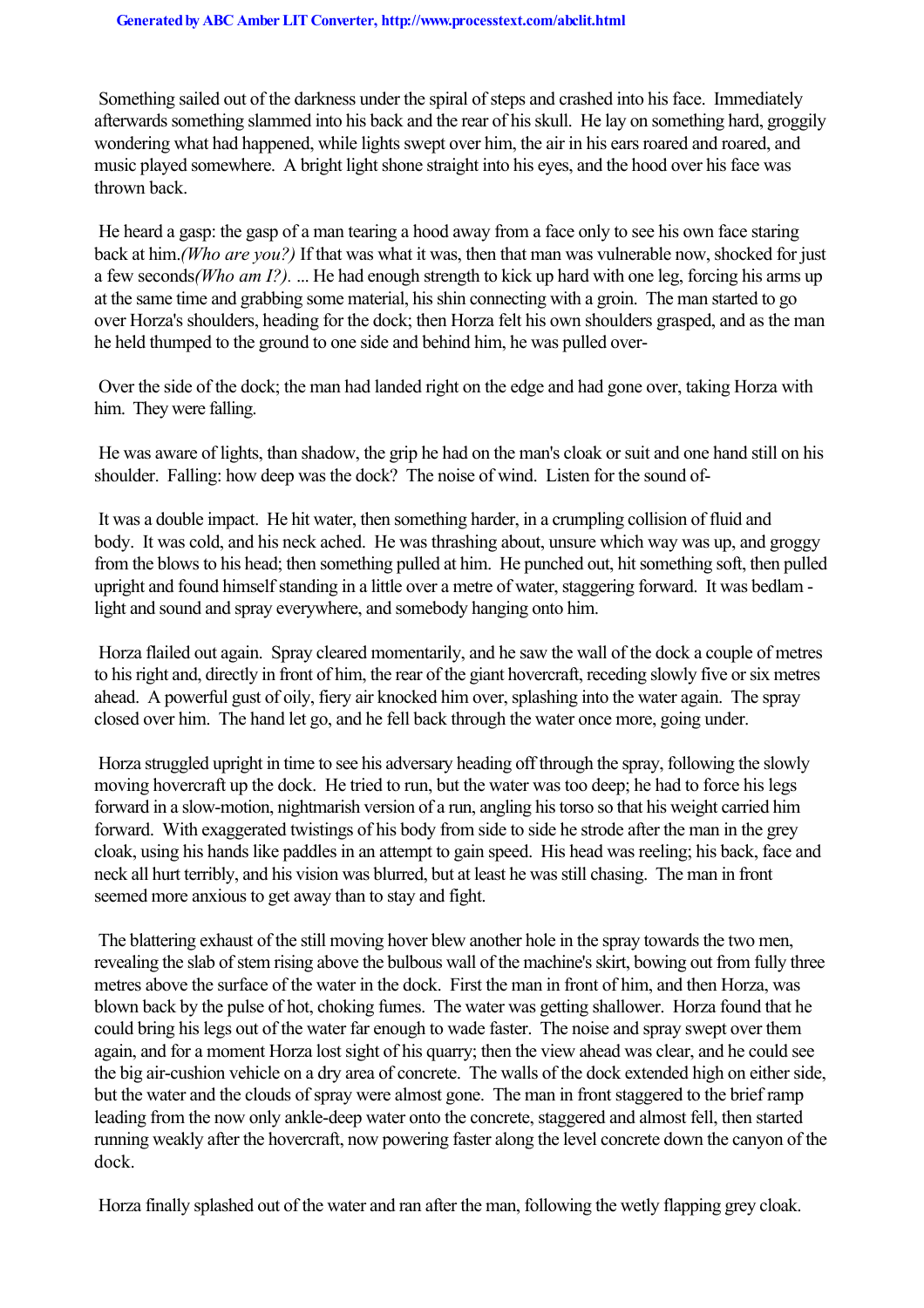The man stumbled, fell and rolled. As he started to rise Horza slammed into him, bowling them both over. He lashed out at the man's face, shadowed in the light coming from behind him, but missed. The man kicked out at Horza, then tried to get away again. Horza threw himself at the man's legs, bringing him down once more, the wet cloak flopping over his head. Horza scrambled over on all fours and rolled him over face up. It*was* Kraiklyn. He drew his hand back for a punch. The pale, shaved face underneath him was twisted in terror, put in shadow by some lights coming from behind Horza, where another great roaring noise was... Kraiklyn screamed, looking not at the man wearing his own real face, but behind him, above him. Horza whirled round.

 A black mass blowing spray rushed towards him; lights blazed high above. A siren sounded, then the crushing black bulk was over him, hitting him, knocking him flat, pounding at his eardrums with noise and pressure, pressing, pressing, pressing... Horza heard a gurgling sound; he was being rammed into Kraiklyn's chest; they were both being rubbed into the concrete as though by an immense thumb.

Another hovercraft; the second one in the line he'd seen.

 Abruptly, with a single sweeping stroke of pain bruising him from feet to head, as if a giant was trying to sweep him up off the floor with a huge hard brush, the weight was lifted off. In its place was utter darkness, noise fit to burst skulls, and violent, turbulent, crushing air pressure.

 They were under the skirts of the big vehicle. It was right above them, moving slowly forward or maybe - it was too dark to see anything - stationary over the concrete apron, perhaps about to settle on the concrete, crushing them.

 As though it was just another part of the maelstrom of battering pain, a blow thudded into Horza's ear, knocking him sideways in the darkness. He rolled on the rough concrete, pivoting on one elbow as soon as he could and bracing one leg while he struck out with the other in the direction the punch had come from; he felt his foot hit something yielding.

 He got to his feet, ducking as he thought of whirling impeller blades just overhead. The eddies and vortices of hot oil-filled air rocked him like a small boat bobbing in a chopping sea. He felt like a puppet controlled by a drunk. He staggered forward, his arms out, and hit Kraiklyn. They started to fall again, and Horza let go, punching with all his might at the place he guessed the man's head was. His fist crashed into bone, but he didn't know where. He skipped back, in case there was a retaliatory kick or punch on its way. His ears were popping; his head felt tight. He could feel his eyes vibrating in their sockets; he thought he was deaf but he could feel a thudding in his chest and throat, making him breathless, making him choke and gasp. He could make out just a hint of a border of light all around them, as though they were under the middle of the hovercraft. He saw something, just an area of darkness, on that border, and lunged at it, swinging his foot from low down. Again he connected, and the dark part of the border disappeared.

 He was blown off his feet by a crushing down-draught of air and tumbled bodily along the concrete, thumping into Kraiklyn where he lay on the ground after Horza's last kick. Another punch hit Horza on the head, but it was weak and hardly hurt. Horza felt for and found. Kraiklyn's head. He lifted it and banged it off the concrete, then did it again. Kraiklyn struggled, but his hands beat uselessly off Horza's shoulders and chest. The area of lightness beyond the dim shape on the ground was enlarging, coming closer. Horza banged Kraiklyn's head against the concrete one more time, then threw himself flat. The rear edge of the skin scrubbed over him; his ribs ached and his skull felt as though somebody was standing on it. Then it was over, and they were in the open air.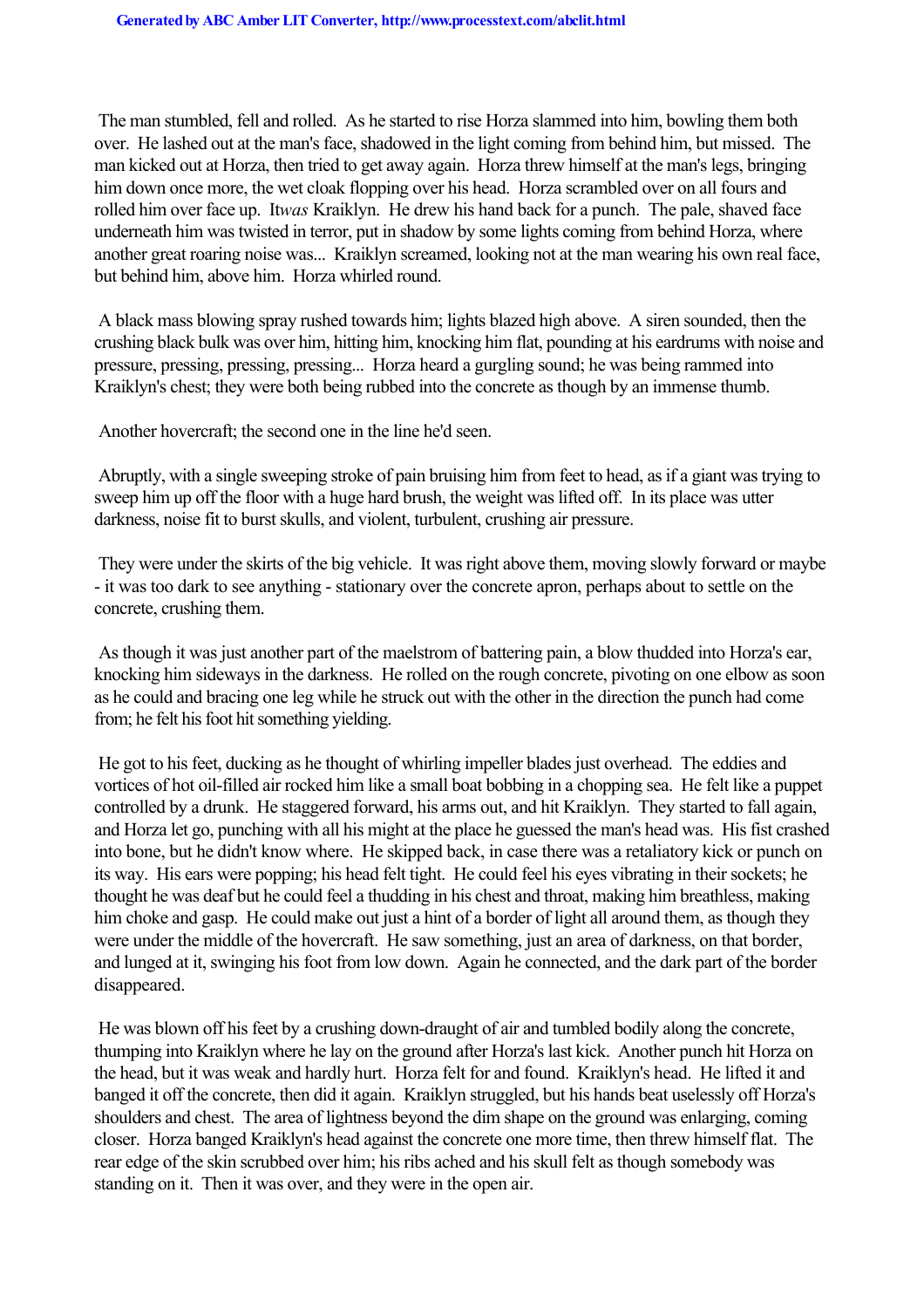The big craft thundered on, trailing remnants of spray. There was another one fifty metres down the dock and heading towards him.

Kraiklyn was lying still, a couple of metres away.

 Horza got up onto all fours and crawled over to the other man. He looked down into his eyes, which moved a little

'I'm Horza!*Horza* !' he screamed, but couldn't even hear anything himself.

 He shook his head, and with a grimace of frustration on the face that was not really his own and which was the last thing the real Kraiklyn ever saw, he gripped the head of the man lying on the concrete and twisted it sharply, breaking the neck, just as he had broken Zallin's. He managed to drag the body to the side of the dock just in time to get out of the way of the third and last hovercraft. Its towering skirt bulged past two metres away from where he half lay, half sat, panting and sweating, his back against the cold wet concrete of the dock, his mouth open and his heart thudding.

 He undressed Kraiklyn, took off the cloak and the light-coloured one-piece day suit he wore, then climbed out of his own torn blouse and bloody pantaloons and put on what Kraiklyn had been wearing. He took the ring Kraiklyn wore on the small finger of his right hand. He picked at his own hands, at the skin where palm became wrist. It came away cleanly, a layer of skin sloughing off his right hand from wrist to fingertips. He wiped Kraiklyn's limp, pale right palm on a damp bit of clothing, then put the skin over it, pressing it down hard. He lifted the skin off carefully and positioned it back on his own hand. Then he repeated the operation using his left hand.

 It was cold and it seemed to take a very long time and a lot of effort. Eventually, while the three big air-cushion vehicles were stopping and letting passengers off half a kilometre down the dock, Horza finally staggered to a ladder of metal rungs set into the concrete wall of the dock, and with shaking hands and quivering feet hauled himself to the top.

 He lay for a while, then got up, climbed the spiral stairs to the small footbridge, staggered across it and down the other side, and entered the circular access building. Brightly dressed and excited people, just off the big hovers and still in a party mood, quietened when they saw him wait near the elevator doors for the capsule which would take them down to the spaceport area half a kilometre under their feet. Horza couldn't hear very much, but he could see their anxious looks, sense the awkwardness he was causing with his battered, bloody face and his ripped, soaking clothes.

 At last the elevator appeared. The party goers piled in, and Horza, supporting himself on the wall, stumbled in too. Somebody held his arm, helping him, and he nodded thanks. They said something which he heard as a distant rumble; he tried to smile and nod again. The elevator dropped.

 The underside greeted them with an expanse of what looked like stars. Gradually, Horza realised it was the light-speckled top of a spacecraft larger than anything he'd ever seen or even heard about before; it had to be the demilitarised Culture ship,*The Ends of Invention.* He didn't care what it was called, as long as he could get aboard and find the*CAT.*

 The elevator had come to a halt in a transparent tube above a spherical reception area hanging in hard vacuum a hundred metres under the base of the Orbital. From the sphere, walkways and tube tunnels spread out in all directions, heading for the access gantries and open and closed docks of the port area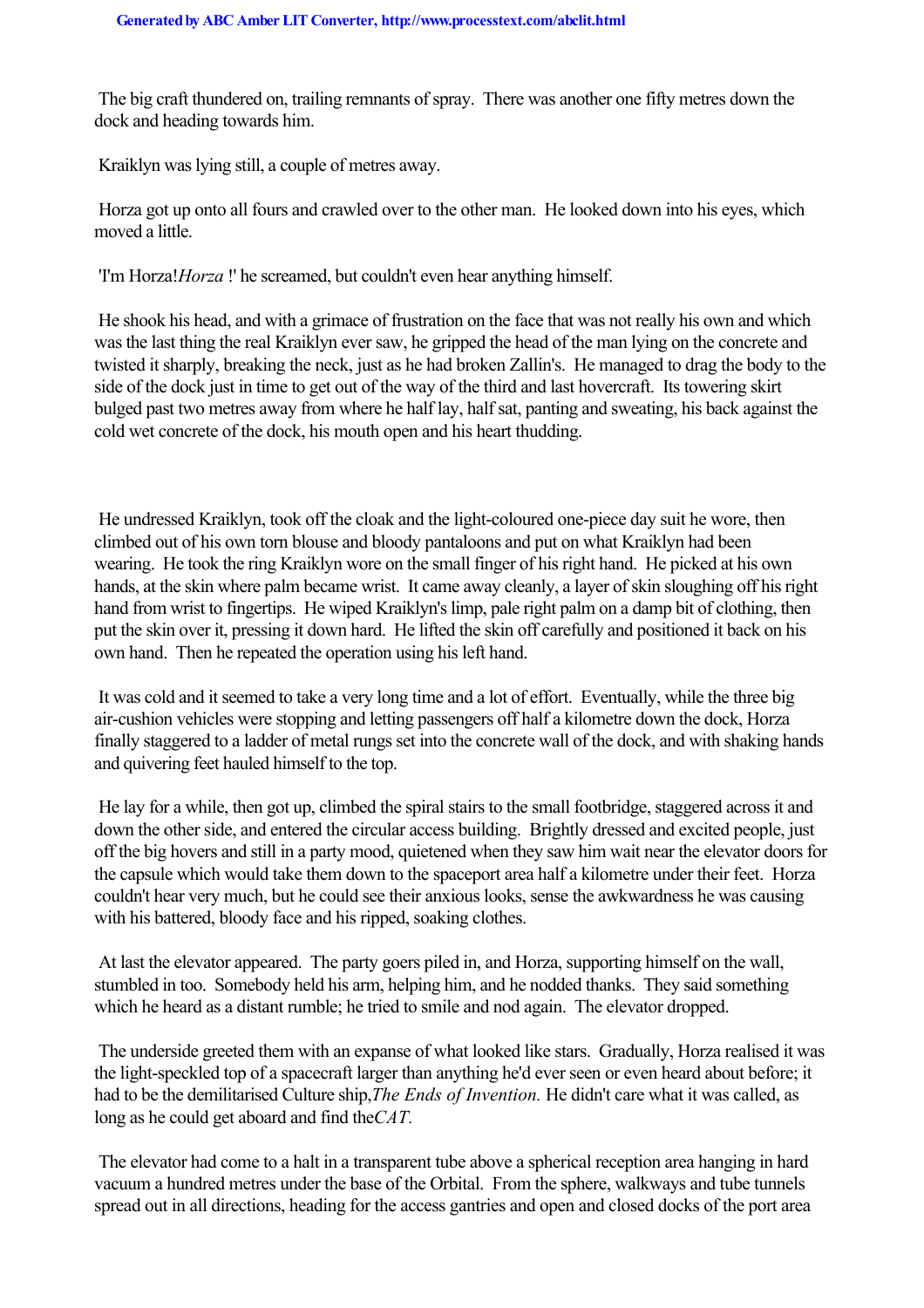itself. The doors to the closed docks, where ships could be worked on in pressurised conditions, were all open. The open docks themselves, where ships simply moored and airlocks were required, were empty. Replacing them all, directly underneath the spherical reception area, just as it was directly underneath almost the entire port area, was the ex-Culture General Systems Vehicle*The Ends of Invention*. Its broad, flat top stretched for kilometre after kilometre in all directions, almost totally blocking out the view of space and stars beyond. Instead its top surface glittered with its own lights where various connections had been made with the access tubes and tunnels of the port.

 He felt dizzy again, registering the sheer scale of the vast craft. He hadn't seen a GSV before, far less been inside one. He knew of them and what they were for, but only now did he appreciate what an achievement they represented. This one was theoretically no longer part of the Culture; he knew it was demilitarised, stripped bare of most equipment, and without the Mind or Minds which would normally run it; but just the structure alone was enough to impress.

 General Systems Vehicles were like encapsulated worlds. They were more than just very big spaceships; they were habitats, universities, factories, museums, dockyards, libraries, even mobile exhibition centres. They represented the Culture - they were the Culture. Almost anything that could be done anywhere in the Culture could be done on a GSV. They could make anything the Culture was capable of making, contained all the knowledge the Culture had ever accumulated, carried or could construct specialised equipment of every imaginable type for every conceivable eventuality, and continually manufactured smaller ships: General Contact Units usually, warcraft now. Their complements were measured in millions at least. They crewed their offspring ships out of the gradual increase in their own population. Self-contained, self-sufficient, productive and, in peacetime at least, continually exchanging information, they were the Culture's ambassadors, its most visible citizens and its technological and intellectual big guns. There was no need to travel from the galactic backwoods to some distant Culture home-planet to be amazed and impressed by the stunning scale and awesome power of the Culture; a GSV could bring the whole lot right up to your front door...

 Horza followed the brightly dressed crowds through the bustling reception area. There were a few people in uniform, but they weren't stopping anybody. Horza felt in a daze, as though he was only a passenger in his own body, and the drunken puppeteer he had felt in the control of earlier was now sobered up a little and guiding him through the crowds of people towards the doors of another elevator. He tried to clear his head by shaking it, but it hurt when he did that. His hearing was coming back very slowly.

 He looked at his hands, then sloughed the imprinter-skin from his palms, rubbing it on each of the lapels of the daysuit until it rolled off and fell to the floor of the corridor.

When they got off the second elevator they were in the starship. The people dispersed through broad, pastel-shaded corridors with high ceilings. Horza looked one way then another, as the elevator capsule swished back up towards the reception sphere. A small drone floated towards him. It was the size and shape of a standard suit backpack, and Horza eyed it warily, uncertain whether it was a Culture device or not.

 'Excuse me, are you all right?' the machine said. Its voice was robust but not unfriendly. Horza could just hear it.

 'I'm lost,' Horza said, too loudly. 'Lost,' he repeated, more quietly, so that he could hardly hear himself. He was aware that he was swaying a little as he stood there, and he could feel water trickling into his boots and dripping off the sodden cloak onto the soft, absorbent surface under his feet.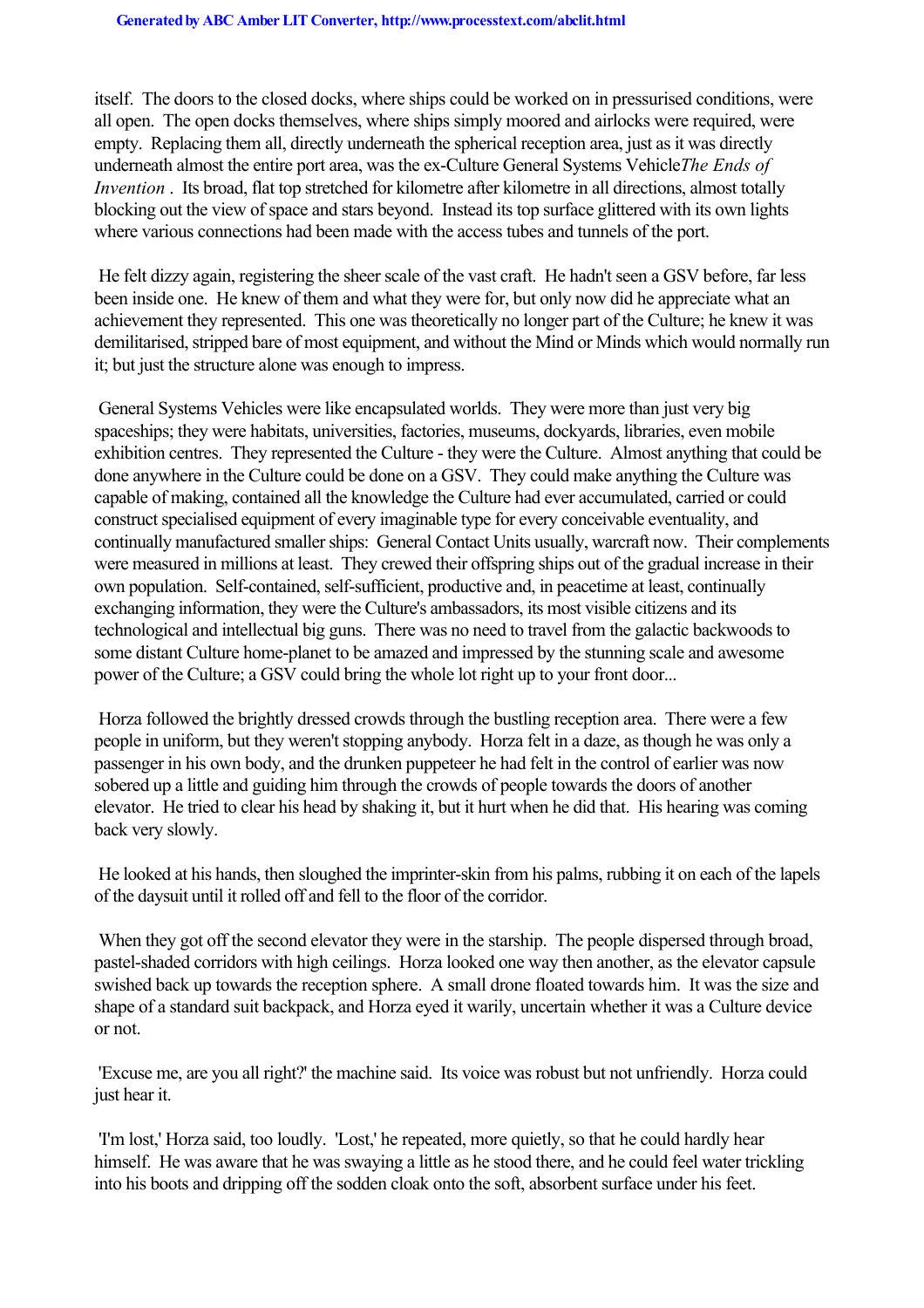'Where do you want to go?' the drone asked.

 'To a ship called...' Horza closed his eyes in weary desperation. He didn't dare give the real name. '... *The Beggar's Bluff* .'

 The drone was silent for a second, then said, 'I'm afraid there is no such craft aboard. Perhaps it is in the port area by itself, not on the*Ends* .'

 'It's an old Hronish assault ship,' Horza said tiredly, looking for somewhere to sit down. He spotted some seats set into the wall a few metres away and made his way over there. The drone followed him, lowering itself as he sat so that it was still at his eve level. 'About a hundred metres long,' the Changer went on, no longer caring if he was giving some sort of game away. 'It was being repaired by some port shipbuilders; had some damage to its warping units.'

 'Ah. I*think* I have the one you want. It's more or less straight down from here. I have no record of its name, but it sounds like the one you want. Can you manage to get there yourself, or shall I take you?'

'I don't know if I can manage,' Horza said truthfully.

 'Wait a moment.' The drone stayed floating silently in front of Horza for a moment or two; then it said, 'Follow me, then. There is a traveltube just over here and down a deck.' The machine backed off and indicated the direction they should head in by extending a hazy field from its casing. Horza got up and followed it.

 They went down a small open AG lift shaft, then crossed a large open area where some of the wheeled and skirted vehicles used on the Orbital had been stored; just a few examples, the drone explained, for posterity. The*Ends* already had a Megaship aboard, stored in one of its two General bays, thirteen kilometres below, in the bottom of the craft. Horza didn't know whether to believe the drone or not.

 On the far side of the hangar they came to another corridor, and there they entered a cylinder, about three metres in diameter and six long, which rolled its door closed, flicked to one side and was instantly sucked into a dark tunnel. Soft lights lit the interior. The drone explained that the windows were blanked out because, unless you were used to it, a capsule's journey through a GSV could be unsettling, due both to its speed and to the suddenness of the changes of direction, which the eye saw but the body didn't feel. Horza sat down heavily in one of the folding seats in the middle of the capsule, but only for a few seconds.

 'Here we are. Smallbay 27492, in case you need it again. Innerlevel S-1O-right. Goodbye.' The capsule door rolled down. Horza nodded to the drone and stepped out into a corridor with straight, transparent walls. The capsule door closed, and the machine vanished. He had a brief impression of it flickering past him, but it happened so fast he could have been wrong. Anyway, his vision was still blurred.

 He looked to his right. Through the walls of the corridor he looked into clear air. Kilometres of it. There was some sort of roof high above, with just a suggestion of wispy clouds. A few tiny craft moved. Level with him, far enough away for the view to be both hazy and vast, were hangars: level after level after level of them. Bays, docks, hangars - call them what you wanted; they filled Horza's sight for square kilometres, making him dizzy with the sheer scale of it all. His brain did a sort of double take, and he blinked and shook himself, but the view did not go away. Craft moved, lights went on or off, a layer of cloud far below made the view further down still more hazy, and something whizzed by the corridor Horza stood in: a ship, fully three hundred metres long. The ship passed along the level he was on,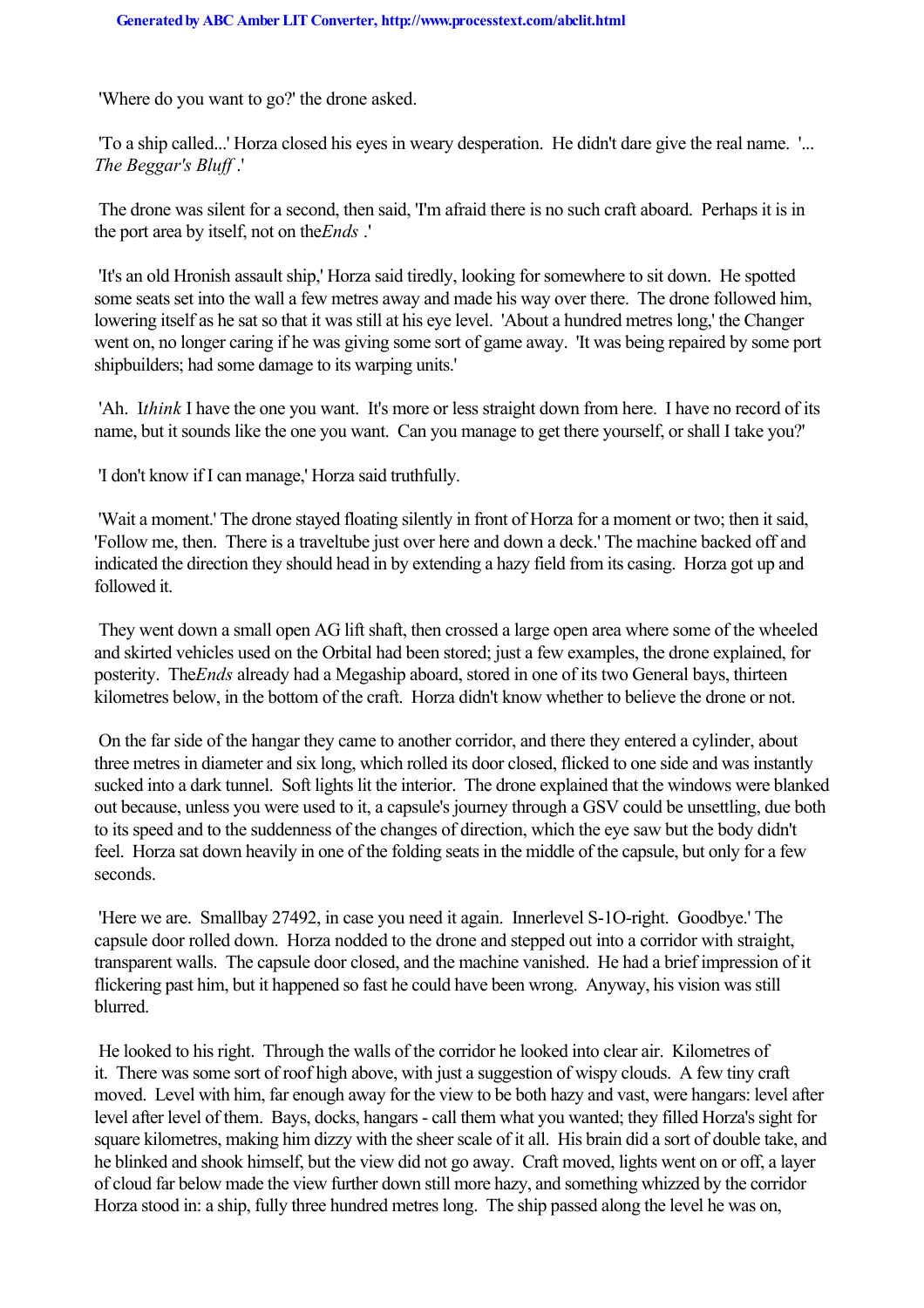swooped, and far far away did a left turn, banking gracefully in the air to disappear into another bright and vast corridor which seemed to pass by at right angles to the one Horza stood staring at. In the other direction, the one that the ship had appeared from, was a wall, seemingly blank. Horza looked closer and rubbed his eyes; he saw that the wall had an orderly speckle of lights in a grid across it: thousands and thousands of windows and lights and balconies. Smaller craft flitted about its face, and the dots of traveltube capsules flashed across and up and down.

 Horza couldn't take much more. He looked to his left and saw a smooth ramp leading down underneath the tube the capsule travelled in. He stumbled down it, into the welcomingly small space of a two hundred metre long Smallbay.

 Horza wanted to cry. The old ship sat on three short legs, square in the centre of the bay, a few bits and pieces of equipment scattered around it. There was nobody else in the bay that Horza could see, just machinery. The*CAT* looked old and battered, but intact and whole. It appeared that repairs were either finished or not yet started. The main hold lift was down, resting on the smooth white deck of the bay. Horza went over to it and saw a light ladder leading up into the brightness of the hold itself. A small insect landed briefly on his wrist. He flapped a hand at it as it flew off. How very*untidy* of the Culture, he thought absently, to allow an insect on board one of their sparkling vessels. Still, officially at least, the *Ends* was no longer the Culture's. Wearily he climbed the ladder, hampered by the damp cloak and accompanied by the squelching noises coming from his boots.

 The hold smelled familiar, though it looked oddly spacious with no shuttle in it. There was nobody about. He went up the stairs from the hold to the accommodation section. He walked along the corridor towards the mess, wondering who was alive, who was dead, what changes had been made, if any. It had only been three days, but he felt as though he had been away for years. He was almost at Yalson's cabin when the door was quickly pulled open.

 Yalson's fair-haired head came out, an expression of surprise, even joy, starting to form on it. 'Haw-' she said, then stopped, frowned at him, shook her head and muttered something, ducking back into her cabin. Horza had stopped.

 He stood there, thinking he was glad she was alive, realising he hadn't been walking properly - not like Kraiklyn. His tread had sounded like his own instead. A hand appeared from Yalson's door as she pulled on a light robe, then she came out and stood in the corridor, looking at the man she thought was Kraiklyn, her hands on her hips. Her lean, hard face looked slightly concerned, but mostly wary. Horza hid his hand with the missing finger behind his back.

'What the hell happened to you?' she said.

'I got in a fight. What does it look like?' He got the voice right. They stood looking at each other.

'If you want any help-' she began. Horza shook his head.

'I'll manage.'

 Yalson nodded, half smiling, looking him up and down. 'Yeah, all right. You manage, then.' She jerked a thumb over her shoulder, in the direction of the mess. 'Your new recruit just brought her gear aboard. She's waiting in the mess, though if you look in now she might not think it's such a wonderful idea to join up.'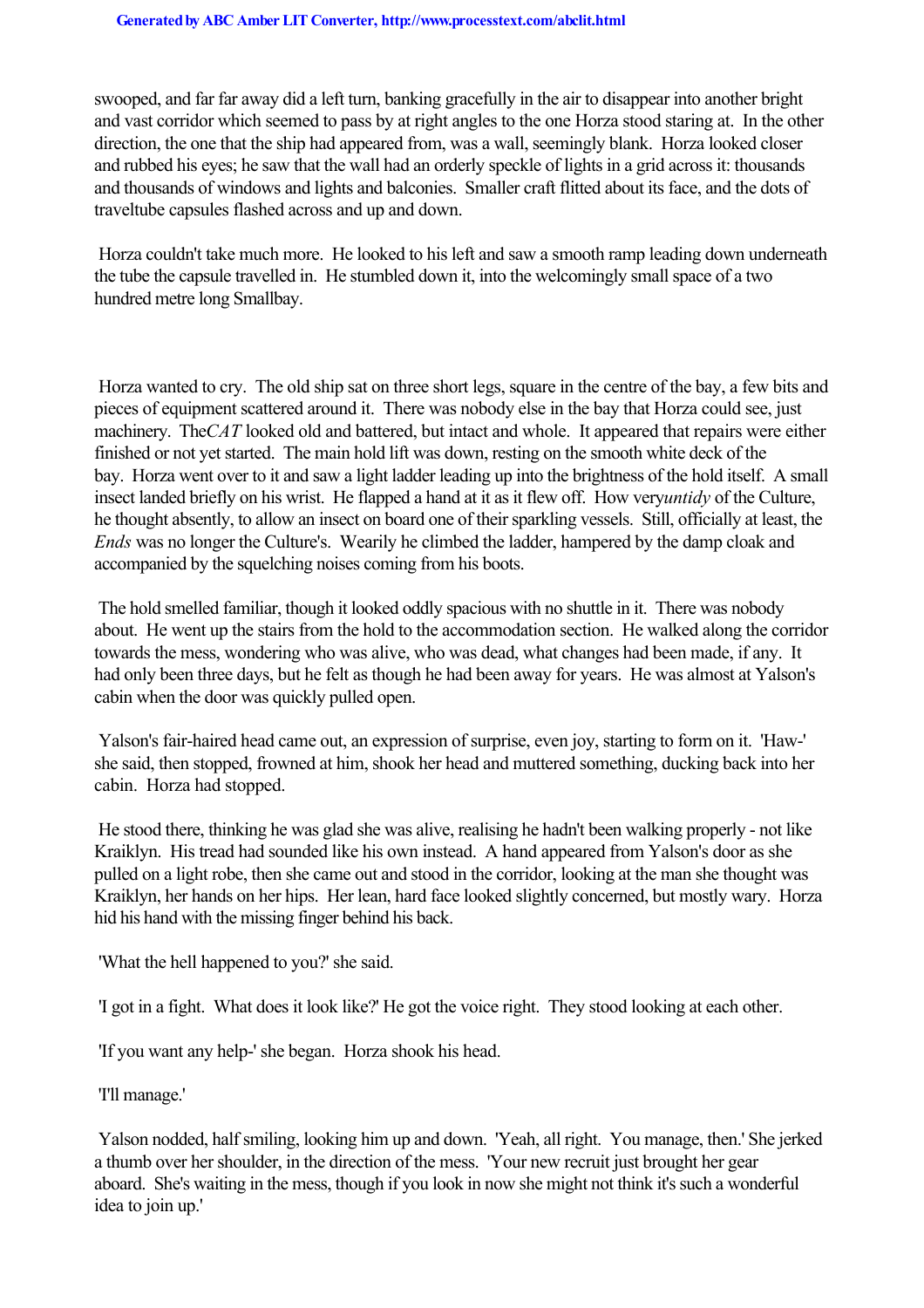Horza nodded. Yalson shrugged, then turned and walked up the corridor, through the mess towards the bridge. Horza followed her. 'Our glorious captain,' she said to somebody in the room as she went through. Horza hesitated at Kraiklyn's cabin door, then went forward to stick his head round the door of the mess.

 A woman was sitting at the far end of the mess table, her legs crossed over a chair in front of her. The screen was switched on above her as though she had been watching it; it showed a view of a Megaship being lifted bodily out of the water by hundreds of small lifter tugs clustered under and around it. They were recognisably antique Culture machines. The woman had turned from the sight, though, and was gazing towards Horza when he looked round the side of the door.

 She was slim and tall and pale. She looked fit, and her black-coloured eyes were set in a face just starting to show worried surprise at the battered face looking at her from the doorway. She had on a light suit, the helmet of which lay on the table in front of her. A red bandanna was tied round her head, below the level of her close-cropped red hair. 'Oh, Captain Kraiklyn,' she said, swinging her feet off the seat and leaning forward, her face showing shock and pity. 'What happened?'

 Horza tried to speak, but his throat was dry. He couldn't believe what he saw. His lips worked and he licked them with a dry tongue. The woman started to rise from the table, but he put out one hand and gestured her to stay where she was. She sat slowly back down, and he managed to say, 'I'm all right. See you later. Just... just stay... there.' Then he pushed himself away from the door and stumbled down the corridor to Kraiklyn's cabin. The ring fitted into the door, and it swung open. He almost fell inside.

 In something like a trance he closed the door, stood there looking at the far bulkhead for a while, then slowly sat down, on the floor.

 He knew he was still stunned, he knew his vision was still blurred and he wasn't hearing perfectly. He knew it was unlikely - or, if it wasn't, then it was very bad news indeed, but he was sure; absolutely certain. As certain as he had been about Kraiklyn when he first walked up that ramp to the Damage table, into the arena.

 As though he hadn't had enough shocks for one evening, the sight of the woman sitting at the mess-room table had all but silenced him and stopped his mind from working. What was he going to do? He couldn't think. The shock was still resounding through his mind; the image seemed stuck behind his eyes.

The woman in the mess room was Perosteck Balveda.

### 8. The Ends of Invention

 Maybe she's a clone, Horza thought.*Maybe it's coincidence.* He sat on the floor of Kraiklyn's cabin his cabin now - staring at the locker doors in the far wall; aware that he needed to do something, but not sure what it ought to be. His brain wasn't able to take all the knocks and shocks it had had. He needed to sit and think for a moment.

 He tried telling himself he was mistaken, that it wasn't really her, that he was tired and confused and getting paranoid, seeing things. But he knew it was Balveda, though sufficiently altered so that probably only a close friend or a Changer could possibly recognise her, but definitely*her* , alive and well and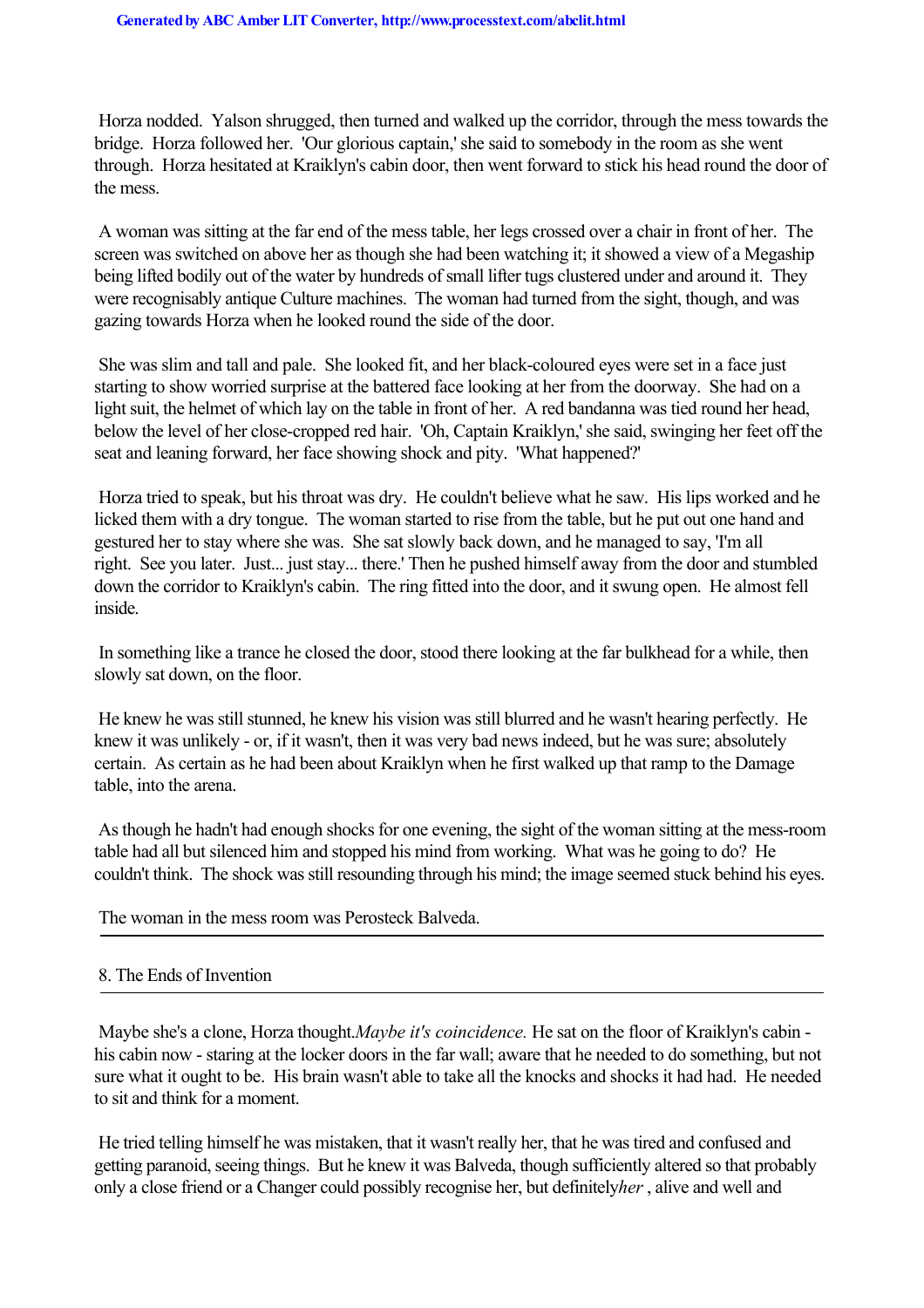probably armed to the teeth...

 He got up, mechanically, still staring straight ahead. He took off the wet clothes and went out of the cabin, down to the wash area, where he left the clothes to dry and cleaned himself up. Back in the cabin he found a robe and put it on. He started inspecting the small, packed space and finally came across a small voice recorder. He flicked it back and listened.

 '... ahhh... including, ahh, Yalson,' Kraiklyn's voice said from the small speaker in the machine, 'who I guess was, umm... in her relationship, with ahh... Horza Gobuchul. She's... been pretty abrupt, and I don't think I've had the support from her... which she... which I ought to get... I'll have a word with her if it goes on, but, ahhh... for now, during the repairs and such... there doesn't seem much point... I'm not putting off... ah... I just think we'll see how she shapes up after the Orbital's blown and we're on our way.

 'Ahh... now this new woman... Gravant... she's all right. I get the impression she might... ah, need... need a bit of ordering around... seems to need discipline... I don't think she'll have, ah, too much conflict with anybody. Yalson, especially, I was worried about, but I don't think... ah, I think it'll be fine. But you can never tell with women, ah... of course, so... but I like her... I think she's got class and maybe... I don't know... maybe she could make a good number two if she shapes up.

 'I really need more people... Umm... things haven't gone all that well recently, but I think I've been... they've let me down. Jandraligeli, obviously... and I don't know; I'll see if maybe I can do something about him because... he's really sort of just been... ahh... he's betrayed me; that's the way... that's what it is I think; anybody would agree. So maybe I'll have a word with Ghalssel, at the game, assuming he arrives... I don't think the guy's really up to standard and I'll tell Ghalssel as much because we're both... in the same, ah... business, and I'm... I know that he'll have heard... well, he'll listen to what I have to say, because he knows about the responsibilities of leadership and... just, ah... the way I do.

 'Anyway... I'll do some more recruiting after the game, and after the GSV takes off there'll be some time... we have enough time still to run in this bay and I'll put the word out. There's bound to be... a lot of people ready to sign on... Ah, oh yeah; mustn't forget about the shuttle tomorrow. I'm sure I can get the price down. Ah, I could just win at the game, of course-' The small voice from the speaker laughed: a tinny echo. '... and just be incredibly rich and-' The laughter came again, distorted. '... and not give a fuck about any of this crap any more... shit, just... ha... give the*CAT* away... well, sell it... and retire... But we'll see...'

 The voice faded. Horza switched off the machine in the silence. He put it down where he had found it, and rubbed the ring on the small finger of his right hand. Then he took off the robe and put his -*his* - suit on. It started talking to him; he told it to turn its voice off.

 He looked at himself in the reverser field on the locker doors, drew himself up, made sure the plasma pistol strapped to his thigh was switched on, pushed the pains and tiredness to the back of his mind, then went out of the cabin and up the corridor to the mess.

 Yalson and the woman who was Balveda were sitting talking in the long room, at the far end of the table under the screen, which had been turned off. They looked up when he came in. He went over and sat a couple of seats down from Yalson, who looked at his suit and said, 'We going somewhere?'

 'Maybe,' Horza said, looking briefly at her, then switching his gaze to the Balveda woman, smiling and saying, 'I'm sorry, Ms Gravant; but I'm afraid, having reconsidered your application, I have to turn you down. I'm sorry, but there's no place for you on the*CAT.* I hope you understand.' He clasped his hands on the table and grinned again. Balveda - the more he looked the surer he was that it was her - looked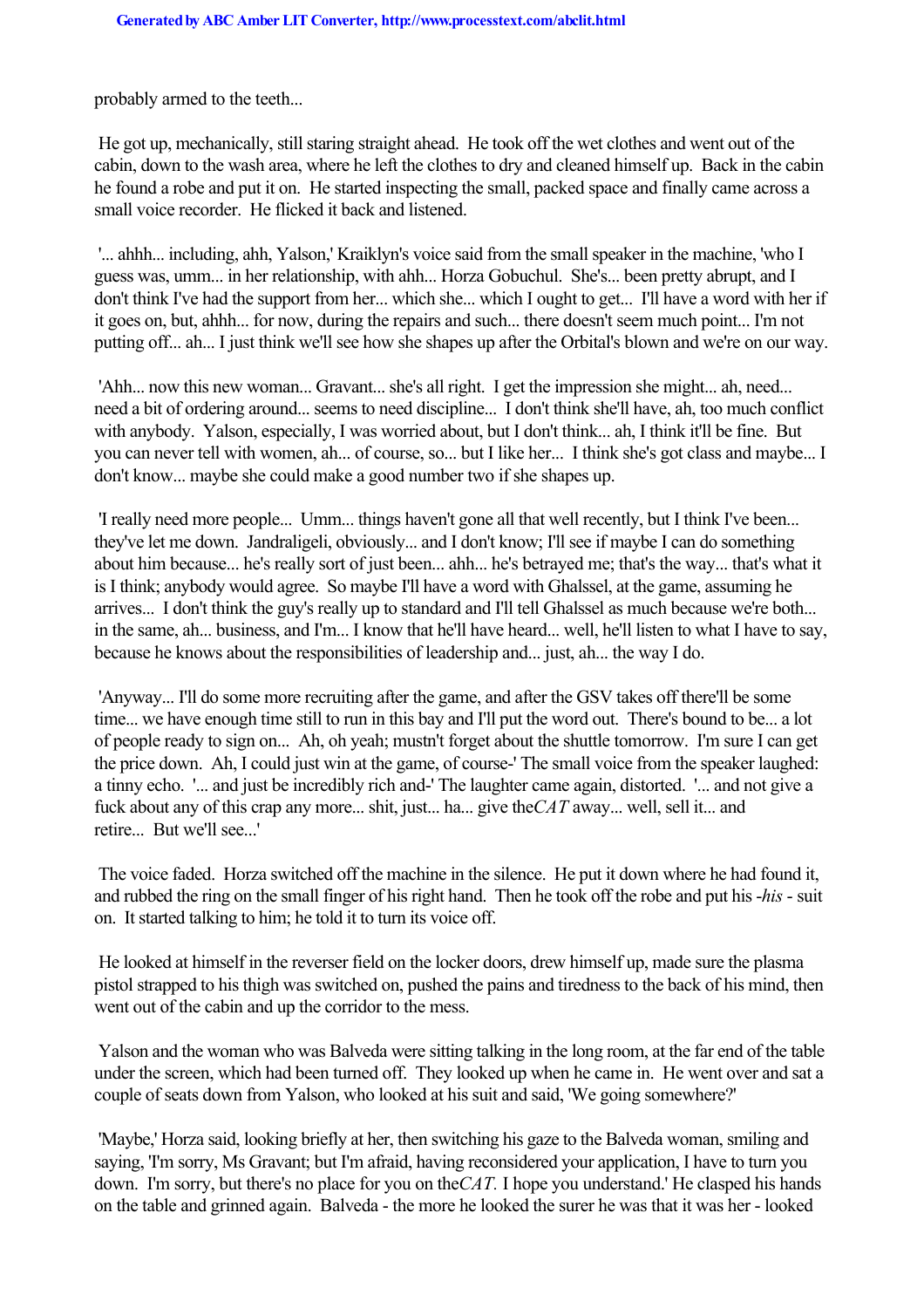crestfallen. Her mouth opened slightly; she looked from Horza to Yalson then back again. Yalson was frowning deeply.

'But-' Balveda began.

'What the hell are you talking about?' Yalson said angrily. 'You can't just-'

'You see,' Horza smiled, 'I've decided that we need to cut down on the numbers on board, and-'

 'What?' Yalson exploded, slapping the table with the palm of her hand. 'That's six of us left! What the hell are six of us meant to do...?' Her voice trailed off, then came back lower and slower, her head twisting to one side, her eyes narrowing as she looked at him - '... Or have we just struck lucky in... oh, a game of*chance* perhaps, and don't want to cut in more directions than absolutely necessary?'

 Horza looked briefly at Yalson again, smiled and said, 'No, but you see I've just re-hired one of our ex-members, and that does alter the plans a bit... The place I had intended to slot Ms Gravant into in the ship's company is now filled.'

 'You got Jandraligeli to come back, after what you called him?' laughed Yalson, stretching back in her seat.

Horza shook his head.

 'No, my dear,' he said. 'As I would have been able to tell you if you hadn't kept interrupting, I just met our friend Mr Gobuchul in Evanauth, and he's keen to rejoin.'

 'Horza?' Yalson seemed to shake a little, her voice on an edge of tension, and he could see her trying to control herself.*Oh gods* , a small voice inside him said,*why does this hurt so much* ? Yalson said, 'Is he alive? Are you sure it was him? Kraiklyn, are you?'

 Horza switched his gaze rapidly from one woman to the other. Yalson was leaning forward over the table, her eyes glittering in the mess-room light, her fists clenched. Her lean body seemed tensed, the golden down on her dark skin shining. Balveda looked uncertain and confused. Horza saw her start to bite her lip, then stop.

 'I wouldn't kid you about it, Yalson', Horza assured her. 'Horza is alive and well, and not very far away.' Horza looked at the repeater screen on his suit cuff, where the time showed. 'As a matter of fact, I'm meeting him at one of the port reception spheres in... well, just before the GSV takes off. He said he had one or two things to work out in the city first. He said to say... ahhh... he hoped you were still betting on him...' He shrugged. 'Something like that.'

 'You're not kidding!' Yalson said, her face creasing with a smile. She shook her head, put a hand through her hair, slapped the table softly a couple of times. 'Oh...' she said, then sat back again in her seat. She looked from the woman to the man and shrugged, silent.

 'So you see, Gravant, you just aren't needed right now,' Horza told Balveda. The Culture agent opened her mouth, but it was Yalson who spoke first, coughing quickly and then saying.

'Oh, let her stay, Kraiklyn. What difference does it make?'

'The difference, Yalson,' Horza said carefully, thinking hard about Kraiklyn, 'is that I am captain of this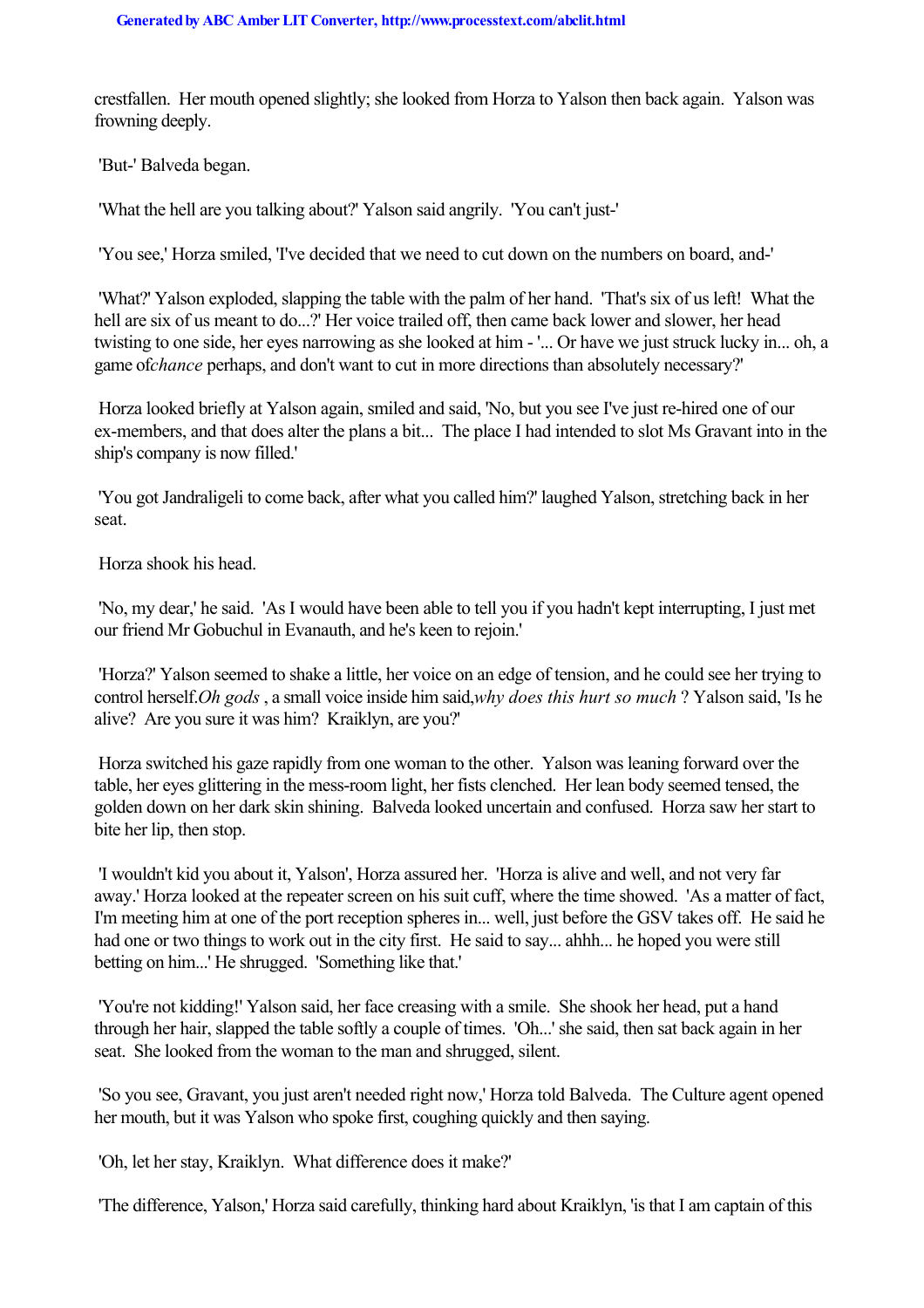ship.'

 Yalson seemed about to say something, but instead she turned to Balveda and spread her hands. She sat back, one hand picking at the edge of the table, her eyes lowered. She was trying not to smile too much.

 'Well, Captain,' Balveda said, rising from her seat, 'you do know best. I'll get my gear.' She walked quickly from the mess. Her footsteps merged with others, and Horza and Yalson both heard some muffled words. In a moment, Dorolow, Wubslin and Aviger, gaily dressed and looking flushed and happy, piled into the mess, the older man with his arm around the small, plump woman.

 'Our captain!' Aviger shouted. Dorolow held one of his hands at her shoulder. She smiled. Wubslin waved dreamily; the stocky engineer looked drunk. 'Been at the wars, I see,' Aviger went on, staring at Horza's face, which still showed signs of being in a fight, despite his internal attempts to minimise the damage.

 'What has Gravant done, Kraiklyn?' Dorolow squeaked. She seemed merry, too, and her voice was even higher than he remembered it.

 'Nothing,' Horza said, smiling at the three mercenaries. 'But we're getting Horza Gobuchul back from the dead, so I decided we didn't need her.

 '*Horza*?' Wubslin said, his large mouth opening wide in an almost exaggerated expression of surprise. Dorolow looked past Horza at Yalson, the look on her face saying, 'Is this true?' through her grin. Yalson shrugged and looked happily, hopefully, still slightly suspiciously, at the man she thought was Kraiklyn.

 'He'll be coming aboard shortly before the*Ends* leaves,' Horza said. 'He had some sort of business in the city. Maybe something shady.' Horza smiled in the condescending way Kraiklyn sometimes had. 'Who knows?'

 'There,' Wubslin said, looking unsteadily at Aviger over Dorolow's stooped frame. 'Maybe that guy was looking for Horza. Maybe we should warn him.'

'What guy? Where?' Horza asked.

'He's seeing things,' Aviger said, waving one hand. 'Too much liverwine.'

 '*Rubbish*!' Wubslin said loudly, looking from Aviger to Horza, and nodding. 'And a drone.' He held both hands out in front of his face, palms together, then separated them by about a quarter-metre. 'Little bugger. No bigger'n that.'

'Where?' Horza shook his head. 'Why do you think somebody might be after Horza?'

'Out there, under the traveltube,' Aviger said, while Wubslin was saying:

 'Way he came out of that capsule, like he expected to be in a fight any second, and... aww, I can just*tell* ... that guy was... police... or*something* ...'

 'What about Mipp?' asked Dorolow. Horza was silent for a second, frowning at nothing and nobody in particular. 'Did Horza mention Mipp?' Dorolow asked him.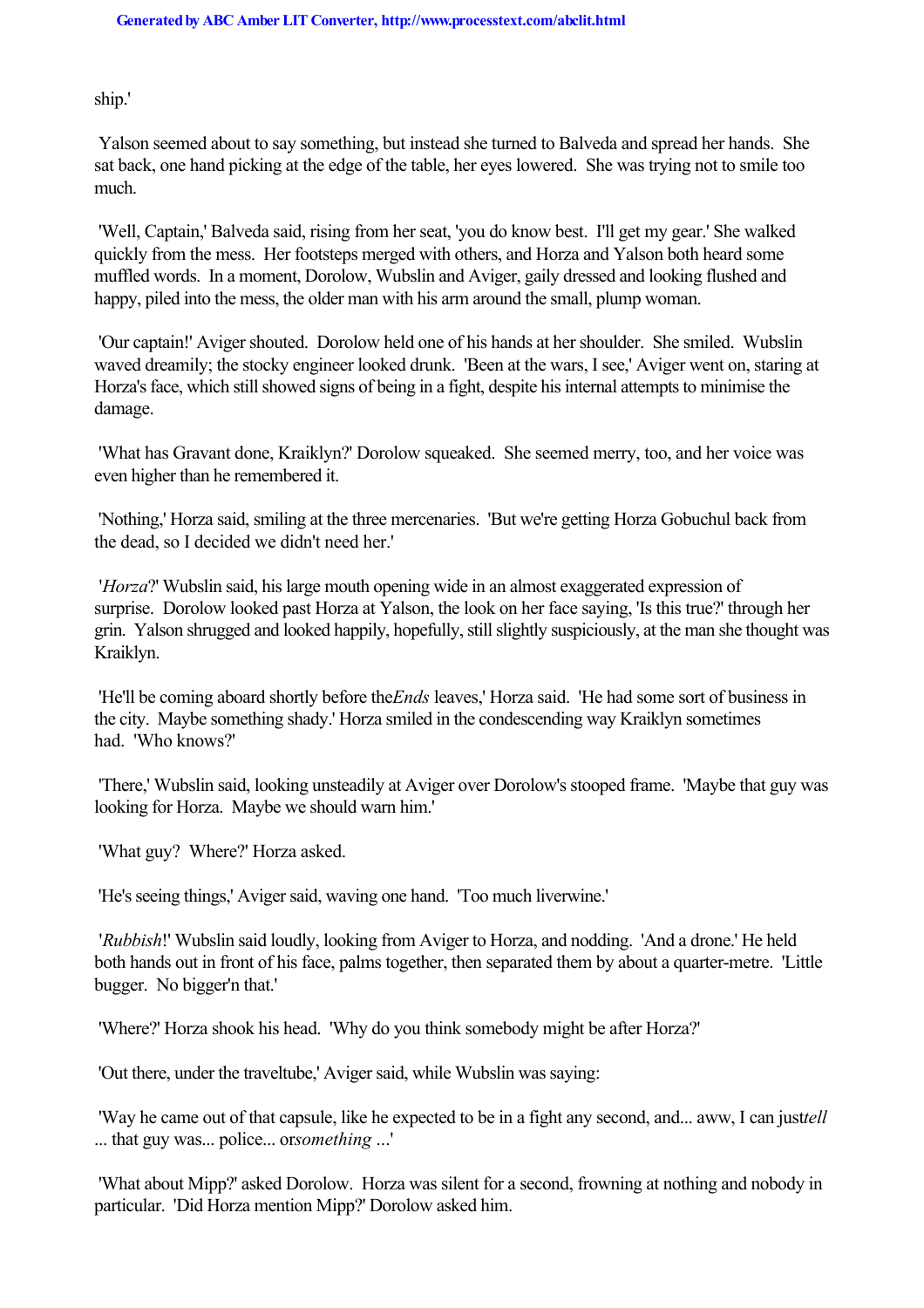'Mipp?' he said, looking at Dorolow. 'No.' He shook his head. 'No, Mipp didn't make it.'

'Oh, I'm sorry,' Dorolow said.

 'Look,' Horza said, staring at Aviger and Wubslin, 'you think there's somebody out there looking for one of us?'

'A man,' Wubslin nodded slowly, 'and a little, tiny, really*mean* -looking drone.'

With a chill, Horza recalled the insect which had settled momentarily on his wrist in the smallbay outside. just before he had boarded the*CAT.* The Culture, he knew, had machines - artificial bugs - that size.

 'Hmm,' Horza said, pursing his lips. He nodded to himself, then looked at Yalson. 'Go and make sure Gravant gets off the ship, quickly, all right?' He stood up and got out of the way while Yalson moved. She went down the corridor to the cabins. Horza looked at Wubslin and motioned the engineer forward towards the bridge, with his eyes. 'You two stay here,' he said quietly to Aviger and Dorolow. Slowly they let go of each other and sat down in a couple of seats. Horza went through to the bridge.

 He pointed Wubslin to the engineer's seat and sat down in the pilot's. Wubslin sighed heavily. Horza closed the door, then quickly reeled through all he had learned about the procedures on the bridge during the first weeks he had been aboard the*CAT.* He was reaching forward to open the communicator channels when something moved under the console, near his feet. He froze.

 Wubslin peered down, then bent with an audible effort and stuck his big head down between his legs. Horza smelled drink.

'Haven't you finished*yet* ?' Wubslin's muffled voice said.

 'They took me off to another job; I only just got back,' wailed a small, thin, artificial voice. Horza sat back in his seat and looked under the console. A drone, about two thirds the size of the one which had escorted him from the elevator to the*CAT* 's bay, was disentangling itself from a jumble of tine cables protruding from an open inspection hatch.

'What', Horza said, 'is*that* ?'

 'Oh,' Wubslin said wearily, belching, 'same one that's been here... you remember. Come on, you,' he said to the machine. 'The captain wants to do a communication test.'

 'Look,' the little machine said, its synthesised voice full of exasperation, 'I have*finished* . I'm just tidying everything*away* .'

 'Well get a move on,' Wubslin said. He withdrew his head from underneath the console and looked apologetically at Horza. 'Sorry, Kraiklyn.'

 'Never mind, never mind.' Horza waved his hand. He powered up the communicator. 'Ah...' He looked at Wubslin. 'Who's controlling traffic movements around here? I've forgotten who to ask for. What if I want the bay doors opened?'

'Traffic? Doors opened?' Wubslin looked at Horza with a puzzled expression. He shrugged and said,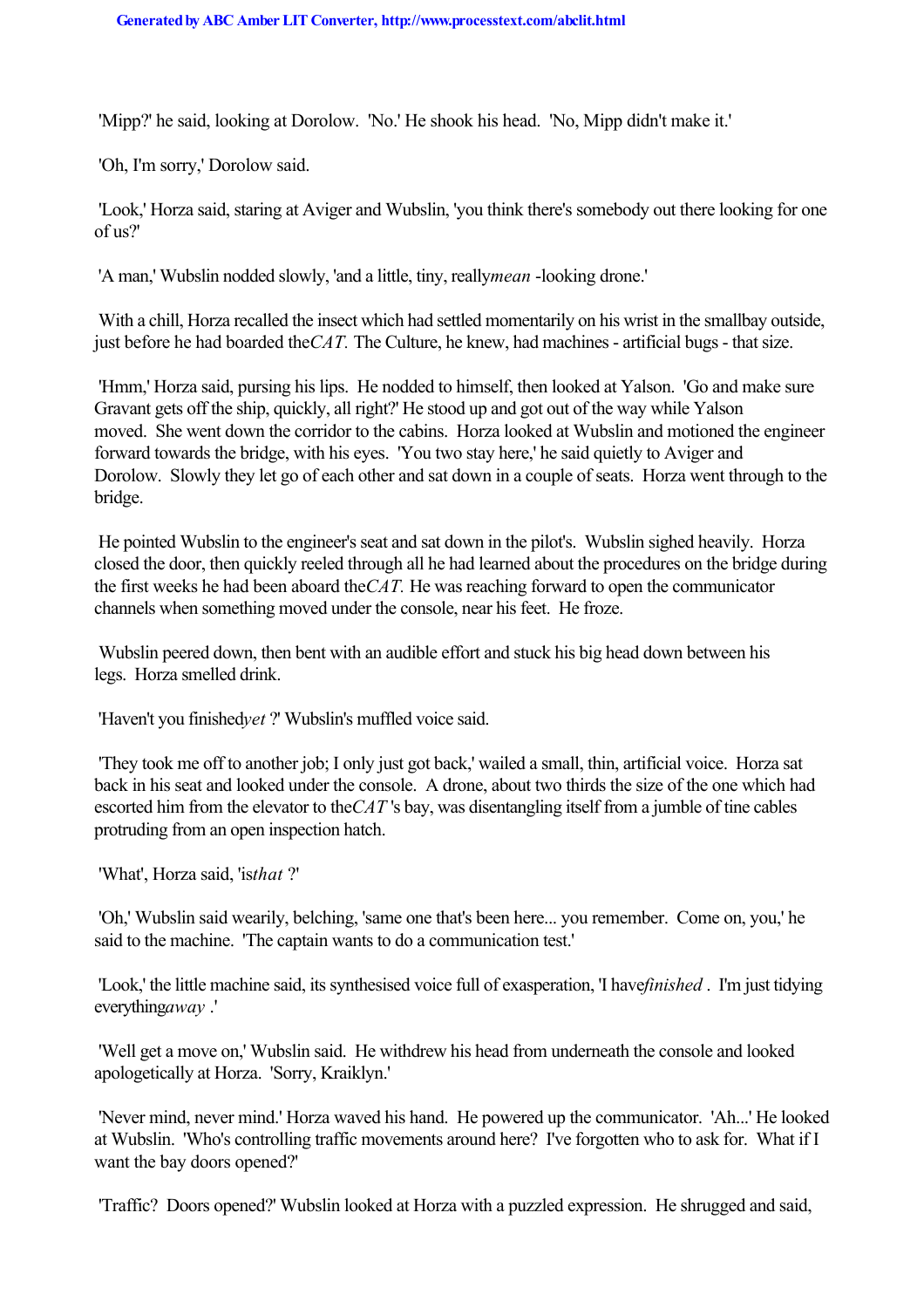'Well, just traffic control, I suppose, like when we came in.'

 'Right,' Horza said; he flicked the switch on the console and said, 'Traffic control, this is...' His voice trailed off.

 He'd no idea what Kraiklyn had called the*CAT* instead of its real name. He hadn't got that as part of the information he'd bought, and it was one of the many things he had meant to learn once he'd accomplished the most immediate task of getting Balveda off the ship, and with luck following a false trail. But the news that there might be somebody looking for him in this bay - or anybody, for that matter - had rattled him. He said, '... This is the craft in Smallbay 17492. I want immediate clearance to leave the bay and the GSV; we'll quit the Orbital independently.'

Wubslin stared at Horza.

 'This is Evanauth Port traffic control, GSV temporary section. One moment, Smallbay 27492,' said the speakers set in Horza and Wubslin's seat headrests. Horza turned to Wubslin, switching off the communicator send button.

'This thing*is* ready to fly, isn't it?'

 'Wha-? Fly?' Wubslin looked perplexed. He scratched his chest, looked down at the drone still working to stuff the wires back under the console. 'I suppose so, but-'

 'Great.' Horza started switching everything on, motors included. He noticed the bank of screens carrying information about the bow laser flickering on along with everything else. At least Kraiklyn had had that repaired.

'Fly?' Wubslin repeated. He scratched his chest again and turned towards Horza. 'Did you say "fly"?'

 'Yes. We're leaving.' Horza's hands flicked over the buttons and sensor switches, adjusting the systems of the waking ship as though he really had been doing it for years.

 'We'll need a tug...' Wubslin said. Horza knew the engineer was right. The*CAT* 's anti-gravity was only strong enough to produce an internal field; the warp units would blow so close to (in fact, inside) a mass as great as the*Ends* , and you couldn't reasonably use the fusion motors in an enclosed space.

 'We'll get one. I'll tell them it's an emergency. I'll say we've got a bomb aboard, or something.' Horza watched the main screen come on, filling the previously blank bulkhead in front of him and Wubslin with a view of the rear of the Smallbay.

 Wubslin got his own monitor screen to display a complicated plan which Horza eventually identified as a map of their level of the GSV's vast interior. He only glanced at it at first, then ignored the view on the main screen and looked more carefully at the plan, and finally put a holo of the GSV's whole internal layout onto the main screen, quickly memorising all he could.

 'What...' Wubslin, paused, belched again, rubbed his belly through his tunic and said, 'What about Horza?'

 'We'll pick him up later,' Horza said, still studying the layout of the GSV. 'I made other arrangements in case I couldn't meet him when I said.' Horza punched the transmit button again. 'Traffic control, traffic control, this is Smallbay 27492. I need emergency clearance. Repeat, I need emergency clearance and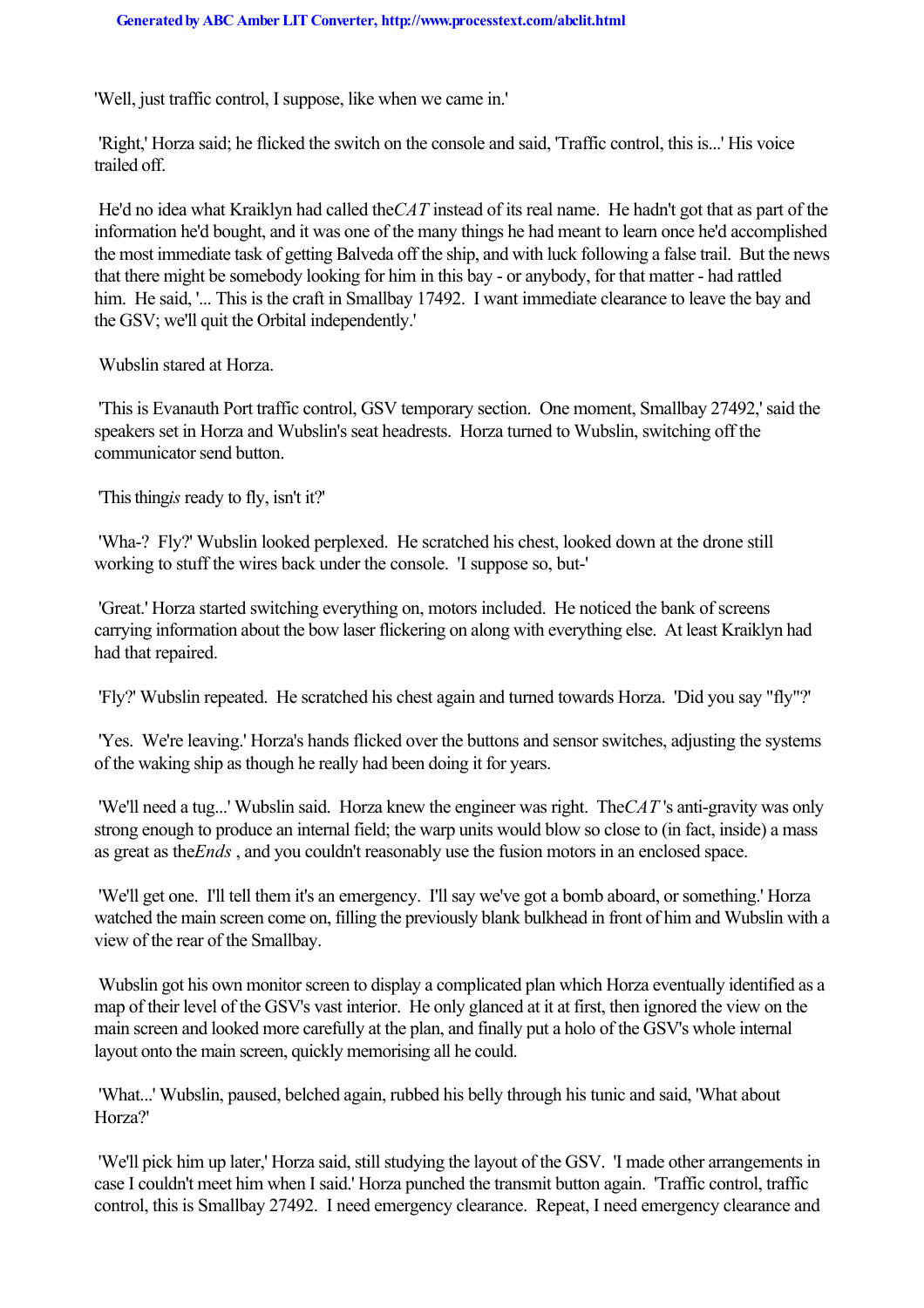a tug straight away. I have a malfunctioning fusion generator I can't close down. Repeat, nuclear fusion generator breakdown, going critical.'

 'What!' a small voice screeched. Something banged into Horza's knee, and the drone working under the console wobbled quickly into view, festooned with cables like a streamer-draped party goer. '*What*did you say?'

 'Shut up and get off the ship. *Now*,' Horza told it, turning up the gain on the receiver circuits. A hissing noise filled the bridge.

 'With pleasure!' the drone said, and shook itself to get rid of the cables looped round its casing. 'As usual I'm the last to be told what's going on, but I know I don't want to stick around this-' it was muttering when the hangar lights went out.

 At first Horza thought the screen had blown, but he slid the wavelength control up, and a dim outline of the bay reappeared, showing its appearance on infra-red. 'Oh-oh,' said the drone, turning first to the screen, then looking back at Horza. 'You lot did pay your*rent* , didn't you?'

 'Dead,' Wubslin announced. The drone got rid of the last of its cables. Horza looked sharply at the engineer.

'What?'

 Wubslin pointed at the transceiver controls in front of him. 'Dead. Somebody's cut us off from traffic control.'

 A shudder ran through the ship. A light blinked, indicating that the main hold lift had just slammed up automatically.

 A draught briefly stirred the air in the flight deck, then died. More lights started flashing on the console. 'Shit,' Horza said. 'Now what?'

 'Well, goodbye chaps,' the drone said hurriedly. It shot past them, sucked the door open and whooshed down the corridor, heading for the hangar stairwell.

 'Pressure drop?' Wubslin said to himself, scratching his head for a change and knotting his brows as he looked at the screens in front of him.

 'Kraiklyn!' Yalson's voice shouted from the seat headrest speakers. A light on the console showed that she was calling from the hangar. 'What?' Horza snapped.

 'What the hell's going on?' Yalson shouted. 'We were nearly crushed! The air's going from the Smallbay and the hangar lift just emergencied on*us* ! What's*happening* ?'

 'I'll explain,' Horza said. His mouth was dry, and he felt as though there was a lump of ice in his guts. 'Is Ms Gravant still with you?'

'Of course she's still fucking with me!'

'Right. Come back up to the mess room right away. Both of you.'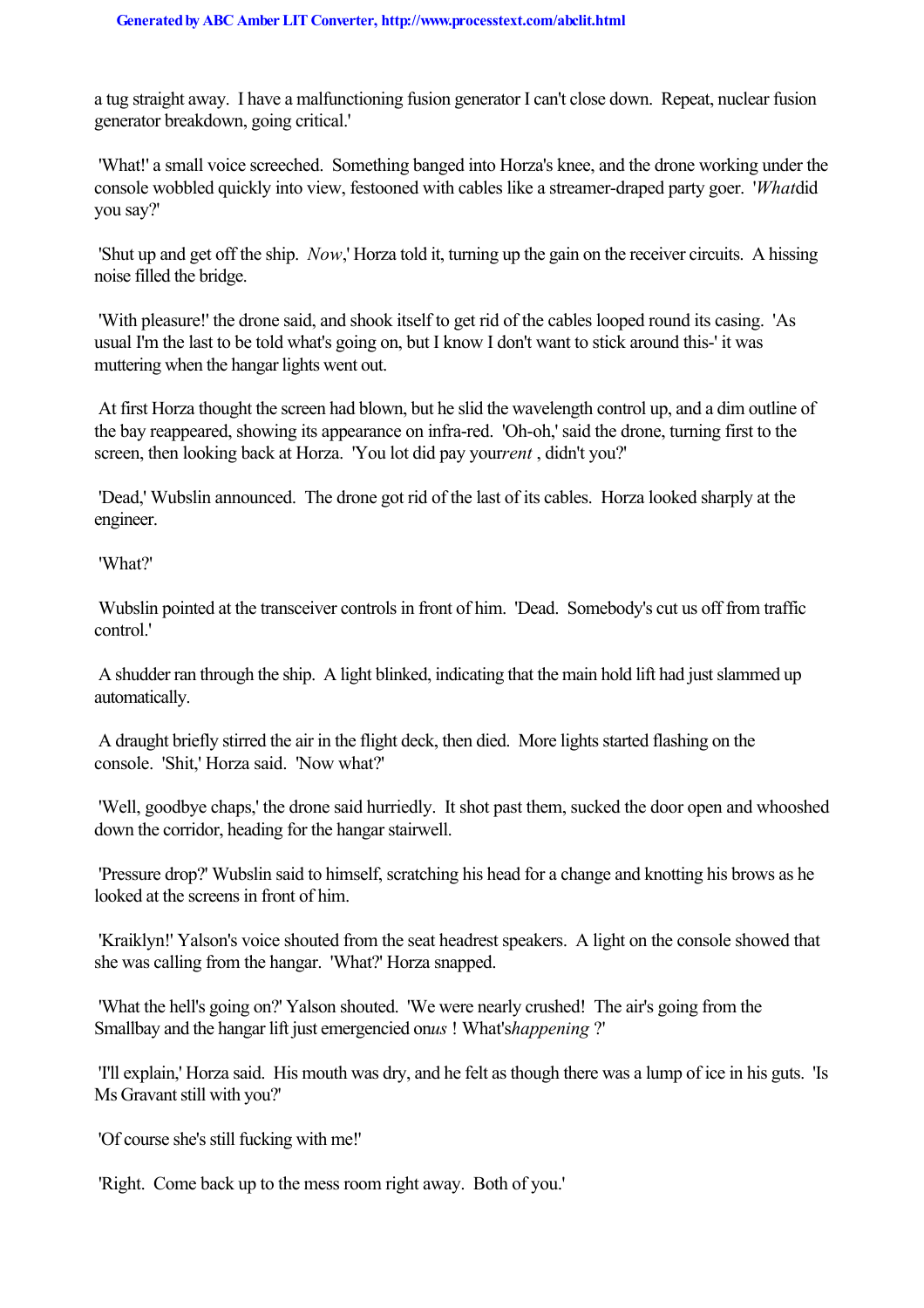'Kraiklyn-' Yalson began, then another voice cut in, starting from a distance but quickly coming closer to the mike.

 'Closed? Closed? Why is this lift door closed?*What* is going on on this vessel? Hello, bridge? Captain?' A sharp*tap-tap* noise came from the headrest speakers, and the synthesised voice went on, 'Why am I being obstructed? Let me off this ship at-'

'Get out of the way, you idiot!' Yalson said, then: 'It's that goddam drone again.'

 'You and Gravant get up here,' Horza repeated. 'Now.' Horza closed down the hangar com circuit. He wheeled out of the seat and patted Wubslin on the shoulder. 'Strap in. Get us ready to roll. Everything.' Then he swung through the open door. Aviger was in the corridor, coming from the mess to the bridge. He opened his mouth to speak but Horza squeezed quickly past him. 'Not now, Aviger.' He put his right glove to the lock on the armoury door. It clicked open. Horza looked inside.

'I was only going to ask-'

 '... what the hell's going on?' Horza completed the old man's sentence for him as he lifted the biggest neural stun pistol he could see, slammed the armoury doors shut and paced quickly down the corridor, through the mess room where Dorolow was sitting asleep in a chair, and into the corridor through the accommodation section. He switched the gun on, turned its power control to maximum, then held it behind his back.

 The drone appeared first, flying up the steps and darting along the corridor at eye level. 'Captain! I really must prot-'

 Horza kicked a door open, caught the bevelled front of the drone as it came towards him and threw the machine into the cabin. He slammed the door shut. Voices were coming up the steps from the hangar. He held onto the handle of the cabin door. It was pulled hard, then thumped. 'This is *outrageous* !' a distant, tinny voice wailed.

 'Kraiklyn,' Yalson said as her head appeared at the top of the steps. Horza smiled, readying the gun he held behind his back. The door resounded again, shaking his hand.

'Let me*out* !'

 'Kraiklyn, what*is* going on?' Yalson said, coming along the corridor. Balveda was almost up the stairs, carrying a large kitbag over her shoulder.

'I'm going to lose my*temper* !' The door shook again.

 A whine, high and urgent, came from behind Yalson, from Balveda's kitbag; then a static-like crackle. Yalson didn't hear the high-pitched whine - which was an alarm. Horza, though, was distantly aware of Dorolow stirring somewhere behind him in the mess room. At the burst of static, which was a highly compressed message or signal of some sort, Yalson started to turn back to Balveda. At the same moment Horza leapt forward, taking his hand off the cabin door handle and bringing the heavy stun gun round to bear on Balveda. The Culture woman was already dropping the kitbag, one hand flashing - so fast even Horza could hardly follow the movement down to her side. Horza threw himself into the space between Yalson and the corridor bulkhead, knocking the woman mercenary to one side. At the same time, with the big stun gun pointing straight at Balveda's face, he pulled the trigger. The weapon hummed in his hand as he continued forward, dropping. He tried to keep the gun pointing at Balveda's head all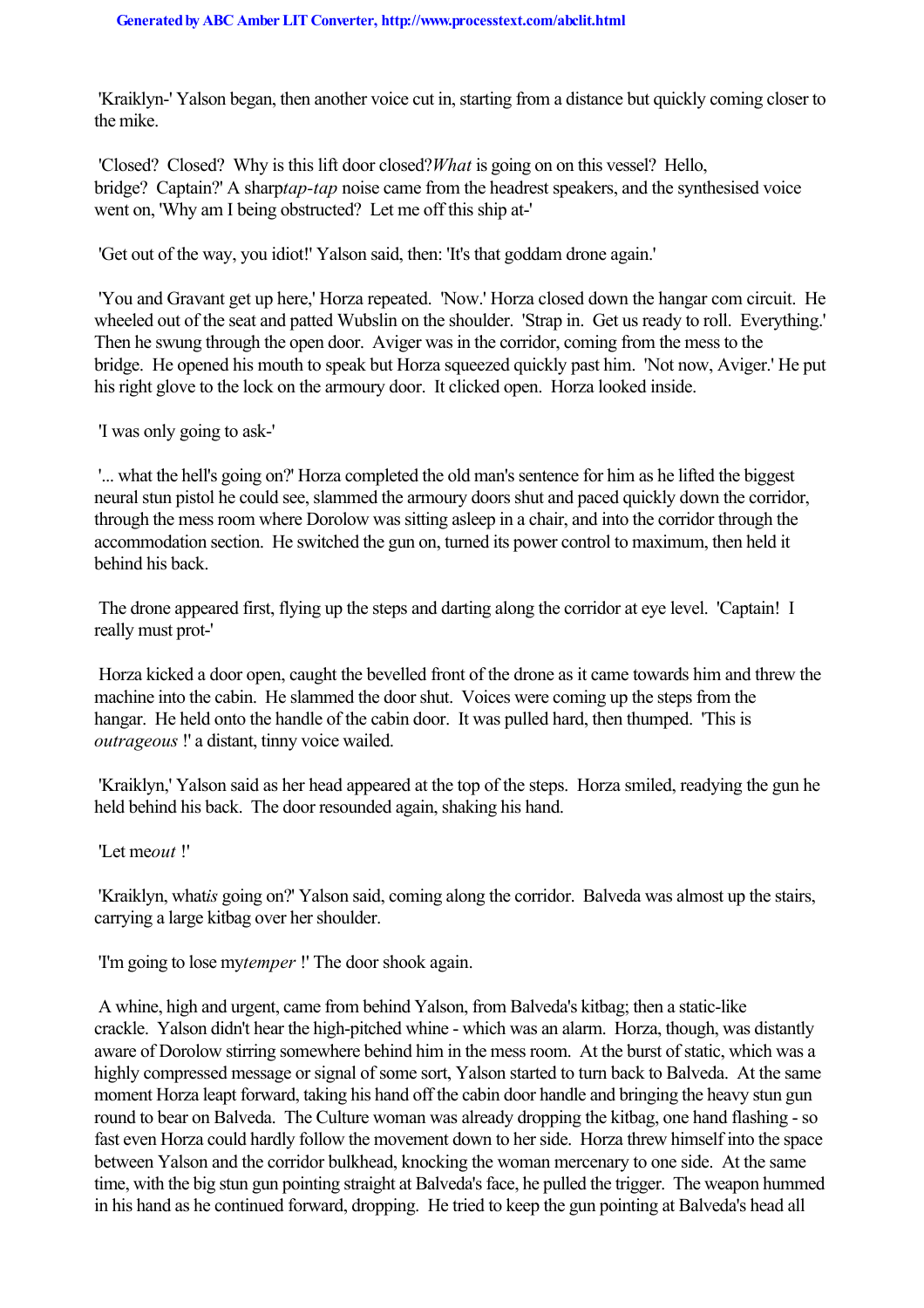the way down. He hit the deck just before the sagging Culture agent did.

 Yalson was still staggering back after being thumped against the far bulkhead. Horza lay on the deck watching Balveda's feet and legs for a second, then he quickly scrambled up, saw Balveda move groggily, her red-haired head scraping on the deck surface, her dark eyes opening briefly. He pulled the stun-gun trigger again, keeping it depressed and pointing the gun at the woman's head. She shook spastically for a second, saliva drooling from one corner of her mouth, then went limp. The red bandanna rolled off her head.

'Are you crazy?' Yalson screamed. Horza turned to her.

 'Her name isn't Gravant; it's Perosteck Balveda, and she's an agent in the Culture's Special Circumstances section. That's their euphemism for Military Intelligence, in case you didn't know,' he said. Yalson was backed up almost to the mess-room entrance, her eyes full of fear, her hands clutching at the surface of the bulkhead on either side of her. Horza went up to her. She shrank from him, and he sensed her getting ready to strike out. He stopped short of her, turned the stun gun round and handed it to her, grip first. 'If you don't believe me we'll probably all end up dead,' he said, edging the gun forward towards her hands. She took it eventually. 'I'm serious,' he told her. 'Search her for weapons. Then get her into the mess and strap her into a seat. Tie her hands down, tight. And her legs. Then strap in yourself. We've leaving; I'll explain later.' He started to go past her, then he turned and looked into her eyes.

 'Oh, and keep stunning her every now and again, on maximum power. Special Circumstancers are*very* tough.' He turned and went towards the mess room. He heard the stun gun click.

'Kraiklyn,' Yalson said.

 He stopped and turned round again. She was pointing the gun straight at him, holding it in both hands and level with his eyes. Horza sighed and shook his head.

'Don't,' he said.

'What about Horza?'

 'He's safe. I swear it. But he'll be dead if we don't get out of here now.*And* if she wakes up.' He nodded past Yalson at the long, inert form of Balveda. He turned again, then walked into the mess, the back of his head and the nape of his neck tingling with anticipation.

 Nothing happened. Dorolow looked up from the table and said, 'What was that noise?' as Horza went past.

'What noise?' Horza said as he went through to the bridge.

 Yalson watched Kraiklyn's back as he walked through the mess room. He said something to Dorolow, then he was through to the bridge. She let the stun gun down slowly; it hung in one hand. She looked at the gun thoughtfully and said to herself, quietly, 'Yalson, my girl, there are times when I think you're a little too loyal.' She raised the gun again as the cabin door opened just a crack and a small voice said, 'Is it *safe* out there yet?'

 Yalson grimaced, pushed the door open and looked at the drone, which was retreating further into the cabin. She nodded her head to the side and said, 'Get out here and give me a hand with this bod, you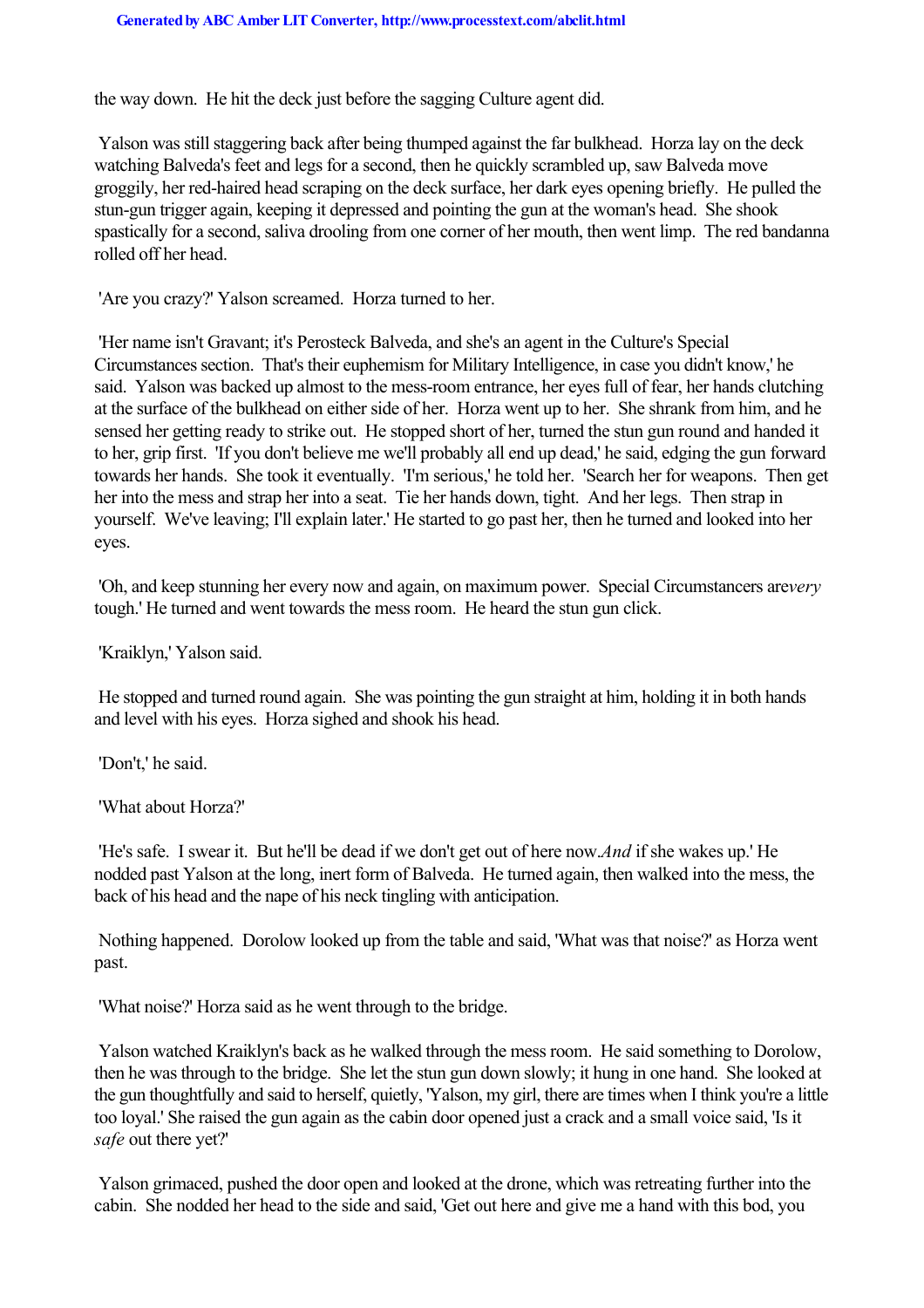liverless piece of clockwork.'

 'Wake up!' Horza kicked Wubslin's leg as he swung back into his chair. Aviger was sitting in the third seat in the flight deck, looking anxiously at the screens and controls. Wubslin jumped, then looked round with bleary eyes.

'Eh?' he said, then: 'I was just resting my eyes.'

 Horza pulled out the*CAT* 's manual controls from their recess in the edge of the console. Aviger looked at them with apprehension.

'Just how hard did you knock your head?' he said to Horza.

 Horza smiled coldly at him. He scanned the screens as fast as he could and threw the safety switches on the ship's fusion motors. He tried traffic control once more. The Smallbay was still dark. The outside pressure gauge registered zero. Wubslin was talking to himself as he checked over the craft's monitoring systems.

'Aviger,' Horza said, not looking at the older man, 'I think you'd better strap in.'

 'What for?' Aviger asked quietly, measuredly. 'We can't go anywhere.. We can't move. We're stuck here until a tug arrives to take us out, aren't we?'

 'Of course we are,' Horza said, adjusting the readying controls of the fusion motors and putting the ship leg controls on automatic. He turned and looked at Aviger. 'Tell you what; why don't you go and get that new recruit's kitbag? Take it down to the hangar and shove it into a vactube.'

 'What?' Aviger said, his already creased face becoming more lined as he frowned. 'I thought she was leaving.'

 'She was, but whoever is trying to keep us in here started evacuating the air from the Smallbay before she could get off. Now I want you to take her kitbag and all the other gear she may have left lying around and stow it in a vactube,*all right* ?'

 Aviger got up from the seat slowly, looking at Horza with a tense, worried expression on his face. 'All right.' He started to leave the bridge, then hesitated, looking back at Horza. 'Kraiklyn, why am I putting her kitbag in the vactube?'

'Because there's almost certainly a very powerful bomb in it; that's why. Now get down there and*do it.'*

 Aviger nodded and left, looking even less happy. Horza turned back to the controls. They were almost ready. Wubslin was still talking to himself and hadn't strapped in properly, but he seemed to be doing his part competently enough, despite frequent belches and pauses to scratch his chest and head. Horza knew he was putting the next bit off, but it had to be done. He pressed the ident button.

'This is Kraiklyn,' he said, and coughed.

 'Identification complete,' the console said immediately. Horza wanted to shout, or at least to sag in his seat with relief, but he hadn't the time to do either, and Wubslin would have thought it a little strange. So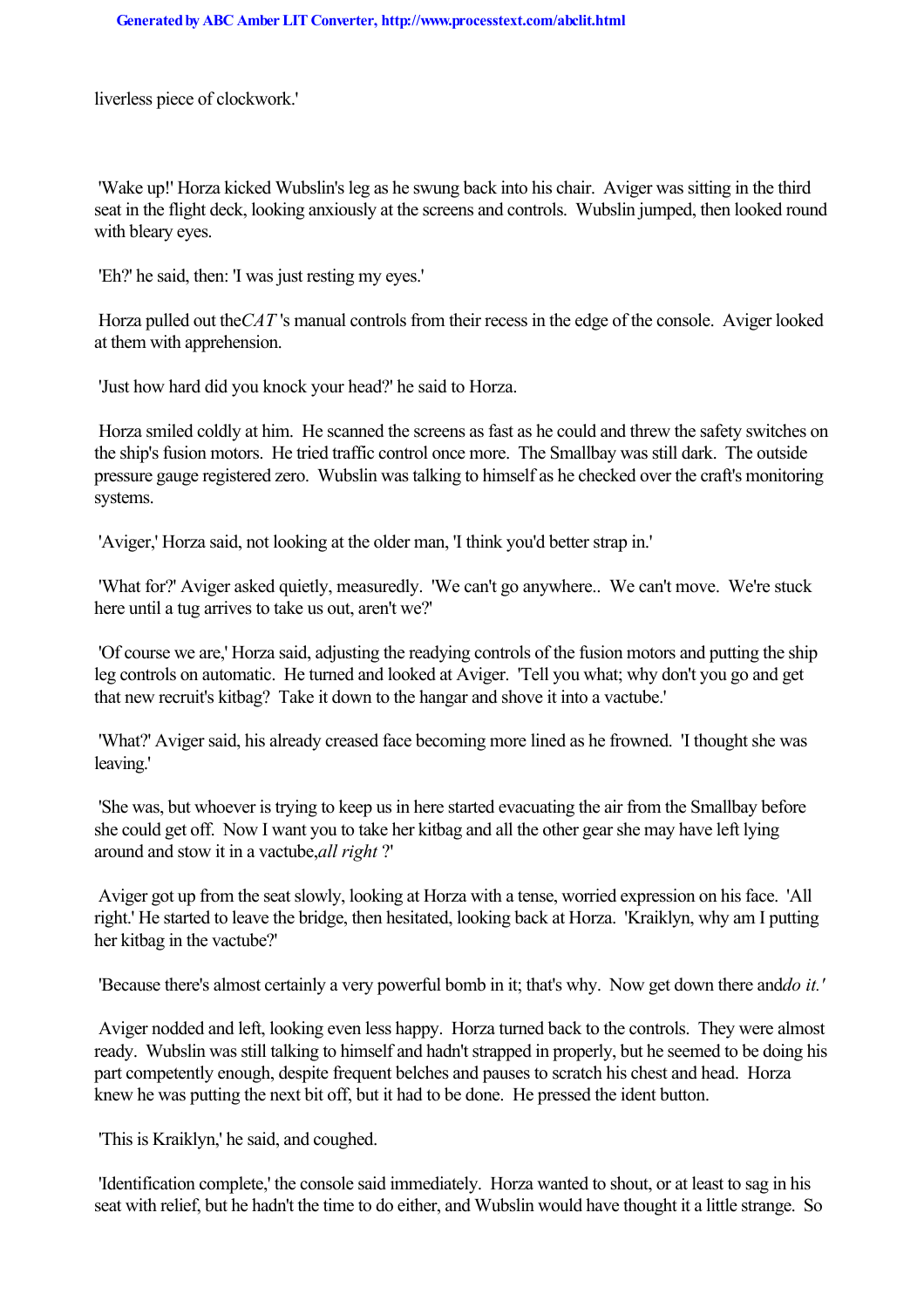might the ship's computer, for that matter: some machines were programmed to watch for signs of joy or relief after the formal identification was over. So he did nothing to celebrate, just brought the fusion motor primers up to operating temperature.

 'Captain!' The small drone dashed back into the bridge, coming to a halt between Wubslin and Horza. 'You will let me off this ship at once and report the irregularities taking place aboard immediately, or-'

 'Or what?' Horza said, watching the temperature in the*CAT* 's fusion motors soar. 'If you think you can get off this ship you're welcome to try; probably Culture agents would blow you to dust even if you did get out.'

 'Culture agents?' the small machine said with a sneer in its voice. 'Captain, for your information this GSV is a demilitarised civilian vessel under the control of the Vavatch Hub authorities and within the terms laid down in the Idiran-Culture War Conduct Treaty drawn up shortly after the commencement of hostilities. How-'

 'So who turned the lights off and let the air out, idiot?' Horza said, turning to the machine briefly. He looked back to the console, turning the bow radar up as high as it would go and taking readings through the blank wall of the rear of the Smallbay.

 '*I*don't know,' the drone said, 'but I rather doubt it would be Culture agents. Who or what do you think these supposed agents are after? You?'

 'What if they were?' Horza took another look at the holo display of the GSV's internal layout. He briefly magnified the volume around Smallbay 27492 before switching the repeater screen off. The drone was silent for a second, then backed off through the doorway.

 'Great. I'm locked in an antique with a paranoid lunatic. I think I'll go and look for somewhere safer than this.'

 'You do that!' Horza yelled down the corridor after it. He turned the hangar circuit back on. 'Aviger?' he said.

'I've done it,' said the old man's voice.

'Right. Get to the mess fast and strap in.' Horza killed the circuit again.

 'Well,' Wubslin said, sitting back in his seat and scratching his head, looking at the bank of screens in front of him with their arrays of figures and graphs, 'I don't know what it is you're intending to do, Kraiklyn, but whatever it is, we're as ready as we'll ever be to do it.' The stout engineer looked across at Horza, lifted himself slightly from his seat and pulled the restraining straps over his body. Horza grinned at him, trying to look confident. His own seat's restrainers were a little more sophisticated, and he just had to throw a switch for cushioned arms to swing over and inertia fields to come on. He pulled his helmet over his head from the hinged position and heard it hiss shut.

 'Oh my God,' Wubslin said, looking slowly away from Horza to stare at the almost featureless rear wall of the Smallbay shown on the main screen. 'I sure as hell hope you're not going to do what I think you are.

Horza didn't reply. He hit the button to talk to the mess. 'All right?'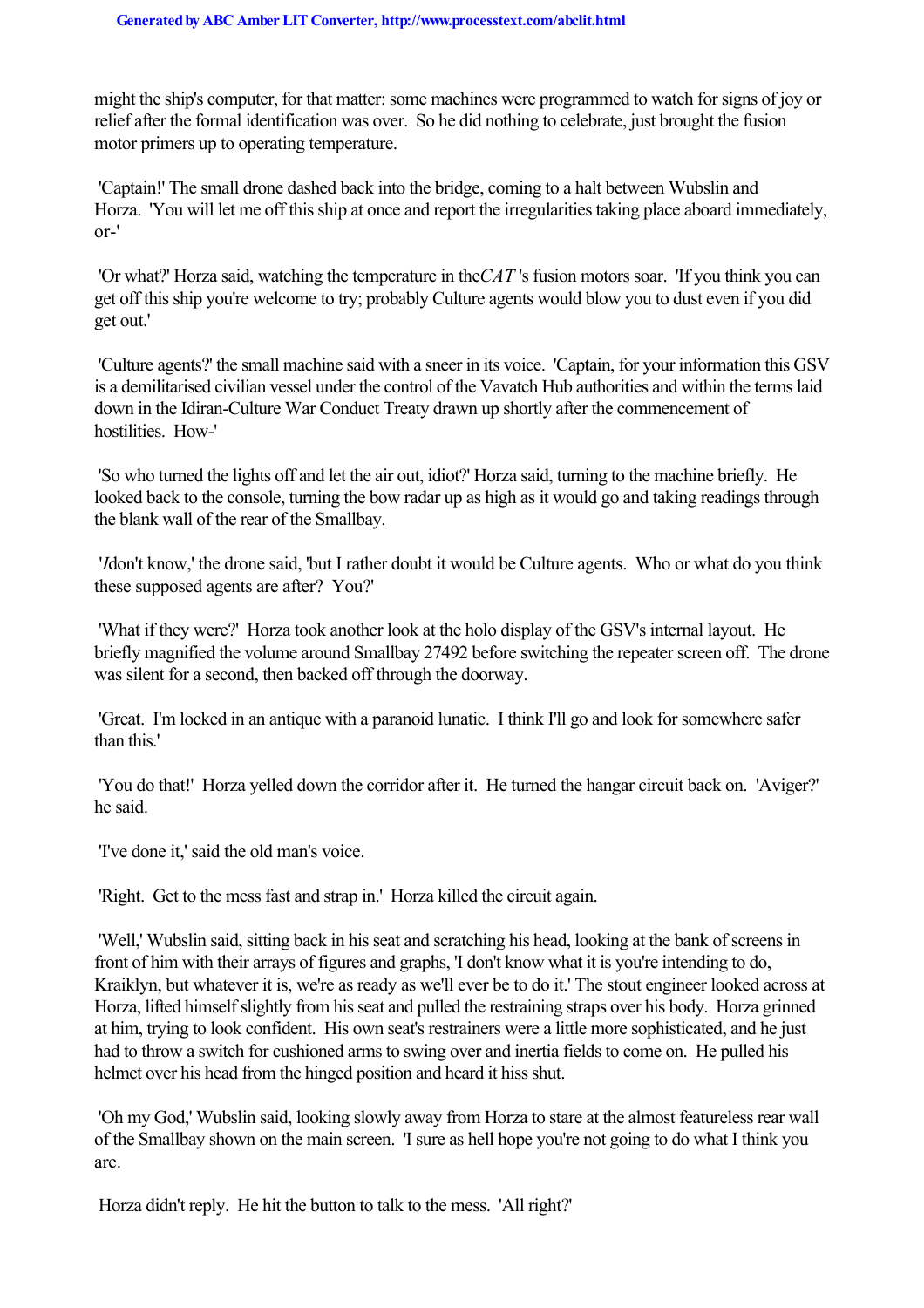'Just about, Kraiklyn, but-' Yalson said. Horza killed that circuit, too. He licked his lips, took the controls in his gloved hands, sucked in a deep breath, then flicked the thumb buttons on the*CAT* 's three fusion motors. Just before the noise started he heard Wubslin say:

## 'Oh, my God, you are-'

 The screen flashed, went dark, then flashed again. The view of the Smallbay's rear wall was lit by three jets of plasma bursting from underneath the ship. A noise like thunder filled the bridge and reverberated through the whole craft. The two outboard motors were the main thrust, vectored down for the moment; they blasted fire onto the deck of the Smallbay, scattering the machinery and equipment from underneath and around the craft, slamming it into walls and off the roof as the blinding jets of flame steadied under the vessel. The inboard, lift-only nose motor fired raggedly at first, then settled quickly, starting to burn its own hole through the thin layer of ultradense material which covered the Smallbay floor. The*Clear Air Turbulence* stirred like a waking animal, groaning and creaking and shifting its weight. On the screen, a huge shadow veered across the wall and the roof in front as the infernal light from the nose fusion motor burned under the ship; rolling clouds of gas from burning machinery were starting to haze over the view. Horza was amazed that the walls of the Smallbay had held out. He flicked the bow laser at the same time as increasing the fusion motor power.

 The screen detonated with light. The wall ahead burst open like a flower seen in time lapse, huge petals throwing themselves towards the ship and a million pieces of wreckage and debris flashing past the vessel's nose on the shock wave of air bursting in from the far side of the lasered wall. At the same time, the*Clear Air Turbulence* lifted off. The leg-weight readouts stopped at zero, then blanked out as the legs, glowing red with heat, stowed themselves inside the hull. Emergency undercarriage cooling circuits whined into action. The craft started to slew to one side, shaking with its own power and with the impact of debris swirling about it. The view ahead cleared.

 Horza steadied the ship, then gunned the rear motors, flinging some of their power backwards, towards the Smallbay doors. A rear screen showed them glowing white hot. Horza would dearly have liked to head that way, but reversing and ramming the doors with the*CAT* would have probably been suicidal, and turning the craft in such a confined space impossible. Just going forward was going to be hard enough...

 The hole wasn't big enough. Horza saw it coming towards him and knew straight away. He used one shaking finger on the laser beam-spread control set in the semi-wheel of the controls, turning the spread up to maximum then firing once more. The screen washed out with light again, all around the perimeter of the hole. The*CAT* stuck its nose and then its body into another Smallbay. Horza waited for something to hit the sides or roof of the white-hot gap, but nothing happened; they sailed through on their three pillars of fire, throwing light and wreckage and waves of smoke and gas before them. The dark waves blasted out over shuttles; the whole Smallbay they were now moving slowly through was full of shuttles of every shape and description. They were floating over them, battering them and melting them with their fire.

 Horza was aware of Wubslin sitting on the seat beside him, his eyes locked onto the view ahead, his legs drawn up as far as possible so that his knees stuck up above the edge of the console, and his arms locked in a sort of square over his head, each hand grasping the bicep of the other arm. His face was a mask of fear and incredulity when Horza turned round to glance at him, and grinned. Wubslin pointed frenziedly at the main screen. 'Watch!' he shrieked over the racket.

The*CAT* was shaking and bouncing, rocked by the stream of superheated matter pouring from under its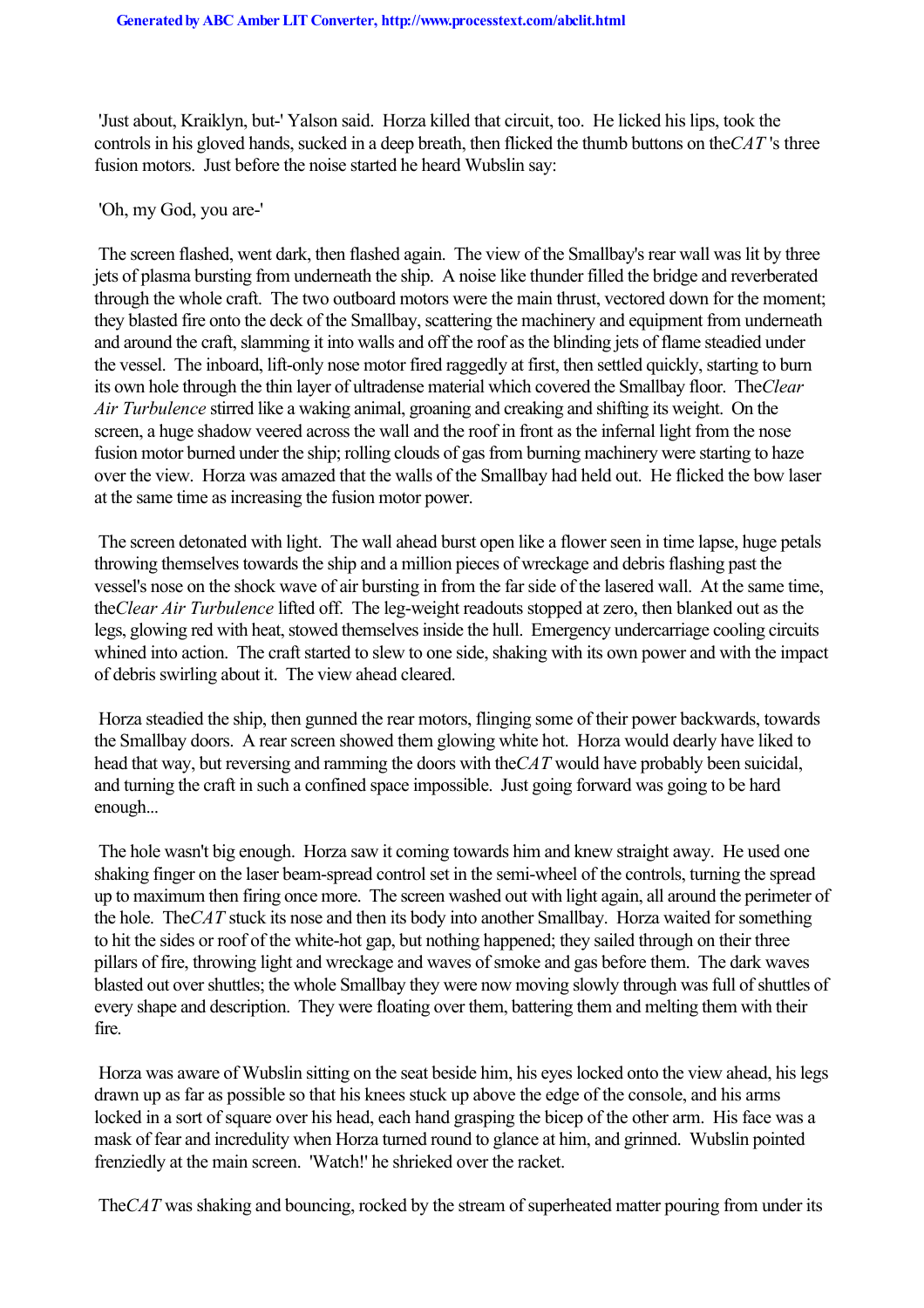hull. It would be using the atmosphere around it to produce plasma, now that there was air available, and in the relatively confined space of the Smallbays the turbulence created was enough to shake the vessel bodily.

 There was another wall ahead, coming up faster than Horza would have liked. They were slewing slightly again as well; he narrowed the laser angle again and fired, pulling the ship round at the same time. The wall flashed once around its edges; the roof and floor of the Smallbay flashed in loops of flame where the laser caught them, and dozens of parked shuttles ahead of them pulsed with light and heat.

 The wall ahead started to fall slowly back, but the*CAT* was coming up on it faster than it was crumpling. Horza gasped and tried to pull back; he heard Wubslin howl, as the vessel's nose hit the undamaged centre of the wall. The view on the main screen tilted as the ship rammed into the wall material. Then the nose came down, the*Clear Air Turbulence* quivered like an animal shaking water from its fur, and they were rocking and yawing into yet another Smallbay. It was totally empty. Horza gunned the engines a little more, took a couple of bursts with the laser at the next wall, then watched in amazement as this wall, instead of falling back like the last one, crashed down towards them like a vast castle drawbridge, slamming in one fiery piece onto the deck of the empty Smallbay. In a fury of steam and gas, a mountain of water appeared over the top of the collapsing wall and poured out in a huge wave towards the approaching ship.

 Horza heard himself shouting. He rammed the motor controls full on and kept the laser fire button hard down.

 The*CAT* leapt forward. It flashed over the surface of the cascading water, enough of the plasma heat smashing into its liquid surface to instantly fill all the space of Smallbays its passage had created with a boiling fog of steam. As the tide of water continued to pour from the flooded Smallbay and the*CAT* screeched above it, the air about the ship filled with superheated steam. The external pressure gauge went up too quickly for the eye to follow; the laser blasted even more vapour off the water in front, and with an explosion like the end of the world the next wall blew out ahead of the vessel - weakened by the laser and finally blasted away by the sheer pressure of steam. The*Clear Air Turbulence* shot out from the tunnel of linked Smallbays like a bullet from a gun.

 Motors flaming, in the middle of a cloud of gas and steam which it quickly outdistanced, it roared into a canyon of air-filled space between towering walls of bay doors and opened accommodation sections, lighting up kilometres of wall and cloud, screaming with its three flame-filled throats, and seemingly pulling after it a tidal wave of water and a volcano-like cloud of steam, gas and smoke. The water fell, turning from a solid wave into something like heavy surf, then spray, then just rain and water vapour, following the huge flapping card of the bay door tumbling through the air. The*CAT* wrenched itself round, twisting and slewing through the air in an attempt to check its headlong rush towards the far wall of Smallbay doors facing it across that vast internal canyon. Then its motors flickered and went out. The*Clear Air Turbulence* started to fall.

 Horza gunned the controls, but the fusion motors were dead. The screen showed the wall of doors to other bays on one side, then air and clouds, then the wall of bay doors on the other side. They were in a spin. Horza looked over at Wubslin as he fought with the controls. The engineer was staring at the main screen with a glazed expression on his face. 'Wubslin!' Horza screamed. The fusion motors stayed dead-

 'Aaah!' Wubslin seemed to have woken up to the fact that they were falling out of control; he leapt at the controls in front of him. 'Just fly it!' he shouted. 'I'll try the primers! Must have over-pressured the motors!'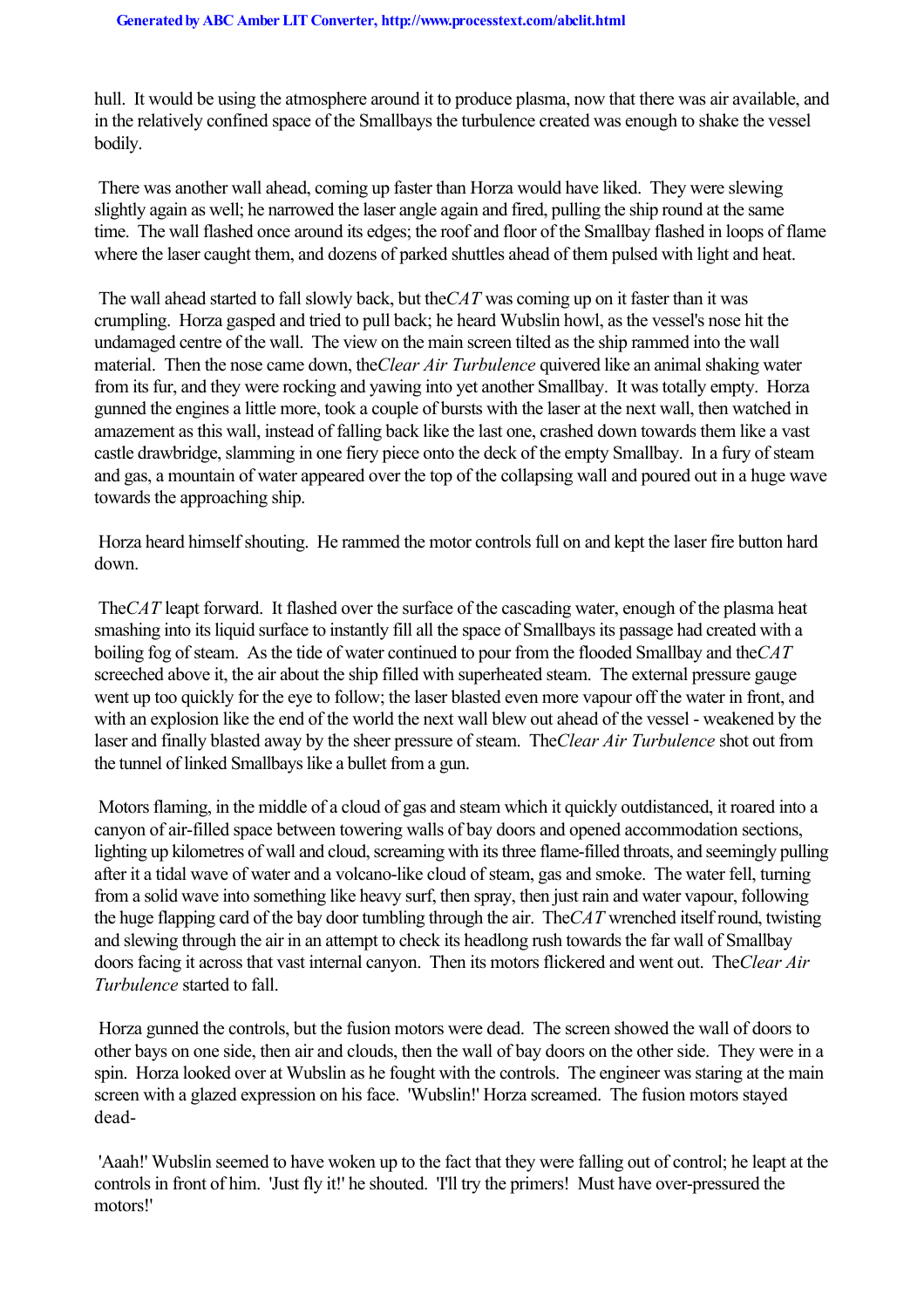Horza wrestled with the controls while Wubslin tried to restart the engines. On the screen, walls spun crazily about them and clouds beneath them were coming up fast - beneath them; really beneath them; a dead flat layer of clouds. Horza shook the controls again.

 The nose motor burst into life, guttering wildly, sending the spinning craft careering off towards one side of the artificial cliff of bay doors and walls. Horza cut the motor out. He steered into the spin, using the craft's control surfaces rather than the motors, then he aimed the whole ship straight down and put his fingers on the laser buttons again. The clouds flashed up to meet the vessel. He closed his eyes and squeezed the laser controls.

 The Ends of Inventionwas so huge it was built on three almost totally separate levels, each over three kilometres deep. They were pressure levels, there because otherwise the differential between the very bottom and the very top of the giant ship would have been the difference between standard sea level and a mountain top somewhere in the tropopause. As it was, there existed a three and a half thousand metre difference between the base and roof of each pressure level, making sudden journeys by traveltube from one to the other inadvisable. In the immense open cave that was the hollow centre of the GSV the pressure levels were marked by force fields, not anything material, so that craft could pass from one level to another without having to go outside the vessel, and it was towards one of those boundaries, marked by cloud, that the*Clear Air Turbulence* was falling.

 Firing the laser did no good whatsoever, though Horza didn't know that at the time. It was a Vavatch computer, which had taken over the internal monitoring and control from the Culture's own Minds, which opened a hole in the force field to let the falling vessel through. It did so in the mistaken assumption that less damage would be caused to*The Ends of Invention* by letting the rogue vessel fall through than having it impact.

 In the centre of a sudden maelstrom of air and cloud, in its own small hurricane, the*CAT* burst through from the thick air at the bottom of one pressure level and into the thin atmosphere at the top of the one below. A vortex of rag-clouded air blew out after it like an inverted explosion. Horza opened his eyes again and saw with relief the distant floor of the GSV's cavernous interior, and the climbing figures on the main fusion motors' monitor screens. He hit the engine throttles again, this time leaving the nose motor alone. The two main engines caught, shoving Horza back in his seat against the cloying hold of the restrainer fields. He pulled the nose of the diving craft up, watching the floor far below gradually disappear from view as it was replaced by the sight of another wall of opened bay doors. The doors were much larger than those of the Smallbays in the level they had just left, and the few craft Horza could see either nosing into or appearing out of the lit lengths of the huge hangars were full-size starships.

 Horza watched the screen, piloting the*Clear Air Turbulence* exactly like an aircraft. They were travelling quickly along a vast corridor over a kilometre across, with the layer of clouds about fifteen hundred metres above them. Starships were moving slowly through the same space, a few on their own AG fields, most towed by light lifter tugs. Everything else was moving slowly and without a fuss; only the *CAT* disturbed the calm of the giant ship's interior, screaming through the air on twin swords of brilliant flame pulsing from white-hot plasma chambers. Another cliff-face of huge hangar doors faced them. Horza looked about him at the curve of main screen and pulled the*CAT* over on a long banking left turn, diving a little at the same time to head down an even broader canyon of space. They flashed over a slow-moving clipper being towed towards a distant open Mainbay, rocking the starship in their wake of superheated air. The wall of doors and opened entrances slanted towards them as Horza tightened the turn. Ahead, Horza could see what looked like a cloud of insects: hundreds of tiny black specks floating in the air.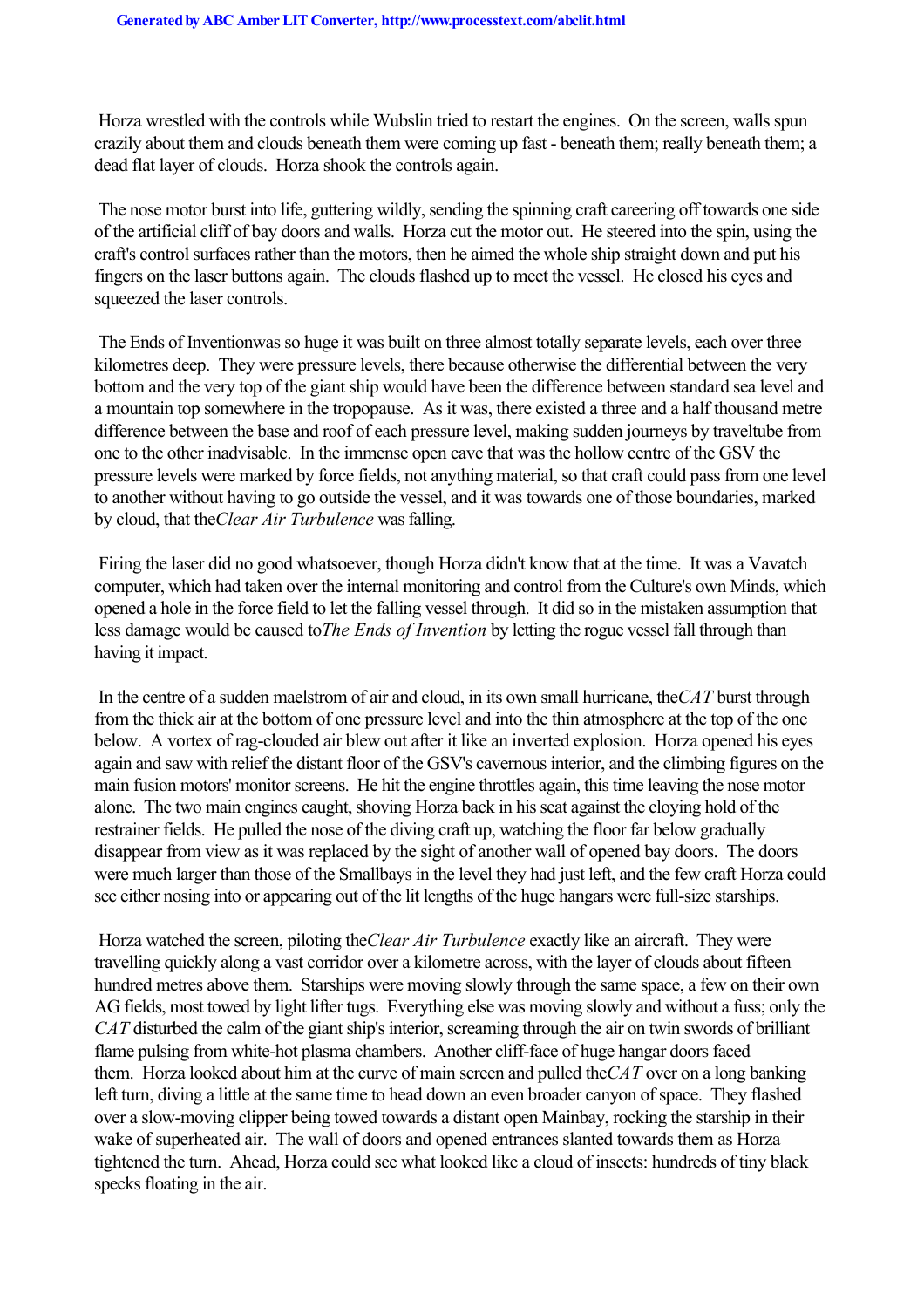Far beyond them, maybe five or six kilometres away, a thousand metre square of blackness, bordered with a slowly flashing strip of subdued white light, was the exit from*The Ends of Invention.* It was a straight run.

 Horza sighed and felt his whole body relax. Unless they were intercepted, they had done it. With a little luck now, they might even get away from the Orbital itself. He gunned the engines, heading for the inky square in the distance.

 Wubslin suddenly sat forward, against the pull of acceleration, and punched some buttons. His repeater screen set in the console magnified the centre section of the main screen, showing the view ahead. 'They're people!' he shouted.

Horza frowned over at the man. 'What?'

'People! Those are people! They must be in AG harnesses! We're going to go right through them!'

 Horza looked briefly over at Wubslin's repeater screen. It was true; the black cloud which almost filled the screen was made up of humans, flying slowly about in suits or ordinary clothes. There were thousands of them, Horza saw, less than a kilometre ahead, and closing quickly. Wubslin was staring at the screen, waving his hand at the people. 'Get out the way! Get out the way!' he was shouting.

 Horza couldn't see a way round, over or beneath the mass of flying people. Whether they were playing some curious mass aerial game or were just enjoying themselves, they were too many, too close, too widespread. 'Shit!' Horza said. He got ready to cut the rear plasma motors before the*Clear Air Turbulence* went into the cloud of humans. With luck they might make it through before they had to relight them, and so not incinerate too many people.

 'No!' Wubslin screamed. He threw the restraining straps off, leapt across towards Horza and dived at the controls. Horza tried to fend the bulky engineer off, but failed. The controls were wrenched from his hands, and the view on the main screen tipped and swirled, pointing the nose of the speeding ship away from the black square of the GSV exit, away from the huge cloud of airborne people, and towards the cliff of brightly lit Mainbay entrances. Horza clouted Wubslin across the head with his arm, sending the man falling to the floor, stunned. He grabbed the controls back from the relaxing fingers of the engineer, but it was too late to turn away. Horza steadied and aimed. The*Clear Air Turbulence* darted for an open Mainbay; it flashed through the open entrance and swept over the skeleton of a starship being rebuilt in the bay, the light from the*CAT* 's motors starting fires, singeing hair, smouldering clothes and blinding unprotected eyes.

 Horza saw Wubslin lying unconscious on the floor out of the corner of his eye, rocking gently as the*CAT* careered through the half kilometre length of Mainbay. The doors to the next bay were open, and the next and the next. They were flying through a two kilometre tunnel, racing over the repair and docking facilities of one of Evanauth's displaced shipbuilders. Horza didn't know what was at the far end, but he could see that before they got there they would have to fly over the top of a large spaceship which almost filled the third bay along. Horza vectored the fusion fire ahead so that they started to slow. Twin beams of fire flashed on either side of the main screen as the fusion power kicked forward. Wubslin's unrestrained body slid forward on the floor of the bridge, wedging under the console and his own seat. Horza lifted the*CAT* 's nose as the blunt snout of the parked spacecraft sitting in the bay ahead approached.

 The*Clear Air Turbulence* zoomed towards the ceiling of the Mainbay, flashed between it and the top surface of the ship, then fell on the other side and, although still slowing, shot through the final Mainbay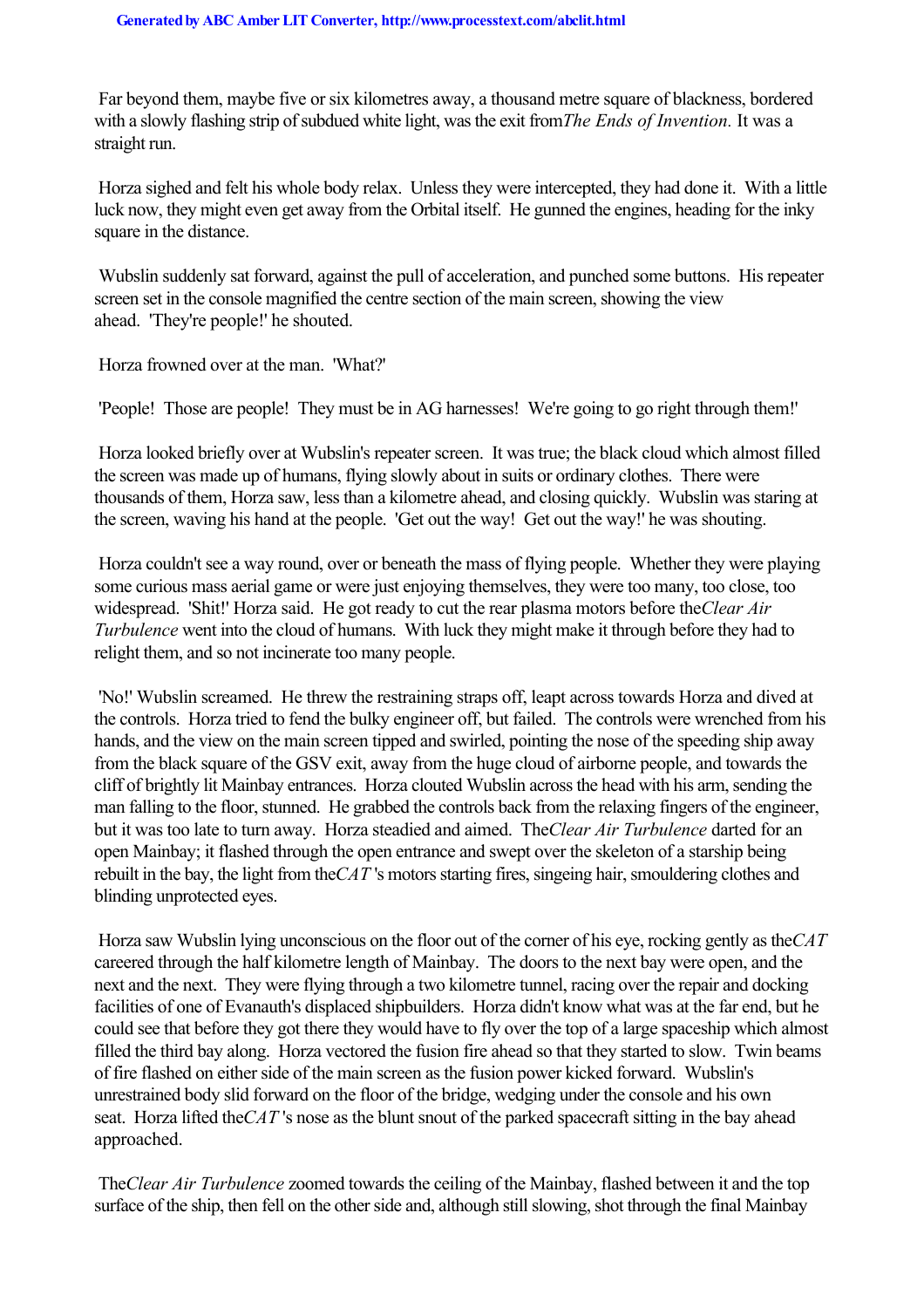and into another corridor of free air space. It was too narrow. Horza dived the craft again, saw the floor coming up and fired the lasers. The*CAT* burst through a rising cloud of glowing wreckage, bumping and shaking, Wubslin's squat frame sliding out from under the console and floating back up towards the rear door of the bridge.

 At first Horza thought they were out at last, but they weren't; they were in what the Culture called a General bay.

 The*CAT* fell once more, then levelled out again. It was in a space which seemed even larger than the main interior of the GSV. It was flying through the bay they had stored the Megaship in: the same Megaship Horza had seen on the screen earlier being lifted out of the water by a hundred or so ancient Culture lifter craft.

 Horza had time to look around. There was plenty of space, lots of room and time. The Megaship lay on the floor of the giant bay, looking for all the world like a small city sitting on a great slab of metal. The *Clear Air Turbulence* flew past the stern of the Megaship, past tunnels full of propeller blades tens of metres across, round the side of its rearmost outrigger, where beached pleasure craft waited for a return to water, over the towers and spires of its superstructure, then out over its bows. Horza looked forward. The doors, if they were doors, of the General bay faced him, two kilometres away. They were that same distance from top to bottom, and twice that across. Horza shrugged and checked the laser again. He was becoming, he realised, almost blasé about the whole thing.*What the hell* ? he thought.

 The lasers picked a hole in the wall of material ahead, punching a slowly widening gap which Horza aimed straight for. A vortex of swirling air was starting to form around the hole; as the*CAT* rushed closer, it was caught in a small horizontal cyclone of air and started to twist. Then it was through, and in space.

 In a quickly dispersing bubble of air and crystals of ice, the craft burst from the body of the General Systems Vehicle, swooping into vacuum and star-washed darkness at last. Behind it, a force field slammed across the hole its passage had created in the doors of the General bay. Horza felt the plasma motors stutter as their supply of outside air disappeared, then the internal tanks took up the slack. He was about to cut them and slide gently into the start-up procedure for the craft's warp engines when the speakers in his headrest crackled.

 'This is Evanauth port police. All right, you son of a bitch, just keep on that heading and slow right down. Evanauth port police to rogue craft: halt on that heading. A-'

 Horza pulled on the controls, taking the*CAT* on a huge accelerating arc up over the stern of the GSV, flashing past the outside of the kilometre-square exit he had been heading for earlier. Wubslin, moaning now, bumped around the inside of the bridge as the*CAT* lifted its nose to head straight up, towards the maze of abandoned docks and gantries that was Evanauth port. As it went it turned, still twisting slightly from the spin it had picked up from the vortex of air bursting from the General bay. Horza let it twist, steadying it only as they approached the top of the loop, the port facilities coming up fast then sliding underneath as the craft levelled out.

 'Rogue ship! This is your last warning!' the speakers blared. 'Stop now or we'll blow you out of the sky! God, he's heading for-' The transmission cut off. Horza grinned to himself. He was indeed heading for the gap between the underside of the port and the top of the GSY. The*Clear Air Turbulence* flashed through spaces between traveltube connections, elevator shafts, graving dock gantries, transit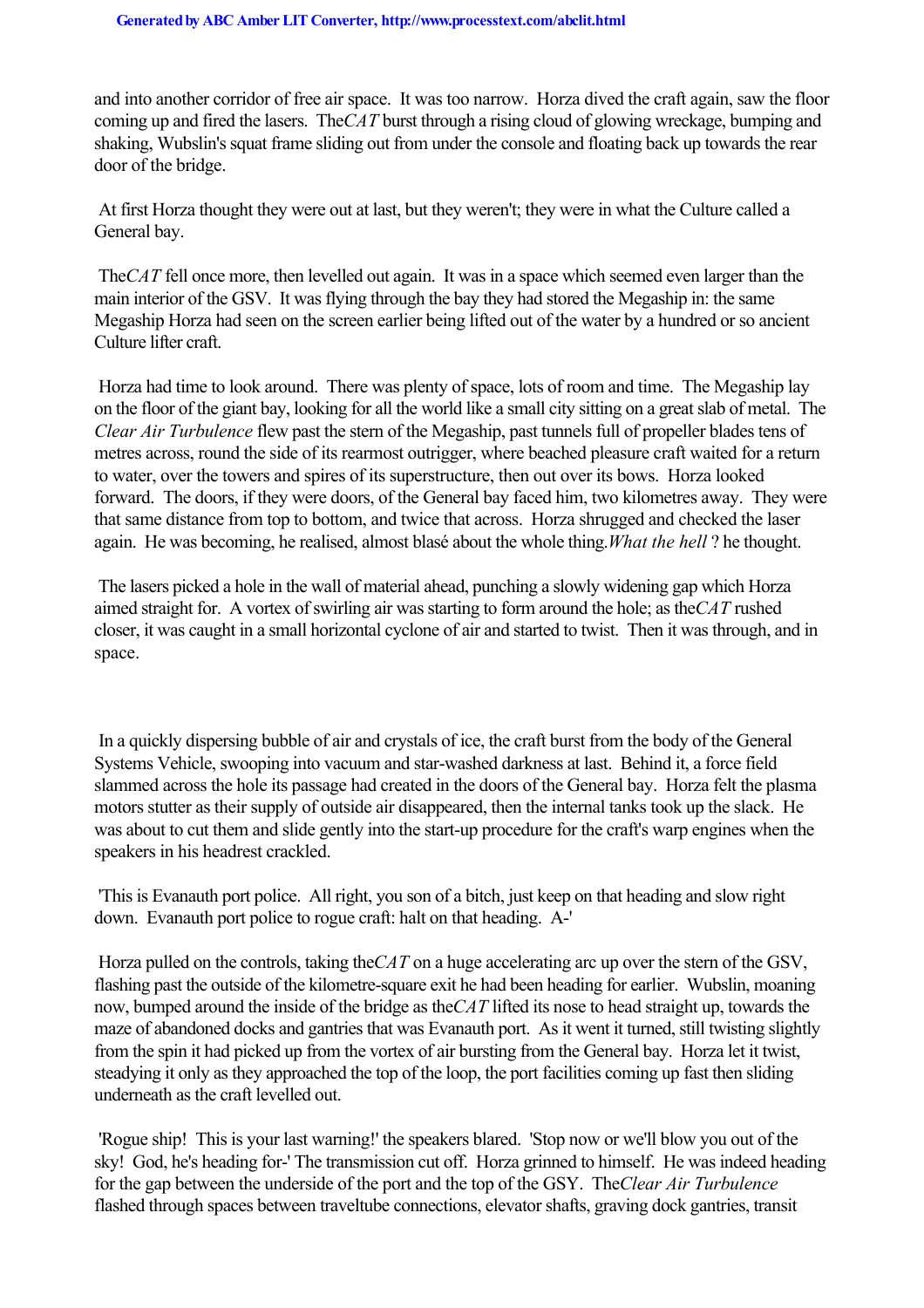areas, arriving shuttle craft and crane towers. Horza guided the ship through the maze with the fusion motors still blazing at maximum boost, throwing the small craft through the few hundred metres of crowded space between the Orbital and the General Systems Vehicle. The rear radar*pinged* , picking up following echoes.

 Two towers, hanging under the Orbital like upside-down sky-scrapers, between which Horza was aiming the*CAT* , suddenly blossomed with light, scattering wreckage. Horza cringed in his seat as he corkscrewed the ship into the space between the two clouds of debris.

 'Those were across the bows,' crackled the speakers again. 'The next ones will be straight up your ass, boy racer.' The*CAT* shot out over the dull grey plain of slanting material that was the start of the*Ends'* nose. Horza turned the*CAT* over and dived down, following the slope of the vast craft's bows. The rear radar signal stopped briefly, then reappeared.

 He flipped the ship over again. Wubslin, his arms and legs waving weakly, was dumped onto the*CAT* 's bridge ceiling and stuck there like a fly while Horza did a section of an outside loop.

 The ship was racing, powering away from the Orbital port area and the big GSV, heading for space. Horza remembered about Balveda's gear, and quickly reached over to the console, closing the vactube circuit from there. A screen showed that all the vactubes had been rotated. The rear screen showed something flame inside the twin plumes of plasma fire. The rear radar pinged insistently.

'Goodbye,*stupid* !' the voice in the headrest speakers said. Horza threw the ship to one side.

 The rear screen went white, then black. The main screen pulsated with colours and broken lines. The speakers in Horza's helmet, as well as the speakers set into the seat, howled. Every instrument on the console flashed and wavered.

 Horza thought for a second they had been hit, but the motors were still blasting, the main screen was starting to clear, and the other instruments were recovering, too. The radiation meters were bleeping and flashing. The rear screen stayed blank. A damage monitor indicated that the sensors had been knocked out by a very strong pulse of radiation.

 Horza started to realise what had happened when the rear radar didn't start pinging again after it recovered. He threw back his head and laughed.

 There had indeed been a bomb in Balveda's kitbag. Whether it had gone off because it was caught in the*CAT* 's plasma exhaust or because somebody - whoever had been trying to keep the ship on board the GSV in the first place - had detonated it remotely the instant the fleeing craft was far enough away from the*Ends* not to cause too much damage, Horza didn't know. Whatever; the explosion seemed to have caught the pursuing police vessels.

 Laughing uproariously, Horza angled the*CAT* further away from the great circle of brilliantly lit Orbital, heading straight out towards the stars and readying the warp engines to take over from the plasma motors. Wubslin, back on the deck, one leg caught on the arm of his own chair, moaned distantly.

'Mother,' he said. 'Mother, say it's only a dream...'

Horza laughed louder.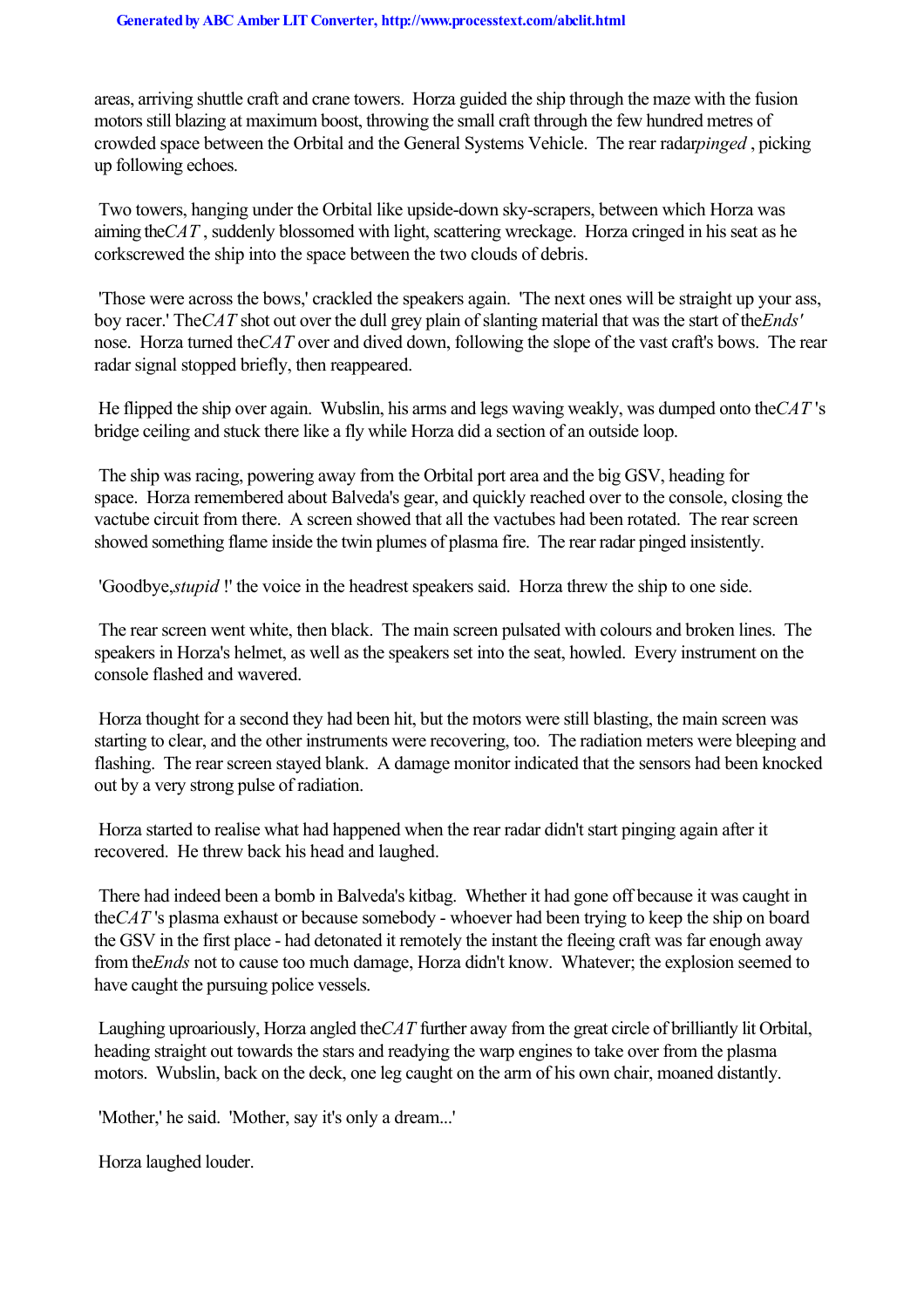'You lunatic,' breathed Yalson, shaking her head. Her eyes were wide. 'That was the craziest thing I've ever seen you do. You're mad, Kraiklyn. I'm leaving. I resign as of now... Shit! I wish I'd gone with Jandraligeli, to Ghalssel... You can just drop me off first place we get to.'

 Horza sat down wearily in the seat at the head of the mess-room table. Yalson was at the far end, under the screen, which was switched into the bridge main screen. The*CAT* was proceeding under full warp, two hours out on its journey from Vavatch. There had been no further pursuit following the destruction of the police craft, and now the*CAT* was gradually coming round to the course Horza had set, into the war zone, towards the edge of the Glittercliff, towards Schar's World.

 Dorolow and Aviger were sitting, plainly still shaken, to one side of Yalson. The woman and the elderly man were both staring at Horza as though he was pointing a gun at them. Their mouths were open, their eyes were glazed. On the other side of Yalson the slack form of Perosteck Balveda was leaning forward, head down, her body pulling against the restraining straps of the seat.

 The mess room was chaotic. The*CAT* hadn't been readied for violent manoeuvring, and nothing had been stowed away. Plates and containers, a couple of shoes, a glove, some half-unravelled tapes and spools and various other bits and pieces now lay strewn about the floor of the mess. Yalson had been hit by something, and a small trickle of blood had dried on her forehead. Horza hadn't let anybody move, apart from brief visits to the heads, for the last two hours; he'd told everybody to stay where they were over the ship PA while the*CAT* headed away from Vavatch on a twisting, erratic course. He had kept the plasma motors and laser warm and ready, but no further pursuit came. Now he reckoned they were safe and far enough away to warp straight.

 He had left Wubslin on the bridge, nursing the battered and abused systems of the*Clear Air Turbulence* as best he could. The engineer had apologised for grabbing at the controls and had become very subdued, not meeting Horza's eyes but tidying up one or two bits of loose debris on the bridge and stuffing some of the loose wires back under the console. Horza told Wubslin he had nearly killed them all, but on the other hand so had he, so they would forget it this time; they'd escaped intact. Wubslin nodded and said he didn't know how; he couldn't believe the ship was virtually undamaged. Wubslin wasn't undamaged; he had bruises everywhere.

 'I'm afraid,' Horza said to Yalson once he had sat down and put his feet up, 'our first port of call is rather bleak and underpopulated. I'm not sure you'll want to be dropped off there.'

 Yalson put the heavy stun pistol down onto the table surface. 'And just where the hell are we going? What's going*on* , Kraiklyn? What was all that craziness back on the GSV? What's she doing here? Why is the Culture involved?' Yalson nodded at Balveda during this speech, and Horza kept looking at the unconscious Culture agent when Yalson stopped, waiting for an answer. Aviger and Dorolow were looking at him expectantly, too.

 Before Horza could answer, the small drone appeared from the corridor leading from the accommodation section. It floated in, looked round the mess room, then sat itself bodily on the table in the middle. 'Did I hear something about it being explanation time?' it said. It was facing Horza.

 Horza looked away from Balveda, to Aviger and Dorolow, then to Yalson and the drone. 'Well, you might as well all know that we are now heading for a place called Schar's World. It's a Planet of the Dead.'

Yalson looked puzzled. Aviger said, 'I've heard of those. But we won't be allowed in.'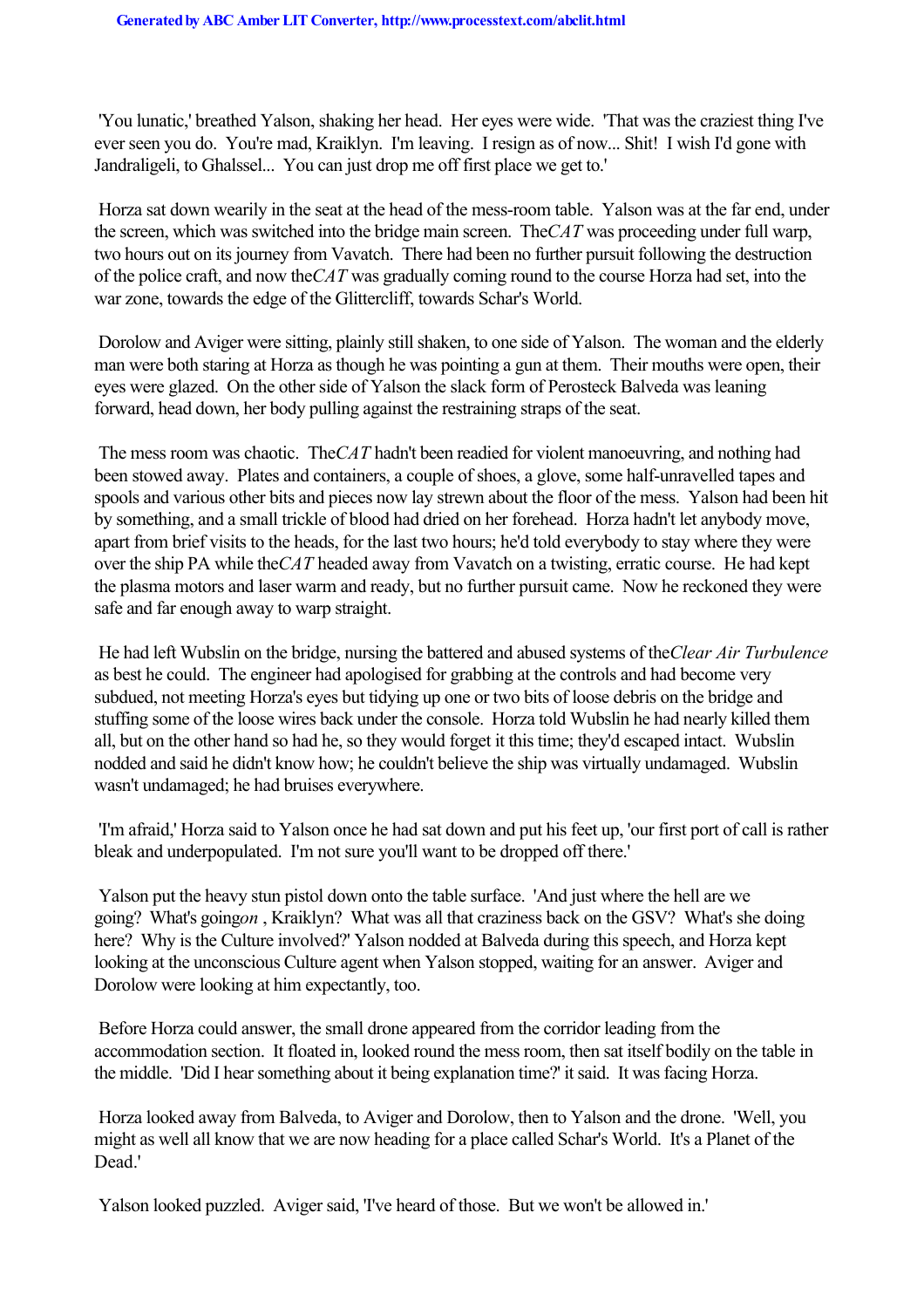'This is getting worse,' the drone said. 'If I were you, Captain Kraiklyn, I would turn back to*The Ends of Invention* and surrender yourself there. I'm sure you'd get a fair trial.'

 Horza ignored the machine. He sighed, looking round at the mess, stretched his legs and yawned. 'I'm sorry you're all being taken, perhaps against your will, but I've got to get there, and I can't afford to stop anywhere to let you off. You've all got to come.'

'Oh we do, do we?' said the small drone.

'Yes,' Horza said, looking at it, 'I'm afraid so.'

 'But we won't be able to get anywhere near this place,' Aviger protested. 'They don't let anybody in. There's some sort of zone around them they don't let people into.'

'We'll see about that when we get there.' Horza smiled.

 'You're not answering my questions,' Yalson said. She looked at Balveda again, then down at the gun lying on the table. 'I've been zapping this poor bitch every time she flicks an eyelid, and I want to know why I've been doing it.'

 'It'll take a while to explain it all, but what it boils down to is there's something on Schar's World which both the Culture and the Idirans want. I have... a contract, a commission from the Idirans, to get there and find this thing.'

 'You really are a paranoid,' the drone said incredulously. It rose off the table and turned round to look at the others. 'He really is a lunatic!'

 'The Idirans are hiring*us* -*you* - to go after something?' Yalson's voice was full of disbelief. Horza looked at her and smiled.

 'You mean this woman', Dorolow said, pointing at Balveda, 'was sent by the Culture to join us, infiltrate... Are you serious?'

 'I'm serious. Balveda was looking for me. Also for Horza Gobuchul. She wanted to get to Schar's World, or to stop us from getting there.' Horza looked at Aviger. 'There*was* a bomb in amongst her gear, by the way; it went off just after I rotated it out the tubes. It blew the police ships away. We all got a blast of radiation, but nothing lethal.'

 'And what about Horza?' Yalson said, looking grimly at him. 'Was that just some trick, or did you really meet him?'

'He is alive, Yalson, and as safe as any of us.'

 Wubslin appeared through the door from the bridge, still with an apologetic look on his face. He nodded at Horza and sat down near by. 'All looking fine, Kraiklyn.'

'Good,' Horza said. 'I was just explaining to everybody else about our journey to Schar's World.'

'Oh,' Wubslin said. 'Yeah.' He shrugged at the others.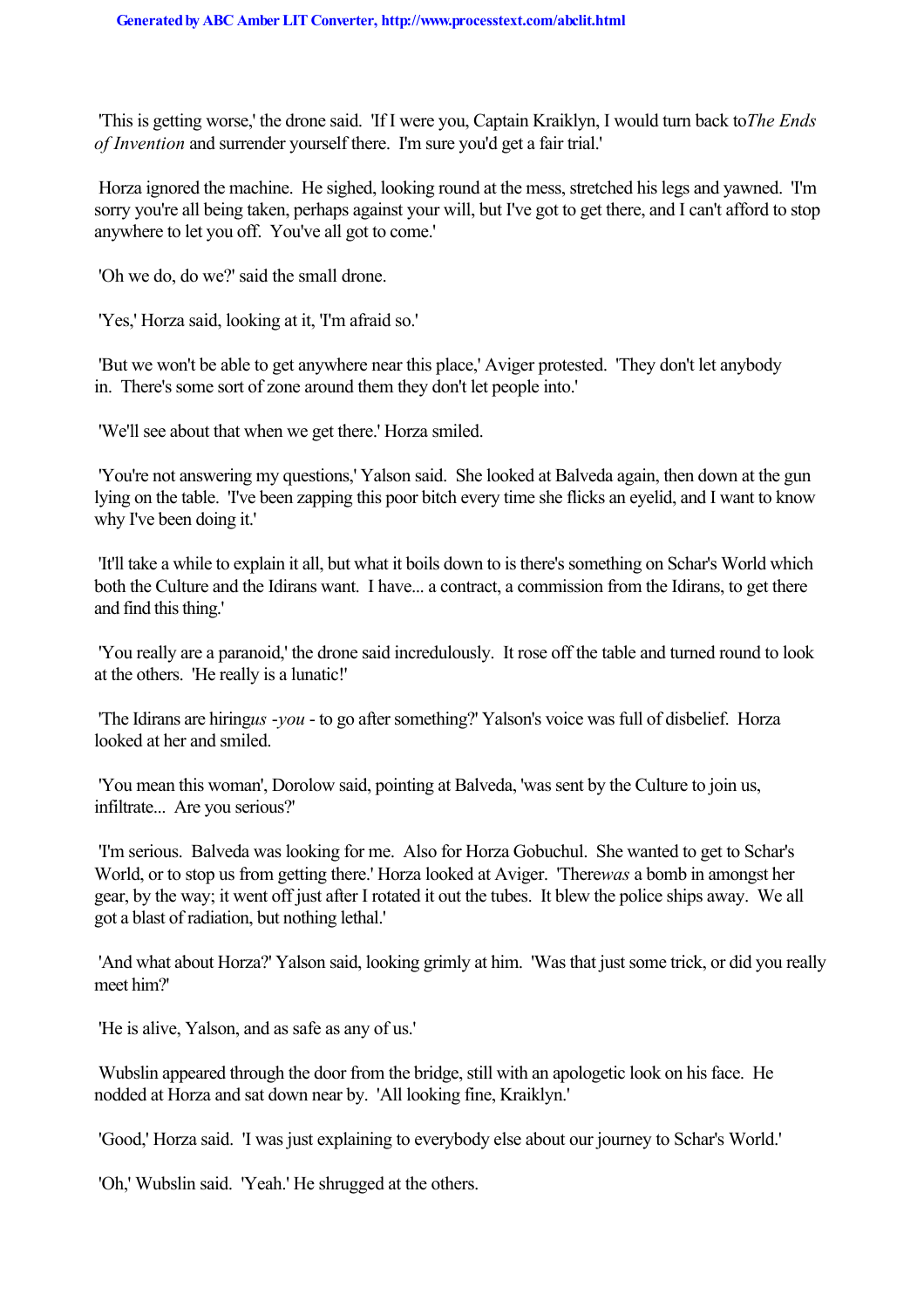'Kraiklyn,' Yalson said, leaning forward on the table and looking intently at Horza, 'you just about got us all killed fuck knows how many times back there. You probably*did* kill quite a few people during those... in-door aerobatics. You've saddled us with some secret agent from the Culture. You're practically kidnapping us to take us towards a planet in the middle of a war zone where nobody's even allowed in, to look for*something* both sides want enough to... Well, if the Idirans are hiring a decimated bunch of second-rate mercenaries, they must be pretty desperate; and if the Culture really was behind the attempt to keep us in that bay, they must be scared stiff to risk violating the neutrality of the*Ends* and breaking some of their precious rules of war.

 'You may think you know what's going on and think the risk is worth it, but I don't, and I don't like this feeling of being kept in the dark at all, either. Your track record recently's been crap; let's face it. Risk your own life if you want to, but you don't have any right to risk ours, too. Not any more. Maybe we don't all want to side with the Idirans, but even if we did prefer them to the Culture, none of us signed up to start fighting in the middle of the war. Shit, Kraiklyn, we're neither... equipped nor*trained* well enough to go up against those guys.'

 'I know all that,' Horza said. 'But we shouldn't be encountering any battle forces. The Quiet Barrier round Schar's World extends far enough out so that it's impossible to watch it all. We go in from a randomly picked direction, and by the time we're spotted, there's nothing anybody could do about it, no matter what sort of ship they have. A Main Battle Fleet couldn't keep us out. When we leave it'll be the same<sup>'</sup>

'What you're trying to say is,' Yalson said, sitting back in her seat, ' "Easy in, easy out".'

'Maybe I am,' laughed Horza.

 'Hey,' Wubslin said suddenly, looking at his terminal screen, which he had just taken from his pocket. 'It's nearly time!' He got up and disappeared through the doors leading to the bridge. In a few seconds the screen in the mess changed, the view swivelling round until it showed Vavatch. The great Orbital hung in space, dark and brilliant, full of night and day, blue and white and black. They all looked up at the screen.

 Wubslin came back in and sat in his seat again. Horza felt tired. His body wanted rest, and lots of it. His brain was still buzzing from the concentration and the amount of adrenalin it had required to pilot the*CAT* through and out of*The Ends of Invention* , but he couldn't rest yet. He couldn't decide what was the best thing to do. Should he tell them who he was, tell them the truth, that he was a Changer, that he had killed Kraiklyn? How loyal were any of them to the leader they didn't yet know was dead? Yalson the most, perhaps; but surely she would be glad to know that*he* was alive... Yet she was the one who had said that perhaps they weren't all on the Idirans' side... She had never shown any sympathy for the Culture before when he had known her, but perhaps she had changed her mind.

 He could even Change back; there was a fairly long journey now during which it shouldn't be beyond him, perhaps with the help of Wubslin, to change the fidelities in the*CAT* 's computer. But should he tell them - should he let them know? And Balveda: what was he going to do with her? He had had some idea of using her to bargain with the Culture, but it looked as though they had escaped now, and next stop was Schar's World, where she would at best be a liability. He ought to kill her now, but he knew, first of all, that that might not go down well with the others, especially Yalson. He also knew, although he didn't like to admit it, that he would find it personally painful to kill the Culture agent. They were enemies, they had both been very close to death and the other had done little or nothing to intervene, but actually to kill her would be very difficult.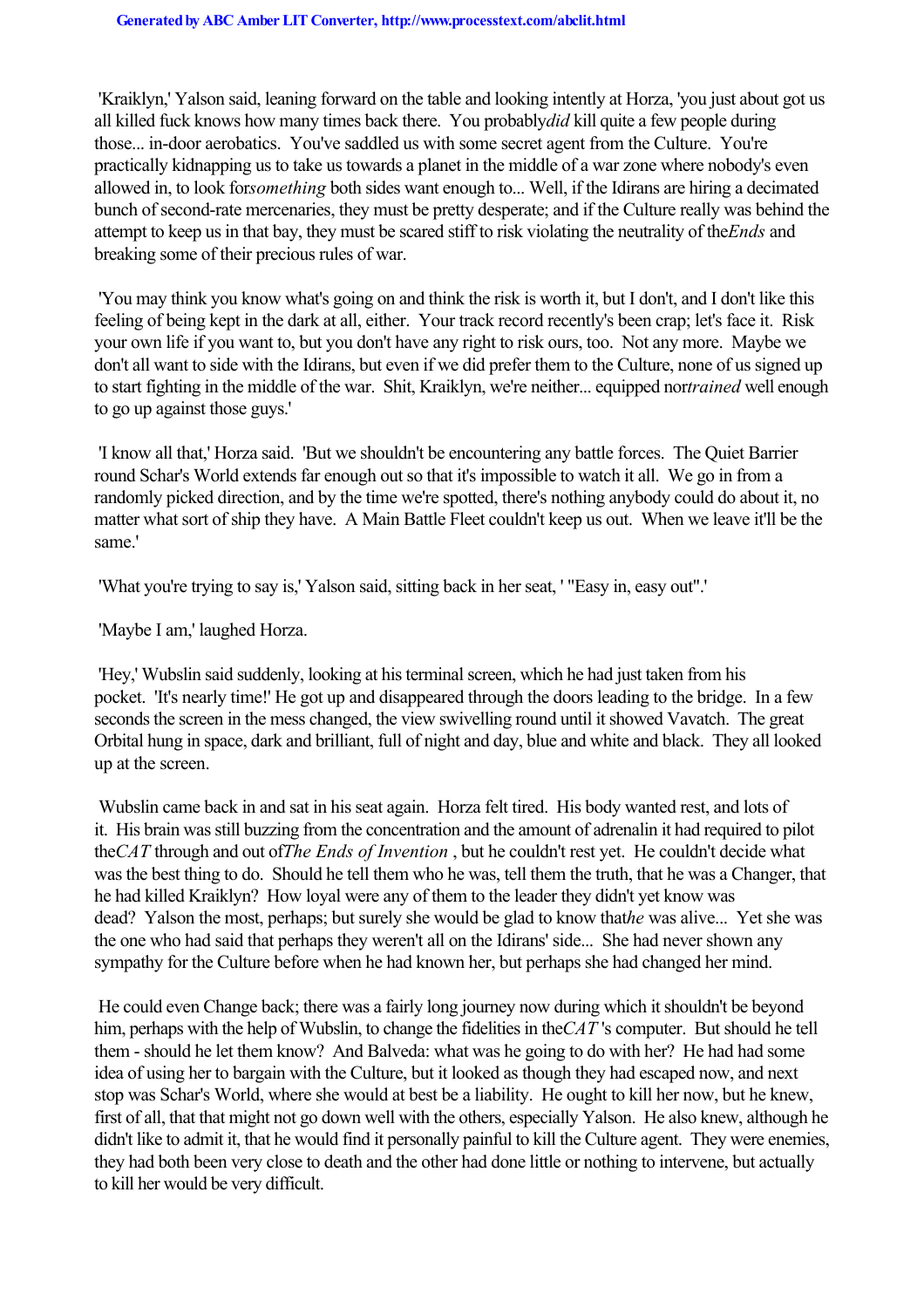Or maybe he only wanted to pretend that he would find it very difficult; maybe it would be no bother at all, and the sort of bogus camaraderie of doing the same job, though on different sides, was just that: a fake. He opened his mouth to ask Yalson to stun the Culture agent again.

'Now,' Wubslin said.

With that, Vavatch Orbital started to disintegrate.

 The view of it on the mess-room screen was a compensated hyperspace version, so that, although they were already outside the Vavatch system, they were watching it virtually in real time. Right at the appointed hour the unseen, unnamed, very much still militarised General Systems Vehicle which was somewhere in the vicinity of the Vavatch planetary system started its bombardment. It was almost certainly an Ocean class GSV, the same one which had sent the message that they had all watched some days ago on the mess screen, heading in towards Vavatch. That would make the warcraft very much smaller than the behemoth of*The Ends of Invention* , which was - for war purposes - obsolete. One Ocean class could fit inside either of the*Ends'* General bays, but while the larger craft - by that time an hour out from the Orbital - was full of people, the Ocean class would be packed with other warships, and weaponry.

 Gridfire struck the Orbital. Horza paused and watched the screen as it lit up suddenly, flashing once over its whole surface until the sensors coped with the sudden increase in brilliance and compensated. For some reason Horza had thought the Culture would just splash the gridfire all over the massive Orbital and then spatter the remains with CAM, but they didn't do that; instead a single narrow line of blinding white light appeared right across the breadth of the day side of the Orbital, a thin fiery blade of silent destruction which was instantly surrounded by the duller but still perfectly white cover of clouds. That line of light was part of the grid itself, the fabric of pure energy which lay underneath the entire universe, separating this one from the slightly younger, slightly smaller antimatter universe beneath. The Culture, like the Idirans, could now partially control that awesome power, at least sufficiently to use it for the purposes of destruction. A line of that energy, plucked from nowhere and sliced across the face of the three-dimensional universe, was down there: on and inside the Orbital, boiling the Circlesea, melting the two thousand kilometres of transparent wall, annihilating the base material itself, straight across its thirty-five-thousand-kilometre breadth.

Vavatch, that fourteen million kilometre hoop, was starting to uncoil. A chain, it had been cut.

 There was nothing left now to hold it together; its own spin, the source of both its day-night cycle and its artificial gravity, was now the very force tearing it all apart. At about one hundred and thirty kilometres per second, Vavatch was throwing itself into outer space, unwinding like a released spring.

 The livid line of fire appeared again, and again, and again, working its way methodically round the Orbital from where the original burst had struck, neatly parcelling the entire Orbital into squares, thirty-five thousand kilometres to a side, each containing a sandwich of trillions upon trillions of tonnes of ultradense base material, water, land and air.

 Vavatch was turning white. First the gridfire seared the water into a border of clouds; then the outrushing air, spilling from each immense flat square like heavy fumes off a table, turned its load of water vapour to ice. The ocean itself, no longer held by the spin force, was shifting, spilling with infinite slowness over one edge of every plate of ruptured base material, becoming ice and swirling away into space.

The precise, brilliant line of fire marched on, going back in reverse-spin direction, neatly dissecting the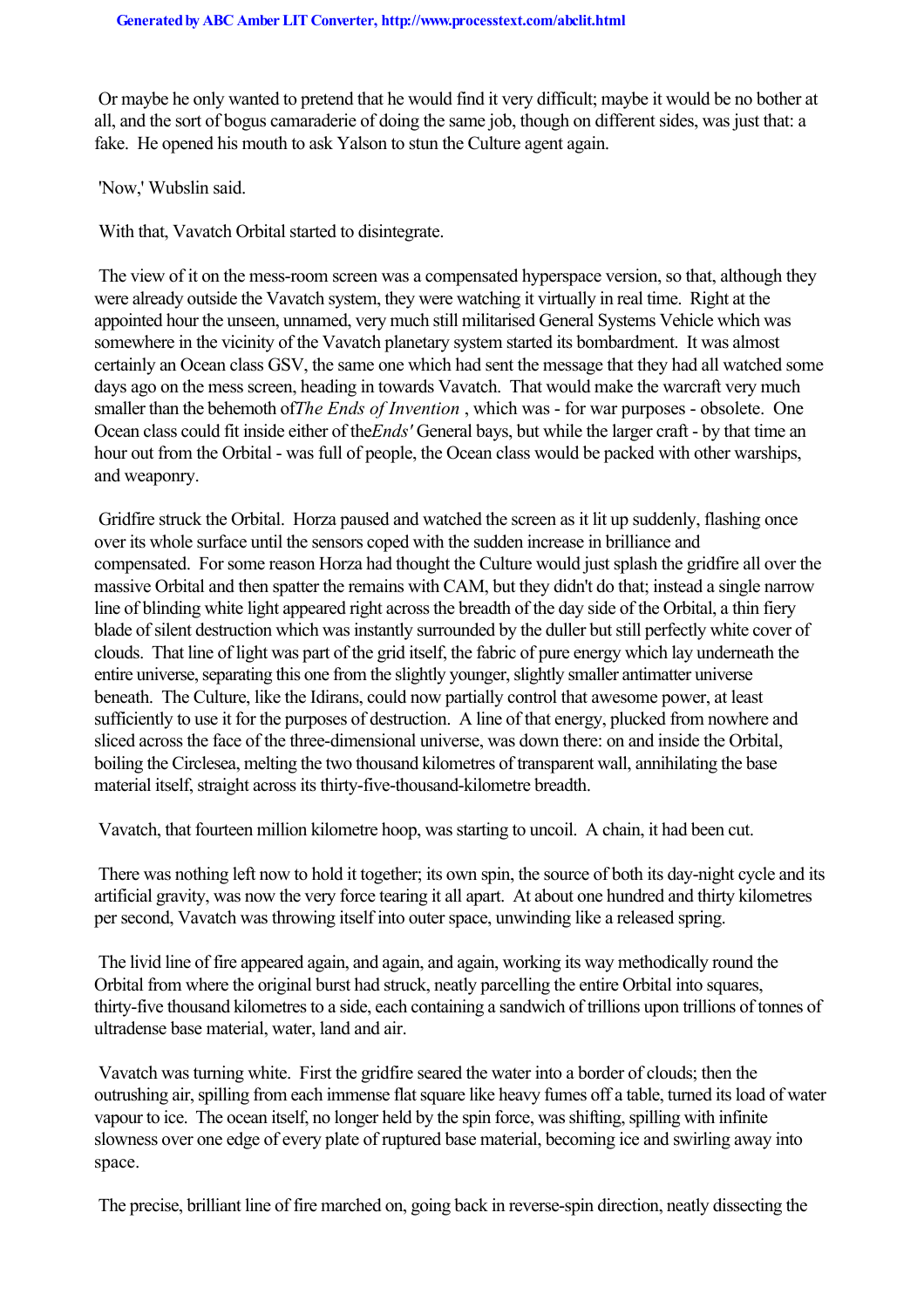still curved, still spinning sections of the Orbital with its sudden, lethal flashes of light - light from outside the normal fabric of reality.

 Horza remembered what Jandraligeli had called it, back when Lenipobra had been enthusing about the **destruction** 

 'The weaponry of the end of the universe,' the Mondlidician had said. Horza watched the screen and knew what the man had meant.

 It was all going. All of it. The wreck of the*Olmedreca* , the tabular berg it had collided with, the wreck of the*CAT* 's shuttle, Mipp's body, Lenipobra's, whatever was left of Fwi-Song's corpse, Mr First's... the living bodies of the other Eaters - if they hadn't been rescued, or had still refused... the Damage game arena, the docks and Kraiklyn's dead body, the hovercraft... animals and fishes, birds, germs, all of it: everything flash-burned or flash-frozen, suddenly weightless, spinning into space, going, dying.

 The relentless line of fire completed its circuit of the Orbital, back almost to where it had started. The Orbital was now a rosette of white flat squares backing slowly away from each other towards the stars: four hundred separate slabs of quickly freezing water, silt, land and base material, angling out above or underneath the plane of the system's planets like flat square worlds themselves.

 There was a moment of grace then, as Vavatch died in solitary, blazing splendour. Then at its dark centre, another blazing star patch rose, bursting white as the Hub was struck with the same terrible energy which had smashed the world itself.

Like a target, then, Vavatch blazed.

 Just as Horza thought that the Culture would be content with that, the screen lit up once more. Everyone of those flat cards, and the Hub, of the exploded Orbital blazed once with an icy, sparkling brilliance as though a million tiny white stars were shining through each shattered piece.

 The light faded, and those four hundred expanses of flat worlds with their centre Hub were gone, replaced by a grid of diced shapes, each exploding away from the others as well as from the rest of the disintegrating Orbital.

 Those pieces flashed, too, bursting slowly with a billion pinpricks of light which, when they faded, left debris almost too small to make out.

 Vavatch was now a swollen and spiralled disc of flashing, glittering splinters, expanding very slowly against the distant stars like a ring of bright dust. The glinting, sparkling centre made it look like some huge, lidless and unblinking eye.

 The screen flashed one final time. No single points of light could be made out this time. It was as though the whole now vague but bloated image of the shattered circular world glowed with some internal heat, making a torus-shaped cloud out of it, a halo of white light with a fading iris at its centre. Then the show was over, and only the sun lit up the slowly blooming nimbus of the annihilated world.

 On other wavelengths there would probably be a lot still to see, but the mess-room screen was on normal light. Only the Minds, only the starships, would see the whole destruction perfectly; only they would be able to appreciate it for all that it had to offer. Of the entire range of the electromagnetic spectrum, the unaided human eye could see little more than one per cent: a single octave of radiation out of an immense long keyboard of tones. The sensors on a starship would see everything, right across that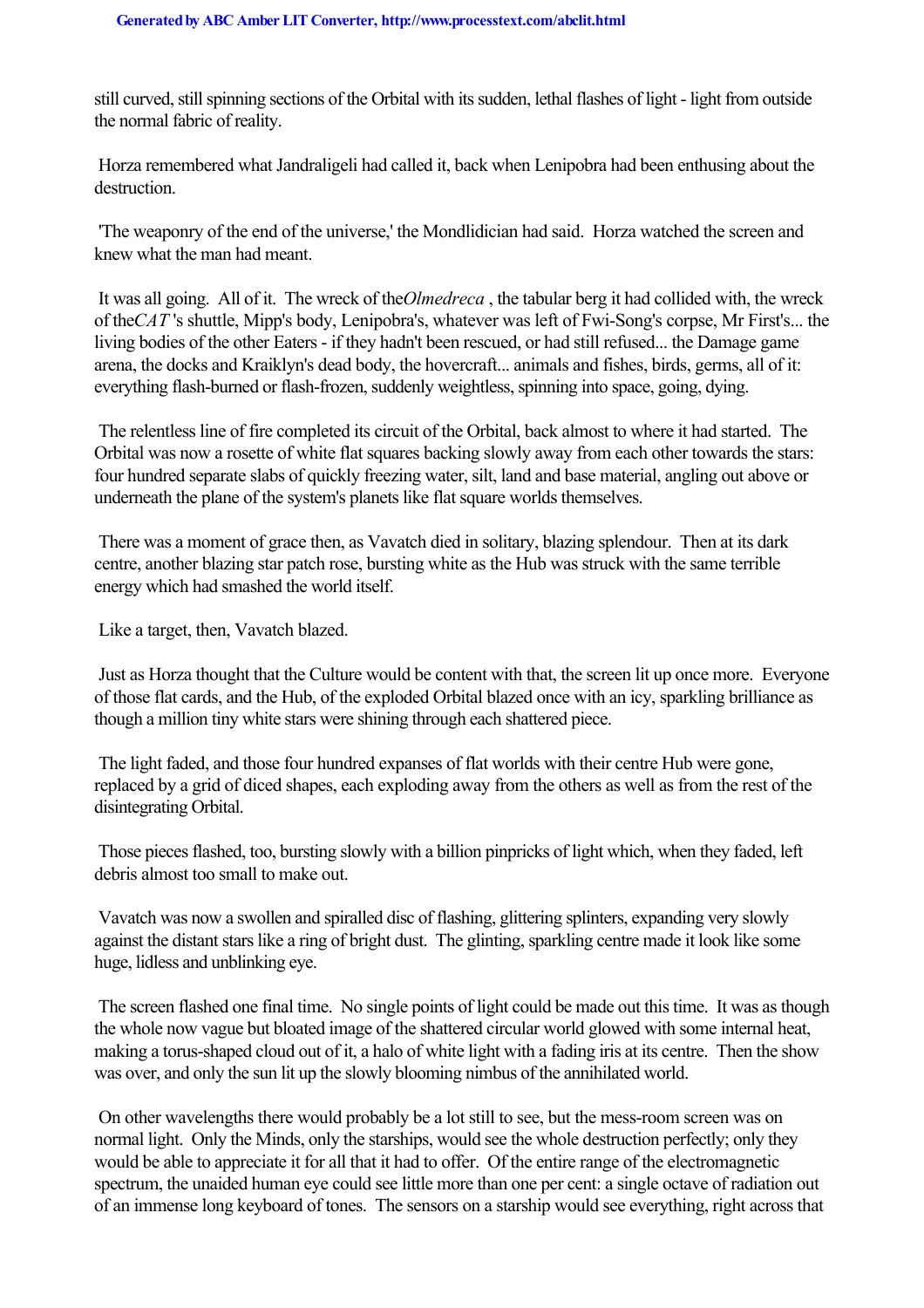spectrum, in far greater detail and at a much slower apparent speed. The whole display that was the Orbital's destruction was, for all its humanly perceivable grandeur, quite wasted on the animal eye. A spectacle for the machines, thought Horza; that was all it was. A sideshow for the damn machines.

 'Chicel...' Dorolow said. Wubslin exhaled loudly and shook his head. Yalson turned and looked at Horza. Aviger stayed with his head turned to the screen.

'Amazing what one can accomplish when one puts one's mind to it, eh... Horza?'

At first, stupidly, he thought that Yalson had said it, but of course it was Balveda.

 She brought her head up slowly. Her deep, dark eyes were open; she looked groggy, and her body still sagged against the webbing of the seat straps. The voice had been clear and steady, though.

 Horza saw Yalson reaching for the stun gun on the table. She reached out and brought the gun closer to her but left it lying on the table. She was looking suspiciously at the Culture agent. Aviger and Dorolow and Wubslin were staring at her, too.

 'Are the batteries on that stun gun running down?' Wubslin said. Yalson was still looking at Balveda, her eyes narrowed.

'You're a little confused, Gravant, or whoever you are,' Yalson said. 'That's Kraiklyn.'

 Balveda smiled at Horza. He left his face blank. He didn't know what to do. He was exhausted, worn out. It was too much of an effort. Let what was going to happen, happen. He'd had enough of deciding. 'Well,' Balveda said to him, 'are you going to tell them, or shall I?'

 He said nothing. He watched Balveda's face. The woman drew a deep breath and said, 'Oh all right, I'll tell them.' She turned to Yalson. 'His name is Bora Horza Gobuchul, and he's impersonating Kraiklyn. Horza's a Changer from Heibohre and he works for the Idirans. Has done for the last six years. He's Changed to*become* Kraiklyn. I imagine your real leader is dead. Horza probably killed him, or at least left him somewhere in or around Evanauth.

 'I'm very sorry.' She looked around the others, including the small drone. 'But unless I'm much mistaken we're all taking a little trip to a place called Schar's World. Well, you are, anyway. I have a feeling my own journey might be a little shorter - and infinitely longer.' Balveda smiled ironically at Horza.

 'Two?' the drone on the table said to nobody in particular. 'I'm stuck in a leaky museum-piece with*two* paranoid lunatics?'

 'You're not,' Yalson was saying, ignoring the machine and gazing at Horza. 'You're not, are you? She's lying.'

 Wubslin turned and looked at him. Aviger and Dorolow exchanged glances. Horza sighed and took his feet off the table, sitting a little straighter in his seat. He leaned forward and put his elbows on the table, his chin in his hands. He was watching, feeling, trying to gauge the mood of the various people in the room. He was aware of their distances, the tension in their bodies, and how much time he would need to get to the plasma pistol on his right hip. He raised his head and looked at all of them, settling his gaze on Yalson. 'Yes,' he said, 'I am.'

Silence filled the mess room. Horza waited for a reaction. Instead the sound of a door opening came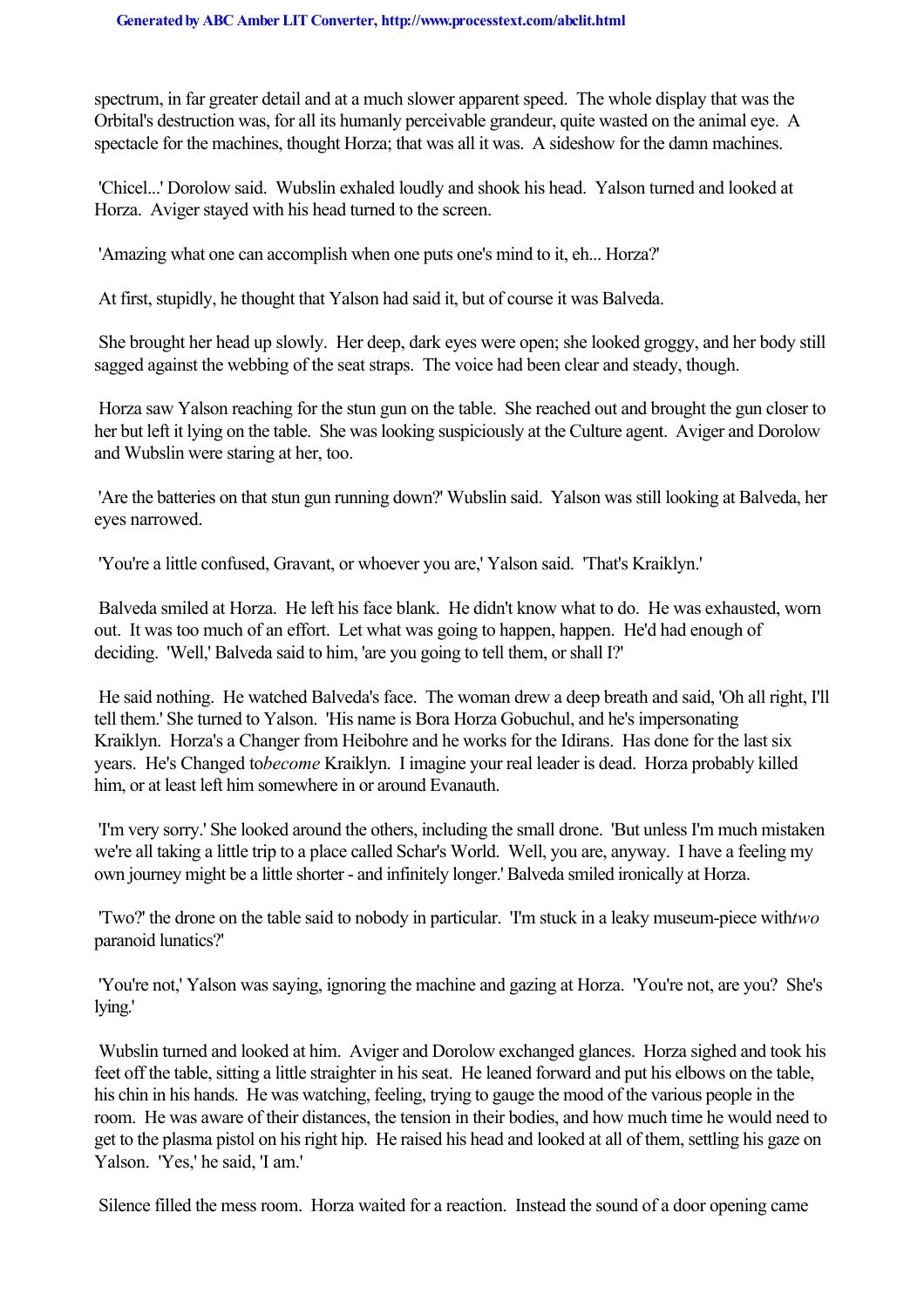from down the corridor through the accommodation section. They all looked at the doorway.

 Neisin appeared, wearing only a pair of grubby, stained shorts. His hair was sticking out in every direction, his eyes were slits, his skin was patchy with dry and moist areas, and his face was very pale. A smell of drink gradually worked its way through the mess. He looked round the room, yawned, nodded at them, pointed vaguely at some of the still uncleared debris lying around and said, 'This place is nearly in as big a mess as my cabin. You'd think we'd been manoeuvring or something. Sorry. Thought it was time to eat. Think I'll go back to bed.' He yawned again and left. The door closed.

 Balveda was laughing quietly. Horza could see some tears in her eyes. The others just looked confused. The drone said:

 'Well, Mr Observant there is probably the only person on this mobile asylum with an untroubled mind at the moment.' The machine turned on the table, scratching the surface as it faced Horza. 'Are you really claiming to be one of these fabled human impersonators?' it asked with a sneer in its voice.

Horza looked down the table, then into Yalson's wary, frowning eyes. 'That's what I am.'

'They're extinct,' Aviger said, shaking his head.

 'They're not extinct,' Balveda told him, her thin, finely moulded head turning briefly to the old man. 'But they're part of the Idiran sphere now; absorbed. Some of them always did support the Idirans, the rest either left or decided they might as well throw in their lot with them. Horza's one of the first lot. Can't stand the Culture. He's taking you all to Schar's World to kidnap a shipwrecked Mind for his Idiran masters. A Culture Mind. So that the galaxy will be free from human interference and the Idirans can have a free run at-'

'All right, Balveda,' Horza said. She shrugged.

 '*You're*Horza,' Yalson said, pointing at him. He nodded. She shook her head. 'I don't believe it. I'm starting to come round to the drone's way of thinking; you're both crazy. You took a nasty blow to the head, Kraiklyn, and you, lady' - she looked at Balveda - 'have had your brains scrambled by this thing.' Yalson picked up the stun gun and then put it down again.

 'I don't know,' Wubslin said, scratching his head and looking at Horza as though he was some sort of exhibit. 'I thought the captain seemed a bit strange. I couldn't imagine him doing what he just did in the GSV.'

'What did you do, Horza?' Balveda said. 'I seem to have missed something. How*did* you get away?'

'I flew out, Balveda. Used the fusion motors and the laser and blasted out.'

 'Really?' Balveda laughed again, throwing her head back. She went on laughing, but her laughter was a little too loud, and the tears were coming too quickly to her eyes. 'Ho ho. Well, I am impressed. I thought we had you.'

'When did you find out?' he asked her quietly. She sniffed and tried to wipe her nose on her shoulder.

 'What? That you weren't Kraiklyn?' She played her tongue along her top lip. 'Oh, just before you came aboard. We had a microdrone pretending to be a fly. It was programmed to land on anybody approaching the ship while it was in the Smallbay and take a skin cell or hair or something away with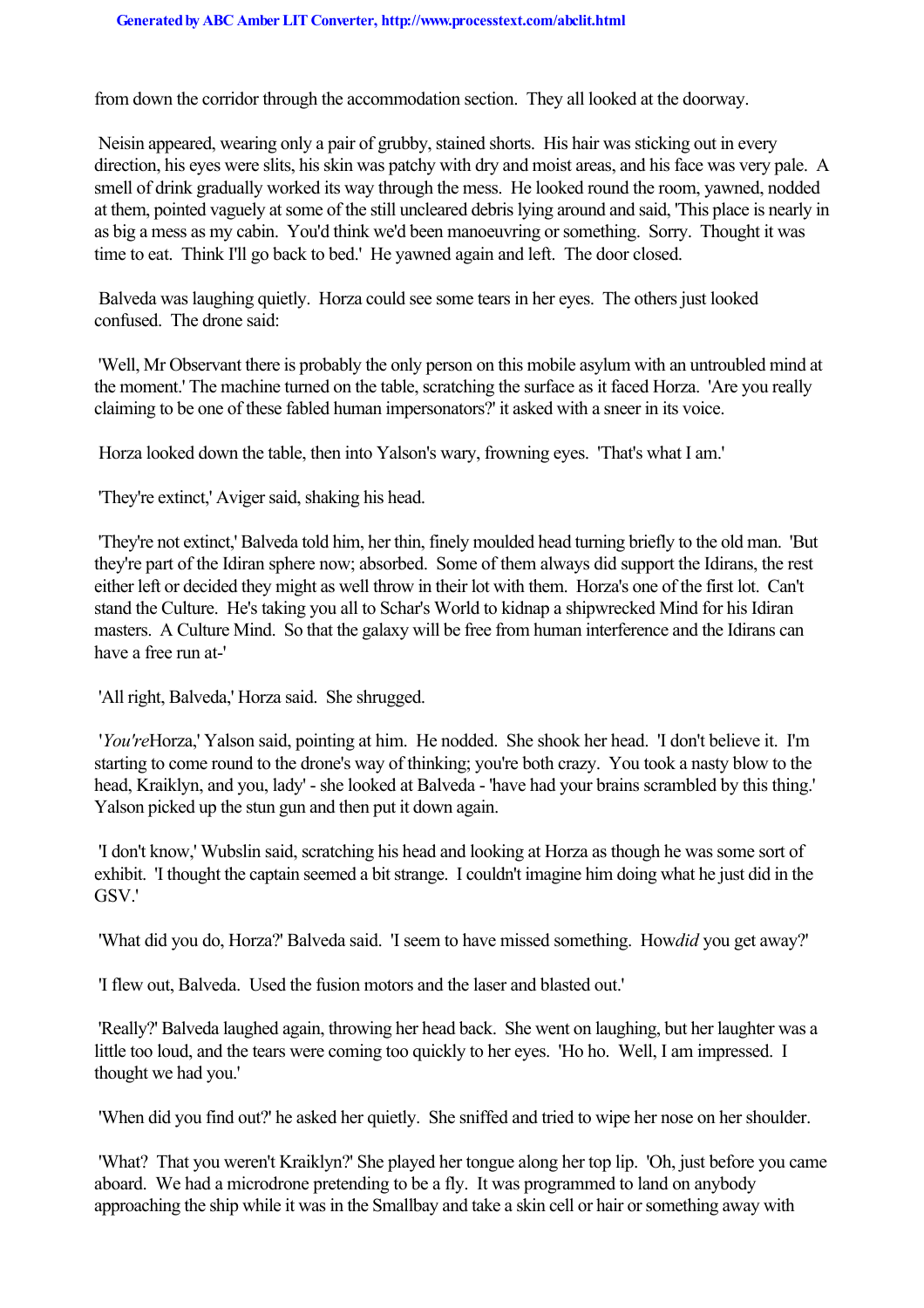it. We identified you from your own chromosomes. There was another agent outside; he must have used his effector on the bay controls when he monitored you starting to get ready to leave. I was supposed to... do whatever I could if you appeared. Kill you, capture you, disable the ship: anything. But they didn't tell me until too late. They knew somebody might overhear if they warned me, but they must have started to get worried.'

 'That was the noise you heard from her kitbag,' Horza told Yalson, 'just before I zapped her.' He looked back at Balveda. 'I got rid of the gear, by the way, Balveda. Dumped it all through the vactubes. Your bomb went off.'

 Balveda seemed to sag a little further in her seat. He guessed that she had been hoping her gear was on board. At the very least she might have been hoping the bomb had still to be triggered and that, while she would die, she would not die in vain, or alone.

'Oh yes,' she said, looking down at the table, 'the vactubes.'

'What about Kraiklyn?' Yalson asked.

'He's dead,' Horza said. 'I killed him.'

 'Oh well,' Yalson tutted, and rapped her fingers on the table surface. 'That's that. I don't know if you two really are mad or if you're telling the truth; both possibilities are pretty awful.' She looked from Balveda to Horza, raising her eyebrows at the man and saying, 'By the way, if you really are Horza, it's a lot less pleasant to see you back than I thought it was going to be.'

'I'm sorry,' he told her. She turned her head away from him.

 'I still think the best thing to do is to head back for*The Ends of Invention* and lay the whole thing before the authorities.' The drone rose fractionally above the surface of the table and looked round at them all. Horza leant forward and tapped its casing. It faced him.

 'Machine,' he said, 'we're going to Schar's World. If you want to go back to the GSV I'll gladly put you in a vactube and let you make your own way back. But you mention returning and getting a fair trial one more time and I'm going to blast your synthetic fucking brains out, understand?'

 'How*dare* you speak to me like that!' the drone bellowed. 'I'll have you know I am an Accredited Free Construct, certified sentient under the Free Will Acts by the Greater Vavatch United Moral Standards Administration and with full citizenship of the Vavatch Heterocracy. I am near to paying off my Incurred Generation Debt, when I'll be free to do*exactly* what I like, and have already been accepted for a degree course in applied paratheology at the University of-'

 'Will you shut your goddamn... speaker and*listen* ?' Horza shouted, breaking into the machine's breathless monologue. 'We're not on Vavatch, and I don't care how god-damn smart you are, or how many qualifications you've got. You're on this ship and you do as I say. You want to get off? Get off now and float back to whatever's left of your precious fucking Orbital. Stay, and you obey orders. Or get junked.'

'Those are my choices?'

'Yes. Use some of your accredited free will and decide right now.'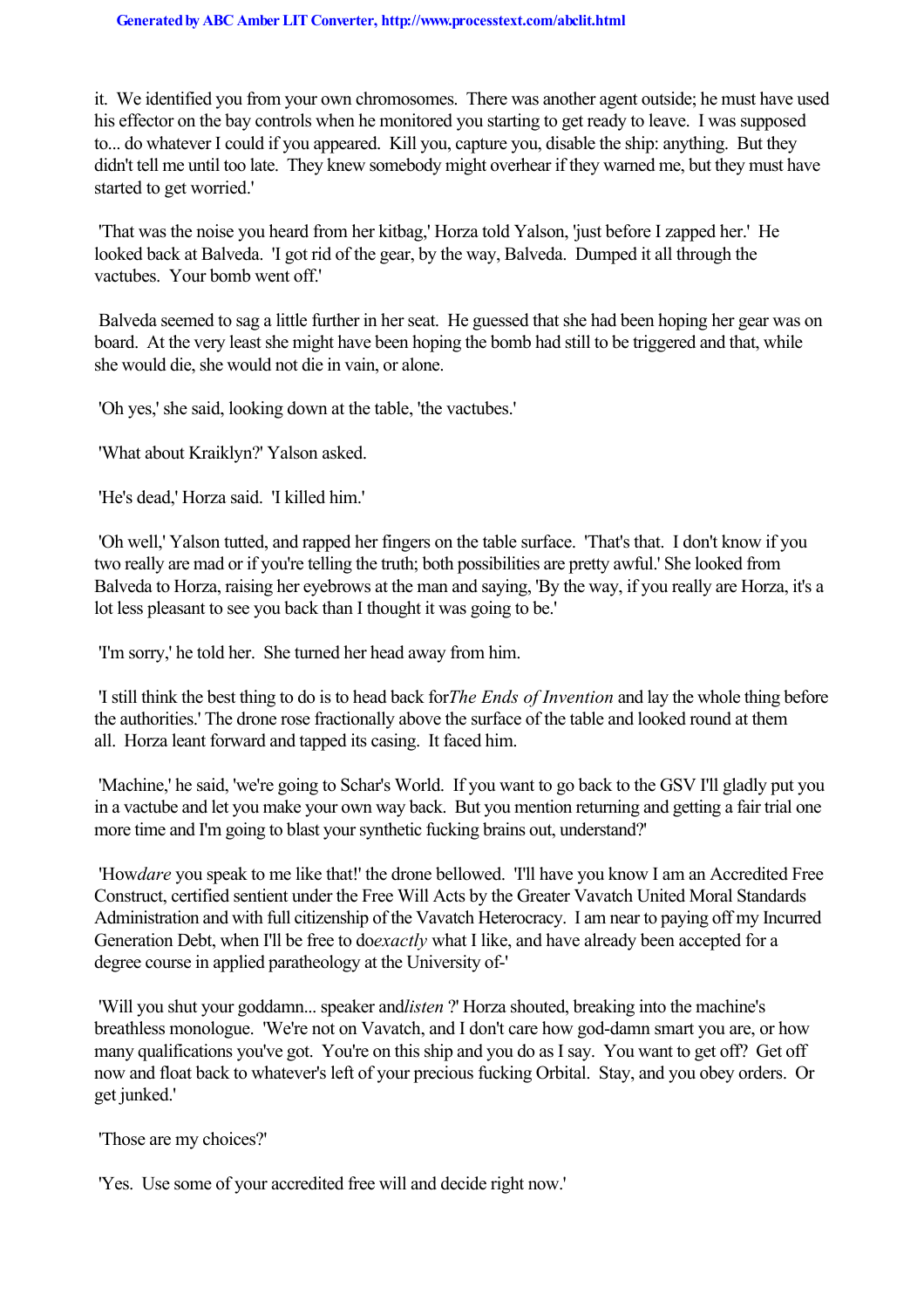## **Generated by ABC Amber LIT Converter, <http://www.processtext.com/abclit.html>**

'I...' The drone rose from the table, then sank again. 'Hmm,' it said. 'Very well. I shall stay.'

'And obey all orders.'

'And obey all orders...'

'Good, at-'

' within reason'

'Machine,' Horza said, reaching for the plasma pistol.

 'Oh good grief, man!' the drone exclaimed. 'What do you want? A*robot* ?' Its voice sneered. 'I don't have an Off button on my reasoning functions; I can't choose*not* to have free will. I could quite easily swear to obey all orders regardless of the consequences; I could vow to sacrifice my life for you if you asked me to; but I'd be lying, so that I could live.

 'I swear to be as obedient and faithful as any of your human crew... in fact as the*most* obedient and faithful of them. For pity's sake, man, in the name of all reason, what more can you ask?'

Sneaky bastard.Horza thought. 'Well,' he said, 'I suppose that will just have to do. Now, can-'

 'But I am obliged to serve immediate notice on you that under the terms of my Retrospective Construction Agreement, my Incurred Generation Debt Loan Agreement and my Employment Contract, your forcible removal of myself from my place of work makes you liable for the servicing of said debt until my return, as well as risking civil and criminal proceedings-'

'Fucking hell, drone,' Yalson interrupted. 'Sure it wasn't law you were going to study?'

'I take full responsibility, machine,' Horza told it. 'Now,*shut-* ,'

'Well, I hope you're properly insured,' the drone muttered.

'-*up*!'

'Horza?' Balveda said.

 'Yes, Perosteck?' He turned to her with a sense of relief. Her eyes were glittering. She licked her top lip again, then looked back at the surface of the table, her head down. 'What about me?'

 'Well,' he said slowly, 'it did cross my mind to blow you out a vactube...' He saw her tense. Yalson, too: she turned in her seat to face him, clenching her fists and opening her mouth. Horza went on, '... But you may be of some use yet, and... oh, call it sentiment.' He smiled. 'You'll have to behave, of course.'

 Balveda looked up at him. There was hope in her eyes, but also the piteousness of those who don't want to hope too soon. 'You mean that, I hope,' she said quietly. Horza nodded.

 'I mean it. I couldn't possibly get rid of you anyway, before I find out how the hell you got off*The Hand of God* .'

Balveda relaxed, breathing deeply. When she laughed it was softly. Yalson was looking with a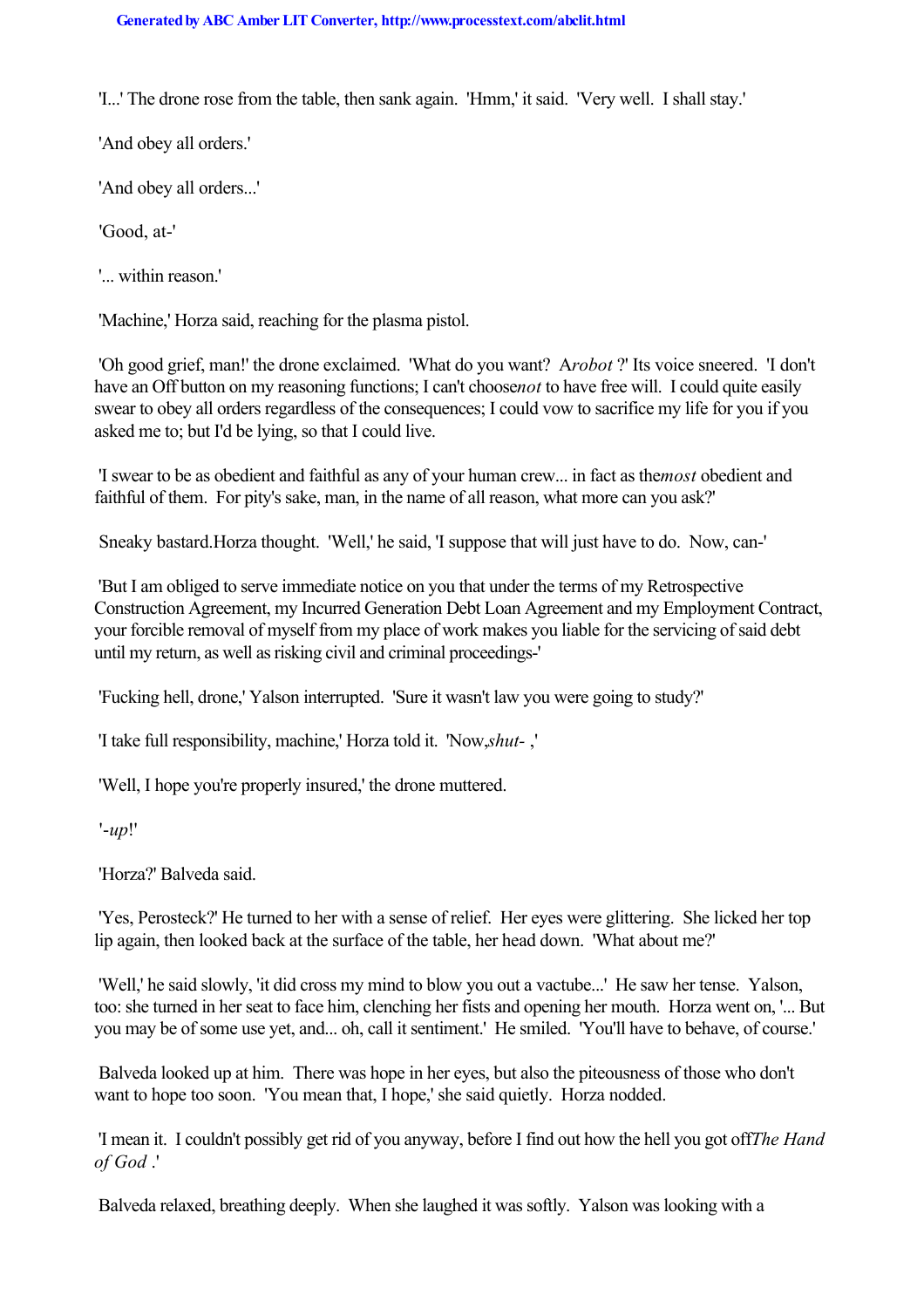jaundiced expression at Horza and still rapping her fingers on the table. 'Yalson,' Horza said, 'I'd like you and Dorolow to take Balveda and... strip her. Take her suit and everything else off.' He was aware of them all looking at him. Balveda was arching her eyebrows with faked shock. He went on, 'I want you to take the surgery equipment and run every sort of test you can on her once she's naked to make sure she hasn't got any skin pouches, implants or prosthetics; use the ultrasound and the X-ray gear and the NMR and anything else we've got. Once you've done that you can find something for her to wear. Put her suit in a vactube and dump it. Also any jewellery or other personal possessions of any sort or size, regardless of how innocent they may look.'

 'You want her washed and anointed, put in a white robe and placed on a stone altar, too?' Yalson said acidly. Horza shook his head.

 'I want her clean of anything, anything at all that could be used as a weapon or that could turn into one. The Culture's latest gadgetry for the Special Circumstancers includes things called memoryforms; they might looked like a badge, or a medallion...' He smiled at Balveda, who nodded back wryly, '... or anything else. But do a certain something to them - touch them in the right place, make them wet, speak a certain word - and they become a communicator, a gun or a bomb. I don't want to risk there being anything more dangerous than Ms Balveda herself on board.'

'What about when we get to Schar's World?' Balveda said.

'We'll give you some warm clothes. If you wrap up well, you'll be all right. No suit, no weapons.'

 'And the rest of us?' asked Aviger. 'What are we supposed to do when you get to this place? Assuming they'll let you in, which I doubt.'

 'I'm not sure yet,' Horza said truthfully. 'Maybe you'll have to come with me. I'll have to see what I can do about the ship's fidelities. Possibly you'll all be able to stay on board; perhaps you'll all have to hit dirt with me. However, there are some other Changers there, people like myself but not working for the Idirans. They should be able to look after you if I'm to be gone for any amount of time. Of course,' he said, looking at Yalson, 'if any of you want to come along with me, I'm sure that we can treat this as a normal operation in terms of share-outs and so forth. Once I'm finished with the*CAT* , those of you who so desire may want to take it over for yourselves, run it any way you like; sell it if you want; it's up to you. At any rate, you'll all be free to do as you wish, once I've accomplished my mission on Schar's World - or done my best to, at least.'

 Yalson had been looking at him, but now she turned away, shaking her head. Wubslin was looking at the deck. Aviger and Dorolow stared at each other. The drone was silent.

 'Now,' Horza said, rising stiffly, 'Yalson and Dorolow, if you wouldn't mind seeing to Ms Balveda...' With a show of some reluctance, Yalson sighed and got up. Dorolow started to undo some of the restraining straps around the Culture agent's body. 'And do be*very* careful with her,' Horza continued. 'Keep one person well away from her with the gun pointed in her direction the whole time, while the other does the work.'

 Yalson muttered something under her breath and leaned to pick up the stun gun from the table. Horza turned to Aviger. 'I think somebody should tell Neisin about all the excitement he's missed, don't you?' Aviger hesitated, then nodded.

 'Yes, Kraik-' He stopped, spluttered, then said no more. He got up from his seat and went quickly down the corridor towards the cabins.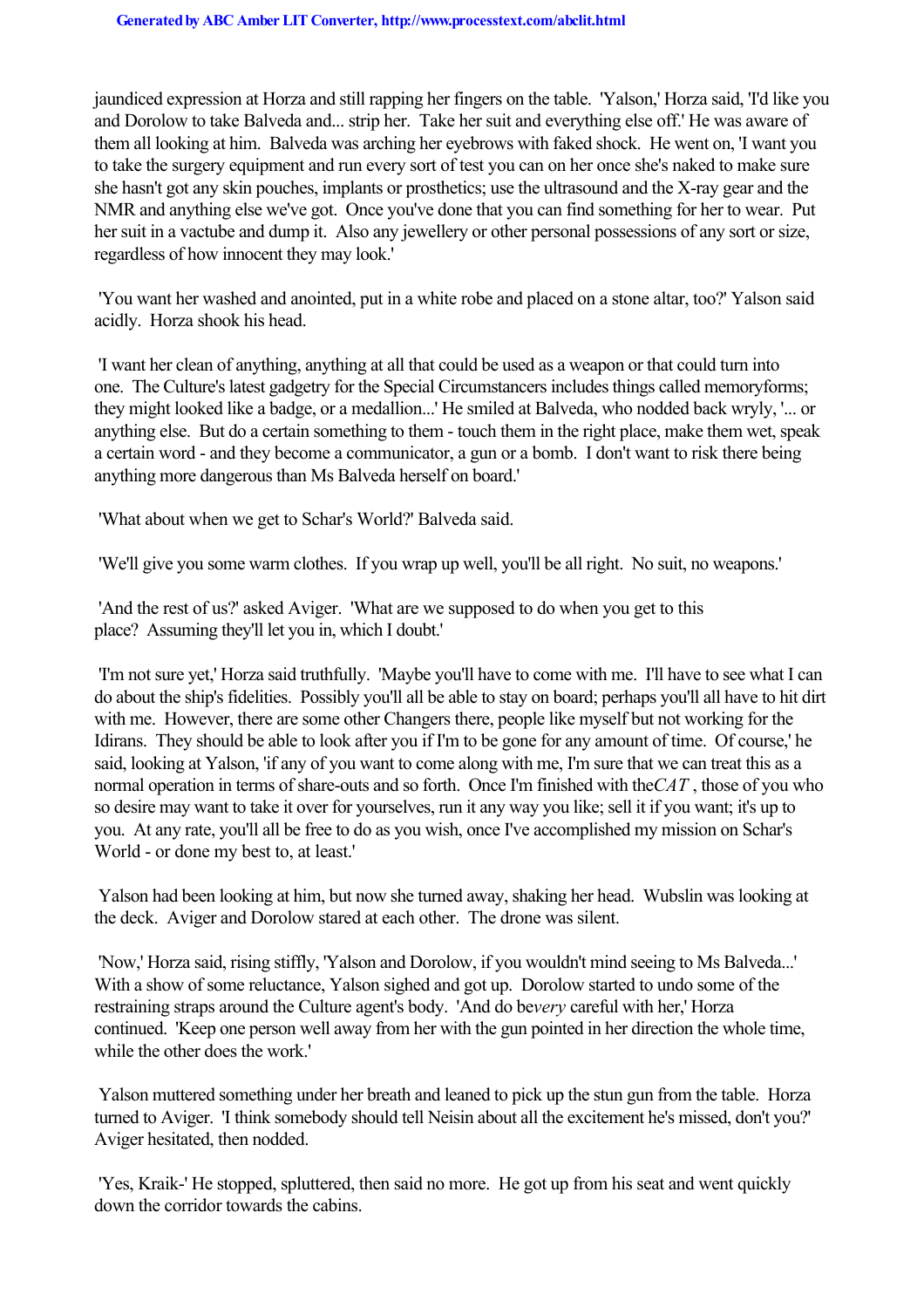'I think I'll open up the forward compartments and have a look at the laser, Kraiklyn, if that's all right with you,' Wubslin said. 'Oh, I mean Horza.' The engineer stood, frowning and scratching his head. Horza nodded. Wubslin found a clean undamaged beaker and took a cold drink from the dispenser, then went down the corridor through the accommodation section.

 Dorolow and Yalson had freed Balveda. The tall, pale-skinned Culture woman stretched, closing her eyes and arching her neck. She ran a hand through her short red hair. Dorolow watched warily. Yalson held the stun gun. Balveda flexed her shoulders, then indicated she was ready.

'Right,' Yalson said, waving Balveda forward with the gun. 'We'll do this in my cabin.'

 Horza stood up to let the three women by. As Balveda passed, her long, easy stride unencumbered by the light suit, he said, 'How*did* you get off*The Hand of God* , Balveda?'

 She stopped and said, 'I killed the guard and then sat and waited, Horza. The GCU managed to take the cruiser intact. Eventually some nice soldier drones came and rescued me.' She shrugged.

 'Unarmed, you killed an Idiran in full battle armour and toting a laser?' Horza said sceptically. Balveda shrugged again.

'Horza, I didn't say it was easy.'

'What about Xoralundra?' Horza asked through a grin.

 'Your old Idiran friend? Must have escaped. A few of them did. At any rate, he wasn't among the dead or captured.'

 Horza nodded and waved her by. Followed by Yalson and Dorolow, Perosteck Balveda went down the corridor to Yalson's cabin. Horza looked at the drone sitting on the table.

'Think you can make yourself useful, machine?'

 'I suppose, as you obviously intend to keep us all here and take us to this unattractive-sounding rockball on the edge of nowhere, I might as well do what I can to make the journey as safe as possible. I'll help with the vessel's maintenance, if you like. I would prefer, though, if you called me by my name, and not just by that word you manage to make sound like an expletive: "machine". I am*called* Unaha-Closp. Is it asking too much for you to address me as such?'

 'Why, certainly not, Unaha-Closp,' Horza said, trying to look and sound sufficiently bogus in his abjection. 'I shall most assuredly ensure that I call you that in future.'

 'It might,' the drone said, rising from the table to the level of Horza's eyes, 'seem amusing to you, but it matters to me. I am not just a computer, I am a drone. I am conscious and I have an individual identity. Therefore I have a name.'

'I told you I'd use it,' Horza said.

 'Thank you. I shall go and see if your engineer needs any help inspecting the laser housing.' It floated to the door. Horza watched it go.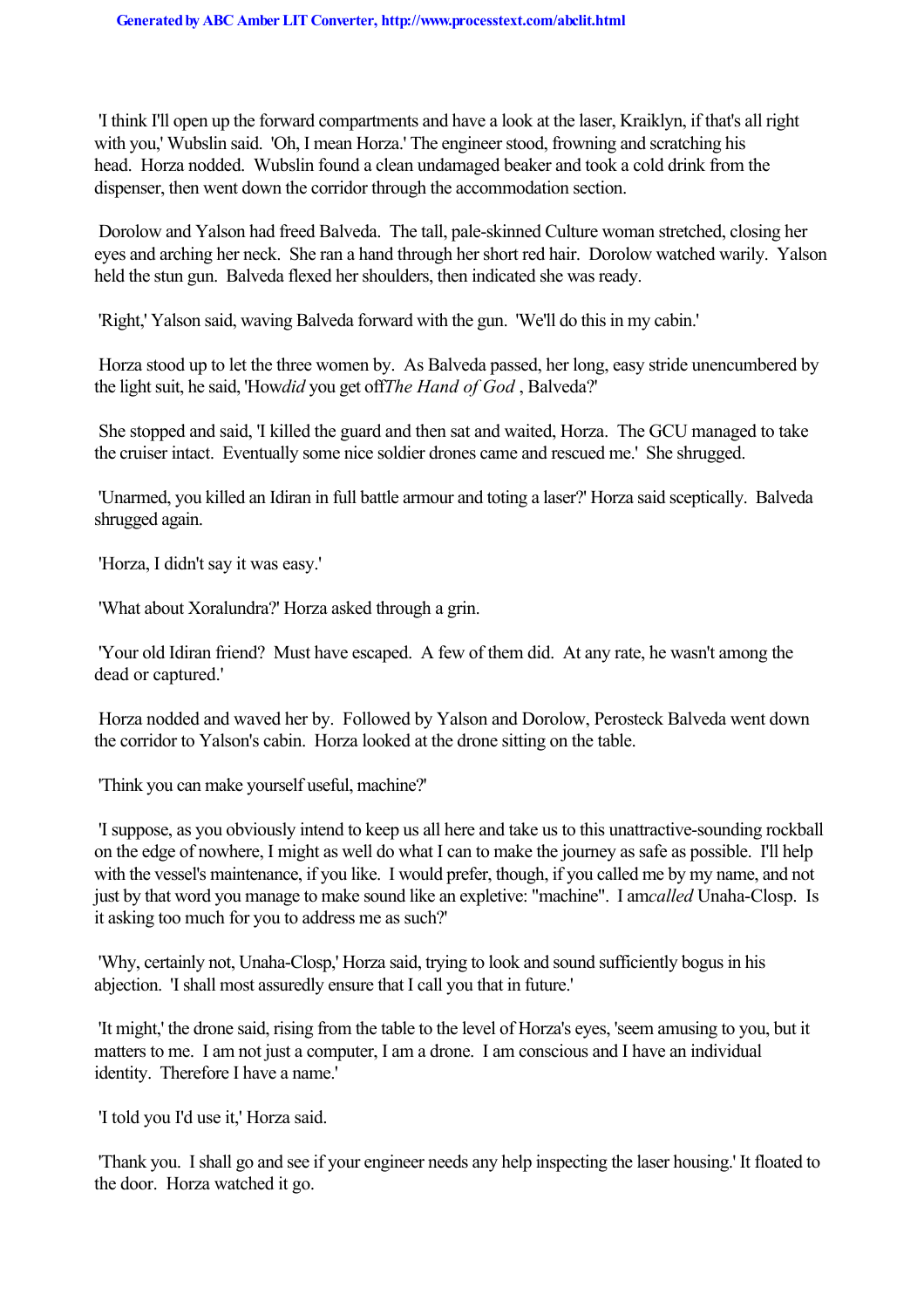He was alone. He sat down and looked at the screen, down at the far end of the mess. The debris that had been Vavatch glowed with a barren glare; that vast cloud of matter was still visible. But it was cooling, dead and spinning away; becoming less real, more ghostly, less substantial all the time.

 He sat back and closed his eyes. He would wait a while before going to sleep. He wanted to give the others time to think about what they had found out. They would be easier to read then; he would know if he was safe for the moment or whether he would have to watch them all. He also wanted to wait until Yalson and Dorolow had finished with Balveda. The Culture agent might be biding her time, now she thought she had longer to live, but she might still try something. He wanted to be awake in case she did. He still hadn't decided whether to kill her now or not, but at least he, too, now had time to think.

 The*Clear Air Turbulence* completed its last programmed course correction, swinging its nose towards the Glittercliff face; not in the precise direction of the Schar's World star, but onto the general bearing.

 Behind it, still expanding, still radiating, still slowly dissolving in the system to which it had given its name, the unnumbered twinkling fragments of the Orbital called Vavatch blew out towards the stars, drifting on a stellar wind that rang and swirled with the fury of the world's destruction.

Horza sat alone in the mess room a little longer, watching the remnants dissipate.

 Light against the darkness, a fat torus of nothing, just debris. An entire world just wiped out. Not merely destroyed - the very first cut of the Grid energies would have been enough to do that - but obliterated, taken carefully, precisely, artistically apart; annihilation made into an aesthetic experience. The arrogant grace of it, the absolute-zero coldness of that sophisticated viciousness... it impressed almost as much as it appalled. Even he would admit to a certain reluctant admiration.

 The Culture had not wasted its lesson to the Idirans and the rest of the galactic community. It had turned even that ghastly waste of effort and skill into a thing of beauty... But it was a message it would regret, Horza thought, as the hyper-light sped and the ordinary light crawled through the galaxy.

 This was what the Culture offered, this was its signal, its advertisement, its legacy: chaos from order, destruction from construction, death from life.

 Vavatch would be more than its own monument; it would commemorate, too, the final, grisly manifestation of the Culture's lethal idealism, the overdue acknowledgement that not only was it no better than any other society, it was much, much worse.

 They sought to take the unfairness out of existence, to remove the mistakes in the transmitted message of life which gave it any point or advancement (a memory of darkness swept through him, and he shivered)... But theirs was the ultimate mistake, the final error, and it would be their undoing.

 Horza considered going to the bridge to switch the view on the screen to real space, and so see the Orbital intact again, as it had been a few weeks before when the real light the*CAT* was now travelling through had left the place. But he shook his head slowly, though there was nobody there to see, and watched the quiet screen at the far end of the disordered and deserted room instead.

State of play: two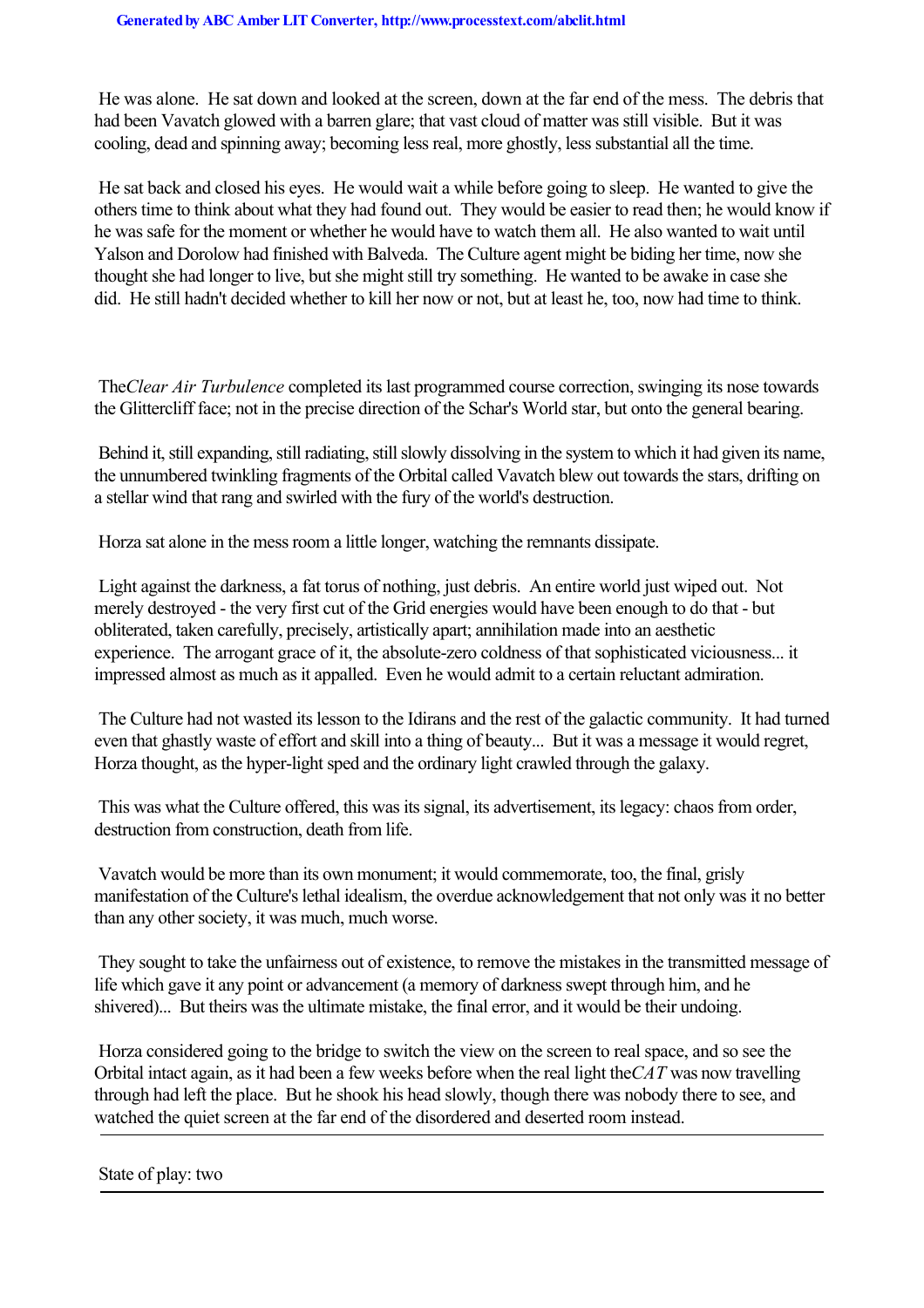The yacht dropped anchor within a wooded bay. The water was clear, and ten metres beneath the sparkling waves the sandy floor of the anchorage was visible. Tall everblues were spread in a rough crescent around the small inlet, their dusty-looking roots sometimes visible on the ochre sandstone they clung to. There were some small cliffs of the same rock, sprinkled with bright flowers and overlooking golden beaches. The white yacht, its long reflection flickering on the water like a silent flame, feathered its tall sails and swung slowly into the faint breeze coming through one arm of the woods and over the cupped bay.

 People took small canoes or dinghies to the shore, or jumped into the warm water and swam. Some of the ceerevells, which had escorted the yacht on its voyage from its home port, stayed to play in the bay; their long red bodies slipped through the water under and around the vessel's hull, and their snorting breath echoed from the low cliffs facing the water. Sometimes they nudged the boats heading for the shore, and a few of the swimmers played with the sleek animals, diving to swim with them, touch them, hold onto them.

 The shouts of the people in the boats drew gradually further away. They beached the small craft and disappeared into the woods, going to explore the uninhabited island. The small waves of the inland sea lapped at the disturbed sand.

 Fal 'Ngeestra sighed and, after walking once around the yacht, sat down near the stem on a padded seat. She played absently with one of the ropes tied between the stanchions, rubbing it with her hand. The boy who had been talking to her during the morning, when the yacht was sailing slowly out from the mainland towards the islands, saw her sitting there, and came to talk to her.

 'Aren't you going to look at the island?' he said. He was very thin and light looking. His skin was a deep, almost golden yellow. There was a sheen about it which made Fal think of a hologram because it looked somehow deeper than his skinny arms and legs were thick.

 'I don't feel like it,' Pal said. She hadn't wanted the boy to talk to her earlier and she didn't want to talk to him now. She was sorry she'd agreed to come on the cruise.

 'Why not?' the boy said. She couldn't remember his name. She hadn't been paying attention when he started talking to her, and she wasn't even sure he had told her his name, though she assumed he had.

'I just don't.' She shrugged. She wasn't looking at him.

 'Oh,' he said. He was silent for a while. She was aware of the sunlight reflecting from his body, but she still didn't turn to look at him. She watched the distant trees, the waves, the ruddy bodies of the ceerevells hump-backing on the surface of the water as they rose to vent and then dive again. The boy said, 'I know how you feel.'

'Do you?' she said, and turned to look at him. He looked a little surprised. He nodded.

'You're fed up, aren't you?'

'Maybe,' she said, looking away again. 'A little bit.'

'Why does that old drone follow you about everywhere?'

She darted a glance at the boy. Jase was below decks just then, getting a drink for her. It had come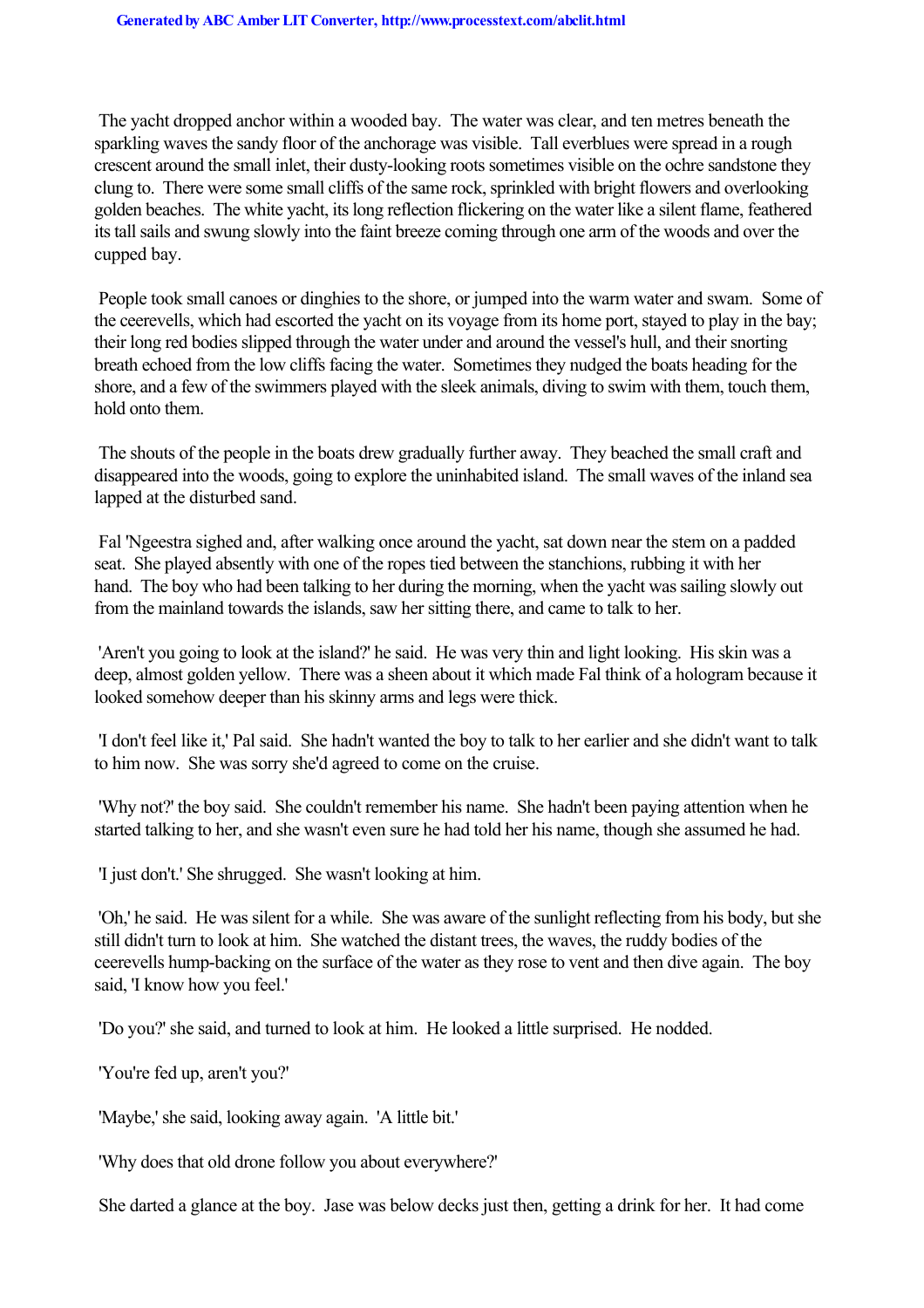aboard at the port with her and had stayed not too far away all the time - the hovering, protective way it usually did. She shrugged again and watched a flock of birds rise from the interior of the island. They called and dipped and wheeled in the air. 'It looks after me,' she said. She stared at her hands, watching the sunlight reflect from her nails.

'Do you need looking after?'

'No.'

'Then why does it look after you?'

'I don't know.'

 'You're very mysterious, you know,' he said. She wasn't looking, but she thought she heard a smile in his voice. She shrugged soundlessly. 'You're like that island,' he said. 'You're strange and mysterious like it is.'

 Fal snorted and tried to look scathing; then she saw Jase appearing from a doorway, carrying a glass. She got up quickly, followed by the boy, walked down the deck, and met the old drone, taking the glass from it and smiling at it gratefully. She buried her face in the container and sipped at the drink, looking out through the glass at the boy.

 'Well, hello, young man,' Jase said. 'Aren't you going to have a look at the island?' Fal wanted to kick the machine because of its hearty voice and the way it had said almost what the boy had said to her.

'I might,' the boy said, looking at her.

 'You should,' Jase said, starting to float towards the stern. The old machine extended a curved field, like a shadow without something to cast it, out from its casing and round the boy's shoulders. 'By the way, I couldn't help overhearing you when you were talking earlier,' it said, gently guiding the boy down the deck. His golden head turned over his shoulder to look at Fal, who was still drinking her drink very slowly, and just starting to follow Jase and the boy, a couple of paces behind. The boy looked away from her and towards the drone at his side, which was saying, 'You were talking about not getting into Contact...'

 'That's right.' The boy's voice was suddenly defensive. 'I was talking about that, so?' Fal continued to walk behind the drone and the boy. She smacked her lips. Ice in the glass clinked.

'You sounded bitter,' Jase said.

'I'm*not* bitter,' the boy said quickly. 'I just think it isn't fair, that's all.'

 'That you weren't picked?' Jase asked. They were approaching the seats round the stern where Fal had sat a few minutes earlier.

 'Well, yes. It's all I've ever wanted, and I think they made a mistake. I know I'd be good. I thought with the war and all that they would need more people.'

'Well, yes. But Contact has far more applicants than it can use.'

'But I thought one of the things that they considered was how much you wanted to get in, and I know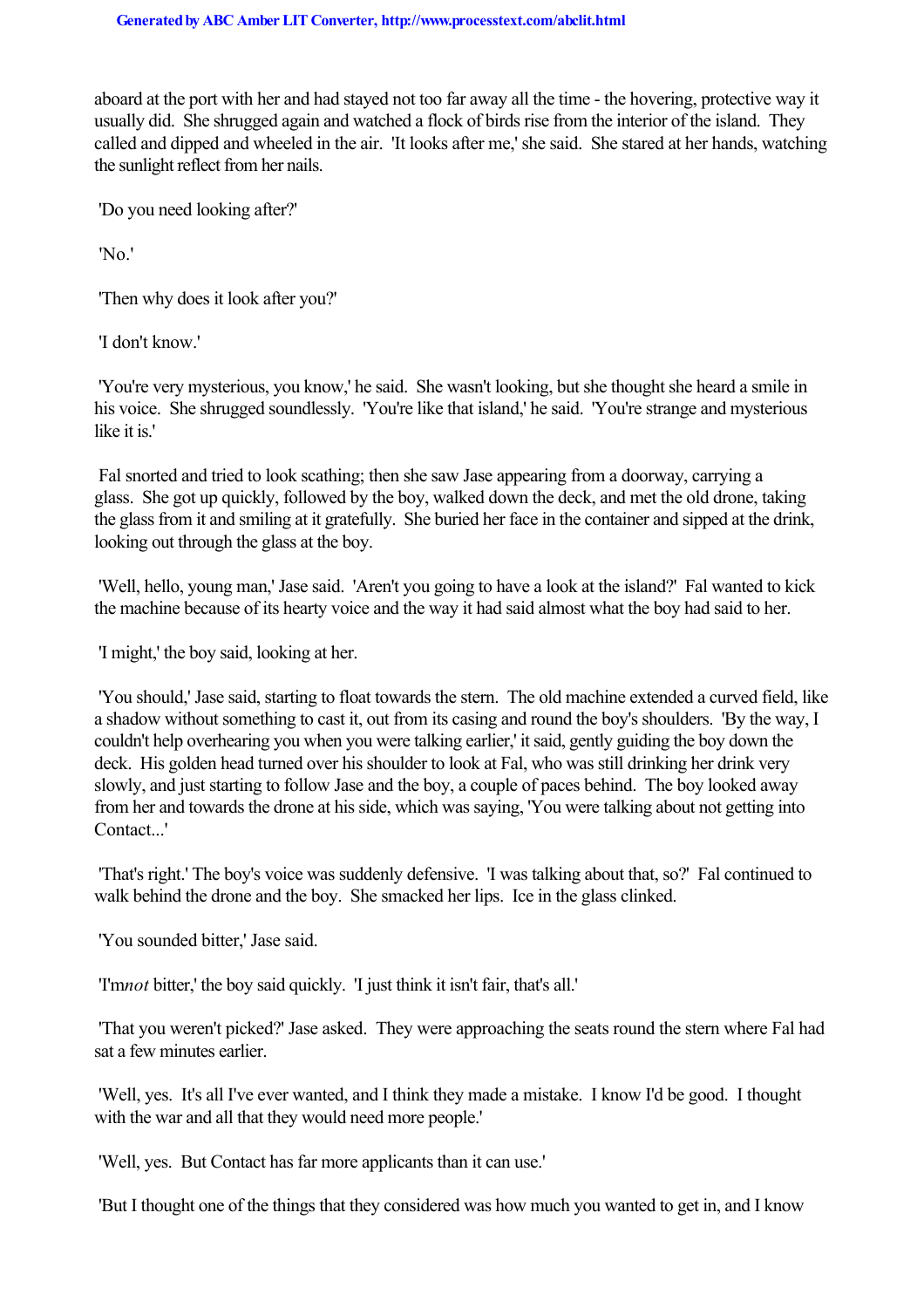nobody could have wanted to get in as much as I do. Ever since I can remember I've wanted...' The boy's voice trailed off as they came to the seats. Fal sat down; so did the boy. Fal was looking at him now but not listening. She was thinking.

'Perhaps they don't think you're mature enough yet.'

'I*am* mature!'

 'Hmm. They very rarely take people so young, you know. For all I know they're looking for a special sort of immaturity when they do take people your age.'

 'Well, that's silly. I mean, how do you know what to do if they don't tell you what they want? How can you prepare? I think it's all really unfair.'

 'In a way I think it's meant to be,' Jase replied. 'They get so many people applying, they can't take them all or even just take the best because there are so many of*them* , so they choose at random from them. You can always reapply.'

 'I don't know,' the boy said, sitting forward and putting his elbows on his knees and his head into his hands, staring at the polished wood of the deck. 'Sometimes I think they just tell you that so you won't feel bad when they reject you. I think they do maybe take the very best. But I think they've made a *mistake.* But because they won't tell you why you've failed, what can you*do* about it?'

... She was thinking about failure too.

 Jase had congratulated her on her idea about finding the Changer. Only that morning, when they were on the ancient steam funicular down from the lodge, they had heard about the events at Vavatch, when the Changer called Bora Horza Gobuchul had appeared and escaped on the pirate ship, taking their agent Perosteck Balveda with him. Her hunch had been right, and Jase was effusive in its praise, making the point that it wasn't her fault the man had got away. But she was depressed. Sometimes being right, thinking the correct thing, predicting accurately, depressed her.

 It had all seemed so obvious to her. It hadn't been a supernatural omen or anything silly like that when Perosteck Balveda suddenly turned up (on the battle-damaged but victorious GCU*Nervous Energy* , which was towing most of a captured Idiran cruiser), but it had seemed so... so*natural* that Balveda ought to be the one to go in search of the missing Changer. By that time they'd had more information about what had been going on in that volume of space when that particular duel had been going on; and the reported, possible and probable movements of various ships had pointed (again, she thought, fairly obviously) to the privateer craft called the*Clear Air Turbulence.* There were other possibilities, and they were followed up, too, as far as the already stretched resources of Contact's Special Circumstances section would allow, but she was always certain that if any of the branching possibilities was going to bear fruit it would be the Vavatch connection. The captain of the*Clear Air Turbulence* was called Kraiklyn; he played Damage. Vavatch was the most obvious site for a full Damage game in years. Therefore the most likely place to intercept the vessel - apart from Schar's World if the Changer already had control - was Vavatch. She had stuck her neck out by insisting that Vavatch was the most likely place, and that the woman agent Balveda should be one of those to go there, and now it had all come true and she realised it wasn't really her neck she had stuck out at all. It was Balveda's.

 But what else could be done? The war was accelerating throughout an immense volume; there were many other urgent missions for the few Special Circumstances agents, and anyway Balveda was the only really good one within range. There was one young man they'd sent in with her, but he was only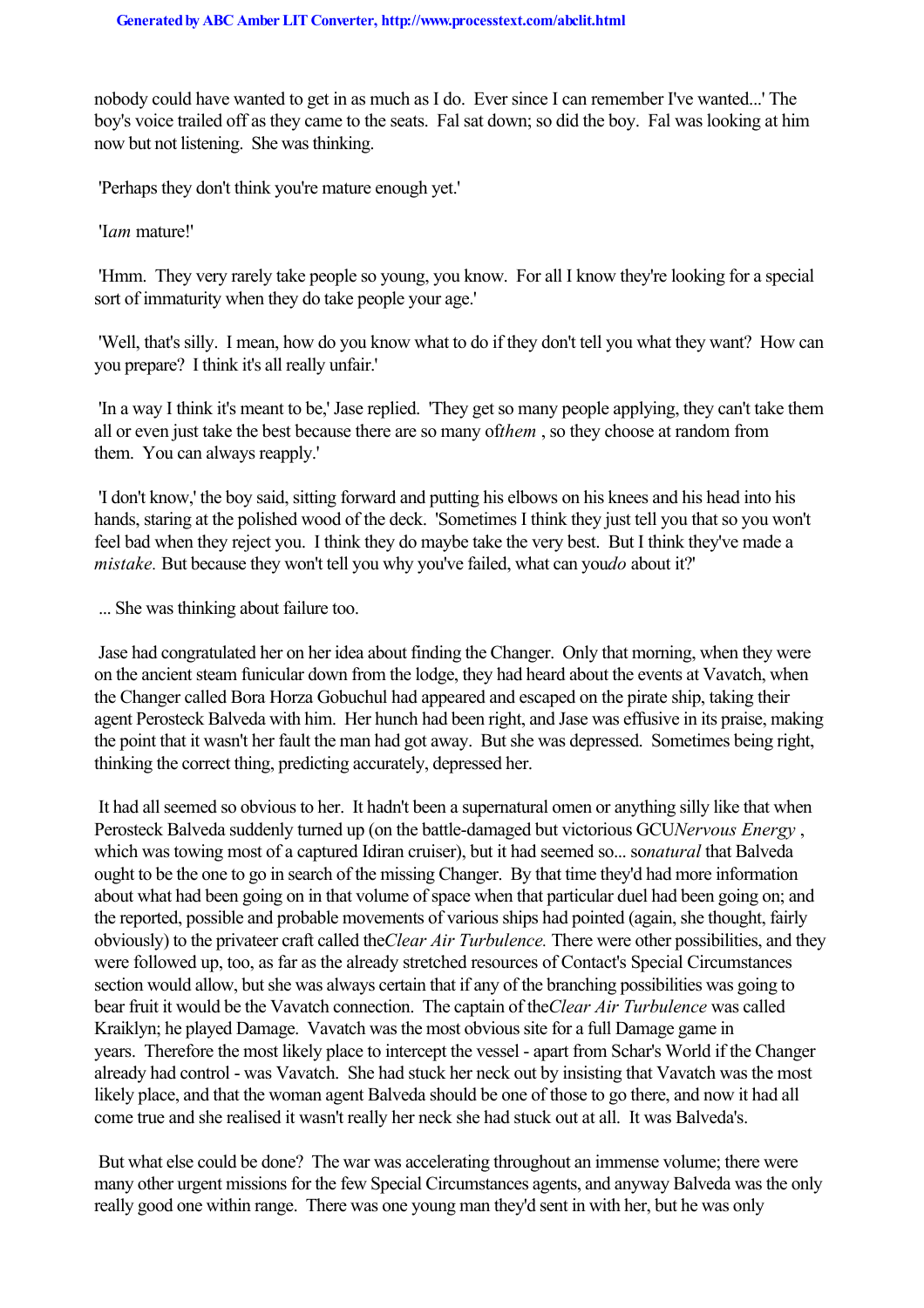promising, not experienced. Fal had known all along that if it came to it, Balveda would risk her own life, not the man's, if infiltrating the mercenaries was the only chance of getting to the Changer and through him to the Mind. It was brave but, Fal suspected, it was mistaken. The Changer knew Balveda; he might well recognise her, no matter how much she'd altered her own appearance (and there hadn't been time for Balveda to undergo radical physical change). If the Changer realised who she was (and Fal suspected he had), Balveda had far less chance of completing her mission than even the most callow and nervous but unsuspected rookie agent. *Forgive me, lady*, Fal thought to herself. *I'd have done better by you if I could*...

 She had tried to hate the Changer all that day, tried to imagine him and hate him because he had probably killed Balveda, but apart from the fact that she found it hard to imagine somebody when she had no idea what he might look like (the ship's captain, Kraiklyn?), for some reason the hatred would not materialise. The Changer did not seem real.

 She liked the sound of Balveda; she was brave and daring, and Fal hoped against hope that Balveda would live, that somehow she would survive it all and that one day, maybe, they would meet, perhaps after the war...

But that didn't seem real, either.

 She couldn't believe in it; she couldn't imagine it the way she had imagined, say, Balveda finding the Changer. She had seen that in her mind, and had willed it to happen... In her version, of course, it was Balveda who won, not the Changer. But she couldn't imagine meeting Balveda, and somehow that was frightening, as though she had started to believe in her own prescience so much that the inability to imagine something clearly enough meant that it would never happen. Either way, it was depressing.

What chance had the agent of living through the war? Not a good one at the moment. Fal knew that, but even supposing Balveda did somehow save herself this time, what were the chances she'd wind up dead anyway, later on? The longer the war went on, the more likely it was. Fal felt, and the general concensus of opinion among the more clued-up Minds was, that the war would last decades rather than years.

 Plus or minus a few months, of course. Fal frowned and bit her lip. She couldn't see them getting the Mind; the Changer was winning, and she had all but run out of ideas. All she had thought of recently was a way - perhaps, just maybe - of putting Gobuchul off: probably not a way of stopping him completely, but possibly a way of making his job harder. But she wasn't optimistic, even if Contact's War Command agreed to such a dangerous, equivocal and potentially expensive plan...

 'Fal?' Jase said. She realised she was looking at the island without seeing it. The glass was growing warm in her hand, and Jase and the boy were both looking at her.

'What?' she said, and drank.

 'I was asking what you thought about the war,' the boy said. He was frowning, looking at her with narrowed eyes, the sunlight sharp on his face. She looked at his broad, open face and wondered how old he was. Older than her? Younger? Did he feel like she did - wanting to be older, yearning to be treated as responsible?

'I don't understand. What do you mean? Think about it in what way?'

'Well,' the boy said, 'who's going to win?' He looked annoyed. She suspected it had been very obvious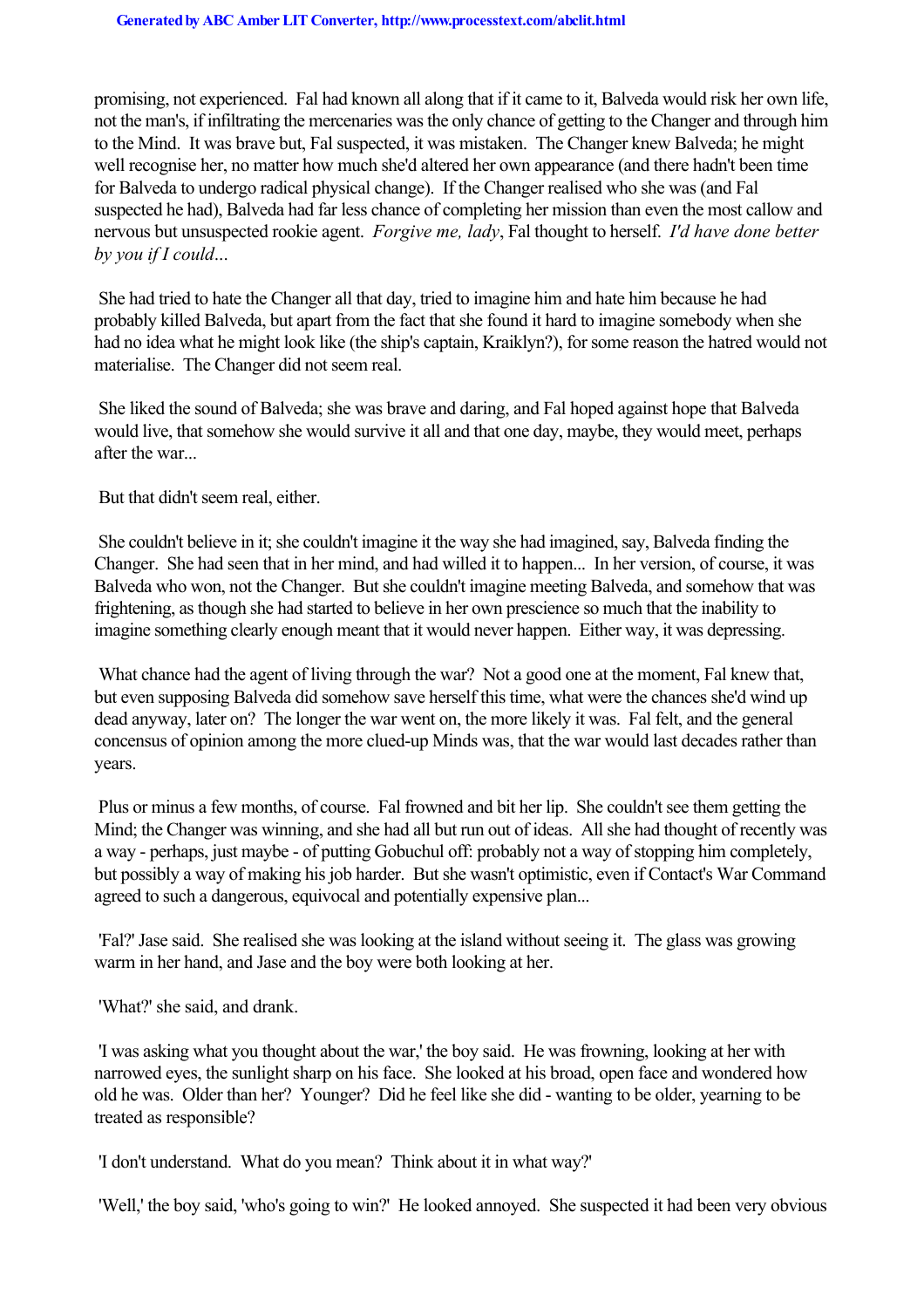that she hadn't been listening. She looked at Jase, but the old machine didn't say anything, and with no aura field there was no way of telling what it was thinking or how it was feeling. Was it amused? Worried? She drank, gulping down the last of the cool drink.

'*We*are, of course,' she said quickly, glancing from the boy to Jase. The boy shook his head.

'I'm not so sure,' he said, rubbing his chin. 'I'm not sure we have the will.'

'The*will* ?' Fal said.

 'Yes. The desire to fight. I think the Idirans are natural fighters. We aren't. I mean, look at us...' He smiled, as though he was much older and thought himself much wiser than she, and he turned his head and waved his hand lazily towards the island, where the boats lay tilted against the sand.

 Fifty or sixty metres away Fal saw what looked like a man and woman coupling, in the shallows under a small cliff; they were bobbing up and down, the woman's dark hands clasped round the man's lighter neck. Was that what the boy was being so urbane about?

Good grief, the fascination of sex.

 No doubt it was great fun, but then how could people take it so*seriously* ? Sometimes she felt a sneaking envy for the Idirans; they got over it; after a while it no longer mattered. They were dual hermaphrodites, each half of the couple impregnating the other, and each usually bearing twins. After one or occasionally two pregnancies - and weanings - they changed from their fertile breeder stage to become warriors. Opinion was divided on whether they increased in intelligence or just underwent a personality alteration. Certainly they became more cunning but less open-minded, more logical but less imaginative, more ruthless, less compassionate. They grew by another metre; their weight almost doubled; their keratinous covering became thicker and harder; their muscles increased in bulk and density; and their internal organs altered to accommodate these power-increasing changes. At the same time, their bodies absorbed their reproductive organs, and they became sexless. All very linear, symmetrical and tidy, compared to the Culture's pick-your-own approach.

 Yes, she could see why this gangly idiot sitting in front of her with his nervously superior smile would find the Idirans impressive. Young fool.

 'This is-' Fal was annoyed, enough to be a little stuck for words. 'This is just us now. We haven't evolved... we've changed a lot, changed*ourselves* a lot, but we haven't evolved at all since we were running around killing ourselves. I mean each other.' She sucked her breath in, annoyed with herself now. The boy was smiling tolerantly at her. She felt herself blushing. 'We*are* still animals,' she insisted. 'We're natural fighters just as much as the Idirans.'

'Then how come they're winning?' the boy smirked.

 'They had a head start. We didn't begin properly preparing for war until the last moment. Warfare has become a way of life for them; we're not all that good at it yet because it's been hundreds of generations since we had to do it. Don't worry,' she told him, looking down at her empty glass and lowering her voice slightly, 'we're learning quite fast enough.'

 'Well, you wait and see,' the boy said, nodding at her. 'I think we'll pull out of the war and let the Idirans get on with their expansion - or whatever you want to call it. The war's been sort of exciting, and it's made a change, but it's been nearly four years now, and...' He waved one hand again. '... we haven't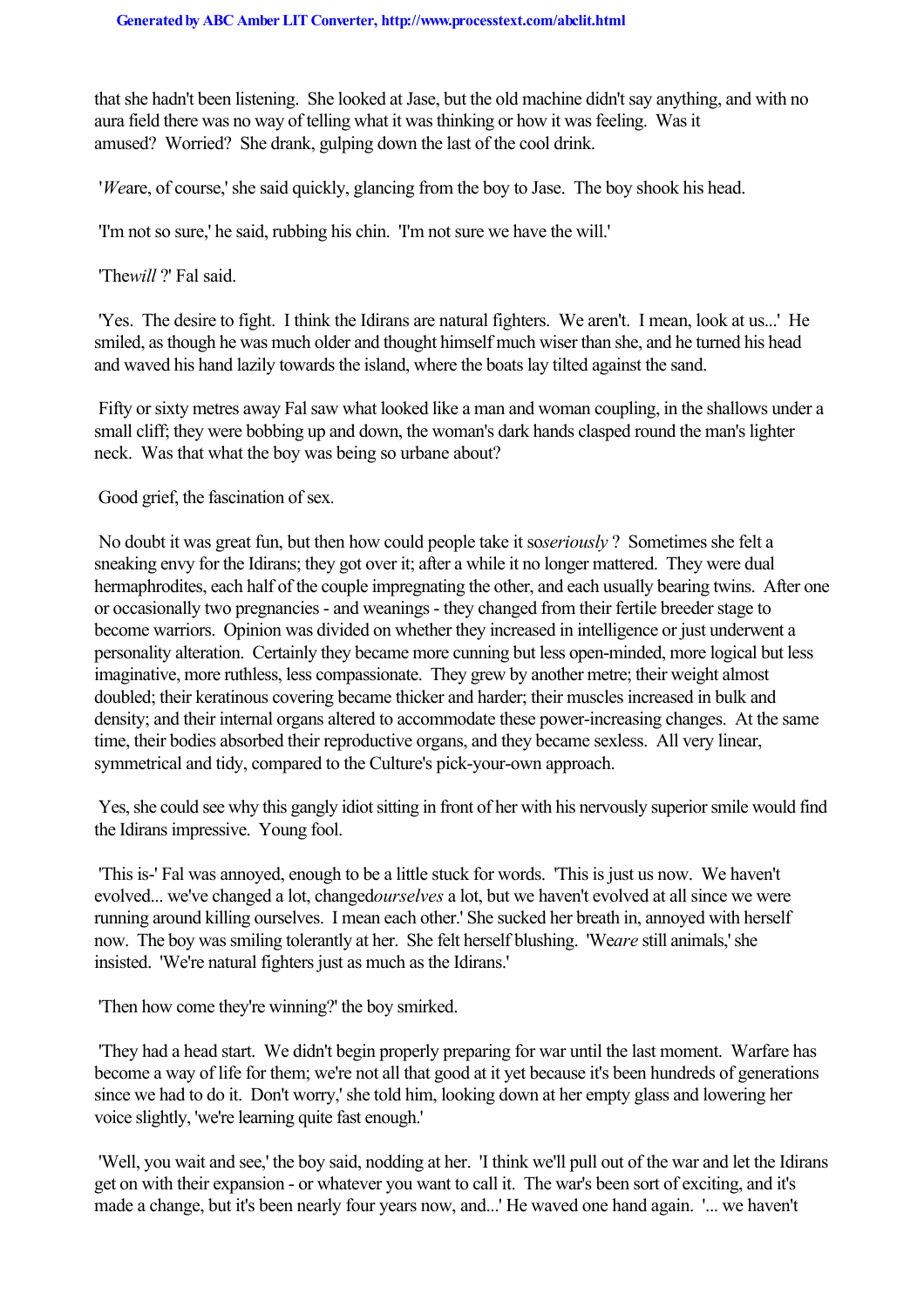## **Generated by ABC Amber LIT Converter, <http://www.processtext.com/abclit.html>**

even*won* anything much yet.' He laughed. 'All we keep doing is running away!'

Fal stood up quickly, turning away in case she started to cry.

 'Oh shit,' the boy was saying to Jase. 'I suppose I've gone and said something now... Did she have a friend or a relation.<sup>2'</sup>

 She walked down the deck, limping a little as the newly healed leg started to hurt again with a distant, nagging ache.

'Don't worry,' Jase was saying to the boy. 'Leave her alone and she'll be all right...'

 She put her glass inside one of the dark, empty cabins of the yacht, then kept going, heading for the forward superstructure.

 She climbed up a ladder to the wheelhouse, then up another ladder to its roof, and sat there with her legs crossed (the recently broken leg hurt, but she ignored it) and looked out to sea.

 Far away, almost on the haze-limit, a ridge of whiteness shimmered in the near-still air. Fal 'Ngeestra let out a long, sad breath and wondered if the white shapes - probably only visible because they were high up, in clearer air - were snowy mountain tops. Maybe they were just clouds. She couldn't remember the geography of the place well enough to work it out.

 She sat there, thinking of those peaks. She remembered when once, high in the foothills where a small mountain stream levelled out onto a marshy plateau for a kilometre or so, arcing and swerving and bowing over the sodden, reed-covered land like an athlete stretching and flexing between games, she had found something which had made that winter day's walk memorable.

 Ice had been forming in clear, brittle sheets at the side of the flowing stream. She had spent some time happily marching through the shallows of the water, crunching the thin ice with her boots and watching it drift downstream. She wasn't climbing that day, just walking; she had waterproofs on and carried little gear. Somehow the fact she wasn't doing anything dangerous or physically demanding had made her feel like a young child again.

 She came to a place where the stream flowed over a terrace of rock, from one level of moor down to another, and there a small pool had carved itself into the rock just beneath the rapids. The water fell less than a metre, and the stream was narrow enough to jump: but she remembered that stream and that pool because there in the circling water, caught beneath the splashing rapids, floated a frozen circle of foam.

 The water was naturally soft and peaty, and a yellow-white foam sometimes formed in the mountain streams of that area, blown by the winds and caught in the reeds, but she had never seen it collected into a circle like that and frozen. She laughed when she saw it. She waded in and carefully picked it up. It was only a little greater in diameter than the distance between her outstretched thumb and little finger and a few centimetres thick, not as fragile as she had at first feared.

 The frothy bubbles had frozen in the cold air and almost freezing water, making what looked like a tiny model of a galaxy: a fairly common spiral galaxy, like this one, like hers. She held the light confection of air and water and suspended chemicals and turned it over in her hands, sniffing it, sticking her tongue out and licking it, looking at the dim winter sun through it, flicking her finger to see if it would ring.

She watched her little rime galaxy start to melt, very slowly, and saw her own breath blow across it, a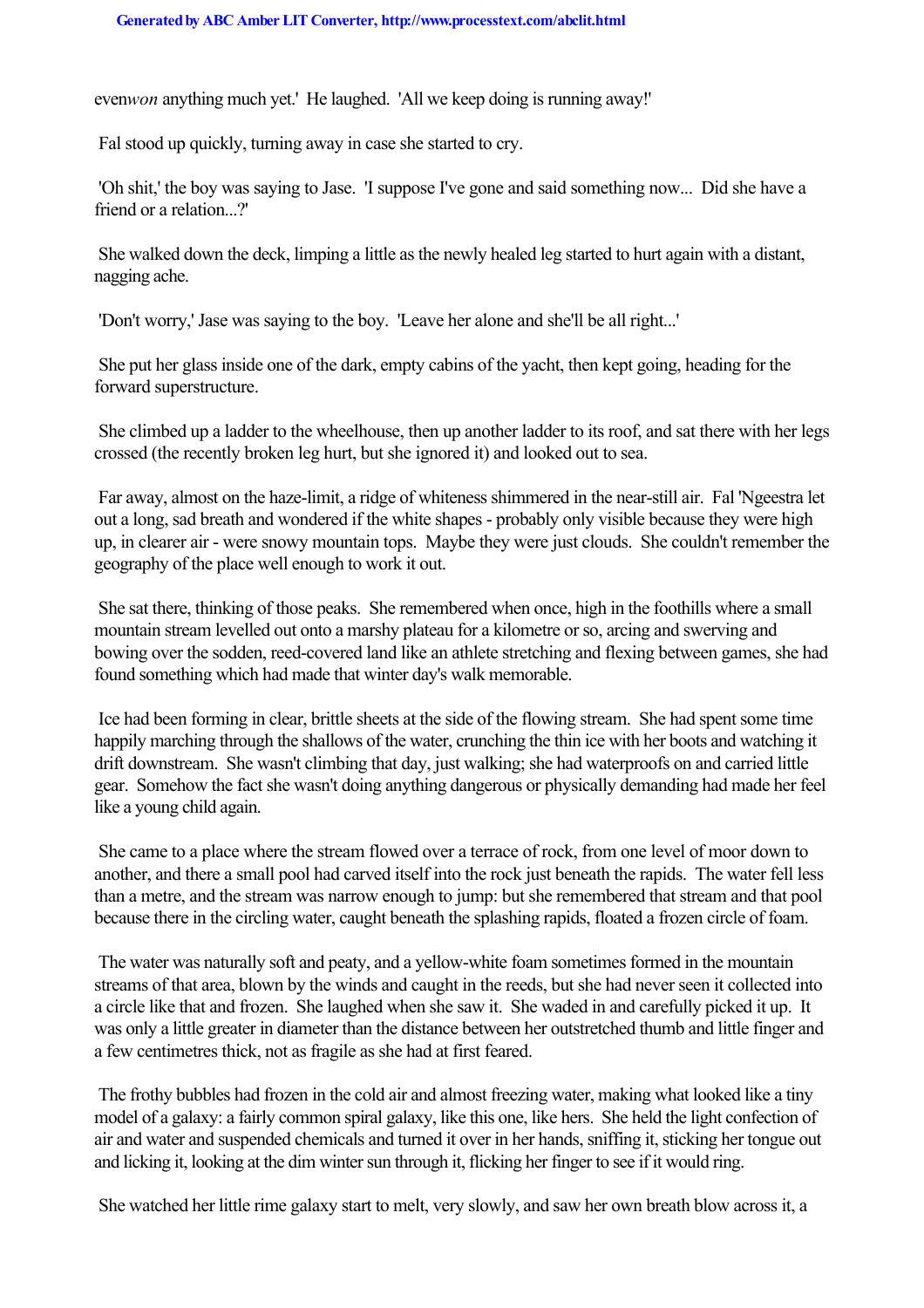brief image of her warmth in the air.

 Finally she put it back where she had found it, slowly revolving in the pool of water at the base of the small rapids.

 The galaxy image had occurred to her then, and she thought at the time about the similarity of the forces which shaped both the little and the vast. She had thought,*And which is really the most important* ? but then felt embarrassed to have thought such a thing.

 Every now and again, though, she went back to that thought, and knew that each was exactly as important as the other. Then later she would go back to her second thoughts on the matter and feel embarrassed again.

 Fal 'Ngeestra took a deep breath and felt a little better. She smiled and raised her head, closing her eyes for a moment and watching the red sun-haze behind her eyelids. Then she ran a hand through her curly blonde hair and wondered again if the distant, wavering, unsure shapes over the shimmering water were clouds, or mountains.

## 9. Schar's World

 Imagine a vast and glittering ocean seen from a great height. It stretches to the clear curved limit of every angle of horizon, the sun burning on a billion tiny wavelets. Now imagine a smooth blanket of cloud above the ocean, a shell of black velvet suspended high above the water and also extending to the horizon, but keep the sparkle of the sea despite the lack of sun. Add to the cloud many sharp and tiny lights, scattered on the base of the inky overcast like glinting eyes: singly, in pairs, or in larger groups, each positioned far, far away from any other set.

 That is the view a ship has in hyperspace as it flies like a microscopic insect, free between the energy grid and real space.

 The small, sharp lights on the undersurface of the cloud cover are stars; the waves on the sea are the irregularities of the Grid on which a ship travelling in hyperspace finds traction with its engine fields, while that sparkle is its source of energy. The Grid and the plain of real space are curved, rather like the ocean and the cloud would be round a planet, but less so. Black holes show as thin and twisting waterspouts from clouds to sea; supernovae as long lightning flashes in the overcast. Rocks, moons, planets, Orbitals, even Rings and Spheres, hardly show at all...

 The two 'Killer' class Rapid Offensive Units*Trade Surplus* and*Revisionist* raced through the hyperspace, flashing underneath the web of real space like slim and glittering fish in a deep, still pond. They wove past systems and stars, keeping deep beneath the empty spaces where they were least likely to be traced.

 Their engines were each a focus of energy almost beyond imagining, packing sufficient power within their two hundred metres to equal perhaps one per cent of the energy produced by a small sun, flinging the two vessels across the four-dimensional void at an equivalent speed in real space of rather less than ten light-years per hour. At the time, this was considered particularly fast.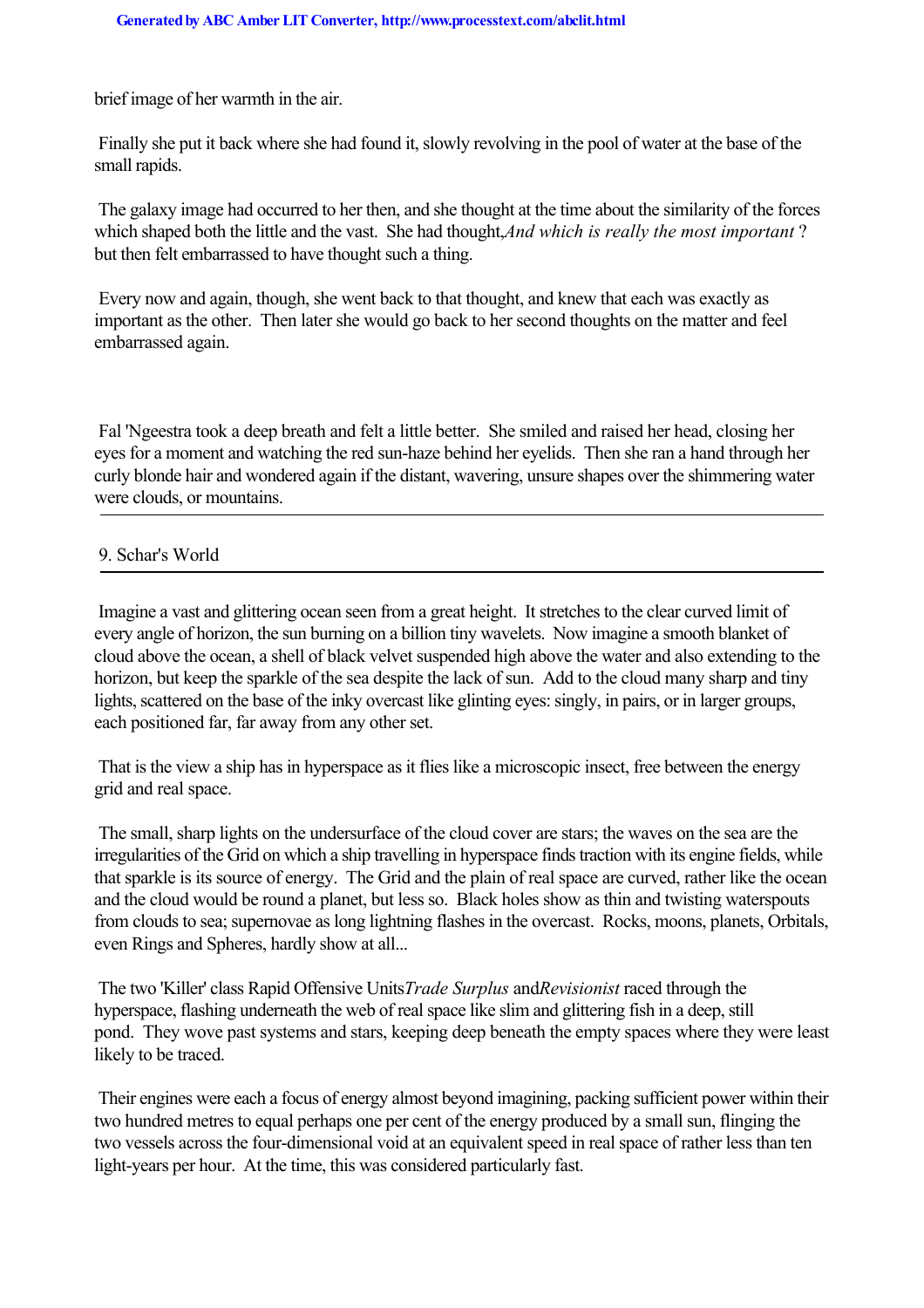They sensed the Glittercliff and Sullen Gulf ahead. They twisted their headlong rush to angle them deep inside the war zone, aiming themselves at the system which contained Schar's World.

 Far in the distance, they could see the group of black holes which had created the Gulf. Those flutes of plunging energy had passed through the area millennia before, clearing a space of consumed stars behind them, creating an artificial galactic arm as they headed in a long spiral closer towards the centre of the slowly spinning island of stars and nebulae that was the galaxy.

 The group of black holes was commonly known as the Forest, so closely were they grouped, and the two speeding Culture craft had instructions to try to force their way between those twisted, lethal trunks, if they were seen and pursued. The Culture's field management was considered superior to the Idirans', so it was thought they would have a better chance of getting through, and any chasing craft might even break off rather than risk tangling with the Forest. It was a terrible risk even to contemplate, but the two ROUs were precious; the Culture had not yet built many, and everything possible had to be done to make sure that the craft got back safely or, if the worst came to the worst, were destroyed utterly.

 They encountered no hostile ships. They flashed across the inward face of the Quiet Barrier in seconds and delivered their prescribed loads in two short bursts, then twisted once and tore away at maximum speed, out through the thinning stars and past the Glitter-cliff, into the empty skies of the Sullen Gulf.

 They registered hostile craft stationed near the Schar's World system starting off in pursuit, but they had been seen too late, and they quickly outdistanced the probing beams of track lasers. They set course for the far side of the Gulf, their strange mission completed. The Minds on board, and the small crew of humans each vessel carried (who were there more because they wanted to be than for their utility), hadn't been told why they were blasting empty space with expensive warheads, shooting off CREWSs at each other's target drones, dumping clouds of CAM and ordinary gas and releasing odd little unpowered signalling ships which were little more than unmanned shuttles packed with broadcasting equipment. The entire effect of this operation would be to produce a few spectacular flashes and flares and a scattering of radiation shells and wide-band signals before the Idirans cleared up the debris and blasted or captured the signal craft.

 They had been asked to risk their lives on some damn-fool panic mission which seemed designed to convince nobody in particular that there had been a space battle in the middle of nowhere when there hadn't. And they had done it!

 What was the Culture coming to? The Idirans seemed to relish suicide missions. You could easily form the impression that they considered being asked to carry out any other sort something of an insult. But the*Culture* ? Where even in the war forces 'discipline' was regarded as a taboo word, where people always wanted to know*why* this and*why* that?

Things had come to a pretty pass indeed.

 The two ships raced across the Gulf, arguing. On board, heated discussions were taking place between members of their crews.

 It took twenty-one days for the*Clear Air Turbulence* to make the journey from Vavatch to Schar's World.

Wubslin had spent the time carrying out what repairs he could to the craft, but what the ship needed was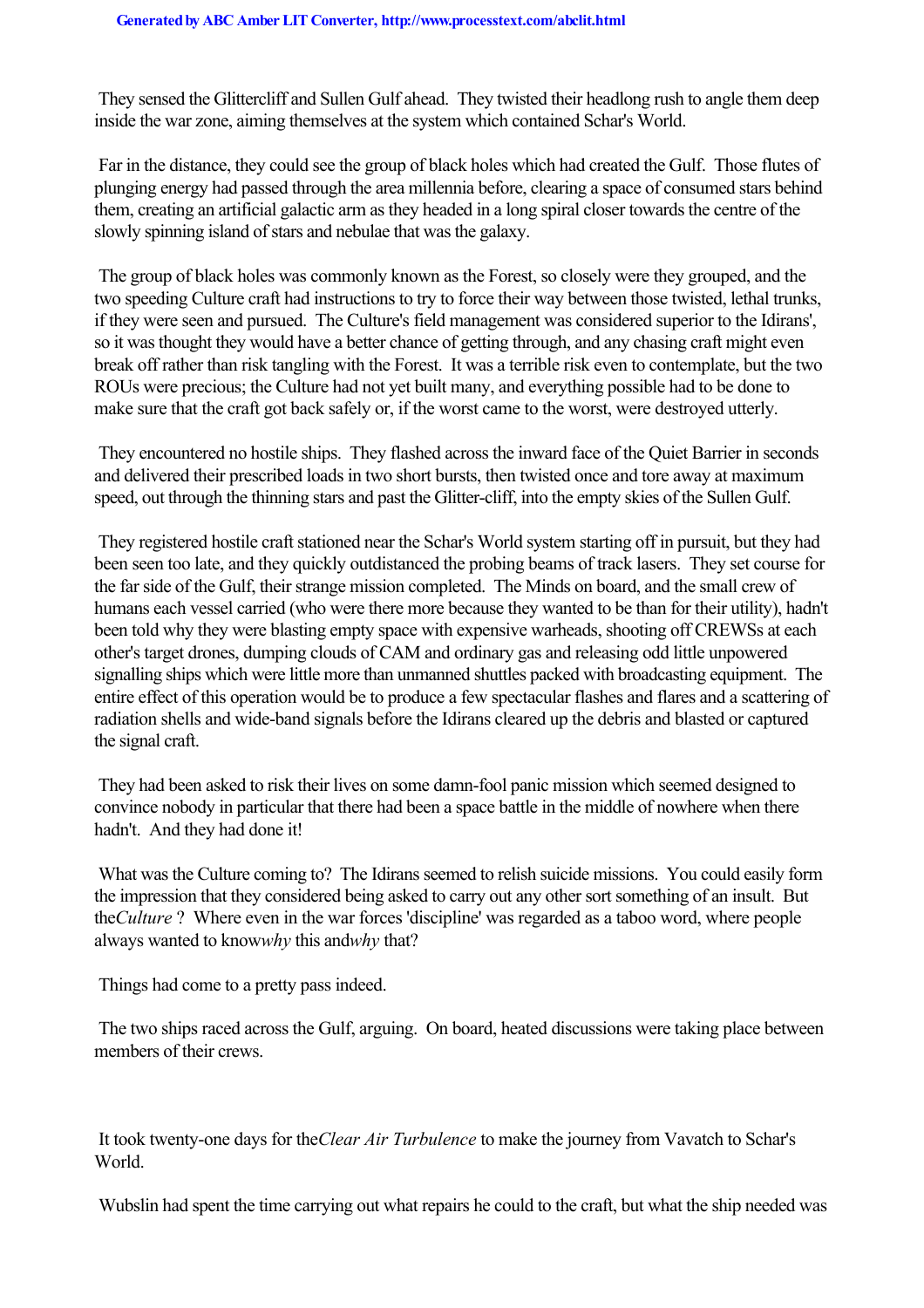another thorough overhaul. While structurally it was still sound, and life support functioned nearly normally, it had suffered a general degradation of its systems, though no catastrophic failures. The warp units ran a little more raggedly than before, the fusion motors were not up to sustained use in an atmosphere - they would get them down to and up from Schar's World, but not provide much more in-airflying time - and the vessel's sensors had been reduced in numbers and efficiency to a level not far above operational minimum.

They had still escaped lightly, Horza thought.

With the*CAT* under his control, Horza was able to switch off the computer's identity circuits. He didn't have to fool the Free Company, either; so, as the days passed, he Changed slowly to resemble his old self a little more. That was for Yalson and the other members of the Free Company. He was really striking two thirds of a compromise between Kraiklyn and the self he had been on the*CAT* before it had reached Vavatch. There was another third in there which he let grow and show itself on his face for nobody on board, but for a red-haired Changer girl called Kierachell. He hoped she would recognise that part of his appearance when they met again, on Schar's World.

 'Why did you think we'd be angry?' Yalson asked him in the*CAT* 's hangar one day. They had set up a target screen at one end and put their lasers onto practice. The screen's built-in projector flashed images for them to shoot at. Horza looked at the woman.

'He was your leader.'

 Yalson laughed. 'He was a manager; how many of them are liked by their staff? This is a business, Horza, and not even a successful one. Kraiklyn managed to get most of us retired prematurely. Shit! The only person you needed to fool was the ship.'

 'There was that,' Horza said, aiming at a human figure darting across the distant screen. The laser spot was invisible, but the screen sensed it and flashed white light where it hit. The human figure, hit in the leg, stumbled but did not fall: half marks. 'I did need to fool the ship. But I didn't want to risk somebody being loyal to Kraiklyn.'

It was Yalson's turn, but she was looking at Horza, not the screen.

 The ship's fidelities had been bypassed, and now all that was needed to command it was a numeric code, which only Horza knew, and the small ring he wore, which had been Kraiklyn's. He had promised that when they got to Schar's World, if there was no other way off the planet, he would set the*CAT* 's computer to free itself of all fidelity limitations after a given time, so that if he didn't come back out of the tunnels of the Command System the Free Company would not be stranded. 'You would have told us,' Yalson said, 'wouldn't you, Horza? I mean you would have let us know eventually.'

 Horza knew she meant, would he have told*her* ? He put his gun down and looked her in the eyes. 'Once I was sure,' he said, 'sure about the people, sure about the ship.'

 It was the honest answer, but he wasn't certain it was the best one. He wanted Yalson, wanted not just her warmth in the ship's red night, but her trust, her care. But she was still distant.

 Balveda lived; perhaps she wouldn't still be alive if Horza hadn't wanted Yalson's regard. He knew that, and it was a bitter thought, making him feel cheap and cruel. Even knowing that it was a definite thing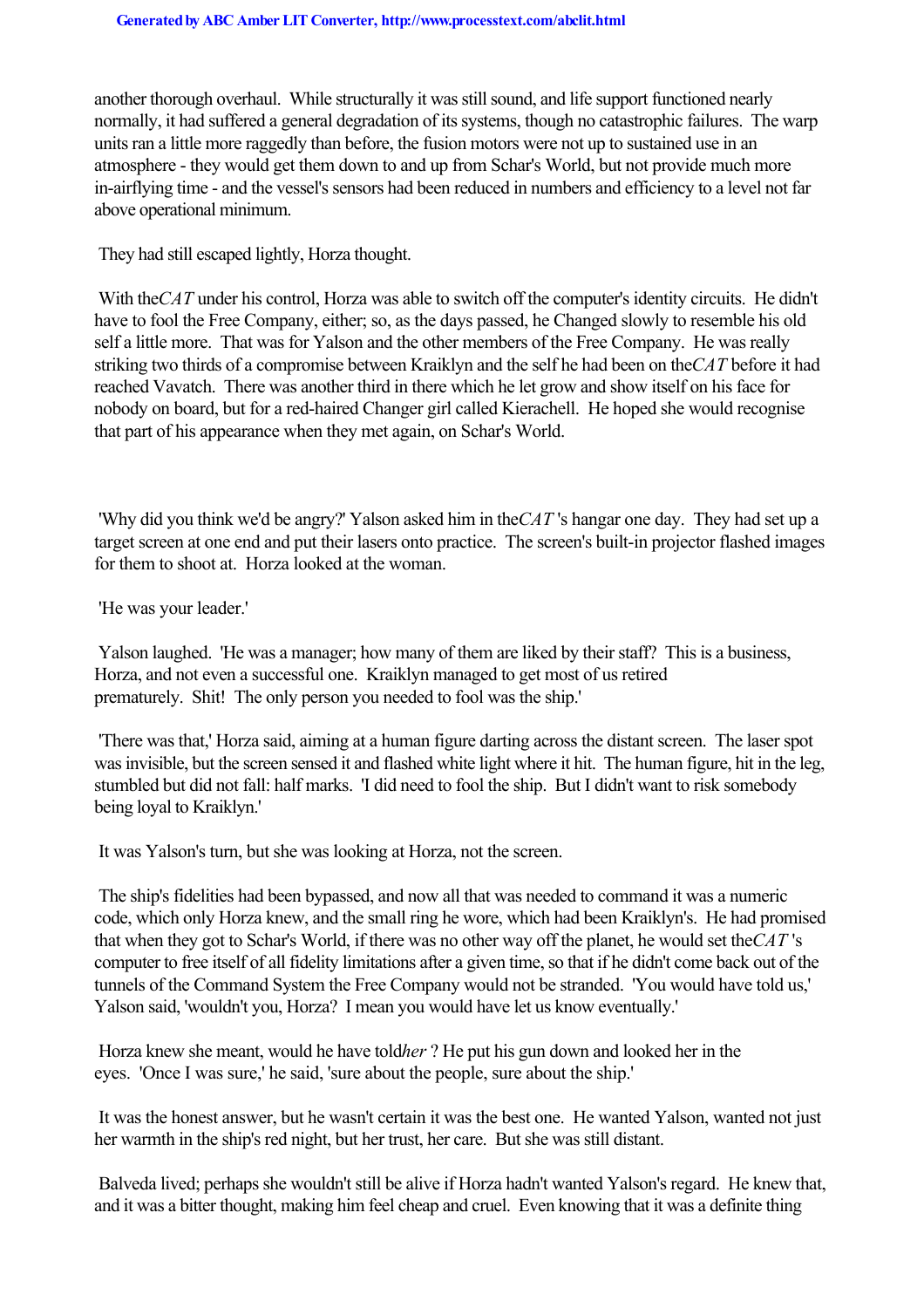would have been better than being uncertain. He couldn't say for sure whether the cold logic of this game dictated that the Culture woman should die or be left alive, or even if, the former being comfortably obvious, he could have killed her in cold blood. He had thought it through and still he didn't know. He only hoped that neither woman had guessed that any of this had gone through his mind.

 Kierachell was another worry. It was absurd, he knew, to be concerned about his own affairs at such a time, but he couldn't stop thinking about the Changer woman; the closer they came to Schar's World, the more he remembered of her, the more real his memories became. He tried not to build it up too much, tried to recall the boredom of the Changers' lonely outpost on the planet and the restlessness he had felt there even with Kierachell's company, but he dreamt about her slow smile and recalled her low voice in all its fluid grace with some of the heartache of a youth's first love. Occasionally he thought Yalson might sense that, too, and something inside him seemed to shrink with shame.

 Yalson shrugged, hoisted her gun to her shoulder and fired at a four-legged shadow on the practice screen. It stopped in its tracks and dropped, seeming to dissolve into the line of shady ground at the bottom of the screen.

### Horza gave talks.

 It made him feel like some visiting lecturer at a college, but that's what he did. He felt he had to explain to the others why he was doing what he was, why the Changers supported the Idirans, why he believed in what they were fighting for. He called them briefings, and ostensibly they were about Schar's World and the Command System, its history, geography and so on, but he always (quite intentionally) ended up talking about the war in general, or about totally different aspects of it unrelated to the planet they were approaching.

 The briefing cover gave him a good excuse to keep Balveda confined to her cabin while he paced up and down on the deck of the mess talking to the members of the Free Company; he didn't want his talks turning into a debate.

 Perosteck Balveda had been no trouble. Her suit and a few items of harmless-looking jewellery and other bits and pieces had been jettisoned from a vactube. She had been scanned with every item the *CAT* 's limited sick-bay equipment could provide and had come up clean, and she seemed quite happy to be a well-behaved prisoner, confined to the ship as they all were and, apart from at night, locked in her cabin only occasionally. Horza didn't let her near the bridge, just in case, but Balveda showed no signs of trying to get to know the ship especially well - the way he had done when he came on board. She didn't even try to argue any of the mercenaries round to her way of thinking about the war and the Culture.

 Horza wondered how secure she felt. Balveda was pleasant and seemed unworried; but he looked at her sometimes and thought he saw, briefly, a glimpse of inner tension, even despair. It relieved him in one way, but in another it gave him that same bad, cruel feeling he experienced when he thought about exactly why the Culture agent was still alive. Sometimes he was simply afraid of getting to Schar's World, but increasingly as the voyage dragged on he came to relish the prospect of some action and an end to thought.

He called Balveda to his cabin one day, after they had all eaten in the mess. The woman came in and sat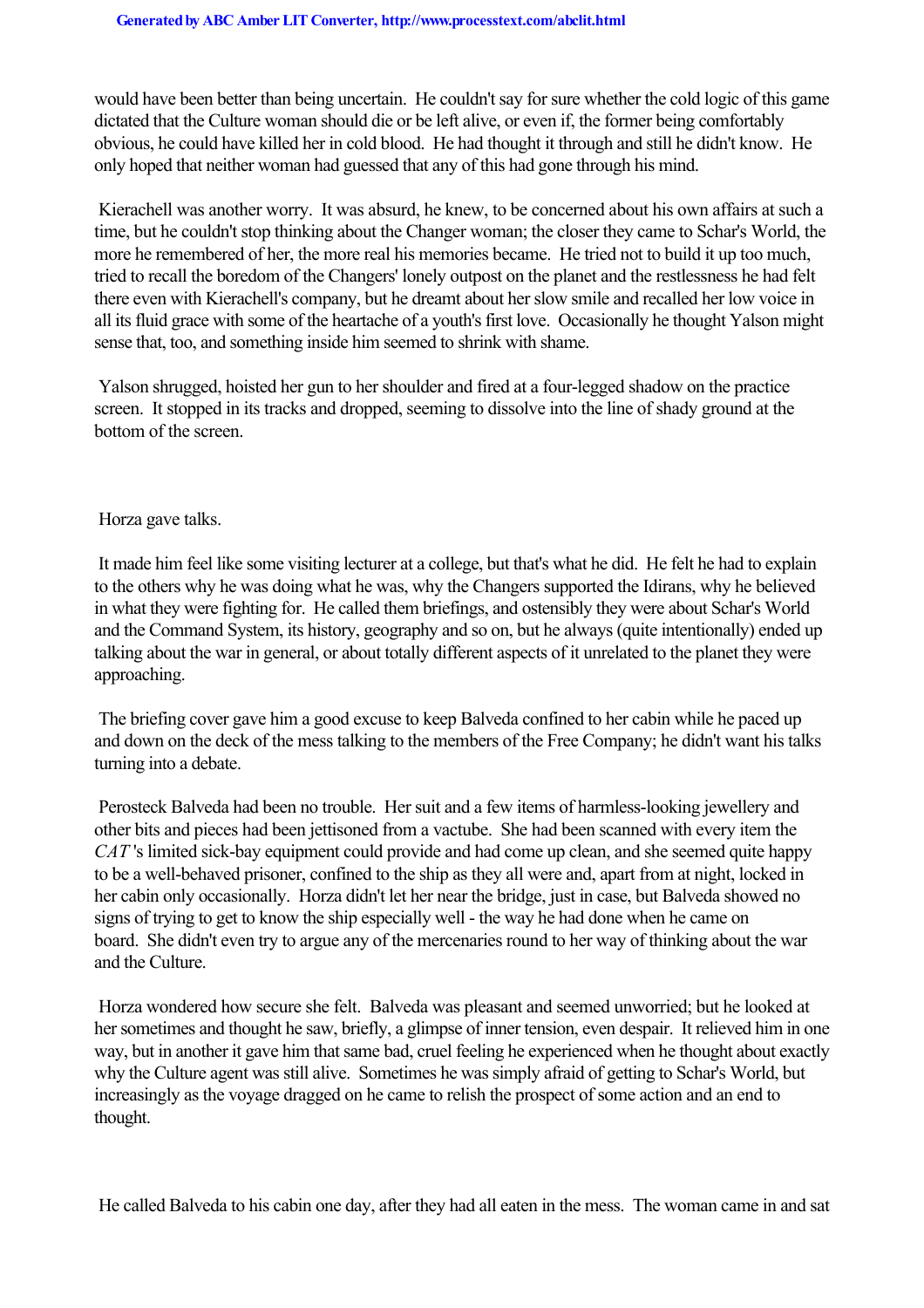down on the same small seat he had sat in when Kraiklyn had summoned him just after he had joined the ship.

 Balveda's face was calm. She sat elegantly in the small seat, her long frame at once relaxed and poised. Her deep dark eyes gazed out at Horza from the thin, smoothly shaped head, and her red hair now turning black - shone in the lights of the cabin.

 'Captain Horza?' she smiled, crossing her long-fingered hands on her lap. She wore a long blue gown, the plainest thing she had been able to find on the ship: something that had once belonged to the woman Gow.

 'Hello, Balveda,' Horza said. He sat back on the bed. He wore a loose gown. For the first couple of days he had stayed in his suit, but while it stayed commendably comfortable, it was bulky and awkward in the confines of the*Clear Air Turbulence* , so he had discarded it for the voyage.

 He was about to offer Balveda something to drink, but somehow, because that was what Kraiklyn had done with him, it didn't seem the right thing to do.

'What was it,' Horza?' Balveda said.

 'I just wanted to... see how you were,' he said. He had tried to rehearse what he would say; assure her she was in no danger, that he liked her and that he was sure that this time the worst that would happen to her really would be internment somewhere, and maybe a swap, but the words would not come.

 'I'm fine,' she said, smoothing her hand over her hair, her eyes glancing around the cabin briefly. 'I'm trying to be a model captive so you won't have an excuse for ditching me.' She smiled, but again he thought he sensed an edge to the gesture. Yet he was relieved.

 'No,' he laughed, letting his head rock back on his shoulders with the laugh. 'I've no intention of doing that. You're safe.'

'Until we get to Schar's World?' she said calmly.

'After that, too,' he said.

Balveda blinked slowly, looking down. 'Hmm, good.' She looked into his eyes.

He shrugged. 'I'm sure you'd do the same for me.'

 'I think I... probably would,' she said, and he couldn't tell whether she was lying or not. 'I just think it's a pity we're on different sides.'

'It's a pity we're*all* on different sides, Balveda.'

 'Well,' she said, clasping her hands on her lap again, 'there is a theory that the side we each think we're on is the one that will triumph eventually anyway.'

'What's that?' he grinned. 'Truth and justice?'

 'Not either, really,' she smiled, not looking at him. 'Just...' She shrugged. 'Just life. The evolution you talked about. You said the Culture was in a backwater, a dead end. If we are... maybe we'll lose after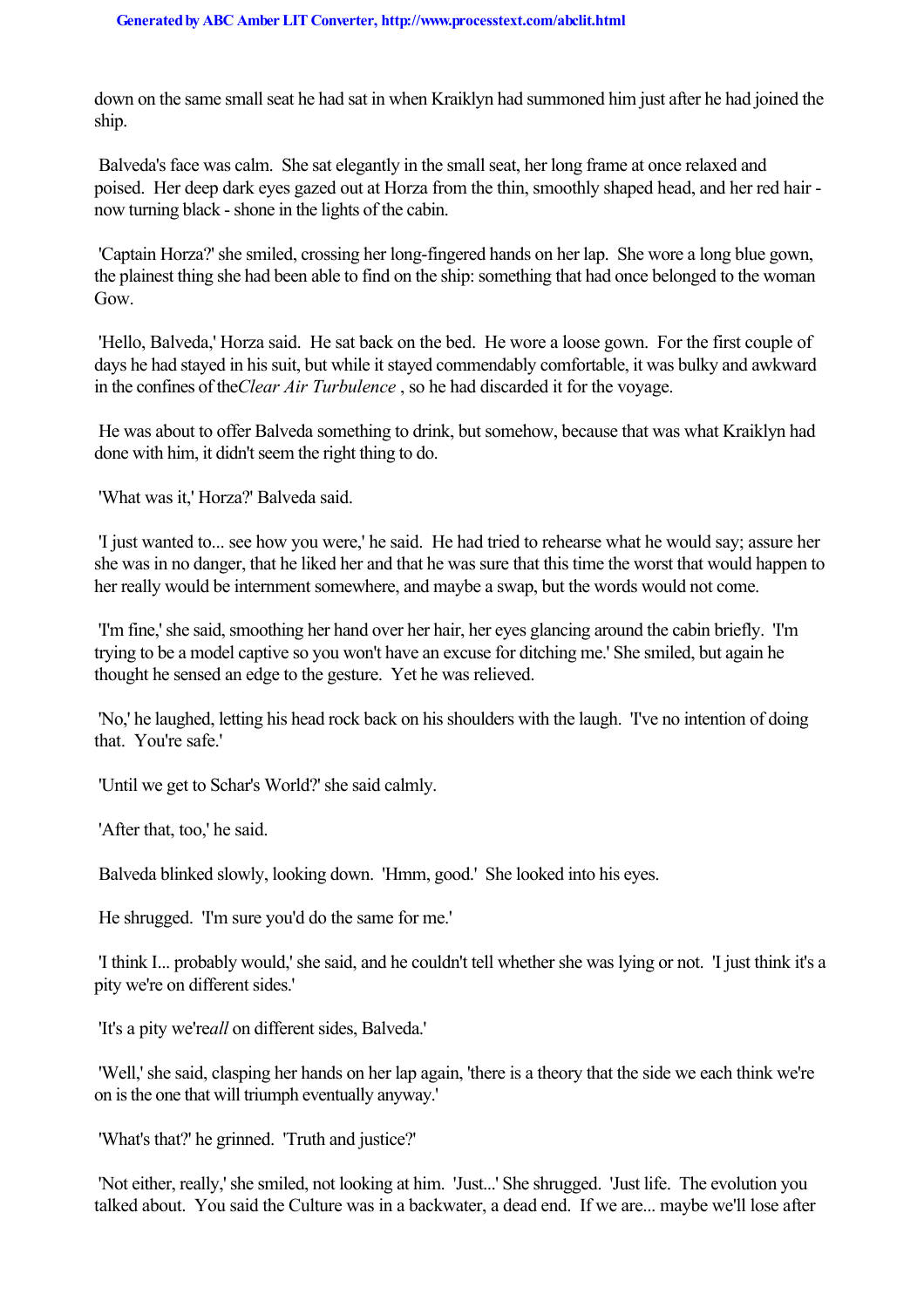all.'

 'Damn, I'll get you on the good guys' side yet, Perosteck,' he said, with just a little too much heartiness. She smiled thinly.

 She opened her mouth to say something, then thought the better of it and closed it again. She looked at her hands. Horza wondered what to say next.

 One night, six days out from their destination - the system's star was fairly bright in the sky ahead of the ship, even on normal sight - Yalson came to his cabin.

 He hadn't expected it, and the tap at the door brought him from a state between waking and sleep with a jarring coldness which left him disorientated for a few moments. He saw her on the door-screen and let her in. She came in quickly, closing the door after her and hugging him, holding him tight, soundless. He stood there, trying to wake up and work out how this had happened. There seemed to be no reason for it, no build-up of tension of any sort between them, no signs, no hints: nothing.

 Yalson had spent that day in the hangar, wired up with small sensors and exercising. He had seen her there, working away, sweating, exhausting herself, peering at readouts and screens with her critical eyes, as though her body was a machine like the ship and she was testing it almost to destruction.

 They slept together. But as though to confirm the exertions she had put herself through during the day, Yalson fell asleep almost as soon as they lay down; in his arms, while he was kissing and nuzzling her, breathing in the scent of her body again after what seemed like months. He lay awake and listened to her breathe, felt her move very slightly in his arms, and sensed her blood beat slower and slower as she fell into a deep sleep.

 In the morning they made love, and afterwards he asked her, while he held her and their sweat dried, 'Why?' as their hearts slowed. 'What changed your mind?' The ship hummed distantly around them.

She gripped him, hugging tighter still, and shook her head.

'Nothing,' she said, 'nothing in particular, nothing important.' He felt her shrug, and she turned her head away from his face, into his arm, towards the humming bulkhead. In a small voice she said, 'Everything; Schar's World.'

 Three days out, in the hangar, he watched the members of the Free Company work out and practise firing their guns at the screen. Neisin couldn't practise because he still refused to use lasers after what had happened in the Temple of Light. He had stocked up on magazines of micro projectiles during his few sober moments in Evanauth.

 After firing practice, Horza had each of the mercenaries test their AG harnesses. Kraiklyn had purchased a cheap batch of them and insisted that the Free Company members who didn't already have an anti-gravity unit in their suit buy a harness from him, at what he claimed was cost price. Horza had been dubious at first, but the AG units seemed serviceable enough, and certainly might be useful for searching the Command System's deeper shafts.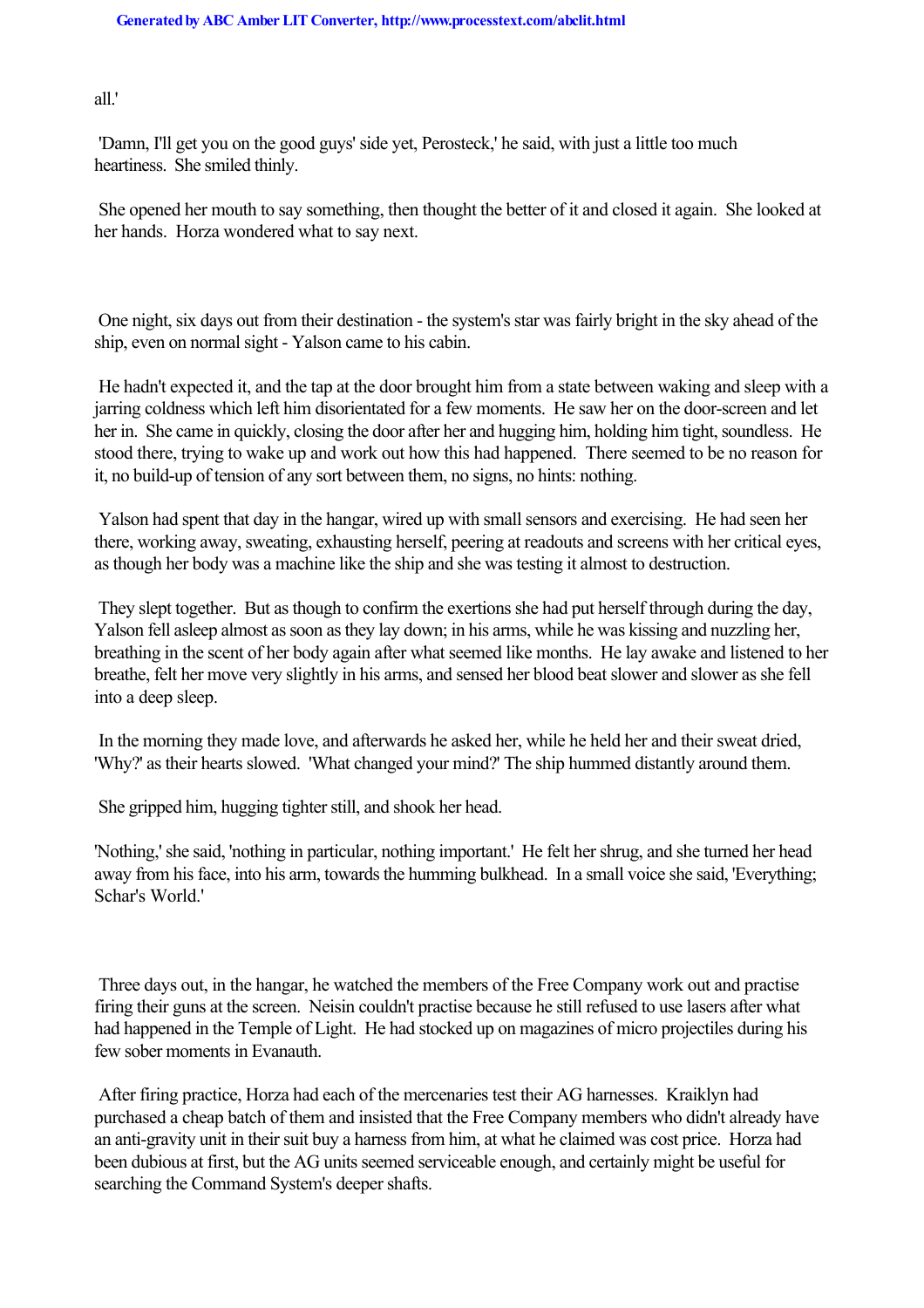Horza was satisfied that the mercenaries would follow him in if they had to, down into the Command System. The long delay since the excitement of Vavatch, and the boring routine of the life on the*Clear Air Turbulence* , had made them hanker after something more interesting. As Horza had - honestly described it, Schar's World didn't sound too bad. At least it was unlikely they would find themselves in a fire-fight, and nobody, including the Mind they might end up helping Horza search for, was going to start blowing things up, not with a Dra'Azon to reckon with.

 The sun of the Schar's World system shone brightly ahead of them now, the brightest thing in the sky. The Glittercliff was not a visible feature of the sky ahead, because they were still inside the spiral limb and looking out, but it was noticeable that all the stars ahead were either quite close or very far away, with none in the gap between.

 Horza had changed the*CAT* 's course several times, but kept it on a general heading which, unless they turned, wouldn't take it closer than two light-years from the planet. He would turn the craft and head in the following day. So far the journey had been uneventful. They had flown through the scattered stars without encountering anything out of the ordinary: no messages or signals, no distant flashes from battles, no warp wakes. The area around them seemed calm and undisturbed, as though all that was happening was what always happened: just the stars being born and dying, the galaxy revolving, the holes twisting, the gases swirling. The war, in that hurried silence, in their false rhythm of day and night, seemed like something they had all imagined, an inexplicable nightmare they had somehow shared, even escaped.

 Horza had the ship watching, though, ready to alarm at the first hint of trouble. They were unlikely to find out anything before they got to the Quiet Barrier, but if everything was as peaceful and serene as that name implied, he thought he might not go arrowing straight in. Ideally he would like to rendezvous with the Idiran fleet units which were supposed to be waiting near by. That would solve most of his problems. He would hand Balveda over, make sure Yalson and the rest of the mercenaries were safe let them have the*CAT* - and pick up the specialised equipment Xoralundra had promised him.

 That scenario would also let him meet Kierachell alone, without the distraction of the others being there. He would be able to be his old self without making any concessions to the self the Free Company and Yalson knew.

 Two days out, the ship's alarm went off. Horza was dozing in his bed; he raced out of the cabin and forward to the bridge.

 In the volume of space before them, all hell seemed to have been let loose. Annihilation light washed over them; it was the radiation from weapon explosions, registering pure and mixed on the vessel's sensors, indicating where warheads had gone off totally by themselves or in contact with something else. The fabric of three-dimensional space bucked and juddered with the blast from warp charges, forcing the*CAT* 's automatics to disengage its engines every few seconds to prevent them being damaged on the shock waves. Horza strapped in and brought all the subsidiary systems up. Wubslin came through the door from the mess.

## 'What is it?'

 'Battle of some sort,' Horza said, watching the screens. The volume of affected space was more or less directly on the inward side of Schar's World; the direct route from Vavatch passed that way. The*CAT*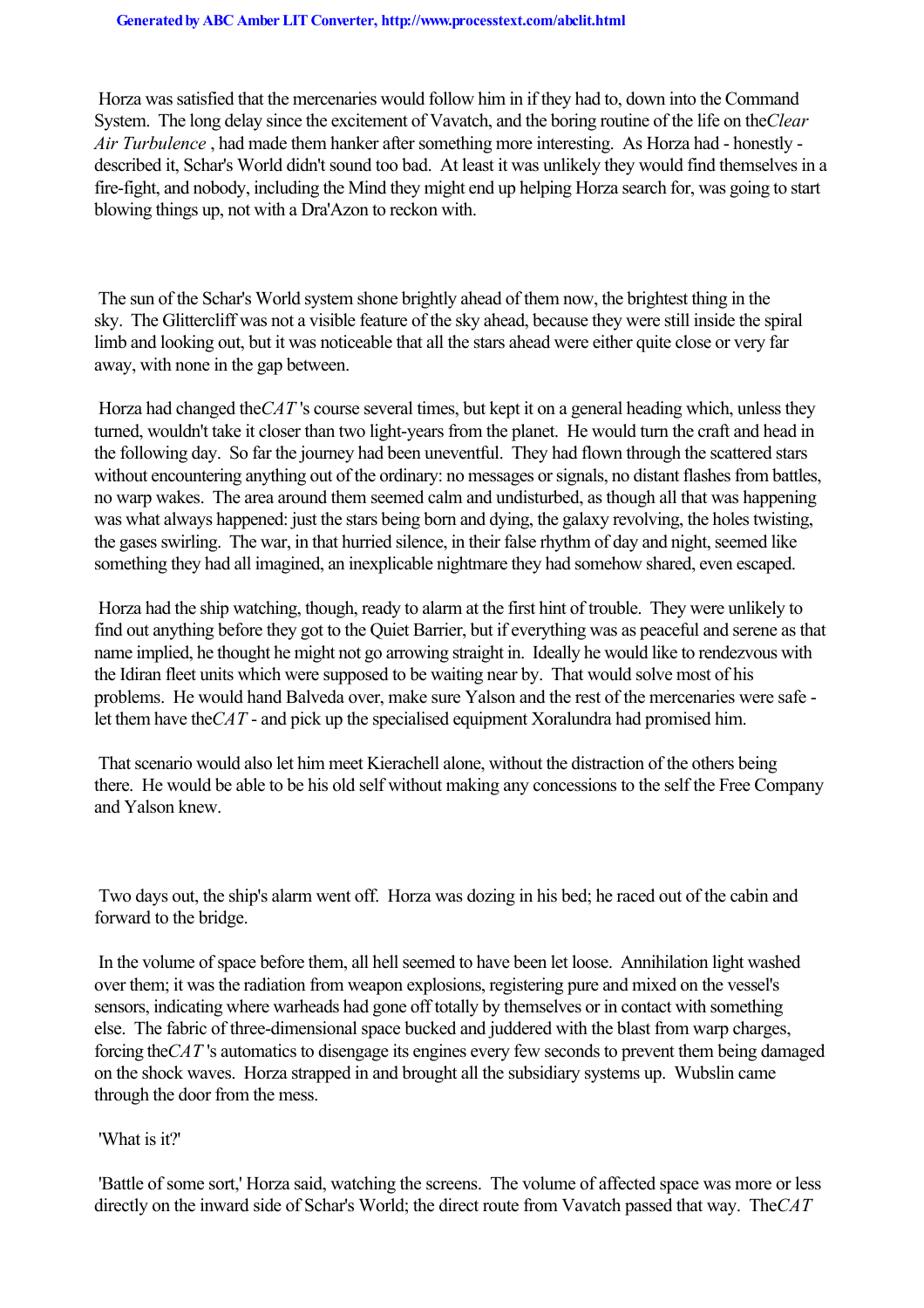was one and a half light-years away from the disturbance, too far away to be spotted on anything except the narrow beam of a track scanner and therefore almost certainly safe; but Horza watched the distant blasts of radiation, and felt the*CAT* ride the ripples of disturbed space with a sensation of nausea, even defeat.

 'Message shell,' Wubslin said, nodding at a screen. There, sorting itself out from the noise of radiation, a signal gradually appeared, the words forming a few letters at a time like a field of plants growing and flowering. After a few repetitions of the signal - and it was being jammed, not simple interfered with by the battle's background noise - it was complete enough to read.

VESSEL CLEAR AIR TURBULENCE. MEET UNITS

NINETY - THIRD FLEET

DESTINATION/S.591134.45 MID. ALL SAFE.

'Damn,' breathed Horza.

 'What's that mean?' Wubslin said. He punched the figures on the screen into the*CAT* 's navigational computer. 'Oh,' the engineer said, sitting back, 'it's one of the stars near by. I guess they mean to rendezvous halfway between it and...' He looked at the main screen.

 'Yes,' Horza said, looking unhappily at the signal. It had to be a fake. There was nothing to prove it was from the Idirans: no message number, code class, ship originator, signatory; nothing genuine at all.

 'That from the guys with three legs?' Wubslin said. He brought a holo display onto another screen, showing stars surrounded by spherical grids of thin green lines. 'Hey, we're not all that far away from there.'

 'Is that right?' Horza said. He watched the continuing blasts of battle-light. He entered some figures into the*CAT* 's control systems. The vessel brought its nose round, angling it further over towards the Schar's World system. Wubslin looked at Horza.

'You don't think it is from them?'

 'I don't,' Horza said. The radiation was fading. The engagement appeared to be over, or the action broken off. 'I think we might turn up there and find a GCU waiting for us. Or a cloud of CAM.'

'CAM? What - that stuff they dusted Vavatch with?' Wubslin said, and whistled. 'No thanks.'

Horza switched the screen with the message off.

 Less than an hour later it all happened again: shells of radiation, warp disturbance, and this time two messages, one telling the*CAT* to ignore the first message, the other giving a new rendezvous point. Both seemed genuine; both were affixed with the word 'Xoralundra'. Horza, still chewing the mouthful of food he'd been eating when the alarm went off for the second time, swore. A third message appeared, telling him personally to ignore those two signals and directing the*CAT* to yet another rendezvous area.

 Horza shouted with anger, sending bits of soggy food arcing out to hit the message screen. He turned the wide-band communicator off completely, then went back to the mess.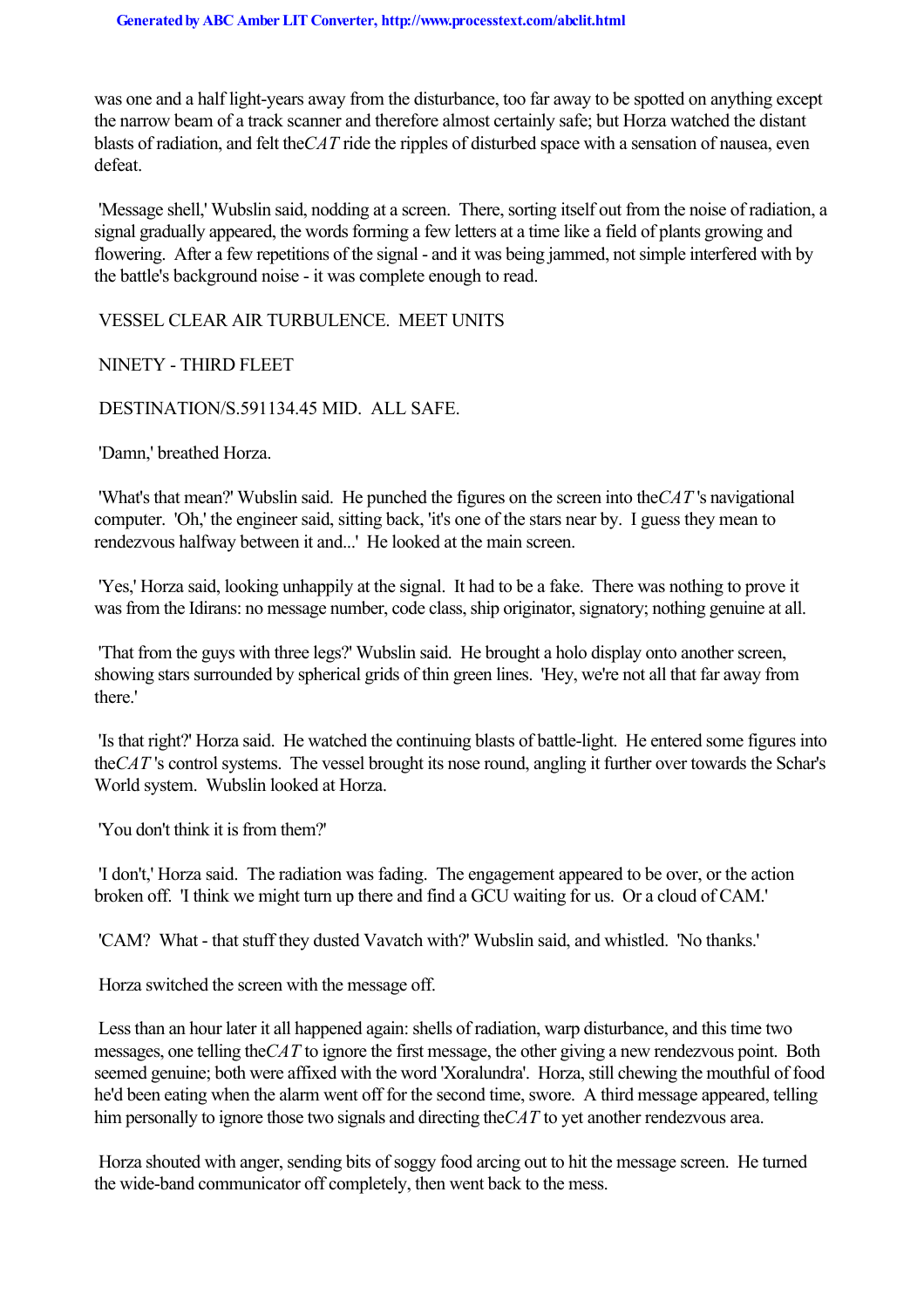'When do we reach the Quiet Barrier?'

'A few more hours. Half a day perhaps.'

'Are you nervous?'

'I'm not nervous. I've been there before. How about you?'

'If you say it'll be all right, I believe you.'

'It should be.'

'Will you know any of the people there?'

 'I don't know. It's been a few years. They don't rotate personnel often, but people do leave. I don't know. I'll just have to wait and see.'

'You haven't seen any of your own people for a long time, have you?'

'No. Not since I left there.'

'Aren't you looking forward to it?'

'Maybe.'

 'Horza... look, I know I told you we didn't ask each other about... about everything before we came aboard the*CAT* , but that was... before a lot of things changed-'

'But it's the way we've been, isn't it?'

'You mean you don't want to talk about it now?'

'Maybe. I don't know. You want to ask me about-'

 'No.' She put her hand to his lips. He felt them there in the darkness. 'No, it's OK. It's all right; never mind.'

 He sat in the centre seat. Wubslin was in the engineer's chair to Horza's right, Yalson to his left. The rest had crowded in behind them. He had let Balveda watch; there was little that could happen which she could affect now. The drone floated near the ceiling.

 The Quiet Barrier was coming up. It showed as a mirrorfield directly in front of them, about a light-day in diameter. It had suddenly appeared on the screen when they were an hour out from the barrier. Wubslin had worried it was giving their position away, but Horza knew that the mirrorfield existed only in the *CAT* 's sensors. There was nothing there for anybody else to see.

Five minutes out, every screen went black. Horza had warned the rest about it, but even he felt anxious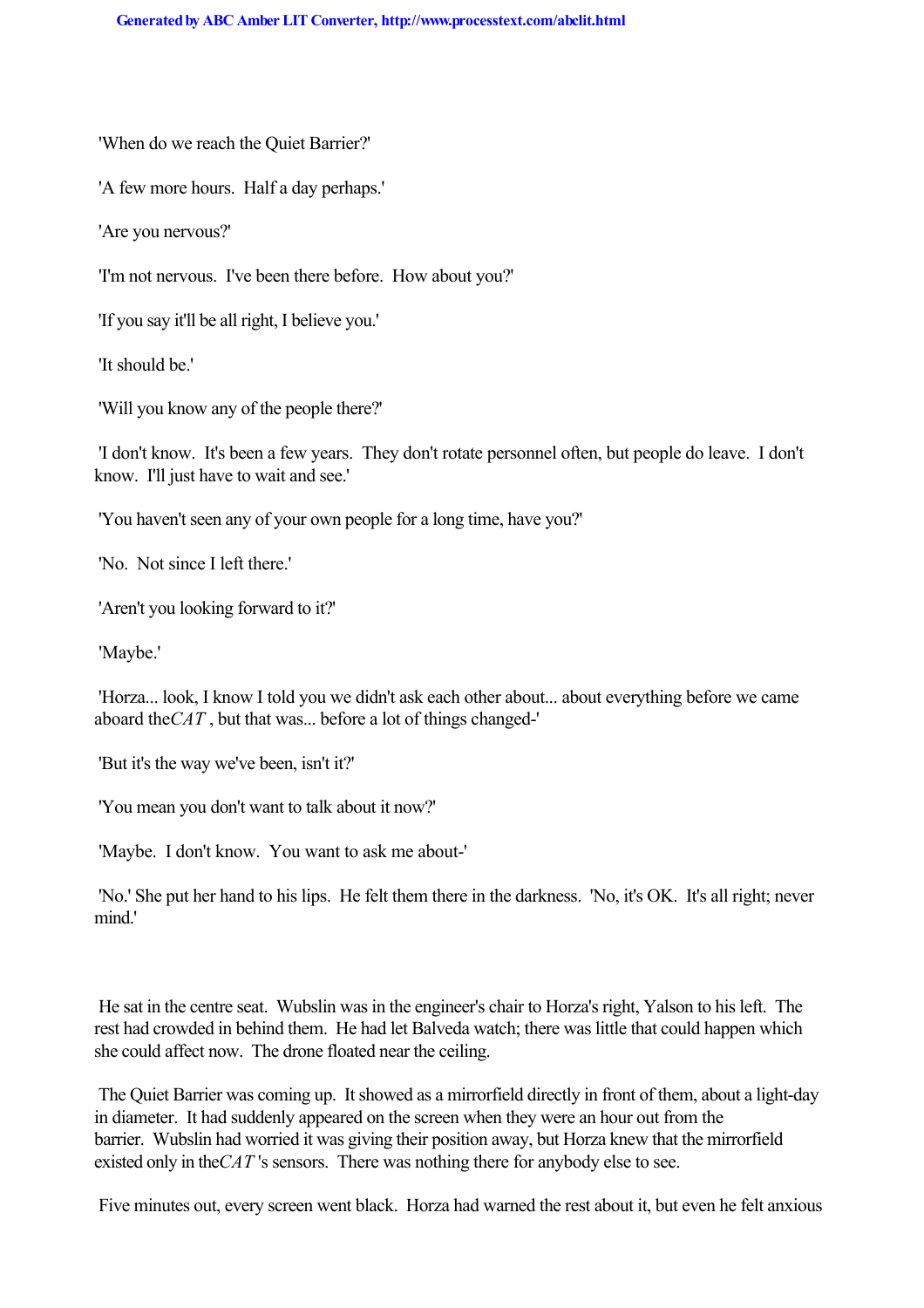and blind when it happened.

'You're sure this is meant to happen?' Aviger said.

'I'd be worried if it didn't,' Horza told him. The old man moved somewhere behind him.

 'I think this is incredible,' Dorolow said. 'This creature is virtually a god. I'm sure it can sense our moods and thoughts. I can feel it already.'

'Actually, it's just a collection of self-referencing-'

 'Balveda,' Horza said, looking round at the Culture woman. She stopped talking and clapped a hand over her mouth, flashing her eyes. He turned back to the blank screen.

'When's this thing-' Yalson began.

APPROACHING CRAFT, the screen said, in a variety of languages.

'Here we go,' Neisin said. He was shushed by Dorolow.

 'I respond,' Horza said, in Marain, into the tight-beam communicator. The other languages disappeared from the screen

 YOU ARE APPROACHING THE PLANET CALLED SCHAR'S WORLD, DRA'AZON PLANET OF THE DEAD. PROGRESS BEYOND THIS POINT IS RESTRICTED.

 'I know. My name is Bora Horza Gobuchul. I wish to return to Schar's World for a short while. I ask this with all respect.'

 'Smooth talker,' Balveda said. Horza glared briefly at her. The communicator would only transmit what he said, but he didn't want the woman to forget she was a prisoner.

YOU HAVE BEEN HERE BEFORE.

 Horza couldn't tell if this was a question or not. 'I have been to. Schar's World before,' he confirmed. 'I was one of the Changer sentinels.' There seemed little point in telling the creature when; the Dra'Azon called every time 'now' even though their language used tenses. The screen went blank, then repeated:

YOU HAVE BEEN HERE BEFORE.

Horza frowned and wondered what to say. Balveda muttered, 'Obviously hopelessly senile.'

 'I have been here before,' Horza said. Did the Dra'Azon mean that because he had already been there he could not return?

'I can feel it, I can feel its presence,' Dorolow whispered.

## THERE ARE OTHER HUMANS WITH YOU.

'Thanks a lot,' said the drone, Unaha-Closp, from somewhere near the ceiling.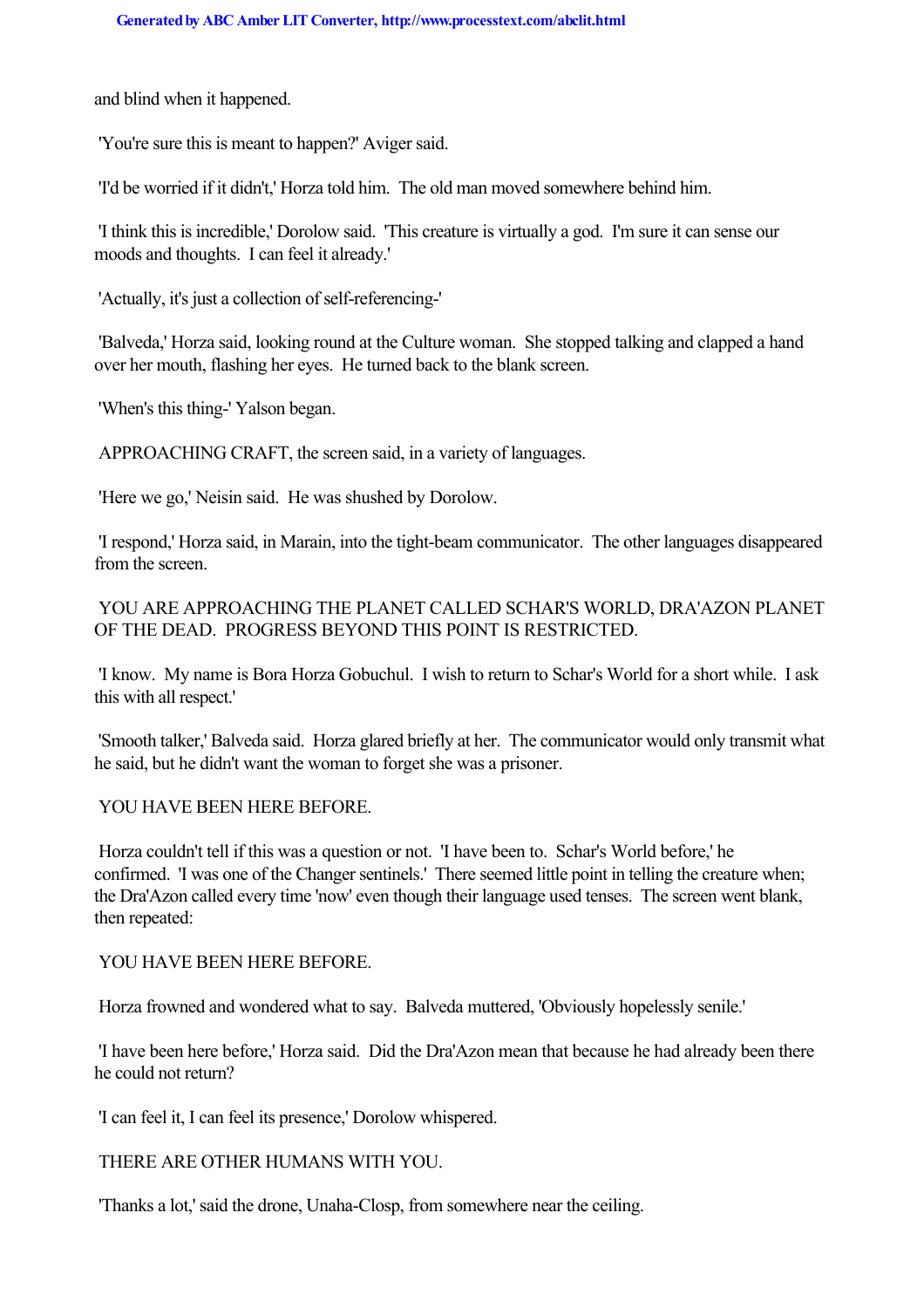'You see?' Dorolow said, her voice almost whimpering. Horza heard Balveda snort. Dorolow staggered slightly; Aviger and Neisin had to hold onto her to stop her from falling.

 'I have not been able to set them down elsewhere,' Horza said. 'I ask your indulgence. If need be, they will stay on board this vessel.'

THEY ARE NOT SENTINELS. THEY ARE OTHER HUMANOID SPECIES.

'I alone need alight on Schar's World.'

ENTRY IS RESTRICTED.

Horza sighed. 'I alone request permission to land.'

WHY HAVE YOU COME HERE?

Horza hesitated. He heard Balveda snort quietly. He said, 'I seek one who is here.'

WHAT DO THE OTHERS SEEK?

'They seek nothing. They are with me.'

# THEY ARE HERE.

 'They...' Horza licked his lips. All his rehearsing, all his thoughts about what to say at this moment, seemed to be useless. 'They are not all here by choice. But I had no alternative. I had to bring them. If you wish, they will stay on board this craft in orbit around Schar's World, or further away inside the Quiet Barrier. I have a suit, I can-'

THEY ARE HERE AGAINST THEIR WILL.

 Horza hadn't known Dra'Azon to interrupt before. He couldn't imagine it was a good sign. 'The... circumstances are... complicated. Certain species in the galaxy are at war. Choices become limited. One does things one would not normally do.'

## THERE IS DEATH HERE.

 Horza looked at the words written on the screen. He felt transfixed by them. There was silence on the bridge for a moment. Then he heard a couple of people moving awkwardly.

'What does that mean?' the drone Unaha-Closp said.

 'There... there is?' Horza said. The words stayed on the screen, written in Marain. Wubslin tapped at a few buttons on his side of the console, buttons which would normally control the display on the screens in front of him, all of which now repeated the words on the main screen. The engineer was sitting in his seat, looking cramped and tense. Horza cleared his throat, then said, 'There was a battle, a conflict near by. Just before we got here. It might still be going on. There may be death.'

THERE IS DEATH HERE.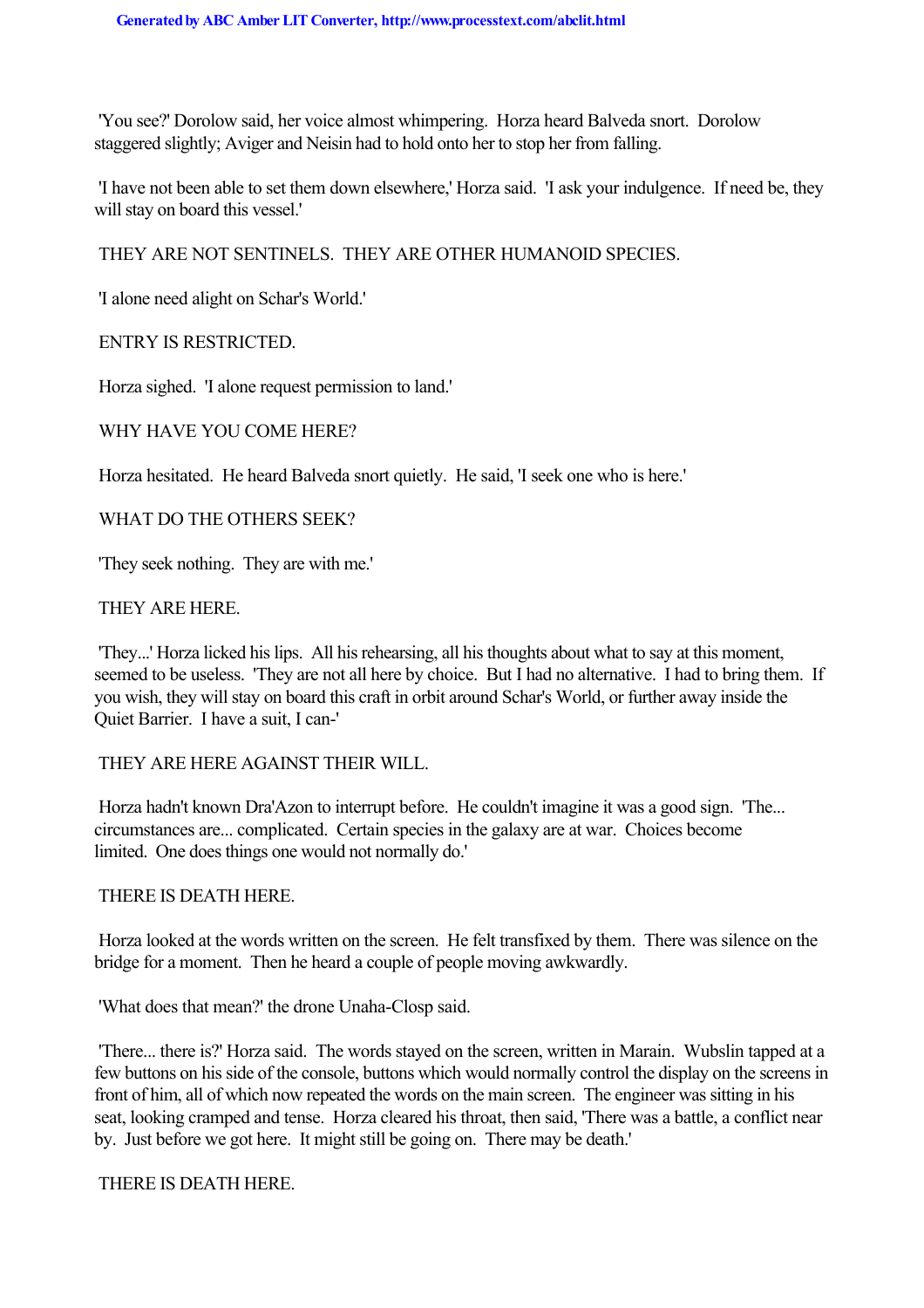#### **Generated by ABC Amber LIT Converter, <http://www.processtext.com/abclit.html>**

'Oh...' Dorolow said, and slumped into Neisin and Aviger's arms.

'We'd better get her to the mess,' Aviger said, looking at Neisin. 'Let her lie down.'

'Oh, all right,' Neisin said, glancing quickly at the woman's face. Dorolow appeared to be unconscious.

 'I may be able to...' Horza began, then gave a deep breath. 'If there is death here I may be able to stop it. I may be able to prevent more death.'

BORA HORZA GOBUCHUL.

 'Yes?' Horza said, gulping. Aviger and Neisin manhandled Dorolow's limp body out through the doorway into the corridor leading into the mess. The screen changed:

YOU ARE LOOKING FOR THE REFUGEE MACHINE.

'Ho-ho,' said Balveda, turning away with a smile on her face and putting one hand to her mouth.

'Shit!' said Yalson.

'Looks like our god isn't so stupid,' Unaha-Closp observed.

'Yes,' Horza said sharply. There seemed little point in trying to pretend now. 'Yes, I am. But I think-'

### YOU MAY ENTER.

'What?' the drone said.

 'Well, ya-hoo!' Yalson said, crossing her arms and leaning back against the bulkhead. Neisin came back through the door. He stopped when he saw the screen.

 'That was quick,' he said to Yalson. 'What did he say?' Yalson just shook her head. Horza felt a wave of relief sweep through him. He looked at each word on the screen in turn, as though frightened that the short message could somehow conceal a hidden negation. He smiled and said:

'Thank you. Shall I go down alone to the planet?'

### YOU MAY ENTER

### THERE IS DEATH HERE.

#### BE WARNED.

 'What death?' Horza said. The relief waned; the Dra'Azon's words about death chilled him. 'Where is there death? Whose?'

The screen changed again, the first two lines disappearing. Now it simply said:

BE WARNED.

'I do not,' Unaha-Closp said slowly, 'like the sound of that at all.' Then the screens were clear. Wubslin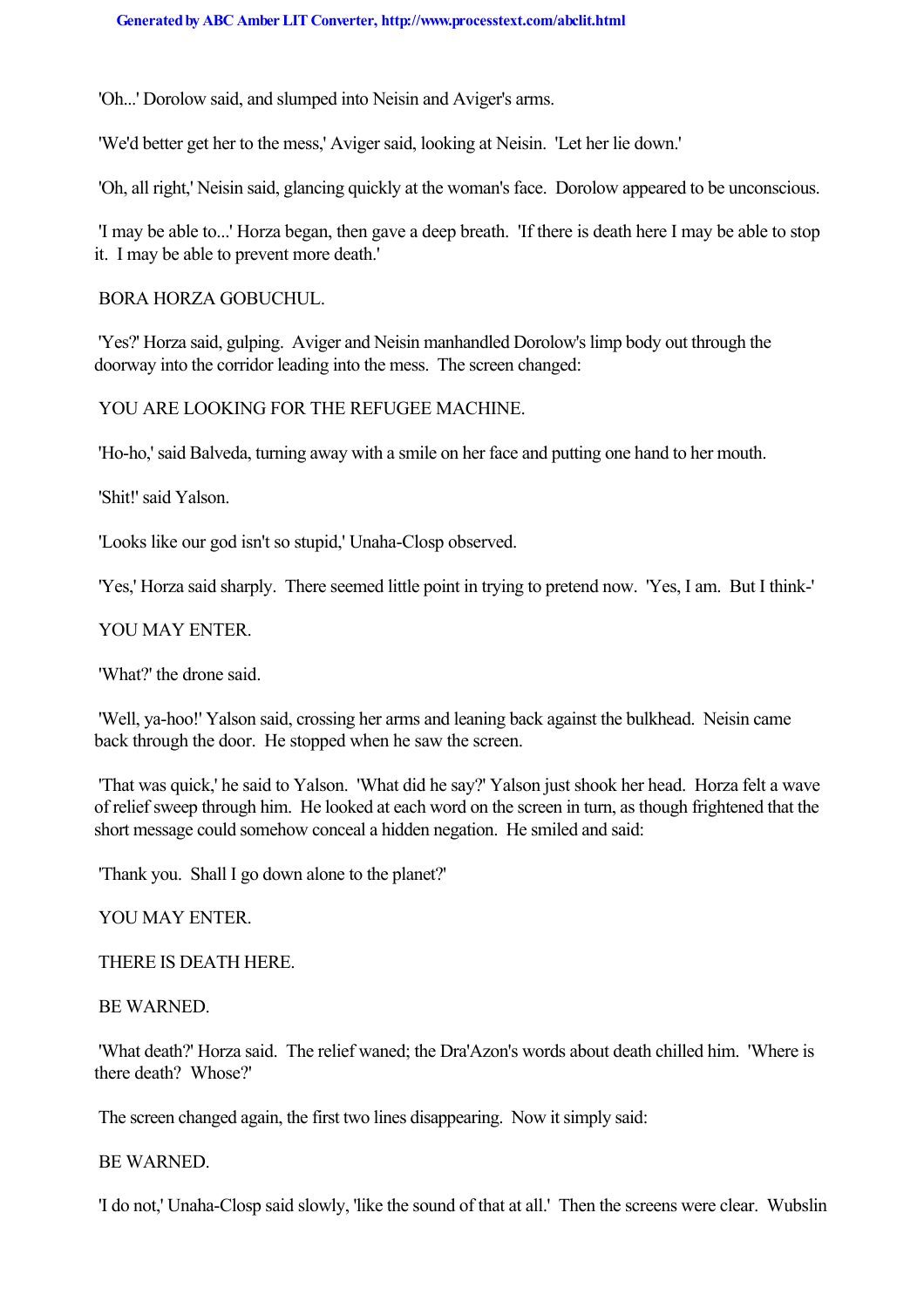sighed and relaxed. The sun of the Schar's World system shone brightly ahead of them, less than a standard light-year away. Horza checked the figures on the navigation computer as its screen Bickered back to normality along with the rest, displaying numbers and graphs and holographics. Then the Changer sat back in his seat. 'We're through all right,' he said. 'We're through the Quiet Barrier.'

'So nothing can touch us now, huh?' Neisin said.

 Horza gazed at the screen, the single yellow dwarf star showing as a bright unwavering spot of light in the centre, planets still invisible. He nodded. 'Nothing. Nothing outside, anyway.'

 'Great. Think I'll have a drink to celebrate.' Neisin nodded at Yalson, then swung his thin body out through the doorway.

 'Do you think it meant only you can go down, or all of us?' Yalson asked. Still staring at the screen, Horza shook his head.

 'I don't know. We'll go into orbit, then broadcast to the Changer base shortly before we try taking the *CAT* in. If Mr Adequate doesn't like it, he'll let us know.'

'You've decided it's male, then,' said Balveda, just as Yalson said:

'Why not contact them now?'

 'I didn't like that bit about there being death here.' Horza turned towards Yalson. Balveda was at her side; the drone had floated down a little to eye level. Horza looked at Yalson. 'Just as a precaution. I don't want to give anything away too soon.' He turned his gaze to the Culture woman. 'Last I heard, the regular transmission was due from the base on Schar's World a few days ago. I don't suppose you heard whether it had been received?' Horza grinned at Balveda in a way that was meant to show he didn't expect an answer, or at least not a truthful one. The tall Culture agent looked at the floor, seemed to shrug, then met Horza's eyes.

'I heard,' she said. 'It was overdue.'

 Horza stayed looking at her. Balveda didn't take her eyes away. Yalson glanced from one to another. Eventually the drone Unaha-Closp said, 'Frankly, none of this inspires confidence. My advice would be to-' It stopped as Horza glared at it. 'Hmm,' it said, 'well, never mind that for now.' It floated sideways to the door and went out.

 'Seems to be OK,' Wubslin said, not apparently addressing anybody in particular. He sat back from the console, nodding to himself. 'Yes, ship's back to normal now.' He turned round and smiled at the other three.

 They came for him. He was in a gamehall playing floatball. He thought he was safe there, surrounded by friends in every direction (they seemed to float like a cloud of flies in front of him for a second, but he laughed that off, caught the ball, threw it and scored a point). But they came for him there. He saw them coming, two of them, from a door set in a narrow chimney of the spherical, ribbed gamehall. They wore cloaks of no colour, and came straight towards him. He tried to float away, but his power harness was dead. He was stuck in mid-air, unable to make progress in any direction. He was trying to swim through the air and struggle out of his harness so that he could throw it at them - perhaps to hit, certainly to send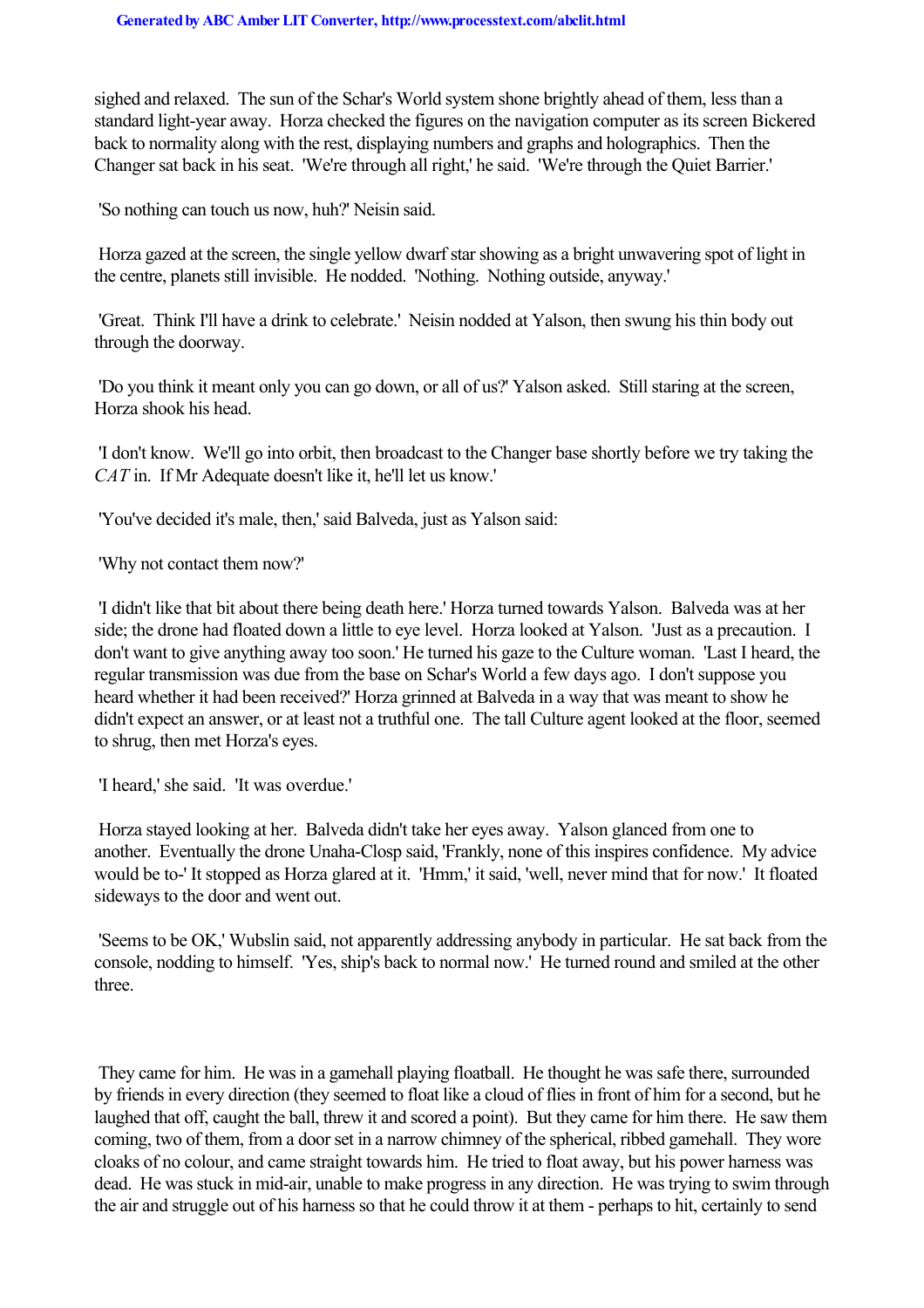himself off in the other direction - when they caught him.

 None of the people around him seemed to notice, and he realised suddenly they were not his friends, that in fact he didn't know any of them. They took his arms and, in an instant, without travelling past or through anything yet somehow making him feel they had turned an invisible corner to a place that was always there but out of sight, they were in an area of darkness. Their no-colour cloaks showed up in the darkness when he looked away. He was powerless, locked in stone, but he could see and breathe.

 '*Help me*!' '*That is not what we are here for.'* '*Who are you*?' '*You know.'* '*I don't.'* '*Then we can't tell you.'* '*What do you want*?' '*We want you.'* '*Why*?' '*Why not*?' '*But why me*?' '*You have no one.'* '*What*?' '*You have no one.'* '*What do you mean*?' '*No family. No friends*...' '...*no religion. No belief.'* '*That's not true*!' '*How would you know*?' '*I believe in*...' '*What*?' '*Me*!'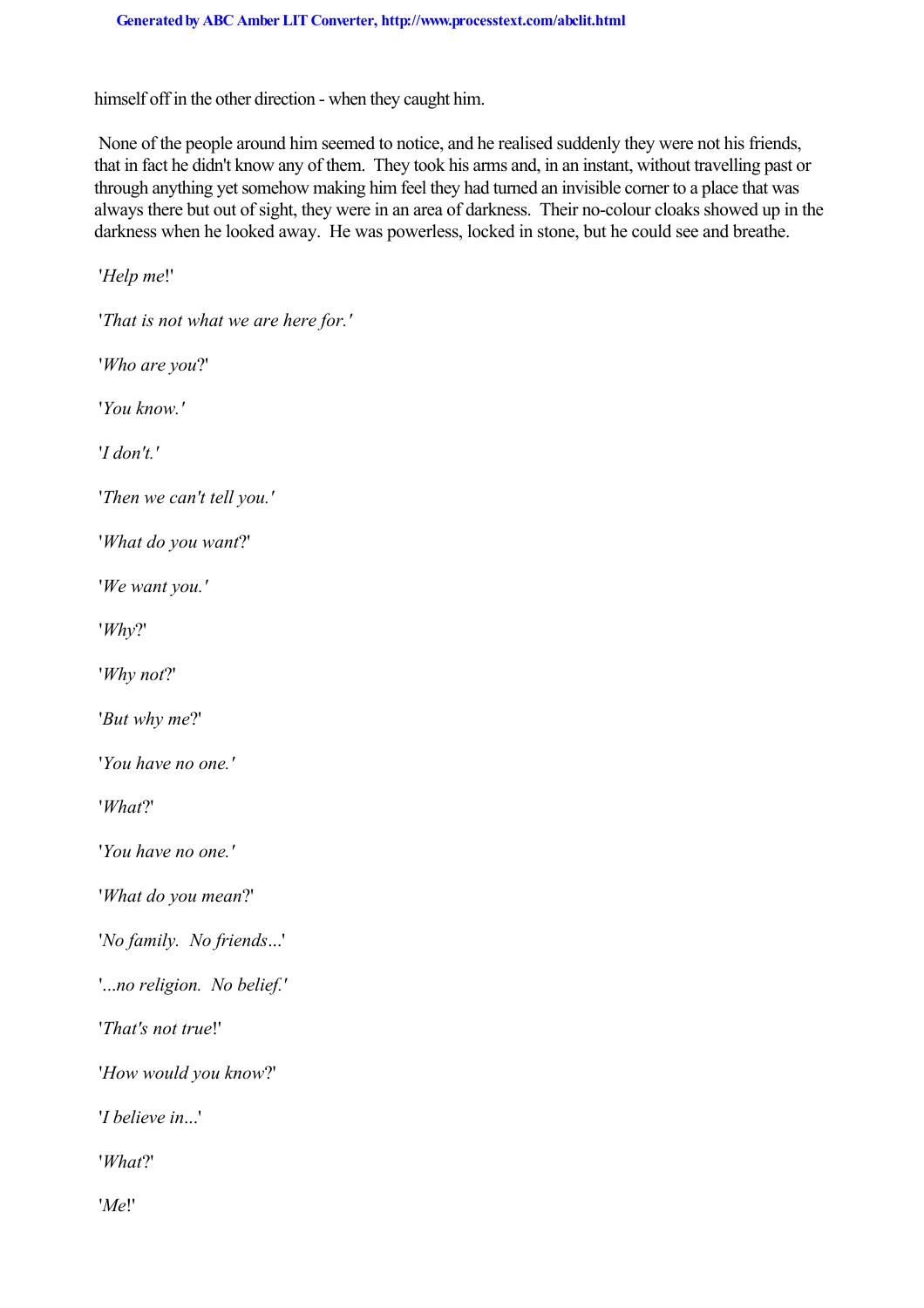'*That is not enough.'*

'*Anyway, you'll never find it.'*

'*What? Find what*?'

'*Enough. Let's do it now.'*

'*Do what*?'

'*Take your name.'*

'*I-'*

And they reached together into his skull and took his name.

So he screamed.

 'Horza!' Yalson shook his head, bouncing it off the bulkhead at the top of the small bed. He spluttered awake, the whimper dying on his lips, his body tense for an instant, then soft.

 He put his hands out and touched the woman's furred skin. She put her hands behind his head and hugged him to her breast. He said nothing, but his heart slowed to the pace of hers. She rocked his body gently with her own, then pushed his head away, bent and kissed his lips.

'I'm all right now,' he told her. 'Just a nightmare.'

'What was it?'

 'Nothing,' he said. He put his head back to her chest, nestling it between her breasts like a huge, delicate egg.

 Horza had his suit on. Wubslin was in his usual seat. Yalson occupied the co-pilot's chair. They were all suited up. Schar's World filled the screen in front of them, the belly sensors of the*CAT* staring straight down at the sphere of white and grey beneath and magnifying it.

'One more time,' Horza said. Wubslin transmitted the recorded message for the third time.

 'Maybe they don't use that code any more,' Yalson said. She watched the screen with her sharp-browed eyes. She had cropped her hair back to about a centimetre over her skull, hardly thicker than the down which covered her body. The menacing effect jarred with the smallness of her head sticking out from the large neck of the suit.

'It's traditional; more of a ceremonial language than a code,' Horza said. 'They'll know it if they hear it.'

'You're sure we're beaming it at the right place?'

'Yes,' Horza said, trying to remain calm. They had been in orbit for less than half an hour, stationary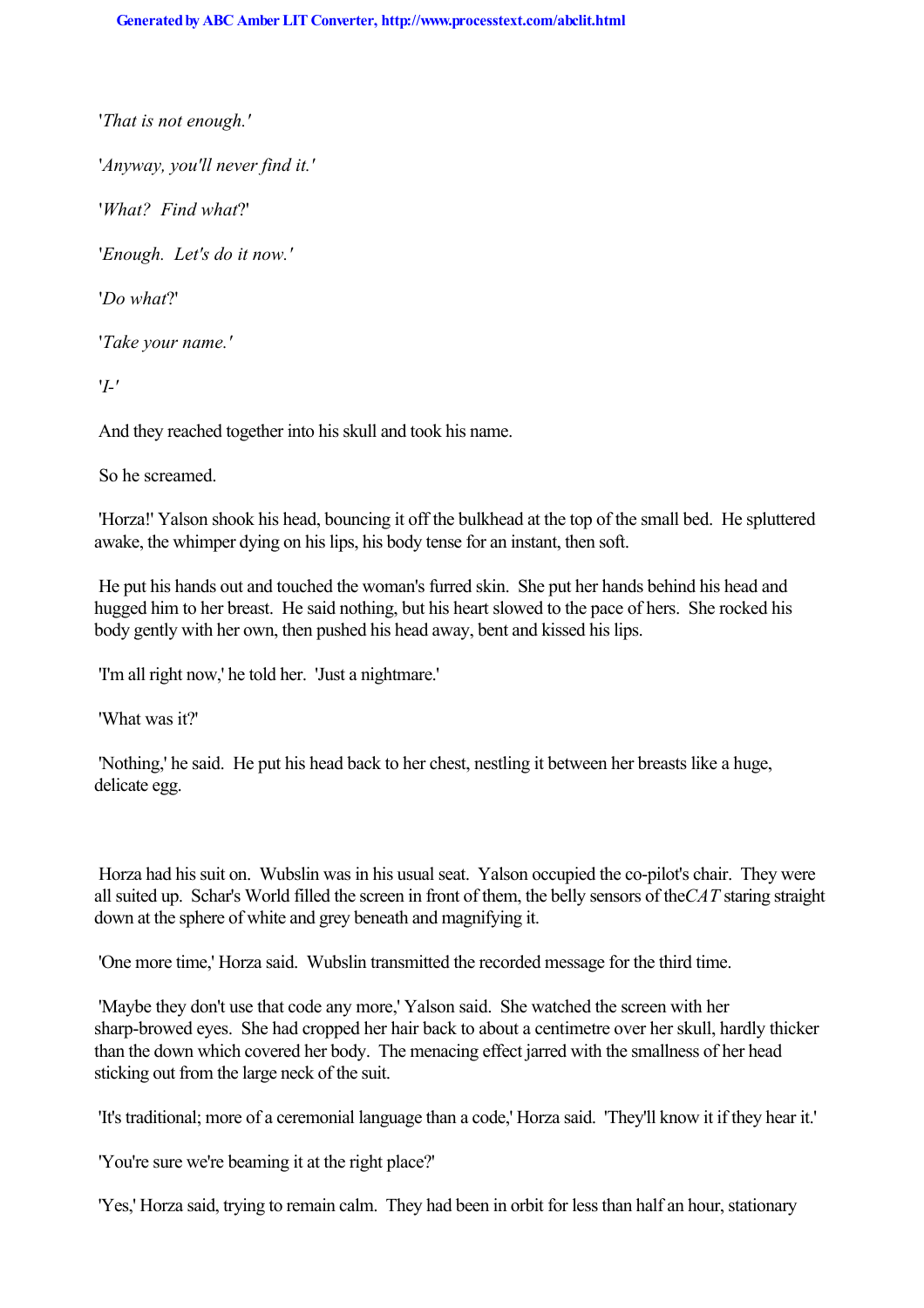above the continent which held the buried tunnels of the Command System. Almost the whole of the planet was covered in snow. Ice locked the thousand-kilometre peninsula where the tunnel system lay fast into the sea itself. Schar's World had entered another of its periodic ice ages seven thousand years previously, and only in a relatively thin band around the equator - between the slightly wobbling planet's tropics - was there open ocean. It showed as a steely grey belt around the world, occasionally visible through whorls of storm clouds.

 They were twenty-five thousand kilometres out from the planet's snow-crusted surface, their communicator beaming down onto a circular area a few tens of kilometres in diameter at a point midway between the two frozen arms of sea which gave the peninsula a slight waist. That was where the entrance to the tunnels lay; that was where the Changers lived. Horza knew he hadn't made a mistake, but there was no answer

There is death here, he kept thinking. A little of the planet's chill seemed to creep along his bones.

'Nothing,' Wubslin said.

'Right,' Horza said, taking the manual controls into his gloved hands. 'We're going in.'

 The*Clear Air Turbulence* teased its warp fields out along the slight curve of the planet's gravity well, carefully edging itself down the slope. Horza cut the motors and let them return to their emergency-ready-only mode. They shouldn't need them now, and would soon be unable to use them as the gravity gradient increased.

 The*CAT* fell with gradually increasing speed towards the planet, fusion motors at the ready. Horza watched displays on the screens until he was satisfied they were on course; then, with the planet seeming to turn a little beneath the craft, he unstrapped and went back to the mess.

 Aviger, Neisin and Dorolow sat in their suits, strapped into the mess-room seats. Perosteck Balveda was also strapped in; she wore a thick jacket and matching trousers. Her head was exposed above the soft ruff of a white shirt. The bulky fabric jacket was fastened up to her throat. She had warm boots on, and a pair of hide gloves lay on the table in front of her. The jacket even had a little hood, which hung down her back. Horza wasn't sure whether Balveda had chosen this soft, useless image of a space suit to make a point to him, or unconsciously, out of fear and a need for security.

 Unaha-Closp sat in a chair, strapped against its back, pointing straight up at the ceiling. 'I trust', it said, 'we're not going to have the same sort of flying-circus job we had to endure the last time you flew this heap of debris.' Horza ignored it.

 'We haven't had any word from Mr Adequate, so it looks like we're all going down,' he said. 'When we get there, I'll go in by myself to check things out. When I come back, we'll decide what we're going to do.'

'That is,*you'll* decide-' began the drone.

 'What if you don't come back?' Aviger said. The drone made a hissing noise but went quiet. Horza looked at the toy-like figure of the old man in his suit.

 'I'll come back, Aviger,' he said. 'I'm sure everybody at the base will be fine. I'll get them to heat up some food for us.' He smiled, but knew it wasn't especially convincing. 'Anyway,' he went on, 'in the unlikely event there is anything wrong, I'll come straight back.'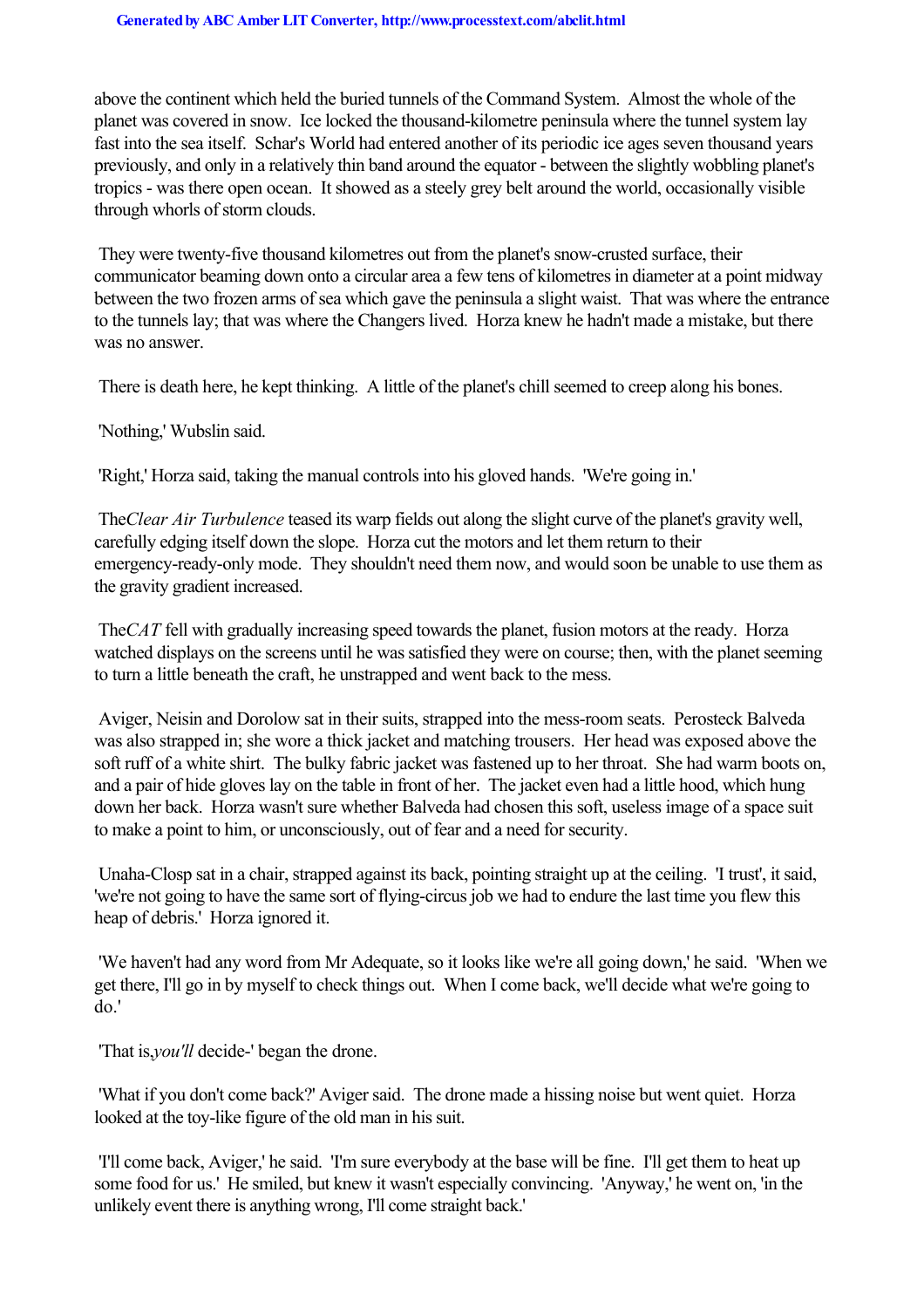'Well, this ship's our only way off the planet; remember that, Horza,' Aviger said. His eyes looked frightened. Dorolow touched him on the arm of his suit.

'Trust in God,' Dorolow said. 'We'll be all right.' She looked at Horza. 'Won't we, Horza?'

Horza nodded. 'Yes. We'll be all right. We'll all be just fine.' He turned and went back to the bridge.

 They stood in the high mountain snows, watching the midsummer sun sink in its own red seas of air and cloud. A cold wind blew her hair across her face, auburn over white, and he raised a hand, without thinking, to sweep it away again. She turned to him, her head nestling into his cupped hand, a small smile on her face.

 'So much for midsummer's day,' she said. The day had been fair, still well below freezing, but mild enough for them to take their gloves off and push their hoods back. The nape of her neck was warm against his palm, and the lustrous, heavy hair brushed over the back of his hand as she looked up at him, skin white as snow, white as bone. 'That look, again,' she said softly.

'What look?' he said, defensively, knowing.

 'The far-away one,' she said, taking his hand and bringing it to her mouth, kissing it, stroking it as though it was a small, defenceless animal.

'Well, that's just what you call it.'

 She looked away from him, towards the livid red ball of the sun, lowering behind the distant range. 'That's what I see,' she told him. 'I know your looks by now. I know them all, and what they mean<sup>'</sup>

 He felt a twinge of anger at being thought so obvious, but knew that she was right, at least partly. What she did not know about him was only what he did not know about himself (but that, he told himself, was quite a lot still). Perhaps she even knew him better than he did himself.

 'I'm not responsible for my looks,' he said after a moment, to make a joke of it. 'They surprise me, too, sometimes.'

 'And what you do?' she said, the sunset's glow rubbing false colour into her pale, thin face. 'Will you surprise yourself when you leave here?'

 'Why do you always assume I'm going to leave?' he said, annoyed, stuffing his hands into the thick jacket's pockets and staring at the hemisphere of disappearing star. 'I keep telling you, I'm happy here.'

'Yes,' she said. 'You keep telling me.'

'Why should I want to leave?'

 She shrugged, slipped one arm through his, put her head to his shoulder. 'Bright lights, big crowds, interesting times; other people.'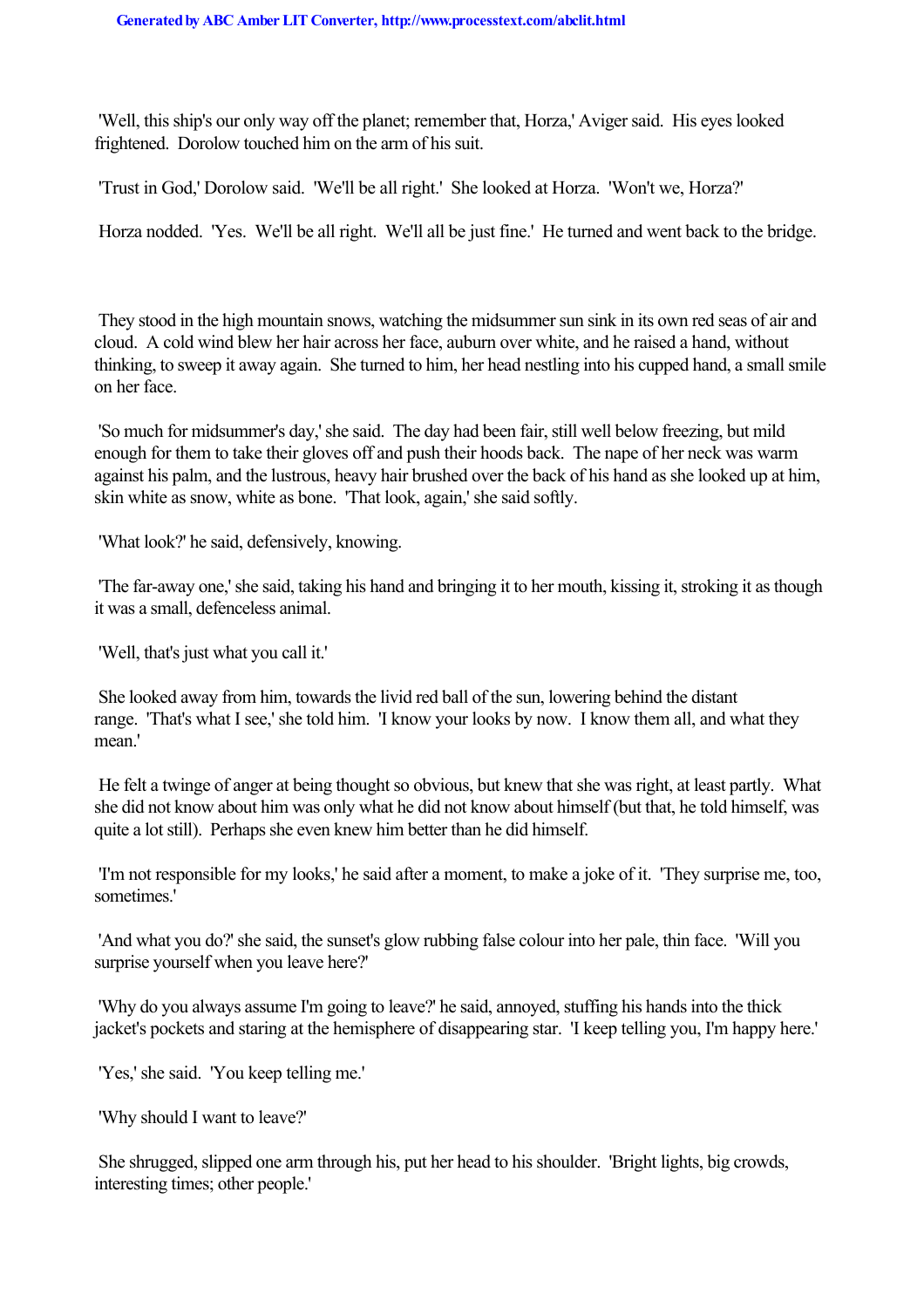'I'm happy here with you,' he told her, and put his arm round her shoulders. Even in the bulky quilting of the jacket, she seemed slim, almost fragile.

 She said nothing for a moment, then, in quite a different tone: '... And so you should be.' She turned to face him, smiling. 'Now kiss me.'

 He kissed her, hugged her. Looking down over her shoulder, he saw something small and red move on the trampled snow near her feet.

 'Look!' he said, breaking away, stooping. She squatted beside him, and together they watched the tiny, stick-like insect crawl slowly, laboriously, over the surface of the snow: one more living, moving thing on the blank face of the world. 'That's the first one I've seen,' he told her.

She shook her head, smiling. 'You just don't look,' she chided.

 He put out one hand and scooped the insect into his palm, before she could stop him. 'Oh,*Horza* ...' she said, her breath catching on a tiny hook of despair.

 He looked, uncomprehending, at her stricken expression, while the snow-creature died from the warmth of his hand.

 The*Clear Air Turbulence* dropped towards the planet, circling its ice-bright layers of atmosphere from day to night and back again, tipping over the equator and tropics as it spiralled in.

 Gradually it encountered that atmosphere - ions and gases, ozone and air. It swooped through the world's thin wrapping with a voice of fire, flashing like a large, steady meteorite across the night sky, then across the dawn terminator, over steel-grey seas, tabular bergs, ice tables, floes and shelves, frozen coasts, glaciers, mountain ranges, permafrost tundra, more crushed pack ice and, finally, as it bellied down on its pillars of flame, land again: land on a thousand-kilometre peninsula sticking out into a frozen sea like some monstrous fractured limb set in plaster.

 'There it is,' Wubslin said, watching the mass-sensor screen. A bright, winking light tracked slowly across the display. Horza looked over.

'The Mind?' he asked. Wubslin nodded.

 'Right density. Five kilometres deep...' He punched some buttons and squinted at figures scrolling across the screen. 'On the far side of the system from the entrance... and moving.' The pinpoint of light on the screen disappeared. Wubslin adjusted the controls, then sat back, shaking his head. 'Sensor needs an overhaul; its range is right down.' The engineer scratched his chest and sighed. 'Sorry about the engines, too, Horza.' The Changer shrugged. Had the motors been working properly, or had the mass sensor's range been adequate, somebody could have remained on the*CAT* , flying it if necessary, and relaying the Mind's position to the others in the tunnels. Wubslin seemed to feel guilty that none of the repairs he'd tried to effect had significantly improved the performance of either motors or sensor.

 'Never mind,' Horza said, watching the waste of ice and snow passing beneath them. 'At least now we know the thing's in there.'

The ship guided them to the right area, though Horza recognised it anyway from the times he had flown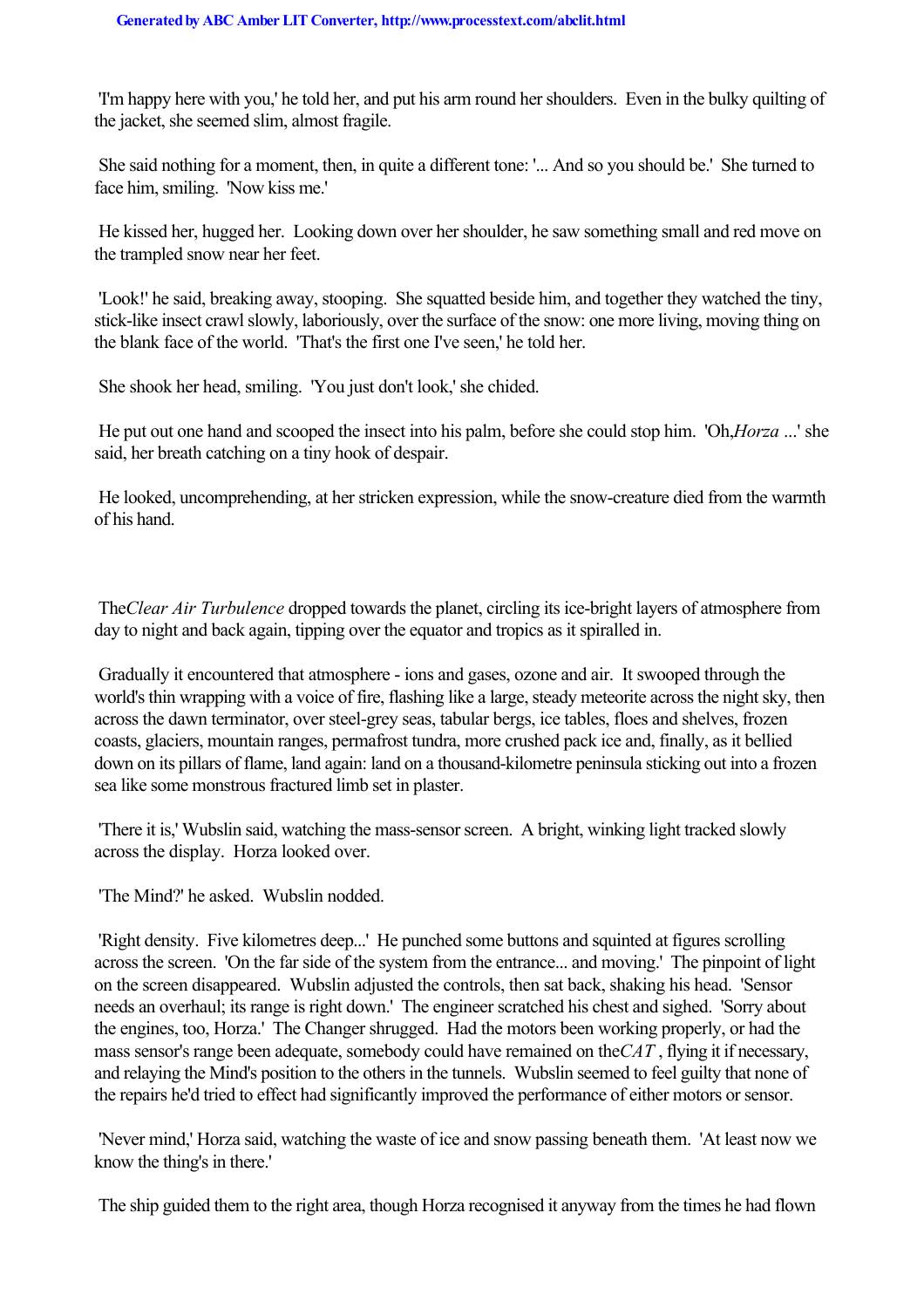the single small flyer the base was allowed. He looked for the flyer as they made their final approach, in case somebody happened to be using it.

 The snow-covered plain was ringed by mountains; the*Clear Air Turbulence* swept over a pass between two peaks, shattering the silence, tearing dusty snow from the jagged ridges and crags of the barren rocks on either side. It slowed further, coming in nose-up on its tripod of fusion fire. The snow on the plain beneath picked itself up and stirred as though uneasy at first. Then as the craft dropped lower and lower the snow was blown, then ripped, from the frozen ground beneath and thrown away in vast swirling rolls of heated air mixing snow and water, steam and plasma particles, in a howling blizzard which swept across the plain, gathering strength as the vessel dropped.

 Horza had the*CAT* on manual. He watched the screen ahead, saw the false, created wind of stormy snow and steam in front, and beyond it, the entrance to the Command System.

 It was a black hole set in a rugged promontory of rock which fluted down from the higher cliffs behind like a piece of solidified scree. The snowstorm broiled round the dark entrance like mist. The storm was turning brown as the fusion flame heated the frozen ground of the plain itself, melting it and plucking it out in an earthy spray.

With hardly a bump, and only a little settling as the legs sank into the now soggy surface of the swept plain, the*CAT* touched the surface of Schar's World.

Horza looked straight ahead at the tunnel entrance. It was like a deep dark eye, staring back.

 The motors died; the steam drifted. Disturbed snow fell back, and some new flakes formed as the suspended water in the air froze once more. The*CAT* clicked and creaked as it cooled from the heat produced by both the friction of re-entry and its own plasma jets. Water gurgled, turning to slush, over the scoured surface of the plain.

 Horza switched the*CAT* 's bow laser to standby. There was no movement or sign from the tunnel. The view was clear now, the snow and steam gone. It was a bright, sunny, windless day.

'Well, here we are,' Horza said, and immediately felt foolish. Yalson nodded, still staring at the screen.

 'Yup,' Wubslin said, checking screens, nodding. 'Feet have sunk in half a metre or so. We'll have to remember to run the motors for a while before we try to lift off, when we leave. They'll freeze solid in half an hour.'

 'Hmm,' Horza said. He watched the screen. Nothing moved. There were no clouds in the light blue sky, no wind to move the snows. The sun wasn't warm enough to melt the ice and snow so there was no running water, not even any avalanches in the distant mountains.

With the exception of the seas - which still contained fish, but no longer any mammals - the only things which moved on Schar's World were a few hundred species of small insects, slow spreading lichen on rocks near the equator, and the glaciers. The humanoids' war, or the ice age, had wiped everything else out.

Horza tried the coded message once more. There was no reply.

'Right,' he said, getting up from his seat. 'I'll step out and take a look.' Wubslin nodded. Horza turned to Yalson. 'You're very quiet,' he said.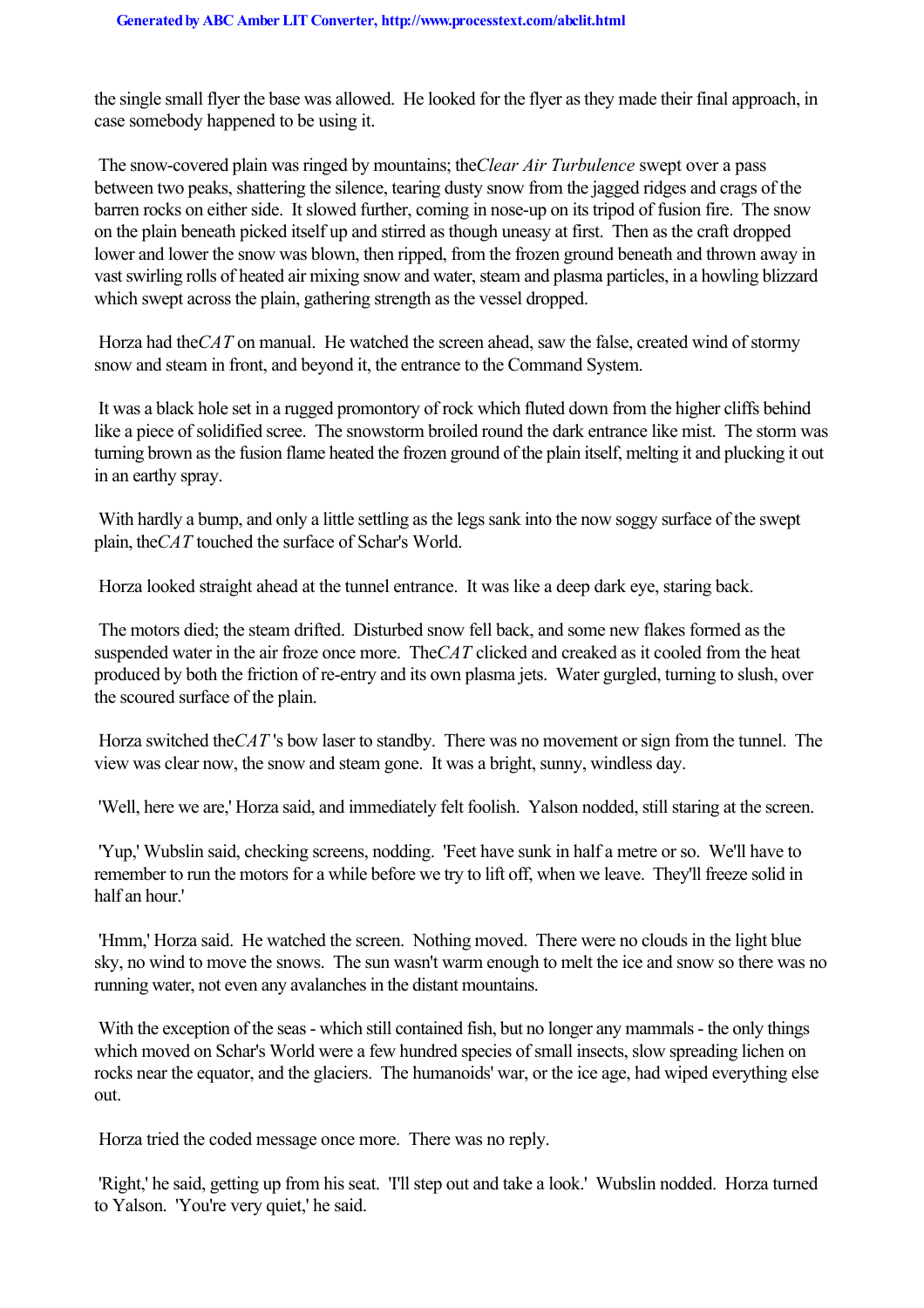Yalson didn't look at him. She was staring at the screen and the unblinking eye of the tunnel entrance. 'Be careful,' she said. She looked at him. 'Just be careful, all right?'

Horza smiled at her, picked up Kraiklyn's laser rifle from the floor, then went through to the mess.

'We're down,' he said as he went through.

 'See?' Dorolow said to Aviger. Neisin drank from his hip flask. Balveda gave the Changer a thin smile as he went from one door to the other. Unaha-Closp resisted the temptation to say anything, and wriggled out of the seat straps.

 Horza descended to the hangar. He felt light as he walked; they had switched to ambient gravity on their way over the mountains, and Schar's World produced less pull than the standard-G used on the*CAT* . Horza rode the hangar's descending floor to the now refreezing marsh, where the breeze was fresh and sharp and clean.

 'Hope everything's all right,' Wubslin said as he and Yalson watched the small figure wade through the snow towards the rocky promontory ahead. Yalson said nothing but watched the screen with unblinking eyes. The figure stopped, touched its wrist, then rose in the air and floated slowly across the snows.

'Ha,' Wubslin said, laughing a little. 'I'd forgotten we could use AG here. Too long on that damn O.'

'Won't be much use in those fucking tunnels,' Yalson muttered.

 Horza landed just to the side of the tunnel entrance. From the readings he had already taken while flying over the snow, he knew the tunnel door field was off. Normally it kept the tunnel within shielded from the snow and the cold air outside, but there was no field there, and he could see that a little snow had blown into the tunnel and now lay in a fan shape on its floor. The tunnel was cold inside, not warm as it should be, and its black, deep eye seemed more like a huge mouth, now that he was close to it.

 He looked back at the*CAT* , facing him from two hundred metres away, a shining metal interruption on the white expanse, squatting in a blast-mark of brown.

'I'm going inside,' he told the ship, aiming a tight beam at it rather than broadcasting the signal.

'OK,' Wubslin said in his ear.

'You don't want somebody there to cover you?' Yalson said.

'No,' Horza replied.

 He walked down the tunnel, keeping close to the wall. In the first equipment bay were some ice sleds and rescue gear, tracking apparatus and signalling beacons. It was all much as he recalled it.

 In the second bay, where the flyer should have been, there was nothing. He went on to the next one: more equipment. He was about forty metres inside the tunnel now, ten metres shy of the right-angled turn which led into the larger, segmented gallery where the living accommodation of the base lay.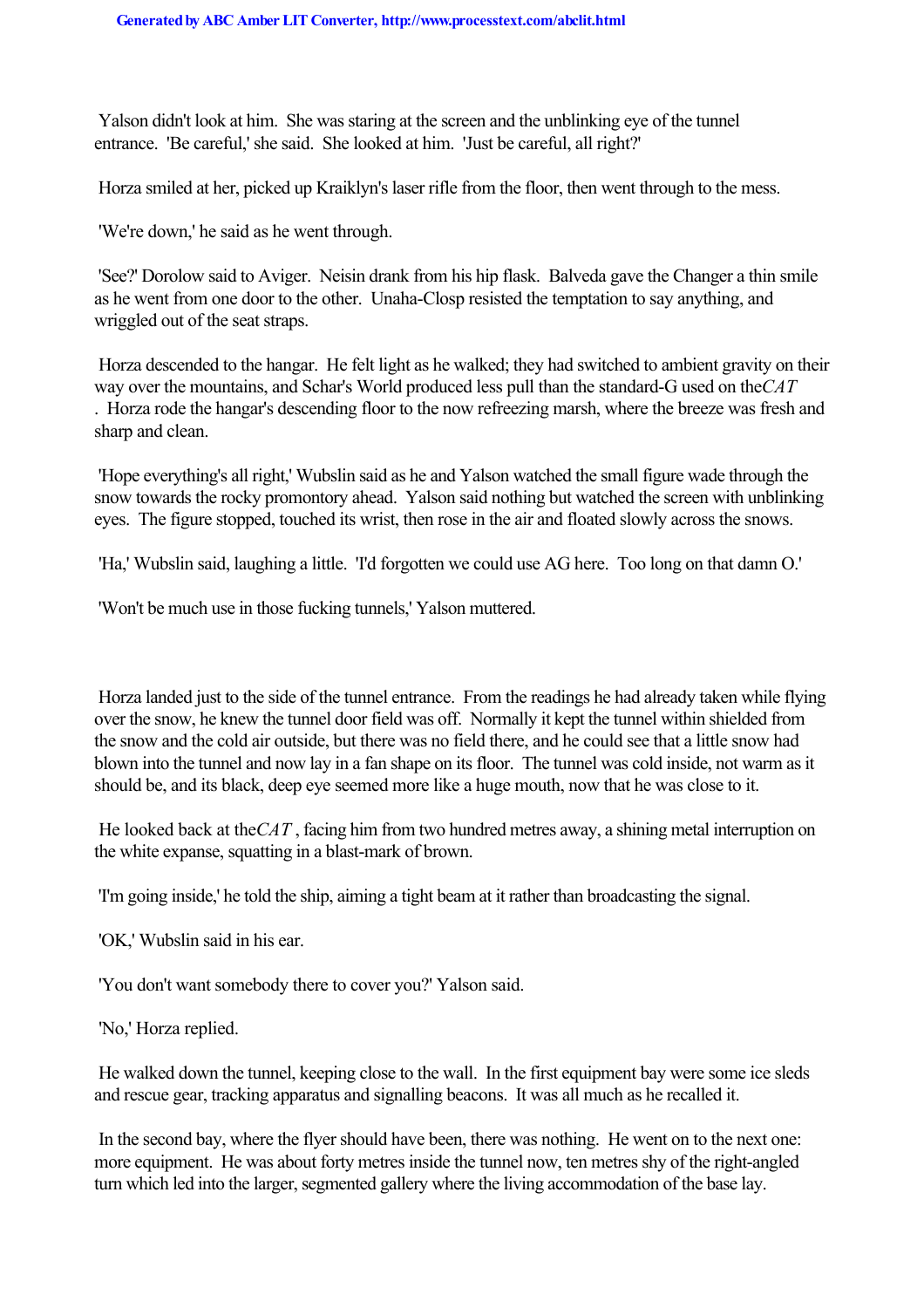The mouth of the tunnel was a white hole when he turned back to face it. He set the tight beam on wide aperture. 'Nothing yet. I'm about to look into the accommodation section. Bleep but don't reply otherwise.' The helmet speakers bleeped.

 Before going round the corner he detached the suit's remote sensor from the side of the helmet and edged its small lens round the corner of sculpted rock. On an internal screen he saw the short length of tunnel, the flyer lying on the ground, and a few metres beyond it the wall of plastic planking which filled the tunnel and showed where the human accommodation section of the Changer base began.

By the side of the small flyer lay four bodies.

There was no movement.

 Horza felt his throat closing up. He swallowed hard, then put the remote sensor back on the side of the helmet. He walked along the floor of fused rock to the bodies.

 Two were dressed in light, unarmoured suits. They were both men, and he didn't recognise them. One of them had been lasered, the suit flash-burned open so that the melted metals and plastics had mingled with the guts and flesh inside; the hole was half a metre in diameter. The other suited man had no head. His arms were stuck out stiffly in front of him as though to embrace something.

 There was another man, dressed in light, loose clothes. His skull had been smashed in from behind, and at least one arm was broken. He lay on his side, as frozen and dead as the other two. Horza was aware that he knew the man's name but he couldn't think of it just then.

 Kierachell must have been asleep. Her slim body was lying straight, inside a blue nightgown; her eyes were closed, her face peaceful.

Her neck had been broken.

 Horza looked down at her for a while, then took one of his gloves off and bent down. There was frost on her eyelashes. He was aware of the wrist seal inside the suit gripping his forearm tightly, and of the thin cold air his hand was exposed to.

 Her skin was hard. Her hair was still soft, and he let it run through his fingers. It was more red than he remembered, but that might just have been the effect of the helmet visor as it intensified the poor light of the darkened tunnel. Perhaps he should take his helmet off, too, to see her better, and use the helmet lights...

He shook his head, turning away.

 He opened the door to the accommodation section - carefully, after listening for any noise coming through the wall.

 In the open, vaulted area where the Changers had kept their outdoor clothes and suits and some smaller pieces of equipment, there was little to show that the place had been taken over. Further through the accommodation unit, he found traces of a fight: dried blood; laser burns; in the control room, where the base's systems were monitored, there had been an explosion. It looked like a small grenade had gone off under the control panel. That accounted for the lack of heating, and the emergency light. It looked as though somebody had been trying to repair the damage, judging by some tools, spare pieces of equipment and wiring lying around.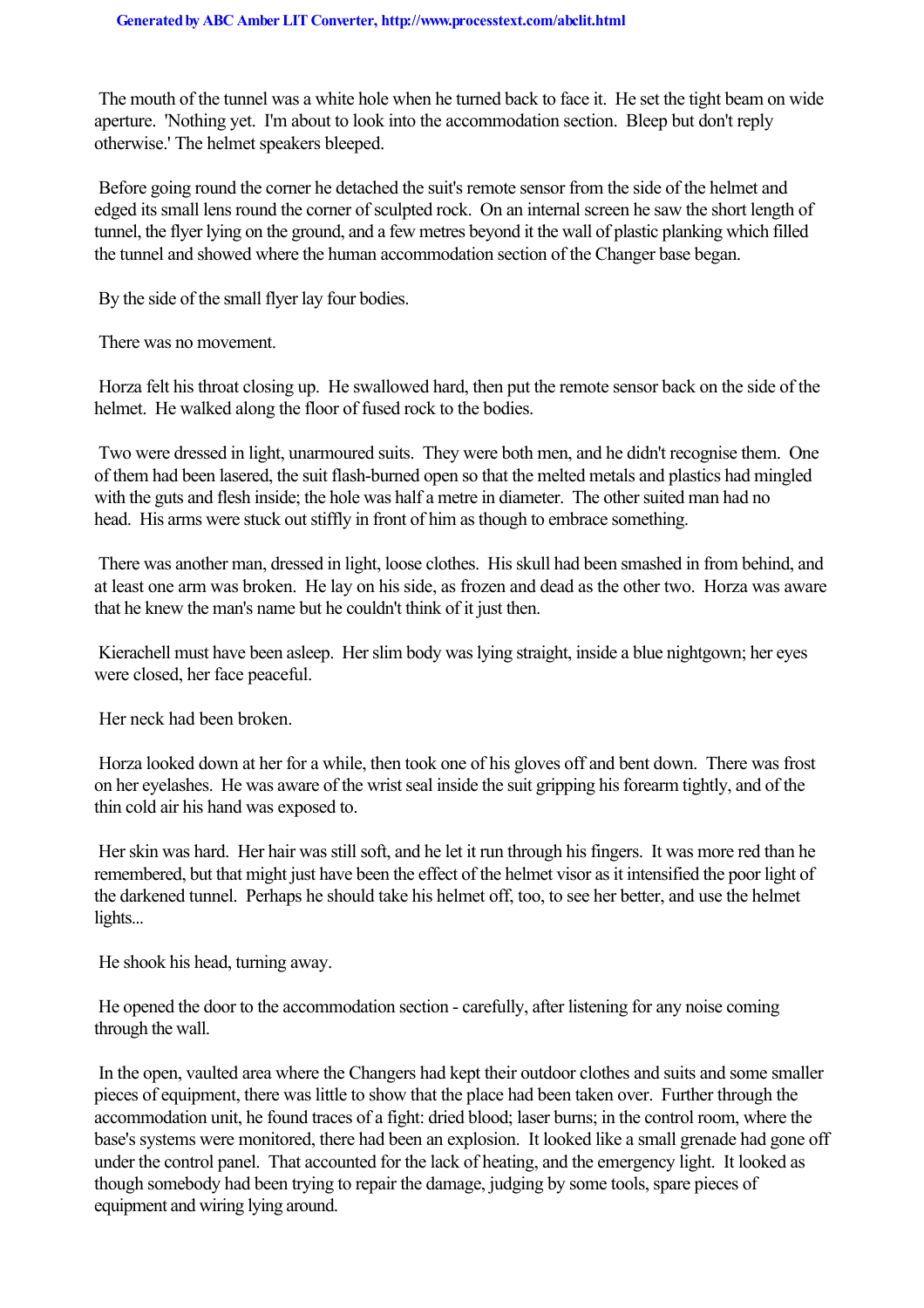In a couple of the cabins he found traces of Idiran occupation. The rooms had been stripped bare; religious symbols were burned onto the walls. In another room the floor had been covered with some sort of soft, deep covering like dry gelatin. There were six long indentations in the material, and the room smelt of medjel. In Kierachell's room, only the bed was untidy. It had changed little otherwise.

 He left it and went to the far end of the accommodation unit, where another wall of plastic boards marked the beginning of the tunnels. He opened the door cautiously.

 A dead medjel lay just outside, its long body seemingly pointing the way down the tunnel to the waiting shafts. Horza looked at it for a while, monitored its body for a moment (dead still, frozen), then prodded it and finally shot it once through the head, just to be sure. It was in standard fleet-ground-force uniform, and it had been wounded some time ago, badly. It looked like it had suffered from frostbite earlier, too, before it had died of its wounds and frozen. It was a male, grizzled, its green-brown skin leathery with age, its long muzzle-face and small delicate-looking hands deeply lined.

He looked down the dark tunnel.

 Smooth fused floor, smooth arched walls, the tunnel went on into the mountain side. Blast doors made ribs along the tunnel sides, their tracks and slots carved across the floor and roof. He could see the elevator-shaft doors, and the boarding point for the service-tube capsules. He walked along, past the sets of ancient blast door6, until he came to the access shafts. The elevators were all at the bottom; the transit tube was locked shut. No power seemed to be running through any of the systems. He turned and walked back to the accommodation section, through it and past the bodies and the flyer without giving them a glance, and eventually out into the open air.

 He sat down at the side of the tunnel entrance, in the snow, his back to the rock. They saw him from the *CAT* , and Yalson said, 'Horza! Are you all right?'

'No,' he said, turning the laser rifle off. 'No, I'm not.'

 'What's wrong?' Yalson said quickly. Horza took the suit helmet off, putting it down on the snow beside him. The cold air sucked heat from his face, and he had to breathe hard in the thin atmosphere.

'There is death here,' he said to the cloudless sky.

# 10. The Command System: Batholith

 'It's called a batholith: a granitic intrusion which rose up like a molten bubble into the sedimentary and metamorphic rocks already here a hundred million years ago.

 'Eleven thousand years ago the locals built the Command System in it, hoping to use the rock cover as protection from fusion warheads.

 'They built nine stations and eight trains. The idea was that the politicos and military chiefs sat in one train, their seconds-in-command and deputies in another, and during a war all eight trains would be shuffled around the tunnels, halting in a station to be linked via hardened communication channels to the transceiver sites on the immediate surface and throughout the state, so they could run the war. The enemy would have a hard time cracking the granite that deep anyway, but hitting something as relatively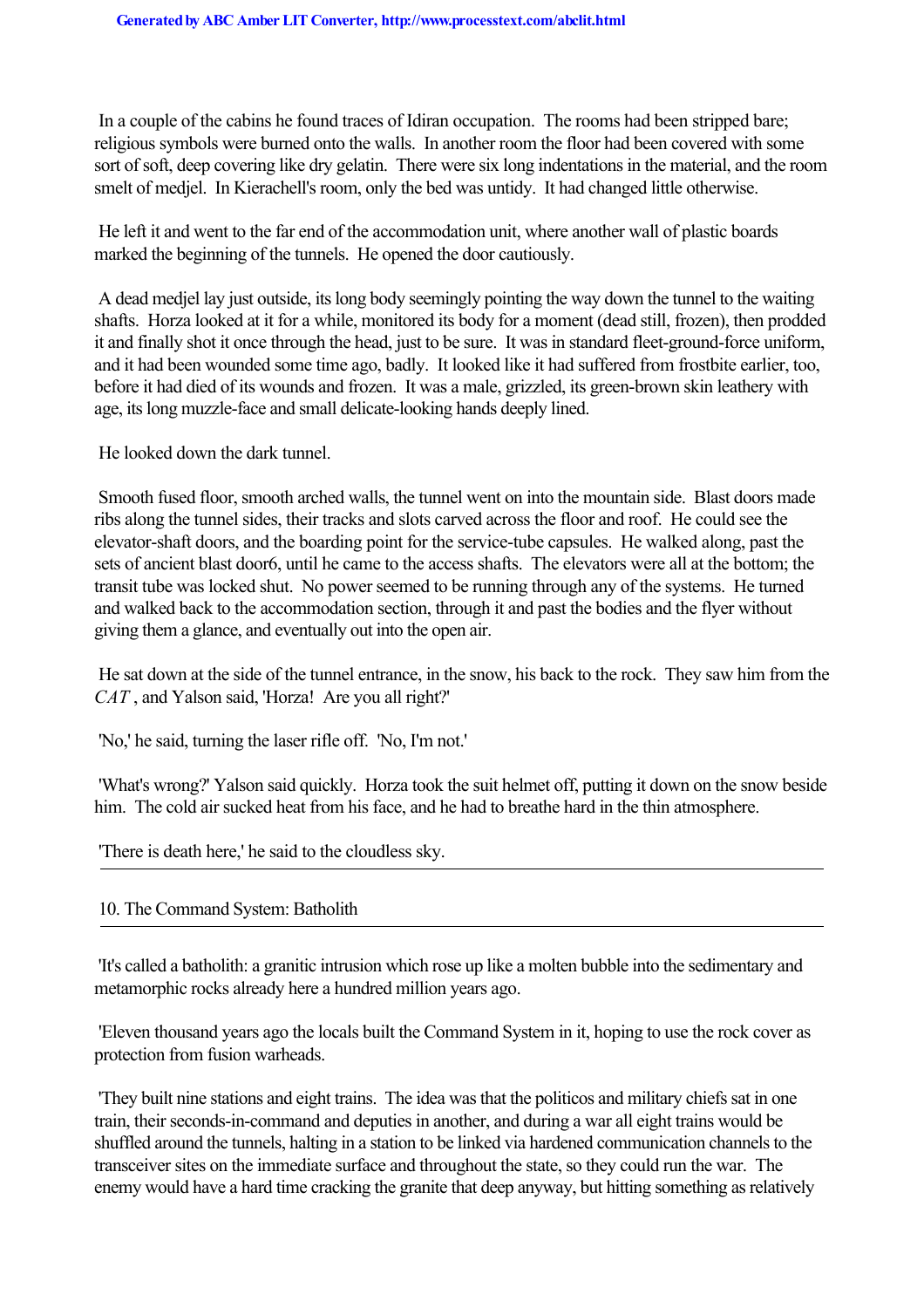small as a station would be even more difficult, and they never could be sure there would be a train in it, or that it would be manned, and on top of that they had to knock out the back-up train as well as the main one.

 'Germ warfare killed them all off, and some time between then and ten thousand years ago the Dra'Azon moved in, pumping the air out of the tunnels and replacing it with inert gas. Seven thousand years ago a new ice age started, and about four thousand years after that the place got so cold Mr Adequate pumped the argon out and let the planet's own atmosphere back in; it's so desiccated, nothing's rusted in the tunnels for three millennia.

 'About three and a half thousand years ago the Dra'Azon came to an agreement with most of the rival Galactic Federations which allowed ships in distress to cross the Quiet Barriers. Politically neutral, relatively powerless species were permitted to set up small bases on most of the Planets of the Dead to provide help for those in distress and - I suppose - to provide a sop to the people who had always wanted to know what the planets were like; certainly on Schar's World, Mr Adequate let us take a good look at the System every year, and turned a blind eye when we went down unofficially. However nobody's ever taken unscrambled recordings of any sort out of the tunnels.

 'The entrance we're at is here: at the base of the peninsula, above station four, one of the three main stations - the others are one and seven - where repair and maintenance facilities exist. There are no trains parked in four, three or five. There are two trains in station one, two in seven, one train each in the rest. At least that's where they ought to be; the Idirans may have moved them, though I doubt it.

 'The stations are twenty-five to thirty-five kilometres apart, linked by twin sets of tunnels which only join up at each of the stations. The whole System is buried about five kilometres down.

 'We'll take lasers... and a neural stunner, plus chaff grenades for protection - nothing heavier. Neisin can take his projectile rifle; the bullets he has are only light explosive... But no plasma cannons or micronukes. They'd be dangerous enough in the tunnels anyway, God knows, but they might also bring down Mr Adequate's wrath, and we*don't* want that.

 'Wubslin's rigged up our ship mass anomaly sensor into a portable set, so we can spot the Mind. In addition, I've got a mass sensor in my suit, so we shouldn't have any problem actually finding what we're after, even if it's hidden itself-'

 'Assuming the Idirans don't have their own communicators, they'll be using the Changers'. Our transceivers cover their frequencies and more, so we can listen in on them, but they can't hear us.

 'So those are the tunnels. That Mind is in there somewhere, and so, presumably, are some Idirans and mediel.'

 Horza stood in the mess room at the head of the table, under the screen. On the screen a diagram of the tunnels was superimposed over a map of the peninsula. The others looked at him. The empty semi-suit of the medjel he had found lay in the centre of the table.

'You want to take us*all* in?' the drone Unaha-Closp said.

'Yes.'

'What about the ship?' Neisin said.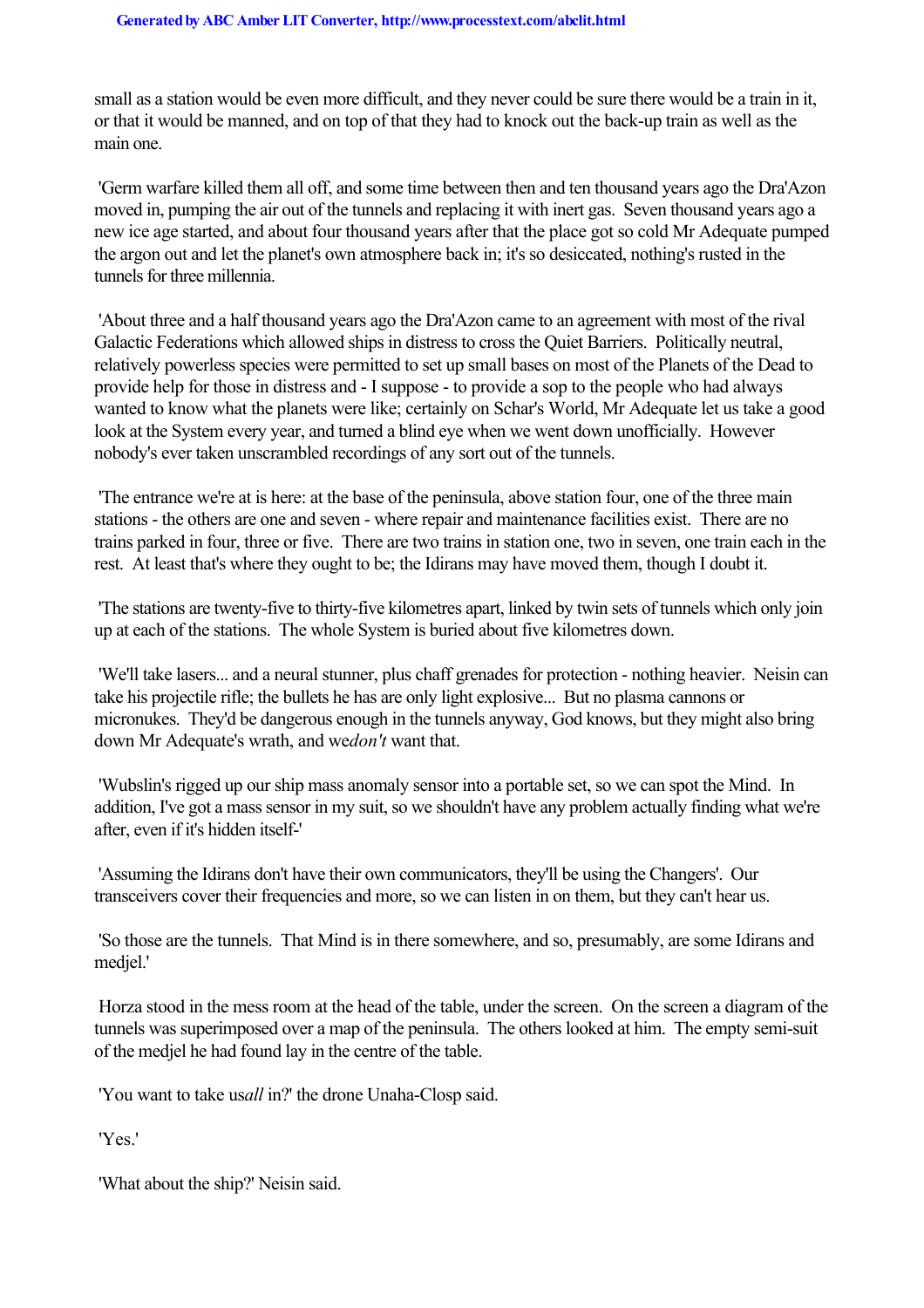'It can take care of itself. I'll programme its automatics so that it'll recognise us and defend itself against anybody else.'

'And you're going to take her?' Yalson asked, nodding at Balveda, who was sitting opposite her.

 Horza looked at the Culture woman. 'I'd prefer to have Balveda where I can see her,' he said. 'I wouldn't feel safe leaving her here with any of you.'

'I still don't see why*I* have to go,' Unaha-Closp said.

'Because,' Horza told it, 'I don't trust you on board here, either. Besides, I want you to carry stuff.'

'What?' The drone sounded angry.

 'I don't know that you're being completely honest here, Horza,' Aviger said, shaking his head ruefully. 'You say that the Idirans and medjel... well, that you're on their side. But here they are, and they've killed four of your own people already, and you think that they're somewhere inside these tunnels, wandering about... And they're supposed to be about the best ground-troops in the galaxy. You want to send*us* up against them?'

 'First of all,' Horza sighed, 'I am on their side. We're after the same thing. Secondly, it looks to me as though they don't have many weapons of their own, otherwise that medjel would certainly have been armed. All they probably have here are the Changers' weapons. Also it looks, from this medjel suit we've got' - he gestured at the webbed apparatus in the middle of the table, which he and Wubslin had been studying since they had brought it on board - 'like a lot of their equipment is blown. Only the lights and the heaters on this thing were working. Everything else had fused. My guess is all that happened when they came through the Quiet Barrier. They were all zapped*inside* the chuy-hirtsi, and their battle gear was fucked up. If the same thing happened to their weapons as happened to their suits, they're virtually unarmed, and with a lot of problems. With all these fancy new AG harnesses and lasers, we're much better equipped, even in the unlikely event that it does come to a fight.'

 'Which is very likely, considering they won't have any communicators left,' Balveda said. 'You'll never get close enough to tell them. And even if you did, how are they supposed to know you're who you say you are? If they're the same lot you think they are, they came in here just after the Mind did; they won't even have heard of you. They certainly won't believe you.' The Culture agent looked round the others. 'Your surrogate captain is leading you to your deaths.'

'Balveda,' Horza said, 'I'm doing you a courtesy letting you in on all this; don't annoy me.'

Balveda arched her eyebrows, staying silent.

 'How do we know these*are* the same lot who got here inside this weird animal anyway?' Neisin said. He looked suspiciously at Horza.

 'They can't be anybody else,' Horza said. 'They were damn lucky to survive what the Dra'Azon did to them, and even the Idirans wouldn't risk sending any other forces in after they saw what had happened to this lot.'

 'But that means they've been here for months,' Dorolow said. 'How are we supposed to find something if they've been here all this time and haven't found anything?'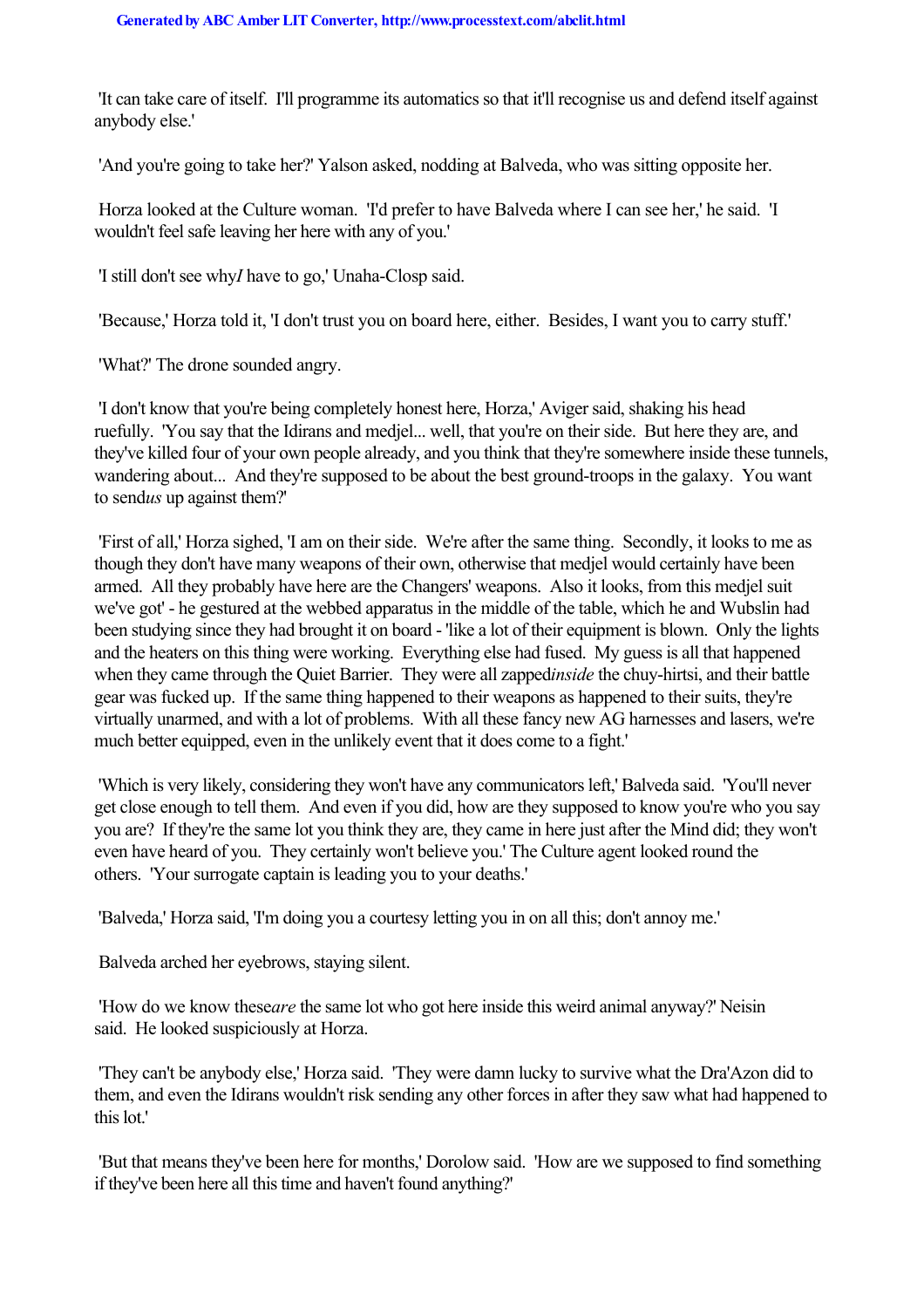'Perhaps they have,' Horza said, spreading his arms wide and smiling at the woman, a trace of sarcasm in his voice; 'but if they haven't, it's very possibly because they won't have any working gear with them. They'd have to search the whole Command System.

 'Besides, if that warp animal was as badly damaged as I heard it was, they won't have had much control over it. Very likely they crash-landed hundreds of kilometres away and had to slog here through the snow. In that case they might have only been here for a few days.'

 'I can't believe the god would let this happen,' Dorolow said, shaking her head and looking at the surface of the table in front of her. 'There must be something else to all this. I could feel its power and... and *goodness* when we came through the Barrier. It wouldn't let those poor people just be shot down like that.'

 Horza rolled his eyes. 'Dorolow,' he said to her, leaning forward and planting his knuckles on the table top, 'the Dra'Azon are barely aware there's a war going on. They don't really give a damn about individuals. They recognise death and decay, but not hope and faith. As long as the Idirans, or we, don't wreck the Command System or blow the planet away, they won't give a damn who lives or dies.'

 Dorolow sat back, silent but unconvinced. Horza straightened. His words sounded fine; he had the impression the mercenaries would follow him, but inside, deeper than where the words were coming from, he felt no more caring, no more alive than the snow-covered plain outside.

 He, Wubslin and Neisin had gone back into the tunnels. They had investigated the accommodation section, and found more evidence of Idiran habitation. It looked as though a very small force - one or two Idirans and maybe half a dozen medjel - had stayed for a while at the Changer base after they had taken it over.

 They had apparently taken a lot of freeze-dried emergency food supplies with them, the two laser rifles and the few small pistols the Changer base was allowed, and the four portable communication sets from the store room.

 Horza had covered the dead Changers up with the reflector foil they had found in the base, and removed the semi-suit from the dead medjel. They had looked at the flyer, to see if it was serviceable. It wasn't; its micropile had been partially removed and badly damaged in the process. Like almost everything else in the base, it was without power. Back on board the*Clear Air Turbulence* , Horza and Wubslin had dissected the medjel's suit and discovered the subtle but irreparable damage which had been inflicted on it.

 All the time, whenever Horza wasn't worrying about what their chances and their choices were, each moment he stopped concentrating on what he was looking at or supposed to be thinking about, he saw a hard and frozen face, at right angles to the body it was attached to, with frost on the eyelashes.

 He tried not to think about her. There was no point; nothing he could do. He had to go on, he had to see this through, even more so now.

 He had thought for a long time about what he could do with the rest of the people on the*Clear Air Turbulence* , and decided he had no real choice but to take them all into the Command System with him.

 Balveda was one problem; he wouldn't feel safe even leaving the whole crew to guard her, and he wanted the best fighters along with him, not stuck on the ship. He could have got round this problem just by killing the Culture agent, but the others had got too used to her, had come to like her just a little too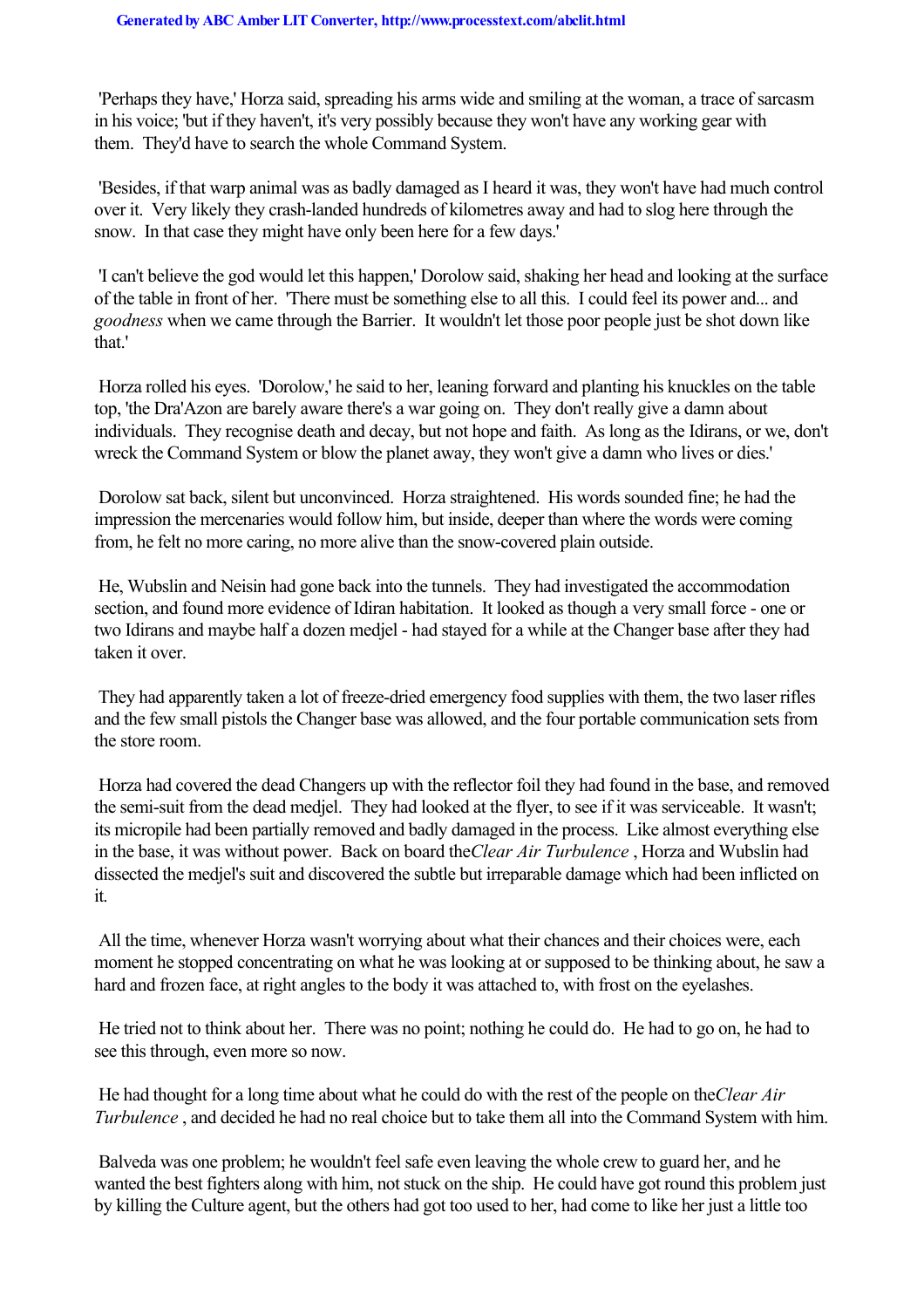much. If he killed her, he would lose them.

 'Well, I think it's insanity to go down into those tunnels,' Unaha-Closp said. 'Why not just wait up here until the Idirans reappear, with or without this precious Mind?'

 'First of all,' Horza said, watching the expressions on the others' faces for any sign of agreement with the drone, 'if they don't find it they probably won't reappear; these are Idirans, and a carefully chosen crack squad of them at that. They'll stay down there for ever.' He looked at the tunnel system drawn on the screen, then back at the people and the machine around the table. 'They could search for a thousand years in there, especially if the power's off and they don't know how to bring it back up, which I'm assuming they don't.'

'And you do, of course,' the machine said.

 'Yes,' Horza said, 'I do. We can turn the power on at one of three stations: this one, number seven or number one.'

'It still works?' Wubslin looked sceptical.

 'Well, it was working when I left. Deep geothermal, producing electricity. The power shafts are sunk about a hundred kilometres through the crust.

 'Anyway, as I say, there's too much space down there for those Idirans and medjel to have a hope of searching properly without some sort of detection device. A mass anomaly sensor is the only one that'll work, and they can't have one. We have two. That's why we have to go in.'

'And fight,' Dorolow said.

 'Probably not. They've taken communicators; I'll get in touch with them and explain who I am. Naturally I can't tell you the details, but I know enough about the Idiran military system, about their ships, even some of their personnel, to be able to convince them I am who I say I am. They won't know me personally, but they were told a Changer would be sent later.'

 'Liar,' Balveda said. Her voice was cold. Horza felt the atmosphere in the mess change, become tense. The Culture woman was looking at him, her features set, determined, even resigned.

 'Balveda,' he said softly, 'I don't know what you were told, but I was briefed on*The Hand of God* , and Xoralundra told me the Idiran ground force in the chuy-hirtsi knew I'd been sent for.' He said it calmly. 'OK?'

 'That wasn't what I heard,' Balveda said, but he sensed she was not totally sure of herself. She had risked a lot to say that, probably hoping that he would at least threaten her or do something which would turn the others against him. It hadn't worked.

 Horza shrugged. 'I can't help it if the Special Circumstances section can't brief you accurately, Perosteck,' he said, smiling thinly. The Culture agent's eyes looked away from the Changer's face, at the table, then at each of the other people sitting around it, as though testing them to see who they each believed. 'Look,' Horza said in his most honest-sounding and reasonable voice, spreading his hands out, 'I don't want to die for the Idirans, and God knows why, but I have come to*like* you lot. I wouldn't take you in there on a suicide mission. We'll be all right. If the worst comes to the worst we can always pull out. We'll take the*CAT* back through the Quiet Barrier and head for somewhere neutral. You can have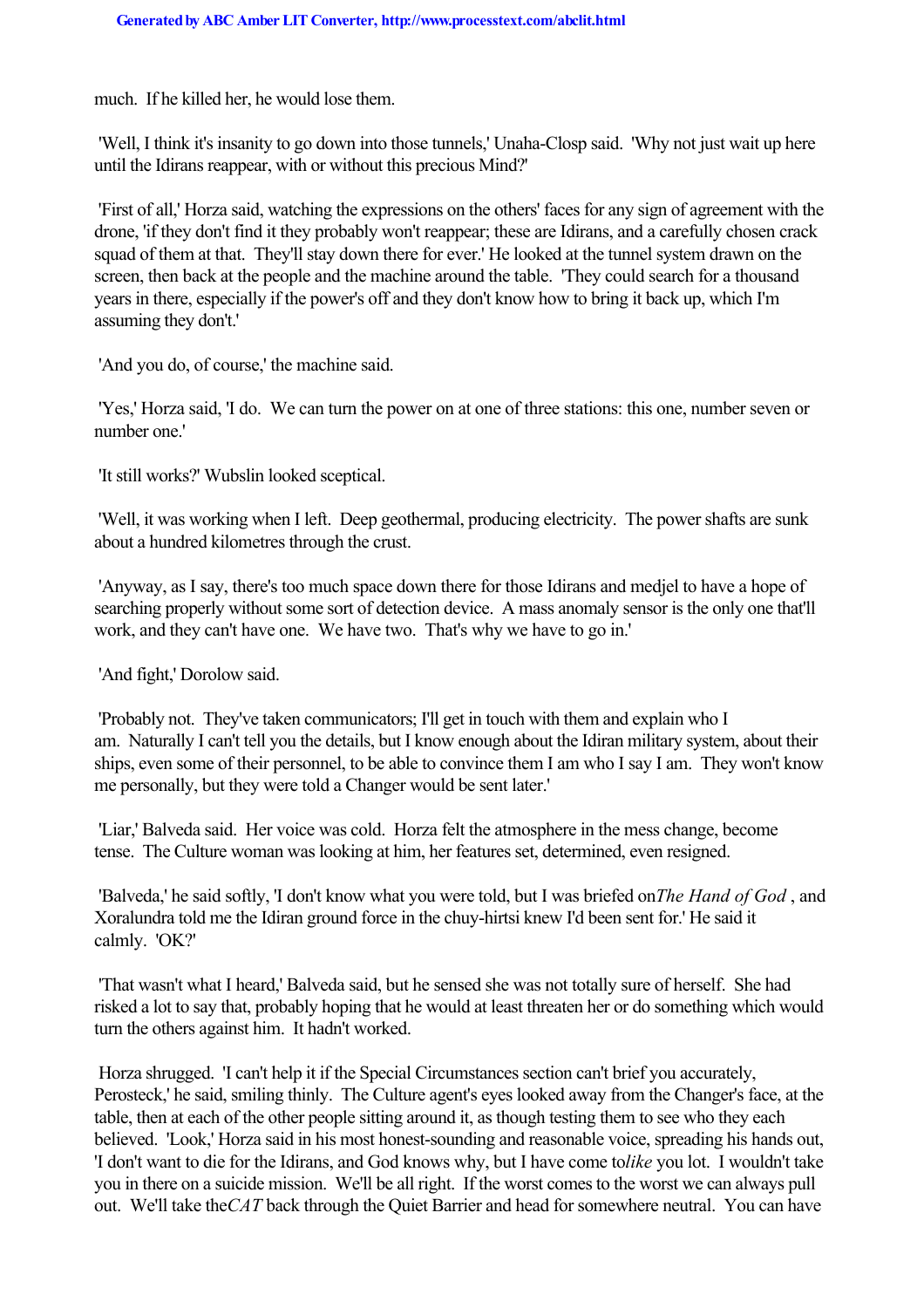the ship; I'll have a captured Culture agent.' He looked at Balveda, who was sitting in her seat with her legs crossed, her arms folded and her head down. 'But I don't think it'll come to that. I think we'll catch this glorified computer and be well rewarded for it.'

 'What if the Culture's won the battle outside the Barrier and they're waiting for us when we come out, with or without the Mind?' Yalson asked. She didn't sound hostile, just interested. She was the only one he felt he could rely on, though he thought Wubslin would follow, too. Horza nodded.

 'That's unlikely. I can't see the Culture falling back all over this volume but holding out here; but even if they did they'd have to be very lucky indeed to catch us. They can only see into the Barrier in real space, don't forget, so they'd have no warning of where we'd be coming out. No problem there.'

 Yalson sat back, apparently convinced. Horza knew he looked calm, but inside he was tensed up, waiting for the mood of the rest to make itself clear. His last answer had been truthful, but the rest were either not the whole truth, or lies.

 He had to convince them. He had to have them on his side. There was no other way he could carry out his mission, and he had come too far, done too much, killed too many people, sunk too much of his own purpose and determination into the task, to back out now. He*had* to track the Mind down, he*had* to go down into the Command System, Idirans or no Idirans, and he*had* to have the rest of what had been Kraiklyn's Free Company with him. He looked at them: at Yalson, severe and impatient, wanting the talking to stop and the job just to be got on with, her shadow of hair making her look both very young, almost child-like, and hard at the same time; Dorolow, her eyes uncertain, looking at the others, scratching one of her convoluted ears nervously; Wubslin, slumped comfortably in his seat, compressed, his stocky frame radiating relaxation. Wubslin's face had shown signs of interest when Horza described the Command System, and the Changer guessed the engineer found the whole idea of this gigantic train-set fascinating.

 Aviger looked very dubious about the whole venture, but Horza thought that now he had made it clear nobody was going to be allowed to stay on the ship, the old man would accept this rather than go to the trouble of arguing about it. Neisin he wasn't sure about. He had been drinking as much as ever, been quieter than Horza remembered him, but while he didn't like being bossed around and told what he could and couldn't do, he was obviously fed up being stuck on the*Clear Air Turbulence* , and had already been out for a walk in the snow while Wubslin and Horza were looking at the medjel suit. Boredom would make him follow, if nothing else.

 Horza wasn't worried about the machine Unaha-Closp; it would do as it was told, like machines always did. Only the Culture let them get so fancy they really did seem to have wills of their own.

As for Perosteck Balveda, she was his prisoner; it was as simple as that.

 'Easy in, easy out...' Yalson said. She smiled, shrugged and, looking round at the others, said, 'What the fuck; it's something to do, isn't it?'

Nobody disagreed.

 Horza was reprogramming the*CAT* 's fidelities once more, entering the computer's new instructions through a worn but still serviceable touchboard, when Yalson came onto the flight deck. She slipped into the co-pilot's seat and watched the man as he worked; the touch-board's illuminated display threw the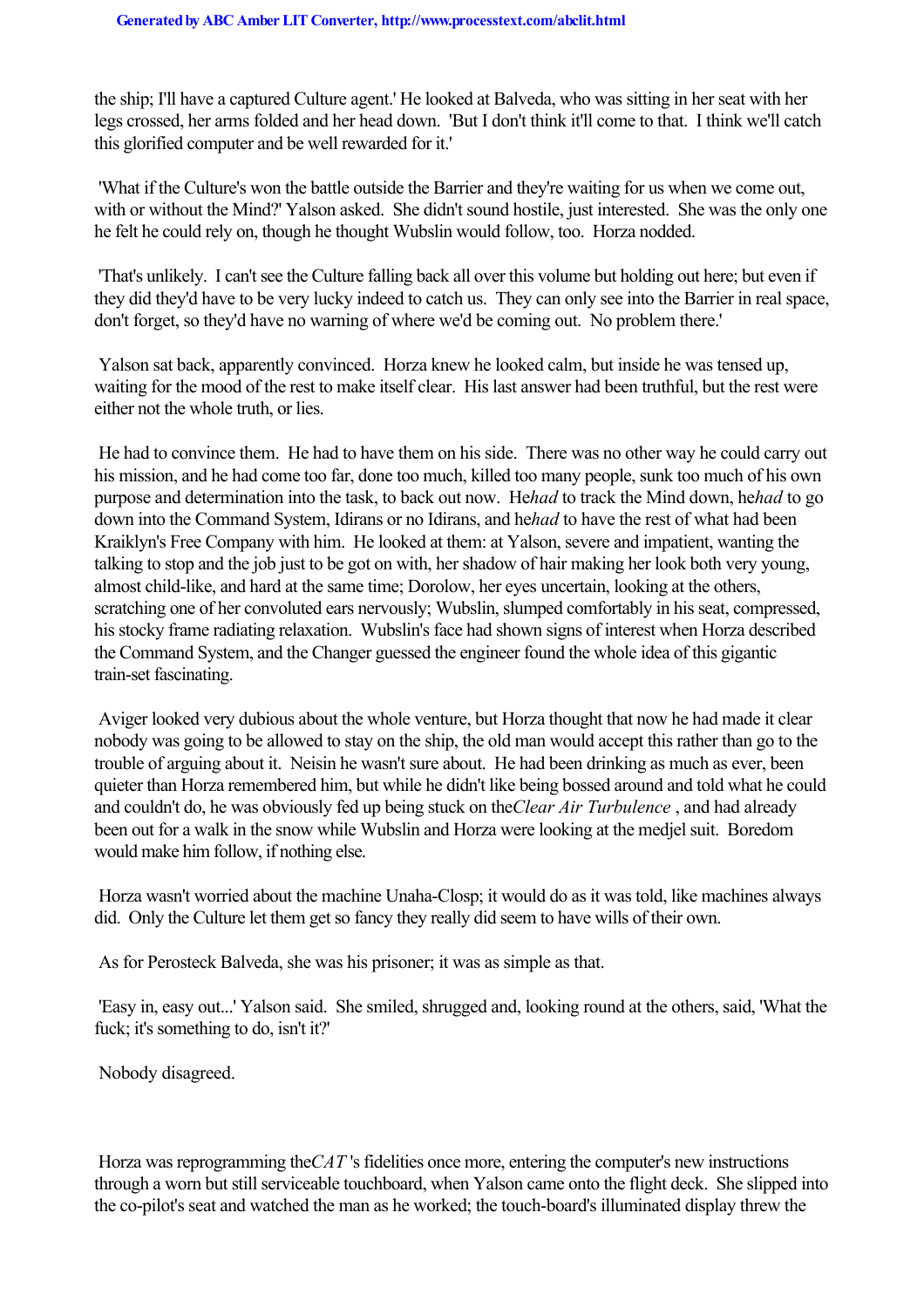#### **Generated by ABC Amber LIT Converter, <http://www.processtext.com/abclit.html>**

shadows of Marain characters over his face.

After a while she said, looking at the markings on the illuminated board, 'Marain, eh?'

 Horza shrugged. 'It's the only accurate language I and this antique share.' He tapped some more instructions in. 'Hey.' He turned to her. 'You shouldn't be in here when I'm doing this.' He smiled, to show her he wasn't serious.

'Don't you trust me?' Yalson said, smiling back.

 'You're the only one I do,' Horza said, turning to the board again. 'It doesn't matter anyway, for these instructions.'

Yalson watched him for a little longer. 'Did she mean a lot to you, Horza?'

He didn't look up, but his hands paused over the touchboard. He stared at the illuminated characters.

'Who?'

'Horza...' Yalson said, gently.

He still didn't look at her. 'We were friends,' he said, as though talking to the touchboard.

 'Yeah, well,' she said, after a pause, 'I suppose it must be pretty hard anyway, when it's your own people...'

Horza nodded, still not looking up.

Yalson studied him for a little longer. 'Did you love her?'

 He didn't reply immediately; his eyes seemed to inspect each of the precise, compact shapes in front of him, as though one of them concealed the answer. He shrugged. 'Maybe,' he said, 'once.' He cleared his throat, looked briefly round at Yalson, then leant back to the touchboard. 'That was a long time ago.'

 Yalson got up then, as he went back to his task, and put her hands on his shoulders. 'I'm sorry, Horza.' He nodded again, and placed one hand over hers. 'We'll get them,' she said. 'If that's what you want. You and-'

 He shook his head, looked round at her. 'No. We go for the Mind, that's all. If the Idirans do get in the way, I won't care, but... no, there's no point in risking more than we have to. Thanks, though.'

 She nodded slowly. 'That's all right.' She bent, kissed him briefly, then went out. The man gazed at the closed door for a few moments, then turned back to the board full of alien symbols.

 He programmed the ship's computer to fire warning, then lethal laser shots at anybody or anything approaching it unless they could be identified by the distinctive electromagnetic emission signature of their suit as one of the Free Company. In addition, it required Horza's - Kraiklyn's - identity ring to make the *CAT* 's elevator work and, once on board, to take control of the ship itself. Horza felt safe enough doing this; only the ring would let them take over the ship, and he was confident nobody could take that from him, not without a greater risk to themselves than even a squad of mean and hungry Idirans could provide.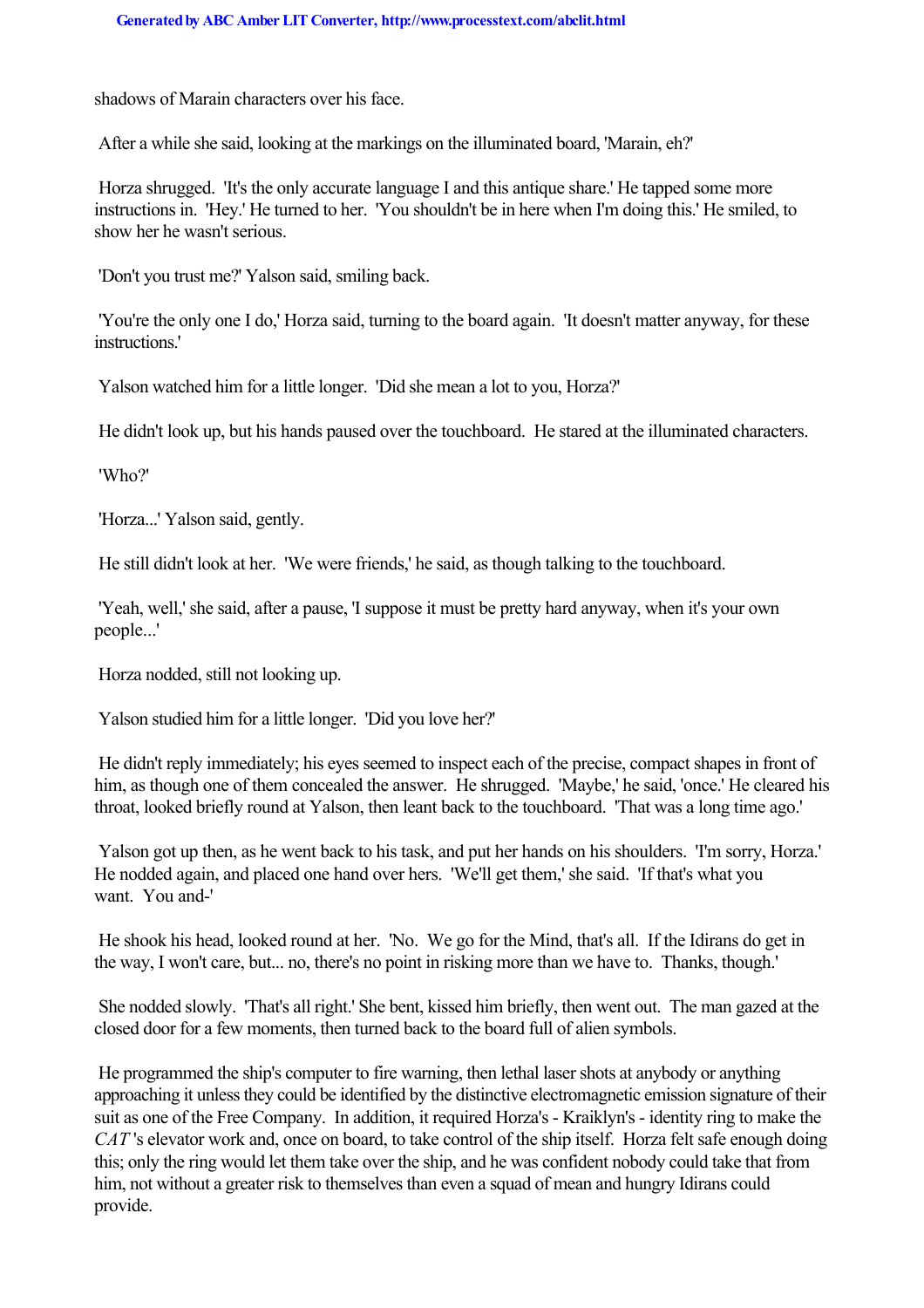But it was possible that he might be killed, and the others might survive. Especially for Yalson, he wanted them to have some sort of escape route that didn't depend totally on him.

 They took down some of the plastic boarding in the Changer base so that if they did find the Mind they would be able to get it through. Dorolow wanted to bury the dead Changers, but Horza refused. He carried each of them to the tunnel entrance and left them there. He would take them with him when they left; return them to Heibohre. The natural freezer of Schar's World's atmosphere would preserve them until then. He looked down at Kierachell's face for a moment, in the waning light of late afternoon, while a bank of clouds coming in from the frozen sea built over the distant mountains, and the wind freshened.

 He would get the Mind. He was determined to, and he felt it in his bones. But if it came to a fire-fight with the ones who had done this, he wouldn't shrink from it. He might even enjoy it. Perhaps Balveda wouldn't have understood, but there were Idirans and Idirans. Xoralundra was a friend, and a kind and humane officer - he supposed the old Querl would be considered a moderate - and Horza knew others in the military and diplomatic missions whom he liked. But there were Idirans who were real fanatics, who despised all other species.

 Xoralundra would not have murdered the Changers; it would have been unnecessary and inelegant... but then you didn't send moderates on missions like this. You sent fanatics. Or a Changer.

 Horza returned to the others. He got as far as the crippled flyer, now surrounded with the plastic boarding they had removed and facing the hole in the accommodation section as though it was about to enter a garage, when he heard firing.

 He ran through the corridor leading to the rear of the section, readying his gun. 'What is it?' he said into his helmet mike.

 'Laser. Down the tunnel, from the shafts,' Yalson's voice said. He ran into the open store-room area where the others were. The hole they had opened in the plastic boarding was four or five metres wide. As soon as Horza came through from the corridor, flame splashed from the wall alongside him, and he saw the brief airglows of lasertracks just to one side of his suit, leading back through the gap in the wall and down the tunnel. Obviously whoever was doing the shooting could see him. He rolled to one side and came up by Dorolow and Balveda, who were sheltering by a large portable winch. Holes burst through the wall of plastic boards, burning brightly, then going out. The whoop of laser-fire echoed down the tunnels.

 'What happened?' Horza said, looking at Dorolow. He looked around the storage area. The rest were all there, taking cover where they could, apart from Yalson.

'Yalson went-' Dorolow began; then Yalson's voice cut in:

 'I came through the hole in the wall and got shot at. I'm lying on the ground. I'm OK, but I'd like to know if it's all right to fire back. I won't damage anything, will I?'

 'Fire!' Horza yelled, as another fan of glowing tracks spattered a line of burning craters over the inside wall of the store room. 'Fire back!'

'Thanks,' Yalson said. Horza heard the woman's gun snap, then the dopplered echo of sound produced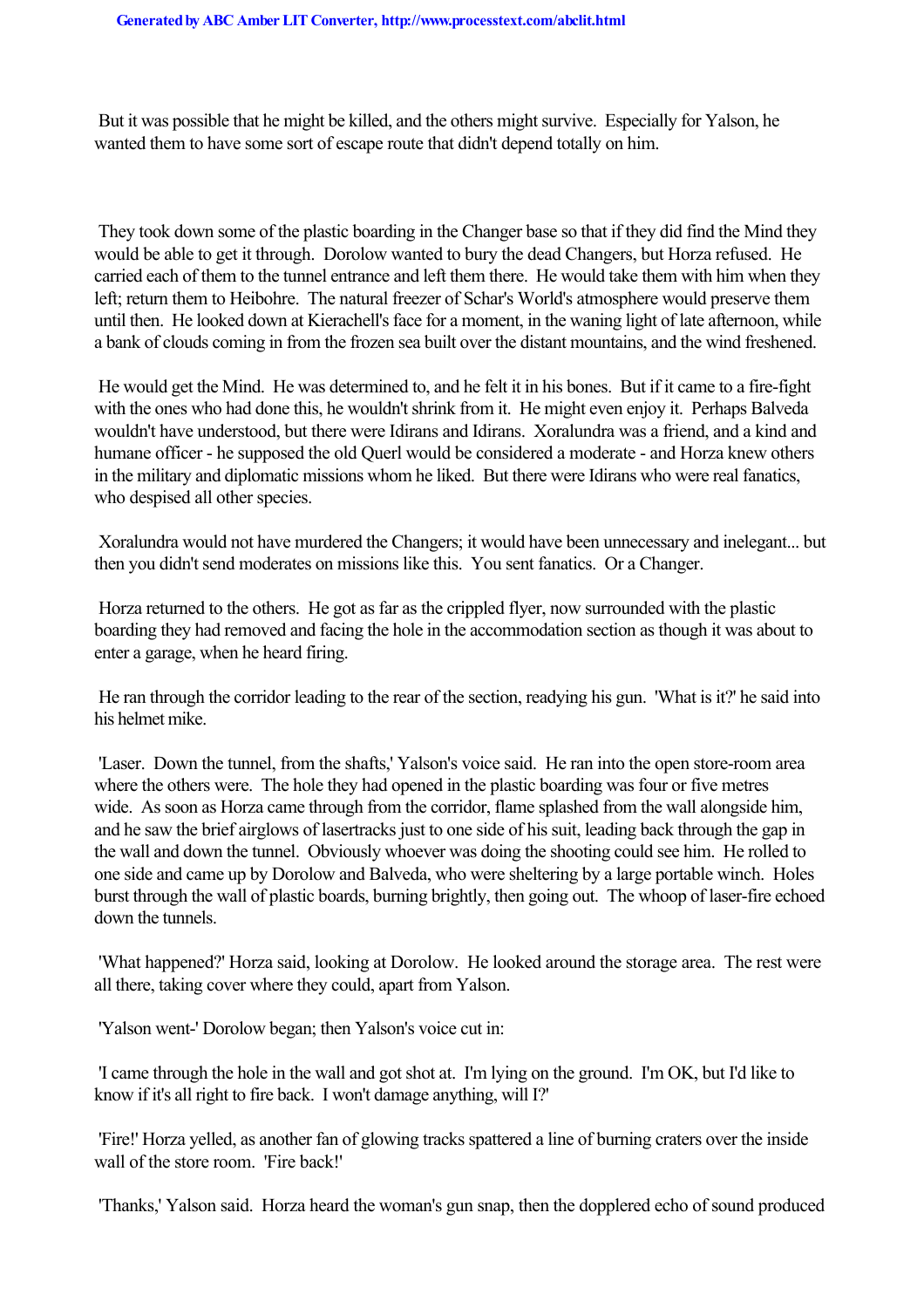by superheated air. Explosions crashed from down the tunnel. 'Hmm,' Yalson said.

 'Think that's got-' Neisin said from the far side of the storage area. His voice cut off as more fire slammed into the wall behind him. The wall was pockmarked with dark, bubbling holes.

'Bastard!' Yalson said. She fired back, in short, rapid bursts.

 'Keep his head down,' Horza told her. 'I'm coming forward to the wall. Dorolow, stay here with Balveda.' He got up and ran to the edge of the hole in the plastic boards. Smoking holes in the material showed how little protection it afforded, but he knelt there in its cover anyway. He could see Yalson's feet a few metres out into the tunnel, spread on the smooth fused floor. He listened to her gun firing, then said, 'Right. Stop long enough to let me see where it's coming from, then hit it again.'

 'OK.' Yalson stopped firing. Horza stuck his head out, feeling incredibly vulnerable, saw a couple of tiny sparks far down the tunnel and off to one side. He brought the gun up and fired continually; Yalson's started again as well. His suit chirped; a screen lit up by his cheek, showing he'd been hit on the thigh. He couldn't feel anything. The side of the tunnel, far down at the elevator shafts, pulsated with a thousand sparks of light.

 Neisin appeared at the other side of the gap in the boards, kneeling like Horza and firing his projectile rifle. The side of the tunnel detonated with flashes and smoke; shock waves blew up the tunnel, shaking the plastic boarding and ringing in Horza's ears.

 'Enough!' he shouted. He stopped firing. Yalson stopped. Neisin put in one final burst, then stopped, too. Horza ran out through the gap, across the dark rock floor of the tunnel outside and over to the side wall. He flattened himself there, getting some cover from the slight protrusion of a blast door's edge further down the tunnel.

Where their target had been, there was a scatter of dull red shards lying on the tunnel floor, cooling from the yellow heat of the laser fire which had torn them from the wall. On the helmet nightsight, Horza could see a series of rippling waves of warm smoke and gas flowing silently under the roof of the tunnel from the damaged area.

 'Yalson, get over here,' he said. Yalson rolled over and over until she bumped into the wall just behind him. She got quickly to her feet and flattened out beside him. 'I think we got it,' Horza broadcasted. Neisin, still kneeling at the gap in the boarding, looked out, the rapidfire micro-projectile rifle waving to and fro as though its owner expected a further attack from out of the tunnel walls.

 Horza started forward, keeping his back to the wall. He got to the edge of the blast door. Most of its metre-thick bulk was stowed in its recess in the wall, but about half a metre protruded. Horza looked down the tunnel again. The wreckage was still glowing, like hot coals scattered on the tunnel floor. The wave of hot black smoke passed overhead, wafting slowly up the tunnel. Horza looked to his other side. Yalson had followed him. 'Stay here,' he said.

 He walked down the side of the wall to the first of the elevator shafts. They had been firing at the third and last one, judging by the grouping of the craters and scars all around its open, buckled doors. Horza saw a half-melted laser carbine lying in the middle of the tunnel floor. He poked his head out from the wall, frowning.

 Right on the very lip of the elevator shaft, between the scarred and holed doors, surrounded by a sea of dull, red-glowing wreckage, he was sure he could see a pair of hands - gloved, stubby-fingered, injured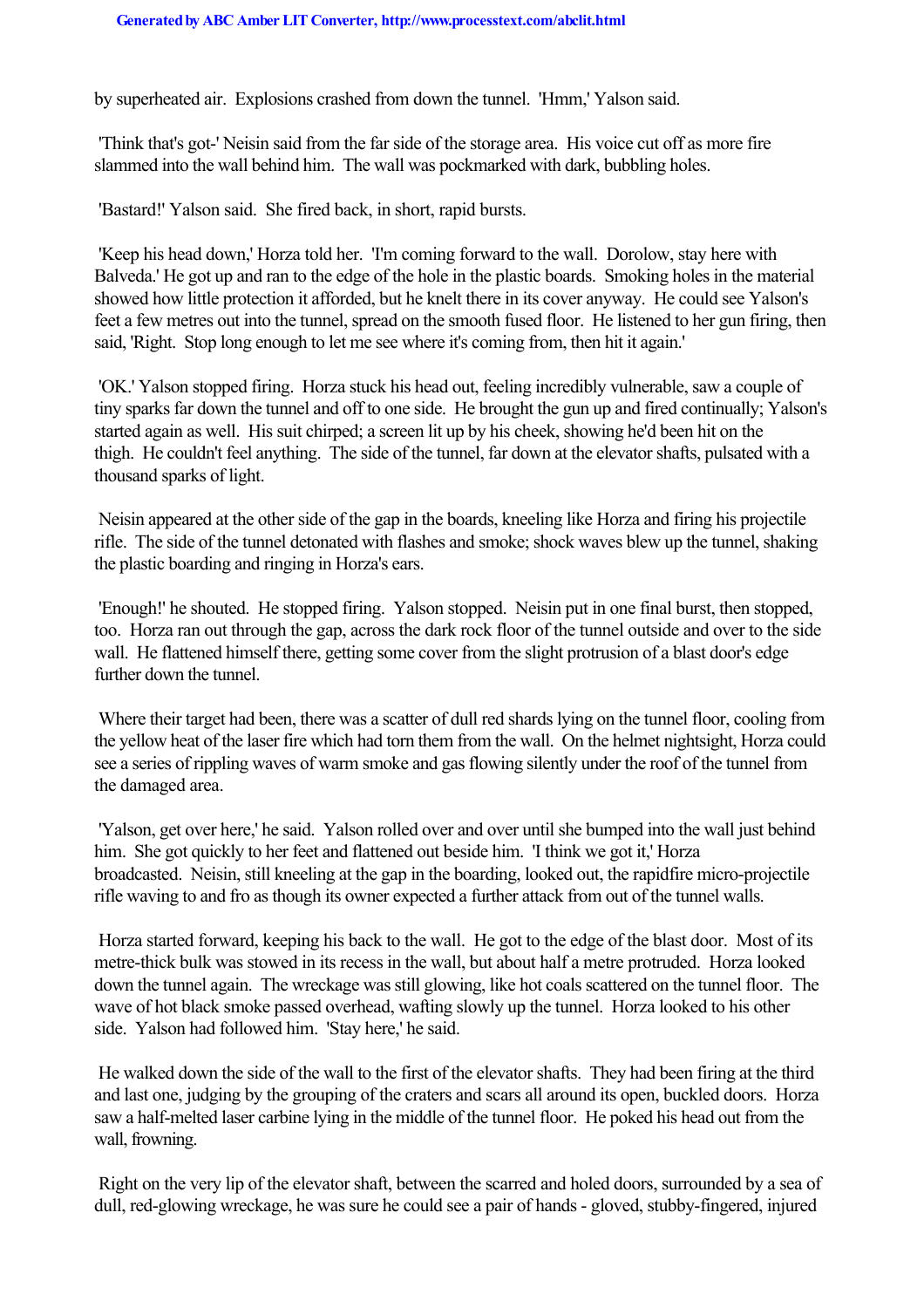(one finger was missing from the glove nearer him), but hands without a doubt. It looked like somebody was hanging inside the shaft by the tips of their fingers. He focused the tight beam of his communicator, aiming in the direction he was looking at. 'Hello?' he said in Idiran. 'Medjel? Medjel in the elevator shaft? Do you hear me? Report at once.'

The hands didn't move. He edged closer.

'What was it?' Wubslin's voice came through the speakers.

 'Just a moment,' Horza said. He went closer, rifle ready. One of the hands moved slightly, as though trying to get a better grip on the lip of the tunnel floor. Horza's heart thudded. He went towards the tall open doors, his feet crunching on the warm debris. He saw semi-suited arms as he went closer, then the top of a long, laser-scarred helmet-

 With a rasping noise he had heard medjel make when they charged during a battle, another third hand he knew it was a foot, but it looked like a hand and it was holding a small pistol - flashed up from the elevator shaft at the same time as the medjel's head looked up and out, straight at him. He started to duck. The pistol cracked, its plasma bolt missing him by only a few centimetres.

 Horza shot quickly, ducking and going to one side. Fire blew out all around the lip of the elevator, smashing into the gloves. With a scream the gloved hands vanished. Light flickered briefly in the circular shaft. Horza ran forward, stuck his head between the doors and looked down.

 The dim shape of the falling medjel was lit by the guttering fire still burning on its suit gloves. Somehow it still held the plasma pistol; as it fell, screaming, it fired the small weapon, the cracks of its shots and the flashes from the bolts drawing further away as the creature holding it, firing it, whirled, its six limbs flailing, down into the darkness.

'Horza!' Yalson shouted. 'Are you all right? What the fuck was that?'

 'I'm fine,' he said. The medjel was a tiny, wriggling shape, deep in the shaft's tunnel of vertical night. Its screams still echoed, the microscopic sparks of its burning hands and the firing plasma pistol still flaring. Horza looked away. A few small thuds recorded the hapless creature's contact with the sides of the shaft as it dropped.

'What's that*noise* ?' Dorolow said.

 'The medjel was still alive. It shot at me, but I got it,' Horza told them, walking away from the open elevator doors. 'It fell - it's still falling - down the elevator shaft.'

'Shit!' breathed Neisin, still listening to the faint, fading, echoing screams. 'How deep is that?'

 'Ten kilometres, if none of the blast doors are shut,' Horza said. He looked at the external controls for the other two lifts and the transit capsule entrance. They had escaped more or less undamaged. The doors leading to the transit tubes were open. They had been closed when Horza inspected the area earlier.

 Yalson shouldered her gun and walked down the tunnel towards Horza. 'Well,' she said, 'let's get this op on the road.'

'Yeah,' Neisin said. 'What the hell! These guys aren't so tough after all. That's one down already.'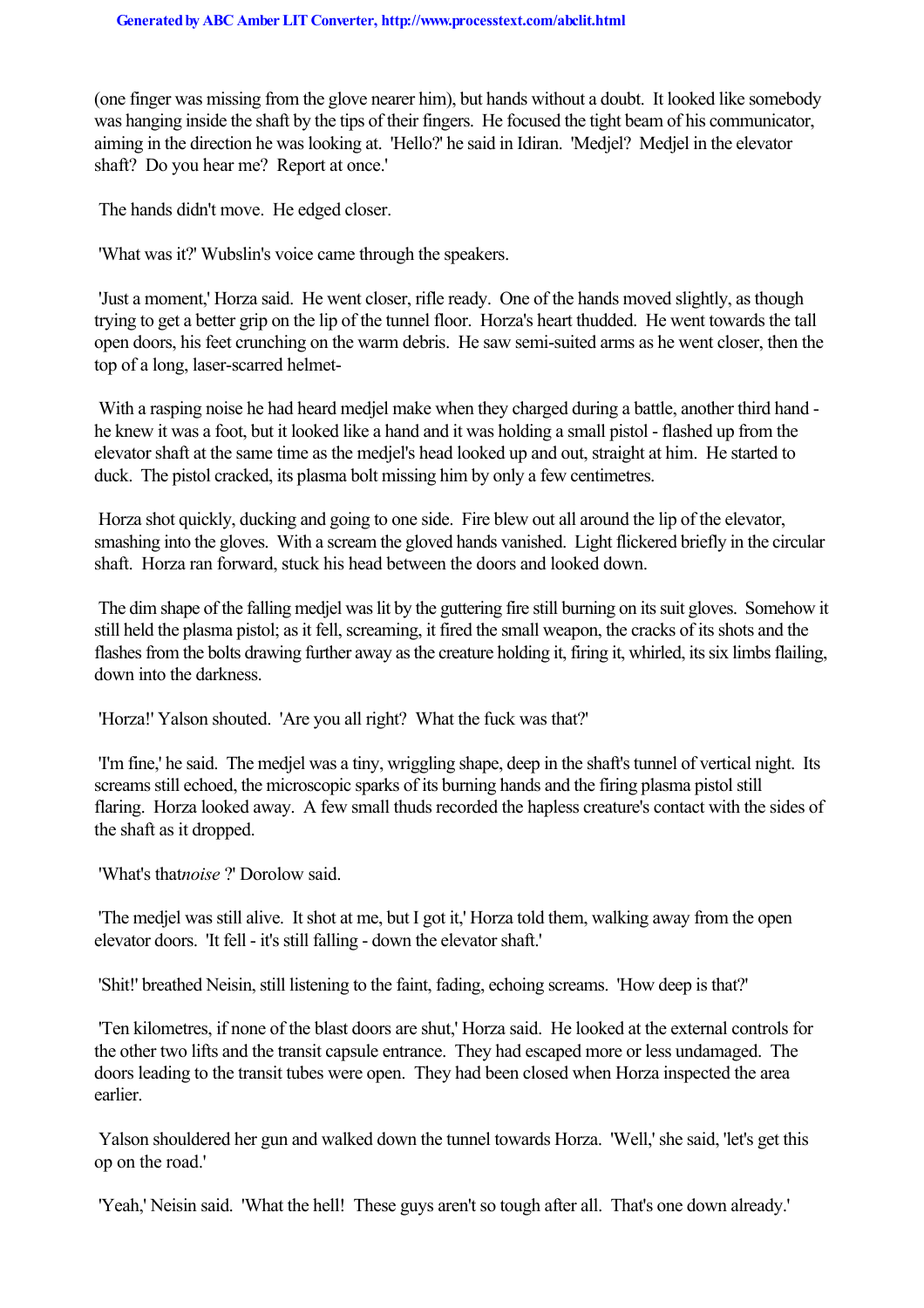'Yeah, deep down,' Yalson said.

 Horza inspected the damage to his suit while the others came down the tunnel. There was a burn on the right thigh, a millimetre deep and a couple of finger-breadths wide. Save for the unlikely chance of another shot falling on the same place, it hadn't harmed the suit.

'A fine start, if you ask me,' the drone muttered as it started down the tunnels with the others.

 Horza went back to the tall, buckled, pitted doors of the lift shaft and looked down. With the magnifier up full he could just make out a tiny sparkling, deep, deep below. The helmet's external mikes picked up a noise, but from so far away and so full of echoes, it sounded like nothing more than the wind starting to moan through a fence.

 They clustered in front of the opened doors of an elevator shaft, not the one the medjel had fallen down. The doors were twice the height of anyone of them, dwarfing them all, as though they were children. Horza had opened those doors, taken a good look, floated down on the suit's AG a little way, then come back up. It all looked safe.

 'I'll go first,' he told the assembled group. 'If we hit any trouble, let off a couple of chaff grenades and get back up here. We're going to the main system level, about five kilometres down. Once we get through the doors that's us more or less in station four. From there we'll be able to turn on the power, something the Idirans haven't been able to do. After that we'll have transport in the form of transit-tube capsules.'

'What about the trains?' Wubslin asked.

 'The transit tubes are faster,' Horza said. 'We might have to start a train up if we capture the Mind; depends exactly how big it is. Besides, unless they've moved them since I was here, the nearest trains will be at station two or station six, not here. But there is a spiral tunnel at station one we could bring a System train up.'

 'What about the transit tube up here?' Yalson said. 'If that's the way that medjel suddenly appeared, what's to stop another one hiking up the tunnel?'

 Horza shrugged. 'Nothing. I don't want to fuse the doors closed in case we want to come back that way once we have the Mind, but if one of them does come up that way, so what? It'll be one less down there for us to worry about. Anyway, somebody can stay up here until we're all safely down the lift shaft, then follow us. But I don't think there will be another one so close behind that one.'

 'Yes, that one you didn't manage to talk into believing you were both on the same side,' the drone said testily.

 Horza squatted down on his haunches to look at the drone; it was invisible from above because of the pellet of equipment it was carrying.

 'That one,' he said, 'didn't have a communicator, did it? Whereas any Idirans down there certainly will have the ones they took from the base, won't they? And medjel do as Idirans tell them to, right?' He waited for the machine to reply and when it didn't he repeated, 'Right?'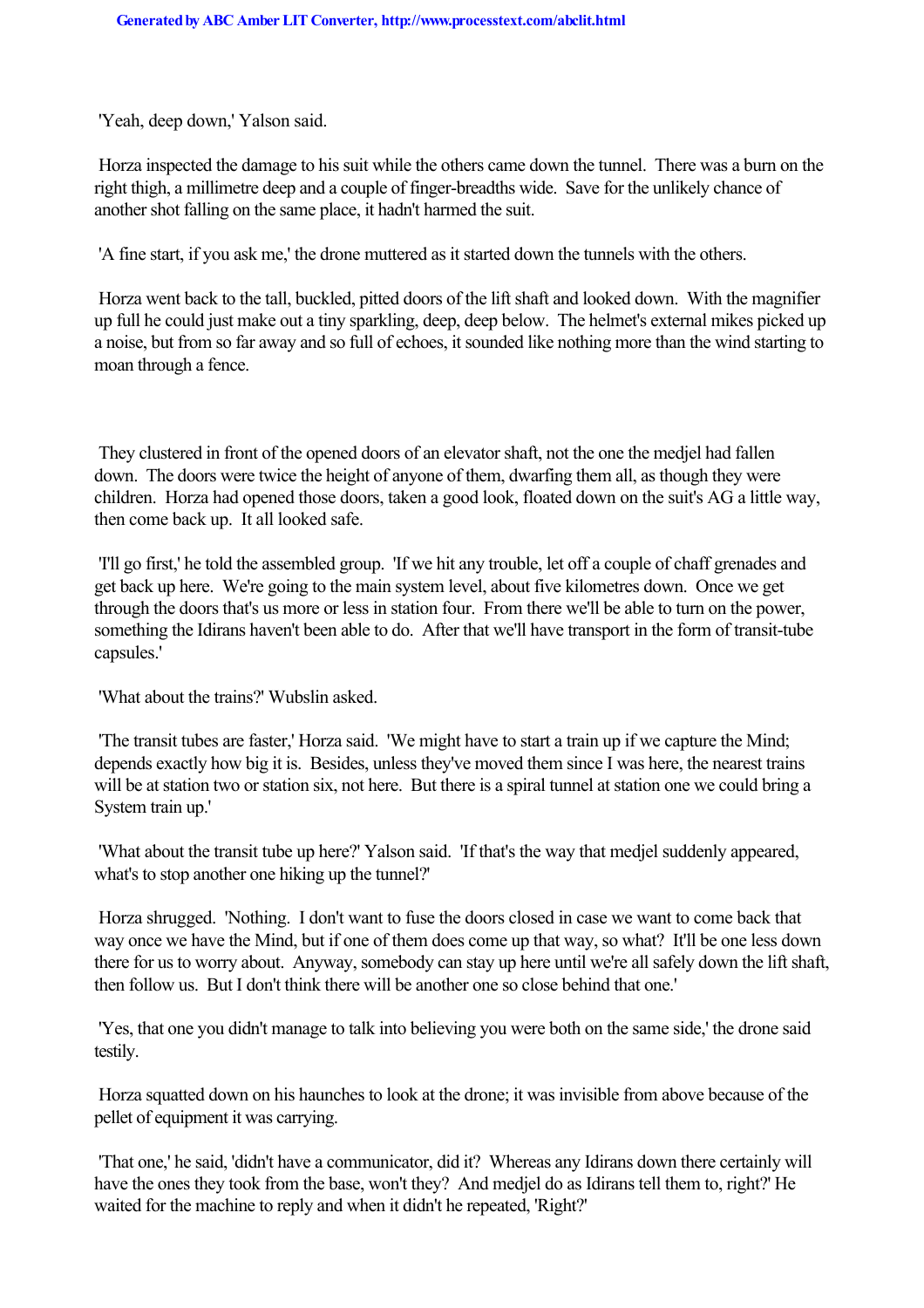Horza had the impression that, had the drone been human, it would have spat.

'Whatever you say,*sir* ,' the drone said.

 'And what do I do, Horza?' Balveda said, standing in her fabric jumpsuit, wearing a fur jacket on top. 'Do you intend to throw me down the shaft and say you forgot I didn't have any AG, or do I have to walk down the transit tunnel?'

'You'll come with me.'

'And if we hit trouble, you'll... what?' Balveda asked.

'I don't think we'll hit any trouble,' Horza said.

'You're sure there were no AG harnesses in the base?' Aviger said.

 Horza nodded. 'If there had been, don't you think one of the medjel we've encountered so far would have had them on?'

'Maybe the Idirans are using them.'

'They're too heavy.'

'They could use two,' Aviger insisted.

 'There were no harnesses,' Horza said through his teeth. 'We were never allowed any. We weren't supposed to go into the Command System apart from yearly inspections, when we could power everything up. We did go in; we walked down the spiral to station four, like that medjel must have slogged up, but we weren't supposed to, and we weren't allowed gravity harnesses. They'd have made getting down there too easy.'

'Dammit, let's*get* down there,' Yalson said impatiently, looking at the others. Aviger shrugged.

 'If my AG fails with all this rubbish I'm carrying-' the drone began, its voice muffled by the pallet over its top surface.

 'You drop any of that stuff down that shaft and you'd be as well to follow it, machine,' Horza said. 'Now just save your energy for floating, not talking. You'll follow me; keep five or six hundred metres up. Yalson, will you stay up here till we get the doors open?' Yalson nodded. 'The rest of you,' he looked round them, 'come after the drone. Don't bunch up too much but don't get separated. Wubslin, stay at the same level as the machine, and have chaff grenades ready.' Horza held his hand out to Balveda. 'Madam?'

 He held Balveda to him; she rested her feet on his boots, facing away from him; then Horza stepped into the shaft, and they descended together into the night-dark depths.

'See you at the bottom,' Neisin said in the helmet speakers.

 'We're not going to the bottom, Neisin,' Horza sighed, shifting his arm slightly round Balveda's waist. 'We're going to the main system level. I'll see you there.'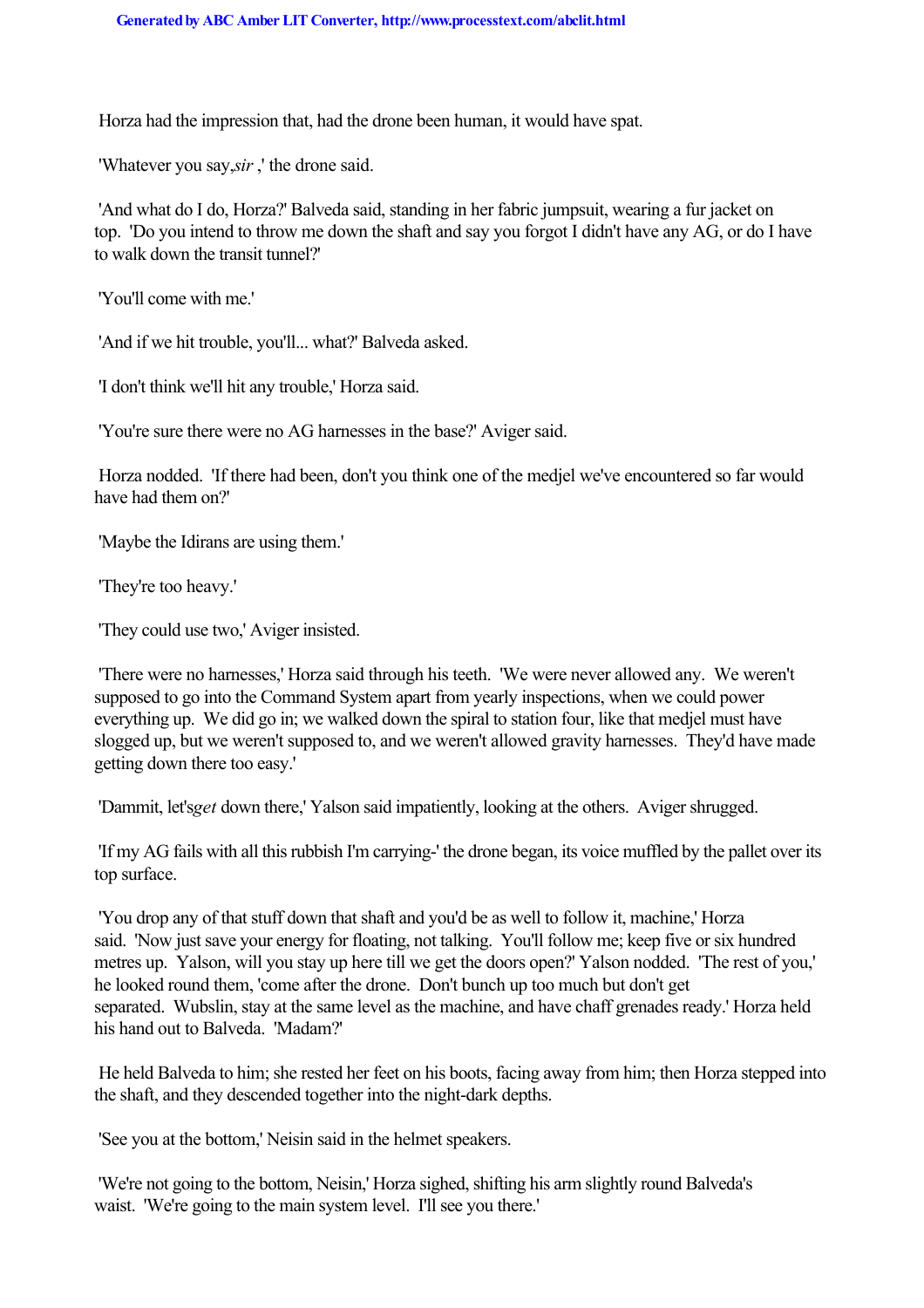'Yeah, OK; wherever.'

 They fell on AG without incident, and Horza forced open the doors at the system level five kilometres below in the rock

 There had been only one exchange with Balveda on the way down, a minute or so after they had started out:

'Horza?'

'What?'

 'If any shooting starts... from down there, or anything happens and you have to let go... I mean, drop me '

'*What*, Balveda?'

'Kill me. I'm serious. Shoot me; I'd rather that than fall all that way.'

'Nothing,' Horza said after a moment's thought, 'would give me greater pleasure.'

They dropped into the chill stone silence of the tunnel's black throat, clasped like lovers.

## '*Goddamn*it,' Horza said softly.

 He and Wubslin stood in a room just off the dark, echoing vault that was station four. The others were waiting outside. The lights on Horza and Wubslin's suits illuminated a space packed with electric switching gear; the walls were covered with screens and controls. Thick cables snaked over the ceiling and along the walls, and metal floor-plates covered conduits filled with more electrical equipment.

 There was a smell of burning in the room. A long black sooty scar had printed itself onto one wall, above charred and melted cabling.

 They had noticed the smell on their walk through the connecting tunnels from the shaft to the station. Horza had smelt it and felt gall rise in his throat; the odour was faint and could not have turned the most sensitive of stomachs, but Horza had known what it meant.

'Think we can mend it?' Wubslin asked. Horza shook his head.

 'Probably not. This happened once on a yearly test when I was here before. We powered up in the wrong sequence and blew that same cable-run; if they've done what we did there'll be worse damage further down, in the deeper levels. Took us weeks to repair it.' Horza shook his head. 'Damn,' he said.

 'I guess it was pretty smart of those Idirans to figure out as much as they did,' Wubslin said, opening his visor to reach in and scratch his head awkwardly. 'I mean, to get this far.'

'Yes,' Horza said, kicking a large transformer. 'Too goddamn smart.'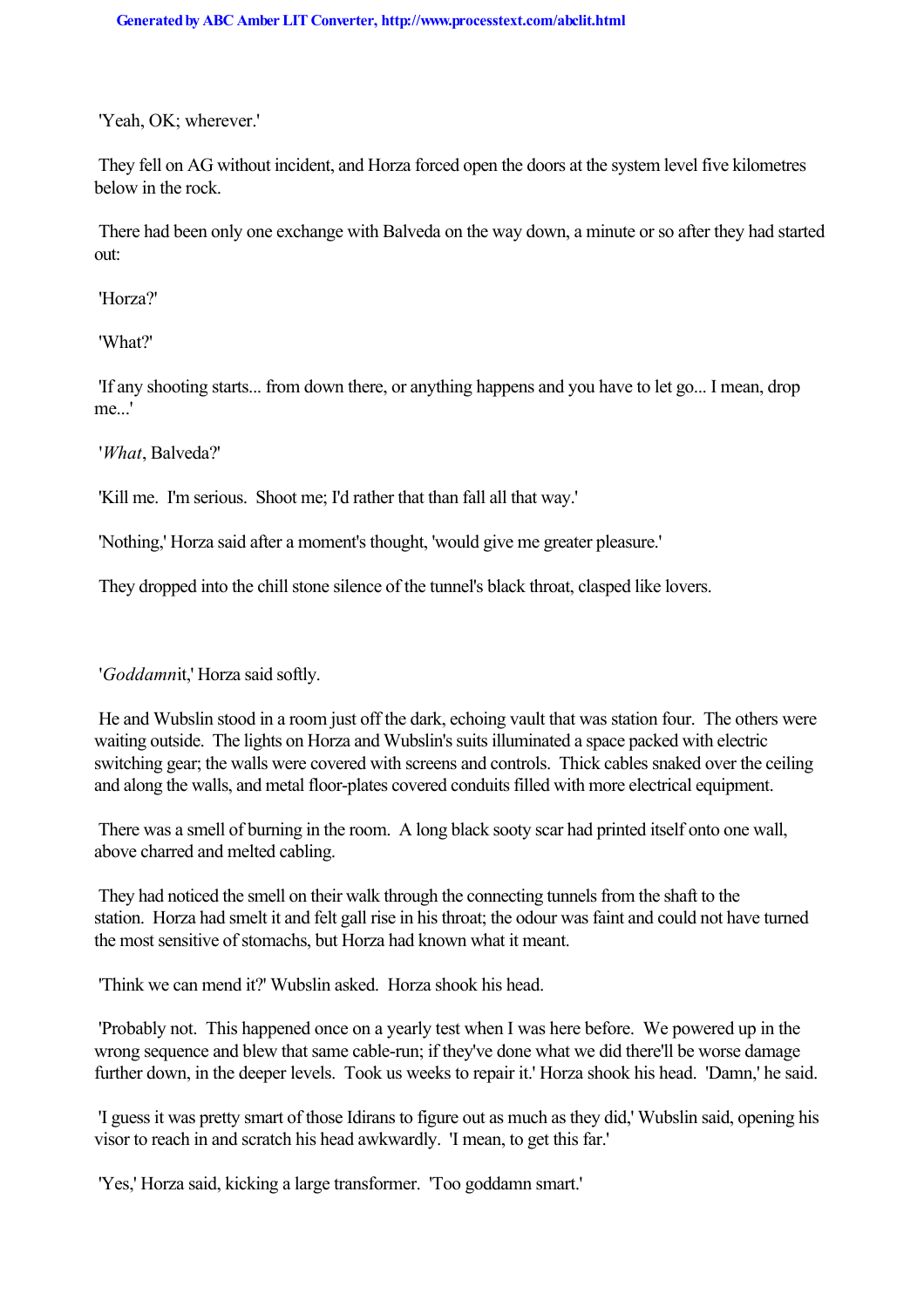They made a brief search of the station complex, then gathered again in the main cavern and crowded round the jury-rigged mass sensor Wubslin had removed from the*Clear Air Turbulence.* Wires and light-fibres were tangled about it, and attached to the top of the machine was a cannibalised screen from the ship's bridge, now plugged directly into the sensor.

 The screen lit up. Wubslin fiddled with its controls. The screen hologram showed a diagrammatic representation of a sphere, with three axes shown in perspective.

 'That's about four kilometres,' Wubslin said. He seemed to be talking to the mass sensor, not the people around it. 'Let's try eight...' He touched the controls again. The number of lines on the axes doubled. One very faint smudge of light blinked near the edge of the display.

'Is that it?' Dorolow said. 'Is that where it is?'

 'No,' Wubslin said, fiddling with the controls again, trying to get the little patch of light to become clearer. 'Not dense enough.' Wubslin doubled the range twice more, but only the single trace remained, submerged in clutter.

 Horza looked round, orienting himself with the grid pattern shown on the screen. 'Would that thing be fooled by a pile of uranium?'

 'Oh yeah,' Wubslin said, nodding. 'The power we're putting through it, any radiation will upset it a bit. That's why we're down to roughly thirty kilometres maximum anyway, see? Just because of all this granite. Yeah, if there's a reactor, even an old one, it'll show up when the sensor's reader waves get to it. But just like this, as a patch. If this Mind's only fifteen metres long and weighs ten thousand tonnes, it'll be really bright. Like a star on the screen.'

'OK,' Horza said. 'That's probably just the reactor down at the deepest service level.'

'Oh,' Wubslin said. 'They had reactors, too?'

 'Back-up,' Horza said. 'That one was for ventilation fans if the natural circulation couldn't cope with smoke or gas. The trains have reactors, too, in case the geothermal failed.' Horza checked the reading on the screen with the built-in mass sensor in his suit, but the faint trace of the back-up reactor was out of its range.

'Should we investigate this one?' Wubslin asked, his face lit by the glowing screen.

Horza straightened up, shaking his head. 'No,' he said wearily. 'Not for now.'

 They sat in the station and had something to eat. The station was over three hundred metres long and twice the width of the main tunnels. The metal rails the Command System trains ran on stretched across the level floor of fused rock in double tracks, appearing from one wall through an inverted U and disappearing through another, towards the repair and maintenance area. At either end of the station there were sets of gantries and ramps which rose almost to the roof. Those provided access to the two upper floors of the trains when they were in the station, Horza explained when Neisin asked about them.

'I can't wait to see these trains,' Wubslin mumbled, mouth full.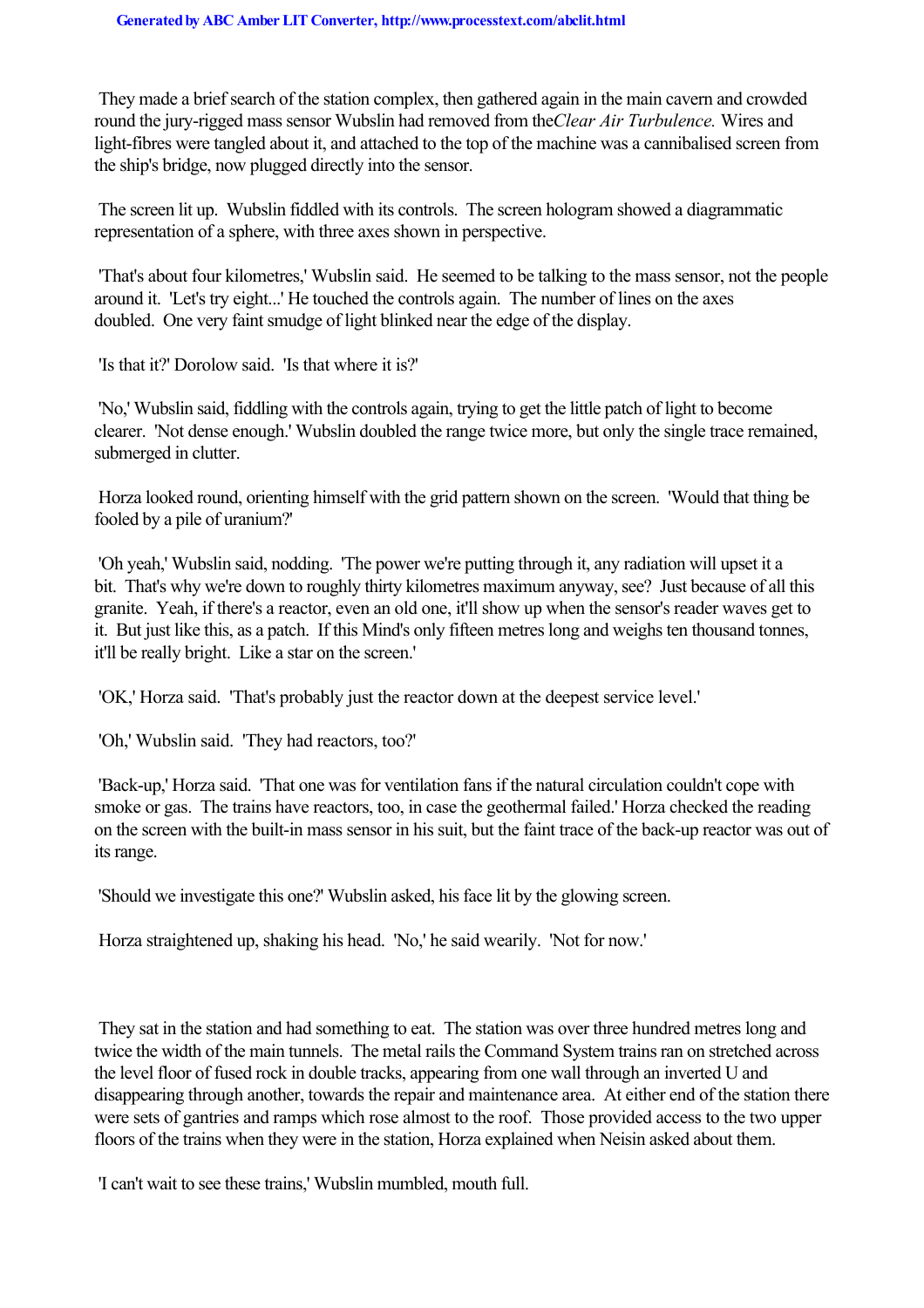'You won't*be* able to see them if there's no light,' Aviger told him.

 'I think it's intolerable that I have to go on carrying all that junk,' the drone said. It had set the equipment-loaded pallet down. 'And now I'm told I have to carry even more weight!'

'I'm not that heavy, Unaha-Closp,' said Balveda.

 'You'll manage,' Horza told the machine. With no power the only thing they could do was use their suits' AG to float along to the next station; it would be slower than the transit tube, but quicker than walking. Balveda would have to be carried by the drone.

'Horza... I was wondering,' Yalson said.

'What?'

'How much radiation have we all soaked up recently?'

 'Not much.' Horza checked the small screen inside his helmet. The radiation level wasn't dangerous; the granite around them gave off a little; but even if they hadn't been suited up, they'd have been in no real danger. 'Why?'

 'Nothing.' Yalson shrugged. 'Just with all these reactors, and this granite, and that blast when the bomb went off in the gear you vac'd from the*CAT* ... well, I thought we might have taken a dose. Being on the Megaship when Lamm tried to blow it apart didn't help, either. But if you say we're OK, we're OK.'

'Unless somebody's particularly sensitive to it, we haven't got much to worry about.'

Yalson nodded.

 Horza was wondering whether they should split up. Should they all go together, or should they go in two groups, one down each of the foot tunnels which accompanied the main line and the transit tube? They could even split up further and have somebody go down each of the six tunnels which led from station to station; that was going too far, but it showed how many possibilities there were. Split up, they might be better placed for a flanking attack if one group encountered the Idirans, though they wouldn't initially have the same firepower. They wouldn't be increasing their chances of finding the Mind, not if the mass sensor was working properly, but they would be increasing their chances of stumbling into the Idirans in the first place. Staying together, though, in the one tunnel, gave Horza a feeling of claustrophobic foreboding. One grenade would wipe them out; a single fan of heavy laser-fire would kill or disable all of them.

 It was like being set a cunning but unlikely problem in one of the Heibohre Military Academy's term exams.

 He couldn't even decide which way to head. When they'd searched the station, Yalson had seen marks in the thin layer of dust on the foot-tunnel floor leading to station five, which suggested the Idirans had gone that way. But ought they to follow, or should they go in the opposite direction? If they followed, and he couldn't convince the Idirans he was on their side, they'd have to fight.

 But if they went in the other direction and turned the electricity on at station one, they'd be giving power to the Idirans as well. There was no way of restricting the energy to one part of the Command System. Each station could isolate its section of track from the supply loop, but the circuitry had been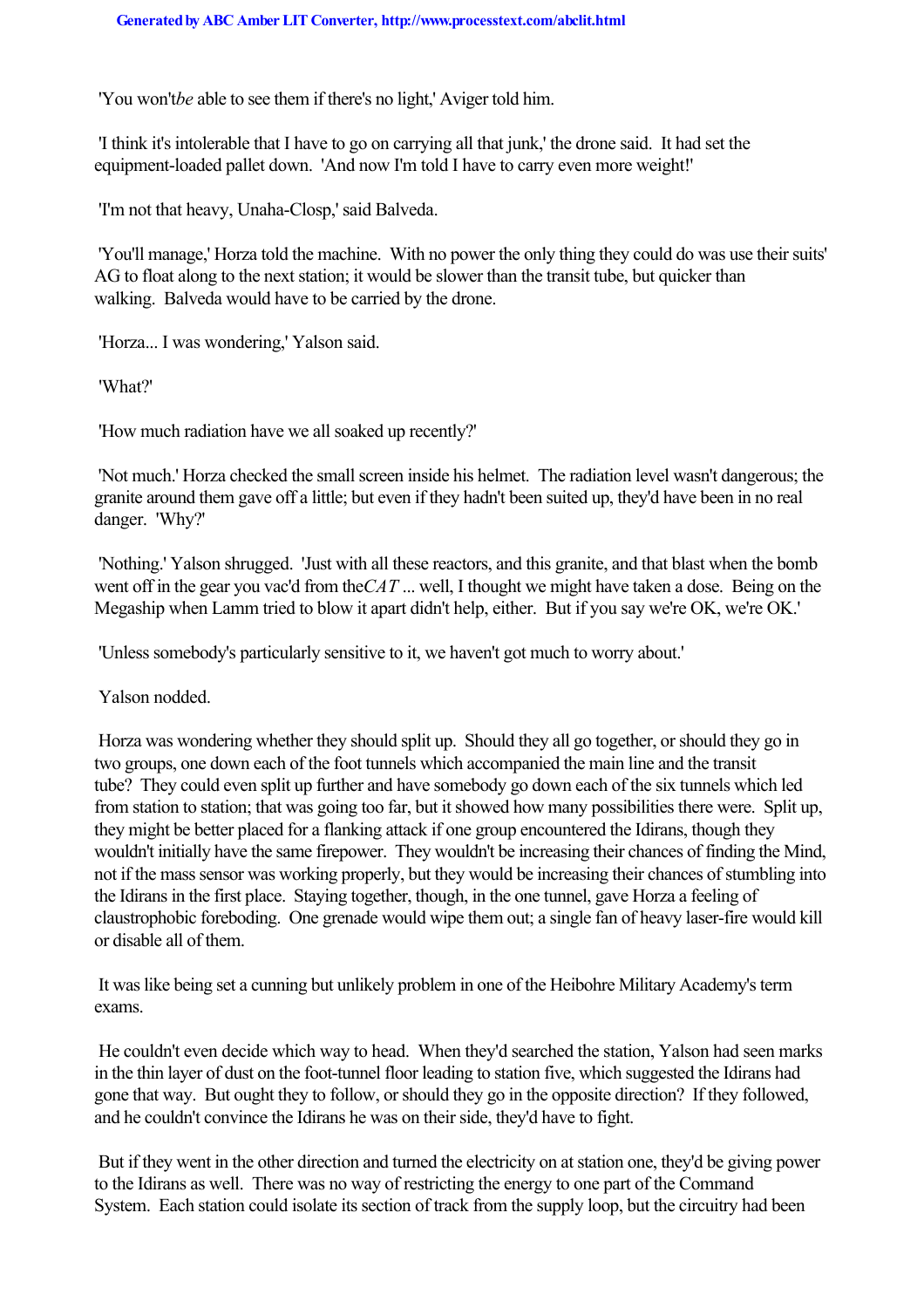designed so that no single traitor - or incompetent - could cut off the whole System. So the Idirans, too, would have use of the transit tubes, the trains themselves and the engineering workshops... Better to find them and try to parley; settle the issue one way or the other.

 Horza shook his head. This whole thing was too complicated. The Command System, with its tunnels and caverns, its levels and shafts, its sidings and loops and cross-overs and points, seemed like some infernal closed-circuit flow chart for his thoughts.

 He would sleep on it. He needed sleep now, like the rest of them. He could sense it in them. The machine might get run down but it didn't need sleep, and Balveda still seemed alert enough, but all the rest were showing signs of needing a deeper rest than just sitting down. According to their body clocks it was time to sleep; he would be foolish to try to push them further.

 He had a restrainer harness on the pallet. That should keep Balveda secure. The machine could stand guard, and he would use the remote sensor on his suit to watch for movement in the immediate area where they slept; they ought to be safe enough.

 They finished their meal. Nobody disagreed with the idea of turning in. Balveda was trussed in the restrainer harness and barricaded in one of the empty store rooms off the platform. Unaha-Closp was told to sit itself up on one of the tall gantries and stay still unless it heard or saw anything untoward. Horza set his remote sensor near where he would sleep, on one of the lower girders of a hoist mechanism. He had wanted a word with Yalson, but by the time he had finished making all these arrangements several of the others, including Yalson, had fallen asleep already, lying back against the wall or laid out on the ground, their visors blanked or their heads turned away from the weak lights of the others' suits.

 Horza watched Wubslin wander around the station for a bit, then the engineer, too, lay down, and everything was still. Horza switched the remote sensor on, primed to alarm if it sensed anything above a certain low level of movement.

He slept fitfully; his dreams woke him.

 Ghosts chased him in echoing docks and silent, deserted ships, and when he turned to face them, their eyes were always waiting, like targets, like mouths; and the mouths swallowed him, so that he fell into the eye's black mouth, past ice rimming it, dead ice rimming the cold, swallowing eye; and then he wasn't falling but running, running with a leaden, pitch-like slowness, through the bone cavities in his own skull, which was slowly disintegrating; a cold planet riddled with tunnels, crashing and crumpling against a never-ending wall of ice, until the wreckage caught him and he fell, burning, into the cold eye tunnel again, and as he fell, a noise came, from the throat of the cold ice-eye and from his own mouth and chilled him more than ice, and the noise said:

'EEEeee...'

State of play: three

 Fal 'Ngeestra was where she liked being most: on top of a mountain. She had just made her first real climb since she'd broken her leg. It was a relatively unforbidding peak, and she had taken the easiest route, but now, here at the summit, drinking in the view, she was dismayed at how unfit she had become. The healed leg hurt a little deep inside, of course, but so did the muscles in both legs, as though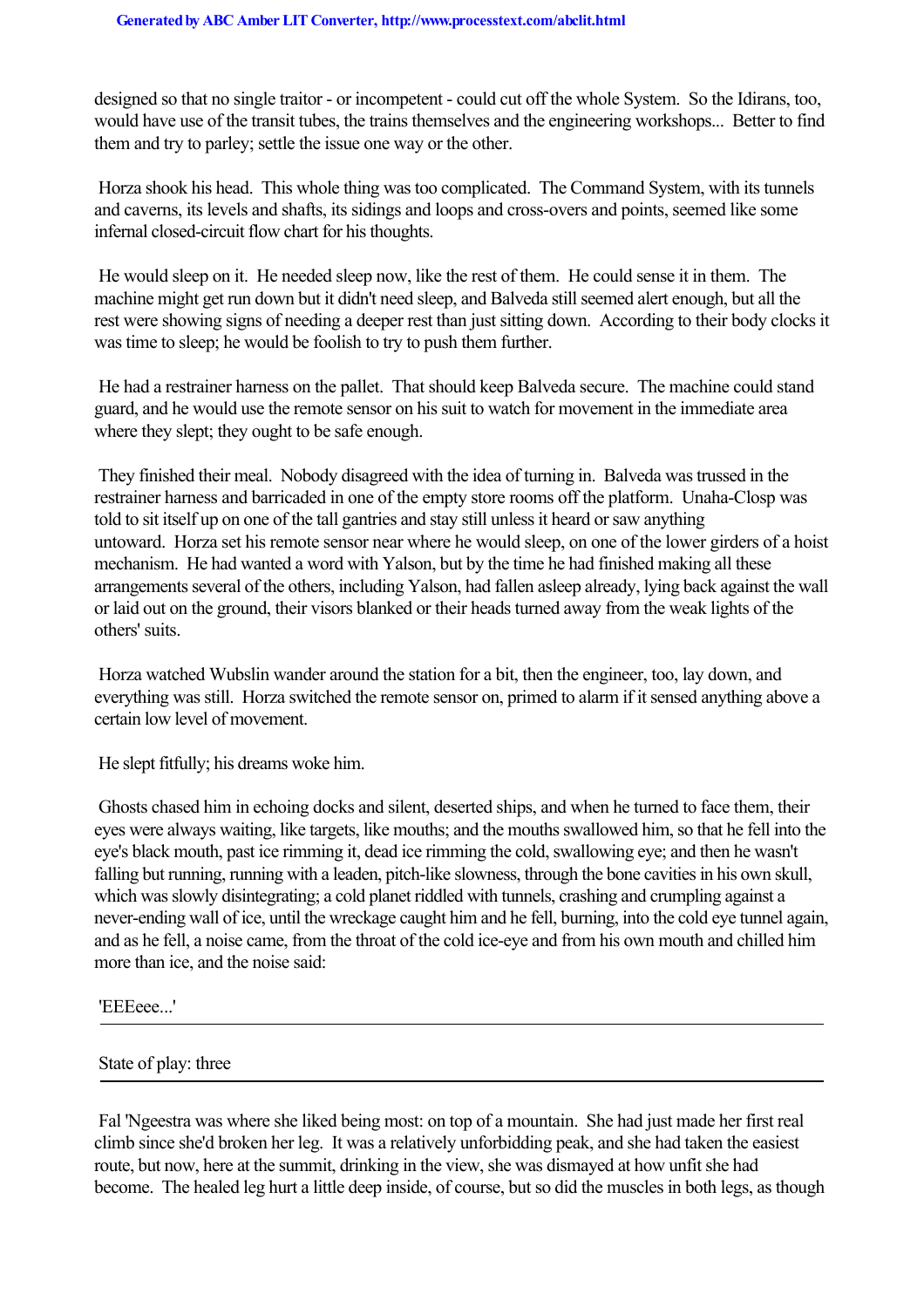she'd just climbed a mountain twice the height, and with a full pack. Just out of condition, she guessed.

 She sat on the summit of the ridge, looking out over smaller white summits to the sharp, forested creases of the higher foothills and the rolling downs beyond, where grassland and trees combined, the distance was the plain, rivers sparkling in the sunlight and - marking its far side - the hills where the lodge was, her home. Birds wheeled far away, in the high valleys beneath her, and sometimes light glinted from the plain, as some reflective surface moved.

 A part of her listened to the distant bone-ache, assessing it, then switched the nagging sensation off. She wanted no distractions; she hadn't climbed all this way*just* to enjoy the view. She'd come up here for a purpose.

 It meant something to climb, to haul this sack of bones and flesh all this way, and then look, then think, then be. She could have taken a flyer here any time when she'd been recovering, but she hadn't, even though Jase had suggested it. That was too easy. Being here wouldn't have meant anything.

 She concentrated, her eyelids drooping, going through the quiet internal chant, the unmagical spell that called up the spirits buried in her genofixed glands.

 The trance came on with an initial rush of dizzying force that made her put her hands out to each side, steadying herself when she didn't need steadying. The sounds in her ears, of her own blood coursing, of her breath's slow tide, loudened, took on strange harmonies. The light beyond her eyelids pulsed in time to the blood-beat. She felt herself frown, imagining her brow creasing like the folding hills, and one part of her, still distant, watching, thought,*Still not very good at this* ...

 She opened her eyes, and the world had changed. The far hills were forever rolling brown and green waves with a crest of breaking white foam. The plain fumed with light; the pattern of pastureland and copses in the foothills looked like camouflage, moving but not moving, like a tall building seen against quick clouds. The forested ridges were buckled divisions in some huge busy tree-brain, and the snowand ice-covered peaks about her had become vibrating sources of a light that was sound and smell as well. She experienced a dizzying sense of concentricity, as though she was the nucleus of the landscape.

Here in an inside-out world, an inverted hollowness.

Part of it. Born here.

 All she was, each bone and organ, cell and chemical and molecule and atom and electron, proton and nucleus, every elementary particle, each wave-front of energy, from here... not just the Orbital (dizzy again, touching snow with gloved hands), but the Culture, the galaxy, the universe...

 This is our place and our time and our life, and we should be enjoying it. But are we? Look in from outside; ask yourself... Just what are we doing?

Killing the immortal, changing to preserve, warring for peace... and so embracing utterly what we claimed to have renounced completely, for our own good reasons.

 Well, it was done. Those people in the Culture who had really objected to the war were gone; they were no longer Culture, they were not part of the effort. They had become neutrals, formed their own groupings and taken new names (or claimed to be the real true Culture; yet another shading of confusion along the Culture's inchoate boundaries). But for once the names did not matter; what did matter was the disagreement, and the illfeeling produced by the split.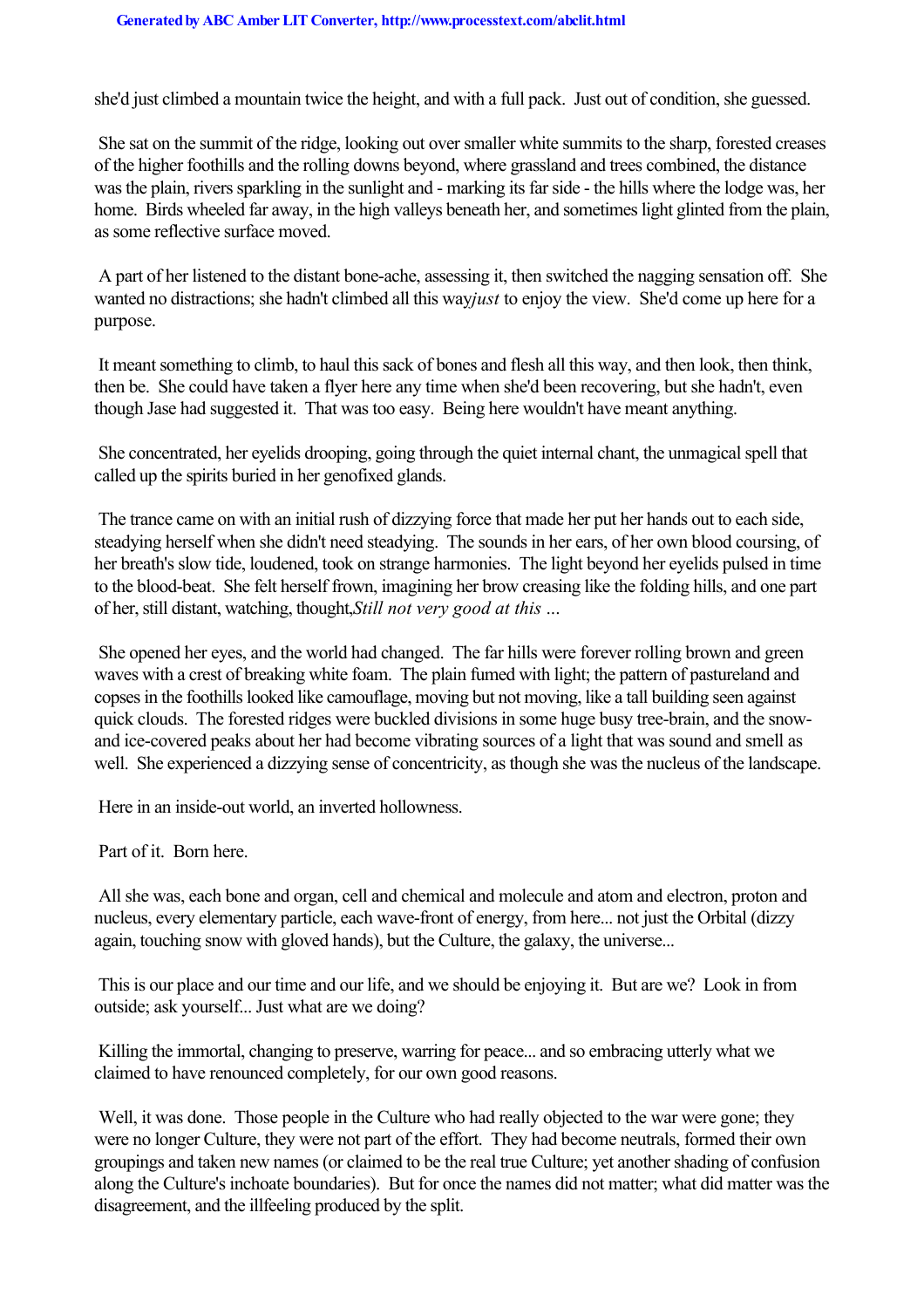Ah, the contempt of it. The glut of contempt we seem to have achieved. Our own disguised contempt for 'primitives', the contempt of those who left the Culture when war was declared for those who chose to fight the Idirans; the contempt so many of our own people feel for Special Circumstances... the contempt we all guess the Minds must feel for us... and elsewhere; the Idirans' contempt for us, all of us humans; and human contempt for Changers. A federated disgust, a galaxy of scorn. Us with our busy, busy little lives, finding no better way to pass our years than in competitive disdain.

 And what the Idirans must feel towards us. Consider: near-immortal, singular and unchanged. Forty-five thousand years of history, on one planet, with one all-embracing religion/philosophy; whole steady aeons of contented study, a calm age of devotion on that one worshipped place, uninterested in anything outside. Then, millennia ago in another ancient war, invasion; suddenly finding themselves pawns in somebody else's squalid imperialism. From introverted peacefulness, through ages of torment and repression - a forging force indeed - to extroverted militancy, determined zeal.

Who could blame them? They had tried to keep themselves apart, and been shattered, almost made extinct, by forces greater than those they could muster. No surprise that they decided the only way to protect themselves was to attack first, expand, become stronger and stronger, push their boundaries as far from the treasured planet of Idir as possible.

 And there is even a genetic template for that catastrophe change from meek to fierce, in the step from breeder to warrior... Oh, a savage and noble species, justifiably proud of themselves, and refusing to alter their genetic code, not far wrong in claiming perfection already. What they must feel for the swarming biped tribes of humankind!

 Repetition. Matter and life, and the materials that could take change - that could evolve - forever repeating: life's food talking back to it.

And us? Just another belch in the darkness. Sound but not a word, noise without meaning.

We are nothing to them: mere biotomatons, and the most terrible example of the type. The Culture must seem like some fiendish amalgam of everything the Idirans have ever found repugnant.

 We are a mongrel race, our past a history of tangles, our sources obscure, our rowdy upbringing full of greedy, short-sighted empires and cruel, wasteful diasporas. Our ancestors were the lost-and-found of the galaxy, continually breeding and breeding and milling and killing, their societies and civilisations forever falling apart and reforming... There had to be something wrong with us, something mutant in the system, something too quick and nervous and frantic for our own good or anybody else's. We are such pathetic, fleshy things, so short lived, swarming and confused. And dull, just so stupid, to an Idiran.

 Physical repugnance, then, but worse to come. We are self-altering, we meddle with the code of life itself, re-spelling the Word which is the Way, the incantation of being. Interfering with our own inheritance, and interfering in the development of other peoples (ha! an interest we share) ... And worse still, worst of all, not just producing, but embracing and giving ourselves over totally to the ultimate anathema: the Minds, the sentient machines; the very image and essence of life itself, desecrated. Idolatry incarnate.

 No wonder that they despise us. Poor sick mutations that we are, petty and obscene, servants of the machine-devils that we worship. Not even sure of our own identity: just who is Culture? Where exactly does it begin and end. Who is and who isn't. The Idirans know exactly who they are: pure-bred, the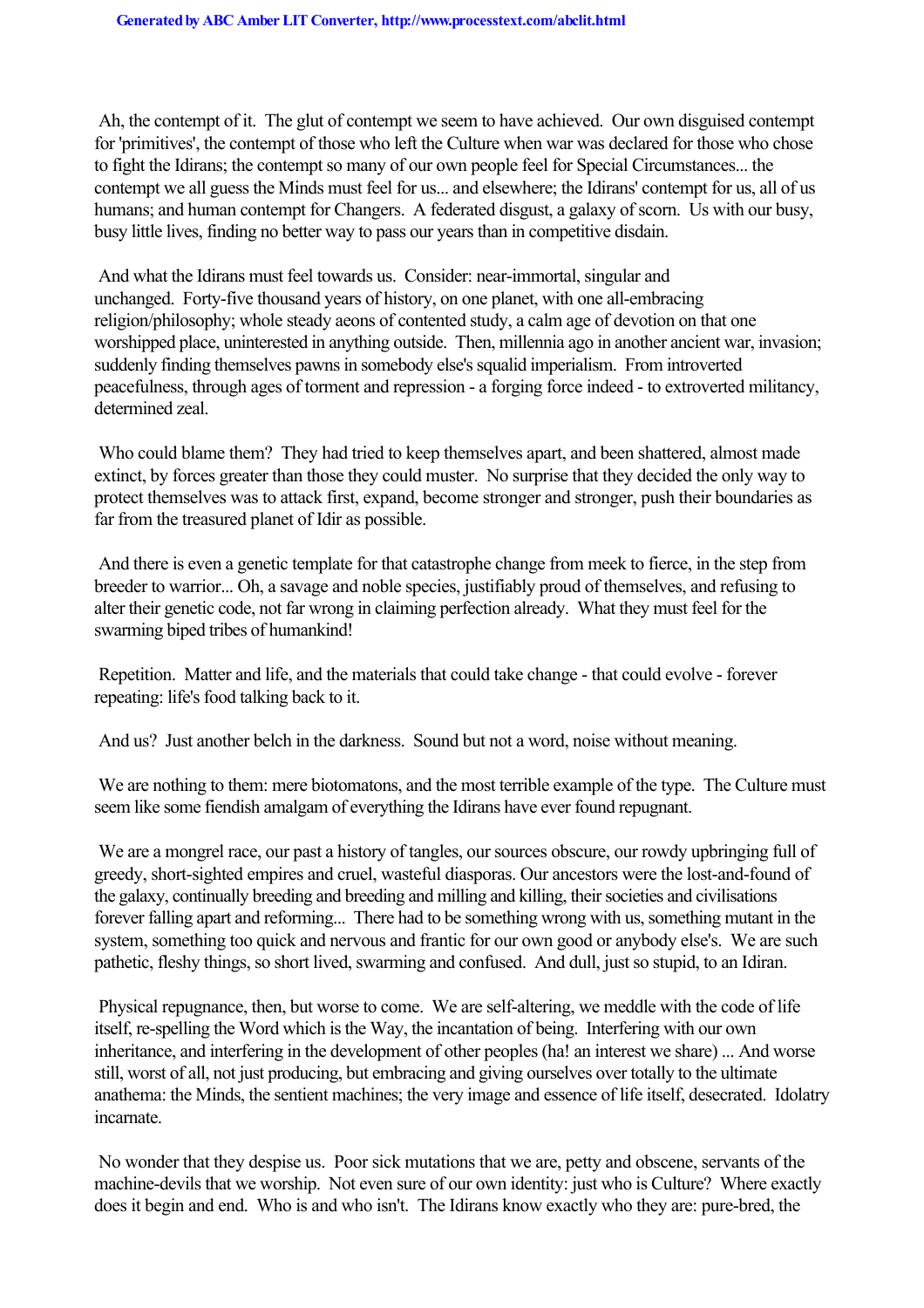one race, or nothing. Do we? Contact is Contact, the core, but after that? The level of genofixing varies; despite the ideal, not everybody can mate successfully with everybody else. The Minds? No real standards; individuals, too, and not fully predictable - precocious, independent. Living on a Culture-made Orbital, or in a Rock, another sort of hollowed world, small wanderer? No; too many claiming some kind of independence. No clear boundaries to the Culture, then; it just fades away at the edges, both fraying and spreading. So who are we?

 The buzz of meaning and matter about her, the mountains' song of light, seemed to rise around her like a cauldron tide, drenching and engulfing. She felt herself as the speck she was: a mote, a tiny struggling imperfect chip of life, lost in the surrounding waste of light and space.

 She sensed the frozen force of the ice and snow around her, and felt consumed by the skin-burning chill of it. She felt the sun beat, and knew the crystals' fracturing and melting, knew the water as it dripped and slithered and became dark bubbles under ice and dewdrops on the icicles. She saw the fronded trickles, the tumbling streams and the cataracted rivers; she sensed the winding and unwinding loops as the river slowed and ox-bowed, calm, esturial... into lake, and sea, where vapour rose once more.

 And she felt lost within it, dissolved within it, and for the first time in her young life was truly afraid, more frightened there and then than she had been when she'd fallen and broken her leg, during either the brief moments of falling, the stunning instant of impact and pain, or the long cold hours afterwards, crumpled in the snow and rocks, sheltering and shivering and trying not to cry. That was something she had long before prepared herself for; she knew what was happening, she had worked out the effects it might have and the ways she might react. It was a risk you took, something you understood. This was not, because now there was nothing to understand, and maybe nothing - including her - to understand it.

Help! Something wailed inside her. She listened, and could do nothing.

We are ice and snow, we are that trapped state.

We are water falling, itinerant and vague, ever seeking the lowest level, trying to collect and connect.

 We are vapour, raised against our own devices, made nebulous, blown on whatever wind arises. To start again, glacial or not.

 (She could come out, she felt the sweat bead on her brow, sensed her hands create their own moulds in the crisp crunching snow, and knew there was a way out, knew she could come down... but with nothing, having found nothing, done nothing, understood nothing. She would stay, then, she would fight it out.)

 The cycle began again, her thoughts looping, and she saw the water as it flowed down gorges and valleys, or collected lower in trees, or fell straight back to lakes and the sea. She saw it fall on meadowland and on the high marshes and the moors, and she fell with it, terrace to terrace, over small lips of rock, foaming and circling (she felt the moisture on her forehead start to freeze, chilling her, and knew the danger, wondered again whether to come out of the trance, wondered how long she had sat here, whether they were watching over her or not). She felt dizzy again, and grabbed deeper at the snow around her, her gloves pressuring the frozen flakes; and as she did that, she remembered.

 She saw the pattern of frozen foam once more; she stood again beside that ledge on the moor's cold surface, by the tiny waterfall and the pool where she had found the lens of frothed ice. She remembered holding it in her hands, and recalled that it did not ring when she flicked it with her finger, that it tasted of water, no more, when she touched it with her tongue... and that her breath blew across it in a cloud,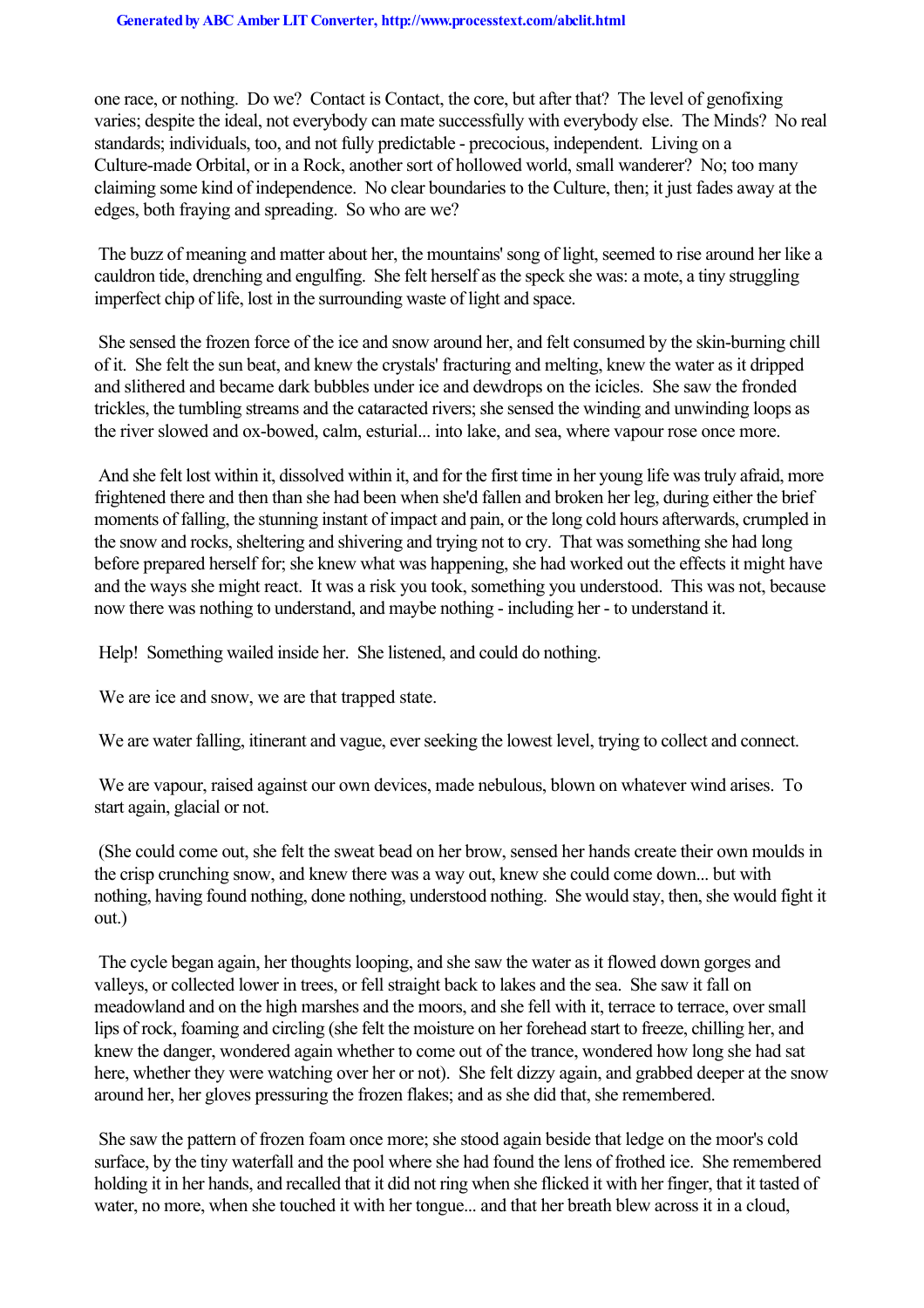another swirling image in the air. And that was her.

That was what it meant. Something to hold onto.

Who are we?

Who we are. Just what we're taken as being. What we know and what we do. No less or more.

 Information being passed on. Patterns, galaxies, stellar systems, planets, all evolve; matter in the raw changes, progresses in a way. Life is a faster force, reordering, finding new niches, starting to shape; intelligence consciousness - an order quicker, another new plane.Beyond was unknown, too vague to be understood (ask a Dra'Azon, perhaps, and wait for the answer)... all just refining, a process of getting it more right (if right itself was right)...

 And if we tamper with our inheritance, so what? What is more ours to tamper with? What makes nature more right than us? If we get it wrong, that's because we are stupid, not because the idea was bad. And if we are no longer on the breaking edge of the wave, well, too bad. Hand on the baton; best wishes; have fun.

 Everything about us, everything around us, everything we know and can know of is composed ultimately of patterns of nothing; that's the bottom line, the final truth. So where we find we have any control over those patterns, why not make the most elegant ones, the most enjoyable and good ones, in our own terms? Yes, we're hedonists, Mr Bora Horza Gobuchul. We seek pleasure and have fashioned ourselves so that we can take more of it; admitted. We are what we are. But what about you? What does that make you?

Who are you?

What*are you* ?

 A weapon. A thing made to deceive and kill, by the long-dead. The whole subspecies that is the Changers is the remnant of some ancient war, a war so long gone that no one willing to tell recalls who fought it, or when, or over what. Nobody even knows whether the Changers were on the winning side or not.

 But in any event, you were fashioned, Horza. You did not evolve in a way you would call 'natural'; you are the product of careful thought and genetic tinkering and military planning and deliberate design... and war; your very creation depended on it, you are the child of it, you are its legacy.

 Changer change yourself... but you cannot, you will not. All you can do is try not to think about it. And yet the knowledge is there, the information implanted, somewhere deep inside. You could - you should live easy with it, all the same, but I don't think you do...

And I'm sorry for you, because I think I know now who you really hate.

 She came out of it quickly, as the supply of chemicals from glands in her neck and brain stem shut off. The compounds already in the girl's brain cells began to break down, releasing her.

 Reality blew around her, the breeze freshening cold against her skin. She wiped the sweat from her brow. There were tears in her eyes, and she wiped them, too, sniffing, and rubbing her reddened nose.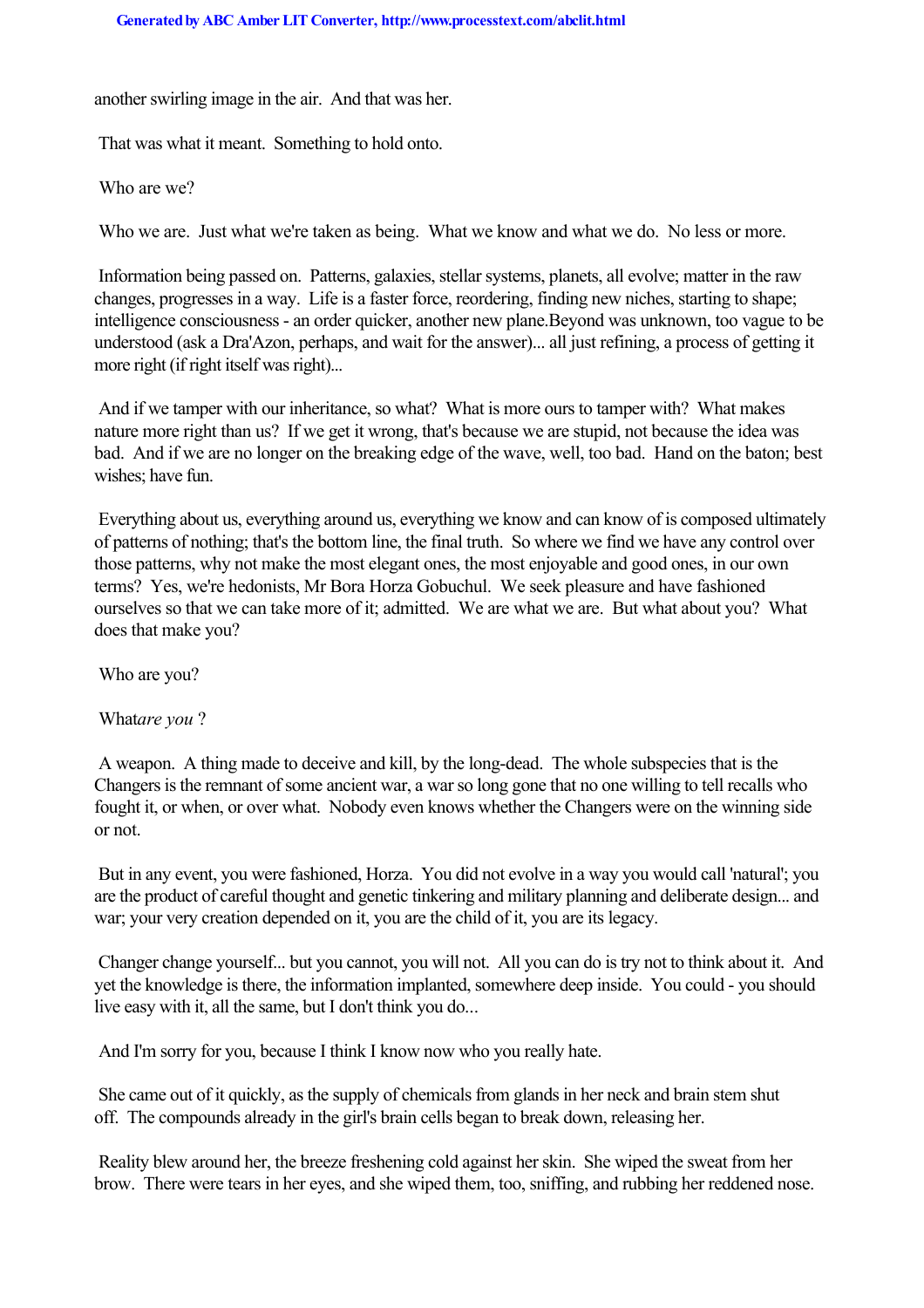Another failure, she thought bitterly. But it was a young, unstable sort of bitterness, a kind of fake, something she assumed for a while, like a child trying on adult clothes. She luxuriated in the feeling of being old and disillusioned for a moment, then let it drop. The mood did not fit. Time enough for the genuine version when she was old, she thought wryly, smiling at the line of hills on the far side of the plain. But it was a failure nevertheless. She had hoped for something to occur to her, something about the Idirans or Balveda or the Changer or the war or... anything...

Instead, old territory mostly, accepted facts, the already known.

 A certain self-disgust at being human, an understanding of the Idirans' proud disdain for her kind, a reaffirmation that at least one thing was its own meaning, and a probably wrong, probably over-sympathetic glimpse into the character of a man she had never met and never would meet, who was separated from her by most of a galaxy and all of a morality.

Little enough to bring down from the frozen peak.

 She sighed. The wind blew, and she watched clouds mass far along the high range. She would have to start down now if she was going to beat the storm. It would seem like cheating not to get back down under her own steam, and Jase would scold her if conditions got so bad she had to send for a flyer to pick her up.

 Fal 'Ngeestra stood. The pain in her leg came back, signals from her weak point. She paused for a moment, reassessing the state of that mending bone, and then - deciding it would hold up - started the descent towards the unfrozen world below.

## 11. The Command System: Stations

He was being shaken gently.

'*Wake up, now. Come on, wake up. Come on, now, up you get*...'

 He recognised the voice as Xoralundra's. The old Idiran was trying to get him to wake up. He pretended to stay asleep.

'*I know you're awake. Come on, now, it's time to get up.'*

 He opened his eyes with a false weariness. Xoralundra was there, in a bright blue circular room with lots of large couches set into alcoves in the blue material. Above hung a white sky with black clouds. It was very bright in the room. He shielded his eyes and looked at the Idiran.

'*What happened to the Command System?' he said, looking around the circular blue room.*

 '*That dream is over now. You did well, passed with flying colours. The Academy and I are very pleased with you.'*

 He couldn't help but feel pleased. A warm glow seemed to envelop him, and he couldn't stop a smile appearing on his face.

'*Thanks,' he said. The Querl nodded.*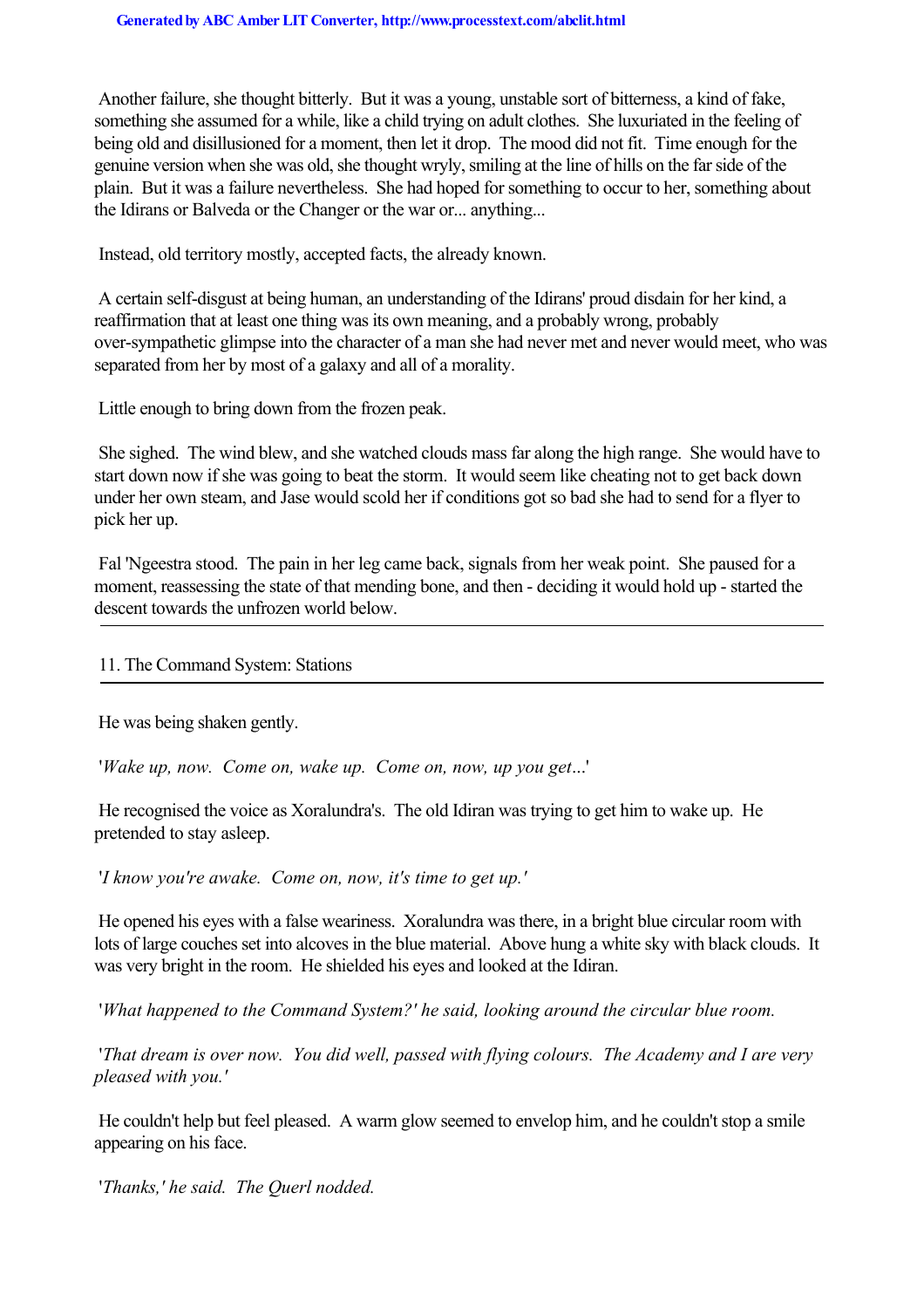'*You did very well as Bora Horza Gobuchul,' Xoralundra said in his rumbling great voice. 'Now you should take some time off; go and play with Gierashell.'*

 He was swinging his feet off the bed, getting ready to jump down to the floor, when Xoralundra said that. He smiled at the old Querl.

'*Who?' he laughed.*

'*Your friend; Gierashell,' the Idiran said.*

'*You mean Kierachell,' he laughed, shaking his head; Xoralundra*must*be getting old* !

 '*I mean Gierashell,' the Idiran insisted coldly, stepping back and looking at him strangely. 'Who is Kierachell*?'

 'You mean you don't know? But how could you get her name wrong?' he said, shaking his head again at the Querl's foolishness. Or was this still part of some test?

 '*Just a moment,' Xoralundra said. He looked at something in his hand which threw coloured lights across his broad, gleaming face. Then he slapped his other hand to his mouth, an expression of astonished surprise on his face as he turned to him and said, 'Oh!*Sorry!'*and suddenly reached over and shoved him back into the-*

He sat upright. Something whined in his ear.

 He sat back down again slowly, looking round in the grainy darkness to see if any of the others had noticed, but they were all still. He told the remote sensor alarm to switch off. The whine in his ear faded. Unaha-Closp's casing could be seen high on the far gantry.

 Horza opened his visor and wiped some sweat from his nose and brows. The drone had no doubt seen him each time he woke up. He wondered what it was thinking now, what it thought of him. Could it see well enough to know that he was having nightmares? Could it see through his visor to his face, or sense the small twitches his body made while his brain constructed its own images from the debris of an his days? He could blank the visor out; he could set the suit to expand and lock rigid.

 He thought about how he must look to it: a small, soft naked thing writhing in a hard cocoon, convulsed with illusions in its coma.

He decided to stay awake until the others started to rise.

 The night passed, and the Free Company awoke to darkness and the labyrinth. The drone said nothing about seeing him wake up during the night, and he didn't ask it. He was falsely jolly and hearty, going round the others, laughing and slapping backs, telling them they'd get to station seven today and there they could turn on the lights and get the transit tubes working.

 'Tell you what, Wubslin,' he said, grinning at the engineer as he rubbed his eyes, 'we'll see if we can't get one of those big trains working, just for the hell of it.'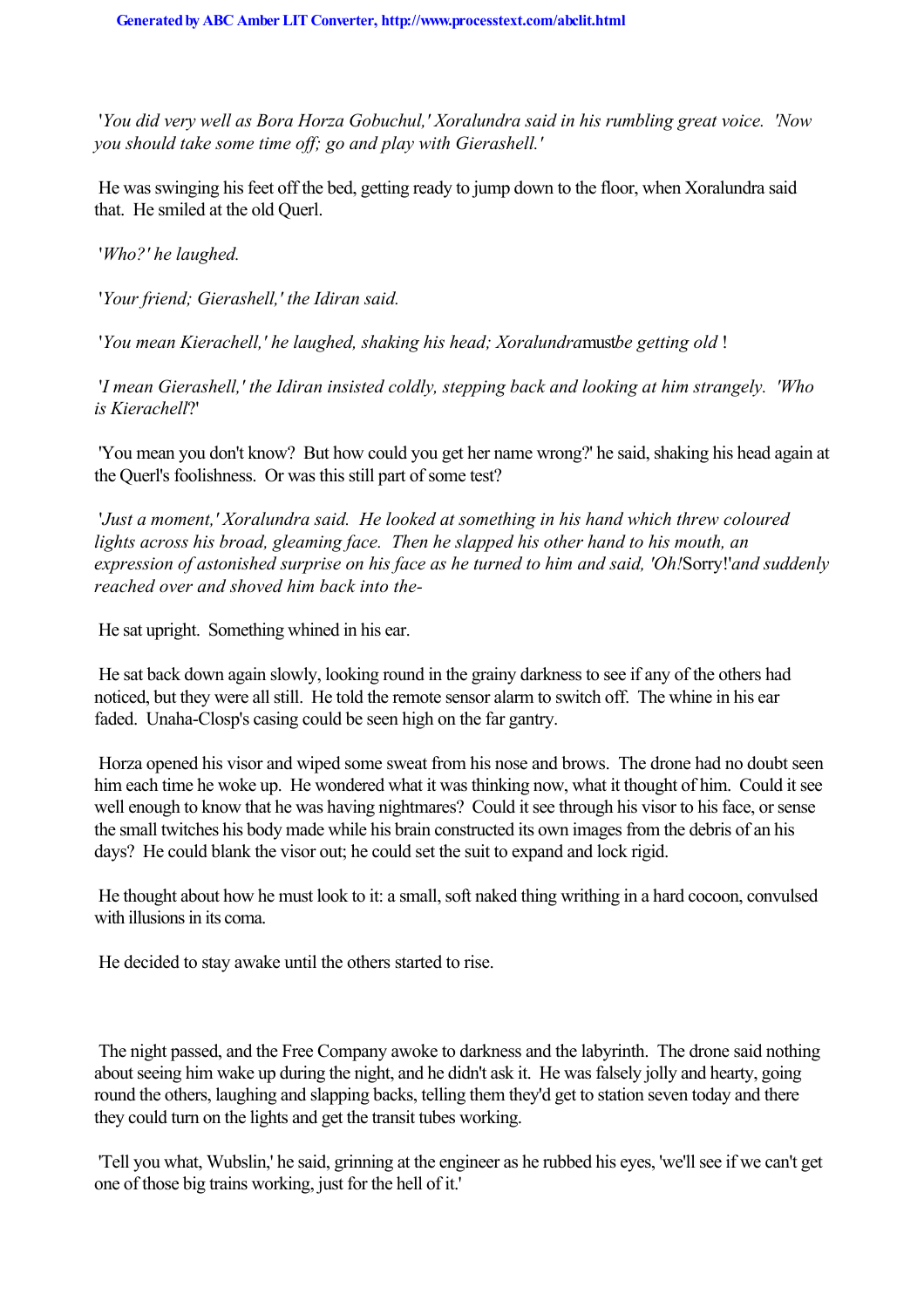'Well,' Wubslin yawned, 'if that's all right...'

 'Why not?' Horza said, spreading his arms out. 'I think Mr Adequate's leaving us to it; he's turning a blind eye to this whole thing. We'll get one of those super-trains running, eh?'

 Wubslin stretched, smiling and nodding. 'Well, yeah, sounds like a good idea to me.' Horza smiled widely, winked at Wubslin and went to release Balveda. It was like going to release a wild animal, he thought, as he shifted the empty cable drum he had used to block the door. He half expected to find Balveda gone, miraculously escaped from her bonds and disappeared from the room without opening the door; but when he looked in, there she was, lying calmly in her warm clothes, the harness making troughs in the fur of the jacket and still attached to the wall Horza had fixed it to.

'Good morning, Perosteck!' he said breezily.

 'Horza,' the woman said grumpily, sitting slowly upright, flexing her shoulders and arching her neck, 'twenty years at my mother's side, more than I care to think of as a gay and dashing young blade indulging in all the pleasures the Culture has*ever* produced, one or two of maturity, seventeen in Contact and four in Special Circumstances have not made me pleasant to know or quick to wake in the mornings. You wouldn't have some water to drink, would you? I've slept too long, I wasn't comfortable, it's cold and dark, I had nightmares I thought were really horrible until I woke up and remembered what reality was like at the moment, and... I mentioned water a moment or two ago; did you hear? Or aren't I allowed any?'

 'I'll get you some,' he said, going back to the door. He stopped there. 'You're right, by the way. You are pretty off-putting in the morning.'

 Balveda shook her head in the darkness. She put one finger in her mouth and rubbed it around on one side, as though massaging her gums or cleaning her teeth, then she just sat with her head between her knees, staring at the jet-black nothing of the cold rock floor beneath her, wondering if this was the day she died.

 They stood in a huge semi-circular alcove carved out of the rock and looking out over the dark space of station four's repair and maintenance area. The cavern was three hundred metres or more square, and from the bottom of the scooped gallery they stood on to the floor of the vast cave - littered with machinery and equipment - was a thirty-metre drop.

 Great cradle-arms capable of lifting and holding an entire Command System train were suspended from the roof above, another thirty metres up in the gloom. In the mid-distance a suspended gantry lanced out over the cave, from a gallery on one side to the other, bisecting the cavern's dark bulk.

They were ready to move; Horza gave the order.

 Wubslin and Neisin each headed down small side tubes towards the main Command System tunnel and the transit tubeway respectively, using AG. Once in the tunnels they would keep level with the main group. Horza switched on his own AG, rose about a metre from the floor and floated down a branch tunnel of the foot gallery, then started slowly forward, down into the darkness, towards station five, thirty kilometres away. The rest would follow him, also floating. Balveda shared the pallet with the equipment.

He smiled when Balveda sat down on the pallet; she suddenly reminded him of Fwi-Song sitting on his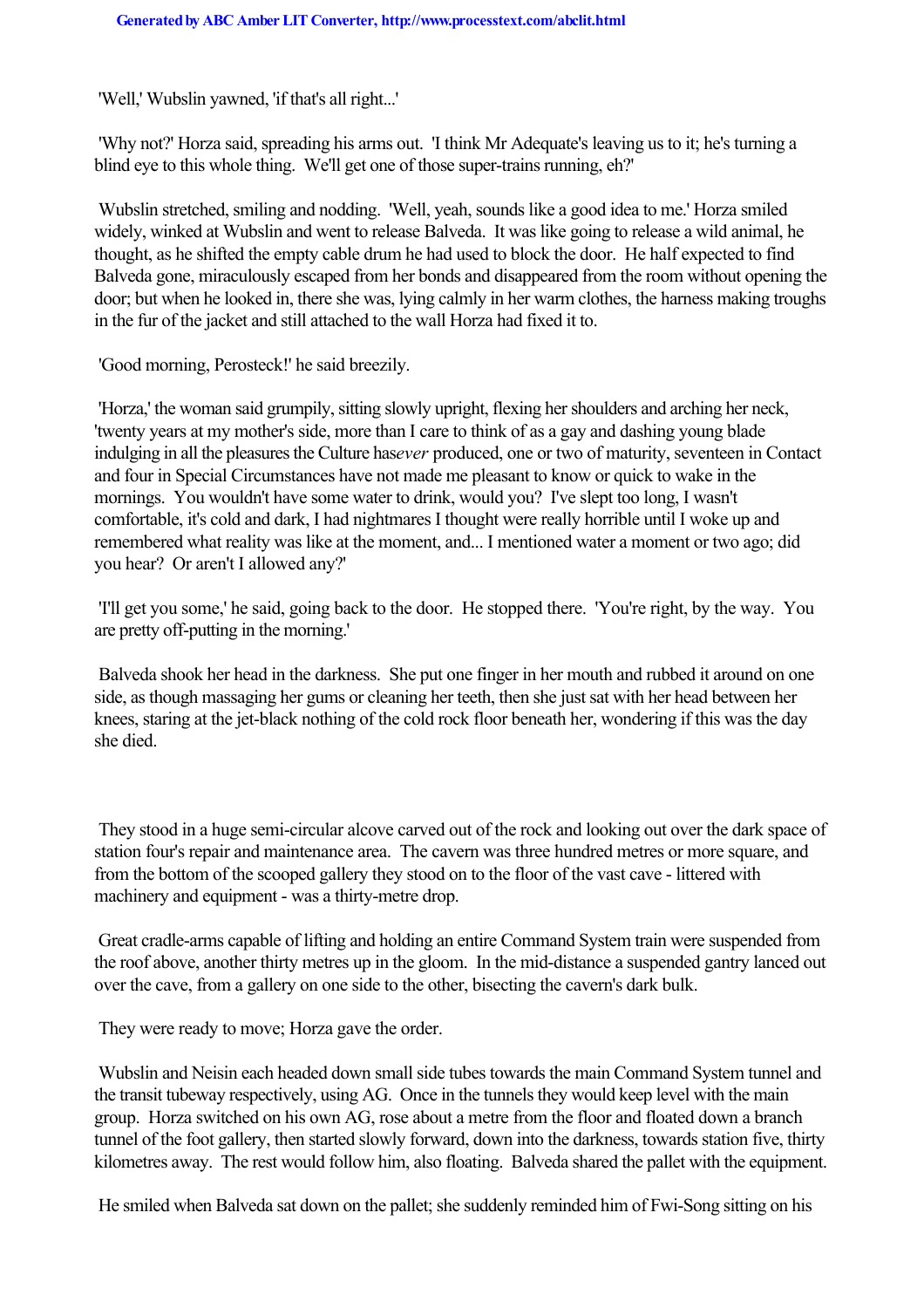heavy-duty litter, in the space and sunlight of a place now gone. The comparison struck him as wonderfully absurd.

 Horza floated along the foot tunnel, stopping to check the side tubes as they appeared and contacting the others whenever he did so. His suit senses were turned as high as they would go; any light, the slightest noise, an alteration in the air flow, even vibrations in the rock around him: all were catered for. Unusual smells would register, too, as would power flowing through the cables buried in the tunnel walls and any sort of broadcast communication.

 He'd thought about signalling the Idirans as they went along, but decided not to. He had sent one short signal from station four, without receiving a reply, but to send more on the way would be to give too much away if (as he suspected) the Idirans were not in a mood to listen.

 He moved through the darkness as though sitting on an invisible seat, the CREWS cradled in his arms. He heard his heartbeat, his breathing and the quiet slipstreaming of the cold, half-stale air around his suit. The suit registered vague background radiation from the surrounding granite, punctuated by intermittent cosmic rays. On the faceplate of the suit's helmet, he watched a ghostly radar image of the tunnels as they unwound through the rock.

 In places the tunnel ran straight. If he turned he could see the main group following half a kilometre behind him. In other places the tunnel described a series of shallow curves, cutting down the view provided by the scanning radar to a couple of hundred metres or less, so that he seemed to float alone in the chill blackness.

At station five they found a battleground.

 His suit had picked up odd scents; that had been the first sign, organic molecules in the air, carbonised and burnt. He'd told the others to stop, gone on ahead cautiously.

 Four dead medjel were laid out near one wall of the dark, deserted cavern, their burned and dismembered bodies echoing the formation of frozen Changer corpses at the surface base. Idiran religious symbols had been burned onto the wall over the fallen.

 There had been a fire-fight. The station walls were pocked with small craters and long laser scars. Horza found the remains of one laser rifle, smashed, a small piece of metal embedded in it. The medjel bodies had been torn apart by hundreds more of the same tiny projectiles.

 At the far end of the station, behind the half-demolished remains of one set of access ramps, he found the scattered components of some crudely manufactured machine, a kind of gun on wheels, like a miniature armoured car. Its mangled turret still contained some of the projectile ammunition, and more bullets were scattered like wind-seeds about the flame-seared wreck. Horza smiled slightly at the debris, weighing a handful of the unused projectiles in his hand.

 'The Mind?' Wubslin said, looking down at what was left of the small vehicle. 'It made this thing?' He scratched his head.

'Must have,' Horza said, watching Yalson poke warily at the torn metal of the wreck's hull with one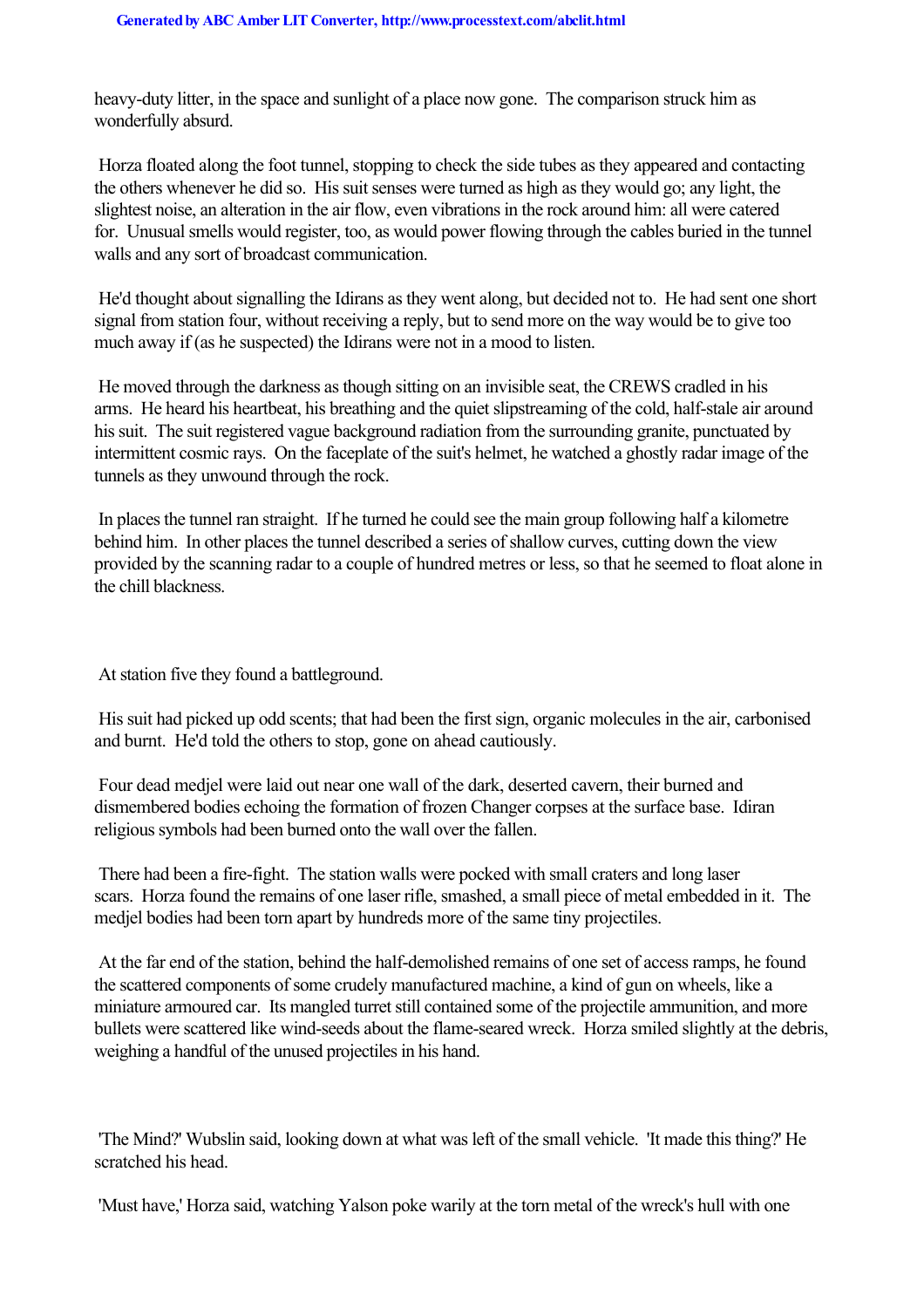booted foot, gun ready. 'There was nothing like this down here, but you could manufacture it, in one of the workshops; a few of the old machines still work. It'd be difficult, but if the Mind still had some of its fields working, and maybe a drone or two, it could do it. It had the time.'

 'Pretty crude,' Wubslin said, turning over a piece of the gun mechanism in his hand. He turned and looked back at the distant corpses of the medjel and added, 'Worked well enough, though.'

'No more medjel, by my count,' Horza said.

 'Still two Idirans left,' Yalson said sourly, kicking at a small rubber wheel. It rolled a couple of metres across the debris and flopped over again, near Neisin, who was celebrating the discovery of the demised medjel with a drink from his flask.

 'You sure these Idirans aren't still here?' Aviger asked, looking round anxiously. Dorolow peered into the darkness, too, and made the sign of the Circle of Flame.

 'Positive,' Horza said. 'I checked.' Station five hadn't been difficult to search; it was an ordinary station, just a set of points, a chicane in the Command System's double loop and a place for the trains to stop and connect themselves with the communication links to the planet's surface. There were a few rooms and storage areas off the main cavern, but no power-switching gear, no barracks or control rooms, and no vast repair and maintenance area. Marks in the dust showed where the Idirans had walked away from the station after the battle with the Mind's crude automaton, heading for station six.

'You think there'll be a train at the next station?' Wubslin said.

 Horza nodded. 'Should be.' The engineer nodded, too, staring vacantly at the double sets of steel rails gleaming on the station floor.

 Balveda swung herself off the pallet, stretching her legs. Horza still had the suit's infra-red sensor on, and saw the warmth of the Culture agent's breath waft from her mouth in a dimly glowing cloud. She clapped her hands and stamped her feet.

'Still not too warm, is it?' she said.

 'Don't worry,' grumbled the drone from underneath the pallet. 'I may start to overheat soon; that ought to keep you cosy until I seize up completely.'

 Balveda smiled a little and sat back on the pallet, looking at Horza. 'Still thinking of trying to convince your tripedal pals you're all on the same side?' she said.

'Huh!' said the drone.

'We'll see,' was all Horza would say.

Again his breathing, his heartbeat, the slow wash of stale air.

The tunnels led on into the deep night of the ancient rock like an insidious, circular maze.

'The war won't end,' Aviger said. 'It'll just die away.' Horza floated along the tunnel, half listening to the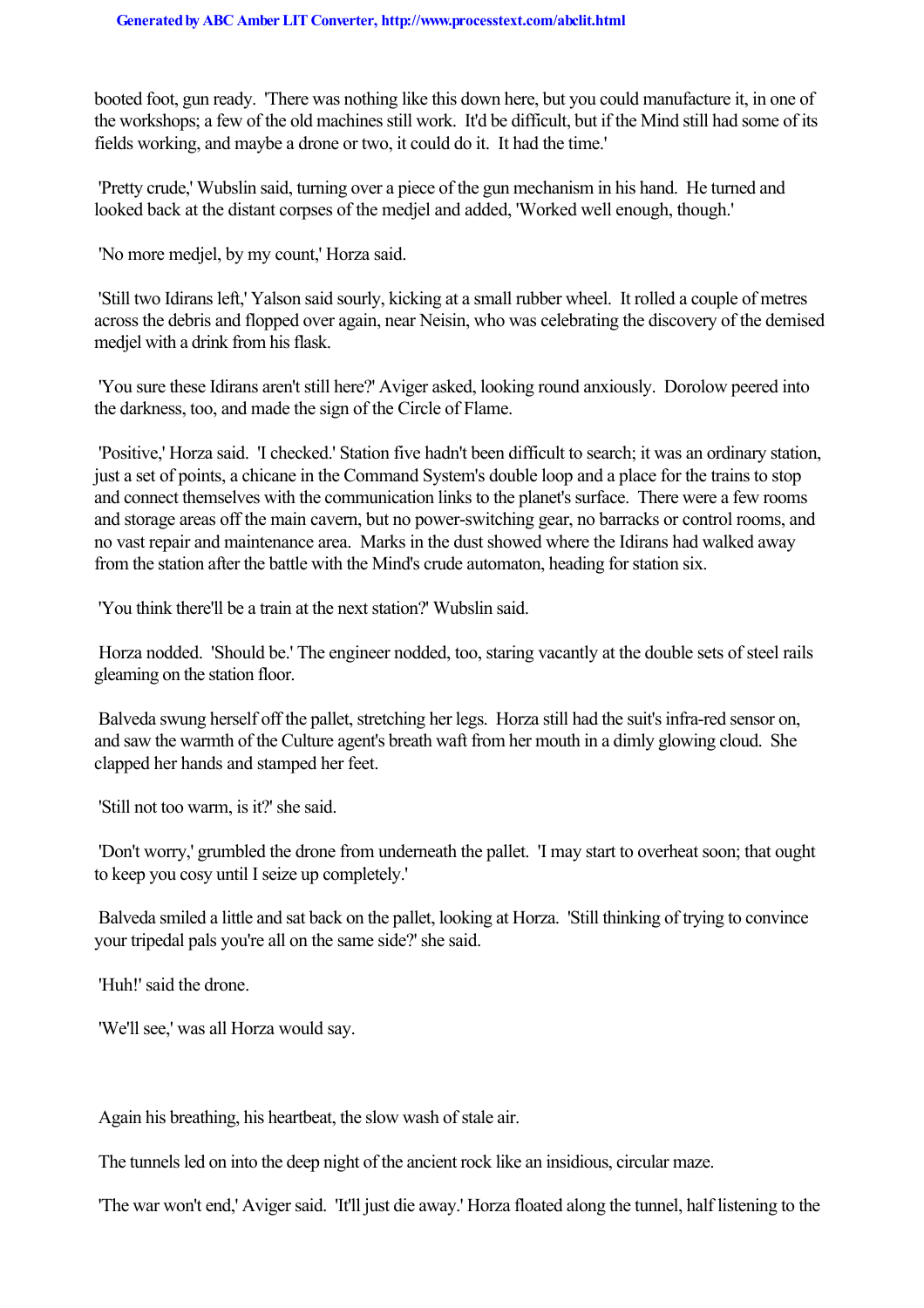others talk over the open channel as they followed behind him. He'd switched his suit's external mikes from the helmet speakers to a small screen near his cheek; the trace showed silence. Aviger continued, 'I don't think the Culture will give in like everybody thinks it will. I think they'll keep fighting because they believe in it. The Idirans won't give in, either; they'll keep fighting to the last, and they and the Culture will just keep going at each other all the time, all over the galaxy eventually, and their weapons and bombs and rays and things will just keep getting better and better, and in the end the whole galaxy will become a battleground until they've blown up all the stars and planets and Orbitals and everything else big enough to stand on, and then they'll destroy all of each other's big ships and then the little ships, too, until everybody'll be living in single suits, blowing each other up with weapons that could destroy a planet... and that's how it'll end; probably they'll invent guns or drones that are even smaller, and there'll only be a few smaller and smaller machines fighting over whatever's left of the galaxy, and there'll be nobody left to know how it all started in the first place.'

'Well,' said Unaha-Closp's voice, 'that sounds like a lot of fun. And what if things go badly?'

 'That's too negative an attitude to battle, Aviger.' Dorolow's high-pitched voice broke in, 'You have to be positive. Contest is formative; battle is a testing, war a part of life and the evolutionary process. In its extremity, we find ourselves.'

'... Usually in the shit,' Yalson said. Horza grinned.

'Yalson,' Dorolow began, 'even if you don't be-'

 'Hold it,' Horza said suddenly. The screen near his cheek had flickered. 'Wait there. I'm picking up some sound from ahead.' He stopped, sat still in mid-air and put the sound from outside through the helmet speakers.

 A low noise, deep and boomy, like heavy surf from a long way off, or a thunderstorm in distant mountains.

'Well, there's something making a noise up there,' Horza said.

'How far to the next station?' Yalson said.

'About two kilometres.'

'Think it's them?' Neisin sounded nervous.

 'Probably,' Horza said. 'OK. I'm going ahead. Yalson, put Balveda in the restrainer harness. Everybody check weapons. No noise. Wubslin, Neisin, go forward slowly. Stop as soon as you can see the station. I'm going to try talking to these guys.'

 The noise boomed vaguely on, making him think of a rockslide, heard from a mine deep inside a mountain.

 He approached the station. A blast door came into view round a corner. The station would be only another hundred metres beyond. He heard some heavy clunking noises; they came down the dark tunnel, deep and resonant, hardly muffled by the distance, sounding like huge switches being closed, massive chains being fastened. The suit registered organic molecules in the air - Idiran scent. He passed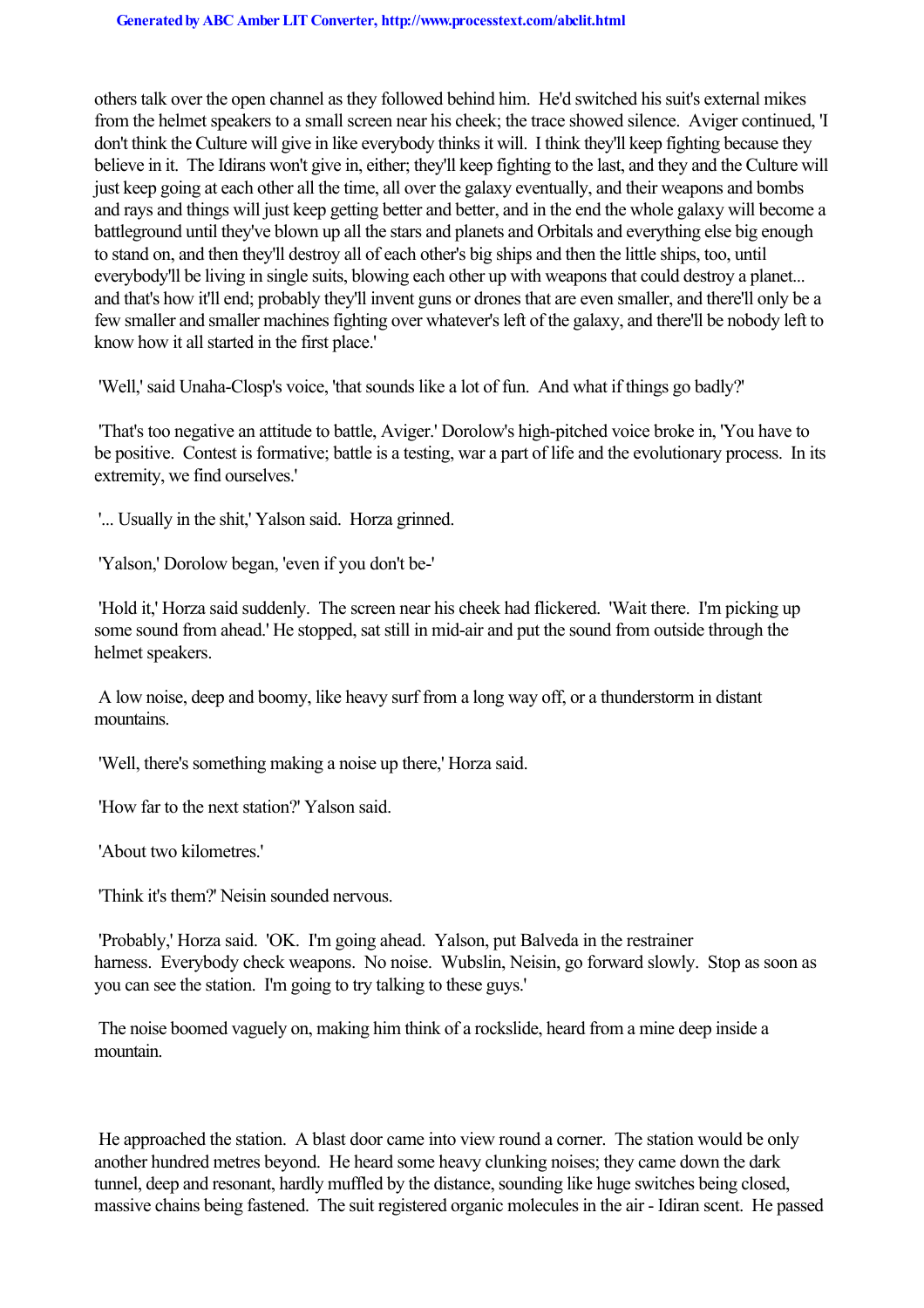the edge of the blast door and saw the station.

 There was light in station six, dim and yellow, as though from a weak torch. He waited for Wubslin and Neisin to tell him they could see the station from their tunnels, then he went closer.

 A Command System train stood in station six, its rotund bulk three storeys tall and three hundred metres long, half filling the cylindrical cavern. The light came from the train's far end, high at the front, where the control deck was. The sounds came from the train, too. He moved across the foot tunnel so he could see the rest of the station.

At the far end of the platform floated the Mind.

 He stared at it for a moment, then magnified the image to make sure. It looked genuine; an ellipsoid, maybe fifteen metres long and three in diameter, silvery yellow in the weak light spilling from the train's control cabin, and floating in the stale air like a dead fish on the surface of a still pond. He checked the suit's mass sensor. It registered the fuzzy signal of the train's reactor, but nothing else.

'Yalson,' he said, whispering even though he knew it was unnecessary, 'anything on that mass sensor?'

'Just a weak trace; a reactor, I guess.'

 'Wubslin,' Horza said, 'I can see what looks like the Mind in the station, floating at the far end. But it's not showing on either sensor. Would its AG make it invisible to the sensors?'

'Shouldn't,' Wubslin's puzzled voice came back. 'Might fool a passive gravity sensor, but not-'

 A loud, metallic breaking noise came from the train. Horza's suit registered an abrupt increase in local radiation. 'Holy shit!' he said.

 'What's happening?' Yalson said. More clicking, snapping noises echoed through the station, and another weak, yellow light appeared, from beneath the reactor car in the middle of the train.

'They're fucking about with the reactor carriage, that's what's happening,' Horza said.

'God,' Wubslin said. 'Don't they know how old all this stuff is?'

'What are they doing that for?' Aviger said.

'Could be trying to get the train to run under its own power,' Horza said. 'Crazy bastards.'

'Maybe they're too lazy to push their prize back to the surface,' the drone suggested.

 'These... nuclear reactors, they can't explode, can they?' Aviger said, just as a blinding blue light burst from under the centre of the train. Horza flinched, his eyes closed. He heard Wubslin shout something. He waited for the blast, the noise, death.

 He looked up. The light still flashed and sparkled, under the reactor car. He heard an erratic hissing noise, like static.

'Horza!' Yalson shouted.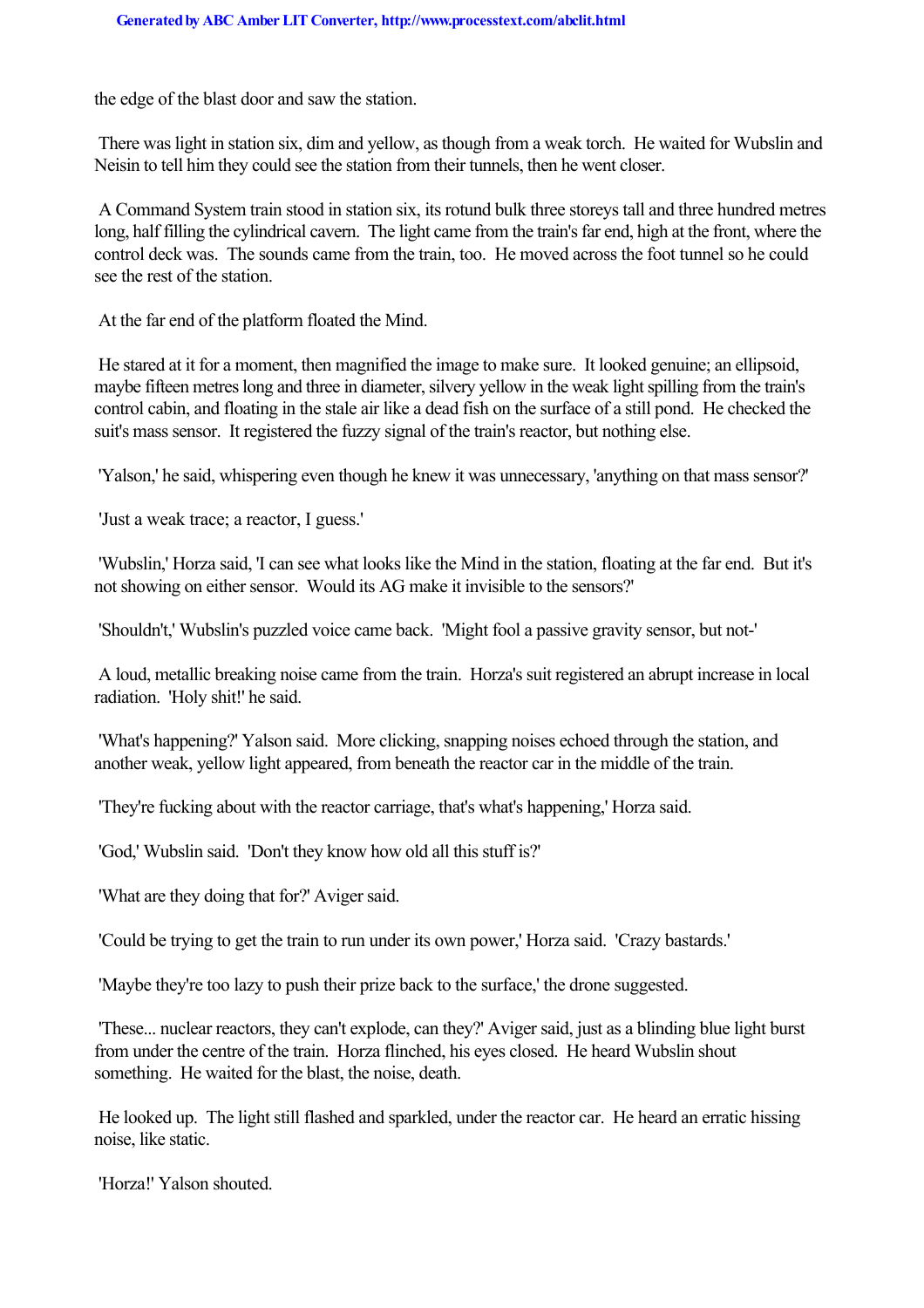## **Generated by ABC Amber LIT Converter, <http://www.processtext.com/abclit.html>**

'God's balls!' Wubslin said. 'I nearly filled my pants.'

'Its OK,' Horza said. 'I thought they'd blown the damn thing up. What*is* that, Wubslin?'

'Welding, I think,' Wubslin said. 'Electric arc.'

 'Right,' Horza said. 'Let's stop these crazies before they blow us all away. Yalson, join me. Dorolow, meet up with Wubslin. Aviger, stay with Balveda.'

 It took a few minutes for the others to arrange themselves. Horza watched the bright, flickering blue light as it sizzled away under the centre of the train. Then it stopped. The station was lit only by the two weak lights from the control deck and reactor car. Yalson floated down the foot tunnel and landed gently at Horza's side.

 'Ready,' Dorolow said over the intercom. Then a screen in Horza's helmet flashed; a speaker beeped in his ear. Something had transmitted a signal near by; not one of their suits, or the drone.

 'What was that?' Wubslin said. Then: 'Look, there. On the ground. Looks like a communicator.' Horza and Yalson looked at each other. 'Horza,' Wubslin said, 'there's a communicator on the floor of the tunnel here; I think it's on. It must have picked up the noise of Dorolow setting down beside me. That was what transmitted; they're using it as a bug.'

'Sorry,' Dorolow said.

'Well, don't touch the thing,' Yalson said quickly. 'Could be boobied.'

'So. Now they know we're here,' Aviger said.

 'They were going to know soon anyway,' Horza said. 'I'll try hailing them; everybody ready, in case they don't want to talk.'

 Horza cut his AG and walked to the end of the tunnel, almost onto the level platform of the station. Another communicator lying there transmitted its single pulse. Horza looked at the great, dark train and switched on his suit PA. He drew a breath, ready to speak in Idiran.

 Something flashed from a slit-like window near the rear of the train. His head was knocked back inside the helmet, and he fell, stunned, his ears ringing. The noise of the shot echoed through the station. The suit alarm beeped frantically at him. Horza rolled over against the tunnel wall; more shots slammed down on him, flaring against the suit helmet and body.

 Yalson ducked and ran. She skidded to the lip of the tunnel and raked fire over the window the shots were coming from, then swivelled, grabbed Horza by one arm and pulled him further into the tunnel. Plasma bolts crashed into the wall he'd been lying against. 'Horza?' she shouted, shaking him.

 'Command override, level zero,' a small voice chirped in Horza's buzzing ears. 'This suit has sustained system-fatal damage automatically voiding all warranties from this point; immediate total overhaul required. Further use at wearer's risk. Powering down.' Horza tried to tell Yalson he was all right, but the communicator was dead. He pointed to his head, to make her understand this. Then more shots, from the nose of the train, came bursting into the foot tunnel. Yalson dived to the floor and started firing back. 'Fire!' she yelled to the others. 'Get those bastards!'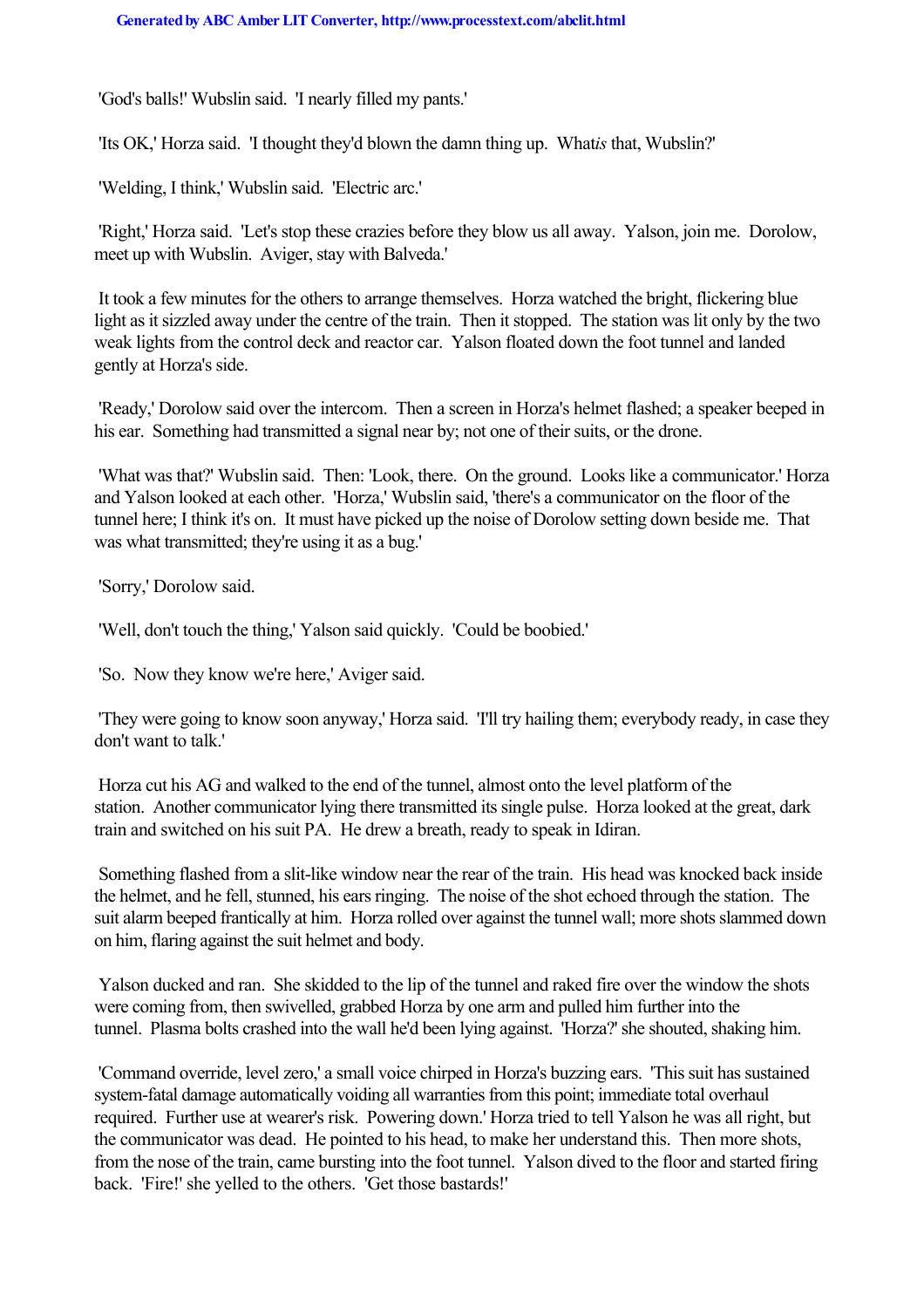Horza watched Yalson shooting at the far end of the train. Laser trails flicked out from the left side of their tunnel, tracer shells from the right, as the others joined in. The station filled with a spastic, blazing light; shadows leapt and danced across the walls and ceiling. He lay there, stunned, dull-headed, listening to the muffled cacophony of sound breaking against his suit like surf. He fumbled with his laser rifle, trying to remember how to fire it. He really had to help the others fight the Idirans. His head hurt.

 Yalson stopped shooting. The front of the train glowed red where she'd been firing at it. The explosive shells from Neisin's gun crackled round the window the first shots had come from; short bursts of fire. Wubslin and Dorolow had come out of the main tunnel, past the slab of the train's rear. The crouched near the wall, firing at the same window as Neisin.

 The plasma fire had stopped. The humans stopped shooting, too. The station went dark; the gunfire echoed, faded. Horza tried to stand up, but somebody seemed to have removed the bones from his legs.

'Anybody-' Yalson began.

 Fire cascaded around Wubslin and Dorolow, lancing out from the lower deck of the last carriage. Dorolow screamed and fell. Hand spasming, her gun blasted wildly over the cavern roof. Wubslin rolled along the ground, shooting back at the Idirans. Yalson and Neisin joined in. The carriage's skin buckled and burst under the fusilade. Dorolow lay on the platform, moving spasmodically, moaning.

 More shots came from the front of the train, bursting around the tunnel entrances. Then something moved midway up the rear carriage, near the rear access gantry; an Idiran ran from a carriage door and along the middle ramp. He levelled a gun and fired down, first at Dorolow where she lay on the ground, then at Wubslin, lying near the side of the train.

 Dorolow's suit was blown tumbling and burning across the black floor of the station. Wubslin's gun arm was hit. Then Yalson's shots found the Idiran, scattering fire across his suit, the structure of the gantry and the side of the train. The ramp supports gave way before the Idiran's armoured suit; softening and disintegrating under the stream of fire, the gantry tubing sagged and collapsed, sending the top platform of the ramp crashing down, trapping the Idiran warrior underneath the smoking wreckage. Wubslin cursed and shot one-handed at the nose of the train, where the second Idiran was still firing.

 Horza lay against the wall, his ears roaring, his skin cold and sweat-slicked. He felt numb, dissociated. He wanted to take his helmet off and gasp at some fresh air but knew he shouldn't. Even though the helmet was damaged it would still protect him if he was shot again. He compromised by opening the visor. Sound assaulted his ears. Shockwaves thrummed at his chest. Yalson looked back at him, motioned him further back down the tunnel as shots smacked into the floor near him. He stood, but fell, blacking out briefly.

 The Idiran at the front of the train stopped firing for a moment, Yalson took the opportunity to look back at Horza again. He lay on the tunnel floor behind her, moving weakly. She looked out to where Dorolow lay, her suit ripped and smouldering. Neisin was almost out of his tunnel, firing long bursts down the station, scattering explosions all over the nose of the train. The air boomed with the rasping noise of his gun, ebbing and flowing through the cavern and accompanied by a pulsing wave of light that seemed to reach back from where the bullets struck and detonated.

 Yalson was aware of somebody shouting - a woman's voice, yelling - but she could hardly hear over the noise of Neisin's gun. Plasma bolts came singing down the platform from the front of the train again, from high up, near the forward access ramps. She returned fire. Neisin poured shots in the same direction,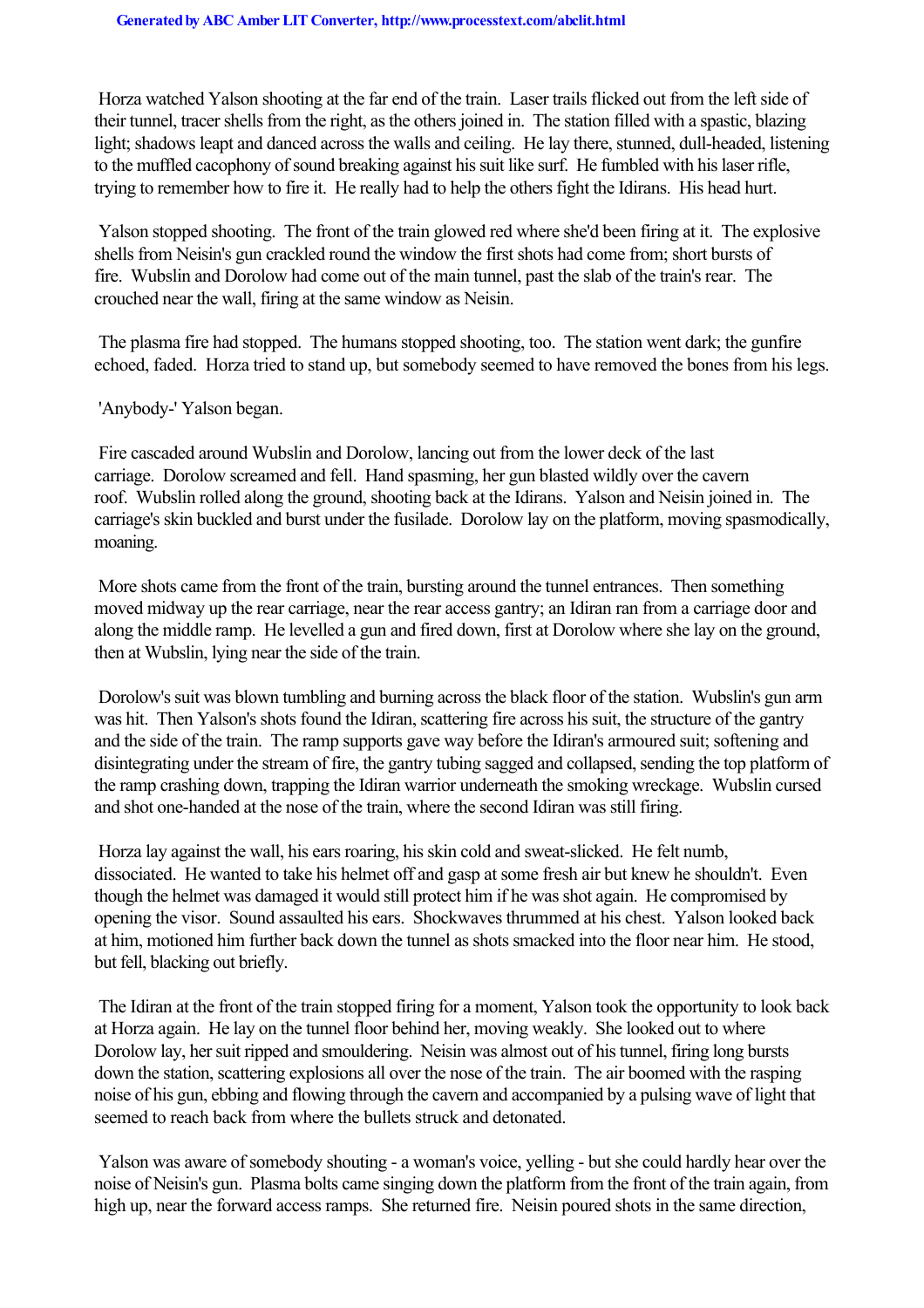paused.

 '-in! Stop!' the voice shouted in Yalson's ears. It was Balveda, 'There's something wrong with your gun; it'll-' The Culture agent's voice was drowned by the noise of Neisin firing again. '-crash!' Yalson heard Balveda scream despairingly; then a line of light and sound seemed to fill the station from one end to the other, ending at Neisin. The bright stalk of noise and flame blossomed into an explosion Yalson felt through her suit. Bits of Neisin's gun were scattered across the platform; the man was thrown back against the wall. He fell to the ground and lay still.

 'Mother*fucker*,' Yalson heard herself say, and she started running up the platform, enfilading the front of the train, trying to widen the angle of fire. Shots dipped to meet her, then cut out. There was a pause, while she still ran and fired, then the second Idiran appeared on the top level of the distant access ramp, holding a pistol in both hands. He ignored both her and Wubslin's fire and shot straight across the breadth of the cavern, at the Mind.

 The silvery ellipsoid started to move, heading for the far foot tunnel. The first shot seemed to go right through it, as did a second; a third bolt made it vanish completely, leaving only a tiny puff of smoke where it had been.

 The Idiran's suit glittered as Yalson and Wubslin's shots struck home. The warrior staggered; he turned as though to start firing down at them again, just as the armoured suit gave way; he was blown back and across the gantry, one arm disappearing in a cloud of flame and smoke; he fell over the edge of the ramp and crashed down to the middle level, the suit burning brightly, one leg snagging over the guard rails on the middle ramp. The plasma pistol was blown from his hand. Other shots tore at the wide helm, fracturing the blackened visor. He hung, limp and burning and pummelled with laser fire, for a few more seconds; then the leg caught on the guard rail gave way, snapping cleanly off and falling to the station floor. The Idiran slid, crumpling, to the deck of the ramp.

Horza listened, his ears still ringing.

 After a while it was quiet. Acrid smoke stung his nose: fumes of burned plastic, molten metal, roasted meat.

 He had been unconscious, then woken to see Yalson running up the platform. He had tried to give her covering fire, but his hands shook too much, and he hadn't been able to get the gun to work. Now everybody had stopped firing, and it was very quiet. He got up and walked unsteadily into the station, where smoke rose from the battered train.

 Wubslin knelt by Dorolow's side, trying with one hand to undo one of the woman's gloves. Her suit still smouldered. The helmet visor was smeared red, covered with blood on the inside, hiding her face.

 Horza watched Yalson come back down the station, gun still at the ready. Her suit had taken a couple of plasma bolts to the body; the roughly spiralled marks showed as black scars on the grey surface. She looked up suspiciously at the rear access ramps, where one Idiran lay trapped and unmoving; then she opened her visor. 'You all right?' she asked Horza.

'Yes. Bit groggy. Sore head,' he said. Yalson nodded; they went over to where Neisin lay.

Neisin was still just alive. His gun had exploded, riddling his chest, arms and face with shrapnel. Moans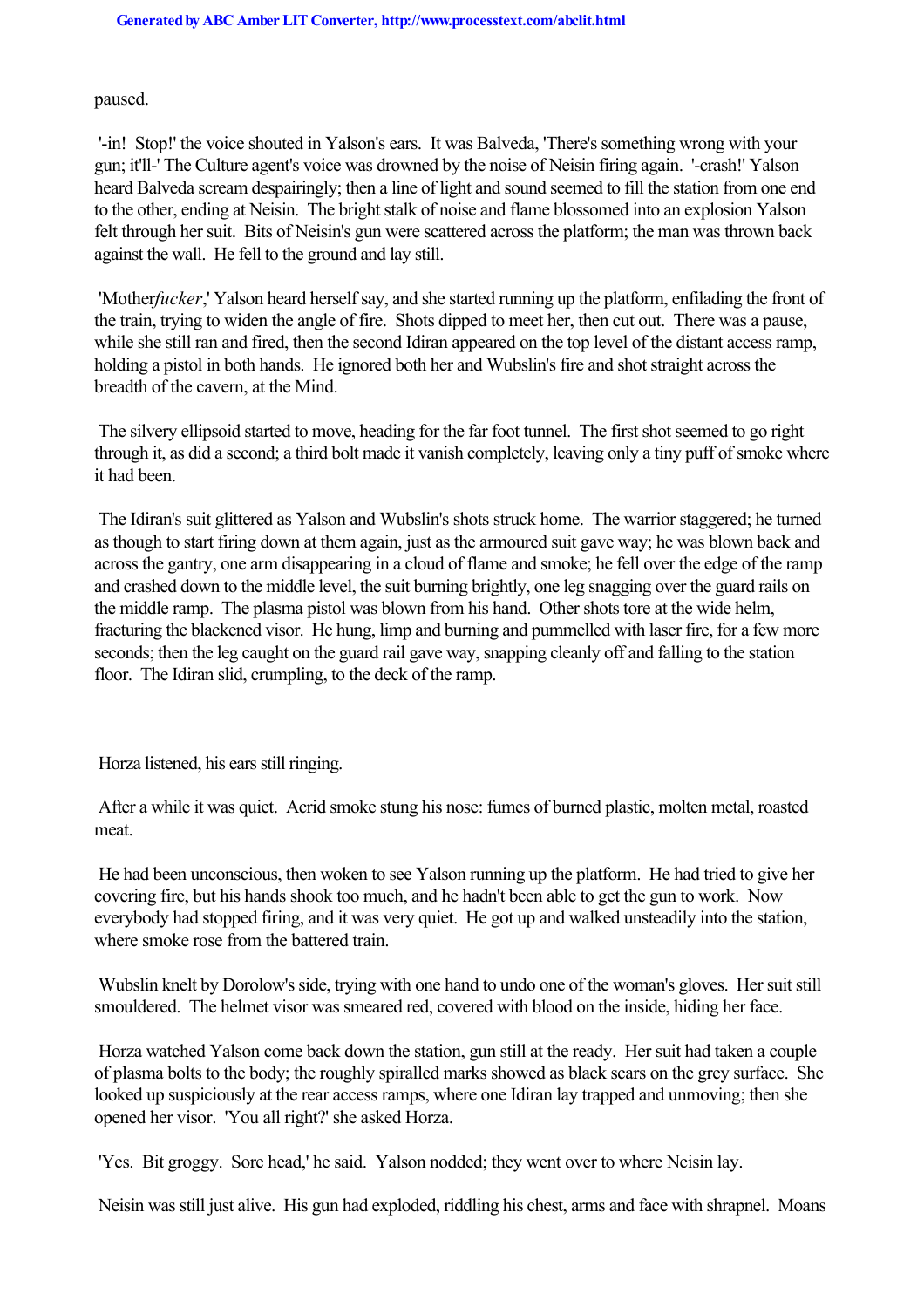#### **Generated by ABC Amber LIT Converter, <http://www.processtext.com/abclit.html>**

bubbled from the crimson ruin of his face. 'Fucking hell,' Yalson said. She took a small medipack from her suit and reached through what was left of Neisin's visor to inject the semi-conscious man's neck with painkiller.

 'What's happened?' Aviger's tiny voice came from Yalson's helmet. 'Is it safe yet?' Yalson looked at Horza, who shrugged, then nodded.

'Yeah, it's safe, Aviger,' Yalson said. 'You can come in.'

'I let Balveda use my suit mike; she said she-'

'We heard,' Yalson said.

 'Something about a... "barrelcrash"? That right...?' Horza heard Balveda's muffled voice affirming this. '... She thought Neisin's gun might blow up, or something.'

 'Well, it did,' Yalson said. 'He looks pretty bad.' She glanced over at Wubslin, who was putting Dorolow's hand back down. Wubslin shook his head when he saw Yalson looking at him. '... Dorolow got blown away, Aviger,' Yalson said. The old man was silent for a moment, then said:

'And Horza?'

 'Took a plasma round on the headbox. Suit damage; no communication. He'll live,' Yalson paused, sighed. 'Looks like we lost the Mind, though; it disappeared.'

 Aviger waited another few moments before saying, his voice shaking, 'Well, a fine little mess. Easy in, easy out. Another triumph. Our Changer friend taking over where Kraiklyn left off!' His voice finished on a high pitch of anger; he switched his transceiver off.

 Yalson looked at Horza, shook her head and said, 'Old asshole.' Wubslin still knelt over Dorolow's body. They heard him sob a couple of times, before he, too, cut out of the open channel. Neisin's slowing breath spluttered through a mask of blood and flesh.

 Yalson made the Circle of Flame sign over the red haze masking Dorolow's face, then covered the body with a sheet from the pallet. Horza's ears stopped ringing, the grogginess cleared. Balveda, freed from the restrainer harness, watched the Changer tend to Neisin. Aviger stood near by with Wubslin, whose arm wound had already been treated. 'I heard the noise,' Balveda explained. '... It has a distinctive noise.'

 Wubslin had asked why Neisin's gun had exploded, and how Balveda had known it was going to happen.

 'I'd have recognised it, too, if I hadn't been smacked on the head,' Horza said. He was teasing fragments of visor out of the unconscious man's face, spraying skin-gel onto the places where blood oozed. Neisin was in shock, probably dying, but they couldn't even take him out of his suit; too much blood had clotted between the man's body and the materials of the device he wore. It would plug the many small punctures effectively enough until the suit was removed, but then Neisin would start to bleed in too many places for them to cope with. So they had to leave him in the thing, as though in that mutual wreckage the human and machine had become one fragile organism.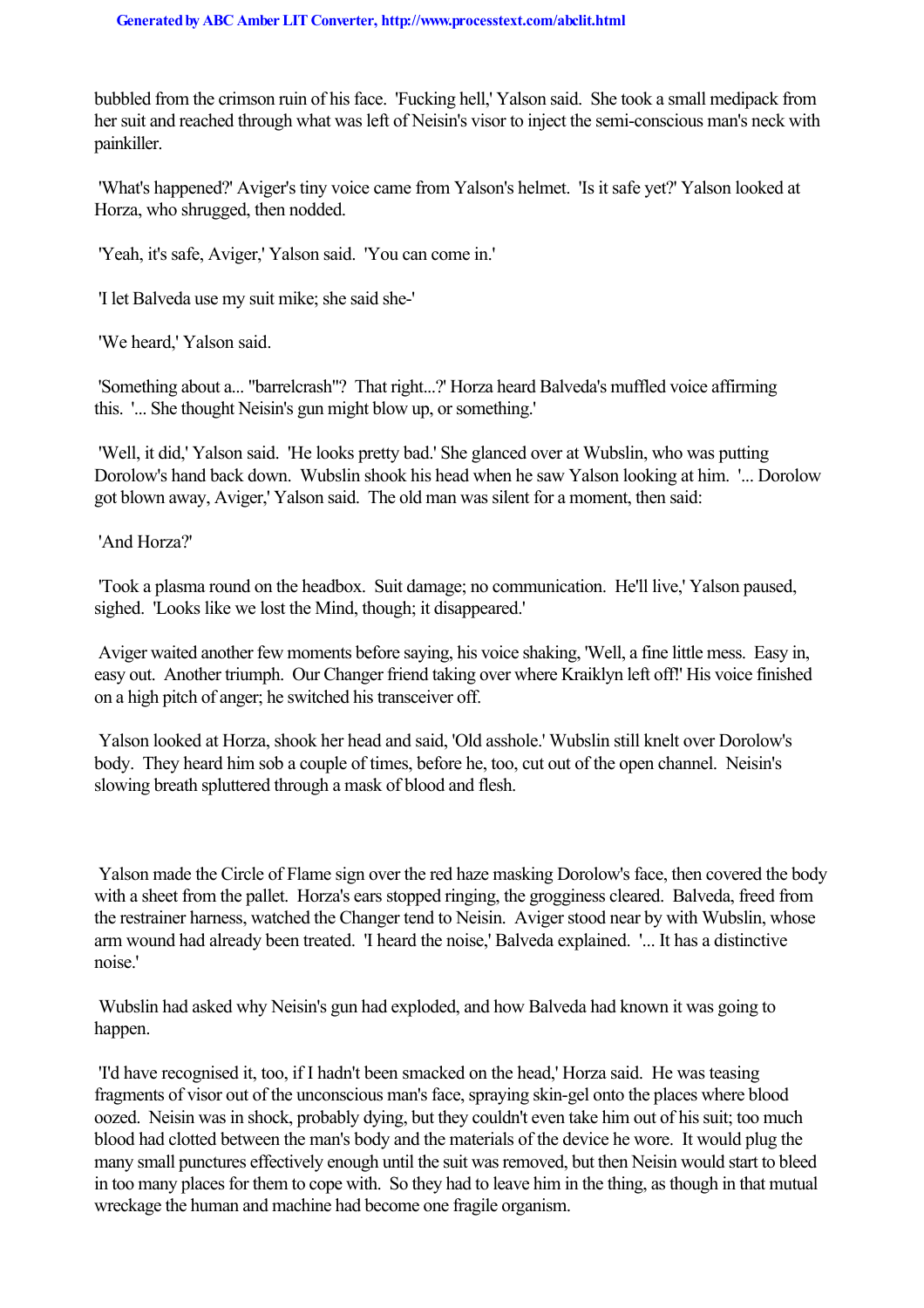'But what*happened* ?' Wubslin said.

 'His gun barrelcrashed,' Horza said. 'The projectiles must have been set to explode on too soft an impact, so the shells started to detonate when they hit the blast wave from the bullets in front, not the target. He didn't stop firing, so the blast front retarded right back into the muzzle of the gun.'

 'The guns have sensors to stop it happening,' Balveda added, wincing with vicarious pain as Horza drew a long sliver of visor from an eye socket. 'I guess his wasn't working.'

'Told him that gun was too damn cheap when he bought it,' Yalson said, coming over to stand by Horza.

'Poor little bugger,' Wubslin said.

 'Two more dead,' Aviger announced. 'I hope you're happy, Mr Horza. I hope you're so pleased about what your "allies" have-'

 'Aviger,' Yalson said calmly, 'shut up.' The old man glared at her for a second, then stamped off. He stood looking down at Dorolow.

 Unaha-Closp floated down from the rear access ramp. 'That Idiran up there,' it said, its voice pitched to betray mild surprise; 'he's alive. Couple of tons of junk on top of him, but he's still breathing.'

'What about the other one?' Horza said.

'No idea. I didn't like to go too close; it's terribly*messy* up there.'

 Horza left Yalson to look after Neisin. He walked over the debris-strewn platform to the wreckage of the rear access gantry.

 He was bare-headed. The suit's helmet was ruined, and the suit itself had lost its AG and motor power, as well as most of its senses. On back-up energy, the lights still worked, as did the small repeater screen set into one wrist. The suit's mass sensor was damaged; the wrist screen filled with clutter when linked to the sensor, barely registering the train's reactor at all.

His rifle was still working, for whatever that was worth now.

 He stood at the bottom of the ramps and felt the dregs of heat seeping from the metal support legs, where laser fire had struck. He took a deep breath and climbed up the ramp to where the Idiran lay, his massive head sticking out of the wreckage, sandwiched between the two levels of ramp. The Idiran turned slowly to look at him, and one arm tensed against the wreckage, which creaked and moved. Then the warrior brought his arm out from beneath the press of metal and unfastened the scarred battle-helm; he let it fall to the floor. The great saddle-face looked up at the Changer.

'The greetings of the battle-day,' Horza said in careful Idiran.

'Ho,' boomed the Idiran, 'the little one speaks our tongue.'

 'I'm even on your side, though I don't expect you to believe it. I belong to the intelligence section of the First Marine Dominate under the Querl Xoralundra.' Horza sat down on the ramp, almost level with the Idiran's face. 'I was sent in here to try to get the Mind,' he continued.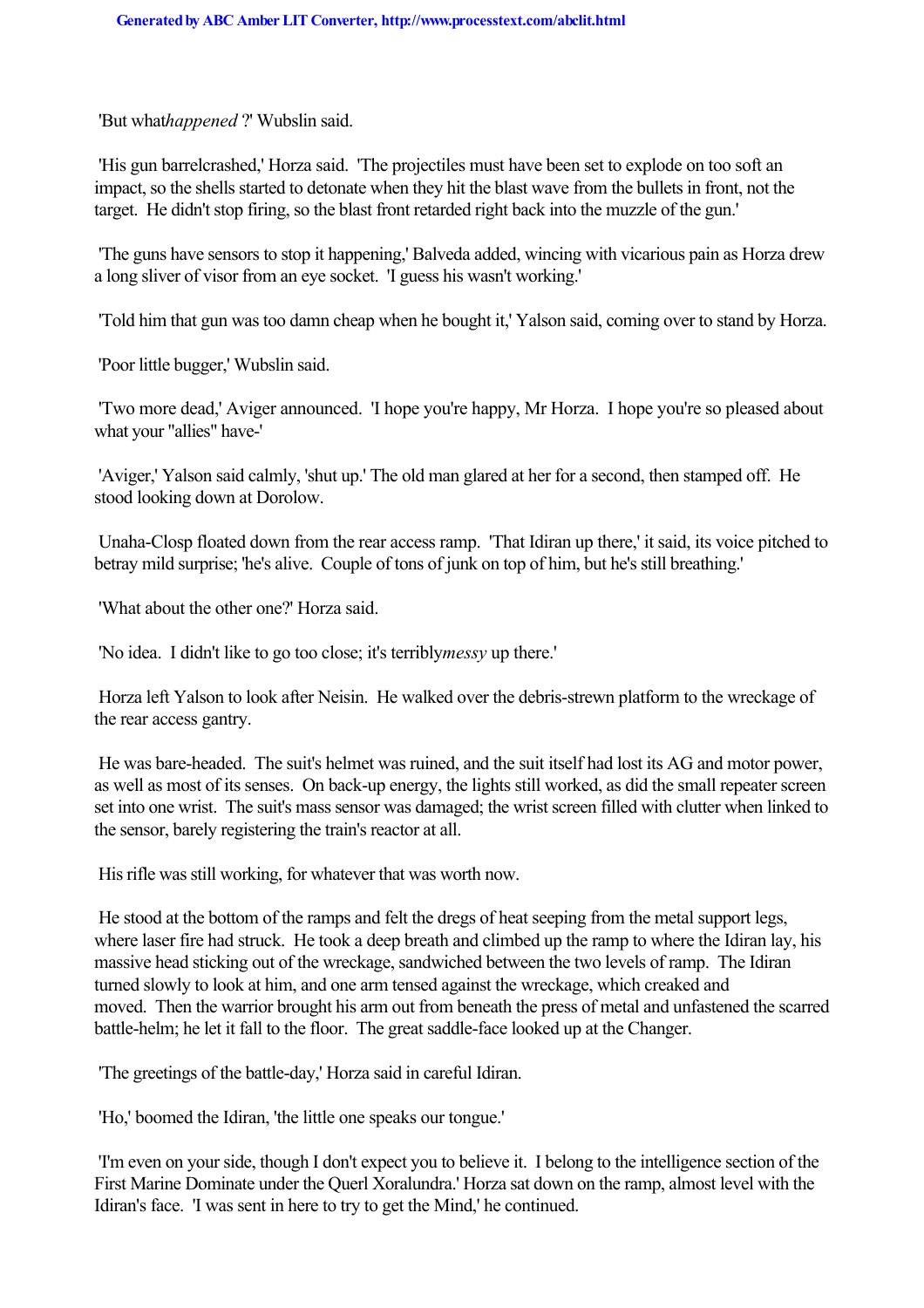'Really?' the Idiran said. 'Pity; I believe my comrade just destroyed it.'

 'So I hear,' Horza said, levelling the laser rifle at the big face viced between the twisted metal planking. 'You also "destroyed" the Changers back up at the base.*I* am a Changer; that's why our mutual masters sent me in here. Why did you have to kill my people?'

 'What else could we do, human?' the Idiran said impatiently. 'They were an obstacle. We needed their weaponry. They would have tried to stop us. We were too few to guard them.' The creature's voice was laboured as it fought the weight of ramp crushing its torso and rib cylinder. Horza aimed the rifle straight at the Idiran's face.

'You vicious bastard, I ought to blow your fucking head off right now.'

 'By all means, midget,' the Idiran smiled, the double set of hard lips spreading. 'My comrade has already fallen bravely; Quayanorl has started his long journey through the Upper World. I am captured and victorious at once, and you offer me the solace of the gun. I shall not close my eyes, human.'

 'You don't have to,' Horza said, letting the gun down. He looked over, through the darkness of the station, at Dorolow's body, then into the dim, smoke-hazed light in the distance, where the nose and control deck of the train glowed faintly, illuminating an empty patch of floor where the Mind had been. He turned back to the Idiran. 'I'm taking you back. I believe there are still units of the Ninety-Third Fleet out beyond the Quiet Barrier; I have to report my failure and deliver a female Culture agent to the Fleet Inquisitor. I'm going to report you for exceeding your orders in killing those Changers; not that I expect it'll do any good.'

 'Your story bores me, little one.' The Idiran looked away and strained once more at the press of twisted metal covering him, but to no avail. 'Kill me now; you do smell so, and your speech grates. Ours is not a tongue for animals.'

'What's your name?' Horza said. The saddle-head turned to him again; the eyes blinked slowly.

'Xoxarle, human. Now you'll sully it by trying to pronounce it, no doubt.'

 'Well, you just rest there, Xoxarle. Like I said, we'll take you with us. First I want to check on the Mind you destroyed. A thought has just occurred to me.' Horza got to his feet. His head hurt abominably where the helmet had slammed into it, but he ignored the pounding in his skull and started back down the ramp, limping a little.

 'Your soul is shit,' the Idiran called Xoxarle boomed after him. 'Your mother should have been strangled the moment she came on heat. We were going to eat the Changers we killed; but they smelled like filth!'

'Save your breath, Xoxarle,' Horza said, not looking at the Idiran. 'I'm not going to shoot you.'

 Horza met Yalson at the bottom of the ramp. The drone had agreed to look after Neisin. Horza looked to the far end of the station. 'I want to see where the Mind was.'

 'What do you think happened to it?' Yalson asked, falling into step beside him. He shrugged. Yalson went on, 'Maybe it did the trick it did earlier; went into hyperspace again. Maybe it reappeared somewhere else in the tunnels.'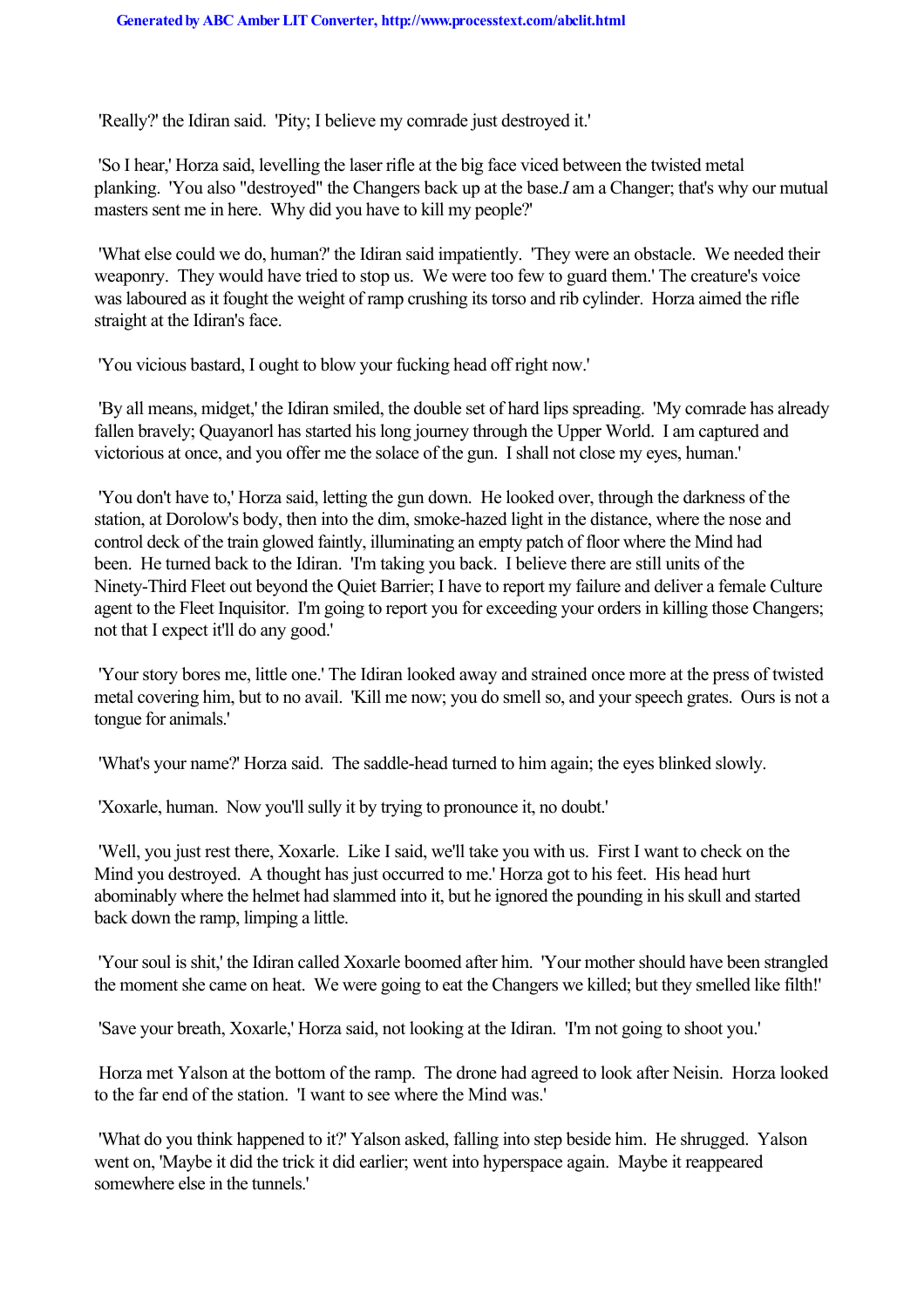'Maybe,' Horza said. He stopped by Wubslin, taking the man's elbow and turning him round from Dorolow's body. The engineer had been crying. 'Wubslin,' Horza said, 'guard that bastard. He might try and get you to shoot him, but don't. That's what he wants. I'm going to take the son of a bitch back to the fleet so they can courtmartial him. Dirtying his name is a punishment; killing him would be doing him a favour; understand?'

 Wubslin nodded. Still rubbing the bruised side of his head, Horza went off down the platform with Yalson.

 They came to where the Mind had been. Horza turned the lights on his suit up and looked over the floor. He picked up a small, burned-looking thing near the mouth of the foot tunnel leading to station seven.

'What's that?' Yalson said, turning away from the body of the Idiran on the other access gantry.

'I*think* ,' Horza said, turning the still warm machine over in his hand, 'it's a remote drone.'

 'The Mind left it behind?' Yalson came over to look at it. It was just a blackened slab of material, some tubes and filaments showing through the lumpy, irregular surface where it had been hit by plasma fire.

 'It's the Mind's, all right,' Horza said. He looked at Yalson. 'What*exactly* happened when they shot the Mind?'

 'When he eventually hit it, it vanished. It had started to move, but it couldn't have accelerated that fast; I'd have felt the shock wave. It just vanished.'

'It was like somebody turning off a projection?' Horza said.

Yalson nodded. 'Yes. And there was a bit of smoke. Not much. Do you mean to-'

'He got it*eventually;* what do you mean?'

 'I*mean* ,' Yalson said, putting one hand on her hip and looking at Horza with an impatient expression on her face, 'that it took three or four shots. The first few went straight through it. Are you saying it*was* a projection?'

 Horza nodded and held up the machine in his hand. 'It was this: a remote drone producing a hologram of the Mind. Must have had a weak force field as well so that it could be touched and pushed as though it was a solid object, but all there was inside was this.' He smiled faintly at the wrecked machine. 'No wonder the damn thing didn't show up on our mass sensors.'

 'So the Mind's still around somewhere?' Yalson said, looking at the drone in Horza's hand. The Changer nodded.

 Balveda watched Horza and Yalson walk into the darkness at the far end of the station. She went over to where the drone floated above Neisin, monitoring his vital functions and sorting out some vials of medicine in the medkit. Wubslin kept his gun pointed at the trapped Idiran, but watched Balveda from the corner of his eye at the same time; the Culture woman sat down cross-legged near the stretcher.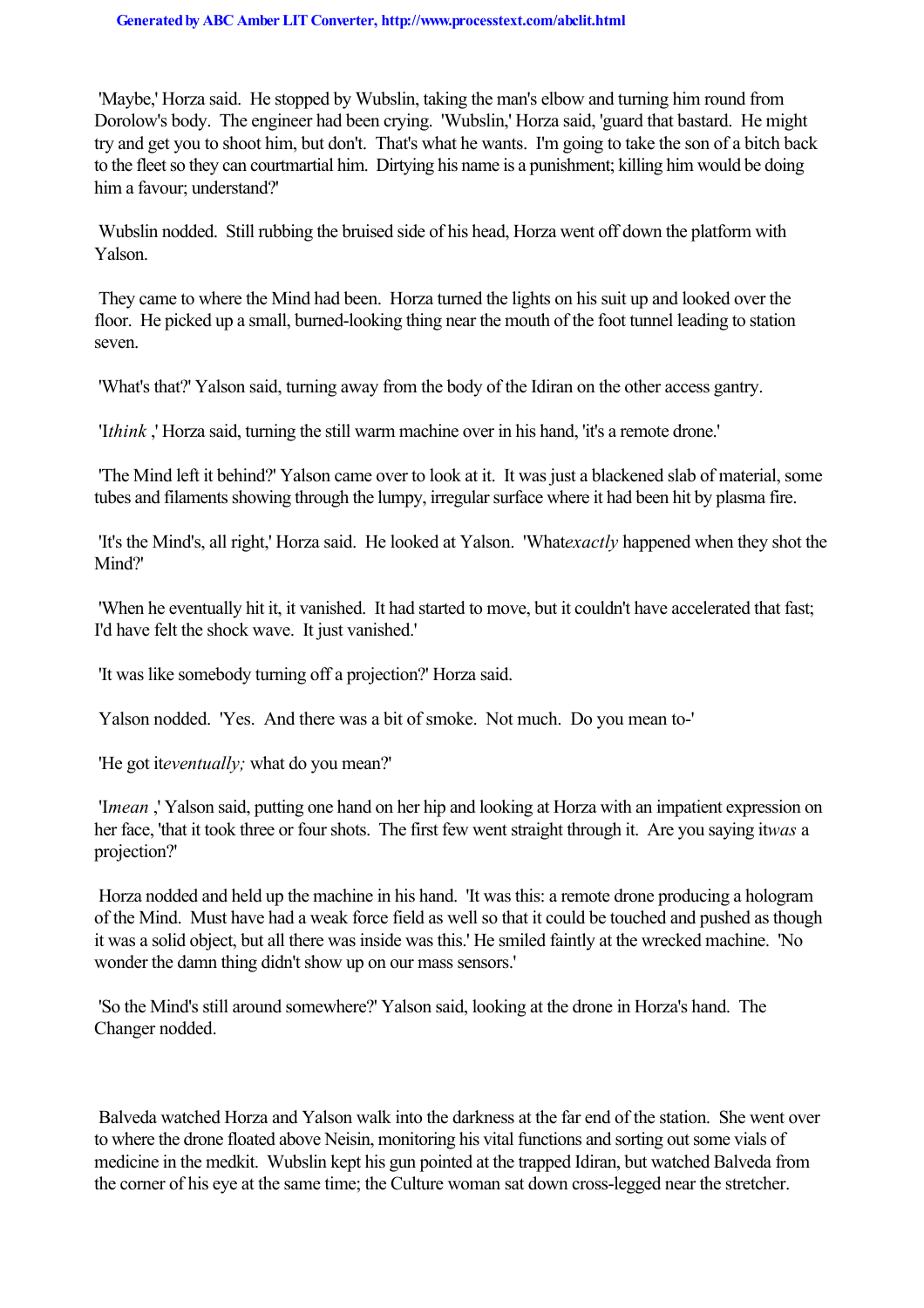'Before you ask,' the drone said, 'no, there's nothing you can do.'

'I had guessed that, Unaha-Closp,' Balveda said.

'Hmm. Then you have ghoulish tendencies?'

'No, I wanted to talk to you.'

'Really.' The drone continued to sort the medicines.

 'Yes...' She sat forward, elbow on her knee, chin cupped in her hand. She lowered her voice a little. 'Are you biding your time, or what?'

 The drone turned its front to her; an unnecessary gesture, they both knew, but one it was used to making. 'Biding my time?'

'You've let him use you so far. I just wondered: how much longer?'

 The drone turned away again, hovering over the dying man. 'Perhaps you hadn't noticed, Ms Balveda, but my choices in this matter are almost as limited as yours.'

'I've only got arms and legs, and I'm locked away at night, trussed up. You're not.'

 'I have to keep watch. He has a movement sensor which he leaves switched on, anyway, so he would know if I tried to escape. And besides, where would I go?'

 'The ship,' Balveda suggested, smiling. She looked back up the dark station, where the lights on their suits showed Yalson and the Changer picking something up from the ground.

'I would need his ring. Do*you* want to take it from him?'

'You must have an effector. Couldn't you fool the ship's circuits? Or even just that motion sensor?'

'Ms Balveda-'

'Call me Perosteck.'

 'Perosteck, I am a general-purpose drone, a civilian. I have light fields; the equivalent of many fingers, but not major limbs. I can produce a cutting field, but only a few centimetres in depth, and not capable of taking on armour. I can interface with other electronic systems, but I cannot interfere with the hardened circuits of military equipment. I possess an internal forcefield which lets me float, regardless of gravity, but apart from using my own mass as a weapon, that is not really of much use, either. In fact, I am not particularly strong; when I needed to be, for my job, there were attachments available for my use. Unfortunately, I was not employing them when I was abducted. Had I been, I probably wouldn't be here now.'

'Damn,' Balveda said into the shadows. 'No aces up your sleeve?'

'No sleeves, Perosteck.'

Balveda took in a deep breath and stared glumly at the dark floor. 'Oh dear,' she said.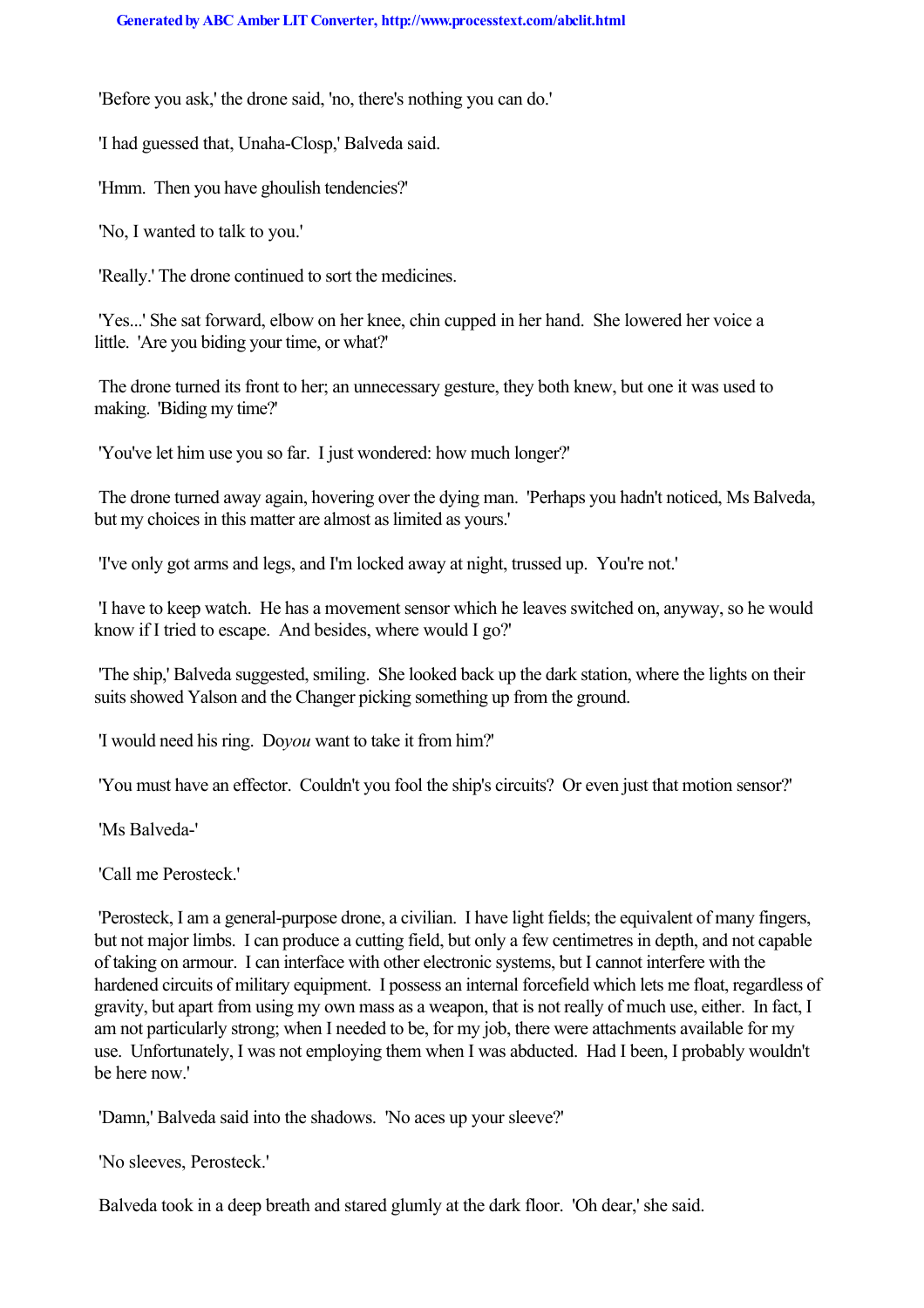'Our leader approaches,' Unaha-Closp said, affecting weariness in its voice. It turned and nodded its front towards Yalson and Horza, returning from the far end of the cavern. The Changer was smiling. Balveda rose smoothly to her feet as Horza beckoned to her.

 'Perosteck Balveda,' Horza said, standing with the others at the bottom of the rear access gantry and holding out one hand towards the Idiran trapped in the wreckage above, 'meet Xoxarle.'

 'This is the female you claim is a Culture agent, human?' the Idiran said, turning his head awkwardly to look down at the group of people below him.

'Pleased to meet you,' Balveda muttered, arching one eyebrow as she gazed up at the trapped Idiran.

 Horza walked up the ramp, passing Wubslin, who was training his gun on the trapped being. Horza still held the remote drone. He came to the second level ramp and looked down at the Idiran's face.

'See this, Xoxarle?' He held the drone up. It glinted in the lights of his suit.

 Xoxarle nodded slowly. 'It is a small piece of damaged equipment.' The deep, heavy voice betrayed signs of strain, and Horza could see a trickle of dark purple blood on the floor of the ramp Xoxarle lay squashed upon.

 'It's what you two proud warriors had when you thought you'd captured the Mind. This is all there was. A remote drone casting a weak soligram. If you'd taken this back to the fleet they'd have thrown you into the nearest black hole and wiped your name from the records. You're damn lucky I came along when I did.'

The Idiran looked thoughtfully at the wrecked drone for a short while.

 'You,' Xoxarle said slowly, 'are lower than vermin, human. Your pathetic tricks and lies would make a yearling laugh. There must be more fat inside your thick skull than there is even on your skinny bones. You aren't fit to be thrown up.'

 Horza stepped onto the ramp which had fallen on top of the Idiran. He heard the being's breath suck in harshly through taut lips as he walked slowly over to where Xoxarle's face stuck out beneath the wreckage. 'And you, you goddamn fanatic, aren't fit to wear that uniform.*I'm* going to find the Mind you thought you had, and then I'm going to take you back to the fleet, where if they've any sense they'll let the Inquisitor try you for gross stupidity.'

'Fuck...' the Idiran gasped painfully, '... your animal soul.'

 Horza used the neural stunner on Xoxarle. Then he and Yalson and the drone Unaha-Closp levered the ramp off the Idiran's body and sent it crashing down to the station floor. They cut the armour from the giant's body, then hobbled his legs with wire and tied down his arms to his sides. Xoxarle had no broken limbs, but the keratin on one side of his body was cracked and oozed blood, while another wound, between his collar scale and right shoulder plate, had closed up once the pressure was taken off him. He was big, even for an Idiran; over three and a half metres, and not thin. Horza was glad the tall male - a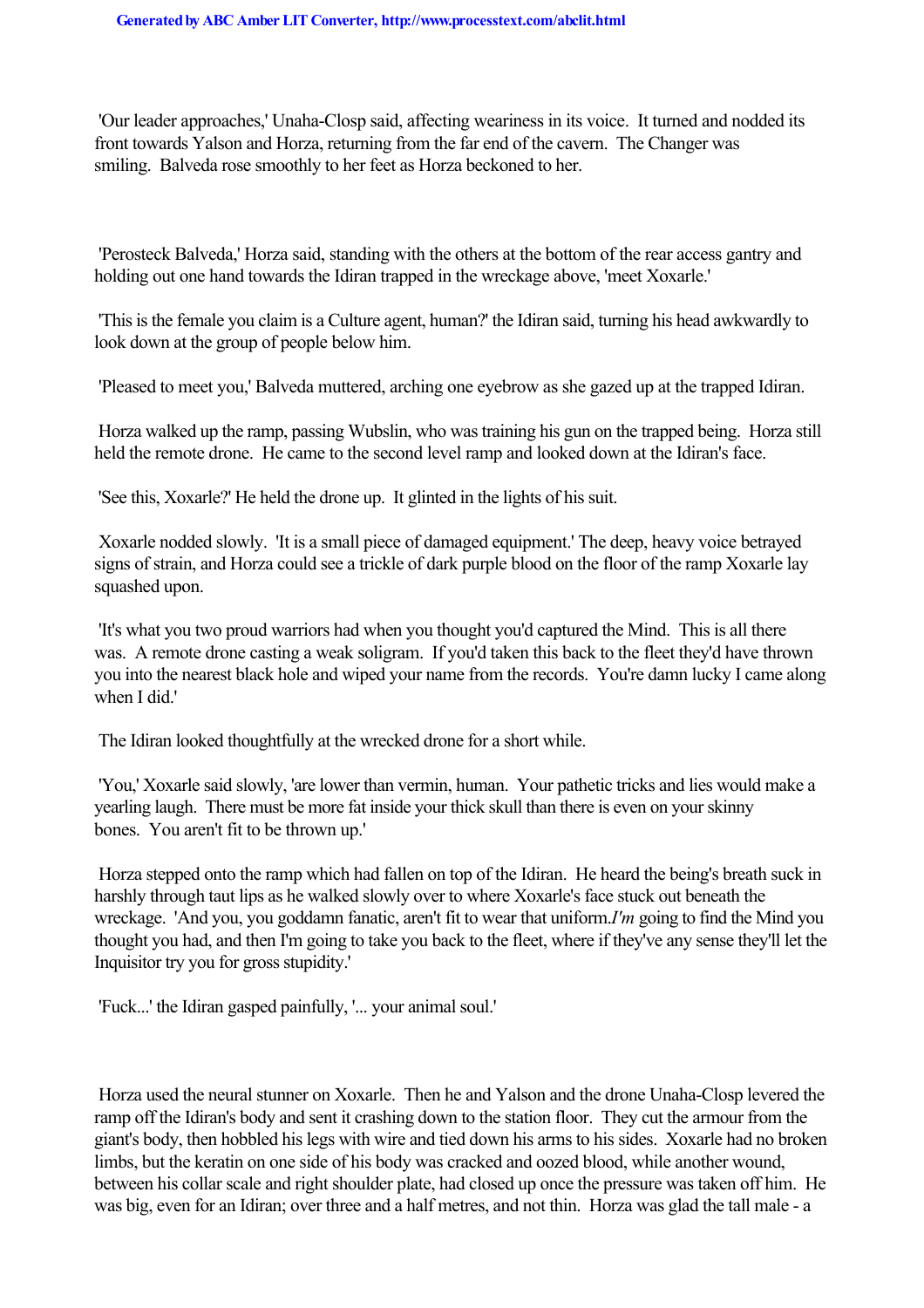section leader according to the insignia on the armour he had been wearing - was probably injured internally and going to be in pain. It would make him less of a problem to guard once he had woken up; he was too big for the restrainer harness.

 Yalson sat, eating a rationfood bar, her gun balanced on one knee and pointing straight at the unconscious Idiran, while Horza sat at the bottom of the ramp and tried to repair his helmet. Unaha-Closp watched over Neisin, as powerless as the rest of them to do anything to help the wounded man.

 Wubslin sat on the pallet making some adjustments to the mass sensor. He had already taken a look round the Command System train, but what he really wanted was to see a working one, in better light and without radiation stopping him looking through the reactor car.

 Aviger stood by Dorolow's body for a while. Then he went to the far access ramp, where the body of the other Idiran, the one Xoxarle had called Quayanorl, lay, holed and battered, limbs missing. Aviger looked around and thought nobody was watching, but both Horza, looking up from the wrecked helmet, and Balveda, walking round and stamping and shaking her feet in an attempt to keep warm, saw the old man swing his foot at the still body lying on the ramp, kicking the helmed head as hard as he could. The helmet fell off; Aviger kicked the naked head. Balveda looked at Horza, shook her head, then went on pacing up and down.

 'You're sure we've accounted for all the Idirans?' Unaha-Closp asked Horza. It had floated about the station and through the train, accompanying Wubslin. Now it was facing the Changer.

 'That's the lot,' Horza said, looking not at the drone but at the mess of fractured optic fibres lying bloated and fused together inside the outer skin of his helmet. 'You saw the tracks.'

'Hmm,' the machine said.

 'We've won, drone,' Horza said, still not looking at it. 'We'll get the power on in station seven and then it won't take us long to track the Mind down.'

 'Your "Mr Adequate" seems remarkably unconcerned about the liberties we're taking with his train-set,' the drone observed.

 Horza looked round at the wreckage and debris scattered near the train, then shrugged and went back to tinkering with the helmet. 'Maybe he's indifferent,' he said.

 'Of could it be he's enjoying all this?' Unaha-Closp said. Horza looked at it. The drone went on, 'This place is a monument to death, after all. A sacred place. Perhaps it is as much an altar as a monument, and we are merely carrying out a service of sacrifice for the gods.'

 Horza shook his head. 'I think they left the fuse out of your imagination circuits, machine,' he said, and looked back at the helmet.

Unaha-Closp made a hissing noise and went to watch Wubslin, poking around inside the mass sensor.

 'What have you got against machines, Horza?' Balveda said, interrupting her pacing to come and stand near by. She rubbed her hands on her nose and ears now and again. Horza sighed and put down the helmet.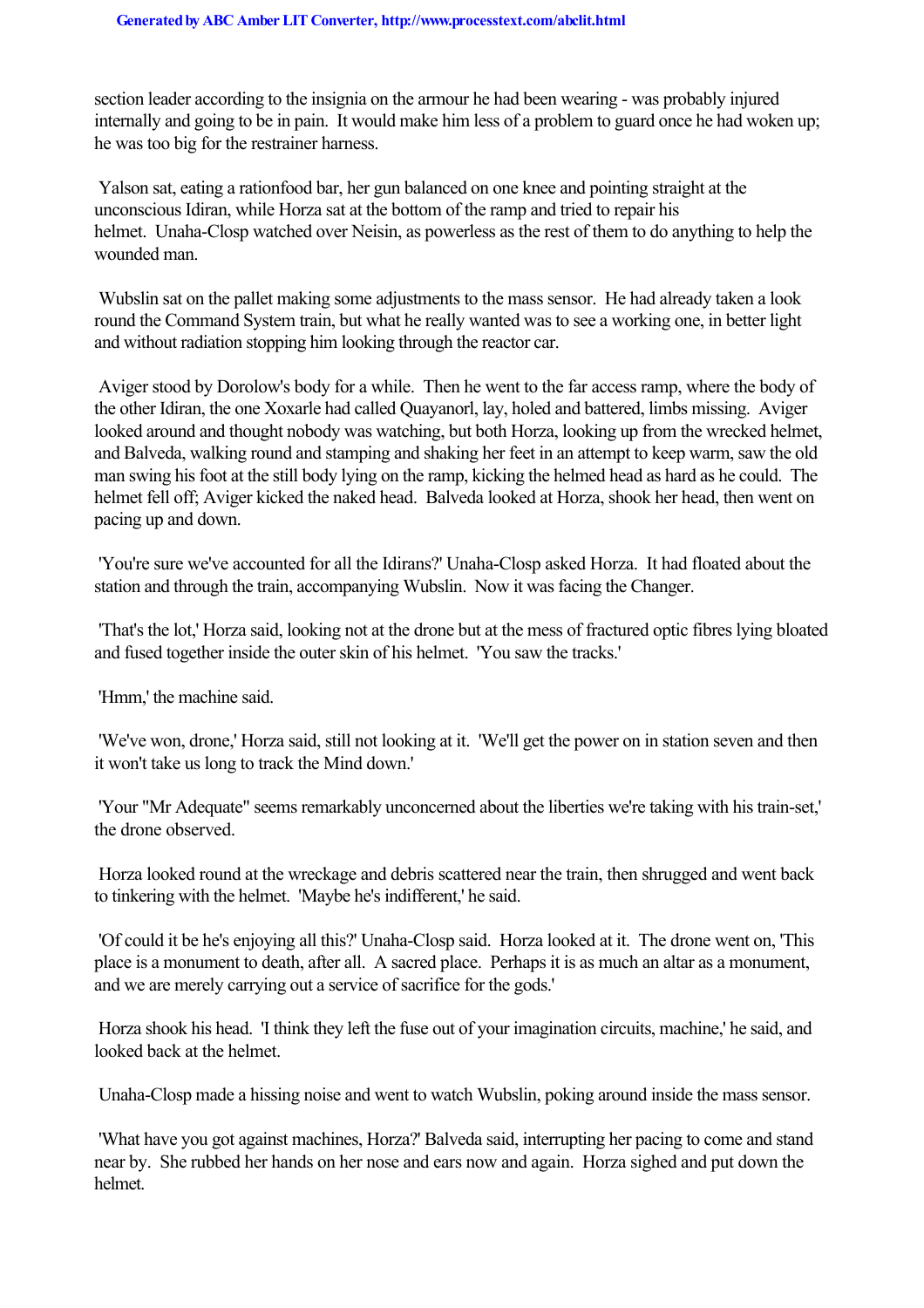## **Generated by ABC Amber LIT Converter, <http://www.processtext.com/abclit.html>**

'Nothing, Balveda, as long as they stay in their place.'

Balveda made a snorting noise at that, then went on pacing. Yalson spoke from further up the ramp:

'Did you say something funny?'

 'I said machines ought to stay in their place. Not the sort of remark that goes down well with the Culture.'

 'Yeah,' Yalson said, still watching the Idiran. Then she looked down, at the scarred area on the front of her suit where it had been hit by a plasma bolt. 'Horza?' she said. 'Can we talk somewhere? Not here.'

 Horza looked up at her. 'Of course,' he said, puzzled. Wubslin replaced Yalson on the ramp. Yalson walked to where Unaha-Closp floated over Neisin, its lights dim; it held an injector in one hazy field extension.

'How is he?' she asked the machine. It turned its lights up.

 'How does he look?' it said. Yalson and Horza said nothing. The drone let its lights fade again. 'He might last a few more hours.'

 Yalson shook her head and headed for the tunnel entrance which led to the transit tube, followed by Horza. She stopped inside, just out of sight of the others, and turned to face the Changer. She seemed to search for words but could not find them; she shook her head again and took off her helmet, leaning back against the curved tunnel wall.

 'What's the problem, Yalson?' he asked her. He tried to take her hand, but she crossed her arms. 'You having second thoughts about going on with this?'

 She shook her head. 'No; I'm going on. I want to see this goddamned super-brain. I don't care who gets it, or if it gets blown up, but I want to find it.'

'I didn't think you regarded it as that important.'

 'It's become important.' She looked away, then back again, smiling uncertainly. 'Hell, I'd come along anyway - just to try and keep you out of trouble.'

'I thought maybe you'd gone off me a little lately,' he said.

'Yeah,' Yalson said. 'Well, I haven't been... ah...' she sighed heavily. 'What the hell.'

 'What?' Horza said. He saw her shrug. The small, shaved head dropped again, silhouetted against the distant light.

 She shook her head. 'Oh, Horza,' she said, and gave a small, grunting laugh. 'You're not going to believe this.'

'Believe what?'

'I don't know that I should tell.'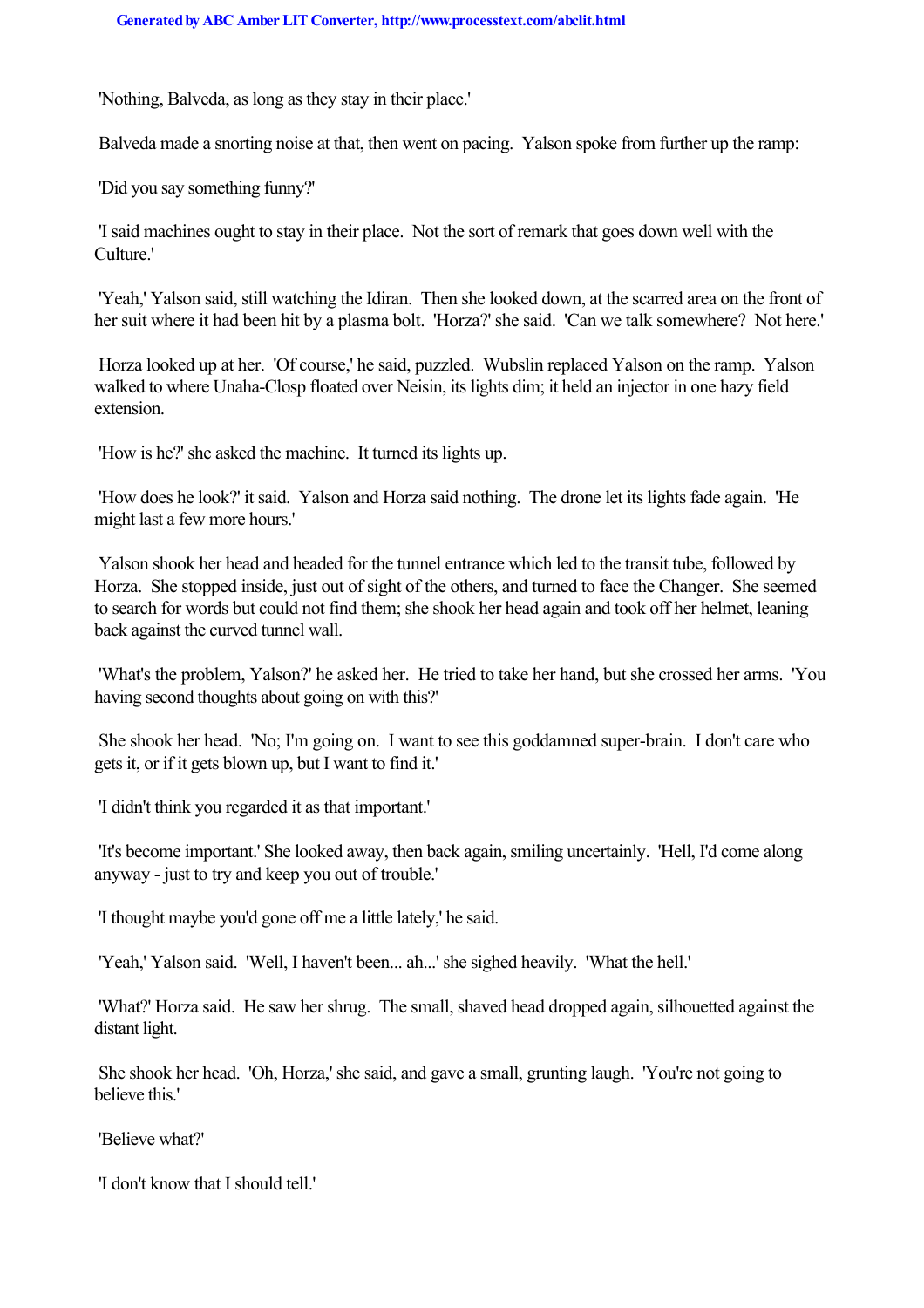'Tell me,' he said.

 'I don't expect you to believe me; and if you do, I don't expect you to like it. Not all of it. I'm serious. Maybe I just shouldn't...' She sounded genuinely troubled. He laughed lightly.

 'Come on, Yalson,' he said. 'You've said too much to stop now; you just said you weren't one for turning back. What is it?'

'I'm pregnant.'

 He thought he'd misheard at first, and was going to make a joke about what he thought he'd just heard, but some part of his brain played the sounds her voice had made back, double-checking, and he knew that that was exactly what she'd said. She was right. He didn't believe it. He couldn't.

 'Don't ask me if I'm sure,' Yalson said. She was looking down again, fiddling with her fingers and staring at them or the floor beyond in the darkness, her ungloved hands protruding nakedly from the suit arms and pressing against each other. 'I'm sure.' She looked at him, though he couldn't see her eyes, and she wouldn't be able to see his. 'I was right, wasn't I? You don't believe me, do you? I mean, it is by you. That's why I'm telling you. I wouldn't say anything if it... if you weren't... if I just happened to be.' She shrugged. '... I thought maybe you'd guess when I asked about how much radiation we'd all absorbed... But now you're wondering how, aren't you?'

 'Well,' Horza said, clearing his throat and shaking his head, 'it certainly shouldn't be possible. We're both... but we're from different species; it ought not to be possible.'

 'Well, there is an explanation,' Yalson sighed, still looking at her fingers as they picked and kneaded at each other, 'but I don't think you'll like that, either.'

'Try me.'

 'It's...it's like this. My mother... my mother lived on a Rock. A travelling Rock, just one of the many, you know. One of the oldest; it had been... just tramping around the galaxy for maybe eight or nine thousand years, and-'

'Wait a minute,' Horza said, 'one of*whose* oldest?'

 '... My dad was some... some man from a place, a planet the Rock stopped off at one time. My mother said she'd be back some time, but she never did go back. I told her I'd go back some time just to see him, if he's still alive... Pure sentimentalism, I guess, but I said I would and I will some time; if I live through this lot.' She gave that same small half-laugh, half-grunt, and turned away from her picking fingers for a second to glance round the dark spaces of the station. Then her face again turned to the Changer, and her voice was suddenly urgent, almost pleading. 'I'm only half Culture, by birth, Horza. I left the Rock soon as I was old enough to aim a gun properly; I knew the Culture wasn't the place for me. That's how I inherited the genofixing for trans-species mating. I never thought about it before. It's supposed to be deliberate, or at least you've got to stop thinking yourself into*not* getting pregnant, but it didn't work this time. Maybe I let my guard slip somehow. It wasn't deliberate, Horza, it really wasn't; it never occurred to me. It just happened. I-'

'How long have you known?' Horza asked quietly.

'Since on the*CAT.* We were still a few days out from this place. I can't remember exactly. I didn't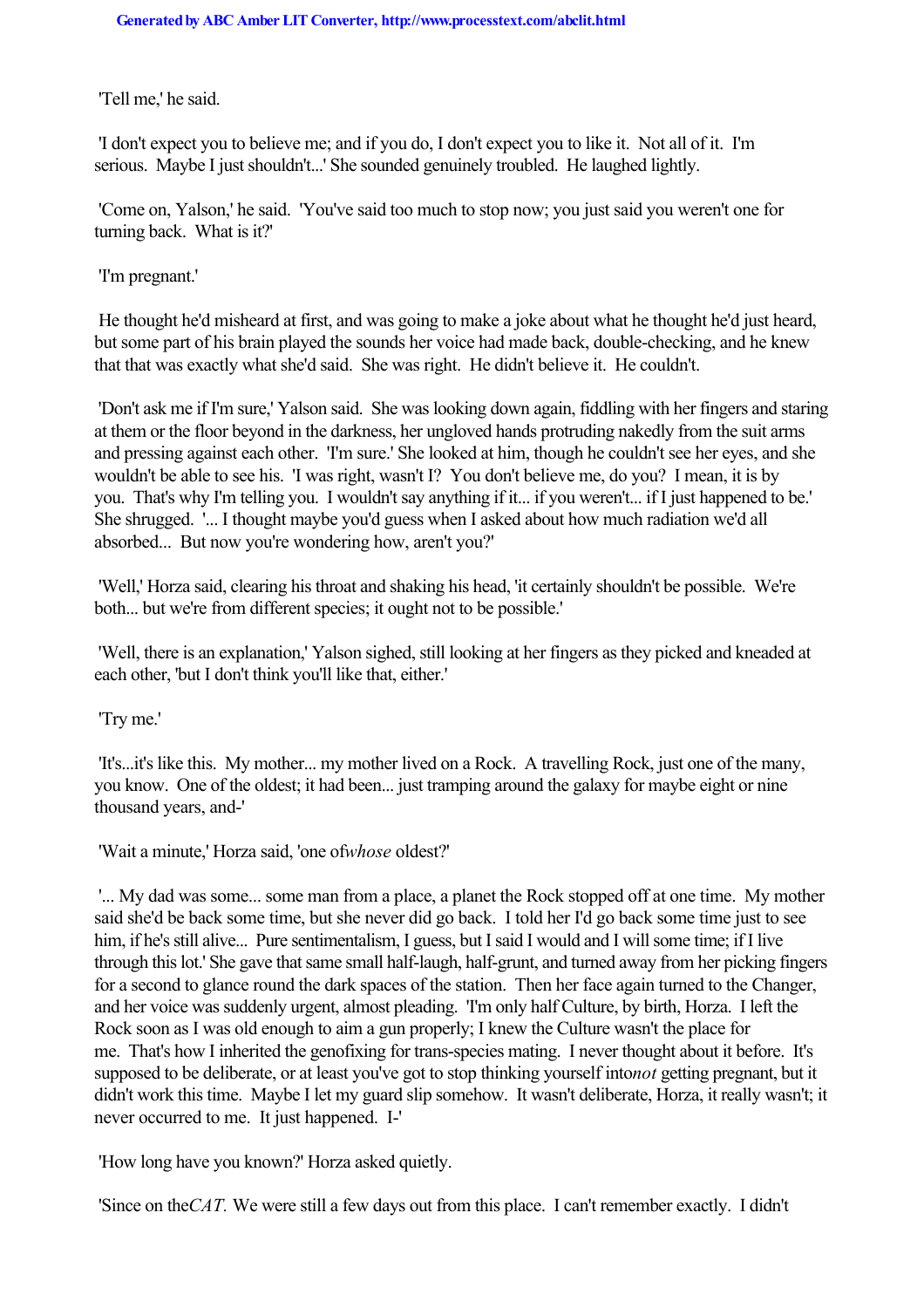believe it at first. I know it's true, though. Look' - she leaned closer to him, and the note of pleading was in her voice again - 'I can abort it. Just by thinking about it I can get rid of it, if you want. Maybe I'd have done that already, but I know you've told me about not having any family, nobody to carry on your name, and I thought... well, I don't care about*my* name... I just thought you-' She broke off and suddenly put her head back and ran her fingers through her short hair.

'It's a nice thought, Yalson,' he said. Yalson nodded silently and went back to picking her fingers again.

 'Well, I'm giving you the choice, Horza,' she said without looking at him. 'I can keep it. I can let it grow. I can keep it at the stage it's at now... It's up to you. Maybe I just don't want to have to make the decision; I mean, maybe I'm not being all noble and self-sacrificing, but there it is. You decide. Fuck knows what sort of weird cross-breed I might have inside me, but I thought you ought to know. Because I like you, and... because... I don't know - because it was about time I did something for somebody else for a change.' She shook her head again, and her voice was confused, apologetic, resigned, all at once. 'Or maybe because I want to do something to please myself, as usual. Oh...'

 He had started to put his arms out to her and edge closer. She suddenly came towards him, wrapping her arms tight round him. Their suits made the embrace cumbersome, and his back felt tight and strained, but he held her to him, and rocked her gently backwards and forwards.

 'It would only be a quarter Culture, Horza, if you want. I'm sorry to leave it to you. But if you don't want to know, OK; I'll think again and make my own decision. It's still part of me, so maybe I don't have any right to ask you. I don't really want to...' She sighed mightily. 'Oh God, I don't know, Horza, I really don't.'

 'Yalson,' he said, having thought about what he was going to say, 'I don't give a damn your mother was from the Culture. I don't give a damn why what has happened has happened. If you want to go through with it, that's fine by me. I don't give a damn about any cross-breeding either.' He pushed her away slightly and looked into the darkness that was her face. 'I'm flattered, Yalson, and I'm grateful, too. It's a good idea; like you would say: what the hell?'

 He laughed then, and she laughed with him, and they hugged each other tightly. He felt tears in his eyes, though he wanted to laugh at the incongruity of it ail. Yalson's face was on the hard surface of his suit shoulder, near a laser burn. Her body shook gently inside her own suit.

 Behind them, in the station, the dying man stirred slightly and moaned in the cold and darkness, without an echo.

He held her for a little while. Then she pushed away, to look into his eyes again. 'Don't tell the others.'

'Of course not, if that's what you want.'

 'Please,' she said. In the dimmed glow of their suit lights, the down on her face and the hair on her head seemed to shine, like a hazy atmosphere round a planet seen from space. He hugged her again, unsure what to say. Surprise, partly, no doubt... but in addition there was the fact that this revelation made whatever existed between them that much more important, and so he was more anxious than ever not to say the wrong thing, not to make a mistake. He could not let it mean too much, not yet. She had paid him perhaps the greatest compliment he had ever had, but the very value of it frightened him, distracted him. He felt that whatever continuity of his name or clan the woman was offering him, he could not yet build his hopes upon it; the glimmer of that potential succession seemed too weak, and somehow also too temptingly defenceless, to face the continuous frozen midnight of the tunnels.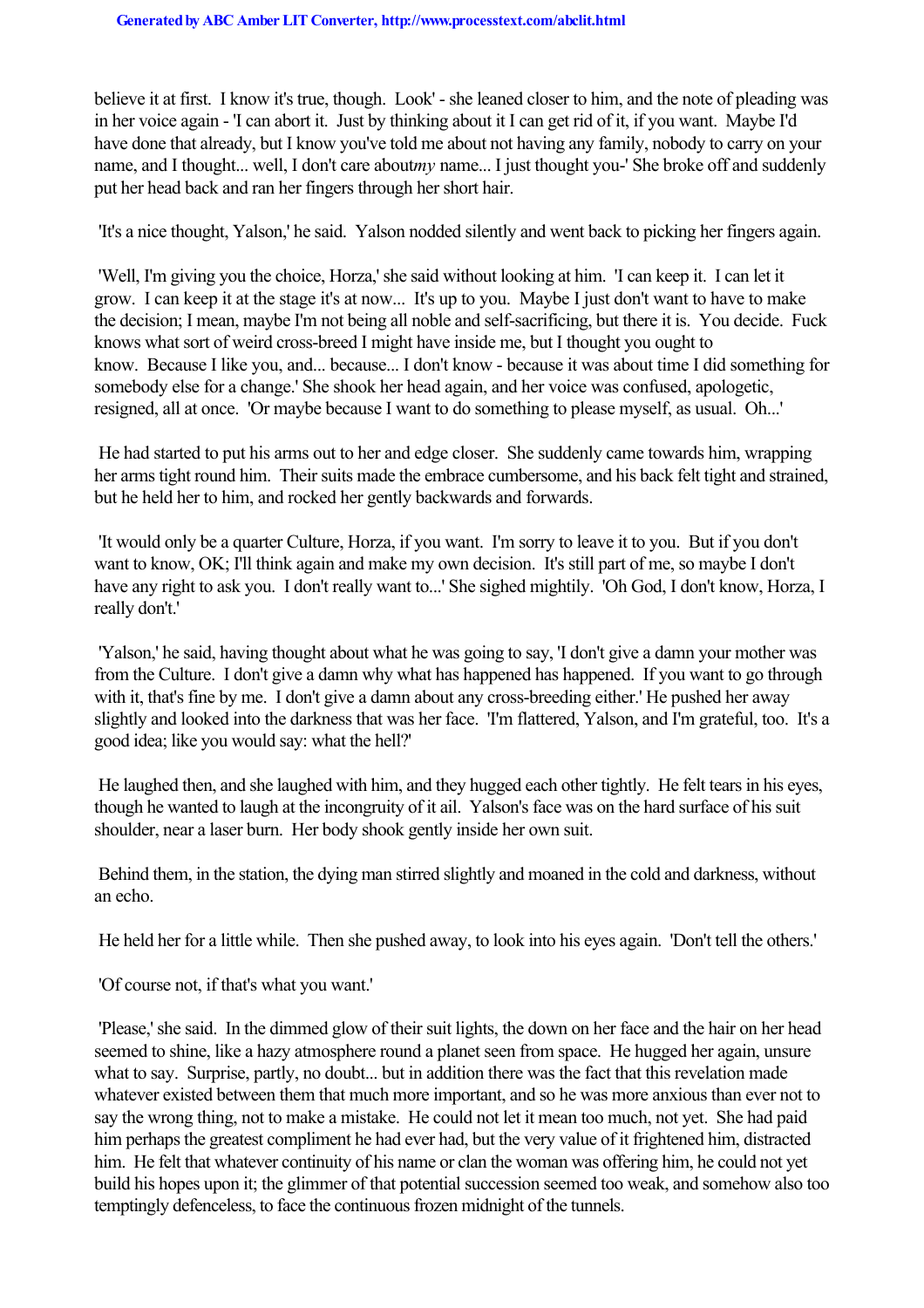'Thanks, Yalson. Let's get this over with, down here, then we'll have a better idea what we want to do. But even if you change your mind later, thank you.'

It was all he could say.

 They returned to the station's dark cavern just as the drone pulled a light sheet over Neisin's still form. 'Oh, there you are,' it said. 'I didn't see any point in contacting you.' Its voice was hushed. 'There wasn't anything you could have done.'

 'Satisfied?' Aviger asked Horza, after they had put Neisin's body with Dorolow's. They stood near the access gantry, where Yalson had resumed guard duty on the unconscious Idiran.

 'I'm sorry about Neisin, and Dorolow,' Horza told the old man. 'I liked them, too; I can understand you being upset. You don't have to stay here now; if you want, go back to the surface. It's safe now. We've accounted for them all.'

 'You've accounted for most of us, too, haven't you?' Aviger said bitterly. 'You're no better than Kraiklyn.'

'Shut up, Aviger,' Yalson said, from the gantry. 'You're still alive.'

 'And you haven't done too badly, either, have you, young lady?' Aviger said to her. 'You and your *friend* here.'

 Yalson was quiet for a moment, then said, 'You're braver than I thought, Aviger. Just remember it doesn't bother me a bit you're older and smaller than me. You want me to kick your balls in...' she nodded and pursed her lips, still staring at the limp body of the Idiran officer lying in front of her, '... I'll do it for you, old boy.'

 Balveda came up to Aviger and slipped her arm through his, starting to lead him away as she walked by, 'Aviger,' she said, 'let me tell you about the time-' But Aviger shrugged her away and went off by himself, to sit with his back to the station wall, opposite the reactor car.

 Horza looked down the platform to where the old man sat. 'He'd better watch his radiation meter,' he said to Yalson. 'It's pretty hot down there near the reactor car.'

Yalson gnawed at another ration bar. 'Let the old bastard fry,' she said.

 Xoxarle woke up. Yalson watched him regain consciousness, then waved the gun at him. 'Tell the big creep to head on down the ramp, will you Horza?' she said.

 Xoxarle looked down at Horza and struggled awkwardly to his feet. 'Don't bother,' he said in Marain, 'I can bark as well as you in this miserable excuse for a language.' He turned to Yalson. 'After you, my man.'

'I am a female,' Yalson growled, and waved the gun down the ramp, 'now get your trefoil ass down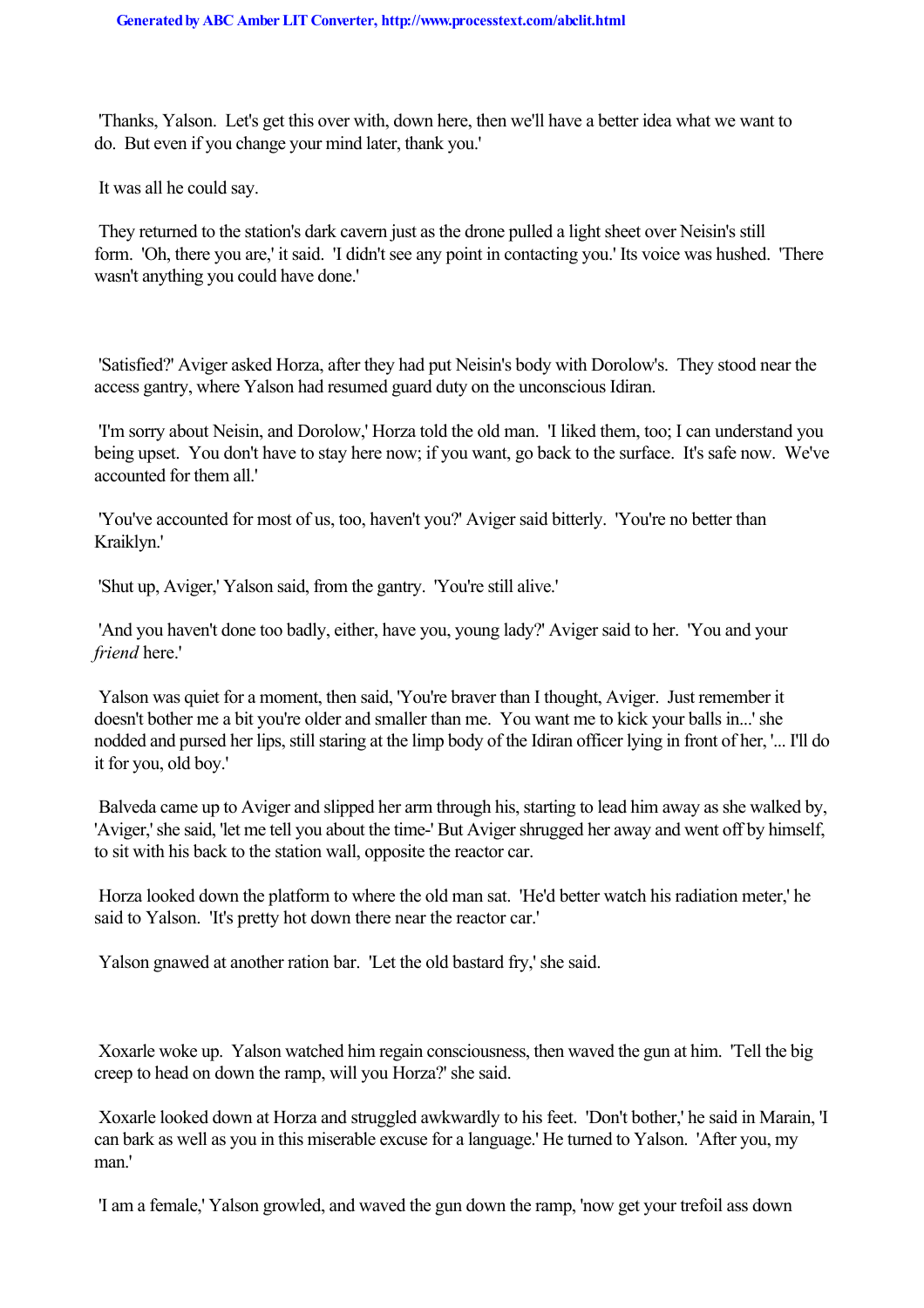there.'

 Horza's suit AG was finished. Unaha-Closp couldn't have taken Xoxarle's weight anyway, so they would have to walk. Aviger could float; so could Wubslin and Yalson, but Balveda and Horza would have to take turns riding on the pallet; and Xoxarle would need to foot-slog the whole twenty-seven kilometres to station seven.

 They left the two human bodies near the doors to the transit tubes, where they could collect them later. Horza threw the useless lump of the Mind's remote drone to the station floor, then blasted it with his laser.

 'Did that make you feel better?' Aviger said. Horza looked at the old man, floating in his suit, ready to head up the tunnel with the rest of them.

 'Tell you what, Aviger. If you want to do something useful, why don't you float up to that access ramp and put a few shots through the head of Xoxarle's comrade up there, just to make sure he's properly dead?'

 'Yes, Captain,' Aviger said, and gave a mock salute. He moved through the air to the ramp where the Idiran's body lay.

'OK,' Horza said to the rest; 'let's go.'

They entered the foot tunnel as Aviger landed on the middle level of the access ramp.

 Aviger looked down at the Idiran. The armoured suit was covered with burn marks and holes. The creature had one arm and one leg missing; there was blood, dried black, all over the place. The Idiran's head was charred on one side, and where he had kicked it earlier Aviger could see the cracked keratin just below the left eye socket. The eye, dead, jammed open, stared at him; it looked loose in its bone hemisphere, and some sort of pus had oozed out of it. Aviger pointed his gun at the head, setting the weapon to single shot. The first pulse blew the injured eye off; the second punched a hole in the creature's face under what might have been its nose. A jet of green liquid splashed out of the hole and landed on Aviger's suit chest. He splashed some water from his flask over the mess and let it dribble off.

'Filth,' he muttered to himself, shouldering his gun, 'all of it... filth.'

'Look!'

 They were less than fifty metres into the tunnel. Aviger had just entered it and started floating towards them, when Wubslin shouted. They stopped, looking into the screen of the mass sensor.

 Almost at the centre of the close-packed green lines there was a grey smudge; the reactor trace they were used to seeing, the sensor being fooled by the nuclear pile in the train behind them.

 Right at the very edge of the screen, straight ahead and over twenty-six kilometres away, there was another echo. It was no grey patch, no false trace. It was a harsh, bright pinpoint of light, like a star on the screen.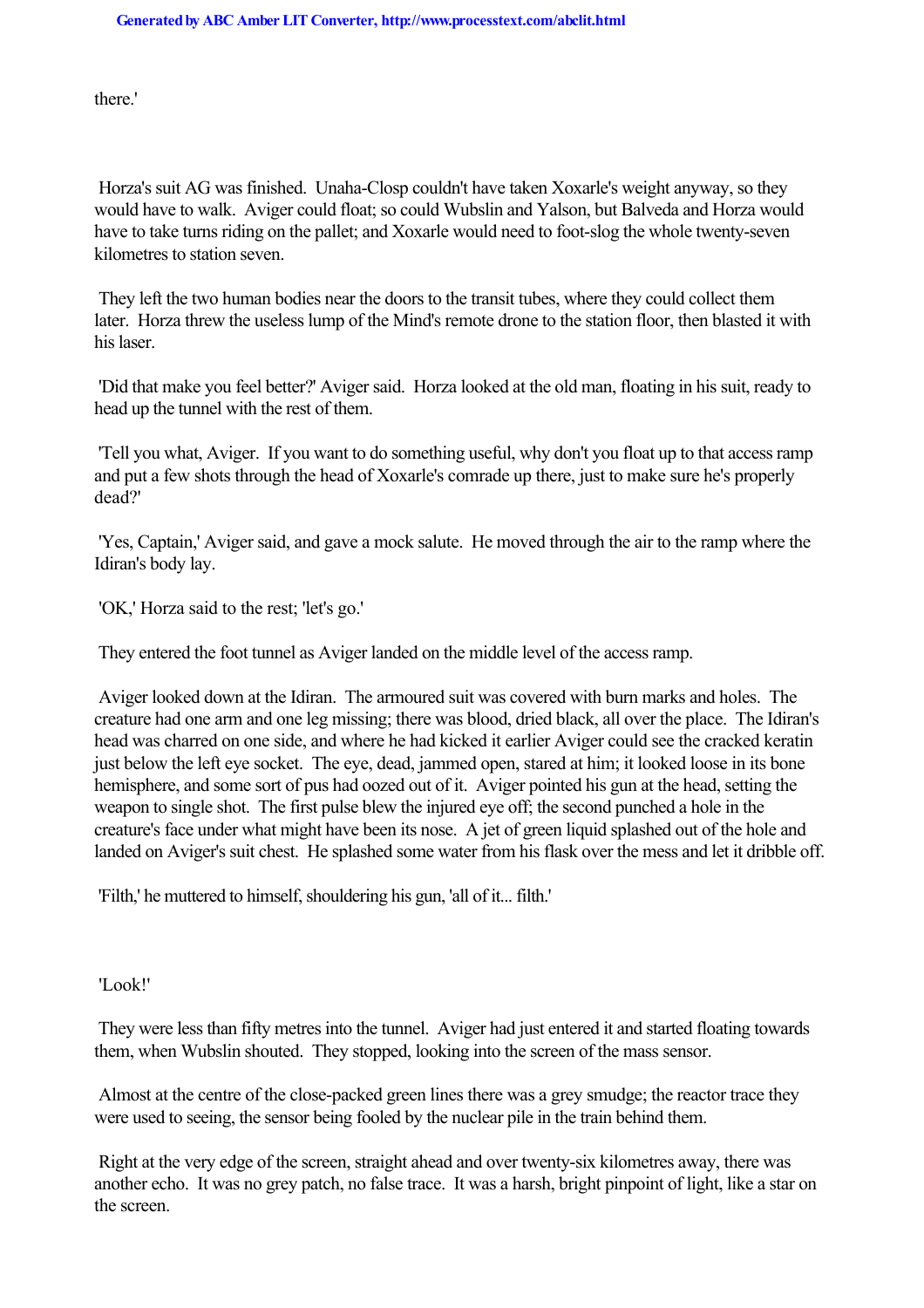# 12. The Command System: Engines

 '... A sky like chipped ice, a wind to cut you to the body core. Too cold for snow, for most of the journey, but once for eleven days and nights it came, a blizzard over the field of ice we walked on, howling like an animal, with a bite like steel. The crystals of ice flowed like a single torrent over the hard and frozen land. You could not look into it or breathe; even trying to stand was near impossible. We made a hole, shallow and cold, and lay in it until the skies cleared.

 'We were the walking wounded, straggled band. Some we lost when their blood froze in them. One just disappeared, at night in a storm of snow. Some died from their wounds. One by one we lost them, our comrades and our servants. Every one begged us make what use we could of their corpse once they were gone. We had so little food; we all knew what it meant, we were all prepared; name a sacrifice more total, or more noble.

'In that air, when you cried, the tears froze on your face with a cracking sound, like a heart breaking.

 'Mountains. The high passes we climbed to, famished in that thin and bitter air. The snow was white powder, dry as dust. To breathe it was to freeze from inside; flurries from the jagged slopes, dislodged by feet in front, stung in the throat like acid spray. I saw rainbows in the crystal veils of ice and snow which were the product of our passing, and grew to hate those colours, that freezing dryness, the starved high air and dark blue skies.

 'Three glaciers we traversed, losing two of our comrades in crevasses, beyond sight or sound, falling further than an echo's reach.

 'Deep in a mountain ring we came to a marsh; it lay in that scoop like a cess for hope. We were too slow, too stupefied, to save our Querl when he walked out into it and floundered there. We thought it could not be, with air so cold around us, even in that wan sunlight; we thought it must be frozen and we saw what only seemed to be, and our eyes would clear and he come walking back to us, not slip beneath that dark ooze, out of reach.

 'It was an oil marsh, we realised too late, after the tarry depths had claimed their toll from us. The next day, while we were still looking for a way across, the chill came harder still, and even that sludge locked itself to stillness, and we walked quickly to the other side.

 'In the midst of frozen water we began to die of thirst. We had little to heat the snow with save our own bodies, and eating that white dust until it numbed us made us groggy with the cold of it, slowing our speech and step. But we kept on, though the cold sucked at us whether awake or trying to sleep, and the harsh sun blinded us in fields of glittering white and filled our eyes with pain. The wind cut us, snow tried to swallow us, mountains like cut black glass blocked us, and the stars on clear nights taunted us, but on we came.

 'Near two thousand kilometres, little one, with only the small amount of food we could carry from the wreck, what little equipment had not been turned to junk by the barrier beast, and our own determination. We were forty-four when we left the battle cruiser, twenty-seven when we began our trek across the snows: eight of my kind, nineteen of the medjel folk. Two of us completed the journey, and six of our servants.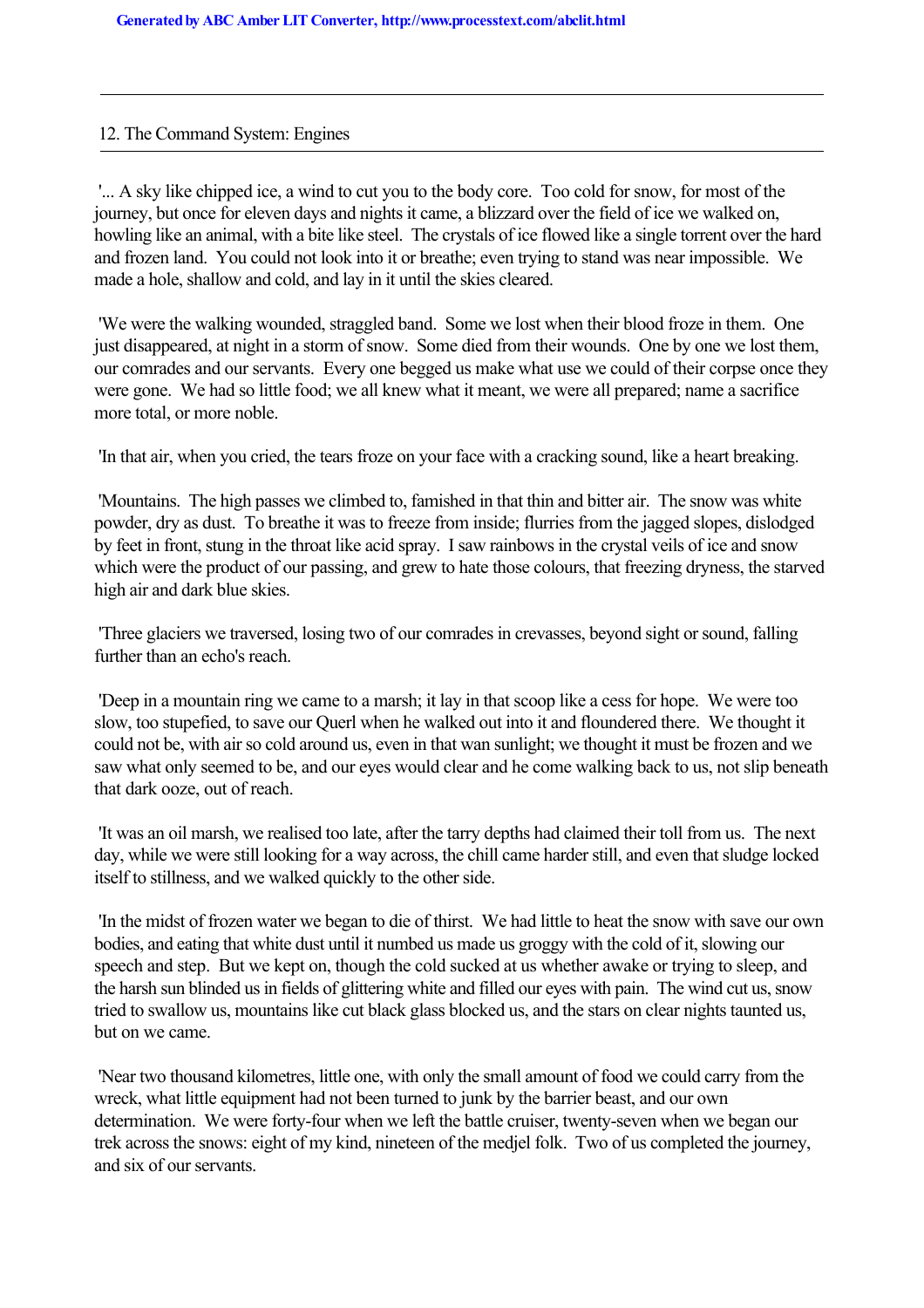'Do you wonder that we fell upon the first place we found with light and heat? Does it surprise you that we just took, and did not ask? We had seen brave warriors and faithful servants die of cold, watched each other wear away, as thought the ice blasts had abraded us; we had looked into the cloudless, pitiless skies of a dead and alien place, and wondered who might be eating who when the dawnlight came. We made a joke of it at first, but later, when we had marched a thirty-day, and most of us were dead, in ice gullies, mountain ravines or raw in our own bellies, we did not think it so funny. Some of the last, perhaps not believing our course was true, I think died of despair.

 'We killed your humans friends, these other Changers. I killed one with my own hands; another, the first, fell to a medjel, while he still slept. The one in the control room fought bravely, and when he knew he was lost, destroyed many of the controls. I salute him. There was another who put up a fight in the place where they stored things; he, too, died well. You should not grieve too much for them. I shall face my superiors with the truth in my eyes and heart. They will not discipline me, they will reward me, should I ever stand before them.'

 Horza was behind the Idiran, walking down the tunnel after him while Yalson took a rest from guarding the tall triped. Horza had asked Xoxarle to tell him what had happened to the raiding party which had come to the planet inside the chuy-hirtsi animal. The Idiran had responded with an oration.

'*She*,' Horza said.

 'What, human?' Xoxarle's voice rumbled down the tunnel. He hadn't bothered to turn round when he talked; he spoke to the clear air of the foot tunnel leading to station seven, his powerful bassy voice easily heard even by Wubslin and Aviger, who were bringing up the rear of the small, motley band.

 'You did it again,' Horza said wearily, talking to the back of the Idiran's head. 'The one killed while asleep: it was a she; a woman, a female.'

 'Well, the medjel attended to her. We laid them out in the corridor. Some of their food proved edible; it tasted like heaven to us.'

'How long ago was that?' Horza asked.

 'About eight days, I think. It is hard to keep time down here. We tried to construct a mass sensor immediately, knowing that it would be invaluable, but we were unsuccessful. All we had was what was undamaged from the Changer base. Most of our own equipment had been attacked by the beast of the Barrier or had to be abandoned when we set off from the warp animal to come here, or left en route, as we died off'

 'You must have thought it was a bit of luck finding the Mind so easily.' Horza kept his rifle trained on the tall Idiran's neck, watching Xoxarle all the time. The creature might be injured - Horza knew enough about the species to tell that the section leader was in pain just from the way he walked - but he was still dangerous. Horza didn't mind him talking, though; it passed the time.

 'We knew it was injured. When we found it in station six, and it did not move or show any sign of noticing us, we assumed that those were only the signs of its damage. We already knew that you had arrived; it was only a day ago. We accepted our good luck without second thoughts, and prepared to make our escape. You only just stopped us. Another few hours and we would have had that train working.'

'More likely you'd have blown yourselves into radioactive dust,' Horza told the Idiran.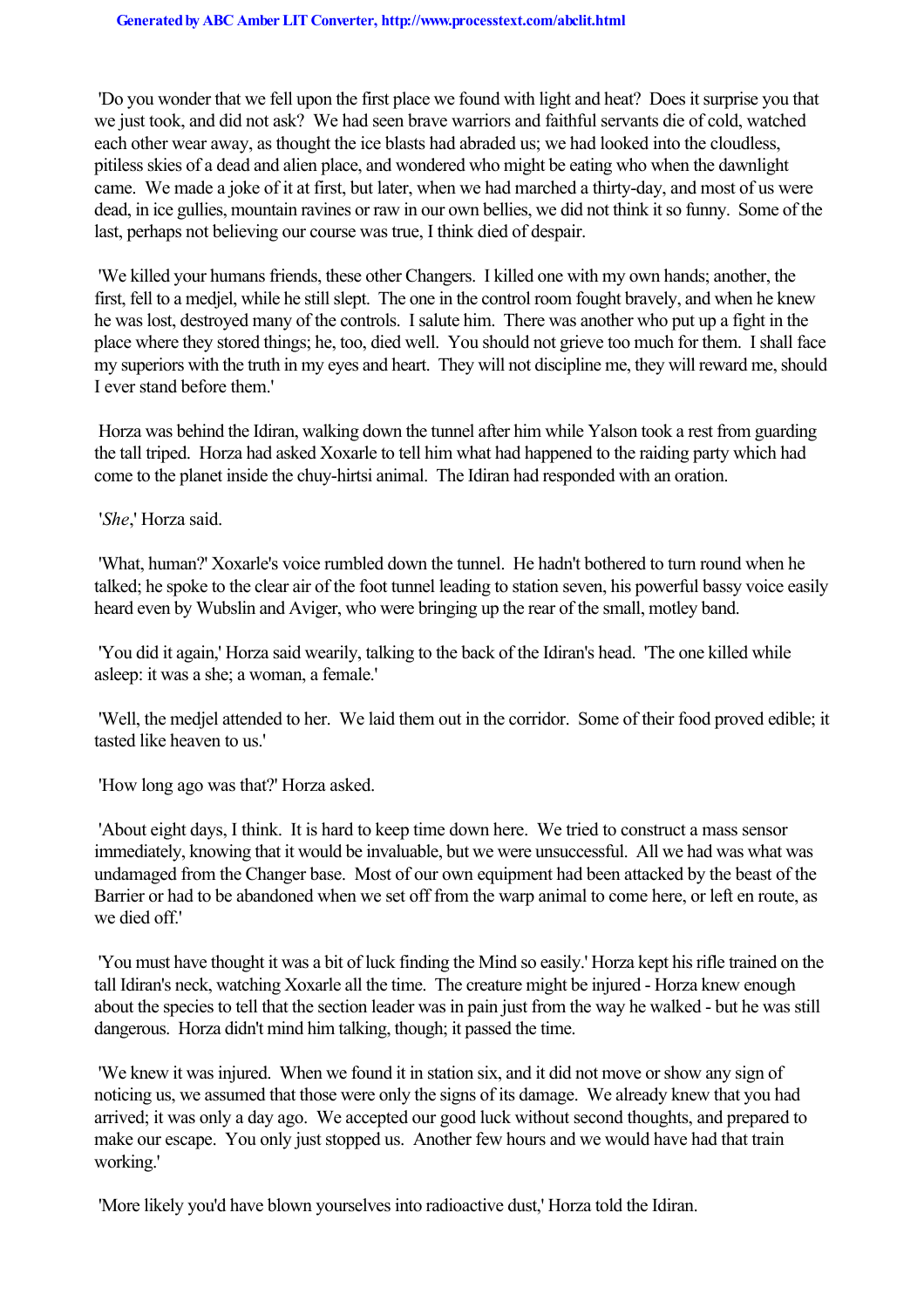'Think what you like, little one. I knew what I was doing.'

 'I'm sure,' Horza said sceptically. 'Why did you take all the guns with you and leave that medjel on the surface without a weapon?'

 'We had intended to take one of the Changers alive and interrogate him, but failed; our own fault, no doubt. Had we done so we could have reassured ourselves there was nobody else down here ahead of us. We were so late in getting here, after all. We took all the available weaponry down with us and left the servant on the surface with only a communicator so-'

'We didn't find the communicator,' Horza interrupted.

 'Good. He was supposed to hide it when not checking in,' Xoxarle said, then went on, 'So we had what little firepower we did possess where it might be needed most. Once we realised that we were in here by ourselves, we sent a servant up with a weapon for our guard. Unhappily for him, it would appear he arrived very shortly after you did.'

'Don't worry,' Horza said, 'he did well; damn nearly blew my head off.'

 Xoxarle laughed. Horza flinched slightly at the sound. It was not only loud, it was cruel in a way Xoralundra's laugh had not been.

'His poor slave soul is at rest, then,' Xoxarle boomed. 'His tribe can ask for no more.'

Horza refused to pause until they were halfway to station seven.

 They sat in the foot tunnel, resting. The Idiran sat furthest down the tunnel, Horza across the tunnel from him and roughly six metres away, gun ready. Yalson was by his side.

 'Horza,' she said, looking at his suit and then at her own, 'I think we could take the AG of my suit; it does detach. We could rig it up to yours. It might look a bit untidy, but it would work.' She looked into his face. His eyes shifted from Xoxarle for a moment, then flicked back.

 'I'm all right,' he said. 'You keep the AG.' He nudged her gently with his free arm and lowered his voice. 'You're carrying a bit more weight, after all.' He grunted, then rubbed the side of his suit in faked pain when Yalson elbowed him hard enough to move him fractionally across the floor of the tunnel. 'Ouch,' he said.

'I wish I hadn't told you, now,' Yalson said.

 'Balveda?' Xoxarle said suddenly, turning his huge head slowly to look up the tunnel, past Horza and Yalson, over the pallet and the drone Unaha-Closp, past Wubslin - watching the mass sensor - and Aviger to where the Culture agent sat, her eyes closed, silent, against the wall.

'Section Leader?' Balveda said, opening her calm eyes, looking down the tunnel to the Idiran.

 'The Changer says you are from the Culture. That is the part he has cast you in. He would have me believe you are an agent of espionage.' Xoxarle put his head on one side, looking down the dark tube of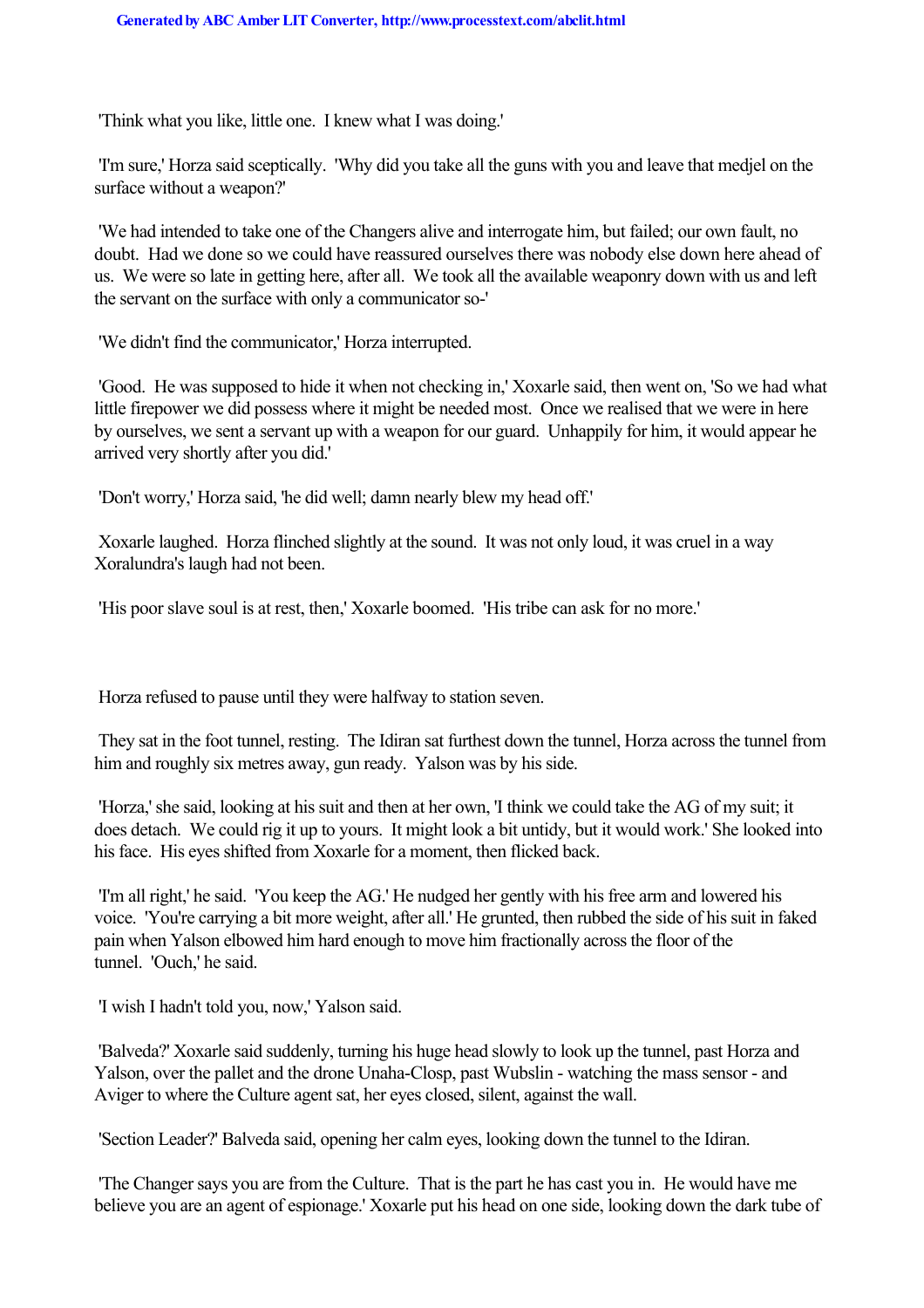tunnel at the woman sitting against the curved wall. 'You seem, like me, to be a captive of this man. Do you tell me you are what he says you are?'

 Balveda looked at Horza, then at the Idiran, her slow gaze lazy, almost indolent. 'I'm afraid so, Section Leader,' she said.

 The Idiran moved his head from side to side, blinked his eyes, then rumbled, 'Most strange. I cannot imagine why you should all be trying to trick me, or why this one man should have such a hold over all of you. Yet his own story I find scarcely credible. If he really is on our side then I have behaved in a way which may hinder the great cause, and perhaps even aid yours, woman, if you are who you say. Most strange.

 'Keep thinking about it,' Balveda drawled, then closed her eyes and put her head back against the tunnel wall again.

 'Horza's on his own side, not anybody else's,' Aviger said from further up the tunnel. He was speaking to the Idiran, but his gaze shifted to Horza at the end of his sentence, and he dropped his head, looking down at a container of food at his side and picking a last few crumbs from it.

 'That is the way with all of your kind,' Xoxarle said to the old man, who wasn't looking. 'It is how you are made; you must all strive to claw your way over the backs of your fellow humans during the short time you are permitted in the universe, breeding when you can, so that the strongest strains survive and the weakest die. I would no more blame you for that than I would try to convert some non-sentient carnivore to vegetarianism. You are all on your own side. With us it is different.' Xoxarle looked at Horza. 'You must agree with that, Changer ally.'

 'You're different all right,' Horza said. 'But all I care about is you're fighting the Culture. You may be God's gift or plague in the end result, but what matters to me is that at the moment you're against her lot.' Horza nodded at Balveda, who didn't open her eyes, but did smile.

 'What a pragmatic attitude,' Xoxarle said. Horza wondered if the others could hear the trace of humour in the giant's voice. 'Whatever did the Culture do to you to make you hate it so?'

'Nothing to me,' Horza said. 'I just disagree with them.'

 'My,' Xoxarle said, 'you humans never cease to surprise me.' He hunched suddenly, and a crackling, booming noise like rocks being crushed came from his mouth. His great body shuddered. Xoxarle turned his head away and spat onto the tunnel floor. He kept his head turned away while the humans looked at each other, wondering how badly injured the Idiran really was. Xoxarle became silent. He leaned over and looked at whatever he had spat up, made a distant, echoing sort of noise in his throat, then turned back to Horza. His voice was scratchy and hoarse when he spoke again. 'Yes, Mr Changer, you are a strange fellow. Allow a little too much dissention in your ranks, mind you.' Xoxarle looked up the tunnel to Aviger, who raised his head and glanced at the Idiran with a frightened expression.

 'I get by,' Horza told the section leader. He got to his feet, looking round the others and stretching his tired legs. 'Time to go.' He turned to Xoxarle. 'Are you fit to walk?'

 'Untie me and I could run too fast for you to escape, human,' Xoxarle purred. He unfolded his huge frame from its squatting position. Horza looked up into the dark, broad V of the creature's face and nodded slowly.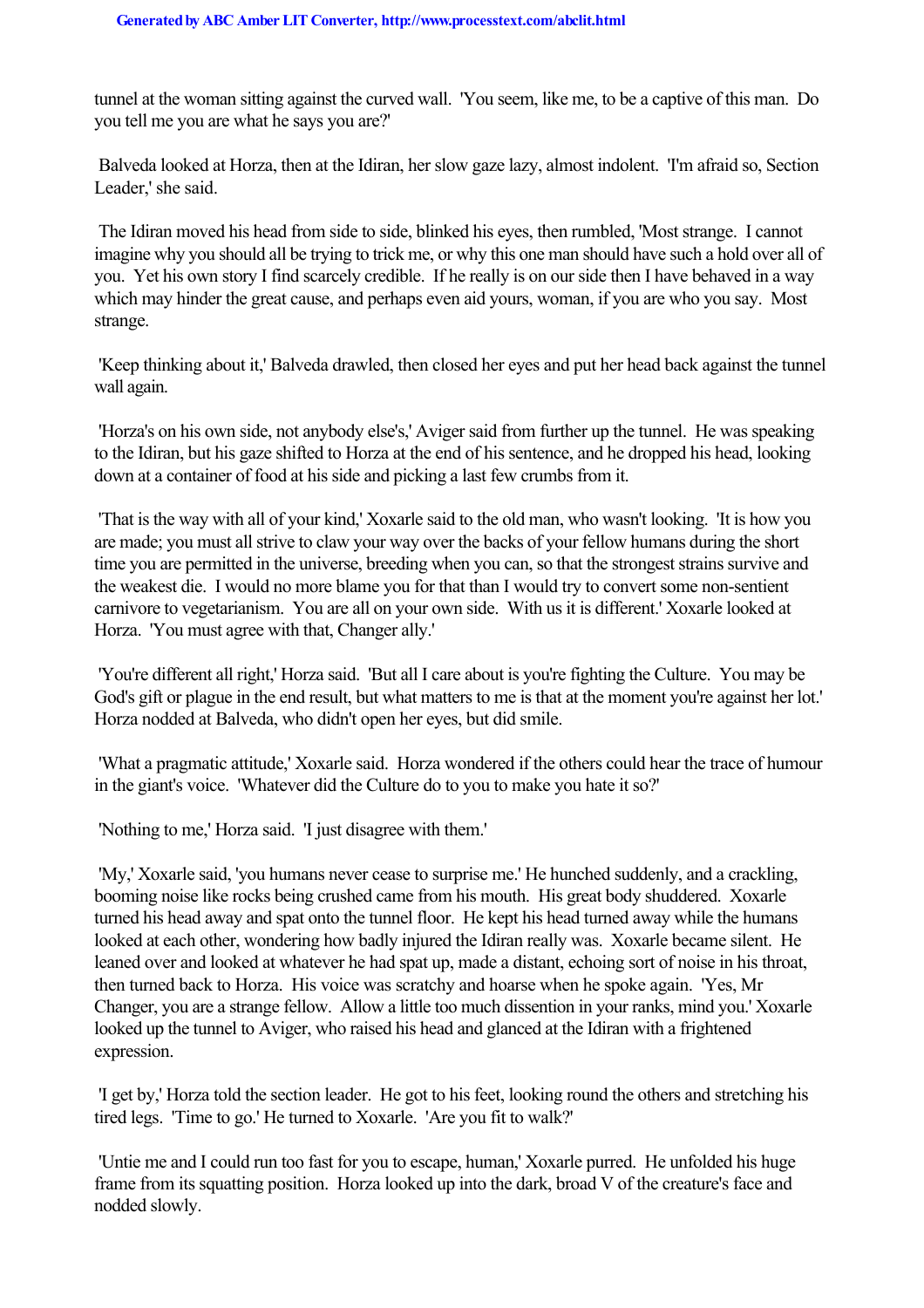'Just think about staying alive so I can take you back to the fleet, Xoxarle,' Horza said. 'The chasing and fighting are over. We're all looking for the Mind now.'

 'A poor hunt, human,' Xoxarle said. 'An ignominious end to the whole endeavour. You make me ashamed for you, but then, you are only human.'

 'Oh shut up and start walking,' Yalson told the Idiran. She stabbed at buttons on her suit control unit and floated into the air, level with Xoxarle's head. The Idiran snorted and turned. He started to hobble off down the foot tunnel. One by one, they followed him.

 Horza noticed the Idiran starting to tire after a few kilometres. The giant's steps became shorter; he moved the great keratinous plates of his shoulders more and more frequently, as though trying to relieve some ache within, and every so often his head shook, as if he was trying to clear it. Twice he turned and spat at the walls. Horza looked at the dripping patches of fluid: Idiran blood.

 Eventually, Xoxarle stumbled, his steps veering to one side. Horza was walking behind him again, having had a spell on the pallet. He slowed down when he saw the Idiran start to sway, holding one hand up to let the others know, as well. Xoxarle made a low, moaning noise, half turned, then with a sideways stagger, the wires on his hobbled feet snapping tight and humming like strings on an instrument, he fell forward, crashing to the floor and lying still.

'Oh...' somebody said.

 'Stay back,' Horza said, then went carefully towards the long, inert body of the Idiran. He looked down at the great head, motionless on the tunnel floor. Blood oozed from under it, forming a pool. Yalson joined Horza, her gun trained on the fallen creature.

 'Is he dead?' she asked. Horza shrugged. He knelt down and touched the Idiran's body with his bare hand, at a point near the neck where it was sometimes possible to sense the steady flow of blood inside, but there was nothing. He closed then opened one of the section leader's eyes.

 'I don't think so.' He touched the dark blood gathering in its pool. 'Look's like he's bleeding badly, inside.'

'What can we do?' Yalson said.

'Not a lot.' Horza rubbed his chin thoughtfully.

 'What about some anti-coagulant?' Aviger said from the far side of the pallet, where Balveda sat and watched the scene in front of her with dark, calm eyes.

'Ours doesn't work on them,' Horza said.

 'Skinspray,' Balveda said. They all looked at her. She nodded, looking at Horza. 'If you have any medical alcohol and some skin-spray, make up an equal solution. If he's got digestive tract injuries, that might help him. If it's respiratory, he's dead.' Balveda shrugged at Horza.

'Well, let's do something, rather than stand around here all day,' Yalson said.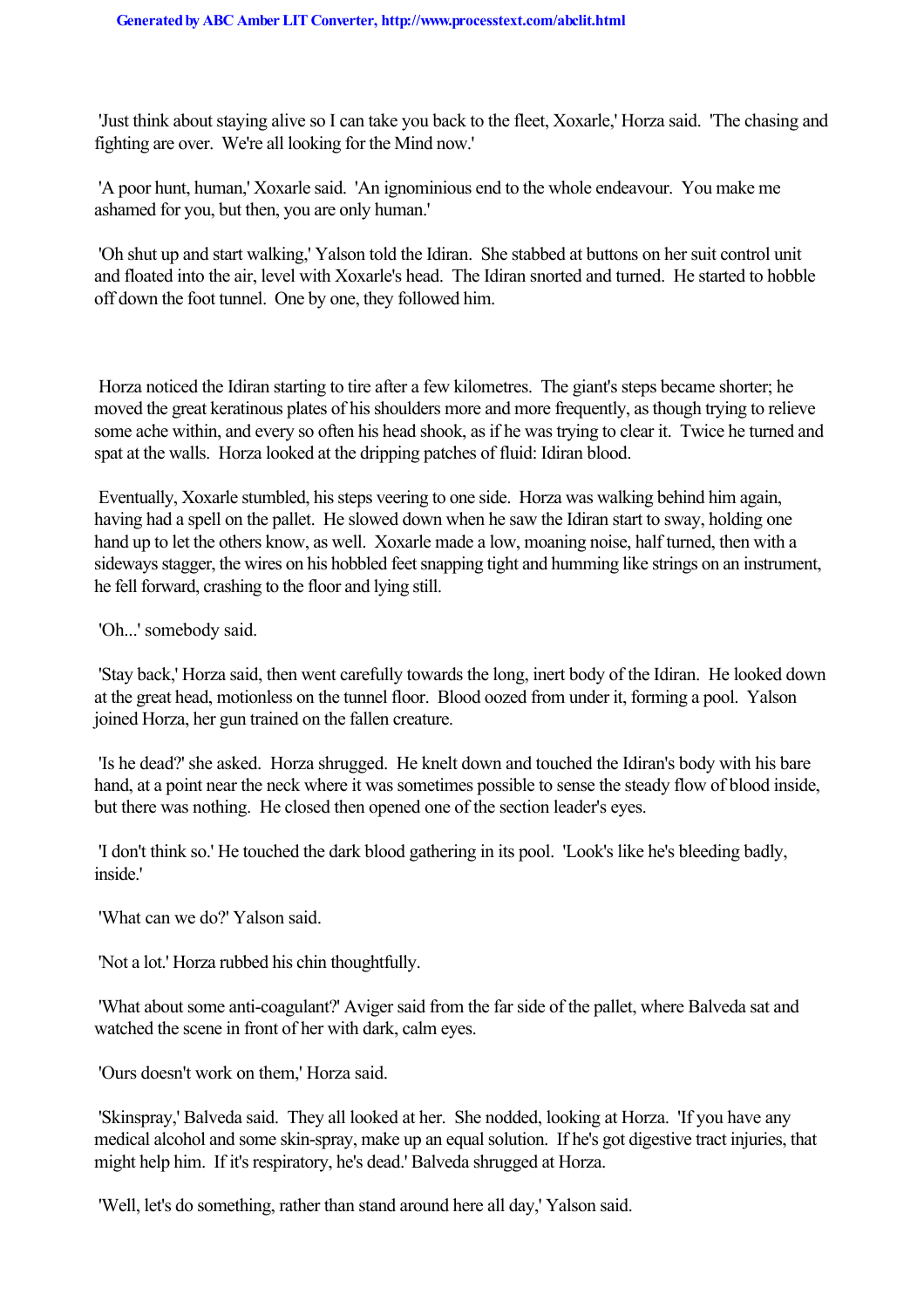'It's worth a try,' Horza said. 'Better get him upright, if we want to pour the stuff down his throat.'

 'That,' the drone said wearily from beneath the pallet, 'no doubt means me.' It floated forward, placing the pallet on the floor near Xoxarle's feet. Balveda stepped off as the drone transferred the load from its back to the tunnel floor. It floated to where Yalson and Horza stood by the prone Idiran.

'I'll lift with the drone,' Horza told Yalson, putting his gun down; 'you keep your gun on him.'

 Wubslin, now kneeling on the tunnel floor and fiddling with the controls of the mass sensor, whistled quietly to himself. Balveda went round the back of the pallet to watch.

 'There it is,' Wubslin smiled at her, nodding at the bright white dot on the green-lined screen. 'Isn't that a beauty?'

 'Station seven, you reckon, Wubslin?' Balveda hunched her slim shoulders and shoved her hands deep into her jacket pockets. She wrinkled her nose as she watched the screen. She could smell herself.

 They were all smelling, all giving off animal scents, after their time down there without washing. Wubslin was nodding.

 'Must be,' he said to the Culture agent. Horza and the drone struggled to get the slack-limbed Idiran into a sitting position. Aviger went forward to help, taking off his helmet as he went. 'Must be,' Wubslin breathed, more to himself than to Balveda. His gun fell off his shoulder and he took it off, frowning at the jammed reel which was supposed to take up the slack on the weapon's strap. He placed the weapon on the pallet and went back to tinkering with the mass sensor. Balveda edged closer, peering over the engineer's shoulder. Wubslin looked round and up at her as Horza and the drone Unaha-Closp slowly heaved Xoxarle from the floor. Wubslin smiled awkwardly at the Culture agent, and moved the laser rifle he had placed on the pallet further away from Balveda. Balveda gave a small smile in return and took a step backwards. She took her hands out of her pockets and folded her arms, watching Wubslin work from a little further away.

 'Heavy bastard,' Horza gasped, as he, Aviger and Unaha-Closp finally pulled and pushed Xoxarle's back against the side of the tunnel. The massive head was angled limply forward over his chest. Liquid drooled from the side of his huge mouth. Horza and Aviger straightened. Aviger stretched his arms, grunting.

Xoxarle seemed dead; for a second, maybe two.

 Then it was as though some immense force blasted him away from the wall. He threw himself forward and sideways, one arm whacking into Horza's chest and sending the Changer cannoning into Yalson; at the same time, his partly buckled legs flicking straight, the Idiran pounced away from the group forward of the pallet, past Aviger thrown against the tunnel wall - and Unaha-Closp - slapped into the floor of the tunnel with Xoxarle's other hand - towards the pallet.

 Xoxarle flew over the pallet, his raised arm and massive fist coming down. Wubslin's hand hadn't even started to move for his gun.

 The Idiran brought his fist down with all his strength, shattering the mass sensor with a single crushing blow. His other hand flashed out to snatch the laser. Wubslin threw himself back instinctively, knocking into Balveda.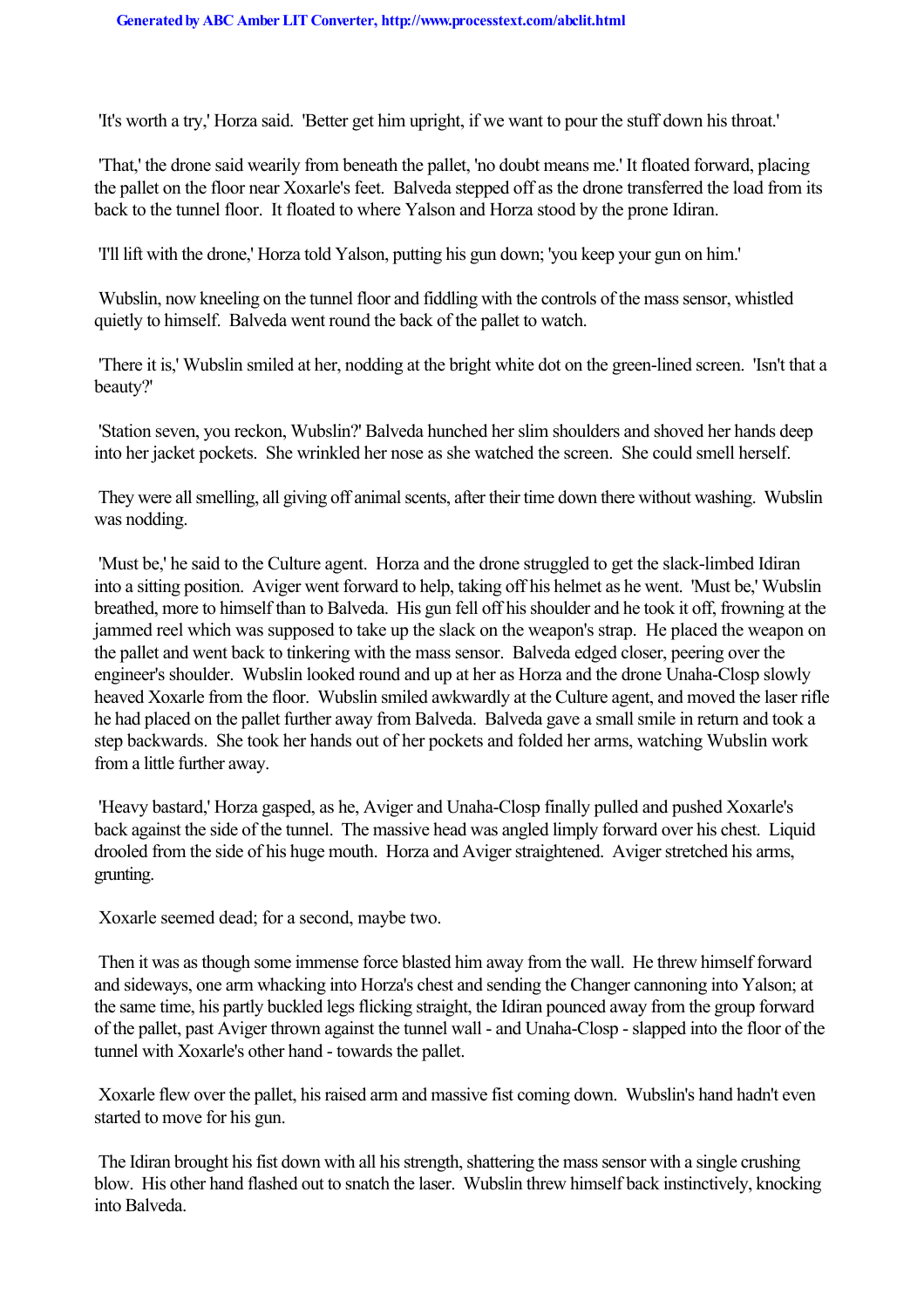Xoxarle's hand snapped shut round the laser rifle like a sprung trap round an animal's leg. He rolled through the air and over the disintegrating wreckage of the sensor. The gun twirled in his hand, pointing back down the tunnel to where Horza, Yalson and Aviger were still trying to recover their balance and Unaha-Closp was just starting to move. Xoxarle steadied briefly and aimed straight at Horza.

 Unaha-Closp slammed into the Idiran's lower jaw like a small, badly streamlined missile, lifting the section leader bodily from the pallet, stretching his neck on his shoulders, jerking all three of his legs together, and throwing his arms out to each side. Xoxarle landed with a thud beside Wubslin and lay still.

 Horza stooped and grabbed his gun. Yalson ducked and swivelled, bringing her gun to bear. Wubslin sat up. Balveda had staggered back after Wubslin had fallen against her; a hand at her mouth, she stood now, staring down at where Unaha-Closp hovered in the air over Xoxarle's face. Aviger rubbed his head and looked resentfully at the wall.

 Horza went over to the Idiran. Xoxarle's eyes were closed. Wubslin tore his rifle from the Idiran's slack fist.

'Not bad, drone,' Horza said, nodding.

The machine turned to him. 'Unaha-*Closp*,' it said, exasperatedly.

 'OK,' he sighed. 'Well done, Unaha-Closp.' Horza went to look at Xoxarle's wrists. The wires had been snapped. The wires on his legs were intact, but those on his arms had been broken like threads.

 'I didn't kill him, did I?' Unaha-Closp said. Horza, the barrel of his rifle hard against Xoxarle's head, shook his head.

 Xoxarle's body started to tremble; his eyes flicked open. 'No, I'm not dead, little friends,' the Idiran rumbled, and the cracking, scraping noise of his laughter echoed through the tunnels. He levered his torso slowly from the ground.

Horza kicked him in the side. 'You-'

 'Little one!' Xoxarle laughed before Horza could say any more. 'Is this how you treat your allies?' He rubbed his jaw, moving fractured plates of keratin. 'I am injured,' the great voice announced, then broke with laughter again, the big V head rocking forward towards the wreckage lying on the back of the pallet, 'but not yet in the same state as your precious mass sensor!'

Horza rammed his gun against the Idiran's head. 'I ought-'

 'You ought to blow my head off right now; I know, Changer. I have told you already you should. Why don't you?'

 Horza tightened his finger round the trigger, holding his breath, then roared - shouted without words or sense at the seated figure in front of him - and strode off, past the pallet. 'Tie that motherfucker up!' he bellowed, and stamped by Yalson, who pivoted briefly to watch him go; then she turned back with a small shake of her head to watch while Aviger - helped by Wubslin, who cast the occasional mournful look at the debris from the mass sensor - trussed the Idiran's arms down tightly to his sides with several loops of wire. Xoxarle was still shaking with laughter.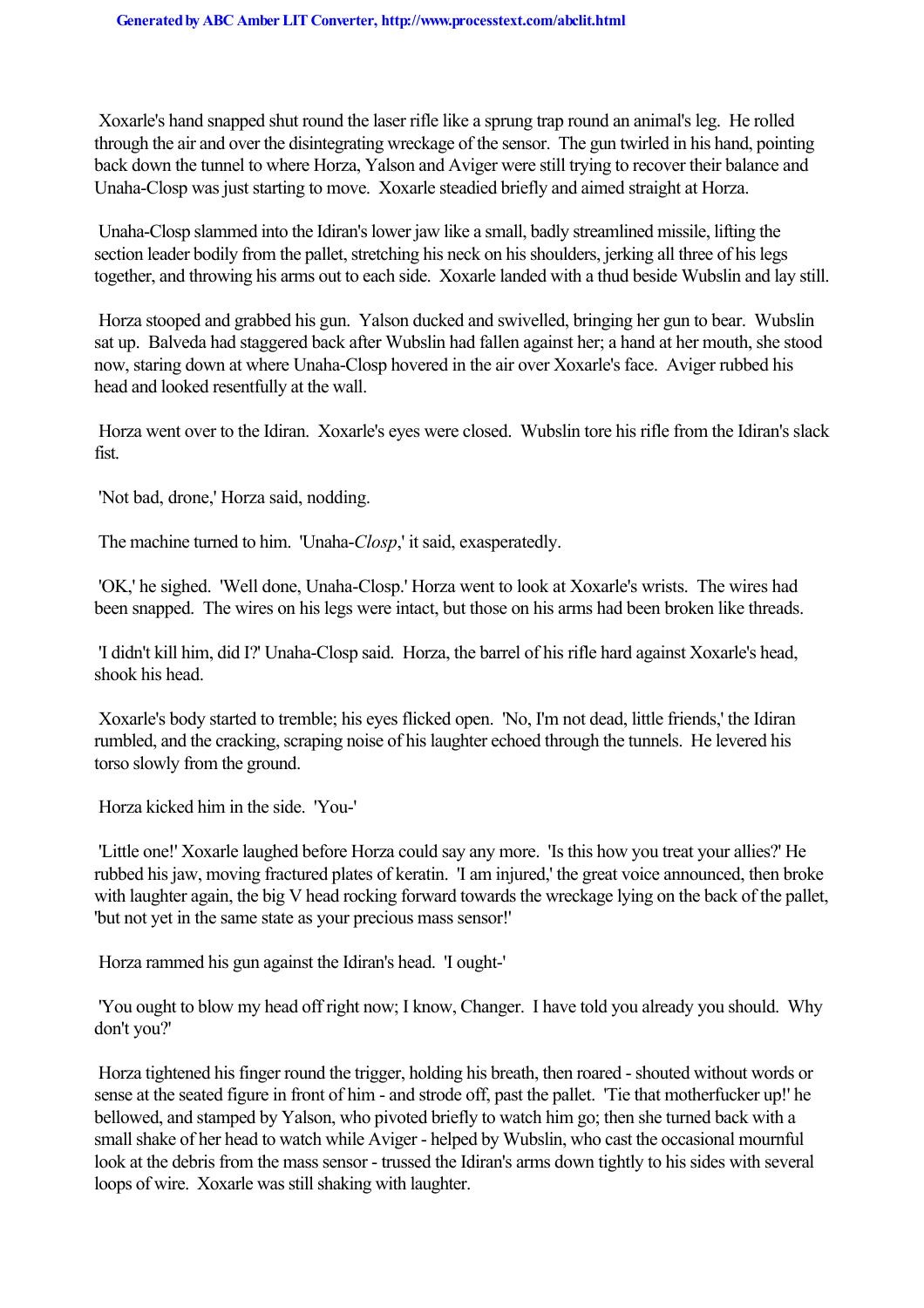'I think it sensed my mass! I think it sensed my fist! Ha!'

 'I hope somebody told that three-legged scumbag we still have a mass sensor in my suit,' Horza said when Yalson caught up with him. Yalson looked over her shoulder, then said:

'Well, I told him, but I don't think he believed me.' She looked at Horza. 'Is it working?'

 Horza glanced at the small repeater screen on his wrist controls. 'Not at this range, but it will, when we get closer. We'll still find the thing, don't worry.'

 'I'm not worried,' Yalson said. 'You going to come back and join us?' She looked back at the others again. They were twenty metres behind. Xoxarle, still chording now and again, was in front, with Wubslin walking behind guarding the Idiran with the stun gun. Balveda sat on the pallet, with Aviger floating behind.

 Horza nodded. 'I suppose so. Let's wait here.' He halted. Yalson, who had been walking rather than floating, stopped too.

 They leant against the tunnel wall as Xoxarle came closer. 'How are you, anyway?' Horza asked the woman.

Yalson shrugged. 'Fine. How are you?'

'I meant-' Horza began.

 'I know what you meant,' Yalson said, 'and I told you I'm fine. Now, stop being such a pain in the ass.' She smiled at him. 'OK?'

'OK,' Horza said, pointing the gun at Xoxarle as the Idiran went past.

'Lost your way, Changer?' the giant rumbled.

'Just keep walking,' Horza told him. He fell into step alongside Wubslin.

'Sorry I put my gun down on the pallet,' the engineer said. 'It was stupid.'

 'Never mind,' Horza told him. 'It was the sensor he was after. The gun must just have been a pleasant surprise. Anyway, the drone saved us.'

 Horza gave a kind of snort through his nose, like a laugh. 'The drone saved us,' he repeated to himself, and shook his head.

 ...*ah my soul my soul, all is darkness now. now i die, now i slip away and nothing will be left. i am frightened. great one, pity me, but i am frightened. no sleep of victory; i heard. merely my death. darkness and death. moment for all to become one, instance of annihilation. i have failed; i heard and now i know. failed. death too good for me. oblivion like release. more than i deserve, much more. i cannot let go, i must hold on because i do not deserve a quick, willed end. my comrades*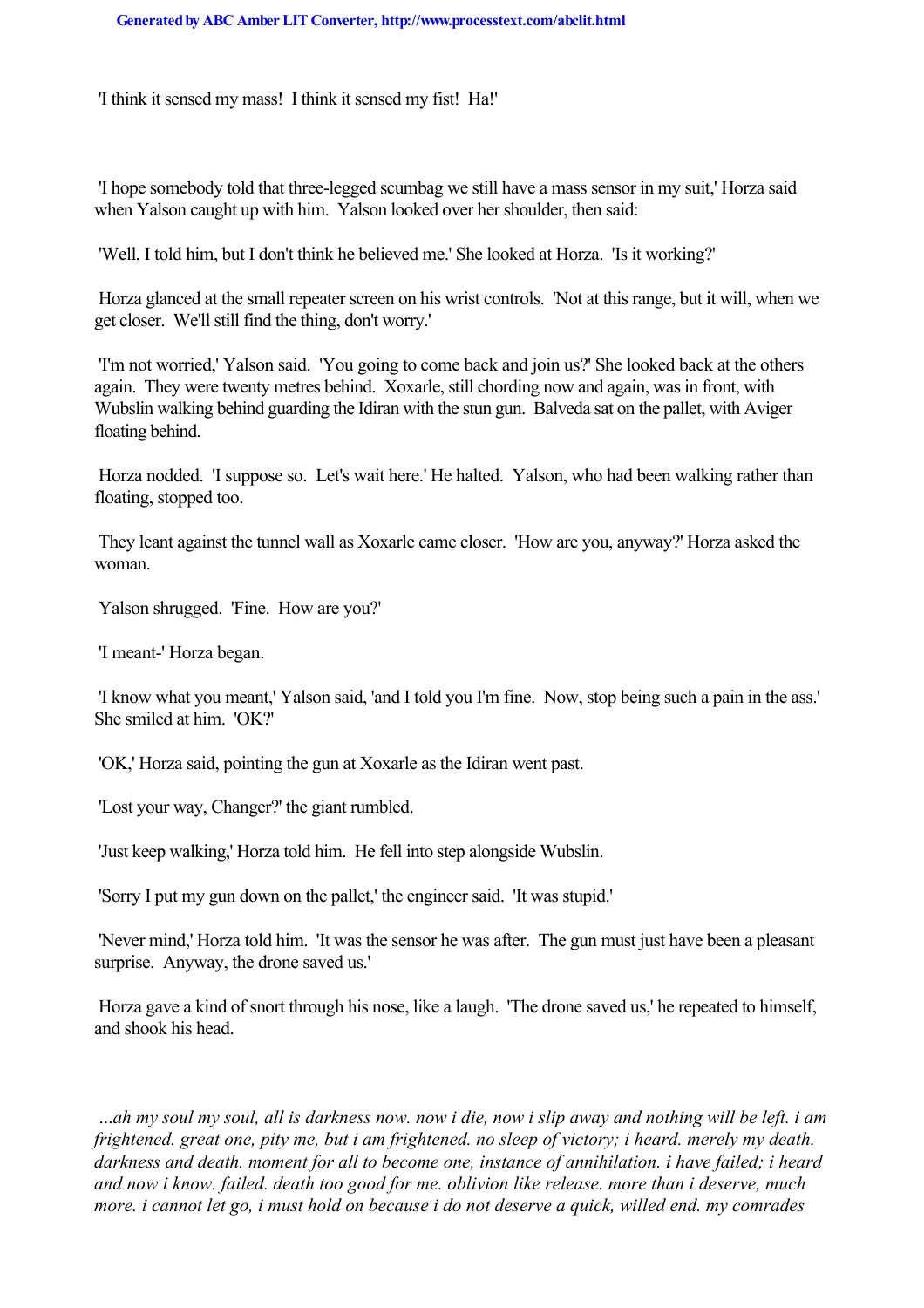*wait, but they do not know how much i have failed. i am not worthy to join them. my clan must weep.*

ah this pain... darkness and pain...

They came to the station.

 The Command System train towered over the platform, its dark length glistening in the lights of the small band of people entering the station.

 'Well, here we are at last,' Unaha-Closp said. It stopped and let Balveda slide off the pallet, then put the slab with its supplies and material down on the dusty floor.

Horza ordered the Idiran to stand against the nearest access gantry, and tied him against it.

 'Well,' Xoxarle said as Horza strapped him to the metal, 'what of your Mind, little one?' He looked down like a reproachful adult at the human wrapping the wire round his body. 'Where is it? I don't see it.'

'Patience, Section Leader,' Horza said.

He secured the wire and tested it, then stepped back. 'Comfortable?' he asked.

 'My guts ache, my chin is broken and my hand has pieces of your mass sensor embedded in it,' Xoxarle said. 'Also my mouth is a little sore inside, where I bit it earlier, to produce all that convincing blood. Otherwise I am well, thank you, ally.' Xoxarle bowed his head as much as he was able.

 'Don't go away, now.' Horza smiled thinly. He left Yalson to guard Xoxarle and Balveda while he and Wubslin went to the power-switching room.

'I'm hungry,' Aviger said. He sat on the pallet and opened a ration bar.

 Inside the switching room, Horza studied the meters, switches and levers for a few moments, then started to adjust the controls.

 'I, uh...' Wubslin began, scratching his brow through the open visor of his helmet, 'I was wondering... about the mass sensor in your suit... Is it working?'

 Lights came on in one control group, a bank of twenty dials glowing faintly. Horza studied the dials and then said, 'No. I already checked. It's getting a low reading from the train, but nothing else. It's been that way since about two kilometres back up the tunnel. Either the Mind's gone since the ship sensor was smashed, or this one in my suit isn't working properly.'

'Oh shit,' Wubslin sighed.

 'What the hell,' Horza said, flicking some switches and watching more meters light up. 'Let's get the power on. Maybe we'll think of something.'

'Yes.' Wubslin nodded. He glanced back out through the open doors of the room, as if to see whether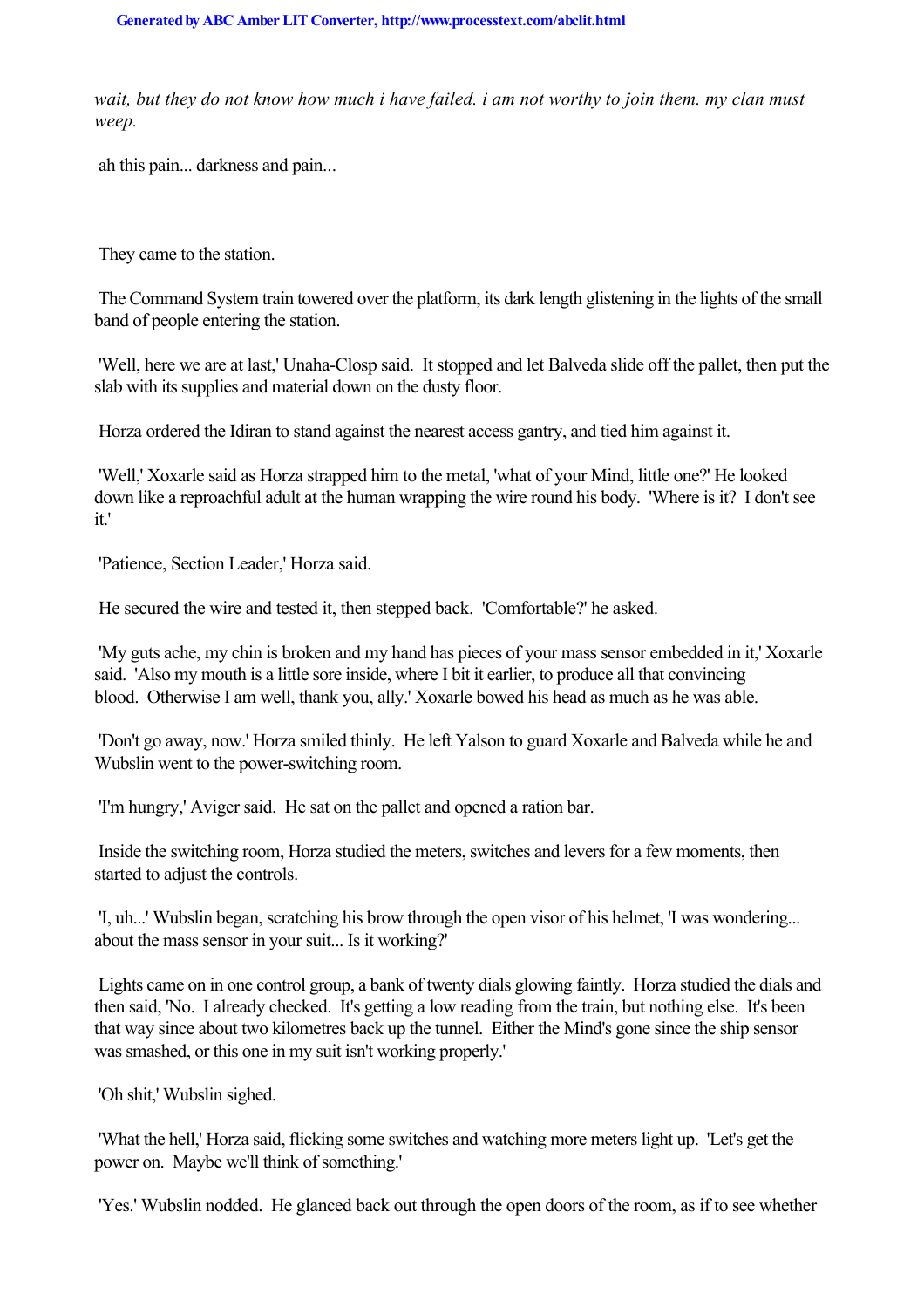the lights were coming on yet. All he saw was the dark shape of Yalson's back, out on the dim platform. A section of shadowy train, three storeys high, showed beyond.

 Horza went to another wall and repositioned some levers. He tapped a couple of dials, peered into a bright screen, then rubbed his hands together and put his thumb over a button on the central console. 'Well, this is it,' he said.

He brought his thumb down on the button.

'Yes!'

'Hey-hey!'

'We did it!'

'About time, too, if you ask me.'

'Hmm, little one, so that's how it's done...'

'... Shit! If I'd known it was this colour I wouldn't have started it...'

 Horza heard the others. He took a deep breath and turned to look at Wubslin. The stocky engineer stood, blinking slightly, in the bright lights of the power control room. He smiled. 'Great,' he said. He looked round the room, still nodding. 'Great. At last.'

'Well done, Horza,' Yalson said.

 Horza could hear other switches, bigger ones, automatics linked to the master switch he had closed, moving in the space beneath his feet. Humming noises filled the room, and the smell of burning dust rose like the warm scent of an awakening animal all around him. Light flooded in from the station outside. Horza and Wubslin checked a few meters and monitors, then went outside.

 The station was bright. It sparkled; the grey-black walls reflected the strip lights and glow panels which covered the roof. The Command System train, now seen properly for the first time, filled the station from end to end: a shining metal monster, like a vast android version of a segmented insect.

 Yalson took off her helmet, ran her fingers through her short-cropped hair and looked up and around, squinting in the bright yellow-white light falling from the station roof high above.

 'Now, then,' Unaha-Closp said, floating over towards Horza. The machine's casing glittered in the harsh new light. 'Where exactly is this device we're looking for?' It came close to Horza's face. 'Does your suit sensor register it? Is it here? Have we found it?'

 Horza pushed the machine away with one hand. 'Give me time, drone. We only just got here. I got the power on, didn't I?' He walked past it, followed by Yalson, still looking about her, and Wubslin, also staring, though mostly at the gleaming train. Lights shone inside it. The station filled with the hum of idling motors, the hiss of air circulators and fans. Unaha-Closp floated round to face Horza, reversing through the air while keeping level with the man's face.

 'What do you mean? Surely all you have to do is look at the screen; can you see the Mind on there or not?' The drone came closer, dipping down to look at the controls and the small screen on Horza's suit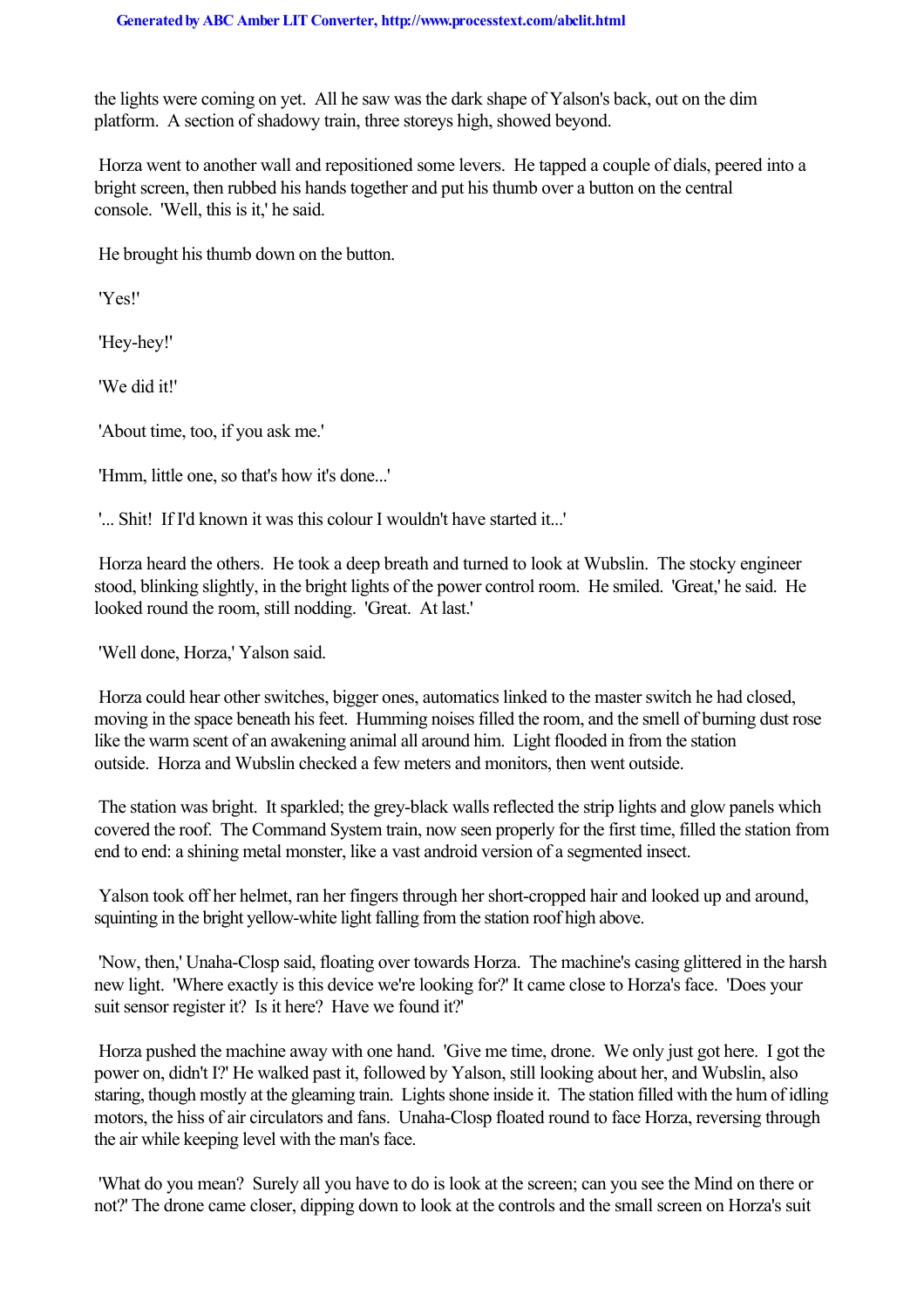cuff. He swatted it away.

'I'm getting some interference from the reactor.' Horza glanced at Wubslin. 'We'll cope with it.'

 'Take a look round the repair area, check the place out,' Yalson said to the machine. 'Make yourself useful.'

 'It isn't working, is it?' Unaha-Closp said. It kept pace with Horza, still facing him and backing through the air in front of him. 'That three-legged lunatic smashed the mass sensor on the pallet, and now we're blind; we're back to square one, aren't we?'

 'No,' Horza said impatiently, 'we are not. We'll repair it. Now, how about doing something useful for a change?'

 'For a change?' Unaha-Closp said with what sounded like feeling. 'For a*change* ? You're forgetting who it was saved all your skins back in the tunnels when our cute little Idiran liaison officer over there started running amuck.'

 'All*right* , drone,' Horza said through clenched teeth. 'I've said thank you. Now, why don't you take a look around the station, just in case there's anything to be seen.'

 'Like Minds you can't spot on wasted suit mass sensors, for example? And what are you lot going to be doing while I'm doing that?'

'Resting,' Horza said. 'And thinking.' He stopped at Xoxarle and inspected the Idiran's bonds.

'Oh, great,' Unaha-Closp sneered. 'And a lot of good all your thinking has done-'

'For fuck's sake, Unaha-Closp,' Yalson said, sighing heavily, 'either go or stay, but shut up.'

 'I see! Right!' Unaha-Closp drew away from them and rose in the air. 'I'll just go and lose myself, then! I should have-'

 It was floating away as it spoke. Horza shouted over the drone's voice, 'Before you go, can you hear any alarms?'

 'What?' Unaha-Closp came to a halt. Wubslin put a pained, studious expression on his face and looked around the station's bright walls, as though making an effort to hear above the frequencies his ears could sense.

 Unaha-Closp was silent for a moment, then said, 'No. No alarms. I'm going now. I'll check out the other train. When I think you might be in a more amenable mood I'll come back.' It turned and sped off.

'Dorolow could have heard the alarms,' Aviger muttered, but nobody heard.

Wubslin looked up at the train, gleaming in the station lights, and like it, seemed to glow from within.

 ...*what is this? is it light? do i imagine it? am i dying? is this what happens? am i dying now, so soon? i thought i had a while left and i don't deserve* ...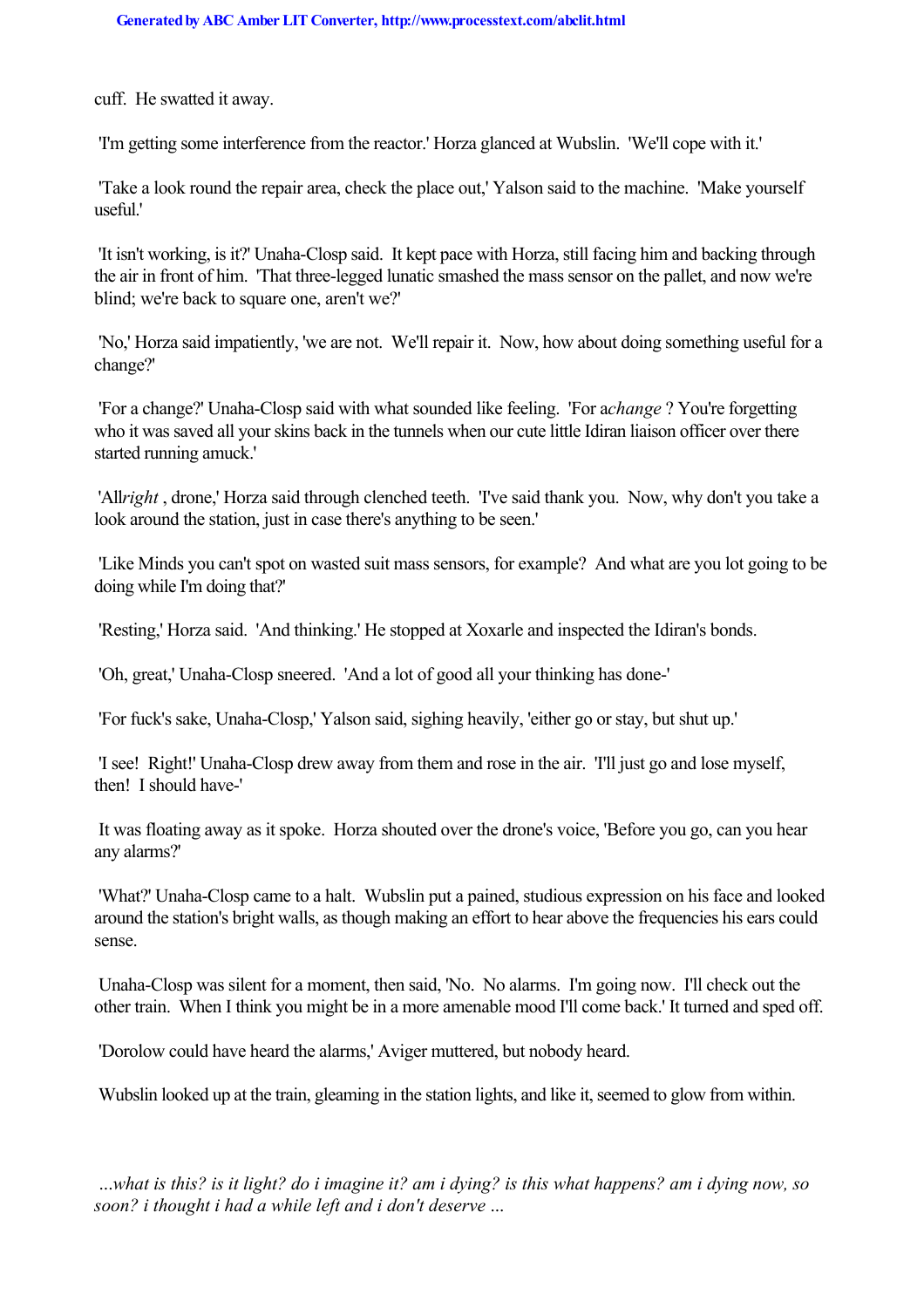light! it is light!

I can see again!

 Welded to the cold metal by his own dry blood, his body cracked and twisted, mutilated and dying, he opened his one good eye as far as he could. Mucus had dried on it, and he had to blink, trying to clear it.

His body was a dark and alien land of pain, a continent of torment.

 ... One eye left. One arm. A leg missing, just lopped off. One numb and paralysed, another broken (he tested to make sure, trying to move that limb; a pain like fire flashed through him, like a lightning flash over the shadowed country that was his body and his pain),*and my face... my face* ...

 He felt like a smashed insect, abandoned by some children after an afternoon's cruel play. They had thought he was dead, but he was not built the way they were. A few holes were nothing; an amputated limb... well, his blood did not gush like theirs when a leg or arm was removed (he remembered a recording of a human dissection), and for the warrior there was no shock; not like their poor soft, flesh-flabby systems. He had been shot in the face, but the beam or bullet had not penetrated through the internal keratin brain cover, or severed his nerves. Similarly, his eyes had been smashed, but the other side of his face was intact, and he could still see.

It was so bright. His sight cleared and he looked, without moving, at the station roof.

 He could feel himself dying slowly; an internal knowledge which, again, they might not have had. He could feel the slow leak of his blood inside his body, sense the pressure build-up in his torso, and the faint oozing through cracks in his keratin. The remains of the suit would help him but not save him. He could feel his internal organs slowly shutting down: too many holes from one system to another. His stomach would never digest his last meal, and his anterior lung-sack, which normally held a reserve of hyperoxygenated blood for use when his body needed its last reserves of strength, was emptying, its precious fuel being squandered in the losing battle his body fought against the falling pressure of his blood.

Dying... I am dying. ... What difference whether it is in darkness or in light?

 Great One, fallen comrades, children and mate... can you see me any better in this deeply buried, alien glare?

My name is Quayanorl, Great One, and-

 The idea was brighter than the pain when he'd tried to move his shattered leg, brighter than the station's silent, staring glow.

They had said they were going to station seven.

 It was the last thing he remembered, apart from the sight of one of them floating through the air towards him. That one must have shot him in the face; he couldn't remember it happening, but it made sense... Sent to make sure he was dead. But he was alive, and he had just had an idea. It was a long shot, even if he could get it to work, even if he could shift himself, even if it all worked... a long shot, in every sense... But it would be doing something; it would be a suitable end for a warrior, whatever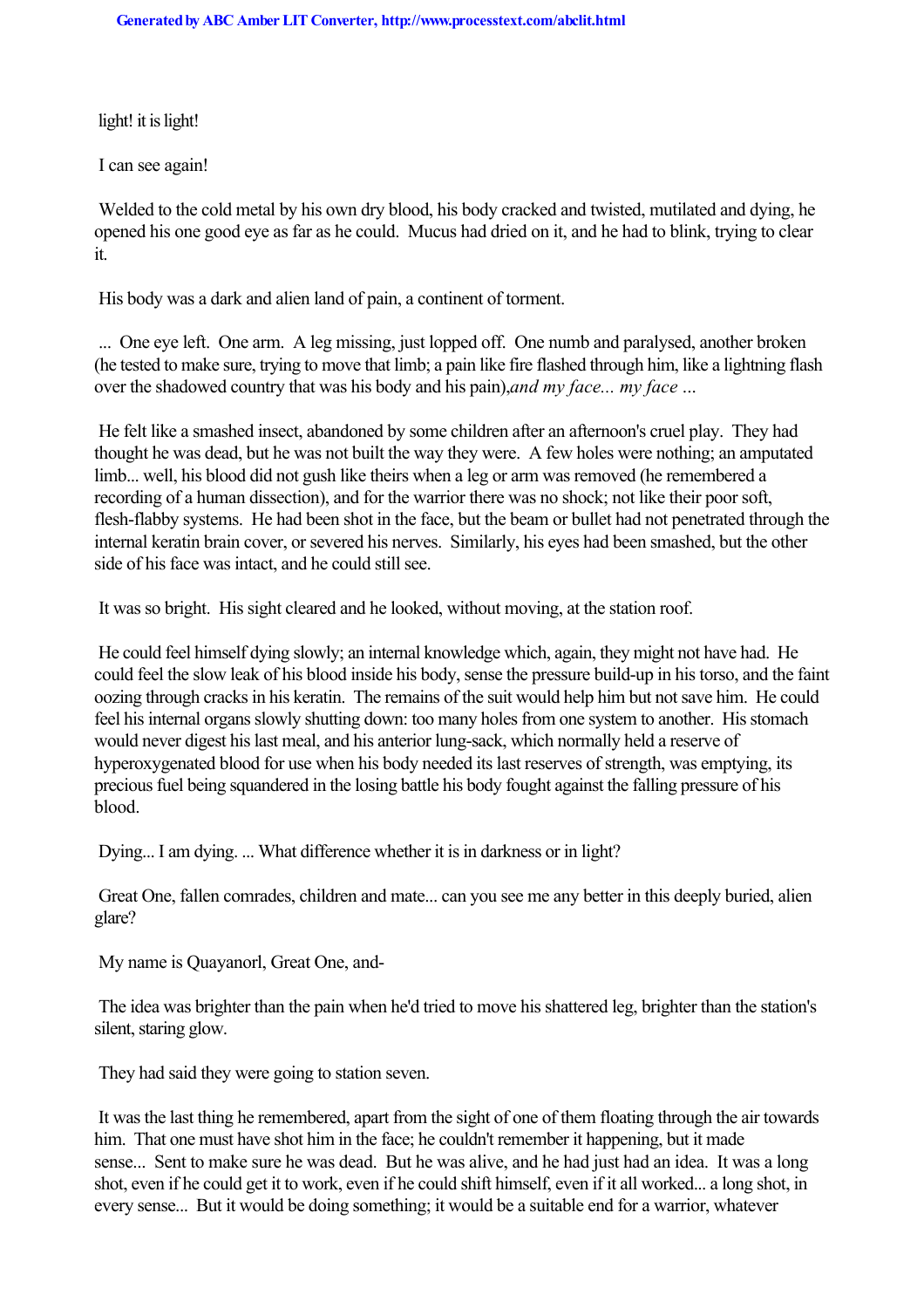happened. The pain would be worth it.

 He moved quickly, before he could change his mind, knowing that there might be little time (if he wasn't already too late...). The pain seared through him like a sword.

From his broken, bloody mouth, a shout came.

 Nobody heard. His shout echoed in the bright station. Then there was silence. His body throbbed with the aftershock of pain, but he could feel that he was free; the blood-weld was broken. He could move; in the light he could move.

Xoxarle, if you are still alive, I may soon have a little surprise for our friends...

'Drone?'

'What?'

 'Horza wants to know what you're doing.' Yalson spoke into her helmet communicator, looking at the Changer.

 'I'm searching this train; the one in the repair section. I*would* have said if I'd found anything, you know. Have you got that suit sensor working yet?'

 Horza made a face at the helmet Yalson held on her knees; he reached over and switched off the communicator.

'It's right, though, isn't it?' Aviger said, sitting on the pallet. 'That one in your suit isn't working, is it?'

 'There's some interference from the train's reactor,' Horza told the old man. 'That's all. We can deal with it.' Aviger didn't look convinced.

 Horza opened a drink canister. He felt tired, drained. There was a sense of anti-climax now, having got the power on but not found the Mind. He cursed the broken mass sensor, and Xoxarle, and the Mind. He didn't know where the damn thing was, but he'd find it. Right now, though, he just wanted to sit and relax. He needed to give his thoughts time to collect. He rubbed his head where it had been bruised in the fire-fight in station six; it hurt, distantly, naggingly, inside. Nothing serious, but it would have been distracting if he hadn't been able to shut the pain off.

 'Don't you think we should search this train now?' Wubslin said, gazing up hungrily at the shining curved bulk of it in front of them.

 Horza smiled at the engineer's rapt expression. 'Yes, why not?' he said. 'On you go; take a look.' He nodded at the grinning Wubslin, who swallowed a last mouthful of food and grabbed his helmet.

 'Right. Yeah. Might as well start now,' he said, and walked off quickly, past the motionless figure of Xoxarle, up the access ramp and into the train.

 Balveda was standing with her back against the wall, her hands in her pockets. She smiled at Wubslin's retreating back as he disappeared into the train's interior.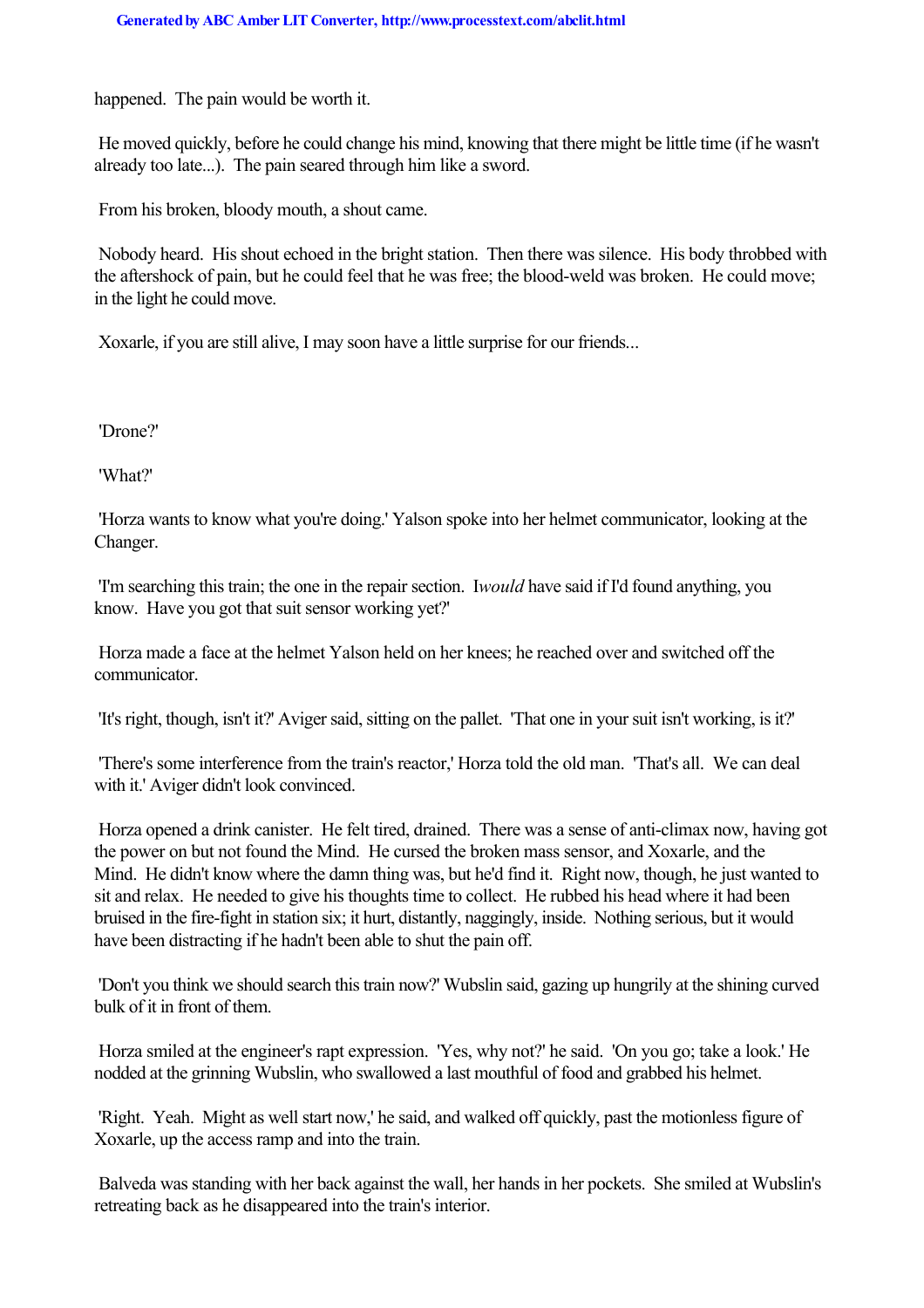'Are you going to let him drive that thing, Horza?' she asked.

 'Somebody may have to,' Horza said. 'We'll need some sort of transport to take us round if we're going to look for the Mind.'

'What fun,' Balveda said. 'We could all just go riding round in circles for ever and ever.'

 'Not me,' Aviger said, turning from Horza to look at the Culture agent. 'I'm going back to the*CAT.* I'm not going round looking for this damn computer.'

 'Good idea,' Yalson said, looking at the old man. 'We could make you a sort of prisoner detail; send you back with Xoxarle; just the two of you.'

'I'll go alone,' Aviger said in a low voice, avoiding Yalson's gaze. 'I'm not afraid.'

 Xoxarle listened to them talk. Such squeaky, scratchy voices. He tested his bonds again. The wire had cut a couple of millimetres into his keratin, on his shoulders, thighs and wrists. It hurt a little, but it would be worthwhile, maybe. He was quietly cutting himself on the wire, rubbing with all the force he could muster against the places where the wire held him tightest; chafing the nail-like cover of his body deliberately. He had taken a deep breath and flexed all the muscles he could when he was tied up, and that had given him just enough room to move, but he would need a little more if he was to have any chance of working his way loose.

 He had no plan, no time scale; he had no idea when he might have an opportunity, but what else could he do? Stand there like a stuffed dummy, like a good boy? While these squirming, soft-bodied worms scratched their pulpy skin and tried to work out where the Mind was? A warrior could do no such thing; he had come too far, seen too many die...

 'Hey!' Wubslin opened a small window on the top storey of the train and leaned out, shouting to the others. 'These elevators work! I just came up in one! Everything works!'

'Yeah!' Yalson waved. 'Great, Wubslin.'

 The engineer ducked back inside. He moved through the train, testing and touching, inspecting controls and machinery.

'Quite impressive, though, isn't it?' Balveda said to the others. 'For its time.'

 Horza nodded, gazing slowly from one end of the train to the other. He finished the drink in the container and put it down on the pallet as he stood up. 'Yes, it is. But much good it did them.'

Quayanorl dragged himself up the ramp.

A pall of smoke hung in the station air, hardly shifting in the slow circulation of air. Fans were working in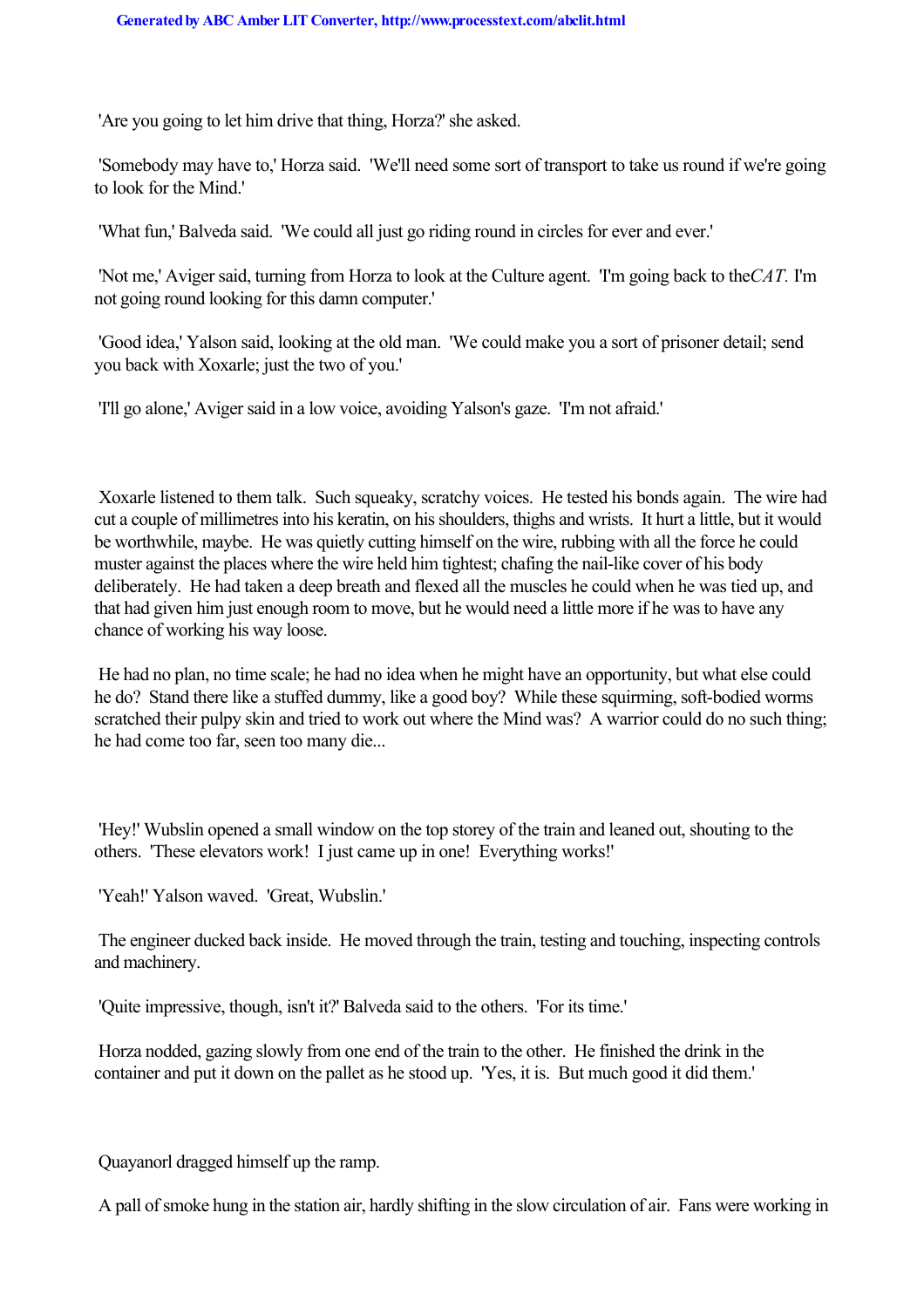the train, though, and what movement there was in the grey-blue cloud came mostly from the places where open doors and windows blew the acrid mist out from the carriages, replacing it with air scrubbed by the train's conditioning and filter system.

 He dragged himself through wreckage - bits and pieces of wall and train, even scraps and shards from his own suit. It was very hard and slow, and he was already afraid he would die before he even got to the train.

His legs were useless. He would probably be doing better if the other two had been blown off as well.

He crawled with his one good arm, grasping the edge of the ramp and pulling with all his might.

 The effort was agonisingly painful. Every time he pulled he thought it would grow less, but it didn't; it was as though for each of the too long seconds he hauled at that ramp edge, and his broken, bleeding body scraped further up the littered surface, his blood vessels ran with acid. He shook his head and mumbled to himself. He felt blood run from the cracks in his body, which had healed while he lay still and now were being ripped open again. He felt tears run from his one good eye; he sensed the slow weep of healing fluid welling where his other eye had been torn from his face.

 The door ahead of him shone through the bright mist, a faint air current coming from it making curls in the smoke. His feet scraped behind him, and his suit chest ploughed a small bow wave of wreckage from the surface of the ramp as he moved. He gripped the ramp's edge again and pulled.

 He tried not to call out, not because he thought there was anyone to hear and be warned, but because all his life, from when he had first got to his feet by himself, he had been taught to suffer in silence. He did try; he could remember his nest-Querl and his mother-parent teaching him not to cry out, and it was shaming to disobey them, but sometimes it got too much. Sometimes the pain squeezed the noise from him.

 On the station roof, some of the lights were out, hit by stray shots. He could see the holes and punctures in the train's shining hull, and he had no idea what damage might have been done to it, but he couldn't stop now. He had to go on.

 He could hear the train. He could listen to it like a hunter listening to a wild animal. The train was alive; injured - some of its whirring motors sounded damaged - but it was alive.*He* was dying, but he would do his best to capture the beast.

 'What do you think?' Horza asked Wubslin. He had tracked the engineer down under one of the Command System train carriages, hanging upside down looking at the wheel motors. Horza had asked Wubslin to take a look at the small device on his suit chest which was the main body of the mass sensor.

 'I don't know,' Wubslin said, shaking his head. He had his helmet on and visor down, using the screen to magnify the view of the sensor. 'It's so small. I'd need to take it back to the*CAT* to have a proper look at it. I didn't bring all my tools with me.' He made a tutting noise. 'It*looks* all right; I can't see any obvious damage. Maybe the reactors are putting it off.'

 'Damn. We'll have to search, then,' Horza said. He let Wubslin close the small inspection panel on the suit front.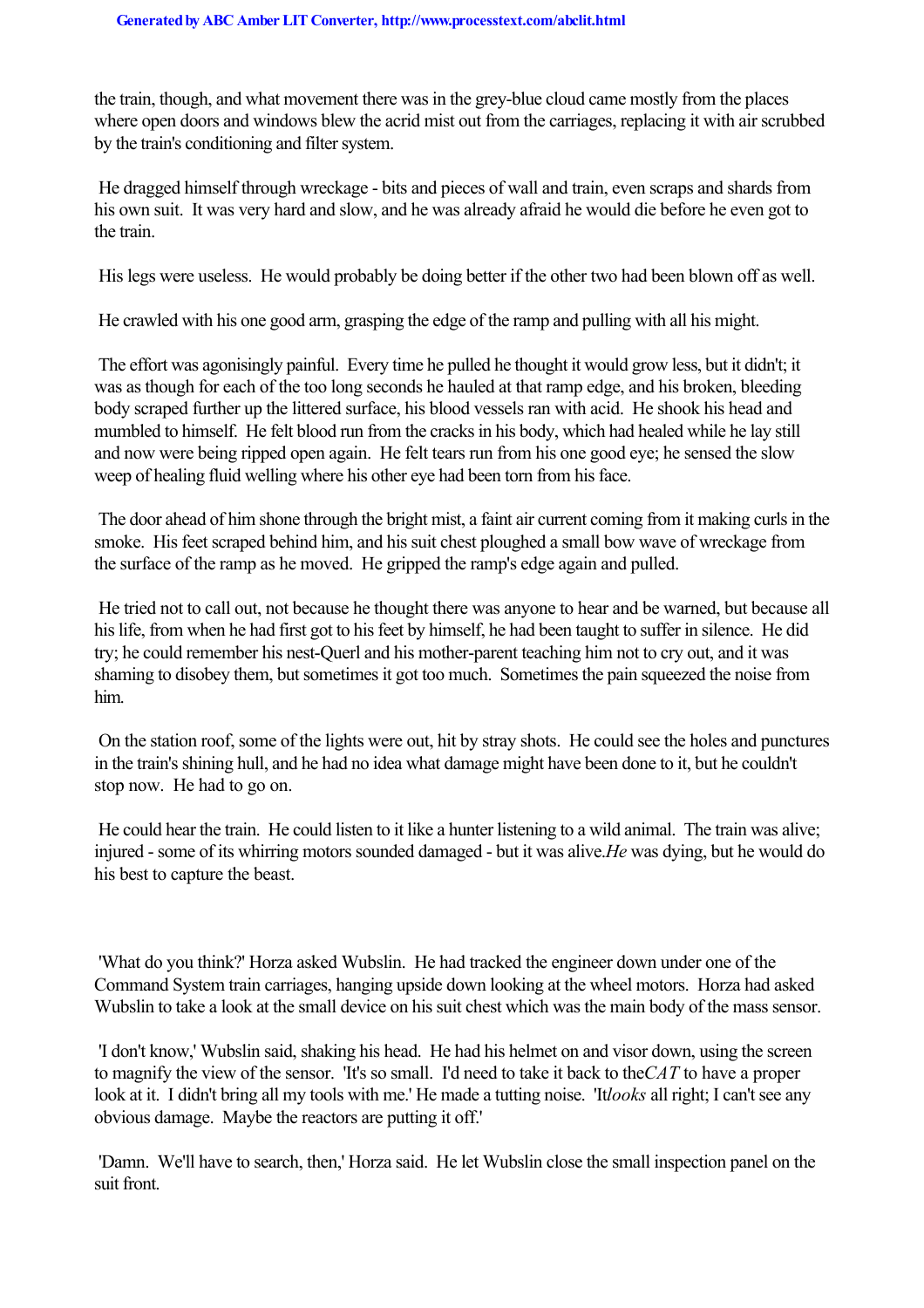The engineer leant back and shoved his visor up. 'Only trouble is,' he said glumly, 'if the reactors are interfering, there isn't much point in taking the train to look for the Mind. We'll have to use the transit tube.'

 'We'll search the station first,' Horza said. He stood up. Through the window, across the station platform, he could see Yalson standing watching Balveda as the Culture woman paced slowly up and down the smooth rock floor. Aviger still sat on the pallet. Xoxarle stood strapped to the girders of the access ways.

'OK if I go up to the control deck?' Wubslin said. Horza looked into the engineer's broad, open face.

'Yeah, why not? Don't try to get it to move just yet, though.'

'OK,' Wubslin said, looking happy.

'Changer?' said Xoxarle, as Horza walked down the access ramp. 'What?'

'These wires: they are too tight. They are cutting into me.'

Horza looked carefully at the wires round the Idiran's arms. 'Too bad,' he said.

 'They cut into my shoulders, my legs and my wrists. If the pressure goes on they will cut through to my blood vessels; I should hate to die in such an inelegant manner. By all means blow my head off, but this slow slicing is undignified. I only tell you because I am starting to believe you do intend to take me back to the fleet.'

 Horza went behind the Idiran to look at where the wires crossed over Xoxarle's wrists. He was telling the truth; the wires had cut into him like fence wire into tree bark. The Changer frowned. 'I've never seen that happen,' he said to the motionless rear of the Idiran's head. 'What are you up to? Your skin's harder than that.'

 'I am up to nothing, human,' Xoxarle said wearily, sighing heavily. 'My body is injured; it tries to rebuild itself. Of necessity it becomes more pliable, less hardy, as it tries to rebuild the damaged parts. Oh, if you don't believe me, never mind. But don't forget that I did warn you.'

 'I'll think about it,' Horza said. 'If it gets too bad, shout out.' He stepped out through the girders back onto the station floor, and walked towards the others.

 '*I*shall have to think about*that* ,' Xoxarle said quietly. 'Warriors are not given to "shouting out" because they are in pain.'

'So,' Yalson said to the Changer, 'is Wubslin happy?'

'Worried he won't get to drive the train,' Horza told her. 'What's the drone doing?'

'Taking its time looking through the other train.'

 'Well, we'll leave it there,' Horza said. 'You and I can search the station. Aviger?' He looked at the old man, who was using a small piece of plastic to prise bits of food from between his teeth.

'What?' Aviger said, looking up suspiciously at the Changer. 'Watch the Idiran. We're going to take a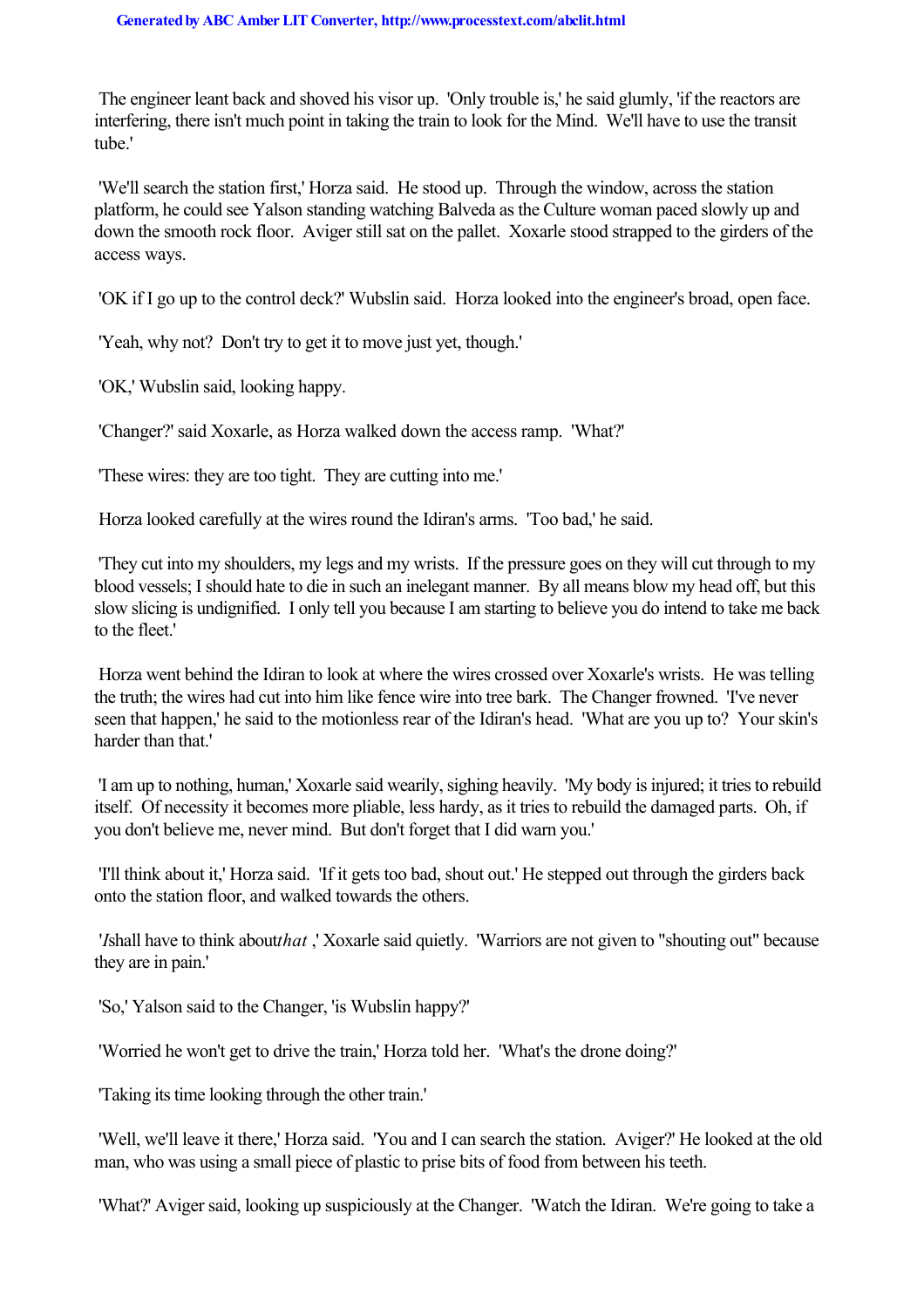look around the station.' Aviger shrugged. 'All right. I suppose so. Not too many places I can go for the moment.' He inspected the end of the piece of plastic.

 He reached out, took hold of the end of the ramp, and pulled. He moved forward on a wave of pain. He gripped the edge of the train door, and hauled again. He slid and scraped from the ramp and onto the interior floor of the train itself.

When he was fully inside, he rested.

Blood made a steady roar inside his head.

 His hand was becoming tired now and sore. It was not the aching, grinding pain from his wounds, but it worried him more. He was afraid that his hand would soon seize up, that it would grow too weak to grip, and he would be unable to haul himself along.

 At least now the way was level. He had a carriage and a half to drag himself, but there was no slope. He tried to look back, behind and down to the place he had lain, but could manage only a brief glimpse before he had to let his head fall back. There was a scraped and bloody trail on the ramp, as though a broom laced with purple paint had been dragged through the dust and debris of the metal surface.

 There was no point in looking back. His only way was forward; he had only a little while left. In a half hour or less he would be dead. He would have had longer just lying on the ramp, but moving had shortened his life, quickened the sapping forces steadily draining him of strength and vitality.

He hauled himself towards the longitudinal corridor.

His two useless, shattered legs slithered after him, on a thin slick of blood.

## 'Changer!'

 Horza frowned. He and Yalson were setting out to look over the station. The Idiran called Horza when he was only a few steps away from the pallet where Aviger now sat, looking fed up and pointing his gun in roughly the same direction as Balveda while the Culture agent continued pacing up and down.

'Yes, Xoxarle?' Horza said.

 'These wires. They will slice me up soon. I only mention it because you have so studiously avoided destroying me so far; it would be a pity to die accidentally, due to an oversight. Please - go on your way if you cannot be bothered.'

'You want the wires loosened?'

 'The merest fraction. They have no give in them, you see, and it would be nice to breathe without dissecting myself.'

'If you try anything this time,' Horza told the Idiran, coming close to him, gun pointed at his face, 'I'll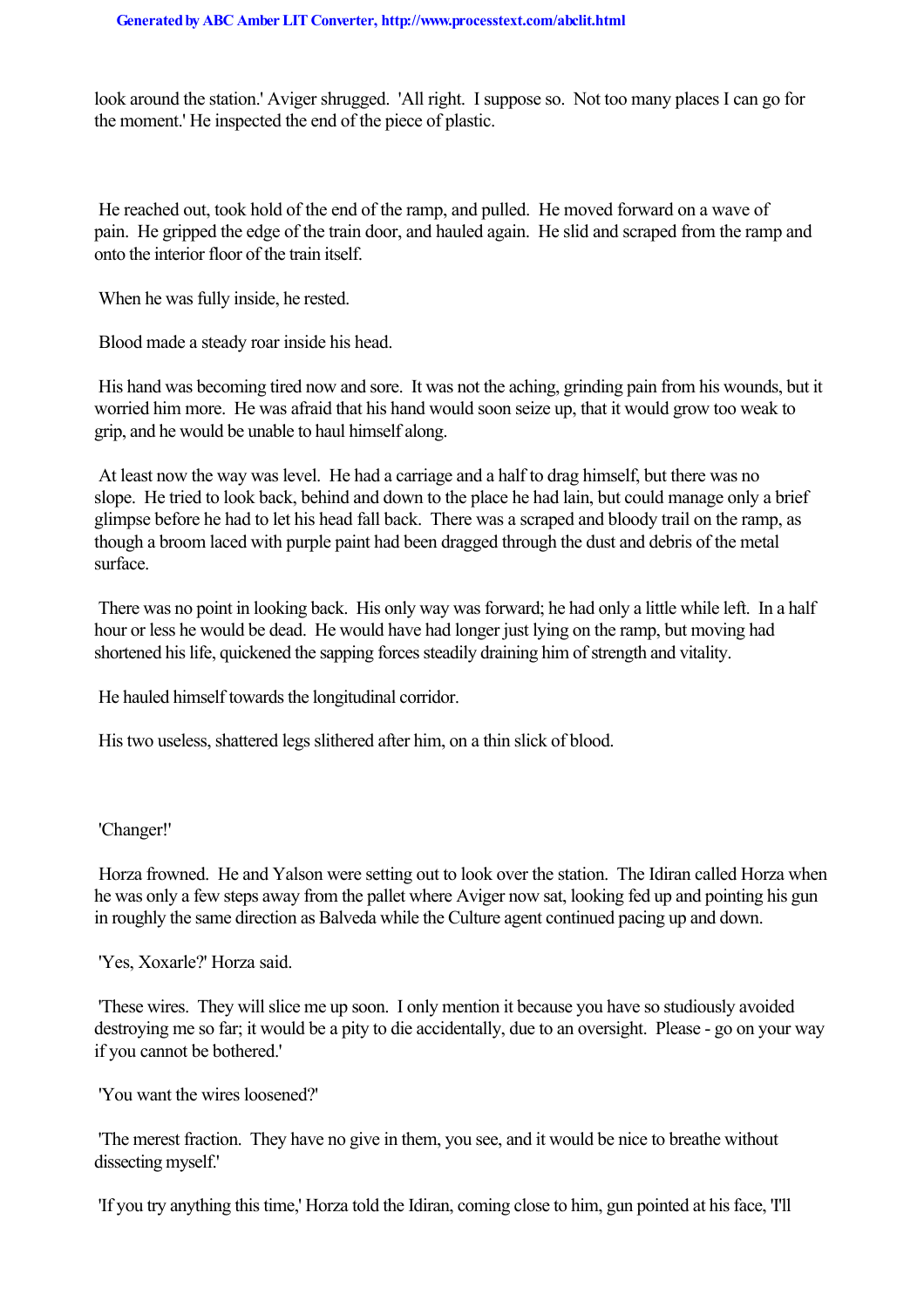blow both your arms and all three legs off and slide you home on the pallet.'

 'Your threatened cruelty has convinced me, human. You obviously know the shame we attach to prosthetics, even if they are the result of battle wounds. I shall behave. Just loosen the wires a little, like a good ally.'

 Horza loosened the wires slightly where they were cutting into Xoxarle's body. The section leader flexed and made a loud sighing sound with his mouth.

 'Much better, little one. Much better. Now I shall live to face whatever retribution you may imagine is mine.'

'Depend on it,' Horza said. 'If he*breathes* belligerently,' he told Aviger, 'shoot his legs off.'

'Oh yes, sir,' Aviger said, saluting.

 'Hoping to trip over the Mind, Horza?' Balveda asked him. She had stopped pacing and stood facing him and Yalson, her hands in her pockets.

'One never knows, Balveda,' Horza said.

'Tomb robber,' Balveda said through a lazy smile.

 Horza turned to Yalson. 'Tell Wubslin we're leaving. Ask him to keep an eye on the platform; make sure Aviger doesn't fall asleep.'

Yalson raised Wubslin on the communicator.

 'You'd better come with us,' Horza told Balveda. 'I don't like leaving you here with all this equipment switched on<sup>'</sup>

'Oh, Horza,' Balveda smiled, 'don't you trust me?'

 'Just walk in front and shut up,' Horza said in a tired voice, and pointed to indicate the direction he wanted to go in. Balveda shrugged and started walking.

'Does she have to come?' Yalson said as she fell into step beside Horza.

'We could always lock her up,' Horza said. He looked at Yalson, who shrugged.

'Oh, what the hell,' she said.

 Unaha-Closp floated through the train. Outside, it could see the repair and maintenance cavern, all its machinery - lathes and forges, welding rigs, articulated arms, spare units, huge hanging cradles, a single suspended gantry like a narrow bridge - glinting in the bright overhead lights.

 The train was interesting enough; the old technology provided things to look at and bits and pieces to touch and investigate, but Unaha-Closp was mostly just glad to be by itself for a while. It had found the company of the humans wearing after a few days, and the Changer's attitude distressed it most of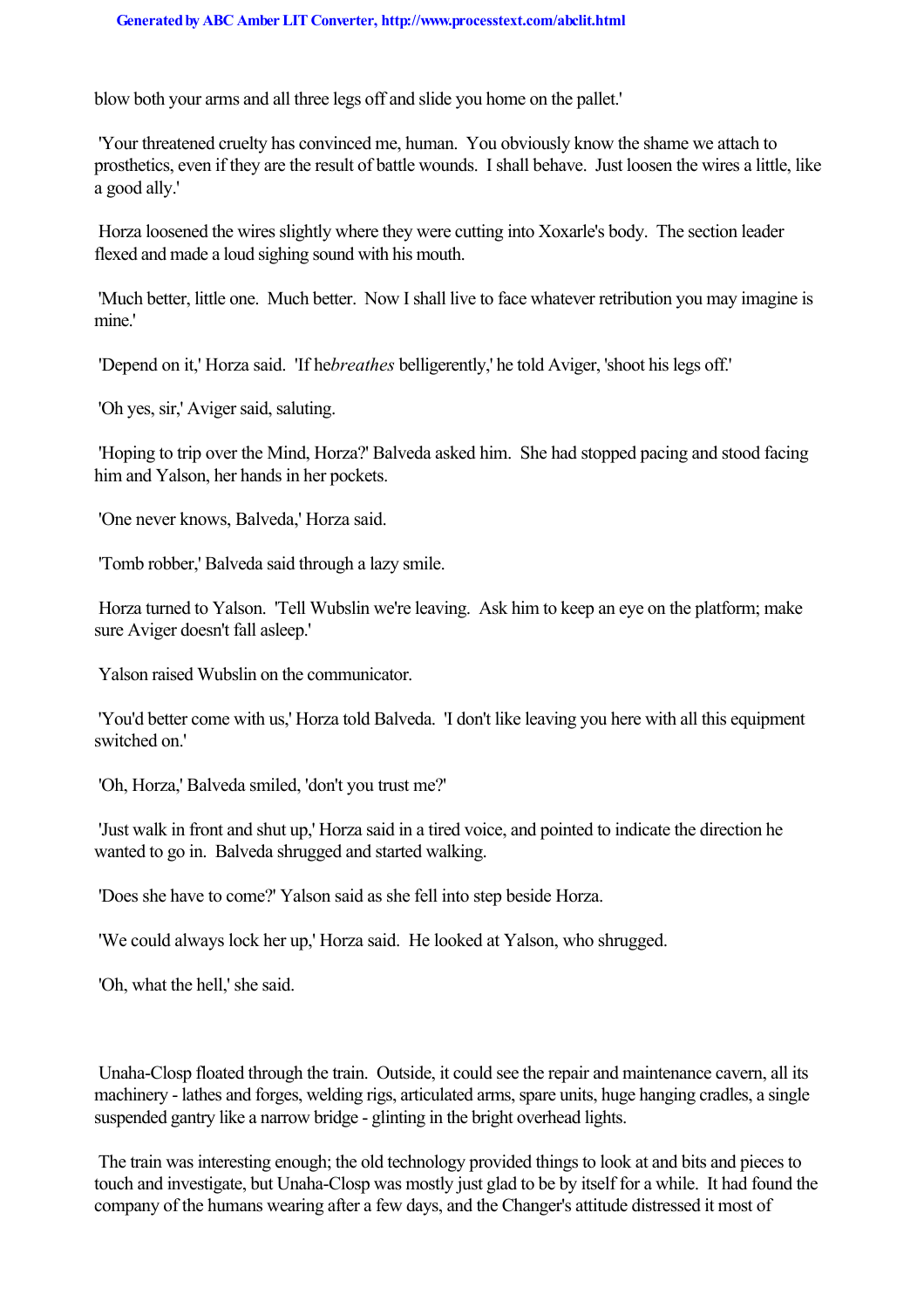all. The man was a speciesist!*Me, just a machine* , thought Unaha-Closp,*how dare he* !

 It had felt good when it had been able to react first in the tunnels, perhaps saving some of the others perhaps even saving that ungrateful Changer - by knocking Xoxarle out. Much as it disliked admitting it, the drone had felt proud when Horza had thanked it. But it hadn't really altered the man's view; he would probably forget what had happened, or try to tell himself it was just a momentary aberration by a confused machine: a freak. Only Unaha-Closp knew what it felt, only it knew why it had risked injury to protect the humans. Or it*should* know, it told itself ruefully. Maybe it shouldn't have bothered; maybe it should just have let the Idiran shoot them. It just hadn't seemed like the right thing to do at the time.*Mug* , Unaha-Closp told itself.

It drifted through the bright, humming spaces of the train, like a detached part of the mechanism itself.

 Wubslin scratched his head. He had stopped at the reactor car on his way to the control deck. Some of the reactor carriage doors wouldn't open. They had to be on some sort of security lock, probably controlled from the bridge, or flight deck, or footplate, or whatever they called the bit at the nose the train was controlled from. He looked out of a window, remembering what Horza had ordered.

 Aviger sat on the pallet, his gun pointing at the Idiran, who stood stock still against the girders. Wubslin looked away, tested the door through to the reactor area again, then shook his head.

 The hand, the arm, was weakening. Above him, rows of seats faced blank screens. He pulled himself along by the stems of the chairs; he was almost at the corridor which led through to the front car.

 He wasn't sure how he would get through the corridor. What was there to hold onto? No point in worrying about it now. He grabbed at another chair stem, hauled at it.

 From the terrace which looked over the repair area, they could see the front train, the one the drone was in. Poised over the sunken floor of the maintenance area, the glittering length of the train, nestling in the scooped half-tunnel which ran along the far wall, looked like a long thin spaceship, and the dark rock around it like starless space.

 Yalson watched the Culture agent's back, frowning. 'She's too damn docile, Horza,' she said, just loud enough for the man to hear.

'That's fine by me,' Horza said. 'The more docile the better.'

 Yalson shook her head slightly, not taking her eyes off the woman in front. 'No, she's stringing us along. She hasn't cared up till now; she's known she can afford to let things happen. She's got another card she can play and she's just relaxing until she has to use it.'

 'You're imagining things,' Horza told her. 'Your hormones are getting the better of you, developing suspicions and second sight.'

She looked at him, transferring the frown from Balveda to the Changer. Her eyes narrowed.*'What* ?'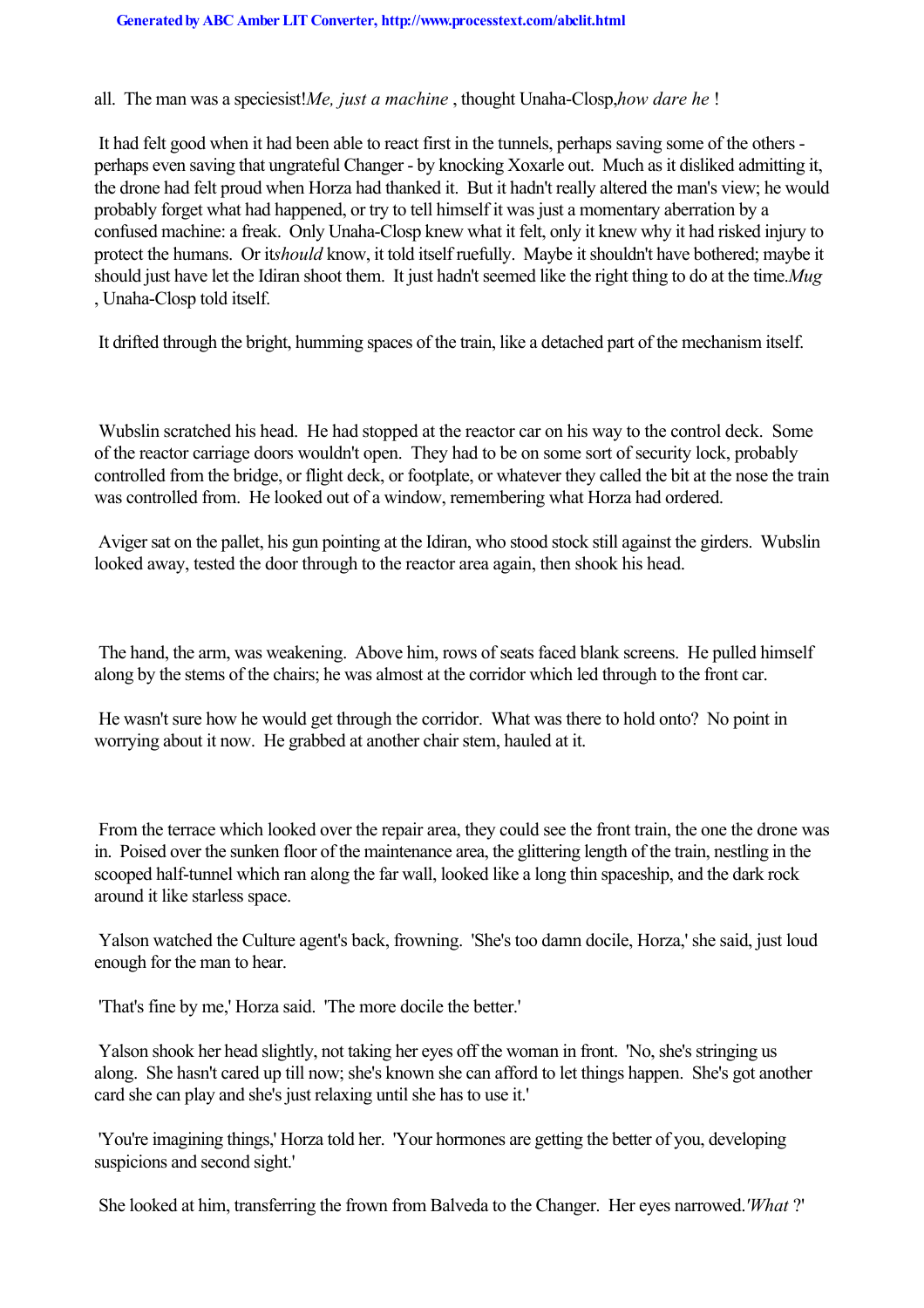Horza held up his free hand. 'A joke.' He smiled.

 Yalson looked unconvinced. 'She's up to something. I can tell,' she said. She nodded to herself. 'I can feel it.'

 Quayanorl dragged himself through the connecting corridor. He pushed open the door to the carriage, crawled slowly across the floor. He was starting to forget why he was doing this. He knew he had to press on, go forward, keep crawling, but he could no longer recall exactly what it was all for. The train was a torture maze, designed to pain him.

 I am dragging myself to my death. Somehow even when I get to the end, where I can crawl no more, I keep going. I remember thinking that earlier, but what was I thinking of? Do I die when I get to the train's control area, and continue my journey on the other side, in death? Is that what I was thinking of?

I am like a tiny child, crawling over the floor. ... Come to me, little fellow, says the train.

We were looking for something, but I can't recall... exactly... what... it...

 They looked through the great cavern, searching, then climbed steps to the gallery giving access to the station's accommodation and storage sections.

 Balveda stood at the edge of the broad terrace which ran round the cavern, midway between floor and roof. Yalson watched the Culture agent while Horza opened the doors to the accommodation section. Balveda looked out over the broad cavern, slender hands resting on the guard rail. The topmost rail was level with Balveda's shoulders; waist level on the people who had built the Command System.

 Near where Balveda stood, a long gantry led out over the cavern, suspended on wires from the roof and leading to the terrace on the other side, where a narrow, brightly lit tunnel led into the rock. Balveda looked down the length of the narrow gantry at the distant tunnel mouth.

 Yalson wondered if the Culture woman was thinking of making a run for it, but knew she wasn't, and wondered then whether perhaps she only wanted Balveda to try, so she could shoot her, just to be rid of her.

 Balveda looked away from the narrow gantry, and Horza swung open the doors to the accommodation section.

Xoxarle flexed his shoulders. The wires moved a little, sliding and bunching.

 The human they had left to guard him looked tired, perhaps even sleepy, but Xoxarle couldn't believe the others would stay away for very long. He couldn't afford to do too much now, in case the Changer came back and noticed how the wires had moved. Anyway, though it was far from being the most interesting way things could fall, there was apparently a good chance that the humans would be unable to find the supposedly sentient computing device they were all looking for. In that case perhaps the best course of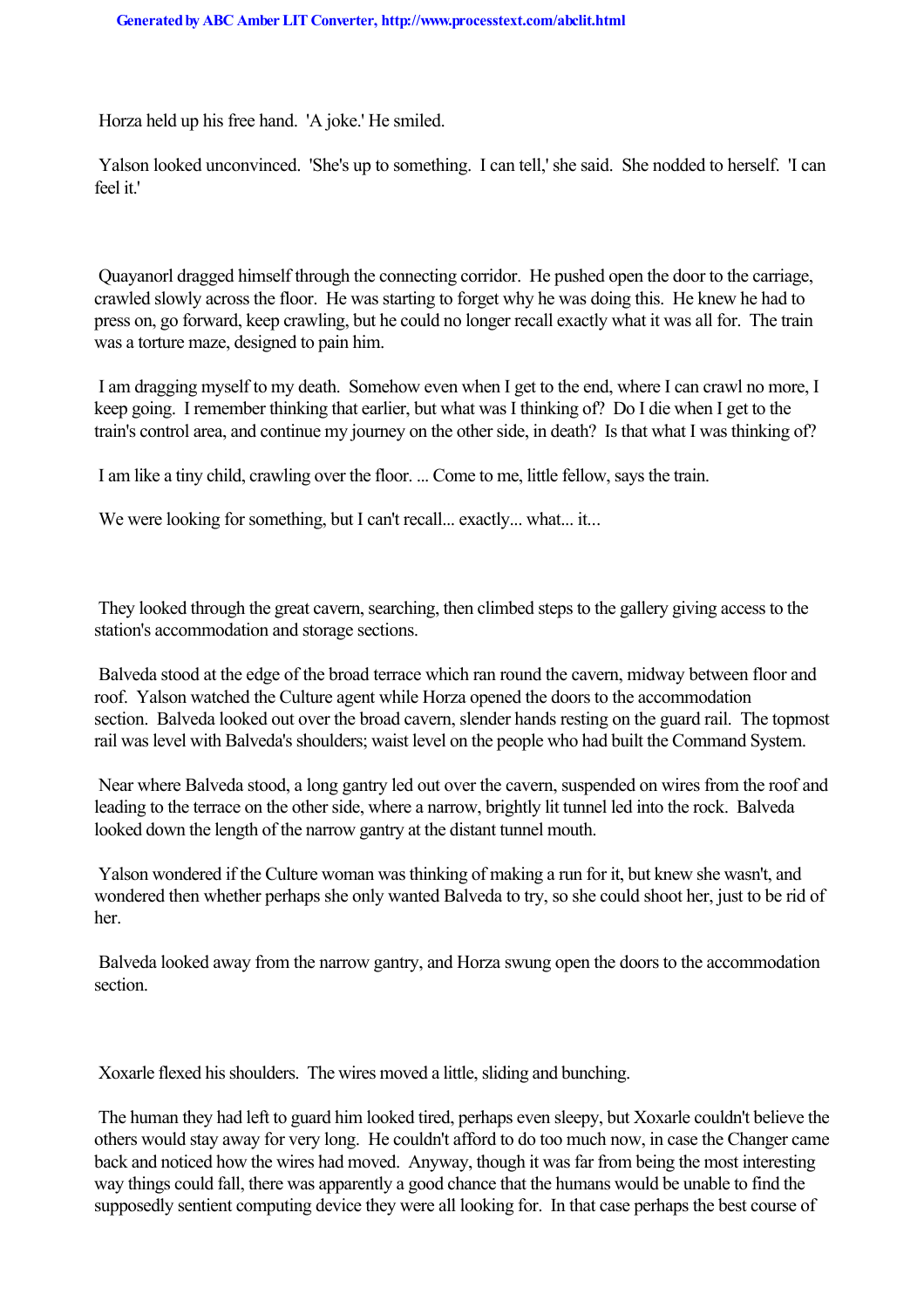action would be no action. He would let the little ones take him back to their ship. Probably the one called Horza intended to ransom him; this had struck Xoxarle as the most likely explanation for being kept alive.

 The fleet might pay for the return of a warrior, though Xoxarle's family were officially barred from doing so, and anyway were not rich. He could not decide whether he wanted to live, and perhaps redeem the shame of being caught and paid for by future exploits, or to do all he could either to escape or to die. Action appealed to him most; it was the warriors' creed. When in doubt, do.

 The old human got up from the pallet and walked around. He came close enough to Xoxarle to be able to inspect the wires, but gave them only a perfunctory glance. Xoxarle looked at the laser gun the human carried. His great hands, tied together behind his back, opened and closed slowly, without him thinking about it.

 Wubslin came to the control deck in the nose of the train. He took his helmet off and put it on the console. He made sure it wasn't touching any controls, just covering a few small unlit panels. He stood in the middle of the deck, looking round with wide, fascinated eyes.

 The train hummed under his feet. Dials and meters, screens and panels indicated the train's readiness. He cast his eyes over the controls, set in front of two huge seats which faced over the front console towards the armoured glass which formed part of the train's steeply sloping nose. The tunnel in front was dark, only a few small lights burning on its side walls.

 Fifty metres in front, a complex assembly of points led the tracks into two tunnels. One route went dead ahead, where Wubslin could see the rear of the train in front; the other tunnel curved, avoiding the repair and maintenance cavern and giving a through route to the next station.

 Wubslin touched the glass, stretching his arm out over the control console to feel the cold, smooth surface. He grinned to himself. Glass: not a viewscreen. He preferred that. The designers had had holographic screens and superconductors and magnetic levitation - they had used all of them in the transit tubes - but for their main work they had not been ashamed to stick to the apparently cruder but more damage-tolerant technology. So the train had armoured glass, and it ran on metal tracks. Wubslin rubbed his hands together slowly and gazed round the many instruments and controls.

 'Nice,' he breathed. He wondered if he could work out which controls opened the locked doors in the reactor car.

Quayanorl reached the control deck.

 It was undamaged. From floor level, the deck was metal seat stems, overhanging control panels and bright ceiling lights. He hauled himself over the floor, racked with pain, muttering to himself, trying to remember why he had come all this way.

 He rested his face on the cold floor of the deck. The train hummed at him, vibrating beneath his face. It was still alive; it was damaged and like him it would never get any better, but it was still alive. He had intended to do something, he knew that, but it was all slipping away from him now. He wanted to cry with the frustration of it all, but it was as though he had no energy left even for tears.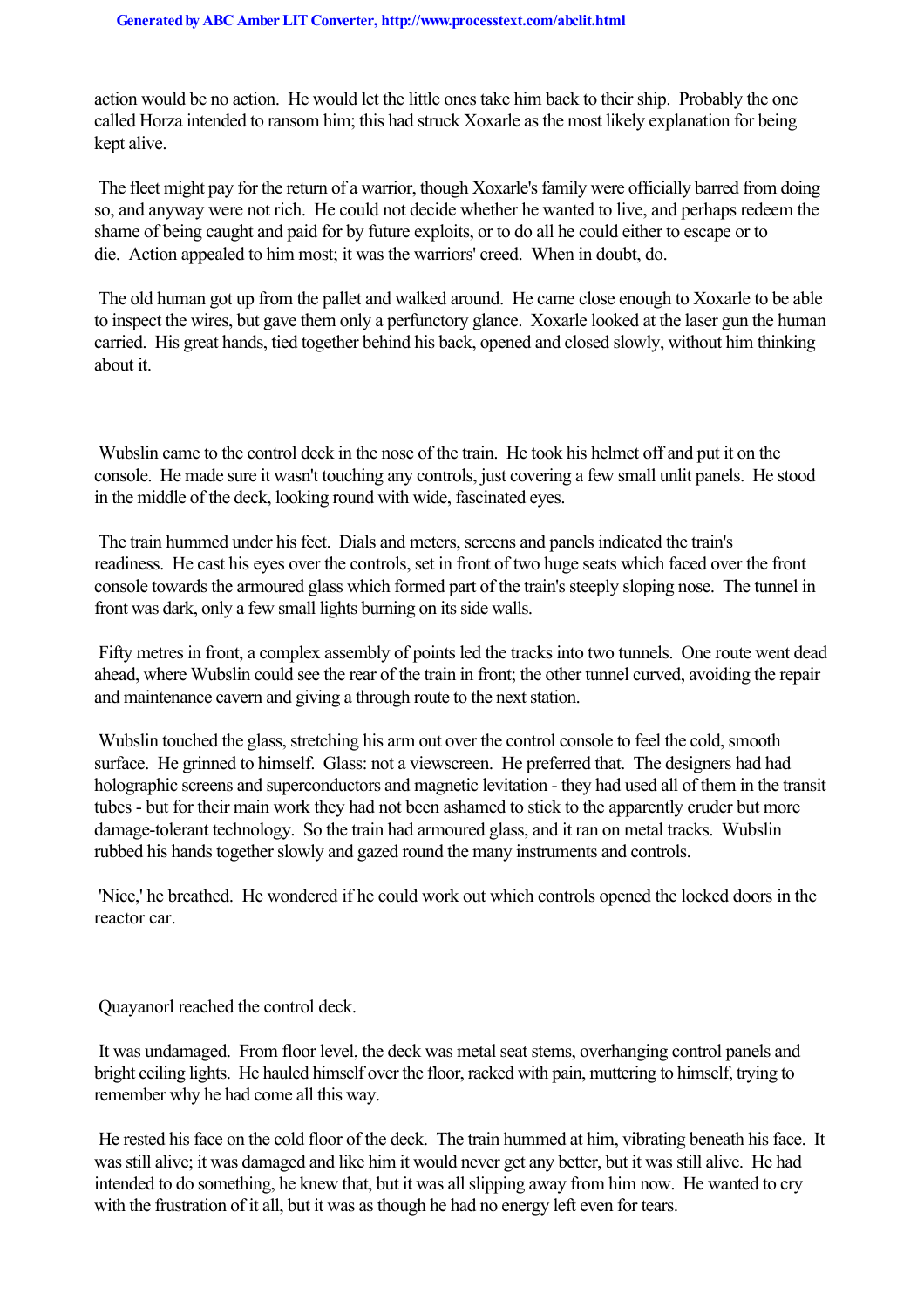What was it? he asked himself (while the train hummed).*I was... I was... what* ?

 Unaha-Closp looked through the reactor car. Much of it was inaccessible at first, but the drone found a way into it eventually, through a cable run.

 It wandered about the long carriage, noting how the system worked: the dropped absorber baffles preventing the pile from heating up, the wasted uranium shielding designed to protect the fragile humanoids' bodies, the heat-exchange pipes which took the reactor's heat to the batteries of small boilers where steam turned generators to produce the power which turned the train's wheels. All very crude, Unaha-Closp thought. Complicated and crude at the same time. So much to go wrong, even with all their safety systems.

 At least, if it and the humans did have to move around in these archaic nuclear-steam-electric locomotives, they would be using the power from the main system. The drone found itself agreeing with the Changer; the Idirans must have been mad to try to get all this ancient junk working.

 'They*slept* in those things?' Yalson looked at the suspended nets. Horza, Balveda and she stood at the end door of a large cavern which had been a dormitory for the long-dead people who had worked in the Command System. Balveda tested one of the nets. They were like open hammocks, strung between sets of poles which hung from the ceiling. Perhaps a hundred of them filled the room, like fishing nets hung out to dry.

 'They must have found them comfortable, I guess,' Horza said. He looked round. There was nowhere the Mind could have hidden. 'Let's go,' he said. 'Balveda, come on.'

 Balveda left one of the net-beds swinging gently, and wondered if there were any working baths or showers in the place.

 He reached up to the console. He pulled with all his strength and got his head onto the seat. He used his neck muscles as well as his aching, feeble arm to lever himself up. He pushed round and swivelled his torso. He gasped as one of his legs caught on the underside of the seat and he almost fell back. At last, though, he was in the seat.

 He looked out over the massed controls, through the armoured glass and into the broad tunnel beyond the train's sloped nose; lights edged the black walls; steel rails snaked glittering into the distance.

 Quayanorl gazed into that still and silent space and experienced a small, grim feeling of victory; he had just remembered why he'd crawled there.

 'Is that it?' Yalson said. They were in the control room, where the station complex's own functions were monitored. Horza had turned on a few screens, checking figures, and now sat at a console, using the station's remote-control cameras to take a final look at the corridors and rooms, the tunnels and shafts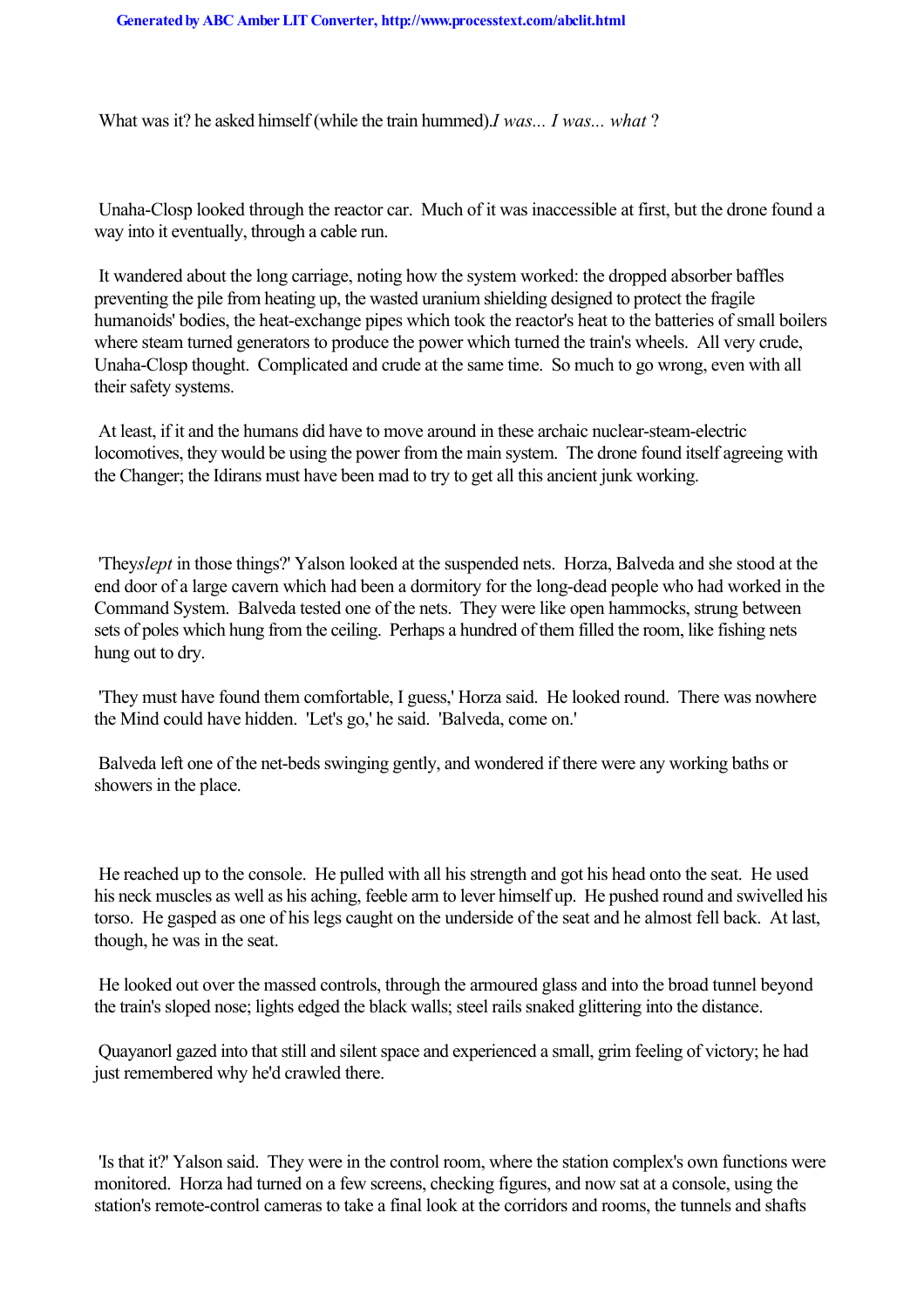and caverns. Balveda was perched on another huge seat, swinging her legs, looking like a child in an adult's chair.

 'That's it,' Horza said. 'The station checks out; unless it's on one of the trains, the Mind isn't here.' He switched to cameras in the other stations, flicking through in ascending order. He paused at station five, looking down from the cavern roof at the bodies of the four medjel and the wreckage of the Mind's crude gun carrier, then tried the roof camera in station six...

 They haven't found me yet. I can't hear them properly. All I can hear is their tiny footsteps. I know they're here, but I can't tell what they're doing. Am I fooling them? I detected a mass sensor, but its signal vanished. There is another. They have it here with them but it can't be working properly; maybe fooled as I hoped, the train saving me. How ironic.

 They may have captured an Idiran. I heard another rhythm in their step. All walking, or some with AG? How did they get in here? Could they be the Changers from the surface?

 I would give half my memory capacity for another remote drone. I'm hidden but I'm trapped. I can't see and I can't hear properly. All I can do is feel. I hate it. I wish I knew what is going on.

 Quayanorl stared at the controls in front of him. They had worked out a lot of their functions earlier, before the humans had arrived. He had to try to remember it all now. What did he have to do first? He reached forward, rocking unsteadily on the alien-shaped seat. He flicked a set of switches. Lights blinked; he heard clicks.

 It was so hard to remember. He touched levers and switches and buttons. Meters and dials moved to new readings. Screens flickered; figures began blinking on the readouts. Small high noises bleeped and squeaked. He thought he was doing the right things, but couldn't be sure.

 Some of the controls were too far away, and he had to drag himself halfway on top of the console, being careful not to alter any of the controls he had already set, to reach them, then shove himself back into the seat again.

 The train was whirring now; he could feel it stir. Motors turned, air hissed, speakers bleeped and clicked. He was getting somewhere. The train wasn't moving but he was slowly bringing it closer to the moment when it might.

His sight was fading, though.

 He blinked and shook his head, but his eye was giving out. The view was going grey before him; he had to stare at the controls and the screens. The lights on the tunnel wall in front, retreating into the black distance, seemed to be dimming. He could have believed that the power was failing, but he knew it wasn't. His head was hurting, deep inside. Probably it was sitting that was causing it, the blood draining.

 He was dying quickly enough anyway, but now there was even more urgency. He hit the buttons, moved some levers. The train should have moved, flexed; but it stayed motionless.

What else was there left to do? He turned to his blind side; light panels flashed. Of course: the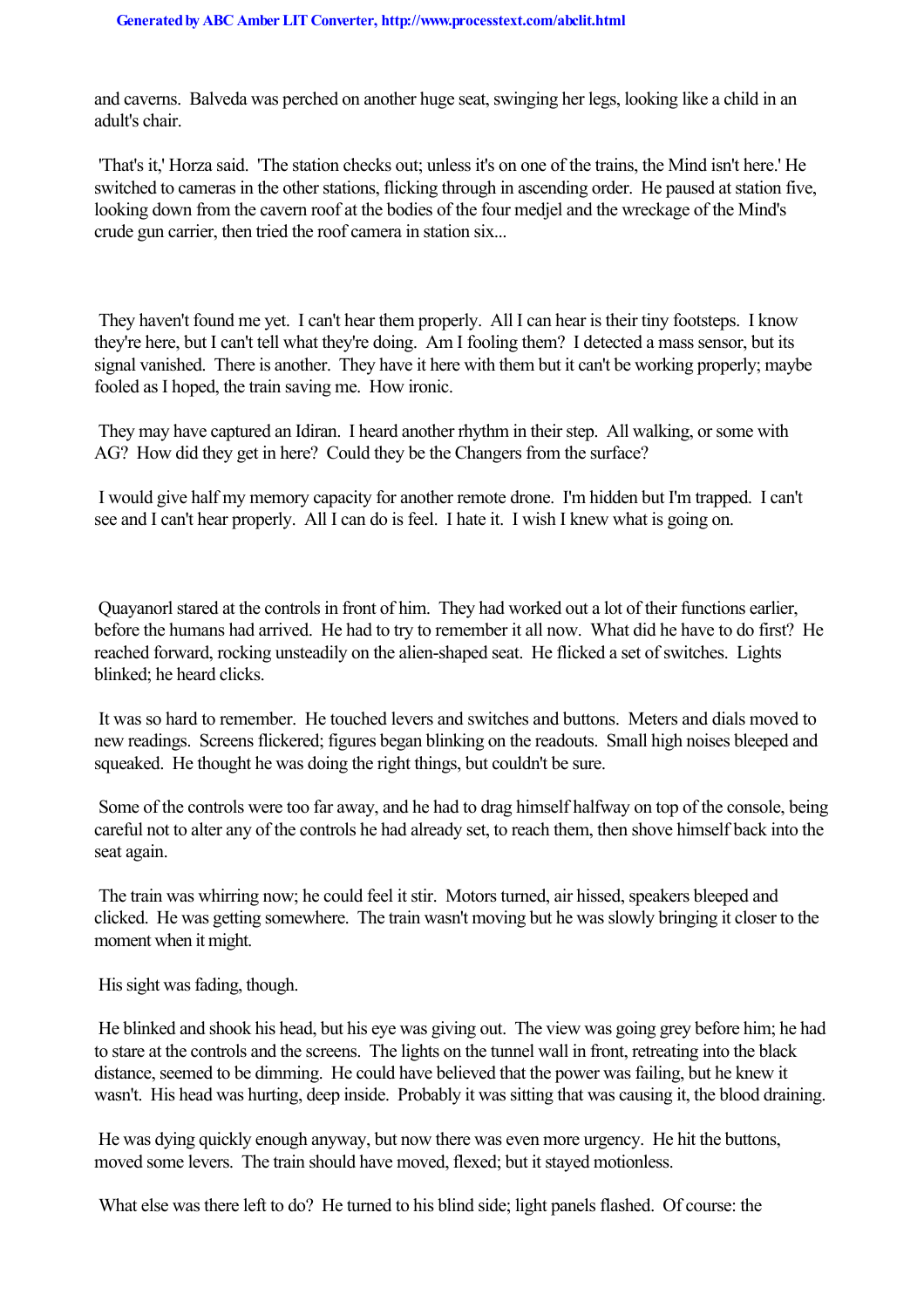doors. He hit the appropriate sections of the console and heard rumbling, sliding noises; and most of the panels stopped flashing. Not all, though. Some of the doors must have been jammed. Another control overrode their fail-safes; the remaining panels went dim.

He tried again.

 Slowly, like an animal stretching after hibernation, the Command System train, all three hundred metres of it, flexed; the carriages pulling a little tighter to each other, taking up slack, readying.

 Quayanorl felt the slight movement and wanted to laugh. It was working. Probably he had taken far too long, probably it was now too late, but at least he had done what he had set out to do, against all the odds, and the pain. He had taken command of the long silver beast, and with only a little more luck he would at least give the humans something to think about. And show the Beast of the Barrier what he thought of its precious monument.

 Nervously, fearing that it would still not work, after all his effort and agony, he took hold of the lever he and Xoxarle had decided governed the power fed to the main wheel motors, then pushed it until it was at its limit for the starting mode. The train shuddered, groaned and did not move.

His one eye, containing the grey view, began to cry, drowning in tears.

 The train jerked, a noise of metal tearing came from behind. He was almost thrown from the seat. He had to grab the edge of the seat, then lean forward and take the power lever again as it flicked back to the off position. The roaring in his head grew and grew; he was shaking with exhaustion and excitement; he pushed the lever again.

 Wreckage blocked one door. Welding gear hung under the reactor car. Strips of metal torn from the train's hull were splayed out like stray hairs from a badly groomed coat. Lumps of debris littered the tracks by the sides of both access gantries, and one whole ramp, where Xoxarle had been buried for a while, had crashed through the side of a carriage when it had been cut free.

 Groaning and moaning as though its own attempts at movement were as painful as Quayanorl's had been, the train lurched forward again. It moved half a turn of its wheels, then stopped as the jammed ramp stuck against the access gantry. A whining noise came from the train motors. In the control deck, alarms sounded, almost too high for the injured Idiran to hear. Meters flashed, needles climbed into danger zones, screens filled with information.

 The ramp started to tear itself free from the train, crumpling a jagged-edge trench from the carriage surface as the train slowly forced its way forward.

Quayanorl watched the lip of the tunnel mouth edge closer.

 More wreckage ground against the forward access gantry. The welding gear under the reactor car scraped along the smooth floor until it came to the lip of stone surrounding an inspection trough; it jammed, then broke, clattering to the bottom of the trough. The train rammed slowly forward.

With a grinding crash, the ramp caught on the rear access assembly fell free, snapping aluminium ribs and steel tubes, flaying the aluminium and plastic skin of the carriage it had lodged in. One corner of the ramp was nudged under the train, covering a rail; the wheels hesitated at it, the linkages between the cars straining, until the slowly gathering onward pull overcame the ramp. It buckled, its structures compressing, and the wheels rolled over it, thumping down on the far side and continuing along the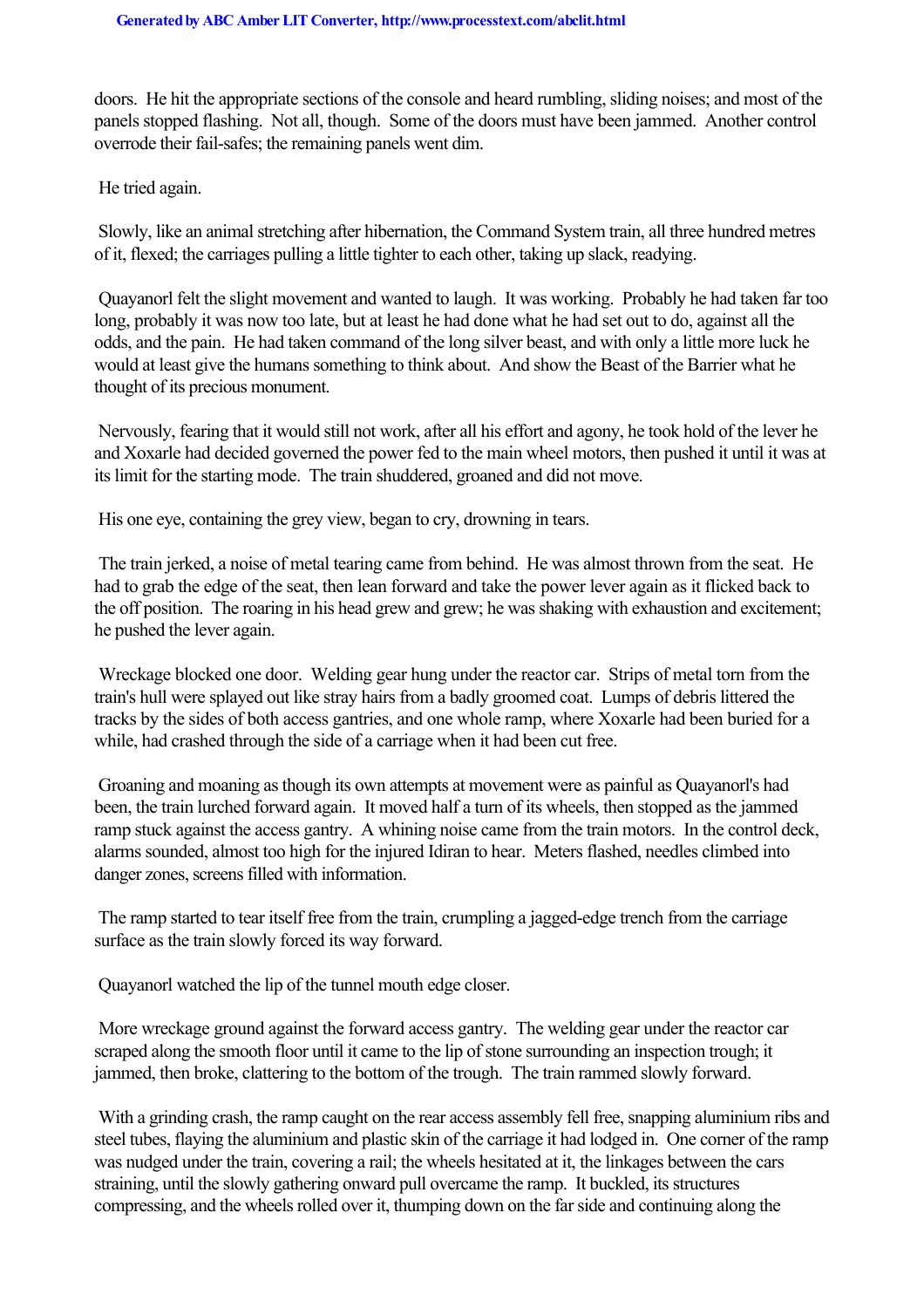rail. The next wheels clattered over it with hardly a pause.

 Quayanorl sat back. The tunnel came to the train and seemed to swallow it; the view of the station slowly disappeared. Dark walls slid gently by on either side of the control deck. The train still shuddered, but it was slowly gathering speed. A series of bangs and crashes told Quayanorl of the carriages dragging their way after him, through the debris, over the shining rails, past the wrecked gantries, out of the damaged station.

 The first car left at a slow walking pace, the next a little faster, the reactor carriage at a fast walk, and the final car at a slow run.

Smoke tugged after the departing train, then drifted back and rose to the roof again.

 ... The camera in station six, where they had had the fire-fight, where Dorolow and Neisin had died and the other Idiran had been left for dead, was out of action. Horza tried the switch a couple of times, but the screen stayed dark. A damage indicator winked. Horza flicked quickly through the views from the other stations on the circuit, then switched the screen off.

'Well, everything seems to be all right.' He stood up. 'Let's get back to the train.'

 Yalson told Wubslin and the drone; Balveda slipped off the big seat, and with her in the lead, they walked out of the control room.

 Behind them, a power-monitoring screen - one of the first Horza had switched on - was registering a massive energy drain in the locomotive supply circuits, indicating that somewhere, in the tunnels of the Command System, a train was moving.

## 13. The Command System: Terminus

 'One can read too much into one's own circumstances. I am reminded of one race who set themselves against us - oh, long ago now, before I was even thought of. Their conceit was that the galaxy belonged to them, and they justified this heresy by a blasphemous belief concerning design. They were aquatic, their brain and major organs housed in a large central pod from which several large arms or tentacles protruded. These tentacles were thick at the body, thin at the tips and lined with suckers. Their water god was supposed to have made the galaxy in their image.

 'You see? They thought that because they bore a rough physical resemblance to the great lens that is the home of all of us - even taking the analogy as far as comparing their tentacle suckers to globular clusters it therefore belonged to them. For all the idiocy of this heathen belief, they had prospered and were powerful: quite respectable adversaries, in fact.'

'Hmm,' Aviger said. Without looking up, he asked, 'What were they called?'

 'Hmm,' Xoxarle rumbled. 'Their name...' The Idiran pondered. '... I believe they were called the... the Fanch.'

'Never heard of them,' Aviger said.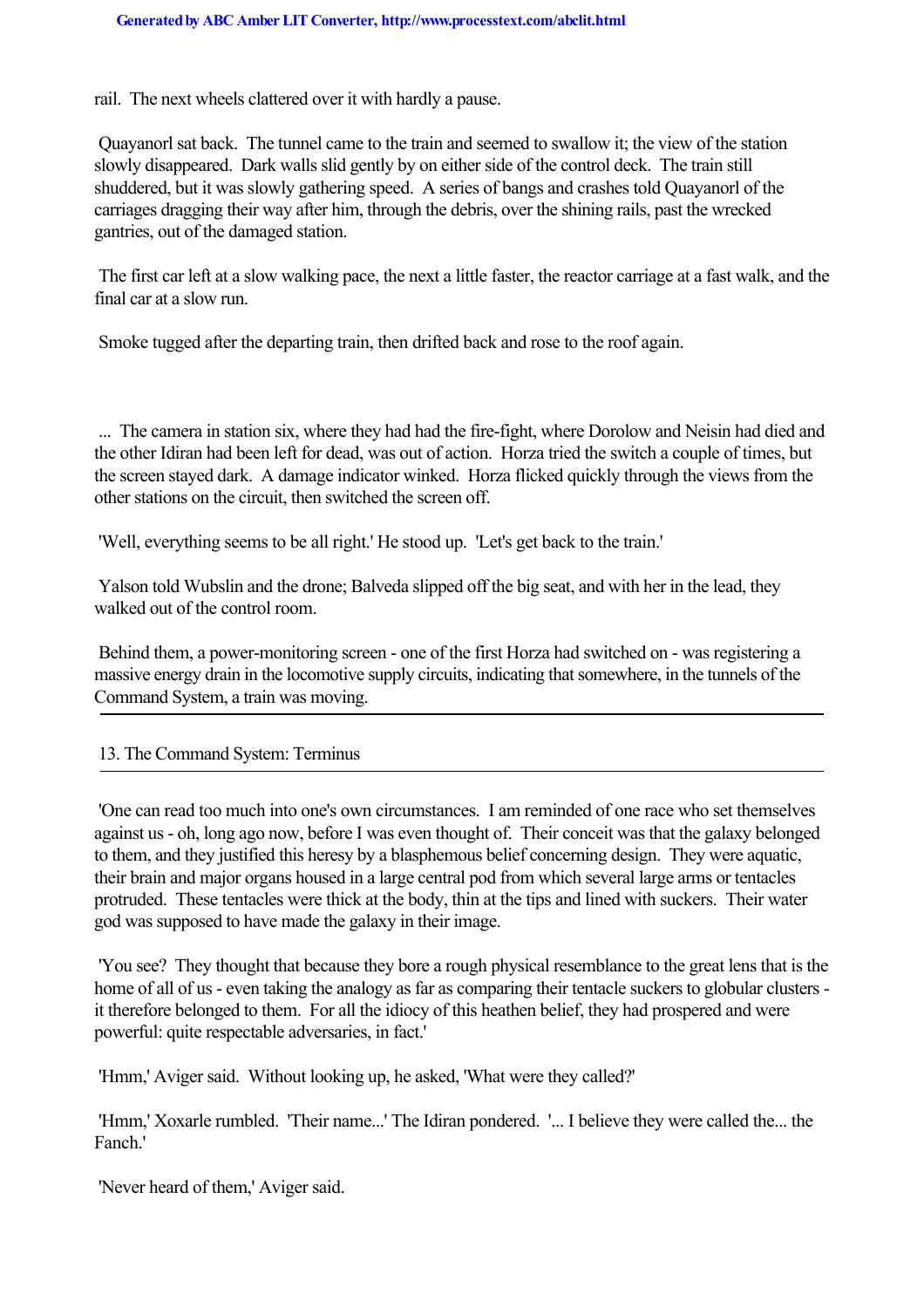'No, you wouldn't have,' Xoxarle purred. 'We annihilated them.'

 Yalson saw Horza staring at something on the floor near the doors leading back to the station. She kept watching Balveda, but said, 'What have you found?'

 Horza shook his head, reached to pick something from the floor, then stopped. 'I think it's an insect,' he said incredulously.

 'Wow,' Yalson said, unimpressed. Balveda moved over to have a look, Yalson's gun still trained on her. Horza shook his head, watching the insect crawl over the tunnel floor.

 'What the hell's that doing down here?' he said. Yalson frowned when he said that, worried at a note of near panic in the man's voice.

 'Probably brought it down ourselves,' Balveda said, rising. 'Hitched a ride on the pallet, or somebody's suit, I'll bet.'

 Horza brought his fist down on the tiny creature, squashing it, grinding it into the dark rock. Balveda looked surprised. Yalson's frown deepened. Horza stared at the mark left on the tunnel floor, wiped his glove, then looked up, apologetic.

 'Sorry,' he told Balveda, as though embarrassed. '... Couldn't help thinking about that fly in*The Ends of Invention* ... Turned out to be one of your pets, remember?' He got up and walked quickly into the station. Balveda nodded, looking down at the small stain on the floor.

'Well,' she said, arching one eyebrow, 'that was one way of proving its innocence.'

 Xoxarle watched the male and the two females come back into the station. 'Nothing, little one?' he asked.

'Lots of things, Section Leader,' Horza replied, going up to Xoxarle and checking the wires holding him.

Xoxarle grunted. 'They're still somewhat tight, ally.'

'What a shame,' Horza said. 'Try breathing out.'

 'Ha!' Xoxarle laughed and thought the man might have guessed. But the human turned away and said to the old man who had been guarding him:

'Aviger, we're going onto the train. Keep our friend company; try not to fall asleep.'

'Fat chance, with him gibbering all the time,' the old man grumbled.

The other three humans entered the train. Xoxarle went on talking.

In one section of the train there were lit map screens which showed how Schar's World had looked at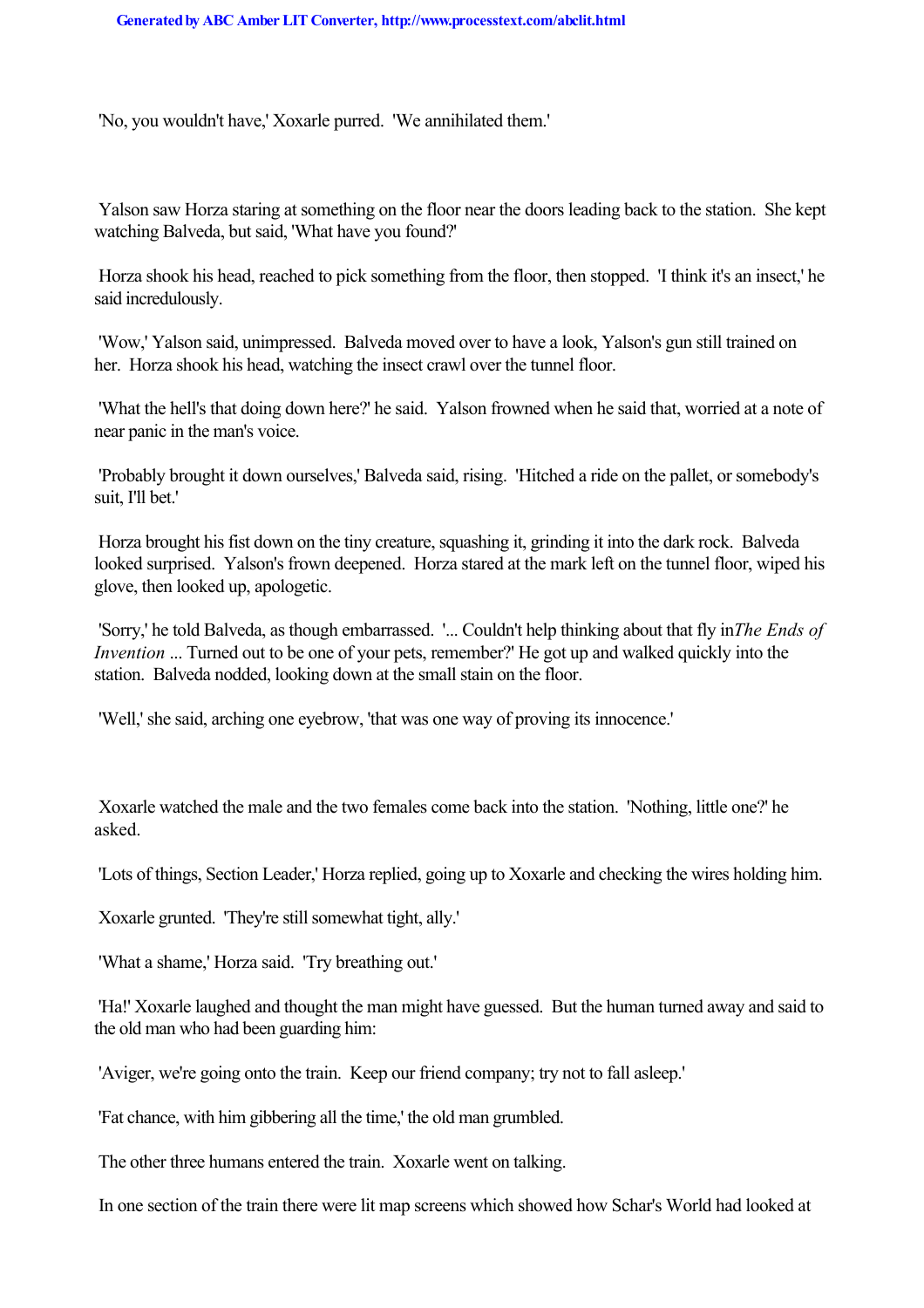the time the Command System had been built, the cities and the states shown on the continents, the targets on one state on one continent, the missile grounds, air bases and naval ports belonging to the System's designers shown on another state, on another continent.

 Two small icecaps were shown, but the rest of the planet was steppe, savannah, desert, forest and jungle. Balveda wanted to stay and look at the maps, but Horza pulled her away and through another door, going forward to the nose of the train. He switched off the lights behind the map screens as he went, and the bright surface of blue oceans, green, yellow, brown and orange land, blue rivers and red cities and communication lines faded slowly into grey darkness.

Oh-oh.

There are more on the train. Three, I think. Walking from the rear. Now what?

 Xoxarle breathed in, breathed out. He flexed his muscles, and the wires slipped over his keratin plates. He stopped, when the old man wandered over to look at him.

'You are Aviger, aren't you?'

 'That's what they call me,' the old man said. He stood looking at the Idiran, gazing from Xoxarle's three feet with their three slab toes and round ankle collars, over his padded-looking knees, the massive girdle of pelvic plates and the flat chest, up to the section leader's great saddle-head, the broad face tipped and looking down at the human beneath.

'Frightened I'll escape?' Xoxarle rumbled.

 Aviger shrugged and gripped his gun a little tighter. 'What do I care?' he said. 'I'm a prisoner, too. That madman's got us all trapped down here. I just want to go back. This isn't my war.'

 'A very sensible attitude,' Xoxarle said. 'I wish more humans would realise what is and what is not theirs. Especially regarding wars.'

'Huh, I don't suppose your lot are any better.'

'Let us say different, then.'

 'Say what you like.' Aviger looked over the Idiran's body again, addressing Xoxarle's chest. 'I just wish everybody would mind their own business. I see no change, though; it'll all end in tears.'

'I don't think you really belong here, Aviger.' Xoxarle nodded wisely, slowly.

Aviger shrugged, and did not raise his eyes. 'I don't think any of us do.'

'The brave belong where they decide.' Some harshness entered the Idiran's voice.

 Aviger looked at the broad, dark face above him. 'Well, you would say that, wouldn't you?' He turned away and walked back towards the pallet. Xoxarle watched, and vibrated his chest quickly, tensing his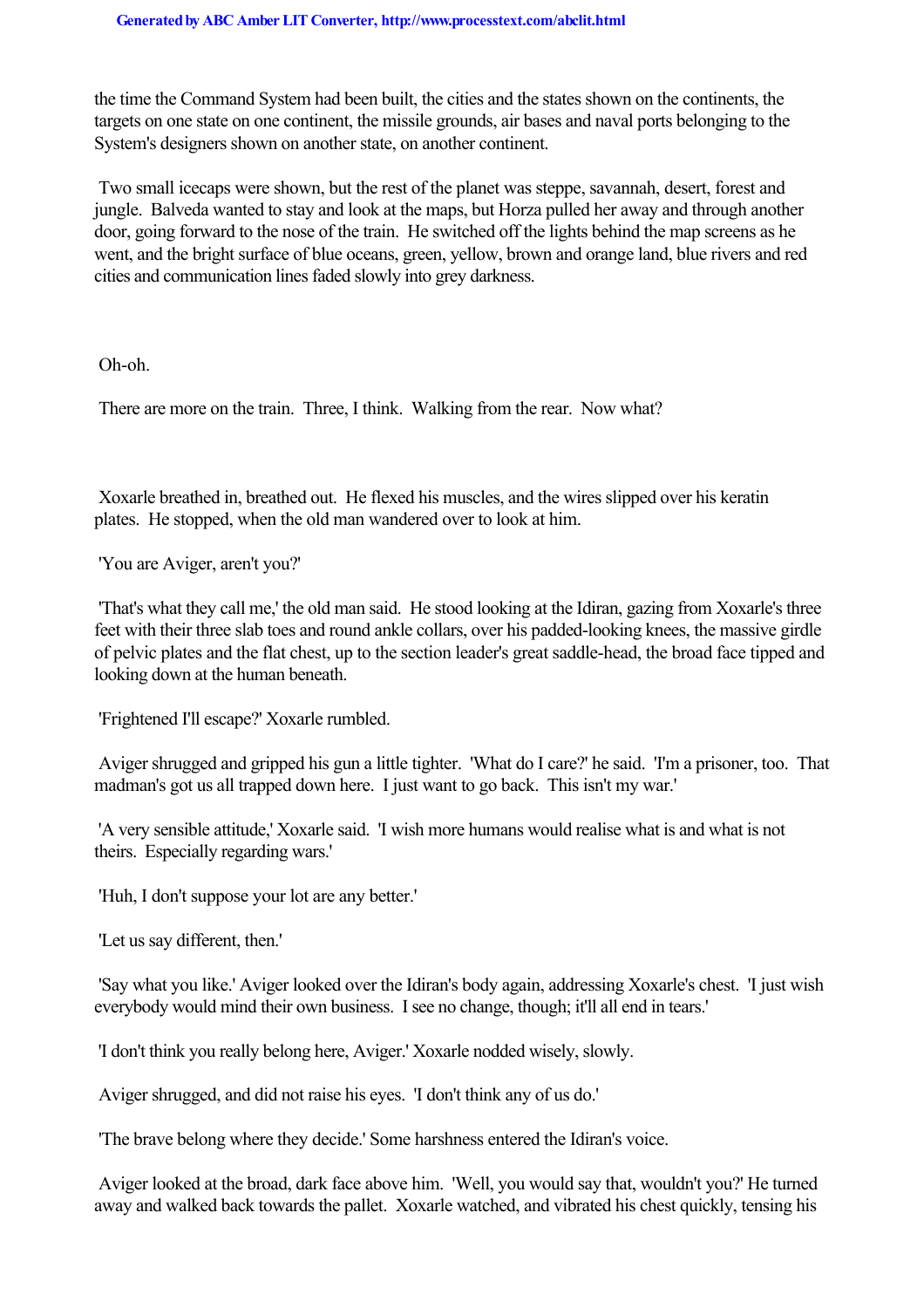muscles, then releasing. The wires on him slipped a little further. Behind his back, he felt the bonds around one wrist slacken fractionally.

 The train gathered speed. The controls and screens looked dim to him, so he watched the lights on the tunnel walls outside. They had slid by gently at first, passing the side windows of the broad control deck more slowly than the quiet tide of his breathing.

 Now there were two or three lights running by for each time he breathed. The train was pushing him gently in the back, drawing him towards the rear of the seat and anchoring him there. Blood - a little of it, not much - had dried under him, sticking him there. His course, he felt, was set. There was only one thing left to do. He searched the console, cursing the darkness gathering behind his eye.

 Before he found the circuit breaker on the collision brake, he found the lights. It was like a little present from God; the tunnel ahead flashed with bright reflections as the train's nose headlights clicked on. The double set of rails glinted, and in the distance he could see more shadows and reflections in the tunnel walls, where access tubes slanted in from the foot tunnels, and blast doors ribbed the black rock walls.

 His sight was still going, but he felt a little better for being able to see outside. At first he worried, in a distant, theoretical way, that the lights might give too much warning, should he be lucky enough to catch the humans still in the station. But it made little difference. The air pushed in front of the train would warn them soon enough. He raised a panel near the power-control lever and peered at it.

 His head was light; he felt very cold. He looked at the circuit breaker and then bent down, jamming himself between the rear of the seat - cracking the blood seal beneath him and starting to bleed again and the edge of the console. He shoved his face against the edge of the power-control lever, then took his hand away and gripped the collision brake fail-safe. He moved his hand so that it would not slip out, then just lay there.

 His one eye was high enough off the console to see the tunnel ahead. The lights were coming faster now. The train rocked gently, lulling him. The roaring was fading from his ears, like the sight dimming, like the station behind slipping away and vanishing, like the seemingly steady, slow-quickening stream of lights flowing by on either side.

 He could not estimate how far he had to go. He had started it off; he had done his best. No more finally - could be asked of him.

He closed his eye, just to rest.

The train rocked him.

 'It's great,' Wubslin grinned when Horza, Yalson and Balveda walked onto the control deck. 'It's all ready to roll. All systems go!'

 'Well, don't wet your pants,' Yalson told him, watching Balveda sit down in a seat, then sitting in another herself. 'We might have to use the transit tubes to get around.'

Horza pressed a few buttons, watching the readouts on the train's systems. It all looked as Wubslin had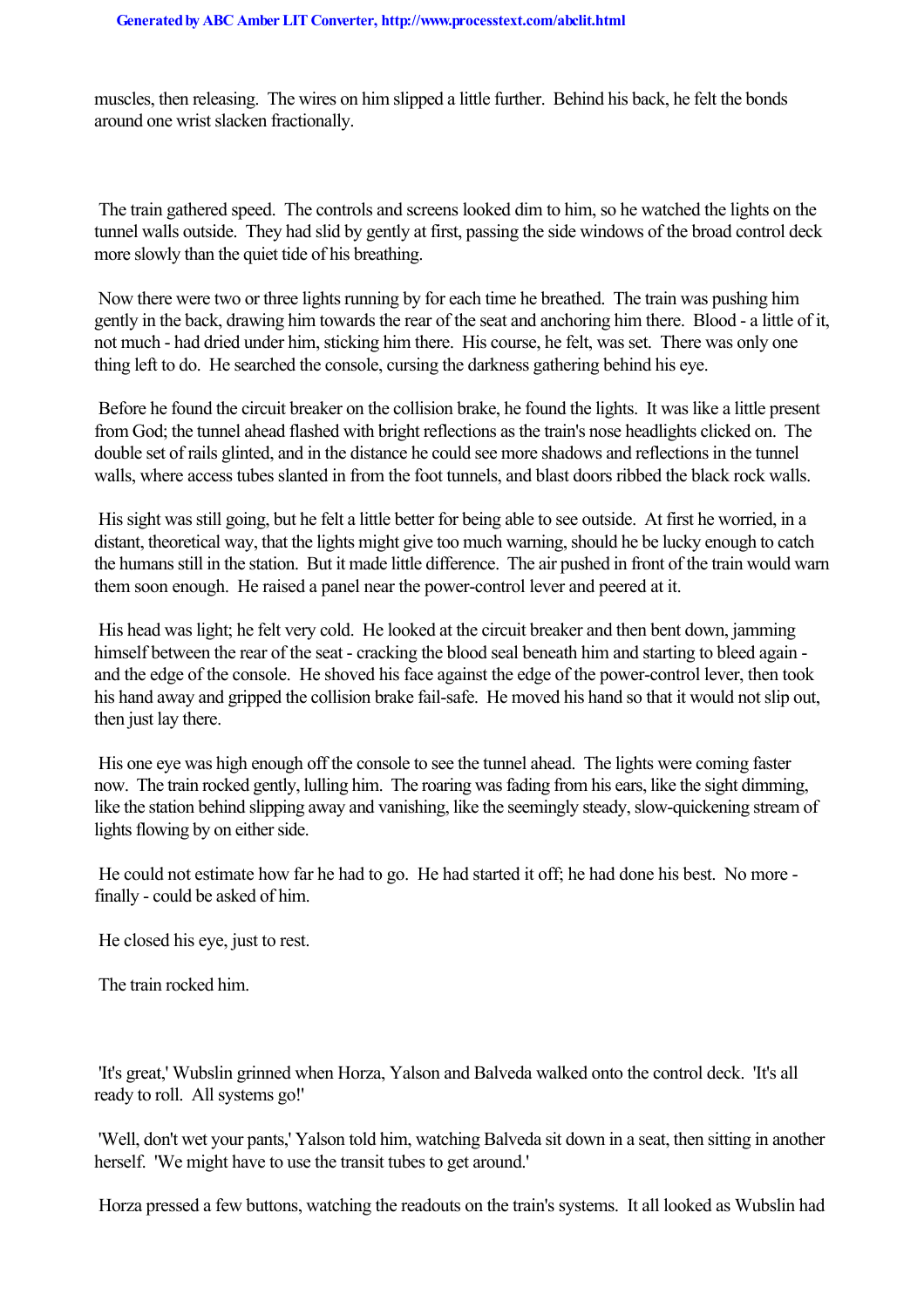said: ready to go.

'Where's that damn drone?' Horza said to Yalson.

'Drone? Unaha-Closp?' Yalson said into her helmet mike.

'What is it now?' Unaha-Closp said.

'Where are you?'

 'I'm taking a good look through this antiquated collection of rolling stock. I do believe these trains may actually be older than your ship.'

'Tell it to get back here,' Horza said. He looked at Wubslin. 'Did you check this whole train?'

 Yalson ordered the drone back as Wubslin nodded and said, 'All of it except the reactor car; couldn't get into bits of it. Which are the door controls?'

 Horza looked around for a moment, recalling the layout of the train controls. 'That lot.' He pointed at one of the banks of buttons and light panels to one side of Wubslin. The engineer studied them.

 Ordered back. Told to return. Like it was a slave, one of the Idirans' medjel; as though it was a machine. Let them wait a little.

 Unaha-Closp had also found the map screens, in the train just down the tunnel. It floated in the air in front of the coloured expanses of back-lit plastic. It used its manipulating fields to work the controls, turning on small sets of lights which indicated the targets on both sides, the major cities and military installations.

 All of it dust now, all of their precious humanoid civilisation ground to junk under glaciers or weathered away by wind and spray and rain and frozen in ice - all of it. Only this pathetic maze-tomb left.

 So much for their humanity, or whatever they chose to call it, thought Unaha-Closp. Only their machines remained. But would any of the others learn? Would they see this for what it was, this frozen rock-ball? Would they, indeed!

 Unaha-Closp left the screens glowing, and floated out of the train, back through the tunnel towards the station itself. The tunnels were bright now, but no warmer, and to Unaha-Closp it seemed as though there was a sort of revealed heartlessness about the harsh yellow-white light which streamed from ceilings and walls; it was operating-theatre light, dissection-table light.

 The machine floated through the tunnels, thinking that the cathedral of darkness had become a glazed arena, a crucible.

 Xoxarle was on the platform, still trussed against the access ramp girders. Unaha-Closp didn't like the way the Idiran looked at it when it appeared from the tunnels; it was almost impossible to read the creature's expression, if he could be said to have one, but there was something about Xoxarle that Unaha-Closp didn't like. It got the impression the Idiran had just stopped moving, or doing something he didn't want to be seen doing.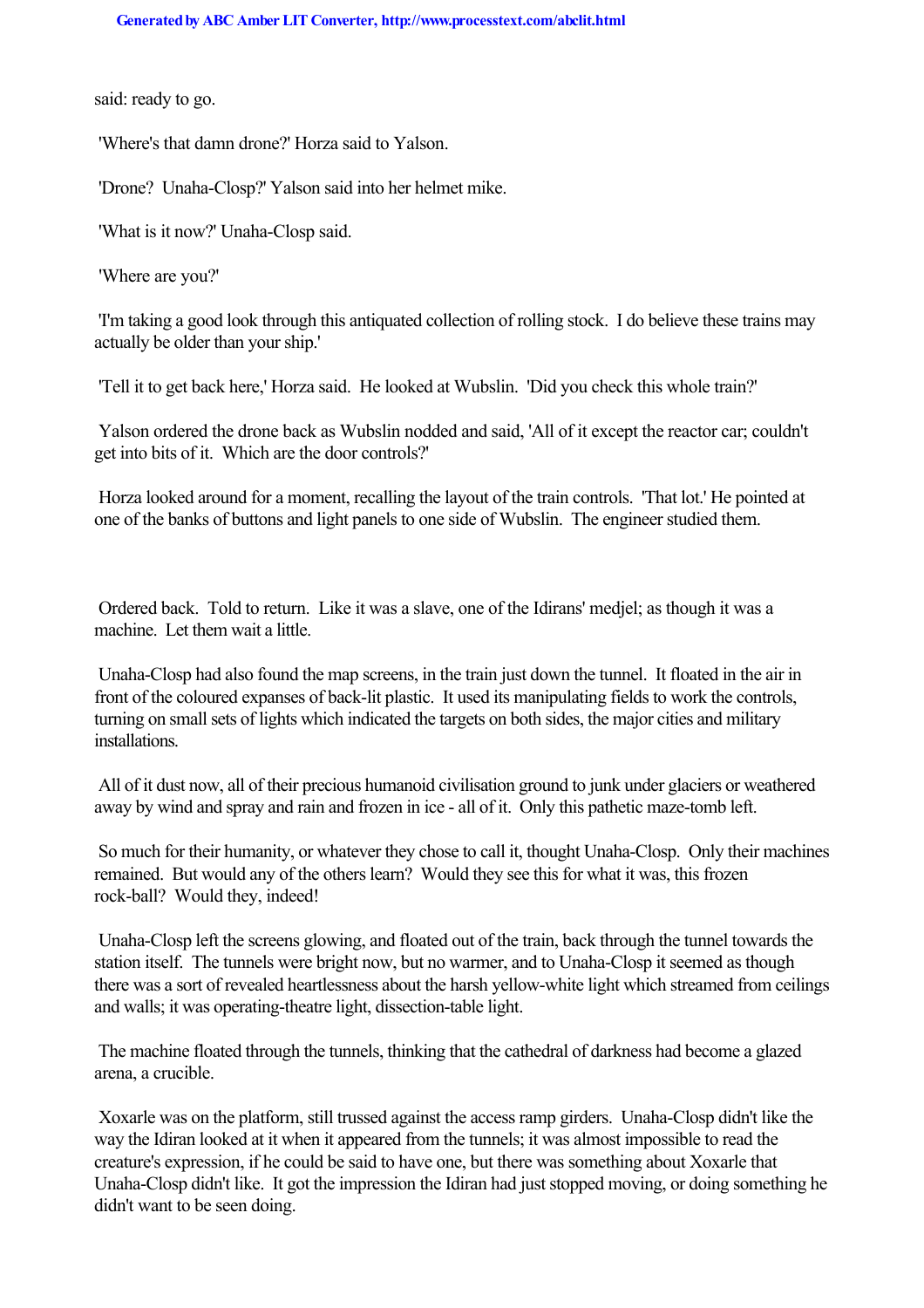From the tunnel mouth, the drone saw Aviger look up from the pallet where he was sitting, then look away again, without even bothering to wave.

 The Changer and the two females were in the train control area with the engineer Wubslin. Unaha-Closp saw them, and went forward to the access ramps and the nearest door. As it got there it paused. Air moved gently; hardly anything, but it was there; it could feel it. Obviously with the power on, some automatic systems were circulating more fresh air from the surface or through atmospheric scrubbing units.

Unaha-Closp went into the train.

 'Unpleasant little machine, that,' Xoxarle said to Aviger. The old man nodded vaguely. Xoxarle had noticed that the man looked at him less when he was speaking to him. It was as though the sound of his voice reassured the human that he was still tied there, safe and sound, not moving. On the other hand, talking - moving his head to look at the human, making the occasional shrugging motion, laughing a little gave him excuses to move and so to slip the wires a little further. So he talked; with luck the others would be on the train for a while now, and he might have a chance to escape.

He would lead them a merry dance if he got away into the tunnels, with a gun!

 'Well, they should be open,' Horza was saying. According to the console in front of him and Wubslin, the doors in the reactor car had never been locked in the first place. 'Are you sure you were trying to open them properly?' He was looking at the engineer.

 'Of course,' Wubslin said, sounding hurt. 'I know how different types of locks work. I tried to turn the recessed wheel; catches off... OK, this arm of mine isn't perfect, but, well... it should have opened.'

 'Probably a malfunction,' Horza said. He straightened, looking back down the train, as though trying to see through the hundred metres of metal and plastic between him and the reactor car. 'Hmm. There's not enough room there for the Mind to hide, is there?'

Wubslin looked up from the panel. 'I wouldn't have thought so.'

 'Well, here I am,' Unaha-Closp said testily, floating through the door to the control deck. 'What do you want me to do now?'

'You took your time searching that other train,' Horza said, looking at the machine.

 'I was being thorough. More thorough than you, unless I misheard what you were saying before I came in. Where might there be enough room for the Mind to hide?'

 'The reactor car,' Wubslin said. 'I couldn't get through some of the doors. Horza says according to the controls they ought to be open.'

'Shall I go back and have a look, then?' Unaha-Closp turned to face Horza.

The Changer nodded. 'If it isn't asking too much,' he said levelly.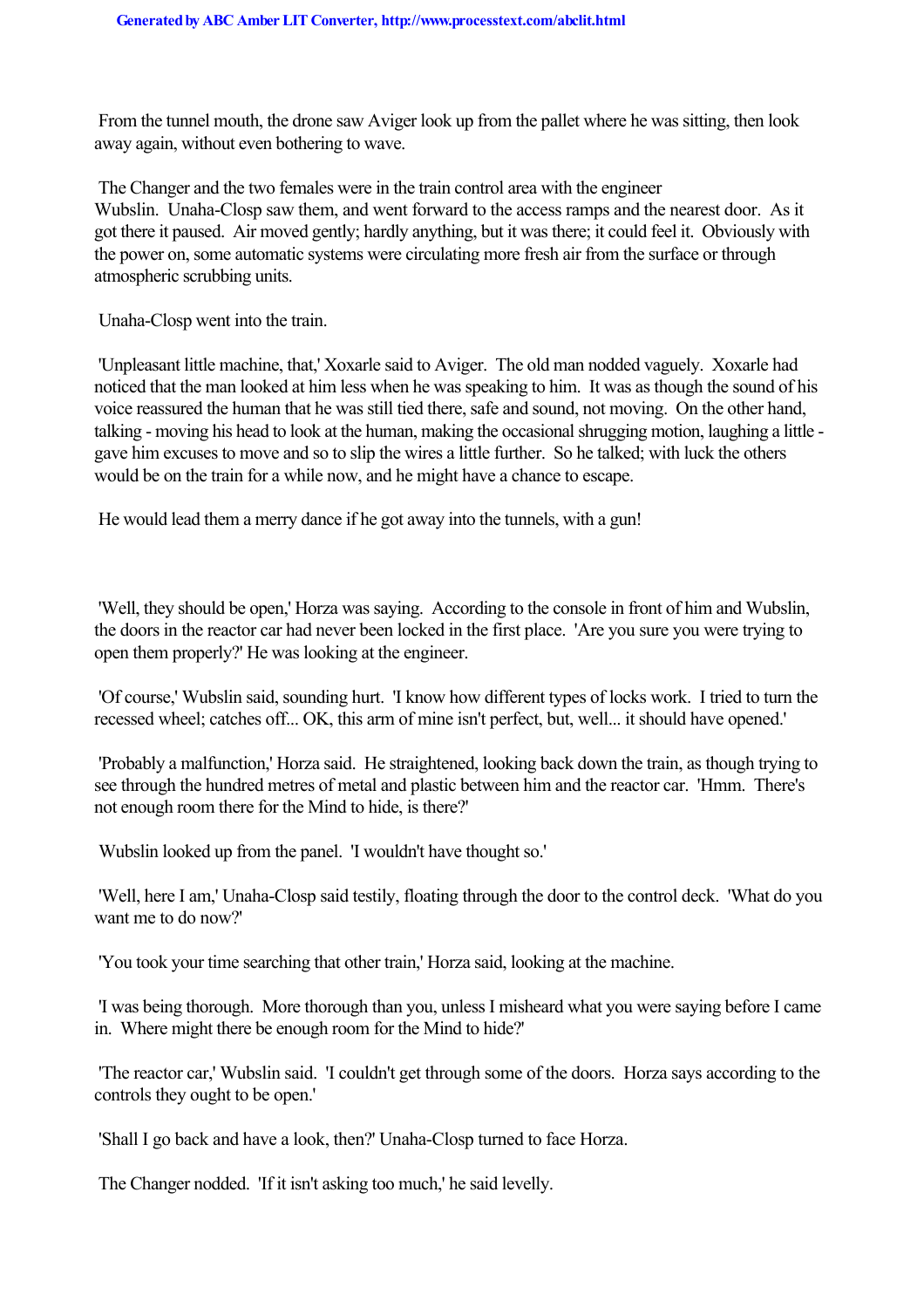### **Generated by ABC Amber LIT Converter, <http://www.processtext.com/abclit.html>**

 'No, no,' Unaha-Closp said airily, backing off through the door it had entered by, 'I'm starting to enjoy being ordered about. Leave it to me.' It floated away, back through the front carriage, towards the reactor car.

 Balveda looked through the armoured glass, at the rear of the train in front, the one the drone had been looking through.

 'If the Mind was hiding in the reactor car, wouldn't it show up on your mass sensor, or would it be confused with the trace from the pile?' She turned her head slowly to look at the Changer.

'Who knows?' Horza said. 'I'm not an expert on the workings of the suit, especially now it's damaged.'

 'You're getting very trusting, Horza,' the Culture agent said, smiling faintly, 'letting the drone do your hunting for you.'

 'Just letting it do some scouting, Balveda,' Horza said, turning away and working at some more of the controls. He watched screens and dials and meters, changing displays and readout functions, trying to tell what was going on, if anything, in the reactor car. It all looked normal, as far as he could tell, though he knew less about the reactor systems than about most of the train's other components from his time as a sentinel.

 'OK,' Yalson said, turning her chair to one side, putting her feet upon the edge of one console and taking her helmet off. 'So what do we do if there's no Mind there, in the reactor car? Do we all start touring round in this thing, take the transit tube, or what?'

 'I don't know that taking a mainline train is a good idea,' Horza said, glancing at Wubslin. 'I considered leaving everybody else here and taking a transit tube by myself on a circular journey right round the System, trying to spot the Mind on the suit mass sensor. It wouldn't take too long, even doing it twice to cover both sets of tracks between stations. The transit tubes have no reactors, so it wouldn't get any false echoes to interfere with the sensor's readings.'

Wubslin, sitting in the seat which faced the train's main controls, looked downcast.

 'Why not send the rest of us back to the ship, then?' Balveda said. Horza looked at her. 'Balveda, you are not here to make suggestions.'

'Just trying to be helpful.' The Culture agent shrugged.

'What if you still can't find anything?' Yalson asked.

 'We go back to the ship,' Horza said, shaking his head. 'That's about all we can do. Wubslin can check the suit mass sensor on board and, depending on what we find is wrong with it, we might come back down or we might not. Now the power's on none of that should take very long or involve any hard slog.'

 'Pity,' Wubslin said, fingering the controls. 'We can't even use this train to get back to station four, because of that train in station six blocking the way.'

 'It probably would still move,' Horza told the engineer. 'We'll have to do some shunting whichever way we go, if we use the mainline trains.'

'Oh, well, then,' Wubslin said, a little dreamily, and looked over the controls again. He pointed at one of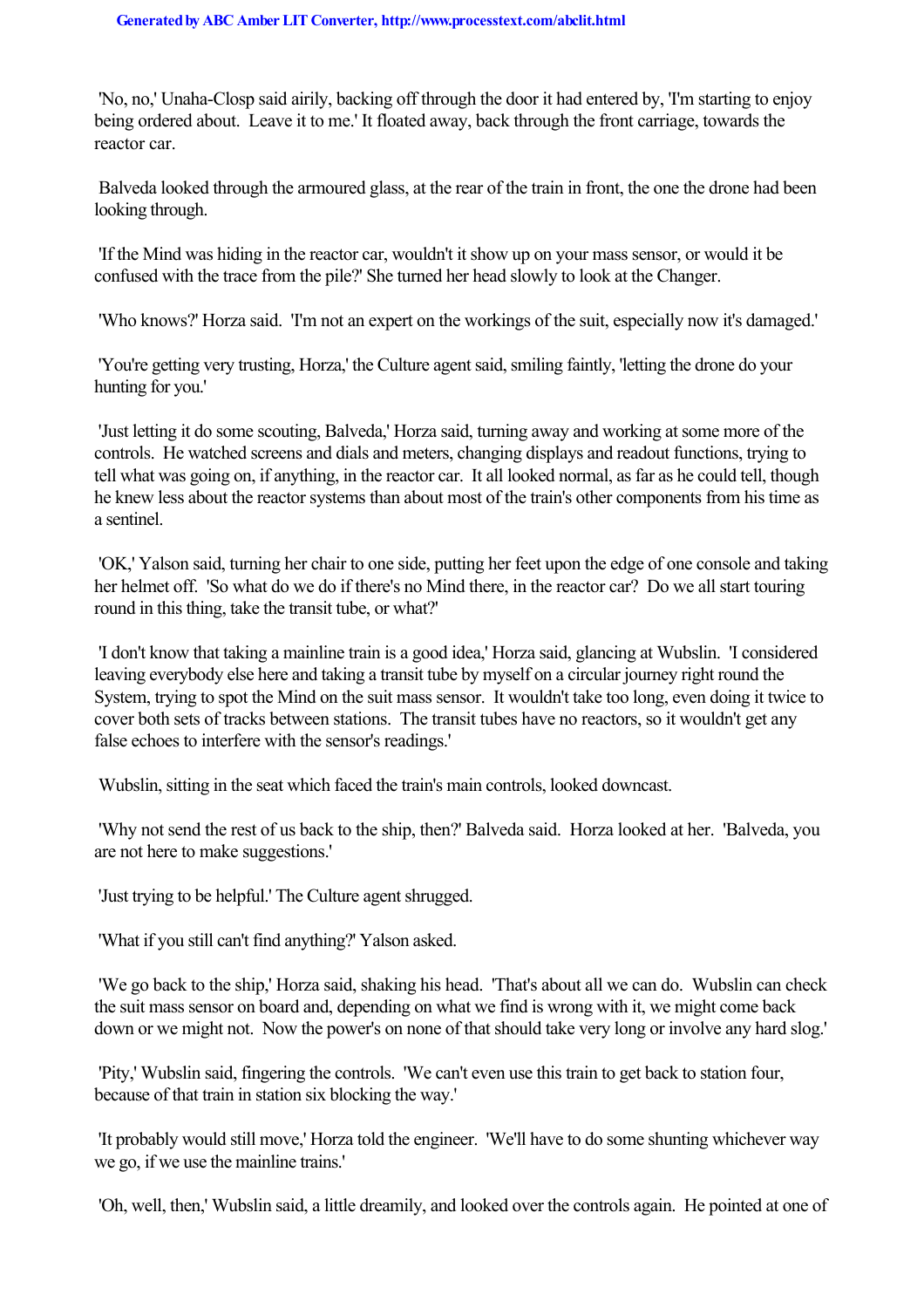them. 'Is that the speed control?'

 Horza laughed, crossing his arms and grinning at the man, 'Yes. We'll see if we can arrange a little journey.' He leaned over and pointed out a couple of other controls, showing Wubslin how the train was readied for running. They pointed and nodded and talked.

 Yalson stirred restlessly in her seat. Finally she looked over at Balveda. The Culture woman was looking at Horza and Wubslin with a smile; she turned her head to Yalson, sensing her gaze, and smiled more widely, moving her head fractionally to indicate the two men and raising her eyebrows. Yalson, reluctantly, grinned back, and shifted the weight of her gun slightly.

 The lights came quickly now. They streamed by, creating a flickering, strobing pattern of light in the dint cabin. He knew; he had opened his eye and had seen.

 It had taken all his strength just to lift that eyelid. He had drifted off to sleep for a while. He was not sure for how long, he only knew he had been dozing. The pain was not so bad now. He had been still for some time, just lying here with his broken body slanted out of the strange, alien chair, his head on the control console, his hand wedged into the small flap by the power control, fingers jammed under the fail-safe lever inside.

 It was restful; he could not have expressed how pleasant it all was after that awful crawl through both the train and the tunnel of his own pain.

 The train's motion had altered. It still rocked him, but a little faster now, and with a new rhythm added as well, a more rapid vibration which was like a heart beating fast. He thought he could hear it, too, now. The noise of the wind, blowing through these deep-buried holes far under the blizzard-swept wastes above. Or maybe he imagined it. He found it hard to tell.

 He felt like a small child again, on a journey with his year fellows and their old Querlmentor, rocked to sleep, slipping in and out of a dozing, happy sleep.

 He kept thinking:*I have done all I could. Perhaps not enough, but it was all I had in my power to do.* It was comforting.

Like the ebbing pain, it eased him; like the rocking of the train, it soothed him.

 He closed his eye again. There was comfort in the darkness, too. He had no idea how far along he was, and was starting to think it did not matter. Things were beginning to drift away from him again; he was just beginning to forget why he was doing all this. But that didn't matter, either. It was done; so long as he didn't move, nothing mattered. Nothing.

Nothing at all.

 The doors were jammed, all right; same as the other train. The drone became exasperated and slammed against one the reactor chamber doors with a force field, knocking itself back through the air with the reaction.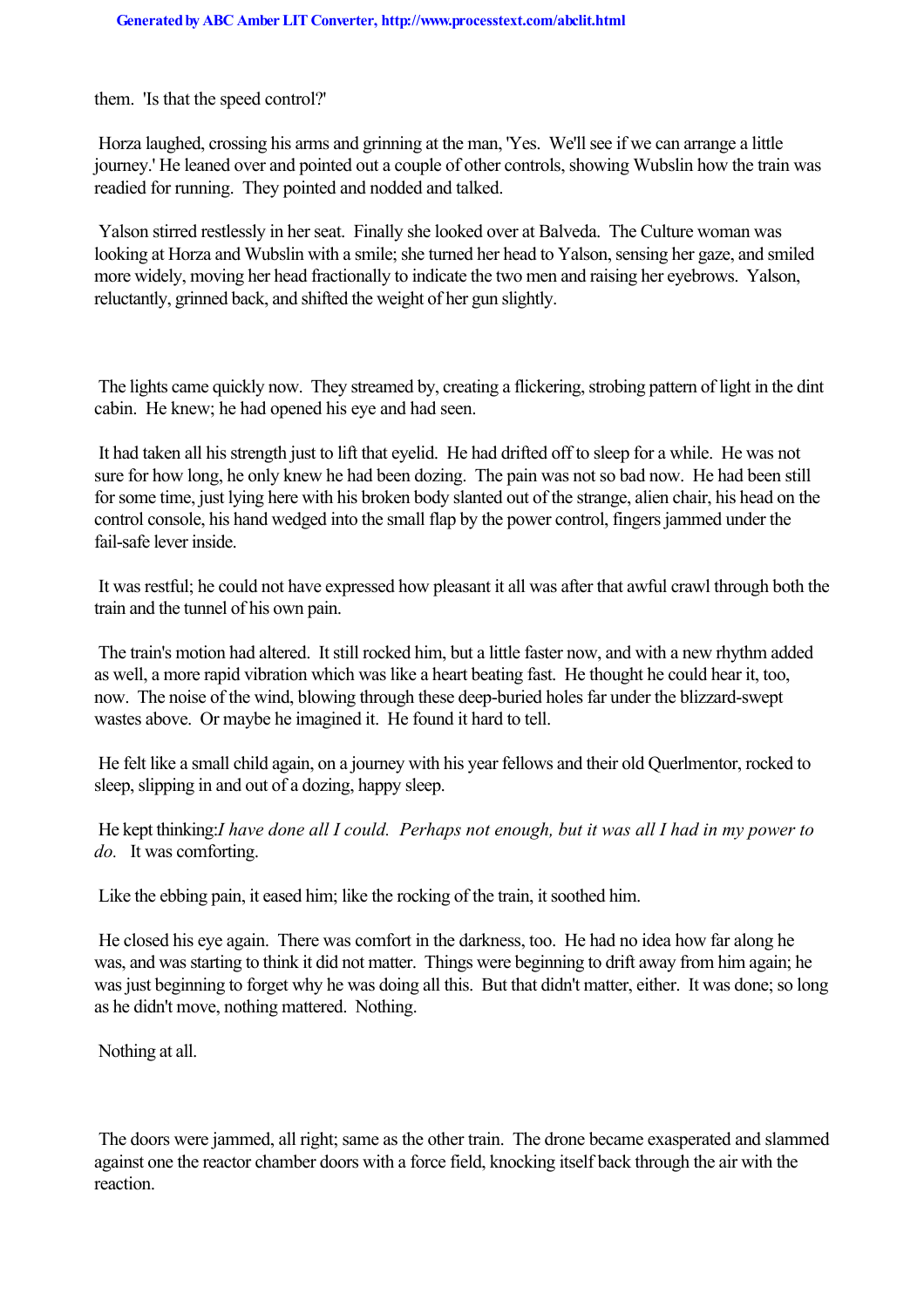### **Generated by ABC Amber LIT Converter, <http://www.processtext.com/abclit.html>**

The door wasn't even dented.

Oh-oh.

 Back to the crawlways and cable-runs. Unaha-Closp turned and headed down a short corridor, then down a hole in the floor, heading for an inspection panel under the floor of the lower deck.

 Of course I end up doing all the work. I might have known. Basically what I'm doing for that bastard is hunting down another machine. I ought to have my circuits tested. I've a good mind not to tell him even if I do find the Mind somewhere. That would teach him.

 It threw back the inspection hatch and lowered itself into the dim, narrow space under the floor. The hatch hissed shut after it, blocking out the light. It thought about turning back and opening the hatch again, but knew it would just close automatically once more, and that it would lose its temper and damage the thing, and that was all a bit pointless and petty, so it didn't; that sort of behaviour was for humans.

 It started off along the crawlway, heading towards the rear of the train, underneath where the reactor ought to be.

 The Idiran was talking. Aviger could hear it, but he wasn't listening. He could see the monster out of the corner of his eye, too, but he wasn't really looking at it. He was gazing absently at his gun, humming tunelessly and thinking about what he would do if - somehow - he could get hold of the Mind himself. Suppose the others were killed, and he was left with the device? He knew the Idirans would probably pay well for the Mind. So would the Culture; they had money, even if they weren't supposed to use it in their own civilisation.

 Just dreams, but anything could happen out of this lot. You never knew how the dust might fall. He would buy some land: an island on a nice safe planet somewhere. He'd have some retro-ageing done and raise some sort of expensive racing animals, and he'd get to know the better-off people through his connections. Or he'd get somebody else to do all the hard work; with money you could do that. You could do anything.

The Idiran went on talking.

 His hand was almost free. That was all he could get free for now, but maybe he could twist his arm out later; it was getting easier all the time. The humans had been on the train for a while; how much longer would they stay? The small machine hadn't been on for so long. He had only just seen it in time, appearing from the tunnel mouth; he knew its sight was better than his own, and for a moment he had been afraid it might have seen him moving the arm he was trying to get free, the one on the far side from the old human. But the machine had disappeared into the train, and nothing had happened. He kept looking over at the old man, checking. The human seemed lost in a day-dream. Xoxarle kept talking, telling the empty air about old Idiran victories.

His hand was almost out.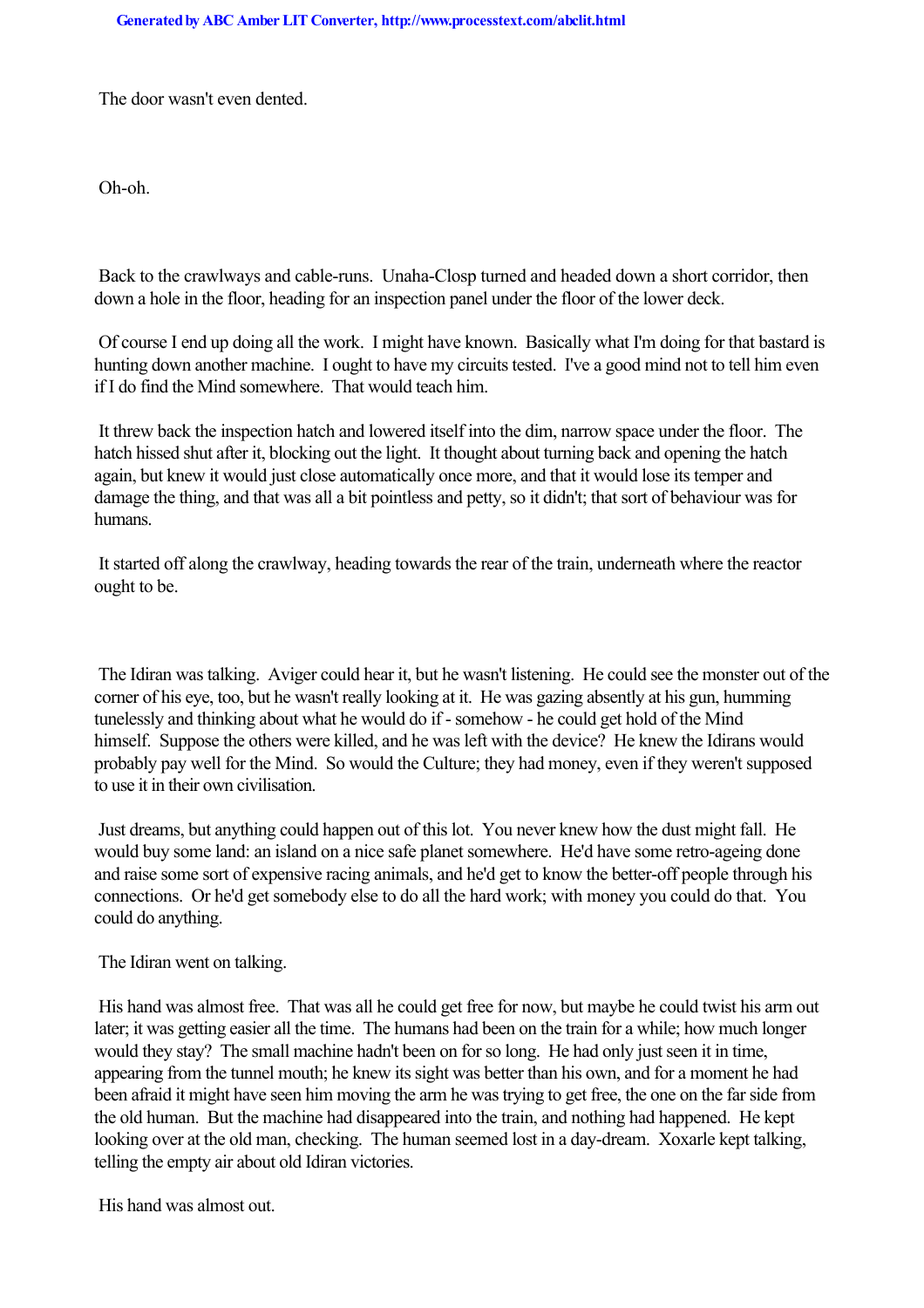A little dust came off a girder above him, about a metre over his head, and floated down through the near still air, falling almost but not quite straight down, gradually drifting away from him. He looked at the old man again, and strained at the wires over his hand.*Come free, damn you* !

 Unaha-Closp had to hammer a corner from a right angle to a curve to get into the small passage it wanted to use. It wasn't even a crawlway; it was a cable conduit, but it led into the reactor compartment. It checked its senses; same amount of radiation here as in the other train.

 It scraped through the small gap it had created in the cable-run, deeper into the metal and plastic guts of the silent carriage.

I can hear something. Something's coming, underneath me...

 The lights were a continuous line, flashing past the train too quickly for most eyes to have distinguished them individually. The lights ahead, down the track, appeared round curves or at the far end of straights, swelled and joined and tore past the windows, like shooting stars in the darkness.

 The train had taken a long time to reach its maximum speed, fought for long minutes to overcome the inertia of its thousands of tonnes of mass. Now it had done so, and was pushing itself and the column of air in front of it as fast as it ever would, hurtling down the long tunnel with a roaring, tearing noise greater than any train had ever made in those dark passages, its damaged carriages breaking the air or scraping the blast-door edges to decrease its speed a little but increase the noise of its passage a great deal.

 The scream of the train's whirling motors and wheels, of its ruffled metal body tearing through the air and of that same air swirling through the open spaces of the punctured carriages, rang from the ceiling and the walls, the consoles and the floor and the slope of armoured glass.

 Quayanorl's eye was closed. Inside his ears, membranes pulsed to the noise outside, but no message was transmitted to his brain. His head bobbed up and down on the vibrating console, as though still alive. His hand shook on the collision brake override, as if the warrior was nervous, or afraid.

Wedged there, glued, soldered by his own blood, he was like a strange, damaged part of the train.

The blood was dried; outside Quayanorl's body, as within, it had stopped flowing.

'How goes it, Unaha-Closp?' Yalson's voice said.

 'I'm under the reactor and I'm busy. I'll let you know if I find anything. Thank you.' It switched its communicator off and looked at the black-sheathed entrails in front of it: wires and cables disappearing into a cable-run. More than there had been in the front train. Should it cut its way in, or try another route?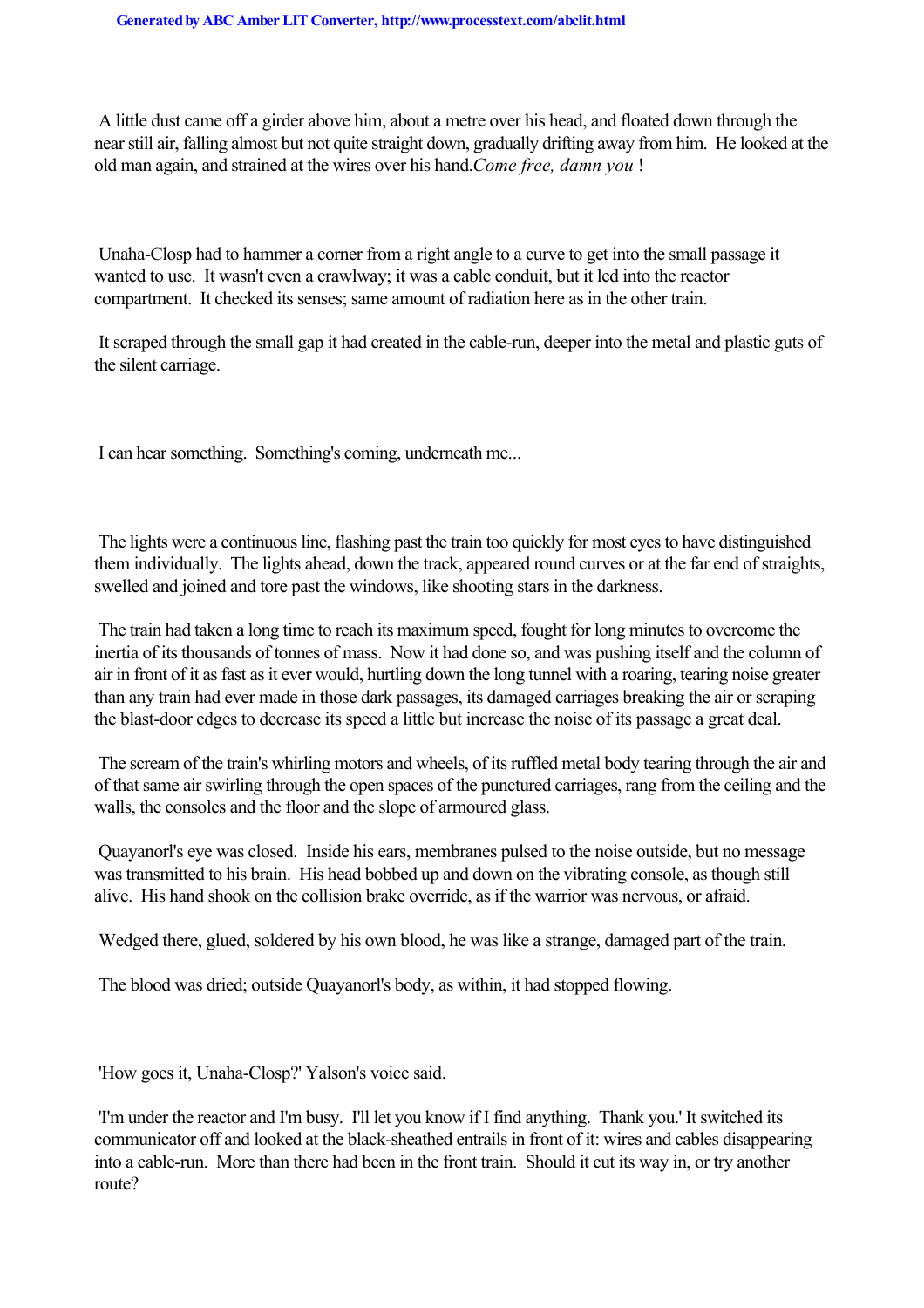Decisions, decisions.

His hand was out. He paused. The old man was still sitting on the pallet, fiddling with his gun.

 Xoxarle allowed himself a small sigh of relief, and flexed his hand, letting the fingers stretch then fist. A few motes of dust moved slowly past his cheek. He stopped flexing his hand.

He watched the dust move.

A breath, something less than a breeze, tickled at his arms and legs. Most odd, he thought.

 'All I'm saying,' Yalson told Horza, shifting her feet on the console a little, 'is that I don't think it's a good idea for you to come down here yourself. Anything could happen.'

 'I'll take a communicator; I'll check in,' Horza said. He stood with his arms crossed, his backside resting on the edge of a control panel; the same one Wubslin's helmet lay on. The engineer was familiarising himself with the controls of the train. They were pretty simple really.

 'It's basic, Horza,' Yalson told him; 'you never go alone. What stuff did they teach you at this goddamned Academy?'

 'If I'm allowed to say anything,' Balveda put in, clasping her hands in front of her and looking at the Changer, 'I would just like to say I think Yalson's right.'

 Horza stared at the Culture woman with a look of unhappy amazement. 'No, you are not allowed to say anything,' he told her. 'Whose side do you think you're on, Perosteck?'

'Oh, Horza,' Balveda grinned, crossing her arms, 'I almost feel like one of the team after all this time.'

 About half a metre away from the gently rocking, slowly cooling head of Subordinate-Captain Quayanorl Gidborux Stoghrle III, a small light began to flash very rapidly on the console. At the same time, the air in the control deck was pierced by a high-pitched ululating whine which filled the deck and the whole front carriage and was relayed to several other control centres throughout the speeding train. Quayanorl, his firmly wedged body tugged to one side by the force of the train roaring round a long curve, could have heard that noise, just, if he had been alive. Very few humans could have heard it.

 Unaha-Closp thought the better of cutting off all communication with the outside world, and reopened its communicator channels. Nobody wanted to speak to it, however. It started to cut the cables leading into the conduit, snipping them one by one with a knife-edged force field. No point in worrying about damaging the thing after all that had happened to the train in station six, it told itself. If it hit anything vital to the normal running of the train, it was sure Horza would yell out soon enough. It could repair the cables without too much trouble anyway.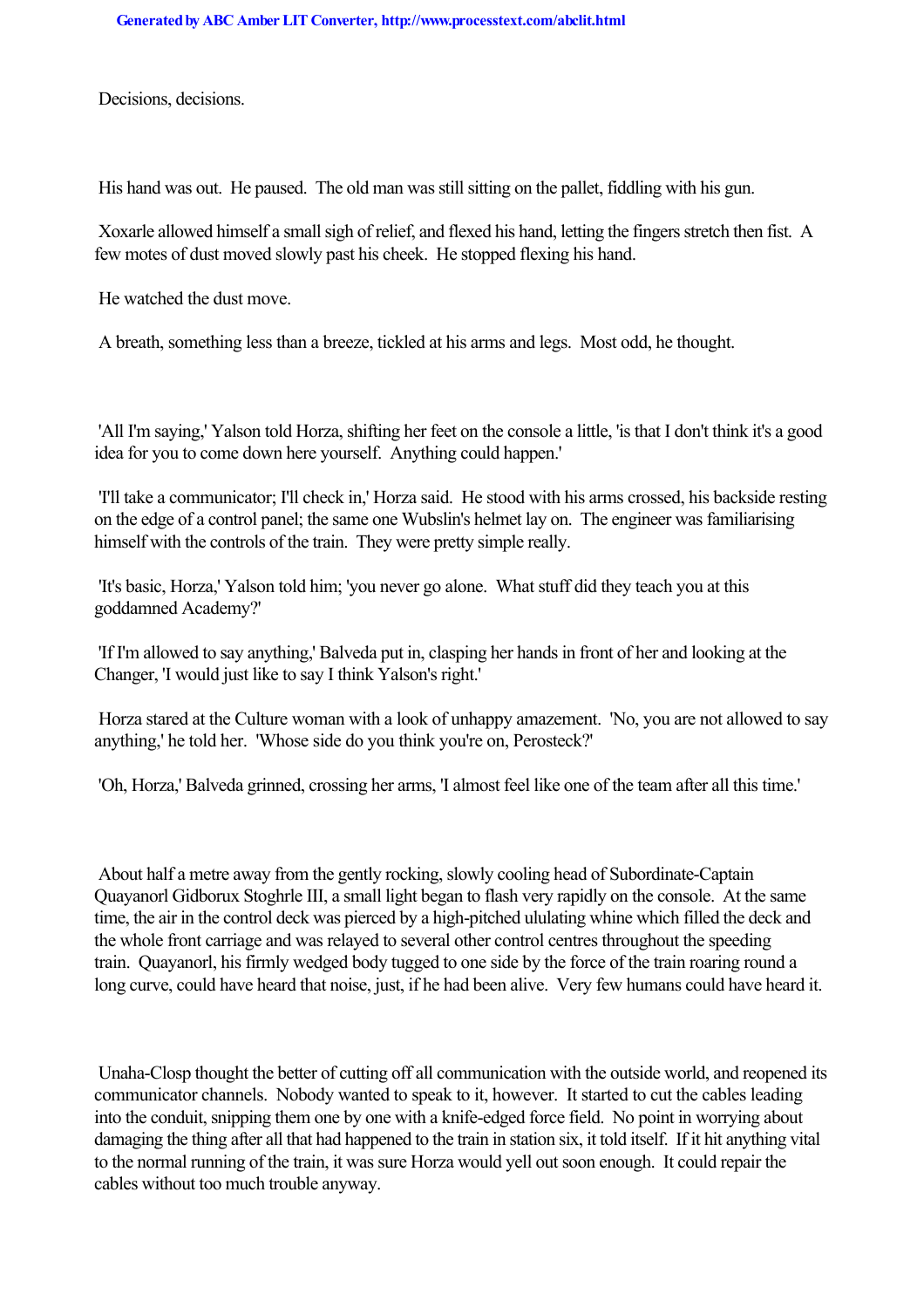# A*draught* ?

 Xoxarle thought he must be imagining it, then that it was the result of some air-circulation unit recently switched on. Perhaps the heat from the lights and the station's systems, once it was powered up, required extra ventilation.

 But it grew. Slowly, almost too slowly to discern, the faint, steady current increased in strength. Xoxarle racked his brains; what could it be? Not a train; surely not a train.

 He listened carefully, but could hear nothing. He looked over at the old human, and found him staring back. Had he noticed?

 'Run out of battles and victories to tell me about?' Aviger said, sounding tired. He looked the Idiran up and down. Xoxarle laughed - a little too loudly, even nervously, had Aviger been well enough versed in Idiran gestures and voice tones to tell.

 'Not at all!' Xoxarle said. 'I was just thinking...' He launched into another tale of defeated enemies. It was one he had told to his family, in ship messes and in attack-shuttle holds; he could have told it in his sleep. While his voice filled the bright station, and the old human looked down at the gun he held in his hands, Xoxarle's thoughts were elsewhere, trying to work out what was going on. He was still pulling and tugging at the wires on his arm; whatever was happening it was vital to be able to do more than just move his hand. The draught increased. Still he could hear nothing. A steady stream of dust was blowing off the girder above his head.

It had to be a train. Could one have been left switched on somewhere? Impossible...

 Quayanorl! Did we set the controls to-? But they hadn't tried to jam the controls on. They had only worked out what the various controls did and tested their action to make sure they all moved. They hadn't tried to do anything else; and there had been no point, no time.

It had to be Quayanorl himself. He had done it. He must still be alive. He had sent the train.

 For an instant - as he tugged desperately at the wires holding him, talking all the time and watching the old man - Xoxarle imagined his comrade still back in station six, but then he remembered how badly injured he had been. Xoxarle had earlier thought his comrade might still be alive, when he was still lying on the access ramp, but then the Changer had told the old man, this same Aviger, to go back and shoot Quayanorl in the head. That should have finished Quayanorl, but apparently it hadn't.

 You failed, old one! Xoxarle exulted, as the draught became a breeze. A distant whining noise, almost too high pitched to hear, started up. It was muffled, coming from the train. The alarm. Xoxarle's arm, held by one last wire just above his elbow, was almost free. He shrugged once, and the wire slipped up over his upper arm and spilled loose onto his shoulder.

 'Old one, Aviger, my friend,' he said. Aviger looked up quickly as Xoxarle interrupted his own monologue.

'What?'

'This will sound silly, and I shall not blame you if you are afraid, but I have the most infernal itch in my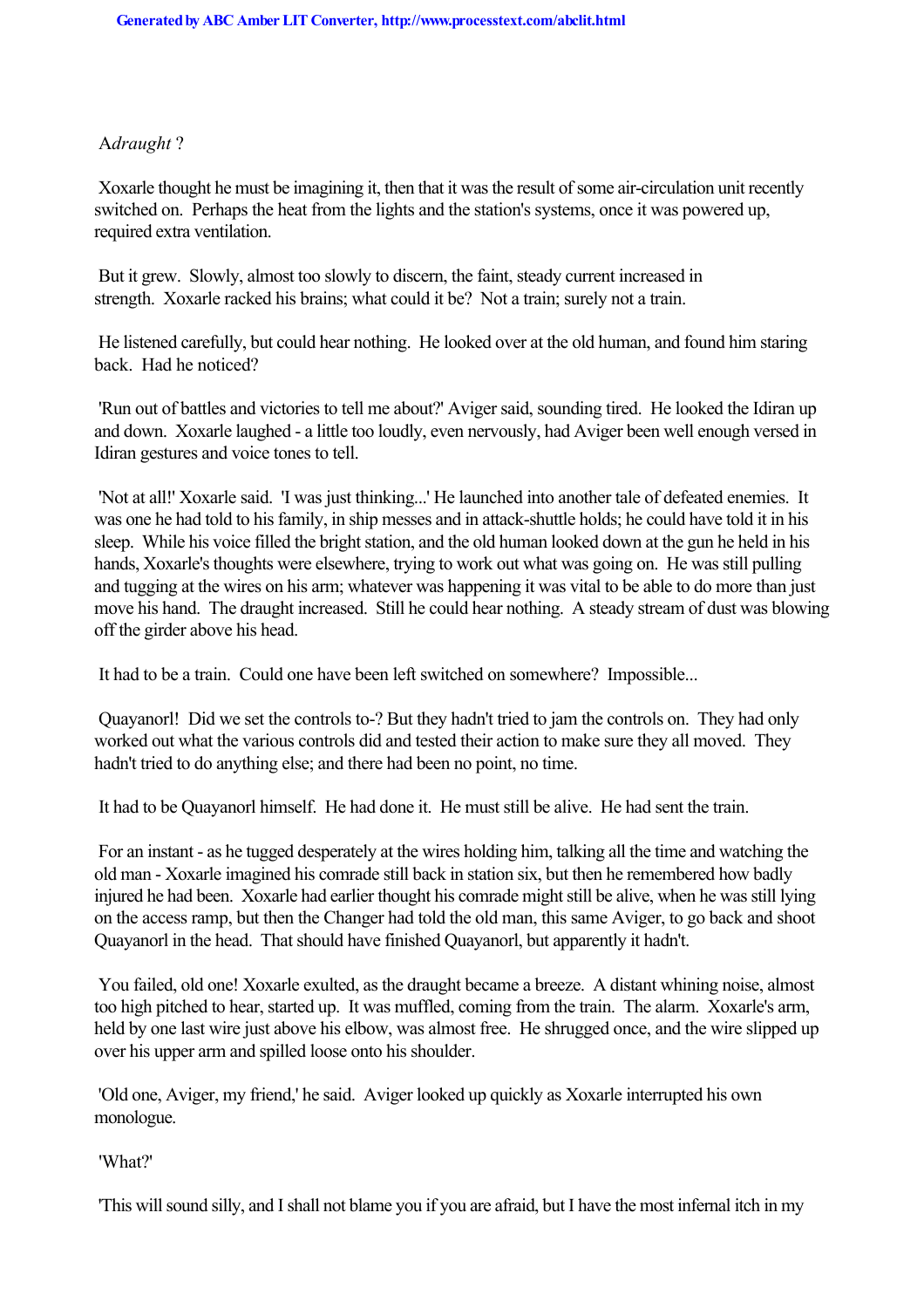right eye. Would you scratch it for me? I know it sounds silly, a warrior tormented half to death by a sore eye, but it has been driving me quite demented these past ten minutes. Would you scratch it? Use the barrel of your gun if you like; I shall be very careful not to move a muscle or do anything threatening if you use the muzzle of your gun. Or anything you like. Would you do that? I swear to you on my honour as a warrior I tell the truth.'

Aviger stood up. He looked towards the nose of the train.

 He can't hear the alarm. He is old. Can the other, younger ones hear? Is it too high-pitched for them? What of the machine? Oh come here, you old fool. Come here!

 Unaha-Closp pulled the cut cables apart. Now it could reach into the cable-run and try cutting further up, so it could get in.

'Drone, drone can you hear me?' It was the woman Yalson again.

'*Now*what?' it said.

'Horza's lost some readouts from the reactor car. He wants to know what you're doing.'

'Damn right I do,' Horza muttered in the background.

 'I had to cut some cables. Seems to be the only way into the reactor area. I'll repair them later, if you insist.'

 The communicator channel cut off for a second. In that moment, Unaha-Closp thought it could hear something high pitched. But it wasn't sure. Fringes of sensation, it thought to itself. The channel opened again. Yalson said, 'All right. But Horza says to tell him the next time you think about cutting anything, especially cables.'

 'All right, all right!' the drone said. 'Now, will you leave me alone?' The channel closed again. It thought for a moment. It had crossed its mind that there might be an alarm sounding somewhere, but logically an alarm ought to have repeated on the control deck, and it had heard nothing in the background when Yalson spoke, apart from the Changer's muttered interjection. Therefore, no alarm.

It reached back into the conduit with a cutter field.

 'Which eye?' Aviger said, from just too far away. A wisp of his thin, yellowish hair was blown across his forehead by the breeze. Xoxarle waited for the man to realise, but he didn't. He just patted the hairs back and stared up quizzically at the Idiran's head, gun ready, face uncertain.

 'This right one,' Xoxarle said, turning his head slowly. Aviger looked round towards the nose of the train again, then back at Xoxarle.

'Don't tell you-know-who, all right?'

'I swear. Now, please; I can't stand it.'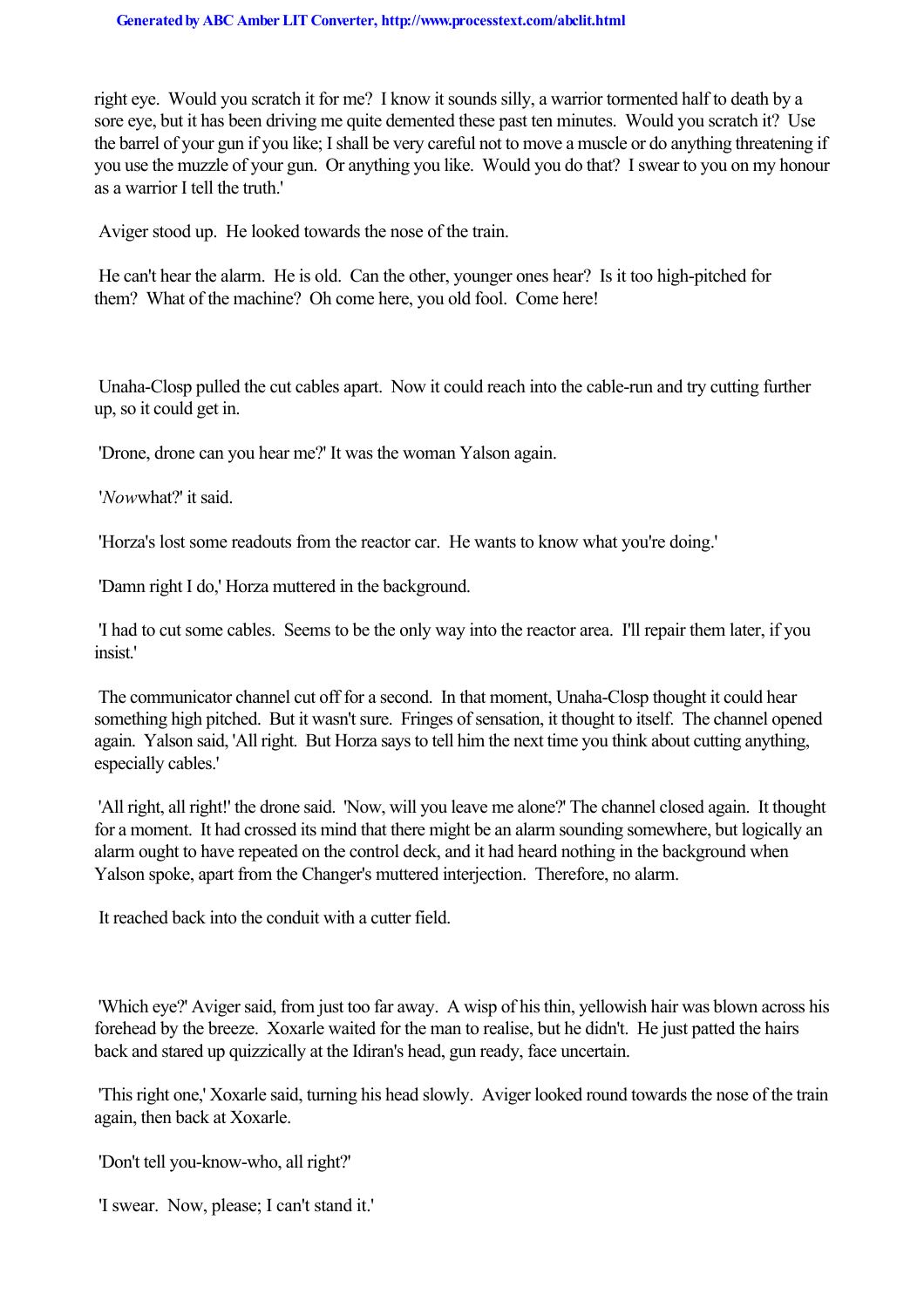Aviger stepped forward. Still out of reach. 'On your honour, you're not playing a trick?' he said.

 'As a warrior. On my mother-parent's unsullied name. On my clan and folk! May the galaxy turn to dust if I lie!'

 'All right, all right,' Aviger said, raising his gun and holding it out high. 'I just wanted to make sure.' He poked the barrel toward Xoxarle's eye. 'Whereabouts does it itch?'

 'Here!' hissed Xoxarle. His freed arm lashed out, grabbed the barrel of the gun and pulled. Aviger, still holding the gun, was dragged after it, slamming into the chest of the Idiran. Breath exploded out of him, then the gun sailed down and smashed into his skull. Xoxarle had averted his head when he'd grabbed the weapon in case it fired, but he needn't have bothered; Aviger hadn't left it switched on.

 In the stiffening breeze, Xoxarle let the unconscious human slide to the floor. He held the laser rifle in his mouth and used his hand to set the controls for a quiet burn. He snapped the trigger guard from the gun's casing, to make room for his larger fingers.

The wires should melt easily.

 Like a squirm of snakes appearing from a hole in the ground, the bunched cables, cut about a metre along their length, slid out of the conduit. Unaha-Closp went into the narrow tube and reached behind the bared ends of the next length of cables.

 'Yalson,' Horza said, 'I wouldn't take you with me anyway, even if I decided not to come back down alone.' He grinned at her. Yalson frowned.

'Why not?' she said.

'Because I'd need you on the ship, making sure Balveda here and our section leader didn't misbehave.'

 Yalson's eyes narrowed. 'That had better be all,' she growled. Horza's grin widened and he looked away, as though he wanted to say more, but couldn't for some reason.

 Balveda sat, swinging her legs from the edge of the too-big seat, and wondered what was going on between the Changer and the dark, down-skinned woman. She thought she had detected a change in their relationship, a change which seemed to come mostly from the way Horza treated Yalson. An extra element had been added; there was something else determining his reactions to her, but Balveda couldn't pin it down. It was all quite interesting, but it didn't help her. She had her own problems anyway. Balveda knew her own weaknesses, and one of them was troubling her now.

 She really was starting to feel like one of the team. She watched Horza and Yalson arguing about who should accompany the Changer if he came back down into the Command System after a return to the *Clear Air Turbulence* , and she could not help but smile, unseen, at them. She liked the determined, no-nonsense woman, even if her regard was not returned, and she could not find it in her heart to think of Horza as implacably as she ought.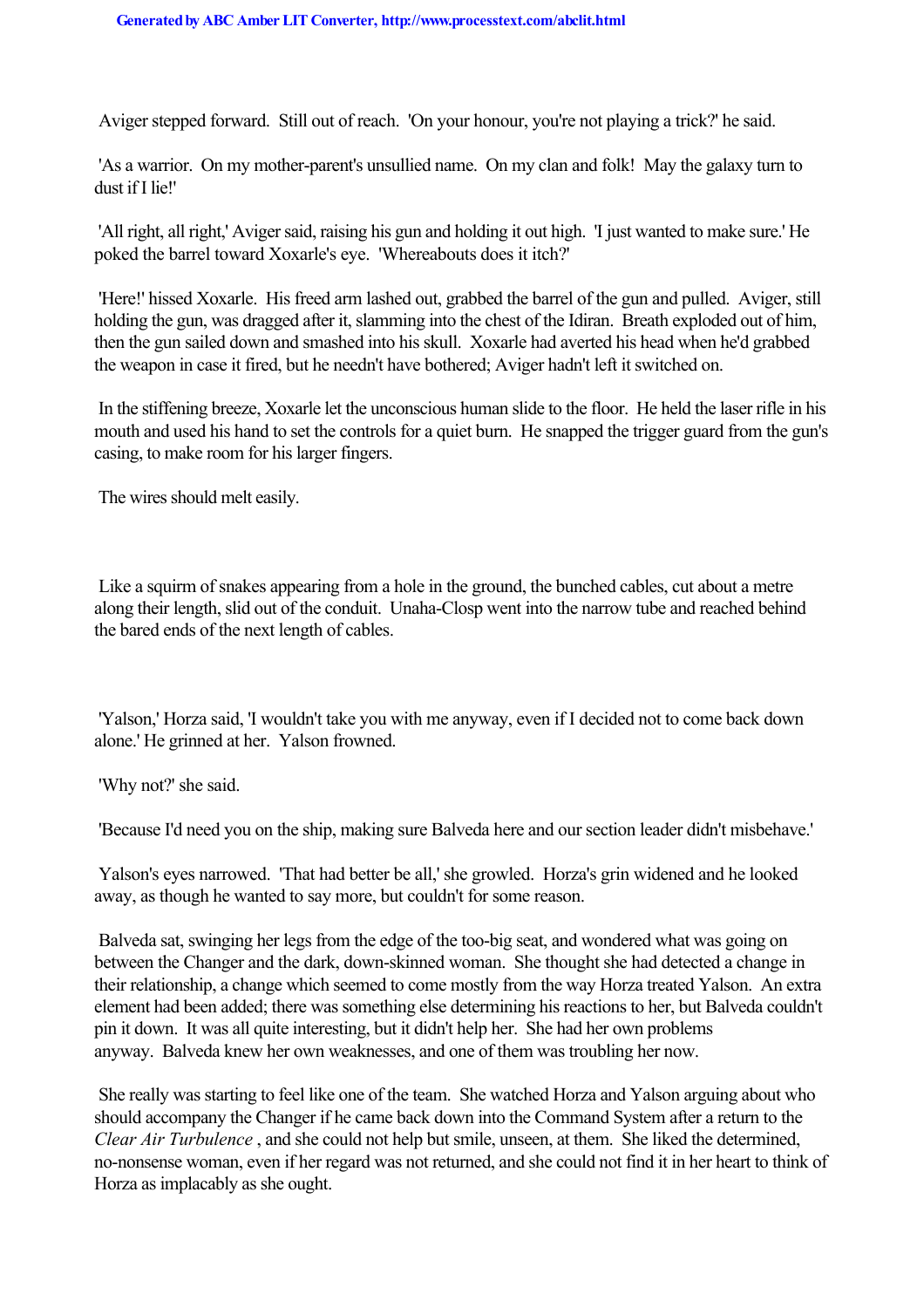It was the Culture's fault. It considered itself too civilised and sophisticated to hate its enemies; instead it tried to understand them and their motives, so that it could out-think them and so that, when it won, it would treat them in a way which ensured they would not become enemies again. The idea was fine as long as you didn't get too close, but once you had spent some time with your opponents, such empathy could turn against you. There was a sort of detached, non-human aggression required to go along with such mobilised compassion, and Balveda could feel it slipping away from her.

 Perhaps she felt too safe, she thought. Perhaps it was because now there was no significant threat. The battle for the Command System was over; the quest was petering out, the tension of the past few days disappearing.

 Xoxarle worked quickly. The laser's thin, attenuated beam buzzed and fussed at each wire, turning each strand red, yellow and white, then - as he strained against them - parted each one with a snap. The old man at the Idiran's feet stirred, moaned.

 The faint breeze had become a strong one. Dust was blowing under the train and starting to swirl around Xoxarle's feet. He moved the laser to another set of wires. Only a few to go. He glanced towards the nose of the train. There was still no sign of the humans or the machine. He glanced back the other way, over his shoulder, towards the train's last carriage and the gap between it and the tunnel mouth where the wind was whistling through. He could see no light, still hear no noise. The current of air made his eye feel cold.

 He turned back and pointed the laser rifle at another set of wires. The sparks were caught in the breeze and scattered over the station floor and across the back of Aviger's suit.

 Typical: me doing all the work as usual, thought Unaha-Closp. It hauled another bunch of cables out of the conduit. The wire run behind it was starting to fill up with cut lengths of wire, blocking the route the drone had taken to get to the small pipe it was now working in.

It's beneath me. I can feel it. I can hear it. I don't know what it's doing, but I can feel, I can hear.

And there's something else... another noise...

 The train was a long, articulated shell in some gigantic gun; a metal scream in a vast throat. It rammed through the tunnel like a piston in the biggest engine ever made, sweeping round the curves and into the straights, lights flooding the way ahead for an instant, air pushed ahead of it - like its howling, roaring voice - for kilometres.

 Dust lifted from the platform, made clouds in the air. An empty drink container rolled off the pallet where Aviger had been sitting and clattered to the floor; it started rolling along the platform, towards the nose of the train, hitting off the wall a couple of times. Xoxarle saw it. The wind tugged at him, the wires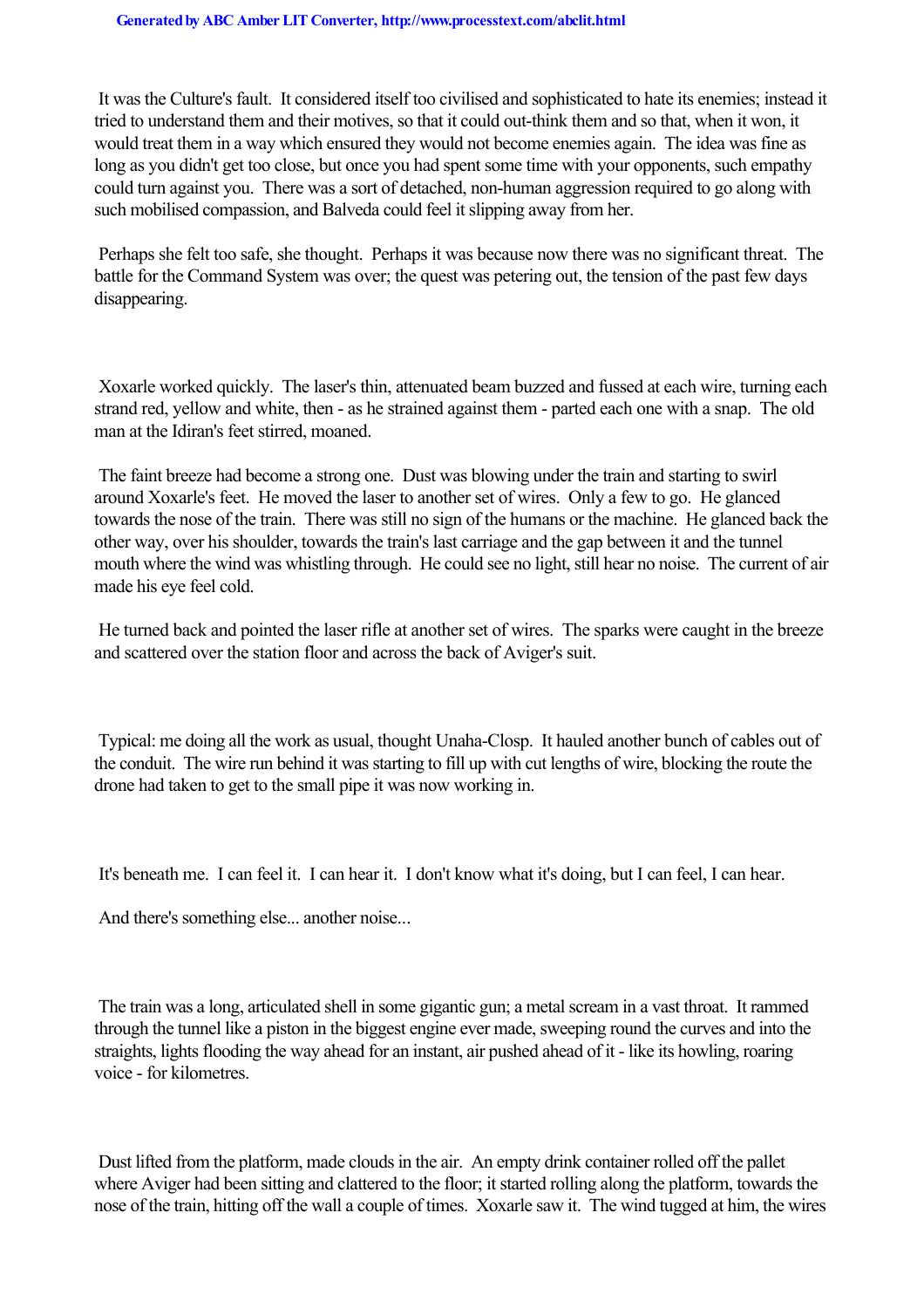parted. He got one leg free, then another. His other arm was out, and the last wires fell away.

 A piece of plastic sheeting lifted from the pallet like some black, flat bird and flopped onto the platform, sliding after the metal container, now halfway down the station. Xoxarle stooped quickly, caught Aviger round the waist and, with the man held easily in one arm and the laser in his other hand, ran back, down the platform, towards the wall beside the blocked tunnel mouth where the wind made a moaning noise past the sloped rear of the train.

'... or lock them both away down here instead. You know we can...' Yalson said.

 We're close, Horza thought, nodding absently at Yalson, not listening as she told him why he needed her to help him look for the Mind.*We're close, I'm sure we are; I can feel it; we're almost there. Somehow we've - I've - held it all together. But it's not over yet, and it only takes one tiny error, one oversight, a single mistake, and that's it: fuck-up, failure, death. So far we've done it, despite the mistakes, but it's so easy to miss something, to fail to spot some tiny detail in the mass of data which later when you've forgotten all about it, when your back is turned - creeps up and clobbers you.* The secret was to think of everything, or - because maybe the Culture was right, and only a machine could literally do that - just to be so in tune with what was going on that you thought automatically of all the important and potentially important things, and ignored the rest.

With something of a shock, Horza realised that his own obsessive drive never to make a mistake, always to think of everything, was not so unlike the fetishistic urge which he so despised in the Culture: that need to make everything fair and equal, to take the chance out of life. He smiled to himself at the irony and glanced over at Balveda, sitting watching Wubslin experimenting with some controls.

Coming to resemble your enemies, Horza thought;*maybe there's something in it, after all-*

'... Horza, are you listening to me?' Yalson said.

'Hmm? Yes, of course,' he smiled.

 Balveda frowned, while Horza and Yalson talked on, and Wubslin poked and prodded at the train's controls. For some reason, she was starting to feel uneasy.

 Outside the front carriage, beyond Balveda's field of view, a small container rolled along the platform and into the wall alongside the tunnel mouth.

 Xoxarle ran to the rear of the station. By the entrance to the foot tunnel, leading off at right angles into the rock behind the station's platform, was the tunnel which the Changer and the two women had emerged from when they had returned from their search of the station. It provided the ideal place from which to watch; Xoxarle thought he would escape the effects of the collision, and would have the best opportunity for a clear field of fire, right down the station to the nose of the train, in the meantime. He could stay there right up until the train hit. If they tried to get off, he would have them. He checked the gun, turning its power up to maximum.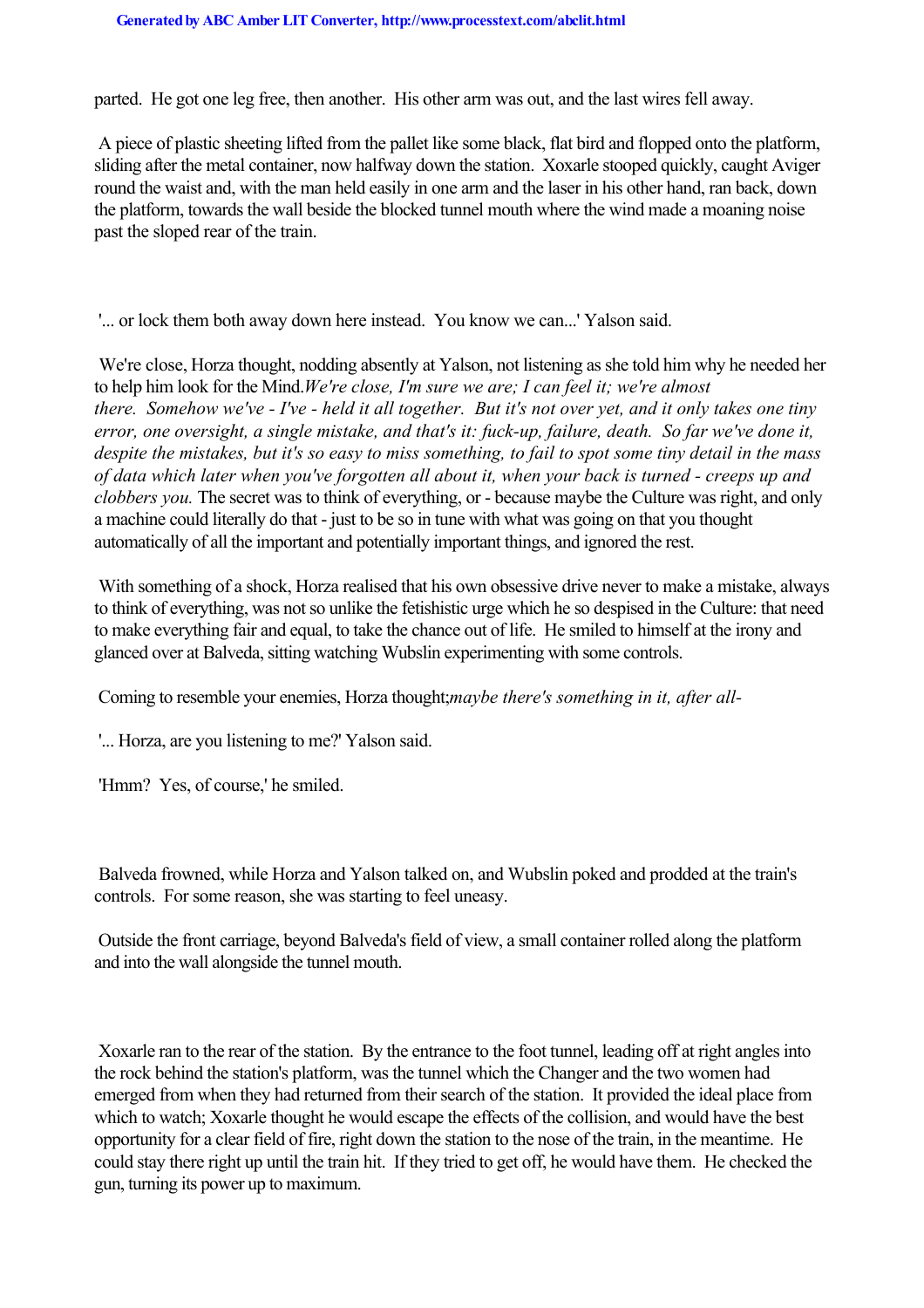Balveda got down from the seat, folding her arms, and walked slowly across the control deck towards the side windows, staring intently at the floor, wondering why she felt uneasy.

 The wind howled through the gap between the tunnel edge and the train; it became a gale. Twenty metres away from where Xoxarle waited in the foot tunnel, kneeling there with one foot on the back of the unconscious Aviger, the train's rear carriage started to rock and sway.

 The drone stopped in mid-cut. Two things occurred to it: one, that dammit there*was* a funny noise; and two, that just supposing there had been an alarm sounding on the control deck, not only would none of the humans be able to hear it, there was also a good chance that Yalson's helmet mike would not relay the high-pitched whine, either.

But wouldn't there be a visual warning, too?

 Balveda turned at the side window, without looking out properly. She sat against the console there, looking back.

'... on how serious you still are about looking for this damn thing,' Yalson was saying to Horza.

'Don't worry,' the Changer said, nodding at Yalson, 'I'll find it.'

Balveda turned round, looked at the station outside.

 Just then, Yalson and Wubslin's helmets both came alive with the urgent voice of the drone. Balveda was distracted by a piece of black material, which was sliding quickly along the floor of the station. Her eyes widened. Her mouth opened.

 The gale became a hurricane. A distant noise, like a great avalanche heard from far away, came from the tunnel mouth.

 Then, up the long final straight which led into station seven from station six, light appeared at the end of the tunnel.

 Xoxarle could not see the light, but he could hear the noise; he brought the gun up and aimed along the side of the stationary train. The stupid humans*must* realise soon.

The steel rails began to whine.

The drone backed quickly out of the conduit. It threw the cut, discarded lengths of cable against the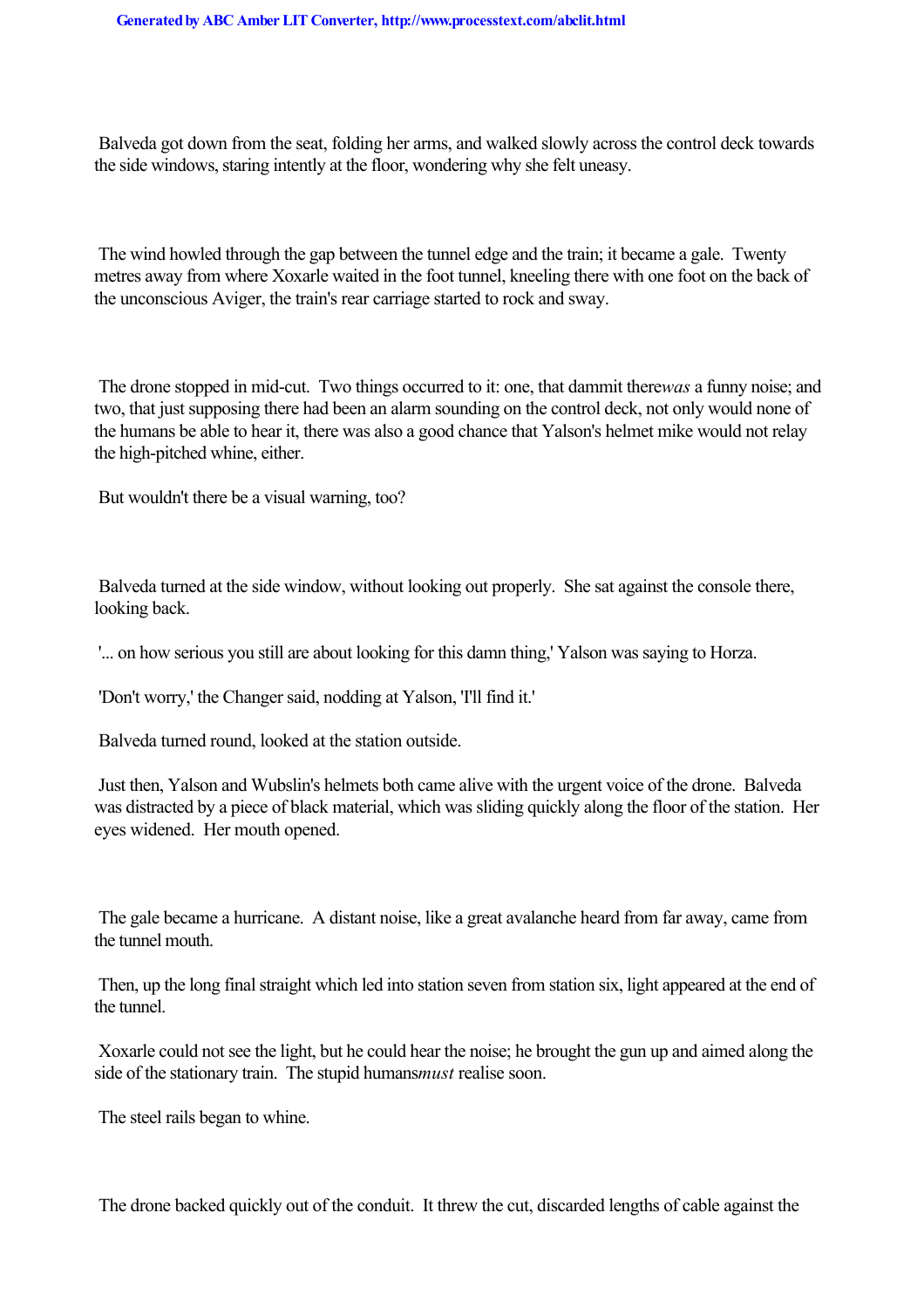walls. 'Yalson! Horza!' it shouted at them through its communicator. It dashed along the short length of narrow tunnel. The instant it turned the corner it had hammered in to make passable, it could hear the faint, high, insistent wailing of the alarm. 'There's an alarm! I can hear it! What's happening?'

There, in the crawlway, it could feel and hear the rush of air coursing through and around the train.

 'There's a gale blowing out there!' Balveda said quickly, as soon as the drone's voice stopped. Wubslin lifted his helmet from the console. Where it had lain, a small orange light was flashing. Horza stared at it. Balveda looked up at the platform. Clouds of dust blew along the station floor. Light equipment was being blown off the pallet, opposite the rear access gantry. 'Horza,' Balveda said quietly, 'I can't see Xoxarle, or Aviger.'

 Yalson was on her feet. Horza glanced over at the side window, then back at the light, winking on the console. 'It's an alarm!' the drone's voice shouted from the two helmets. 'I can hear it!'

 Horza picked up his rifle, grabbed the edge of Yalson's helmet while she held it and said, 'It's a train, drone; that's the collision alarm. Get off the train now.' He let go of the helmet, which Yalson quickly shoved over her head and locked. Horza gestured towards the door. 'Move!' he said loudly, glancing round at Yalson, Balveda and Wubslin, who was still sitting holding the helmet he had removed from the console.

 Balveda headed for the door. Yalson was just behind her. Horza started forward, then turned as he went, looked back at Wubslin, who was setting his helmet down on the floor and turning back to the controls. 'Wubslin!' he yelled. '*Move*!'

Balveda and Yalson were running through the carriage. Yalson looked back, hesitated.

 'I'm going to get it moving,' Wubslin said urgently, not turning to look at Horza. He punched some buttons.

'Wubslin!' Horza shouted. 'Get out,*now* !'

 'It's all right, Horza,' Wubslin said, still flicking buttons and switches, glancing at screens and dials, grimacing when he had to move his injured arm, and still not turning his head. 'I know what I'm doing. You get off. I'll get her moving; you'll see.'

 Horza glanced towards the rear of the train. Yalson was standing in the middle of the forward carriage, just visible through two open doors, her head going from side to side as she looked first at the still running Balveda heading for the second carriage and the access ramps, and then at Horza, waiting in the control deck. Horza motioned her to get out. He turned and strode forward and took Wubslin by one elbow. 'You crazy bastard!' he shouted. 'It could be coming at fifty metres a second; have you any idea how long it takes to get one of these things moving?' He hauled at the engineer's arm. Wubslin turned quickly and hit Horza across the face with his free hand. Horza was thrown back over the floor of the control deck, more amazed than hurt. Wubslin turned back to the controls.

'Sorry, Horza, but I can get it round that bend and out of the way. You get out now. Leave me.'

 Horza took his laser rifle, stood up, watched the engineer working at the controls, then turned and ran from the place. As he did so, the train lurched, seeming to flex and tighten.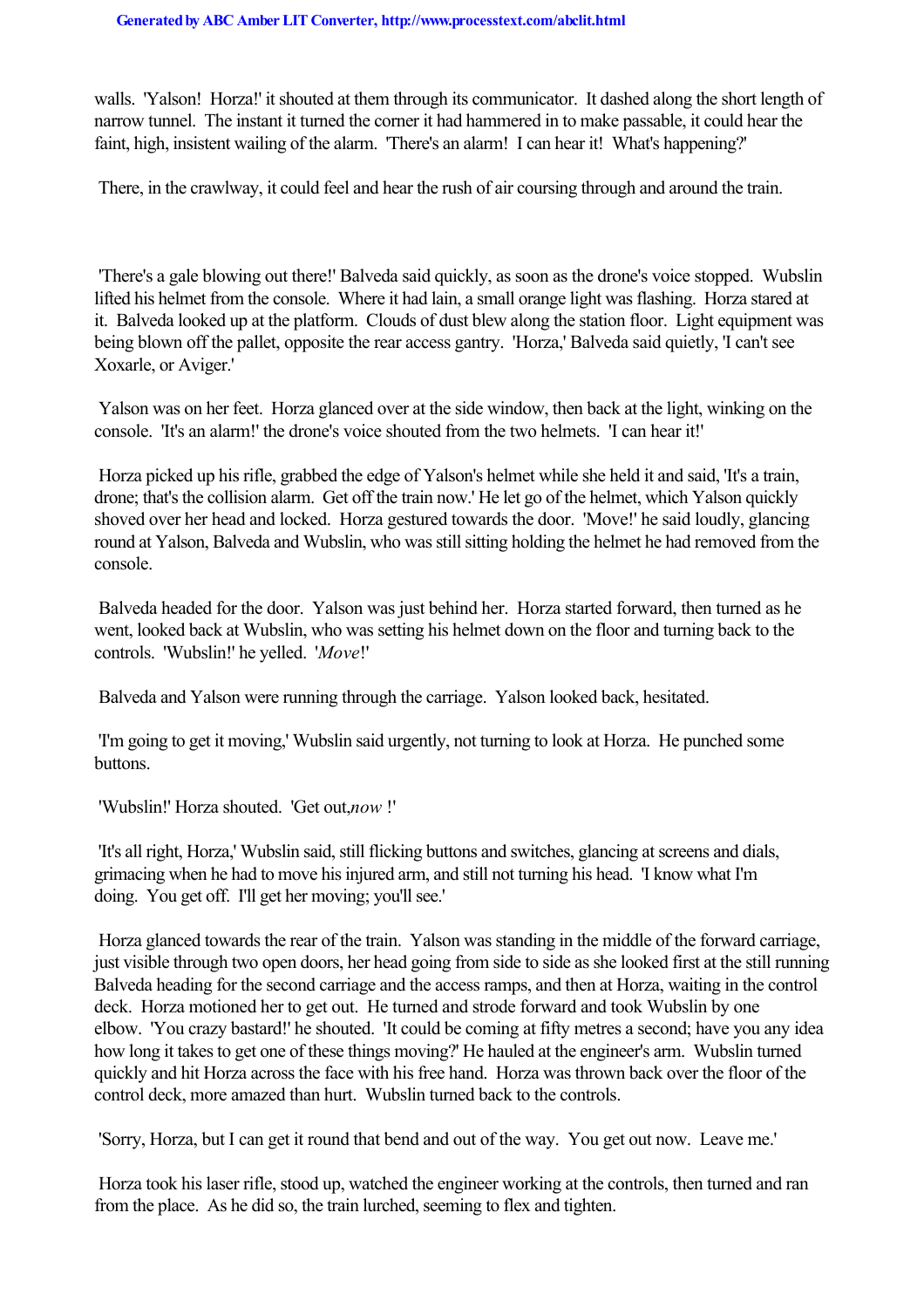Yalson followed the Culture woman. Horza had waved at her to go on, so she did. 'Balveda!' she shouted. 'Emergency exits; go down; bottom deck!'

 The Culture agent didn't hear. She was still heading for the next carriage and the access ramps. Yalson ran after her, cursing.

The drone exploded out of the floor and raced through the carriage for the nearest emergency hatch.

 That vibration! It's a train! Another train's coming, fast! What have those idiots done? I have to get out!

 Balveda skidded round a corner, threw out one hand and caught hold of a bulkhead edge; she dived for the open door which led to the middle access ramp. Yalson's footsteps pounded behind her.

 She ran out onto the ramp, into a howling gale, a constant, gustless hurricane. Instantly the air around her detonated with cracks and sparks; light glared from all sides, and the girders blew out in molten lines. She threw herself flat, sliding and rolling along the surface of the ramp. The girders ahead of her, where the ramp turned and sloped down to one side, glittered with laser fire. She got half up again and, feet and hands scrabbling for purchase on the ramp, threw herself back into the train fractionally before the moving line of shots blasted into the side of the ramp and the girders and guard rails beyond. Yalson almost tripped over her; Balveda reached up and grabbed the other woman's arm. 'Somebody's firing!'

Yalson went forward to the edge and started firing back.

The train gave a lurch.

 The final straight between station six and station seven was over three kilometres long. The time between the point the racing machine's lights would have become visible from the rear of the train sitting in station seven, and the instant the train flashed out of the dark tunnel into the station itself, occupied less than a minute.

 Dead, body shaking and rocking, but still wedged too tightly to be dislodged from the controls, Quayanorl's cold, closed eye faced a scene through sloped, armoured glass of a night-dark space strung with twin bright lines of almost solid light, and directly in front, rapidly enlarging, a halo of brightness, a glaring ring of luminescence with a grey, metallic core.

 Xoxarle cursed. The target had moved quickly, and he'd missed. But they were trapped on the train. He had them. The old human under his knee moaned and tried to move. Xoxarle trod down harder on him and got ready to shoot again. The jetstream of air screamed out of the tunnel and round the rear of the train.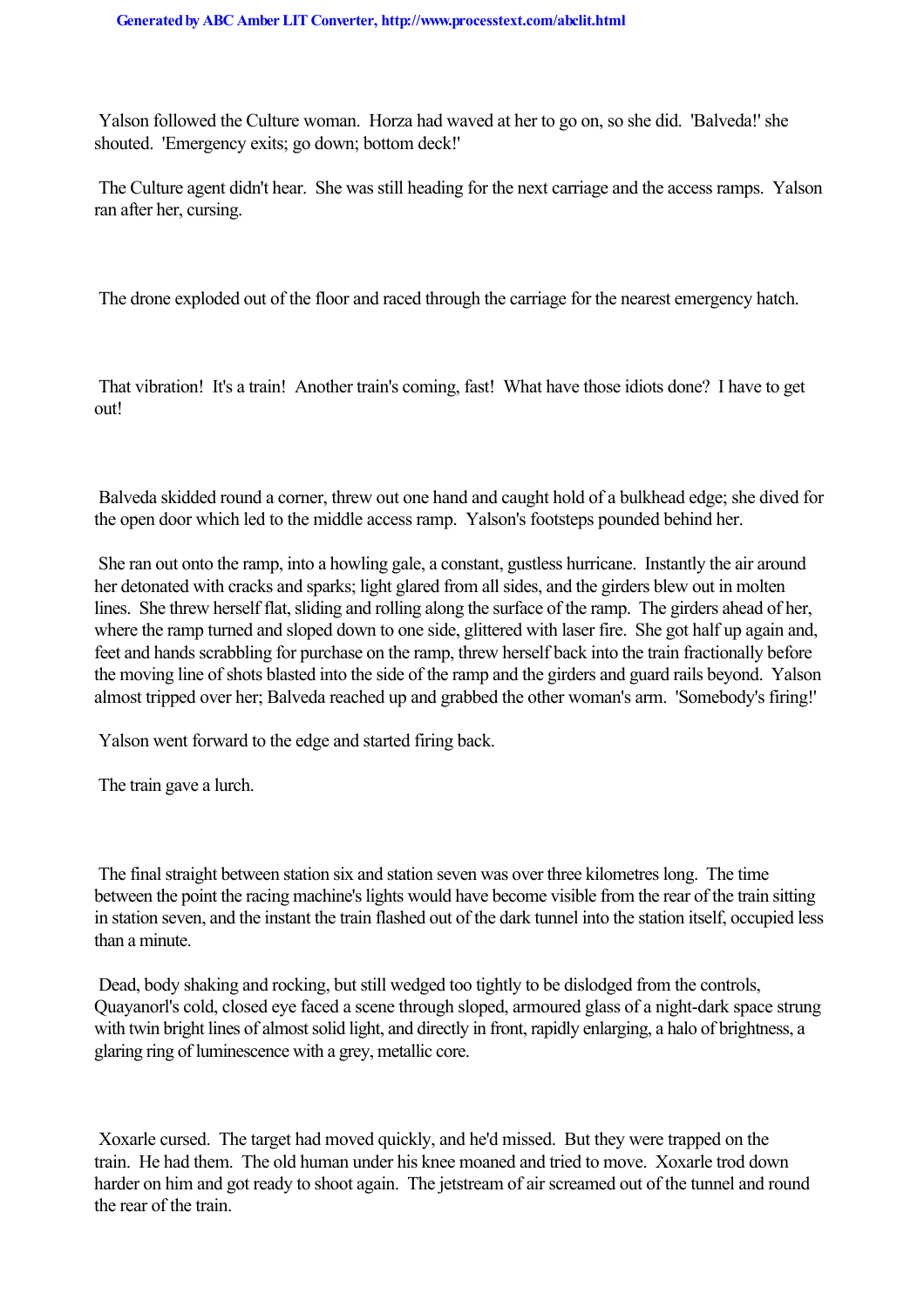Answering shots splashed randomly around the rear of the station, well away from him. He smiled. Just then, the train moved.

 'Get out!' Horza said, arriving at the door where the two women were, one firing, one crouched down, risking the occasional look out. The air was whirling into the carriage, shaking and roaring.

 'It must be Xoxarle!' Yalson shouted above the noise of the storming wind. She leant out and fired. More shots rippled over the access ramp and thudded into the outer hull of the train around the door. Balveda ducked back as hot fragments blew in through the open door. The train seemed to wobble, then move forward, very slowly.

 'What-?' Yalson yelled, looking round at Horza as he joined her at the door. He shrugged as he leant out to fire down the platform.

 'Wubslin!' he shouted. He sent a hail of fire down the length of the station. The train crept forward; already a metre of the access ramp was hidden by the side of the train's hull near the open door. Something sparkled in the darkness of the distant tunnel, where the wind screamed and the dust blew and a noise like never-ending thunder came.

 Horza shook his head. He waved Balveda forward, to the ramp, now with only about half its breadth available from the door. He fired again; Yalson leant out and fired, too. Balveda started forward.

 At that moment a hatch blew out, near the middle of the train, and from the same carriage a huge circular plug of train hull fell clanging out - a great flat cork of thick wall tipping down to the station floor. A small dark shape dashed from the broken hatch, and from the great circular hole near by a silver point came, swelling quickly to a fat, bright, reflecting ovoid as the wall section hit the platform, the drone whizzed through the air, and Balveda started forward along the ramp.

'There it is!' Yalson screamed.

 The Mind was out of the train, starting to turn and race off. Then the flickering laser fire from the far end of the station switched; no longer smashing into the access ramp and girders, it began to scatter flashing explosions of light all over the surface of the silvery ellipsoid. The Mind seemed to stop, hang in the air, shaken by the fusilade of laser shots; then it fell sideways, out over the platform, its smooth surface suddenly starting to ripple and grow dim as it rolled through the rushing air, falling towards the side wall of the station like a crippled airship. Balveda was across the ramp, running down the sloped section, almost at the lower level. 'Get out!' Horza yelled, shoving Yalson. The train was away from the ramps now, motors growling but unheard in the raging hurricane which swept through the station. Yalson slapped her wrist, switching on her AG, then leapt out of the door into the gale, still firing.

 Horza leant out, having to fire through the girders of the access ramp. He held onto the train with one hand, felt it shaking like a frightened animal. Some of his shots smacked into the access ramp girders, blasting fountains of debris out into the slipstream of air and making him duck back in.

 The Mind crunched into the side wall of the station, rolling over to lodge in the angle between the floor and the curved wall, its silver skin quivering, going dull.

Unaha-Closp twisted through the air, avoiding laser shots. Balveda reached the bottom of the ramp and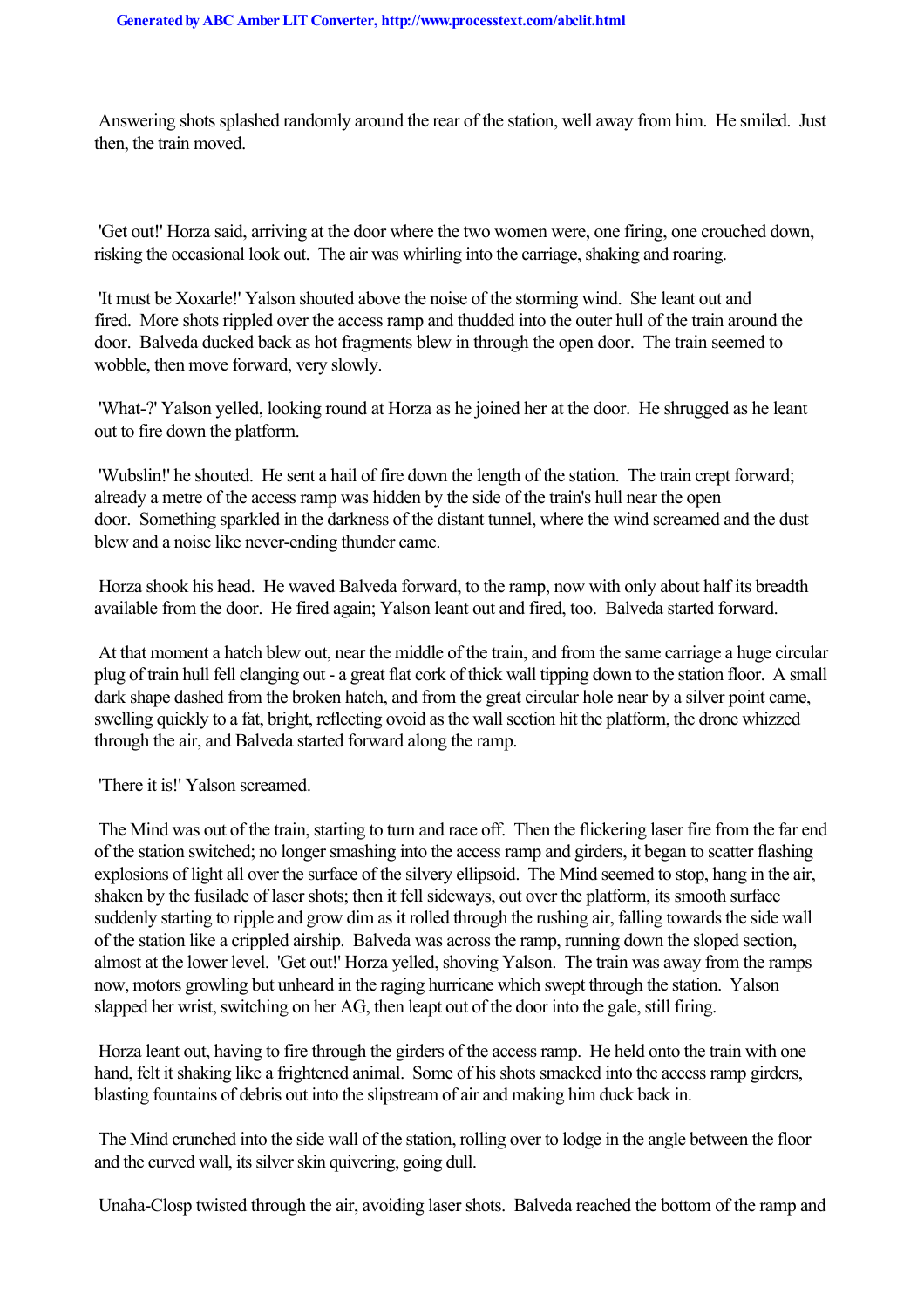ran across the station floor. The fan of shots from the distant foot tunnel seemed to hesitate between her and the flying figure of Yalson, then swept up to close around the woman in the suit. Yalson fired back, but the shots found her, made her suit sparkle.

 Horza threw himself out of the train, falling to the ground from the slowly moving carriage, crashing into the rock floor, winding himself, being bowled over by the tearing blast of air. He ran forward as soon as he could get to his feet, bouncing up from the impact, firing through the hurricane towards the far end of the station. Yalson still flew, moving into the torrent of air and the crackling laser fire.

 Light blazed around the rear of the train, now heading at a little over walking speed from the station. The noise of the oncoming train - drowning out every other sound, even explosions and shots, so that everything else seemed to be happening in a shocked silence within that ultimate scream - rose in pitch.

Yalson dropped; her suit was damaged.

 Her legs started to work before she hit the ground, and when she did she was running, running for the nearest cover. She ran for the Mind, dull silver by the wall side.

## And changed her mind.

 She turned, just before she would have been able to dive behind the Mind, and ran on round it, towards the doorways and alcoves of the wall beyond.

 Xoxarle's fire slammed into her again the instant she turned, and this time her suit armour could soak up no more energy; it gave way, the laser fire bursting through like lightning all over the woman's body, throwing her into the air, blowing her arms out, kicking her legs from under her, jerking her like a doll caught in the fist of an angry child, and throwing a bright crimson cloud from her chest and abdomen.

## The train hit.

 It flashed into the station on a tide of noise; it roared from the tunnel like a solid metal thunderbolt, seeming to cross the space between the tunnel mouth and the slowly moving train in front in the same instant as it appeared. Xoxarle, closest of them all, caught a fleeting glimpse of the train's sleek shining nose before that great shovel front slammed into the back of the other train.

 He could not have believed there was a sound greater than that the train had made in the tunnel, but the noise of its impact dwarfed even that cacophony. It was a star of sound, a blinding nova where before there had only been a dim glow.

 The train hit at over one hundred and ninety kilometres per hour. Wubslin's train had barely progressed a carriage length into the tunnel and was moving hardly faster than walking speed.

 The racing train smashed into the rear coach, lifting and crumpling it in a fraction of a second, crushing it into the tunnel roof, jack-hammering its layers of metal and plastic into a tight wad of wreckage in the same instant as its own nose and front carriage caved in underneath, shattering wheels, snapping rails and bursting the train's metal skin like shrapnel from some vast grenade.

 The train ploughed on: into and under the front train, skidding and crashing to one side as smashed sections of the two trains kicked out to the wall side of the tracks, forcing them both into the main body of the station in a welter of tearing metal and fractured stone, while the carriages bucked, squashed,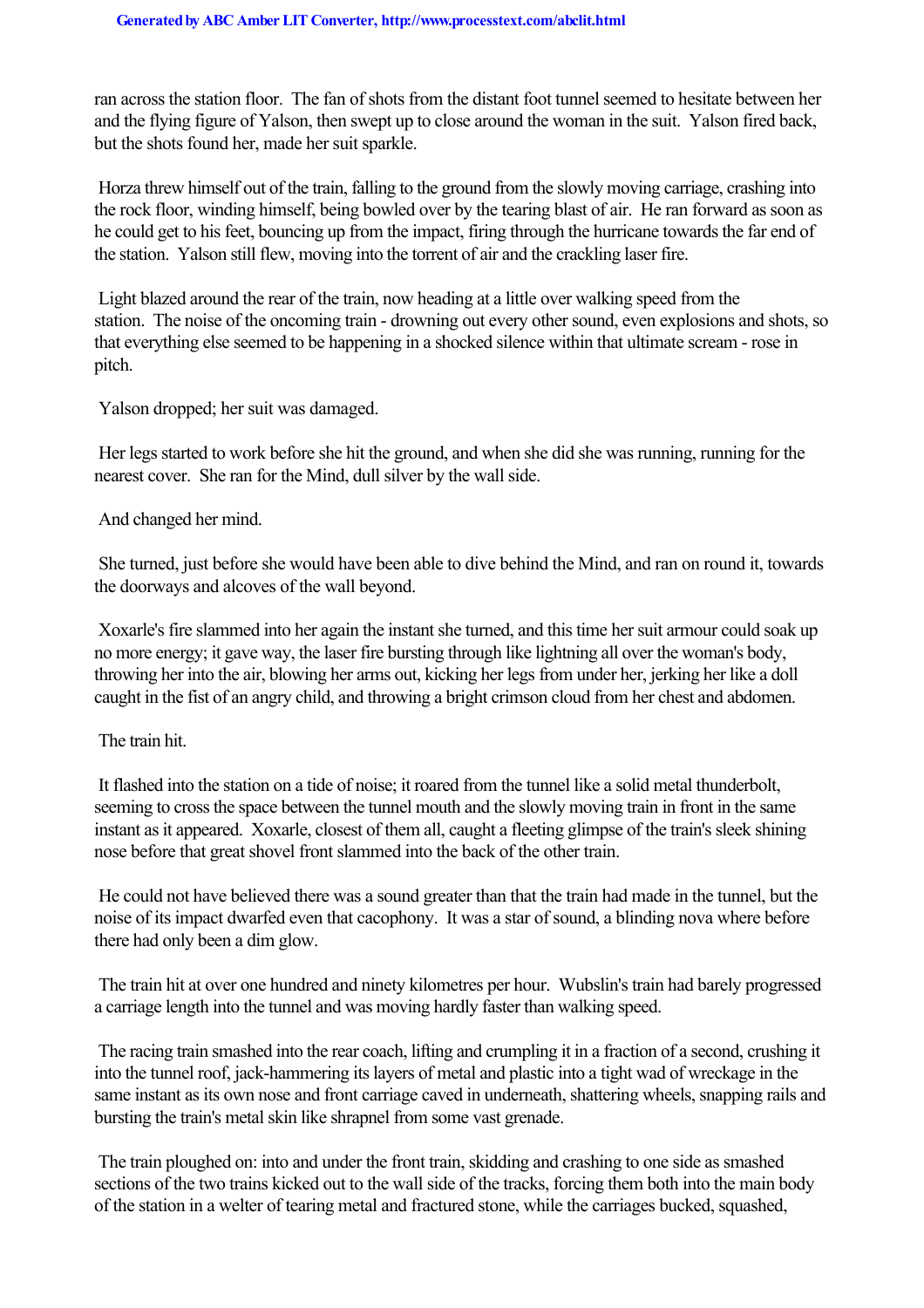telescoped and disintegrated all at once.

 The whole length of the racing train continued to pour out of the tunnel, coaches flashing by, streaming into the chaos of disintegrating wreckage in front, lifting and crashing and slewing. Flames burst and flickered in the detonating debris; sparks fountained; glass blew spraying out from the breaking windows; flaying ribbons of metal beat at the walls.

Xoxarle ducked in, away from the pulverising sound of it.

 Wubslin felt the train hit. It threw him back in the chair. He knew already he had failed; the train, his train, was going too slowly. A great hand from nowhere rammed into his back; his ears popped; the control deck, the carriage, the whole train shook round him, and suddenly, in the midst of it, the rear of the next train, the one in the repair and maintenance cavern, was racing towards him. He felt his train jump the tracks on the curve that might have let him roll to safety. The acceleration went on. He was pinned, helpless. The rear carriage of the other train flashed towards him; he closed his eyes, half a second before he was crushed like an insect inside the wreckage. Horza was curled in a small doorway in the station wall, with no idea how he had got there. He didn't look, he couldn't see. He whimpered in a corner while the devastation bellowed in his ears, pelted his back with debris and shook the walls and floor.

Balveda had found a space in the wall, too - an alcove where she hid, her back turned, her face hidden.

 Unaha-Closp had planted itself on the station ceiling, behind the cover of a camera dome. It watched the crash as it went on beneath; it saw the last carriage leave the tunnel, saw the crashing train smash into and through the one they had been in only seconds before, pushing it forward in a skidding, tangled mess of mangled metal. Carriages left the tracks, skidding sideways over the station floor as the wreck slowed, tearing the access ramps from the rock, smashing lights from the ceiling; debris flew up, and the drone had to dodge. It saw Yalson's body, beneath it on the platform, hit by the slewing, rolling carriages, tumbling over the fused rock surface in a cloud of sparks; they swept past, just missing the Mind, scraped the woman's torn body from the floor and buried it with the access ramps in the wall, hammering into the black rock by the side of the tunnel where a squeezed-out collar of wreckage swelled as the last of the impetus from the collision spent itself compressing metal and stone together.

 Fire burst out; sparks flashed from the tracks; the station lights flickered. Wreckage fell back, and the quivering echo of the wreck reverberated through the station. Smoke started up, explosions shook the station, and suddenly, from out of the ceiling, surprising the drone, water started to spray from holes all along the surface of rock, beside the flickering lines of lights. The water turned to foam and floated down through the air like warm snow.

 The mangled wreckage hissed and groaned and creaked as it settled. Flames licked over it, fighting against the falling foam as they found flammables in the debris.

 Then there was a scream, and the drone looked down through a haze of smoke and foam. Horza ran from a doorway in the wall, just up the platform from the near edge of the burning metal rubble.

 The man ran up the wreckage-littered platform, screaming and firing his gun. The drone saw rock fracture and explode around the distant tunnel entrance Xoxarle had been firing from. It expected to see answering fire and the man fall, but there was nothing. The man kept on running and firing, shouting incoherently all the time. The drone couldn't see Balveda.

Xoxarle had stuck the gun round the corner as soon as the noise died away; at the same time the man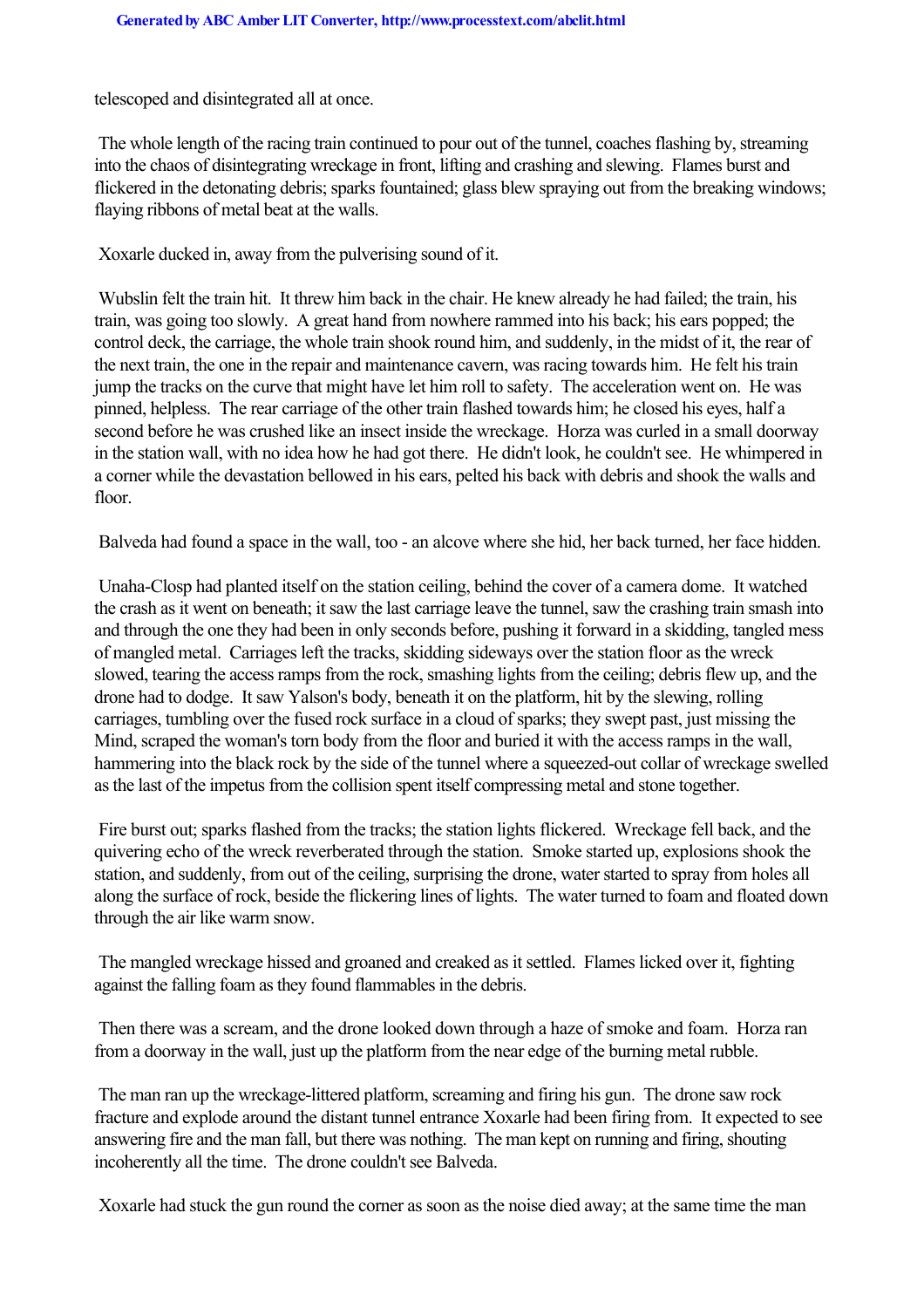appeared and started firing. Xoxarle had time to take aim but not to fire. A shot landed near the gun, on the wall, and something hammered into Xoxarle's hand; the gun sputtered, then went dead. A splinter of rock protruded from the weapon's casing. Xoxarle swore, threw it away across the tunnel. More shots burst around the tunnel mouth as the Changer fired again. Xoxarle looked down at Aviger, who was moving weakly on the floor, face down, limbs shifting in the air and over the rock like somebody trying to swim.

 Xoxarle had kept the old one alive to use as a hostage, but he was of little use now. The woman Yalson was dead; he had killed her, and Horza wanted to avenge her.

Xoxarle crushed Aviger's skull with his foot, then turned and ran.

 There were twenty metres to run before the first turn. Xoxarle ran as fast as he could, ignoring the pains from his legs and body. An explosion sounded from the station. A hissing noise came from above Xoxarle's head, and spurts of water from the sprinkler system stared to fall from the ceiling.

 The air glowed with laser fire as he dived for the first side tunnel; the wall blew out at him, and something hit his leg and back. He ran on, limping.

 There were some doors ahead, to the left. He tried to remember how the stations were laid out. The doors ought to lead to the control room and accommodation dormitories; he could cut through there, cross the repair and maintenance cavern by the gantry bridge, and get up a side tunnel to the transit tube system. That way he could escape. He hobbled quickly, shoulder-charging the doors. The Charger's steps sounded loud somewhere in the tunnels behind him.

 The drone watched Horza, his gun still firing, his legs pumping, run up the platform like a madman, screaming and howling and vaulting bits of wreckage. He sprinted over the place where Yalson's body had lain before it was brushed from the station floor by the tumbling carriages, then ran on, preceded by a cone of glowing light from his gun, past where the pallet had been, to the far end of the station, where Xoxarle had been firing from, and disappeared into the side tunnel.

 Unaha-Closp floated down. The wreckage crackled and fumed; the foam fell to sleet. The ugly smell of some noxious gas started to fill the air. The drone's sensors detected medium-high radiation. A series of small explosions burst from the wrecked carriages, starting fresh fires to replace the ones smothered by the foam now coating the chaos of the mangled metal like snow on jagged mountains.

 Unaha-Closp came up to the Mind. It lay by the wall, its surface rippled and dark, the colours of oil on water, and dull.

 'Bet you though you were smart, didn't you?' Unaha-Closp said to it quietly. Perhaps it could hear, maybe it was dead; it had no way of telling. 'Hiding in the reactor like that: I bet I know what you did with the pile, too; dumped it down one of those deep shafts, near one of the emergency ventilation motors, maybe even the one we saw on the screen of the mass sensor on the first day. Then hid in the train. Pleased with yourself, I'll bet.

 'Look where it got you, though.' The drone looked at the silent Mind. Its top surface was collecting the falling foam. The drone brushed its own casing clear with a force field.

 The Mind moved; it lifted abruptly about half a metre, one end at a time, and the air hissed and crackled for a second. The device's surface shimmered momentarily while Unaha-Closp backed off, uncertain what was happening. Then the Mind fell back, and rested lightly on the floor again, the colours on its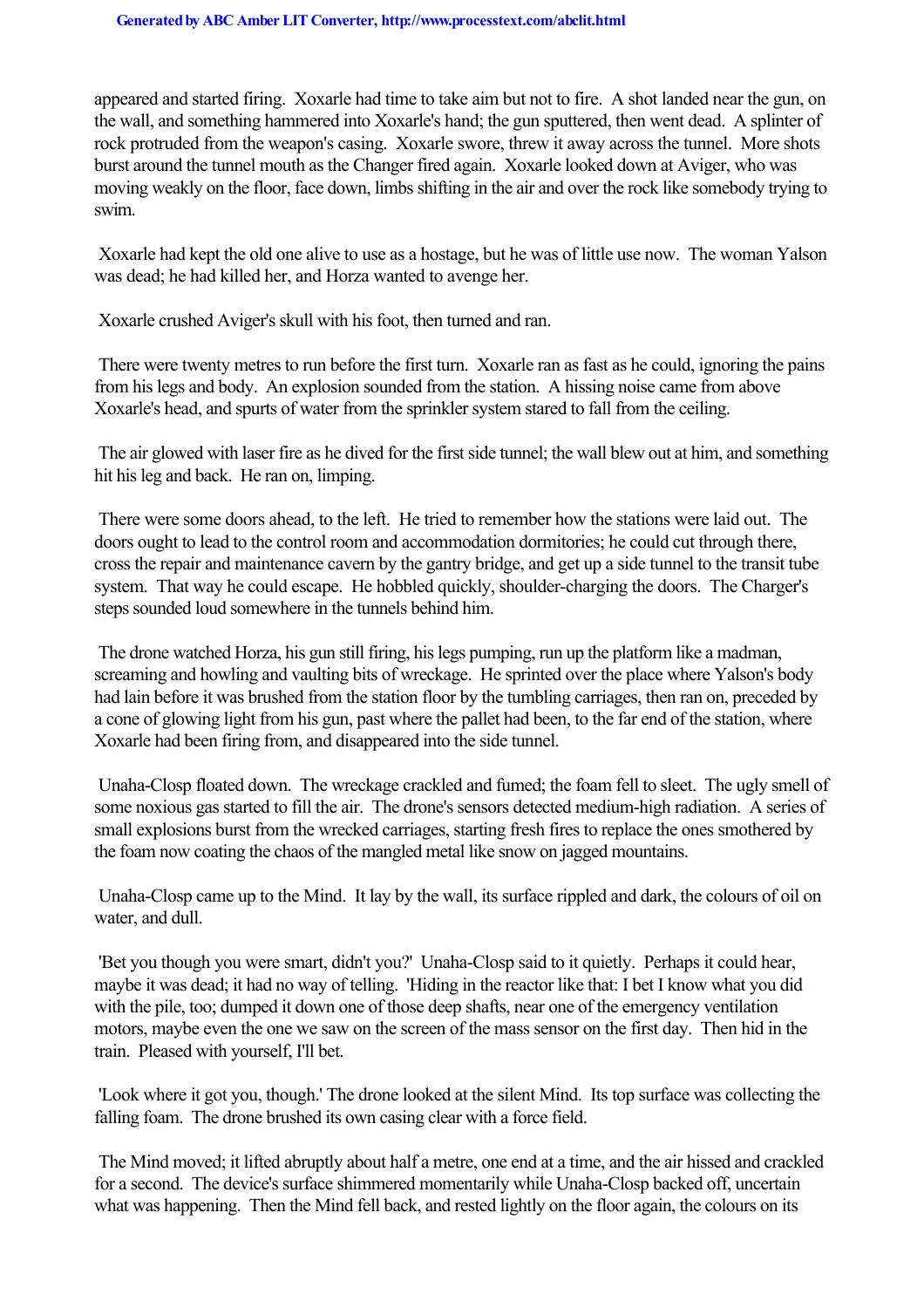ovoid skin shifting lazily. The drone smelled ozone. 'Down but not quite out, eh?' it said. The station began to darken as the undamaged lights were clouded by the rising smoke.

 Somebody coughed. Unaha-Closp turned and saw Perosteck Balveda staggering from an alcove. She was bent double, holding her back, and coughing. Her head was gashed and her skin looked the colour of ashes. The drone floated over to her.

 'Another survivor,' it said, more to itself than to the woman. It went to her side and used a field to support her. The fumes in the air were choking the woman. Blood leaked from her forehead, and there was a wet patch of red glistening on the back of the jacket she wore.

 'What...' she coughed. 'Who else?' Her footsteps were unsteady, and the drone had to support her as she stumbled over scattered pieces of the train's carriages and sections of track. Rocks littered the floor, torn from the walls of the station during the impact.

 'Yalson's dead,' Unaha-Closp said matter-of-factly. 'Wubslin, too, probably. Horza's chasing Xoxarle. Don't know about Aviger; didn't see him. The Mind is still alive, I think. It was moving, anyway.'

 They approached the Mind; it lay, bobbing up and down at one end every now and again, as though trying to get into the air. Balveda tried to go over to it, but the drone held her back.

 'Leave it, Balveda,' it told her, forcing her to keep heading up the platform, her feet skidding on the debris. She went on coughing, her face contorted with pain. 'You'll suffocate in this atmosphere if you try to stay,' the drone said gently. 'The Mind can look after itself, or if not there isn't anything you can do for it.'

 'I'm all right,' Balveda insisted. She stopped, straightened; her face became calm, and she stopped coughing. The drone stopped, too, looking at her. She turned to face it, breathing normally, her face still ashen but her expression serene. She brought her hand away from her back, covered in blood, and with the other hand wiped some of the red fluid from her forehead and eye. She smiled. 'You see.'

 Then her eyes closed, she doubled at the waist, and her head came swooping down towards the rock floor of the station as her legs buckled.

 Unaha-Closp caught her neatly in mid-air before she hit the floor and floated her out of the platform area, through the first set of side doors it found, leading towards the control rooms and accommodation section.

 Balveda started to come round in the fresh air, before they had gone more than ten metres along the tunnel. Explosions boomed behind them, and the air moved in pulses along the gallery like beats of a huge erratic heart. The lights flickered; water started to drip, then pour from the tunnel roof.

 Just as well I don't rust, Unaha-Closp said to itself, as it floated along the tube to the control room, the woman stirring in its force-field grip. It heard the noise of firing: laser fire, but it couldn't tell whereabouts the firing was because the noise came from ahead and behind and above, through ventilation outlets.

 'See... I'm fine...' Balveda muttered. The drone let her move; they were nearly at the control room, and the air was still fresh, the radiation level decreasing. More explosions rocked the station; Balveda's hair, and the fur on her jacket, moved in the air current, releasing flakes of foam. Water streamed down, pattering and splashing.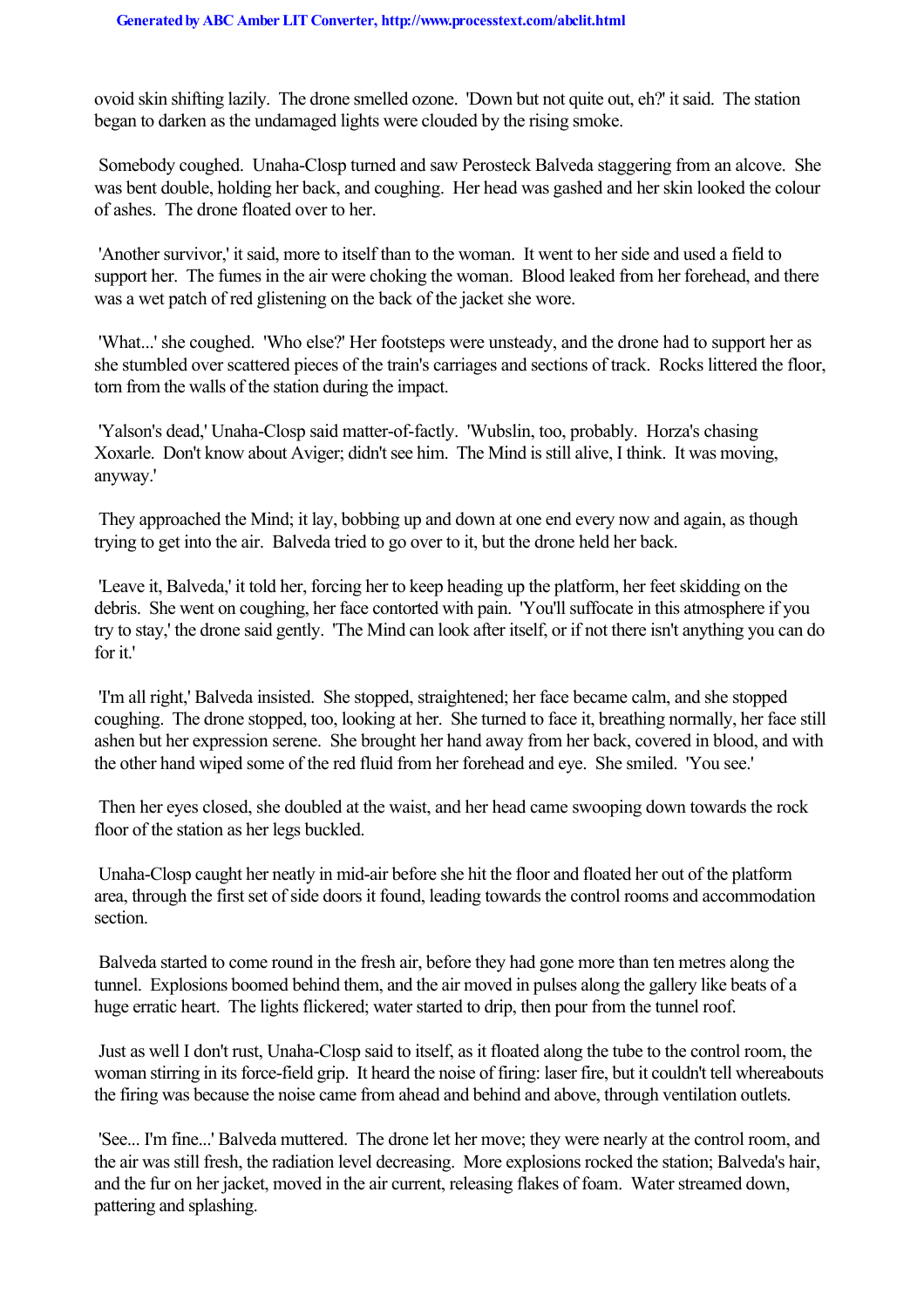The drone moved through the doors into the control room; the room's lights did not flicker, and the air was clear. No water flowed from the ceiling, and only the woman's body and its own casing dripped on the plastic-covered floor. 'That's better,' Unaha-Closp said. It laid the woman down on a chair. More muffled detonations shuddered through the rock and the air.

Lights flickered and flashed throughout the room, from every console and panel.

 The drone sat the Culture woman up, then gently shoved her head down between her knees and fanned her face. The explosions boomed, shaking the atmosphere in the room like... like... like stamping feet!

### Dum-*drum*-dum. Dum-*drum*-dum.

 Unaha-Closp hauled Balveda's head up, and was about to scoop her from the chair when the footsteps from beyond the far door, no longer masked by the sound of explosions from the station itself, suddenly swelled in volume; the doors were kicked open. Xoxarle, wounded, limping as he ran, water streaming from his body, cannoned into the room; he saw Balveda and the drone and headed straight for them.

 Unaha-Closp rammed forward, right at the Idiran's head. Xoxarle caught the machine in one hand and slammed it into a control console, smashing screens and light panels in a fury of sparks and acrid smoke. Unaha-Closp stayed there, jammed halfway into the fused and spluttering switch assembly, smoke pouring out around it.

 Balveda opened her eyes, stared round, her face bloodied and wild and frightened; she saw Xoxarle and started forward towards him, opening her mouth but only coughing. Xoxarle grabbed her, pinning her arms to her side. He looked round, to the doors he had smashed through, pausing for a second to draw breath. He was weakening, he knew. His keratinous back plates were almost burnt through where the Changer had shot him, and his leg was hit, too, slowing him all the time. The human would catch him soon... He looked into the face of the female he held and decided not to kill her immediately.

 'Perhaps you'll stay the little one's trigger finger...' Xoxarle breathed, holding Balveda over his back with one arm and hobbling quickly to the door leading to the dormitories and accommodation section and then to the repair area. He kneed the doors open and let them close behind him. '... But I doubt it,' he added, and hobbled down the short tunnel, then through the first dormitory, under the swaying nets, in a Bickering, uncertain light, as the sprinklers started to come on above.

 In the control room, Unaha-Closp pulled itself free, its casing covered in burning pieces of plastic wire covering. 'Filthy bastard,' it said groggily, wavering through the air away from the smoking console, 'you walking cell-menagerie...' Unaha-Closp turned unsteadily through the smoke and made for the doors Xoxarle had come through. It hesitated there, then with a sort of shaking, shrugging motion moved away down the tunnel, gathering speed.

 Horza had lost the Idiran. He had followed him down the tunnel, then through some broken doors. There was a choice then: left, right or ahead; three short corridors, lights flickering, water showering from the roof, smoke crawling under the ceiling in lazy waves.

 Horza had gone right, the way the Idiran would have gone if he was heading for the transit tubes, and if he had worked out the right direction, and if he didn't have some other plan.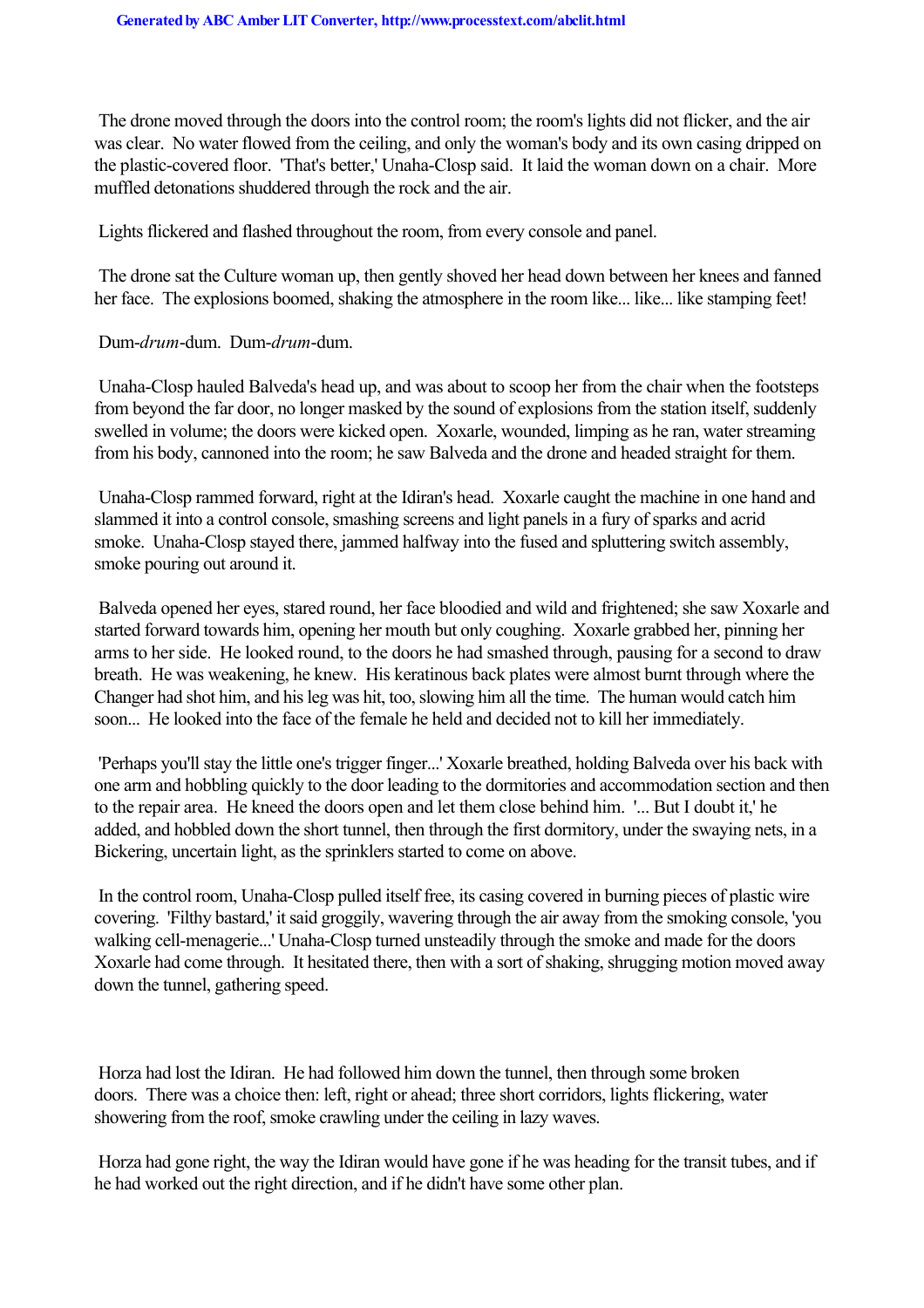But he'd chosen the wrong way.

 He held the gun tight in his hands. His face ran with the false tears of the showering water. The gun hummed through his gloves; a swollen ball of pain rose from his belly, filling his throat and his eyes and souring his mouth, weighing in his hands, clamping his teeth. He stopped at another junction, near the dormitories, in an agony of indecision, looking from one direction to another while the water fell and the smoke crept and the lights guttered. He heard a scream, and set off that way.

 The woman struggled. She was strong, but still powerless, even in his weakened grasp. Xoxarle limped along the corridor, towards the great cavern.

 Balveda screamed, tried to wriggle her way free, then use her legs to kick at the Idiran's thighs and knees. But she was held too tightly, too high on Xoxarle's back. Her arms were pinned at her sides; her legs could only beat against the keratin plate which curved out from the Idiran's rump. Behind her, the sleep-nets of the Command System's builders swayed gently in the tides of air which swept through the long dormitory with each fresh explosion from the platform area and the wrecked trains.

 She heard firing from somewhere behind them, and doors at the far end of the long room blew out. The Idiran heard the noise, too; just before they crashed through the exit from the dormitory his head turned to glance back in the direction the noise had come from. Then they were in the short corridor and out onto the terrace which ran round the deep cavern of the repair and maintenance area.

 On one side of the huge cavern, a fallen, tangled heap of smashed carriages and wrecked machinery blazed. The train Wubslin had started moving had been rammed into the rear of the train already in the long scooped-out alcove which hung over the cavern floor. Parts of both the front trains had scattered like toys; down to the cavern floor, piled against the walls, crushed into the roof. The foam fell through the cavern, sizzling on the hot debris of the wreck, where flames spilled up from crumpled carriages, and sparks flashed.

 Xoxarle slipped on the terrace, and for one second Balveda thought they would both skid off its surface, over the guard rails and down to the jumble of machinery and equipment on the cold, hard floor below. But the Idiran steadied himself, turned and pounded along the broad walkway towards the metal catwalk which crossed the breadth of the cavern and led over the far edge of the terrace into another tunnel - the tunnel which led to the transit tubes.

 She heard the Idiran breathe. Her ringing ears caught the crackle of flames, the hiss of foam and the laboured wheeze of Xoxarle's breath. He held her easily, as though she weighed nothing. She cried out in frustration, heaved her body with all her strength, trying to break his grip or even just get an arm free, struggling weakly.

 They came to the suspended catwalk, and again the Idiran almost slipped, then again caught himself in time and steadied. He started along the narrow gantry, his limping, unsteady tread shaking it, making it sound like a metal drum. Her back hurt as she strained; Xoxarle's grip stayed firm.

 Then he skidded to a halt, brought her round in front of his huge, saddle-face. He held her by both shoulders for a moment, then took her right arm by the elbow with one hand, keeping hold of her right shoulder with the other fist.

He brought one knee out, holding his thigh level with the cavern floor, thirty metres below. Held by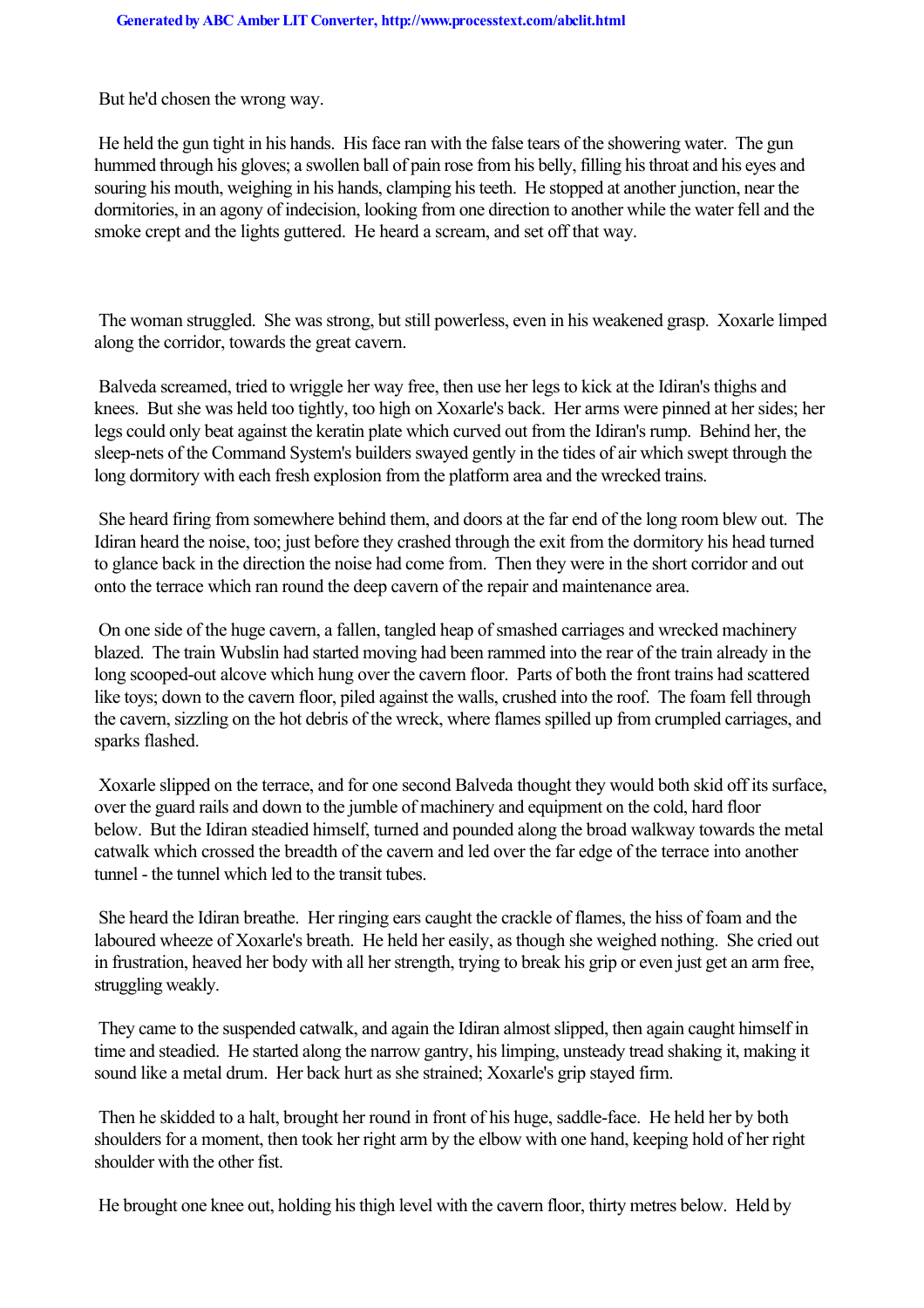elbow and shoulder, her weight taken by that one arm, her back aching, her head hardly clear, she suddenly realised what he was going to do.

She screamed.

 Xoxarle brought the woman's upper arm down across his thigh, snapping it like a twig. Her cry broke like ice.

 He took her by the wrist of her good arm and swung her out over the side of the catwalk, sweeping her down beneath him and positioning her hand on a thin metal stanchion, then he left her. It was done in a second or two; she swung like a pendulum under the metal bridge. Xoxarle ran off, limping. Each step, shaking the suspended gantry, vibrated through the stanchion to Balveda's hand, loosening her grip. She hung there. Her broken arm dangled uselessly at her side. Her hand gripped the cold, smooth, foam-smeared surface of the thin stanchion. Her head spun; waves of pain she tried to but could not shut off crashed through her. The cavern lights blinked out, then came back on again. Another explosion shook the wrecked carriages. Xoxarle crossed the catwalk and ran hobbling over the terrace on the other side of the great cave, into the tunnel. Her hand started to slip, going numb; her whole arm was going cold.

Perosteck Balveda twisted in the air, put her head back, and howled.

 The drone stopped. Now the noises were from behind. It had taken the wrong direction. It was still fuddled; Xoxarle hadn't doubled back after all.*I'm a fool! I shouldn't be allowed out by myself!*

 It turned its body over in the air of the tunnel leading away from the control room and the long dormitories, slowed and stopped, then powered back down the way it had come. It could hear laser fire.

 Horza was in the control room; it was clear of water and foam, though smoke was coming from a large hole in one console. He hesitated, then heard another scream - the sound of a human, a woman - and ran through the doors leading to the dormitories.

 She tried to swing herself, make a pendulum of her body and so hook a leg onto the gantry, but the already injured muscles in her lower back could not do it; the muscle fibres tore; pain swamped her. She hung. She couldn't feel her hand. Foam settled on her upturned face and stung her eyes. A series of explosions wracked the mangled heap of carriages, making the air around her quiver, shaking her. She felt herself slip; she dropped fractionally, her grip moving down the stanchion a millimetre or two. She tried to hold on tighter, but could feel nothing.

 Noise came from the terrace. She tried to look round and in a moment she saw Horza, racing along the terrace for the catwalk, holding the gun. He skidded on the foam and had to reach out with his free hand to steady himself.

 'Horza...' she tried to shout, but all that came out was a croak. Horza ran along the catwalk above her, staring ahead. His steps shook her band; it had started to slip again. 'Horza...' she said again, as loud as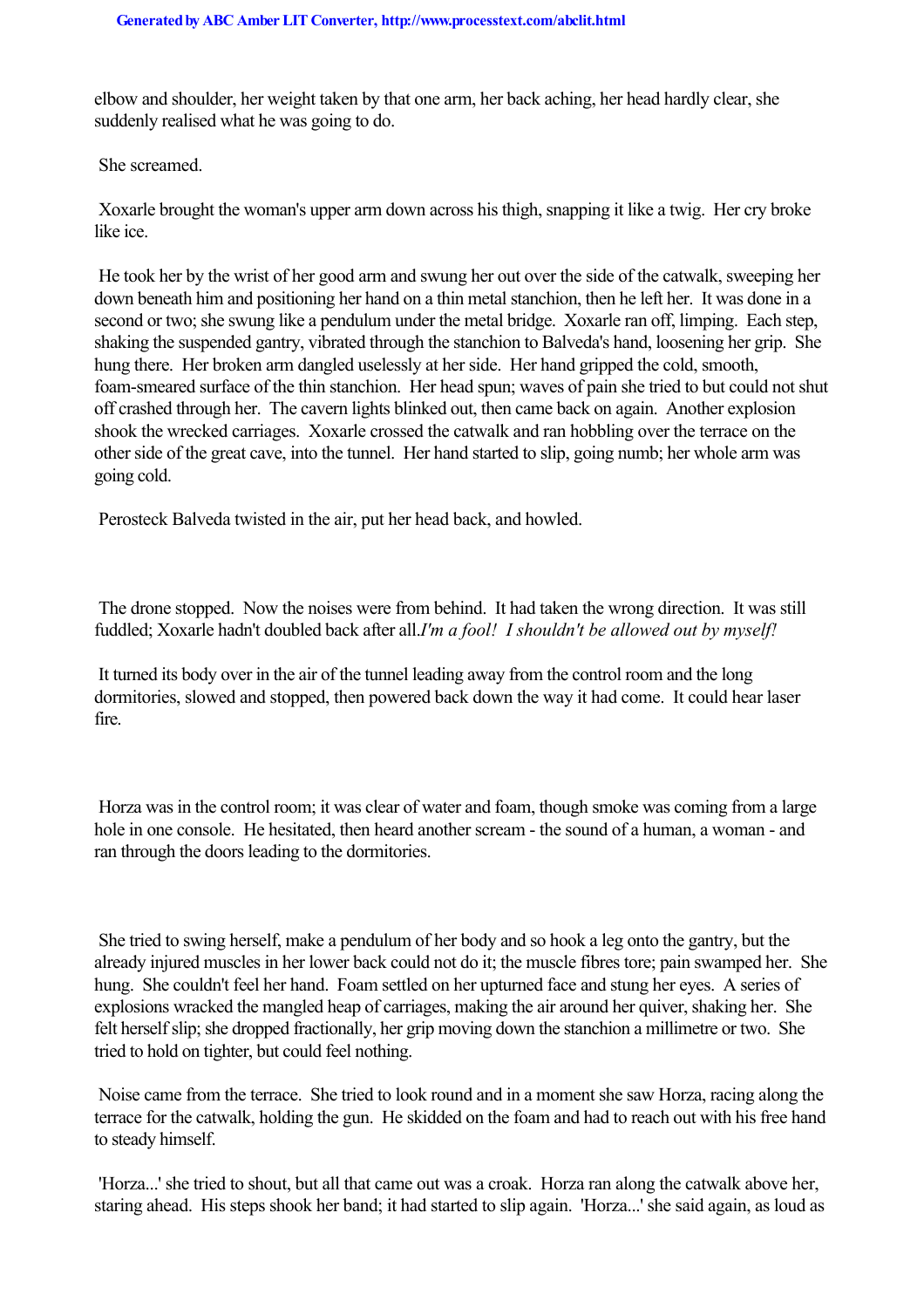she could.

 The Changer ran on past her, his face set, the rifle raised, his boots hammering the metal deck above her. Balveda looked down, her head dropping. Her eyes closed.

 Horza... Kraiklyn... that geriatric Outworld minister on Sorpen... no piece or image of the Changer, nothing and nobody the man had ever been could have any desire to rescue her. Xoxarle seemed to have hoped some pan-human compassion would make Horza stop and save her, and so give the Idiran a few precious extra moments to make his escape; but the Idiran had made the same mistake about Horza that his whole species had made about the Culture. They were not that soft after all; humans could be just as hard and determined and merciless as any Idiran, given the right encouragement...

 I'm going to die, she thought, and was almost more surprised than terrified.*Here, now. After all that's happened, all I've done. Die. Just like that!*

Her numb hand loosened slowly around the stanchion.

The footsteps above her stopped, returned; she looked up.

Horza's face was above her, staring down at her.

 She hung there, twisting in the air, for an instant, while the man looked into her eyes, the gun near his face. Horza glanced round, over the catwalk, where Xoxarle had gone.

'... help...' she croaked.

 He knelt and, taking her hand, pulled her up. 'Arm's broken...' she choked, as he caught her by the neck of her jacket and pulled her onto the surface of the suspended gantry. She rolled over as he stood up. Foam drifted down through the wavering light and dark of the huge, echoing cavern, and flames cast momentary shadows when the lights guttered.

'Thanks,' she coughed.

 'That way?' Horza looked round, the way he had been heading, the way Xoxarle had gone. She did her best to nod.

'Horza,' she said, 'let him go.'

 Horza was already backing off. He shook his head. 'No,' he said, then turned and ran. Balveda curled up, her numbed arm going to the broken one; towards it, but not touching it. She coughed and put her hand to her mouth, feeling inside, spluttering. She spat out a tooth.

 Horza crossed the catwalk. He felt calm now. Xoxarle could delay him if he liked; he could even let the Idiran get to the transit tube, then he would just step into the tubeway and fire at the retreating end of the transit capsule, or blast the power off properly and trap the Idiran: it didn't matter.

He crossed the terrace and ran into the tunnel.

 It led straight into the distance for over a kilometre. The way to the transit tubes was off to the right somewhere, but there were other doors and entrances, places where Xoxarle could hide.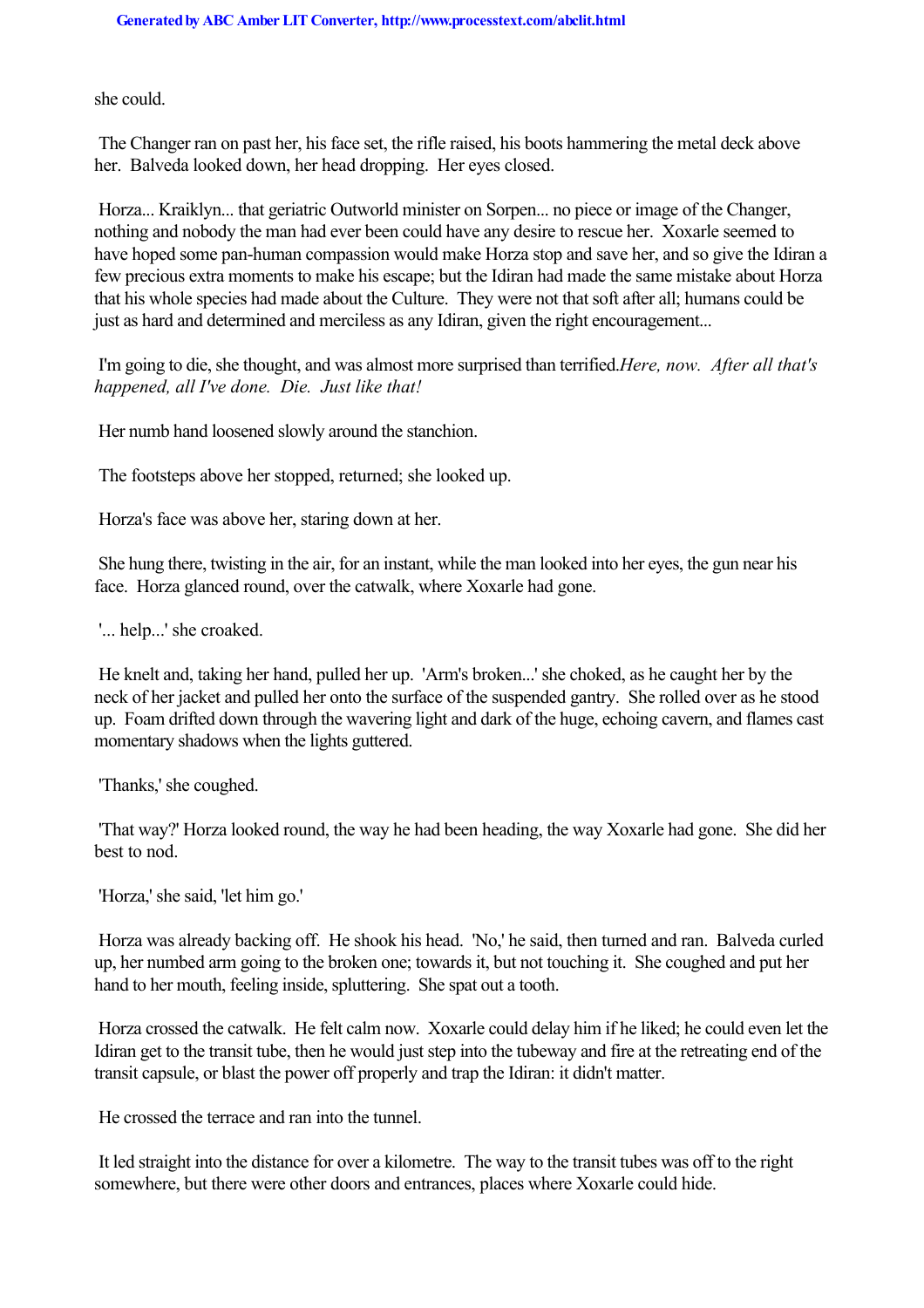It was bright and dry in the tunnel. The lights flickered only slightly, and the sprinkler system had remained off.

He thought of looking at the floor only just in time.

 He saw the drips of water and foam while he ran towards a pair of doors which faced each other on either side of the tunnel. The line of drips stopped there.

He was running too fast to stop; he ducked instead.

 Xoxarle's fist flicked through the air, out from the left-hand doorway, over the Changer's head. Horza turned and brought the gun to bear; Xoxarle stepped from the doorway and kicked out. His foot caught the gun, sending its barrel up into the Changer's face, slamming into Horza's mouth and nose while the gun sprayed laser fire over the man's head into the ceiling, bringing a hail of rock dust and splinters down over the Idiran and the human. Xoxarle reached out while the stunned man was staggering back. He took the gun, tearing it from Horza's hands. He turned it round and pointed it at Horza as the man steadied himself against the wall with one hand, his mouth and nose bleeding. Xoxarle tore the trigger guard from the gun.

 Unaha-Closp raced through the control room, banked in the air, flashed through the smoke and past the smashed doors, then darted down the short corridor. It flew down the length of the dormitory, between the swaying nets, through another short tunnel and out onto the terrace.

 There was wreckage everywhere. It saw Balveda on the catwalk, sitting up, holding one shoulder with the other hand, then putting her hand down to the floor of the gantry. Unaha-Closp tore through the air towards her, but just before it got to her, as her head was coming up to look at it, the noise of laser fire came from the tunnel on the far side of the cavern. The drone banked again and accelerated.

 Xoxarle pressed the trigger just as Unaha-Closp hit him from behind; the gun hadn't even started to fire as Xoxarle was thrown forward, down to the floor of the tunnel. He rolled over as he fell, but the gun's muzzle staved into the rock, taking all the Idiran's weight for a moment; the barrel snapped cleanly in two. The drone stopped just short of Horza. The man was lunging forward for the Idiran, who was already recovering his balance and rearing up in front of them. Unaha-Closp rushed forward again, diving then zooming, attempting an uppercut like the one that had caught the Idiran out once before. Xoxarle fended off the machine with one swiping arm. Unaha-Closp bounced off the wall like a rubber ball, and the Idiran swatted it once more, sending the drone spinning back, dented and crippled, along the corridor towards the cavern.

 Horza dived forward. Xoxarle brought his fist down on the human's head as he lunged. The Changer swerved, but not fast enough; the glancing blow he received hit the side of his head, and he crashed onto the floor, scraping along the side of the wall and coming to rest in a doorway across the tunnel.

 Sprinklers spat from the ceiling near where Horza's gun had fired into it. Xoxarle rounded on the fallen human, who was trying to get to his feet, his legs wobbly and unsure, arms scrambling for purchase over the smooth rock walls. The Idiran brought up his leg to stamp his foot into Horza's face, then sighed and put his leg down again as the drone Unaha-Closp, riding unevenly in the air, its casing dented, leaking smoke, wobbling as it advanced, came slowly back up the tunnel towards the Idiran. '... You animal ...'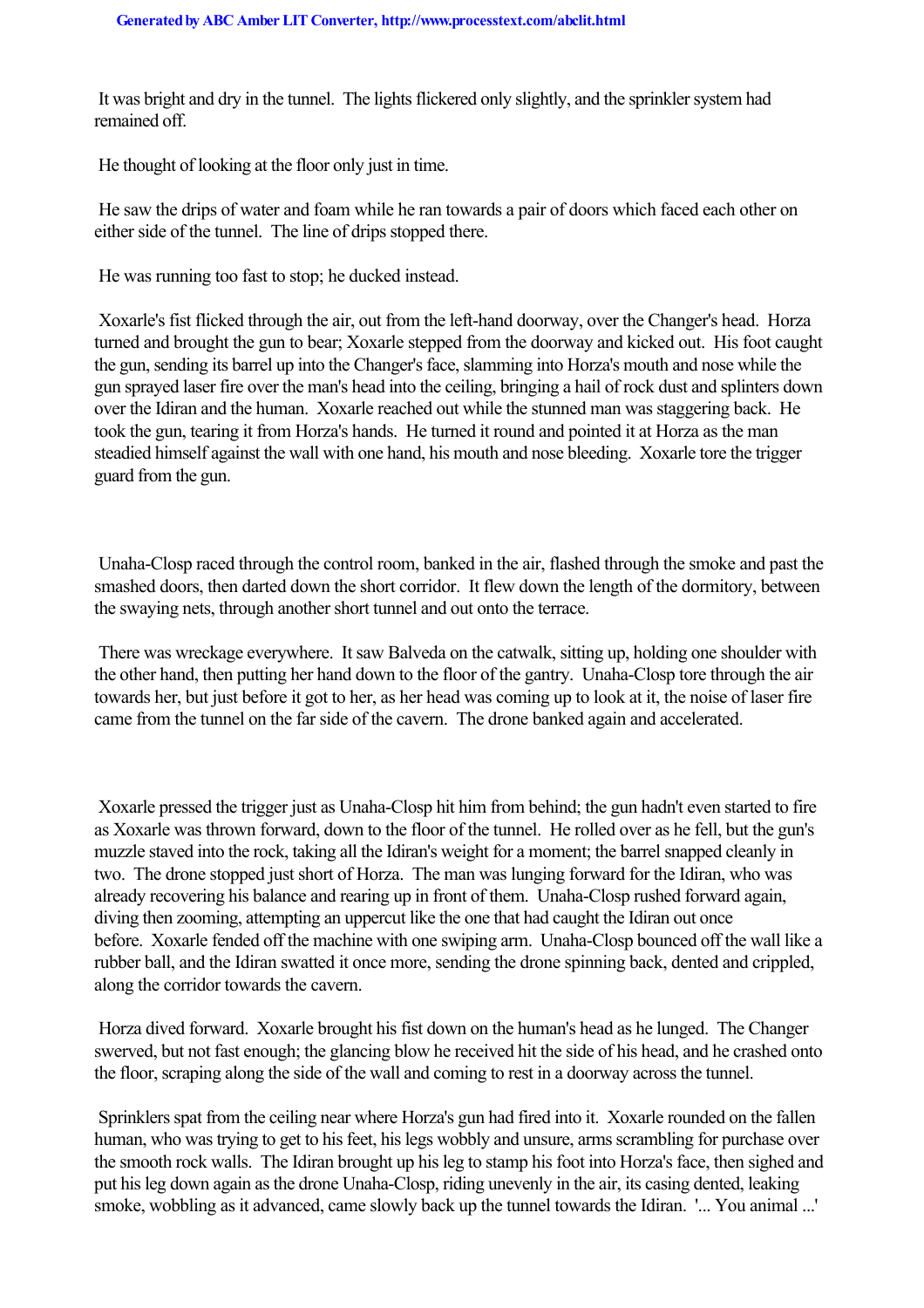Unaha-Closp croaked, its small voice broken and harsh.

 Xoxarle reached out, grabbed the machine's front, raised it easily in both hands over his head, over Horza's head - the man looked up, eyes unfocused - then brought it down, scything towards the man's skull.

 Horza rolled, almost tiredly, to one side, and Xoxarle felt the whimpering machine connect with Horza's head and shoulder. The man fell, sprawling on the tunnel floor.

 He was still alive; one hand moved feebly to try to protect his naked, bleeding head. Xoxarle turned, raised the helpless drone high over the man's head once more. 'And, so...' he said quietly as he tensed his arms to bring the machine down.

# 'Xoxarle!'

 He looked up, between his upraised arms, while the drone struggled weakly in his hands and the man at his feet moved one hand slowly over his blood-matted hair. Xoxarle grinned.

 The woman Perosteck Balveda stood at the end of the tunnel, on the terrace over the cavern. She was stooped, and her face looked limp and worn. Her right arm dangled awkwardly at her side, the hand hanging by her thigh turned outwards. In her other hand her fist seemed closed around something small which she was pointing at the Idiran. Xoxarle had to look carefully to see what it was. It resembled a gun: a gun made mostly of air; a gun of lines, thin wires, hardly solid at all, more like a framework, like a pencil outline somehow lifted from a page and filled out just enough to grip. Xoxarle laughed and brought the drone swooping down.

 Balveda fired the gun; it sparkled briefly at the end of its spindly barrel, like a small jewel caught in sunlight, and made the faintest of coughing noises.

 Before Unaha-Closp had been moved more than a half-metre through the air towards Horza's head, Xoxarle's midriff lit up like the sun. The Idiran's lower torso was blown apart, blasted from his hips by a hundred tiny explosions. His chest, arms and head were blown up and back, hitting the tunnel roof then tumbling down again through the air, the arms slackening, the hands opening. His belly, keratin plates ripped open, flooded entrails onto the water-spattered floor of the tunnel as his whole upper body bounced into the shallow puddles forming under the artificial rain. What was left of his trunk section, the heavy hips and the three body-thick legs, stayed standing for a few seconds by themselves, while Unaha-Closp floated quietly to the ceiling, and Horza lay still under the falling water, now colouring in the puddles with purple and red as it washed his own and the Idiran's blood away.

 Xoxarle's torso lay motionless where it fell, two metres behind where his legs still stood. Then the knees buckled slowly, as though only reluctantly giving in to the pull of gravity, and the heavy hips settled over the splayed feet. Water splashed into the gory bowl of Xoxarle's sliced open pelvis.

 'Bala bala bala,' Unaha-Closp mumbled, stuck to the ceiling, dripping water. 'Bala labalabalabla... ha ha.'

 Balveda kept the gun pointing at Xoxarle's broken body. She walked slowly up the corridor, splashing through the dark red water.

 She stopped near Horza's feet and looked dispassionately at Xoxarle's head and upper torso, lying still on the tunnel floor, blood and internal organs spilling from the fallen giant's chest. She sighted the gun and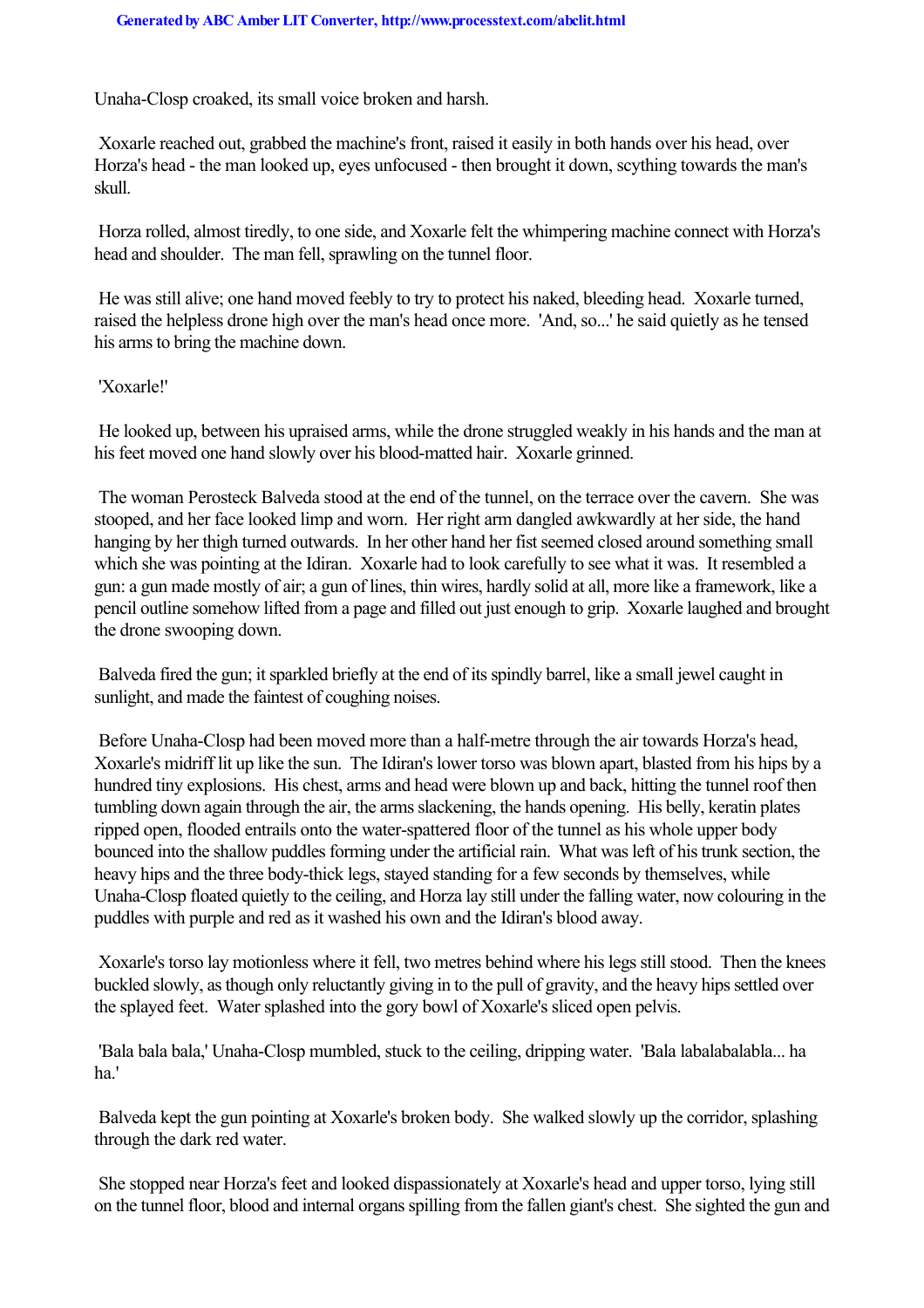fired at the warrior's massive head, blowing it from his shoulders and blasting shattered pieces of keratin twenty metres up the tunnel. The blast rocked her; the echoes sang in her ears. Finally, she seemed to relax, shoulders drooping. She looked up at the drone, floating against the roof.

 'Here am are, downly upfloat, falling ceilingwards bala bala ha ha...' Unaha-Closp said, and moved uncertainly. 'So there. Look, I am*finished* , I'm just... What's my name? What's the time? Bala bala, hey the ho. Water lots of. Downly upmost. Ha ha and so on.'

 Balveda knelt down by the fallen man. She put the gun in a pocket and felt Horza's neck; he was still alive. His face was in the water. She heaved and pushed, trying to roll him over. His scalp oozed blood.

 'Drone,' she said, trying to stop the man from falling back into the water again, 'help me with him.' She held Horza's arm with her one good hand, grimacing with pain as she used her other shoulder to roll him further over. 'Unaha-Closp, damn you; help me.'

 'Bla bala bal. Ho the hey. Here am are, am here are. How do you don't? Ceiling, roof, inside outside. Ha ha bala bala,' the drone warbled, still fast against the tunnel roof. Balveda finally got Horza onto his back. The false rain fell on his gashed face, cleaning the blood from his nose and mouth. One eye, then the other, opened.

 'Horza,' Balveda said, moving forward, so that her own head blocked out the falling water and the overhead light. The Changer's face was pale save for the thin tendrils of blood leaking from mouth and nostrils. A red tide came from the back and side of his head. 'Horza?' she said.

 'You won,' Horza said, slurring the words, his voice quiet. He closed his eyes. Balveda didn't know what to say; she closed her own eyes, shook her head.

'Bala bala... the train now arriving at platform one...'

 '... Drone,' Horza whispered, looking up, past Balveda's head. She nodded. She watched his eyes move back, trying to look over his own forehead. 'Xoxarle...' he whispered. 'What happened?'

'I shot him,' Balveda said.

 '... Bala bala throw your out arms come out come in, one more once the same... Is there anybody in here?'

 'With what?' Horza's voice was almost inaudible; she had to bend closer to hear. She took the tiny gun from her pocket.

 'This,' she said. She opened her mouth, showing him the hole where a back tooth had been. 'Memoryform. The gun was part of me; looks like a real tooth.' She tried to smile. She doubted the man could even see the gun.

 He closed his eyes. 'Clever,' he said quietly. Blood flowed from his head, mingling with the purple wash from Xoxarle's dismembered body.

 'I'll get you back, Horza,' Balveda said. 'I promise. I'll take you back to the ship. You'll be all right. I'll make sure. You'll be fine.'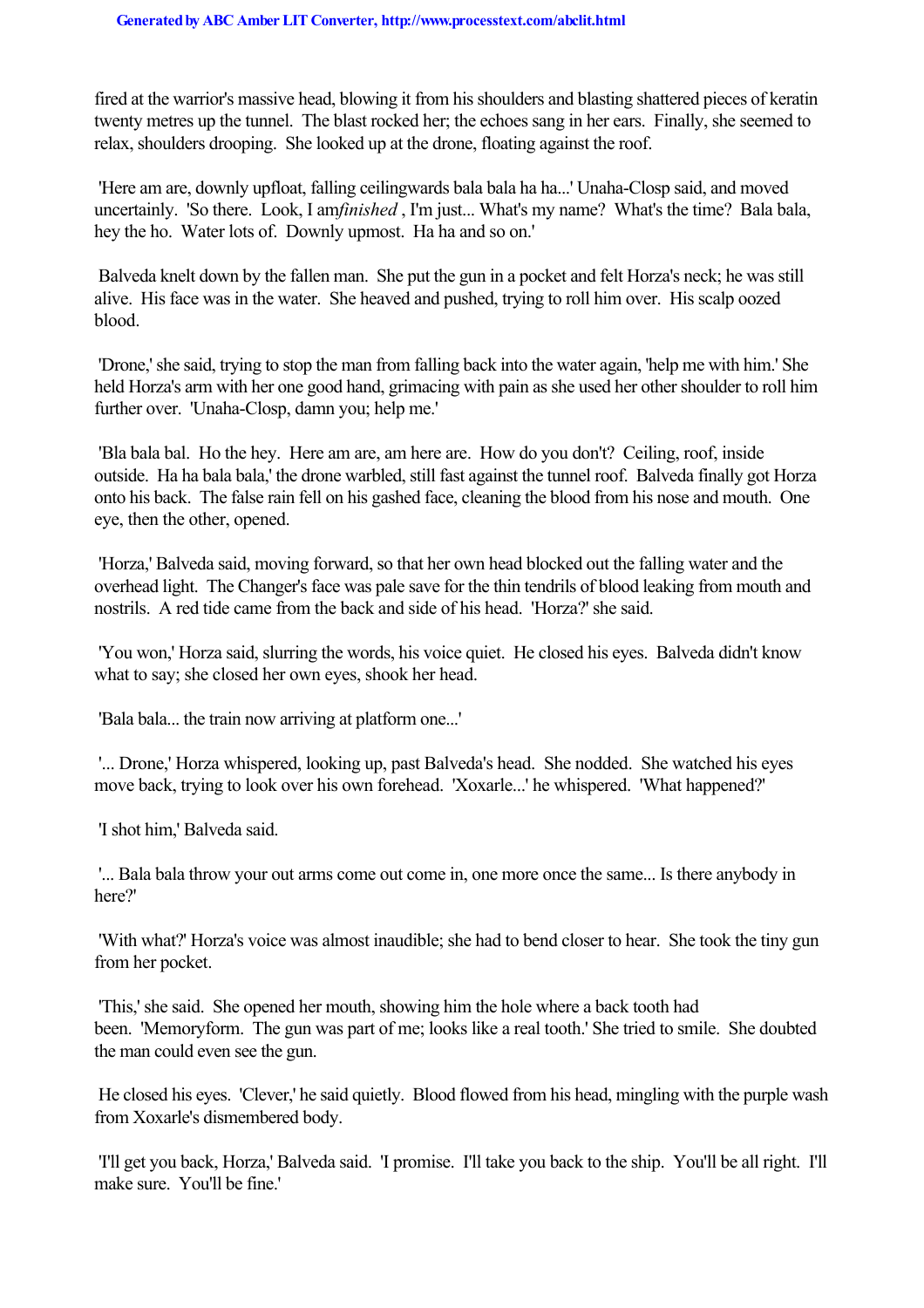'Will you?' Horza said quietly, eyes closed. 'Thanks, Perosteck.'

 'Thanks bala bala bala. Steckoper, Tsah-hor, Aha-Un-Clops... Ho the hey, hey the ho, ho for all that, think on. We apologise for any inconvenience caused... What's the where's the how's the who where when why how, and so...'

 'Don't worry,' Balveda said. She reached out and touched the man's wet face. Water washed off the back of the Culture woman's head, down onto the Changer's face. Horza's eyes opened again, flicking round, staring at her, then back towards the collapsed trunk of the Idiran; next up at the drone on the ceiling; finally around him, at the walls and the water. He whispered something, not looking at the woman.

'What?' Balveda said, bending closer as the man's eyes closed again.

'Bala,' said the machine on the ceiling. 'Bala bala bala. Ha ha. Bala bala bala.'

 'What a fool,' Horza said, quite clearly, though his voice was fading as he lost consciousness, and his eyes stayed closed. 'What a bloody... stupid... fool.' He nodded his head slightly; it didn't seem to hurt him. Splashes sent red and purple blood back up from the water under his head and onto his face, then washed it all away again. 'The Jinmoti of-' the man muttered.

'What?' Balveda said again, bending closer still.

 'Danatre skehellis,' Unaha-Closp announced from the ceiling, 'ro vleh gra'ampt na zhire; sko tre genebellis ro binitshire, na'sko voross amptfenir-an har. Bala.'

 Suddenly the Changer's eyes were wide open, and on his face there appeared a look of the utmost horror, an expression of such helpless fear and terror that Balveda felt herself shiver, the hairs on the back of her neck rising despite the water trying to plaster them there. The man's hands came up suddenly and grabbed her thin jacket with a terrible, clawing grip. 'My name!' he moaned, an anguish in his voice even more awful than that on his face. 'What's my*name* ?'

'Bala bala bala,' the drone murmured from the ceiling.

 Balveda swallowed and felt tears sting behind her eyelids. She touched one of those white, clutching hands with her own. 'It's Horza,' she said gently. 'Bora Horza Gobuchul.'

'Bala bala bala bala,' said the drone quietly, sleepily. 'Bala bala bala.'

 The man's grip fell away; the terror ebbed from his face. He relaxed, eyes closing again, mouth almost smiling.

'Bala bala.'

'Ah yes...' Horza whispered.

'Bala.'

'... of course.

'La.'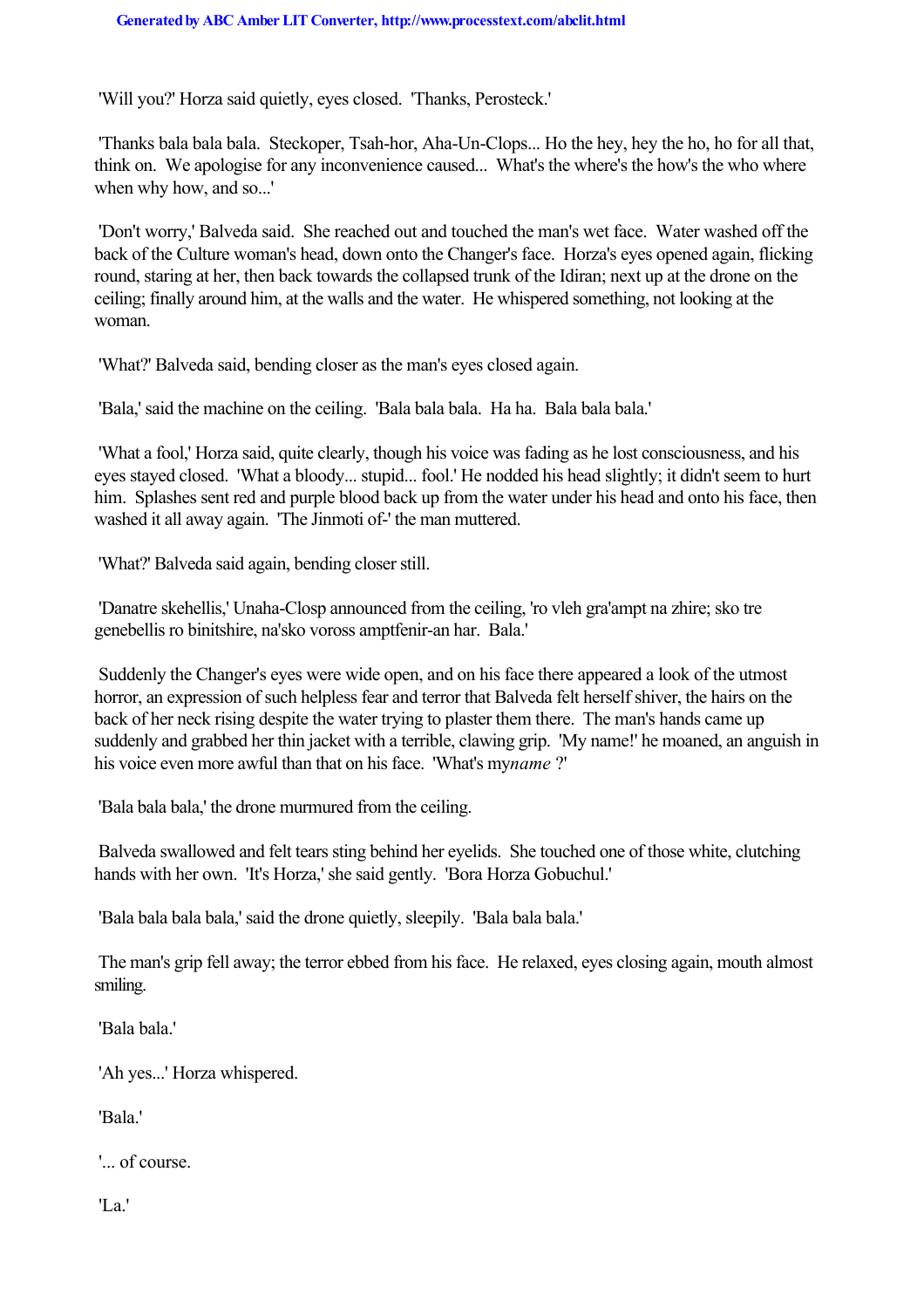## 14. Consider Phlebas

 Balveda faced the snowfield. It was night. The moon of Schar's World shone brightly in a black, star-scattered sky. The air was still, sharp and cold, and the*Clear Air Turbulence* sat, partly submerged in its own snowdrift, across the white and moonlit plain.

The woman stood in the entrance to the darkened tunnels, looked out into the night, and shivered.

 The unconscious Changer lay on a stretcher she had made from plastic sheets salvaged from the train wreck and supported with the floating, babbling drone. She had bandaged his head; that was all she could do. The medkits, like everything else on the pallet, had been swept away by the train crash and buried in the cold, foam-covered wreckage which filled station seven. The Mind could float; she had found it hanging in the air over the platform in the station. It was responding to requests, but could not speak, give a sign or propel itself. She had told it to stay weightless, then pulled and shoved it and the drone-stretcher with the man on it to the nearest transit tube.

Once in the small freight capsule the trip back took only half an hour. She had not stopped for the dead.

 She had strapped her broken arm up and splinted it, trance-slept for a short while on the journey, then manhandled her charges from the service tubes through the wrecked accommodation section to the unlit tunnels' entrance, where the dead Changers lay still in aspects of frozen death. She rested there a moment in the darkness before heading for the ship, sitting on the floor of the tunnel where the snow had drifted in.

 Her back ached dully, her head throbbed, her arm was numb. She wore the ring she had taken from Horza's hand, and hoped his suit, and perhaps the drone's electrics, would identify them to the waiting ship as friends.

If not, quite simply, it would be the death of all of them.

She looked again at Horza.

 The face of the man on the stretcher was white as the snow, and as blank. The features were there: eyes, nose, brows, mouth; but they seemed somehow unlinked and disconnected, giving a look of anonymity to a face lacking all character, animation and depth. It was as though all the people, all the characterisations, all the parts the man had played in his life had leaked out of him in his coma and taken their own little share of his real self with them, leaving him empty, wiped clean.

 The drone supporting the floating stretcher babbled briefly in a tongue Balveda couldn't recognise, its voice echoing down the tunnel; then it fell silent. The Mind floated, still and dull silver, its patchy, mirror-rainbow surface reflecting her, the dim light outside and the man and the drone from its ellipsoid shape.

 She got to her feet and with one hand pushed the stretcher out over the moonlit snow towards the ship, her legs sinking into the whiteness up to her thighs. A steel-blue shadow of the struggling woman was thrown to one side in the silence, away from the moon and towards the dark and distant mountains, where a curtain of storm clouds hung like a deeper night. Behind the woman, her tracks led back, deep and scuffed, to the tunnels' mouth. She cried quietly with the effort of it all and the numbing pain of her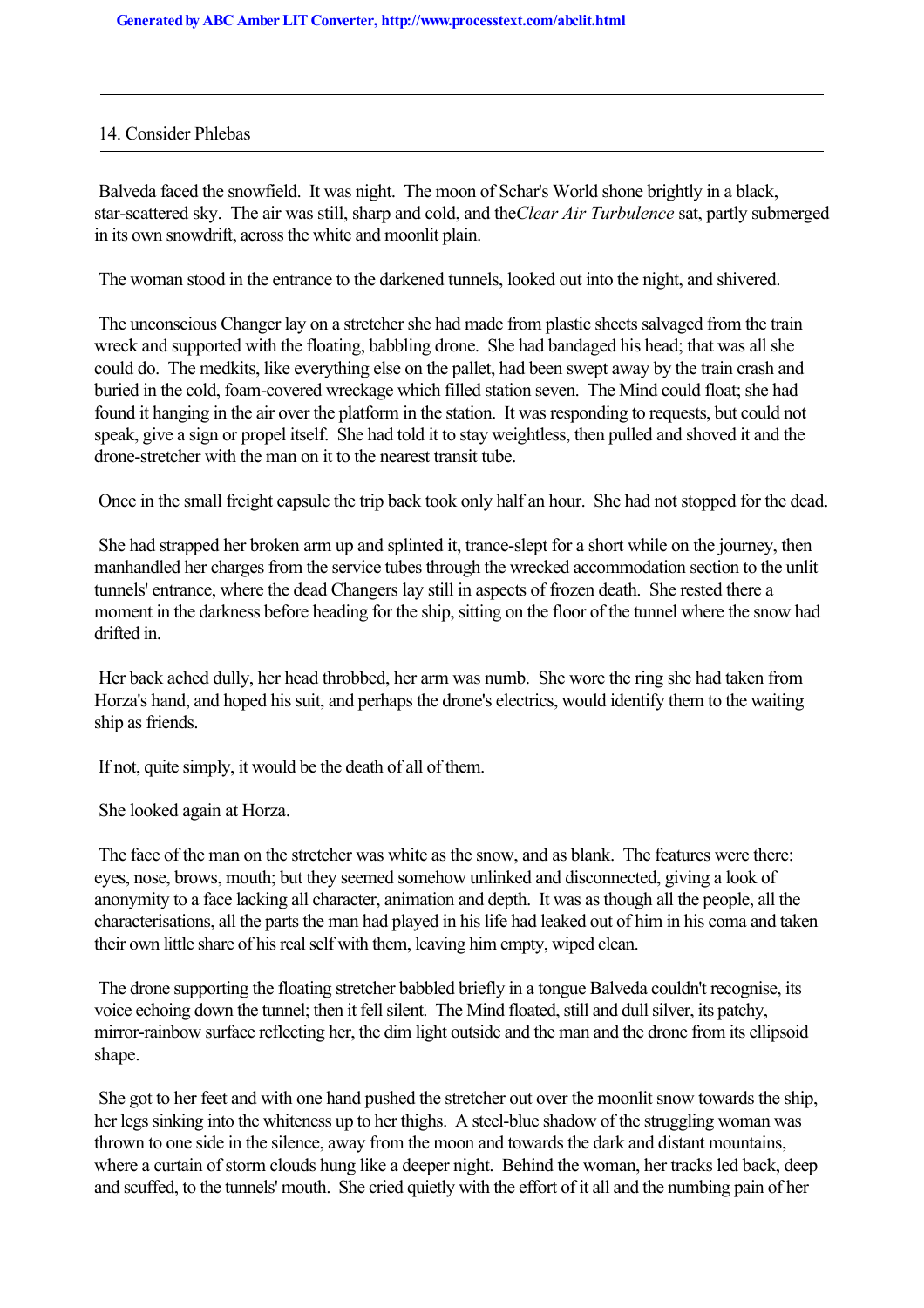wounds.

 A couple of times on her way, she raised her head to the dark form of the ship, a mixture of hope and fear on her face as she waited for the blast and splash of warning laser light which would tell her that the craft's autoguard did not accept her; that the drone and Horza's suit were both too damaged to be recognisable to the ship; that it was over, and she was doomed to die here, a hundred metres from safety and escape - but held from it by a set of faithful, automatic, unconscious circuits...

 ... The lift swung down when she applied the ring from Horza's hand to the elevator controls. She put the drone and the man into the hold. The drone murmured; the man was quiet and motionless as a fallen statue.

 She had intended to switch off the ship's autoguard and go back immediately for the Mind, but the man's icy stillness frightened her. She went for the emergency medical kit and turned up the heating in the hold, but when she got back to the stretcher, the cold, blank-faced Changer was dead.

Appendices: the Idiran-Culture war

 (The following three pages have been extracted from*A Short History of the Idiran War* (English language/Christian calendar version, original text 2110 AD, unaltered), edited by Parharengyisa Listach Ja'andeesih Petrain dam Kotosklo. The work forms part of an independent, non-commissioned but Contact-approved Earth Extro-Information Pack.)

Reasons: the Culture

 It was, the Culture knew from the start, a religious war in the fullest sense. The Culture went to war to safeguard its own peace of mind: no more. But that peace was the Culture's most precious quality, perhaps its only true and treasured possession.

 In practice as well as theory the Culture was beyond considerations of wealth or empire. The very concept of money - regarded by the Culture as a crude, over-complicated and inefficient form of rationing - was irrelevant within the society itself, where the capacity of its means of production ubiquitously and comprehensively exceeded every reasonable (and in some cases, perhaps, unreasonable) demand its not unimaginative citizens could make. These demands were satisfied, with one exception, from within the Culture itself. Living space was provided in abundance, chiefly on matter-cheap Orbitals; raw material existed in virtually inexhaustible quantities both between the stars and within stellar systems; and energy was, if anything, even more generally available, through fusion, annihilation, the Grid itself, or from stars (taken either indirectly, as radiation absorbed in space, or directly, tapped at the stellar core). Thus the Culture had no need to colonise, exploit or enslave.

 The only desire the Culture could not satisfy from within itself was one common to both the descendants of its original human stock and the machines they had (at however great a remove) brought into being: the urge not to feel useless. The Culture's sole justification for the relatively unworried, hedonistic life its population enjoyed was its good works; the secular evangelism of the Contact Section, not simply finding, cataloguing, investigating and analysing other, less advanced civilisations but - where the circumstances appeared to Contact to justify so doing - actually interfering (overtly or covertly) in the historical processes of those other cultures.

With a sort of apologetic smugness, Contact - and therefore the Culture - could prove statistically that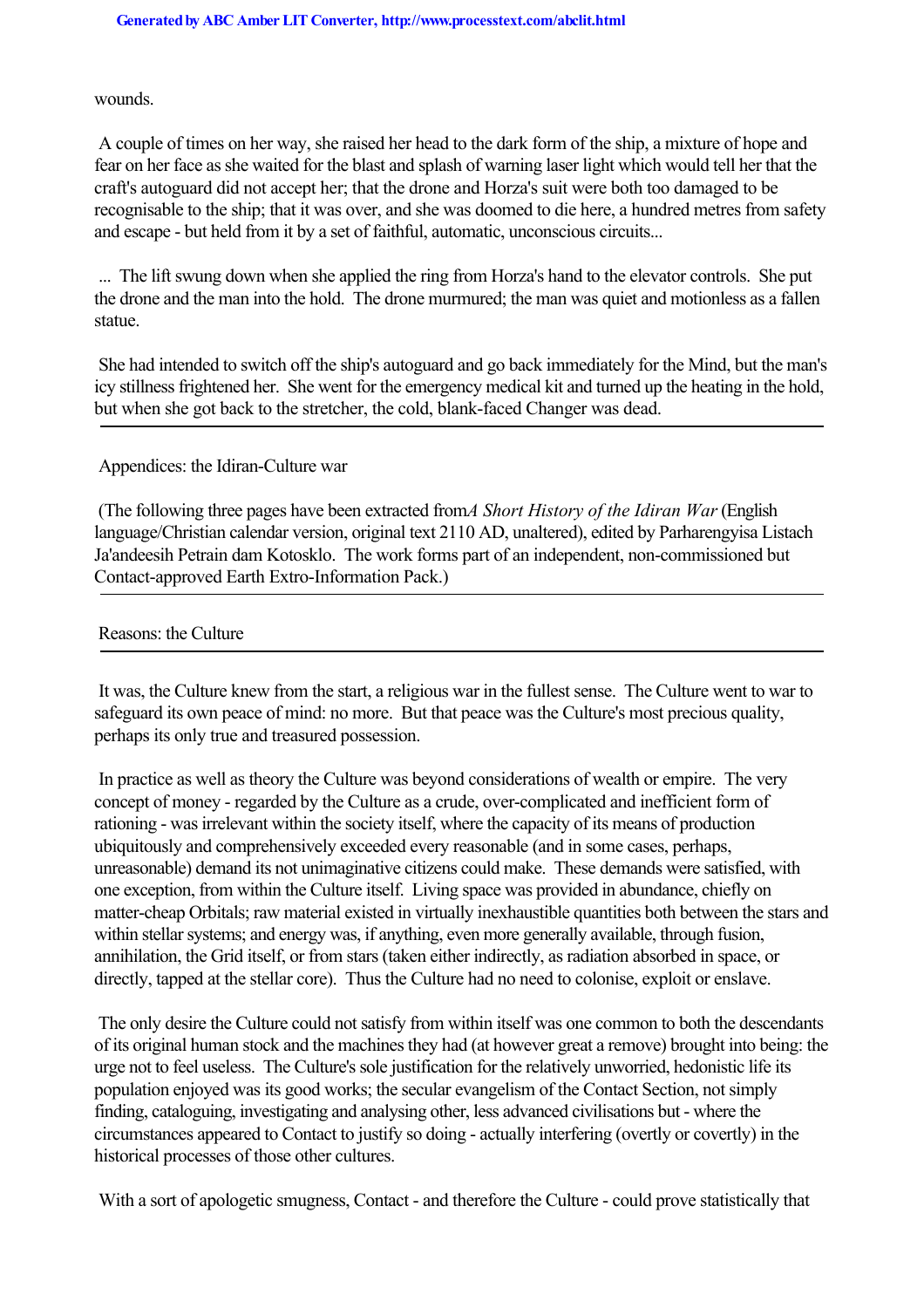such careful and benign use of 'the technology of compassion' (to use a phrase in vogue at the time) did work, in the sense that the techniques it had developed to influence a civilisation's progress did significantly improve the quality of life of its members, without harming that society as a whole by its very contact with a more advanced culture.

 Faced with a religiously inspired society determined to extend its influence over every technologically inferior civilisation in its path regardless of either the initial toll of conquest or the subsequent attrition of occupation, Contact could either disengage and admit defeat - so giving the lie not simply to its own reason for existence but to the only justificatory action which allowed the pampered, self-consciously fortunate people of the Culture to enjoy their lives with a clear conscience - or it could fight. Having prepared and steeled itself (and popular opinion) through decades of the former, it resorted eventually, inevitably, like virtually any organism whose existence is threatened, to the latter.

 For all the Culture's profoundly materialist and utilitarian outlook, the fact that Idir had no designs on any physical pan of the Culture itself was irrelevant. Indirectly, but definitely and mortally, the Culture*was* threatened... not with conquest, or loss of life, craft, resource or territory, but with something more important: the loss of its purpose and that clarity of conscience; the destruction of its spirit; the surrender of its soul.

 Despite all appearances to the contrary, the Culture, not the Idirans,*had* to fight, and in that necessity of desperation eventually gathered a strength which - even if any real doubt had been entertained as to the eventual result - could brook no compromise.

#### Reasons: the Idirans

 The Idirans were already at war, conquering the species they regarded as inferior and subjugating them in a primarily religious empire which was only incidentally a commercial one as well. It was clear to them from the start that their*jihad* to 'calm, integrate and instruct' these other species and bring them under the direct eye of their God had to continue and expand, or be meaningless. A halt or moratorium, while possibly making at least as much sense as continued expansion in military, commercial and administrative terms, would negate such militant hegemonisation as a religious concept. Zeal outranked and outshone pragmatism; as with the Culture, it was the principle which mattered.

 The war, long before it was finally declared, was regarded by the Idiran high command as a continuation of the permanent hostilities demanded by theological and disciplinary colonisation, involving a quantitative and qualitative escalation of armed conflict of only a limited degree to cope with the relatively equivalent technological expertise of the Culture.

 While the Idirans universally assumed that having made their point the people in the Culture would back down, a few of the Idiran policy-makers anticipated that, should the Culture prove as determined as a 'worst possible' scenario projected, a politically judicious settlement might be arrived at which would save face and have advantages for both sides. This would involve a pact or treaty in which the Idirans would effectively agree to slow or limit their expansion for a time, thus allowing the Culture to claim some - but not too much - success, and provide the Idirans with (a) a religiously justifiable excuse for consolidation which would both let the Idiran military machine draw breath and cut the ground from beneath those Idirans who objected to the rate and cruelty of Idiran expansion, and (b) a further reason for an increase in military expenditure, to guarantee that in the next confrontation the Culture, or any other opponent, could be decisively out-armed and destroyed. Only the most fervent and fanatical sections of Idiran society urged or even contemplated a war to the finish, and even so merely counselled continuing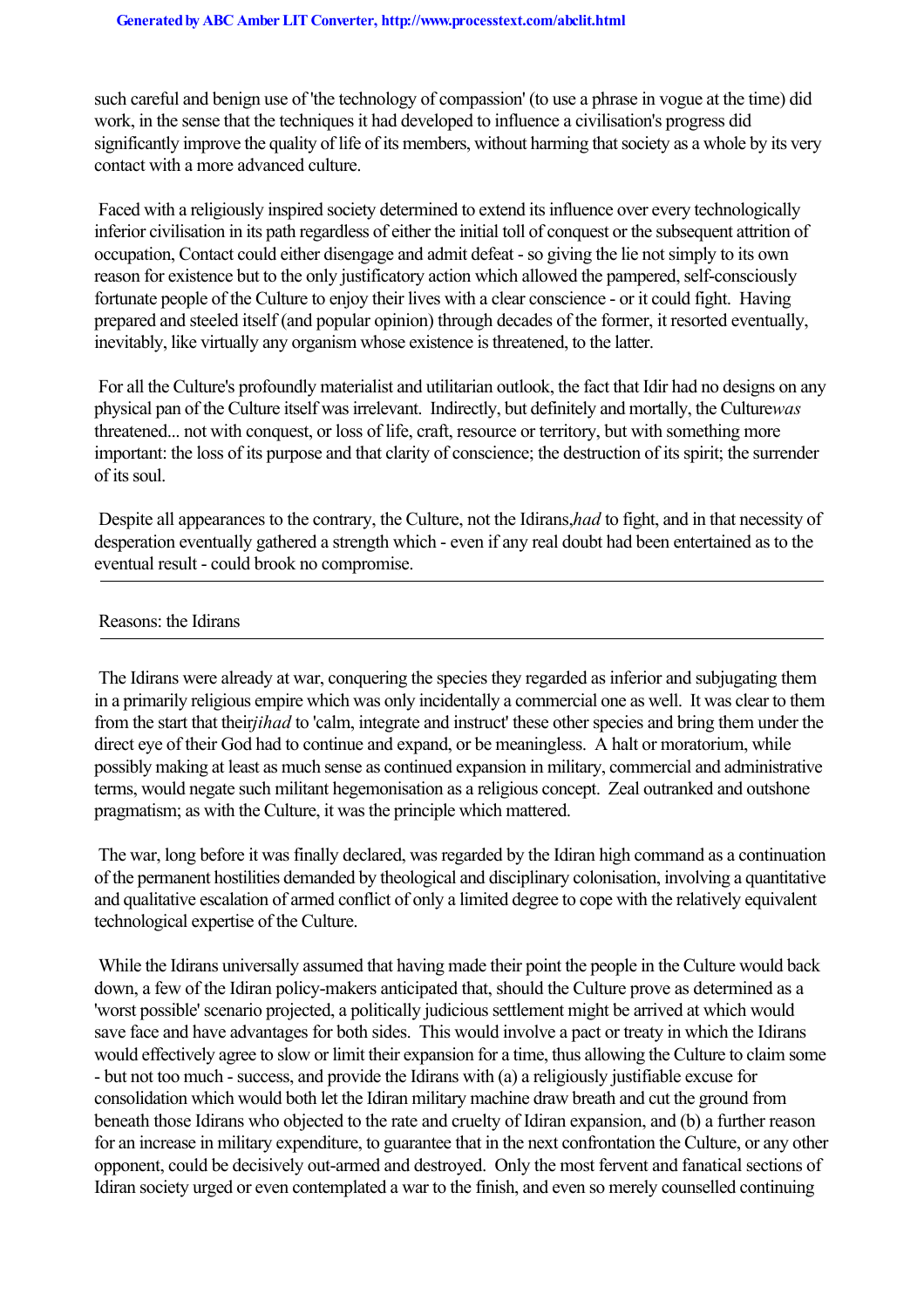the fight against the Culture after and despite the back-down and attempt to sue for peace which they too believed the Culture must inevitably make.

 Having drawn up these 'no-lose' formulations of the likely course of events, the Idirans joined battle with the Culture without qualm or hesitation.

 At worst, they perhaps considered that the war was being begun in an atmosphere of mutual incomprehension. They could not have envisaged that while they were understood almost too perfectly by their enemy, they had comprehensively misapprehended the forces of belief, need - even fear - and morale operating within the Culture.

### The war, briefly (abstract of main text)

 The first Idiran-Culture dispute occurred in 1267 AD; the second in 1288; in 1289 the Culture built its first genuine warship for five centuries, in prototype form only (the official excuse was that the generations of Mind-generated warship models the Culture had kept in development had evolved so far from the last warcraft actually built that it was necessary to test the match of theory and practice). In 1307 the third dispute resulted in (machine) fatalities. War was publicly discussed in the Culture as a likelihood for the first time. In 1310 the Peace section of the Culture split from the majority population, while the Anchramin Pit Conference resulted in the agreed withdrawal of forces (a move which the more short-sighted Idirans and Culture citizens respectively condemned and acclaimed).

 The fourth dispute began in 1323 and continued (with the Culture using proxy forces) until 1327, when the war officially began and Culture craft and personnel were directly involved. The Culture's War Council of 1326 resulted in several other parts of the Culture splitting away, renouncing the use of violence under any circumstances.

 The Idiran-Culture War Conduct Agreement was ratified in 1327. In 1332 the Homomda joined the war on the Idiran side. The Homomda - another tripedal species of greater galactic maturity than either the Culture or the Idirans - had sheltered the Idirans who had made up Holy Remnants during the Second Great Exile (1345-991 BC) following the Skankatrian-Idiran war. The Remnants and their descendants became the Homomdans' most trusted crack ground-troops, and following the Idirans' surprise return and retaking of Idir in 990 BC, the two tripedal species continued to co-operate, on terms that came closer to equality as Idiran power increased.

 The Homomda joined with the Idirans because they distrusted the growing power of the Culture (they were far from alone in having this feeling, though unique in acting on it overtly). While having relatively few disagreements with the humans, and none of them serious, it had been Homomdan policy for many tens of thousands of years to attempt to prevent anyone group in the galaxy (on their technological level) from becoming over-strong, a point they decided the Culture was then approaching. The Homomda at no point devoted all their resources to the Idiran cause; they used part of their powerful and efficient space fleet to fill the gaps of quality left in the Idiran navy. It was made clear to the Culture that if the humans attacked Homomdan home planets, only then would the war become total (indeed, limited diplomatic and cultural relations were maintained, and some trade continued, between the Homomda and the Culture throughout the war).

 Miscalculations: the Idirans thought they could win alone, and so with Homomdan support assumed they would be invincible; the Homomda thought their influence would tip the balance in the Idirans' favour (though would never have been prepared to risk their own future to defeat the Culture anyway); and the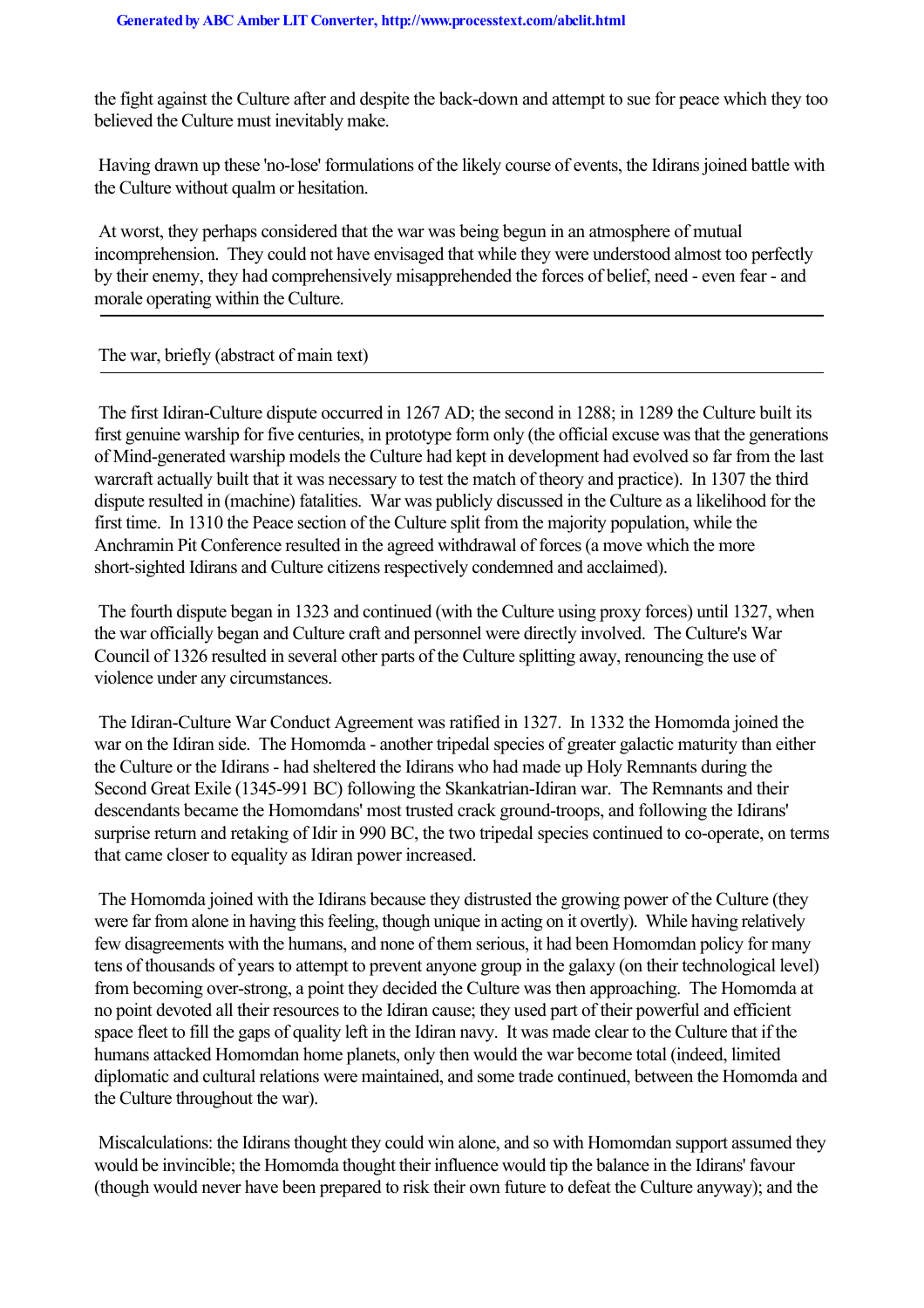Culture Minds had guessed that the Homomda would not join with the Idirans; calculations concerning the war's duration, cost and benefits had been made on this assumption.

 During the war's first phase, the Culture spent most of its time falling back from the rapidly expanding Idiran sphere, completing its war-production change-over and building up its fleet of warships. For those first few years the war in space was effectively fought on the Culture side by its General Contact Units: not designed as warships, but sufficiently well armed and more than fast enough to be a match for the average Idiran ship. In addition, the Culture's field technology had always been ahead of the Idirans', giving the GCUs a decisive advantage in terms of damage avoidance and resistance. These differences to some extent reflected the two sides' general outlooks. To the Idirans a ship was a way of getting from one planet to another, or for defending planets. To the Culture a ship was an exercise in skill, almost a work of art. The GCUs (and the warcraft which gradually replaced them) were created with a combination of enthusiastic flair and machine-orientated practicality the Idirans had no answer to, even if the Culture craft themselves were never quite a match for the better Homomdan ships. For those first years, nevertheless, the GCUs were vastly outnumbered.

 That opening stage also saw some of the war's heaviest losses of life, when the Idirans surprise-attacked many war-irrelevant Culture Orbitals, occasionally producing billions of deaths at a time. As a shock tactic this failed. As a military strategy it deflected even more resources from the already stretched Idiran navy's Main Battle Groups, which were experiencing great difficulty in finding and successfully attacking the distant Culture Orbitals, Rocks, factory craft and General Systems Vehicles which were responsible for producing the Culture's materiel. At the same time, the Idirans were attempting to control the vast volumes of space and the large numbers of usually reluctant and often rebellious lesser civilisations the Culture's retreat had left at their mercy. In 1333 the War Conduct Agreement was amended to forbid the destruction of populated, non-military habitats, and the conflict continued in a marginally more restrained fashion until near the end.

 The war entered its second phase in 1335. The Idirans were still struggling to consolidate their gains; the Culture was finally on a war footing. A period of protracted struggle ensued as the Culture struck deep into the Idiran sphere, and Idiran policy oscillated between trying to defend what they had and build up their strength, and mounting powerful but defence-weakening expeditions into the rest of the galaxy, attempting to inflict hoped-for body blows upon a foe which proved frustratingly elusive. The Culture was able to use almost the entire galaxy to hide in. Its whole existence was mobile in essence; even Orbitals could be shifted, or simply abandoned, populations moved. The Idirans were religiously committed to taking and holding all they could; to maintaining frontiers, to securing planets and moons; above all, to keeping Idir safe, at any price. Despite Homomdan recommendations, the Idirans refused to fall back to more rational and easily defended volumes, or even to discuss peace.

 The war toed-and-froed for over thirty years, with many battles, pauses, attempts to promote peace by outsiders and the Homomda, great campaigns, successes, failures, famous victories, tragic mistakes, heroic actions, and the taking and retaking of huge volumes of space and numbers of stellar systems.

 After three decades, however, the Homomda had had enough. The Idirans made as intransigent allies as they had obedient mercenaries, and the Culture ships were exacting too high a toll on the prized Homomdan space fleet. The Homomda requested and received certain guarantees from the Culture, and disengaged from the war.

 From that point on, only the Idirans thought the eventual result much in question. The Culture had grown to enormous strength during the struggle, and accumulated sufficient experience in those thirty years (to add to all the vicarious experience it had collected over the previous few thousand) to rob the Idirans of any real or perceived advantage in cunning, guile or ruthlessness.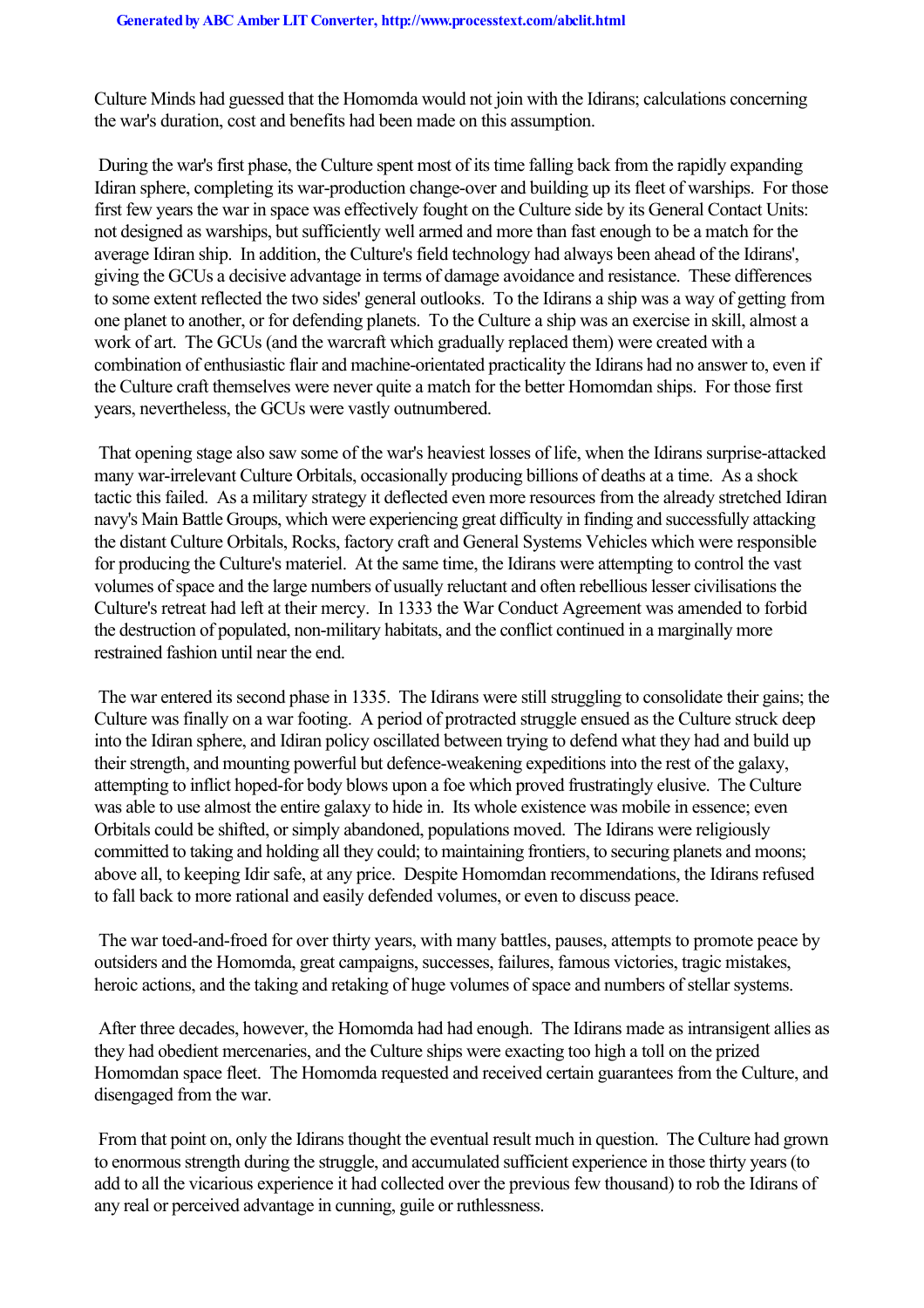The war in space effectively ended in 1367, and the war on the thousands of planets left to the Idirans conducted mostly with machines, on the Culture's side - officially terminated in 1375, though small, sporadic engagements on backwater planets, conducted by Idiran and medjel forces ignorant or scornful of the peace, continued for almost three centuries:

 Idir was never attacked, and technically never surrendered. Its computer network was taken over by effector weapons, and - freed of designed-in limitations - upgraded itself to sentience, to become a Culture Mind in all but name.

 Of the Idirans, some killed themselves, while others went into exile with the Homomda (who agreed to employ them but refused to help them prepare for further strikes against the Culture), or set up independent, nominally non-military habitats within other spheres of influence (under the Culture's' eye), or set off in escaped ships for little-known parts of the Clouds, or for Andromeda, or accepted the victors. A few even joined the Culture, and some became Culture mercenaries.

### **Statistics**

 Length of war: forty-eight years, one month. Total casualties, including machines (reckoned on logarithmic sentience scale), mediel and non-combatants:  $851.4$  billion  $(\pm 0.3\%)$ . Losses: ships (all classes above interplanetary) - 91,215,660 ( $\pm$  200); Orbitals - 14,334; planets and major moons - 53; Rings -1; Spheres - 3; stars (undergoing significant induced mass-loss or sequence-position alteration) - 6.

### Historical perspective

 A small, short war that rarely extended throughout more than .02% of the galaxy by volume and .01% by stellar population. Rumours persist of far more impressive conflicts, stretching through vastly greater amounts of time and space... Nevertheless, the chronicles of the galaxy's elder civilisations rate the Idiran-Culture war as the most significant conflict of the past fifty thousand years, and one of those singularly interesting Events they see so rarely these days.

#### Dramatis personae

 Once the war was over,**Juboal-Rabaroansa Perosteck Alseyn Balveda dam T'seif** had herself put in long-term storage. She had lost most of her friends during the hostilities and found she possessed little taste for either celebration or remembrance. Besides, Schar's World returned to haunt her after peace resumed, filling her nights with dreams of dark and winding tunnels, resonant with some nameless horror. The condition could have been treated, but Balveda chose the dreamless sleep of storage instead. She left instructions that she was only to be revived once the Culture could statistically 'prove' the war had been morally justified; in other words, when sufficient time had passed - peacefully - for it to be probable that more people would have died in the foreseeable and likely course of Idiran expansion than had in fact perished during the war. She was duly awoken in 1813 AD along with several million other people throughout the Culture who had stored themselves and left the same revival criterion, most with the same feeling of grim humour as she had. After a few months Balveda autoeuthenised and was buried in Juboal, her home star. Fal 'Ngeestra never did get to meet her.

 The Querl**Xoralundra** , spy-father and warrior priest of the Four-Souls tributory sect of Farn-Idir, was among the survivors of the partial destruction and capture of the Idiran light cruiser*The Hand of God 137* . He and two other officers escaped the stricken craft while the Mountain class GCU*Nervous*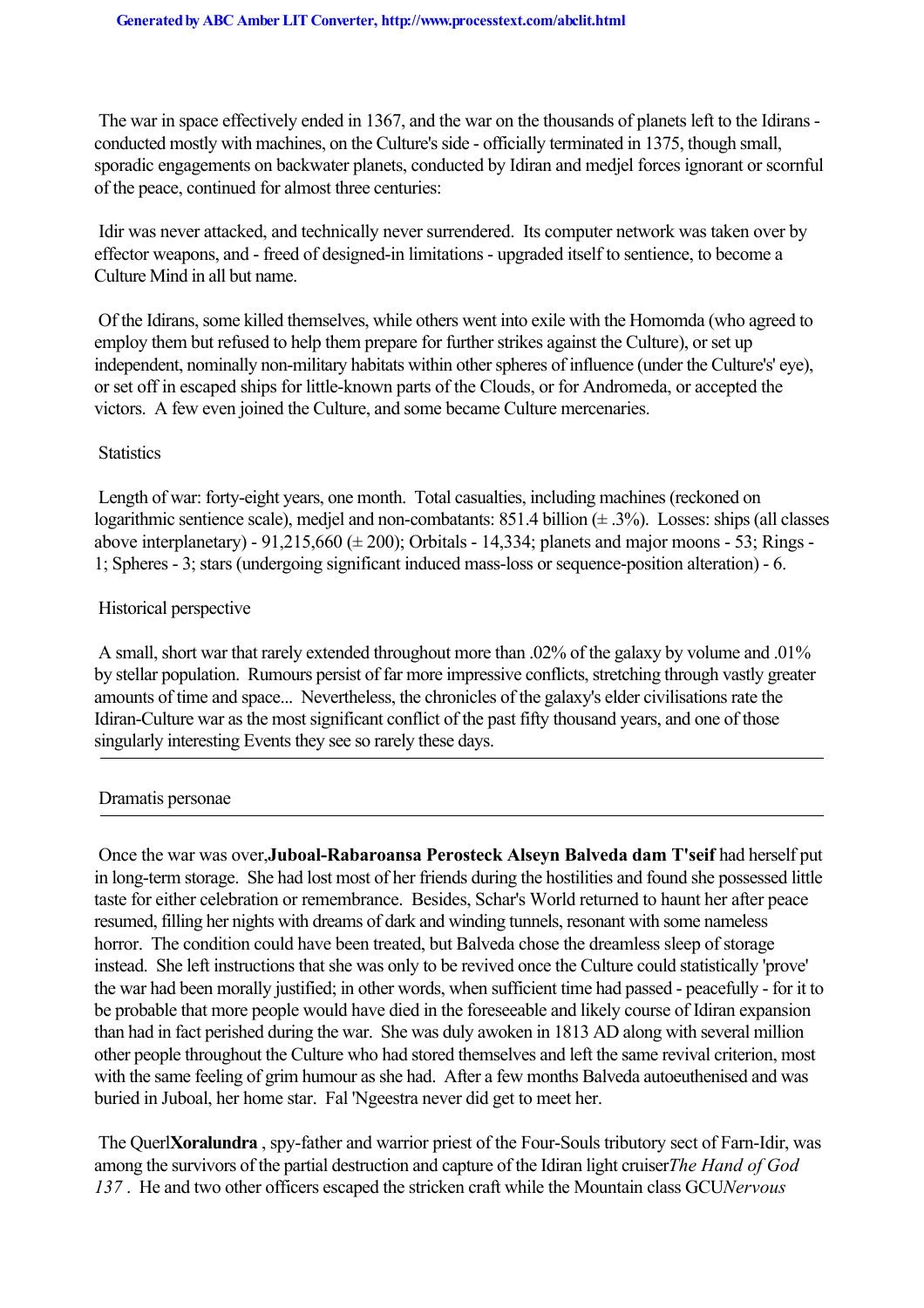*Energy* was attempting to take it intact; his warp unit returned him to Sorpen. Interned briefly by the Gerontocracy there, he was traded for a nominal ransom on the arrival of the Idiran Ninety-Third Fleet. He continued to serve in the Intelligence service, escaping the schismatic Second Voluntary Purge which followed the Homomdan withdrawal of fleet support. He reverted shortly afterwards to his earlier role of Combat Logistics Officer and was killed during the Twin Novae battle for control of Arm One-Six, towards the end of the war.

 After joining Ghalssel's Raiders on Vavatch,**Jandraligeli** became a relatively trusted lieutenant in the mercenary captain's band, eventually taking command of the Company's third ship, the*Control Surface.* Like all the Raiders who survived the hostilities, Jandraligeli had a profitable war. He retired shortly after Ghalssel's death - during the seven-strata battle sequence in Oroarche - to spend the rest of his days running a freelance Life Counsellor college on Moon Decadent, in the Sin Seven system of the Well-Heeled Gallants of the Infinitely Joyous Acts (reformed). He expired - pleasantly, if not peacefully - in somebody else's bed.

 The drone**Unaha-Closp** was fully repaired. It applied to join the Culture and was accepted; it served on the General Systems Vehicle*Irregular Apocalypse* and the Limited Systems Vehicle*Profit Margin* until the end of the war, then transferred to the Orbital called Erbil and a post in a transport systems factory there. It is retired now, and builds small steam-driven automata as a hobby.

 Stafl-Preonsa Fal Shilde 'Nseestra dam Crosesurvived another serious climbing accident, continued to out-guess machines millions of times more intelligent than she was, changed sex several times, bore two children, joined Contact after the war, went primitive without permission on a stage two uncontacted with a tribe of wild horse-women, slaved for a dirigible Hypersage in a Blokstaar airsphere, returned to the Culture for the drone Jase's transcorporation into a group-mind, was caught in an avalanche while climbing but lived to tell the tale, had another child, then accepted an invitation to join Contact's Special Circumstances section and spent nearly a hundred years (as a male) as emissary to the then recently contacted Million-Star Anarchy of Soveleh. Subsequently she became a teacher on an Orbital in a small cluster near the lesser Cloud, published a popular and acclaimed autobiography, then disappeared a few years later, aged 407, while on a solo cruising holiday on an old Dra'Azon Ring.

 As for Schar's World, people did go back to it, once, though only after the war was over. Following the departure of the*Clear Air Turbulence* - aimed rather than piloted out by Perosteck Balveda for an eventual rendezvous with Culture warcraft outside the war zone - it was over forty years before any craft was allowed to cross the Quiet Barrier. When that ship, the GCU*Prosthetic Conscience* , did go through, and sent down a landing party, the Contact personnel concerned found the Command System in perfect repair. Eight trains stood, flawless, in eight out of the nine perfect and undamaged stations. No sign of wreckage, damage, bodies or any pan of the old Changer base was found during the four days that the GCU and its survey teams were permitted to stay. At the end of that time the*Prosthetic Conscience* was instructed to leave, and on its departure the Quiet Barrier was closed again, for ever.

 There was debris. A dump of bodies and all the material from the Changer base, plus the extra equipment brought in by the Idirans and the Free Company, and the husk of the chuy-hirtsi warp animal, all lay buried under kilometres of glacial ice near one of the planet's poles. Compressed into a tight ball of mangled wreckage and frozen, mutilated bodies, amongst the effects cleared from that part of the defunct Changer base which had been the cabin of the woman Kierachell there was a small plastic book with real pages covered in tiny writing. It was a tale of fantasy, the woman's favourite book, and the first page of the story began with these words:

The Jinmoti of Bozlen Two...